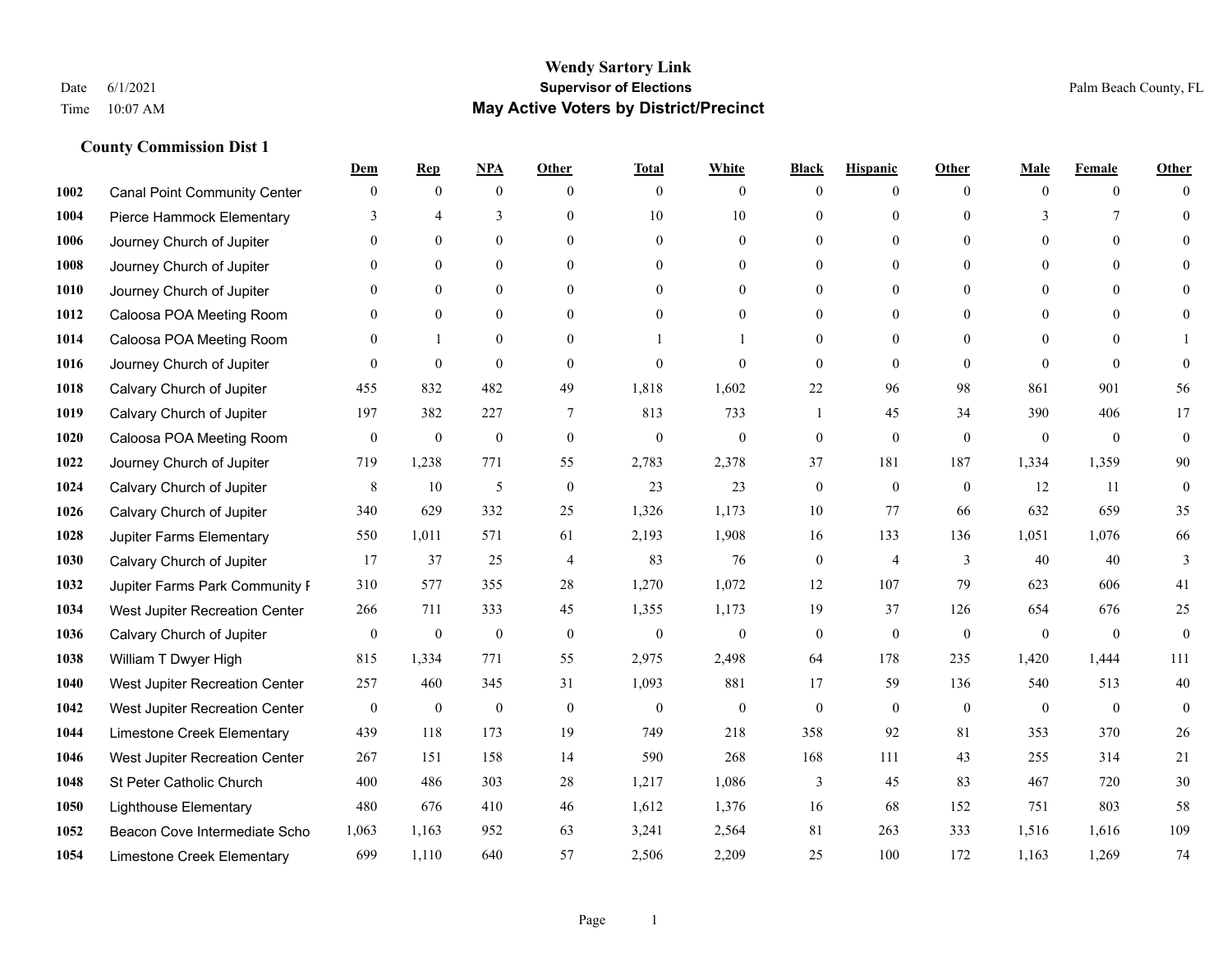#### **Wendy Sartory Link** Date 6/1/2021 **Supervisor of Elections** Palm Beach County, FL Time 10:07 AM **May Active Voters by District/Precinct**

# **Dem Rep NPA Other Total White Black Hispanic Other Male Female Other** West Jupiter Recreation Center 565 589 543 40 1,737 1,397 79 125 136 765 913 59 St Peter Catholic Church 784 900 744 65 2,493 2,082 39 191 181 1,097 1,320 76 West Jupiter Recreation Center 77 100 72 4 253 209 0 24 20 102 135 16 Harvest Community Church 636 1,173 552 42 2,403 2,207 10 53 133 1,168 1,153 82 Jupiter Community Center  $\begin{array}{cccc} 76 & 125 & 64 & 2 & 267 & 244 & 0 & 6 & 17 & 130 & 129 & 8 \end{array}$  Jupiter Community Center 0 0 0 0 0 0 0 0 0 0 0 0 Jupiter Community Center 596 753 610 48 2,007 1,663 26 188 130 942 1,002 63 Jupiter Community Center 61 69 87 4 221 176 1 38 6 115 96 10 Jerry Thomas Elementary 740 1,072 699 68 2,579 2,238 29 164 148 1,231 1,274 74 Independence Middle 799 1,180 843 86 2,908 2,447 20 192 249 1,305 1,509 94 Martinique Clubhouse 255 371 239 20 885 751 10 62 62 396 457 32 The Island Clubhouse 648 808 591 73 2,120 1,740 53 147 180 1,035 1,007 78 First Baptist Church Teq 357 897 392 21 1,667 1,558 5 40 64 799 830 38 First Baptist Church Teq 98 148 78 2 326 301 0 9 16 165 151 10 First Baptist Church Teq 72 142 86 8 308 284 1 12 11 148 151 9 First Baptist Church Teq **12** 52 10 0 74 71 1 0 2 37 35 2 First Baptist Church Teq 12 41 21 0 74 66 0 2 6 37 36 1 First Baptist Church Teq 596 902 553 40 2,091 1,878 9 84 120 943 1,097 51 First Baptist Church Teq 48 72 36 0 156 126 8 13 9 76 76 4 Riverside Improvement 259 466 257 23 1,005 895 6 47 57 456 515 34 Jupiter Elementary 400 469 369 27 1,265 966 18 199 82 609 610 46 Jupiter High 715 935 685 66 2,401 1,895 65 219 222 1,060 1,258 83 Jupiter Branch Library 455 584 448 33 1,520 1,239 36 138 107 663 811 46 Jupiter Middle 342 506 377 40 1,265 1,063 16 79 107 583 639 43 Newhaven Clubhouse 582 711 547 64 1,904 1,628 25 113 138 850 990 64 Tequesta Council Chambers 112 134 105 4 355 308 9 21 17 159 185 11 Tequesta Council Chambers 21 66 47 4 138 112 4 15 7 64 71 3 Tequesta Council Chambers 118 317 125 13 573 548 0 4 21 256 306 11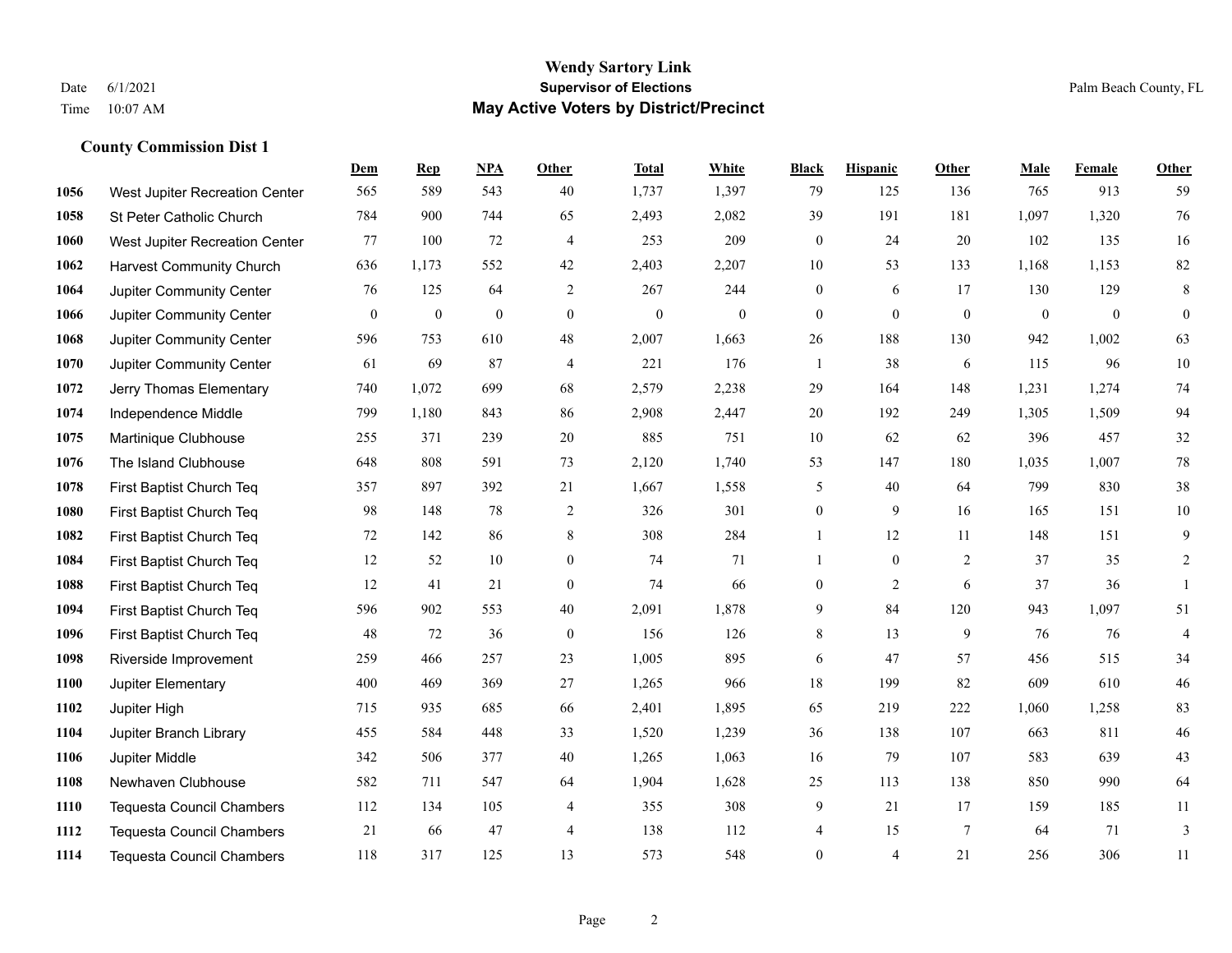#### **Wendy Sartory Link** Date 6/1/2021 **Supervisor of Elections** Palm Beach County, FL Time 10:07 AM **May Active Voters by District/Precinct**

# **Dem Rep NPA Other Total White Black Hispanic Other Male Female Other** Tequesta Council Chambers 0 0 0 0 0 0 0 0 0 0 0 0 Tequesta Council Chambers 182 253 188 24 647 556 12 37 42 261 370 16 Tequesta Council Chambers 77 258 110 15 460 433 0 8 19 221 231 8 Tequesta Council Chambers 38 86 35 3 162 152 0 1 9 83 76 3 Riverside Improvement 0 0 2 0 0 2 2 2 0 0 0 0 1 1 0 PBC Fire Rescue #18 **426** 902 488 46 1,862 1,744 8 36 74 848 984 30 Jupiter Inlet Colony Admin Bldg 71 225 89 14 399 367 0 5 27 180 210 9 PBC Fire Rescue #18 **1** 3 1 0 5 5 0 0 0 3 1 1 1132 PBC Fire Rescue #18 0 3 2 0 5 5 0 0 0 2 3 0 PBC Fire Rescue #18 0 0 0 0 0 0 0 0 0 0 0 0 1st UM Church of Jup-Teq 595 1,037 637 70 2,339 2,171 10 59 99 1,027 1,250 62 Grace Immanuel Bible Church 227 833 361 37 1,458 1,385 0 12 61 622 803 33 Club at Admirals Cove 299 548 300 24 1,171 1,075 7 22 67 559 593 19 1st UM Church of Jup-Teq 297 605 364 43 1,309 1,205 6 23 75 619 656 34 1st UM Church of Jup-Teq 542 811 518 34 1,905 1,758 7 31 109 876 972 57 Newhaven Clubhouse 16 35 8 1 60 54 0 1 5 31 28 1 Oceanview Methodist 400 568 404 49 1,421 1,295 8 31 87 615 762 44 Oceanview Methodist 0 0 0 0 0 0 0 0 0 0 0 0 Oceanview Methodist 51 75 59 9 194 183 0 2 9 93 95 6 Holy Spirit Lutheran 149 296 135 18 598 533 4 27 34 284 293 21 Holy Spirit Lutheran **0** 2 0 0 2 2 2 0 0 0 1 1 0 Holy Spirit Lutheran **0** 1 1 0 2 1 0 1 0 1 1 0 Holy Spirit Lutheran 1 0 1 0 2 2 0 0 0 1 1 0 Holy Spirit Lutheran 2 4 6 2 14 14 0 0 0 6 8 0 Club at Admirals Cove 28 155 69 5 257 231 3 4 19 129 120 8 Holy Spirit Lutheran **8** 21 12 0 41 33 0 2 6 17 24 0 Holy Spirit Lutheran 0 0 0 0 0 0 0 0 0 0 0 0 Caloosa POA Meeting Room 0 0 0 0 0 0 0 0 0 0 0 0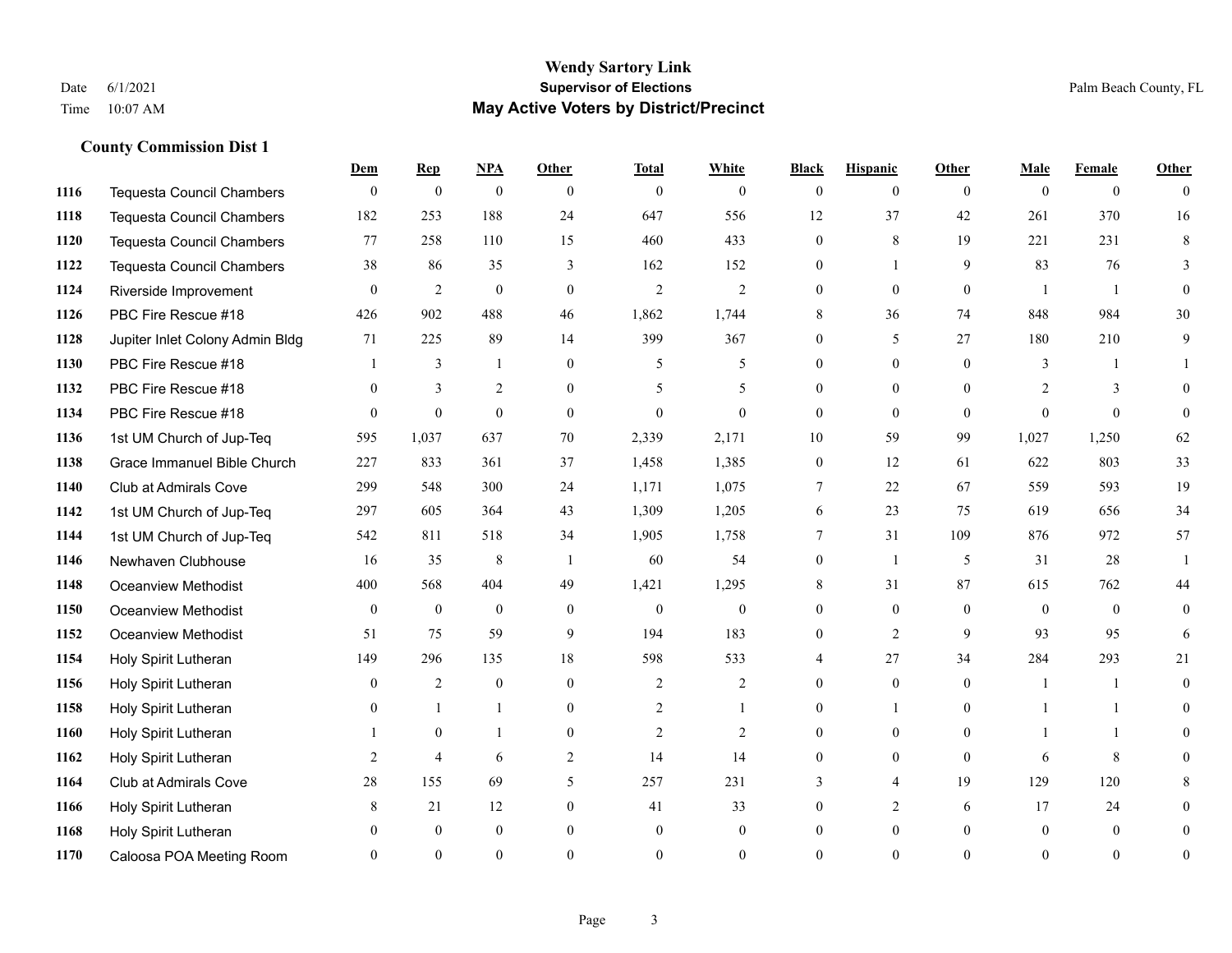#### **Wendy Sartory Link** Date 6/1/2021 **Supervisor of Elections** Palm Beach County, FL Time 10:07 AM **May Active Voters by District/Precinct**

# **Dem Rep NPA Other Total White Black Hispanic Other Male Female Other** Caloosa POA Meeting Room 125 283 128 10 546 468 12 24 42 244 281 21 Caloosa POA Meeting Room 68 119 63 2 252 214 5 14 19 117 123 12 Mirasol Sales and Info Center 0 0 0 0 0 0 0 0 0 0 0 0 Mirasol Sales and Info Center 0 0 0 0 0 0 0 0 0 0 0 0 Mirasol Sales and Info Center 0 0 0 0 0 0 0 0 0 0 0 0 Mirasol Sales and Info Center 0 0 0 0 0 0 0 0 0 0 0 0 William T Dwyer High 160 268 138 6 572 489 15 30 38 271 288 13 Eastpointe Country Club 544 680 395 34 1,653 1,538 12 28 75 731 888 34 Mirasol Sales and Info Center 564 544 476 48 1,632 1,259 55 162 156 769 811 52 Westwood Gardens HOA 349 361 295 31 1,036 792 31 118 95 413 602 21 Westwood Gardens HOA 24 61 26 2 113 100 7 2 4 55 55 3 Gardens Presbyterian 1,401 2,118 1,433 155 5,107 4,172 146 349 440 2,247 2,713 147 Evergrene Clubhouse 390 676 460 39 1,565 1,328 26 79 132 754 755 56 1194 Frenchmans Creek Real Estate 670 967 610 50 2,297 2,098 15 46 138 1,048 1,191 58 Gardens Presbyterian 0 0 0 0 0 0 0 0 0 0 0 0 1st Baptist Church PBG 580 485 428 35 1,528 1,074 139 158 157 729 747 52 Dwight D Eisenhower Elementary 0 0 0 0 0 0 0 0 0 0 0 0 Cross Community Church 529 1,086 565 39 2,219 1,993 15 90 121 1,053 1,095 71 Holy Spirit Lutheran 9 25 14 3 51 45 0 2 4 24 23 4 Holy Spirit Lutheran **13** 78 22 3 116 112 0 3 1 56 59 1 Juno Beach Town Center 462 900 489 51 1,902 1,735 6 55 106 869 983 50 Holy Spirit Lutheran 211 275 147 8 641 573 2 23 43 304 315 22 Juno Beach Town Center 51 70 58 10 189 158 6 10 15 96 88 5 Juno Beach Town Center 274 455 211 27 967 902 6 14 45 393 552 22 Oceanview Methodist 134 297 156 15 602 517 9 32 44 292 292 18 Osceola Creek Middle  $\begin{array}{cccccccc} 1 & 0 & 0 & 0 & 1 & 1 & 0 & 0 & 0 \end{array}$  Pierce Hammock Elementary 0 0 0 0 0 0 0 0 0 0 0 0 Sandhill Crane Golf Club 13 26 13 0 52 38 5 3 6 27 25 0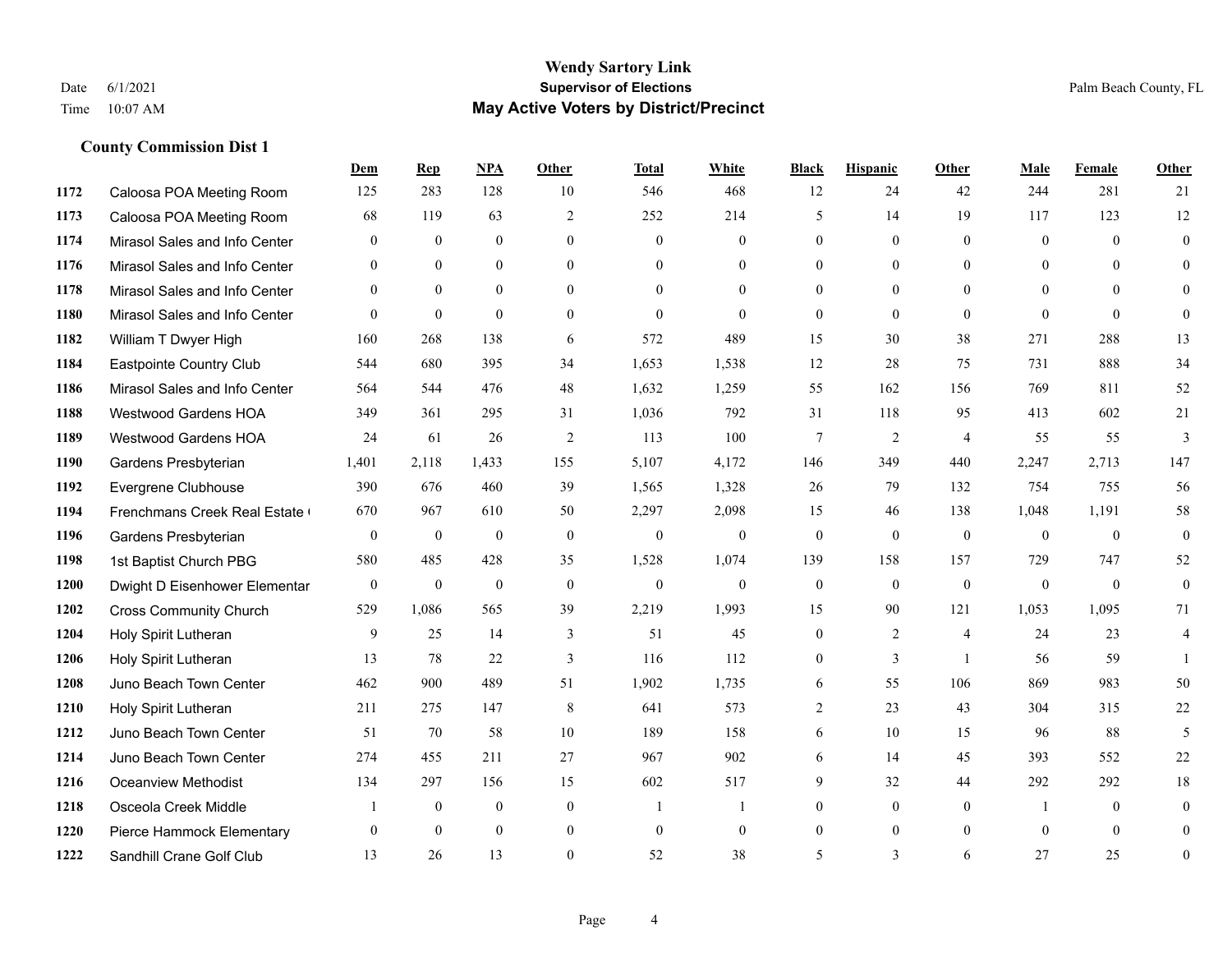#### **Wendy Sartory Link** Date 6/1/2021 **Supervisor of Elections** Palm Beach County, FL Time 10:07 AM **May Active Voters by District/Precinct**

# **Dem Rep NPA Other Total White Black Hispanic Other Male Female Other** Pierce Hammock Elementary 0 0 0 0 0 0 0 0 0 0 0 0 Carleton Oaks Clubhouse 147 195 130 7 479 349 23 49 58 229 237 13 Christ Fellowship Church PBG 0 0 0 0 0 0 0 0 0 0 0 0 Mirasol Sales and Info Center 0 0 0 0 0 0 0 0 0 0 0 0 Christ Fellowship Church PBG 0 0 0 0 0 0 0 0 0 0 0 0 Mirasol Sales and Info Center 0 0 0 0 0 0 0 0 0 0 0 0 Mirasol Sales and Info Center 607 760 506 60 1,933 1,752 18 21 142 914 964 55 Timber Trace Elementary 804 1,121 633 51 2,609 2,254 53 152 150 1,175 1,353 81 Christ Fellowship Church PBG 875 1,077 634 61 2,647 2,400 37 62 148 1,098 1,487 62 Christ Fellowship Church PBG 478 667 443 55 1,643 1,420 32 80 111 702 888 53 Watson B Duncan Middle 874 921 725 65 2,585 2,057 75 199 254 1,122 1,379 84 Watson B Duncan Middle 35 181 60 9 285 261 2 0 22 136 135 14 PBG Community Center 523 604 402 36 1,565 1,316 28 118 103 663 866 36 Palm Beach Gardens High 13 36 15 0 64 57 0 4 3 33 27 4 Ballen Isles Country Club 888 799 648 49 2,384 2,195 18 22 149 1,069 1,253 62 Northlake Nazarene Church 156 175 127 7 465 391 6 27 41 231 217 17 North County Senior Center 1 2 4 3 10 9 1 0 0 5 5 5 0 North County Senior Center 315 222 258 30 825 456 98 126 145 370 425 30 PBG City Hall Council Room 446 550 315 26 1,337 1,107 27 113 90 600 693 44 PBG Moose Lodge 2010 1 0 1 0 1 0 2 2 0 0 0 1 1 0 PBG City Hall Council Room 0 0 0 0 0 0 0 0 0 0 0 0 PBG City Hall Council Room 178 115 148 12 453 270 77 65 41 186 253 14 PBG Community Center 118 81 114 10 323 191 49 47 36 125 179 19 PBG Community Center 5 0 2 0 7 2 4 1 0 3 3 1 Palm Beach Gardens Elementary 741 693 534 51 2,019 1,615 104 117 183 940 1,012 67 Palm Beach Gardens High 607 567 434 38 1,646 1,256 95 143 152 772 811 63 Palm Beach Gardens High 120 95 81 5 301 197 45 39 20 142 149 10 Garden Lodge 366 F&AM 373 187 271 22 853 421 192 137 103 374 446 33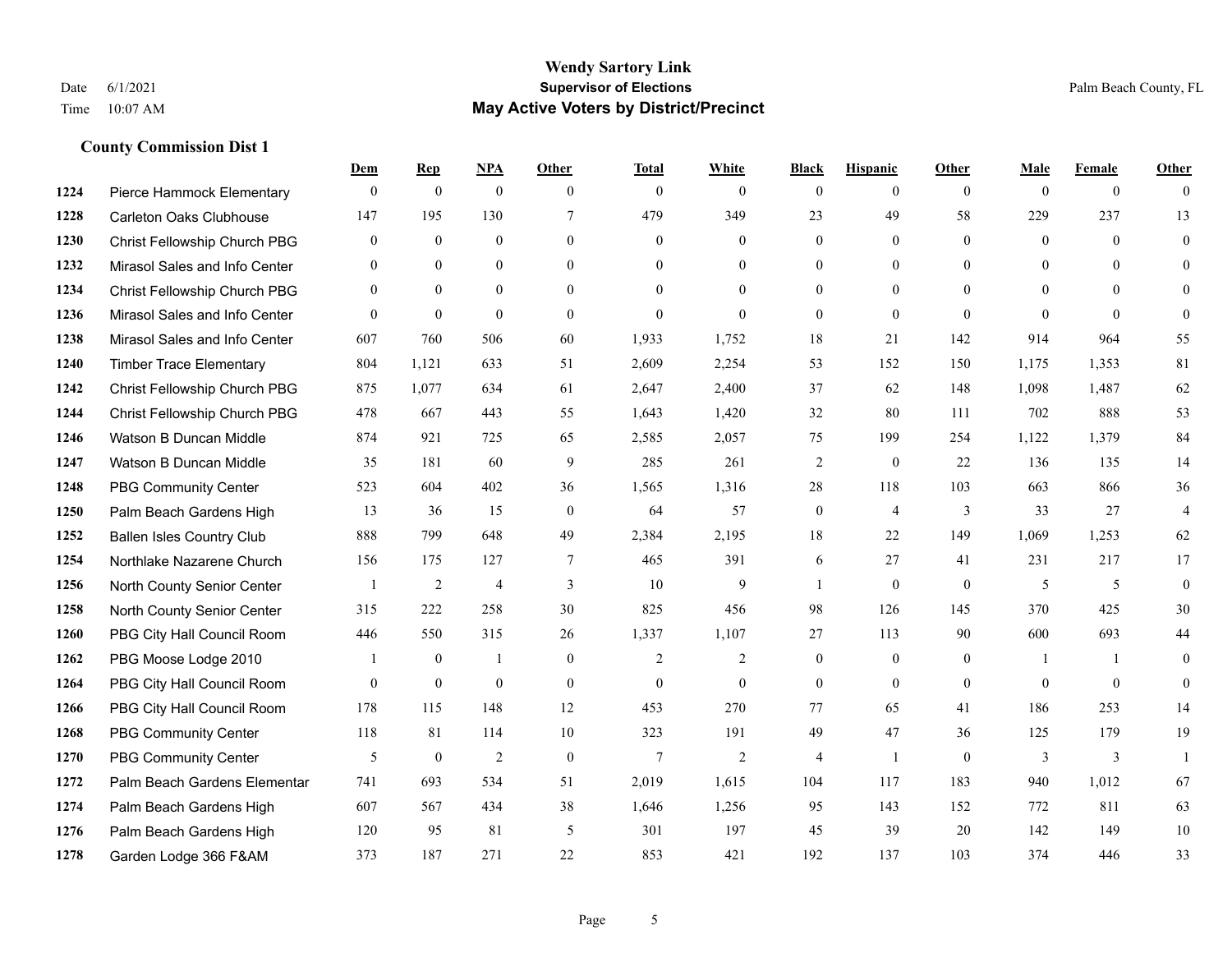#### **Wendy Sartory Link** Date 6/1/2021 **Supervisor of Elections** Palm Beach County, FL Time 10:07 AM **May Active Voters by District/Precinct**

# **Dem Rep NPA Other Total White Black Hispanic Other Male Female Other** Pew Leadership Center 142 157 115 11 425 360 11 24 30 174 248 3 Pew Leadership Center 87 51 60 9 207 150 13 20 24 104 87 16 Eissey Campus Theater 808 806 753 67 2,434 1,916 87 212 219 1,055 1,298 81 PBG Moose Lodge 2010 45 51 41 3 140 113 4 13 10 69 63 8 PBG Moose Lodge 2010 13 24 6 0 43 39 1 0 3 22 19 2 PBG Moose Lodge 2010 721 856 580 71 2,228 1,836 58 157 177 904 1,257 67 PBG Moose Lodge 2010 16 53 21 1 91 84 1 1 5 42 46 3 Dwight D Eisenhower Elementar 29 81 21 8 139 119 4 4 12 69 69 1 Dwight D Eisenhower Elementar 269 284 221 20 794 631 18 90 55 305 459 30 PBG Moose Lodge 2010 34 33 21 1 89 81 0 4 4 37 51 1 Cross Community Church 1 3 1 0 5 4 0 0 1 2 3 0 Dwight D Eisenhower Elementar 37 51 37 3 128 109 1 7 11 59 64 5 NPB Community Center 225 277 197 23 722 618 16 41 47 367 325 30 NPB Community Center 0 0 0 1 1 1 0 0 0 1 0 0 Eissey Campus Theater **3** 6 6 1 16 12 0 0 4 10 6 0 Gardens Mall Community Room 38 70 36 4 148 132 3 3 10 75 69 4 Eissey Campus Theater 1 2 1 0 4 4 0 0 0 3 1 0 **1312 Gardens Mall Community Room** 6 17 11 0 34 31 0 2 1 17 17 0 NPB Community Center 53 130 63 5 251 223 3 8 17 102 135 14 NPB Community Center 198 200 157 29 584 413 47 81 43 256 307 21 PBG Moose Lodge 2010 0 0 0 0 0 0 0 0 0 0 0 0 **1320 NPB Community Center** 39 123 35 1 198 175 3 9 11 103 91 4 **1322 NPB Community Center** 2 7 10 0 19 19 0 0 0 9 9 1 Allamanda Elementary 449 462 391 36 1,338 1,059 41 136 102 567 723 48 Allamanda Elementary 190 229 160 16 595 507 7 29 52 259 323 13 Osborne Park Activities Bldg 631 845 551 45 2,072 1,774 30 123 145 996 1,014 62 1st Unitarian Church NPB 42 49 44 3 138 112 9 10 7 75 60 3 1st Unitarian Church NPB 367 411 281 35 1,094 894 63 72 65 526 546 22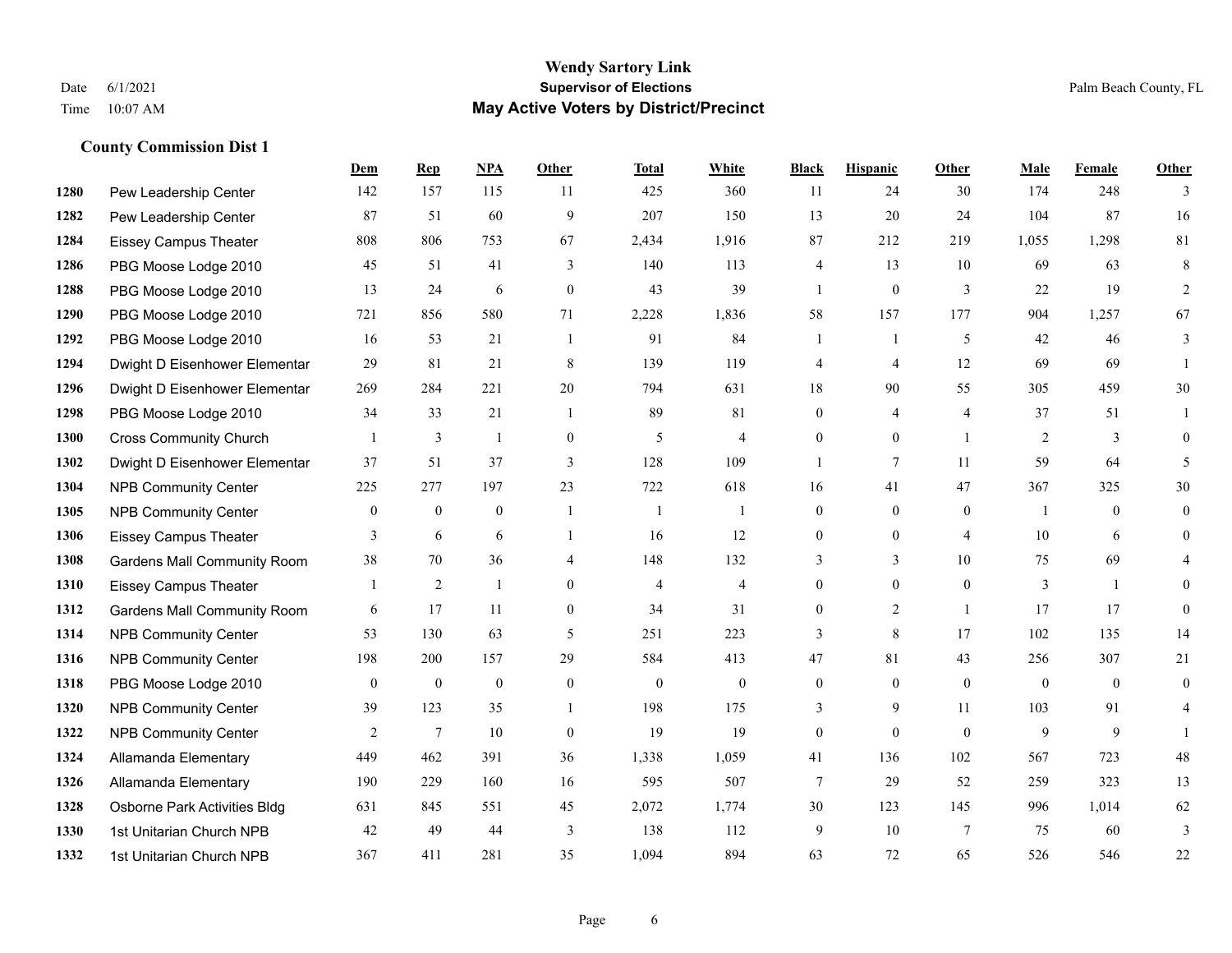#### **Wendy Sartory Link** Date 6/1/2021 **Supervisor of Elections** Palm Beach County, FL Time 10:07 AM **May Active Voters by District/Precinct**

# **Dem Rep NPA Other Total White Black Hispanic Other Male Female Other** 1334 1st Unitarian Church NPB 3 4 5 1 13 13 0 0 0 5 8 0 Gardens Mall Community Room 36 91 41 4 172 153 0 4 15 86 79 7 Eissey Campus Theater **95** 95 397 103 19 614 592 1 1 20 272 331 11 Eissey Campus Theater 6 6 6 3 0 15 13 0 1 1 7 8 0 NPB Country Club 318 453 275 30 1,076 971 18 33 54 454 595 27 Old Port Cove 309 538 329 31 1,207 1,102 5 31 69 541 643 23 Anchorage Activities Bldg 574 942 436 36 1,988 1,823 14 57 94 913 1,025 50 NPB Council Chambers 32 127 37 10 206 194 0 6 6 103 96 7 Faith Lutheran Church 399 635 391 22 1,447 1,277 11 83 76 694 707 46 Northlake Nazarene Church 721 905 600 51 2,277 1,625 165 190 297 1,024 1,169 84 Grove Park Elementary 94 164 85 4 347 292 11 21 23 151 185 11 Casa Rio Clubhouse 877 454 559 40 1,930 962 435 268 265 837 1,018 75 RB Prep Achievement Academy 13 4 5 0 22 9 7 2 4 14 5 3 Garden Lodge 366 F&AM 364 334 244 23 965 755 61 75 74 425 511 29 Grove Park Elementary 215 124 191 8 538 281 47 156 54 238 282 18 RB Prep Achievement Academy 373 112 209 21 715 202 283 133 97 303 385 27 Palm Lake Estates - The Palms 68 80 49 4 201 163 13 9 16 92 100 9 RB Prep Achievement Academy 0 1 0 0 1 1 1 0 0 0 0 0 1 0 0 Palm Lake Estates - The Palms 121 124 78 5 328 275 14 24 15 137 179 12 Garden Lodge 366 F&AM 99 36 46 7 188 82 61 21 24 81 100 7 Pew Leadership Center 194 82 141 10 427 221 118 45 43 179 234 14 Lake Park Town Hall 0 0 0 0 0 0 0 0 0 0 0 0 PBC Fire Rescue #68 1,065 412 522 39 2,038 841 848 118 231 941 1,007 90 NPB Council Chambers 196 283 168 15 662 584 11 23 44 298 341 23 Lake Park Town Hall 291 359 260 28 938 770 36 60 72 427 486 25 Phil Foster Park Marine Center 326 581 297 30 1,234 1,092 22 41 79 614 591 29 Phil Foster Park Marine Center 619 1,172 748 90 2,629 2,276 56 92 205 1,227 1,329 73 Palm Beach Shores Town Hall 296 458 321 27 1,102 996 15 23 68 523 550 29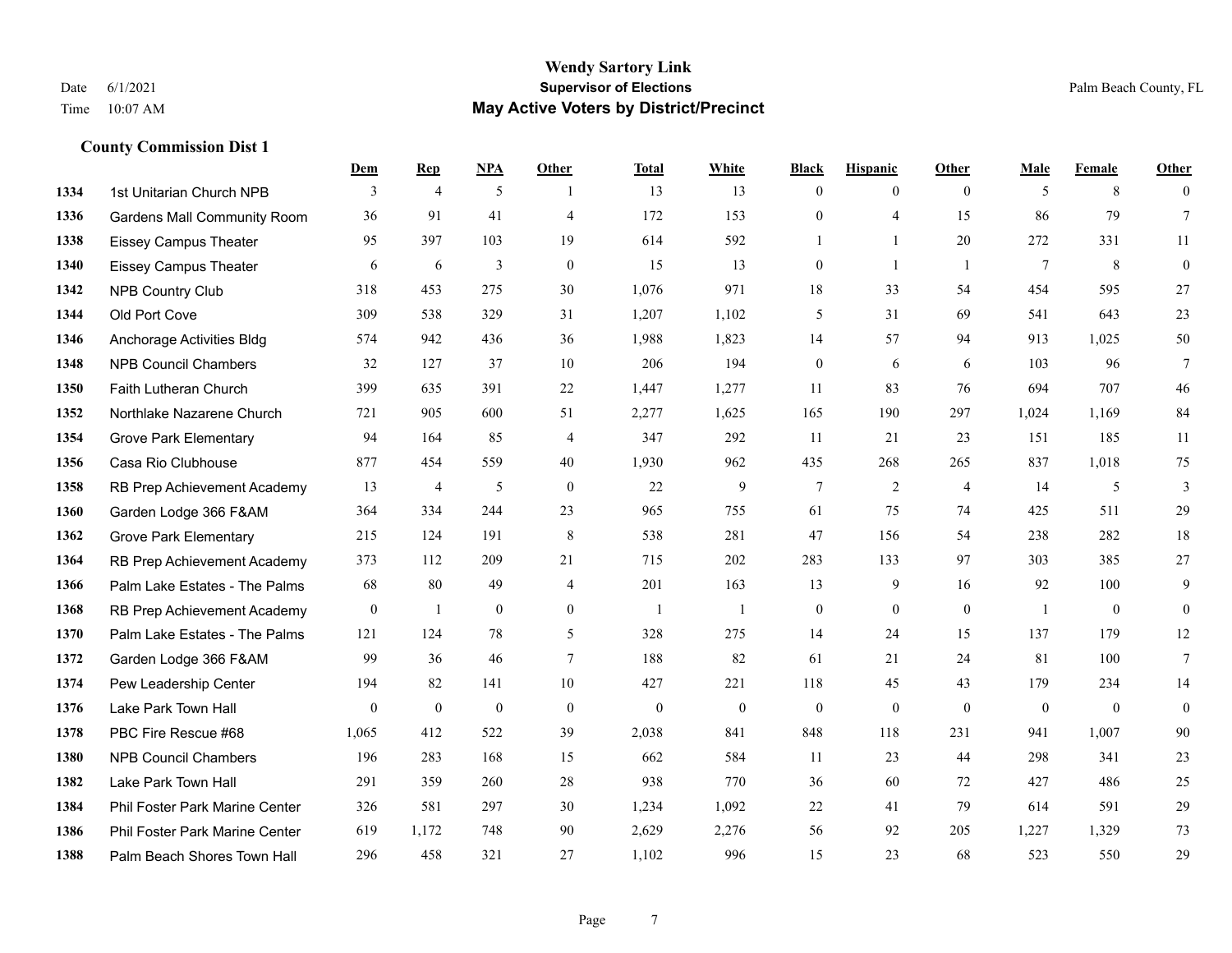|      |                                 | <u>Dem</u> | <u>Rep</u> | <u>NPA</u> | Other | <b>Total</b> | <b>White</b> | <b>Black</b> | <b>Hispanic</b> | Other    | <b>Male</b> | Female | <b>Other</b>   |
|------|---------------------------------|------------|------------|------------|-------|--------------|--------------|--------------|-----------------|----------|-------------|--------|----------------|
| 1389 | Palm Beach Shores Town Hall     |            |            |            |       |              | $\theta$     |              |                 | $\theta$ |             |        | $\overline{0}$ |
| 1390 | <b>St Edwards Church</b>        | 464        | ,217       | 540        | 58    | 2,279        | 2,091        |              |                 | 127      | .047        | 1,162  | 70             |
| 1392 | St Edwards Church               | 383        | 631        | 430        | 46    | .490         | ۔ 349، ،     |              | 30              | 105      | 655         | 797    | 38             |
| 1394 | Morton & Barbara Mandel Cente   | 266        | 631        | 302        | 39    | .238         | 1.134        |              |                 | 74       | 562         | 643    | 33             |
|      | <b>County Commission Dist 1</b> | 48,271     | 66,692     | 43,671     | 4,034 | 162,668      | 135,686      | 5,571        | 9,518           | 11,893   | 74,178      | 83,554 | 4,936          |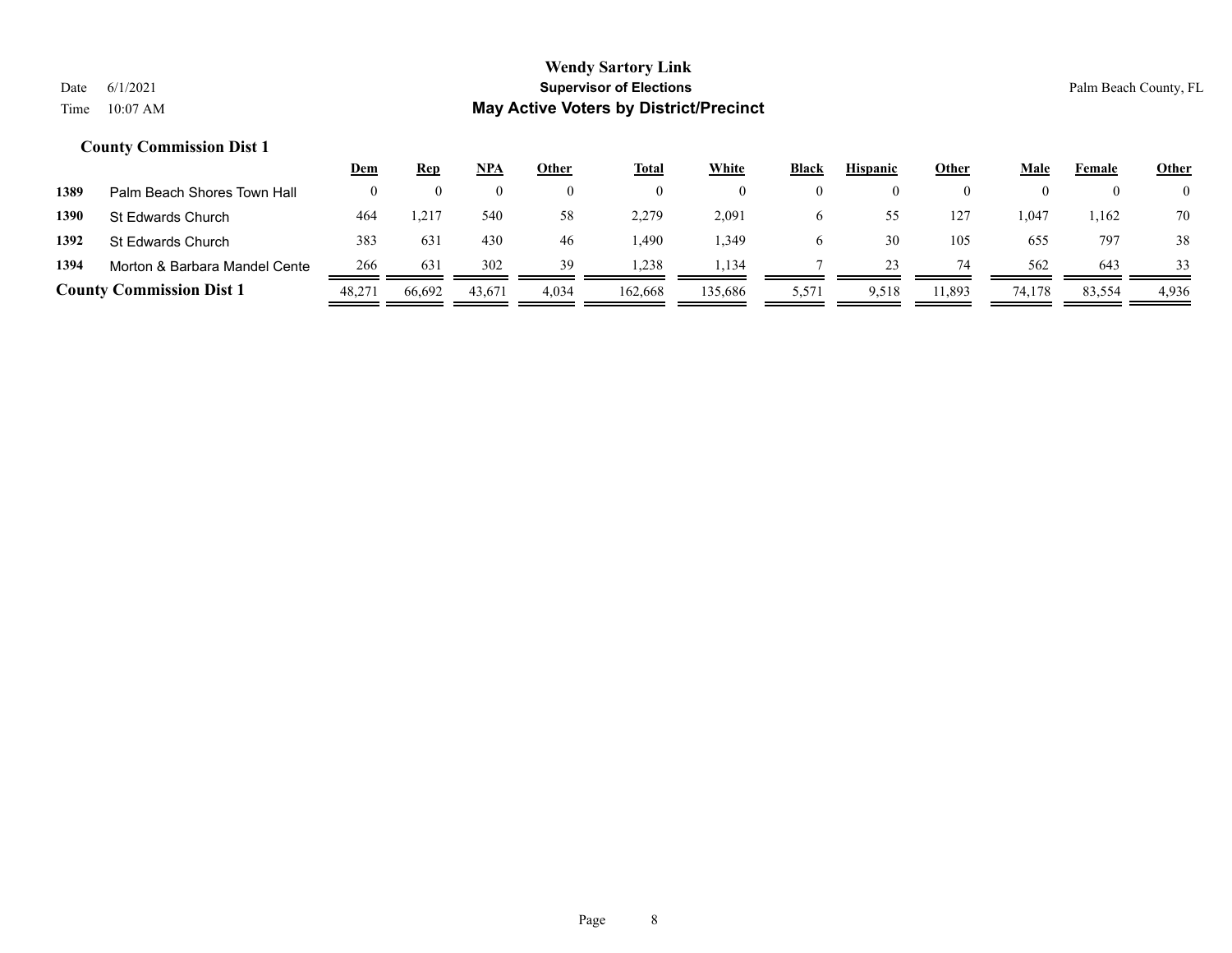#### **Wendy Sartory Link** Date 6/1/2021 **Supervisor of Elections** Palm Beach County, FL Time 10:07 AM **May Active Voters by District/Precinct**

# **Dem Rep NPA Other Total White Black Hispanic Other Male Female Other** Jeaga Middle 176 96 112 6 390 153 126 41 70 177 201 12 Grassy Waters Elementary 1,079 341 614 42 2,076 619 748 411 298 885 1,113 78 Jeaga Middle 202 89 132 12 435 181 131 92 31 180 239 16 Jeaga Middle 0 0 0 0 0 0 0 0 0 0 0 0 Cypress Lakes HOA 598 338 285 31 1,252 860 198 97 97 480 735 37 Century Village Clubhouse 62 32 23 2 119 75 13 18 13 53 62 4 Club Baywinds 855 579 380 34 1,848 1,411 159 167 111 760 1,045 43 Andros Isle POA Clubhouse 887 566 560 36 2,049 1,111 400 305 233 867 1,108 74 Riverwalk Clubhouse 768 717 577 47 2,109 1,654 94 178 183 897 1,147 65 Jeaga Middle 223 88 139 9 459 205 138 82 34 197 251 11 Jeaga Middle 164 55 127 15 361 116 122 73 50 142 207 12 Century Village Clubhouse 802 408 349 30 1,589 1,032 218 203 136 626 903 60 Century Village Clubhouse 819 414 331 39 1,603 1,134 165 162 142 632 919 52 Century Village Clubhouse 644 333 287 25 1,289 804 190 191 104 499 730 60 Century Village Clubhouse 351 198 156 6 711 492 71 86 62 259 426 26 Benoist Farms Elementary 595 158 314 21 1,088 266 466 244 112 420 616 52 Riverwalk Clubhouse 51 29 29 7 116 58 30 20 8 45 67 4 Riverwalk Clubhouse 108 50 74 11 243 101 62 52 28 111 130 2 Turning Points Academy 784 413 393 40 1,630 951 302 261 116 612 970 48 Turning Points Academy 867 184 371 19 1,441 501 657 157 126 491 900 50 Wynnebrook Elementary 835 270 434 20 1,559 432 610 356 161 676 809 74 Wynnebrook Elementary 568 261 403 15 1,247 519 138 494 96 532 661 54 Riverwalk Clubhouse 0 0 0 0 0 0 0 0 0 0 0 0 St Christophers Episcopal Chr 1,149 293 579 34 2,055 600 836 407 212 910 1,044 101 Haverhill Town Hall 405 217 237 11 870 340 239 201 90 391 441 38 Elks Lodge #1352 2 3 0 0 5 3 1 0 1 3 1 1 Elks Lodge #1352 16 19 20 3 58 40 1 10 7 33 22 3 Elks Lodge #1352 569 159 277 19 1,024 191 480 158 195 474 510 40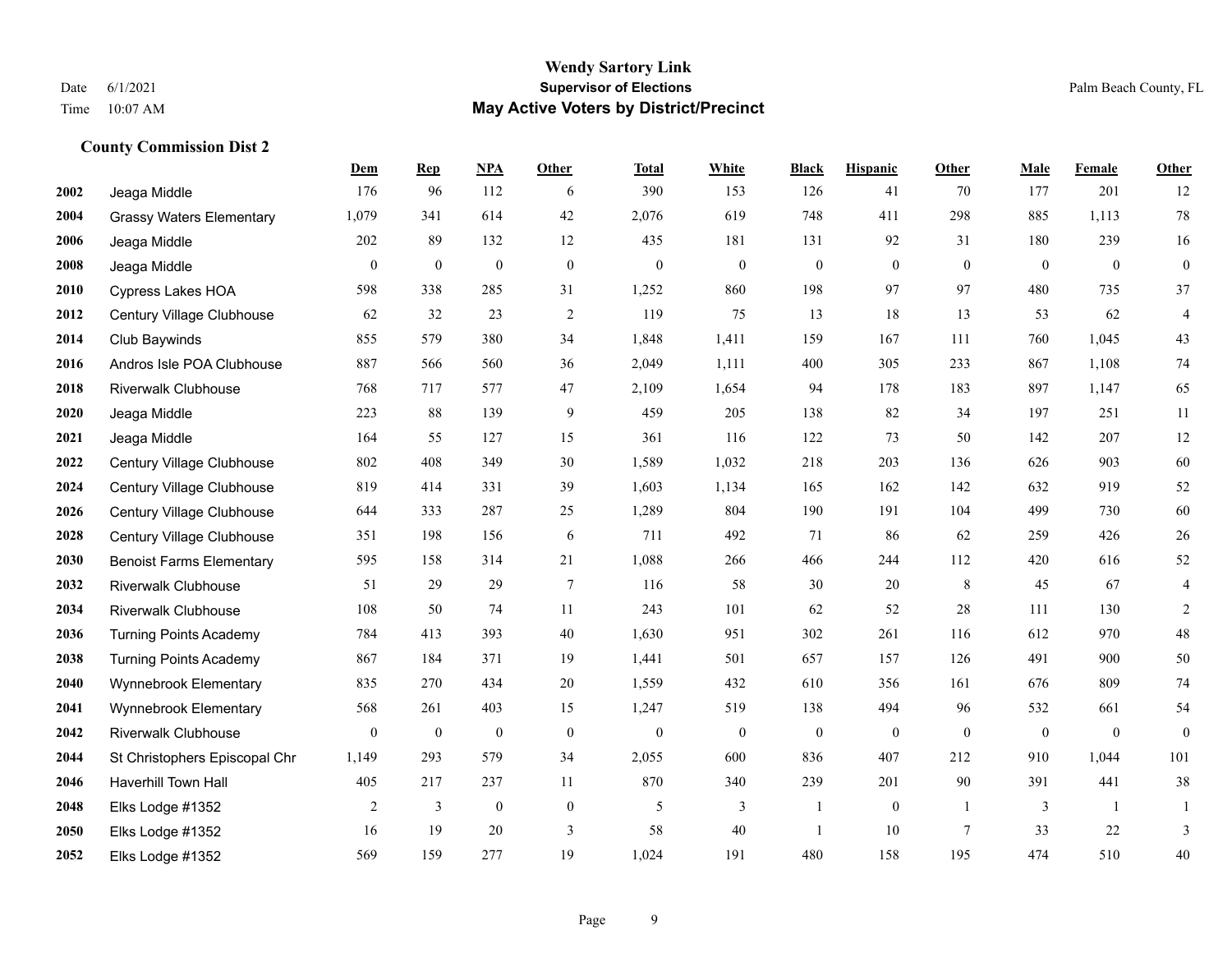|      |                                     | Dem            | <b>Rep</b>       | NPA              | <b>Other</b>   | <b>Total</b>   | <b>White</b>   | <b>Black</b>     | <b>Hispanic</b>  | Other          | <b>Male</b>    | Female         | <b>Other</b>     |
|------|-------------------------------------|----------------|------------------|------------------|----------------|----------------|----------------|------------------|------------------|----------------|----------------|----------------|------------------|
| 2054 | Elks Lodge #1352                    | 1,267          | 316              | 711              | 26             | 2,320          | 462            | 992              | 578              | 288            | 1,018          | 1,191          | 111              |
| 2056 | Clayton Hutcheson Hall B            | 748            | 322              | 576              | 17             | 1,663          | 528            | 302              | 659              | 174            | 730            | 839            | 94               |
| 2058 | Clayton Hutcheson Hall B            | 4              | $\overline{c}$   | 1                | $\mathbf{0}$   | $\overline{7}$ | 4              | $\boldsymbol{0}$ | 2                | -1             | 3              | $\overline{4}$ | $\mathbf{0}$     |
| 2060 | <b>West Gate Elementary</b>         | 398            | 225              | 344              | 13             | 980            | 327            | 76               | 500              | 77             | 472            | 460            | 48               |
| 2062 | <b>Belvedere Elementary</b>         | 6              | 3                | 2                | $\overline{0}$ | 11             | 10             | $\boldsymbol{0}$ | $\mathbf{0}$     | $\overline{1}$ | 7              | $\overline{4}$ | $\boldsymbol{0}$ |
| 2064 | <b>Belvedere Elementary</b>         |                | $\mathbf{0}$     | $\mathbf{0}$     | $\overline{0}$ | $\overline{1}$ | $\overline{1}$ | $\mathbf{0}$     | $\mathbf{0}$     | $\theta$       |                | $\overline{0}$ | $\theta$         |
| 2066 | <b>Howard Park Community Center</b> | 146            | 80               | 102              | $\overline{7}$ | 335            | 173            | 56               | 68               | 38             | 156            | 171            | 8                |
| 2068 | <b>Conniston Middle</b>             | 468            | 275              | 345              | 16             | 1,104          | 444            | 106              | 466              | 88             | 505            | 557            | $42\,$           |
| 2070 | <b>Belvedere Elementary</b>         | 599            | 399              | 404              | 27             | 1,429          | 1,120          | 32               | 167              | 110            | 683            | 693            | 53               |
| 2072 | <b>Belvedere Elementary</b>         | 641            | 335              | 483              | 30             | 1,489          | 534            | 156              | 649              | 150            | 649            | 747            | 93               |
| 2074 | <b>Belvedere Elementary</b>         | $\mathbf{0}$   | $\boldsymbol{0}$ | $\mathbf{0}$     | $\theta$       | $\mathbf{0}$   | $\overline{0}$ | $\boldsymbol{0}$ | $\mathbf{0}$     | $\theta$       | $\mathbf{0}$   | $\mathbf{0}$   | $\mathbf{0}$     |
| 2076 | St Catherine Church                 | 169            | 136              | 139              | 9              | 453            | 366            | 19               | 32               | 36             | 221            | 217            | 15               |
| 2078 | St Catherine Church                 | 469            | 575              | 375              | 32             | 1,451          | 1,207          | 40               | 95               | 109            | 653            | 745            | 53               |
| 2080 | <b>Everglades Elementary</b>        | 156            | 167              | 127              | $\,8\,$        | 458            | 262            | 61               | 81               | 54             | 214            | 223            | 21               |
| 2081 | <b>Everglades Elementary</b>        | 68             | 93               | 45               | $\overline{0}$ | 206            | 148            | 6                | 29               | 23             | 102            | 98             | 6                |
| 2082 | Pine Jog Environmental Center       | 163            | 287              | 149              | 8              | 607            | 422            | 24               | 111              | 50             | 289            | 303            | 15               |
| 2083 | Pine Jog Environmental Center       | $\tau$         | 21               | 17               | $\overline{0}$ | 45             | 30             | $\mathbf{0}$     | 13               | 2              | 21             | 23             | 1                |
| 2084 | <b>Community Christian Church</b>   | 283            | 118              | 161              | 17             | 579            | 168            | 206              | 131              | 74             | 259            | 304            | 16               |
| 2085 | <b>Community Christian Church</b>   | $\overline{c}$ | $\mathbf{1}$     | $\boldsymbol{0}$ | $\mathbf{0}$   | 3              | 3              | $\boldsymbol{0}$ | $\boldsymbol{0}$ | $\mathbf{0}$   | $\overline{1}$ | $\overline{2}$ | $\mathbf{0}$     |
| 2086 | <b>Community Christian Church</b>   | 1,254          | 574              | 961              | 52             | 2,841          | 898            | 613              | 940              | 390            | 1,242          | 1,483          | 116              |
| 2087 | <b>Community Christian Church</b>   |                | $\mathbf{1}$     | $\mathbf{0}$     | $\theta$       | $\overline{2}$ | $\overline{2}$ | $\theta$         | $\theta$         | $\theta$       | 2              | $\theta$       | $\mathbf{0}$     |
| 2088 | Melaleuca Elementary                | 883            | 541              | 653              | 32             | 2,109          | 1,081          | 346              | 480              | 202            | 958            | 1,067          | 84               |
| 2090 | Pine Jog Environmental Center       | $\mathbf{0}$   | 2                | $\mathbf{0}$     | $\overline{0}$ | $\overline{2}$ | $\mathbf{1}$   | $\mathbf{0}$     | $\mathbf{0}$     | $\overline{1}$ | $\theta$       |                | 1                |
| 2092 | Pine Jog Environmental Center       | 1              | $\overline{4}$   | -1               | -1             | 7              | 7              | $\mathbf{0}$     | $\mathbf{0}$     | $\mathbf{0}$   | 3              | $\overline{4}$ | $\mathbf{0}$     |
| 2094 | Pine Jog Environmental Center       | 376            | 82               | 210              | 12             | 680            | 117            | 268              | 176              | 119            | 284            | 367            | 29               |
| 2096 | 1st Church of the Nazarene          | 257            | 72               | 193              | 5              | 527            | 125            | 24               | 332              | 46             | 245            | 251            | 31               |
| 2097 | 1st Church of the Nazarene          | 233            | 135              | 173              | 11             | 552            | 213            | 44               | 220              | 75             | 244            | 275            | 33               |
| 2098 | Iglesia Cristo Mi Redentor          | 442            | 221              | 342              | 27             | 1,032          | 335            | 161              | 440              | 96             | 433            | 535            | 64               |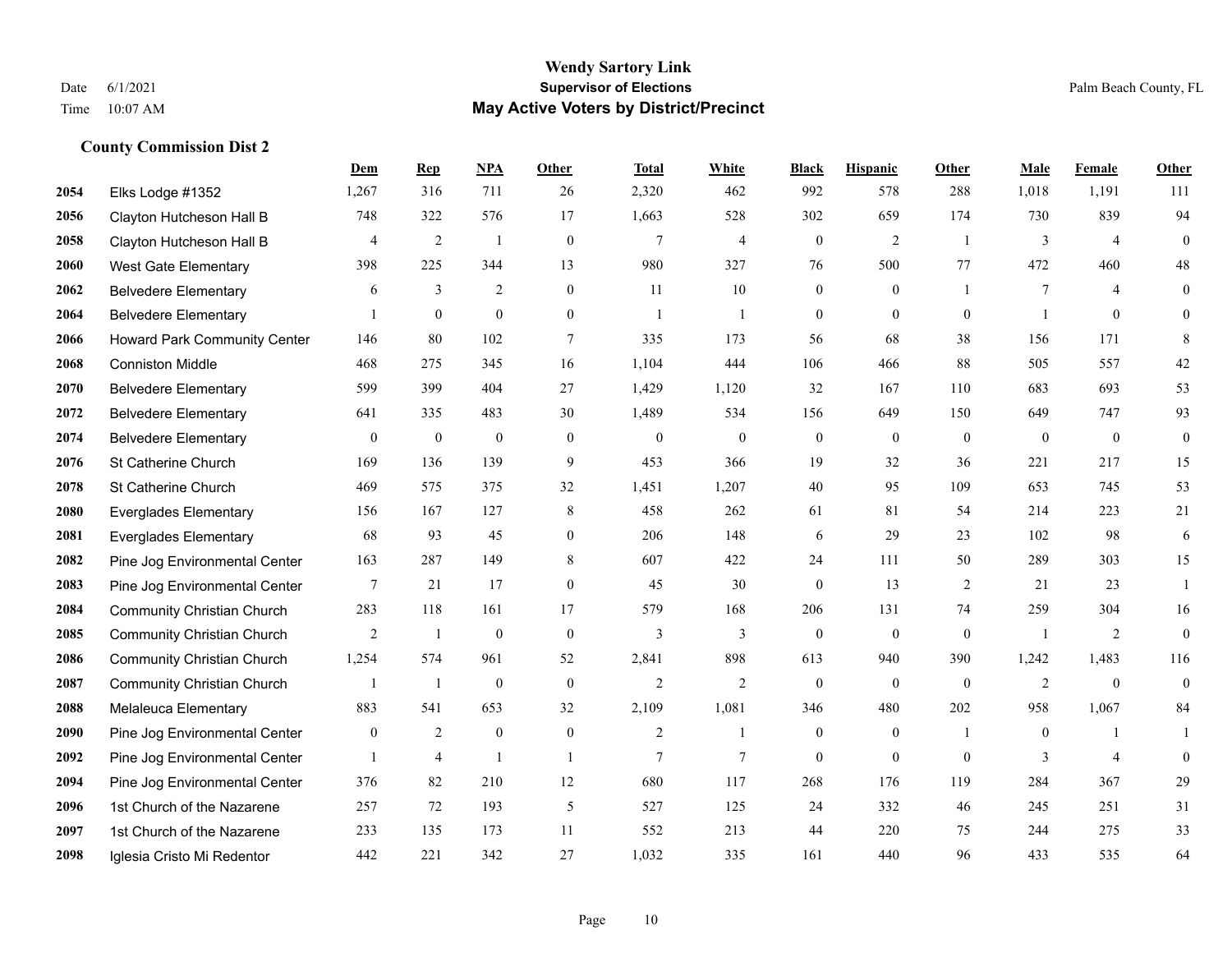|      |                               | <b>Dem</b>     | <b>Rep</b>       | NPA              | <b>Other</b>     | <b>Total</b>   | <b>White</b>     | <b>Black</b>     | <b>Hispanic</b>  | <b>Other</b>     | <b>Male</b>    | <b>Female</b>    | <b>Other</b>     |
|------|-------------------------------|----------------|------------------|------------------|------------------|----------------|------------------|------------------|------------------|------------------|----------------|------------------|------------------|
| 2100 | Iglesia Cristo Mi Redentor    | 807            | 353              | 579              | 32               | 1,771          | 452              | 379              | 753              | 187              | 736            | 944              | 91               |
| 2102 | Union Congregational Church   | 1,209          | 348              | 651              | 35               | 2,243          | 511              | 652              | 852              | 228              | 898            | 1,229            | 116              |
| 2104 | Lake Lytal Park               | 533            | 235              | 354              | 26               | 1,148          | 321              | 247              | 465              | 115              | 473            | 615              | 60               |
| 2106 | Main Library                  | 628            | 286              | 420              | 41               | 1,375          | 539              | 247              | 453              | 136              | 596            | 717              | 62               |
| 2108 | <b>Berkshire Elementary</b>   | 776            | 341              | 670              | 28               | 1,815          | 509              | 205              | 913              | 188              | 790            | 928              | 97               |
| 2110 | <b>Berkshire Elementary</b>   | 174            | 86               | 138              | 4                | 402            | 138              | 43               | 171              | 50               | 165            | 214              | 23               |
| 2112 | Palm Springs Middle           | $\tau$         | 6                | 6                | $\boldsymbol{0}$ | 19             | 15               | 3                | $\boldsymbol{0}$ | -1               | 9              | 10               | $\boldsymbol{0}$ |
| 2114 | Main Library                  | 376            | 285              | 318              | 11               | 990            | 371              | 53               | 479              | 87               | 447            | 495              | $48\,$           |
| 2115 | The Ark Church                | 75             | 49               | 69               | 5                | 198            | 92               | 13               | 71               | 22               | 91             | 96               | 11               |
| 2116 | The Ark Church                | 844            | 569              | 708              | 31               | 2,152          | 947              | 152              | 874              | 179              | 924            | 1,144            | 84               |
| 2117 | The Ark Church                | -1             | $\mathbf{0}$     | $\overline{1}$   | $\mathbf{0}$     | 2              | $\mathbf{1}$     | 1                | $\mathbf{0}$     | $\theta$         | -1             | -1               | $\mathbf{0}$     |
| 2118 | Palm Springs Middle           | $\overline{0}$ | $\boldsymbol{0}$ | $\boldsymbol{0}$ | $\overline{0}$   | $\theta$       | $\overline{0}$   | $\boldsymbol{0}$ | $\mathbf{0}$     | $\overline{0}$   | $\mathbf{0}$   | $\overline{0}$   | $\mathbf{0}$     |
| 2120 | Palm Springs Middle           | 58             | 21               | 53               | $\overline{0}$   | 132            | 35               | 13               | 55               | 29               | 52             | 68               | 12               |
| 2122 | Palm Springs Middle           | 1              | $\boldsymbol{0}$ | $\boldsymbol{0}$ | $\mathbf{0}$     | -1             | $\boldsymbol{0}$ | 1                | $\boldsymbol{0}$ | $\boldsymbol{0}$ |                | $\boldsymbol{0}$ | $\boldsymbol{0}$ |
| 2124 | Palm Springs Middle           | 7              | 8                | 15               | $\overline{0}$   | 30             | 14               | 7                | 8                | -1               | 14             | 16               | $\boldsymbol{0}$ |
| 2125 | St Marys Orthodox Church      | 352            | 353              | 249              | 8                | 962            | 521              | 40               | 339              | 62               | 425            | 500              | 37               |
| 2126 | St Marys Orthodox Church      | 279            | 253              | 235              | 9                | 776            | 441              | 29               | 240              | 66               | 363            | 392              | 21               |
| 2127 | Lake Clarke Shores Town Hall  |                | $\mathbf{0}$     | $\mathbf{1}$     | $\overline{0}$   | $\overline{2}$ | $\overline{0}$   | $\boldsymbol{0}$ | $\overline{2}$   | $\theta$         | $\overline{2}$ | $\theta$         | $\boldsymbol{0}$ |
| 2128 | Palm Springs Middle           | $\overline{0}$ | $\mathbf{0}$     | $\mathbf{0}$     | $\overline{0}$   | $\overline{0}$ | $\overline{0}$   | $\overline{0}$   | $\mathbf{0}$     | $\theta$         | $\mathbf{0}$   | $\mathbf{0}$     | $\mathbf{0}$     |
| 2130 | Cloud Lake Town Hall          | 45             | 62               | 60               | 8                | 175            | 128              | $\mathbf{1}$     | 33               | 13               | 88             | 81               | 6                |
| 2132 | Cloud Lake Town Hall          | 29             | 26               | 34               | $\overline{2}$   | 91             | 59               | $\overline{c}$   | 24               | 6                | 38             | 49               | $\overline{4}$   |
| 2134 | STEM Bldg at S FL Science Ctr | 544            | 323              | 443              | 32               | 1,342          | 508              | 64               | 648              | 122              | 617            | 664              | 61               |
| 2136 | Palmwood Lodge #303           | 689            | 466              | 574              | 43               | 1,772          | 784              | 84               | 736              | 168              | 808            | 878              | 86               |
| 2138 | Palmwood Lodge #303           | 363            | 167              | 285              | 22               | 837            | 338              | 83               | 323              | 93               | 382            | 418              | 37               |
| 2140 | South Olive Community Center  | 593            | 449              | 399              | 36               | 1,477          | 1,118            | 32               | 205              | 122              | 696            | 727              | 54               |
| 2142 | Lakeside Presbyterian Church  | 309            | 392              | 178              | 22               | 901            | 780              | 3                | 57               | 61               | 418            | 453              | $30\,$           |
| 2144 | Lakeside Presbyterian Church  | 369            | 424              | 270              | 35               | 1,098          | 910              | 20               | 84               | 84               | 509            | 555              | 34               |
| 2146 | Village Walk HOA Clubhouse    | 570            | 542              | 424              | 39               | 1,575          | 1,212            | 59               | 146              | 158              | 651            | 867              | 57               |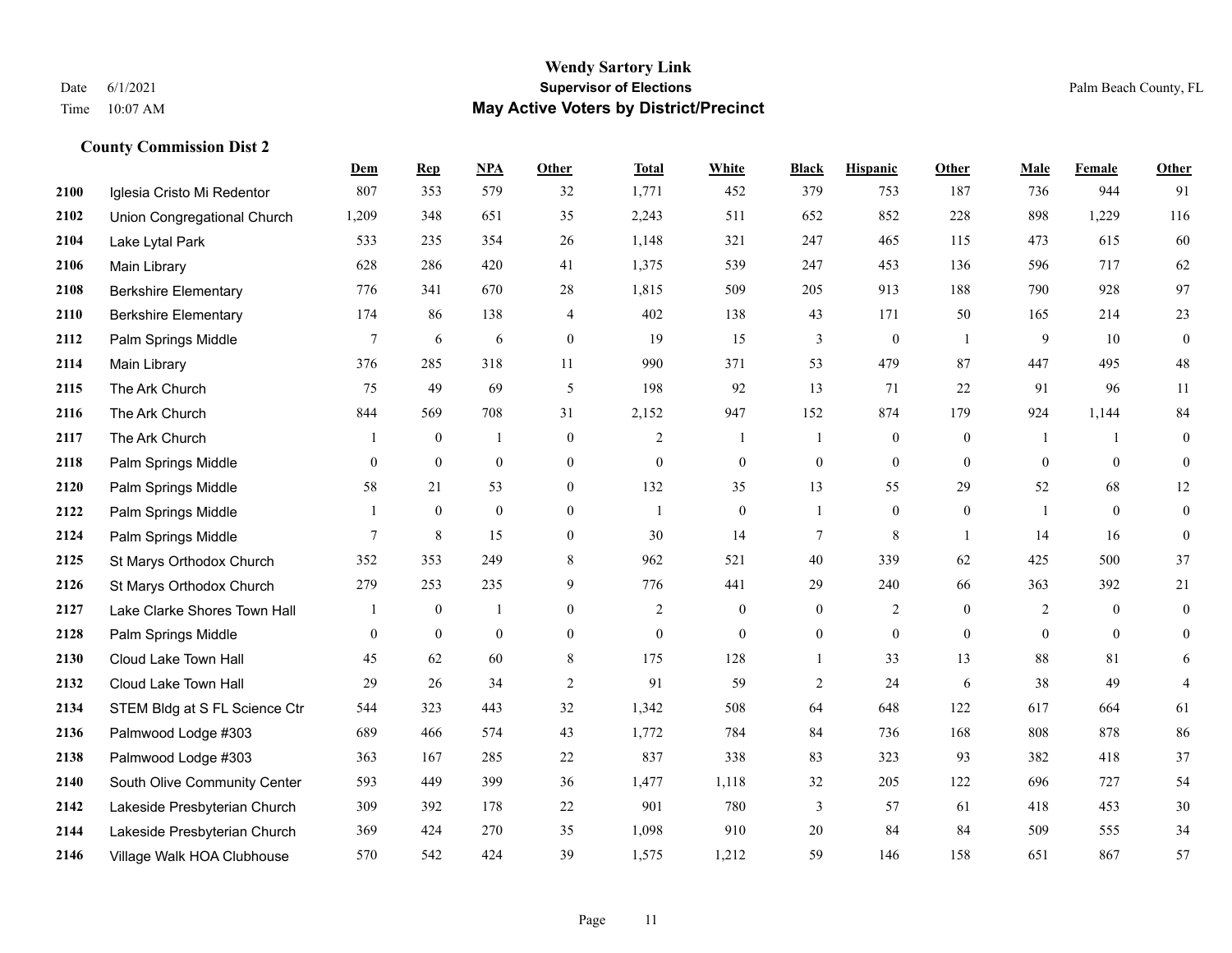#### **Wendy Sartory Link** Date 6/1/2021 **Supervisor of Elections** Palm Beach County, FL Time 10:07 AM **May Active Voters by District/Precinct**

# **Dem Rep NPA Other Total White Black Hispanic Other Male Female Other** Liberty Park Elementary 0 0 0 0 0 0 0 0 0 0 0 0 River Bridge Activities Center 1,116 532 694 51 2,393 1,153 486 496 258 1,004 1,300 89 Pine Ridge North II 1,175 530 849 52 2,606 1,085 405 848 268 1,048 1,448 110 Forest Hill Elementary 1,187 450 840 29 2,506 772 410 1,062 262 1,085 1,288 133 Cresthaven Emory Aud 652 425 324 15 1,416 800 99 419 98 524 840 52 Community Of Hope 1,127 428 834 32 2,421 616 452 1,037 316 1,070 1,231 120 Cresthaven Barkley Aud 527 360 294 21 1,202 608 86 401 107 498 649 55 Cresthaven Ashley Aud 350 218 226 14 808 408 37 296 67 324 451 33 Covered Bridge Clubhouse 1,152 748 681 36 2,617 1,833 133 473 178 1,018 1,517 82 Poinciana Clubhouse 925 532 502 35 1,994 1,324 96 412 162 787 1,140 67 First Baptist Church GA 0 0 0 0 0 0 0 0 0 0 0 0 Liberty Park Elementary 1,150 550 688 54 2,442 1,079 465 636 262 968 1,357 117 First Baptist Church GA 17 4 11 0 32 15 3 10 4 13 18 1 First Baptist Church GA 462 188 274 12 936 416 193 205 122 408 487 41 Greenacres Community Center 643 278 535 30 1,486 535 142 662 147 588 808 90 American Polish Club 1,117 408 835 38 2,398 755 344 1,034 265 995 1,263 140 American Polish Club 329 134 236 5 704 213 110 308 73 315 355 34 St Lukes United Methodist Chr 476 530 431 34 1,471 1,168 37 187 79 693 738 40 Lucerne Pointe Clubhouse 1,063 531 674 46 2,314 1,479 229 424 182 952 1,279 83 Fountains Of Palm Beach 931 451 582 55 2,019 1,383 140 333 163 853 1,099 67 LC Swain Middle 1,119 373 728 42 2,262 789 462 780 231 949 1,200 113 Pine Ridge South IV Clubhouse 931 509 509 42 1,991 1,204 266 405 116 776 1,140 75 American Finnish Club 14 9 8 0 31 17 3 1 10 12 16 3 LC Swain Middle 0 8 2 0 10 6 0 3 1 4 6 0 Heritage Elementary 563 218 490 31 1,302 423 142 615 122 563 660 79 Heritage Elementary 475 198 340 16 1,029 335 217 346 131 445 529 55 American Finnish Club 6 7 2 1 16 14 0 0 2 6 8 2 American Polish Club 241 98 141 6 486 177 115 144 50 193 271 22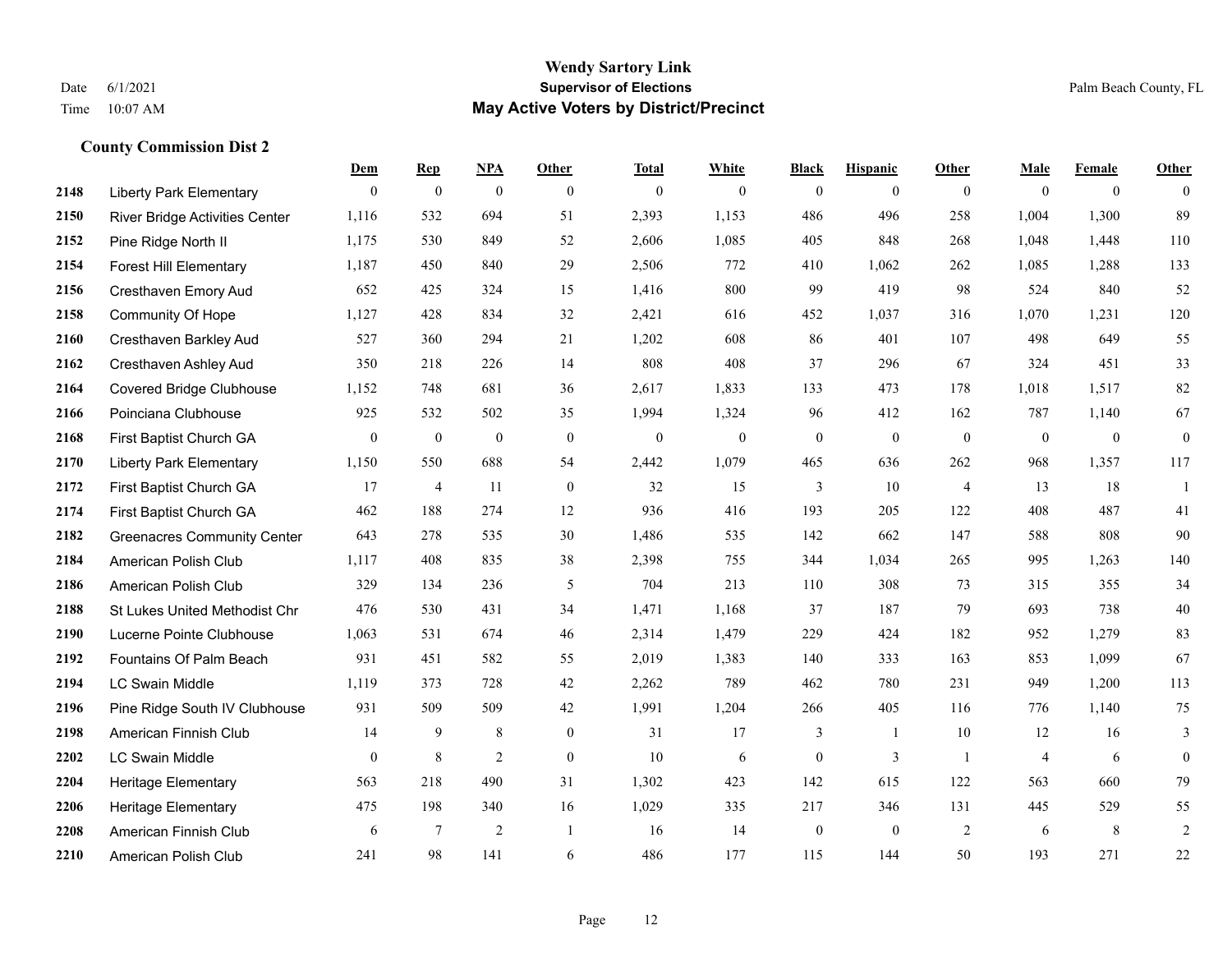|      |                                 | <u>Dem</u> | <b>Rep</b> | NPA      | Other | <b>Total</b> | White  | Black          | <b>Hispanic</b> | Other    | Male   | Female | <b>Other</b>   |
|------|---------------------------------|------------|------------|----------|-------|--------------|--------|----------------|-----------------|----------|--------|--------|----------------|
| 2212 | American Polish Club            |            |            | O        |       | $\mathbf{0}$ |        | $\mathbf{0}$   | $\mathbf{0}$    | $\Omega$ |        |        | $\overline{0}$ |
| 2214 | Indian Pines Elementary         | 1,184      | 257        | 575      | 34    | 2,050        | 471    | 898            | 445             | 236      | 920    | 1,026  | 104            |
| 2216 | Indian Pines Elementary         | 1,830      | 299        | 842      | 39    | 3,010        | 527    | 1,521          | 589             | 373      | 340    | 1,518  | 152            |
| 2218 | Tradewinds Middle               | 1,281      | 333        | 650      | 34    | 2,298        | 590    | 882            | 380             | 446      | 0.016  | 1,154  | 128            |
| 8001 | Federal Only                    |            | 0          | $\bf{0}$ |       | $\theta$     |        | $\overline{0}$ | $\theta$        | $\Omega$ |        |        | $\overline{0}$ |
| 8002 | State Only                      | 146        | 125        | 139      |       | 412          | 316    | 19             |                 | 60       | 190    | 207    | 15             |
|      | <b>County Commission Dist 2</b> | 54,449     | 27,072     | 34,787   | 2,159 | 118,467      | 54,092 | 20,952         | 31.534          | 1,889ء   | 50,498 | 62,885 | 5,084          |
|      |                                 |            |            |          |       |              |        |                |                 |          |        |        |                |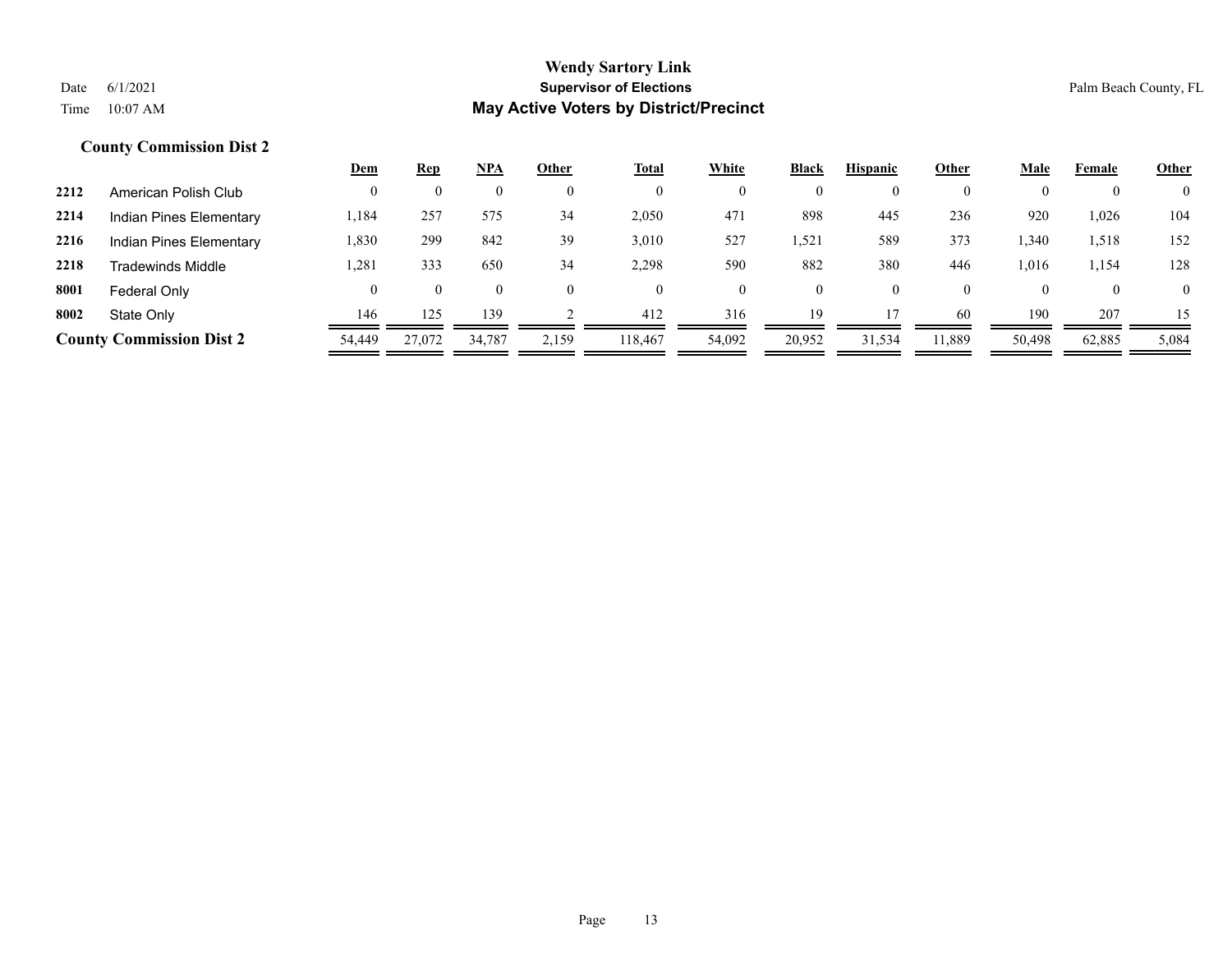## **Wendy Sartory Link** Date 6/1/2021 **Supervisor of Elections** Palm Beach County, FL Time 10:07 AM **May Active Voters by District/Precinct**

|      |                                  | Dem            | <b>Rep</b>       | NPA              | Other            | <b>Total</b>     | White            | <b>Black</b>     | <b>Hispanic</b>  | <b>Other</b>     | Male         | Female       | <b>Other</b>     |
|------|----------------------------------|----------------|------------------|------------------|------------------|------------------|------------------|------------------|------------------|------------------|--------------|--------------|------------------|
| 3002 | Palm Springs Middle              | 864            | 349              | 595              | 48               | 1,856            | 554              | 353              | 775              | 174              | 760          | 1,011        | 85               |
| 3004 | Community Of Hope                | 69             | 40               | 61               | $\overline{2}$   | 172              | 65               | 11               | 70               | 26               | 85           | 75           | $12\,$           |
| 3006 | Faith Presbyterian               | 1,067          | 644              | 745              | 33               | 2,489            | 1,025            | 297              | 952              | 215              | 1,025        | 1,354        | 110              |
| 3008 | Palm Springs Middle              | $\mathbf{0}$   | $\mathbf{0}$     | $\mathbf{0}$     | $\theta$         | $\mathbf{0}$     | $\boldsymbol{0}$ | $\boldsymbol{0}$ | $\mathbf{0}$     | $\theta$         | $\mathbf{0}$ | $\theta$     | $\boldsymbol{0}$ |
| 3010 | Faith Presbyterian               | 376            | 210              | 298              | 24               | 908              | 371              | 117              | 342              | $78\,$           | 415          | 457          | $36\,$           |
| 3012 | <b>Emmanuel Baptist Church</b>   | 662            | 597              | 431              | 20               | 1,710            | 1,031            | 44               | 539              | 96               | 722          | 925          | 63               |
| 3014 | Lake Clarke Shores Town Hall     | 1,043          | 1,106            | 645              | 44               | 2,838            | 2,085            | 82               | 497              | 174              | 1,284        | 1,462        | 92               |
| 3016 | Community Of Hope                | 47             | 38               | 56               | $\overline{2}$   | 143              | 36               | 10               | 81               | 16               | 55           | 78           | $10\,$           |
| 3018 | Palm Springs Middle              | 12             | 12               | $\,$ 8 $\,$      | 3                | 35               | 15               | $\boldsymbol{0}$ | 16               | $\overline{4}$   | 15           | 19           | $\mathbf{1}$     |
| 3020 | Palm Springs Village Hall        | 989            | 636              | 801              | 35               | 2,461            | 1,020            | 175              | 1,065            | 201              | 1,094        | 1,253        | 114              |
| 3022 | Oasis De Amor Baptist Church     | 523            | 216              | 405              | $18\,$           | 1,162            | 380              | 138              | 497              | 147              | 545          | 549          | 68               |
| 3024 | Palm Springs Library             | 737            | 418              | 607              | 27               | 1,789            | 676              | 208              | 711              | 194              | 787          | 894          | 108              |
| 3026 | Palm Springs Village Hall        | $\mathbf{0}$   | $\mathbf{0}$     | $\boldsymbol{0}$ | $\boldsymbol{0}$ | $\boldsymbol{0}$ | $\boldsymbol{0}$ | $\boldsymbol{0}$ | $\boldsymbol{0}$ | $\boldsymbol{0}$ | $\mathbf{0}$ | $\mathbf{0}$ | $\boldsymbol{0}$ |
| 3028 | Palm Springs Village Hall        | 2              | $\mathbf{1}$     | $\overline{0}$   | $\mathbf{0}$     | 3                | $\overline{0}$   | $\boldsymbol{0}$ | 3                | $\overline{0}$   | $\mathbf{1}$ | 2            | $\mathbf{0}$     |
| 3030 | Palm Springs Village Hall        | $\mathbf{0}$   | $\mathbf{0}$     | $\mathbf{0}$     | $\boldsymbol{0}$ | $\boldsymbol{0}$ | $\overline{0}$   | $\boldsymbol{0}$ | $\mathbf{0}$     | $\overline{0}$   | $\theta$     | $\mathbf{0}$ | $\theta$         |
| 3032 | Special Olympics of PBC          | 726            | 321              | 559              | 36               | 1,642            | 617              | 275              | 607              | 143              | 772          | 782          | 88               |
| 3034 | <b>Sunlight Community Church</b> | 156            | 101              | 82               | 5                | 344              | 184              | 43               | 97               | 20               | 157          | 177          | $10\,$           |
| 3036 | <b>Sunlight Community Church</b> | 407            | 218              | 284              | 15               | 924              | 382              | 184              | 264              | 94               | 412          | 480          | 32               |
| 3038 | <b>Sunlight Community Church</b> | 749            | 306              | 554              | 35               | 1,644            | 691              | 255              | 522              | 176              | 777          | 779          | 88               |
| 3040 | 1st Congregational Church        | 721            | 328              | 425              | 43               | 1,517            | 1,108            | 77               | 209              | 123              | 738          | 720          | 59               |
| 3042 | 1st Congregational Church        | 747            | 474              | 422              | 46               | 1,689            | 1,423            | 25               | 135              | 106              | 775          | 858          | 56               |
| 3044 | Holy Redeemer Church             | 228            | 66               | 191              | $\tau$           | 492              | 145              | 102              | 202              | 43               | 215          | 260          | 17               |
| 3048 | Holy Redeemer Church             | 626            | 231              | 480              | 24               | 1,361            | 425              | 270              | 531              | 135              | 601          | 696          | 64               |
| 3050 | Holy Redeemer Church             | 7              | 8                | $\overline{c}$   | $\mathbf{0}$     | 17               | 10               | 6                | -1               | $\mathbf{0}$     | 10           | 7            | $\mathbf{0}$     |
| 3052 | Our Savior Lutheran Church       | 424            | 119              | 254              | 14               | 811              | 230              | 221              | 279              | 81               | 376          | 391          | 44               |
| 3058 | Our Savior Lutheran Church       | $\overline{0}$ | $\boldsymbol{0}$ | $\overline{c}$   | $\mathbf{0}$     | $\overline{2}$   | -1               | $\overline{1}$   | $\theta$         | $\boldsymbol{0}$ | -1           | -1           | $\boldsymbol{0}$ |
| 3060 | Our Savior Lutheran Church       | 264            | 58               | 159              | $\tau$           | 488              | 117              | 175              | 161              | 35               | 188          | 278          | $22\,$           |
| 3062 | Our Savior Lutheran Church       | 1,062          | 330              | 597              | 50               | 2.039            | 824              | 446              | 578              | 191              | 939          | 1.004        | 96               |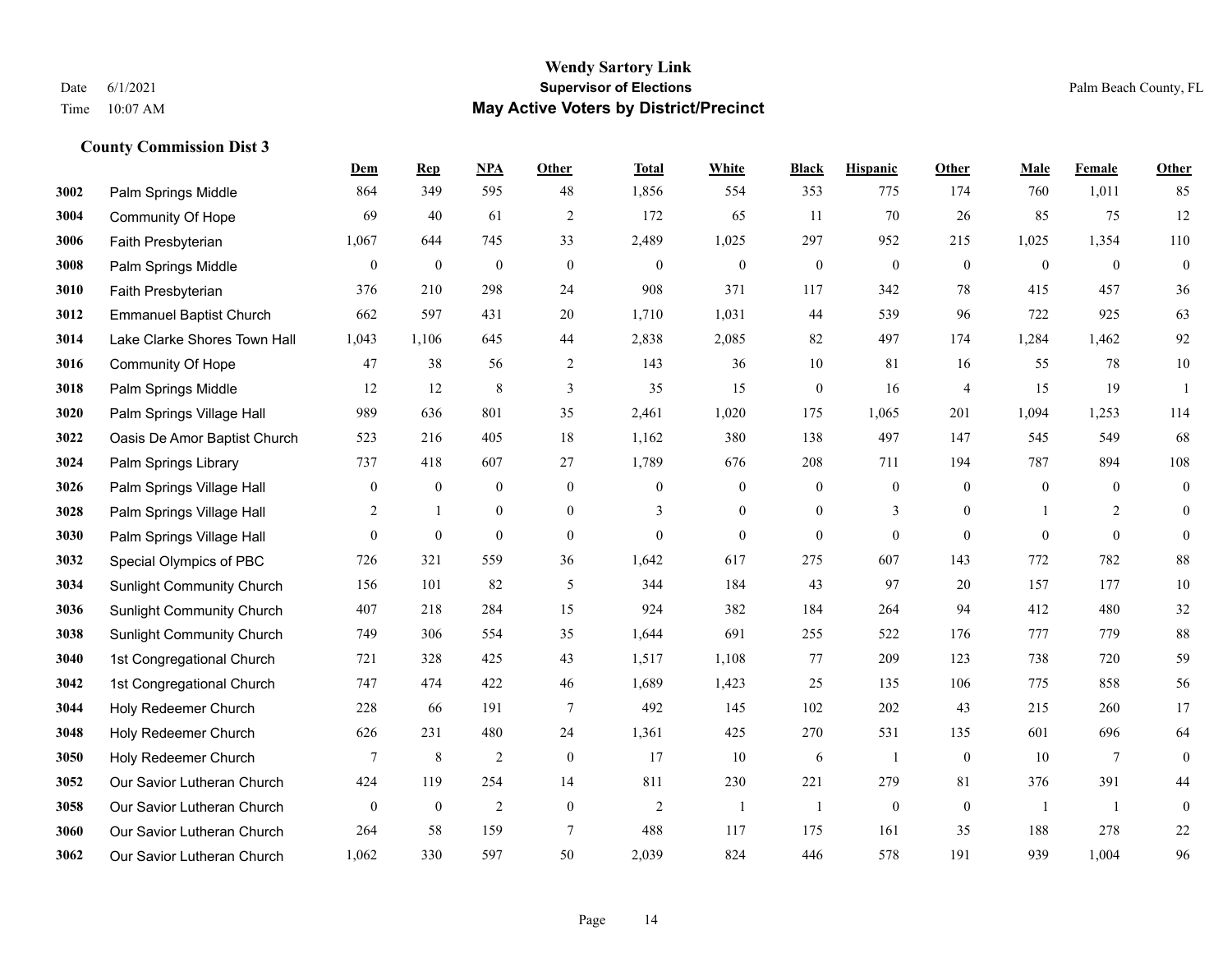|      |                                  | Dem          | <b>Rep</b>     | NPA          | <b>Other</b> | <b>Total</b> | <b>White</b>   | <b>Black</b>   | <b>Hispanic</b> | <b>Other</b> | <b>Male</b> | <b>Female</b>  | Other            |
|------|----------------------------------|--------------|----------------|--------------|--------------|--------------|----------------|----------------|-----------------|--------------|-------------|----------------|------------------|
| 3064 | 1st Congregational Church        | 502          | 238            | 411          | 32           | 1,183        | 835            | 98             | 162             | 88           | 554         | 579            | 50               |
| 3066 | Our Savior Lutheran Church       | 407          | 152            | 314          | 20           | 893          | 621            | 78             | 104             | 90           | 431         | 423            | 39               |
| 3068 | St Andrews Episcopal             | 576          | 307            | 439          | 44           | 1,366        | 1,104          | 59             | 112             | 91           | 658         | 661            | 47               |
| 3070 | <b>Mid County Senior Center</b>  | 752          | 281            | 606          | 38           | 1,677        | 538            | 368            | 552             | 219          | 754         | 839            | 84               |
| 3071 | Holy Redeemer Church             | $\mathbf{0}$ | $\overline{0}$ | $\mathbf{0}$ | $\theta$     | $\theta$     | $\overline{0}$ | $\mathbf{0}$   | $\mathbf{0}$    | $\theta$     | $\theta$    | $\overline{0}$ | $\boldsymbol{0}$ |
| 3072 | Holy Redeemer Church             | 146          | 26             | 91           | 8            | 271          | 74             | 106            | 52              | 39           | 103         | 155            | 13               |
| 3074 | <b>Coastal Chapel</b>            | 508          | 369            | 346          | 25           | 1,248        | 777            | 113            | 267             | 91           | 586         | 621            | 41               |
| 3075 | Lantana Recreation Center        | 15           | 10             | 8            | 2            | 35           | 35             | $\overline{0}$ | $\mathbf{0}$    | $\Omega$     | 13          | 22             | $\overline{0}$   |
| 3076 | Our Savior Lutheran Church       | 53           | 44             | 57           | -1           | 155          | 104            | 19             | 20              | 12           | 84          | 65             | 6                |
| 3078 | Lakeside UM Church               | 683          | 433            | 487          | 38           | 1,641        | 1,037          | 175            | 287             | 142          | 731         | 863            | 47               |
| 3080 | American Finnish Club            | 888          | 244            | 599          | 42           | 1,773        | 444            | 536            | 587             | 206          | 779         | 886            | 108              |
| 3082 | <b>Atlantis City Hall</b>        | 485          | 910            | 445          | 42           | 1,882        | 1,627          | 41             | 88              | 126          | 867         | 971            | 44               |
| 3084 | Lakes of Sherbrooke              | 719          | 653            | 586          | 52           | 2,010        | 1,357          | 191            | 292             | 170          | 881         | 1,049          | 80               |
| 3086 | Woodlands Middle                 | 802          | 627            | 701          | 49           | 2,179        | 1,493          | 137            | 359             | 190          | 1,007       | 1,092          | $80\,$           |
| 3088 | <b>Tradewinds Middle</b>         | 187          | 55             | 130          | 9            | 381          | 103            | 127            | 90              | 61           | 171         | 198            | 12               |
| 3090 | <b>Woodlands Middle</b>          | 1,471        | 839            | 632          | 50           | 2,992        | 2,418          | 174            | 117             | 283          | 1,356       | 1,543          | 93               |
| 3092 | Lacuna HOA Clubhouse             | 1,216        | 743            | 741          | 62           | 2,762        | 1,923          | 271            | 303             | 265          | 1,266       | 1,401          | 95               |
| 3094 | <b>Coral Reef Elementary</b>     | 326          | 240            | 262          | 26           | 854          | 512            | 68             | 192             | 82           | 401         | 426            | $27\,$           |
| 3096 | <b>Coral Reef Elementary</b>     | 835          | 604            | 627          | 54           | 2,120        | 1,366          | 254            | 269             | 231          | 987         | 1,046          | 87               |
| 3098 | <b>Manatee Elementary</b>        | 687          | 582            | 512          | 41           | 1,822        | 1,245          | 171            | 215             | 191          | 826         | 932            | 64               |
| 3100 | Journeys End                     | 426          | 336            | 352          | 20           | 1,134        | 759            | 91             | 135             | 149          | 533         | 572            | 29               |
| 3102 | <b>Diamond View Elementary</b>   | 1,232        | 460            | 817          | 45           | 2,554        | 1,067          | 641            | 543             | 303          | 1,135       | 1,310          | 109              |
| 3104 | American German Club             | 425          | 371            | 386          | 32           | 1,214        | 847            | 93             | 143             | 131          | 565         | 602            | $47\,$           |
| 3106 | American German Club             | 302          | 117            | 205          | 16           | 640          | 237            | 173            | 97              | 133          | 282         | 329            | 29               |
| 3108 | Santaluces High                  | 1,249        | 543            | 873          | 61           | 2,726        | 1,096          | 693            | 538             | 399          | 1,203       | 1.433          | 90               |
| 3110 | Lantana Road Branch Library      | 843          | 346            | 513          | 41           | 1,743        | 828            | 460            | 294             | 161          | 765         | 893            | 85               |
| 3112 | <b>Starlight Cove Elementary</b> | 862          | 307            | 624          | 39           | 1,832        | 731            | 309            | 641             | 151          | 795         | 944            | 93               |
| 3114 | Santaluces High                  | 384          | 252            | 295          | 12           | 943          | 554            | 121            | 181             | 87           | 461         | 449            | 33               |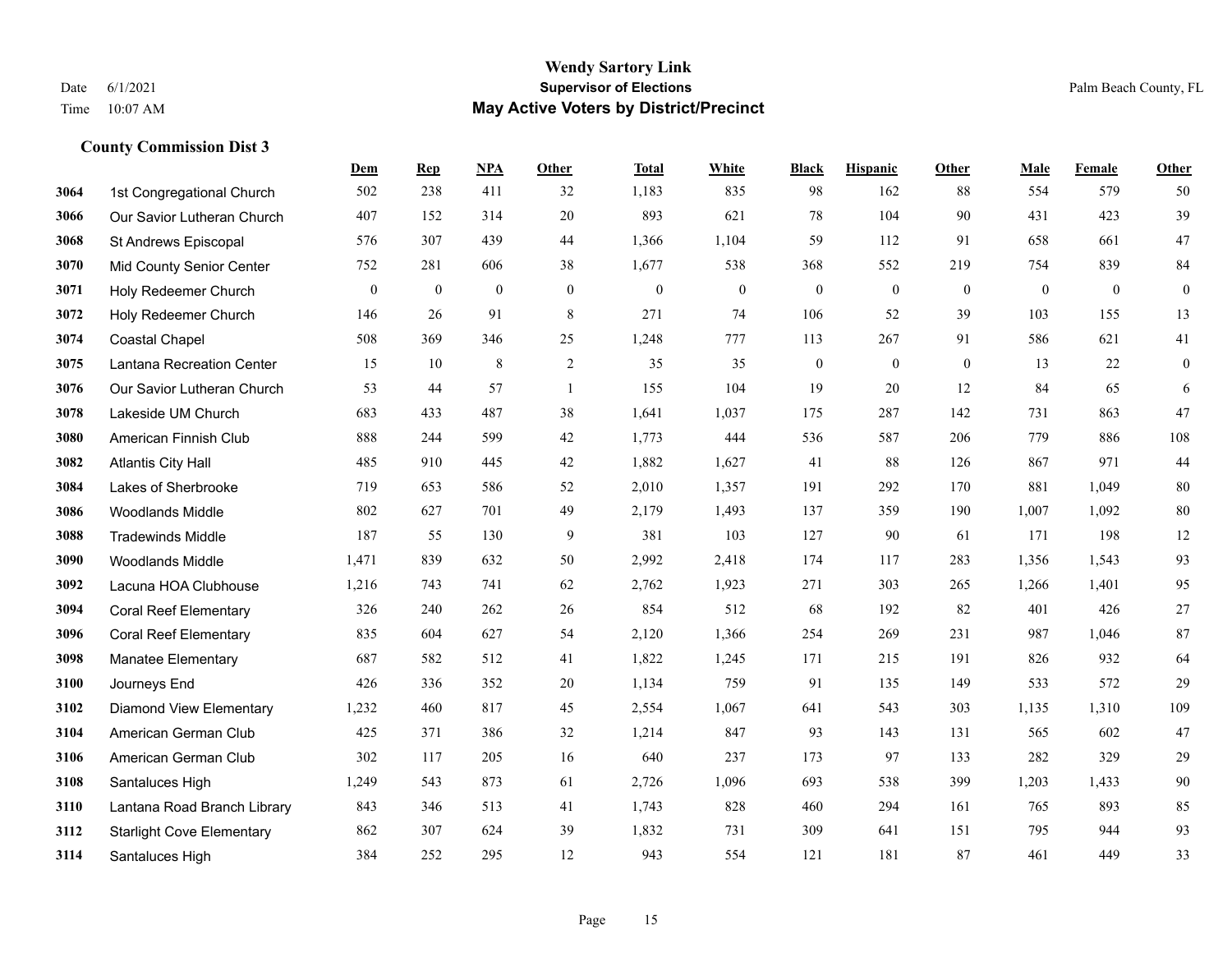#### **Wendy Sartory Link** Date 6/1/2021 **Supervisor of Elections** Palm Beach County, FL Time 10:07 AM **May Active Voters by District/Precinct**

# **Dem Rep NPA Other Total White Black Hispanic Other Male Female Other** Advent Lantana 1,124 547 759 51 2,481 1,522 375 382 202 1,025 1,366 90 Advent Lantana 214 232 176 16 638 525 22 47 44 313 311 14 Valencia Shores Social Club 1,224 587 583 42 2,436 2,147 68 80 141 1,118 1,262 56 **3122 Boynton Beach Community Chu**rch 912 405 352 32 1,701 1,524 31 54 92 695 964 42 West Boynton Park and Rec 788 579 641 45 2,053 1,304 214 285 250 926 1,050 77 Temple Shaarei Shalom 656 507 472 29 1,664 1,140 153 202 169 770 843 51 West Boynton Park and Rec 952 612 729 42 2,335 1,461 279 333 262 1,069 1,181 85 Winston Trails Swim Center 1,127 922 862 64 2,975 2,105 206 375 289 1,391 1,468 116 Park Vista High 885 667 695 50 2,297 1,455 228 373 241 1,038 1,177 82 Christa McAuliffe Middle 178 121 134 9 442 270 45 62 65 212 218 12 Hidden Oaks Elementary 1,098 322 586 33 2,039 598 803 362 276 876 1,075 88 Freedom Shores Elementary 889 409 581 33 1,912 845 528 280 259 849 986 77 Citrus Cove Elementary 872 501 575 31 1,979 1,171 313 286 209 873 1,024 82 Boynton Lakes North Clubhouse 425 193 271 15 904 426 219 126 133 406 467 31 Boynton Lakes North Clubhouse 394 167 219 15 795 446 140 137 72 320 444 31 Freedom Shores Elementary 11 8 8 0 27 21 0 4 2 11 14 2 Freedom Shores Elementary 356 136 172 15 679 458 81 77 63 268 390 21 Imagine Schools - Chancellor 63 54 55 6 178 122 12 27 17 87 86 5 Christa McAuliffe Middle 573 251 233 20 1,077 977 22 30 48 444 600 33 Park Vista High 652 413 388 33 1,486 1,271 57 63 95 654 782 50 Ponte Vecchio Clubhouse 822 314 286 20 1,442 1,283 22 40 97 650 748 44 Aberdeen East Clubhouse 1,022 499 555 41 2,117 1,612 141 183 181 867 1,187 63 Crystal Lakes Elementary 1,023 784 835 55 2,697 1,905 194 297 301 1,224 1,361 112 Christa McAuliffe Middle 439 334 322 18 1,113 759 135 117 102 502 569 42 Hidden Oaks Elementary 548 259 297 18 1,122 679 204 124 115 503 586 33 Citrus Cove Elementary 894 548 641 52 2,135 1,341 312 247 235 944 1,119 72 Jamaica Bay Clubhouse 365 374 274 25 1,038 921 22 38 57 449 555 34 Boynton Beach Fire Station #3 939 462 675 31 2,107 1,188 372 306 241 895 1,137 75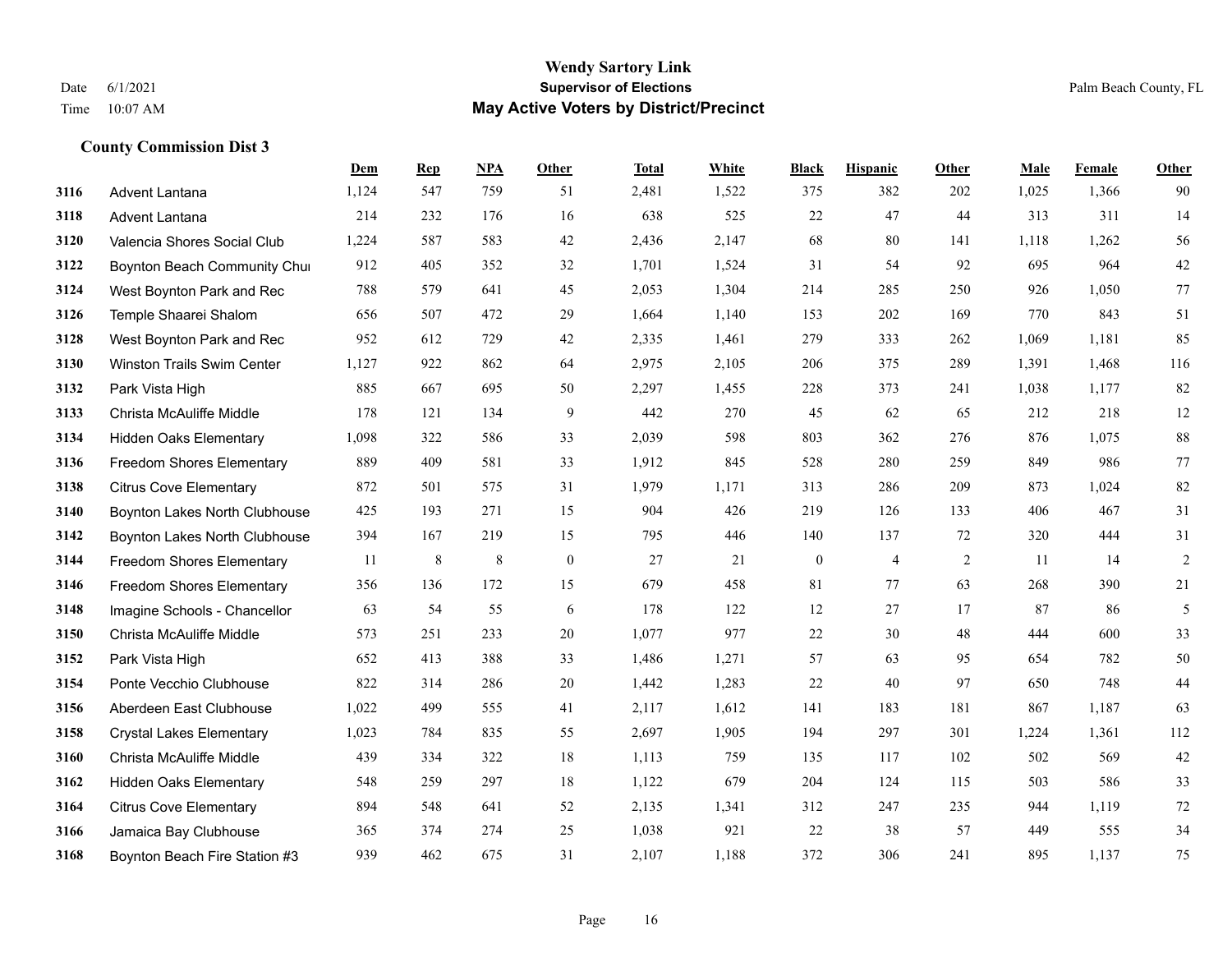|                                   | Dem      | <b>Rep</b>   | NPA          | Other          | <b>Total</b> | White          | <b>Black</b>   | <b>Hispanic</b> | Other    | <b>Male</b> | <b>Female</b> | <b>Other</b>   |
|-----------------------------------|----------|--------------|--------------|----------------|--------------|----------------|----------------|-----------------|----------|-------------|---------------|----------------|
| Boynton Beach High                | 1,145    | 612          | 883          | 72             | 2,712        | 1,597          | 319            | 536             | 260      | 1,195       | 1.407         | 110            |
| Boynton Beach High                | 500      | 149          | 326          | 32             | 1,007        | 473            | 283            | 144             | 107      | 421         | 539           | 47             |
| Boynton Beach Fire Station #3     | 251      | 180          | 175          | 13             | 619          | 423            | 52             | 86              | 58       | 282         | 320           | 17             |
| Boynton Beach High                | 227      | 125          | 158          | $\tau$         | 517          | 275            | 99             | 79              | 64       | 223         | 268           | 26             |
| Imagine Schools - Chancellor      | $\theta$ | $\mathbf{0}$ | $\mathbf{0}$ | $\theta$       | $\theta$     | $\overline{0}$ | $\overline{0}$ | $\overline{0}$  | $\theta$ | $\theta$    | $\theta$      | $\overline{0}$ |
| Imagine Schools - Chancellor      | 103      | 52           | 87           | $\overline{4}$ | 246          | 122            | 50             | 39              | 35       | 118         | 117           | 11             |
| Christ Fellowship Church BB       | 256      | 171          | 177          | 28             | 632          | 399            | 69             | 96              | 68       | 300         | 308           | 24             |
| Christ Fellowship Church BB       | 186      | 126          | 145          | 10             | 467          | 329            | 41             | 64              | 33       | 208         | 238           | 21             |
| Christ Fellowship Church BB       | 729      | 417          | 604          | 56             | 1,806        | 1,042          | 276            | 286             | 202      | 845         | 899           | 62             |
| Christ Fellowship Church BB       | 422      | 308          | 359          | 21             | 1,110        | 683            | 228            | 127             | 72       | 542         | 531           | 37             |
| Imagine Schools - Chancellor      | 333      | 164          | 233          | 18             | 748          | 420            | 154            | 107             | 67       | 372         | 358           | 18             |
| Leisureville #1 Clubhouse         | 574      | 412          | 375          | 42             | 1,403        | 1,062          | 112            | 131             | 98       | 564         | 790           | 49             |
| Boynton Beach Fire Station #2     | 762      | 177          | 398          | 17             | 1,354        | 492            | 552            | 165             | 145      | 595         | 705           | 54             |
| Leisureville #3 Clubhouse         | 629      | 566          | 429          | 47             | 1,671        | 1,398          | 78             | 103             | 92       | 716         | 900           | 55             |
| <b>BB Leisureville Clubhouse</b>  | 493      | 528          | 311          | 36             | 1,368        | 1,133          | 60             | 114             | 61       | 559         | 771           | 38             |
| Golfview Harbour Clubhouse        | 647      | 419          | 421          | 28             | 1,515        | 1,033          | 211            | 117             | 154      | 685         | 776           | 54             |
| <b>Golfview Harbour Clubhouse</b> | 70       | 67           | 48           |                | 192          | 143            | 30             | Q               | 10       | 94          | 92            | 6              |
| <b>County Commission Dist 3</b>   | 56,261   | 32,596       | 38,227       | 2,718          | 129,802      | 77,647         | 16,894         | 22,914          | 12,347   | 58,041      | 66,805        | 4,956          |
|                                   |          |              |              |                |              |                |                |                 |          |             |               |                |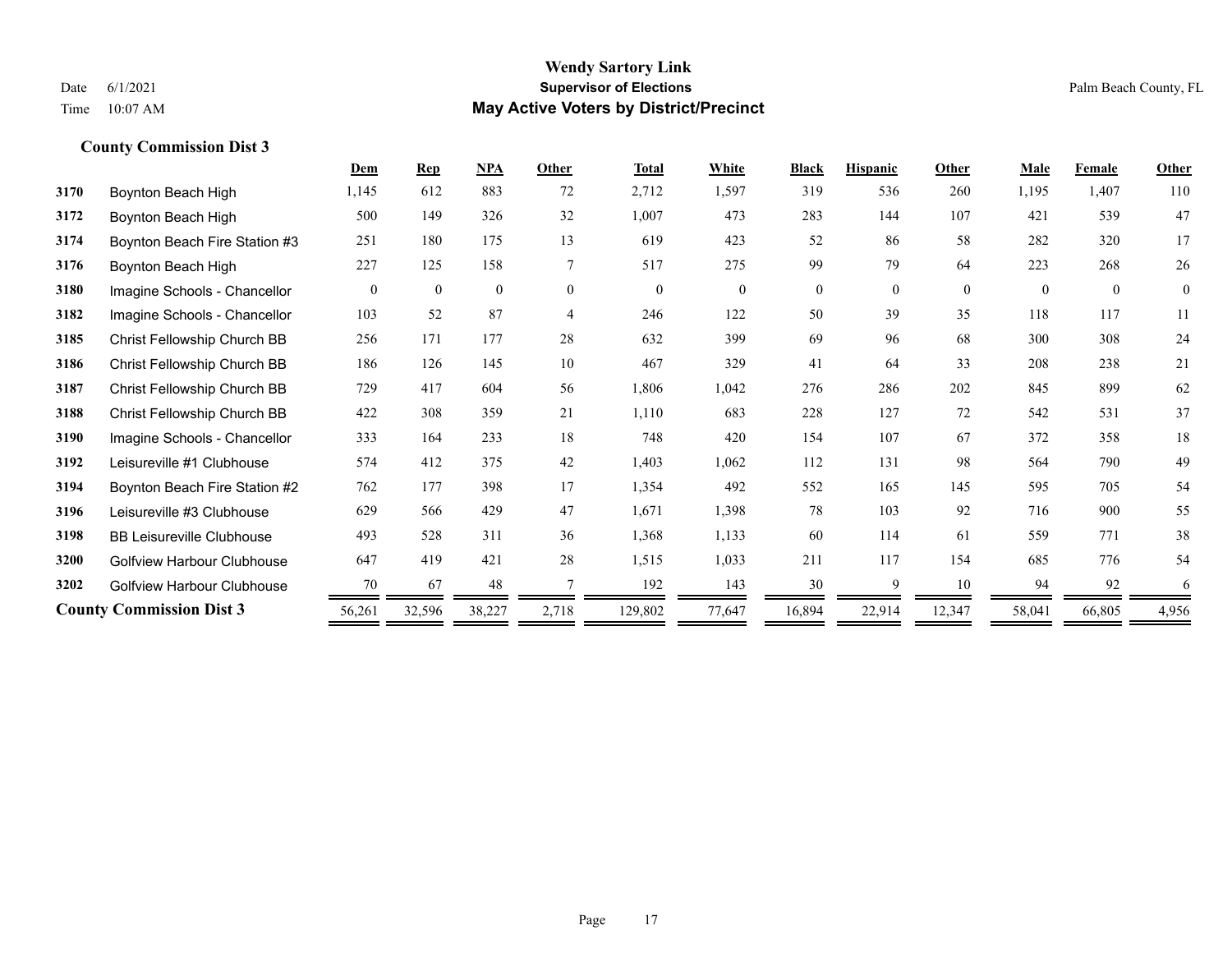## **Wendy Sartory Link** Date 6/1/2021 **Supervisor of Elections Supervisor of Elections** Palm Beach County, FL Time 10:07 AM **May Active Voters by District/Precinct**

|      |                                      | Dem            | <b>Rep</b>   | NPA          | Other           | <b>Total</b>     | White            | <b>Black</b>     | <b>Hispanic</b> | Other          | <b>Male</b>    | Female         | Other            |
|------|--------------------------------------|----------------|--------------|--------------|-----------------|------------------|------------------|------------------|-----------------|----------------|----------------|----------------|------------------|
| 4002 | Lantana Recreation Center            | 501            | 510          | 391          | 45              | 1,447            | 1,211            | 29               | 105             | 102            | 683            | 719            | 45               |
| 4004 | South Palm Beach Town Hall           | 443            | 516          | 391          | 34              | 1,384            | 1,184            | 25               | 77              | 98             | 606            | 732            | 46               |
| 4006 | Manalapan Town Hall                  | 77             | 209          | 91           | 10              | 387              | 354              | 6                | 6               | 21             | 194            | 181            | 12               |
| 4008 | Hypoluxo Town Hall                   | 539            | 617          | 537          | 58              | 1,751            | 1,461            | 41               | 109             | 140            | 803            | 895            | 53               |
| 4010 | <b>Bent Tree Villas East</b>         | 839            | 744          | 624          | 53              | 2,260            | 1,636            | 222              | 220             | 182            | 983            | 1,215          | 62               |
| 4012 | <b>Greentree Villas</b>              | 650            | 569          | 466          | 26              | 1,711            | 1,398            | 73               | 120             | 120            | 684            | 977            | 50               |
| 4014 | New Church                           | 418            | 488          | 332          | 24              | 1,262            | 1,024            | 64               | 89              | 85             | 539            | 693            | 30               |
| 4016 | Christ Fellowship Church BB          | 548            | 292          | 310          | 25              | 1,175            | 709              | 192              | 163             | 111            | 538            | 605            | 32               |
| 4018 | Quail Ridge Business Center          | 127            | 382          | 117          | 12              | 638              | 613              | 1                | 3               | 21             | 292            | 335            | 11               |
| 4020 | Christ Fellowship Church BB          | 33             | 28           | 42           | $\overline{4}$  | 107              | 84               | 4                | 11              | 8              | 39             | 66             | $\overline{2}$   |
| 4022 | Congress Middle                      | 865            | 245          | 417          | 40              | 1,567            | 568              | 679              | 164             | 156            | 651            | 854            | 62               |
| 4024 | Harvey E Oyer Jr Park                | 510            | 640          | 508          | 60              | 1,718            | 1,358            | 90               | 133             | 137            | 826            | 843            | 49               |
| 4026 | <b>Sterling Village Aud</b>          | 530            | 582          | 481          | 52              | 1,645            | 1,434            | 36               | 68              | 107            | 773            | 817            | 55               |
| 4028 | Ocean Ridge Town Hall                | 427            | 786          | 420          | 46              | 1,679            | 1,533            | 7                | $48\,$          | 91             | 803            | 830            | $46\,$           |
| 4030 | Village of Golf Admin Bldg           | 37             | 198          | 44           | 5               | 284              | 278              | $\boldsymbol{0}$ | -1              | 5              | 128            | 154            | $\overline{2}$   |
| 4034 | <b>Crosspointe Elementary</b>        | 369            | 256          | 303          | 25              | 953              | 687              | 116              | 61              | 89             | 406            | 527            | 20               |
| 4036 | <b>Forest Park Elementary</b>        | 294            | 460          | 277          | 26              | 1,057            | 948              | 8                | 54              | 47             | 441            | 581            | 35               |
| 4038 | <b>Briny Breezes Community Cente</b> | 95             | 146          | 93           | 3               | 337              | 311              | $\boldsymbol{0}$ | 10              | 16             | 141            | 186            | $10\,$           |
| 4040 | <b>Briny Breezes Community Cente</b> | $\overline{0}$ | 0            | 0            | $\overline{0}$  | $\mathbf{0}$     | $\boldsymbol{0}$ | $\overline{0}$   | $\mathbf{0}$    | $\overline{0}$ | $\mathbf{0}$   | $\overline{0}$ | $\boldsymbol{0}$ |
| 4042 | <b>Briny Breezes Community Cente</b> | $\mathbf{0}$   | 0            | $\mathbf{0}$ | $\mathbf{0}$    | $\boldsymbol{0}$ | $\overline{0}$   | $\overline{0}$   | $\mathbf{0}$    | $\overline{0}$ | $\overline{0}$ | $\overline{0}$ | $\mathbf{0}$     |
| 4044 | <b>Briny Breezes Community Cente</b> | 51             | 36           | 39           | $\overline{1}$  | 127              | 113              |                  | 8               | 5              | 70             | 54             | 3                |
| 4046 | <b>Delray Dunes</b>                  | 86             | 336          | 99           | 5               | 526              | 486              | $\overline{2}$   | 6               | 32             | 239            | 275            | 12               |
| 4048 | <b>Banyan Creek Elementary</b>       | 119            | 152          | 84           | $7\phantom{.0}$ | 362              | 288              | 16               | 30              | 28             | 185            | 168            | 9                |
| 4050 | Hunter's Run Courtside Cafe          | 1,087          | 373          | 552          | 35              | 2,047            | 1,881            | 41               | 48              | 77             | 854            | 1,146          | 47               |
| 4052 | <b>Crosspointe Elementary</b>        | 122            | 81           | 86           | 3               | 292              | 175              | 59               | 23              | 35             | 144            | 141            | 7                |
| 4053 | <b>Crosspointe Elementary</b>        | 211            | 78           | 146          | 18              | 453              | 171              | 108              | 102             | 72             | 198            | 236            | 19               |
| 4054 | Lakeview Baptist Church              | 545            | 658          | 441          | 36              | 1,680            | 1,390            | 77               | 103             | 110            | 783            | 839            | 58               |
| 4056 | Lakeview Baptist Church              | $\mathbf{0}$   | $\mathbf{0}$ | $\theta$     | $\theta$        | $\theta$         | $\theta$         | $\theta$         | $\theta$        | $\theta$       | $\theta$       | $\theta$       | $\boldsymbol{0}$ |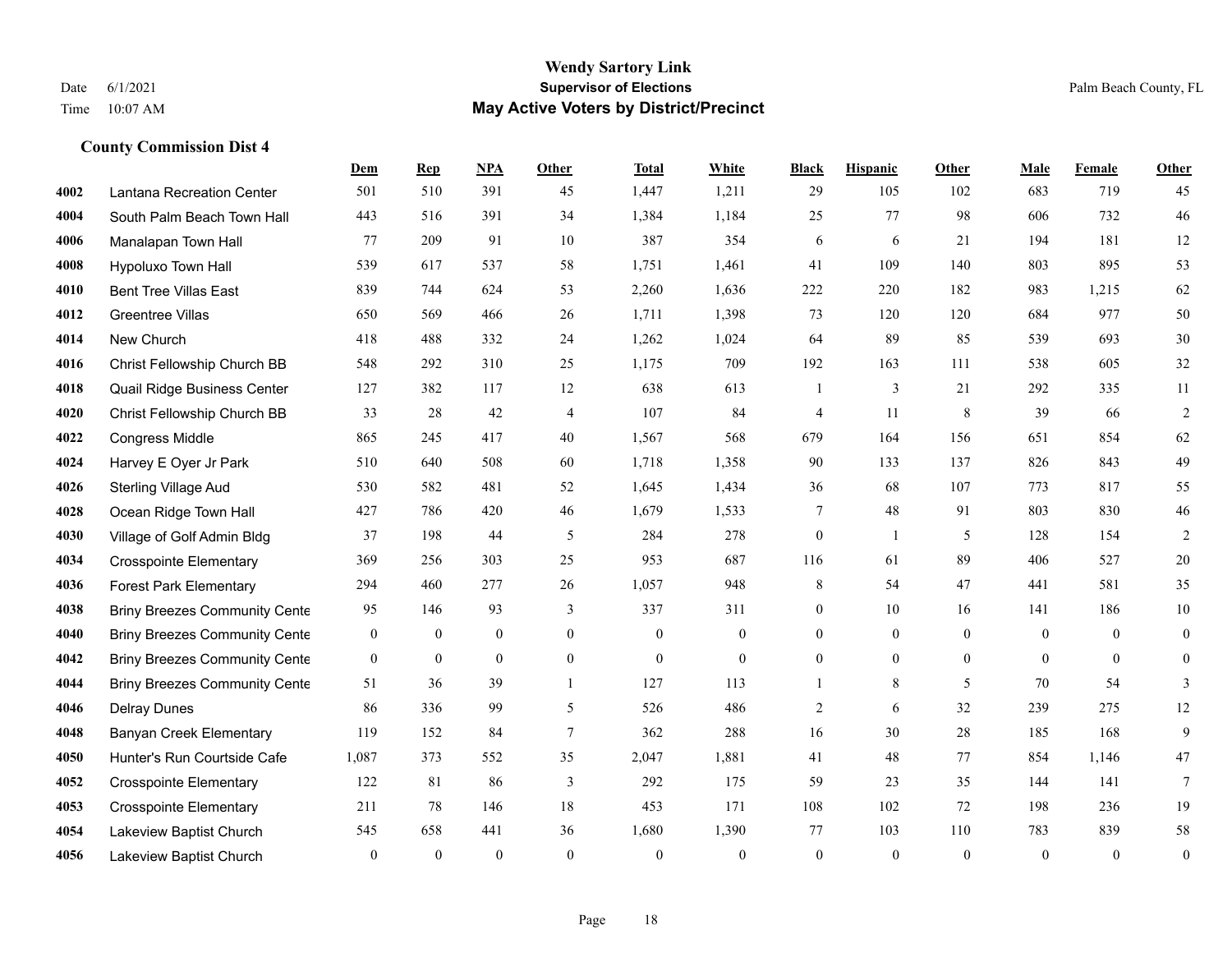|      |                                   | Dem            | <b>Rep</b>   | NPA              | <b>Other</b>   | <b>Total</b> | White          | <b>Black</b>     | <b>Hispanic</b> | <b>Other</b> | <b>Male</b>    | <b>Female</b> | <b>Other</b>             |
|------|-----------------------------------|----------------|--------------|------------------|----------------|--------------|----------------|------------------|-----------------|--------------|----------------|---------------|--------------------------|
| 4058 | Plumosa SOA Elementary            | 50             | 62           | 47               | 7              | 166          | 142            | $\overline{4}$   | 12              | 8            | 78             | 85            | 3                        |
| 4060 | Lakeview Baptist Church           | 3              | $\tau$       | 3                | $\mathbf{1}$   | 14           | $\overline{7}$ | $\mathbf{0}$     | $\mathbf{1}$    | 6            | $\tau$         | $\tau$        | $\theta$                 |
| 4062 | Lakeview Baptist Church           | 41             | 68           | 37               | 5              | 151          | 124            | 8                | 8               | 11           | 73             | 75            | 3                        |
| 4064 | Seacrest Presbyterian             | 48             | 43           | 45               | 4              | 140          | 124            |                  | 9               | 6            | 74             | 64            | $\mathfrak{D}$           |
| 4066 | Seacrest Presbyterian             | $\theta$       | $\theta$     | $\theta$         | $\theta$       | $\Omega$     | $\mathbf{0}$   | $\theta$         | $\theta$        | $\Omega$     | $\theta$       | $\Omega$      | $\theta$                 |
| 4068 | Seacrest Presbyterian             | $\overline{0}$ | $\mathbf{0}$ | $\mathbf{0}$     | $\overline{0}$ | $\theta$     | $\mathbf{0}$   | $\theta$         | $\mathbf{0}$    | $\theta$     | $\overline{0}$ | $\theta$      | $\mathbf{0}$             |
| 4070 | Seacrest Presbyterian             | $\mathbf{0}$   | $\mathbf{0}$ | $\mathbf{0}$     | $\overline{0}$ | $\mathbf{0}$ | $\mathbf{0}$   | $\mathbf{0}$     | $\theta$        | $\Omega$     | $\theta$       | $\theta$      | $\mathbf{0}$             |
| 4072 | <b>Gulf Stream Town Hall</b>      | 185            | 465          | 209              | 22             | 881          | 822            | $\overline{4}$   | 19              | 36           | 426            | 436           | 19                       |
| 4074 | Plumosa SOA Elementary            | 458            | 439          | 362              | 25             | 1,284        | 1,108          | 17               | 74              | 85           | 608            | 639           | 37                       |
| 4076 | <b>Country Manors Clubhouse</b>   | 460            | 393          | 407              | 24             | 1,284        | 911            | 100              | 135             | 138          | 570            | 676           | 38                       |
| 4078 | <b>Banyan Creek Elementary</b>    | 2              | 6            | $\mathbf{1}$     | $\Omega$       | 9            | $\,8\,$        | $\mathbf{0}$     | $\mathbf{0}$    | - 1          | 5              | 3             | -1                       |
| 4080 | <b>Banyan Creek Elementary</b>    | $\overline{0}$ | $\mathbf{0}$ | $\mathbf{0}$     | $\overline{0}$ | $\theta$     | $\mathbf{0}$   | $\mathbf{0}$     | $\mathbf{0}$    | $\theta$     | $\theta$       | $\theta$      | $\theta$                 |
| 4082 | <b>Banyan Creek Elementary</b>    | $\theta$       | 3            | $\overline{0}$   | $\theta$       | 3            | 3              | $\theta$         | $\theta$        | $\Omega$     | 2              | $\mathbf{1}$  | $\theta$                 |
| 4084 | <b>Banyan Creek Elementary</b>    | 42             | 23           | 24               | $\sqrt{2}$     | 91           | 67             | 6                | 9               | 9            | 43             | 44            | $\boldsymbol{\varDelta}$ |
| 4086 | <b>Banyan Creek Elementary</b>    | 564            | 380          | 386              | 26             | 1,356        | 925            | 188              | 104             | 139          | 634            | 671           | 51                       |
| 4088 | West Park Baptist Church          | 878            | 467          | 501              | 47             | 1,893        | 1,614          | 62               | 94              | 123          | 769            | 1.070         | 54                       |
| 4090 | Pines of Delray North             | 291            | 168          | 167              | 11             | 637          | 508            | 38               | 49              | 42           | 254            | 356           | 27                       |
| 4092 | West Park Baptist Church          | $\overline{0}$ | $\bf{0}$     | $\boldsymbol{0}$ | $\theta$       | $\theta$     | $\mathbf{0}$   | $\boldsymbol{0}$ | $\mathbf{0}$    | $\theta$     | $\mathbf{0}$   | $\theta$      | $\boldsymbol{0}$         |
| 4094 | S D Spady Elementary              | 700            | 712          | 545              | 56             | 2,013        | 1,739          | 38               | 98              | 138          | 954            | 984           | 75                       |
| 4096 | <b>Carver Middle</b>              | 566            | 47           | 166              | 12             | 791          | 107            | 582              | 32              | 70           | 368            | 372           | 51                       |
| 4098 | <b>Bethel Evangelical Baptist</b> | 1,041          | 771          | 718              | 63             | 2,593        | 1,995          | 182              | 231             | 185          | 1,104          | 1,410         | 79                       |
| 4100 | <b>Carver Middle</b>              | 117            | 148          | 100              | 10             | 375          | 303            | 27               | 20              | 25           | 184            | 177           | 14                       |
| 4102 | Veterans Park Recreation Ctr      | 459            | 538          | 430              | 37             | 1,464        | 1,329          | 18               | 25              | 92           | 675            | 747           | 42                       |
| 4104 | <b>Emmanuel Catholic Church</b>   | 777            | 684          | 633              | 66             | 2,160        | 1,748          | 81               | 156             | 175          | 941            | 1,148         | 71                       |
| 4106 | Delray Beach Golf Club            | 423            | 410          | 348              | 34             | 1,215        | 931            | 53               | 115             | 116          | 556            | 618           | 41                       |
| 4108 | Pines of Delray East              | 612            | 357          | 396              | 27             | 1,392        | 1,037          | 90               | 136             | 129          | 555            | 774           | 63                       |
| 4110 | 505 Club                          | 406            | 466          | 314              | 34             | 1,220        | 1,107          | 10               | 35              | 68           | 533            | 655           | 32                       |
| 4112 | Veterans Park Recreation Ctr      | 622            | 827          | 585              | 50             | 2,084        | 1,914          | 12               | 42              | 116          | 974            | 1,039         | 71                       |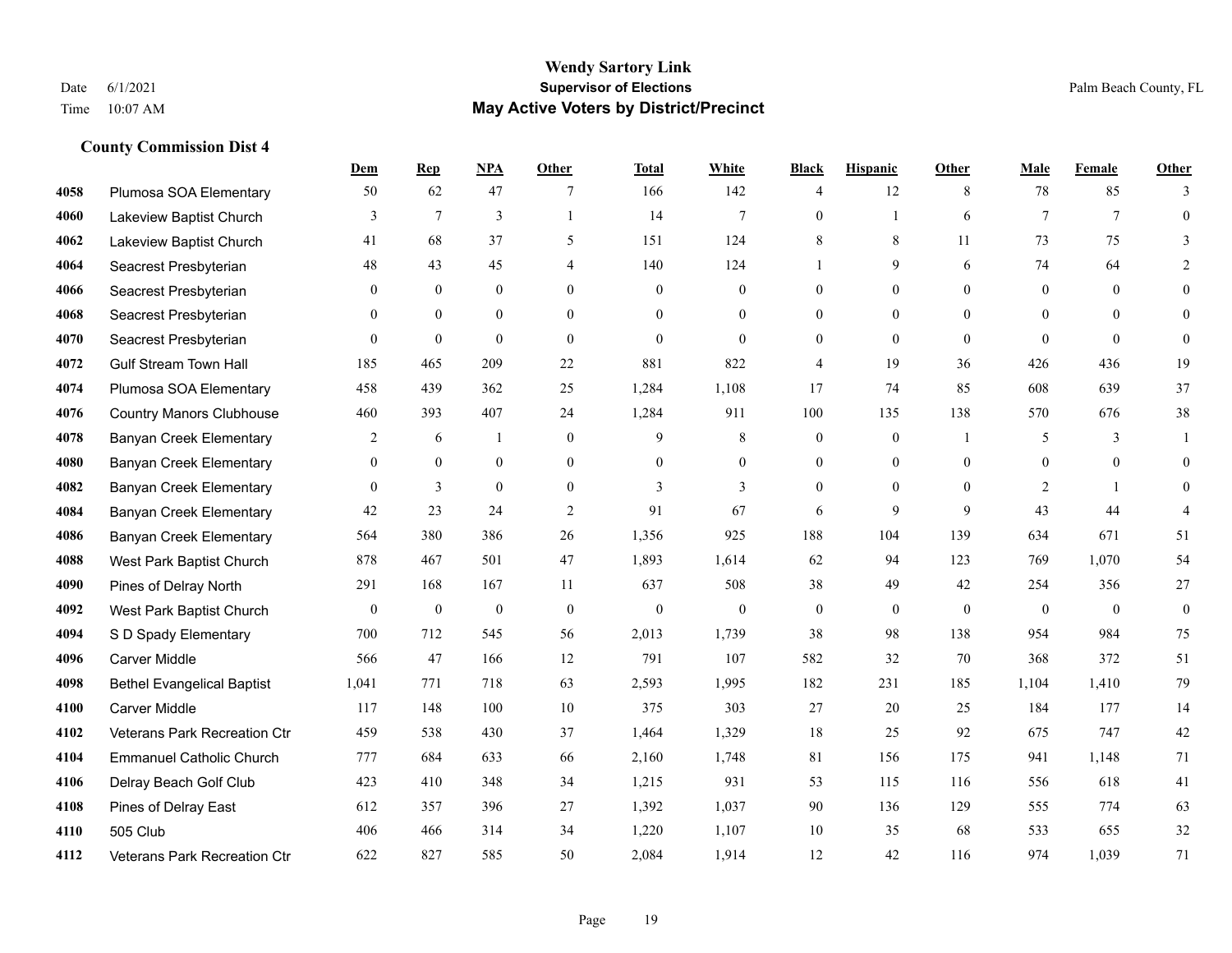## **Wendy Sartory Link** Date 6/1/2021 **Supervisor of Elections** Palm Beach County, FL Time 10:07 AM **May Active Voters by District/Precinct**

|      |                                  | Dem    | <b>Rep</b> | NPA    | Other            | <b>Total</b> | White | <b>Black</b>     | <b>Hispanic</b> | Other | Male  | Female | Other      |
|------|----------------------------------|--------|------------|--------|------------------|--------------|-------|------------------|-----------------|-------|-------|--------|------------|
| 4114 | Delray Beach First Baptist       | 874    | 799        | 675    | 63               | 2,411        | 2,027 | 85               | 142             | 157   | 1,105 | 1,247  | 59         |
| 4116 | <b>Orchard View Elementary</b>   | $28\,$ | 35         | $26\,$ | $\boldsymbol{0}$ | 89           | 71    | $\overline{c}$   | 6               | 10    | 47    | 39     | 3          |
| 4118 | <b>Orchard View Elementary</b>   | 738    | 418        | 491    | 37               | 1,684        | 1,156 | 158              | 210             | 160   | 701   | 918    | 65         |
| 4120 | <b>Orchard View Elementary</b>   | 461    | 301        | 344    | 41               | 1,147        | 810   | 70               | 157             | 110   | 482   | 621    | 44         |
| 4122 | Delray Beach Swim and Tennis     | 741    | 455        | 500    | 35               | 1,731        | 1,204 | 200              | 157             | 170   | 750   | 916    | 65         |
| 4124 | Delray Beach Swim and Tennis     | 842    | 595        | 673    | 61               | 2,171        | 1,630 | 138              | 201             | 202   | 1,000 | 1,079  | 92         |
| 4126 | <b>Pine Grove Elementary</b>     | 548    | 874        | 584    | 58               | 2,064        | 1,777 | 27               | 103             | 157   | 948   | 1,040  | 76         |
| 4128 | St Lucy Catholic Church          | 636    | 936        | 636    | 43               | 2,251        | 2,010 | 14               | 76              | 151   | 1,009 | 1,165  | $77$       |
| 4129 | St Lucy Catholic Church          | 31     | 59         | 31     | $\overline{2}$   | 123          | 108   | $\boldsymbol{0}$ | $\overline{4}$  | 11    | 53    | 68     | $\sqrt{2}$ |
| 4130 | Omni Middle                      | 649    | 634        | 530    | 37               | 1,850        | 1,516 | 33               | 138             | 163   | 863   | 934    | 53         |
| 4132 | Calusa Elementary                | 395    | 393        | 317    | 28               | 1,133        | 937   | 14               | 94              | 88    | 466   | 627    | 40         |
| 4134 | Above and Beyond Community (     | 420    | 564        | 444    | 35               | 1,463        | 1,187 | 43               | 128             | 105   | 684   | 732    | 47         |
| 4136 | Above and Beyond Community (     | 655    | 629        | 592    | 44               | 1,920        | 1,432 | 53               | 220             | 215   | 813   | 1,028  | 79         |
| 4138 | <b>Ascension Catholic Church</b> | 835    | 1,223      | 908    | 72               | 3,038        | 2,371 | 163              | 248             | 256   | 1,426 | 1,506  | 106        |
| 4140 | <b>Broken Sound Club</b>         | 263    | 207        | 181    | 17               | 668          | 489   | 27               | 89              | 63    | 279   | 371    | 18         |
| 4142 | Woodfield Country Club HOA       | 851    | 759        | 733    | 51               | 2,394        | 2,142 | 13               | 68              | 171   | 1,092 | 1,205  | 97         |
| 4144 | Seasons HOA Clubhouse            | 224    | 218        | 171    | 11               | 624          | 515   | 9                | 37              | 63    | 296   | 299    | 29         |
| 4146 | <b>Broken Sound Club</b>         | 526    | 381        | 339    | 16               | 1,262        | 1,150 | 12               | 33              | 67    | 565   | 662    | 35         |
| 4148 | <b>Broken Sound Club</b>         | 608    | 415        | 442    | 41               | 1,506        | 1,181 | 75               | 139             | 111   | 684   | 779    | 43         |
| 4150 | Patch Reef Park Community Cer    | 582    | 514        | 552    | 63               | 1,711        | 1,312 | 63               | 162             | 174   | 806   | 853    | 52         |
| 4152 | Boca Delray Lodge #171           | 646    | 660        | 656    | 54               | 2,016        | 1,494 | $72\,$           | 221             | 229   | 923   | 1,008  | 85         |
| 4154 | <b>Ascension Catholic Church</b> | 436    | 420        | 342    | 34               | 1,232        | 894   | 96               | 102             | 140   | 602   | 579    | 51         |
| 4156 | St Lucy Catholic Church          | 533    | 565        | 411    | 36               | 1,545        | 1,356 | 6                | 63              | 120   | 718   | 783    | 44         |
| 4158 | Spanish River High               | 963    | 748        | 761    | 38               | 2,510        | 1,990 | 46               | 221             | 253   | 1,191 | 1,209  | 110        |
| 4160 | Greater BR Swim & Racquet Ctr    | 437    | 407        | 352    | 19               | 1,215        | 978   | 18               | 91              | 128   | 562   | 609    | 44         |
| 4162 | Patch Reef Park Community Cer    | 554    | 487        | 439    | 20               | 1,500        | 1,143 | 33               | 114             | 210   | 681   | 742    | 77         |
| 4164 | Safe Schools Institute           | 610    | 658        | 567    | 33               | 1,868        | 1,499 | 28               | 176             | 165   | 868   | 904    | 96         |
| 4166 | FAU Arena Lobby                  | 960    | 533        | 774    | 35               | 2.302        | 1.237 | 398              | 308             | 359   | 980   | 1.134  | 188        |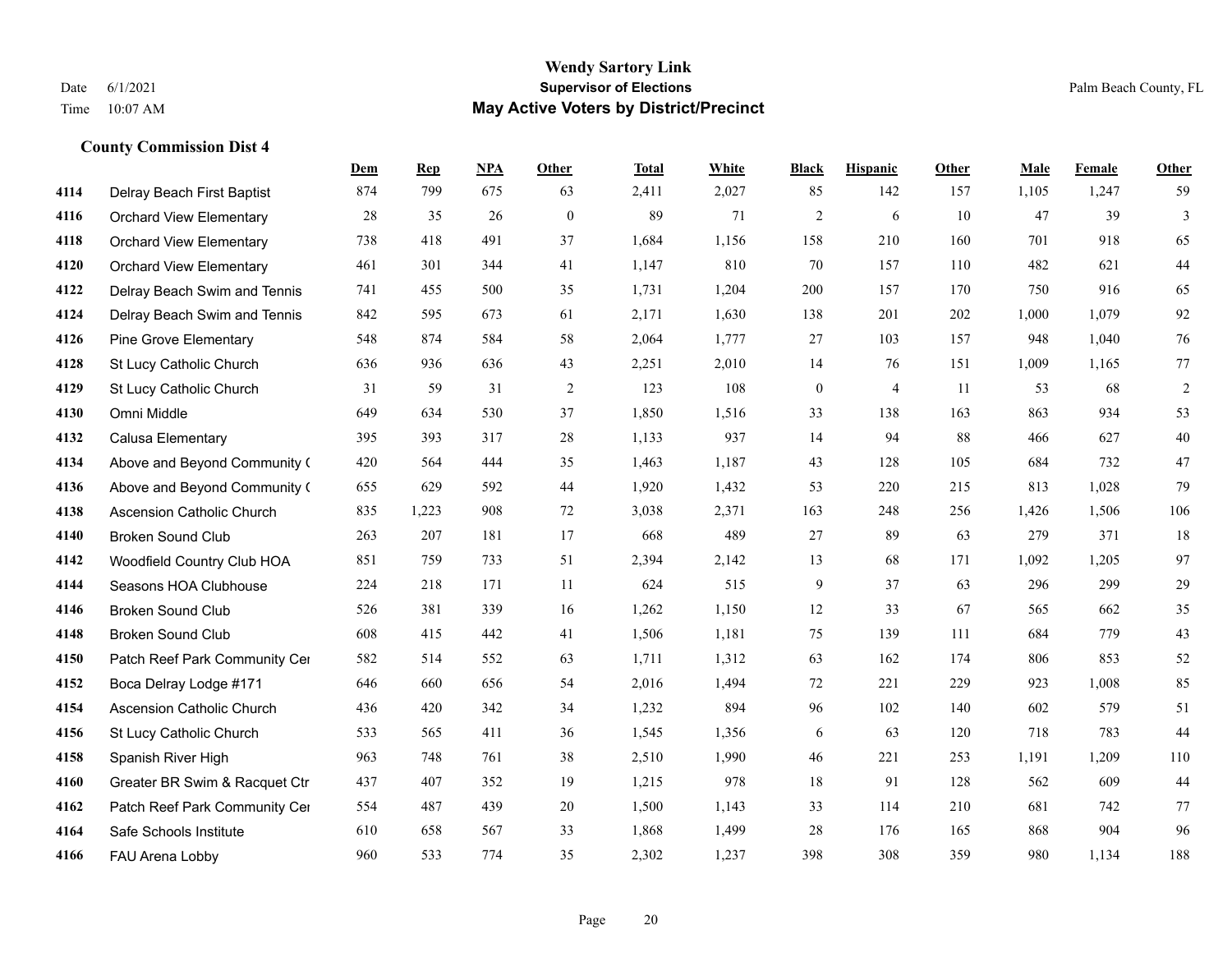## **Wendy Sartory Link** Date 6/1/2021 **Supervisor of Elections** Palm Beach County, FL Time 10:07 AM **May Active Voters by District/Precinct**

|      |                                    | Dem | <b>Rep</b> | NPA | Other | <b>Total</b> | White | <b>Black</b> | <b>Hispanic</b> | Other | Male  | Female | Other  |
|------|------------------------------------|-----|------------|-----|-------|--------------|-------|--------------|-----------------|-------|-------|--------|--------|
| 4168 | JC Mitchell Elementary             | 731 | 586        | 637 | 57    | 2,011        | 1,392 | 89           | 245             | 285   | 881   | 1,010  | 120    |
| 4170 | Spanish River Library              | 930 | 1,055      | 892 | 51    | 2,928        | 2,272 | 102          | 265             | 289   | 1,399 | 1,423  | 106    |
| 4172 | Marine Safety Headquarters         | 700 | 699        | 603 | 62    | 2,064        | 1,804 | 19           | 103             | 138   | 914   | 1,093  | 57     |
| 4174 | Sugar Sand Park Comm Center        | 311 | 279        | 266 | 15    | 871          | 749   | 5            | 54              | 63    | 408   | 426    | 37     |
| 4176 | Sugar Sand Park Comm Center        | 938 | 703        | 756 | 69    | 2,466        | 1,804 | 74           | 329             | 259   | 1,080 | 1,275  | 111    |
| 4178 | Sugar Sand Park Comm Center        | 761 | 646        | 526 | 47    | 1,980        | 1,571 | 45           | 197             | 167   | 802   | 1,110  | 68     |
| 4180 | Del Prado Elementary               | 595 | 588        | 570 | 34    | 1,787        | 1,277 | 50           | 245             | 215   | 806   | 878    | 103    |
| 4182 | Greater BR Swim & Racquet Ctr      | 905 | 607        | 737 | 52    | 2,301        | 1,566 | 88           | 404             | 243   | 960   | 1,244  | 97     |
| 4184 | Boca Raton Middle                  | 579 | 618        | 566 | 33    | 1,796        | 1,360 | 55           | 206             | 175   | 842   | 901    | 53     |
| 4186 | The Volen Center                   | 574 | 513        | 472 | 28    | 1,587        | 1,094 | 139          | 168             | 186   | 731   | 789    | 67     |
| 4188 | Elks Lodge of Boca Raton           | 935 | 545        | 630 | 56    | 2,166        | 1,263 | 329          | 324             | 250   | 988   | 1,076  | 102    |
| 4190 | St Gregory Episcopal Church        | 787 | 1,136      | 835 | 75    | 2,833        | 2,370 | 34           | 185             | 244   | 1,399 | 1,329  | 105    |
| 4192 | Verde K-8 School                   | 603 | 972        | 719 | 42    | 2,336        | 1,850 | 57           | 143             | 286   | 1,076 | 1,130  | 130    |
| 4194 | Del Prado Elementary               | 548 | 321        | 311 | 27    | 1,207        | 1,031 | 23           | 55              | 98    | 505   | 669    | 33     |
| 4196 | Good Shepherd Lutheran             | 719 | 448        | 444 | 24    | 1,635        | 1,409 | 31           | 80              | 115   | 690   | 902    | 43     |
| 4198 | Verde K-8 School                   | 653 | 482        | 532 | 37    | 1,704        | 1,062 | 123          | 326             | 193   | 707   | 917    | 80     |
| 4200 | Verde K-8 School                   | 404 | 353        | 304 | 19    | 1,080        | 804   | 10           | 169             | 97    | 439   | 612    | 29     |
| 4202 | Greater BR Swim & Racquet Ctr      | 807 | 596        | 630 | 36    | 2,069        | 1,614 | 31           | 239             | 185   | 843   | 1,151  | 75     |
| 4204 | Sugar Sand Park Comm Center        | 797 | 477        | 607 | 44    | 1,925        | 1,212 | 157          | 325             | 231   | 870   | 982    | 73     |
| 4206 | Good Shepherd Lutheran             | 692 | 485        | 517 | 32    | 1,726        | 1,371 | 34           | 175             | 146   | 702   | 964    | $60\,$ |
| 4208 | Hammock Pointe Elementary          | 912 | 619        | 485 | 35    | 2,051        | 1,767 | 10           | 121             | 153   | 809   | 1,183  | 59     |
| 4210 | Sugar Sand Park Comm Center        | 645 | 845        | 681 | 44    | 2,215        | 1,744 | 31           | 262             | 178   | 1,024 | 1,117  | 74     |
| 4212 | Center for Spiritual Living        | 640 | 823        | 589 | 36    | 2,088        | 1,744 | 36           | 161             | 147   | 989   | 1,036  | 63     |
| 4214 | Calvary Chapel Boca Raton - 4th    | 649 | 870        | 650 | 66    | 2,235        | 1,781 | $47\,$       | 238             | 169   | 1,034 | 1,115  | 86     |
| 4216 | Calvary Chapel Boca Raton - Kir    | 690 | 1,077      | 698 | 62    | 2,527        | 2,130 | $22\,$       | 176             | 199   | 1,196 | 1,243  | 88     |
| 4218 | <b>Grace Community Church</b>      | 472 | 883        | 555 | 61    | 1,971        | 1,630 | 36           | 142             | 163   | 904   | 981    | 86     |
| 4220 | <b>Boca Raton Community Center</b> | 493 | 433        | 509 | 47    | 1,482        | 967   | 113          | 246             | 156   | 691   | 743    | 48     |
| 4222 | Boca Raton Downtown Library        | 949 | 1.105      | 911 | 84    | 3.049        | 2,549 | 61           | 186             | 253   | 1,366 | 1.554  | 129    |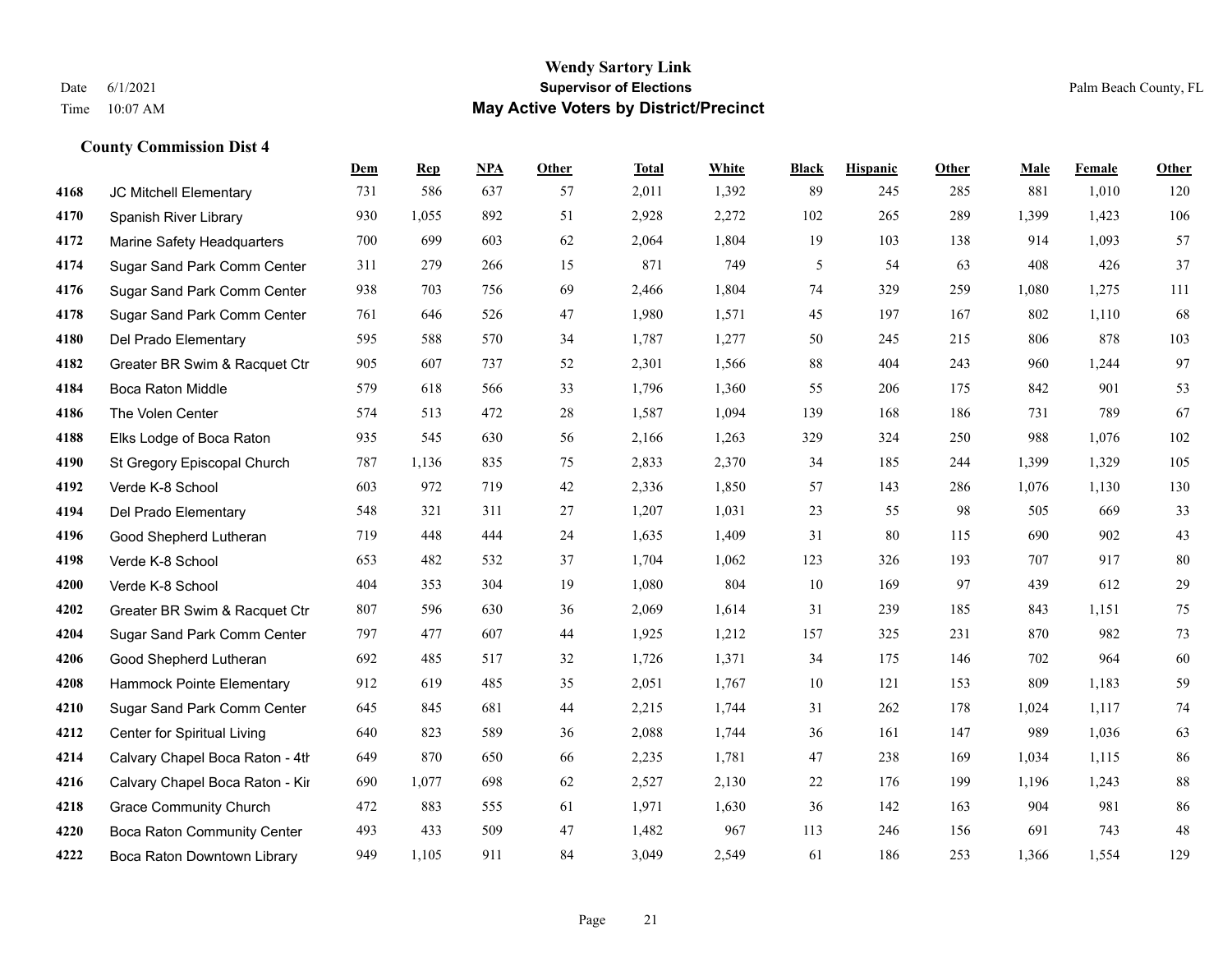|      |                                    | <u>Dem</u> | <u>Rep</u> | NPA    | Other | <b>Total</b> | <u>White</u> | <b>Black</b> | <b>Hispanic</b> | Other  | Male   | Female | <b>Other</b> |
|------|------------------------------------|------------|------------|--------|-------|--------------|--------------|--------------|-----------------|--------|--------|--------|--------------|
| 4224 | Grace Community Church             | 535        | 1,152      | 754    | 61    | 2,502        | 2,048        | 62           | 192             | 200    | . 167  | 1,247  | 88           |
| 4226 | St Gregory Episcopal Church        | 234        | 395        | 279    |       | 930          | 830          |              |                 | 59     | 442    | 463    | 25           |
| 4228 | <b>Boca Raton Community Center</b> | 543        | 670        | 526    | 48    | .787         | .534         |              |                 | 137    | 798    | 939    | 50           |
| 4230 | Boca Raton Downtown Library        | 333        | 462        | 330    | 25    | .150         | 0.006        | a            | 59              | 76     | 540    | 584    | 26           |
|      | <b>County Commission Dist 4</b>    | 55,378     | 53,196     | 45,707 | 3,671 | 157.952      | 124.089      | 7,260        | 13,027          | 13.576 | 70.986 | 81,263 | 5,703        |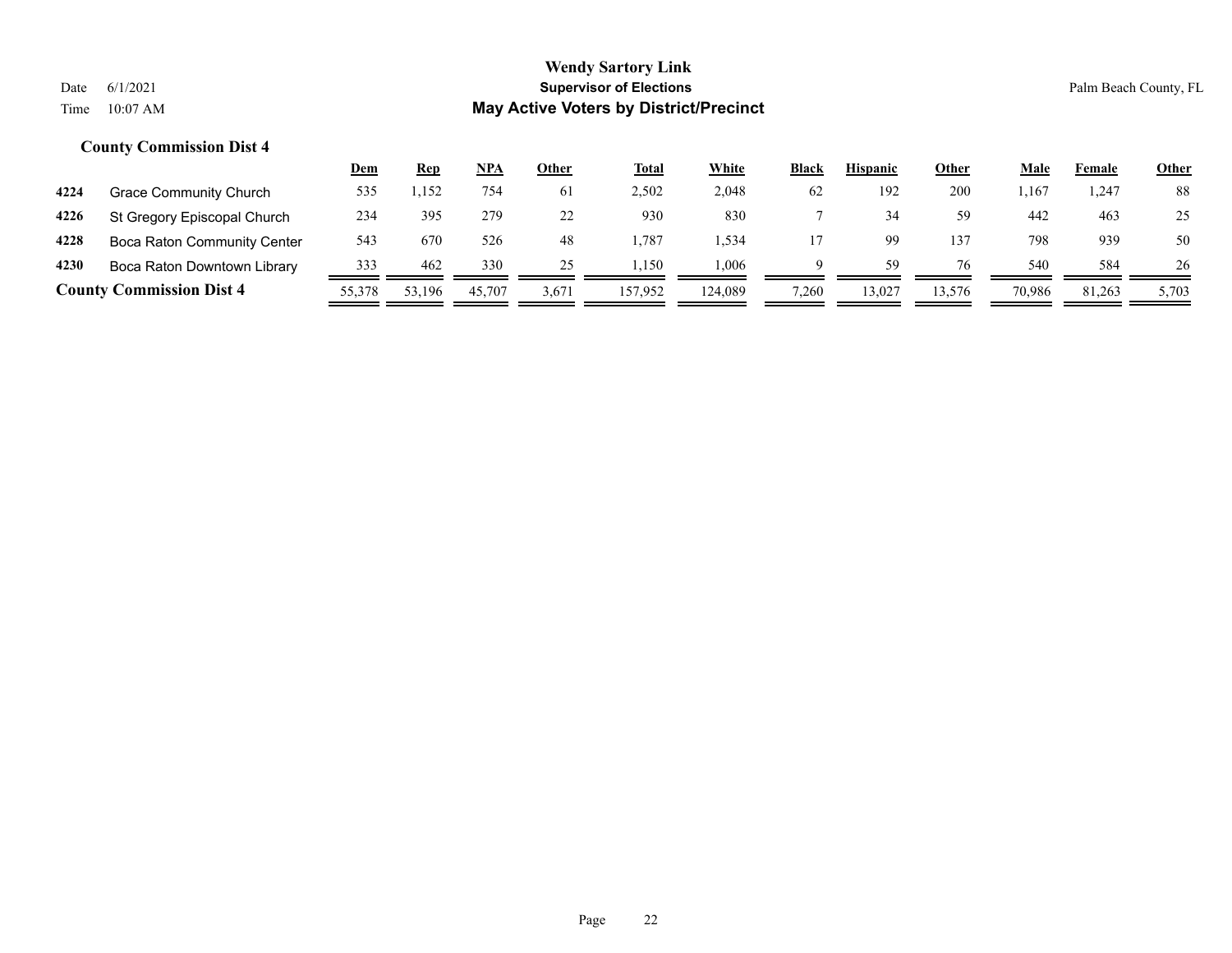#### **Wendy Sartory Link** Date 6/1/2021 **Supervisor of Elections** Palm Beach County, FL Time 10:07 AM **May Active Voters by District/Precinct**

Faith Farm Tabernacle 559 654 499 45 1,757 1,158 172 195 232 812 891 54

**Dem Rep NPA Other Total White Black Hispanic Other Male Female Other**

# Faith Farm Tabernacle 500 353 440 25 1,318 794 139 204 181 584 687 47 Faith Farm Tabernacle 3 2 2 0 7 4 0 3 0 6 1 0 Sunset Palms Elementary 1,238 561 471 77 2,347 2,197 13 34 103 1,087 1,201 59 Faith Farm Tabernacle 1,055 455 526 35 2,071 1,956 13 22 80 964 1,068 39 Faith Farm Tabernacle 5 0 2 0 7 6 0 0 1 5 2 0 Sunset Palms Elementary 425 323 372 27 1,147 738 97 140 172 528 580 39 Boynton Beach Community Church 1,204 988 1,007 72 3,271 2,168 288 368 447 1,551 1,593 127 Temple Shaarei Shalom 972 240 310 35 1,557 1,456 15 25 61 600 924 33 The Grove Clubhouse 419 149 155 12 735 665 18 19 33 307 417 11 West Boynton Branch Library 698 450 490 40 1,678 967 248 240 223 741 875 62 Faith United Methodist Church 959 633 630 31 2,253 1,641 154 239 219 985 1,175 93 Platina Clubhouse 689 261 295 20 1,265 1,077 36 74 78 489 743 33 Hagen Road Elementary 621 327 410 36 1,394 720 296 196 182 608 734 52 Hagen Road Elementary 866 447 463 27 1,803 1,406 156 120 121 796 961 46 Valencia Lakes HOA 607 215 244 16 1,082 1,002 10 16 54 477 576 29 Faith United Methodist Church 966 410 517 45 1,938 1,134 450 193 161 829 1,041 68 South Tech Academy 696 523 435 28 1,682 1,325 97 110 150 737 877 68 West Boynton Branch Library 728 204 338 35 1,305 821 270 124 90 503 744 58 New Church 302 124 140 12 578 503 16 28 31 243 319 16 Valencia Lakes HOA 793 294 310 16 1,413 1,306 16 21 70 600 782 31 Valencia Isles Social Hall 809 232 282 14 1,337 1,264 1 5 67 555 753 29 The Cascades Clubhouse 760 263 278 17 1,318 1,232 15 17 54 555 736 27 New Church 391 202 242 15 850 766 19 31 34 383 448 19

 South Tech Academy 938 371 468 40 1,817 1,392 165 148 112 739 1,021 57 Cascade Lakes Clubhouse 561 199 187 11 958 868 5 11 74 419 509 30 Green Cay Nature Center 1,365 578 651 43 2,637 1,999 278 174 186 1,125 1,443 69 Coral Lakes Clubhouse 598 366 310 19 1,293 910 140 131 112 561 687 45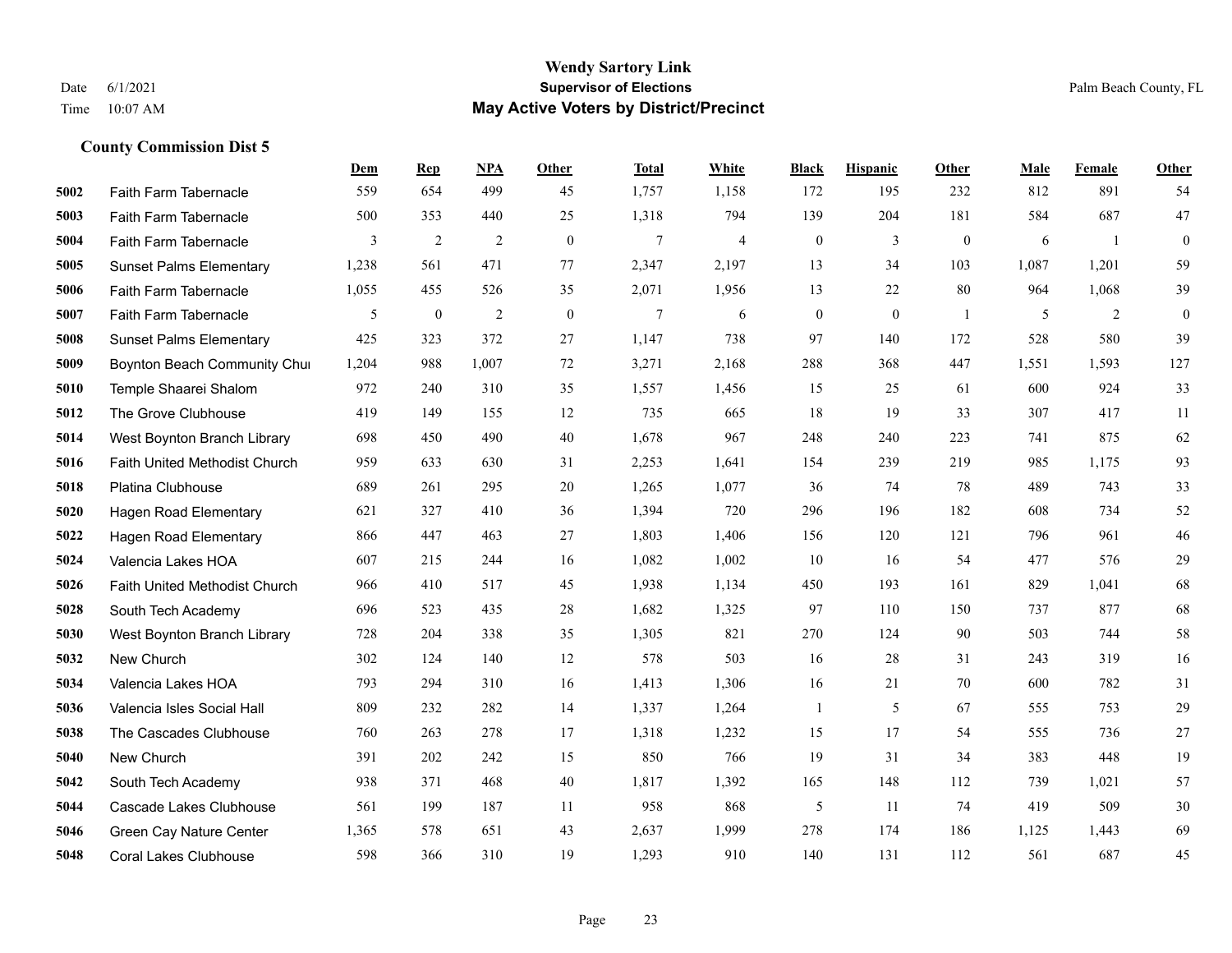#### **Wendy Sartory Link** Date 6/1/2021 **Supervisor of Elections** Palm Beach County, FL Time 10:07 AM **May Active Voters by District/Precinct**

# **Dem Rep NPA Other Total White Black Hispanic Other Male Female Other** Coral Lakes Clubhouse 1,123 310 359 22 1,814 1,696 12 8 98 699 1,067 48 Lake Worth Drainage District 650 437 463 31 1,581 1,208 87 130 156 685 835 61 Our Lady Queen of Peace 1,169 1,208 1,007 90 3,474 2,786 101 212 375 1,612 1,716 146 Our Lady Queen of Peace 306 145 155 11 617 544 8 38 27 277 320 20 Hagen Ranch Road Library 1,899 1,119 1,165 94 4,277 3,457 161 329 330 1,816 2,325 136 Valencia Falls Clubhouse 690 188 229 10 1,117 1,050 4 5 58 494 586 37 Hagen Ranch Road Library 524 209 230 15 978 905 4 14 55 439 526 13 Villa Borghese Clubhouse 454 247 167 14 882 805 11 28 38 385 473 24 Huntington Lakes Clubhouse 976 338 352 37 1,703 1,572 14 39 78 631 1,035 37 Abbey Village Clubhouse 743 389 366 28 1,526 1,249 59 116 102 605 860 61 Camelot Village Clubhouse 228 120 100 13 461 285 52 82 42 178 267 16 Delray Villas 466 240 210 19 935 767 39 63 66 396 504 35 Huntington Pointe Clubhouse 793 179 229 18 1,219 1,156 6 10 47 456 728 35 Coco Wood Clubhouse 383 165 175 11 734 517 93 75 49 327 376 31 Palm Greens Clubhouse 683 297 308 29 1,317 1,098 36 93 90 513 754 50 Bethel Evangelical Baptist 731 387 408 42 1,568 1,168 119 173 108 634 893 41 Bethel Evangelical Baptist 90 52 35 1 178 130 10 21 17 60 116 2 Bethel Evangelical Baptist 661 375 418 22 1,476 1,016 173 153 134 664 769 43 High Point Section II 460 307 265 23 1,055 832 37 110 76 425 598 32 Carver Middle 45 17 18 5 85 68 5 4 8 31 52 2 Carver Middle 185 141 137 15 478 310 50 62 56 212 251 15 Gleneagles CC-Strathearn Sat 995 479 484 34 1,992 1,713 35 112 132 833 1,108 51 Gleneagles CC-Clunie Satellite 817 324 357 23 1,521 1,295 77 73 76 646 838 37 Kings Point Clubhouse 388 189 175 14 766 616 27 72 51 295 440 31 Monaco Clubhouse 952 504 507 39 2,002 1,552 91 201 158 812 1,102 88 Lakes of Delray Clubhouse 389 228 159 15 791 701 9 40 41 303 472 16 Kings Point Flanders 955 408 400 31 1,794 1,451 74 154 115 724 1,010 60 Lakes of Delray Clubhouse 957 323 389 41 1,710 1,411 69 118 112 665 987 58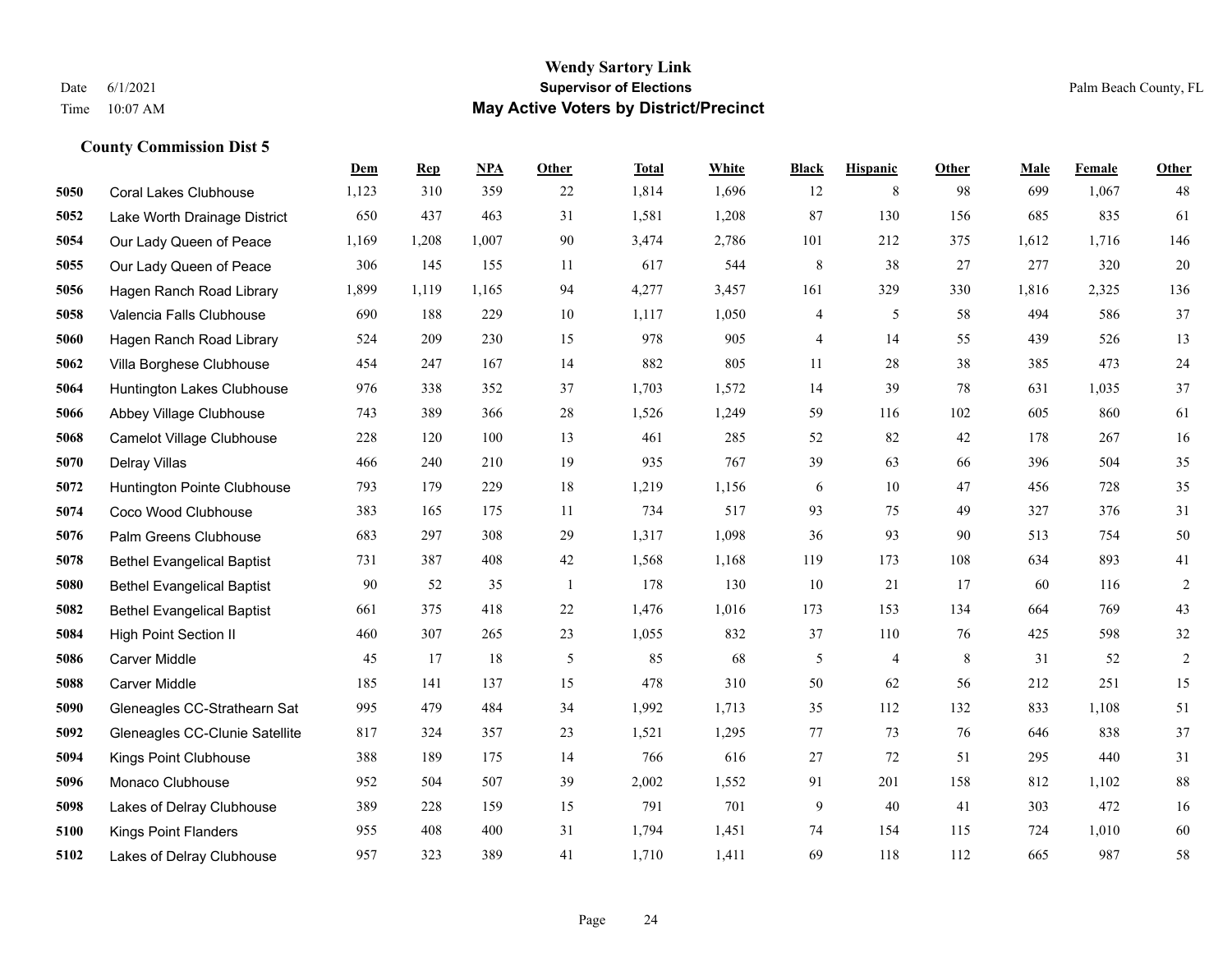#### **Wendy Sartory Link** Date 6/1/2021 **Supervisor of Elections** Palm Beach County, FL Time 10:07 AM **May Active Voters by District/Precinct**

# **Dem Rep NPA Other Total White Black Hispanic Other Male Female Other** Kings Point Flanders 947 388 352 37 1,724 1,366 74 155 129 676 973 75 Las Verdes Clubhouse 1,008 640 723 54 2,425 1,708 207 300 210 1,078 1,258 89 West Boca Branch Library 1,393 1,472 1,323 104 4,292 3,557 101 243 391 2,009 2,145 138 South County Civic Center 527 517 411 27 1,482 1,342 6 30 104 694 746 42 Morikami Park Elementary 44 61 49 3 157 149 0 3 5 72 84 1 Morikami Park Elementary 574 633 501 38 1,746 1,514 19 55 158 798 904 44 Morikami Park Elementary 20 39 24 2 85 68 0 7 10 34 44 7 South County Civic Center 261 204 190 11 666 549 8 29 80 305 331 30 Spanish River High 76 105 76 12 269 218 4 22 25 135 131 3 The Polo Club of Boca Raton 661 505 435 24 1,625 1,476 18 27 104 712 863 50 The Polo Club of Boca Raton 309 197 195 18 719 656 1 8 54 291 402 26 South County Civic Center 173 120 112 7 412 343 7 34 28 169 232 11 The Polo Club of Boca Raton 38 28 30 2 98 90 2 3 3 44 53 1 Delray Beach First Baptist  $\begin{array}{ccccccccccccc}\n & 8 & 2 & 0 & 1 & 11 & 10 & 1 & 0 & 0 & 3 & 8 & 0\n\end{array}$  Delray Beach First Baptist 287 177 203 10 677 441 35 121 80 289 356 32 Delray Beach First Baptist 165 117 113 1 396 336 9 26 25 159 223 14 Boca Delray Clubhouse 260 117 116 11 504 453 7 18 26 206 286 12 Sunrise Park Elementary 772 497 565 36 1,870 1,238 104 274 254 843 959 68 Coconut Cove Waterpark - Meet 660 543 532 27 1,762 1,288 31 172 271 796 875 91 Eagles Landing Middle 976 585 648 43 2,252 1,538 150 332 232 991 1,185 76 Coconut Cove Waterpark - Meet 547 473 455 30 1,505 1,073 68 232 132 717 734 54 West Boca Branch Library 903 520 702 43 2,168 1,412 130 406 220 913 1,180 75 Whispering Pines Elementary 912 561 631 42 2,146 1,425 131 311 279 932 1,132 82 Olympic Heights High 1,065 774 932 51 2,822 1,826 151 538 307 1,276 1,428 118 Whispering Pines Elementary 311 252 258 21 842 610 30 104 98 336 467 39 Whisper Walk Section B 929 443 423 31 1,826 1,448 51 208 119 700 1,073 53 Century Village West 959 496 401 39 1,895 1,471 78 185 161 692 1,128 75 Century Village West 773 363 373 23 1,532 1,222 48 141 121 587 868 77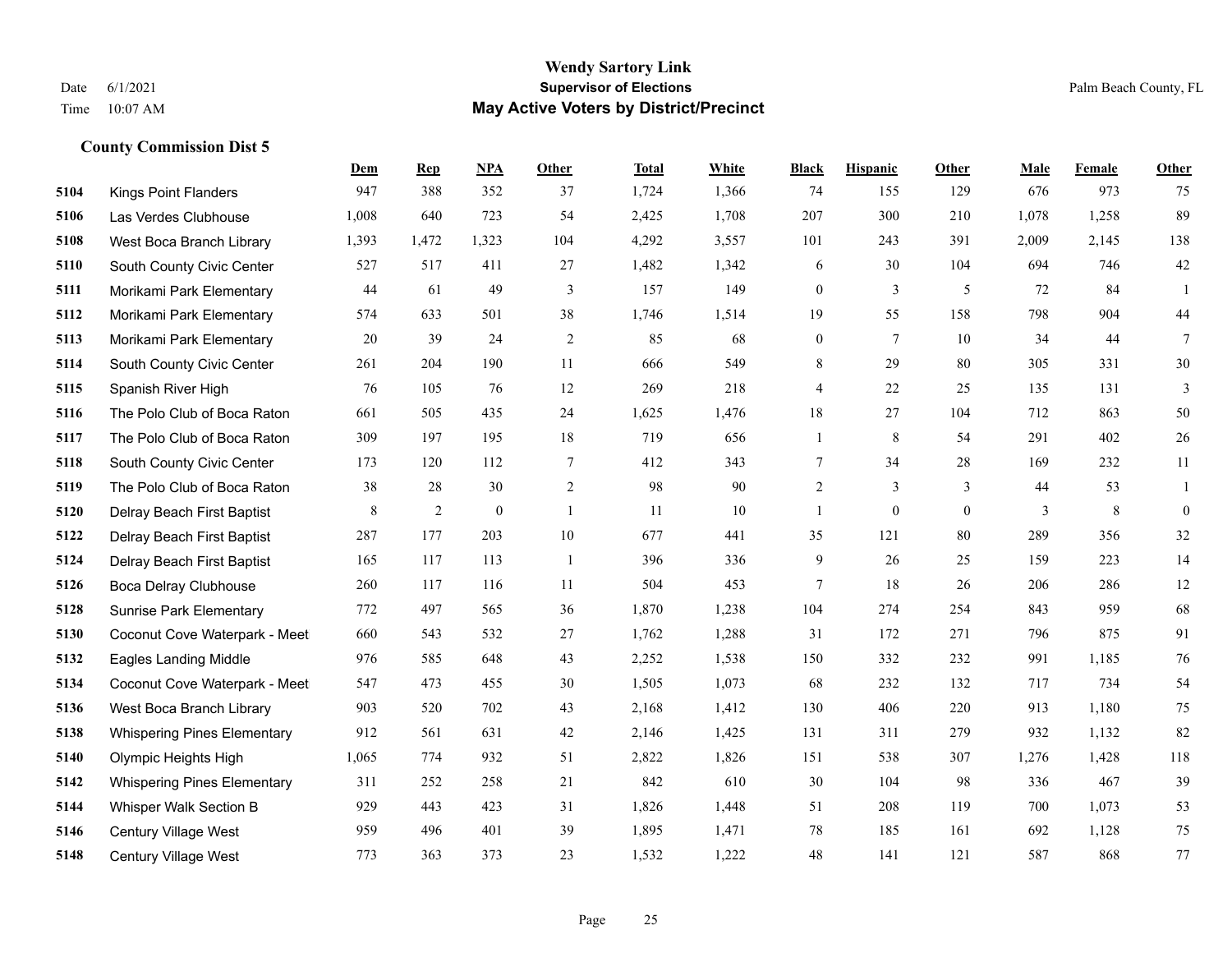#### **Wendy Sartory Link** Date 6/1/2021 **Supervisor of Elections** Palm Beach County, FL Time 10:07 AM **May Active Voters by District/Precinct**

**Dem Rep NPA Other Total White Black Hispanic Other Male Female Other**

# Century Village West 713 277 283 22 1,295 1,018 49 142 86 468 781 46 West Boca Raton High 956 795 861 46 2,658 1,985 84 250 339 1,243 1,301 114 Daggerwing Nature Center 905 780 754 50 2,489 1,714 80 344 351 1,115 1,255 119 Southwinds Golf Course 743 504 581 33 1,861 1,259 87 267 248 806 967 88 Boca West Country Club 781 460 526 49 1,816 1,630 7 75 104 758 1,013 45 Boca West Country Club 825 466 425 32 1,748 1,646 5 28 69 683 1,024 41 Glades Presbyterian Church 773 756 643 35 2,207 1,618 68 311 210 1,051 1,070 86 Sandpiper Shores Elementary 1,028 652 680 41 2,401 1,836 72 255 238 1,090 1,231 80 Glades Road Branch Library 827 712 748 48 2,335 1,607 125 359 244 1,003 1,230 102 Glades Road Branch Library 998 621 620 42 2,281 1,721 66 278 216 881 1,336 64 Olympic Heights High 1,174 634 781 47 2,636 1,933 85 363 255 1,032 1,505 99 Del Prado Elementary 243 301 205 17 766 686 10 11 59 363 378 25 Waters Edge Elementary 881 760 817 46 2,504 1,688 127 363 326 1,153 1,228 123 Loggers Run Middle **484** 484 354 371 15 1,224 854 47 200 123 517 642 65 Loggers Run Middle 726 540 638 44 1,948 1,074 190 407 277 862 984 102 Boca Glades Baptist Church 692 379 644 39 1,754 991 128 403 232 800 872 82 Boca Glades Baptist Church 584 299 558 32 1,473 759 139 363 212 660 741 72 Coral Sunset Elementary 910 567 730 36 2,243 1,236 242 436 329 1,035 1,097 111 Coral Sunset Elementary 1,060 440 886 38 2,424 1,032 369 675 348 1,027 1,258 139 Pines Of Boca Barwood 999 613 786 48 2,446 1,448 142 534 322 1,033 1,309 104 Lakes at Boca Rio Clubhouse 410 290 335 21 1,056 694 63 177 122 479 530 47 Hammock Pointe Elementary 1,094 687 914 41 2,736 1,575 201 572 388 1,181 1,428 127

Lakes Of Boca Barwood 408 252 381 21 1,062 637 50 236 139 449 555 58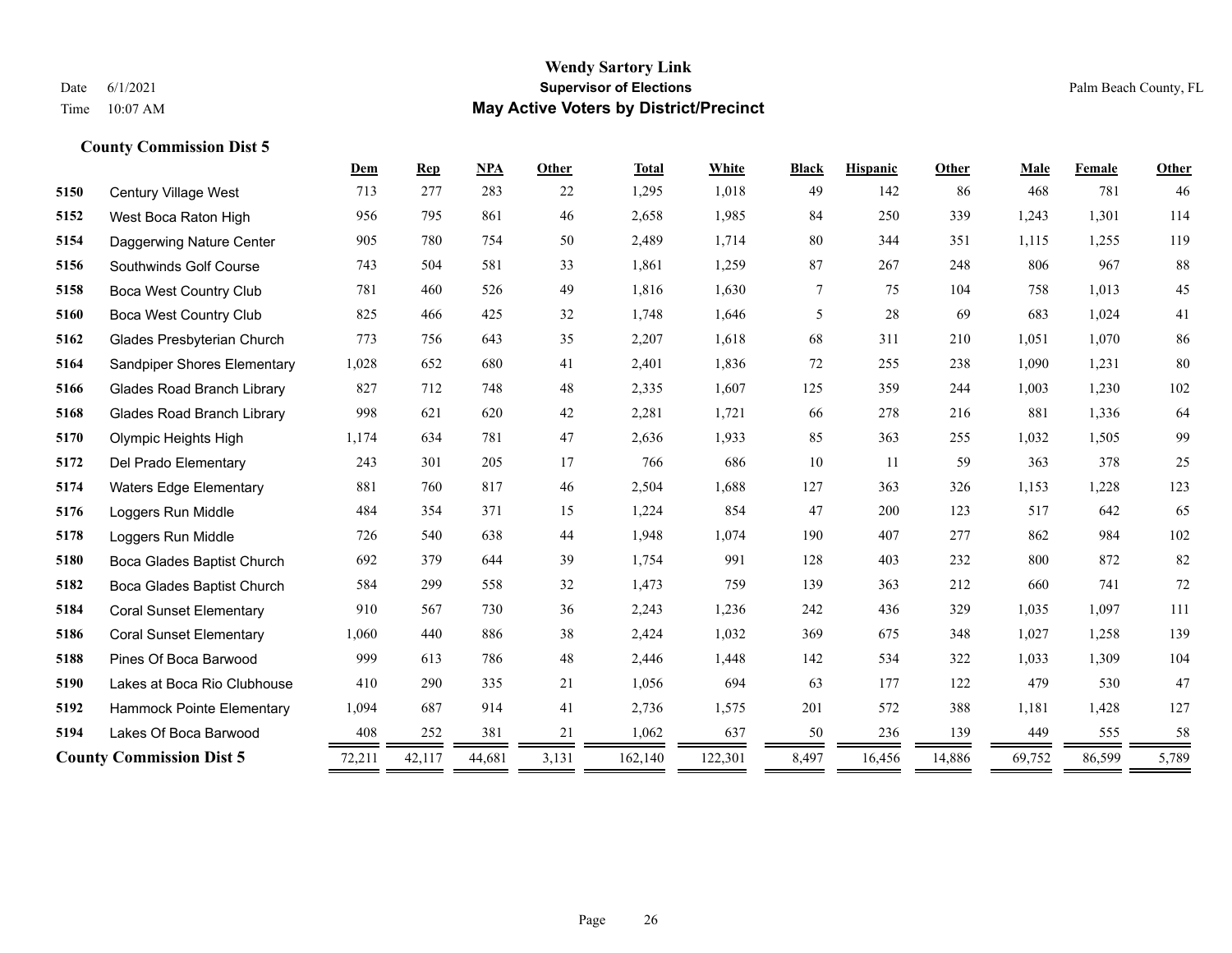#### **Wendy Sartory Link** Date 6/1/2021 **Supervisor of Elections** Palm Beach County, FL Time 10:07 AM **May Active Voters by District/Precinct**

# **Dem Rep NPA Other Total White Black Hispanic Other Male Female Other** Canal Point Community Center 90 109 67 1 267 117 40 95 15 120 137 10 Pahokee Recreation Center 1,013 183 242 5 1,443 190 934 229 90 595 795 53 Pahokee Recreation Center 1,047 178 295 13 1,533 142 893 393 105 684 766 83 Pahokee High 557 23 110 2 692 8 635 3 46 205 452 35 Canal Point Community Center 26 6 6 0 38 12 21 2 3 22 16 0 Belle Glade Library/Civic Ctr 189 29 63 0 281 32 153 80 16 111 158 12 Belle Glade Library/Civic Ctr 1 3 2 0 6 0 0 6 0 2 4 0 South Bay Commission Chambe 49 58 35 4 146 100 9 24 13 74 65 7 South Bay Commission Chambe 1,235 88 234 11 1,568 63 1,208 215 82 652 876 40 Glades Central High 453 83 141 8 685 83 395 168 39 321 330 34 Belle Glade Library/Civic Ctr 1,433 114 260 14 1,821 99 1,454 148 120 756 994 71 Lewis Evans Resource Center 1,790 78 274 14 2,156 35 1,871 128 122 873 1,205 78 Lewis Evans Resource Center  $\begin{array}{ccccccccccccc}\n & & & 3 & & 0 & & 2 & & 0 & & 5 & & 1 & & 0 & & 4 & & 0 & & 2 & & 3 & & 0\n\end{array}$  Belle Glade Library/Civic Ctr 782 465 340 15 1,602 426 415 672 89 751 806 45 Belle Glade Library/Civic Ctr 1 0 0 0 1 0 1 0 0 1 0 0 Belle Glade Library/Civic Ctr 8 3 13 2 26 8 0 18 0 8 16 2 Gove Elementary 687 299 272 5 1,263 315 439 411 98 543 677 43 Gove Elementary 0 4 0 4 4 0 0 0 3 1 0 Gove Elementary 407 164 213 9 793 141 154 452 46 343 419 31 South Bay Commission Chambers 0 0 0 0 0 0 0 0 0 0 0 0 Osceola Creek Middle 104 127 107 1 339 255 12 36 36 156 166 17 Osceola Creek Middle 1,009 1,215 1,034 59 3,317 2,130 434 487 266 1,584 1,620 113 Frontier Elementary 918 977 780 59 2,734 1,746 418 340 230 1,282 1,365 87 Acreage Branch Library 204 267 180 10 661 418 80 92 71 316 312 33 Pierce Hammock Elementary 820 966 745 41 2,572 1,659 362 315 236 1,245 1,228 99 Pierce Hammock Elementary 0 0 0 0 0 0 0 0 0 0 0 0 Acreage Branch Library 879 887 731 57 2,554 1,569 372 349 264 1,203 1,257 94 Cornerstone Fellowship 620 762 566 50 1,998 1,277 215 292 214 928 995 75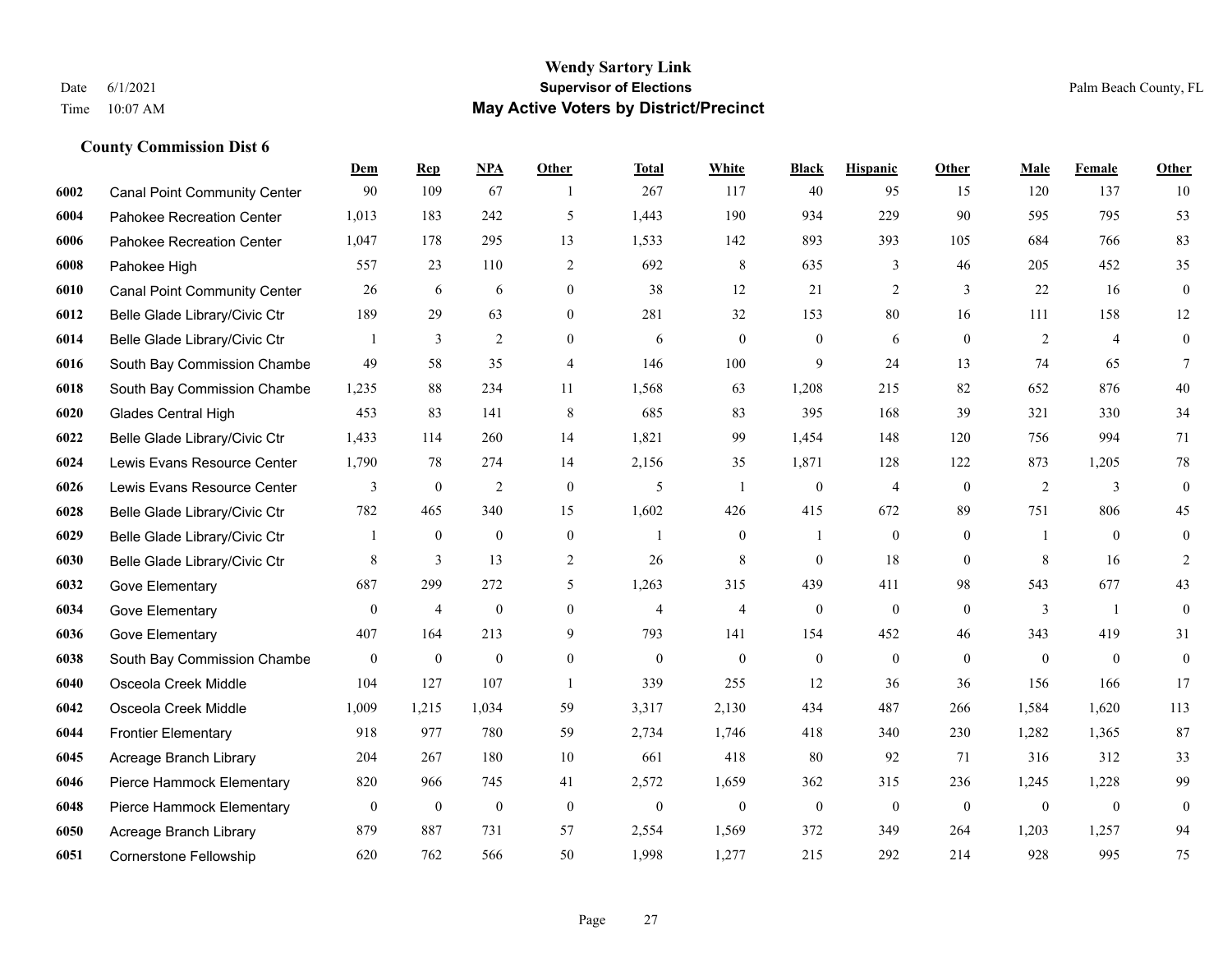#### **Wendy Sartory Link** Date 6/1/2021 **Supervisor of Elections** Palm Beach County, FL Time 10:07 AM **May Active Voters by District/Precinct**

# **Dem Rep NPA Other Total White Black Hispanic Other Male Female Other** Seminole Ridge High 614 649 571 36 1,870 1,154 228 308 180 883 910 77 Acreage Pines Elementary 0 0 0 0 0 0 0 0 0 0 0 0 Pierce Hammock Elementary 0 0 0 0 0 0 0 0 0 0 0 0 Acreage Pines Elementary 755 598 563 39 1,955 1,051 358 249 297 950 940 65 Indian Trail Improvement Dist 908 959 824 56 2,747 1,710 341 406 290 1,264 1,380 103 Sandhill Crane Golf Club 236 428 254 25 943 674 73 73 123 459 449 35 Sandhill Crane Golf Club 33 57 36 4 130 107 4 12 7 65 61 4 Ibis POA Admin Building 1,035 1,126 729 87 2,977 2,603 97 68 209 1,401 1,506 70 Ibis POA Admin Building 0 0 0 0 0 0 0 0 0 0 0 0 Ironhorse Country Club 160 268 121 8 557 451 34 19 53 253 291 13 Seminole Ridge High 425 402 380 36 1,243 572 237 324 110 578 643 22 Seminole Ridge High 0 0 0 0 0 0 0 0 0 0 0 0 Western Pines Middle 655 712 582 35 1,984 1,446 154 206 178 948 951 85 Western Pines Middle 669 727 656 39 2,091 1,400 159 358 174 996 1,034 61 Golden Grove Elementary 617 785 623 47 2,072 1,396 131 344 201 964 1,023 85 Seminole Ridge High 11 6 15 2 34 29 0 3 2 13 21 0 Oasis Church 250 366 295 40 951 593 57 203 98 464 470 17 Oasis Church 276 420 245 21 962 701 95 89 77 439 493 30 Seminole Ridge High 549 690 556 40 1,835 1,186 217 287 145 863 915 57 Loxahatchee Groves Elementary 793 896 744 54 2,487 1,556 281 443 207 1,208 1,187 92 Oasis Church 178 234 151 16 579 380 46 108 45 281 276 22 Palms West Presbyterian 687 946 665 43 2,341 1,867 79 215 180 1,121 1,145 75 Palms West Presbyterian 0 0 0 0 0 0 0 0 0 0 0 0 HL Johnson Elementary 646 507 462 37 1,652 914 305 253 180 743 866 43 Madison Green Clubhouse 1,260 740 751 50 2,801 1,231 777 410 383 1,299 1,397 105 RPB Recreation Center 680 492 476 27 1,675 987 273 267 148 687 927 61 Crestwood Middle 188 158 123 8 477 236 78 79 84 225 232 20 RPB Recreation Center 227 134 213 10 584 247 102 161 74 233 330 21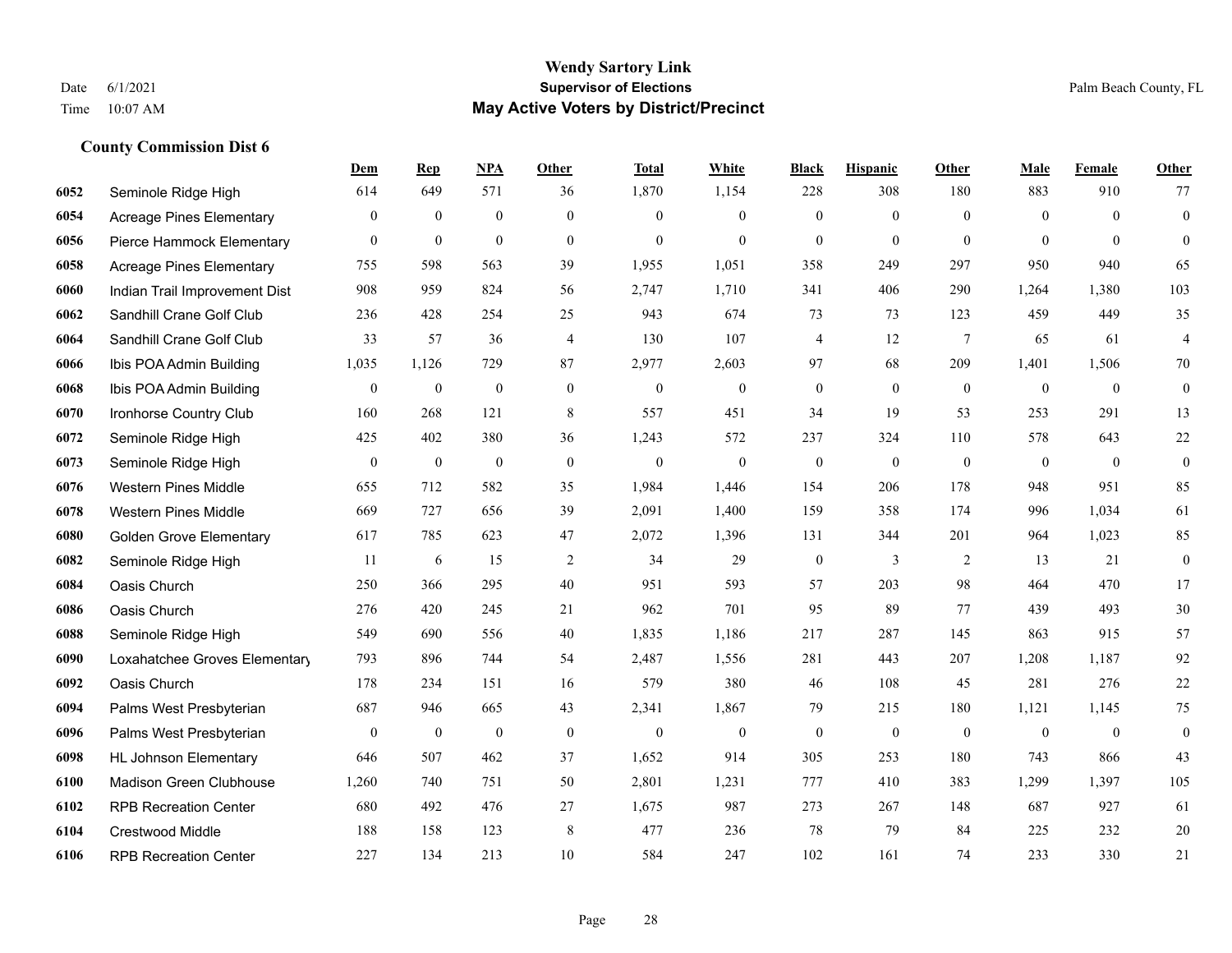|      |                                | Dem              | <b>Rep</b>       | NPA              | <b>Other</b>   | <b>Total</b>   | <b>White</b>     | <b>Black</b>     | <b>Hispanic</b>  | <b>Other</b>   | <b>Male</b>      | <b>Female</b>  | <b>Other</b>     |
|------|--------------------------------|------------------|------------------|------------------|----------------|----------------|------------------|------------------|------------------|----------------|------------------|----------------|------------------|
| 6108 | Calypso Bay Waterpark          | $\mathbf{0}$     | $\boldsymbol{0}$ | $\boldsymbol{0}$ | $\theta$       | $\mathbf{0}$   | $\overline{0}$   | $\overline{0}$   | $\overline{0}$   | $\theta$       | $\theta$         | $\overline{0}$ | $\Omega$         |
| 6112 | <b>Crestwood Middle</b>        | 480              | 412              | 358              | 32             | 1,282          | 680              | 231              | 218              | 153            | 596              | 641            | 45               |
| 6114 | RPB Village Hall               | 1,084            | 705              | 699              | 41             | 2,529          | 1,396            | 472              | 428              | 233            | 1,182            | 1,252          | 95               |
| 6116 | <b>HL Johnson Elementary</b>   | 740              | 420              | 503              | 51             | 1,714          | 892              | 327              | 281              | 214            | 755              | 911            | 48               |
| 6118 | <b>RPB Branch Library</b>      | 1,125            | 575              | 706              | 53             | 2,459          | 1,172            | 593              | 437              | 257            | 1,074            | 1,296          | 89               |
| 6120 | Royal Palm Beach High          | 406              | 322              | 266              | 18             | 1,012          | 482              | 203              | 156              | 171            | 483              | 504            | $25\,$           |
| 6122 | <b>RPB Cultural Center</b>     | 1,187            | 663              | 759              | 51             | 2,660          | 1,410            | 506              | 489              | 255            | 1,137            | 1,433          | 90               |
| 6124 | <b>RPB Cultural Center</b>     | 600              | 321              | 390              | 19             | 1,330          | 648              | 286              | 276              | 120            | 561              | 726            | 43               |
| 6126 | Calypso Bay Waterpark          | 691              | 302              | 500              | 31             | 1,524          | 554              | 412              | 364              | 194            | 659              | 803            | 62               |
| 6128 | Royal Palm Beach High          | 35               | 27               | 31               | 3              | 96             | 53               | 25               | 11               | 7              | 43               | 53             | $\boldsymbol{0}$ |
| 6130 | Royal Palm Beach High          | 88               | 47               | 88               | 6              | 229            | 101              | 39               | 66               | 23             | 110              | 112            | $\tau$           |
| 6132 | Royal Palm Beach High          | 406              | 188              | 268              | 19             | 881            | 426              | 172              | 188              | 95             | 398              | 448            | 35               |
| 6134 | Christ Fellowship Church RPB   | 979              | 474              | 695              | 29             | 2,177          | 870              | 510              | 500              | 297            | 966              | 1,111          | 100              |
| 6136 | Calypso Bay Waterpark          |                  | -1               | $\boldsymbol{0}$ | $\mathbf{0}$   | 2              | $\boldsymbol{0}$ |                  | $\boldsymbol{0}$ | $\overline{1}$ | $\boldsymbol{0}$ | $\mathbf{1}$   | -1               |
| 6138 | Royal Palm Beach High          | $\overline{0}$   | $\mathbf{0}$     | $\mathbf{0}$     | $\mathbf{0}$   | $\mathbf{0}$   | $\overline{0}$   | $\overline{0}$   | $\overline{0}$   | $\mathbf{0}$   | $\theta$         | $\theta$       | $\mathbf{0}$     |
| 6140 | Royal Palm Beach High          | 338              | 508              | 305              | 32             | 1,183          | 858              | 106              | 115              | 104            | 568              | 590            | 25               |
| 6142 | Christ Fellowship Church RPB   | $\boldsymbol{0}$ | $\boldsymbol{0}$ | $\mathbf{0}$     | $\mathbf{0}$   | $\mathbf{0}$   | $\boldsymbol{0}$ | $\boldsymbol{0}$ | $\boldsymbol{0}$ | $\mathbf{0}$   | $\overline{0}$   | $\overline{0}$ | $\overline{0}$   |
| 6144 | Christ Fellowship Church RPB   | $\theta$         | $\mathbf{0}$     | $\mathbf{0}$     | $\theta$       | $\Omega$       | $\overline{0}$   | $\overline{0}$   | $\overline{0}$   | $\theta$       | $\theta$         | $\theta$       | $\overline{0}$   |
| 6146 | Christ Fellowship Church RPB   |                  | $\mathfrak{2}$   |                  | $\overline{0}$ | $\overline{4}$ | 3                | $\boldsymbol{0}$ | $\boldsymbol{0}$ |                | 3                |                | $\overline{0}$   |
| 6148 | Christ Fellowship Church RPB   | $\overline{0}$   | $\mathbf{0}$     | $\overline{1}$   | $\overline{0}$ | $\mathbf{1}$   | $\mathbf{1}$     | $\overline{0}$   | $\overline{0}$   | $\theta$       | $\theta$         | $\overline{1}$ | $\overline{0}$   |
| 6150 | <b>Binks Forest Elementary</b> | 26               | 40               | 41               | 6              | 113            | 83               | 5                | 9                | 16             | 51               | 58             | $\overline{4}$   |
| 6152 | <b>Binks Forest Elementary</b> | 413              | 563              | 382              | 34             | 1,392          | 1,065            | 46               | 131              | 150            | 653              | 693            | 46               |
| 6154 | Wellington Landings Middle     | 471              | 536              | 389              | 30             | 1,426          | 1,032            | 87               | 187              | 120            | 641              | 742            | 43               |
| 6156 | <b>Binks Forest Elementary</b> | 658              | 742              | 583              | 38             | 2,021          | 1,421            | 134              | 289              | 177            | 922              | 1,036          | 63               |
| 6158 | <b>Wellington Elementary</b>   | 800              | 953              | 551              | 38             | 2,342          | 1,726            | 127              | 311              | 178            | 1,065            | 1,201          | 76               |
| 6160 | Wellington Landings Middle     | 681              | 591              | 585              | 49             | 1,906          | 1,242            | 176              | 332              | 156            | 890              | 957            | 59               |
| 6162 | First Baptist Church Wel       | 796              | 686              | 582              | 43             | 2,107          | 1,341            | 220              | 359              | 187            | 944              | 1,096          | 67               |
| 6164 | First Baptist Church Wel       | 839              | 826              | 613              | 55             | 2,333          | 1,576            | 182              | 376              | 199            | 1,043            | 1,215          | 75               |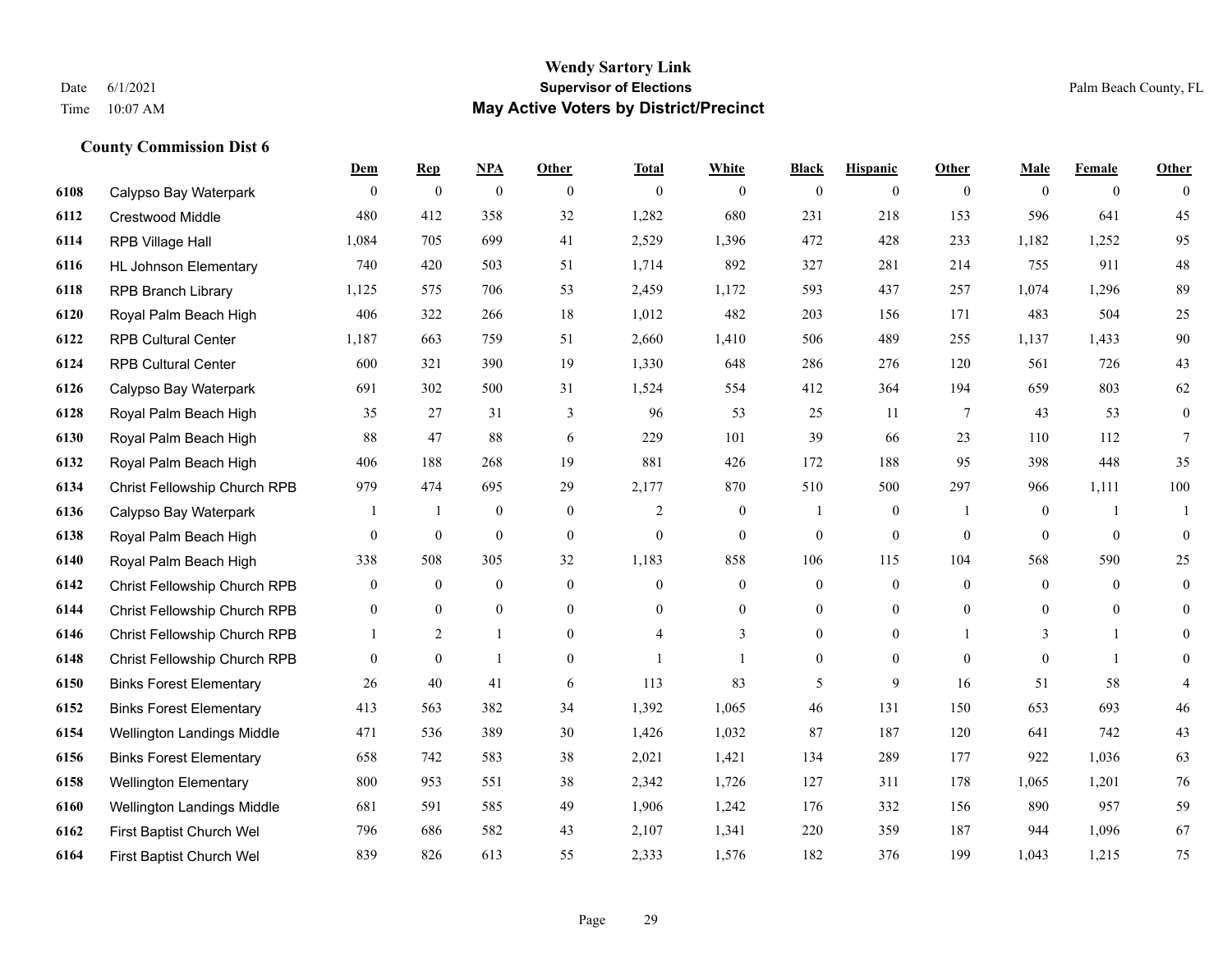#### **Wendy Sartory Link** Date 6/1/2021 **Supervisor of Elections** Palm Beach County, FL Time 10:07 AM **May Active Voters by District/Precinct**

# **Dem Rep NPA Other Total White Black Hispanic Other Male Female Other** Wellington Community Center 867 879 755 48 2,549 1,785 149 397 218 1,173 1,296 80 First Baptist Church Wel 129 190 148 9 476 369 27 45 35 219 243 14 Christ Fellowship Church RPB 0 8 5 0 13 12 0 1 0 3 10 0 Christ Fellowship Church RPB 1,364 596 864 66 2,890 1,009 876 660 345 1,236 1,534 120 Christ Fellowship Church RPB 25 50 36 2 113 87 7 7 12 53 56 4 Christ Fellowship Church RPB 21 13 19 2 55 24 9 18 4 24 29 2 Everglades Elementary 570 380 450 26 1,426 652 299 251 224 655 700 71 Everglades Elementary 18 48 21 1 88 67 4 14 3 42 44 2 New Horizons Elementary 295 460 324 14 1,093 803 55 116 119 470 594 29 Wellington High 697 620 555 39 1,911 1,193 257 298 163 846 1,005 60 Elbridge Gale Elementary 878 568 655 47 2,148 1,176 308 439 225 932 1,131 85 Wellington Village Park 221 436 298 28 983 837 16 43 87 393 539 51 Wellington Village Hall 847 463 665 43 2,018 897 365 531 225 826 1,107 85 St Peters Methodist Church 998 801 831 62 2,692 1,609 285 556 242 1,232 1,371 89 Equestrian Trails Elementary 516 300 342 20 1,178 541 292 158 187 525 597 56 Palm Beach Central High 0 0 0 0 0 0 0 0 0 0 0 0 Wellington Branch Library 539 357 362 35 1,293 715 195 269 114 540 717 36 Emerald Cove Middle 545 571 512 43 1,671 1,041 175 275 180 734 885 52 Emerald Cove Middle 103 87 101 8 299 170 61 51 17 135 158 6 Emerald Cove Middle 31 22 38 1 92 49 26 9 8 27 61 4 Palm Beach Central High 272 249 179 9 709 383 147 59 120 319 363 27 Palm Beach Central High 282 371 250 20 923 607 94 104 118 426 473 24 Buena Vida Clubhouse 323 206 172 12 713 627 19 22 45 322 370 21 Villa Olympia Clubhouse 1,571 1,065 1,270 95 4,001 1,806 700 682 813 1,865 1,942 194 Wellington Village Park 147 234 169 13 563 384 16 92 71 259 277 27 Wellington Village Park 839 763 694 47 2,343 1,486 251 285 321 1,074 1,184 85 Panther Run Elementary 226 192 178 8 604 337 96 98 73 279 301 24 Wellington Village Park 0 0 0 0 0 0 0 0 0 0 0 0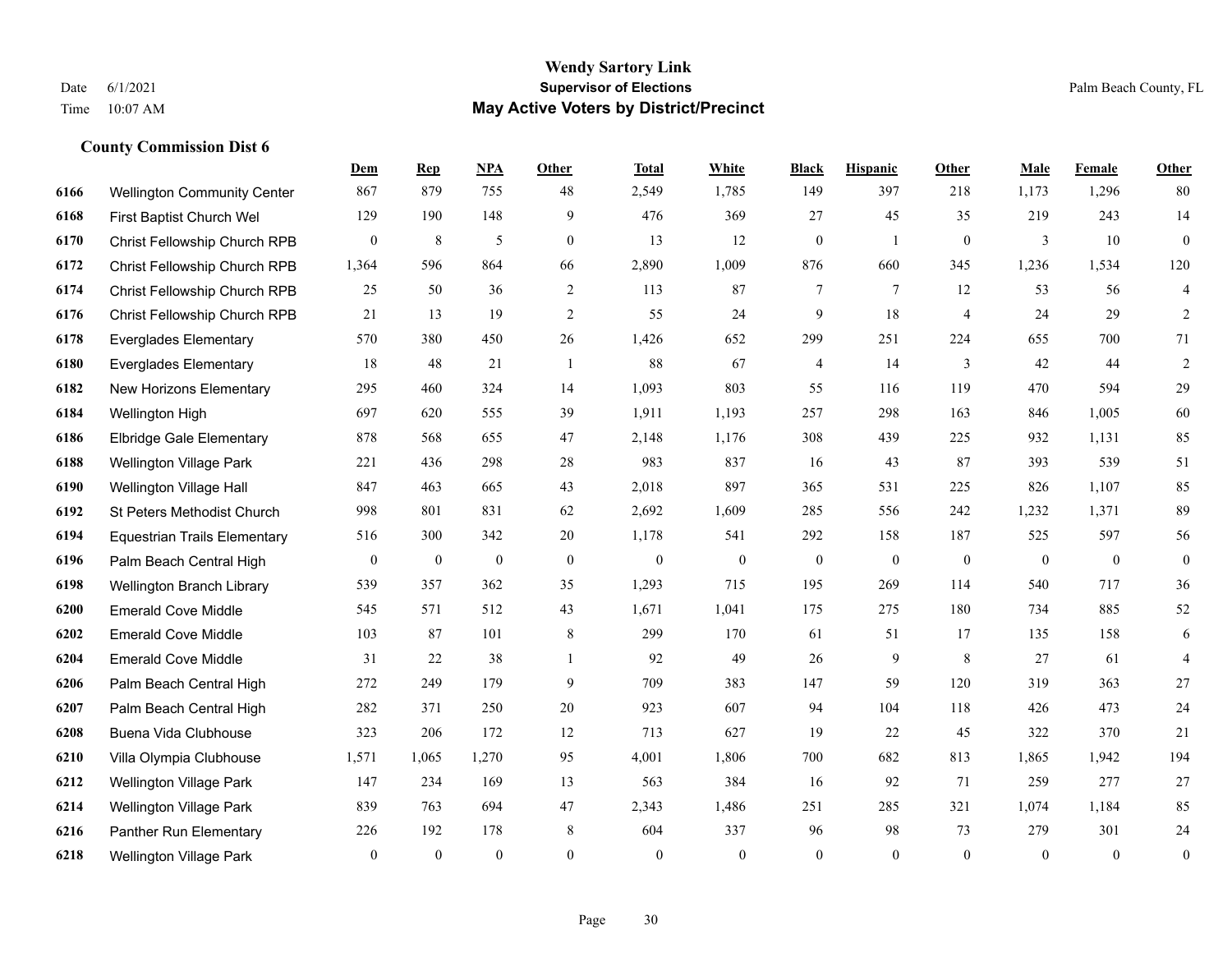|      |                                 | <u>Dem</u> | <u>Rep</u> | NPA      | Other    | <b>Total</b> | White  | <b>Black</b>   | <b>Hispanic</b> | Other    | <b>Male</b> | Female | <b>Other</b>   |
|------|---------------------------------|------------|------------|----------|----------|--------------|--------|----------------|-----------------|----------|-------------|--------|----------------|
| 6220 | Wellington Village Park         | 58         | 29         | -41      |          | 135          | 66     | 15             | 31              | 23       | 55          | 76     |                |
| 6222 | Panther Run Elementary          | 0          |            | $\theta$ | $\theta$ |              |        | $\overline{0}$ | $\theta$        | $\theta$ |             |        | $\overline{0}$ |
| 6224 | Discovery Key Elementary        | 985        | 1,115      | 690      | 57       | 2,847        | 2,114  | 181            | 338             | 214      | 1,323       | 1,438  | 86             |
| 6226 | The Isles at Wellington         | 767        | 762        | 617      | 37       | 2,183        | 1,408  | 225            | 246             | 304      | 1,025       | 1,057  | 101            |
| 6228 | Wycliffe Comm Association Bldg  | 771        | 337        | 399      | 21       | 1,528        | 1,427  | 17             | 22              | 62       | 657         | 842    | 29             |
| 6230 | Epiphany Lutheran Church        | 1,110      | 1,193      | 1,075    | 79       | 3,457        | 2,136  | 390            | 562             | 369      | 1,585       | 1,766  | 106            |
| 6232 | Panther Run Elementary          | 694        | 765        | 650      | 51       | 2,160        | 1,390  | 248            | 247             | 275      | 1,027       | 1,064  | 69             |
|      | <b>County Commission Dist 6</b> | 55,731     | 43,423     | 39.408   | 2,768    | 141,330      | 79,561 | 25,306         | 22,293          | 14.170   | 64,143      | 72,221 | 4,966          |
|      |                                 |            |            |          |          |              |        |                |                 |          |             |        |                |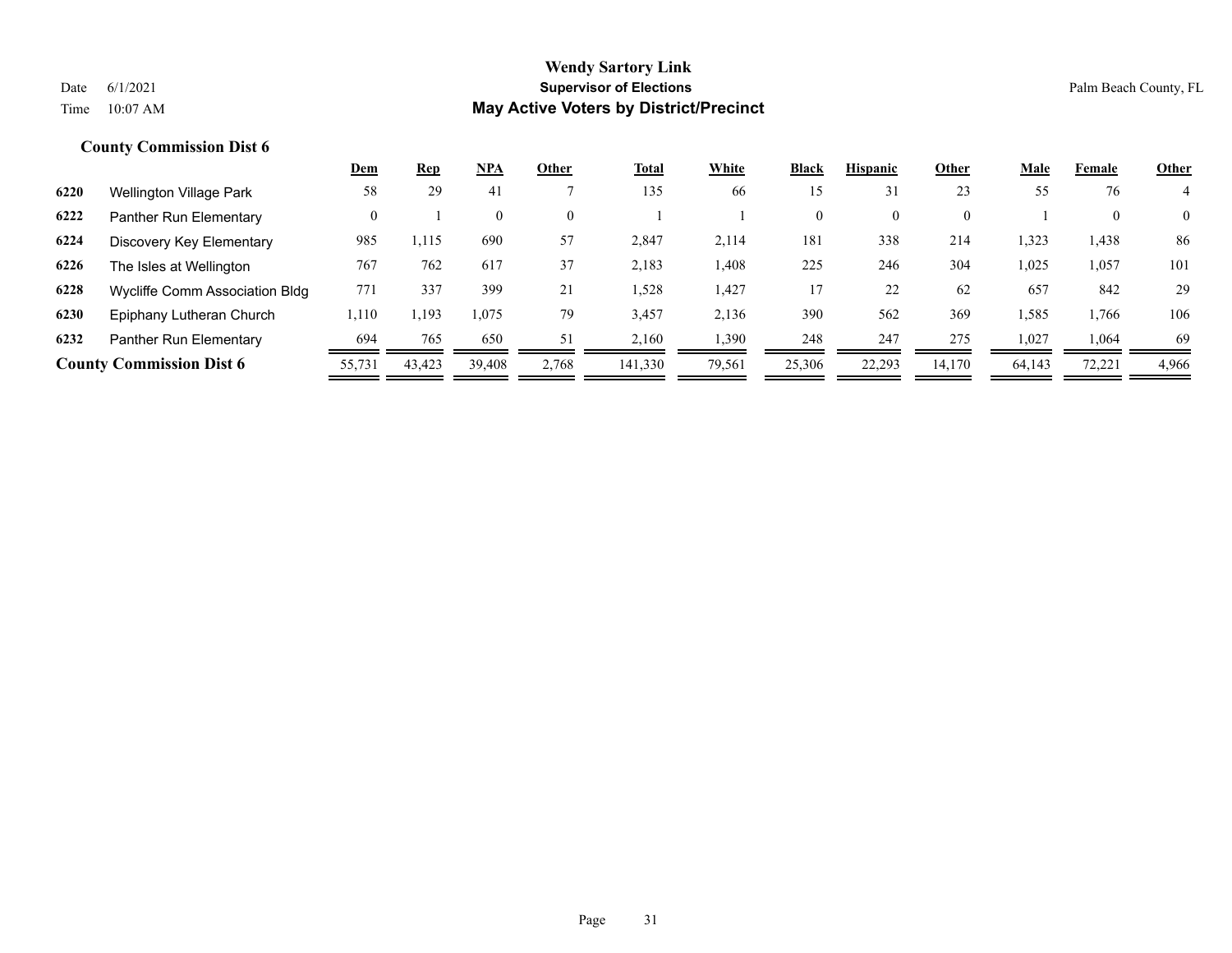|      |                                  | Dem              | <b>Rep</b>       | NPA              | <b>Other</b>     | <b>Total</b>     | <b>White</b>     | <b>Black</b>     | <b>Hispanic</b> | <b>Other</b> | <b>Male</b>    | <b>Female</b> | <b>Other</b>   |
|------|----------------------------------|------------------|------------------|------------------|------------------|------------------|------------------|------------------|-----------------|--------------|----------------|---------------|----------------|
| 7002 | J F Kennedy Middle               | $\mathbf{0}$     | $\mathbf{0}$     | $\mathbf{0}$     | $\theta$         | $\theta$         | $\overline{0}$   | $\Omega$         | $\overline{0}$  | $\theta$     | $\theta$       | $\theta$      | $\Omega$       |
| 7004 | J F Kennedy Middle               | $\Omega$         | $\theta$         | $\theta$         | $\Omega$         | $\Omega$         | $\overline{0}$   | $\theta$         | $\theta$        | $\Omega$     | $\Omega$       | $\Omega$      | $\Omega$       |
| 7006 | J F Kennedy Middle               | $\theta$         | $\mathbf{0}$     | $\overline{0}$   | $\theta$         | $\Omega$         | $\theta$         | $\Omega$         | $\Omega$        | $\Omega$     | $\theta$       | $\Omega$      |                |
| 7008 | J F Kennedy Middle               | $\Omega$         | $\mathbf{0}$     | $\mathbf{0}$     | $\overline{0}$   | $\theta$         | $\overline{0}$   | $\mathbf{0}$     | $\mathbf{0}$    | $\theta$     | $\theta$       | $\theta$      |                |
| 7010 | St John Lutheran Church          | 302              | 13               | 105              | 6                | 426              | 29               | 342              | 28              | 27           | 142            | 266           | 18             |
| 7012 | St John Lutheran Church          | 1,118            | 210              | 443              | 18               | 1,789            | 514              | 1,026            | 75              | 174          | 808            | 912           | 69             |
| 7014 | RB Prep Achievement Academy      | $\boldsymbol{0}$ | $\mathbf{0}$     | $\mathbf{0}$     | $\overline{0}$   | $\mathbf{0}$     | $\overline{0}$   | $\mathbf{0}$     | $\mathbf{0}$    | $\theta$     | $\mathbf{0}$   | $\theta$      | $\mathbf{0}$   |
| 7016 | RB Prep Achievement Academy      | 2                | $\mathbf{1}$     | $\theta$         | $\Omega$         | 3                | $\mathbf{1}$     | 2                | $\theta$        | $\theta$     | 2              |               | $\Omega$       |
| 7018 | RB Prep Achievement Academy      | $\overline{0}$   | $\mathbf{0}$     | $\boldsymbol{0}$ | $\overline{0}$   |                  | $\overline{0}$   | $\mathbf{0}$     | $\mathbf{0}$    | $\Omega$     | $\mathbf{0}$   | $\theta$      |                |
| 7020 | RB Prep Achievement Academy      | $\overline{0}$   | $\mathbf{0}$     | $\mathbf{0}$     | $\theta$         | $\Omega$         | $\Omega$         | $\Omega$         | $\theta$        | $\theta$     | $\Omega$       | $\theta$      | $\theta$       |
| 7022 | J F Kennedy Middle               | 914              | 174              | 362              | 26               | 1,476            | 296              | 810              | 156             | 214          | 657            | 767           | $52\,$         |
| 7024 | Hurst Chapel AME Church          | 1,603            | 86               | 350              | 26               | 2,065            | 151              | 1,679            | 95              | 140          | 840            | 1,164         | 61             |
| 7025 | Hurst Chapel AME Church          | 283              | 33               | 107              | 3                | 426              | 61               | 264              | 43              | 58           | 153            | 255           | 18             |
| 7026 | Lindsey Davis Senior Comm Ctr    | 2,377            | 79               | 436              | 20               | 2,912            | 60               | 2,614            | 40              | 198          | 1,176          | 1,630         | 106            |
| 7028 | <b>Wells Recreation Center</b>   | 1,897            | 144              | 488              | 20               | 2,549            | 244              | 1,997            | 100             | 208          | 1,087          | 1,366         | 96             |
| 7030 | Riviera Beach Marina Event Ctr   | 206              | 307              | 181              | 21               | 715              | 571              | 46               | 48              | 50           | 359            | 334           | $22\,$         |
| 7032 | <b>Crossroads Baptist Church</b> | $\boldsymbol{0}$ | $\boldsymbol{0}$ | $\boldsymbol{0}$ | $\boldsymbol{0}$ | $\boldsymbol{0}$ | $\boldsymbol{0}$ | $\mathbf{0}$     | $\mathbf{0}$    | $\mathbf{0}$ | $\mathbf{0}$   | $\mathbf{0}$  | $\mathbf{0}$   |
| 7034 | Suncoast High                    | 1,323            | 211              | 519              | 27               | 2,080            | 385              | 1,244            | 152             | 299          | 868            | 1,127         | 85             |
| 7036 | RB Prep Achievement Academy      | $\overline{0}$   | $\boldsymbol{0}$ | 6                | $\Omega$         | 6                | $\overline{0}$   | $\mathbf{0}$     | $\mathbf{0}$    | 6            | $\overline{4}$ |               |                |
| 7038 | RB Prep Achievement Academy      | $\overline{0}$   | $\boldsymbol{0}$ | $\mathbf{0}$     | $\overline{0}$   | $\theta$         | $\boldsymbol{0}$ | $\mathbf{0}$     | $\mathbf{0}$    | $\theta$     | $\Omega$       | $\mathbf{0}$  | $\mathbf{0}$   |
| 7040 | Mary McLeod Bethune Elementa     | 1,272            | 55               | 262              | 17               | 1,606            | 37               | 1,417            | 47              | 105          | 623            | 928           | 55             |
| 7041 | Mary McLeod Bethune Elementa     | 397              | 34               | 126              | 9                | 566              | 44               | 433              | 28              | 61           | 213            | 327           | $26\,$         |
| 7042 | Dan Calloway Complex             | 1,755            | 76               | 379              | 20               | 2,230            | 43               | 1,973            | 45              | 169          | 910            | 1,255         | 65             |
| 7044 | <b>Wells Recreation Center</b>   | 1,440            | 89               | 366              | 16               | 1,911            | 192              | 1,508            | 64              | 147          | 788            | 1,049         | 74             |
| 7046 | Riviera Beach Marina Event Ctr   | 40               | 37               | 18               | 5                | 100              | 86               | $\overline{7}$   | 2               | 5            | 58             | 41            | 1              |
| 7048 | Crossroads Baptist Church        | 304              | 10               | 89               | 9                | 412              | 7                | 346              | 27              | 32           | 137            | 257           | 18             |
| 7050 | <b>Crossroads Baptist Church</b> |                  | 2                | -1               | $\overline{0}$   | $\overline{4}$   | 3                | $\boldsymbol{0}$ | $\mathbf{0}$    |              |                | 3             | $\Omega$       |
| 7052 | <b>Crossroads Baptist Church</b> | 0                | $\Omega$         | $\theta$         | 0                | $\Omega$         | $\theta$         | $\Omega$         | $\Omega$        | $\Omega$     | $\Omega$       | $\theta$      | $\overline{0}$ |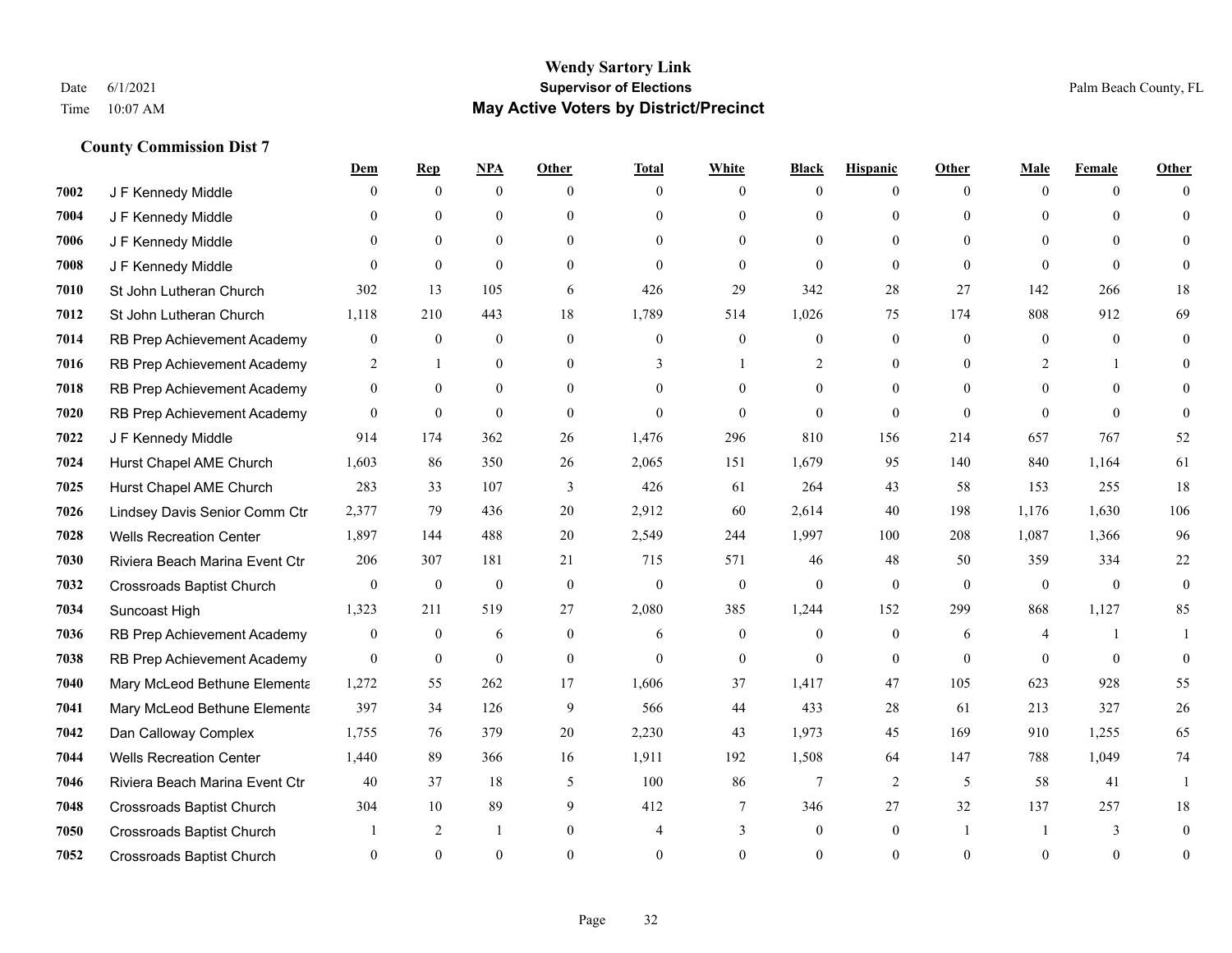#### **Wendy Sartory Link** Date 6/1/2021 **Supervisor of Elections** Palm Beach County, FL Time 10:07 AM **May Active Voters by District/Precinct**

**Dem Rep NPA Other Total White Black Hispanic Other Male Female Other**

# Crossroads Baptist Church 997 68 290 13 1,368 114 1,035 73 146 578 727 63 Crossroads Baptist Church 0 0 0 0 0 0 0 0 0 0 0 0 Palm Beach Lakes High 1,475 373 625 41 2,514 843 1,129 311 231 1,026 1,385 103 Ephesus Junior Academy 1,198 68 238 18 1,522 108 1,248 51 115 618 852 52 Mangonia Park Town Hall 768 45 208 10 1,031 86 823 43 79 408 592 31 Grace Episcopal Church 1,378 179 459 32 2,048 365 1,334 132 217 873 1,079 96 Northboro Elementary 1,162 195 472 30 1,859 498 1,002 171 188 827 955 77 Pleasant City Community Center 1,022 278 562 38 1,900 853 674 189 184 930 870 100 Northboro Elementary 490 421 388 41 1,340 1,076 71 83 110 618 684 38 Egret Lake Elementary 492 111 244 6 853 221 380 140 112 367 453 33 Egret Lake Elementary 211 35 90 9 345 63 199 34 49 152 183 10 Egret Lake Elementary **5** 2 1 0 8 6 1 0 1 6 2 0 Egret Lake Elementary 367 105 145 15 632 430 103 48 51 245 363 24 Egret Lake Elementary 23 3 0 0 26 25 0 0 1 6 19 1 Seminole Trails Elementary 1,083 327 506 30 1,946 720 731 269 226 852 1,009 85 Sharon Christian Church 753 282 444 43 1,522 621 454 282 165 627 837 58 Bear Lakes Middle 35 17 14 2 68 25 17 10 16 27 37 4 Whitehall Clubhouse #3 694 490 449 47 1,680 1,064 253 195 168 792 836 52 Bear Lakes Middle 1,428 509 893 62 2,892 1,137 1,002 408 345 1,266 1,488 138 Palm Beach Lakes High 120 36 77 3 236 86 67 24 59 109 112 15 Salvation Army Activity Hall 601 81 280 12 974 164 502 129 179 415 510 49 Salvation Army Activity Hall 869 322 502 34 1,727 711 548 265 203 703 939 85 U M Church of Palm Beaches 23 17 21 1 62 48 2 10 2 31 26 5 U M Church of Palm Beaches 1,045 472 718 74 2,309 1,119 710 262 218 1,038 1,196 75 First Christian Church 786 189 357 25 1,357 455 657 112 133 525 779 53 WPB City Fire Station #5 767 394 439 24 1,624 998 282 193 151 704 867 53

 Roosevelt Elementary 2,187 180 585 32 2,984 299 2,197 251 237 1,213 1,638 133 Chamber of Commerce 431 408 372 54 1,265 956 64 104 141 600 620 45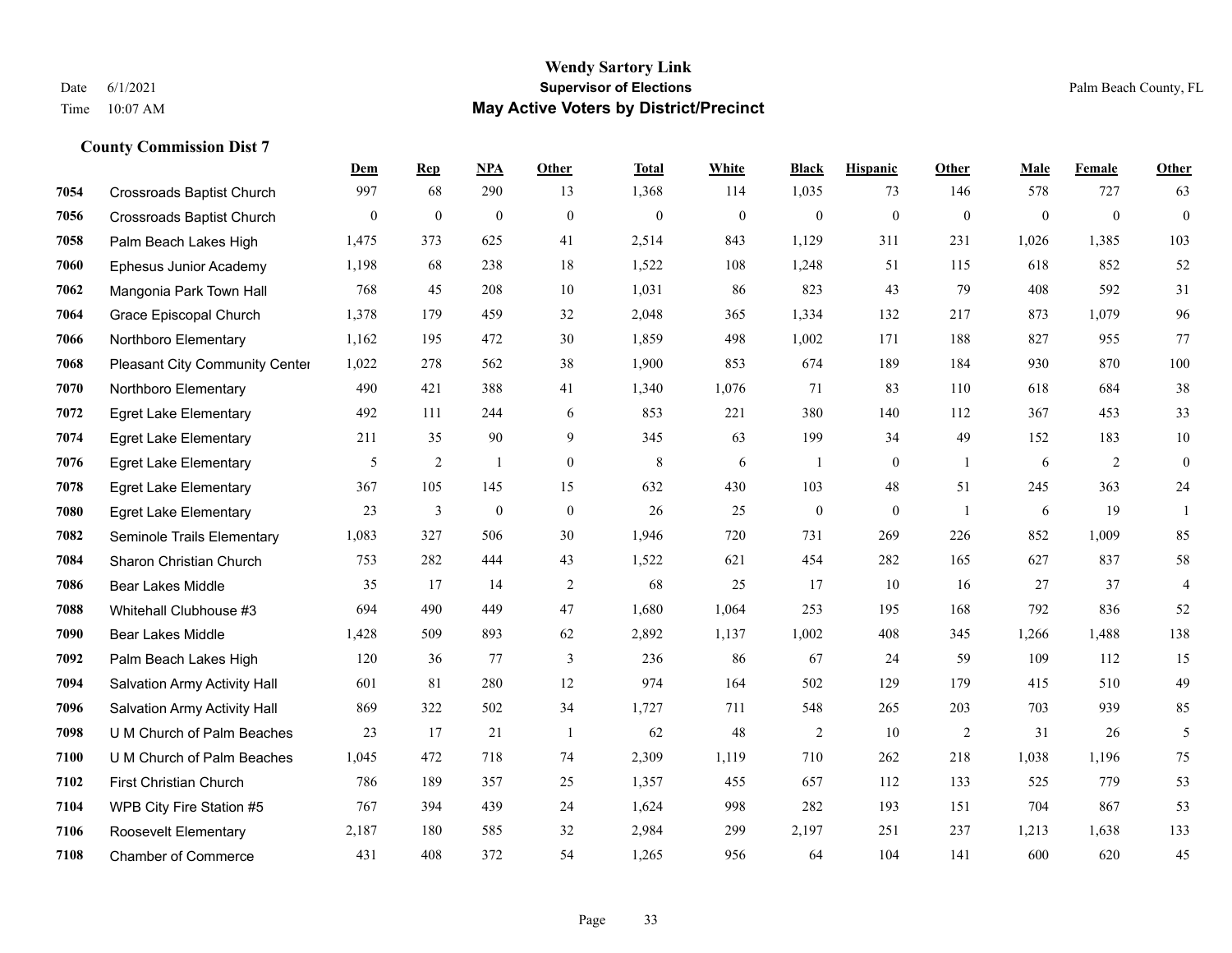## **Wendy Sartory Link** Date 6/1/2021 **Supervisor of Elections Supervisor of Elections** Palm Beach County, FL Time 10:07 AM **May Active Voters by District/Precinct**

|      |                                      | Dem              | <b>Rep</b>       | NPA              | Other        | <b>Total</b>   | White          | <b>Black</b>   | <b>Hispanic</b> | Other          | Male         | Female         | Other        |
|------|--------------------------------------|------------------|------------------|------------------|--------------|----------------|----------------|----------------|-----------------|----------------|--------------|----------------|--------------|
| 7110 | <b>Adult Education Center</b>        | 697              | 217              | 417              | 30           | 1,361          | 427            | 432            | 372             | 130            | 560          | 738            | 63           |
| 7112 | <b>Adult Education Center</b>        | 134              | 30               | 57               | 7            | 228            | 57             | 126            | 23              | 22             | 70           | 149            | 9            |
| 7114 | <b>Adult Education Center</b>        | $\boldsymbol{0}$ | $\boldsymbol{0}$ | $\mathbf{0}$     | $\mathbf{0}$ | $\overline{0}$ | $\mathbf{0}$   | 0              | $\mathbf{0}$    | $\overline{0}$ | $\mathbf{0}$ | $\overline{0}$ | $\mathbf{0}$ |
| 7116 | <b>Adult Education Center</b>        | $\theta$         | $\theta$         | $\theta$         | $\mathbf{0}$ | $\overline{0}$ | $\theta$       | $\overline{0}$ | $\theta$        | $\theta$       | $\theta$     | $\theta$       | $\Omega$     |
| 7118 | <b>Adult Education Center</b>        | 35               | 38               | 41               | 5            | 119            | 90             | 4              | 18              | 7              | 61           | 50             | 8            |
| 7120 | U M Church of Palm Beaches           | 291              | 112              | 178              | 8            | 589            | 206            | 212            | 112             | 59             | 257          | 301            | 31           |
| 7122 | U M Church of Palm Beaches           | $\boldsymbol{0}$ | $\boldsymbol{0}$ | $\boldsymbol{0}$ | $\mathbf{0}$ | $\mathbf{0}$   | $\mathbf{0}$   | $\mathbf{0}$   | $\mathbf{0}$    | $\mathbf{0}$   | $\mathbf{0}$ | $\overline{0}$ | $\mathbf{0}$ |
| 7124 | First Christian Church               | 1,271            | 146              | 363              | 16           | 1,796          | 216            | 1,276          | 131             | 173            | 793          | 934            | 69           |
| 7126 | First Christian Church               | 1,621            | 537              | 830              | 85           | 3,073          | 1,193          | 1,106          | 443             | 331            | 1,260        | 1,683          | 130          |
| 7128 | <b>Westward Elementary</b>           | 2,096            | 129              | 533              | 24           | 2,782          | 175            | 2,262          | 125             | 220            | 1,135        | 1,547          | 100          |
| 7130 | Alexander W Dreyfoos SOA High        | 884              | 861              | 798              | 76           | 2,619          | 2,002          | 125            | 219             | 273            | 1,322        | 1,218          | 79           |
| 7132 | WPB City Hall Flagler Gallery        | 718              | 687              | 600              | 82           | 2,087          | 1,626          | 93             | 145             | 223            | 1,044        | 961            | 82           |
| 7134 | Clayton Hutcheson Hall A             | 837              | 178              | 421              | 25           | 1,461          | 325            | 683            | 300             | 153            | 645          | 744            | 72           |
| 7136 | <b>Haverhill Town Hall</b>           | 48               | 35               | 35               | 2            | 120            | 47             | 33             | 30              | 10             | 49           | 66             | 5            |
| 7138 | <b>Westgate Community Center</b>     | 1,598            | 458              | 928              | 30           | 3,014          | 718            | 989            | 998             | 309            | 1,334        | 1,530          | 150          |
| 7140 | <b>Haverhill Town Hall</b>           | 174              | 77               | 96               | 4            | 351            | 109            | 125            | 78              | 39             | 162          | 168            | 21           |
| 7142 | Clayton Hutcheson Hall B             | 37               | 8                | 12               | $\mathbf{0}$ | 57             | 17             | 28             | 7               | 5              | 26           | 31             | $\mathbf{0}$ |
| 7144 | Clayton Hutcheson Hall B             | 49               | 3                | 20               |              | 73             | $\overline{4}$ | 48             | 12              | 9              | 28           | 39             | 6            |
| 7146 | Clayton Hutcheson Hall B             | 248              | 15               | 101              | 2            | 366            | 27             | 234            | 81              | 24             | 130          | 219            | 17           |
| 7148 | Howard Park Community Center         | 72               | 25               | 47               | 5            | 149            | 67             | 35             | 28              | 19             | 73           | 69             | 7            |
| 7149 | Howard Park Community Center         | 61               | 12               | 49               |              | 123            | 18             | 50             | 33              | 22             | 56           | 56             | 11           |
| 7150 | Howard Park Community Center         | 377              | 301              | 322              | 37           | 1,037          | 826            | 41             | 91              | 79             | 521          | 483            | 33           |
| 7152 | <b>WPB City Hall Flagler Gallery</b> | 499              | 515              | 333              | 43           | 1,390          | 1,086          | 48             | 126             | 130            | 527          | 788            | 75           |
| 7154 | Morton & Barbara Mandel Cente        | 151              | 382              | 164              | 20           | 717            | 635            | 8              | 17              | 57             | 325          | 370            | 22           |
| 7156 | PB Fire Station #3                   | 45               | 107              | 61               | 3            | 216            | 187            | $\mathbf{0}$   | $\tau$          | 22             | 96           | 108            | 12           |
| 7158 | PB Fire Station #3                   | 565              | 501              | 428              | 50           | 1,544          | 1,381          | 19             | 38              | 106            | 678          | 828            | 38           |
| 7160 | South Grade Elementary               | 1,003            | 223              | 500              | 28           | 1,754          | 568            | 658            | 340             | 188            | 852          | 822            | 80           |
| 7162 | <b>Osborne Community Center</b>      | 910              | 128              | 380              | 21           | 1,439          | 278            | 737            | 282             | 142            | 649          | 725            | 65           |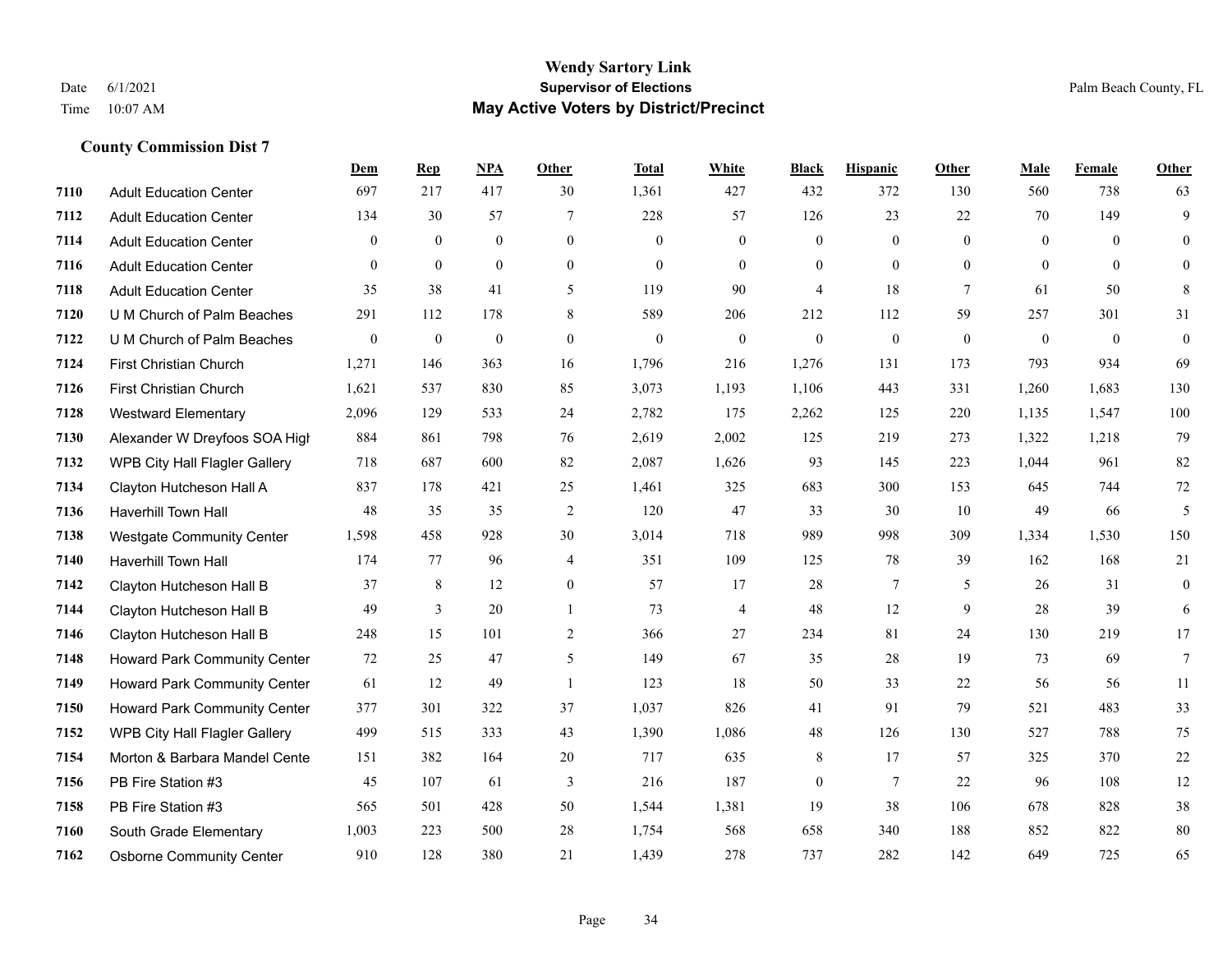## **Wendy Sartory Link** Date 6/1/2021 **Supervisor of Elections Supervisor of Elections** Palm Beach County, FL Time 10:07 AM **May Active Voters by District/Precinct**

|      |                                 | Dem          | $\mathbf{Rep}$   | NPA              | Other          | <b>Total</b> | White        | <b>Black</b>     | <b>Hispanic</b>  | <b>Other</b> | Male         | Female         | <b>Other</b>     |
|------|---------------------------------|--------------|------------------|------------------|----------------|--------------|--------------|------------------|------------------|--------------|--------------|----------------|------------------|
| 7164 | <b>Osborne Community Center</b> | 332          | 200              | 204              | 28             | 764          | 598          | 56               | 56               | 54           | 353          | 389            | 22               |
| 7166 | PB Fire Station #3              | 341          | 400              | 320              | 34             | 1,095        | 968          | 5                | 31               | 91           | 490          | 578            | 27               |
| 7168 | Maddock Park                    | 1,532        | 636              | 926              | 57             | 3,151        | 1,554        | 799              | 528              | 270          | 1,449        | 1,583          | 119              |
| 7170 | Lantana Town Hall               | 741          | 356              | 549              | 35             | 1,681        | 907          | 354              | 254              | 166          | 797          | 803            | 81               |
| 7172 | Lantana Recreation Center       | 330          | 269              | 277              | 17             | 893          | 693          | 57               | 72               | 71           | 416          | 449            | $28\,$           |
| 7174 | Rolling Green Elementary        | 1,055        | 248              | 514              | 26             | 1,843        | 587          | 686              | 410              | 160          | 803          | 959            | 81               |
| 7175 | <b>Rolling Green Elementary</b> | $\mathbf{0}$ | $\boldsymbol{0}$ | $\mathbf{0}$     | $\mathbf{0}$   | $\mathbf{0}$ | $\mathbf{0}$ | $\boldsymbol{0}$ | $\mathbf{0}$     | $\mathbf{0}$ | $\mathbf{0}$ | $\mathbf{0}$   | $\boldsymbol{0}$ |
| 7176 | Hypoluxo Town Hall              | 191          | 89               | 107              | 9              | 396          | 219          | 83               | 63               | 31           | 169          | 216            | 11               |
| 7178 | Temple Beth Kodesh              | 1,553        | 192              | 558              | 31             | 2,334        | 462          | 1,325            | 346              | 201          | 1,033        | 1,191          | $110\,$          |
| 7179 | Village Royale on the Green     | 834          | 241              | 367              | 24             | 1,466        | 623          | 580              | 143              | 120          | 617          | 782            | 67               |
| 7180 | St John Missionary Baptist Chr  | 1,811        | 144              | 467              | 18             | 2,440        | 247          | 1,813            | 175              | 205          | 1,029        | 1,306          | 105              |
| 7182 | Carolyn Sims Center             | 1,543        | 67               | 375              | 11             | 1,996        | 92           | 1,667            | 87               | 150          | 816          | 1,098          | $82\,$           |
| 7184 | St John Missionary Baptist Chr  | 2            | 4                | $\boldsymbol{0}$ | $\bf{0}$       | 6            | 4            | $\mathbf{1}$     | $\boldsymbol{0}$ | -1           | 4            | $\overline{2}$ | $\boldsymbol{0}$ |
| 7186 | Boynton Beach Senior Center     | 1,530        | 419              | 738              | 54             | 2,741        | 1,106        | 1,095            | 278              | 262          | 1,271        | 1,342          | 128              |
| 7188 | <b>Forest Park Elementary</b>   | 903          | 569              | 628              | 63             | 2,163        | 1,498        | 279              | 196              | 190          | 927          | 1,160          | 76               |
| 7190 | Seacrest Presbyterian           | 1,086        | 607              | 802              | 61             | 2,556        | 1,607        | 453              | 249              | 247          | 1,218        | 1,237          | 101              |
| 7192 | Lakeview Baptist Church         | 17           | 10               | 10               | 2              | 39           | 27           | $\overline{c}$   | $\overline{4}$   | 6            | 19           | 17             | $\overline{3}$   |
| 7194 | Delray Beach Community Cente    | 642          | 369              | 474              | 44             | 1,529        | 1,094        | 214              | 112              | 109          | 783          | 696            | 50               |
| 7196 | Atlantic High Auditorium        | 1,543        | 237              | 513              | 21             | 2,314        | 605          | 1,372            | 128              | 209          | 1,050        | 1,171          | 93               |
| 7198 | Atlantic High Auditorium        | 44           | 33               | 27               | 3              | 107          | 86           | 7                | $\tau$           | 7            | 46           | 58             | $\overline{3}$   |
| 7200 | Pompey Park Recreation Center   | 1,408        | 248              | 468              | 29             | 2,153        | 521          | 1,374            | 112              | 146          | 994          | 1,095          | 64               |
| 7202 | 505 Club                        | 686          | 403              | 458              | 42             | 1,589        | 1,138        | 241              | 75               | 135          | 820          | 718            | 51               |
| 7204 | 505 Club                        | 39           | 41               | 43               | $\overline{4}$ | 127          | 100          | 3                | 11               | 13           | 64           | 58             | $\mathfrak{H}$   |
| 7206 | 505 Club                        | 58           | 62               | 65               | 6              | 191          | 163          | $\overline{c}$   | 9                | 17           | 99           | 87             | 5                |
| 7208 | Atlantic High Media Center      | 789          | 204              | 327              | 21             | 1,341        | 601          | 533              | 91               | 116          | 584          | 713            | 44               |
| 7210 | Village Academy                 | 1,847        | 108              | 442              | 19             | 2,416        | 139          | 1,953            | 142              | 182          | 984          | 1,329          | 103              |
| 7212 | Delray Beach Library            | 1,359        | 238              | 531              | 33             | 2,161        | 618          | 1,232            | 119              | 192          | 1,052        | 1,026          | 83               |
| 7214 | Delray Beach Community Cente    | 931          | 334              | 541              | 41             | 1,847        | 887          | 567              | 224              | 169          | 904          | 870            | 73               |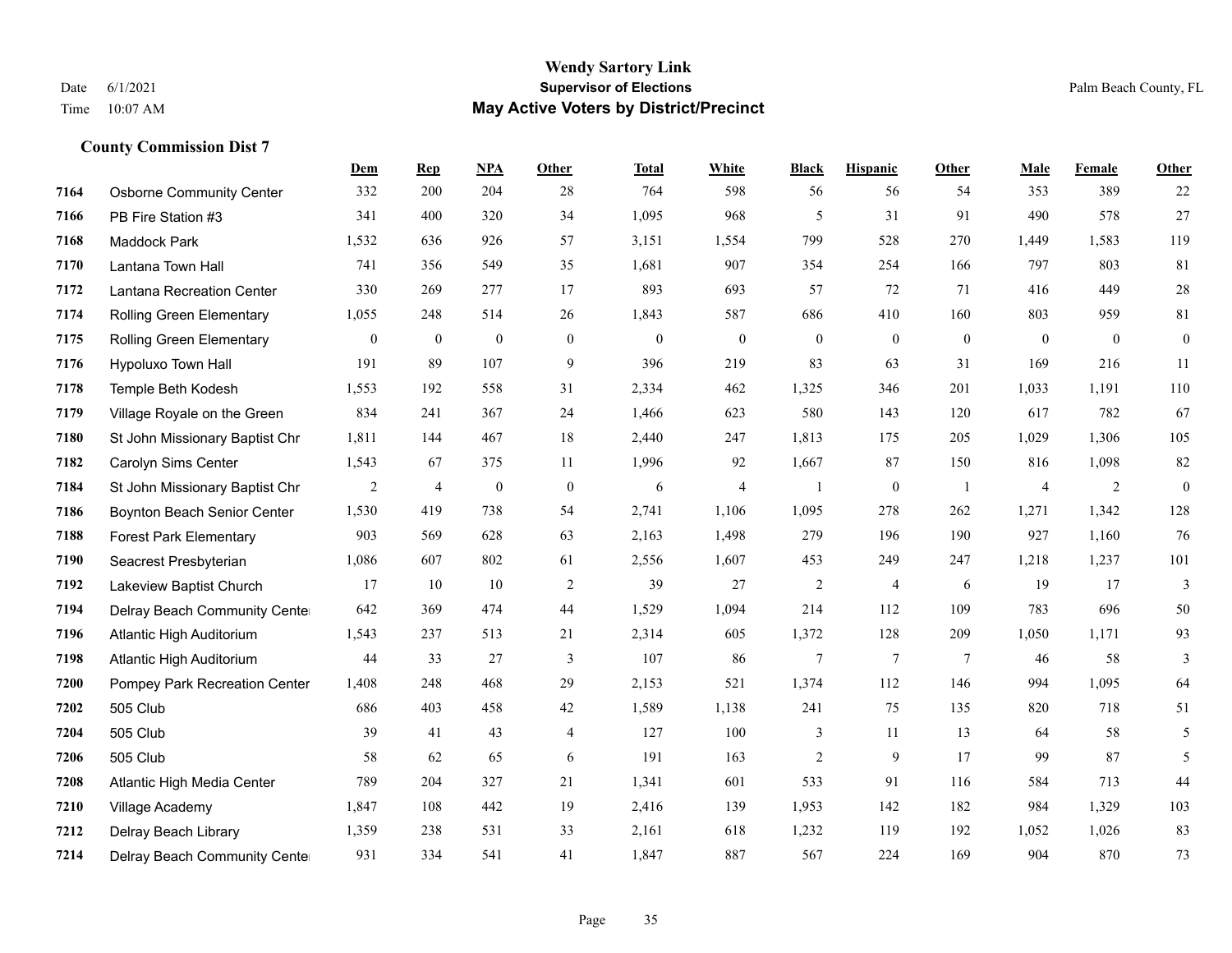| <b>Wendy Sartory Link</b><br>6/1/2021<br><b>Supervisor of Elections</b><br>Date<br><b>May Active Voters by District/Precinct</b><br>$10:07$ AM<br>Time |            |        |        |       |              |        |              |                 |              |        |        | Palm Beach County, FL |
|--------------------------------------------------------------------------------------------------------------------------------------------------------|------------|--------|--------|-------|--------------|--------|--------------|-----------------|--------------|--------|--------|-----------------------|
| <b>County Commission Dist 7</b>                                                                                                                        | <u>Dem</u> | Rep    | NPA    | Other | <u>Total</u> | White  | <b>Black</b> | <b>Hispanic</b> | <b>Other</b> | Male   | Female | <b>Other</b>          |
| <b>County Commission Dist 7</b>                                                                                                                        | 73,212     | 19,621 | 32,062 | 2,277 | 127.172      | 45,244 | 57,318       | 12.717          | 11,893       | 55,826 | 66,301 | 5,045                 |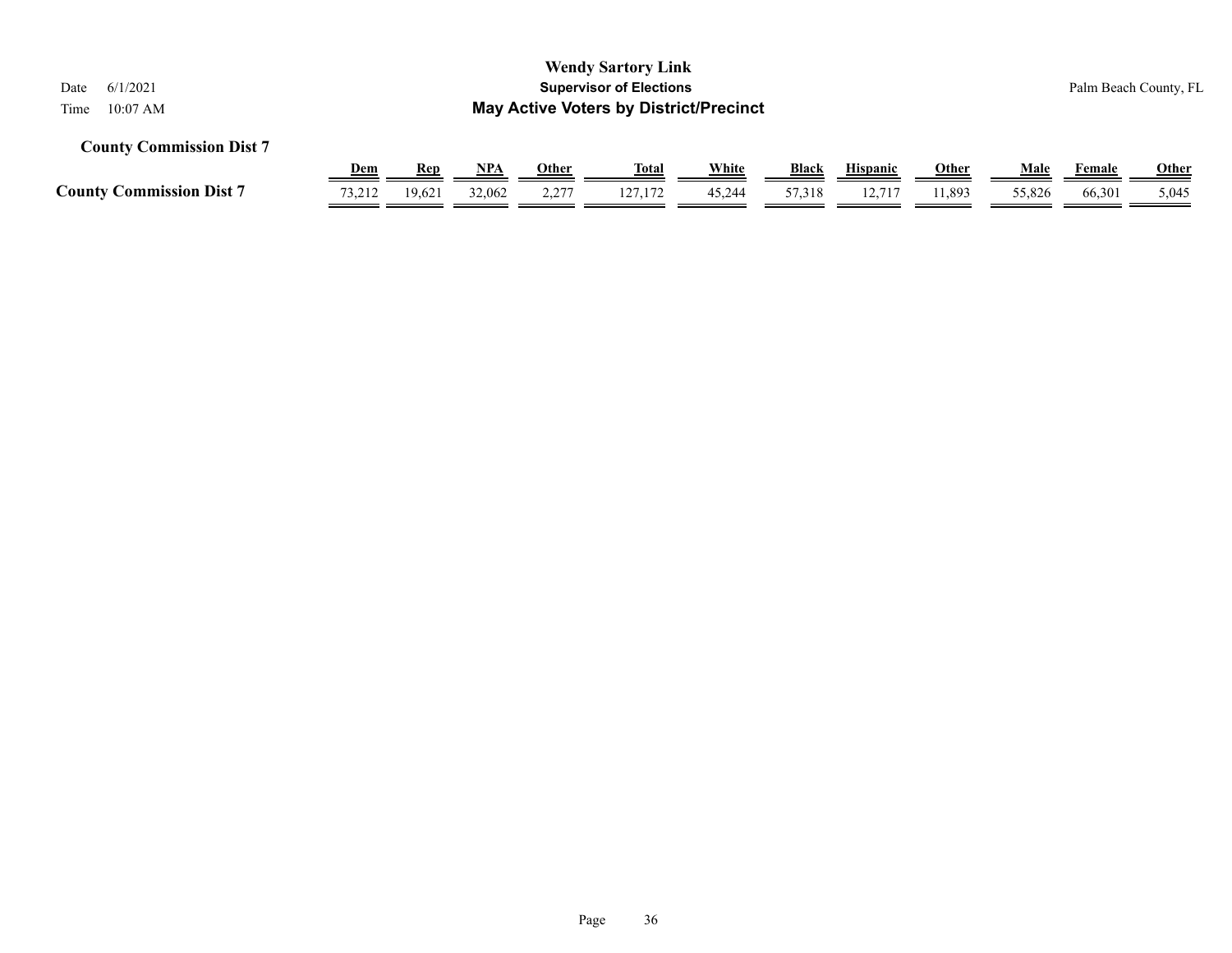|      |                                     | Dem          | <b>Rep</b>       | NPA              | <b>Other</b>   | <b>Total</b>     | <b>White</b>     | <b>Black</b>   | <b>Hispanic</b> | <b>Other</b>   | <b>Male</b>    | <b>Female</b>  | <b>Other</b> |
|------|-------------------------------------|--------------|------------------|------------------|----------------|------------------|------------------|----------------|-----------------|----------------|----------------|----------------|--------------|
| 1002 | <b>Canal Point Community Center</b> | $\mathbf{0}$ | $\mathbf{0}$     | $\boldsymbol{0}$ | $\theta$       | $\mathbf{0}$     | $\overline{0}$   | $\mathbf{0}$   | $\mathbf{0}$    | $\theta$       | $\theta$       | $\overline{0}$ | $\Omega$     |
| 1004 | Pierce Hammock Elementary           | 3            | $\overline{4}$   | 3                | $\theta$       | 10               | 10               | $\theta$       | $\mathbf{0}$    | $\Omega$       | 3              | $\tau$         | $\theta$     |
| 1006 | Journey Church of Jupiter           | $\theta$     | $\mathbf{0}$     | $\mathbf{0}$     | $\theta$       | $\mathbf{0}$     | $\overline{0}$   | $\theta$       | $\mathbf{0}$    | $\Omega$       | $\theta$       | $\theta$       | $\Omega$     |
| 1008 | Journey Church of Jupiter           | $\Omega$     | $\mathbf{0}$     | $\mathbf{0}$     | $\mathbf{0}$   | $\theta$         | $\mathbf{0}$     | $\overline{0}$ | $\mathbf{0}$    | $\Omega$       | $\mathbf{0}$   | $\theta$       |              |
| 1010 | Journey Church of Jupiter           | $\Omega$     | $\theta$         | $\mathbf{0}$     | $\Omega$       | $\Omega$         | $\Omega$         | $\theta$       | $\theta$        | $\Omega$       | $\theta$       | $\Omega$       | $\Omega$     |
| 1012 | Caloosa POA Meeting Room            | $\mathbf{0}$ | $\mathbf{0}$     | $\mathbf{0}$     | $\theta$       | $\theta$         | $\boldsymbol{0}$ | $\overline{0}$ | $\mathbf{0}$    | $\Omega$       | $\overline{0}$ | $\Omega$       | $\theta$     |
| 1014 | Caloosa POA Meeting Room            | $\Omega$     | -1               | $\mathbf{0}$     | $\theta$       |                  |                  | $\mathbf{0}$   | $\mathbf{0}$    | $\Omega$       | $\theta$       | $\theta$       |              |
| 1016 | Journey Church of Jupiter           | $\Omega$     | $\theta$         | $\theta$         | $\Omega$       | $\theta$         | $\theta$         | $\theta$       | $\theta$        | $\Omega$       | $\Omega$       | $\Omega$       | $\Omega$     |
| 1018 | Calvary Church of Jupiter           | 455          | 832              | 482              | 49             | 1,818            | 1,602            | 22             | 96              | 98             | 861            | 901            | 56           |
| 1019 | Calvary Church of Jupiter           | 197          | 382              | 227              | 7              | 813              | 733              | 1              | 45              | 34             | 390            | 406            | 17           |
| 1020 | Caloosa POA Meeting Room            | $\mathbf{0}$ | $\mathbf{0}$     | $\mathbf{0}$     | $\theta$       | $\mathbf{0}$     | $\mathbf{0}$     | $\mathbf{0}$   | $\theta$        | $\theta$       | $\theta$       | $\theta$       | $\mathbf{0}$ |
| 1022 | Journey Church of Jupiter           | 719          | 1,238            | 771              | 55             | 2,783            | 2,378            | 37             | 181             | 187            | 1,334          | 1,359          | 90           |
| 1024 | Calvary Church of Jupiter           | 8            | 10               | 5                | $\mathbf{0}$   | 23               | 23               | $\mathbf{0}$   | $\mathbf{0}$    | $\theta$       | 12             | 11             | $\mathbf{0}$ |
| 1026 | Calvary Church of Jupiter           | 340          | 629              | 332              | 25             | 1,326            | 1,173            | 10             | 77              | 66             | 632            | 659            | 35           |
| 1028 | Jupiter Farms Elementary            | 550          | 1,011            | 571              | 61             | 2,193            | 1,908            | 16             | 133             | 136            | 1,051          | 1,076          | 66           |
| 1030 | Calvary Church of Jupiter           | 17           | 37               | 25               | $\overline{4}$ | 83               | 76               | $\mathbf{0}$   | $\overline{4}$  | 3              | 40             | 40             | 3            |
| 1032 | Jupiter Farms Park Community F      | 310          | 577              | 355              | 28             | 1,270            | 1,072            | 12             | 107             | 79             | 623            | 606            | 41           |
| 1034 | West Jupiter Recreation Center      | 266          | 711              | 333              | 45             | 1,355            | 1,173            | 19             | 37              | 126            | 654            | 676            | 25           |
| 1036 | Calvary Church of Jupiter           | $\mathbf{0}$ | $\boldsymbol{0}$ | $\boldsymbol{0}$ | $\mathbf{0}$   | $\boldsymbol{0}$ | $\boldsymbol{0}$ | $\mathbf{0}$   | $\mathbf{0}$    | $\overline{0}$ | $\mathbf{0}$   | $\mathbf{0}$   | $\mathbf{0}$ |
| 1038 | William T Dwyer High                | 815          | 1,334            | 771              | 55             | 2,975            | 2,498            | 64             | 178             | 235            | 1,420          | 1,444          | 111          |
| 1040 | West Jupiter Recreation Center      | 257          | 460              | 345              | 31             | 1,093            | 881              | 17             | 59              | 136            | 540            | 513            | 40           |
| 1042 | West Jupiter Recreation Center      | $\mathbf{0}$ | $\boldsymbol{0}$ | $\mathbf{0}$     | $\mathbf{0}$   | $\theta$         | $\mathbf{0}$     | $\mathbf{0}$   | $\mathbf{0}$    | $\mathbf{0}$   | $\mathbf{0}$   | $\theta$       | $\mathbf{0}$ |
| 1044 | Limestone Creek Elementary          | 439          | 118              | 173              | 19             | 749              | 218              | 358            | 92              | 81             | 353            | 370            | 26           |
| 1046 | West Jupiter Recreation Center      | 267          | 151              | 158              | 14             | 590              | 268              | 168            | 111             | 43             | 255            | 314            | 21           |
| 1048 | St Peter Catholic Church            | 400          | 486              | 303              | 28             | 1,217            | 1,086            | 3              | 45              | 83             | 467            | 720            | 30           |
| 1050 | <b>Lighthouse Elementary</b>        | 480          | 676              | 410              | 46             | 1,612            | 1,376            | 16             | 68              | 152            | 751            | 803            | 58           |
| 1052 | Beacon Cove Intermediate Scho       | 1,063        | 1,163            | 952              | 63             | 3,241            | 2,564            | 81             | 263             | 333            | 1,516          | 1,616          | 109          |
| 1054 | Limestone Creek Elementary          | 699          | 1,110            | 640              | 57             | 2,506            | 2,209            | 25             | 100             | 172            | 1,163          | 1,269          | 74           |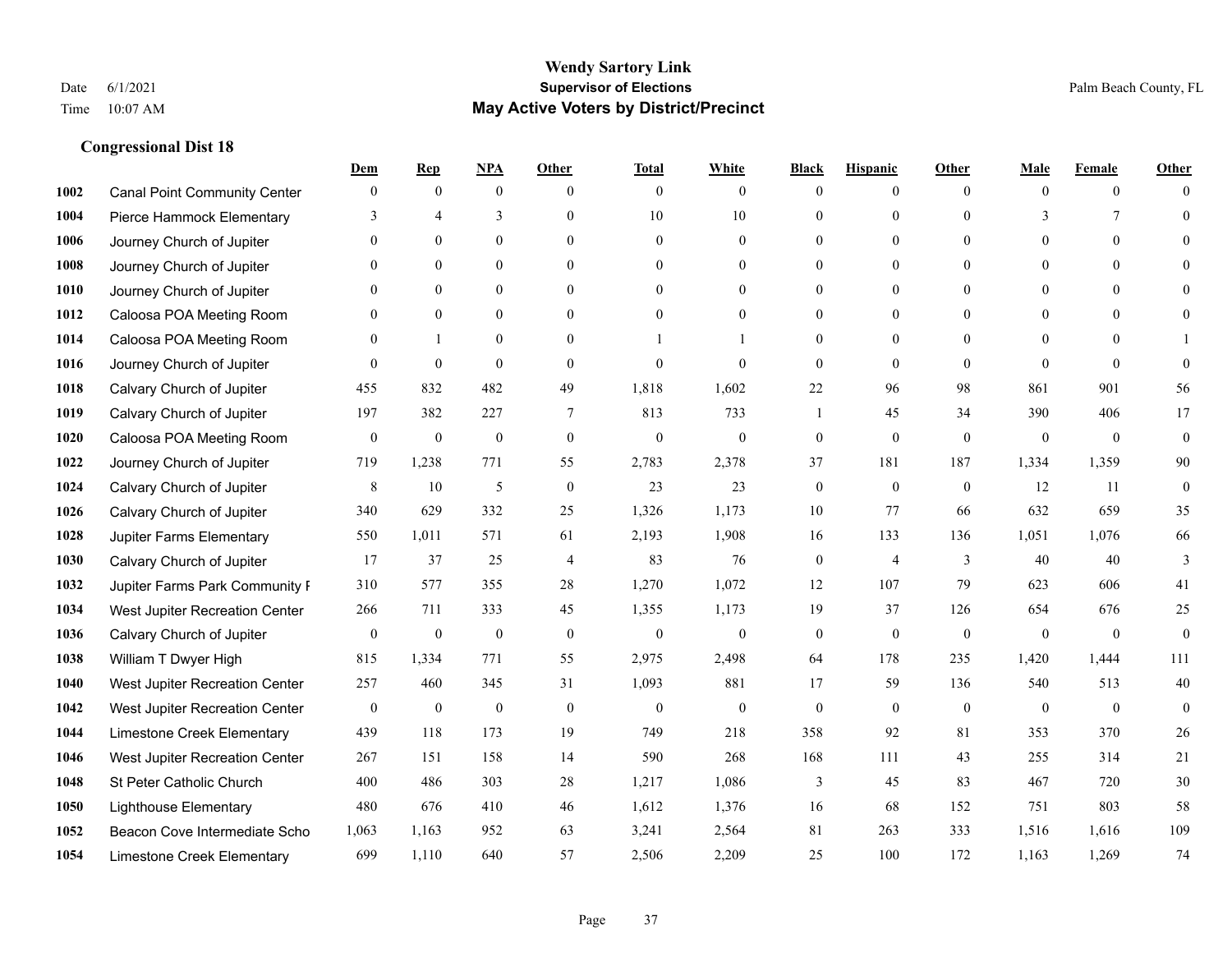#### **Wendy Sartory Link** Date 6/1/2021 **Supervisor of Elections** Palm Beach County, FL Time 10:07 AM **May Active Voters by District/Precinct**

# **Dem Rep NPA Other Total White Black Hispanic Other Male Female Other** West Jupiter Recreation Center 565 589 543 40 1,737 1,397 79 125 136 765 913 59 St Peter Catholic Church 784 900 744 65 2,493 2,082 39 191 181 1,097 1,320 76 West Jupiter Recreation Center 77 100 72 4 253 209 0 24 20 102 135 16 Harvest Community Church 636 1,173 552 42 2,403 2,207 10 53 133 1,168 1,153 82 Jupiter Community Center  $\begin{array}{cccc} 76 & 125 & 64 & 2 & 267 & 244 & 0 & 6 & 17 & 130 & 129 & 8 \end{array}$  Jupiter Community Center 0 0 0 0 0 0 0 0 0 0 0 0 Jupiter Community Center 596 753 610 48 2,007 1,663 26 188 130 942 1,002 63 Jupiter Community Center 61 69 87 4 221 176 1 38 6 115 96 10 Jerry Thomas Elementary 740 1,072 699 68 2,579 2,238 29 164 148 1,231 1,274 74 Independence Middle 799 1,180 843 86 2,908 2,447 20 192 249 1,305 1,509 94 Martinique Clubhouse 255 371 239 20 885 751 10 62 62 396 457 32 The Island Clubhouse 648 808 591 73 2,120 1,740 53 147 180 1,035 1,007 78 First Baptist Church Teq 357 897 392 21 1,667 1,558 5 40 64 799 830 38 First Baptist Church Teq 98 148 78 2 326 301 0 9 16 165 151 10 First Baptist Church Teq 72 142 86 8 308 284 1 12 11 148 151 9 First Baptist Church Teq **12** 52 10 0 74 71 1 0 2 37 35 2 First Baptist Church Teq 12 41 21 0 74 66 0 2 6 37 36 1 First Baptist Church Teq 596 902 553 40 2,091 1,878 9 84 120 943 1,097 51 First Baptist Church Teq 48 72 36 0 156 126 8 13 9 76 76 4 Riverside Improvement 259 466 257 23 1,005 895 6 47 57 456 515 34 Jupiter Elementary 400 469 369 27 1,265 966 18 199 82 609 610 46 Jupiter High 715 935 685 66 2,401 1,895 65 219 222 1,060 1,258 83 Jupiter Branch Library 455 584 448 33 1,520 1,239 36 138 107 663 811 46 Jupiter Middle 342 506 377 40 1,265 1,063 16 79 107 583 639 43 Newhaven Clubhouse 582 711 547 64 1,904 1,628 25 113 138 850 990 64 Tequesta Council Chambers 112 134 105 4 355 308 9 21 17 159 185 11 Tequesta Council Chambers 21 66 47 4 138 112 4 15 7 64 71 3 Tequesta Council Chambers 118 317 125 13 573 548 0 4 21 256 306 11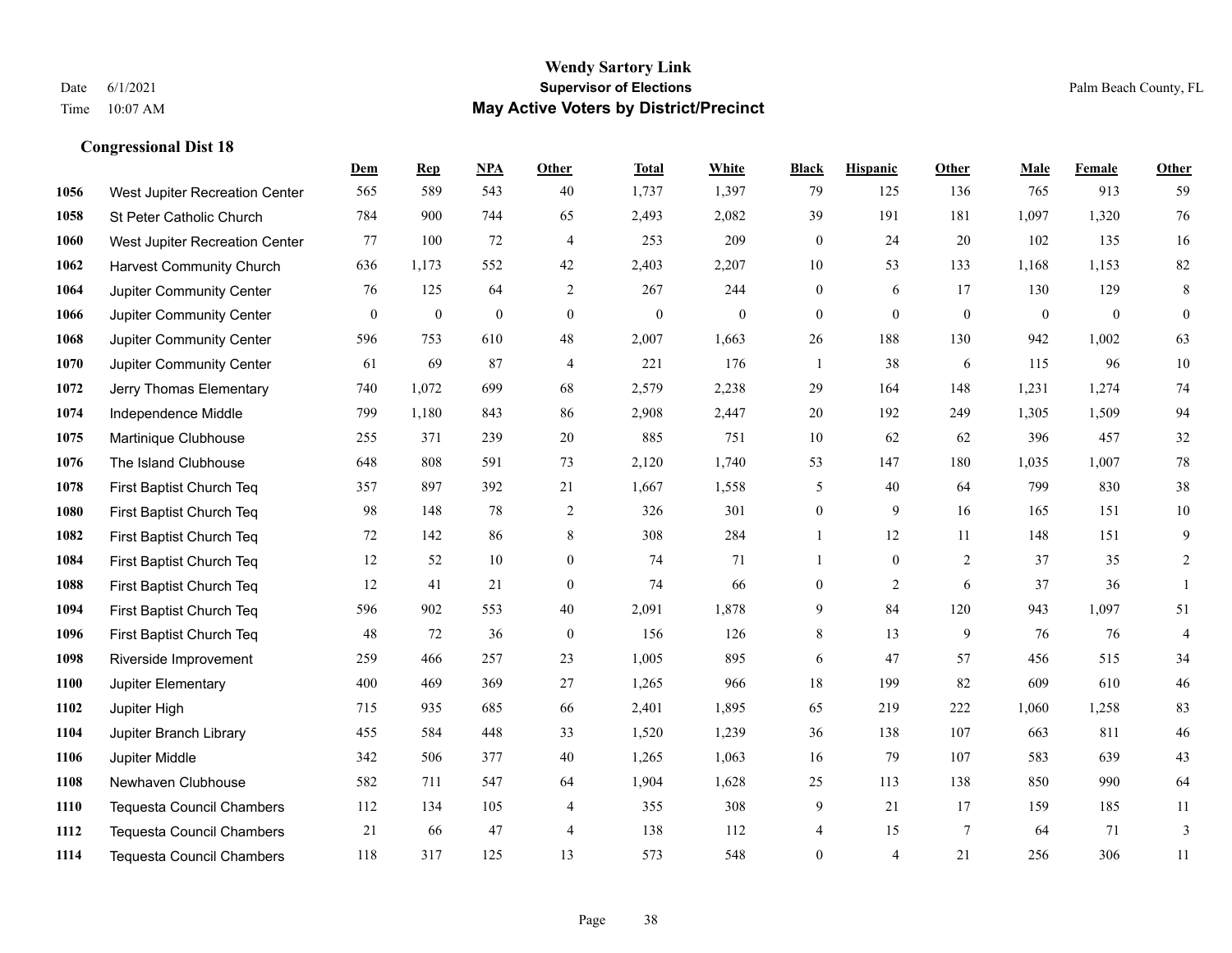#### **Wendy Sartory Link** Date 6/1/2021 **Supervisor of Elections** Palm Beach County, FL Time 10:07 AM **May Active Voters by District/Precinct**

**Dem Rep NPA Other Total White Black Hispanic Other Male Female Other**

# Tequesta Council Chambers 0 0 0 0 0 0 0 0 0 0 0 0 Tequesta Council Chambers 182 253 188 24 647 556 12 37 42 261 370 16 Tequesta Council Chambers 77 258 110 15 460 433 0 8 19 221 231 8 Tequesta Council Chambers 38 86 35 3 162 152 0 1 9 83 76 3 Riverside Improvement 0 0 2 0 0 2 2 2 0 0 0 0 1 1 0 PBC Fire Rescue #18 **426** 902 488 46 1,862 1,744 8 36 74 848 984 30 Jupiter Inlet Colony Admin Bldg 71 225 89 14 399 367 0 5 27 180 210 9 PBC Fire Rescue #18 **1** 3 1 0 5 5 0 0 0 3 1 1 1132 PBC Fire Rescue #18 0 3 2 0 5 5 0 0 0 2 3 0 PBC Fire Rescue #18 0 0 0 0 0 0 0 0 0 0 0 0 1st UM Church of Jup-Teq 595 1,037 637 70 2,339 2,171 10 59 99 1,027 1,250 62 Grace Immanuel Bible Church 227 833 361 37 1,458 1,385 0 12 61 622 803 33 Club at Admirals Cove 299 548 300 24 1,171 1,075 7 22 67 559 593 19 1st UM Church of Jup-Teq 297 605 364 43 1,309 1,205 6 23 75 619 656 34 1st UM Church of Jup-Teq 542 811 518 34 1,905 1,758 7 31 109 876 972 57 Newhaven Clubhouse 16 35 8 1 60 54 0 1 5 31 28 1 Oceanview Methodist 400 568 404 49 1,421 1,295 8 31 87 615 762 44 Oceanview Methodist 0 0 0 0 0 0 0 0 0 0 0 0 Oceanview Methodist 51 75 59 9 194 183 0 2 9 93 95 6 Holy Spirit Lutheran 149 296 135 18 598 533 4 27 34 284 293 21 Holy Spirit Lutheran **0** 2 0 0 2 2 2 0 0 0 1 1 0 Holy Spirit Lutheran **0** 1 1 0 2 1 0 1 0 1 1 0 Holy Spirit Lutheran 1 0 1 0 2 2 0 0 0 1 1 0 Holy Spirit Lutheran 2 4 6 2 14 14 0 0 0 6 8 0 Club at Admirals Cove 28 155 69 5 257 231 3 4 19 129 120 8 Holy Spirit Lutheran **8** 21 12 0 41 33 0 2 6 17 24 0

 Holy Spirit Lutheran 0 0 0 0 0 0 0 0 0 0 0 0 Caloosa POA Meeting Room 0 0 0 0 0 0 0 0 0 0 0 0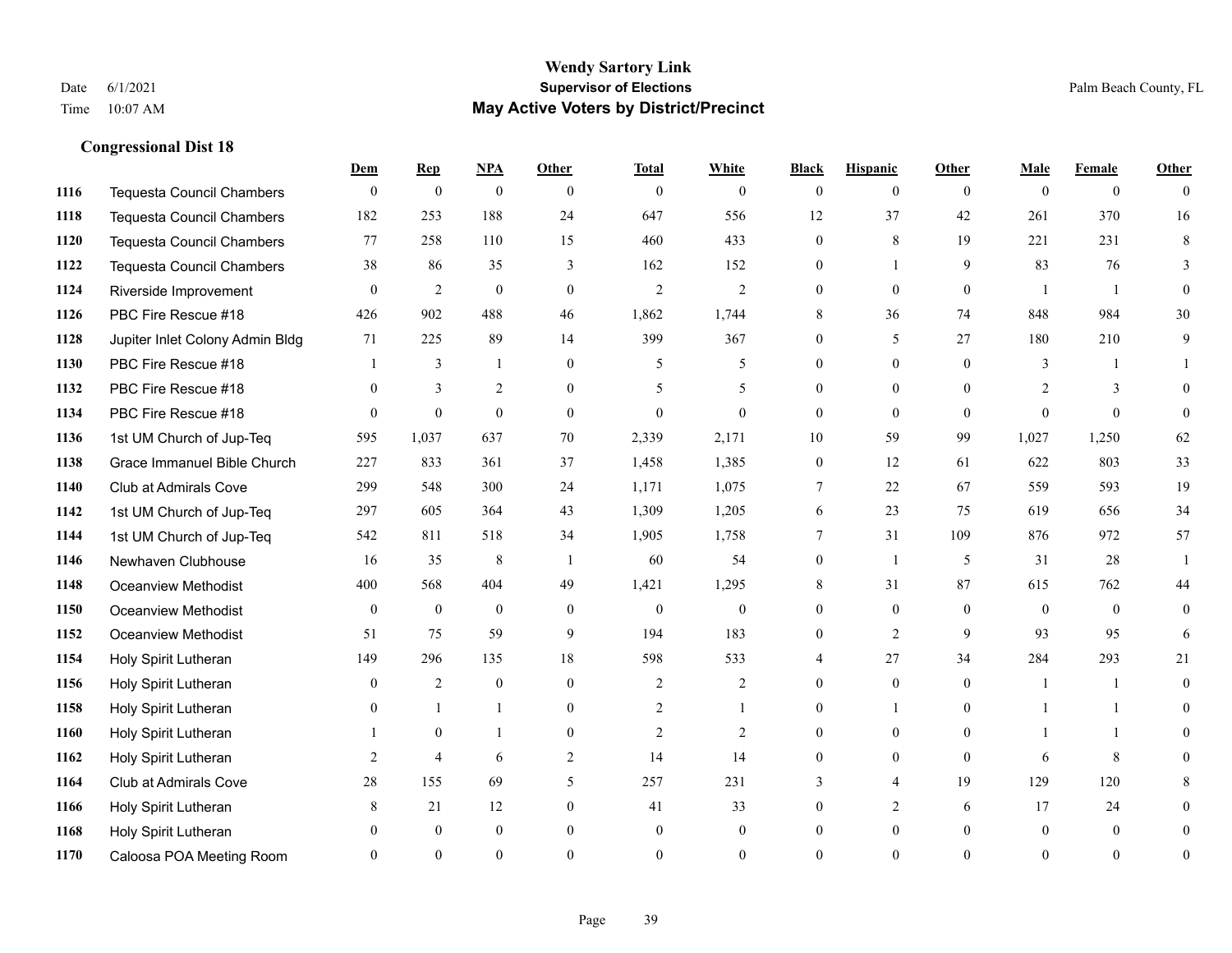#### **Wendy Sartory Link** Date 6/1/2021 **Supervisor of Elections** Palm Beach County, FL Time 10:07 AM **May Active Voters by District/Precinct**

# **Dem Rep NPA Other Total White Black Hispanic Other Male Female Other** Caloosa POA Meeting Room 125 283 128 10 546 468 12 24 42 244 281 21 Caloosa POA Meeting Room 68 119 63 2 252 214 5 14 19 117 123 12 Mirasol Sales and Info Center 0 0 0 0 0 0 0 0 0 0 0 0 Mirasol Sales and Info Center 0 0 0 0 0 0 0 0 0 0 0 0 Mirasol Sales and Info Center 0 0 0 0 0 0 0 0 0 0 0 0 Mirasol Sales and Info Center 0 0 0 0 0 0 0 0 0 0 0 0 William T Dwyer High 160 268 138 6 572 489 15 30 38 271 288 13 Eastpointe Country Club 544 680 395 34 1,653 1,538 12 28 75 731 888 34 Mirasol Sales and Info Center 564 544 476 48 1,632 1,259 55 162 156 769 811 52 Westwood Gardens HOA 349 361 295 31 1,036 792 31 118 95 413 602 21 Westwood Gardens HOA 24 61 26 2 113 100 7 2 4 55 55 3 Gardens Presbyterian 1,401 2,118 1,433 155 5,107 4,172 146 349 440 2,247 2,713 147 Evergrene Clubhouse 390 676 460 39 1,565 1,328 26 79 132 754 755 56 1194 Frenchmans Creek Real Estate 670 967 610 50 2,297 2,098 15 46 138 1,048 1,191 58 Gardens Presbyterian 0 0 0 0 0 0 0 0 0 0 0 0 1st Baptist Church PBG 580 485 428 35 1,528 1,074 139 158 157 729 747 52 Dwight D Eisenhower Elementary 0 0 0 0 0 0 0 0 0 0 0 0 Cross Community Church 529 1,086 565 39 2,219 1,993 15 90 121 1,053 1,095 71 Holy Spirit Lutheran 9 25 14 3 51 45 0 2 4 24 23 4 Holy Spirit Lutheran **13** 78 22 3 116 112 0 3 1 56 59 1 Juno Beach Town Center 462 900 489 51 1,902 1,735 6 55 106 869 983 50 Holy Spirit Lutheran 211 275 147 8 641 573 2 23 43 304 315 22 Juno Beach Town Center 51 70 58 10 189 158 6 10 15 96 88 5 Juno Beach Town Center 274 455 211 27 967 902 6 14 45 393 552 22 Oceanview Methodist 134 297 156 15 602 517 9 32 44 292 292 18 Osceola Creek Middle  $\begin{array}{cccccccc} 1 & 0 & 0 & 0 & 1 & 1 & 0 & 0 & 0 \end{array}$  Pierce Hammock Elementary 0 0 0 0 0 0 0 0 0 0 0 0 Sandhill Crane Golf Club 13 26 13 0 52 38 5 3 6 27 25 0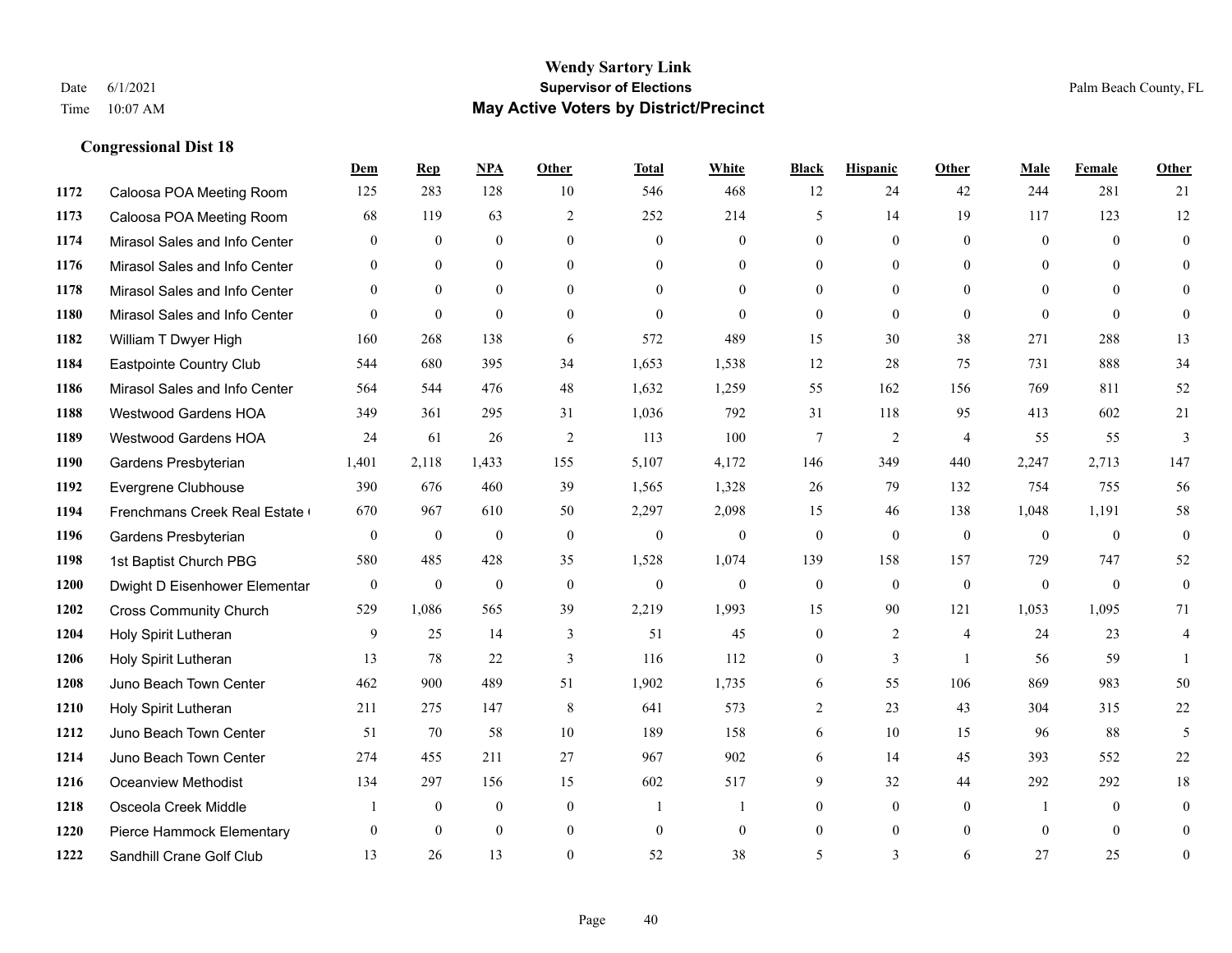#### **Wendy Sartory Link** Date 6/1/2021 **Supervisor of Elections** Palm Beach County, FL Time 10:07 AM **May Active Voters by District/Precinct**

# **Dem Rep NPA Other Total White Black Hispanic Other Male Female Other** Pierce Hammock Elementary 0 0 0 0 0 0 0 0 0 0 0 0 Carleton Oaks Clubhouse 147 195 130 7 479 349 23 49 58 229 237 13 Christ Fellowship Church PBG 0 0 0 0 0 0 0 0 0 0 0 0 Mirasol Sales and Info Center 0 0 0 0 0 0 0 0 0 0 0 0 Christ Fellowship Church PBG 0 0 0 0 0 0 0 0 0 0 0 0 Mirasol Sales and Info Center 0 0 0 0 0 0 0 0 0 0 0 0 Mirasol Sales and Info Center 607 760 506 60 1,933 1,752 18 21 142 914 964 55 Timber Trace Elementary 804 1,121 633 51 2,609 2,254 53 152 150 1,175 1,353 81 Christ Fellowship Church PBG 875 1,077 634 61 2,647 2,400 37 62 148 1,098 1,487 62 Christ Fellowship Church PBG 478 667 443 55 1,643 1,420 32 80 111 702 888 53 Watson B Duncan Middle 874 921 725 65 2,585 2,057 75 199 254 1,122 1,379 84 Watson B Duncan Middle 35 181 60 9 285 261 2 0 22 136 135 14 PBG Community Center 523 604 402 36 1,565 1,316 28 118 103 663 866 36 Palm Beach Gardens High 13 36 15 0 64 57 0 4 3 33 27 4 Ballen Isles Country Club 888 799 648 49 2,384 2,195 18 22 149 1,069 1,253 62 Northlake Nazarene Church 156 175 127 7 465 391 6 27 41 231 217 17 North County Senior Center 1 2 4 3 10 9 1 0 0 5 5 5 0 North County Senior Center 315 222 258 30 825 456 98 126 145 370 425 30 PBG City Hall Council Room 446 550 315 26 1,337 1,107 27 113 90 600 693 44 PBG Moose Lodge 2010 1 0 1 0 1 0 2 2 0 0 0 1 1 0 PBG City Hall Council Room 0 0 0 0 0 0 0 0 0 0 0 0 PBG City Hall Council Room 178 115 148 12 453 270 77 65 41 186 253 14 PBG Community Center 118 81 114 10 323 191 49 47 36 125 179 19 PBG Community Center 5 0 2 0 7 2 4 1 0 3 3 1 Palm Beach Gardens Elementary 741 693 534 51 2,019 1,615 104 117 183 940 1,012 67 Palm Beach Gardens High 607 567 434 38 1,646 1,256 95 143 152 772 811 63 Palm Beach Gardens High 120 95 81 5 301 197 45 39 20 142 149 10 Garden Lodge 366 F&AM 373 187 271 22 853 421 192 137 103 374 446 33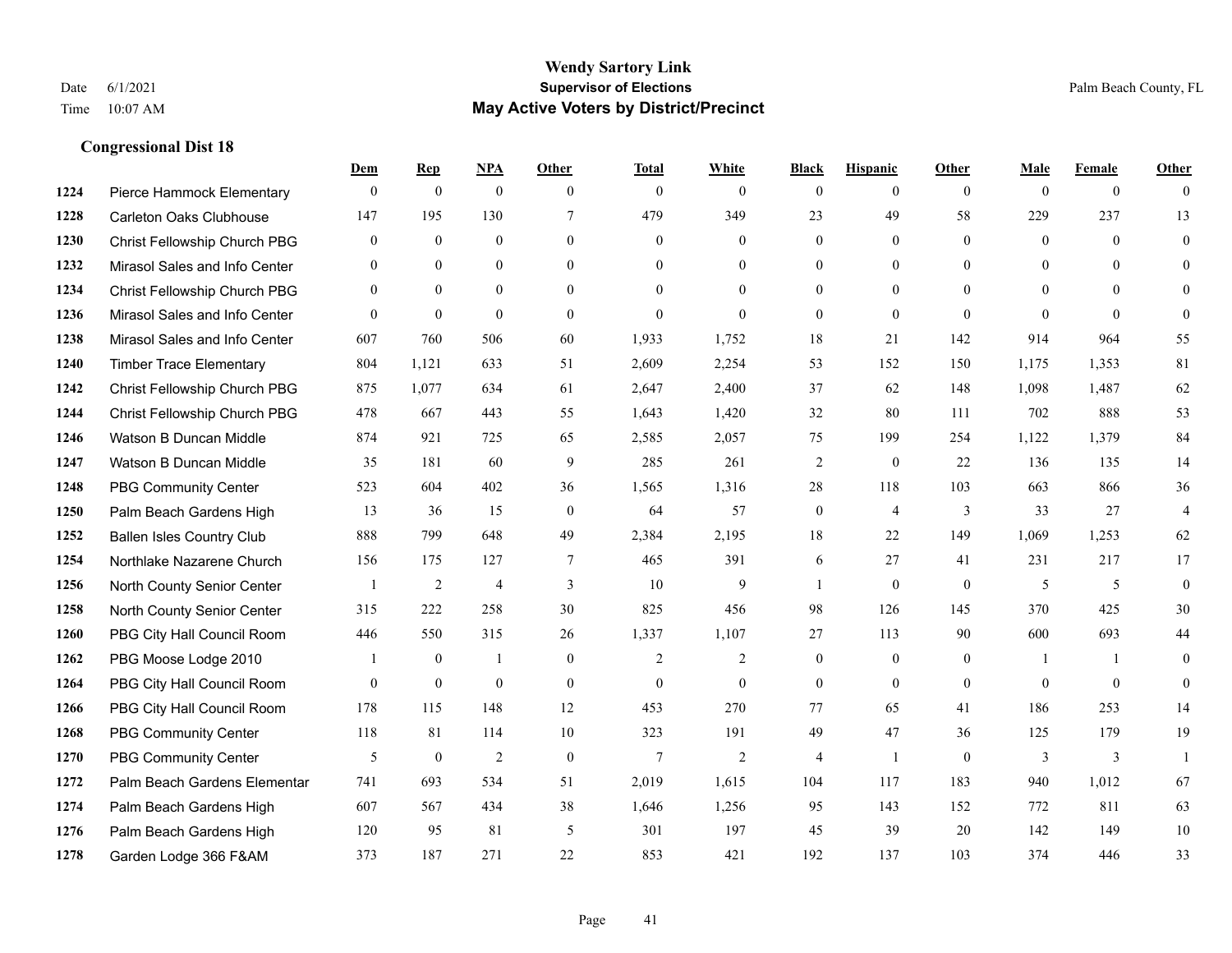|      |                                    | Dem            | <b>Rep</b>       | NPA              | <b>Other</b>   | <b>Total</b>   | <b>White</b>             | <b>Black</b>     | <b>Hispanic</b>  | <b>Other</b>     | <b>Male</b> | Female       | <b>Other</b>   |
|------|------------------------------------|----------------|------------------|------------------|----------------|----------------|--------------------------|------------------|------------------|------------------|-------------|--------------|----------------|
| 1280 | Pew Leadership Center              | 142            | 157              | 115              | 11             | 425            | 360                      | 11               | 24               | 30               | 174         | 248          | 3              |
| 1282 | Pew Leadership Center              | 87             | 51               | 60               | 9              | 207            | 150                      | 13               | 20               | 24               | 104         | 87           | 16             |
| 1284 | <b>Eissey Campus Theater</b>       | 808            | 806              | 753              | 67             | 2,434          | 1,916                    | 87               | 212              | 219              | 1,055       | 1,298        | 81             |
| 1286 | PBG Moose Lodge 2010               | 45             | 51               | 41               | 3              | 140            | 113                      | 4                | 13               | 10               | 69          | 63           | 8              |
| 1288 | PBG Moose Lodge 2010               | 13             | 24               | 6                | $\theta$       | 43             | 39                       | $\mathbf{1}$     | $\overline{0}$   | 3                | 22          | 19           | 2              |
| 1290 | PBG Moose Lodge 2010               | 721            | 856              | 580              | 71             | 2,228          | 1,836                    | 58               | 157              | 177              | 904         | 1,257        | 67             |
| 1292 | PBG Moose Lodge 2010               | 16             | 53               | 21               | -1             | 91             | 84                       |                  | $\mathbf{1}$     | 5                | 42          | 46           | 3              |
| 1294 | Dwight D Eisenhower Elementar      | 29             | 81               | 21               | 8              | 139            | 119                      | 4                | 4                | 12               | 69          | 69           |                |
| 1296 | Dwight D Eisenhower Elementar      | 269            | 284              | 221              | 20             | 794            | 631                      | 18               | 90               | 55               | 305         | 459          | 30             |
| 1298 | PBG Moose Lodge 2010               | 34             | 33               | 21               | $\overline{1}$ | 89             | 81                       | $\overline{0}$   | 4                | $\overline{4}$   | 37          | 51           | $\mathbf{1}$   |
| 1300 | <b>Cross Community Church</b>      |                | 3                | $\mathbf{1}$     | $\theta$       | 5              | $\overline{4}$           | $\Omega$         | $\Omega$         | $\overline{1}$   | 2           | 3            | $\Omega$       |
| 1302 | Dwight D Eisenhower Elementar      | 37             | 51               | 37               | 3              | 128            | 109                      | 1                | 7                | 11               | 59          | 64           | 5              |
| 1304 | <b>NPB Community Center</b>        | 225            | 277              | 197              | 23             | 722            | 618                      | 16               | 41               | 47               | 367         | 325          | 30             |
| 1305 | <b>NPB Community Center</b>        | $\bf{0}$       | $\boldsymbol{0}$ | $\boldsymbol{0}$ | $\overline{1}$ | $\overline{1}$ | 1                        | $\boldsymbol{0}$ | $\boldsymbol{0}$ | $\boldsymbol{0}$ | -1          | $\mathbf{0}$ | $\overline{0}$ |
| 1306 | <b>Eissey Campus Theater</b>       | 3              | 6                | 6                |                | 16             | 12                       | $\overline{0}$   | $\overline{0}$   | $\overline{4}$   | 10          | 6            | $\overline{0}$ |
| 1308 | <b>Gardens Mall Community Room</b> | 38             | 70               | 36               | 4              | 148            | 132                      | 3                | 3                | 10               | 75          | 69           |                |
| 1310 | <b>Eissey Campus Theater</b>       |                | $\mathfrak{2}$   | $\mathbf{1}$     | $\mathbf{0}$   | $\overline{4}$ | $\overline{\mathcal{L}}$ | $\boldsymbol{0}$ | $\boldsymbol{0}$ | $\mathbf{0}$     | 3           | $\mathbf{1}$ | $\Omega$       |
| 1312 | <b>Gardens Mall Community Room</b> | 6              | 17               | 11               | $\theta$       | 34             | 31                       | $\overline{0}$   | $\overline{2}$   |                  | 17          | 17           | $\overline{0}$ |
| 1314 | <b>NPB Community Center</b>        | 53             | 130              | 63               | 5              | 251            | 223                      | 3                | 8                | 17               | 102         | 135          | 14             |
| 1316 | <b>NPB Community Center</b>        | 198            | 200              | 157              | 29             | 584            | 413                      | 47               | 81               | 43               | 256         | 307          | 21             |
| 1318 | PBG Moose Lodge 2010               | $\overline{0}$ | $\mathbf{0}$     | $\theta$         | $\theta$       | $\mathbf{0}$   | $\mathbf{0}$             | $\overline{0}$   | $\Omega$         | $\theta$         | $\theta$    | $\theta$     | $\overline{0}$ |
| 1320 | <b>NPB Community Center</b>        | 39             | 123              | 35               | $\overline{1}$ | 198            | 175                      | 3                | 9                | 11               | 103         | 91           |                |
| 1322 | <b>NPB Community Center</b>        | 2              | $\tau$           | 10               | $\overline{0}$ | 19             | 19                       | $\overline{0}$   | $\overline{0}$   | $\theta$         | 9           | 9            |                |
| 1324 | Allamanda Elementary               | 449            | 462              | 391              | 36             | 1,338          | 1,059                    | 41               | 136              | 102              | 567         | 723          | 48             |
| 1326 | Allamanda Elementary               | 190            | 229              | 160              | 16             | 595            | 507                      | $\overline{7}$   | 29               | 52               | 259         | 323          | 13             |
| 1328 | Osborne Park Activities Bldg       | 631            | 845              | 551              | 45             | 2,072          | 1,774                    | 30               | 123              | 145              | 996         | 1,014        | 62             |
| 1330 | 1st Unitarian Church NPB           | 42             | 49               | 44               | 3              | 138            | 112                      | 9                | 10               | $\overline{7}$   | 75          | 60           | 3              |
| 1332 | 1st Unitarian Church NPB           | 367            | 411              | 281              | 35             | 1,094          | 894                      | 63               | 72               | 65               | 526         | 546          | 22             |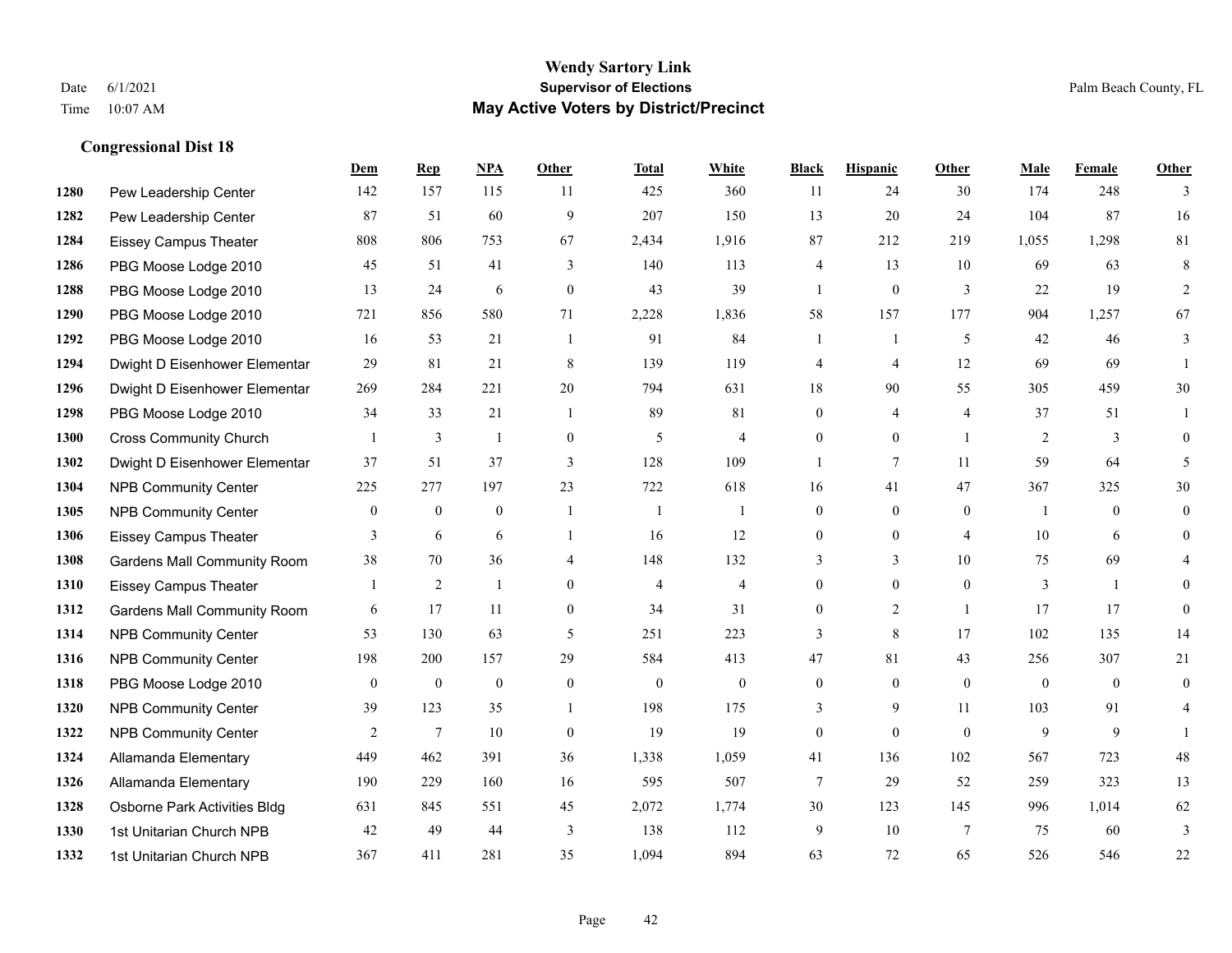#### **Wendy Sartory Link** Date 6/1/2021 **Supervisor of Elections** Palm Beach County, FL Time 10:07 AM **May Active Voters by District/Precinct**

# **Dem Rep NPA Other Total White Black Hispanic Other Male Female Other** 1334 1st Unitarian Church NPB 3 4 5 1 13 13 0 0 0 5 8 0 Gardens Mall Community Room 36 91 41 4 172 153 0 4 15 86 79 7 Eissey Campus Theater **95** 95 397 103 19 614 592 1 1 20 272 331 11 Eissey Campus Theater 6 6 6 3 0 15 13 0 1 1 7 8 0 NPB Country Club 318 453 275 30 1,076 971 18 33 54 454 595 27 Old Port Cove 309 538 329 31 1,207 1,102 5 31 69 541 643 23 Anchorage Activities Bldg 574 942 436 36 1,988 1,823 14 57 94 913 1,025 50 NPB Council Chambers 32 127 37 10 206 194 0 6 6 103 96 7 Faith Lutheran Church 399 635 391 22 1,447 1,277 11 83 76 694 707 46 Northlake Nazarene Church 721 905 600 51 2,277 1,625 165 190 297 1,024 1,169 84 Grove Park Elementary 94 164 85 4 347 292 11 21 23 151 185 11 Garden Lodge 366 F&AM 364 334 244 23 965 755 61 75 74 425 511 29 Grove Park Elementary 215 124 191 8 538 281 47 156 54 238 282 18 Garden Lodge 366 F&AM 99 36 46 7 188 82 61 21 24 81 100 7 Pew Leadership Center 194 82 141 10 427 221 118 45 43 179 234 14 NPB Council Chambers 196 283 168 15 662 584 11 23 44 298 341 23 Jeaga Middle 176 96 112 6 390 153 126 41 70 177 201 12 Grassy Waters Elementary 1,079 341 614 42 2,076 619 748 411 298 885 1,113 78 Jeaga Middle 202 89 132 12 435 181 131 92 31 180 239 16 Jeaga Middle 0 0 0 0 0 0 0 0 0 0 0 0 Cypress Lakes HOA 598 338 285 31 1,252 860 198 97 97 480 735 37 Century Village Clubhouse 62 32 23 2 119 75 13 18 13 53 62 4 Club Baywinds 855 579 380 34 1,848 1,411 159 167 111 760 1,045 43 Andros Isle POA Clubhouse 887 566 560 36 2,049 1,111 400 305 233 867 1,108 74 Riverwalk Clubhouse 768 717 577 47 2,109 1,654 94 178 183 897 1,147 65 Jeaga Middle 223 88 139 9 459 205 138 82 34 197 251 11 Jeaga Middle 164 55 127 15 361 116 122 73 50 142 207 12 Century Village Clubhouse 802 408 349 30 1,589 1,032 218 203 136 626 903 60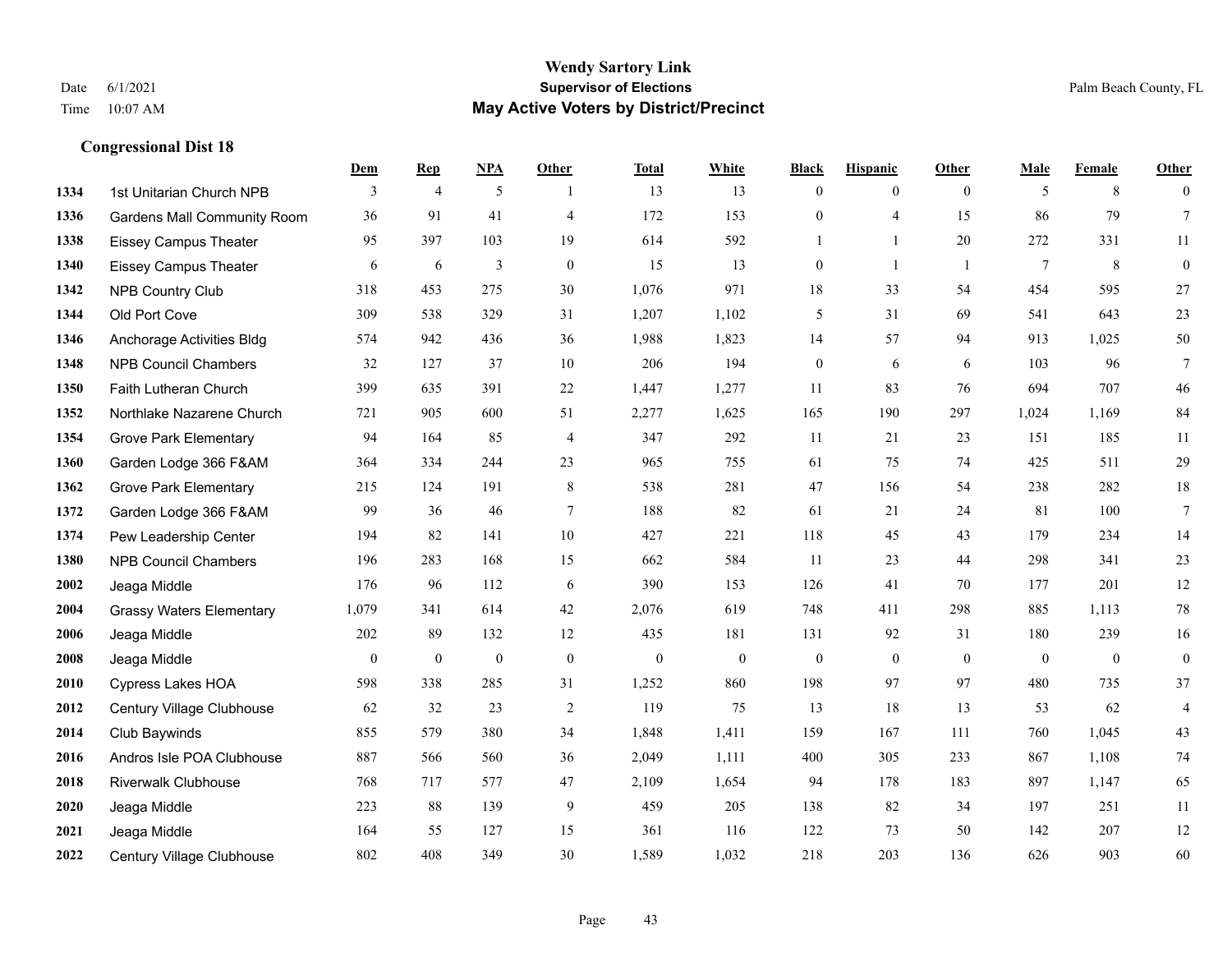#### **Wendy Sartory Link** Date 6/1/2021 **Supervisor of Elections** Palm Beach County, FL Time 10:07 AM **May Active Voters by District/Precinct**

# **Dem Rep NPA Other Total White Black Hispanic Other Male Female Other** Century Village Clubhouse 819 414 331 39 1,603 1,134 165 162 142 632 919 52 Century Village Clubhouse 644 333 287 25 1,289 804 190 191 104 499 730 60 Century Village Clubhouse 351 198 156 6 711 492 71 86 62 259 426 26 Benoist Farms Elementary 595 158 314 21 1,088 266 466 244 112 420 616 52 Riverwalk Clubhouse 51 29 29 7 116 58 30 20 8 45 67 4 Riverwalk Clubhouse 108 50 74 11 243 101 62 52 28 111 130 2 Turning Points Academy 784 413 393 40 1,630 951 302 261 116 612 970 48 Wynnebrook Elementary 568 261 403 15 1,247 519 138 494 96 532 661 54 Osceola Creek Middle 104 127 107 1 339 255 12 36 36 156 166 17 Osceola Creek Middle 1,009 1,215 1,034 59 3,317 2,130 434 487 266 1,584 1,620 113 Frontier Elementary 918 977 780 59 2,734 1,746 418 340 230 1,282 1,365 87 Acreage Branch Library 204 267 180 10 661 418 80 92 71 316 312 33 Pierce Hammock Elementary 820 966 745 41 2,572 1,659 362 315 236 1,245 1,228 99 Pierce Hammock Elementary 0 0 0 0 0 0 0 0 0 0 0 0 Acreage Branch Library 879 887 731 57 2,554 1,569 372 349 264 1,203 1,257 94 Cornerstone Fellowship 620 762 566 50 1,998 1,277 215 292 214 928 995 75 Seminole Ridge High 614 649 571 36 1,870 1,154 228 308 180 883 910 77 Acreage Pines Elementary 0 0 0 0 0 0 0 0 0 0 0 0 Pierce Hammock Elementary 0 0 0 0 0 0 0 0 0 0 0 0 Acreage Pines Elementary 755 598 563 39 1,955 1,051 358 249 297 950 940 65 Indian Trail Improvement Dist 908 959 824 56 2,747 1,710 341 406 290 1,264 1,380 103 Sandhill Crane Golf Club 236 428 254 25 943 674 73 73 123 459 449 35 Sandhill Crane Golf Club 33 57 36 4 130 107 4 12 7 65 61 4 Ibis POA Admin Building 1,035 1,126 729 87 2,977 2,603 97 68 209 1,401 1,506 70 Ibis POA Admin Building 0 0 0 0 0 0 0 0 0 0 0 0 Ironhorse Country Club 160 268 121 8 557 451 34 19 53 253 291 13 Seminole Ridge High 425 402 380 36 1,243 572 237 324 110 578 643 22 Seminole Ridge High 0 0 0 0 0 0 0 0 0 0 0 0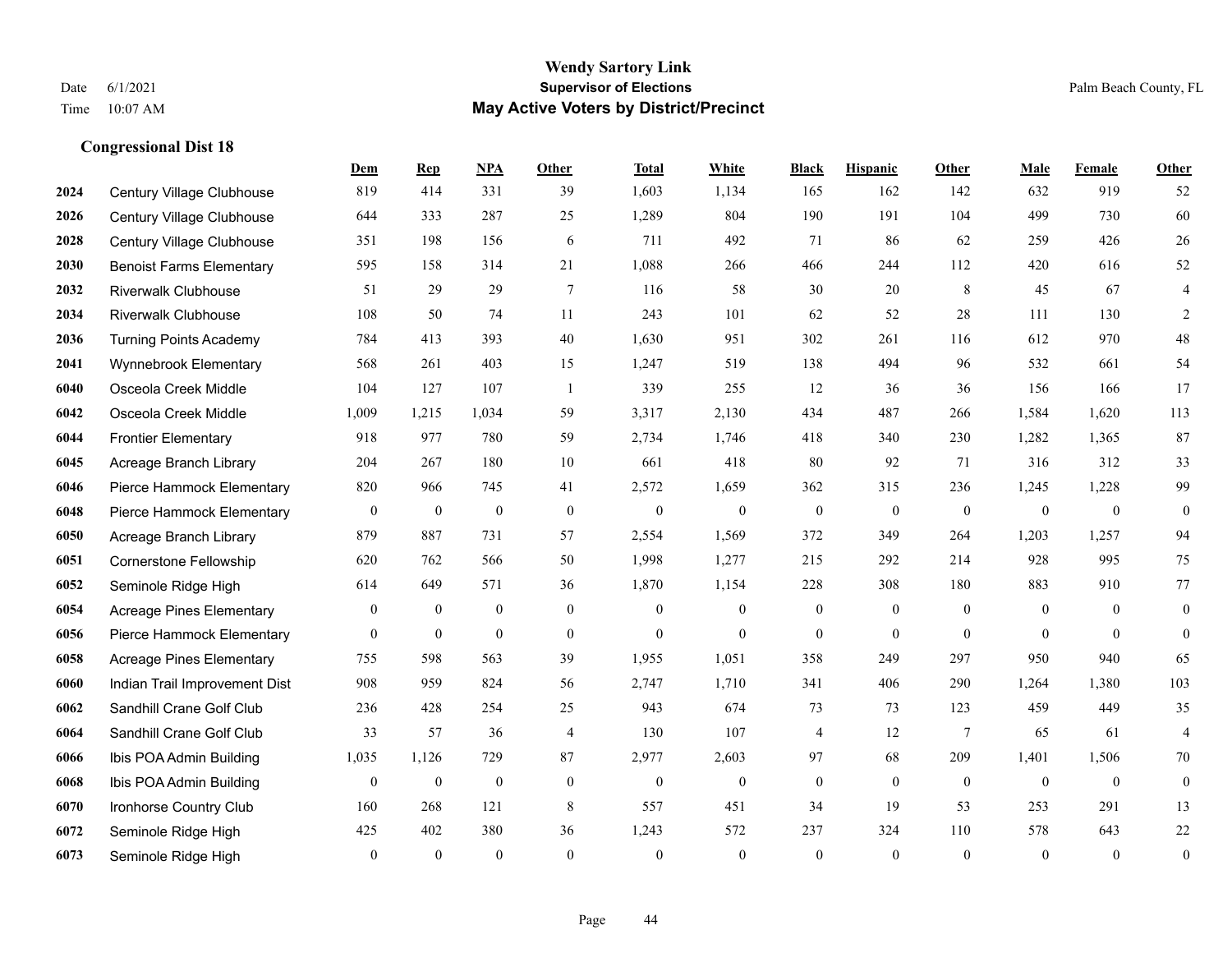**Dem Rep NPA Other Total White Black Hispanic Other Male Female Other**

| 6076 | <b>Western Pines Middle</b>      | 655          | 712              | 582              | 35             | 1,984          | 1,446            | 154              | 206              | 178            | 948          | 951          | 85             |
|------|----------------------------------|--------------|------------------|------------------|----------------|----------------|------------------|------------------|------------------|----------------|--------------|--------------|----------------|
| 6078 | <b>Western Pines Middle</b>      | 669          | 727              | 656              | 39             | 2,091          | 1,400            | 159              | 358              | 174            | 996          | 1,034        | 61             |
| 6080 | <b>Golden Grove Elementary</b>   | 617          | 785              | 623              | 47             | 2,072          | 1,396            | 131              | 344              | 201            | 964          | 1,023        | 85             |
| 6088 | Seminole Ridge High              | 549          | 690              | 556              | 40             | 1,835          | 1,186            | 217              | 287              | 145            | 863          | 915          | 57             |
| 6090 | Loxahatchee Groves Elementary    | 793          | 896              | 744              | 54             | 2,487          | 1,556            | 281              | 443              | 207            | 1,208        | 1,187        | 92             |
| 6096 | Palms West Presbyterian          | $\mathbf{0}$ | $\boldsymbol{0}$ | $\boldsymbol{0}$ | $\mathbf{0}$   | $\mathbf{0}$   | $\mathbf{0}$     | $\mathbf{0}$     | $\mathbf{0}$     | $\mathbf{0}$   | $\theta$     | $\mathbf{0}$ | $\overline{0}$ |
| 6098 | <b>HL Johnson Elementary</b>     | 646          | 507              | 462              | 37             | 1,652          | 914              | 305              | 253              | 180            | 743          | 866          | 43             |
| 6100 | Madison Green Clubhouse          | 1,260        | 740              | 751              | 50             | 2,801          | 1,231            | 777              | 410              | 383            | 1,299        | 1,397        | 105            |
| 6114 | RPB Village Hall                 | 1,084        | 705              | 699              | 41             | 2,529          | 1,396            | 472              | 428              | 233            | 1,182        | 1,252        | 95             |
| 6116 | <b>HL Johnson Elementary</b>     | 740          | 420              | 503              | 51             | 1,714          | 892              | 327              | 281              | 214            | 755          | 911          | $48\,$         |
| 6118 | <b>RPB Branch Library</b>        | 1,125        | 575              | 706              | 53             | 2,459          | 1,172            | 593              | 437              | 257            | 1,074        | 1,296        | 89             |
| 6120 | Royal Palm Beach High            | 406          | 322              | 266              | 18             | 1,012          | 482              | 203              | 156              | 171            | 483          | 504          | 25             |
| 6128 | Royal Palm Beach High            | 35           | 27               | 31               | 3              | 96             | 53               | 25               | 11               | 7              | 43           | 53           | $\theta$       |
| 6130 | Royal Palm Beach High            | 88           | 47               | 88               | 6              | 229            | 101              | 39               | 66               | 23             | 110          | 112          |                |
| 6138 | Royal Palm Beach High            | $\mathbf{0}$ | $\mathbf{0}$     | $\theta$         | $\mathbf{0}$   | $\theta$       | $\overline{0}$   | $\mathbf{0}$     | $\mathbf{0}$     | $\theta$       | $\theta$     | $\theta$     | $\theta$       |
| 6140 | Royal Palm Beach High            | 338          | 508              | 305              | 32             | 1,183          | 858              | 106              | 115              | 104            | 568          | 590          | 25             |
| 7002 | J F Kennedy Middle               | $\mathbf{0}$ | $\boldsymbol{0}$ | $\boldsymbol{0}$ | $\mathbf{0}$   | $\overline{0}$ | $\boldsymbol{0}$ | $\boldsymbol{0}$ | $\boldsymbol{0}$ | $\theta$       | $\mathbf{0}$ | $\theta$     | $\mathbf{0}$   |
| 7006 | J F Kennedy Middle               | 0            | $\mathbf{0}$     | $\mathbf{0}$     | $\overline{0}$ | $\theta$       | $\overline{0}$   | $\overline{0}$   | $\overline{0}$   | $\theta$       | $\theta$     | $\theta$     | $\theta$       |
| 7008 | J F Kennedy Middle               | $\theta$     | $\theta$         | $\theta$         | $\theta$       | $\Omega$       | $\Omega$         | $\overline{0}$   | $\Omega$         | $\theta$       | $\theta$     | $\theta$     | $\theta$       |
| 7032 | <b>Crossroads Baptist Church</b> | $\Omega$     | $\mathbf{0}$     | $\mathbf{0}$     | $\mathbf{0}$   | $\mathbf{0}$   | $\overline{0}$   | $\overline{0}$   | $\overline{0}$   | $\mathbf{0}$   | $\theta$     | $\mathbf{0}$ | $\theta$       |
| 7078 | <b>Egret Lake Elementary</b>     | 367          | 105              | 145              | 15             | 632            | 430              | 103              | 48               | 51             | 245          | 363          | 24             |
| 7080 | <b>Egret Lake Elementary</b>     | 23           | 3                | $\mathbf{0}$     | $\theta$       | 26             | 25               | $\mathbf{0}$     | $\overline{0}$   | $\overline{1}$ | 6            | 19           |                |
| 7082 | Seminole Trails Elementary       | 1,083        | 327              | 506              | 30             | 1,946          | 720              | 731              | 269              | 226            | 852          | 1,009        | 85             |
| 7084 | Sharon Christian Church          | 753          | 282              | 444              | 43             | 1,522          | 621              | 454              | 282              | 165            | 627          | 837          | 58             |
| 7086 | <b>Bear Lakes Middle</b>         | 35           | 17               | 14               | $\overline{2}$ | 68             | 25               | 17               | 10               | 16             | 27           | 37           | 4              |
| 7088 | Whitehall Clubhouse #3           | 694          | 490              | 449              | 47             | 1,680          | 1,064            | 253              | 195              | 168            | 792          | 836          | 52             |
| 7096 | Salvation Army Activity Hall     | 869          | 322              | 502              | 34             | 1,727          | 711              | 548              | 265              | 203            | 703          | 939          | 85             |
| 7098 | U M Church of Palm Beaches       | 23           | 17               | 21               |                | 62             | 48               | 2                | 10               | 2              | 31           | 26           | 5              |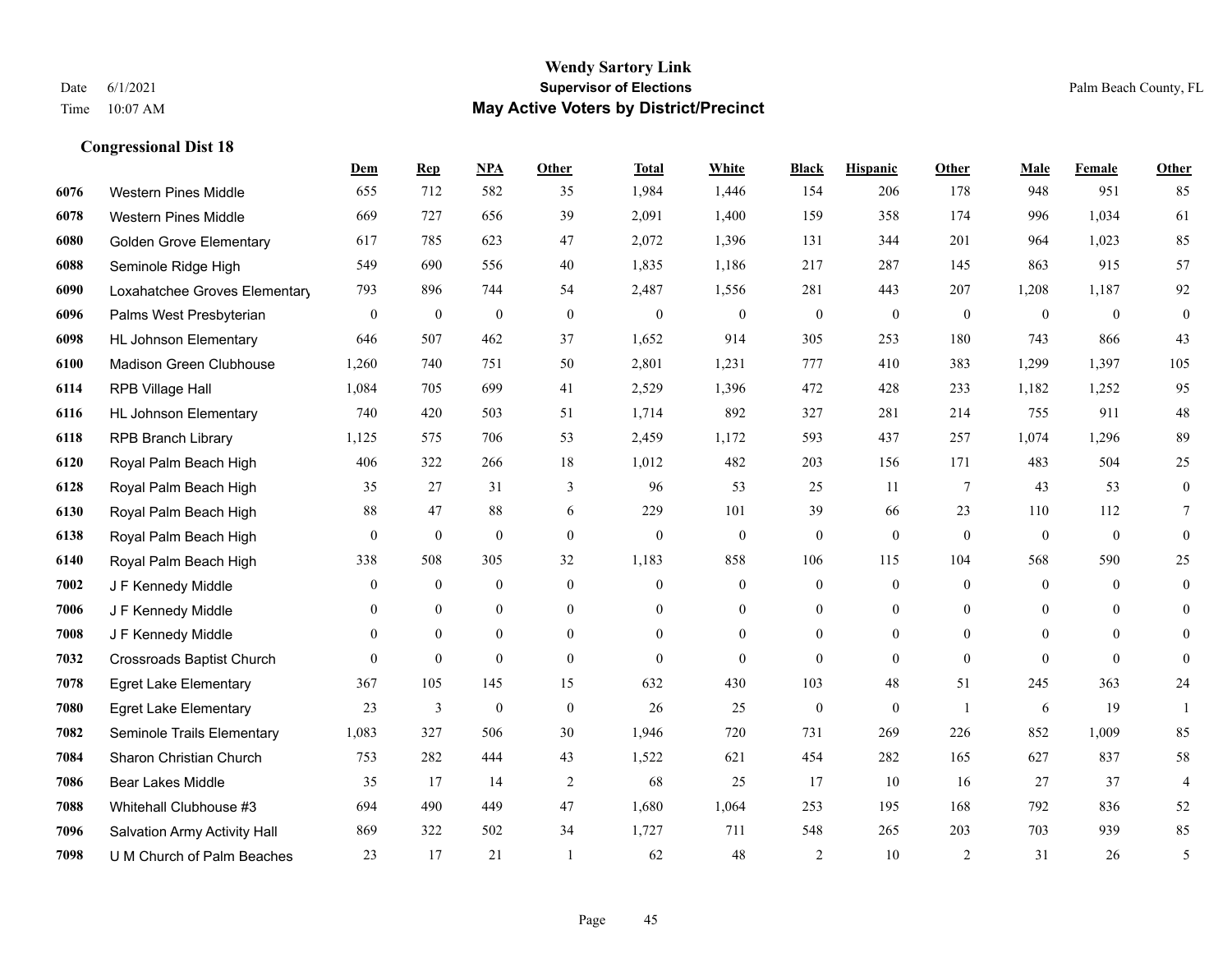|      |                               | <u>Dem</u> | <u>Rep</u> | NPA          | Other | <b>Total</b> | <u>White</u> | <b>Black</b> | <b>Hispanic</b> | <u>Other</u> | Male    | Female  | <b>Other</b> |
|------|-------------------------------|------------|------------|--------------|-------|--------------|--------------|--------------|-----------------|--------------|---------|---------|--------------|
| 7100 | U M Church of Palm Beaches    | .045       | 472        | 718          |       | 2.309        | . 119        | 710          | 262             | 218          | .038    | .196    | 75           |
| 7110 | <b>Adult Education Center</b> | 697        | 217        | $41^{\circ}$ | 30    | .361         | $42-$        | 432          | 372             | 130          | 560     | 738     | 63           |
|      | <b>Congressional Dist 18</b>  | 76,159     | 85,222     | 62.445       | 5,385 | 229,211      | 171.916      | 7.898        | 20,695          | 18,702       | 103,856 | 118,046 | 7,309        |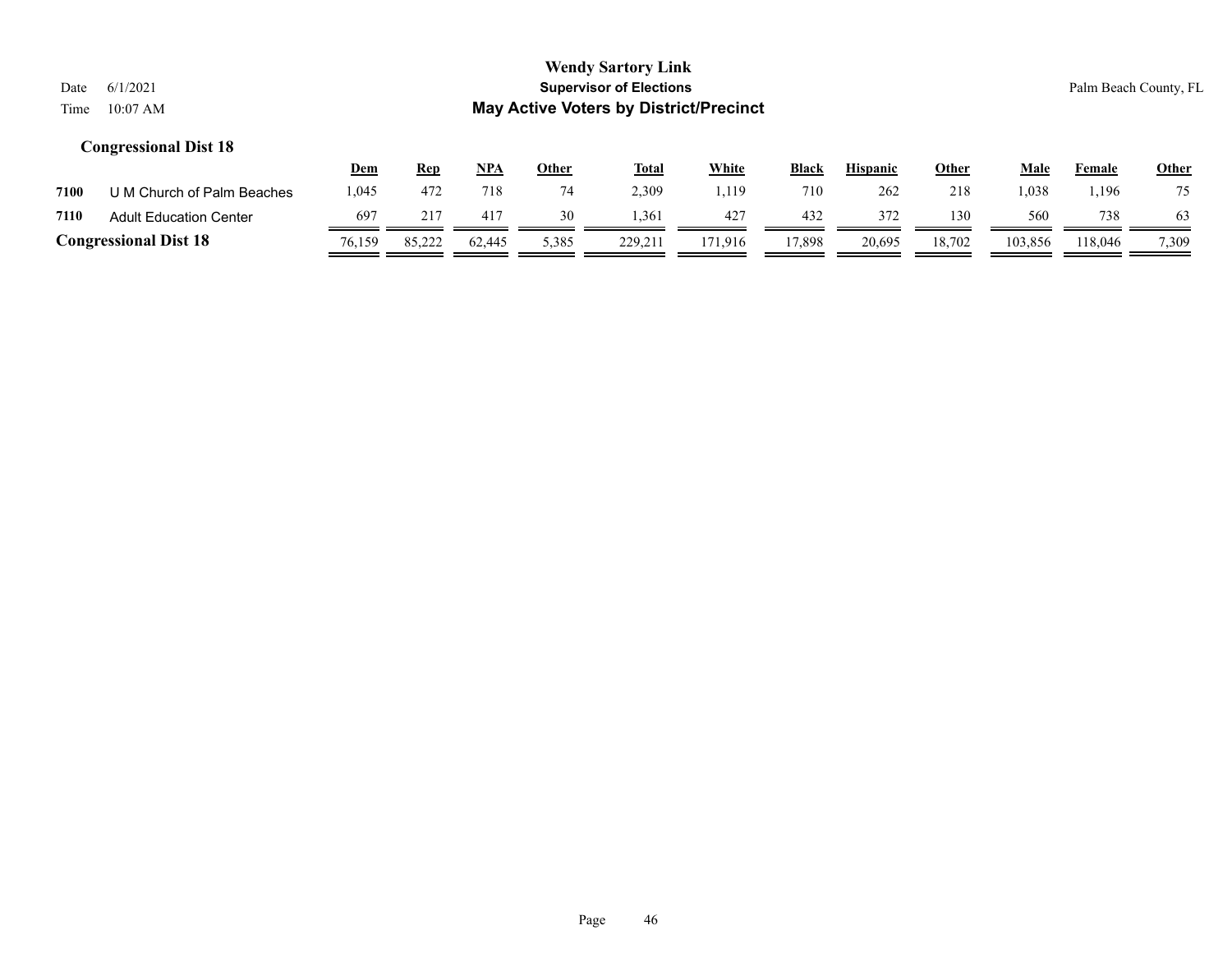#### **Wendy Sartory Link** Date 6/1/2021 **Supervisor of Elections** Palm Beach County, FL Time 10:07 AM **May Active Voters by District/Precinct**

# **Dem Rep NPA Other Total White Black Hispanic Other Male Female Other** Casa Rio Clubhouse 877 454 559 40 1,930 962 435 268 265 837 1,018 75 RB Prep Achievement Academy 13 4 5 0 22 9 7 2 4 14 5 3 RB Prep Achievement Academy 373 112 209 21 715 202 283 133 97 303 385 27 Palm Lake Estates - The Palms 68 80 49 4 201 163 13 9 16 92 100 9 RB Prep Achievement Academy 0 1 0 0 1 1 1 0 0 0 0 0 1 0 0 Palm Lake Estates - The Palms 121 124 78 5 328 275 14 24 15 137 179 12 Lake Park Town Hall 0 0 0 0 0 0 0 0 0 0 0 0 PBC Fire Rescue #68 1,065 412 522 39 2,038 841 848 118 231 941 1,007 90 Lake Park Town Hall 291 359 260 28 938 770 36 60 72 427 486 25 Phil Foster Park Marine Center 326 581 297 30 1,234 1,092 22 41 79 614 591 29 Phil Foster Park Marine Center 619 1,172 748 90 2,629 2,276 56 92 205 1,227 1,329 73 Turning Points Academy 867 184 371 19 1,441 501 657 157 126 491 900 50 Wynnebrook Elementary 835 270 434 20 1,559 432 610 356 161 676 809 74 Riverwalk Clubhouse 0 0 0 0 0 0 0 0 0 0 0 0 St Christophers Episcopal Chr 1,149 293 579 34 2,055 600 836 407 212 910 1,044 101 Haverhill Town Hall 405 217 237 11 870 340 239 201 90 391 441 38 Elks Lodge #1352 2 3 0 0 5 3 1 0 1 3 1 1 Elks Lodge #1352 16 19 20 3 58 40 1 10 7 33 22 3 Elks Lodge #1352 569 159 277 19 1,024 191 480 158 195 474 510 40 Elks Lodge #1352 1,267 316 711 26 2,320 462 992 578 288 1,018 1,191 111 Clayton Hutcheson Hall B 748 322 576 17 1,663 528 302 659 174 730 839 94 Clayton Hutcheson Hall B 4 2 1 0 7 4 0 2 1 3 4 0 West Gate Elementary 398 225 344 13 980 327 76 500 77 472 460 48 Belvedere Elementary 6 3 2 0 11 10 0 0 1 7 4 0 Belvedere Elementary 1 0 0 0 1 1 0 0 0 1 0 0 Everglades Elementary 156 167 127 8 458 262 61 81 54 214 223 21 Pine Jog Environmental Center 163 287 149 8 607 422 24 111 50 289 303 15 Melaleuca Elementary 883 541 653 32 2,109 1,081 346 480 202 958 1,067 84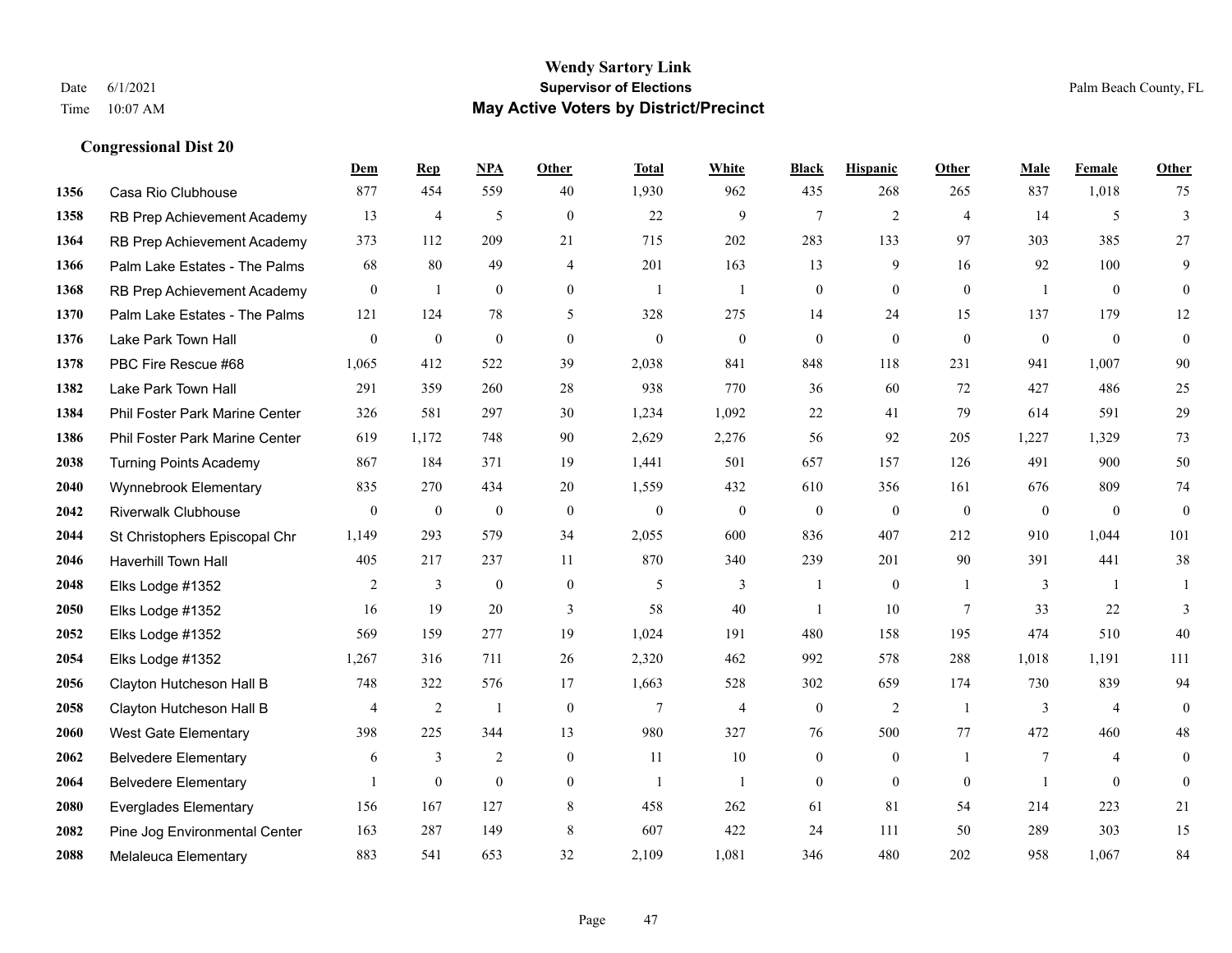#### **Wendy Sartory Link** Date 6/1/2021 **Supervisor of Elections** Palm Beach County, FL Time 10:07 AM **May Active Voters by District/Precinct**

# **Dem Rep NPA Other Total White Black Hispanic Other Male Female Other** Pine Jog Environmental Center 376 82 210 12 680 117 268 176 119 284 367 29 1st Church of the Nazarene 233 135 173 11 552 213 44 220 75 244 275 33 Iglesia Cristo Mi Redentor 442 221 342 27 1,032 335 161 440 96 433 535 64 Iglesia Cristo Mi Redentor 807 353 579 32 1,771 452 379 753 187 736 944 91 Union Congregational Church 1,209 348 651 35 2,243 511 652 852 228 898 1,229 116 Lake Lytal Park 533 235 354 26 1,148 321 247 465 115 473 615 60 Main Library 628 286 420 41 1,375 539 247 453 136 596 717 62 Berkshire Elementary 776 341 670 28 1,815 509 205 913 188 790 928 97 Main Library 376 285 318 11 990 371 53 479 87 447 495 48 Cloud Lake Town Hall 45 62 60 8 175 128 1 33 13 88 81 6 Cloud Lake Town Hall 29 26 34 2 91 59 2 24 6 38 49 4 STEM Bldg at S FL Science Ctr 544 323 443 32 1,342 508 64 648 122 617 664 61 Forest Hill Elementary 1,187 450 840 29 2,506 772 410 1,062 262 1,085 1,288 133 Community Of Hope 1,127 428 834 32 2,421 616 452 1,037 316 1,070 1,231 120 Canal Point Community Center 90 109 67 1 267 117 40 95 15 120 137 10 Pahokee Recreation Center 1,013 183 242 5 1,443 190 934 229 90 595 795 53 Pahokee Recreation Center 1,047 178 295 13 1,533 142 893 393 105 684 766 83 Pahokee High 557 23 110 2 692 8 635 3 46 205 452 35 Canal Point Community Center 26 6 6 0 38 12 21 2 3 22 16 0 Belle Glade Library/Civic Ctr 189 29 63 0 281 32 153 80 16 111 158 12 Belle Glade Library/Civic Ctr 1 3 2 0 6 0 0 6 0 2 4 0 South Bay Commission Chambe 49 58 35 4 146 100 9 24 13 74 65 7 South Bay Commission Chambe 1,235 88 234 11 1,568 63 1,208 215 82 652 876 40 Glades Central High 453 83 141 8 685 83 395 168 39 321 330 34 Belle Glade Library/Civic Ctr 1,433 114 260 14 1,821 99 1,454 148 120 756 994 71 Lewis Evans Resource Center 1,790 78 274 14 2,156 35 1,871 128 122 873 1,205 78 Lewis Evans Resource Center 3 0 2 0 5 1 0 4 0 2 3 0

Belle Glade Library/Civic Ctr 782 465 340 15 1,602 426 415 672 89 751 806 45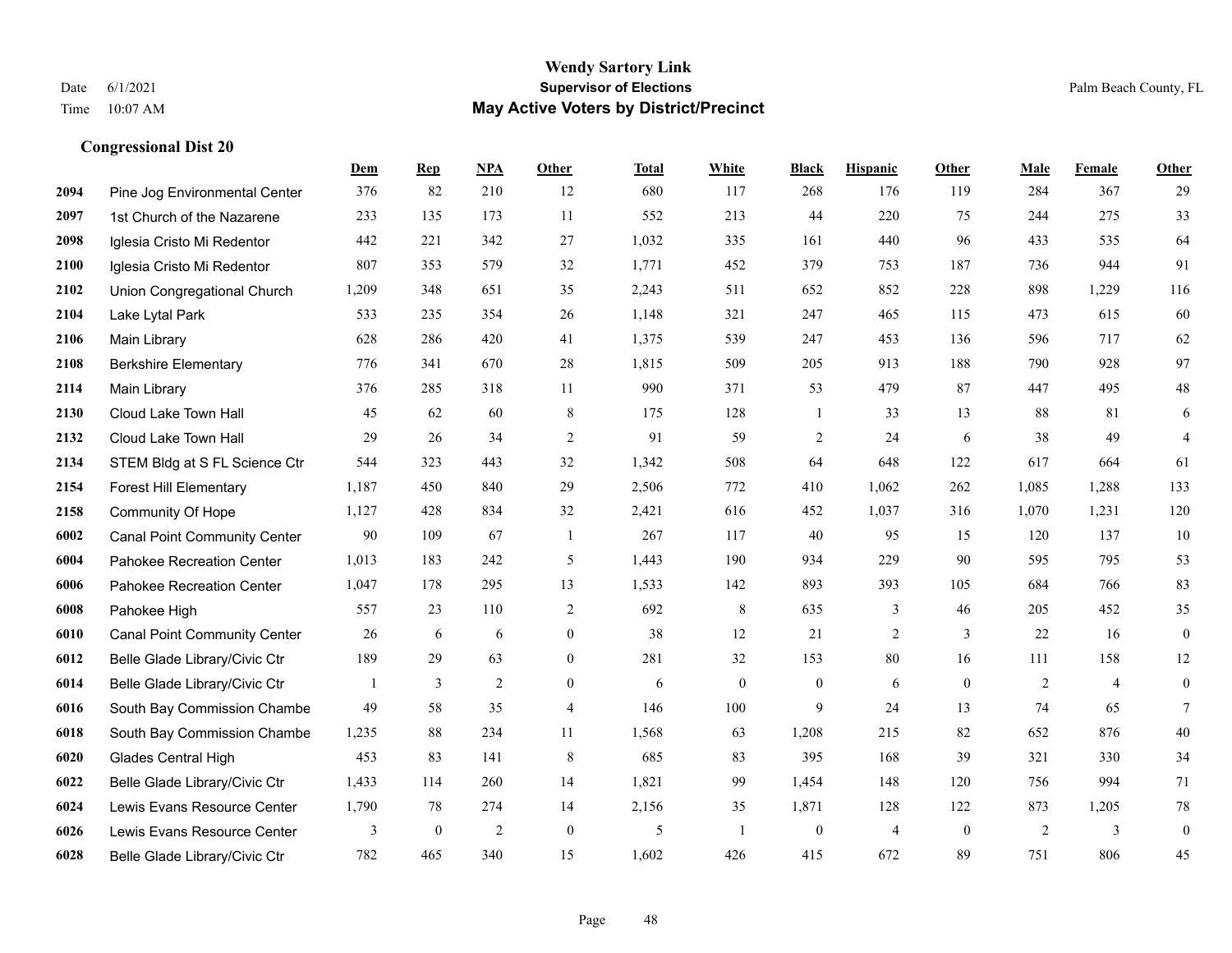|      |                               | Dem              | <b>Rep</b>       | NPA              | <b>Other</b>   | <b>Total</b>   | <b>White</b>     | <b>Black</b>     | <b>Hispanic</b>  | <b>Other</b>   | <b>Male</b>      | <b>Female</b>  | <b>Other</b>     |
|------|-------------------------------|------------------|------------------|------------------|----------------|----------------|------------------|------------------|------------------|----------------|------------------|----------------|------------------|
| 6029 | Belle Glade Library/Civic Ctr |                  | $\bf{0}$         | $\boldsymbol{0}$ | $\overline{0}$ |                | $\overline{0}$   |                  | $\mathbf{0}$     | $\overline{0}$ |                  | $\overline{0}$ | $\Omega$         |
| 6030 | Belle Glade Library/Civic Ctr | 8                | $\overline{3}$   | 13               | $\overline{2}$ | 26             | $\,$ 8 $\,$      | $\mathbf{0}$     | 18               | $\theta$       | 8                | 16             | $\overline{2}$   |
| 6032 | Gove Elementary               | 687              | 299              | 272              | 5              | 1,263          | 315              | 439              | 411              | 98             | 543              | 677            | 43               |
| 6034 | Gove Elementary               | $\boldsymbol{0}$ | $\overline{4}$   | $\boldsymbol{0}$ | $\mathbf{0}$   | $\overline{4}$ | 4                | $\boldsymbol{0}$ | $\boldsymbol{0}$ | $\mathbf{0}$   | 3                | -1             | $\boldsymbol{0}$ |
| 6036 | Gove Elementary               | 407              | 164              | 213              | 9              | 793            | 141              | 154              | 452              | 46             | 343              | 419            | 31               |
| 6038 | South Bay Commission Chambe   | $\mathbf{0}$     | $\boldsymbol{0}$ | $\boldsymbol{0}$ | $\overline{0}$ | $\mathbf{0}$   | $\overline{0}$   | $\boldsymbol{0}$ | $\mathbf{0}$     | $\theta$       | $\mathbf{0}$     | $\mathbf{0}$   | $\boldsymbol{0}$ |
| 6082 | Seminole Ridge High           | 11               | 6                | 15               | $\sqrt{2}$     | 34             | 29               | $\boldsymbol{0}$ | 3                | $\overline{2}$ | 13               | 21             | $\boldsymbol{0}$ |
| 6084 | Oasis Church                  | 250              | 366              | 295              | 40             | 951            | 593              | 57               | 203              | 98             | 464              | 470            | 17               |
| 6086 | Oasis Church                  | 276              | 420              | 245              | 21             | 962            | 701              | 95               | 89               | 77             | 439              | 493            | $30\,$           |
| 6092 | Oasis Church                  | 178              | 234              | 151              | 16             | 579            | 380              | 46               | 108              | 45             | 281              | 276            | $22\,$           |
| 6094 | Palms West Presbyterian       | 687              | 946              | 665              | 43             | 2,341          | 1,867            | 79               | 215              | 180            | 1,121            | 1,145          | 75               |
| 6102 | <b>RPB Recreation Center</b>  | 680              | 492              | 476              | 27             | 1,675          | 987              | 273              | 267              | 148            | 687              | 927            | 61               |
| 6104 | Crestwood Middle              | 188              | 158              | 123              | 8              | 477            | 236              | 78               | 79               | 84             | 225              | 232            | $20\,$           |
| 6106 | <b>RPB Recreation Center</b>  | 227              | 134              | 213              | 10             | 584            | 247              | 102              | 161              | 74             | 233              | 330            | 21               |
| 6108 | Calypso Bay Waterpark         | $\boldsymbol{0}$ | $\boldsymbol{0}$ | $\boldsymbol{0}$ | $\theta$       | $\mathbf{0}$   | $\boldsymbol{0}$ | $\overline{0}$   | $\boldsymbol{0}$ | $\mathbf{0}$   | $\mathbf{0}$     | $\overline{0}$ | $\boldsymbol{0}$ |
| 6112 | Crestwood Middle              | 480              | 412              | 358              | 32             | 1,282          | 680              | 231              | 218              | 153            | 596              | 641            | 45               |
| 6122 | <b>RPB Cultural Center</b>    | 1,187            | 663              | 759              | 51             | 2,660          | 1,410            | 506              | 489              | 255            | 1,137            | 1,433          | 90               |
| 6124 | <b>RPB Cultural Center</b>    | 600              | 321              | 390              | 19             | 1,330          | 648              | 286              | 276              | 120            | 561              | 726            | 43               |
| 6126 | Calypso Bay Waterpark         | 691              | 302              | 500              | 31             | 1,524          | 554              | 412              | 364              | 194            | 659              | 803            | 62               |
| 6132 | Royal Palm Beach High         | 406              | 188              | 268              | 19             | 881            | 426              | 172              | 188              | 95             | 398              | 448            | 35               |
| 6134 | Christ Fellowship Church RPB  | 979              | 474              | 695              | 29             | 2,177          | 870              | 510              | 500              | 297            | 966              | 1,111          | 100              |
| 6136 | Calypso Bay Waterpark         |                  | $\mathbf{1}$     | $\boldsymbol{0}$ | $\mathbf{0}$   | 2              | $\mathbf{0}$     |                  | $\boldsymbol{0}$ | -1             | $\boldsymbol{0}$ | -1             | -1               |
| 6142 | Christ Fellowship Church RPB  | $\overline{0}$   | $\boldsymbol{0}$ | $\boldsymbol{0}$ | $\overline{0}$ | $\theta$       | $\mathbf{0}$     | $\boldsymbol{0}$ | $\mathbf{0}$     | $\theta$       | $\theta$         | $\mathbf{0}$   | $\mathbf{0}$     |
| 6144 | Christ Fellowship Church RPB  | $\overline{0}$   | $\mathbf{0}$     | $\overline{0}$   | $\Omega$       | $\theta$       | $\overline{0}$   | $\mathbf{0}$     | $\mathbf{0}$     | $\theta$       | $\Omega$         | $\mathbf{0}$   | $\theta$         |
| 6146 | Christ Fellowship Church RPB  |                  | $\overline{2}$   | $\mathbf{1}$     | $\overline{0}$ | $\overline{4}$ | 3                | $\boldsymbol{0}$ | $\boldsymbol{0}$ |                | 3                |                | $\theta$         |
| 6148 | Christ Fellowship Church RPB  | $\mathbf{0}$     | $\mathbf{0}$     | 1                | $\theta$       |                | $\mathbf{1}$     | $\mathbf{0}$     | $\mathbf{0}$     | $\theta$       | $\theta$         |                | $\overline{0}$   |
| 6170 | Christ Fellowship Church RPB  | $\theta$         | 8                | 5                | $\theta$       | 13             | 12               | $\mathbf{0}$     | 1                | $\theta$       | $\mathbf{3}$     | 10             | $\mathbf{0}$     |
| 6172 | Christ Fellowship Church RPB  | 1,364            | 596              | 864              | 66             | 2,890          | 1,009            | 876              | 660              | 345            | 1,236            | 1,534          | 120              |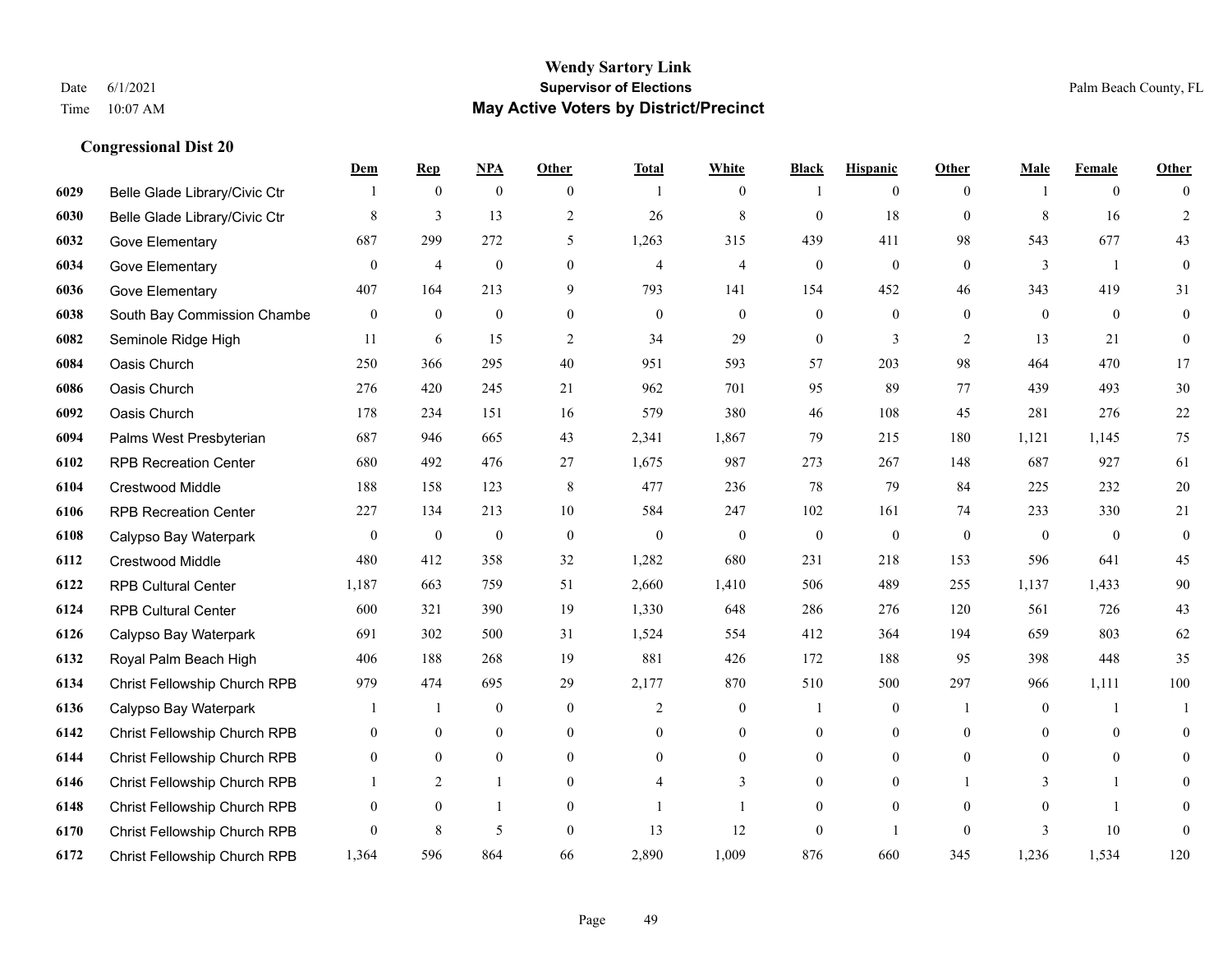#### **Wendy Sartory Link** Date 6/1/2021 **Supervisor of Elections** Palm Beach County, FL Time 10:07 AM **May Active Voters by District/Precinct**

# **Dem Rep NPA Other Total White Black Hispanic Other Male Female Other** Christ Fellowship Church RPB 25 50 36 2 113 87 7 7 12 53 56 4 Everglades Elementary 570 380 450 26 1,426 652 299 251 224 655 700 71 Everglades Elementary 18 48 21 1 88 67 4 14 3 42 44 2 Palm Beach Central High 272 249 179 9 709 383 147 59 120 319 363 27 **7004 J F Kennedy Middle 0 0 0 0 0 0 0 0 0** 0 St John Lutheran Church 302 13 105 6 426 29 342 28 27 142 266 18 St John Lutheran Church 1,118 210 443 18 1,789 514 1,026 75 174 808 912 69 RB Prep Achievement Academy 0 0 0 0 0 0 0 0 0 0 0 0 RB Prep Achievement Academy 2 1 0 0 3 1 2 0 0 2 1 0 RB Prep Achievement Academy 0 0 0 0 0 0 0 0 0 0 0 0 RB Prep Achievement Academy 0 0 0 0 0 0 0 0 0 0 0 0 J F Kennedy Middle 914 174 362 26 1,476 296 810 156 214 657 767 52 Hurst Chapel AME Church 1,603 86 350 26 2,065 151 1,679 95 140 840 1,164 61 Hurst Chapel AME Church 283 33 107 3 426 61 264 43 58 153 255 18 Lindsey Davis Senior Comm Ctr 2,377 79 436 20 2,912 60 2,614 40 198 1,176 1,630 106 Wells Recreation Center 1,897 144 488 20 2,549 244 1,997 100 208 1,087 1,366 96 Riviera Beach Marina Event Ctr 206 307 181 21 715 571 46 48 50 359 334 22 Suncoast High 1,323 211 519 27 2,080 385 1,244 152 299 868 1,127 85 RB Prep Achievement Academy 0 0 6 0 6 0 6 0 0 0 6 4 1 1 RB Prep Achievement Academy 0 0 0 0 0 0 0 0 0 0 0 0 Mary McLeod Bethune Elementary 1,272 55 262 17 1,606 37 1,417 47 105 623 928 55 Mary McLeod Bethune Elementary 397 34 126 9 566 44 433 28 61 213 327 26 Dan Calloway Complex 1,755 76 379 20 2,230 43 1,973 45 169 910 1,255 65 Wells Recreation Center 1,440 89 366 16 1,911 192 1,508 64 147 788 1,049 74 Riviera Beach Marina Event Ctr  $\begin{array}{cccc} 40 & 37 & 18 & 5 & 100 & 86 & 7 & 2 & 5 & 58 & 41 & 1 \end{array}$  Crossroads Baptist Church 304 10 89 9 412 7 346 27 32 137 257 18 Crossroads Baptist Church 1 2 1 0 4 3 0 1 1 3 0 Crossroads Baptist Church 0 0 0 0 0 0 0 0 0 0 0 0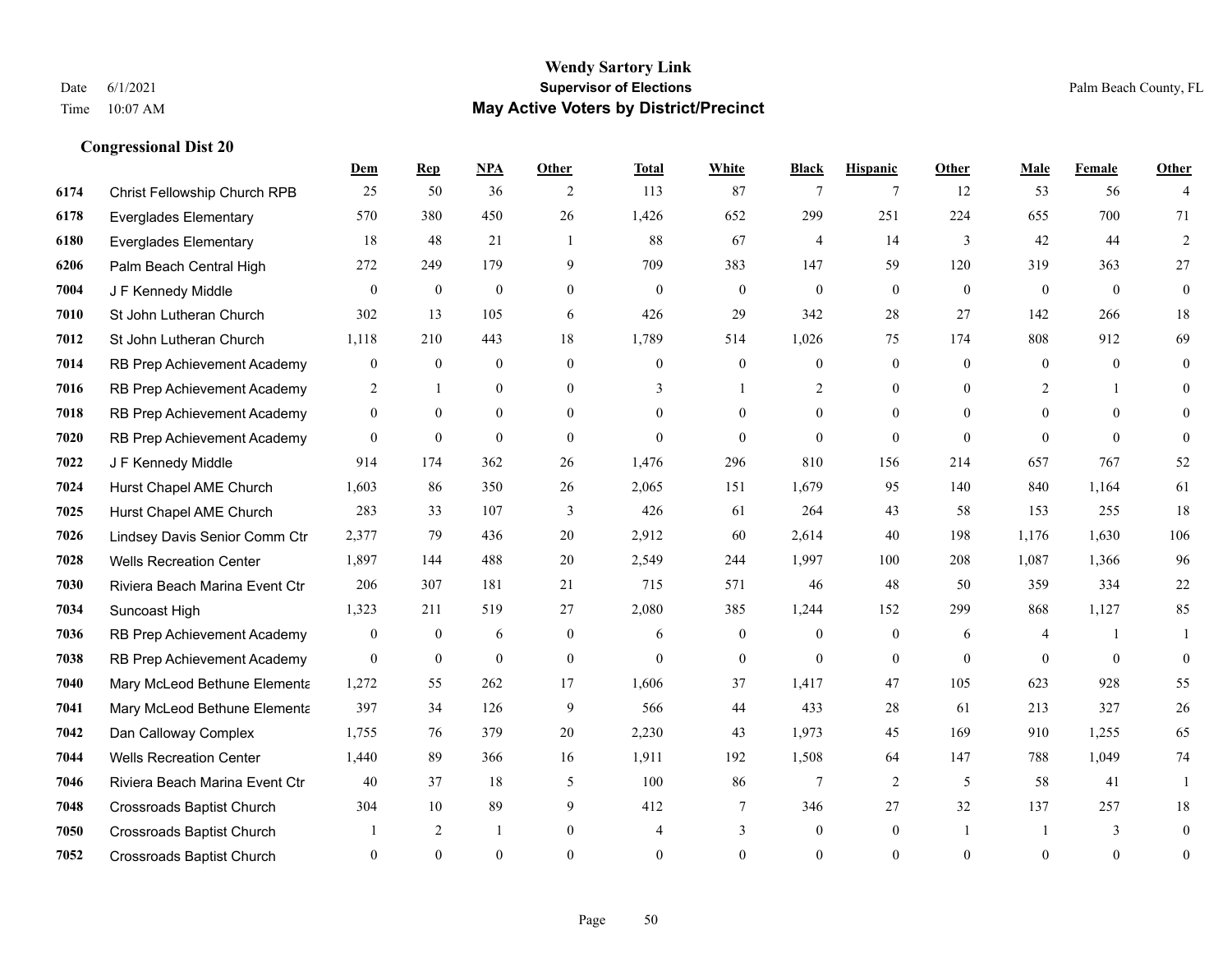#### **Wendy Sartory Link** Date 6/1/2021 **Supervisor of Elections** Palm Beach County, FL Time 10:07 AM **May Active Voters by District/Precinct**

# **Dem Rep NPA Other Total White Black Hispanic Other Male Female Other** Crossroads Baptist Church 997 68 290 13 1,368 114 1,035 73 146 578 727 63 Crossroads Baptist Church 0 0 0 0 0 0 0 0 0 0 0 0 Palm Beach Lakes High 1,475 373 625 41 2,514 843 1,129 311 231 1,026 1,385 103 Ephesus Junior Academy 1,198 68 238 18 1,522 108 1,248 51 115 618 852 52 Mangonia Park Town Hall 768 45 208 10 1,031 86 823 43 79 408 592 31 Grace Episcopal Church 1,378 179 459 32 2,048 365 1,334 132 217 873 1,079 96 Northboro Elementary 1,162 195 472 30 1,859 498 1,002 171 188 827 955 77 Pleasant City Community Center 1,022 278 562 38 1,900 853 674 189 184 930 870 100 Egret Lake Elementary 492 111 244 6 853 221 380 140 112 367 453 33 Egret Lake Elementary 211 35 90 9 345 63 199 34 49 152 183 10 Egret Lake Elementary 5 2 1 0 8 6 1 0 1 6 2 0 Bear Lakes Middle 1,428 509 893 62 2,892 1,137 1,002 408 345 1,266 1,488 138 Palm Beach Lakes High 120 36 77 3 236 86 67 24 59 109 112 15 Salvation Army Activity Hall 601 81 280 12 974 164 502 129 179 415 510 49 First Christian Church 786 189 357 25 1,357 455 657 112 133 525 779 53 WPB City Fire Station #5 767 394 439 24 1,624 998 282 193 151 704 867 53 Roosevelt Elementary 2,187 180 585 32 2,984 299 2,197 251 237 1,213 1,638 133 Adult Education Center 134 30 57 7 228 57 126 23 22 70 149 9 Adult Education Center 0 0 0 0 0 0 0 0 0 0 0 0 Adult Education Center 0 0 0 0 0 0 0 0 0 0 0 0 Adult Education Center 35 38 41 5 119 90 4 18 7 61 50 8 U M Church of Palm Beaches 291 112 178 8 589 206 212 112 59 257 301 31 U M Church of Palm Beaches 0 0 0 0 0 0 0 0 0 0 0 0 First Christian Church 1,271 146 363 16 1,796 216 1,276 131 173 793 934 69 First Christian Church 1,621 537 830 85 3,073 1,193 1,106 443 331 1,260 1,683 130 Westward Elementary 2,096 129 533 24 2,782 175 2,262 125 220 1,135 1,547 100 Clayton Hutcheson Hall A 837 178 421 25 1,461 325 683 300 153 645 744 72 Haverhill Town Hall 48 35 35 2 120 47 33 30 10 49 66 5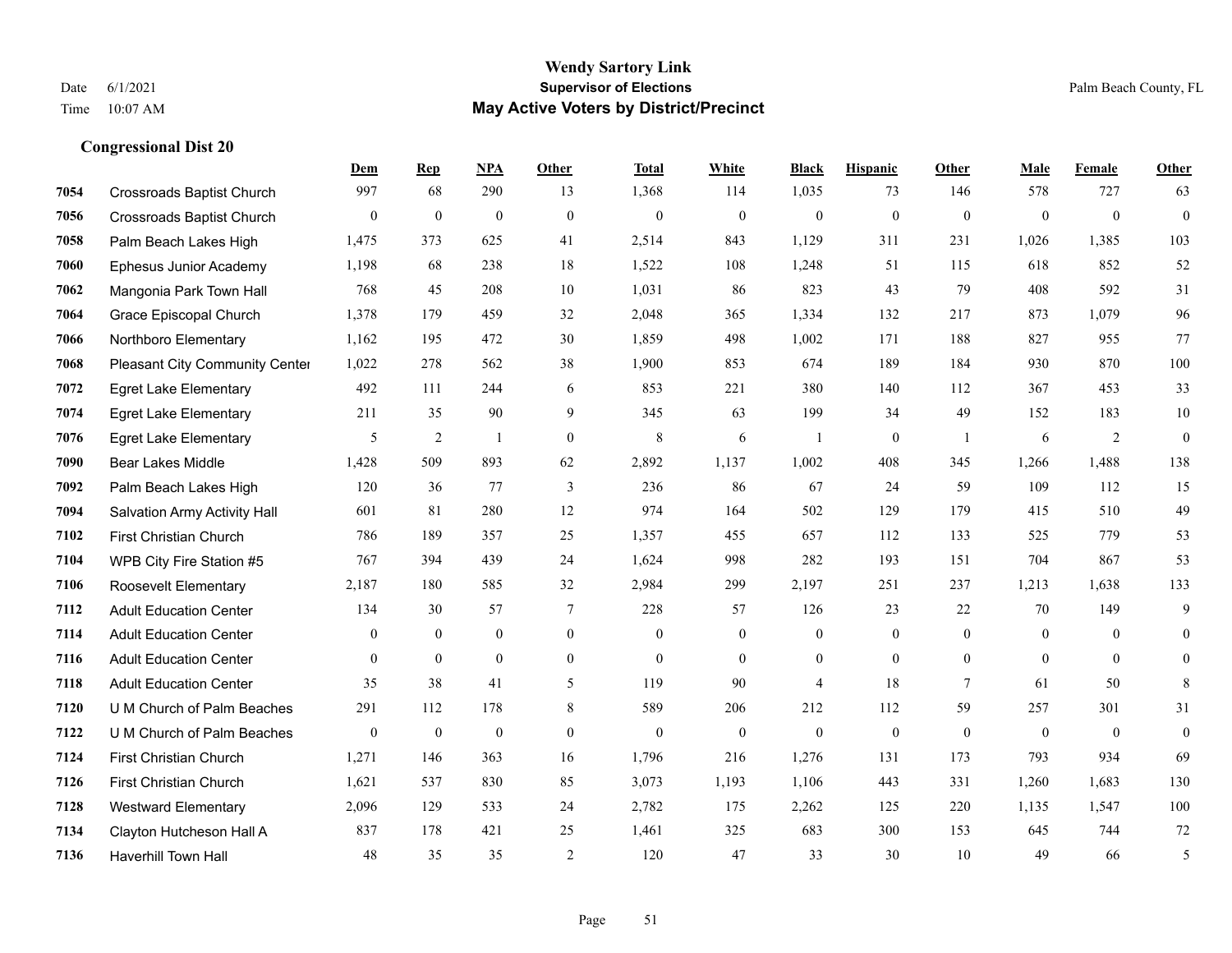|      |                                     | <u>Dem</u> | <b>Rep</b> | NPA      | Other    | <u>Total</u> | White  | <b>Black</b> | <b>Hispanic</b> | Other    | Male   | Female   | Other        |
|------|-------------------------------------|------------|------------|----------|----------|--------------|--------|--------------|-----------------|----------|--------|----------|--------------|
| 7138 | <b>Westgate Community Center</b>    | 1,598      | 458        | 928      | 30       | 3,014        | 718    | 989          | 998             | 309      | 1,334  | 1,530    | 150          |
| 7140 | <b>Haverhill Town Hall</b>          | 174        | 77         | 96       | 4        | 351          | 109    | 125          | 78              | 39       | 162    | 168      | 21           |
| 7142 | Clayton Hutcheson Hall B            | 37         | 8          | 12       | $\Omega$ | 57           |        | 28           |                 |          | 26     | 31       | $\mathbf{0}$ |
| 7144 | Clayton Hutcheson Hall B            | 49         |            | 20       |          | 73           |        | 48           | 12              | 9        | 28     | 39       | 6            |
| 7146 | Clayton Hutcheson Hall B            | 248        | 15         | 101      |          | 366          | 27     | 234          | 81              | 24       | 130    | 219      | 17           |
| 7149 | <b>Howard Park Community Center</b> | 61         | 12         | 49       |          | 123          | 18     | 50           | 33              | 22       | 56     | 56       | 11           |
| 8001 | Federal Only                        | $\Omega$   | $\theta$   | $\theta$ | $\Omega$ |              | 0      | $\mathbf{0}$ | $\Omega$        | $\theta$ |        | $\theta$ | $\mathbf{0}$ |
| 8002 | State Only                          | 146        | 125        | 139      |          | 412          | 316    | 19           |                 | 60       | 190    | 207      | 15           |
|      | <b>Congressional Dist 20</b>        | 76,873     | 24,426     | 36,276   | 2,158    | 139,733      | 43,402 | 57,762       | 24,821          | 13.748   | 60,258 | 73,721   | 5,754        |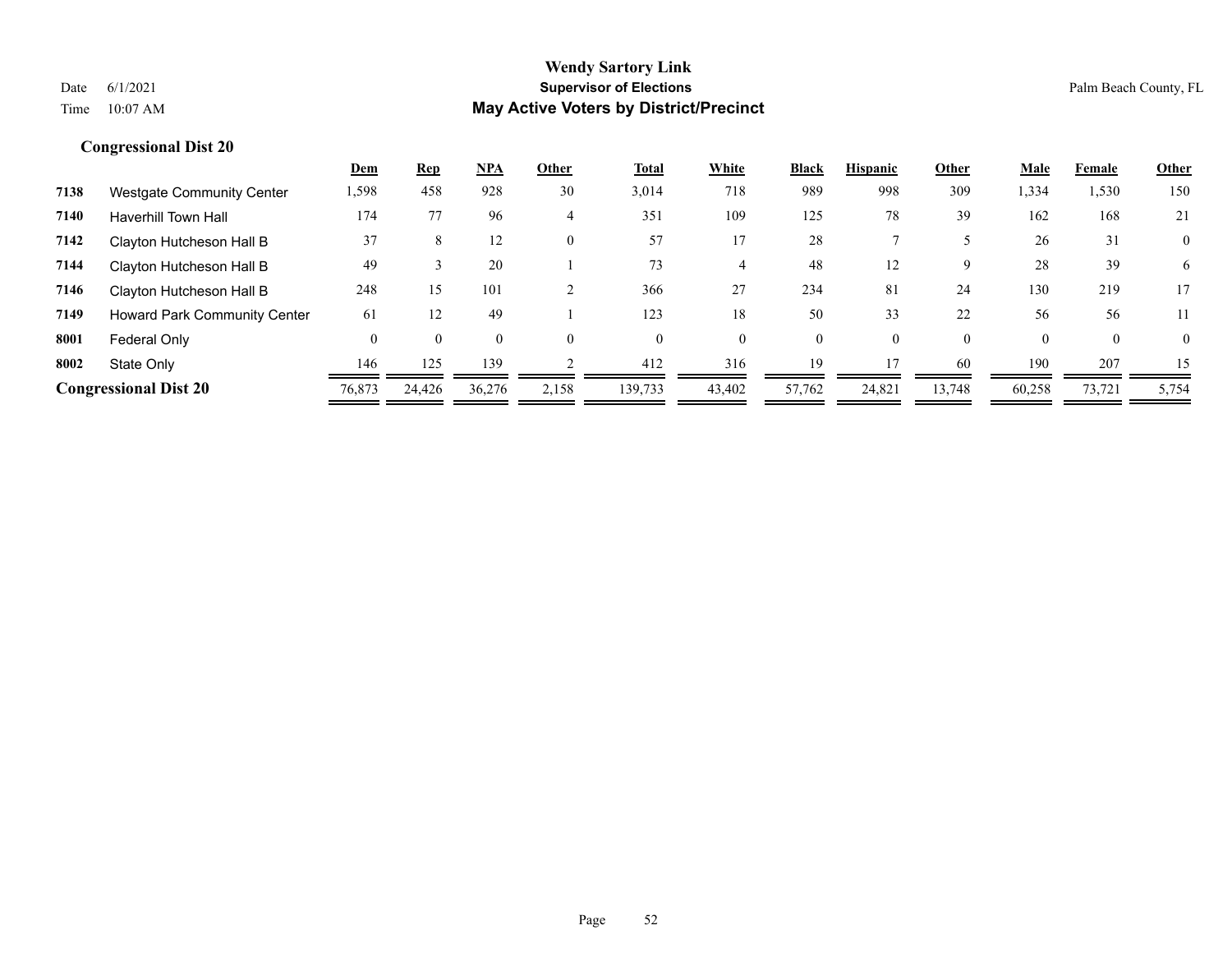|      |                                   | Dem              | <b>Rep</b>       | NPA              | <b>Other</b>     | <b>Total</b>     | <b>White</b>     | <b>Black</b>     | <b>Hispanic</b>  | <b>Other</b>   | <b>Male</b>      | Female         | Other            |
|------|-----------------------------------|------------------|------------------|------------------|------------------|------------------|------------------|------------------|------------------|----------------|------------------|----------------|------------------|
| 1388 | Palm Beach Shores Town Hall       | 296              | 458              | 321              | 27               | 1,102            | 996              | 15               | 23               | 68             | 523              | 550            | 29               |
| 1389 | Palm Beach Shores Town Hall       | $\boldsymbol{0}$ | $\boldsymbol{0}$ | $\boldsymbol{0}$ | $\mathbf{0}$     | $\boldsymbol{0}$ | $\boldsymbol{0}$ | $\mathbf{0}$     | $\boldsymbol{0}$ | $\mathbf{0}$   | $\mathbf{0}$     | $\overline{0}$ | $\boldsymbol{0}$ |
| 1390 | St Edwards Church                 | 464              | 1,217            | 540              | 58               | 2,279            | 2,091            | 6                | 55               | 127            | 1,047            | 1,162          | 70               |
| 1392 | St Edwards Church                 | 383              | 631              | 430              | 46               | 1,490            | 1,349            | 6                | 30               | 105            | 655              | 797            | 38               |
| 1394 | Morton & Barbara Mandel Cente     | 266              | 631              | 302              | 39               | 1,238            | 1,134            | 7                | 23               | 74             | 562              | 643            | 33               |
| 2066 | Howard Park Community Center      | 146              | 80               | 102              | 7                | 335              | 173              | 56               | 68               | 38             | 156              | 171            | $\,8\,$          |
| 2068 | <b>Conniston Middle</b>           | 468              | 275              | 345              | 16               | 1,104            | 444              | 106              | 466              | 88             | 505              | 557            | $42\,$           |
| 2070 | <b>Belvedere Elementary</b>       | 599              | 399              | 404              | 27               | 1,429            | 1,120            | 32               | 167              | 110            | 683              | 693            | 53               |
| 2072 | <b>Belvedere Elementary</b>       | 641              | 335              | 483              | 30               | 1,489            | 534              | 156              | 649              | 150            | 649              | 747            | 93               |
| 2074 | <b>Belvedere Elementary</b>       | $\mathbf{0}$     | $\boldsymbol{0}$ | $\boldsymbol{0}$ | $\mathbf{0}$     | $\mathbf{0}$     | $\boldsymbol{0}$ | $\boldsymbol{0}$ | $\boldsymbol{0}$ | $\overline{0}$ | $\overline{0}$   | $\overline{0}$ | $\overline{0}$   |
| 2076 | St Catherine Church               | 169              | 136              | 139              | 9                | 453              | 366              | 19               | 32               | 36             | 221              | 217            | 15               |
| 2078 | St Catherine Church               | 469              | 575              | 375              | 32               | 1,451            | 1,207            | 40               | 95               | 109            | 653              | 745            | 53               |
| 2081 | <b>Everglades Elementary</b>      | 68               | 93               | 45               | $\mathbf{0}$     | 206              | 148              | 6                | 29               | 23             | 102              | 98             | 6                |
| 2083 | Pine Jog Environmental Center     | 7                | 21               | 17               | $\boldsymbol{0}$ | 45               | 30               | $\boldsymbol{0}$ | 13               | $\overline{2}$ | 21               | 23             | -1               |
| 2084 | <b>Community Christian Church</b> | 283              | 118              | 161              | 17               | 579              | 168              | 206              | 131              | 74             | 259              | 304            | 16               |
| 2085 | <b>Community Christian Church</b> | 2                | -1               | $\mathbf{0}$     | $\mathbf{0}$     | 3                | 3                | $\overline{0}$   | $\overline{0}$   | $\mathbf{0}$   | $\overline{1}$   | 2              | $\overline{0}$   |
| 2086 | <b>Community Christian Church</b> | 1,254            | 574              | 961              | 52               | 2,841            | 898              | 613              | 940              | 390            | 1,242            | 1,483          | 116              |
| 2087 | <b>Community Christian Church</b> |                  | $\mathbf{1}$     | $\theta$         | $\theta$         | 2                | $\overline{2}$   | $\overline{0}$   | $\overline{0}$   | $\theta$       | 2                | $\theta$       | $\overline{0}$   |
| 2090 | Pine Jog Environmental Center     | $\boldsymbol{0}$ | $\overline{2}$   | $\boldsymbol{0}$ | $\boldsymbol{0}$ | $\overline{c}$   | 1                | $\boldsymbol{0}$ | $\boldsymbol{0}$ |                | $\boldsymbol{0}$ |                | $\mathbf{1}$     |
| 2092 | Pine Jog Environmental Center     |                  | $\overline{4}$   |                  | 1                | $\overline{7}$   | 7                | $\overline{0}$   | $\overline{0}$   | $\theta$       | 3                | $\overline{4}$ | $\overline{0}$   |
| 2096 | 1st Church of the Nazarene        | 257              | 72               | 193              | 5                | 527              | 125              | 24               | 332              | 46             | 245              | 251            | 31               |
| 2110 | <b>Berkshire Elementary</b>       | 174              | 86               | 138              | 4                | 402              | 138              | 43               | 171              | 50             | 165              | 214            | $23\,$           |
| 2112 | Palm Springs Middle               | $7\phantom{.0}$  | 6                | 6                | $\theta$         | 19               | 15               | 3                | $\mathbf{0}$     | $\overline{1}$ | 9                | 10             | $\overline{0}$   |
| 2115 | The Ark Church                    | 75               | 49               | 69               | 5                | 198              | 92               | 13               | 71               | 22             | 91               | 96             | 11               |
| 2116 | The Ark Church                    | 844              | 569              | 708              | 31               | 2,152            | 947              | 152              | 874              | 179            | 924              | 1,144          | 84               |
| 2117 | The Ark Church                    |                  | $\boldsymbol{0}$ | $\overline{1}$   | $\mathbf{0}$     | $\sqrt{2}$       | $\mathbf{1}$     | 1                | $\boldsymbol{0}$ | $\mathbf{0}$   | -1               | $\mathbf{1}$   | $\boldsymbol{0}$ |
| 2118 | Palm Springs Middle               | $\mathbf{0}$     | $\theta$         | $\mathbf{0}$     | $\mathbf{0}$     | $\theta$         | $\mathbf{0}$     | $\boldsymbol{0}$ | $\overline{0}$   | $\mathbf{0}$   | $\theta$         | $\theta$       | $\mathbf{0}$     |
| 2120 | Palm Springs Middle               | 58               | 21               | 53               | $\theta$         | 132              | 35               | 13               | 55               | 29             | 52               | 68             | 12               |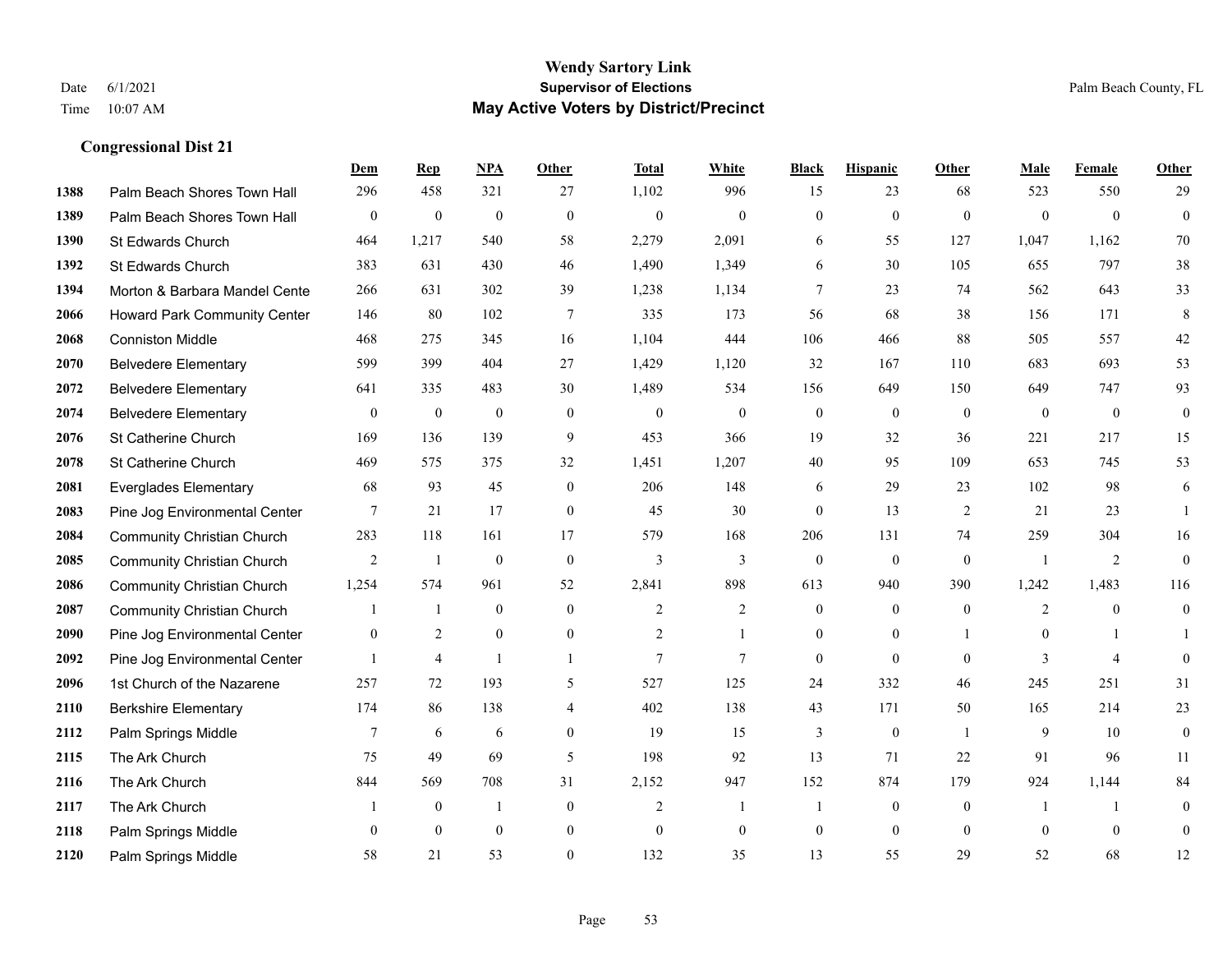#### **Wendy Sartory Link** Date 6/1/2021 **Supervisor of Elections** Palm Beach County, FL Time 10:07 AM **May Active Voters by District/Precinct**

# **Dem Rep NPA Other Total White Black Hispanic Other Male Female Other** Palm Springs Middle 1 0 0 0 1 0 1 0 0 1 0 0 **2124** Palm Springs Middle  $\begin{array}{cccccccc} 7 & 8 & 15 & 0 & 30 & 14 & 7 & 8 & 1 & 14 & 16 & 0 \end{array}$  St Marys Orthodox Church 352 353 249 8 962 521 40 339 62 425 500 37 St Marys Orthodox Church 279 253 235 9 776 441 29 240 66 363 392 21 Lake Clarke Shores Town Hall  $\begin{array}{ccccccccc} 1 & 0 & 1 & 0 & 2 & 0 & 0 & 2 & 0 & 2 & 0 & 0 \end{array}$  Palm Springs Middle 0 0 0 0 0 0 0 0 0 0 0 0 Palmwood Lodge #303 689 466 574 43 1,772 784 84 736 168 808 878 86 Palmwood Lodge #303 363 167 285 22 837 338 83 323 93 382 418 37 South Olive Community Center 593 449 399 36 1,477 1,118 32 205 122 696 727 54 Lakeside Presbyterian Church 309 392 178 22 901 780 3 57 61 418 453 30 Lakeside Presbyterian Church 369 424 270 35 1,098 910 20 84 84 509 555 34 Village Walk HOA Clubhouse 570 542 424 39 1,575 1,212 59 146 158 651 867 57 Liberty Park Elementary 0 0 0 0 0 0 0 0 0 0 0 0 River Bridge Activities Center 1,116 532 694 51 2,393 1,153 486 496 258 1,004 1,300 89 Pine Ridge North II 1,175 530 849 52 2,606 1,085 405 848 268 1,048 1,448 110 Cresthaven Emory Aud 652 425 324 15 1,416 800 99 419 98 524 840 52 Cresthaven Barkley Aud 527 360 294 21 1,202 608 86 401 107 498 649 55 Cresthaven Ashley Aud 350 218 226 14 808 408 37 296 67 324 451 33 Covered Bridge Clubhouse 1,152 748 681 36 2,617 1,833 133 473 178 1,018 1,517 82 Poinciana Clubhouse 925 532 502 35 1,994 1,324 96 412 162 787 1,140 67 First Baptist Church GA 0 0 0 0 0 0 0 0 0 0 0 0 Liberty Park Elementary 1,150 550 688 54 2,442 1,079 465 636 262 968 1,357 117 First Baptist Church GA 17 4 11 0 32 15 3 10 4 13 18 1 First Baptist Church GA 462 188 274 12 936 416 193 205 122 408 487 41 Greenacres Community Center 643 278 535 30 1,486 535 142 662 147 588 808 90 American Polish Club 1,117 408 835 38 2,398 755 344 1,034 265 995 1,263 140 American Polish Club 329 134 236 5 704 213 110 308 73 315 355 34 St Lukes United Methodist Chr 476 530 431 34 1,471 1,168 37 187 79 693 738 40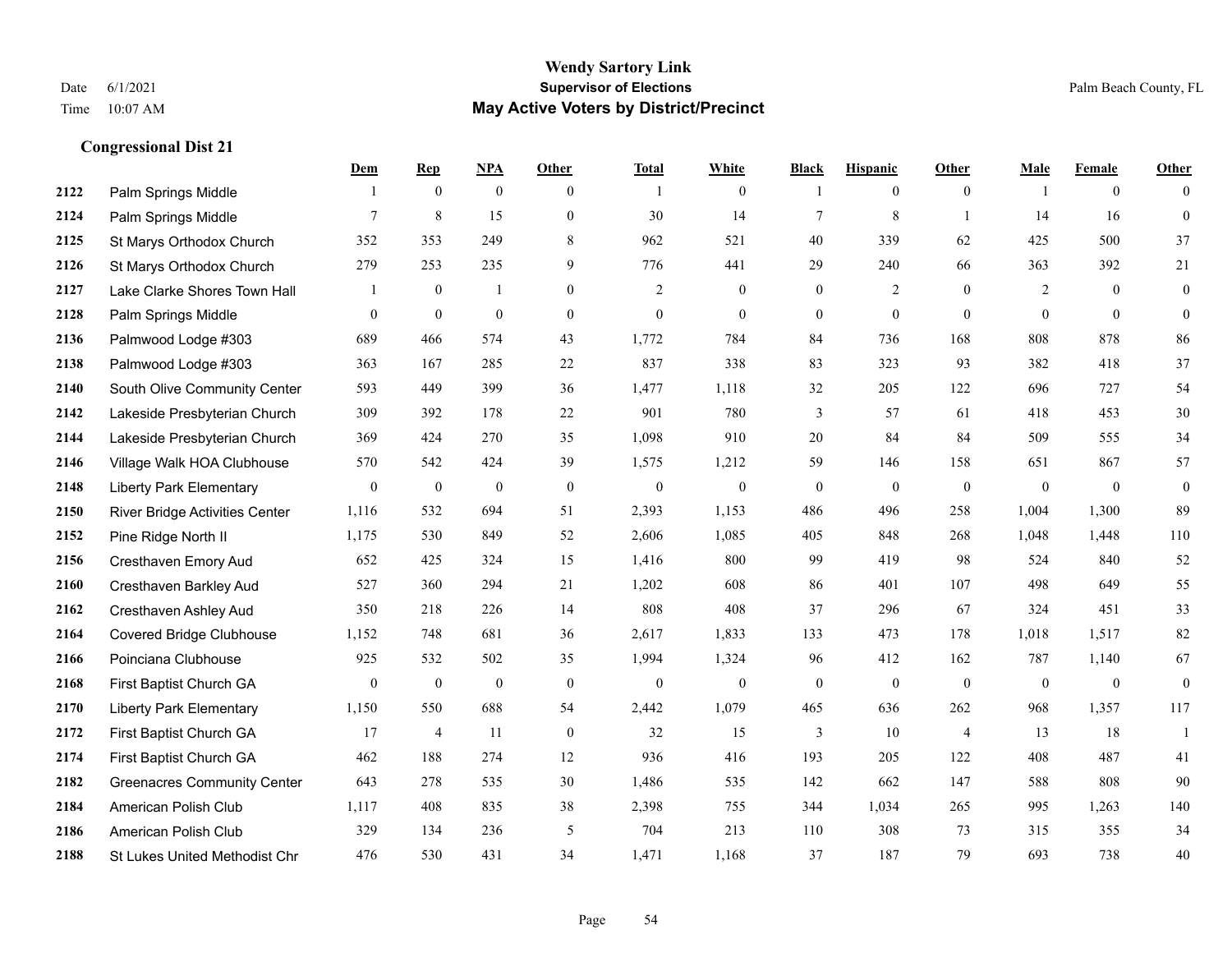#### **Wendy Sartory Link** Date 6/1/2021 **Supervisor of Elections** Palm Beach County, FL Time 10:07 AM **May Active Voters by District/Precinct**

# **Dem Rep NPA Other Total White Black Hispanic Other Male Female Other** Lucerne Pointe Clubhouse 1,063 531 674 46 2,314 1,479 229 424 182 952 1,279 83 Fountains Of Palm Beach 931 451 582 55 2,019 1,383 140 333 163 853 1,099 67 LC Swain Middle 1,119 373 728 42 2,262 789 462 780 231 949 1,200 113 Pine Ridge South IV Clubhouse 931 509 509 42 1,991 1,204 266 405 116 776 1,140 75 American Finnish Club 14 9 8 0 31 17 3 1 10 12 16 3 LC Swain Middle 0 8 2 0 10 6 0 3 1 4 6 0 Heritage Elementary 563 218 490 31 1,302 423 142 615 122 563 660 79 Heritage Elementary 475 198 340 16 1,029 335 217 346 131 445 529 55 American Finnish Club 6 7 2 1 16 14 0 0 2 6 8 2 American Polish Club 241 98 141 6 486 177 115 144 50 193 271 22 American Polish Club 0 0 0 0 0 0 0 0 0 0 0 0 Indian Pines Elementary 1,184 257 575 34 2,050 471 898 445 236 920 1,026 104 Indian Pines Elementary 1,830 299 842 39 3,010 527 1,521 589 373 1,340 1,518 152 Tradewinds Middle 1,281 333 650 34 2,298 590 882 380 446 1,016 1,154 128 Palm Springs Middle 864 349 595 48 1,856 554 353 775 174 760 1,011 85 Community Of Hope 69 40 61 2 172 65 11 70 26 85 75 12 Faith Presbyterian 1,067 644 745 33 2,489 1,025 297 952 215 1,025 1,354 110 Palm Springs Middle  $\begin{pmatrix} 0 & 0 & 0 & 0 \\ 0 & 0 & 0 & 0 \\ 0 & 0 & 0 & 0 \end{pmatrix}$  Faith Presbyterian 376 210 298 24 908 371 117 342 78 415 457 36 Emmanuel Baptist Church 662 597 431 20 1,710 1,031 44 539 96 722 925 63 Lake Clarke Shores Town Hall 1,043 1,106 645 44 2,838 2,085 82 497 174 1,284 1,462 92 Community Of Hope 47 38 56 2 143 36 10 81 16 55 78 10 Palm Springs Middle 12 12 8 3 35 15 0 16 4 15 19 1 Palm Springs Village Hall 989 636 801 35 2,461 1,020 175 1,065 201 1,094 1,253 114 Oasis De Amor Baptist Church 523 216 405 18 1,162 380 138 497 147 545 549 68 Palm Springs Library 737 418 607 27 1,789 676 208 711 194 787 894 108 **3026** Palm Springs Village Hall  $\begin{pmatrix} 0 & 0 & 0 & 0 \\ 0 & 0 & 0 & 0 \\ 0 & 0 & 0 & 0 \end{pmatrix}$ Palm Springs Village Hall 2 1 0 0 3 0 0 3 0 1 2 0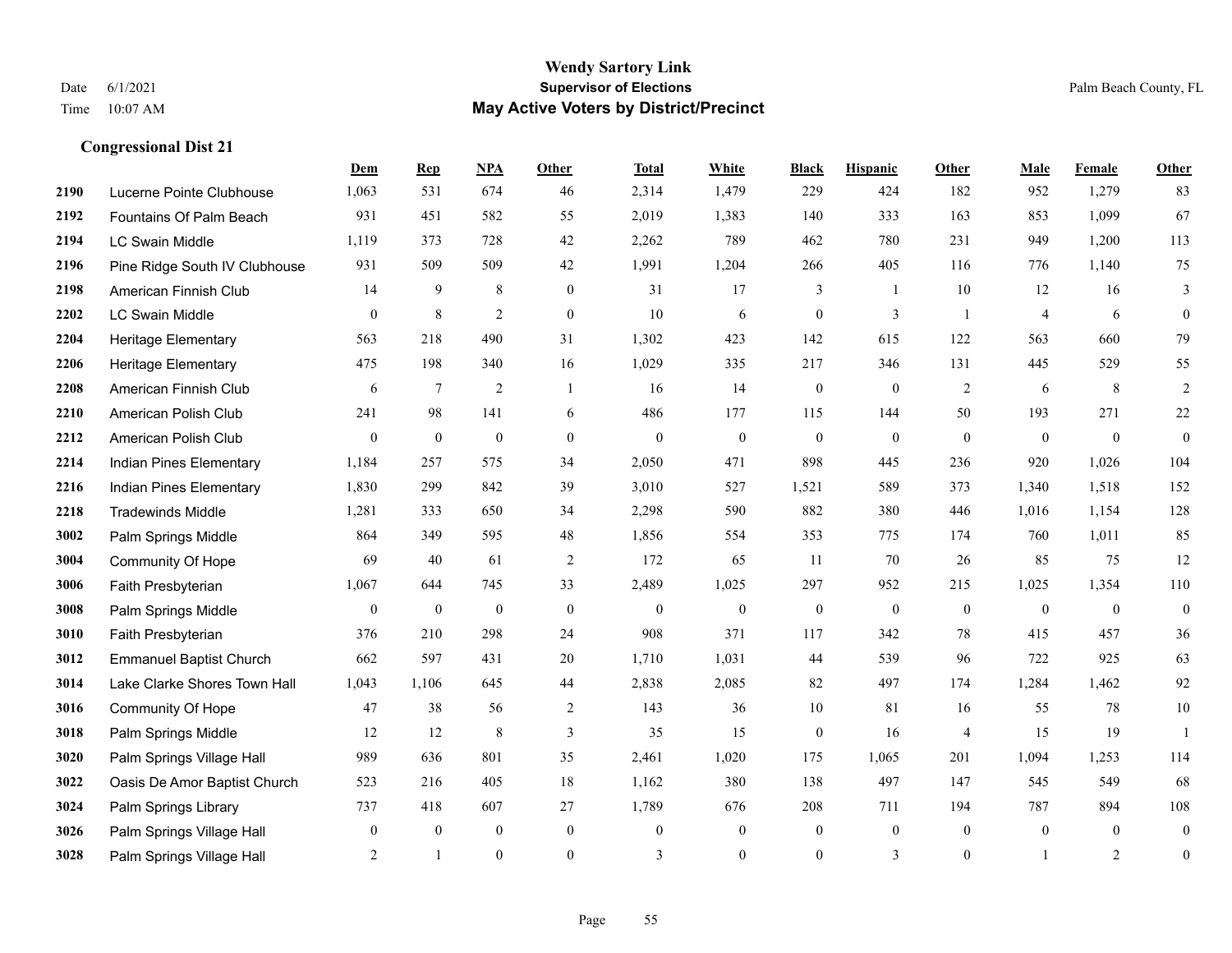## **Wendy Sartory Link** Date 6/1/2021 **Supervisor of Elections** Palm Beach County, FL Time 10:07 AM **May Active Voters by District/Precinct**

|      |                                  | Dem            | <b>Rep</b>       | <b>NPA</b>       | Other            | <b>Total</b>   | White          | <b>Black</b>     | <b>Hispanic</b>  | <b>Other</b> | Male         | Female          | Other            |
|------|----------------------------------|----------------|------------------|------------------|------------------|----------------|----------------|------------------|------------------|--------------|--------------|-----------------|------------------|
| 3030 | Palm Springs Village Hall        | $\mathbf{0}$   | $\mathbf{0}$     | $\boldsymbol{0}$ | $\theta$         | $\mathbf{0}$   | $\overline{0}$ | $\mathbf{0}$     | $\mathbf{0}$     | $\theta$     | $\mathbf{0}$ | $\mathbf{0}$    | $\mathbf{0}$     |
| 3032 | Special Olympics of PBC          | 726            | 321              | 559              | 36               | 1,642          | 617            | 275              | 607              | 143          | 772          | 782             | 88               |
| 3034 | <b>Sunlight Community Church</b> | 156            | 101              | 82               | 5                | 344            | 184            | 43               | 97               | 20           | 157          | 177             | 10               |
| 3036 | <b>Sunlight Community Church</b> | 407            | 218              | 284              | 15               | 924            | 382            | 184              | 264              | 94           | 412          | 480             | 32               |
| 3038 | <b>Sunlight Community Church</b> | 749            | 306              | 554              | 35               | 1,644          | 691            | 255              | 522              | 176          | 777          | 779             | 88               |
| 3040 | 1st Congregational Church        | 721            | 328              | 425              | 43               | 1,517          | 1,108          | 77               | 209              | 123          | 738          | 720             | 59               |
| 3042 | 1st Congregational Church        | 747            | 474              | 422              | 46               | 1,689          | 1,423          | 25               | 135              | 106          | 775          | 858             | 56               |
| 3044 | Holy Redeemer Church             | 228            | 66               | 191              | $\tau$           | 492            | 145            | 102              | 202              | 43           | 215          | 260             | 17               |
| 3048 | Holy Redeemer Church             | 626            | 231              | 480              | 24               | 1,361          | 425            | 270              | 531              | 135          | 601          | 696             | 64               |
| 3050 | Holy Redeemer Church             | $\overline{7}$ | 8                | $\sqrt{2}$       | $\boldsymbol{0}$ | 17             | 10             | 6                | 1                | $\mathbf{0}$ | 10           | $7\phantom{.0}$ | $\boldsymbol{0}$ |
| 3052 | Our Savior Lutheran Church       | 424            | 119              | 254              | 14               | 811            | 230            | 221              | 279              | 81           | 376          | 391             | 44               |
| 3058 | Our Savior Lutheran Church       | $\mathbf{0}$   | $\boldsymbol{0}$ | $\overline{c}$   | $\mathbf{0}$     | $\overline{2}$ | -1             | -1               | $\boldsymbol{0}$ | $\mathbf{0}$ | -1           | -1              | $\boldsymbol{0}$ |
| 3060 | Our Savior Lutheran Church       | 264            | 58               | 159              | $\tau$           | 488            | 117            | 175              | 161              | 35           | 188          | 278             | 22               |
| 3062 | Our Savior Lutheran Church       | 1,062          | 330              | 597              | 50               | 2,039          | 824            | 446              | 578              | 191          | 939          | 1,004           | 96               |
| 3064 | 1st Congregational Church        | 502            | 238              | 411              | 32               | 1,183          | 835            | 98               | 162              | 88           | 554          | 579             | 50               |
| 3066 | Our Savior Lutheran Church       | 407            | 152              | 314              | 20               | 893            | 621            | 78               | 104              | 90           | 431          | 423             | 39               |
| 3068 | St Andrews Episcopal             | 576            | 307              | 439              | 44               | 1,366          | 1,104          | 59               | 112              | 91           | 658          | 661             | 47               |
| 3070 | Mid County Senior Center         | 752            | 281              | 606              | 38               | 1,677          | 538            | 368              | 552              | 219          | 754          | 839             | 84               |
| 3071 | Holy Redeemer Church             | $\mathbf{0}$   | $\mathbf{0}$     | $\mathbf{0}$     | $\mathbf{0}$     | $\mathbf{0}$   | $\mathbf{0}$   | $\mathbf{0}$     | $\mathbf{0}$     | $\mathbf{0}$ | $\mathbf{0}$ | $\mathbf{0}$    | $\boldsymbol{0}$ |
| 3072 | Holy Redeemer Church             | 146            | 26               | 91               | $\,8\,$          | 271            | 74             | 106              | 52               | 39           | 103          | 155             | 13               |
| 3074 | <b>Coastal Chapel</b>            | 508            | 369              | 346              | 25               | 1,248          | 777            | 113              | 267              | 91           | 586          | 621             | 41               |
| 3075 | Lantana Recreation Center        | 15             | 10               | $\,8\,$          | 2                | 35             | 35             | $\boldsymbol{0}$ | $\mathbf{0}$     | $\theta$     | 13           | 22              | $\boldsymbol{0}$ |
| 3076 | Our Savior Lutheran Church       | 53             | 44               | 57               | -1               | 155            | 104            | 19               | 20               | 12           | 84           | 65              | 6                |
| 3078 | Lakeside UM Church               | 683            | 433              | 487              | 38               | 1,641          | 1,037          | 175              | 287              | 142          | 731          | 863             | 47               |
| 3080 | American Finnish Club            | 888            | 244              | 599              | 42               | 1,773          | 444            | 536              | 587              | 206          | 779          | 886             | 108              |
| 3082 | <b>Atlantis City Hall</b>        | 485            | 910              | 445              | 42               | 1,882          | 1,627          | 41               | 88               | 126          | 867          | 971             | 44               |
| 3084 | Lakes of Sherbrooke              | 719            | 653              | 586              | 52               | 2,010          | 1,357          | 191              | 292              | 170          | 881          | 1,049           | 80               |
| 3086 | <b>Woodlands Middle</b>          | 802            | 627              | 701              | 49               | 2.179          | 1,493          | 137              | 359              | 190          | 1.007        | 1,092           | 80               |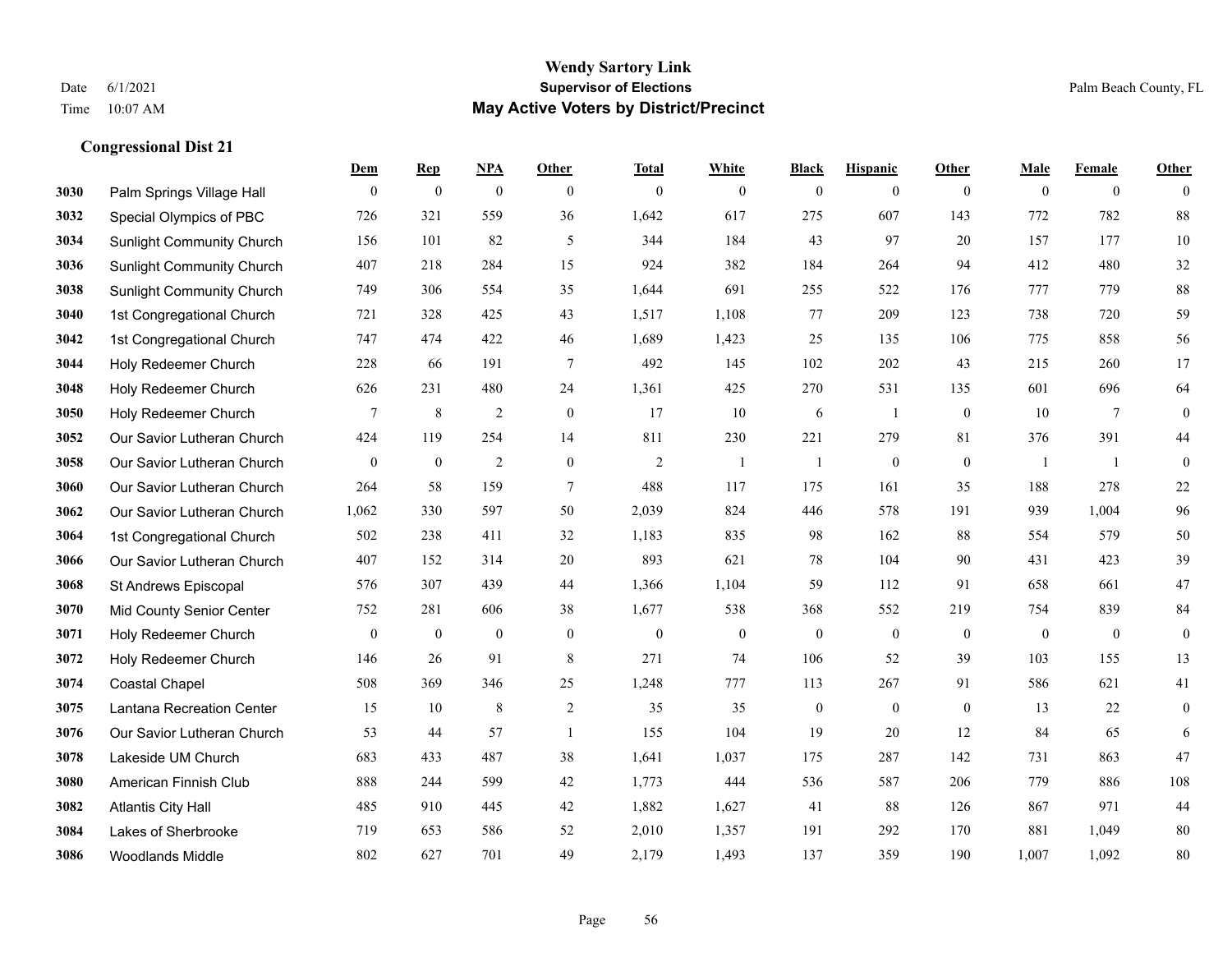#### **Wendy Sartory Link** Date 6/1/2021 **Supervisor of Elections** Palm Beach County, FL Time 10:07 AM **May Active Voters by District/Precinct**

# **Dem Rep NPA Other Total White Black Hispanic Other Male Female Other** Tradewinds Middle 187 55 130 9 381 103 127 90 61 171 198 12 Woodlands Middle 1,471 839 632 50 2,992 2,418 174 117 283 1,356 1,543 93 Lacuna HOA Clubhouse 1,216 743 741 62 2,762 1,923 271 303 265 1,266 1,401 95 Coral Reef Elementary 326 240 262 26 854 512 68 192 82 401 426 27 Coral Reef Elementary 835 604 627 54 2,120 1,366 254 269 231 987 1,046 87 Manatee Elementary 687 582 512 41 1,822 1,245 171 215 191 826 932 64 Journeys End 426 336 352 20 1,134 759 91 135 149 533 572 29 Diamond View Elementary 1,232 460 817 45 2,554 1,067 641 543 303 1,135 1,310 109 American German Club 425 371 386 32 1,214 847 93 143 131 565 602 47 American German Club 302 117 205 16 640 237 173 97 133 282 329 29 Santaluces High 1,249 543 873 61 2,726 1,096 693 538 399 1,203 1,433 90 Lantana Road Branch Library 843 346 513 41 1,743 828 460 294 161 765 893 85 Starlight Cove Elementary 862 307 624 39 1,832 731 309 641 151 795 944 93 Santaluces High 384 252 295 12 943 554 121 181 87 461 449 33 Advent Lantana 1,124 547 759 51 2,481 1,522 375 382 202 1,025 1,366 90 Advent Lantana 214 232 176 16 638 525 22 47 44 313 311 14 Valencia Shores Social Club 1,224 587 583 42 2,436 2,147 68 80 141 1,118 1,262 56 **3122 Boynton Beach Community Chu**rch 912 405 352 32 1,701 1,524 31 54 92 695 964 42 West Boynton Park and Rec 788 579 641 45 2,053 1,304 214 285 250 926 1,050 77 Temple Shaarei Shalom 656 507 472 29 1,664 1,140 153 202 169 770 843 51 West Boynton Park and Rec 952 612 729 42 2,335 1,461 279 333 262 1,069 1,181 85 Winston Trails Swim Center 1,127 922 862 64 2,975 2,105 206 375 289 1,391 1,468 116 Park Vista High 885 667 695 50 2,297 1,455 228 373 241 1,038 1,177 82 Christa McAuliffe Middle 178 121 134 9 442 270 45 62 65 212 218 12 Hidden Oaks Elementary 1,098 322 586 33 2,039 598 803 362 276 876 1,075 88 Freedom Shores Elementary 889 409 581 33 1,912 845 528 280 259 849 986 77 Citrus Cove Elementary 872 501 575 31 1,979 1,171 313 286 209 873 1,024 82 Boynton Lakes North Clubhouse 425 193 271 15 904 426 219 126 133 406 467 31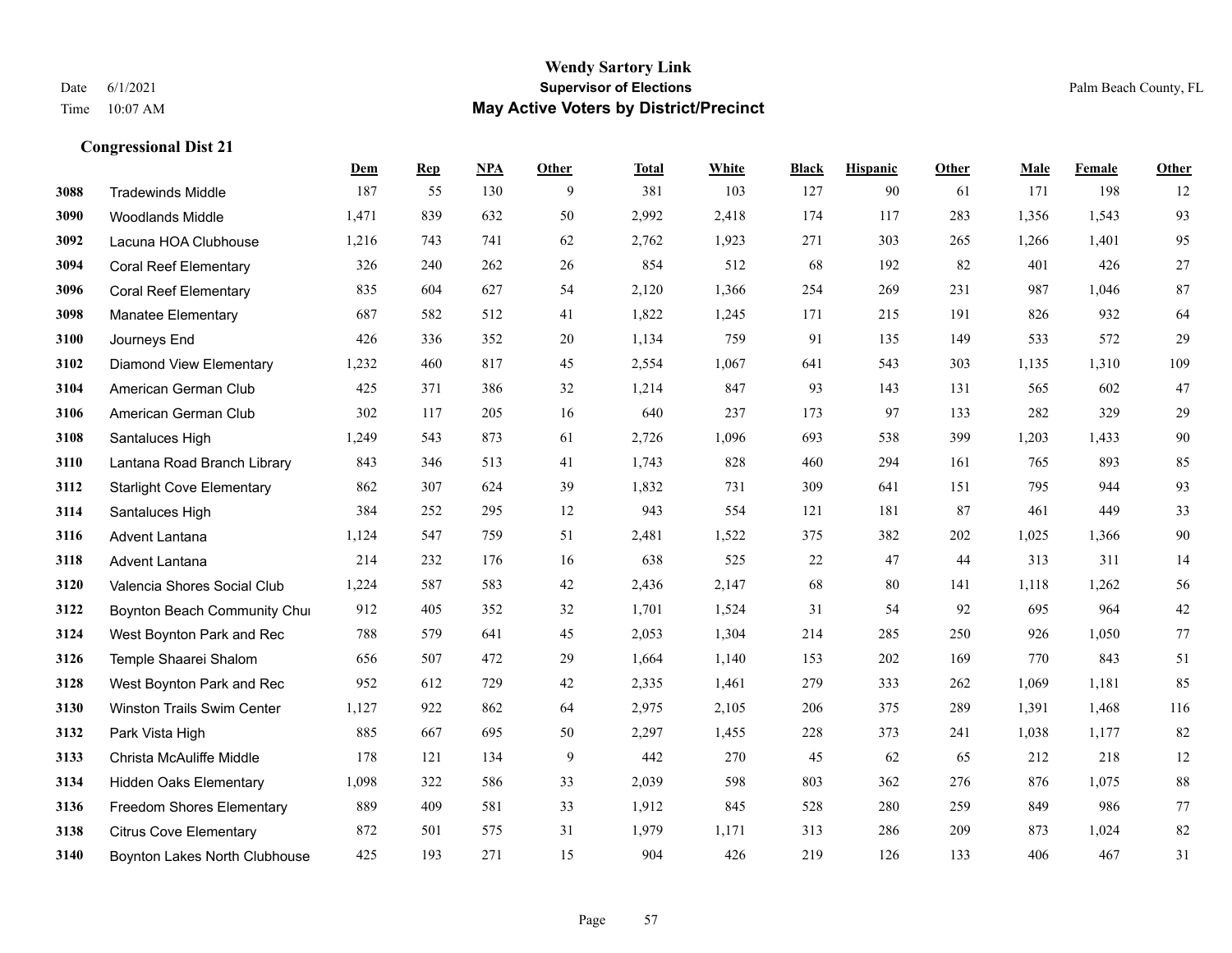|      |                                  | Dem              | <b>Rep</b>       | NPA              | <b>Other</b>     | <b>Total</b>     | <b>White</b>     | <b>Black</b>     | <b>Hispanic</b>  | <b>Other</b>     | <b>Male</b>      | Female       | <b>Other</b>     |
|------|----------------------------------|------------------|------------------|------------------|------------------|------------------|------------------|------------------|------------------|------------------|------------------|--------------|------------------|
| 3142 | Boynton Lakes North Clubhouse    | 394              | 167              | 219              | 15               | 795              | 446              | 140              | 137              | 72               | 320              | 444          | 31               |
| 3144 | Freedom Shores Elementary        | 11               | $\,$ 8 $\,$      | $\,$ 8 $\,$      | $\mathbf{0}$     | 27               | 21               | $\boldsymbol{0}$ | $\overline{4}$   | $\overline{2}$   | 11               | 14           | $\sqrt{2}$       |
| 3146 | <b>Freedom Shores Elementary</b> | 356              | 136              | 172              | 15               | 679              | 458              | 81               | 77               | 63               | 268              | 390          | 21               |
| 3148 | Imagine Schools - Chancellor     | 63               | 54               | 55               | 6                | 178              | 122              | 12               | 27               | 17               | 87               | 86           | 5                |
| 3150 | Christa McAuliffe Middle         | 573              | 251              | 233              | 20               | 1,077            | 977              | 22               | 30               | 48               | 444              | 600          | 33               |
| 3152 | Park Vista High                  | 652              | 413              | 388              | 33               | 1,486            | 1,271            | 57               | 63               | 95               | 654              | 782          | 50               |
| 3154 | Ponte Vecchio Clubhouse          | 822              | 314              | 286              | 20               | 1,442            | 1,283            | $22\,$           | 40               | 97               | 650              | 748          | $44\,$           |
| 3156 | Aberdeen East Clubhouse          | 1,022            | 499              | 555              | 41               | 2,117            | 1,612            | 141              | 183              | 181              | 867              | 1,187        | 63               |
| 3158 | <b>Crystal Lakes Elementary</b>  | 1,023            | 784              | 835              | 55               | 2,697            | 1,905            | 194              | 297              | 301              | 1,224            | 1,361        | 112              |
| 3160 | Christa McAuliffe Middle         | 439              | 334              | 322              | 18               | 1,113            | 759              | 135              | 117              | 102              | 502              | 569          | $42\,$           |
| 3162 | <b>Hidden Oaks Elementary</b>    | 548              | 259              | 297              | 18               | 1,122            | 679              | 204              | 124              | 115              | 503              | 586          | 33               |
| 3164 | <b>Citrus Cove Elementary</b>    | 894              | 548              | 641              | 52               | 2,135            | 1,341            | 312              | 247              | 235              | 944              | 1,119        | $72\,$           |
| 3166 | Jamaica Bay Clubhouse            | 365              | 374              | 274              | 25               | 1,038            | 921              | 22               | 38               | 57               | 449              | 555          | 34               |
| 3168 | Boynton Beach Fire Station #3    | 939              | 462              | 675              | 31               | 2,107            | 1,188            | 372              | 306              | 241              | 895              | 1,137        | 75               |
| 3170 | Boynton Beach High               | 1,145            | 612              | 883              | 72               | 2,712            | 1,597            | 319              | 536              | 260              | 1,195            | 1,407        | $110\,$          |
| 3172 | Boynton Beach High               | 500              | 149              | 326              | 32               | 1,007            | 473              | 283              | 144              | 107              | 421              | 539          | $47\,$           |
| 3174 | Boynton Beach Fire Station #3    | 251              | 180              | 175              | 13               | 619              | 423              | 52               | 86               | 58               | 282              | 320          | 17               |
| 3176 | Boynton Beach High               | 227              | 125              | 158              | 7                | 517              | 275              | 99               | 79               | 64               | 223              | 268          | $26\,$           |
| 3180 | Imagine Schools - Chancellor     | $\boldsymbol{0}$ | $\boldsymbol{0}$ | $\boldsymbol{0}$ | $\boldsymbol{0}$ | $\boldsymbol{0}$ | $\boldsymbol{0}$ | $\boldsymbol{0}$ | $\boldsymbol{0}$ | $\boldsymbol{0}$ | $\boldsymbol{0}$ | $\mathbf{0}$ | $\boldsymbol{0}$ |
| 3182 | Imagine Schools - Chancellor     | 103              | 52               | 87               | $\overline{4}$   | 246              | 122              | 50               | 39               | 35               | 118              | 117          | 11               |
| 3185 | Christ Fellowship Church BB      | 256              | 171              | 177              | 28               | 632              | 399              | 69               | 96               | 68               | 300              | 308          | $24\,$           |
| 3186 | Christ Fellowship Church BB      | 186              | 126              | 145              | 10               | 467              | 329              | 41               | 64               | 33               | 208              | 238          | 21               |
| 3187 | Christ Fellowship Church BB      | 729              | 417              | 604              | 56               | 1,806            | 1,042            | 276              | 286              | 202              | 845              | 899          | 62               |
| 3188 | Christ Fellowship Church BB      | 422              | 308              | 359              | 21               | 1,110            | 683              | 228              | 127              | 72               | 542              | 531          | 37               |
| 3190 | Imagine Schools - Chancellor     | 333              | 164              | 233              | 18               | 748              | 420              | 154              | 107              | 67               | 372              | 358          | $18\,$           |
| 3192 | Leisureville #1 Clubhouse        | 574              | 412              | 375              | 42               | 1,403            | 1,062            | 112              | 131              | 98               | 564              | 790          | 49               |
| 3194 | Boynton Beach Fire Station #2    | 762              | 177              | 398              | 17               | 1,354            | 492              | 552              | 165              | 145              | 595              | 705          | 54               |
| 3196 | Leisureville #3 Clubhouse        | 629              | 566              | 429              | 47               | 1,671            | 1,398            | 78               | 103              | 92               | 716              | 900          | 55               |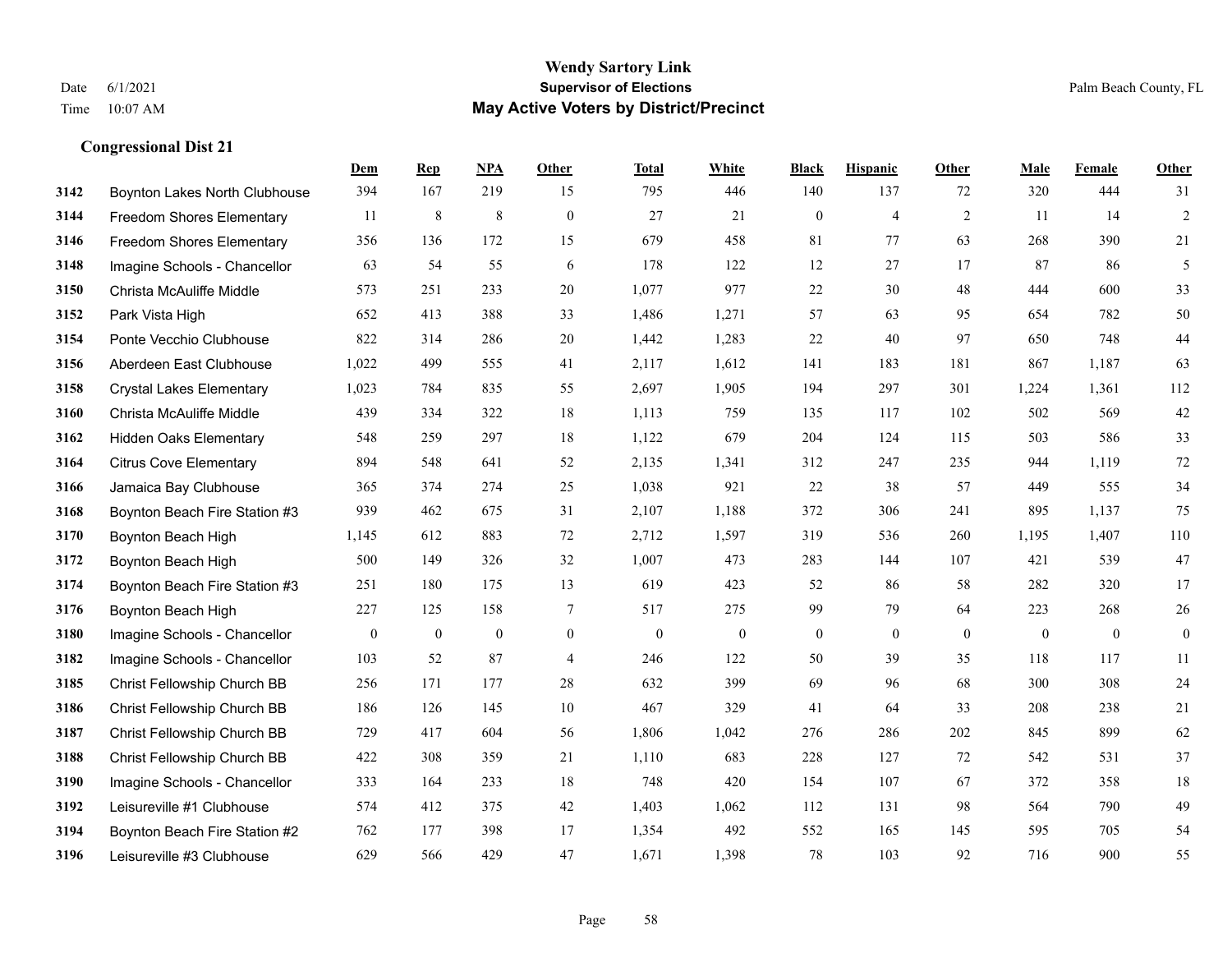#### **Wendy Sartory Link** Date 6/1/2021 **Supervisor of Elections** Palm Beach County, FL Time 10:07 AM **May Active Voters by District/Precinct**

BB Leisureville Clubhouse 493 528 311 36 1,368 1,133 60 114 61 559 771 38

**Dem Rep NPA Other Total White Black Hispanic Other Male Female Other**

# Golfview Harbour Clubhouse 647 419 421 28 1,515 1,033 211 117 154 685 776 54 Golfview Harbour Clubhouse 70 67 48 7 192 143 30 9 10 94 92 6 Lantana Recreation Center 501 510 391 45 1,447 1,211 29 105 102 683 719 45 South Palm Beach Town Hall 443 516 391 34 1,384 1,184 25 77 98 606 732 46 Manalapan Town Hall 77 209 91 10 387 354 6 6 21 194 181 12 Hypoluxo Town Hall 539 617 537 58 1,751 1,461 41 109 140 803 895 53 Bent Tree Villas East 839 744 624 53 2,260 1,636 222 220 182 983 1,215 62 Greentree Villas 650 569 466 26 1,711 1,398 73 120 120 684 977 50 New Church 418 488 332 24 1,262 1,024 64 89 85 539 693 30 Christ Fellowship Church BB 548 292 310 25 1,175 709 192 163 111 538 605 32 Quail Ridge Business Center 127 382 117 12 638 613 1 3 21 292 335 11 Christ Fellowship Church BB 33 28 42 4 107 84 4 11 8 39 66 2 Congress Middle 865 245 417 40 1,567 568 679 164 156 651 854 62 Harvey E Oyer Jr Park 510 640 508 60 1,718 1,358 90 133 137 826 843 49 Sterling Village Aud 530 582 481 52 1,645 1,434 36 68 107 773 817 55 Ocean Ridge Town Hall 427 786 420 46 1,679 1,533 7 48 91 803 830 46 Village of Golf Admin Bldg 37 198 44 5 284 278 0 1 5 128 154 2 Crosspointe Elementary 369 256 303 25 953 687 116 61 89 406 527 20 Forest Park Elementary 294 460 277 26 1,057 948 8 54 47 441 581 35 Briny Breezes Community Cente 95 146 93 337 311 0 10 16 141 186 10 Briny Breezes Community Center 0 0 0 0 0 0 0 0 0 0 0 0 Briny Breezes Community Center 0 0 0 0 0 0 0 0 0 0 0 0

 Briny Breezes Community Cente 51 36 39 1 127 113 1 8 5 70 54 3 Delray Dunes 86 336 99 5 526 486 2 6 32 239 275 12 Banyan Creek Elementary 119 152 84 7 362 288 16 30 28 185 168 9 Hunter's Run Courtside Cafe 1,087 373 552 35 2,047 1,881 41 48 77 854 1,146 47 Crosspointe Elementary 122 81 86 3 292 175 59 23 35 144 141 7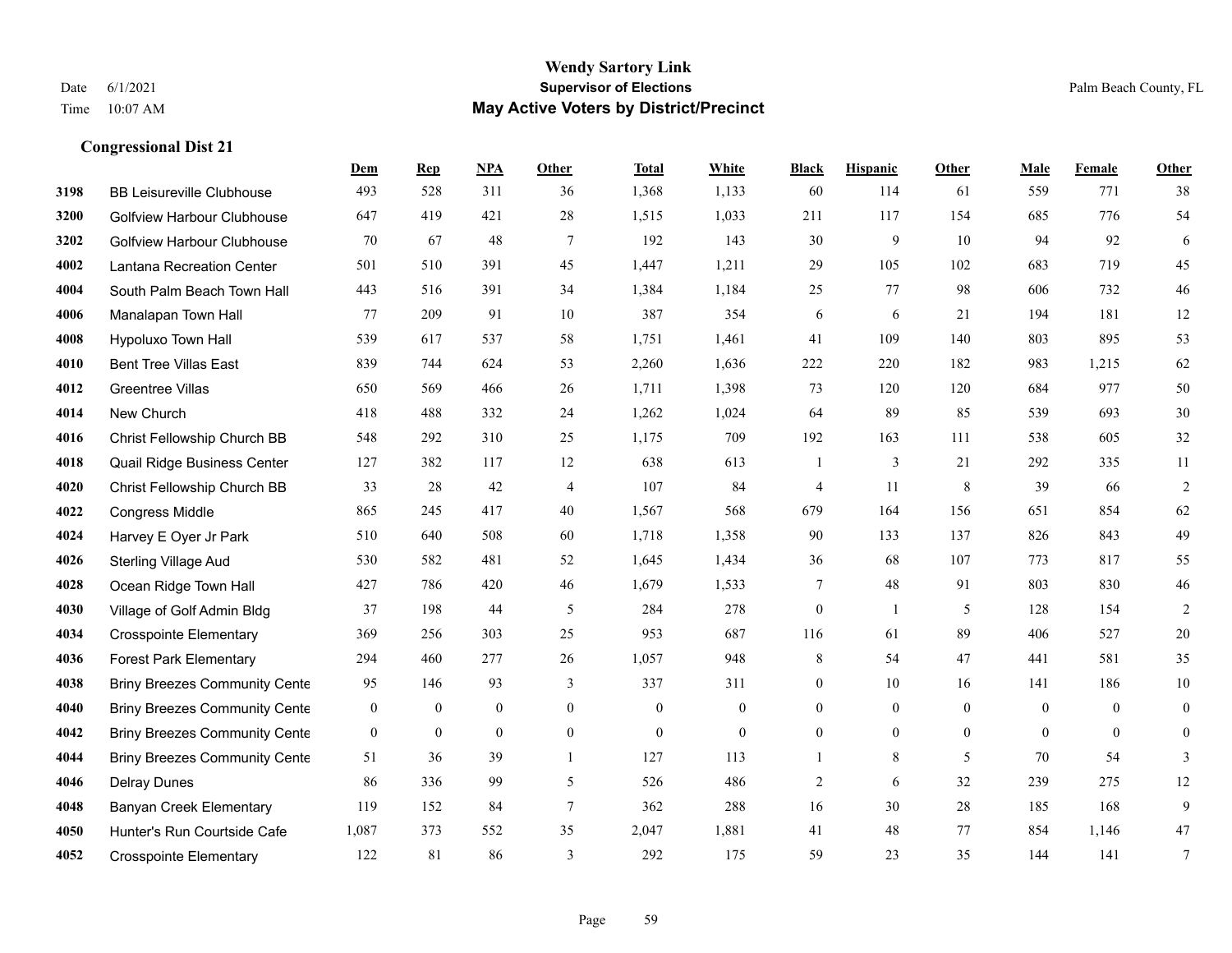## **Wendy Sartory Link** Date 6/1/2021 **Supervisor of Elections** Palm Beach County, FL Time 10:07 AM **May Active Voters by District/Precinct**

|      |                                   | Dem              | <b>Rep</b>       | <b>NPA</b>       | Other            | <b>Total</b>     | White            | <b>Black</b>     | <b>Hispanic</b>  | Other          | Male             | Female       | Other            |
|------|-----------------------------------|------------------|------------------|------------------|------------------|------------------|------------------|------------------|------------------|----------------|------------------|--------------|------------------|
| 4053 | <b>Crosspointe Elementary</b>     | 211              | 78               | 146              | 18               | 453              | 171              | 108              | 102              | 72             | 198              | 236          | 19               |
| 4054 | Lakeview Baptist Church           | 545              | 658              | 441              | 36               | 1,680            | 1,390            | 77               | 103              | 110            | 783              | 839          | 58               |
| 4056 | Lakeview Baptist Church           | $\boldsymbol{0}$ | $\boldsymbol{0}$ | $\boldsymbol{0}$ | $\boldsymbol{0}$ | $\boldsymbol{0}$ | $\boldsymbol{0}$ | $\boldsymbol{0}$ | $\boldsymbol{0}$ | $\mathbf{0}$   | $\boldsymbol{0}$ | $\mathbf{0}$ | $\boldsymbol{0}$ |
| 4058 | Plumosa SOA Elementary            | 50               | 62               | 47               | 7                | 166              | 142              | 4                | 12               | 8              | 78               | 85           | 3                |
| 4060 | Lakeview Baptist Church           | 3                | 7                | $\overline{3}$   | $\overline{1}$   | 14               | 7                | $\overline{0}$   | $\mathbf{1}$     | 6              | $\tau$           | $\tau$       | $\Omega$         |
| 4062 | Lakeview Baptist Church           | 41               | 68               | 37               | 5                | 151              | 124              | 8                | 8                | 11             | 73               | 75           | 3                |
| 4064 | Seacrest Presbyterian             | 48               | 43               | 45               | $\overline{4}$   | 140              | 124              |                  | 9                | 6              | 74               | 64           | $\overline{2}$   |
| 4066 | Seacrest Presbyterian             | $\theta$         | $\overline{0}$   | $\overline{0}$   | $\theta$         | $\mathbf{0}$     | $\overline{0}$   | $\theta$         | $\mathbf{0}$     | $\Omega$       | $\mathbf{0}$     | $\theta$     | $\theta$         |
| 4068 | Seacrest Presbyterian             | $\Omega$         | $\overline{0}$   | $\theta$         | $\Omega$         | $\Omega$         | $\theta$         | $\Omega$         | $\theta$         | $\Omega$       | $\theta$         | $\Omega$     | $\theta$         |
| 4070 | Seacrest Presbyterian             | $\overline{0}$   | $\overline{0}$   | $\overline{0}$   | $\mathbf{0}$     | $\mathbf{0}$     | $\overline{0}$   | $\theta$         | $\mathbf{0}$     | $\theta$       | $\theta$         | $\mathbf{0}$ | $\mathbf{0}$     |
| 4072 | <b>Gulf Stream Town Hall</b>      | 185              | 465              | 209              | 22               | 881              | 822              | 4                | 19               | 36             | 426              | 436          | 19               |
| 4074 | Plumosa SOA Elementary            | 458              | 439              | 362              | 25               | 1,284            | 1,108            | 17               | 74               | 85             | 608              | 639          | 37               |
| 4076 | <b>Country Manors Clubhouse</b>   | 460              | 393              | 407              | 24               | 1,284            | 911              | 100              | 135              | 138            | 570              | 676          | 38               |
| 4078 | <b>Banyan Creek Elementary</b>    | 2                | 6                | 1                | $\theta$         | 9                | 8                | $\mathbf{0}$     | $\mathbf{0}$     | $\overline{1}$ | 5                | 3            | -1               |
| 4080 | Banyan Creek Elementary           | $\theta$         | $\overline{0}$   | $\overline{0}$   | $\theta$         | $\theta$         | $\overline{0}$   | $\theta$         | $\mathbf{0}$     | $\Omega$       | $\overline{0}$   | $\theta$     | $\theta$         |
| 4082 | <b>Banyan Creek Elementary</b>    | $\theta$         | 3                | 0                | $\theta$         | 3                | 3                | 0                | $\mathbf{0}$     | $\theta$       | 2                |              | $\mathbf{0}$     |
| 4084 | Banyan Creek Elementary           | 42               | 23               | 24               | 2                | 91               | 67               | 6                | 9                | 9              | 43               | 44           | $\overline{4}$   |
| 4086 | <b>Banyan Creek Elementary</b>    | 564              | 380              | 386              | 26               | 1,356            | 925              | 188              | 104              | 139            | 634              | 671          | 51               |
| 4088 | West Park Baptist Church          | 878              | 467              | 501              | 47               | 1,893            | 1,614            | 62               | 94               | 123            | 769              | 1,070        | 54               |
| 4090 | Pines of Delray North             | 291              | 168              | 167              | 11               | 637              | 508              | 38               | 49               | 42             | 254              | 356          | 27               |
| 4092 | West Park Baptist Church          | $\overline{0}$   | $\boldsymbol{0}$ | $\boldsymbol{0}$ | $\theta$         | $\boldsymbol{0}$ | $\theta$         | $\mathbf{0}$     | $\mathbf{0}$     | $\theta$       | $\theta$         | $\theta$     | $\mathbf{0}$     |
| 4094 | S D Spady Elementary              | 700              | 712              | 545              | 56               | 2,013            | 1,739            | 38               | 98               | 138            | 954              | 984          | 75               |
| 4096 | Carver Middle                     | 566              | 47               | 166              | 12               | 791              | 107              | 582              | 32               | 70             | 368              | 372          | 51               |
| 4098 | <b>Bethel Evangelical Baptist</b> | 1,041            | 771              | 718              | 63               | 2,593            | 1,995            | 182              | 231              | 185            | 1,104            | 1,410        | 79               |
| 4100 | Carver Middle                     | 117              | 148              | $100\,$          | $10\,$           | 375              | 303              | 27               | 20               | 25             | 184              | 177          | 14               |
| 4102 | Veterans Park Recreation Ctr      | 459              | 538              | 430              | 37               | 1,464            | 1,329            | 18               | 25               | 92             | 675              | 747          | 42               |
| 4104 | <b>Emmanuel Catholic Church</b>   | 777              | 684              | 633              | 66               | 2,160            | 1,748            | 81               | 156              | 175            | 941              | 1,148        | 71               |
| 4106 | Delray Beach Golf Club            | 423              | 410              | 348              | 34               | 1,215            | 931              | 53               | 115              | 116            | 556              | 618          | 41               |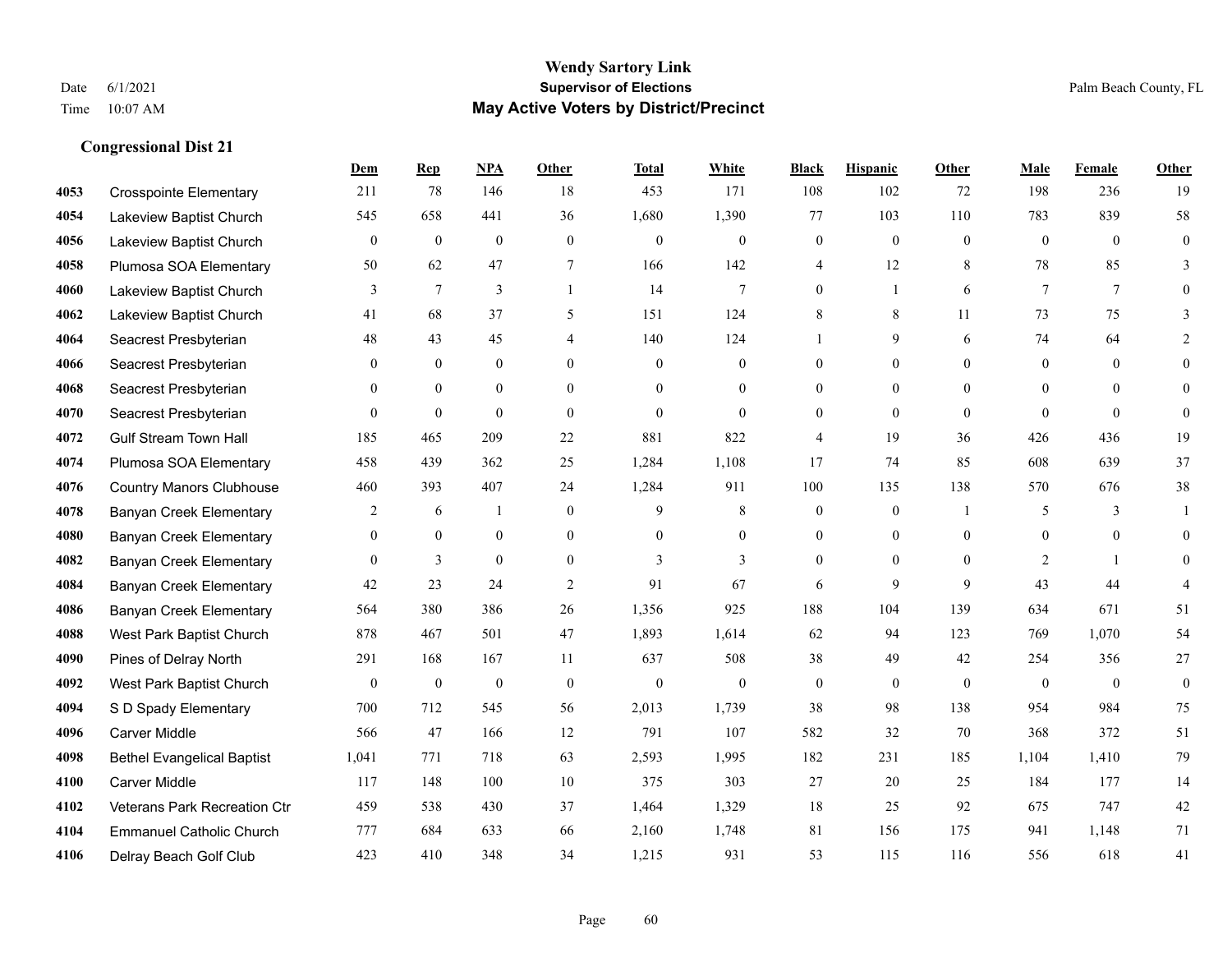|      |                                      | Dem   | <b>Rep</b>       | NPA            | <b>Other</b>     | <b>Total</b> | White          | <b>Black</b>     | <b>Hispanic</b> | Other          | <b>Male</b> | Female | <b>Other</b>     |
|------|--------------------------------------|-------|------------------|----------------|------------------|--------------|----------------|------------------|-----------------|----------------|-------------|--------|------------------|
| 4108 | Pines of Delray East                 | 612   | 357              | 396            | 27               | 1,392        | 1,037          | 90               | 136             | 129            | 555         | 774    | 63               |
| 4110 | 505 Club                             | 406   | 466              | 314            | 34               | 1,220        | 1,107          | 10               | 35              | 68             | 533         | 655    | 32               |
| 4112 | Veterans Park Recreation Ctr         | 622   | 827              | 585            | 50               | 2,084        | 1,914          | 12               | 42              | 116            | 974         | 1,039  | 71               |
| 4114 | Delray Beach First Baptist           | 874   | 799              | 675            | 63               | 2,411        | 2,027          | 85               | 142             | 157            | 1,105       | 1,247  | 59               |
| 4116 | <b>Orchard View Elementary</b>       | 28    | 35               | 26             | $\mathbf{0}$     | 89           | 71             | $\overline{2}$   | 6               | 10             | 47          | 39     | 3                |
| 4118 | <b>Orchard View Elementary</b>       | 738   | 418              | 491            | 37               | 1,684        | 1,156          | 158              | 210             | 160            | 701         | 918    | 65               |
| 4120 | <b>Orchard View Elementary</b>       | 461   | 301              | 344            | 41               | 1,147        | 810            | 70               | 157             | 110            | 482         | 621    | $44\,$           |
| 4122 | Delray Beach Swim and Tennis         | 741   | 455              | 500            | 35               | 1,731        | 1,204          | 200              | 157             | 170            | 750         | 916    | 65               |
| 4124 | Delray Beach Swim and Tennis         | 842   | 595              | 673            | 61               | 2,171        | 1,630          | 138              | 201             | 202            | 1,000       | 1,079  | 92               |
| 4126 | <b>Pine Grove Elementary</b>         | 548   | 874              | 584            | 58               | 2,064        | 1,777          | 27               | 103             | 157            | 948         | 1,040  | 76               |
| 4129 | St Lucy Catholic Church              | 31    | 59               | 31             | 2                | 123          | 108            | $\boldsymbol{0}$ | $\overline{4}$  | 11             | 53          | 68     | $\overline{2}$   |
| 5002 | Faith Farm Tabernacle                | 559   | 654              | 499            | 45               | 1,757        | 1,158          | 172              | 195             | 232            | 812         | 891    | 54               |
| 5003 | Faith Farm Tabernacle                | 500   | 353              | 440            | 25               | 1,318        | 794            | 139              | 204             | 181            | 584         | 687    | 47               |
| 5004 | Faith Farm Tabernacle                | 3     | $\sqrt{2}$       | $\mathfrak{2}$ | $\boldsymbol{0}$ | 7            | $\overline{4}$ | $\boldsymbol{0}$ | 3               | $\mathbf{0}$   | 6           | -1     | $\boldsymbol{0}$ |
| 5005 | <b>Sunset Palms Elementary</b>       | 1,238 | 561              | 471            | 77               | 2,347        | 2,197          | 13               | 34              | 103            | 1,087       | 1,201  | 59               |
| 5006 | <b>Faith Farm Tabernacle</b>         | 1,055 | 455              | 526            | 35               | 2,071        | 1,956          | 13               | 22              | 80             | 964         | 1,068  | 39               |
| 5007 | Faith Farm Tabernacle                | 5     | $\boldsymbol{0}$ | $\overline{2}$ | $\mathbf{0}$     | 7            | 6              | $\boldsymbol{0}$ | $\mathbf{0}$    | $\overline{1}$ | 5           | 2      | $\mathbf{0}$     |
| 5008 | <b>Sunset Palms Elementary</b>       | 425   | 323              | 372            | 27               | 1,147        | 738            | 97               | 140             | 172            | 528         | 580    | 39               |
| 5009 | Boynton Beach Community Chur         | 1,204 | 988              | 1,007          | 72               | 3,271        | 2,168          | 288              | 368             | 447            | 1,551       | 1,593  | 127              |
| 5010 | Temple Shaarei Shalom                | 972   | 240              | 310            | 35               | 1,557        | 1,456          | 15               | 25              | 61             | 600         | 924    | 33               |
| 5012 | The Grove Clubhouse                  | 419   | 149              | 155            | 12               | 735          | 665            | 18               | 19              | 33             | 307         | 417    | 11               |
| 5014 | West Boynton Branch Library          | 698   | 450              | 490            | 40               | 1,678        | 967            | 248              | 240             | 223            | 741         | 875    | 62               |
| 5016 | Faith United Methodist Church        | 959   | 633              | 630            | 31               | 2,253        | 1,641          | 154              | 239             | 219            | 985         | 1,175  | 93               |
| 5018 | Platina Clubhouse                    | 689   | 261              | 295            | 20               | 1,265        | 1,077          | 36               | 74              | 78             | 489         | 743    | 33               |
| 5020 | Hagen Road Elementary                | 621   | 327              | 410            | 36               | 1,394        | 720            | 296              | 196             | 182            | 608         | 734    | 52               |
| 5022 | Hagen Road Elementary                | 866   | 447              | 463            | 27               | 1,803        | 1,406          | 156              | 120             | 121            | 796         | 961    | 46               |
| 5024 | Valencia Lakes HOA                   | 607   | 215              | 244            | 16               | 1,082        | 1,002          | 10               | 16              | 54             | 477         | 576    | 29               |
| 5026 | <b>Faith United Methodist Church</b> | 966   | 410              | 517            | 45               | 1,938        | 1,134          | 450              | 193             | 161            | 829         | 1,041  | 68               |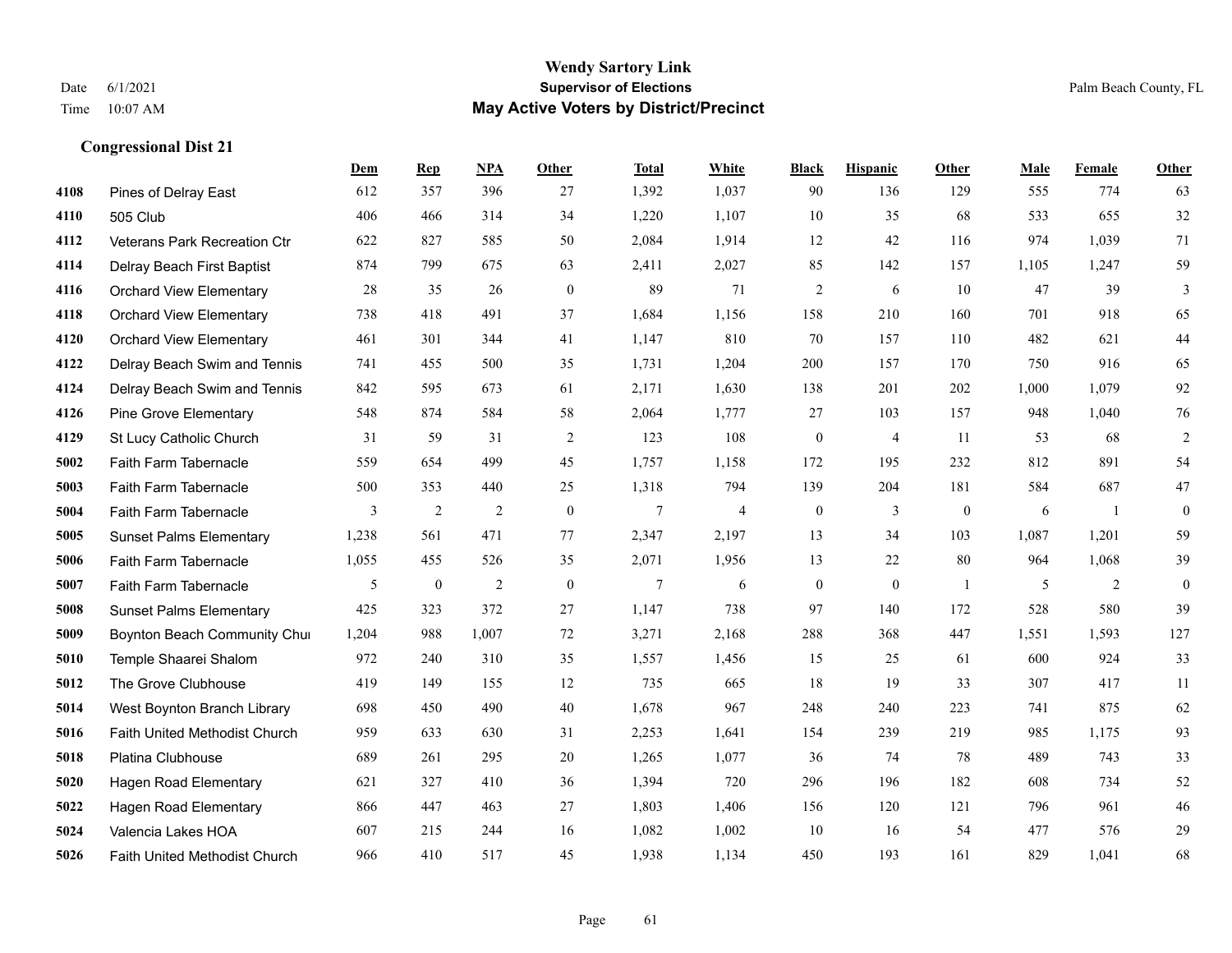#### **Wendy Sartory Link** Date 6/1/2021 **Supervisor of Elections** Palm Beach County, FL Time 10:07 AM **May Active Voters by District/Precinct**

# **Dem Rep NPA Other Total White Black Hispanic Other Male Female Other** South Tech Academy 696 523 435 28 1,682 1,325 97 110 150 737 877 68 West Boynton Branch Library 728 204 338 35 1,305 821 270 124 90 503 744 58 New Church 302 124 140 12 578 503 16 28 31 243 319 16 Valencia Lakes HOA 793 294 310 16 1,413 1,306 16 21 70 600 782 31 Valencia Isles Social Hall 809 232 282 14 1,337 1,264 1 5 67 555 753 29 The Cascades Clubhouse 760 263 278 17 1,318 1,232 15 17 54 555 736 27 New Church 391 202 242 15 850 766 19 31 34 383 448 19 South Tech Academy 938 371 468 40 1,817 1,392 165 148 112 739 1,021 57 Cascade Lakes Clubhouse 561 199 187 11 958 868 5 11 74 419 509 30 Green Cay Nature Center 1,365 578 651 43 2,637 1,999 278 174 186 1,125 1,443 69 Coral Lakes Clubhouse 598 366 310 19 1,293 910 140 131 112 561 687 45 Coral Lakes Clubhouse 1,123 310 359 22 1,814 1,696 12 8 98 699 1,067 48 Lake Worth Drainage District 650 437 463 31 1,581 1,208 87 130 156 685 835 61 Our Lady Queen of Peace 1,169 1,208 1,007 90 3,474 2,786 101 212 375 1,612 1,716 146 Our Lady Queen of Peace 306 145 155 11 617 544 8 38 27 277 320 20 Hagen Ranch Road Library 1,899 1,119 1,165 94 4,277 3,457 161 329 330 1,816 2,325 136 Valencia Falls Clubhouse 690 188 229 10 1,117 1,050 4 5 58 494 586 37 Hagen Ranch Road Library 524 209 230 15 978 905 4 14 55 439 526 13 Villa Borghese Clubhouse 454 247 167 14 882 805 11 28 38 385 473 24 Huntington Lakes Clubhouse 976 338 352 37 1,703 1,572 14 39 78 631 1,035 37 Abbey Village Clubhouse 743 389 366 28 1,526 1,249 59 116 102 605 860 61 Camelot Village Clubhouse 228 120 100 13 461 285 52 82 42 178 267 16 Delray Villas 466 240 210 19 935 767 39 63 66 396 504 35 Huntington Pointe Clubhouse 793 179 229 18 1,219 1,156 6 10 47 456 728 35 Coco Wood Clubhouse 383 165 175 11 734 517 93 75 49 327 376 31 Palm Greens Clubhouse 683 297 308 29 1,317 1,098 36 93 90 513 754 50 Bethel Evangelical Baptist 731 387 408 42 1,568 1,168 119 173 108 634 893 41 Bethel Evangelical Baptist 90 52 35 1 178 130 10 21 17 60 116 2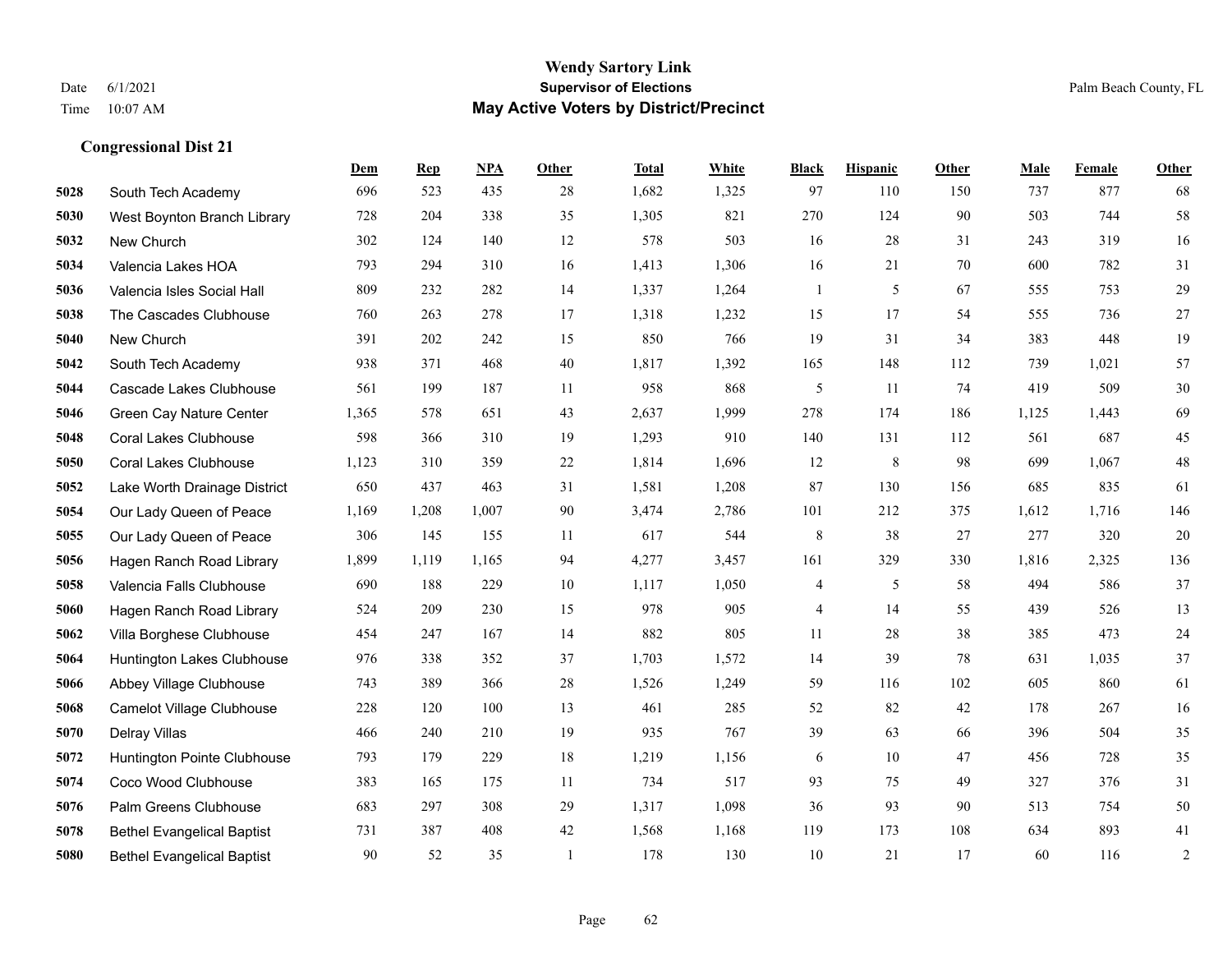#### **Wendy Sartory Link** Date 6/1/2021 **Supervisor of Elections** Palm Beach County, FL Time 10:07 AM **May Active Voters by District/Precinct**

# **Dem Rep NPA Other Total White Black Hispanic Other Male Female Other** Bethel Evangelical Baptist 661 375 418 22 1,476 1,016 173 153 134 664 769 43 High Point Section II 460 307 265 23 1,055 832 37 110 76 425 598 32 Carver Middle 45 17 18 5 85 68 5 4 8 31 52 2 Carver Middle 185 141 137 15 478 310 50 62 56 212 251 15 Gleneagles CC-Strathearn Sat 995 479 484 34 1,992 1,713 35 112 132 833 1,108 51 Gleneagles CC-Clunie Satellite 817 324 357 23 1,521 1,295 77 73 76 646 838 37 Kings Point Clubhouse 388 189 175 14 766 616 27 72 51 295 440 31 Monaco Clubhouse 952 504 507 39 2,002 1,552 91 201 158 812 1,102 88 Lakes of Delray Clubhouse 389 228 159 15 791 701 9 40 41 303 472 16 Kings Point Flanders 955 408 400 31 1,794 1,451 74 154 115 724 1,010 60 Lakes of Delray Clubhouse 957 323 389 41 1,710 1,411 69 118 112 665 987 58 Kings Point Flanders 947 388 352 37 1,724 1,366 74 155 129 676 973 75 Las Verdes Clubhouse 1,008 640 723 54 2,425 1,708 207 300 210 1,078 1,258 89 West Boca Branch Library 1,393 1,472 1,323 104 4,292 3,557 101 243 391 2,009 2,145 138 South County Civic Center 527 517 411 27 1,482 1,342 6 30 104 694 746 42 Morikami Park Elementary 574 633 501 38 1,746 1,514 19 55 158 798 904 44 South County Civic Center 261 204 190 11 666 549 8 29 80 305 331 30 The Polo Club of Boca Raton 661 505 435 24 1,625 1,476 18 27 104 712 863 50 South County Civic Center 173 120 112 7 412 343 7 34 28 169 232 11 The Polo Club of Boca Raton 38 28 30 2 98 90 2 3 3 44 53 1 Delray Beach First Baptist 8 8 2 0 1 11 10 1 0 0 3 8 0 Delray Beach First Baptist 287 177 203 10 677 441 35 121 80 289 356 32 Delray Beach First Baptist 165 117 113 1 396 336 9 26 25 159 223 14 Boca Delray Clubhouse 260 117 116 11 504 453 7 18 26 206 286 12 Sunrise Park Elementary 772 497 565 36 1,870 1,238 104 274 254 843 959 68 Coconut Cove Waterpark - Meet 660 543 532 27 1,762 1,288 31 172 271 796 875 91 Eagles Landing Middle 976 585 648 43 2,252 1,538 150 332 232 991 1,185 76

Coconut Cove Waterpark - Meet 547 473 455 30 1,505 1,073 68 232 132 717 734 54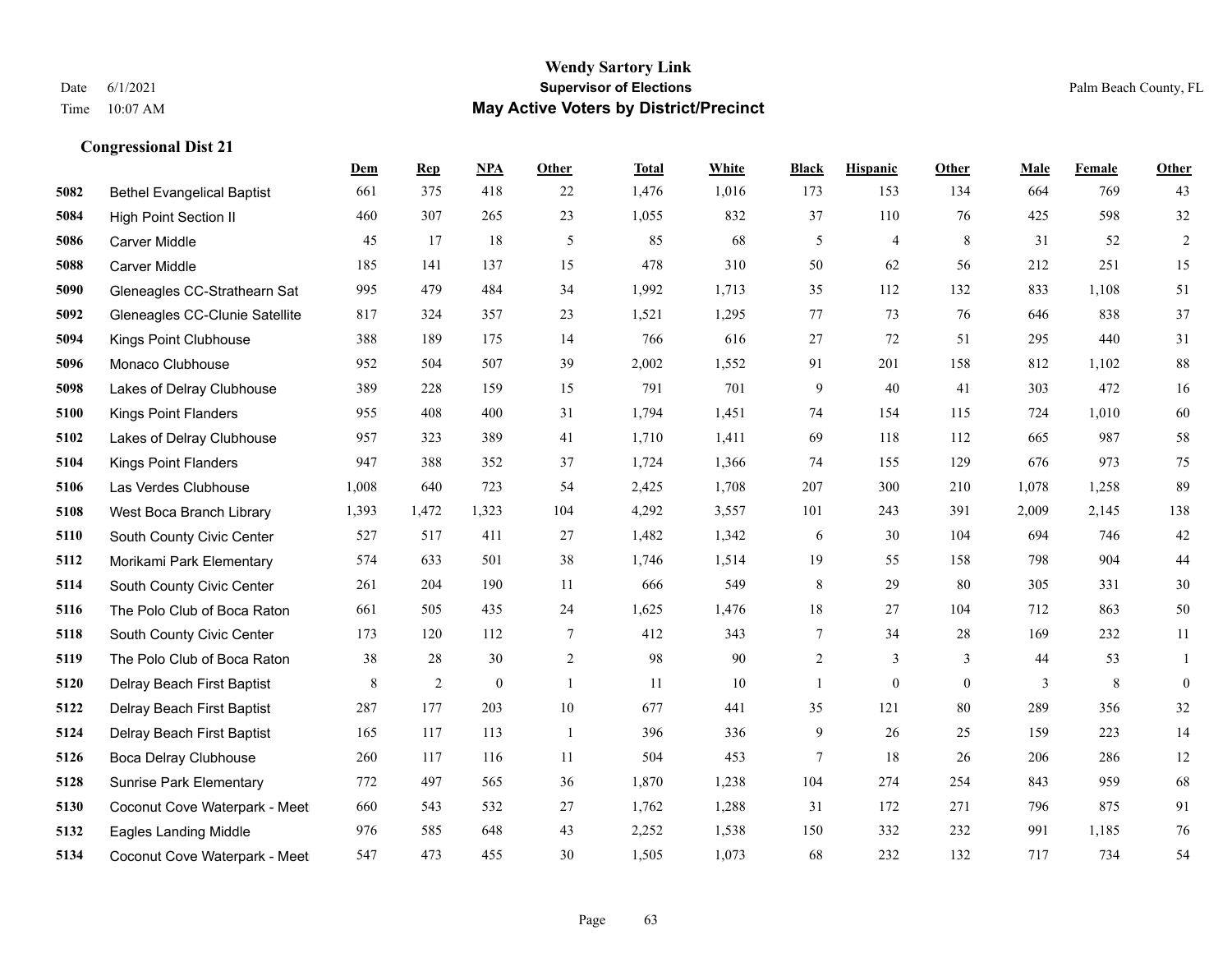#### **Wendy Sartory Link** Date 6/1/2021 **Supervisor of Elections** Palm Beach County, FL Time 10:07 AM **May Active Voters by District/Precinct**

# **Dem Rep NPA Other Total White Black Hispanic Other Male Female Other** West Boca Branch Library 903 520 702 43 2,168 1,412 130 406 220 913 1,180 75 Whispering Pines Elementary 912 561 631 42 2,146 1,425 131 311 279 932 1,132 82 Olympic Heights High 1,065 774 932 51 2,822 1,826 151 538 307 1,276 1,428 118 Whispering Pines Elementary 311 252 258 21 842 610 30 104 98 336 467 39 Whisper Walk Section B 929 443 423 31 1,826 1,448 51 208 119 700 1,073 53 Century Village West 959 496 401 39 1,895 1,471 78 185 161 692 1,128 75 Century Village West 773 363 373 23 1,532 1,222 48 141 121 587 868 77 Century Village West 713 277 283 22 1,295 1,018 49 142 86 468 781 46 West Boca Raton High 956 795 861 46 2,658 1,985 84 250 339 1,243 1,301 114 Daggerwing Nature Center 905 780 754 50 2,489 1,714 80 344 351 1,115 1,255 119 Southwinds Golf Course 743 504 581 33 1,861 1,259 87 267 248 806 967 88 Glades Presbyterian Church 773 756 643 35 2,207 1,618 68 311 210 1,051 1,070 86 Sandpiper Shores Elementary 1,028 652 680 41 2,401 1,836 72 255 238 1,090 1,231 80 Glades Road Branch Library 827 712 748 48 2,335 1,607 125 359 244 1,003 1,230 102 Glades Road Branch Library 998 621 620 42 2,281 1,721 66 278 216 881 1,336 64 Olympic Heights High 1,174 634 781 47 2,636 1,933 85 363 255 1,032 1,505 99 Waters Edge Elementary 881 760 817 46 2,504 1,688 127 363 326 1,153 1,228 123 Loggers Run Middle 484 354 371 15 1,224 854 47 200 123 517 642 65 Loggers Run Middle 726 540 638 44 1,948 1,074 190 407 277 862 984 102 Boca Glades Baptist Church 692 379 644 39 1,754 991 128 403 232 800 872 82 Boca Glades Baptist Church 584 299 558 32 1,473 759 139 363 212 660 741 72 Coral Sunset Elementary 910 567 730 36 2,243 1,236 242 436 329 1,035 1,097 111 Coral Sunset Elementary 1,060 440 886 38 2,424 1,032 369 675 348 1,027 1,258 139 Pines Of Boca Barwood 999 613 786 48 2,446 1,448 142 534 322 1,033 1,309 104 Lakes at Boca Rio Clubhouse 410 290 335 21 1,056 694 63 177 122 479 530 47 Hammock Pointe Elementary 1,094 687 914 41 2,736 1,575 201 572 388 1,181 1,428 127 Lakes Of Boca Barwood 408 252 381 21 1,062 637 50 236 139 449 555 58 Binks Forest Elementary 26 40 41 6 113 83 5 9 16 51 58 4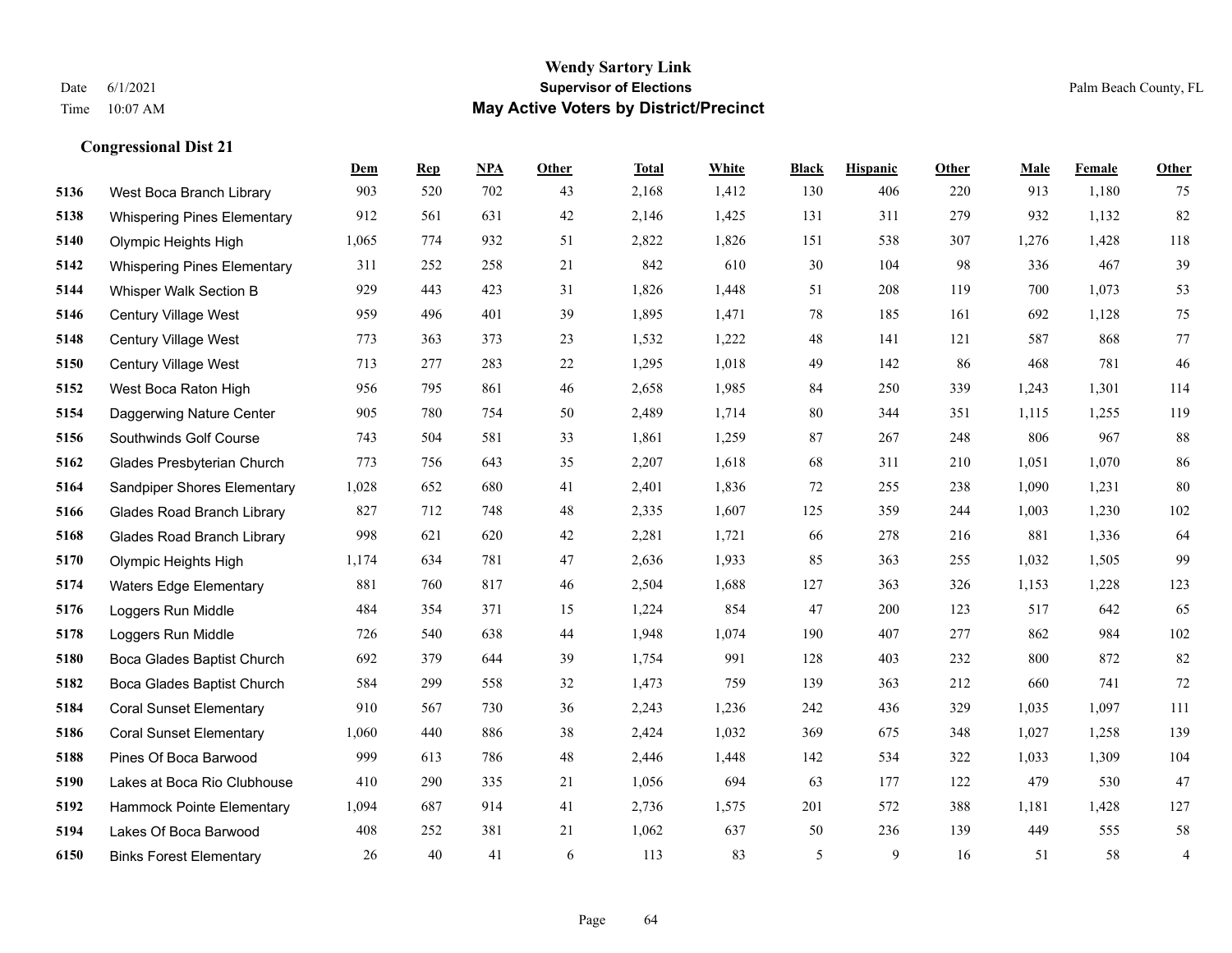#### **Wendy Sartory Link** Date 6/1/2021 **Supervisor of Elections** Palm Beach County, FL Time 10:07 AM **May Active Voters by District/Precinct**

# **Dem Rep NPA Other Total White Black Hispanic Other Male Female Other** Binks Forest Elementary 413 563 382 34 1,392 1,065 46 131 150 653 693 46 Wellington Landings Middle 471 536 389 30 1,426 1,032 87 187 120 641 742 43 Binks Forest Elementary 658 742 583 38 2,021 1,421 134 289 177 922 1,036 63 Wellington Elementary 800 953 551 38 2,342 1,726 127 311 178 1,065 1,201 76 Wellington Landings Middle 681 591 585 49 1,906 1,242 176 332 156 890 957 59 First Baptist Church Wel 796 686 582 43 2,107 1,341 220 359 187 944 1,096 67 First Baptist Church Wel 839 826 613 55 2,333 1,576 182 376 199 1,043 1,215 75 Wellington Community Center 867 879 755 48 2,549 1,785 149 397 218 1,173 1,296 80 First Baptist Church Wel 129 190 148 9 476 369 27 45 35 219 243 14 Christ Fellowship Church RPB 21 13 19 2 55 24 9 18 4 24 29 2 New Horizons Elementary 295 460 324 14 1,093 803 55 116 119 470 594 29 Wellington High 697 620 555 39 1,911 1,193 257 298 163 846 1,005 60 Elbridge Gale Elementary 878 568 655 47 2,148 1,176 308 439 225 932 1,131 85 Wellington Village Park 221 436 298 28 983 837 16 43 87 393 539 51 Wellington Village Hall 847 463 665 43 2,018 897 365 531 225 826 1,107 85 St Peters Methodist Church 998 801 831 62 2,692 1,609 285 556 242 1,232 1,371 89 Equestrian Trails Elementary 516 300 342 20 1,178 541 292 158 187 525 597 56 Palm Beach Central High 0 0 0 0 0 0 0 0 0 0 0 0 Wellington Branch Library 539 357 362 35 1,293 715 195 269 114 540 717 36 Emerald Cove Middle 545 571 512 43 1,671 1,041 175 275 180 734 885 52 Emerald Cove Middle 103 87 101 8 299 170 61 51 17 135 158 6 Emerald Cove Middle 31 22 38 1 92 49 26 9 8 27 61 4 Palm Beach Central High 282 371 250 20 923 607 94 104 118 426 473 24 Buena Vida Clubhouse 323 206 172 12 713 627 19 22 45 322 370 21 Villa Olympia Clubhouse 1,571 1,065 1,270 95 4,001 1,806 700 682 813 1,865 1,942 194 Wellington Village Park 147 234 169 13 563 384 16 92 71 259 277 27 Wellington Village Park 839 763 694 47 2,343 1,486 251 285 321 1,074 1,184 85 Panther Run Elementary 226 192 178 8 604 337 96 98 73 279 301 24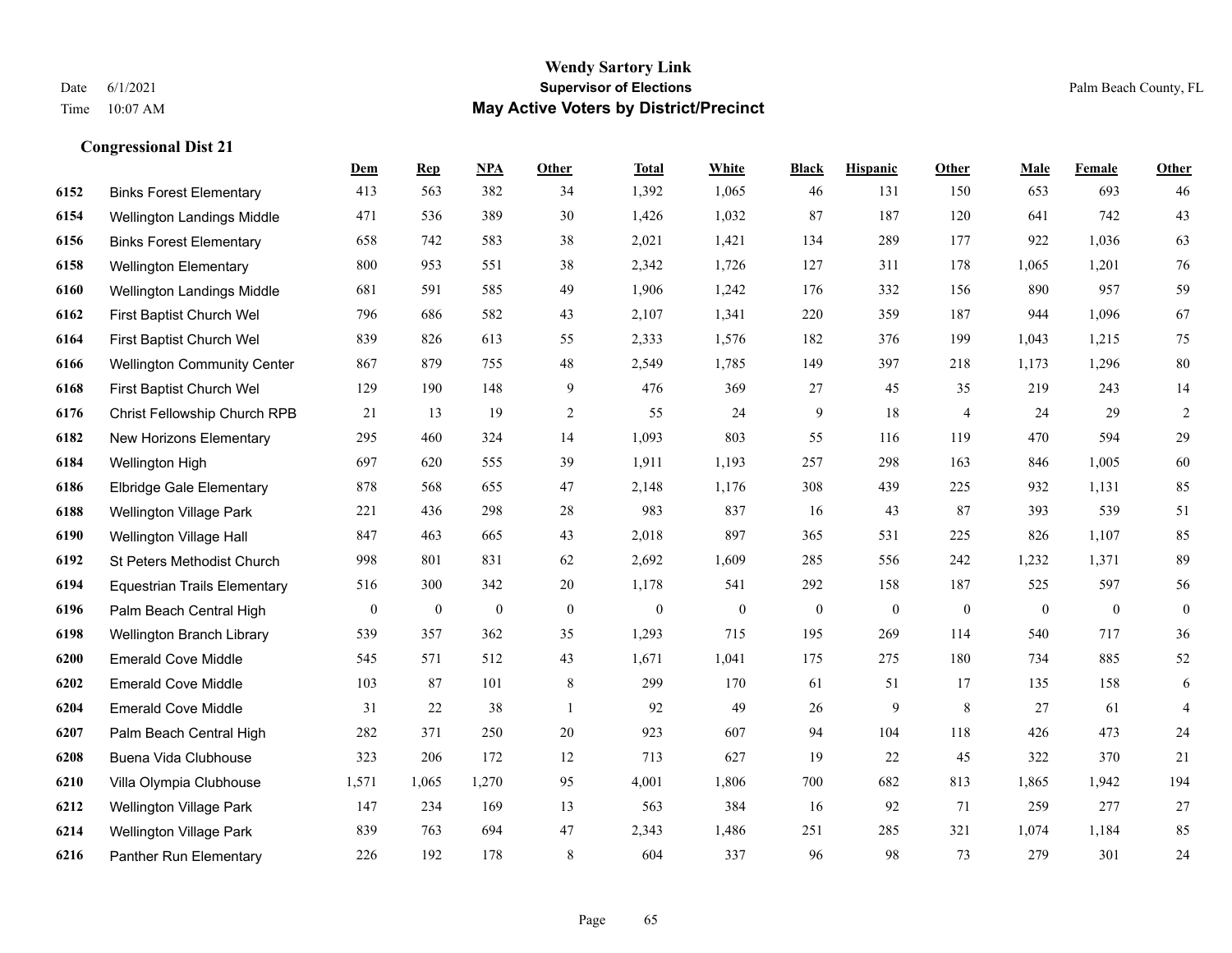## **Wendy Sartory Link** Date 6/1/2021 **Supervisor of Elections** Palm Beach County, FL Time 10:07 AM **May Active Voters by District/Precinct**

|      |                                     | Dem            | <b>Rep</b>     | NPA          | Other        | <b>Total</b> | White        | <b>Black</b>   | <b>Hispanic</b> | Other        | Male     | Female         | Other          |
|------|-------------------------------------|----------------|----------------|--------------|--------------|--------------|--------------|----------------|-----------------|--------------|----------|----------------|----------------|
| 6218 | <b>Wellington Village Park</b>      | $\theta$       | $\overline{0}$ | $\mathbf{0}$ | $\theta$     | $\mathbf{0}$ | $\mathbf{0}$ | $\overline{0}$ | $\overline{0}$  | $\theta$     | $\theta$ | $\overline{0}$ | $\theta$       |
| 6220 | <b>Wellington Village Park</b>      | 58             | 29             | 41           | $\tau$       | 135          | 66           | 15             | 31              | 23           | 55       | 76             | $\overline{4}$ |
| 6222 | Panther Run Elementary              | $\theta$       | 1              | $\mathbf{0}$ | $\mathbf{0}$ | -1           | $\mathbf{1}$ | $\overline{0}$ | $\mathbf{0}$    | $\mathbf{0}$ | 1        | $\mathbf{0}$   | $\overline{0}$ |
| 6224 | Discovery Key Elementary            | 985            | 1,115          | 690          | 57           | 2,847        | 2,114        | 181            | 338             | 214          | 1,323    | 1,438          | 86             |
| 6226 | The Isles at Wellington             | 767            | 762            | 617          | 37           | 2,183        | 1,408        | 225            | 246             | 304          | 1,025    | 1,057          | 101            |
| 6228 | Wycliffe Comm Association Bldg      | 771            | 337            | 399          | 21           | 1,528        | 1,427        | 17             | 22              | 62           | 657      | 842            | 29             |
| 6230 | Epiphany Lutheran Church            | 1,110          | 1,193          | 1,075        | 79           | 3,457        | 2,136        | 390            | 562             | 369          | 1,585    | 1,766          | 106            |
| 6232 | Panther Run Elementary              | 694            | 765            | 650          | 51           | 2,160        | 1,390        | 248            | 247             | 275          | 1,027    | 1,064          | 69             |
| 7070 | Northboro Elementary                | 490            | 421            | 388          | 41           | 1,340        | 1,076        | 71             | 83              | 110          | 618      | 684            | 38             |
| 7108 | <b>Chamber of Commerce</b>          | 431            | 408            | 372          | 54           | 1,265        | 956          | 64             | 104             | 141          | 600      | 620            | 45             |
| 7130 | Alexander W Dreyfoos SOA High       | 884            | 861            | 798          | 76           | 2,619        | 2,002        | 125            | 219             | 273          | 1,322    | 1,218          | 79             |
| 7132 | WPB City Hall Flagler Gallery       | 718            | 687            | 600          | 82           | 2,087        | 1,626        | 93             | 145             | 223          | 1,044    | 961            | 82             |
| 7148 | Howard Park Community Center        | 72             | 25             | 47           | 5            | 149          | 67           | 35             | 28              | 19           | 73       | 69             | $\tau$         |
| 7150 | <b>Howard Park Community Center</b> | 377            | 301            | 322          | 37           | 1,037        | 826          | 41             | 91              | 79           | 521      | 483            | 33             |
| 7152 | WPB City Hall Flagler Gallery       | 499            | 515            | 333          | 43           | 1,390        | 1,086        | $48\,$         | 126             | 130          | 527      | 788            | 75             |
| 7154 | Morton & Barbara Mandel Cente       | 151            | 382            | 164          | 20           | 717          | 635          | 8              | 17              | 57           | 325      | 370            | 22             |
| 7156 | PB Fire Station #3                  | 45             | 107            | 61           | 3            | 216          | 187          | $\overline{0}$ | $7\phantom{.0}$ | 22           | 96       | 108            | 12             |
| 7158 | PB Fire Station #3                  | 565            | 501            | 428          | 50           | 1,544        | 1,381        | 19             | 38              | 106          | 678      | 828            | 38             |
| 7160 | South Grade Elementary              | 1,003          | 223            | 500          | 28           | 1,754        | 568          | 658            | 340             | 188          | 852      | 822            | 80             |
| 7162 | <b>Osborne Community Center</b>     | 910            | 128            | 380          | 21           | 1,439        | 278          | 737            | 282             | 142          | 649      | 725            | 65             |
| 7164 | <b>Osborne Community Center</b>     | 332            | 200            | 204          | 28           | 764          | 598          | 56             | 56              | 54           | 353      | 389            | 22             |
| 7166 | PB Fire Station #3                  | 341            | 400            | 320          | 34           | 1,095        | 968          | 5              | 31              | 91           | 490      | 578            | $27\,$         |
| 7168 | Maddock Park                        | 1,532          | 636            | 926          | 57           | 3,151        | 1,554        | 799            | 528             | 270          | 1,449    | 1,583          | 119            |
| 7170 | Lantana Town Hall                   | 741            | 356            | 549          | 35           | 1,681        | 907          | 354            | 254             | 166          | 797      | 803            | 81             |
| 7172 | Lantana Recreation Center           | 330            | 269            | 277          | 17           | 893          | 693          | 57             | 72              | 71           | 416      | 449            | 28             |
| 7174 | <b>Rolling Green Elementary</b>     | 1,055          | 248            | 514          | 26           | 1,843        | 587          | 686            | 410             | 160          | 803      | 959            | 81             |
| 7175 | Rolling Green Elementary            | $\overline{0}$ | $\mathbf{0}$   | $\mathbf{0}$ | $\mathbf{0}$ | $\mathbf{0}$ | $\mathbf{0}$ | $\mathbf{0}$   | $\theta$        | $\theta$     | $\theta$ | $\mathbf{0}$   | $\overline{0}$ |
| 7176 | Hypoluxo Town Hall                  | 191            | 89             | 107          | 9            | 396          | 219          | 83             | 63              | 31           | 169      | 216            | 11             |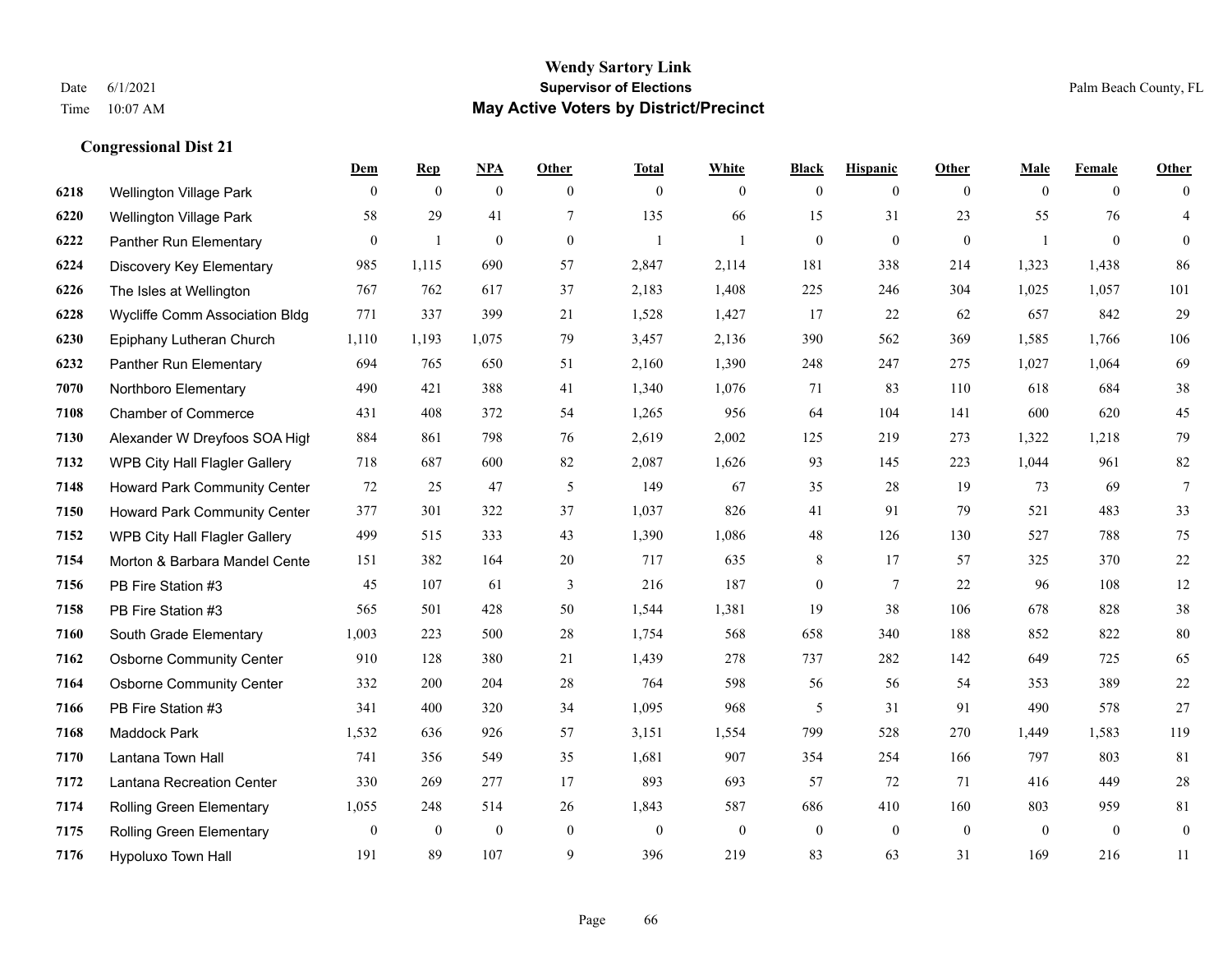#### **Wendy Sartory Link** Date 6/1/2021 **Supervisor of Elections** Palm Beach County, FL Time 10:07 AM **May Active Voters by District/Precinct**

# **Dem Rep NPA Other Total White Black Hispanic Other Male Female Other** Temple Beth Kodesh 1,553 192 558 31 2,334 462 1,325 346 201 1,033 1,191 110 Village Royale on the Green 834 241 367 24 1,466 623 580 143 120 617 782 67 St John Missionary Baptist Chr 1,811 144 467 18 2,440 247 1,813 175 205 1,029 1,306 105 Carolyn Sims Center 1,543 67 375 11 1,996 92 1,667 87 150 816 1,098 82 St John Missionary Baptist Chr 2 4 0 0 6 4 1 0 1 4 2 0 Boynton Beach Senior Center 1,530 419 738 54 2,741 1,106 1,095 278 262 1,271 1,342 128 Forest Park Elementary 903 569 628 63 2,163 1,498 279 196 190 927 1,160 76 Seacrest Presbyterian 1,086 607 802 61 2,556 1,607 453 249 247 1,218 1,237 101 Lakeview Baptist Church 17 10 10 2 39 27 2 4 6 19 17 3 Delray Beach Community Center 642 369 474 44 1,529 1,094 214 112 109 783 696 50 Atlantic High Auditorium 1,543 237 513 21 2,314 605 1,372 128 209 1,050 1,171 93 Atlantic High Auditorium 44 33 27 3 107 86 7 7 7 46 58 3 Pompey Park Recreation Center 1,408 248 468 29 2,153 521 1,374 112 146 994 1,095 64 505 Club 686 403 458 42 1,589 1,138 241 75 135 820 718 51 505 Club 39 41 43 4 127 100 3 11 13 64 58 5 505 Club 58 62 65 6 191 163 2 9 17 99 87 5 Atlantic High Media Center 789 204 327 21 1,341 601 533 91 116 584 713 44 Village Academy 1,847 108 442 19 2,416 139 1,953 142 182 984 1,329 103 Delray Beach Library 1,359 238 531 33 2,161 618 1,232 119 192 1,052 1,026 83 Delray Beach Community Center 931 334 541 41 1,847 887 567 224 169 904 870 73 **Congressional Dist 21** 227,336 140,646 149,654 10,924 528,560 342,811 62,949 73,908 48,892 233,464 275,570 19,526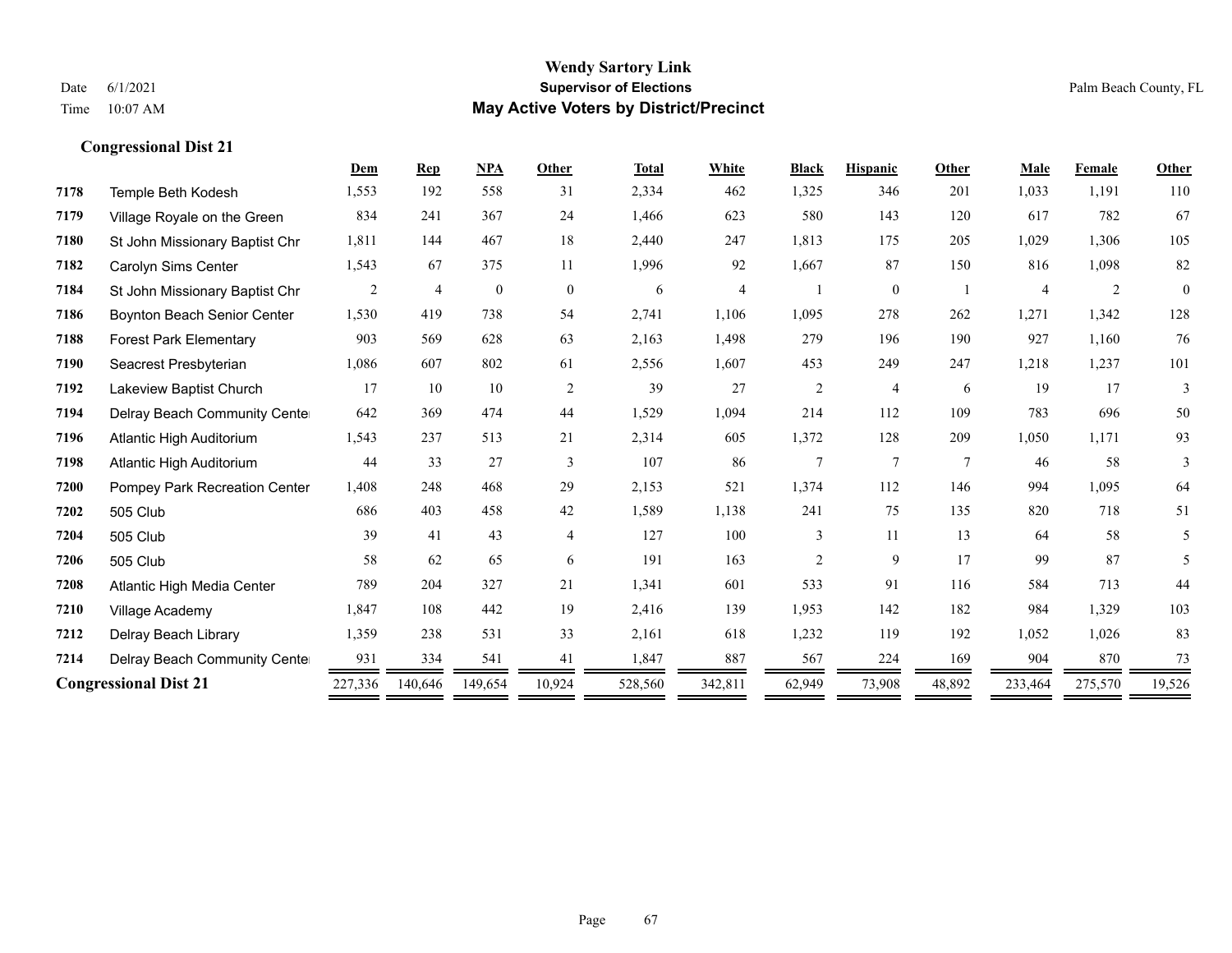#### **Wendy Sartory Link** Date 6/1/2021 **Supervisor of Elections** Palm Beach County, FL Time 10:07 AM **May Active Voters by District/Precinct**

# **Dem Rep NPA Other Total White Black Hispanic Other Male Female Other** St Lucy Catholic Church 636 936 636 43 2,251 2,010 14 76 151 1,009 1,165 77 Omni Middle 649 634 530 37 1,850 1,516 33 138 163 863 934 53 Calusa Elementary 395 393 317 28 1,133 937 14 94 88 466 627 40 Above and Beyond Community Church 420 564 444 35 1,463 1,187 43 128 105 684 732 47 Above and Beyond Community Church 655 629 592 44 1,920 1,432 53 220 215 813 1,028 79 Ascension Catholic Church 835 1,223 908 72 3,038 2,371 163 248 256 1,426 1,506 106 Broken Sound Club 263 207 181 17 668 489 27 89 63 279 371 18 Woodfield Country Club HOA 851 759 733 51 2,394 2,142 13 68 171 1,092 1,205 97 Seasons HOA Clubhouse 224 218 171 11 624 515 9 37 63 296 299 29 Broken Sound Club 526 381 339 16 1,262 1,150 12 33 67 565 662 35 Broken Sound Club 608 415 442 41 1,506 1,181 75 139 111 684 779 43 4150 Patch Reef Park Community Center 582 514 552 63 1,711 1,312 63 162 174 806 853 52 Boca Delray Lodge #171 646 660 656 54 2,016 1,494 72 221 229 923 1,008 85 Ascension Catholic Church 436 420 342 34 1,232 894 96 102 140 602 579 51 St Lucy Catholic Church 533 565 411 36 1,545 1,356 6 63 120 718 783 44 Spanish River High 963 748 761 38 2,510 1,990 46 221 253 1,191 1,209 110 Greater BR Swim & Racquet Ctr 437 407 352 19 1,215 978 18 91 128 562 609 44 4162 Patch Reef Park Community Center 554 487 439 20 1,500 1,143 33 114 210 681 742 77 Safe Schools Institute 610 658 567 33 1,868 1,499 28 176 165 868 904 96 FAU Arena Lobby 960 533 774 35 2,302 1,237 398 308 359 980 1,134 188 JC Mitchell Elementary 731 586 637 57 2,011 1,392 89 245 285 881 1,010 120 Spanish River Library 930 1,055 892 51 2,928 2,272 102 265 289 1,399 1,423 106 Marine Safety Headquarters 700 699 603 62 2,064 1,804 19 103 138 914 1,093 57 Sugar Sand Park Comm Center 311 279 266 15 871 749 5 54 63 408 426 37 Sugar Sand Park Comm Center 938 703 756 69 2,466 1,804 74 329 259 1,080 1,275 111 Sugar Sand Park Comm Center 761 646 526 47 1,980 1,571 45 197 167 802 1,110 68 Del Prado Elementary 595 588 570 34 1,787 1,277 50 245 215 806 878 103 Greater BR Swim & Racquet Ctr 905 607 737 52 2,301 1,566 88 404 243 960 1,244 97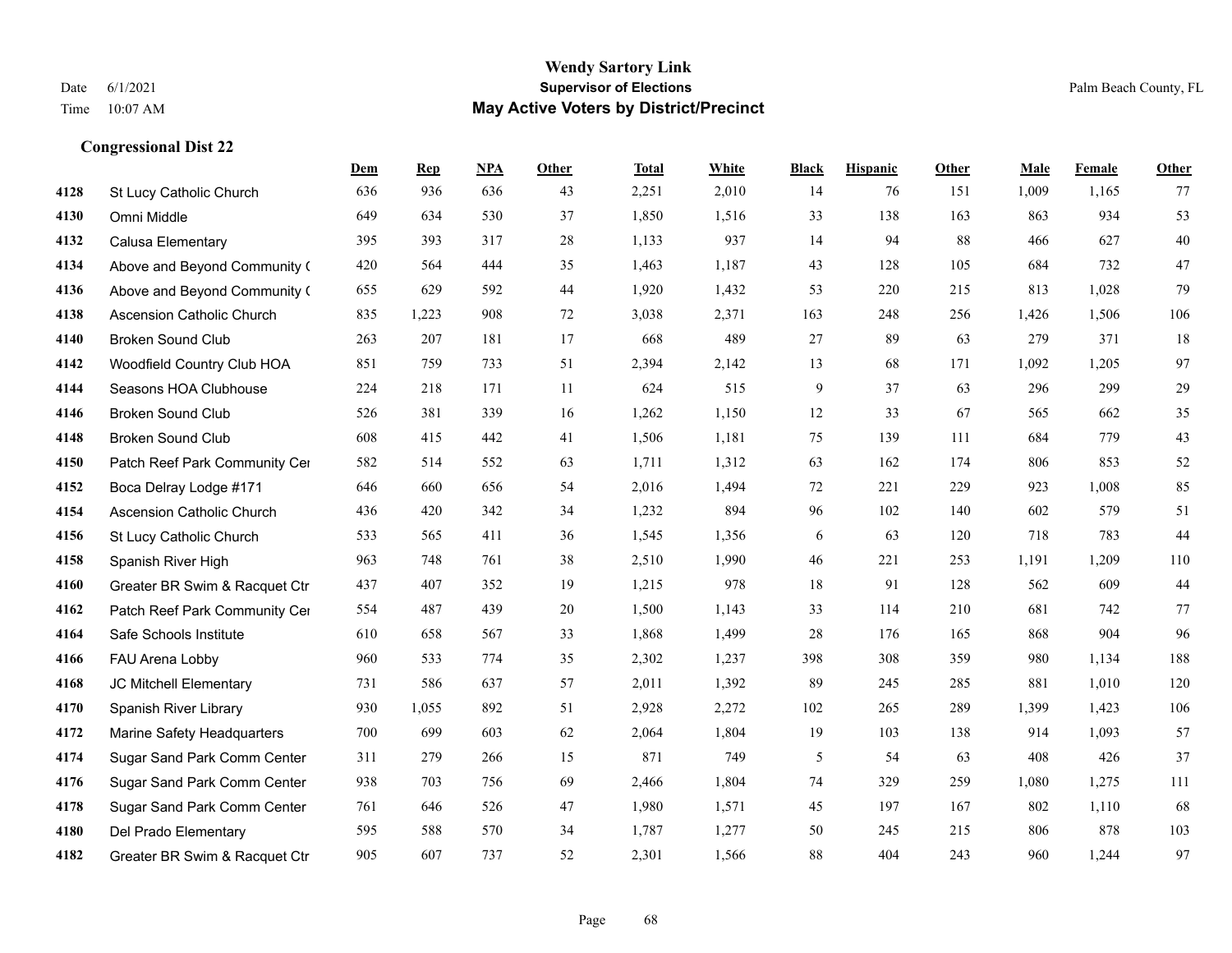|      |                                    | Dem | <b>Rep</b> | NPA | <b>Other</b> | <b>Total</b> | <b>White</b> | <b>Black</b>     | <b>Hispanic</b> | Other | <b>Male</b> | Female | <b>Other</b> |
|------|------------------------------------|-----|------------|-----|--------------|--------------|--------------|------------------|-----------------|-------|-------------|--------|--------------|
| 4184 | Boca Raton Middle                  | 579 | 618        | 566 | 33           | 1,796        | 1,360        | 55               | 206             | 175   | 842         | 901    | 53           |
| 4186 | The Volen Center                   | 574 | 513        | 472 | 28           | 1,587        | 1,094        | 139              | 168             | 186   | 731         | 789    | 67           |
| 4188 | Elks Lodge of Boca Raton           | 935 | 545        | 630 | 56           | 2,166        | 1,263        | 329              | 324             | 250   | 988         | 1,076  | 102          |
| 4190 | St Gregory Episcopal Church        | 787 | 1,136      | 835 | 75           | 2,833        | 2,370        | 34               | 185             | 244   | 1,399       | 1,329  | 105          |
| 4192 | Verde K-8 School                   | 603 | 972        | 719 | 42           | 2,336        | 1,850        | 57               | 143             | 286   | 1,076       | 1,130  | 130          |
| 4194 | Del Prado Elementary               | 548 | 321        | 311 | 27           | 1,207        | 1,031        | 23               | 55              | 98    | 505         | 669    | 33           |
| 4196 | Good Shepherd Lutheran             | 719 | 448        | 444 | 24           | 1,635        | 1,409        | 31               | 80              | 115   | 690         | 902    | 43           |
| 4198 | Verde K-8 School                   | 653 | 482        | 532 | 37           | 1,704        | 1,062        | 123              | 326             | 193   | 707         | 917    | 80           |
| 4200 | Verde K-8 School                   | 404 | 353        | 304 | 19           | 1,080        | 804          | 10               | 169             | 97    | 439         | 612    | 29           |
| 4202 | Greater BR Swim & Racquet Ctr      | 807 | 596        | 630 | 36           | 2,069        | 1,614        | 31               | 239             | 185   | 843         | 1.151  | 75           |
| 4204 | Sugar Sand Park Comm Center        | 797 | 477        | 607 | 44           | 1,925        | 1,212        | 157              | 325             | 231   | 870         | 982    | 73           |
| 4206 | Good Shepherd Lutheran             | 692 | 485        | 517 | 32           | 1,726        | 1,371        | 34               | 175             | 146   | 702         | 964    | 60           |
| 4208 | Hammock Pointe Elementary          | 912 | 619        | 485 | 35           | 2,051        | 1,767        | $10\,$           | 121             | 153   | 809         | 1,183  | 59           |
| 4210 | Sugar Sand Park Comm Center        | 645 | 845        | 681 | 44           | 2,215        | 1,744        | 31               | 262             | 178   | 1,024       | 1,117  | 74           |
| 4212 | Center for Spiritual Living        | 640 | 823        | 589 | 36           | 2,088        | 1,744        | 36               | 161             | 147   | 989         | 1,036  | 63           |
| 4214 | Calvary Chapel Boca Raton - 4th    | 649 | 870        | 650 | 66           | 2,235        | 1,781        | 47               | 238             | 169   | 1,034       | 1,115  | 86           |
| 4216 | Calvary Chapel Boca Raton - Kir    | 690 | 1,077      | 698 | 62           | 2,527        | 2,130        | 22               | 176             | 199   | 1,196       | 1,243  | 88           |
| 4218 | <b>Grace Community Church</b>      | 472 | 883        | 555 | 61           | 1,971        | 1,630        | 36               | 142             | 163   | 904         | 981    | 86           |
| 4220 | Boca Raton Community Center        | 493 | 433        | 509 | 47           | 1,482        | 967          | 113              | 246             | 156   | 691         | 743    | 48           |
| 4222 | Boca Raton Downtown Library        | 949 | 1,105      | 911 | 84           | 3,049        | 2,549        | 61               | 186             | 253   | 1,366       | 1,554  | 129          |
| 4224 | <b>Grace Community Church</b>      | 535 | 1,152      | 754 | 61           | 2,502        | 2,048        | 62               | 192             | 200   | 1,167       | 1,247  | $88\,$       |
| 4226 | St Gregory Episcopal Church        | 234 | 395        | 279 | 22           | 930          | 830          | $\tau$           | 34              | 59    | 442         | 463    | $25\,$       |
| 4228 | <b>Boca Raton Community Center</b> | 543 | 670        | 526 | 48           | 1,787        | 1,534        | 17               | 99              | 137   | 798         | 939    | 50           |
| 4230 | Boca Raton Downtown Library        | 333 | 462        | 330 | 25           | 1,150        | 1,006        | 9                | 59              | 76    | 540         | 584    | $26\,$       |
| 5111 | Morikami Park Elementary           | 44  | 61         | 49  | 3            | 157          | 149          | $\boldsymbol{0}$ | $\overline{3}$  | 5     | 72          | 84     | 1            |
| 5113 | Morikami Park Elementary           | 20  | 39         | 24  | $\sqrt{2}$   | 85           | 68           | $\overline{0}$   | $7\overline{ }$ | 10    | 34          | 44     | $\tau$       |
| 5115 | Spanish River High                 | 76  | 105        | 76  | 12           | 269          | 218          | 4                | 22              | 25    | 135         | 131    | 3            |
| 5117 | The Polo Club of Boca Raton        | 309 | 197        | 195 | 18           | 719          | 656          | $\mathbf{1}$     | 8               | 54    | 291         | 402    | 26           |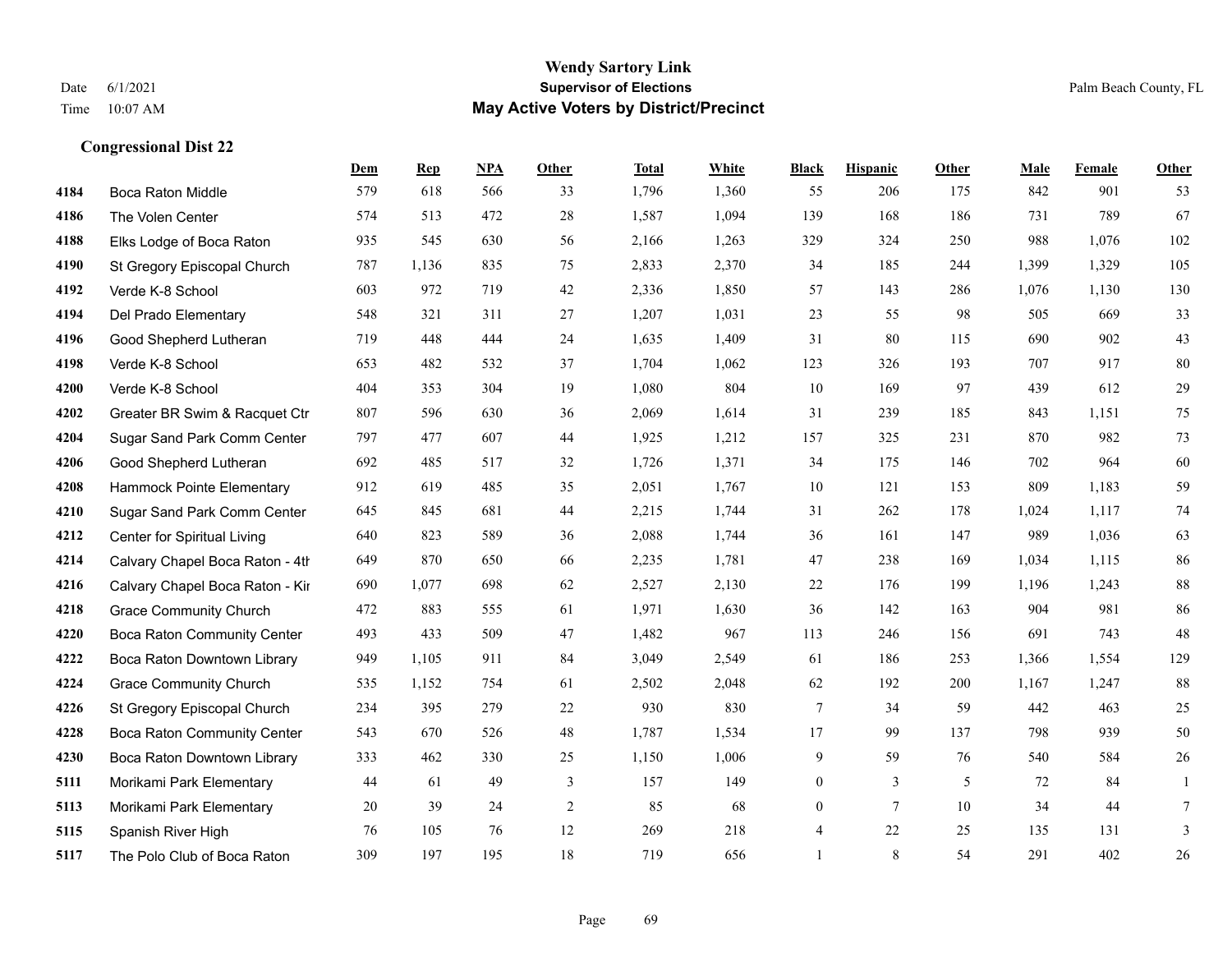|                              |                        | <u>Dem</u> | <b>Rep</b> | <u>NPA</u> | <b>Other</b> | <b>Total</b> | White  | <b>Black</b> | <b>Hispanic</b> | <b>Other</b> | Male   | Female | <u>Other</u> |
|------------------------------|------------------------|------------|------------|------------|--------------|--------------|--------|--------------|-----------------|--------------|--------|--------|--------------|
| 5158                         | Boca West Country Club | 781        | 460        | 526        | 49           | .816         | 1,630  |              |                 | 104          | 758    | 1,013  | 45           |
| 5160                         | Boca West Country Club | 825        | 466        | 425        | 32           | .748         | .646   |              |                 | 69           | 683    | 0.024  | 41           |
| 5172                         | Del Prado Elementary   | 243        | 301        | 205        |              | 766          | 686    | 10           |                 | 59           | 363    | 378    | 25           |
| <b>Congressional Dist 22</b> |                        | 35,145     | 34,423     | 30.168     | 2,291        | 102,027      | 80.491 | 3,189        | 9,035           | 9,312        | 45,846 | 52,291 | 3,890        |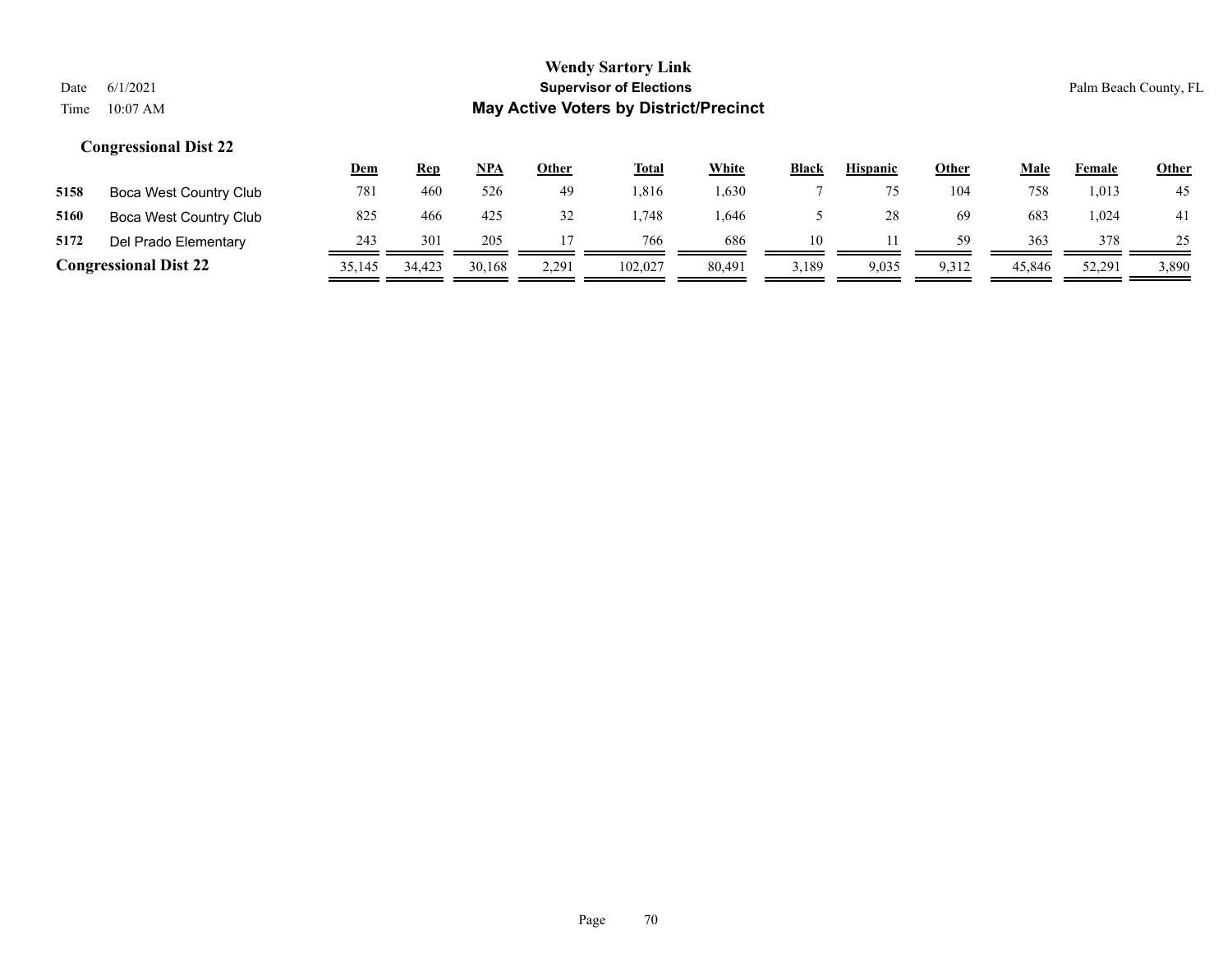**Unincorporated**

#### **Wendy Sartory Link** Date 6/1/2021 **Supervisor of Elections** Palm Beach County, FL Time 10:07 AM **May Active Voters by District/Precinct**

**Dem Rep NPA Other Total White Black Hispanic Other Male Female Other**

# Canal Point Community Center 0 0 0 0 0 0 0 0 0 0 0 0 Pierce Hammock Elementary 3 4 3 0 10 10 0 0 0 3 7 0 Journey Church of Jupiter 0 0 0 0 0 0 0 0 0 0 0 0 Journey Church of Jupiter 0 0 0 0 0 0 0 0 0 0 0 0 Journey Church of Jupiter 0 0 0 0 0 0 0 0 0 0 0 0 Caloosa POA Meeting Room 0 0 0 0 0 0 0 0 0 0 0 0 Caloosa POA Meeting Room 0 1 0 0 1 1 1 0 0 0 0 0 0 1 Journey Church of Jupiter 0 0 0 0 0 0 0 0 0 0 0 0 Calvary Church of Jupiter 455 832 482 49 1,818 1,602 22 96 98 861 901 56 Calvary Church of Jupiter 197 382 227 7 813 733 1 45 34 390 406 17 Caloosa POA Meeting Room 0 0 0 0 0 0 0 0 0 0 0 0 Journey Church of Jupiter 719 1,238 771 55 2,783 2,378 37 181 187 1,334 1,359 90 Calvary Church of Jupiter  $\begin{array}{cccccccc} 8 & 10 & 5 & 0 & 23 & 23 & 0 & 0 & 12 & 11 & 0 \end{array}$  Calvary Church of Jupiter 340 629 332 25 1,326 1,173 10 77 66 632 659 35 Jupiter Farms Elementary 550 1,011 571 61 2,193 1,908 16 133 136 1,051 1,076 66 **1030 Calvary Church of Jupiter 17** 37 25 4 83 76 0 4 3 40 40 3 Jupiter Farms Park Community Pavilion 310 577 355 28 1,270 1,072 12 107 79 623 606 41 Calvary Church of Jupiter 0 0 0 0 0 0 0 0 0 0 0 0 William T Dwyer High 815 1,334 771 55 2,975 2,498 64 178 235 1,420 1,444 111 Limestone Creek Elementary 439 118 173 19 749 218 358 92 81 353 370 26 West Jupiter Recreation Center 267 151 158 14 590 268 168 111 43 255 314 21 West Jupiter Recreation Center 77 100 72 4 253 209 0 24 20 102 135 16 Harvest Community Church 636 1,173 552 42 2,403 2,207 10 53 133 1,168 1,153 82 Jupiter Community Center 76 125 64 2 267 244 0 6 17 130 129 8 Jupiter Community Center 61 69 87 4 221 176 1 38 6 115 96 10 First Baptist Church Teq 98 148 78 2 326 301 0 9 16 165 151 10 First Baptist Church Teq 72 142 86 8 308 284 1 12 11 148 151 9

First Baptist Church Teq 12 52 10 0 74 71 1 0 2 37 35 2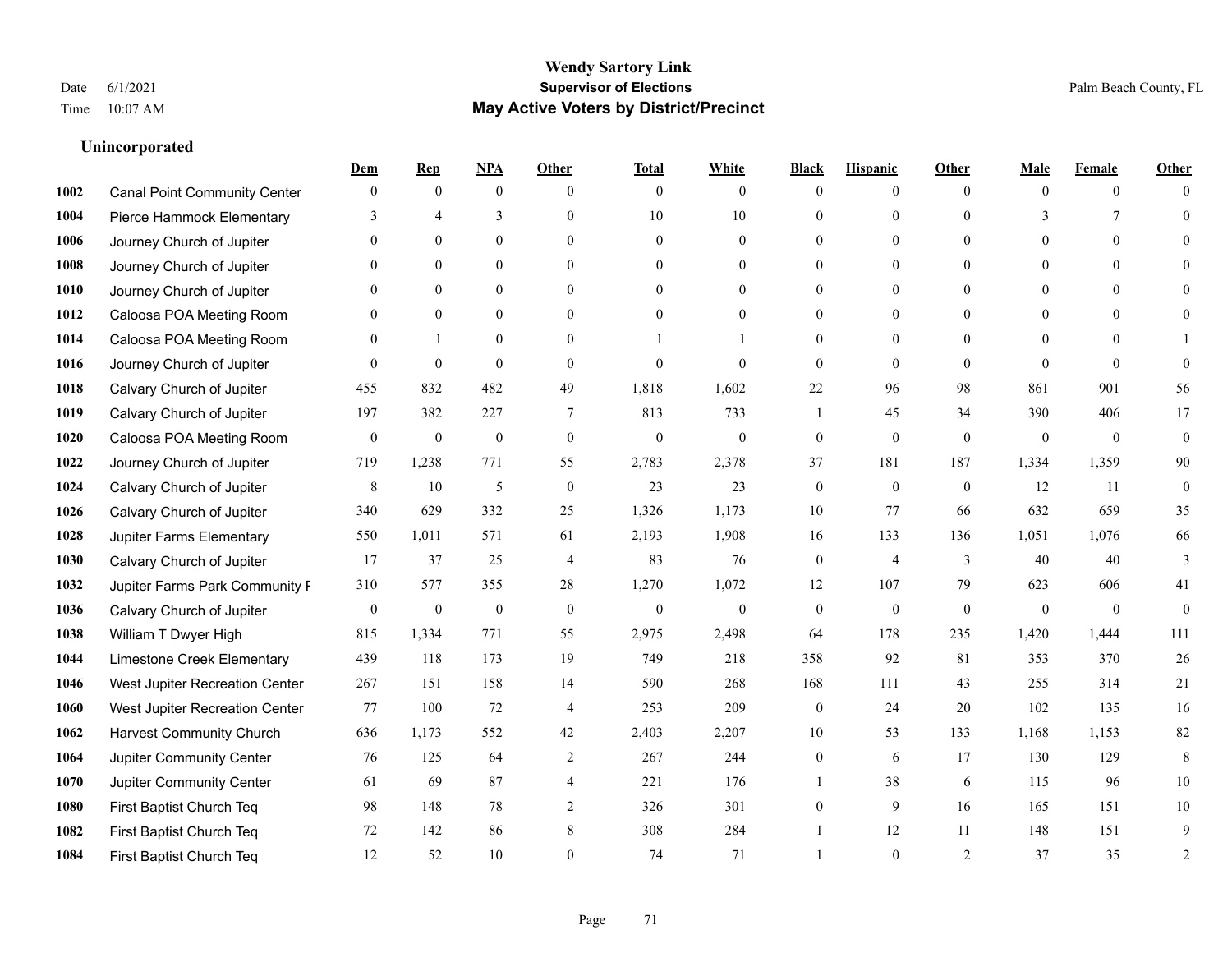**Unincorporated**

#### **Wendy Sartory Link** Date 6/1/2021 **Supervisor of Elections** Palm Beach County, FL Time 10:07 AM **May Active Voters by District/Precinct**

# **Dem Rep NPA Other Total White Black Hispanic Other Male Female Other** First Baptist Church Teq 48 72 36 0 156 126 8 13 9 76 76 4 Tequesta Council Chambers 112 134 105 4 355 308 9 21 17 159 185 11 Tequesta Council Chambers 118 317 125 13 573 548 0 4 21 256 306 11 Tequesta Council Chambers 38 86 35 3 162 152 0 1 9 83 76 3 PBC Fire Rescue #18 **1** 3 1 0 5 5 0 0 0 3 1 1 PBC Fire Rescue #18 0 3 2 0 5 5 0 0 0 2 3 0 PBC Fire Rescue #18 0 0 0 0 0 0 0 0 0 0 0 0 Grace Immanuel Bible Church 227 833 361 37 1,458 1,385 0 12 61 622 803 33 Newhaven Clubhouse 16 35 8 1 60 54 0 1 5 31 28 1 Holy Spirit Lutheran 149 296 135 18 598 533 4 27 34 284 293 21 Holy Spirit Lutheran **0** 2 0 0 2 2 2 0 0 0 1 1 0 Holy Spirit Lutheran **0** 1 1 0 2 1 0 1 0 1 1 0 Holy Spirit Lutheran **1** 0 1 0 2 2 0 0 0 1 1 0 Holy Spirit Lutheran 2 4 6 2 14 14 0 0 0 6 8 0 1166 Holy Spirit Lutheran **8** 21 12 0 41 33 0 2 6 17 24 0 Holy Spirit Lutheran 0 0 0 0 0 0 0 0 0 0 0 0 Caloosa POA Meeting Room 0 0 0 0 0 0 0 0 0 0 0 0 Caloosa POA Meeting Room 125 283 128 10 546 468 12 24 42 244 281 21 Caloosa POA Meeting Room 68 119 63 2 252 214 5 14 19 117 123 12 William T Dwyer High 160 268 138 6 572 489 15 30 38 271 288 13 Eastpointe Country Club 544 680 395 34 1,653 1,538 12 28 75 731 888 34 1st Baptist Church PBG 580 485 428 35 1,528 1,074 139 158 157 729 747 52 Dwight D Eisenhower Elementary 0 0 0 0 0 0 0 0 0 0 0 0 Cross Community Church 529 1,086 565 39 2,219 1,993 15 90 121 1,053 1,095 71 Holy Spirit Lutheran 9 25 14 3 51 45 0 2 4 24 23 4 Holy Spirit Lutheran **13** 78 22 3 116 112 0 3 1 56 59 1 Holy Spirit Lutheran 211 275 147 8 641 573 2 23 43 304 315 22 Oceanview Methodist 134 297 156 15 602 517 9 32 44 292 292 18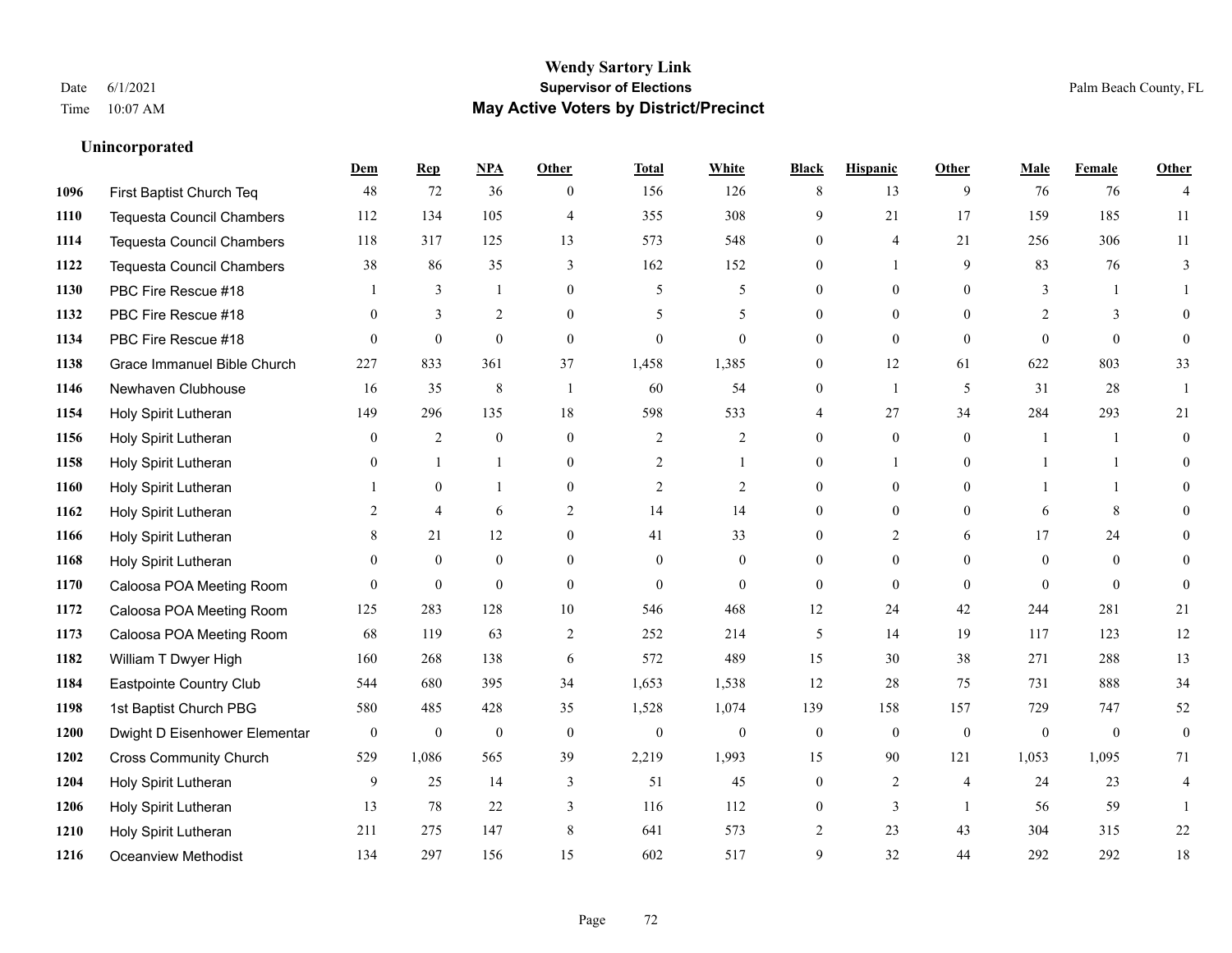## **Wendy Sartory Link** Date 6/1/2021 **Supervisor of Elections** Palm Beach County, FL Time 10:07 AM **May Active Voters by District/Precinct**

## **Dem Rep NPA Other Total White Black Hispanic Other Male Female Other** 1218 Osceola Creek Middle 1 0 0 1 1 0 0 0 1 0 0 Pierce Hammock Elementary 0 0 0 0 0 0 0 0 0 0 0 0 Pierce Hammock Elementary 0 0 0 0 0 0 0 0 0 0 0 0 North County Senior Center 1 2 4 3 10 9 1 0 0 5 5 5 0 North County Senior Center 315 222 258 30 825 456 98 126 145 370 425 30 Palm Beach Gardens High 120 95 81 5 301 197 45 39 20 142 149 10 Garden Lodge 366 F&AM 373 187 271 22 853 421 192 137 103 374 446 33 Pew Leadership Center 87 51 60 9 207 150 13 20 24 104 87 16 PBG Moose Lodge 2010 45 51 41 3 140 113 4 13 10 69 63 8 Dwight D Eisenhower Elementar 29 81 21 8 139 119 4 4 12 69 69 1 PBG Moose Lodge 2010 34 33 21 1 89 81 0 4 4 37 51 1 Cross Community Church 1 3 1 0 5 4 0 0 1 2 3 0 Dwight D Eisenhower Elementar 37 51 37 3 128 109 1 7 11 59 64 5 NPB Community Center 225 277 197 23 722 618 16 41 47 367 325 30 NPB Community Center 0 0 0 1 1 1 0 0 0 1 0 0 Gardens Mall Community Room 38 70 36 4 148 132 3 3 10 75 69 4 **1312 Gardens Mall Community Room** 6 17 11 0 34 31 0 2 1 17 17 0 1st Unitarian Church NPB 42 49 44 3 138 112 9 10 7 75 60 3 Gardens Mall Community Room 36 91 41 4 172 153 0 4 15 86 79 7 Eissey Campus Theater **95** 95 397 103 19 614 592 1 1 20 272 331 11 Grove Park Elementary 94 164 85 4 347 292 11 21 23 151 185 11 Grove Park Elementary 215 124 191 8 538 281 47 156 54 238 282 18 Palm Lake Estates - The Palms 68 80 49 4 201 163 13 9 16 92 100 9 Palm Lake Estates - The Palms 121 124 78 5 328 275 14 24 15 137 179 12 Pew Leadership Center 194 82 141 10 427 221 118 45 43 179 234 14 Palm Beach Shores Town Hall 0 0 0 0 0 0 0 0 0 0 0 0 Cypress Lakes HOA 598 338 285 31 1,252 860 198 97 97 480 735 37 Century Village Clubhouse 62 32 23 2 119 75 13 18 13 53 62 4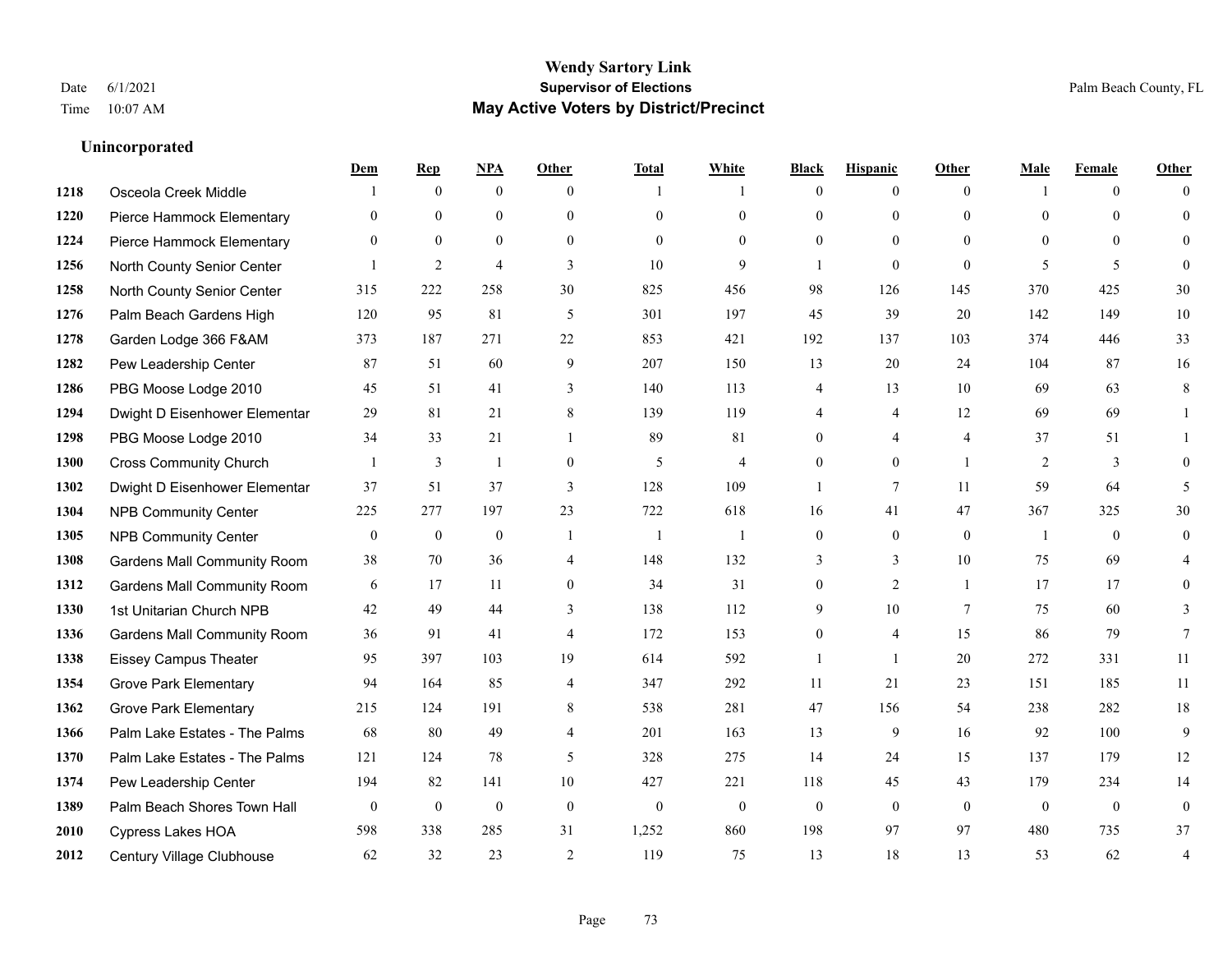## **Unincorporated**

|      |                                   | Dem          | <b>Rep</b>     | NPA              | <b>Other</b>   | <b>Total</b>   | <b>White</b>   | <b>Black</b>     | <b>Hispanic</b> | <b>Other</b>   | <b>Male</b>    | <b>Female</b>  | <b>Other</b>     |
|------|-----------------------------------|--------------|----------------|------------------|----------------|----------------|----------------|------------------|-----------------|----------------|----------------|----------------|------------------|
| 2020 | Jeaga Middle                      | 223          | 88             | 139              | 9              | 459            | 205            | 138              | 82              | 34             | 197            | 251            | 11               |
| 2021 | Jeaga Middle                      | 164          | 55             | 127              | 15             | 361            | 116            | 122              | 73              | 50             | 142            | 207            | 12               |
| 2022 | Century Village Clubhouse         | 802          | 408            | 349              | 30             | 1,589          | 1,032          | 218              | 203             | 136            | 626            | 903            | 60               |
| 2024 | Century Village Clubhouse         | 819          | 414            | 331              | 39             | 1,603          | 1,134          | 165              | 162             | 142            | 632            | 919            | 52               |
| 2026 | Century Village Clubhouse         | 644          | 333            | 287              | 25             | 1,289          | 804            | 190              | 191             | 104            | 499            | 730            | 60               |
| 2028 | Century Village Clubhouse         | 351          | 198            | 156              | 6              | 711            | 492            | 71               | 86              | 62             | 259            | 426            | $26\,$           |
| 2030 | <b>Benoist Farms Elementary</b>   | 595          | 158            | 314              | 21             | 1,088          | 266            | 466              | 244             | 112            | 420            | 616            | 52               |
| 2036 | <b>Turning Points Academy</b>     | 784          | 413            | 393              | 40             | 1,630          | 951            | 302              | 261             | 116            | 612            | 970            | $48\,$           |
| 2038 | <b>Turning Points Academy</b>     | 867          | 184            | 371              | 19             | 1,441          | 501            | 657              | 157             | 126            | 491            | 900            | 50               |
| 2040 | Wynnebrook Elementary             | 835          | 270            | 434              | $20\,$         | 1,559          | 432            | 610              | 356             | 161            | 676            | 809            | $74\,$           |
| 2041 | Wynnebrook Elementary             | 568          | 261            | 403              | 15             | 1,247          | 519            | 138              | 494             | 96             | 532            | 661            | 54               |
| 2044 | St Christophers Episcopal Chr     | 1,149        | 293            | 579              | 34             | 2,055          | 600            | 836              | 407             | 212            | 910            | 1,044          | 101              |
| 2048 | Elks Lodge #1352                  | 2            | 3              | $\boldsymbol{0}$ | $\mathbf{0}$   | 5              | 3              |                  | $\overline{0}$  |                | 3              |                | 1                |
| 2050 | Elks Lodge #1352                  | 16           | 19             | 20               | 3              | 58             | 40             | -1               | 10              | 7              | 33             | 22             | 3                |
| 2052 | Elks Lodge #1352                  | 569          | 159            | 277              | 19             | 1,024          | 191            | 480              | 158             | 195            | 474            | 510            | 40               |
| 2054 | Elks Lodge #1352                  | 1,267        | 316            | 711              | 26             | 2,320          | 462            | 992              | 578             | 288            | 1,018          | 1,191          | 111              |
| 2056 | Clayton Hutcheson Hall B          | 748          | 322            | 576              | 17             | 1,663          | 528            | 302              | 659             | 174            | 730            | 839            | 94               |
| 2058 | Clayton Hutcheson Hall B          | 4            | 2              |                  | $\mathbf{0}$   | $\overline{7}$ | $\overline{4}$ | $\mathbf{0}$     | 2               | $\overline{1}$ | 3              | $\overline{4}$ | $\mathbf{0}$     |
| 2060 | <b>West Gate Elementary</b>       | 398          | 225            | 344              | 13             | 980            | 327            | 76               | 500             | 77             | 472            | 460            | $48\,$           |
| 2080 | <b>Everglades Elementary</b>      | 156          | 167            | 127              | 8              | 458            | 262            | 61               | 81              | 54             | 214            | 223            | 21               |
| 2081 | <b>Everglades Elementary</b>      | 68           | 93             | 45               | $\overline{0}$ | 206            | 148            | 6                | 29              | 23             | 102            | 98             | 6                |
| 2082 | Pine Jog Environmental Center     | 163          | 287            | 149              | $\,$ 8 $\,$    | 607            | 422            | 24               | 111             | 50             | 289            | 303            | 15               |
| 2083 | Pine Jog Environmental Center     | 7            | 21             | 17               | $\overline{0}$ | 45             | 30             | $\boldsymbol{0}$ | 13              | 2              | 21             | 23             | 1                |
| 2085 | <b>Community Christian Church</b> | 2            | 1              | $\mathbf{0}$     | $\overline{0}$ | 3              | 3              | $\overline{0}$   | $\overline{0}$  | $\mathbf{0}$   | $\overline{1}$ | 2              | $\theta$         |
| 2087 | <b>Community Christian Church</b> |              | $\mathbf{1}$   | $\theta$         | $\Omega$       | $\overline{2}$ | $\overline{2}$ | $\Omega$         | $\Omega$        | $\theta$       | $\overline{2}$ | $\Omega$       | $\theta$         |
| 2088 | Melaleuca Elementary              | 883          | 541            | 653              | 32             | 2,109          | 1,081          | 346              | 480             | 202            | 958            | 1,067          | 84               |
| 2090 | Pine Jog Environmental Center     | $\mathbf{0}$ | 2              | $\mathbf{0}$     | $\mathbf{0}$   | $\overline{c}$ | $\mathbf{1}$   | $\boldsymbol{0}$ | $\mathbf{0}$    | $\overline{1}$ | $\overline{0}$ |                |                  |
| 2092 | Pine Jog Environmental Center     |              | $\overline{4}$ |                  |                | $\overline{7}$ | $\tau$         | $\mathbf{0}$     | $\Omega$        | $\theta$       | 3              | 4              | $\boldsymbol{0}$ |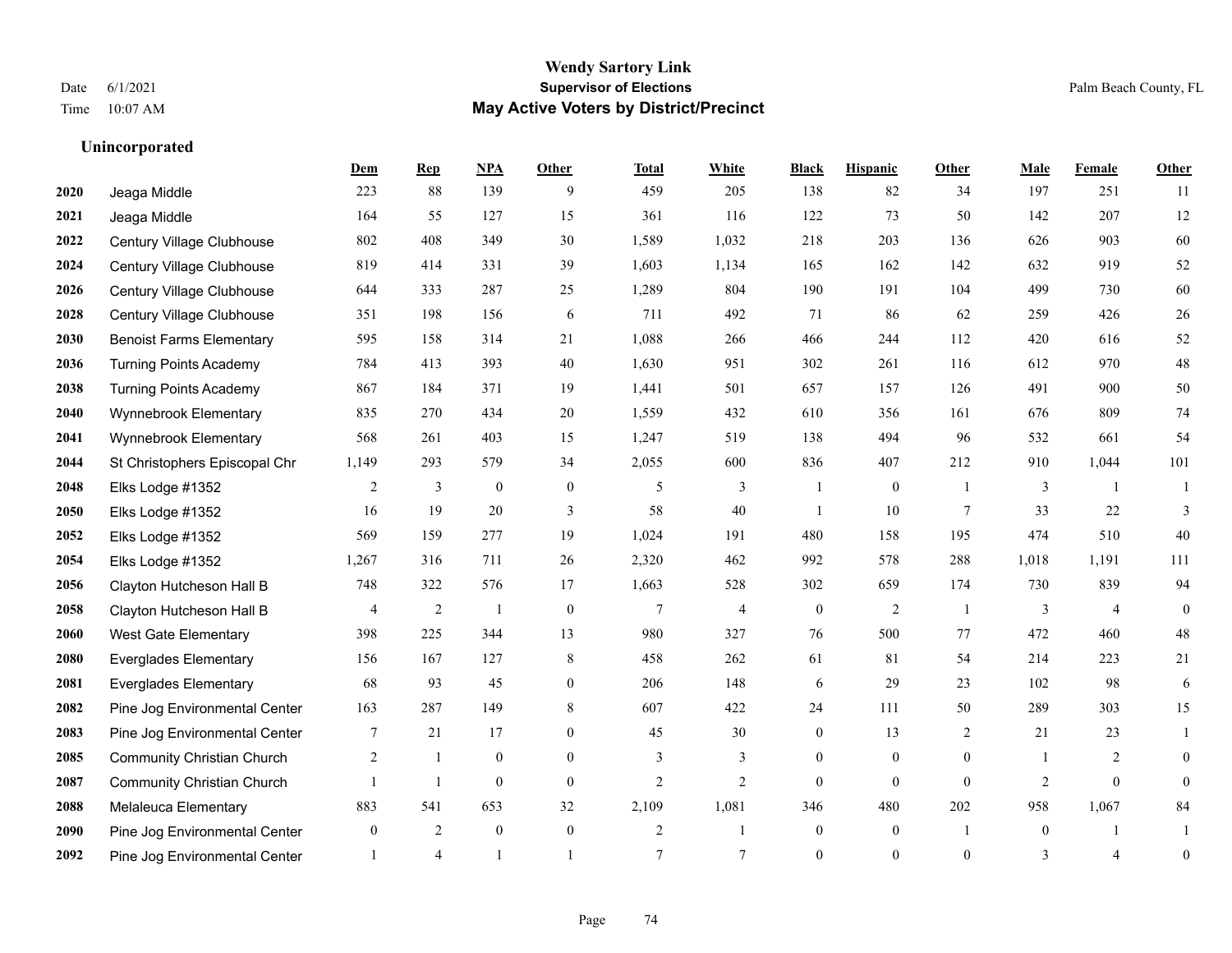## **Unincorporated**

|      |                                      | Dem          | <b>Rep</b>       | NPA          | <b>Other</b>   | <b>Total</b> | <b>White</b>   | <b>Black</b>     | <b>Hispanic</b> | <b>Other</b>     | <b>Male</b>  | Female       | <b>Other</b>     |
|------|--------------------------------------|--------------|------------------|--------------|----------------|--------------|----------------|------------------|-----------------|------------------|--------------|--------------|------------------|
| 2094 | Pine Jog Environmental Center        | 376          | 82               | 210          | 12             | 680          | 117            | 268              | 176             | 119              | 284          | 367          | 29               |
| 2096 | 1st Church of the Nazarene           | 257          | 72               | 193          | 5              | 527          | 125            | 24               | 332             | 46               | 245          | 251          | 31               |
| 2097 | 1st Church of the Nazarene           | 233          | 135              | 173          | 11             | 552          | 213            | 44               | 220             | 75               | 244          | 275          | 33               |
| 2098 | Iglesia Cristo Mi Redentor           | 442          | 221              | 342          | 27             | 1,032        | 335            | 161              | 440             | 96               | 433          | 535          | 64               |
| 2100 | Iglesia Cristo Mi Redentor           | 807          | 353              | 579          | 32             | 1,771        | 452            | 379              | 753             | 187              | 736          | 944          | 91               |
| 2102 | Union Congregational Church          | 1,209        | 348              | 651          | 35             | 2,243        | 511            | 652              | 852             | 228              | 898          | 1,229        | 116              |
| 2104 | Lake Lytal Park                      | 533          | 235              | 354          | 26             | 1,148        | 321            | 247              | 465             | 115              | 473          | 615          | 60               |
| 2106 | Main Library                         | 628          | 286              | 420          | 41             | 1,375        | 539            | 247              | 453             | 136              | 596          | 717          | 62               |
| 2108 | <b>Berkshire Elementary</b>          | 776          | 341              | 670          | 28             | 1,815        | 509            | 205              | 913             | 188              | 790          | 928          | 97               |
| 2110 | <b>Berkshire Elementary</b>          | 174          | 86               | 138          | $\overline{4}$ | 402          | 138            | 43               | 171             | 50               | 165          | 214          | $23\,$           |
| 2114 | Main Library                         | 376          | 285              | 318          | 11             | 990          | 371            | 53               | 479             | 87               | 447          | 495          | $48\,$           |
| 2115 | The Ark Church                       | 75           | 49               | 69           | 5              | 198          | 92             | 13               | 71              | 22               | 91           | 96           | 11               |
| 2116 | The Ark Church                       | 844          | 569              | 708          | 31             | 2,152        | 947            | 152              | 874             | 179              | 924          | 1,144        | $\bf 84$         |
| 2117 | The Ark Church                       |              | $\boldsymbol{0}$ | $\mathbf{1}$ | $\mathbf{0}$   | $\sqrt{2}$   | $\overline{1}$ | 1                | $\mathbf{0}$    | $\boldsymbol{0}$ | -1           | -1           | $\boldsymbol{0}$ |
| 2125 | St Marys Orthodox Church             | 352          | 353              | 249          | 8              | 962          | 521            | 40               | 339             | 62               | 425          | 500          | 37               |
| 2126 | St Marys Orthodox Church             | 279          | 253              | 235          | 9              | 776          | 441            | 29               | 240             | 66               | 363          | 392          | 21               |
| 2148 | <b>Liberty Park Elementary</b>       | $\mathbf{0}$ | $\boldsymbol{0}$ | $\mathbf{0}$ | $\overline{0}$ | $\theta$     | $\mathbf{0}$   | $\boldsymbol{0}$ | $\mathbf{0}$    | $\mathbf{0}$     | $\mathbf{0}$ | $\mathbf{0}$ | $\mathbf{0}$     |
| 2154 | <b>Forest Hill Elementary</b>        | 1,187        | 450              | 840          | 29             | 2,506        | 772            | 410              | 1,062           | 262              | 1,085        | 1,288        | 133              |
| 2156 | Cresthaven Emory Aud                 | 652          | 425              | 324          | 15             | 1,416        | 800            | 99               | 419             | 98               | 524          | 840          | 52               |
| 2158 | <b>Community Of Hope</b>             | 1,127        | 428              | 834          | 32             | 2,421        | 616            | 452              | 1,037           | 316              | 1,070        | 1,231        | 120              |
| 2160 | Cresthaven Barkley Aud               | 527          | 360              | 294          | 21             | 1,202        | 608            | 86               | 401             | 107              | 498          | 649          | 55               |
| 2162 | Cresthaven Ashley Aud                | 350          | 218              | 226          | 14             | 808          | 408            | 37               | 296             | 67               | 324          | 451          | 33               |
| 2164 | <b>Covered Bridge Clubhouse</b>      | 1,152        | 748              | 681          | 36             | 2,617        | 1,833          | 133              | 473             | 178              | 1,018        | 1,517        | 82               |
| 2166 | Poinciana Clubhouse                  | 925          | 532              | 502          | 35             | 1,994        | 1,324          | 96               | 412             | 162              | 787          | 1,140        | 67               |
| 2172 | First Baptist Church GA              | 17           | $\overline{4}$   | 11           | $\overline{0}$ | 32           | 15             | 3                | 10              | $\overline{4}$   | 13           | 18           | 1                |
| 2186 | American Polish Club                 | 329          | 134              | 236          | $\mathfrak{H}$ | 704          | 213            | 110              | 308             | 73               | 315          | 355          | 34               |
| 2188 | <b>St Lukes United Methodist Chr</b> | 476          | 530              | 431          | 34             | 1,471        | 1,168          | 37               | 187             | 79               | 693          | 738          | $40\,$           |
| 2190 | Lucerne Pointe Clubhouse             | 1,063        | 531              | 674          | 46             | 2,314        | 1,479          | 229              | 424             | 182              | 952          | 1,279        | 83               |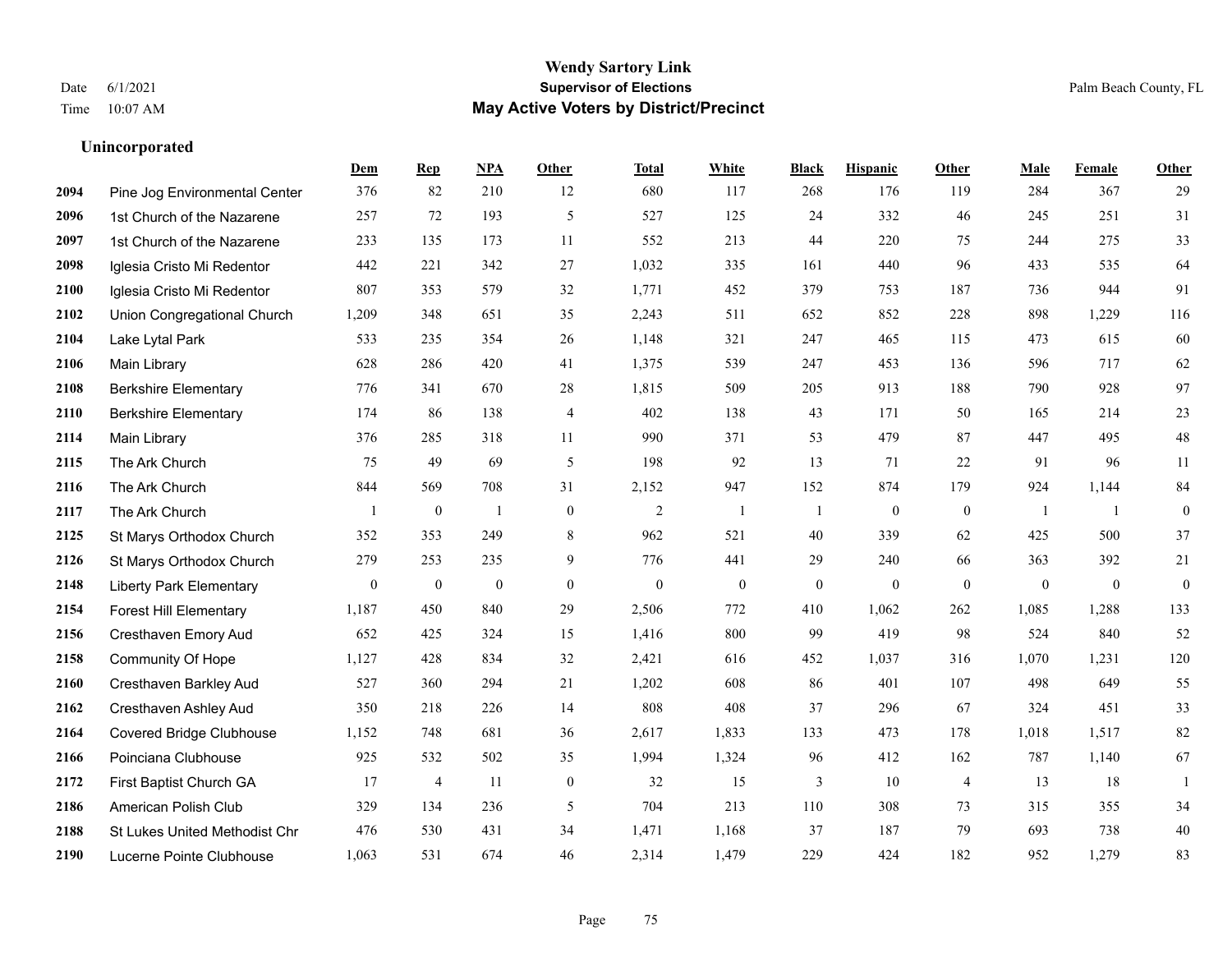#### **Wendy Sartory Link** Date 6/1/2021 **Supervisor of Elections** Palm Beach County, FL Time 10:07 AM **May Active Voters by District/Precinct**

## **Dem Rep NPA Other Total White Black Hispanic Other Male Female Other** Fountains Of Palm Beach 931 451 582 55 2,019 1,383 140 333 163 853 1,099 67 American Finnish Club 14 9 8 0 31 17 3 1 10 12 16 3 Heritage Elementary 563 218 490 31 1,302 423 142 615 122 563 660 79 American Finnish Club 6 7 2 1 16 14 0 0 2 6 8 2 American Polish Club 241 98 141 6 486 177 115 144 50 193 271 22 Indian Pines Elementary 1,184 257 575 34 2,050 471 898 445 236 920 1,026 104 Indian Pines Elementary 1,830 299 842 39 3,010 527 1,521 589 373 1,340 1,518 152 Community Of Hope 69 40 61 2 172 65 11 70 26 85 75 12 Palm Springs Middle 0 0 0 0 0 0 0 0 0 0 0 0 Emmanuel Baptist Church 662 597 431 20 1,710 1,031 44 539 96 722 925 63 Community Of Hope 47 38 56 2 143 36 10 81 16 55 78 10 Oasis De Amor Baptist Church 523 216 405 18 1,162 380 138 497 147 545 549 68 Special Olympics of PBC 726 321 559 36 1,642 617 275 607 143 772 782 88 Mid County Senior Center 752 281 606 38 1,677 538 368 552 219 754 839 84 Coastal Chapel 508 369 346 25 1,248 777 113 267 91 586 621 41 American Finnish Club 888 244 599 42 1,773 444 536 587 206 779 886 108 Lakes of Sherbrooke 719 653 586 52 2,010 1,357 191 292 170 881 1,049 80 Woodlands Middle 802 627 701 49 2,179 1,493 137 359 190 1,007 1,092 80 Woodlands Middle 1,471 839 632 50 2,992 2,418 174 117 283 1,356 1,543 93 Lacuna HOA Clubhouse 1,216 743 741 62 2,762 1,923 271 303 265 1,266 1,401 95 Coral Reef Elementary 326 240 262 26 854 512 68 192 82 401 426 27 Coral Reef Elementary 835 604 627 54 2,120 1,366 254 269 231 987 1,046 87 Manatee Elementary 687 582 512 41 1,822 1,245 171 215 191 826 932 64 Journeys End 426 336 352 20 1,134 759 91 135 149 533 572 29 Diamond View Elementary 1,232 460 817 45 2,554 1,067 641 543 303 1,135 1,310 109 American German Club 425 371 386 32 1,214 847 93 143 131 565 602 47 American German Club 302 117 205 16 640 237 173 97 133 282 329 29 Santaluces High 1,249 543 873 61 2,726 1,096 693 538 399 1,203 1,433 90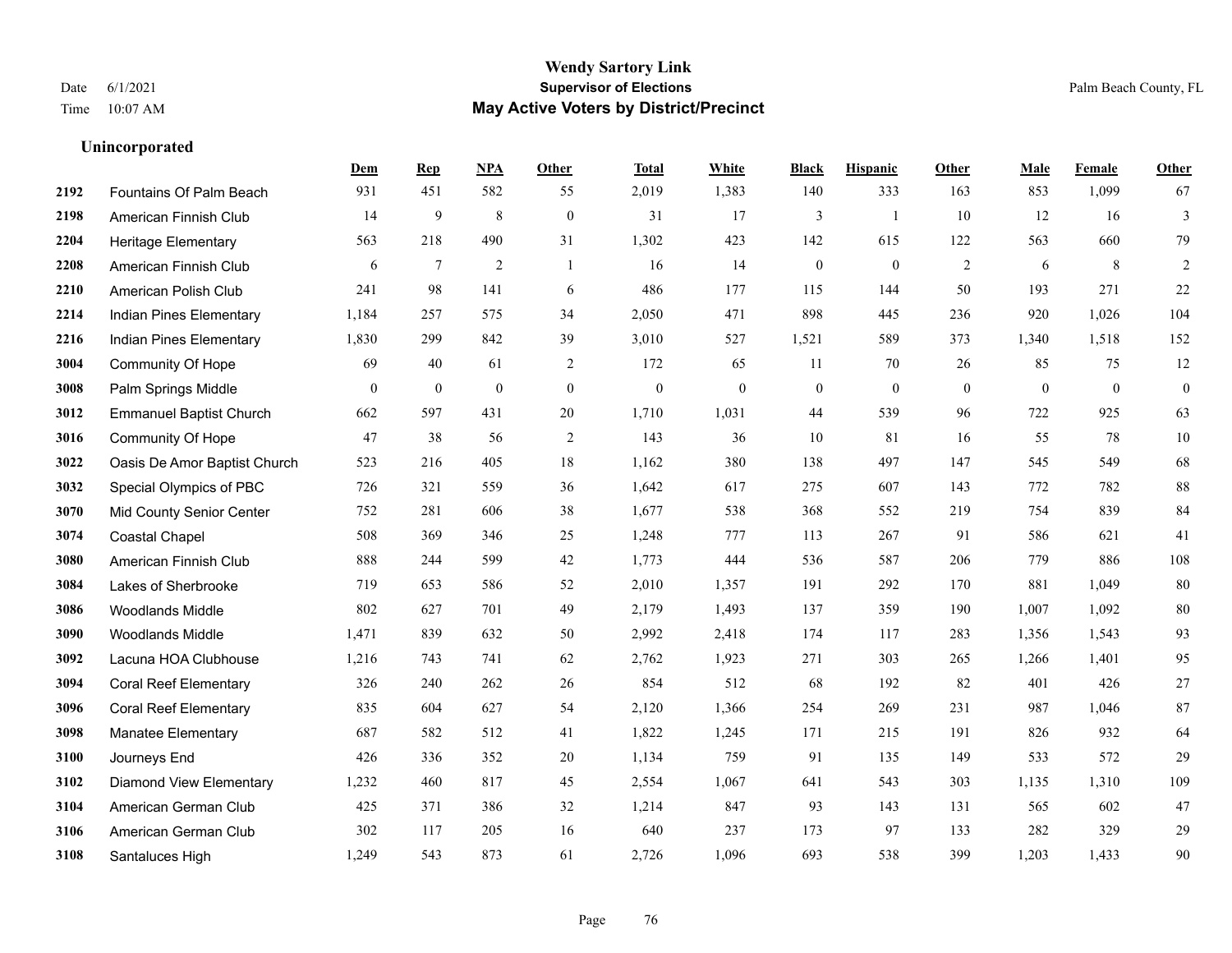## **Unincorporated**

|      |                                   | Dem              | <b>Rep</b>       | NPA              | <b>Other</b>     | <b>Total</b> | <b>White</b>     | <b>Black</b>     | <b>Hispanic</b>  | Other        | <b>Male</b>  | Female       | <b>Other</b>     |
|------|-----------------------------------|------------------|------------------|------------------|------------------|--------------|------------------|------------------|------------------|--------------|--------------|--------------|------------------|
| 3110 | Lantana Road Branch Library       | 843              | 346              | 513              | 41               | 1,743        | 828              | 460              | 294              | 161          | 765          | 893          | 85               |
| 3112 | <b>Starlight Cove Elementary</b>  | 862              | 307              | 624              | 39               | 1,832        | 731              | 309              | 641              | 151          | 795          | 944          | 93               |
| 3114 | Santaluces High                   | 384              | 252              | 295              | 12               | 943          | 554              | 121              | 181              | 87           | 461          | 449          | 33               |
| 3116 | <b>Advent Lantana</b>             | 1,124            | 547              | 759              | 51               | 2,481        | 1,522            | 375              | 382              | 202          | 1,025        | 1,366        | 90               |
| 3118 | Advent Lantana                    | 214              | 232              | 176              | 16               | 638          | 525              | 22               | 47               | 44           | 313          | 311          | 14               |
| 3120 | Valencia Shores Social Club       | 1,224            | 587              | 583              | 42               | 2,436        | 2,147            | 68               | 80               | 141          | 1,118        | 1,262        | 56               |
| 3122 | Boynton Beach Community Chu       | 912              | 405              | 352              | 32               | 1,701        | 1,524            | 31               | 54               | 92           | 695          | 964          | $42\,$           |
| 3124 | West Boynton Park and Rec         | 788              | 579              | 641              | 45               | 2,053        | 1,304            | 214              | 285              | 250          | 926          | 1,050        | 77               |
| 3126 | Temple Shaarei Shalom             | 656              | 507              | 472              | 29               | 1,664        | 1,140            | 153              | 202              | 169          | 770          | 843          | 51               |
| 3128 | West Boynton Park and Rec         | 952              | 612              | 729              | 42               | 2,335        | 1,461            | 279              | 333              | 262          | 1,069        | 1,181        | 85               |
| 3130 | <b>Winston Trails Swim Center</b> | 1,127            | 922              | 862              | 64               | 2,975        | 2,105            | 206              | 375              | 289          | 1,391        | 1,468        | 116              |
| 3132 | Park Vista High                   | 885              | 667              | 695              | 50               | 2,297        | 1,455            | 228              | 373              | 241          | 1,038        | 1,177        | 82               |
| 3133 | Christa McAuliffe Middle          | 178              | 121              | 134              | 9                | 442          | 270              | 45               | 62               | 65           | 212          | 218          | $12\,$           |
| 3134 | <b>Hidden Oaks Elementary</b>     | 1,098            | 322              | 586              | 33               | 2,039        | 598              | 803              | 362              | 276          | 876          | 1,075        | $88\,$           |
| 3144 | <b>Freedom Shores Elementary</b>  | 11               | 8                | $\,8\,$          | $\overline{0}$   | 27           | 21               | $\boldsymbol{0}$ | 4                | 2            | 11           | 14           | $\overline{c}$   |
| 3148 | Imagine Schools - Chancellor      | 63               | 54               | 55               | 6                | 178          | 122              | 12               | 27               | 17           | 87           | 86           | 5                |
| 3150 | Christa McAuliffe Middle          | 573              | 251              | 233              | 20               | 1,077        | 977              | 22               | 30               | 48           | 444          | 600          | 33               |
| 3152 | Park Vista High                   | 652              | 413              | 388              | 33               | 1,486        | 1,271            | 57               | 63               | 95           | 654          | 782          | 50               |
| 3154 | Ponte Vecchio Clubhouse           | 822              | 314              | 286              | 20               | 1,442        | 1,283            | 22               | 40               | 97           | 650          | 748          | $44\,$           |
| 3156 | Aberdeen East Clubhouse           | 1,022            | 499              | 555              | 41               | 2,117        | 1,612            | 141              | 183              | 181          | 867          | 1,187        | 63               |
| 3158 | <b>Crystal Lakes Elementary</b>   | 1,023            | 784              | 835              | 55               | 2,697        | 1,905            | 194              | 297              | 301          | 1,224        | 1,361        | 112              |
| 3160 | Christa McAuliffe Middle          | 439              | 334              | 322              | 18               | 1,113        | 759              | 135              | 117              | 102          | 502          | 569          | $42\,$           |
| 3162 | <b>Hidden Oaks Elementary</b>     | 548              | 259              | 297              | 18               | 1,122        | 679              | 204              | 124              | 115          | 503          | 586          | 33               |
| 3166 | Jamaica Bay Clubhouse             | 365              | 374              | 274              | 25               | 1,038        | 921              | 22               | 38               | 57           | 449          | 555          | 34               |
| 3170 | Boynton Beach High                | 1,145            | 612              | 883              | 72               | 2,712        | 1,597            | 319              | 536              | 260          | 1,195        | 1,407        | 110              |
| 3180 | Imagine Schools - Chancellor      | $\boldsymbol{0}$ | $\boldsymbol{0}$ | $\boldsymbol{0}$ | $\boldsymbol{0}$ | $\mathbf{0}$ | $\boldsymbol{0}$ | $\boldsymbol{0}$ | $\boldsymbol{0}$ | $\mathbf{0}$ | $\mathbf{0}$ | $\mathbf{0}$ | $\boldsymbol{0}$ |
| 4010 | <b>Bent Tree Villas East</b>      | 839              | 744              | 624              | 53               | 2,260        | 1,636            | 222              | 220              | 182          | 983          | 1,215        | 62               |
| 4012 | Greentree Villas                  | 650              | 569              | 466              | 26               | 1,711        | 1,398            | 73               | 120              | 120          | 684          | 977          | 50               |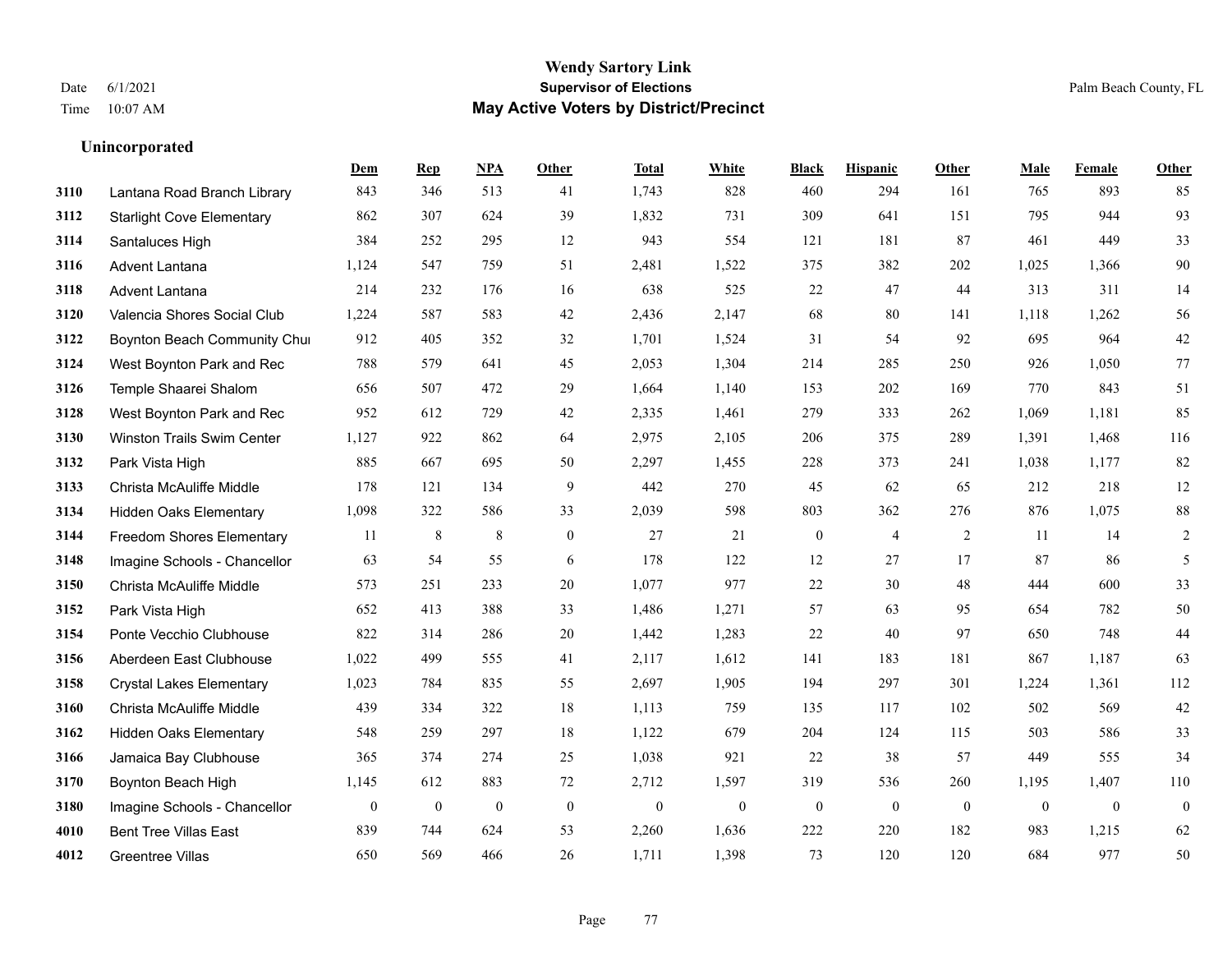## **Wendy Sartory Link** Date 6/1/2021 **Supervisor of Elections** Palm Beach County, FL Time 10:07 AM **May Active Voters by District/Precinct**

## **Dem Rep NPA Other Total White Black Hispanic Other Male Female Other** New Church 418 488 332 24 1,262 1,024 64 89 85 539 693 30 Christ Fellowship Church BB 548 292 310 25 1,175 709 192 163 111 538 605 32 Quail Ridge Business Center 127 382 117 12 638 613 1 3 21 292 335 11 Briny Breezes Community Center 0 0 0 0 0 0 0 0 0 0 0 0 Briny Breezes Community Center 0 0 0 0 0 0 0 0 0 0 0 0 Briny Breezes Community Cente 51 36 39 1 127 113 1 8 5 70 54 3 Delray Dunes 86 336 99 5 526 486 2 6 32 239 275 12 Banyan Creek Elementary 119 152 84 7 362 288 16 30 28 185 168 9 Lakeview Baptist Church 0 0 0 0 0 0 0 0 0 0 0 0 Lakeview Baptist Church 3 7 3 1 14 7 0 1 6 7 7 0 Seacrest Presbyterian **48** 43 45 4 140 124 1 9 6 74 64 2 Banyan Creek Elementary 2 6 1 0 9 8 0 0 1 5 3 1 **4080 Banyan Creek Elementary**  $\begin{array}{ccccccccccccc}\n0 & 0 & 0 & 0 & 0 & 0 & 0 & 0 & 0 & 0 & 0 & 0 & 0\n\end{array}$ **4082 Banyan Creek Elementary 0 3 0 0 3 3 3 0 0 0 2 1 0**  Banyan Creek Elementary 42 23 24 2 91 67 6 9 9 43 44 4 Carver Middle 117 148 100 10 375 303 27 20 25 184 177 14 Orchard View Elementary 28 35 26 0 89 71 2 6 10 47 39 3 Omni Middle 649 634 530 37 1,850 1,516 33 138 163 863 934 53 Calusa Elementary 395 393 317 28 1,133 937 14 94 88 466 627 40 Del Prado Elementary 595 588 570 34 1,787 1,277 50 245 215 806 878 103 Greater BR Swim & Racquet Ctr 905 607 737 52 2,301 1,566 88 404 243 960 1,244 97 Verde K-8 School 603 972 719 42 2,336 1,850 57 143 286 1,076 1,130 130 Del Prado Elementary 548 321 311 27 1,207 1,031 23 55 98 505 669 33 Good Shepherd Lutheran 719 448 444 24 1,635 1,409 31 80 115 690 902 43 Verde K-8 School 653 482 532 37 1,704 1,062 123 326 193 707 917 80 Verde K-8 School 404 353 304 19 1,080 804 10 169 97 439 612 29 Greater BR Swim & Racquet Ctr 807 596 630 36 2,069 1,614 31 239 185 843 1,151 75 Sugar Sand Park Comm Center 797 477 607 44 1,925 1,212 157 325 231 870 982 73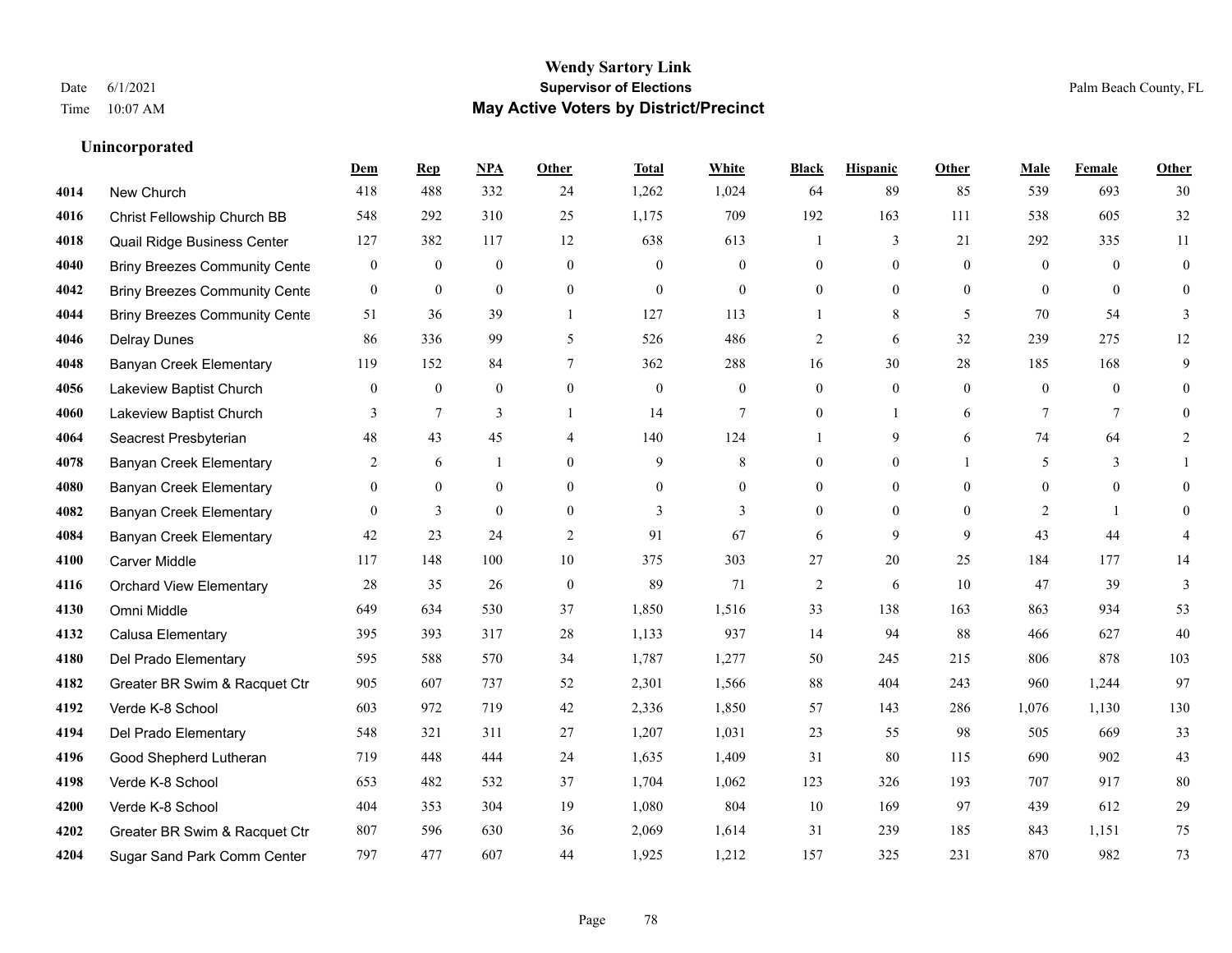## **Unincorporated**

|      |                                | Dem   | <b>Rep</b>       | NPA            | <b>Other</b>   | <b>Total</b>   | White          | <b>Black</b>     | <b>Hispanic</b> | Other          | <b>Male</b> | Female | <b>Other</b>     |
|------|--------------------------------|-------|------------------|----------------|----------------|----------------|----------------|------------------|-----------------|----------------|-------------|--------|------------------|
| 4206 | Good Shepherd Lutheran         | 692   | 485              | 517            | 32             | 1,726          | 1,371          | 34               | 175             | 146            | 702         | 964    | 60               |
| 4208 | Hammock Pointe Elementary      | 912   | 619              | 485            | 35             | 2,051          | 1,767          | 10               | 121             | 153            | 809         | 1,183  | 59               |
| 5002 | Faith Farm Tabernacle          | 559   | 654              | 499            | 45             | 1,757          | 1,158          | 172              | 195             | 232            | 812         | 891    | 54               |
| 5003 | Faith Farm Tabernacle          | 500   | 353              | 440            | 25             | 1,318          | 794            | 139              | 204             | 181            | 584         | 687    | 47               |
| 5004 | Faith Farm Tabernacle          | 3     | 2                | 2              | $\overline{0}$ | $\overline{7}$ | $\overline{4}$ | $\boldsymbol{0}$ | 3               | $\mathbf{0}$   | 6           | -1     | $\boldsymbol{0}$ |
| 5005 | <b>Sunset Palms Elementary</b> | 1,238 | 561              | 471            | 77             | 2,347          | 2,197          | 13               | 34              | 103            | 1,087       | 1,201  | 59               |
| 5006 | Faith Farm Tabernacle          | 1,055 | 455              | 526            | 35             | 2,071          | 1,956          | 13               | 22              | 80             | 964         | 1,068  | 39               |
| 5007 | Faith Farm Tabernacle          | 5     | $\boldsymbol{0}$ | $\overline{2}$ | $\theta$       | $\tau$         | 6              | $\boldsymbol{0}$ | $\mathbf{0}$    | $\overline{1}$ | 5           | 2      | $\mathbf{0}$     |
| 5008 | <b>Sunset Palms Elementary</b> | 425   | 323              | 372            | 27             | 1,147          | 738            | 97               | 140             | 172            | 528         | 580    | 39               |
| 5009 | Boynton Beach Community Chur   | 1,204 | 988              | 1,007          | 72             | 3,271          | 2,168          | 288              | 368             | 447            | 1,551       | 1,593  | 127              |
| 5010 | Temple Shaarei Shalom          | 972   | 240              | 310            | 35             | 1,557          | 1,456          | 15               | 25              | 61             | 600         | 924    | 33               |
| 5012 | The Grove Clubhouse            | 419   | 149              | 155            | 12             | 735            | 665            | 18               | 19              | 33             | 307         | 417    | 11               |
| 5014 | West Boynton Branch Library    | 698   | 450              | 490            | 40             | 1,678          | 967            | 248              | 240             | 223            | 741         | 875    | 62               |
| 5016 | Faith United Methodist Church  | 959   | 633              | 630            | 31             | 2,253          | 1,641          | 154              | 239             | 219            | 985         | 1,175  | 93               |
| 5018 | Platina Clubhouse              | 689   | 261              | 295            | 20             | 1,265          | 1,077          | 36               | 74              | 78             | 489         | 743    | 33               |
| 5020 | <b>Hagen Road Elementary</b>   | 621   | 327              | 410            | 36             | 1,394          | 720            | 296              | 196             | 182            | 608         | 734    | 52               |
| 5022 | <b>Hagen Road Elementary</b>   | 866   | 447              | 463            | 27             | 1,803          | 1,406          | 156              | 120             | 121            | 796         | 961    | $46\,$           |
| 5024 | Valencia Lakes HOA             | 607   | 215              | 244            | 16             | 1,082          | 1,002          | 10               | 16              | 54             | 477         | 576    | 29               |
| 5026 | Faith United Methodist Church  | 966   | 410              | 517            | 45             | 1,938          | 1,134          | 450              | 193             | 161            | 829         | 1,041  | 68               |
| 5028 | South Tech Academy             | 696   | 523              | 435            | 28             | 1,682          | 1,325          | 97               | 110             | 150            | 737         | 877    | 68               |
| 5030 | West Boynton Branch Library    | 728   | 204              | 338            | 35             | 1,305          | 821            | 270              | 124             | 90             | 503         | 744    | 58               |
| 5032 | New Church                     | 302   | 124              | 140            | 12             | 578            | 503            | 16               | 28              | 31             | 243         | 319    | 16               |
| 5034 | Valencia Lakes HOA             | 793   | 294              | 310            | 16             | 1,413          | 1,306          | 16               | 21              | 70             | 600         | 782    | 31               |
| 5036 | Valencia Isles Social Hall     | 809   | 232              | 282            | 14             | 1,337          | 1,264          | 1                | 5               | 67             | 555         | 753    | 29               |
| 5038 | The Cascades Clubhouse         | 760   | 263              | 278            | 17             | 1,318          | 1,232          | 15               | 17              | 54             | 555         | 736    | 27               |
| 5040 | New Church                     | 391   | 202              | 242            | 15             | 850            | 766            | 19               | 31              | 34             | 383         | 448    | 19               |
| 5042 | South Tech Academy             | 938   | 371              | 468            | 40             | 1,817          | 1,392          | 165              | 148             | 112            | 739         | 1,021  | 57               |
| 5044 | Cascade Lakes Clubhouse        | 561   | 199              | 187            | 11             | 958            | 868            | 5                | 11              | 74             | 419         | 509    | 30               |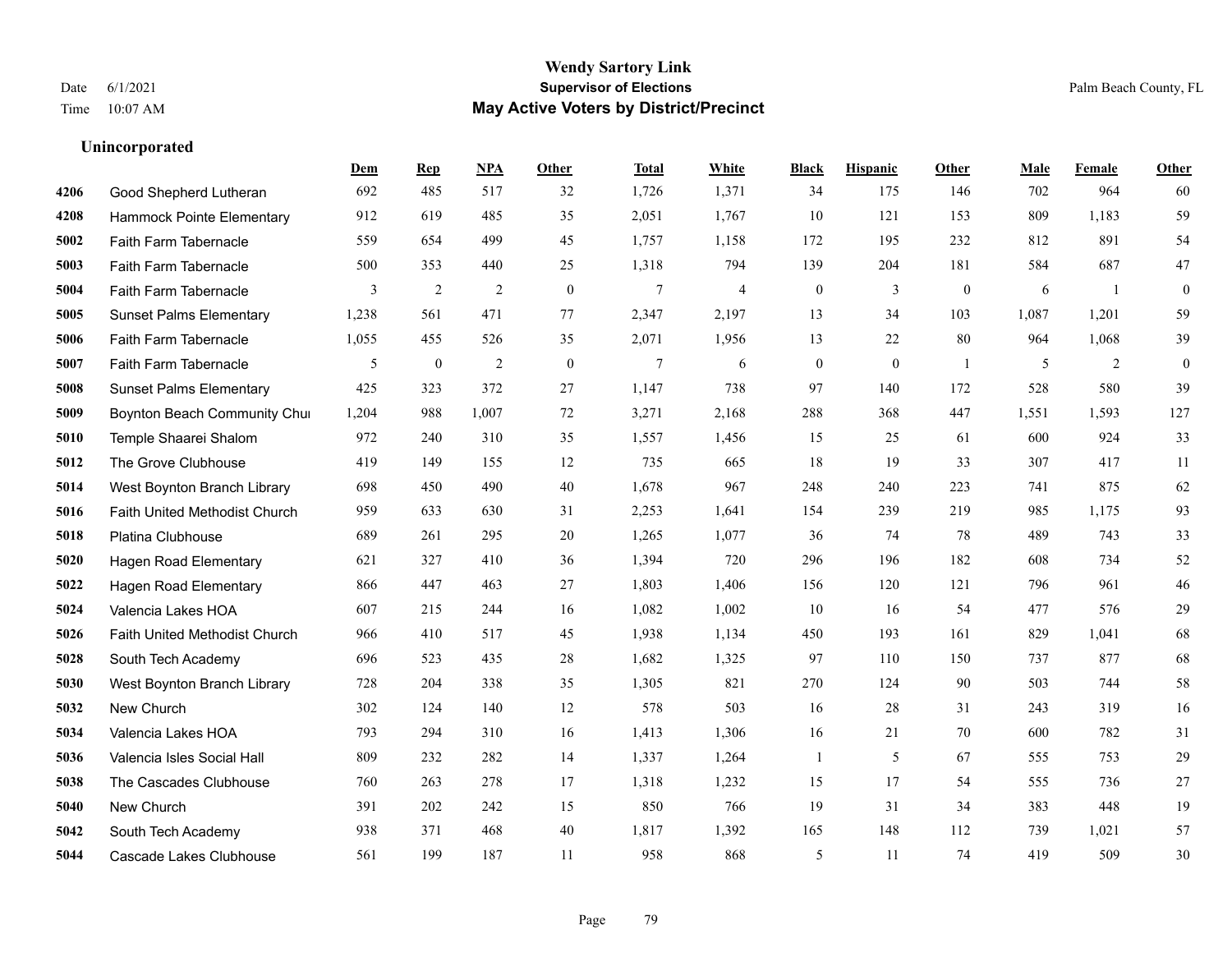### **Wendy Sartory Link** Date 6/1/2021 **Supervisor of Elections** Palm Beach County, FL Time 10:07 AM **May Active Voters by District/Precinct**

## **Dem Rep NPA Other Total White Black Hispanic Other Male Female Other** Green Cay Nature Center 1,365 578 651 43 2,637 1,999 278 174 186 1,125 1,443 69 Coral Lakes Clubhouse 598 366 310 19 1,293 910 140 131 112 561 687 45 Coral Lakes Clubhouse 1,123 310 359 22 1,814 1,696 12 8 98 699 1,067 48 Lake Worth Drainage District 650 437 463 31 1,581 1,208 87 130 156 685 835 61 Our Lady Queen of Peace 1,169 1,208 1,007 90 3,474 2,786 101 212 375 1,612 1,716 146 Our Lady Queen of Peace 306 145 155 11 617 544 8 38 27 277 320 20 Hagen Ranch Road Library 1,899 1,119 1,165 94 4,277 3,457 161 329 330 1,816 2,325 136 Valencia Falls Clubhouse 690 188 229 10 1,117 1,050 4 5 58 494 586 37 Hagen Ranch Road Library 524 209 230 15 978 905 4 14 55 439 526 13 Villa Borghese Clubhouse 454 247 167 14 882 805 11 28 38 385 473 24 Huntington Lakes Clubhouse 976 338 352 37 1,703 1,572 14 39 78 631 1,035 37 Abbey Village Clubhouse 743 389 366 28 1,526 1,249 59 116 102 605 860 61 Camelot Village Clubhouse 228 120 100 13 461 285 52 82 42 178 267 16 Delray Villas 466 240 210 19 935 767 39 63 66 396 504 35 Huntington Pointe Clubhouse 793 179 229 18 1,219 1,156 6 10 47 456 728 35 Coco Wood Clubhouse 383 165 175 11 734 517 93 75 49 327 376 31 Palm Greens Clubhouse 683 297 308 29 1,317 1,098 36 93 90 513 754 50 Bethel Evangelical Baptist 731 387 408 42 1,568 1,168 119 173 108 634 893 41 Bethel Evangelical Baptist 90 52 35 1 178 130 10 21 17 60 116 2 Bethel Evangelical Baptist 661 375 418 22 1,476 1,016 173 153 134 664 769 43 High Point Section II 460 307 265 23 1,055 832 37 110 76 425 598 32 Gleneagles CC-Strathearn Sat 995 479 484 34 1,992 1,713 35 112 132 833 1,108 51 Gleneagles CC-Clunie Satellite 817 324 357 23 1,521 1,295 77 73 76 646 838 37 Kings Point Clubhouse 388 189 175 14 766 616 27 72 51 295 440 31 Monaco Clubhouse 952 504 507 39 2,002 1,552 91 201 158 812 1,102 88 Lakes of Delray Clubhouse 389 228 159 15 791 701 9 40 41 303 472 16 Kings Point Flanders 955 408 400 31 1,794 1,451 74 154 115 724 1,010 60 Lakes of Delray Clubhouse 957 323 389 41 1,710 1,411 69 118 112 665 987 58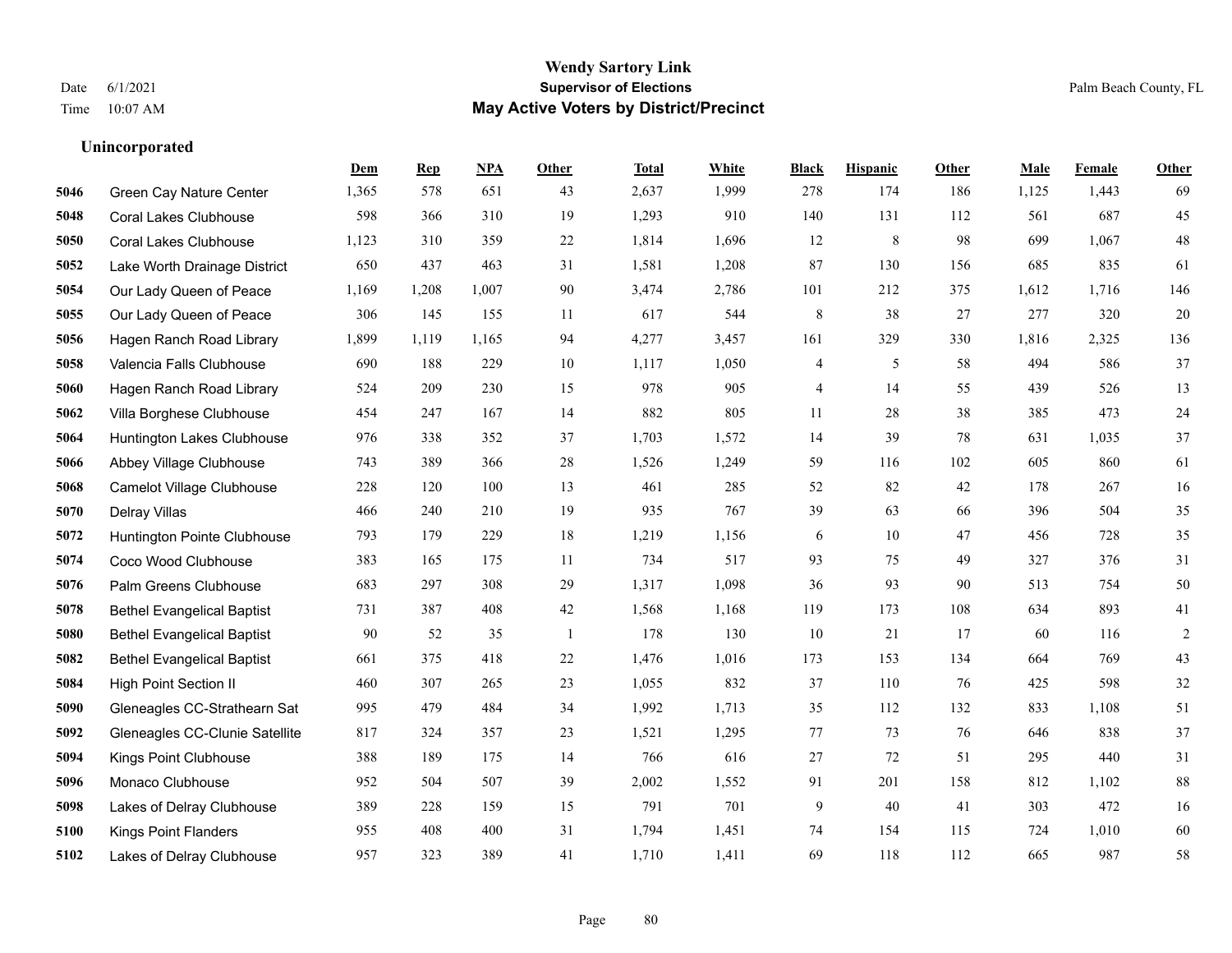## **Wendy Sartory Link** Date 6/1/2021 **Supervisor of Elections** Palm Beach County, FL Time 10:07 AM **May Active Voters by District/Precinct**

|      |                                    | <b>Dem</b> | <b>Rep</b> | NPA   | Other        | <b>Total</b> | White | <b>Black</b>     | <b>Hispanic</b> | Other | Male  | Female | <b>Other</b>    |
|------|------------------------------------|------------|------------|-------|--------------|--------------|-------|------------------|-----------------|-------|-------|--------|-----------------|
| 5104 | <b>Kings Point Flanders</b>        | 947        | 388        | 352   | 37           | 1,724        | 1,366 | 74               | 155             | 129   | 676   | 973    | 75              |
| 5106 | Las Verdes Clubhouse               | 1,008      | 640        | 723   | 54           | 2,425        | 1,708 | 207              | 300             | 210   | 1,078 | 1,258  | 89              |
| 5108 | West Boca Branch Library           | 1,393      | 1,472      | 1,323 | 104          | 4,292        | 3,557 | 101              | 243             | 391   | 2,009 | 2,145  | 138             |
| 5110 | South County Civic Center          | 527        | 517        | 411   | 27           | 1,482        | 1,342 | 6                | 30              | 104   | 694   | 746    | 42              |
| 5111 | Morikami Park Elementary           | 44         | 61         | 49    | 3            | 157          | 149   | $\boldsymbol{0}$ | 3               | 5     | 72    | 84     | -1              |
| 5112 | Morikami Park Elementary           | 574        | 633        | 501   | 38           | 1,746        | 1,514 | 19               | 55              | 158   | 798   | 904    | 44              |
| 5113 | Morikami Park Elementary           | 20         | 39         | 24    | $\sqrt{2}$   | 85           | 68    | $\boldsymbol{0}$ | 7               | 10    | 34    | 44     | $7\phantom{.0}$ |
| 5114 | South County Civic Center          | 261        | 204        | 190   | 11           | 666          | 549   | 8                | 29              | 80    | 305   | 331    | 30              |
| 5116 | The Polo Club of Boca Raton        | 661        | 505        | 435   | 24           | 1,625        | 1,476 | $18\,$           | 27              | 104   | 712   | 863    | $50\,$          |
| 5117 | The Polo Club of Boca Raton        | 309        | 197        | 195   | 18           | 719          | 656   | 1                | 8               | 54    | 291   | 402    | 26              |
| 5118 | South County Civic Center          | 173        | 120        | 112   | $\tau$       | 412          | 343   | 7                | 34              | 28    | 169   | 232    | 11              |
| 5119 | The Polo Club of Boca Raton        | 38         | 28         | 30    | 2            | 98           | 90    | $\overline{2}$   | 3               | 3     | 44    | 53     | -1              |
| 5122 | Delray Beach First Baptist         | 287        | 177        | 203   | 10           | 677          | 441   | 35               | 121             | 80    | 289   | 356    | 32              |
| 5124 | Delray Beach First Baptist         | 165        | 117        | 113   | $\mathbf{1}$ | 396          | 336   | 9                | 26              | 25    | 159   | 223    | 14              |
| 5126 | <b>Boca Delray Clubhouse</b>       | 260        | 117        | 116   | 11           | 504          | 453   | 7                | 18              | 26    | 206   | 286    | $12 \,$         |
| 5128 | <b>Sunrise Park Elementary</b>     | 772        | 497        | 565   | 36           | 1,870        | 1,238 | 104              | 274             | 254   | 843   | 959    | 68              |
| 5130 | Coconut Cove Waterpark - Meet      | 660        | 543        | 532   | 27           | 1,762        | 1,288 | 31               | 172             | 271   | 796   | 875    | 91              |
| 5132 | <b>Eagles Landing Middle</b>       | 976        | 585        | 648   | 43           | 2,252        | 1,538 | 150              | 332             | 232   | 991   | 1,185  | 76              |
| 5134 | Coconut Cove Waterpark - Meet      | 547        | 473        | 455   | 30           | 1,505        | 1,073 | 68               | 232             | 132   | 717   | 734    | 54              |
| 5136 | West Boca Branch Library           | 903        | 520        | 702   | 43           | 2,168        | 1,412 | 130              | 406             | 220   | 913   | 1,180  | 75              |
| 5138 | <b>Whispering Pines Elementary</b> | 912        | 561        | 631   | 42           | 2,146        | 1,425 | 131              | 311             | 279   | 932   | 1,132  | 82              |
| 5140 | Olympic Heights High               | 1,065      | 774        | 932   | 51           | 2,822        | 1,826 | 151              | 538             | 307   | 1,276 | 1,428  | 118             |
| 5142 | <b>Whispering Pines Elementary</b> | 311        | 252        | 258   | 21           | 842          | 610   | 30               | 104             | 98    | 336   | 467    | 39              |
| 5144 | Whisper Walk Section B             | 929        | 443        | 423   | 31           | 1,826        | 1,448 | 51               | 208             | 119   | 700   | 1,073  | 53              |
| 5146 | Century Village West               | 959        | 496        | 401   | 39           | 1,895        | 1,471 | 78               | 185             | 161   | 692   | 1,128  | $75\,$          |
| 5148 | Century Village West               | 773        | 363        | 373   | 23           | 1,532        | 1,222 | 48               | 141             | 121   | 587   | 868    | 77              |
| 5150 | Century Village West               | 713        | 277        | 283   | 22           | 1,295        | 1,018 | 49               | 142             | 86    | 468   | 781    | 46              |
| 5152 | West Boca Raton High               | 956        | 795        | 861   | 46           | 2,658        | 1,985 | 84               | 250             | 339   | 1.243 | 1.301  | 114             |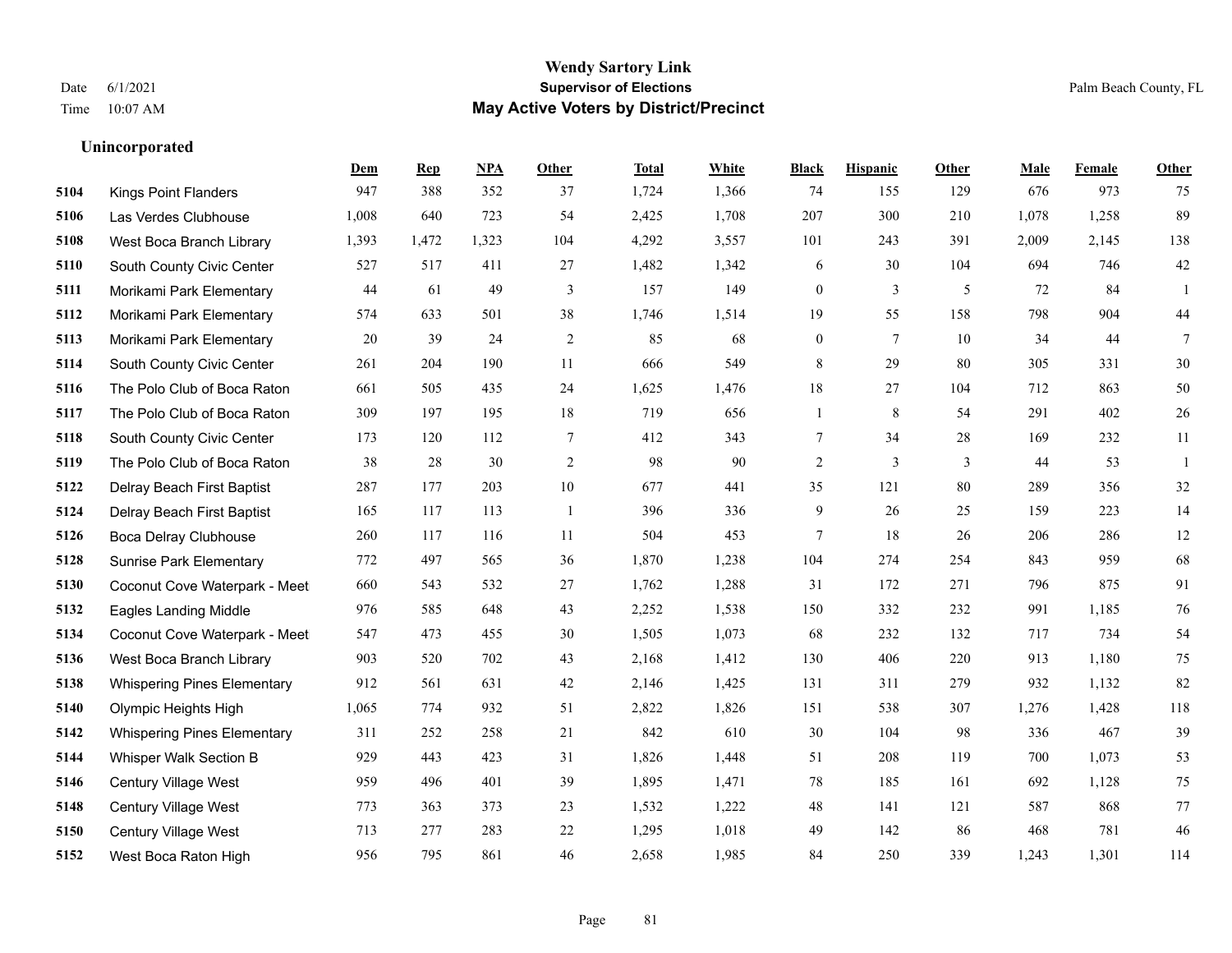#### **Wendy Sartory Link** Date 6/1/2021 **Supervisor of Elections** Palm Beach County, FL Time 10:07 AM **May Active Voters by District/Precinct**

## **Dem Rep NPA Other Total White Black Hispanic Other Male Female Other** Daggerwing Nature Center 905 780 754 50 2,489 1,714 80 344 351 1,115 1,255 119 Southwinds Golf Course 743 504 581 33 1,861 1,259 87 267 248 806 967 88 Boca West Country Club 781 460 526 49 1,816 1,630 7 75 104 758 1,013 45 Boca West Country Club 825 466 425 32 1,748 1,646 5 28 69 683 1,024 41 Glades Presbyterian Church 773 756 643 35 2,207 1,618 68 311 210 1,051 1,070 86 Sandpiper Shores Elementary 1,028 652 680 41 2,401 1,836 72 255 238 1,090 1,231 80 Glades Road Branch Library 827 712 748 48 2,335 1,607 125 359 244 1,003 1,230 102 Glades Road Branch Library 998 621 620 42 2,281 1,721 66 278 216 881 1,336 64 Olympic Heights High 1,174 634 781 47 2,636 1,933 85 363 255 1,032 1,505 99 Del Prado Elementary 243 301 205 17 766 686 10 11 59 363 378 25 Waters Edge Elementary 881 760 817 46 2,504 1,688 127 363 326 1,153 1,228 123 Loggers Run Middle 484 354 371 15 1,224 854 47 200 123 517 642 65 Loggers Run Middle 726 540 638 44 1,948 1,074 190 407 277 862 984 102 Boca Glades Baptist Church 692 379 644 39 1,754 991 128 403 232 800 872 82 Boca Glades Baptist Church 584 299 558 32 1,473 759 139 363 212 660 741 72 Coral Sunset Elementary 910 567 730 36 2,243 1,236 242 436 329 1,035 1,097 111 Coral Sunset Elementary 1,060 440 886 38 2,424 1,032 369 675 348 1,027 1,258 139 Pines Of Boca Barwood 999 613 786 48 2,446 1,448 142 534 322 1,033 1,309 104 Lakes at Boca Rio Clubhouse 410 290 335 21 1,056 694 63 177 122 479 530 47 Hammock Pointe Elementary 1,094 687 914 41 2,736 1,575 201 572 388 1,181 1,428 127 Lakes Of Boca Barwood 408 252 381 21 1,062 637 50 236 139 449 555 58 Canal Point Community Center 90 109 67 1 267 117 40 95 15 120 137 10 Pahokee High 557 23 110 2 692 8 635 3 46 205 452 35 Canal Point Community Center 26 6 6 0 38 12 21 2 3 22 16 0 Belle Glade Library/Civic Ctr 189 29 63 0 281 32 153 80 16 111 158 12 Belle Glade Library/Civic Ctr 1 3 2 0 6 0 0 6 0 2 4 0 South Bay Commission Chambe 49 58 35 4 146 100 9 24 13 74 65 7 Glades Central High 453 83 141 8 685 83 395 168 39 321 330 34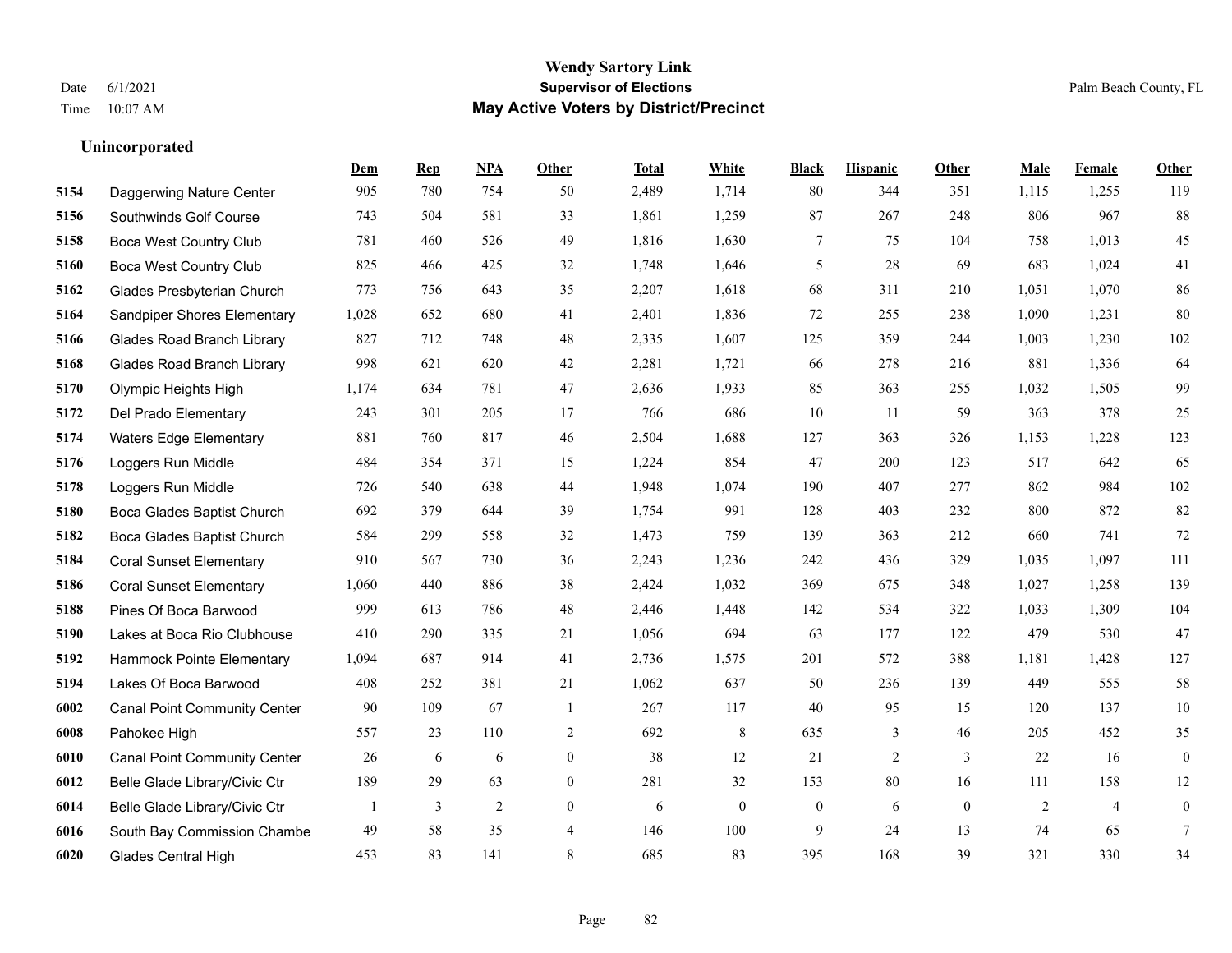## **Unincorporated**

|      |                                 | Dem              | <b>Rep</b>       | NPA              | <b>Other</b>   | <b>Total</b>   | <b>White</b>   | <b>Black</b>     | <b>Hispanic</b>  | <b>Other</b>   | <b>Male</b>  | <b>Female</b>  | <b>Other</b>     |
|------|---------------------------------|------------------|------------------|------------------|----------------|----------------|----------------|------------------|------------------|----------------|--------------|----------------|------------------|
| 6026 | Lewis Evans Resource Center     | 3                | $\mathbf{0}$     | $\overline{2}$   | $\theta$       | 5              | -1             | $\mathbf{0}$     | 4                | $\theta$       | 2            | 3              | $\Omega$         |
| 6030 | Belle Glade Library/Civic Ctr   | 8                | 3                | 13               | $\overline{2}$ | 26             | 8              | $\mathbf{0}$     | 18               | $\Omega$       | 8            | 16             | $\overline{2}$   |
| 6034 | Gove Elementary                 | $\Omega$         | $\overline{4}$   | $\theta$         | $\Omega$       | $\overline{4}$ | 4              | $\Omega$         | $\theta$         | $\Omega$       | 3            | $\mathbf{1}$   | $\theta$         |
| 6038 | South Bay Commission Chambe     | $\theta$         | $\mathbf{0}$     | $\mathbf{0}$     | $\mathbf{0}$   | $\theta$       | $\overline{0}$ | $\mathbf{0}$     | $\mathbf{0}$     | $\overline{0}$ | $\theta$     | $\mathbf{0}$   | $\theta$         |
| 6040 | Osceola Creek Middle            | 104              | 127              | 107              | $\overline{1}$ | 339            | 255            | 12               | 36               | 36             | 156          | 166            | 17               |
| 6042 | Osceola Creek Middle            | 1,009            | 1,215            | 1,034            | 59             | 3,317          | 2,130          | 434              | 487              | 266            | 1,584        | 1,620          | 113              |
| 6044 | <b>Frontier Elementary</b>      | 918              | 977              | 780              | 59             | 2,734          | 1,746          | 418              | 340              | 230            | 1,282        | 1,365          | 87               |
| 6045 | Acreage Branch Library          | 204              | 267              | 180              | 10             | 661            | 418            | 80               | 92               | 71             | 316          | 312            | 33               |
| 6046 | Pierce Hammock Elementary       | 820              | 966              | 745              | 41             | 2,572          | 1,659          | 362              | 315              | 236            | 1,245        | 1,228          | 99               |
| 6048 | Pierce Hammock Elementary       | $\mathbf{0}$     | $\mathbf{0}$     | $\mathbf{0}$     | $\mathbf{0}$   | $\mathbf{0}$   | $\mathbf{0}$   | $\mathbf{0}$     | $\mathbf{0}$     | $\mathbf{0}$   | $\mathbf{0}$ | $\mathbf{0}$   | $\boldsymbol{0}$ |
| 6050 | Acreage Branch Library          | 879              | 887              | 731              | 57             | 2,554          | 1,569          | 372              | 349              | 264            | 1,203        | 1,257          | 94               |
| 6051 | Cornerstone Fellowship          | 620              | 762              | 566              | 50             | 1,998          | 1,277          | 215              | 292              | 214            | 928          | 995            | 75               |
| 6052 | Seminole Ridge High             | 614              | 649              | 571              | 36             | 1,870          | 1,154          | 228              | 308              | 180            | 883          | 910            | 77               |
| 6054 | <b>Acreage Pines Elementary</b> | $\boldsymbol{0}$ | $\boldsymbol{0}$ | $\boldsymbol{0}$ | $\mathbf{0}$   | $\mathbf{0}$   | $\overline{0}$ | $\boldsymbol{0}$ | $\boldsymbol{0}$ | $\overline{0}$ | $\mathbf{0}$ | $\overline{0}$ | $\boldsymbol{0}$ |
| 6056 | Pierce Hammock Elementary       | $\overline{0}$   | $\boldsymbol{0}$ | $\mathbf{0}$     | $\mathbf{0}$   | $\mathbf{0}$   | $\overline{0}$ | $\mathbf{0}$     | $\mathbf{0}$     | $\theta$       | $\theta$     | $\theta$       | $\mathbf{0}$     |
| 6058 | <b>Acreage Pines Elementary</b> | 755              | 598              | 563              | 39             | 1,955          | 1,051          | 358              | 249              | 297            | 950          | 940            | 65               |
| 6060 | Indian Trail Improvement Dist   | 908              | 959              | 824              | 56             | 2,747          | 1,710          | 341              | 406              | 290            | 1,264        | 1,380          | 103              |
| 6076 | <b>Western Pines Middle</b>     | 655              | 712              | 582              | 35             | 1,984          | 1,446          | 154              | 206              | 178            | 948          | 951            | 85               |
| 6078 | <b>Western Pines Middle</b>     | 669              | 727              | 656              | 39             | 2,091          | 1,400          | 159              | 358              | 174            | 996          | 1,034          | 61               |
| 6080 | <b>Golden Grove Elementary</b>  | 617              | 785              | 623              | 47             | 2,072          | 1,396          | 131              | 344              | 201            | 964          | 1,023          | 85               |
| 6082 | Seminole Ridge High             | 11               | 6                | 15               | 2              | 34             | 29             | $\mathbf{0}$     | 3                | 2              | 13           | 21             | $\mathbf{0}$     |
| 6084 | Oasis Church                    | 250              | 366              | 295              | $40\,$         | 951            | 593            | 57               | 203              | 98             | 464          | 470            | 17               |
| 6086 | Oasis Church                    | 276              | 420              | 245              | 21             | 962            | 701            | 95               | 89               | 77             | 439          | 493            | $30\,$           |
| 6088 | Seminole Ridge High             | 549              | 690              | 556              | 40             | 1,835          | 1,186          | 217              | 287              | 145            | 863          | 915            | 57               |
| 6090 | Loxahatchee Groves Elementary   | 793              | 896              | 744              | 54             | 2,487          | 1,556          | 281              | 443              | 207            | 1,208        | 1,187          | 92               |
| 6092 | Oasis Church                    | 178              | 234              | 151              | 16             | 579            | 380            | 46               | 108              | 45             | 281          | 276            | $22\,$           |
| 6096 | Palms West Presbyterian         | $\mathbf{0}$     | $\mathbf{0}$     | $\mathbf{0}$     | $\mathbf{0}$   | $\theta$       | $\overline{0}$ | $\mathbf{0}$     | $\mathbf{0}$     | $\theta$       | $\theta$     | $\overline{0}$ | $\mathbf{0}$     |
| 6108 | Calypso Bay Waterpark           | $\Omega$         | $\theta$         | $\theta$         | $\theta$       | $\Omega$       | $\theta$       | $\theta$         | $\theta$         | $\theta$       | $\Omega$     | $\theta$       | $\boldsymbol{0}$ |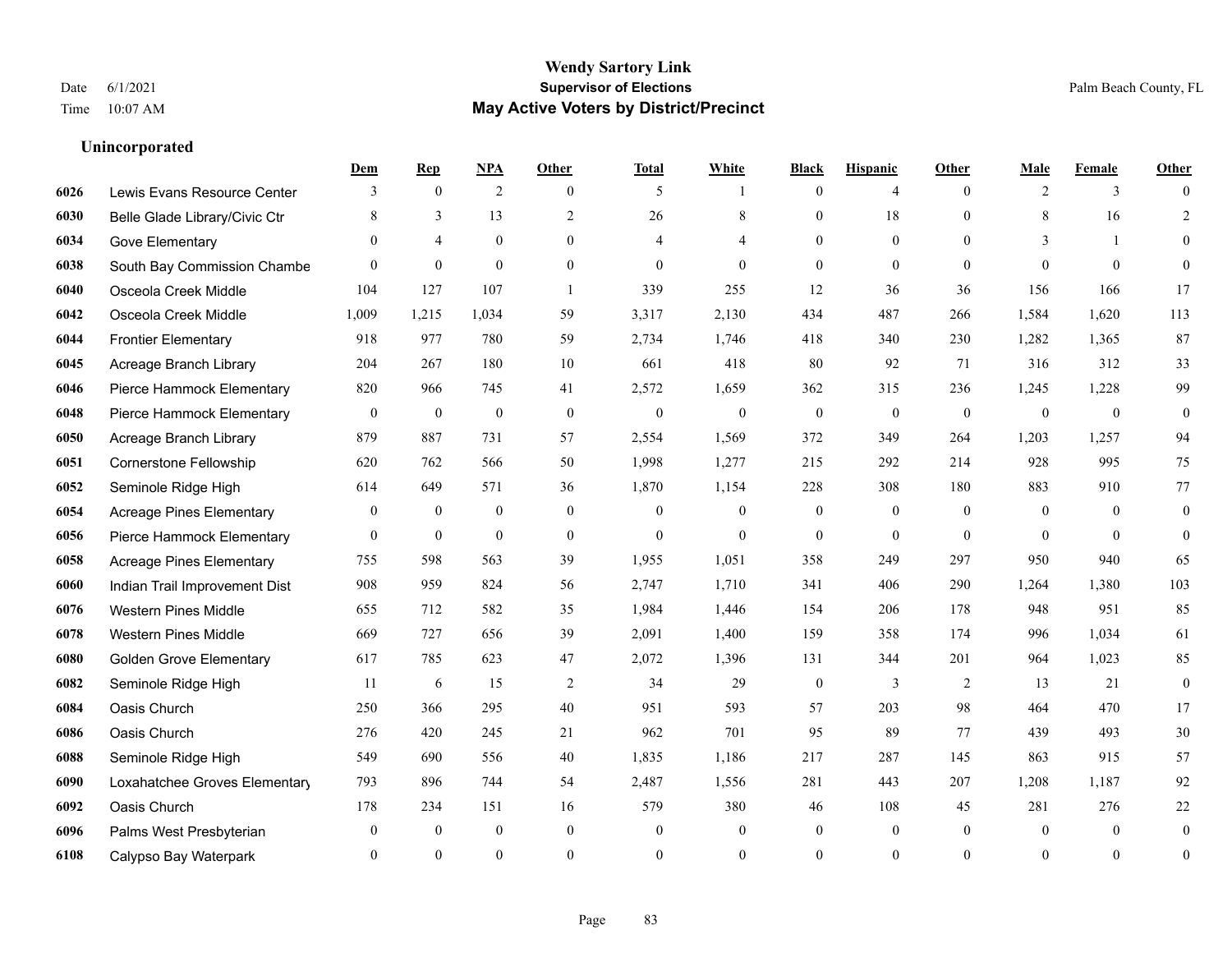## **Wendy Sartory Link** Date 6/1/2021 **Supervisor of Elections** Palm Beach County, FL Time 10:07 AM **May Active Voters by District/Precinct**

## **Dem Rep NPA Other Total White Black Hispanic Other Male Female Other** Royal Palm Beach High 88 47 88 6 229 101 39 66 23 110 112 7 Royal Palm Beach High 338 508 305 32 1,183 858 106 115 104 568 590 25 Christ Fellowship Church RPB 1 2 1 0 4 3 0 0 1 3 1 0 Christ Fellowship Church RPB 25 50 36 2 113 87 7 7 12 53 56 4 Everglades Elementary 570 380 450 26 1,426 652 299 251 224 655 700 71 Everglades Elementary 18 48 21 1 88 67 4 14 3 42 44 2 Palm Beach Central High 0 0 0 0 0 0 0 0 0 0 0 0 Palm Beach Central High 272 249 179 9 709 383 147 59 120 319 363 27 Palm Beach Central High 282 371 250 20 923 607 94 104 118 426 473 24 Panther Run Elementary 226 192 178 8 604 337 96 98 73 279 301 24 Panther Run Elementary 0 1 0 0 1 1 0 0 0 1 0 0 Discovery Key Elementary 985 1,115 690 57 2,847 2,114 181 338 214 1,323 1,438 86 Wycliffe Comm Association Bldg 771 337 399 21 1,528 1,427 17 22 62 657 842 29 Epiphany Lutheran Church 1,110 1,193 1,075 79 3,457 2,136 390 562 369 1,585 1,766 106 Panther Run Elementary 694 765 650 51 2,160 1,390 248 247 275 1,027 1,064 69 J F Kennedy Middle 0 0 0 0 0 0 0 0 0 0 J F Kennedy Middle 0 0 0 0 0 0 0 0 0 0 J F Kennedy Middle 0 0 0 0 0 0 0 0 0 0 RB Prep Achievement Academy 2 1 0 0 3 1 2 0 0 2 1 0 RB Prep Achievement Academy 0 0 0 0 0 0 0 0 0 0 0 0 Crossroads Baptist Church 997 68 290 13 1,368 114 1,035 73 146 578 727 63 Egret Lake Elementary 5 2 1 0 8 6 1 0 1 6 2 0 Seminole Trails Elementary 1,083 327 506 30 1,946 720 731 269 226 852 1,009 85 Sharon Christian Church 753 282 444 43 1,522 621 454 282 165 627 837 58 U M Church of Palm Beaches 23 17 21 1 62 48 2 10 2 31 26 5 Adult Education Center 697 217 417 30 1,361 427 432 372 130 560 738 63 Adult Education Center 134 30 57 7 228 57 126 23 22 70 149 9 Adult Education Center 0 0 0 0 0 0 0 0 0 0 0 0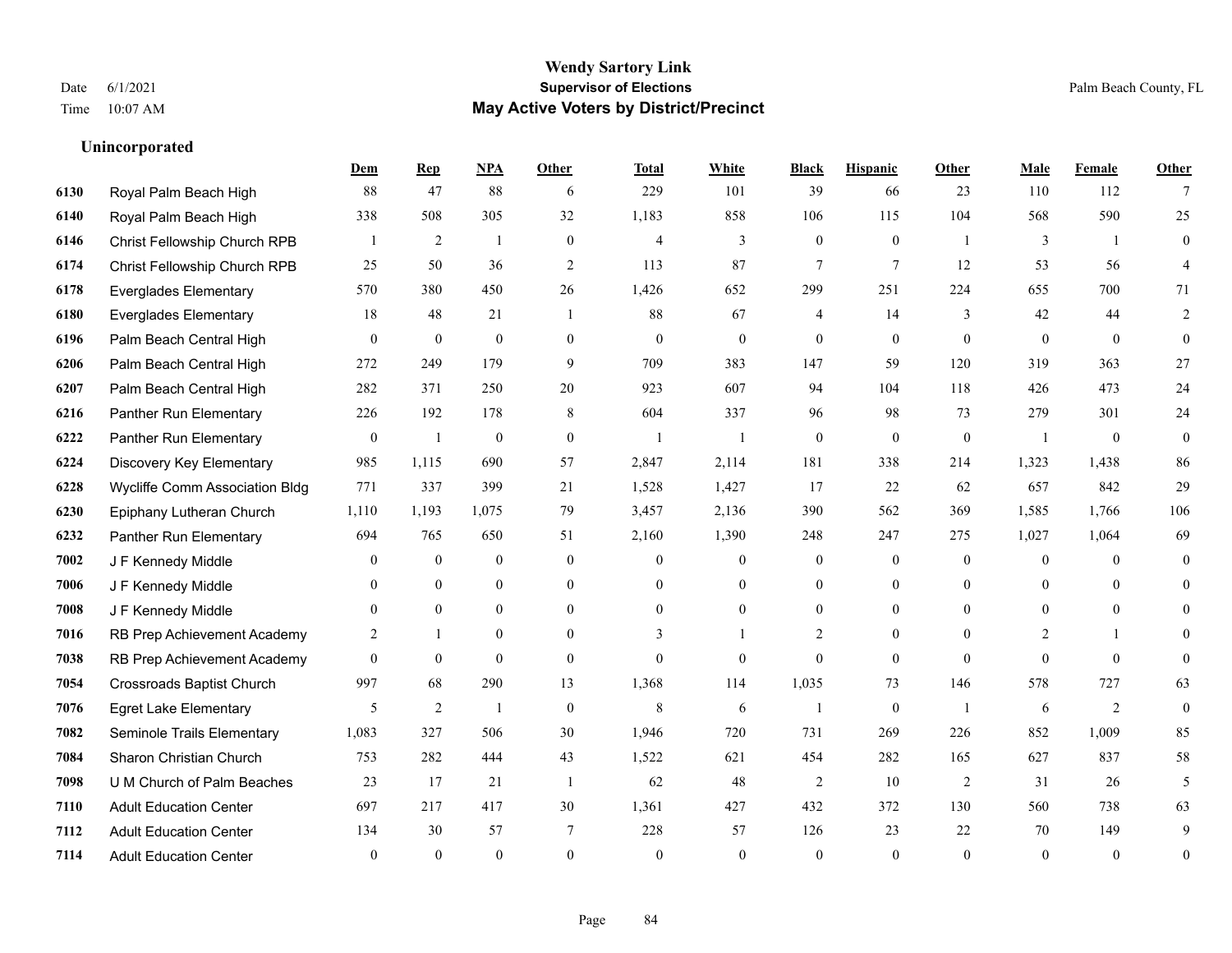## **Unincorporated**

|                                  | Dem      | <b>Rep</b> | <b>NPA</b> | Other          | <b>Total</b>   | White    | <b>Black</b> | <b>Hispanic</b> | Other    | <b>Male</b> | Female   | Other        |
|----------------------------------|----------|------------|------------|----------------|----------------|----------|--------------|-----------------|----------|-------------|----------|--------------|
| <b>Adult Education Center</b>    | $\Omega$ | $\theta$   | $\theta$   | $\theta$       | $\overline{0}$ | $\theta$ | 0            | 0               | $\theta$ | $\Omega$    | $\left($ | $\theta$     |
| <b>Adult Education Center</b>    | 35       | 38         | 41         |                | 119            | 90       |              | 18              |          | 61          | 50       | 8            |
| Clayton Hutcheson Hall A         | 837      | 178        | 421        | 25             | 1,461          | 325      | 683          | 300             | 153      | 645         | 744      | 72           |
| <b>Westgate Community Center</b> | 1,598    | 458        | 928        | 30             | 3,014          | 718      | 989          | 998             | 309      | 1,334       | 1,530    | 150          |
| Clayton Hutcheson Hall B         | 37       | 8          | 12         | $\theta$       | 57             | 17       | 28           |                 |          | 26          | 31       | $\mathbf{0}$ |
| Clayton Hutcheson Hall B         | 49       |            | 20         |                | 73             |          | 48           | 12              | 9        | 28          | 39       | 6            |
| Clayton Hutcheson Hall B         | 248      | 15         | 101        | $\mathfrak{D}$ | 366            | 27       | 234          | 81              | 24       | 130         | 219      | 17           |
| Rolling Green Elementary         | 1,055    | 248        | 514        | 26             | 1,843          | 587      | 686          | 410             | 160      | 803         | 959      | 81           |
| <b>Rolling Green Elementary</b>  | $\Omega$ | $\theta$   | $\theta$   | $\overline{0}$ | $\Omega$       | $\theta$ | 0            | 0               | $\Omega$ |             |          | $\mathbf{0}$ |
| Lakeview Baptist Church          | 17       | 10         | 10         | $\bigcap$      | 39             | 27       |              |                 | 6        | 19          | 17       |              |
| Federal Only                     | $\Omega$ | $\Omega$   | $\theta$   | $\Omega$       | $\Omega$       | $\Omega$ | 0            | $\Omega$        | $\Omega$ | $\Omega$    | $\Omega$ | $\Omega$     |
| State Only                       | 146      | 125        | 139        |                | 412            | 316      | 19           |                 | 60       | 190         | 207      | 15           |
| Unincorporated                   | 183,834  | 121,228    | 122,980    | 8,399          | 436,441        | 287,322  | 45,919       | 62,877          | 40,323   | 191,901     | 228,324  | 16,216       |
|                                  |          |            |            |                |                |          |              |                 |          |             |          |              |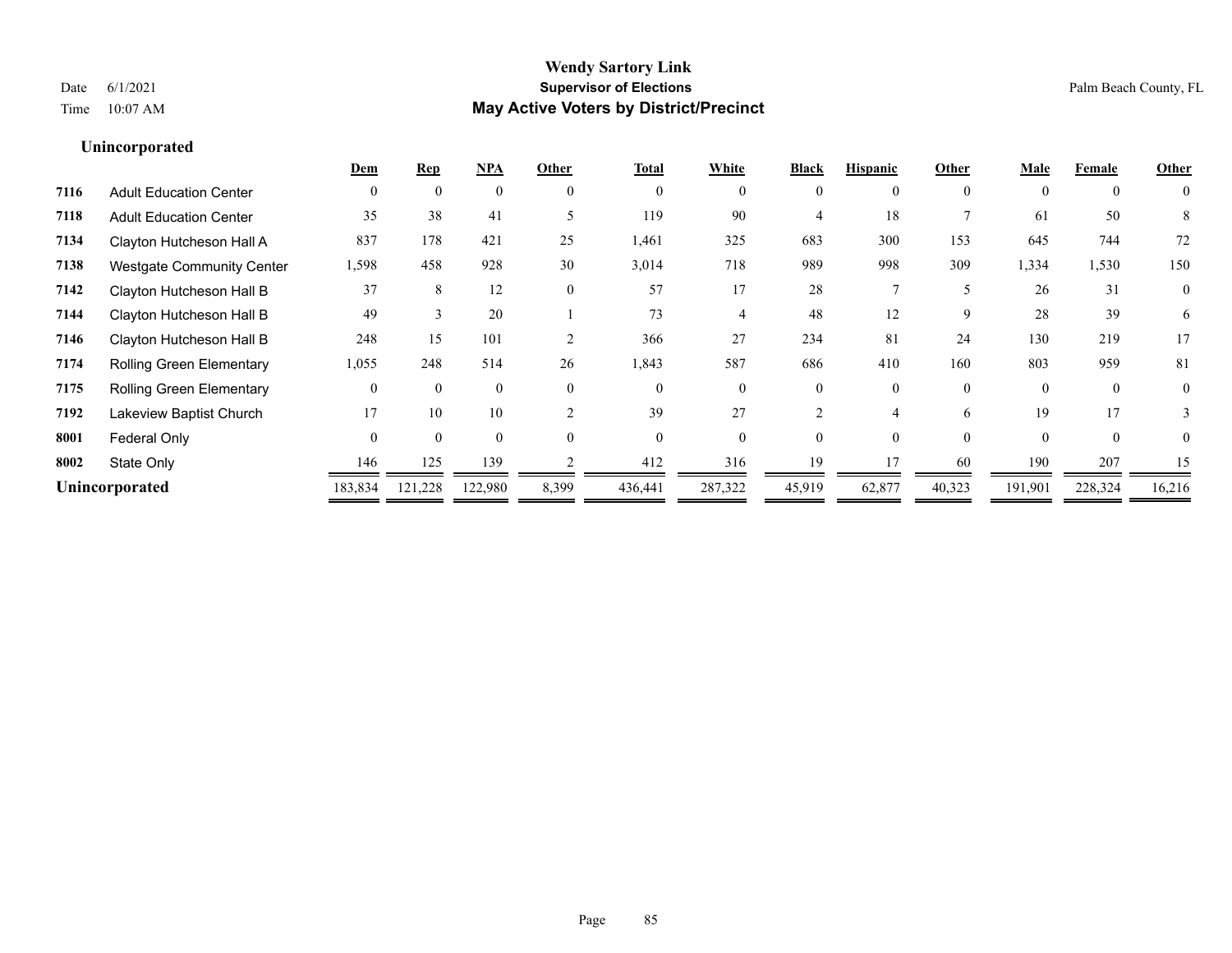## **Atlantis**

|                                   | Dem | <b>Rep</b> | <b>NPA</b> | Other | <b>Total</b> | White | <b>Black</b> | <b>Hispanic</b> | Other | Male | Female | Other |
|-----------------------------------|-----|------------|------------|-------|--------------|-------|--------------|-----------------|-------|------|--------|-------|
| 3082<br><b>Atlantis City Hall</b> | 485 | 910        | 445        | 42    | 1,882        | 1,627 | 41           | 88              | 126   | 867  | Q7     | 44    |
| <b>Atlantis</b>                   | 485 | 910        | 445        | 42    | 1,882        | 1,627 |              | 88              | 126   | 867  | 971    | 44    |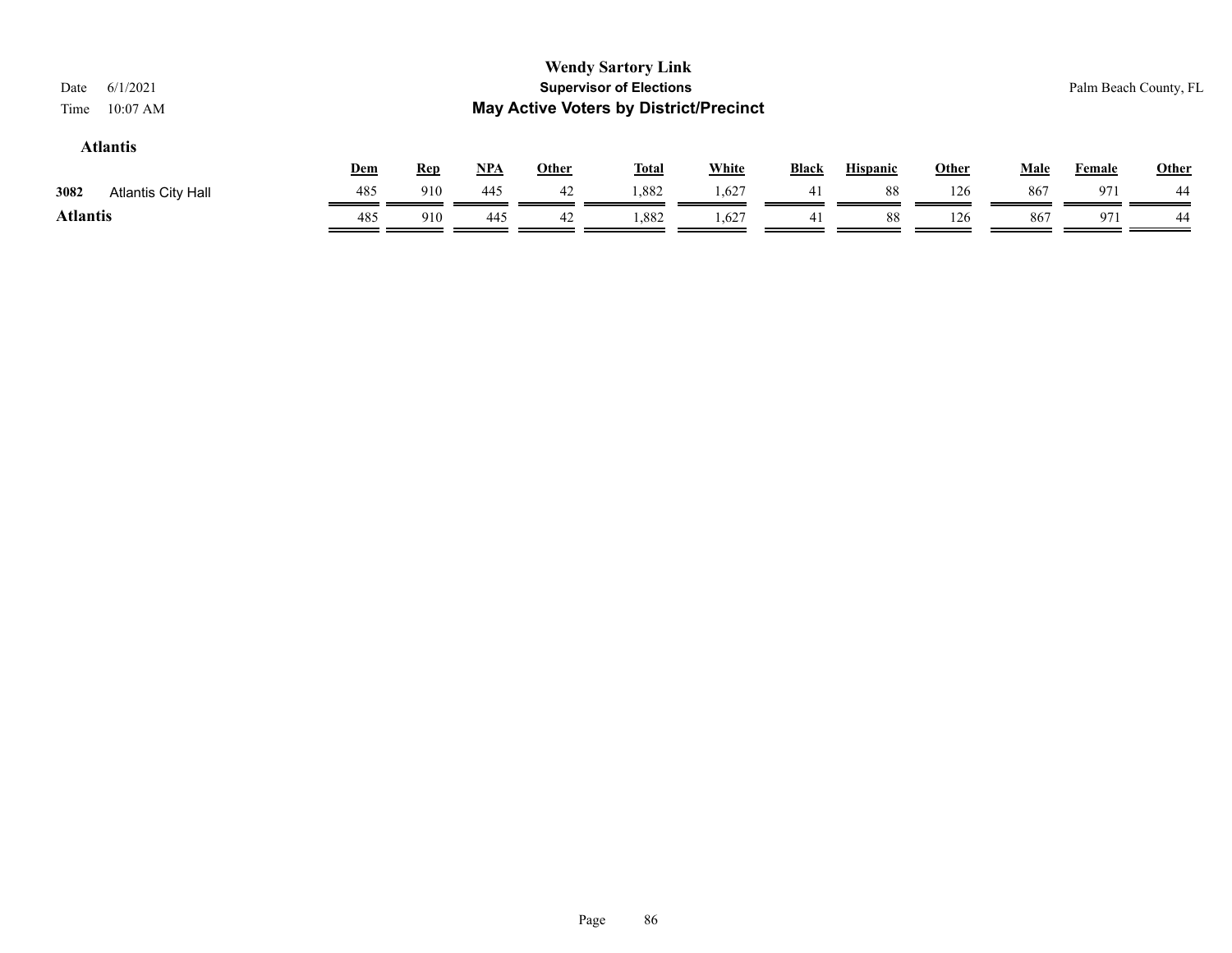## **Boynton Beach**

|      |                                   | Dem | <b>Rep</b> | NPA | <b>Other</b>   | <b>Total</b> | <b>White</b> | <b>Black</b> | <b>Hispanic</b> | <b>Other</b> | <b>Male</b> | <b>Female</b> | <b>Other</b>   |
|------|-----------------------------------|-----|------------|-----|----------------|--------------|--------------|--------------|-----------------|--------------|-------------|---------------|----------------|
| 3136 | <b>Freedom Shores Elementary</b>  | 889 | 409        | 581 | 33             | 1,912        | 845          | 528          | 280             | 259          | 849         | 986           | 77             |
| 3138 | <b>Citrus Cove Elementary</b>     | 872 | 501        | 575 | 31             | 1,979        | 1,171        | 313          | 286             | 209          | 873         | 1,024         | 82             |
| 3140 | Boynton Lakes North Clubhouse     | 425 | 193        | 271 | 15             | 904          | 426          | 219          | 126             | 133          | 406         | 467           | 31             |
| 3142 | Boynton Lakes North Clubhouse     | 394 | 167        | 219 | 15             | 795          | 446          | 140          | 137             | 72           | 320         | 444           | 31             |
| 3146 | <b>Freedom Shores Elementary</b>  | 356 | 136        | 172 | 15             | 679          | 458          | 81           | 77              | 63           | 268         | 390           | 21             |
| 3164 | <b>Citrus Cove Elementary</b>     | 894 | 548        | 641 | 52             | 2,135        | 1,341        | 312          | 247             | 235          | 944         | 1,119         | $72\,$         |
| 3168 | Boynton Beach Fire Station #3     | 939 | 462        | 675 | 31             | 2,107        | 1,188        | 372          | 306             | 241          | 895         | 1,137         | 75             |
| 3172 | Boynton Beach High                | 500 | 149        | 326 | 32             | 1,007        | 473          | 283          | 144             | 107          | 421         | 539           | $47\,$         |
| 3174 | Boynton Beach Fire Station #3     | 251 | 180        | 175 | 13             | 619          | 423          | 52           | 86              | 58           | 282         | 320           | 17             |
| 3176 | Boynton Beach High                | 227 | 125        | 158 | 7              | 517          | 275          | 99           | 79              | 64           | 223         | 268           | 26             |
| 3182 | Imagine Schools - Chancellor      | 103 | 52         | 87  | $\overline{4}$ | 246          | 122          | 50           | 39              | 35           | 118         | 117           | 11             |
| 3185 | Christ Fellowship Church BB       | 256 | 171        | 177 | 28             | 632          | 399          | 69           | 96              | 68           | 300         | 308           | 24             |
| 3186 | Christ Fellowship Church BB       | 186 | 126        | 145 | 10             | 467          | 329          | 41           | 64              | 33           | 208         | 238           | $21\,$         |
| 3187 | Christ Fellowship Church BB       | 729 | 417        | 604 | 56             | 1,806        | 1,042        | 276          | 286             | 202          | 845         | 899           | 62             |
| 3188 | Christ Fellowship Church BB       | 422 | 308        | 359 | 21             | 1,110        | 683          | 228          | 127             | 72           | 542         | 531           | 37             |
| 3190 | Imagine Schools - Chancellor      | 333 | 164        | 233 | 18             | 748          | 420          | 154          | 107             | 67           | 372         | 358           | $18\,$         |
| 3192 | Leisureville #1 Clubhouse         | 574 | 412        | 375 | $42\,$         | 1,403        | 1,062        | 112          | 131             | 98           | 564         | 790           | 49             |
| 3194 | Boynton Beach Fire Station #2     | 762 | 177        | 398 | 17             | 1,354        | 492          | 552          | 165             | 145          | 595         | 705           | 54             |
| 3196 | Leisureville #3 Clubhouse         | 629 | 566        | 429 | 47             | 1,671        | 1,398        | 78           | 103             | 92           | 716         | 900           | 55             |
| 3198 | <b>BB Leisureville Clubhouse</b>  | 493 | 528        | 311 | 36             | 1,368        | 1,133        | 60           | 114             | 61           | 559         | 771           | 38             |
| 3200 | Golfview Harbour Clubhouse        | 647 | 419        | 421 | 28             | 1,515        | 1,033        | 211          | 117             | 154          | 685         | 776           | 54             |
| 3202 | <b>Golfview Harbour Clubhouse</b> | 70  | 67         | 48  | $\tau$         | 192          | 143          | 30           | 9               | 10           | 94          | 92            | 6              |
| 4020 | Christ Fellowship Church BB       | 33  | 28         | 42  | $\overline{4}$ | 107          | 84           | 4            | 11              | 8            | 39          | 66            | $\overline{c}$ |
| 4022 | <b>Congress Middle</b>            | 865 | 245        | 417 | 40             | 1,567        | 568          | 679          | 164             | 156          | 651         | 854           | 62             |
| 4024 | Harvey E Oyer Jr Park             | 510 | 640        | 508 | 60             | 1,718        | 1,358        | 90           | 133             | 137          | 826         | 843           | 49             |
| 4026 | <b>Sterling Village Aud</b>       | 530 | 582        | 481 | 52             | 1,645        | 1,434        | 36           | 68              | 107          | 773         | 817           | 55             |
| 4034 | <b>Crosspointe Elementary</b>     | 369 | 256        | 303 | 25             | 953          | 687          | 116          | 61              | 89           | 406         | 527           | $20\,$         |
| 4036 | <b>Forest Park Elementary</b>     | 294 | 460        | 277 | 26             | 1,057        | 948          | 8            | 54              | 47           | 441         | 581           | 35             |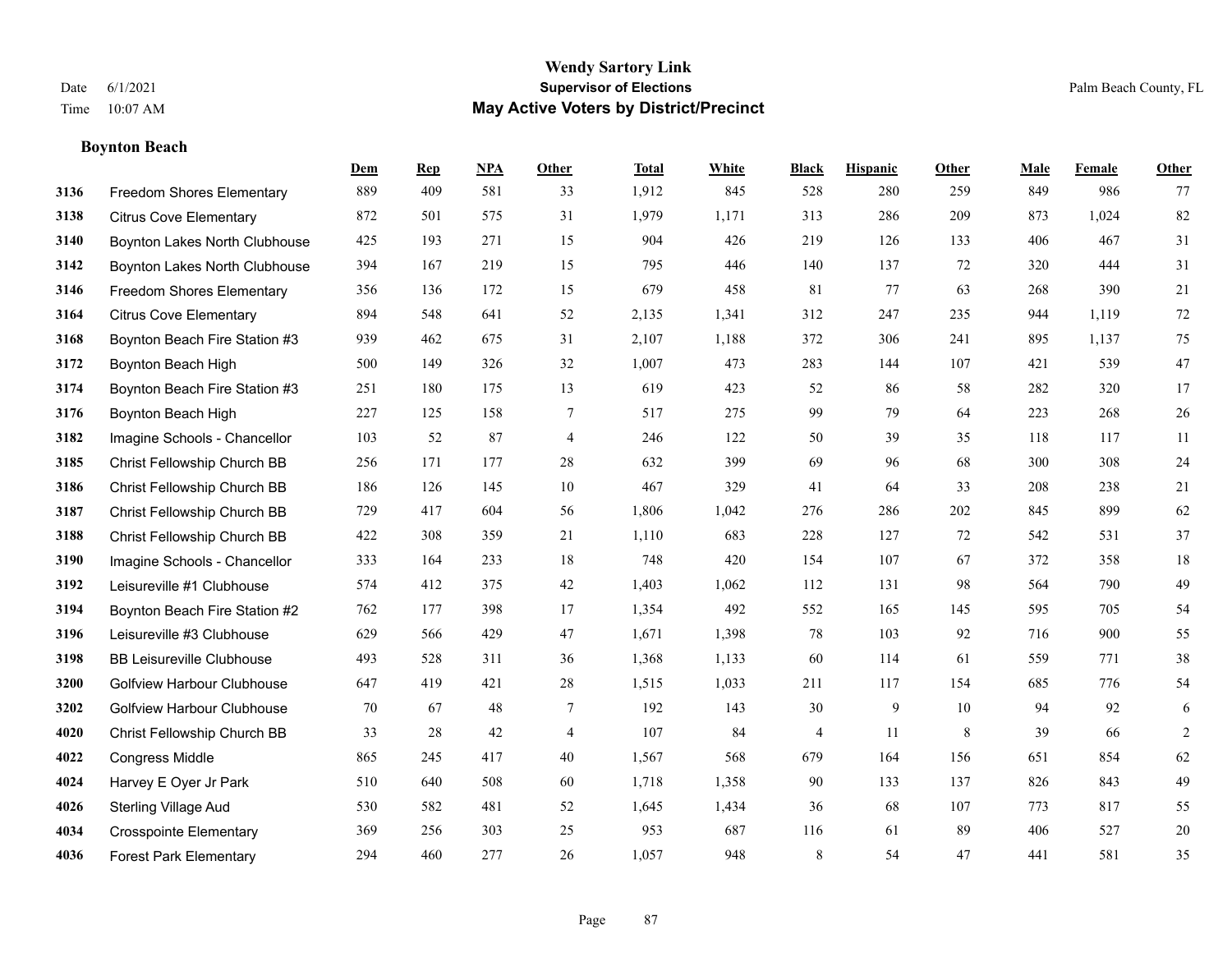**Boynton Beach**

## **Wendy Sartory Link** Date 6/1/2021 **Supervisor of Elections** Palm Beach County, FL Time 10:07 AM **May Active Voters by District/Precinct**

## **Dem Rep NPA Other Total White Black Hispanic Other Male Female Other** Hunter's Run Courtside Cafe 1,087 373 552 35 2,047 1,881 41 48 77 854 1,146 47 Crosspointe Elementary 122 81 86 3 292 175 59 23 35 144 141 7 Crosspointe Elementary 211 78 146 18 453 171 108 102 72 198 236 19 Lakeview Baptist Church 545 658 441 36 1,680 1,390 77 103 110 783 839 58 Lakeview Baptist Church 41 68 37 5 151 124 8 8 11 73 75 3 Seacrest Presbyterian 0 0 0 0 0 0 0 0 0 0 0 0 Seacrest Presbyterian 0 0 0 0 0 0 0 0 0 0 0 0 Seacrest Presbyterian 0 0 0 0 0 0 0 0 0 0 0 0 Temple Beth Kodesh 1,553 192 558 31 2,334 462 1,325 346 201 1,033 1,191 110 Village Royale on the Green 834 241 367 24 1,466 623 580 143 120 617 782 67 St John Missionary Baptist Chr 1,811 144 467 18 2,440 247 1,813 175 205 1,029 1,306 105 Carolyn Sims Center 1,543 67 375 11 1,996 92 1,667 87 150 816 1,098 82 St John Missionary Baptist Chr 2 4 0 0 6 4 1 0 1 4 2 0 Boynton Beach Senior Center 1,530 419 738 54 2,741 1,106 1,095 278 262 1,271 1,342 128 Forest Park Elementary 903 569 628 63 2,163 1,498 279 196 190 927 1,160 76 Seacrest Presbyterian 1,086 607 802 61 2,556 1,607 453 249 247 1,218 1,237 101 **Boynton Beach** 24,820 11,989 14,605 1,124 52,538 29,761 12,699 5,375 4,703 23,182 27,422 1,934

—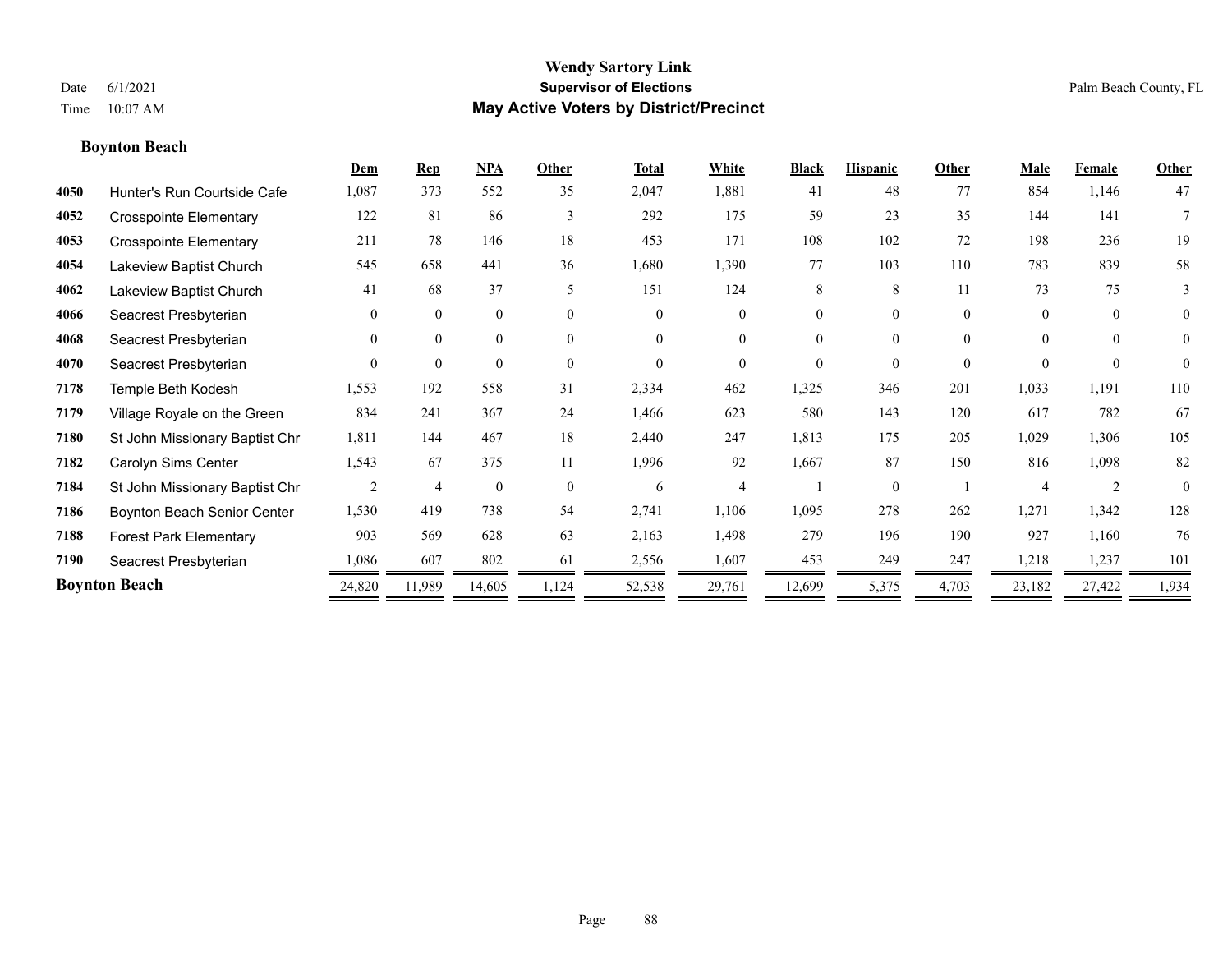## **Belle Glade**

|                    |                               | <u>Dem</u> | <u>Rep</u> | <b>NPA</b>     | Other    | <b>Total</b> | <b>White</b> | Black | <b>Hispanic</b> | Other    | <b>Male</b> | Female | <b>Other</b>   |
|--------------------|-------------------------------|------------|------------|----------------|----------|--------------|--------------|-------|-----------------|----------|-------------|--------|----------------|
| 6022               | Belle Glade Library/Civic Ctr | 1,433      | 114        | 260            | 14       | 1,821        | 99           | 1,454 | 148             | 120      | 756         | 994    | 71             |
| 6024               | Lewis Evans Resource Center   | 1,790      | 78         | 274            | 14       | 2,156        | 35           | 1,871 | 128             | 122      | 873         | ,205   | 78             |
| 6028               | Belle Glade Library/Civic Ctr | 782        | 465        | 340            | 15       | 1.602        | 426          | 415   | 672             | 89       | 751         | 806    | 45             |
| 6029               | Belle Glade Library/Civic Ctr |            | $\theta$   | $\overline{0}$ | $\Omega$ |              |              |       | $\theta$        | $\Omega$ |             |        | $\overline{0}$ |
| 6032               | Gove Elementary               | 687        | 299        | 272            |          | .263         | 315          | 439   | 411             | 98       | 543         | 677    | 43             |
| 6036               | Gove Elementary               | 407        | 164        | 213            | $\Omega$ | 793          | 141          | 154   | 452             | 46       | 343         | 419    | 31             |
| <b>Belle Glade</b> |                               | 5,100      | 1.120      | 1,359          | 57       | 7,636        | 1,016        | 4,334 | 1,811           | 475      | 3,267       | 4,101  | 268            |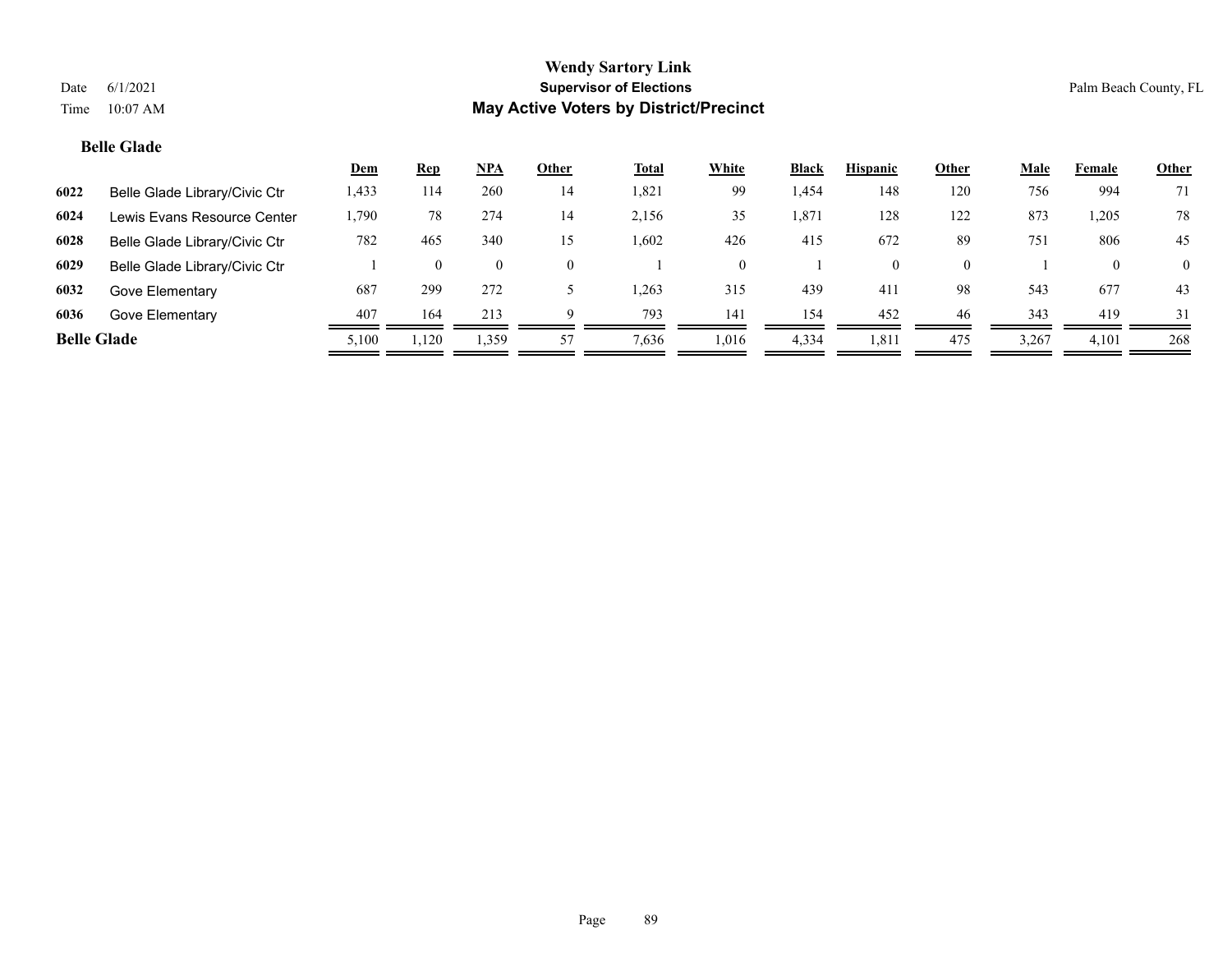## **Boca Raton**

|      |                                  | Dem | <b>Rep</b> | NPA | <b>Other</b> | <b>Total</b> | <b>White</b> | <b>Black</b> | <b>Hispanic</b> | Other | <b>Male</b> | <b>Female</b> | <b>Other</b> |
|------|----------------------------------|-----|------------|-----|--------------|--------------|--------------|--------------|-----------------|-------|-------------|---------------|--------------|
| 4134 | Above and Beyond Community (     | 420 | 564        | 444 | 35           | 1,463        | 1,187        | 43           | 128             | 105   | 684         | 732           | 47           |
| 4136 | Above and Beyond Community (     | 655 | 629        | 592 | 44           | 1,920        | 1,432        | 53           | 220             | 215   | 813         | 1,028         | 79           |
| 4138 | <b>Ascension Catholic Church</b> | 835 | 1,223      | 908 | 72           | 3,038        | 2,371        | 163          | 248             | 256   | 1,426       | 1,506         | 106          |
| 4140 | <b>Broken Sound Club</b>         | 263 | 207        | 181 | 17           | 668          | 489          | 27           | 89              | 63    | 279         | 371           | 18           |
| 4142 | Woodfield Country Club HOA       | 851 | 759        | 733 | 51           | 2,394        | 2,142        | 13           | 68              | 171   | 1,092       | 1,205         | 97           |
| 4144 | Seasons HOA Clubhouse            | 224 | 218        | 171 | $11\,$       | 624          | 515          | 9            | 37              | 63    | 296         | 299           | 29           |
| 4146 | <b>Broken Sound Club</b>         | 526 | 381        | 339 | 16           | 1,262        | 1,150        | 12           | 33              | 67    | 565         | 662           | 35           |
| 4148 | <b>Broken Sound Club</b>         | 608 | 415        | 442 | 41           | 1,506        | 1,181        | 75           | 139             | 111   | 684         | 779           | 43           |
| 4150 | Patch Reef Park Community Cer    | 582 | 514        | 552 | 63           | 1,711        | 1,312        | 63           | 162             | 174   | 806         | 853           | 52           |
| 4152 | Boca Delray Lodge #171           | 646 | 660        | 656 | 54           | 2,016        | 1,494        | $72\,$       | 221             | 229   | 923         | 1,008         | 85           |
| 4154 | Ascension Catholic Church        | 436 | 420        | 342 | 34           | 1,232        | 894          | 96           | 102             | 140   | 602         | 579           | 51           |
| 4158 | Spanish River High               | 963 | 748        | 761 | 38           | 2,510        | 1,990        | 46           | 221             | 253   | 1,191       | 1,209         | 110          |
| 4160 | Greater BR Swim & Racquet Ctr    | 437 | 407        | 352 | 19           | 1,215        | 978          | 18           | 91              | 128   | 562         | 609           | $44\,$       |
| 4162 | Patch Reef Park Community Cer    | 554 | 487        | 439 | 20           | 1,500        | 1,143        | 33           | 114             | 210   | 681         | 742           | 77           |
| 4164 | Safe Schools Institute           | 610 | 658        | 567 | 33           | 1,868        | 1,499        | 28           | 176             | 165   | 868         | 904           | 96           |
| 4166 | FAU Arena Lobby                  | 960 | 533        | 774 | 35           | 2,302        | 1,237        | 398          | 308             | 359   | 980         | 1,134         | 188          |
| 4168 | JC Mitchell Elementary           | 731 | 586        | 637 | 57           | 2,011        | 1,392        | 89           | 245             | 285   | 881         | 1,010         | 120          |
| 4170 | Spanish River Library            | 930 | 1,055      | 892 | 51           | 2,928        | 2,272        | 102          | 265             | 289   | 1,399       | 1,423         | 106          |
| 4172 | Marine Safety Headquarters       | 700 | 699        | 603 | 62           | 2,064        | 1,804        | 19           | 103             | 138   | 914         | 1,093         | 57           |
| 4174 | Sugar Sand Park Comm Center      | 311 | 279        | 266 | 15           | 871          | 749          | 5            | 54              | 63    | 408         | 426           | 37           |
| 4176 | Sugar Sand Park Comm Center      | 938 | 703        | 756 | 69           | 2,466        | 1,804        | 74           | 329             | 259   | 1,080       | 1,275         | 111          |
| 4178 | Sugar Sand Park Comm Center      | 761 | 646        | 526 | $47\,$       | 1,980        | 1,571        | 45           | 197             | 167   | 802         | 1,110         | 68           |
| 4184 | Boca Raton Middle                | 579 | 618        | 566 | 33           | 1,796        | 1,360        | 55           | 206             | 175   | 842         | 901           | 53           |
| 4186 | The Volen Center                 | 574 | 513        | 472 | 28           | 1,587        | 1,094        | 139          | 168             | 186   | 731         | 789           | 67           |
| 4188 | Elks Lodge of Boca Raton         | 935 | 545        | 630 | 56           | 2,166        | 1,263        | 329          | 324             | 250   | 988         | 1,076         | 102          |
| 4190 | St Gregory Episcopal Church      | 787 | 1,136      | 835 | 75           | 2,833        | 2,370        | 34           | 185             | 244   | 1,399       | 1,329         | 105          |
| 4210 | Sugar Sand Park Comm Center      | 645 | 845        | 681 | 44           | 2,215        | 1,744        | 31           | 262             | 178   | 1,024       | 1,117         | 74           |
| 4212 | Center for Spiritual Living      | 640 | 823        | 589 | 36           | 2,088        | 1,744        | 36           | 161             | 147   | 989         | 1,036         | 63           |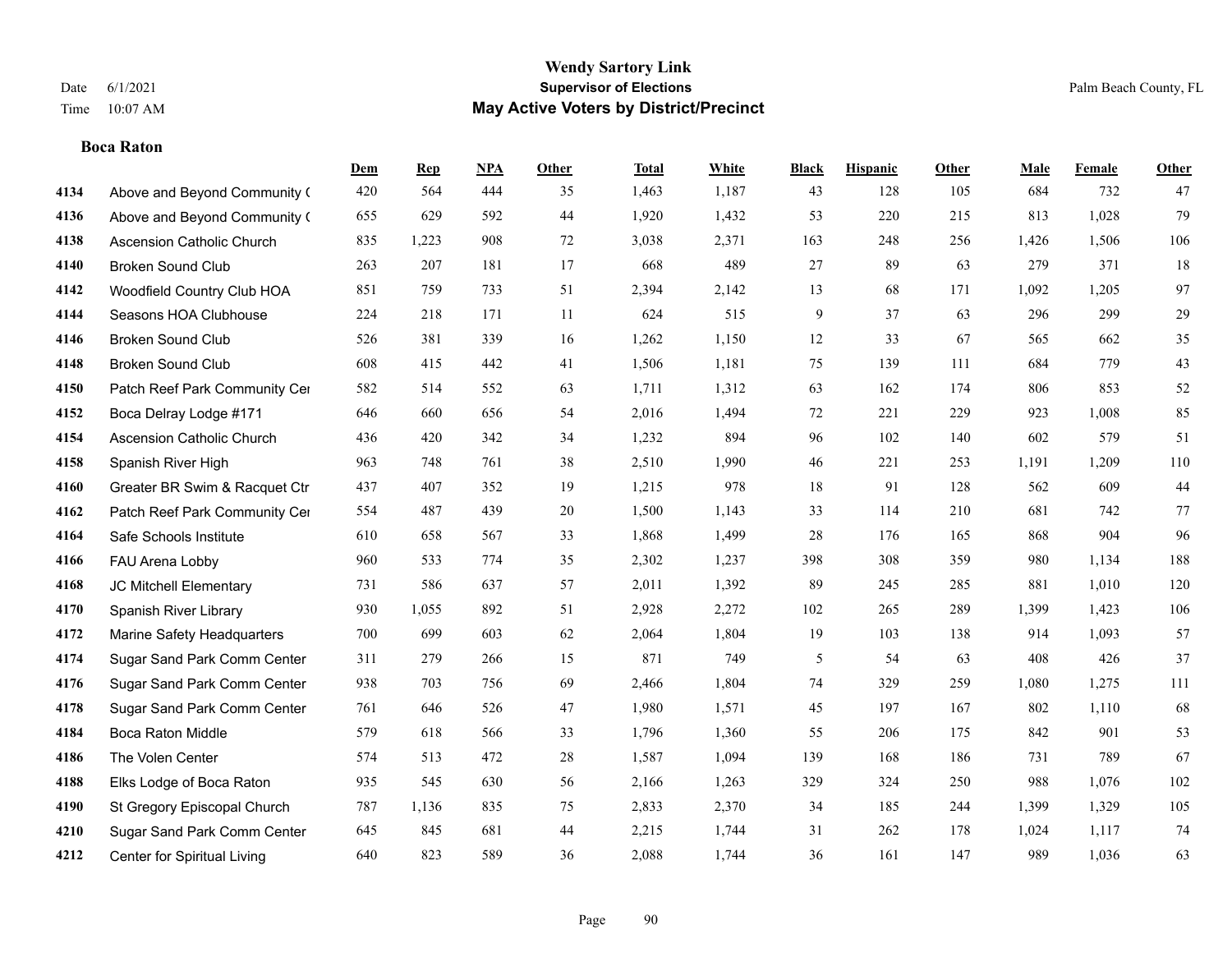#### **Boca Raton**

|                   |                                    | <u>Dem</u> | <b>Rep</b> | <u>NPA</u> | Other | <b>Total</b> | White  | <b>Black</b> | <b>Hispanic</b> | Other | Male   | Female | Other |
|-------------------|------------------------------------|------------|------------|------------|-------|--------------|--------|--------------|-----------------|-------|--------|--------|-------|
| 4214              | Calvary Chapel Boca Raton - 4th    | 649        | 870        | 650        | 66    | 2,235        | 1,781  | 47           | 238             | 169   | 1,034  | 1,115  | 86    |
| 4216              | Calvary Chapel Boca Raton - Kir    | 690        | 1,077      | 698        | 62    | 2,527        | 2,130  | 22           | 176             | 199   | 1,196  | 1,243  | 88    |
| 4218              | <b>Grace Community Church</b>      | 472        | 883        | 555        | 61    | 1,971        | 1,630  | 36           | 142             | 163   | 904    | 981    | 86    |
| 4220              | <b>Boca Raton Community Center</b> | 493        | 433        | 509        | 47    | 1,482        | 967    | 113          | 246             | 156   | 691    | 743    | 48    |
| 4222              | Boca Raton Downtown Library        | 949        | 1,105      | 911        | 84    | 3,049        | 2,549  | 61           | 186             | 253   | 1,366  | 1,554  | 129   |
| 4224              | <b>Grace Community Church</b>      | 535        | 1,152      | 754        | 61    | 2,502        | 2,048  | 62           | 192             | 200   | 1,167  | 1,247  | 88    |
| 4226              | St Gregory Episcopal Church        | 234        | 395        | 279        | 22    | 930          | 830    |              | 34              | 59    | 442    | 463    | 25    |
| 4228              | <b>Boca Raton Community Center</b> | 543        | 670        | 526        | 48    | 1,787        | 1,534  | 17           | 99              | 137   | 798    | 939    | 50    |
| 4230              | Boca Raton Downtown Library        | 333        | 462        | 330        | 25    | 1,150        | 1,006  | 9            | 59              | 76    | 540    | 584    | 26    |
| 5115              | Spanish River High                 | 76         | 105        | 76         | 12    | 269          | 218    |              | 22              | 25    | 135    | 131    |       |
| <b>Boca Raton</b> |                                    | 23,075     | 24,423     | 20.994     | 1.644 | 70,136       | 54,874 | 2,485        | 6,250           | 6,527 | 32,182 | 35,205 | 2,749 |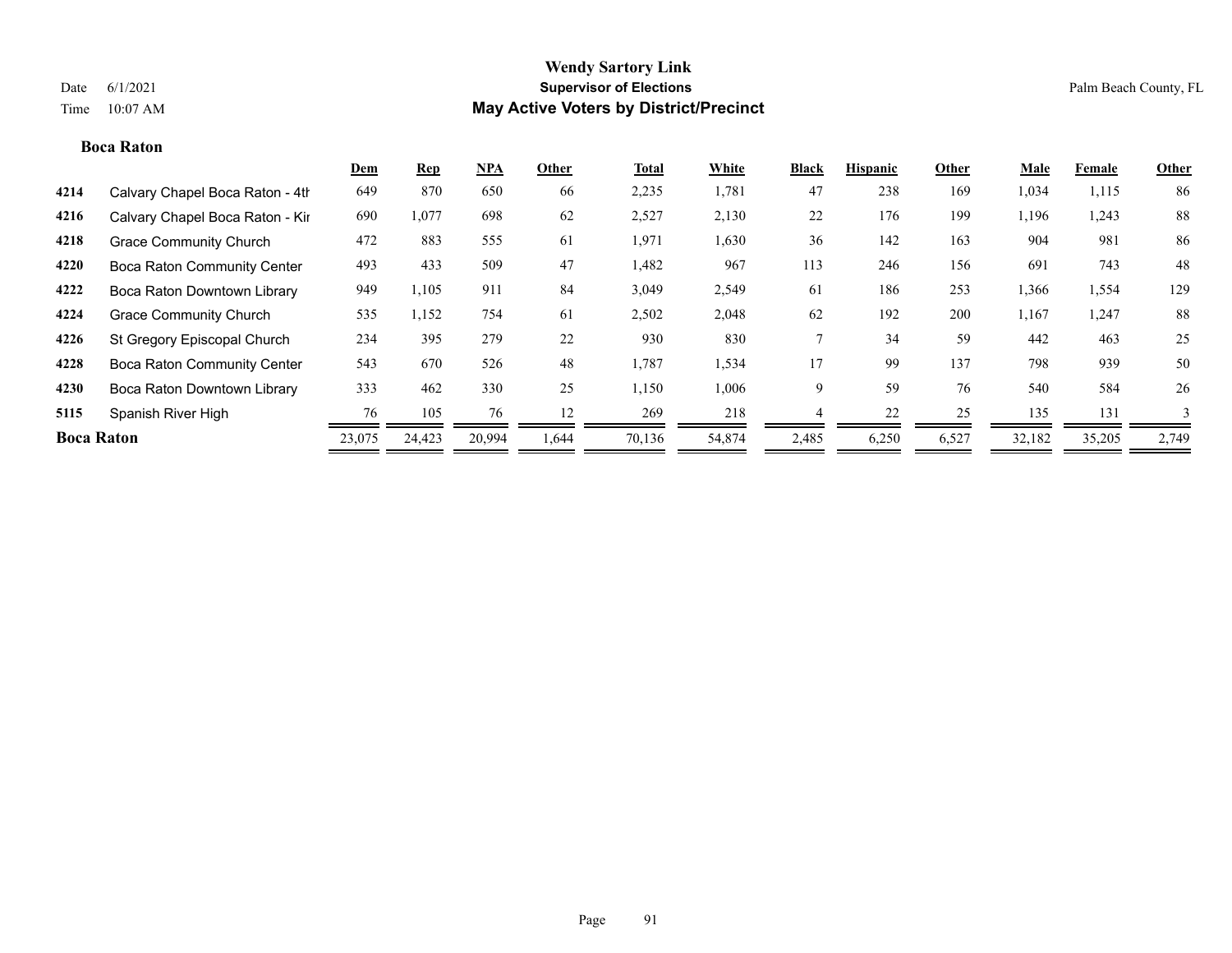| <b>Wendy Sartory Link</b><br><b>Supervisor of Elections</b><br>6/1/2021<br>Date<br><b>May Active Voters by District/Precinct</b><br>$10:07$ AM<br>Time<br><b>Briny Breezes</b> |                                      |            |            |            |              |              |              |          |                 |              |             | Palm Beach County, FL |              |
|--------------------------------------------------------------------------------------------------------------------------------------------------------------------------------|--------------------------------------|------------|------------|------------|--------------|--------------|--------------|----------|-----------------|--------------|-------------|-----------------------|--------------|
|                                                                                                                                                                                |                                      | <b>Dem</b> | <b>Rep</b> | <u>NPA</u> | <b>Other</b> | <u>Total</u> | <b>White</b> | Black    | <b>Hispanic</b> | <b>Other</b> | <b>Male</b> | Female                | <b>Other</b> |
| 4038                                                                                                                                                                           | <b>Briny Breezes Community Cente</b> | 95         | 146        | 93         |              | 337          | 311          |          | 10              | 16           | 141         | 186                   | 10           |
|                                                                                                                                                                                | <b>Briny Breezes</b>                 | 95         | 146        | 93         |              | 337          | 311          | $\Omega$ | 10              | 16           | 141         | 186                   | 10           |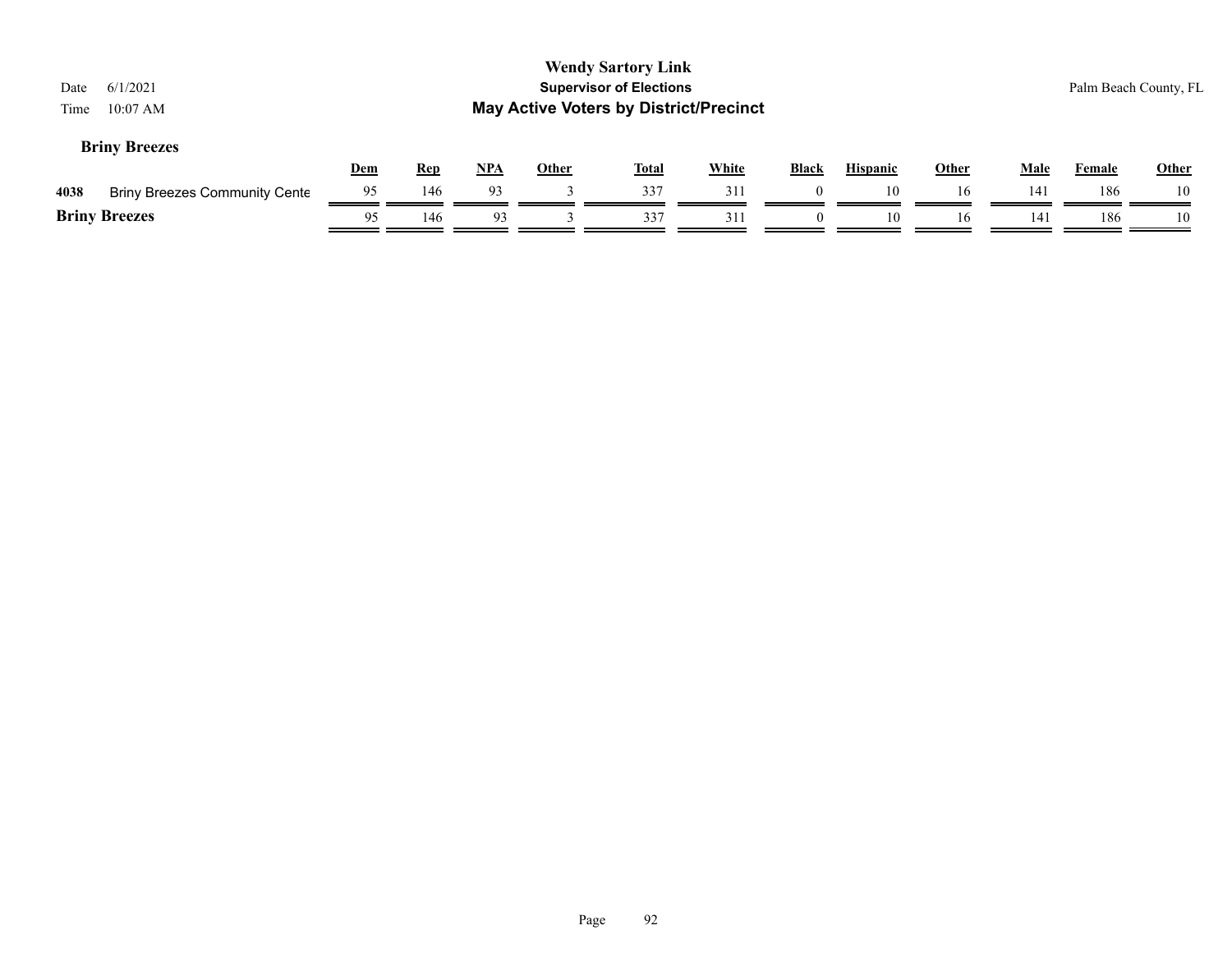| 6/1/2021<br>Date<br>$10:07$ AM<br>Time |     |            |     |              | <b>Wendy Sartory Link</b><br><b>Supervisor of Elections</b><br><b>May Active Voters by District/Precinct</b> |              |              |                 |              |             |               | Palm Beach County, FL |
|----------------------------------------|-----|------------|-----|--------------|--------------------------------------------------------------------------------------------------------------|--------------|--------------|-----------------|--------------|-------------|---------------|-----------------------|
| <b>Cloud Lake</b>                      | Dem | <u>Rep</u> | NPA | <b>Other</b> | <u>Total</u>                                                                                                 | <b>White</b> | <b>Black</b> | <b>Hispanic</b> | <b>Other</b> | <b>Male</b> | <b>Female</b> | <b>Other</b>          |
| 2132<br>Cloud Lake Town Hall           | 29  | 26         | 34  |              | 91                                                                                                           | 59           |              | 24              |              | 38          | 49            |                       |
| <b>Cloud Lake</b>                      | 29  | 26         | 34  |              | 91                                                                                                           | 59           |              | 24              |              | 38          | 49            |                       |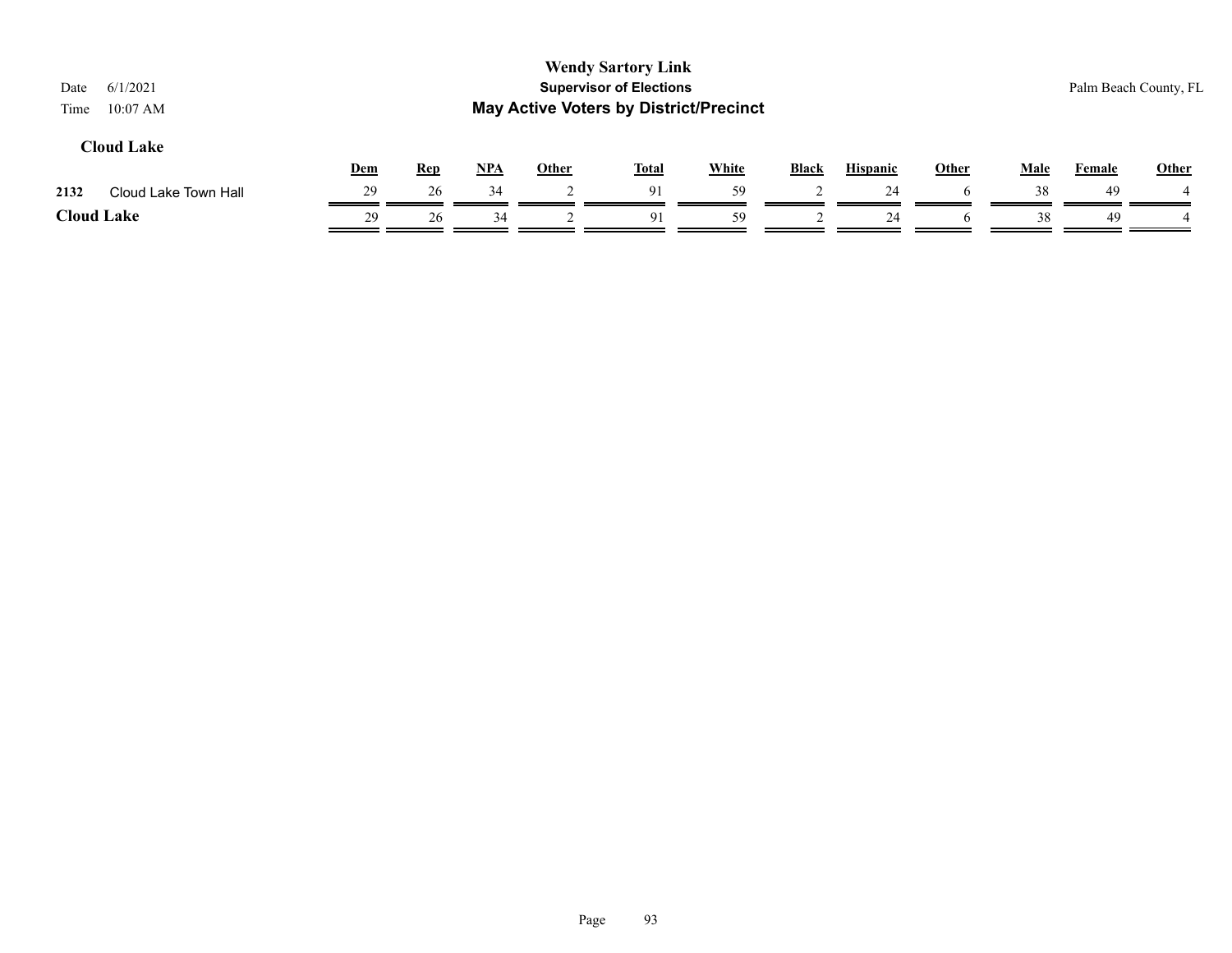**Delray Beach**

#### **Wendy Sartory Link** Date 6/1/2021 **Supervisor of Elections** Palm Beach County, FL Time 10:07 AM **May Active Voters by District/Precinct**

**Dem Rep NPA Other Total White Black Hispanic Other Male Female Other**

## Plumosa SOA Elementary 50 62 47 7 166 142 4 12 8 78 85 3 Plumosa SOA Elementary 458 439 362 25 1,284 1,108 17 74 85 608 639 37 Country Manors Clubhouse 460 393 407 24 1,284 911 100 135 138 570 676 38 Banyan Creek Elementary 564 380 386 26 1,356 925 188 104 139 634 671 51 West Park Baptist Church 878 467 501 47 1,893 1,614 62 94 123 769 1,070 54 Pines of Delray North 291 168 167 11 637 508 38 49 42 254 356 27 West Park Baptist Church 0 0 0 0 0 0 0 0 0 0 0 0 S D Spady Elementary 700 712 545 56 2,013 1,739 38 98 138 954 984 75 Carver Middle 566 47 166 12 791 107 582 32 70 368 372 51 Bethel Evangelical Baptist 1,041 771 718 63 2,593 1,995 182 231 185 1,104 1,410 79 Veterans Park Recreation Ctr 459 538 430 37 1,464 1,329 18 25 92 675 747 42 Emmanuel Catholic Church 777 684 633 66 2,160 1,748 81 156 175 941 1,148 71 Delray Beach Golf Club 423 410 348 34 1,215 931 53 115 116 556 618 41 Pines of Delray East 612 357 396 27 1,392 1,037 90 136 129 555 774 63 505 Club 406 466 314 34 1,220 1,107 10 35 68 533 655 32 Veterans Park Recreation Ctr 622 827 585 50 2,084 1,914 12 42 116 974 1,039 71 Delray Beach First Baptist 874 799 675 63 2,411 2,027 85 142 157 1,105 1,247 59 Orchard View Elementary 738 418 491 37 1,684 1,156 158 210 160 701 918 65 Orchard View Elementary 461 301 344 41 1,147 810 70 157 110 482 621 44 Delray Beach Swim and Tennis 741 455 500 35 1,731 1,204 200 157 170 750 916 65 Delray Beach Swim and Tennis 842 595 673 61 2,171 1,630 138 201 202 1,000 1,079 92 Pine Grove Elementary 548 874 584 58 2,064 1,777 27 103 157 948 1,040 76 Carver Middle 45 17 18 5 85 68 5 4 8 31 52 2

 Carver Middle 185 141 137 15 478 310 50 62 56 212 251 15 Delray Beach First Baptist  $\begin{array}{ccccccccccccc}\n & 8 & 2 & 0 & 1 & 11 & 10 & 1 & 0 & 0 & 3 & 8 & 0\n\end{array}$  Delray Beach Community Center 642 369 474 44 1,529 1,094 214 112 109 783 696 50 Atlantic High Auditorium 1,543 237 513 21 2,314 605 1,372 128 209 1,050 1,171 93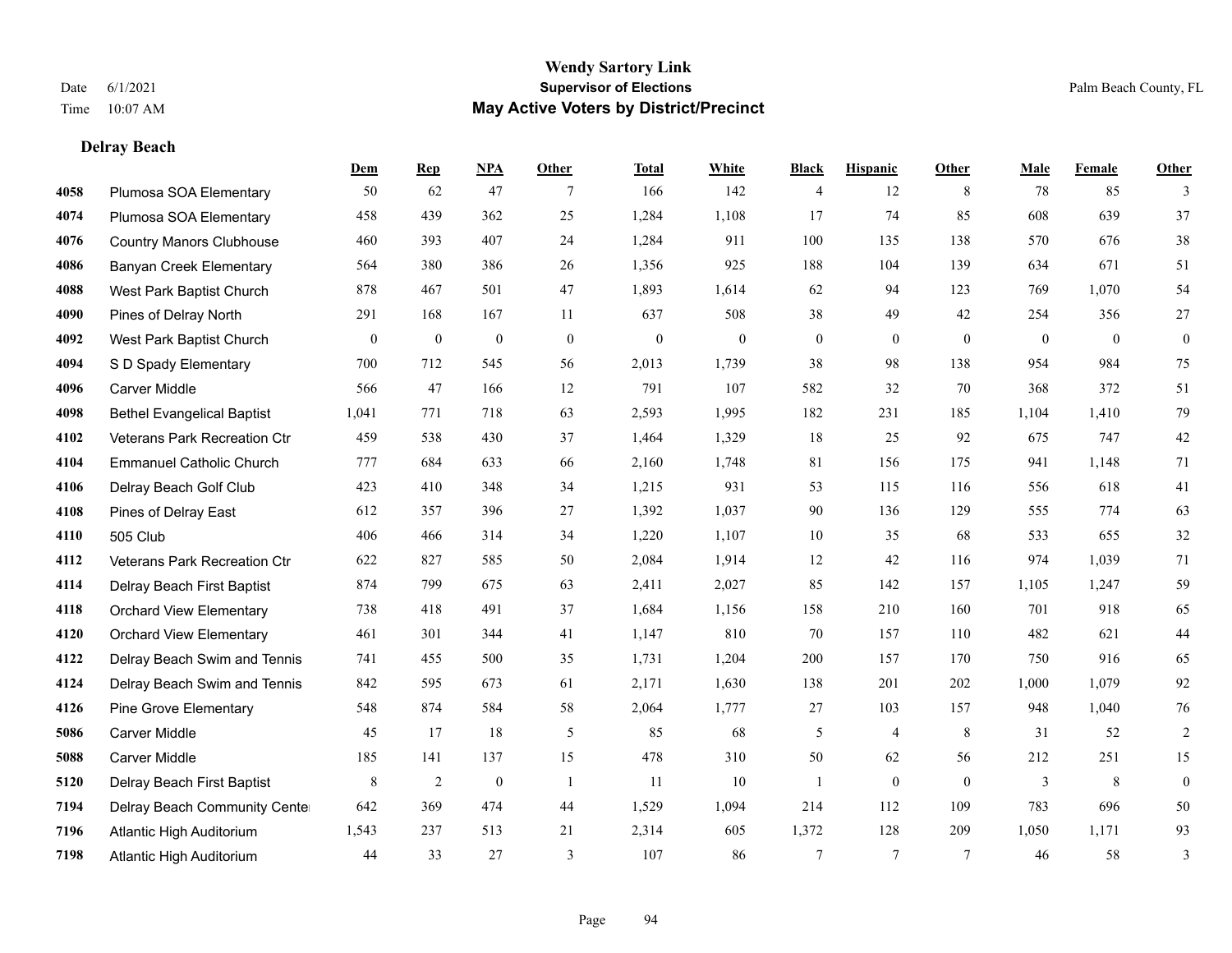## **Delray Beach**

|      |                               | <u>Dem</u> | <b>Rep</b> | <u>NPA</u> | Other | <b>Total</b> | White  | <b>Black</b> | <b>Hispanic</b> | Other | <u>Male</u> | Female | <b>Other</b> |
|------|-------------------------------|------------|------------|------------|-------|--------------|--------|--------------|-----------------|-------|-------------|--------|--------------|
| 7200 | Pompey Park Recreation Center | 1,408      | 248        | 468        | 29    | 2,153        | 521    | 1,374        | 112             | 146   | 994         | 1,095  | 64           |
| 7202 | 505 Club                      | 686        | 403        | 458        | 42    | 1,589        | 1,138  | 241          | 75              | 135   | 820         | 718    | 51           |
| 7204 | 505 Club                      | 39         | 41         | 43         | 4     | 127          | 100    |              |                 | 13    | 64          | 58     |              |
| 7206 | 505 Club                      | 58         | 62         | 65         | 6     | 191          | 163    |              | 9               | 17    | 99          | 87     |              |
| 7208 | Atlantic High Media Center    | 789        | 204        | 327        | 21    | 1,341        | 601    | 533          | 91              | 116   | 584         | 713    | 44           |
| 7210 | Village Academy               | 1,847      | 108        | 442        | 19    | 2,416        | 139    | 1,953        | 142             | 182   | 984         | 1,329  | 103          |
| 7212 | Delray Beach Library          | 1,359      | 238        | 531        | 33    | 2,161        | 618    | 1,232        | 119             | 192   | 1,052       | 1,026  | 83           |
| 7214 | Delray Beach Community Cente  | 931        | 334        | 541        | 41    | 1,847        | 887    | 567          | 224             | 169   | 904         | 870    | 73           |
|      | <b>Delray Beach</b>           | 22,095     | 12,600     | 13,316     | 1,098 | 49,109       | 32,059 | 9,707        | 3,404           | 3,939 | 22,185      | 25,197 | 1,727        |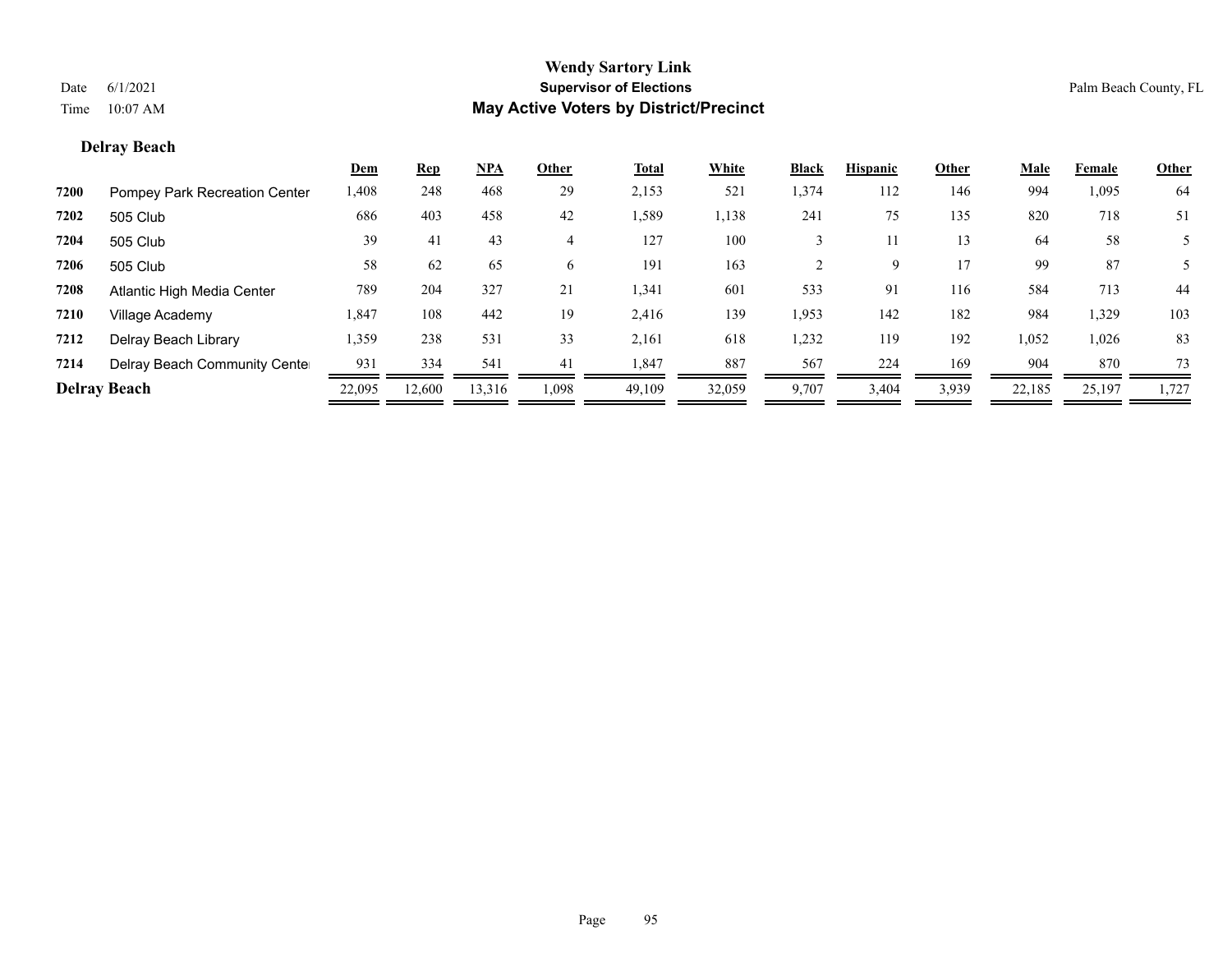#### **Greenacres**

|                   |                                       | Dem            | <b>Rep</b>       | <b>NPA</b>       | Other          | <b>Total</b>     | White        | <b>Black</b> | <b>Hispanic</b> | Other        | Male           | Female           | Other        |
|-------------------|---------------------------------------|----------------|------------------|------------------|----------------|------------------|--------------|--------------|-----------------|--------------|----------------|------------------|--------------|
| 2084              | <b>Community Christian Church</b>     | 283            | 118              | 161              | 17             | 579              | 168          | 206          | 131             | 74           | 259            | 304              | 16           |
| 2086              | <b>Community Christian Church</b>     | 1,254          | 574              | 961              | 52             | 2,841            | 898          | 613          | 940             | 390          | 1,242          | 1,483            | 116          |
| 2150              | <b>River Bridge Activities Center</b> | 1,116          | 532              | 694              | 51             | 2,393            | 1,153        | 486          | 496             | 258          | 1,004          | 1,300            | 89           |
| 2152              | Pine Ridge North II                   | 1,175          | 530              | 849              | 52             | 2,606            | 1,085        | 405          | 848             | 268          | 1,048          | 1,448            | 110          |
| 2168              | First Baptist Church GA               | $\overline{0}$ | $\boldsymbol{0}$ | $\boldsymbol{0}$ | $\overline{0}$ | $\boldsymbol{0}$ | $\mathbf{0}$ | $\mathbf{0}$ | $\mathbf{0}$    | $\mathbf{0}$ | $\overline{0}$ | $\boldsymbol{0}$ | $\mathbf{0}$ |
| 2170              | <b>Liberty Park Elementary</b>        | 1,150          | 550              | 688              | 54             | 2,442            | 1,079        | 465          | 636             | 262          | 968            | 1,357            | 117          |
| 2174              | First Baptist Church GA               | 462            | 188              | 274              | 12             | 936              | 416          | 193          | 205             | 122          | 408            | 487              | 41           |
| 2182              | <b>Greenacres Community Center</b>    | 643            | 278              | 535              | 30             | 1,486            | 535          | 142          | 662             | 147          | 588            | 808              | 90           |
| 2184              | American Polish Club                  | 1,117          | 408              | 835              | 38             | 2,398            | 755          | 344          | 1,034           | 265          | 995            | 1,263            | 140          |
| 2194              | <b>LC Swain Middle</b>                | 1,119          | 373              | 728              | 42             | 2,262            | 789          | 462          | 780             | 231          | 949            | 1,200            | 113          |
| 2196              | Pine Ridge South IV Clubhouse         | 931            | 509              | 509              | 42             | 1,991            | 1,204        | 266          | 405             | 116          | 776            | 1,140            | 75           |
| 2202              | <b>LC Swain Middle</b>                | $\theta$       | 8                | $\overline{2}$   | $\theta$       | 10               | 6            | $\theta$     | 3               |              | $\overline{A}$ | 6                | $\theta$     |
| 2206              | <b>Heritage Elementary</b>            | 475            | 198              | 340              | 16             | 1,029            | 335          | 217          | 346             | 131          | 445            | 529              | 55           |
| 2212              | American Polish Club                  | $\theta$       | $\mathbf{0}$     | $\theta$         | $\theta$       | $\mathbf{0}$     | $\theta$     | $\theta$     | $\theta$        | $\theta$     | $\theta$       | $\theta$         | $\theta$     |
| 2218              | <b>Tradewinds Middle</b>              | 1,281          | 333              | 650              | 34             | 2,298            | 590          | 882          | 380             | 446          | 1,016          | 1,154            | 128          |
| 3088              | <b>Tradewinds Middle</b>              | 187            | 55               | 130              | 9              | 381              | 103          | 127          | 90              | 61           | 171            | 198              | 12           |
| <b>Greenacres</b> |                                       | 11,193         | 4,654            | 7,356            | 449            | 23,652           | 9,116        | 4,808        | 6,956           | 2,772        | 9,873          | 12,677           | 1,102        |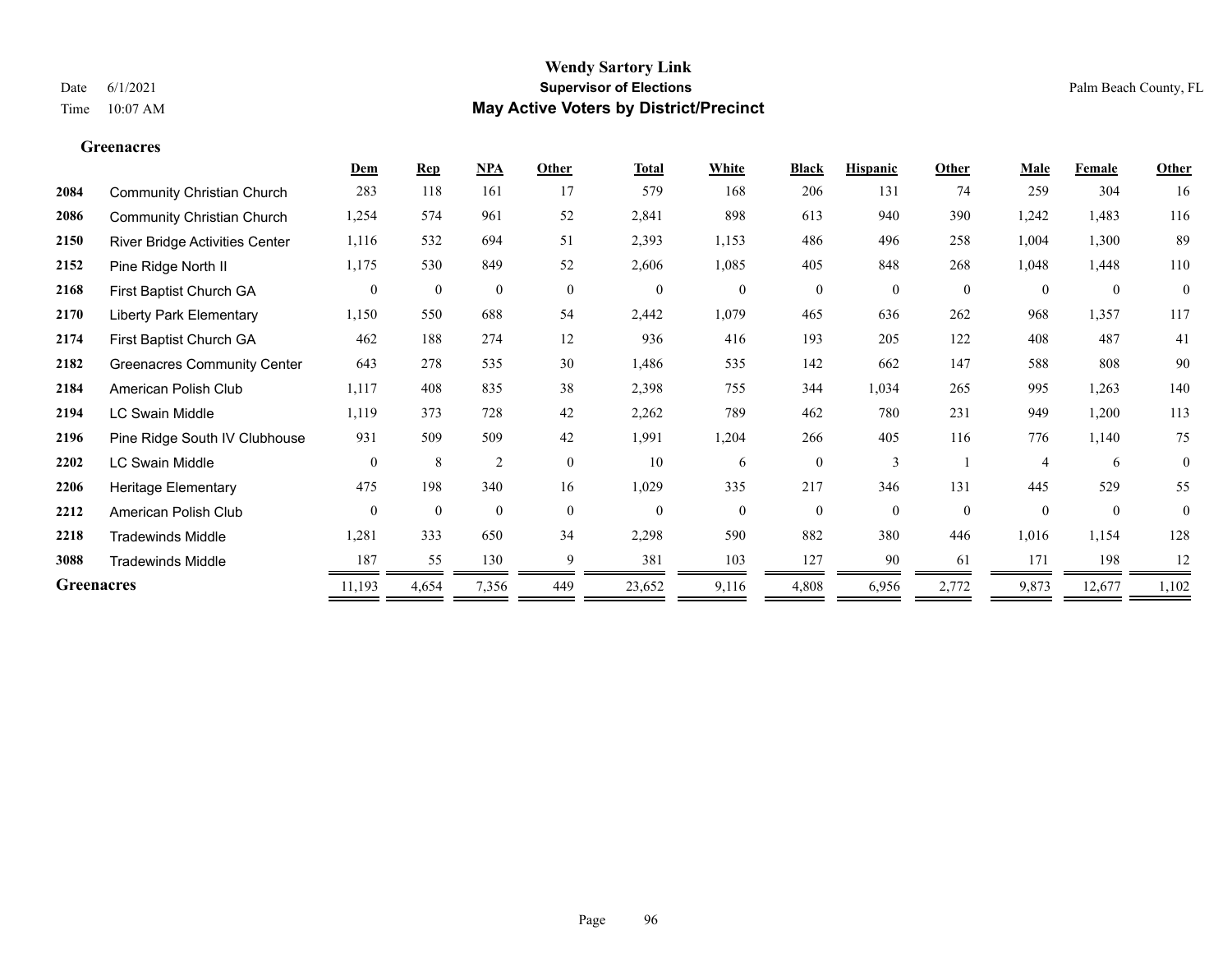| Date<br>Time      | 6/1/2021<br>$10:07$ AM |            |            |            |              | <b>Wendy Sartory Link</b><br><b>Supervisor of Elections</b> | <b>May Active Voters by District/Precinct</b> |              |                 |       |      |               | Palm Beach County, FL |
|-------------------|------------------------|------------|------------|------------|--------------|-------------------------------------------------------------|-----------------------------------------------|--------------|-----------------|-------|------|---------------|-----------------------|
|                   | <b>Glen Ridge</b>      |            |            |            |              |                                                             |                                               |              |                 |       |      |               |                       |
|                   |                        | <b>Dem</b> | <b>Rep</b> | <u>NPA</u> | <b>Other</b> | Total                                                       | <b>White</b>                                  | <b>Black</b> | <b>Hispanic</b> | Other | Male | <b>Female</b> | <b>Other</b>          |
| 2130              | Cloud Lake Town Hall   | 45         | 62         | 60         | 8            | 175                                                         | 128                                           |              | 33              |       | 88   | 81            |                       |
| <b>Glen Ridge</b> |                        | 45         | 62         | 60         |              | 175                                                         | 128                                           |              | 33              |       | 88   | 81            |                       |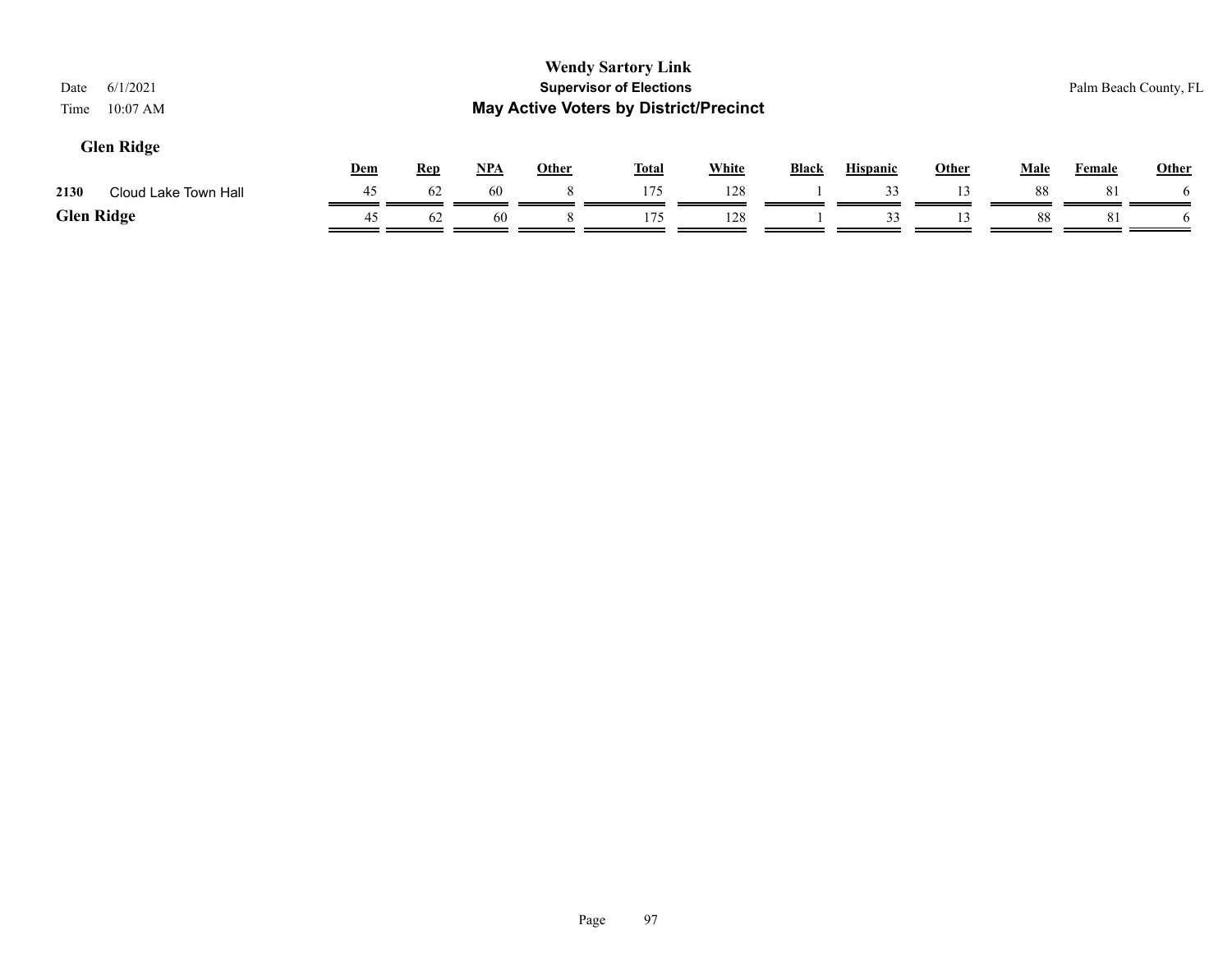| 6/1/2021<br>Date<br>$10:07$ AM<br>Time |            |            |       |              | <b>Wendy Sartory Link</b><br><b>Supervisor of Elections</b><br><b>May Active Voters by District/Precinct</b> |              |              |                 |              |             | Palm Beach County, FL |              |
|----------------------------------------|------------|------------|-------|--------------|--------------------------------------------------------------------------------------------------------------|--------------|--------------|-----------------|--------------|-------------|-----------------------|--------------|
| Gulfstream                             | <u>Dem</u> | <u>Rep</u> | $NPA$ | <u>Other</u> | <b>Total</b>                                                                                                 | <b>White</b> | <b>Black</b> | <b>Hispanic</b> | <b>Other</b> | <b>Male</b> | <b>Female</b>         | <b>Other</b> |
| <b>Gulf Stream Town Hall</b><br>4072   | 185        | 465        | 209   | 22           | 881                                                                                                          | 822          |              | 19              | 36           | 426         | 436                   | 19           |
| Gulfstream                             | 185        | 465        | 209   | 22           | 881                                                                                                          | 822          | 4            | 19              | 36           | 426         | 436                   | 19           |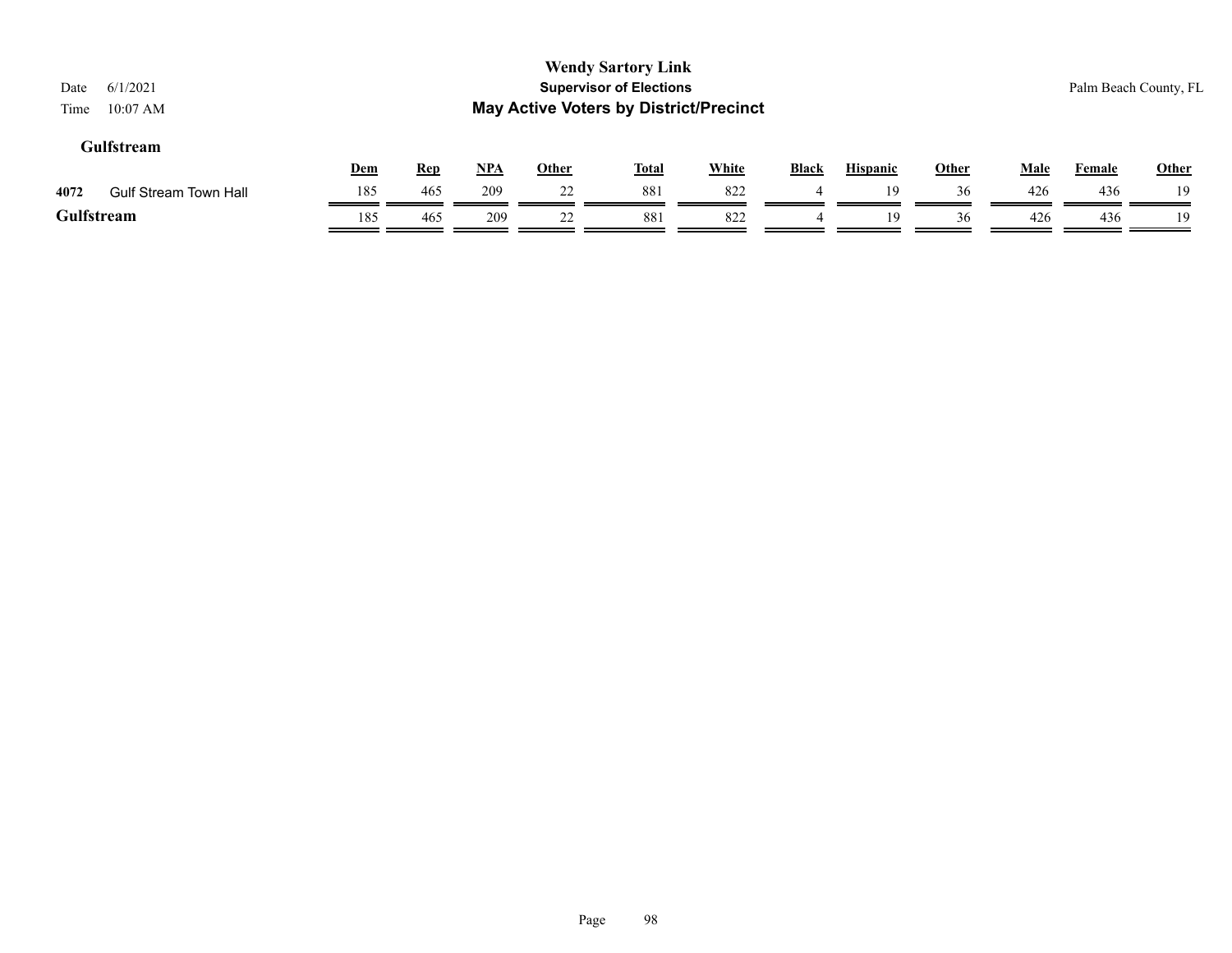| Date<br>Time                                                                                                                                                           | 6/1/2021<br>$10:07$ AM  |     |     |     |    | <b>Wendy Sartory Link</b><br><b>Supervisor of Elections</b><br><b>May Active Voters by District/Precinct</b> |       |                |    |     |       |       | Palm Beach County, FL |
|------------------------------------------------------------------------------------------------------------------------------------------------------------------------|-------------------------|-----|-----|-----|----|--------------------------------------------------------------------------------------------------------------|-------|----------------|----|-----|-------|-------|-----------------------|
| <b>Highland Beach</b><br><b>White</b><br>NPA<br><b>Black</b><br><b>Hispanic</b><br>Other<br><b>Male</b><br><u>Rep</u><br><u>Other</u><br><b>Total</b><br>Dem<br>Female |                         |     |     |     |    |                                                                                                              |       |                |    |     |       |       |                       |
| 4128                                                                                                                                                                   | St Lucy Catholic Church | 636 | 936 | 636 | 43 | 2,251                                                                                                        | 2,010 | 14             | 76 | 151 | 1,009 | 1,165 | 77                    |
| 4129                                                                                                                                                                   | St Lucy Catholic Church | 31  | 59  | 31  |    | 123                                                                                                          | 108   | $\overline{0}$ | 4  |     | 53    | 68    |                       |
| 4156                                                                                                                                                                   | St Lucy Catholic Church | 533 | 565 | 411 | 36 | 1,545                                                                                                        | 1,356 | <sub>0</sub>   | 63 | 120 | 718   | 783   | 44                    |

# **Highland Beach** 1,200 1,560 1,078 1,078 1,078 1,079 1,079 1,079 1,143 20 1,143 282 1,780 2,016 123

Page 99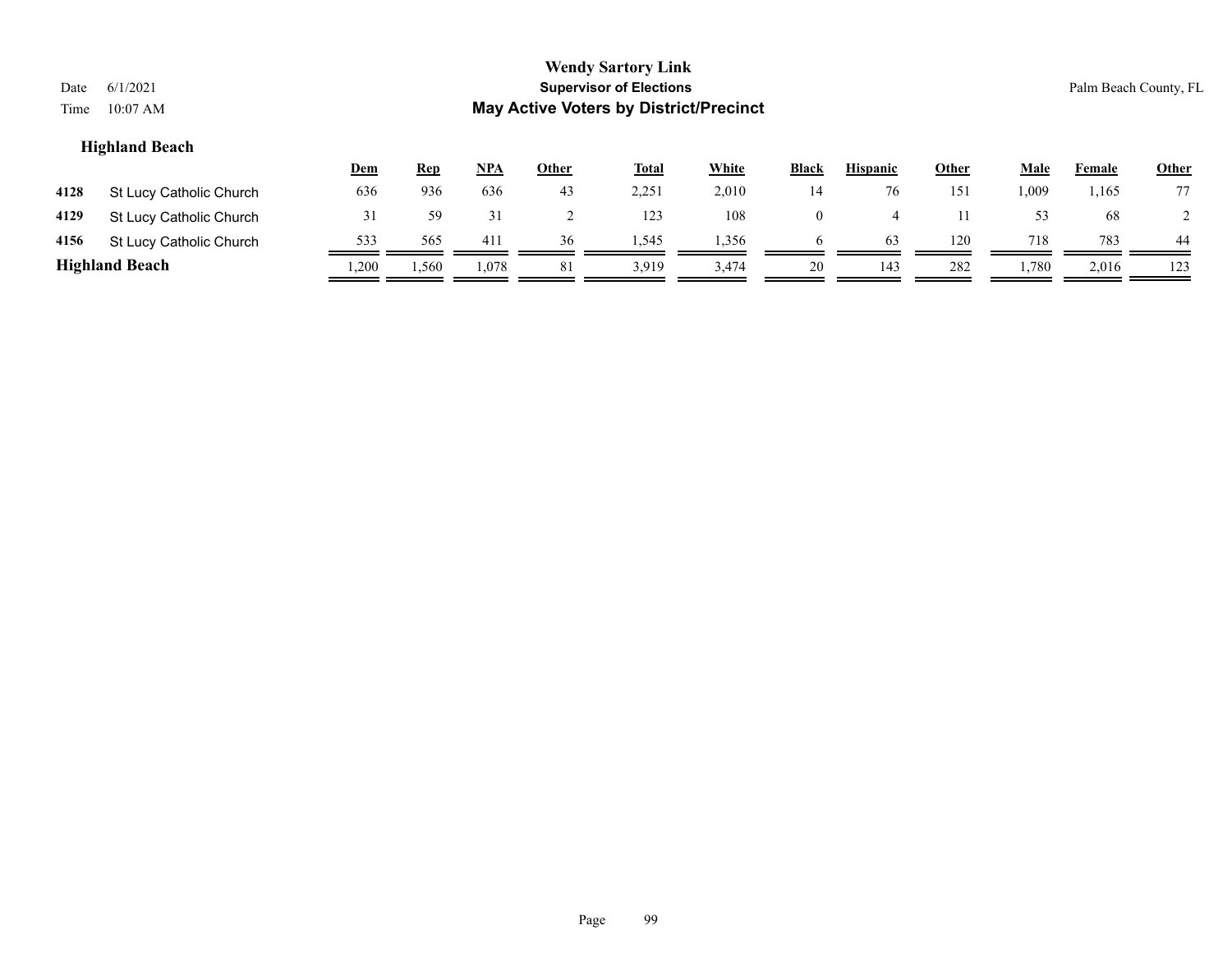| Date<br>Time | 6/1/2021<br>$10:07$ AM     |            |            |       |              | <b>Wendy Sartory Link</b><br><b>Supervisor of Elections</b><br><b>May Active Voters by District/Precinct</b> |              |              |                 |       |             |        | Palm Beach County, FL |
|--------------|----------------------------|------------|------------|-------|--------------|--------------------------------------------------------------------------------------------------------------|--------------|--------------|-----------------|-------|-------------|--------|-----------------------|
|              | Haverhill                  | <u>Dem</u> | <u>Rep</u> | $NPA$ | <b>Other</b> | <b>Total</b>                                                                                                 | <b>White</b> | <b>Black</b> | <b>Hispanic</b> | Other | <b>Male</b> | Female | Other                 |
| 2046         | <b>Haverhill Town Hall</b> | 405        | 217        | 237   |              | 870                                                                                                          | 340          | 239          | 201             | 90    | 391         | 441    | 38                    |
| 7136         | <b>Haverhill Town Hall</b> | 48         | 35         | 35    |              | 120                                                                                                          | 47           | 33           | 30              | 10    | 49          | 66     |                       |

**7140** Haverhill Town Hall  $\frac{174}{\sqrt{77}} \frac{77}{\sqrt{645}} \frac{96}{\sqrt{645}} \frac{4}{\sqrt{645}} \frac{351}{\sqrt{645}} \frac{109}{\sqrt{645}} \frac{125}{\sqrt{645}} \frac{78}{\sqrt{645}} \frac{39}{\sqrt{645}} \frac{162}{\sqrt{645}} \frac{168}{\sqrt{645}} \frac{21}{\sqrt{645}}$ **Haverhill** 627 329 368 17 1,341 496 397 309 139 602 675 64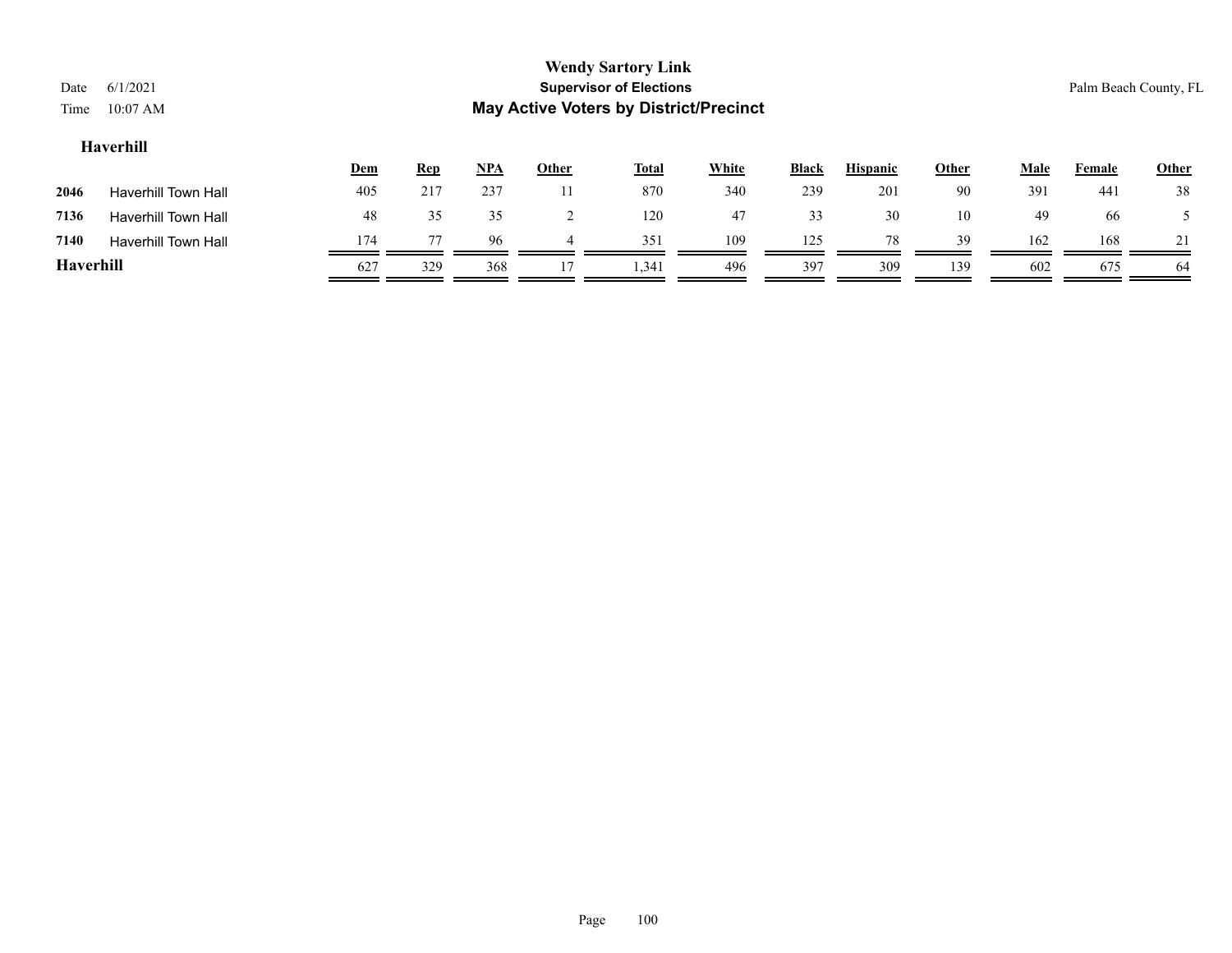## **Hypoluxo**

|                 |                           | <u>Dem</u> | <u>Rep</u> | <u>NPA</u> | Other | <b>Total</b> | White | <b>Black</b> | <b>Hispanic</b> | Other | Male | Female | <b>Other</b> |
|-----------------|---------------------------|------------|------------|------------|-------|--------------|-------|--------------|-----------------|-------|------|--------|--------------|
| 4008            | <b>Hypoluxo Town Hall</b> | 539        | 617        | 537        | 58    | 1,751        | 1,461 | 41           | 109             | 140   | 803  | 895    | 53           |
| 7176            | <b>Hypoluxo Town Hall</b> | 191        | 89         | 107        |       | 396          | 219   | 83           | 63              |       | 169  | 216    |              |
| <b>Hypoluxo</b> |                           | 730        | 706        | 644        | 67    | 2,147        | 1,680 | 124          | 172             | 171   | 972  | 1,111  | 64           |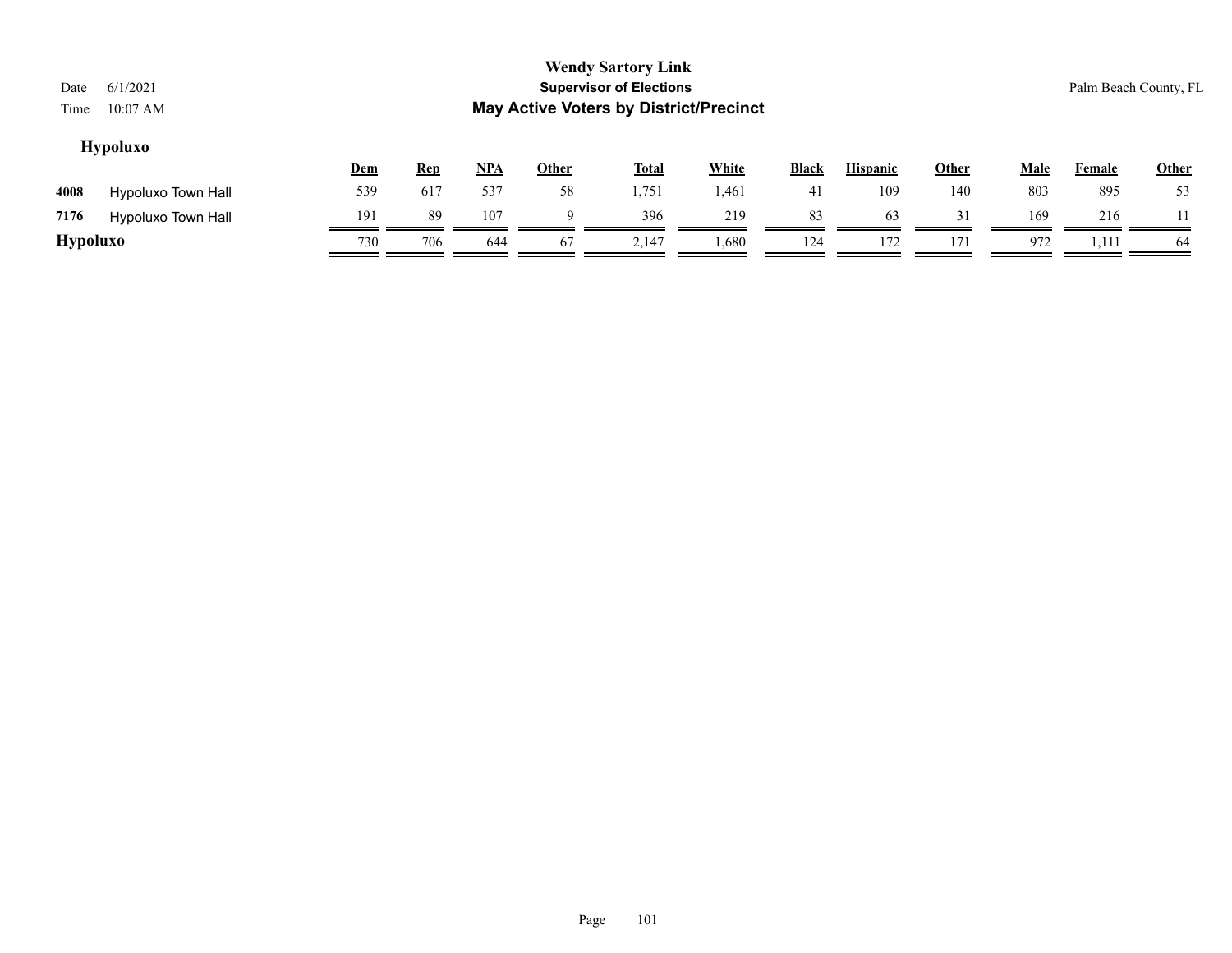#### **Juno Beach**

|                   |                        | <u>Dem</u> | <b>Rep</b> | <u>NPA</u> | <b>Other</b> | <b>Total</b> | <b>White</b> | <b>Black</b> | <b>Hispanic</b> | <u>Other</u> | Male  | Female | <b>Other</b> |
|-------------------|------------------------|------------|------------|------------|--------------|--------------|--------------|--------------|-----------------|--------------|-------|--------|--------------|
| 1152              | Oceanview Methodist    | 51         |            | 59         |              | 194          | 183          | $\theta$     |                 |              | 93    | 95     |              |
| 1208              | Juno Beach Town Center | 462        | 900        | 489        | 51           | 1,902        | 1,735        | o            | 55              | 106          | 869   | 983    | 50           |
| 1212              | Juno Beach Town Center | 51         | 70         | 58         | 10           | 189          | 158          | O            | 10              | 15           | 96    | 88     |              |
| 1214              | Juno Beach Town Center | 274        | 455        | 211        | 27           | 967          | 902          | h            | 14              | 45           | 393   | 552    | 22           |
| <b>Juno Beach</b> |                        | 838        | 500.ا      | 817        | 97           | 3,252        | 2,978        | 18           | 81              | 175          | 1,451 | 1,718  | 83           |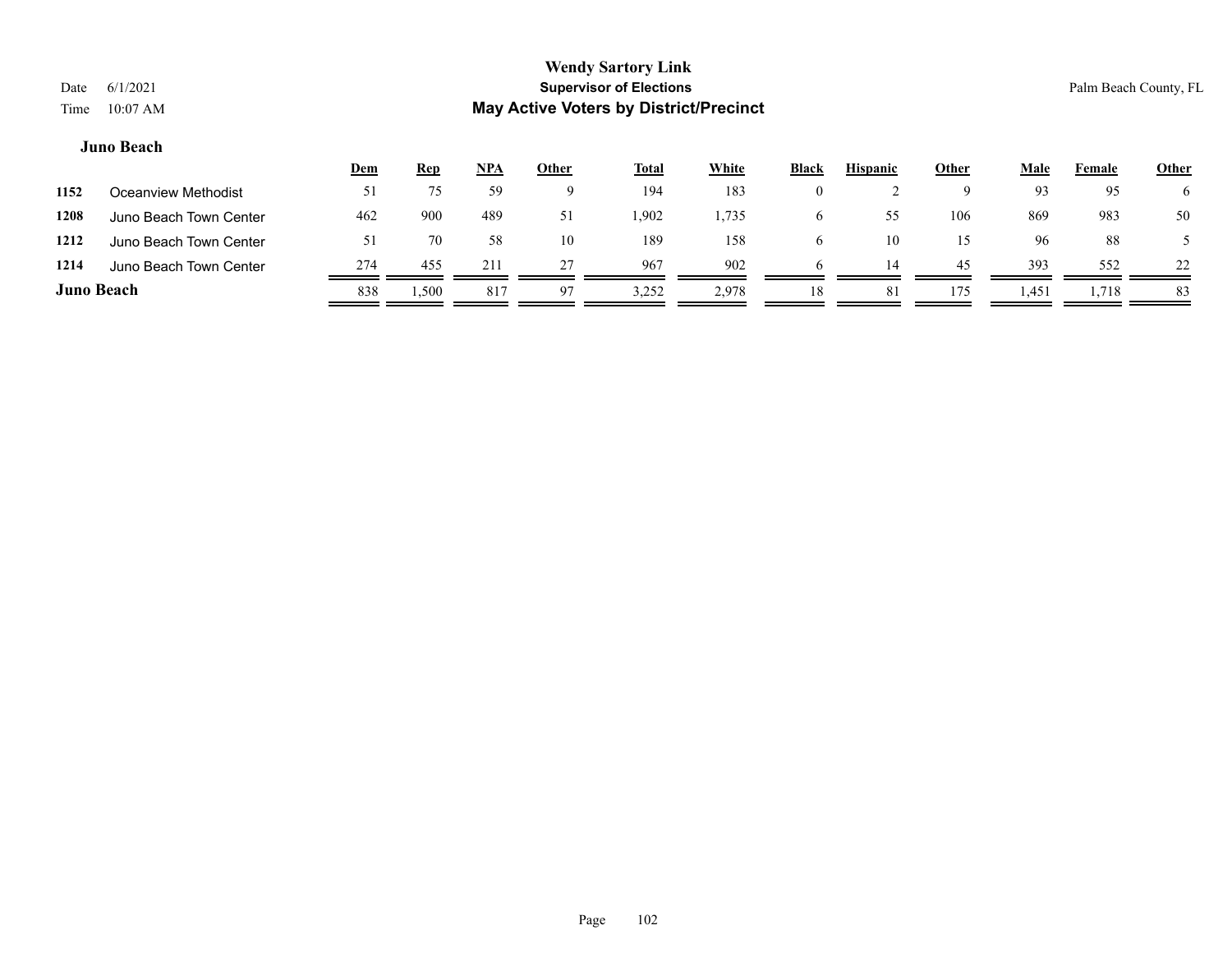| 6/1/2021<br>Date<br>$10:07$ AM<br>Time  |     |            |            |              | <b>Wendy Sartory Link</b><br><b>Supervisor of Elections</b><br><b>May Active Voters by District/Precinct</b> |              |              |                 |              |             |               | Palm Beach County, FL |
|-----------------------------------------|-----|------------|------------|--------------|--------------------------------------------------------------------------------------------------------------|--------------|--------------|-----------------|--------------|-------------|---------------|-----------------------|
| <b>Jupiter Inlet Colony</b>             | Dem | <u>Rep</u> | <u>NPA</u> | <u>Other</u> | <u>Total</u>                                                                                                 | <b>White</b> | <b>Black</b> | <b>Hispanic</b> | <b>Other</b> | <u>Male</u> | <b>Female</b> | <b>Other</b>          |
| 1128<br>Jupiter Inlet Colony Admin Bldg | 71  | 225        | 89         | 14           | 399                                                                                                          | 367          | $\Omega$     |                 |              | 180         | 210           |                       |
| <b>Jupiter Inlet Colony</b>             | 71  | 225        | 89         | 14           | 399                                                                                                          | 367          | $\Omega$     |                 |              | 180         | 210           |                       |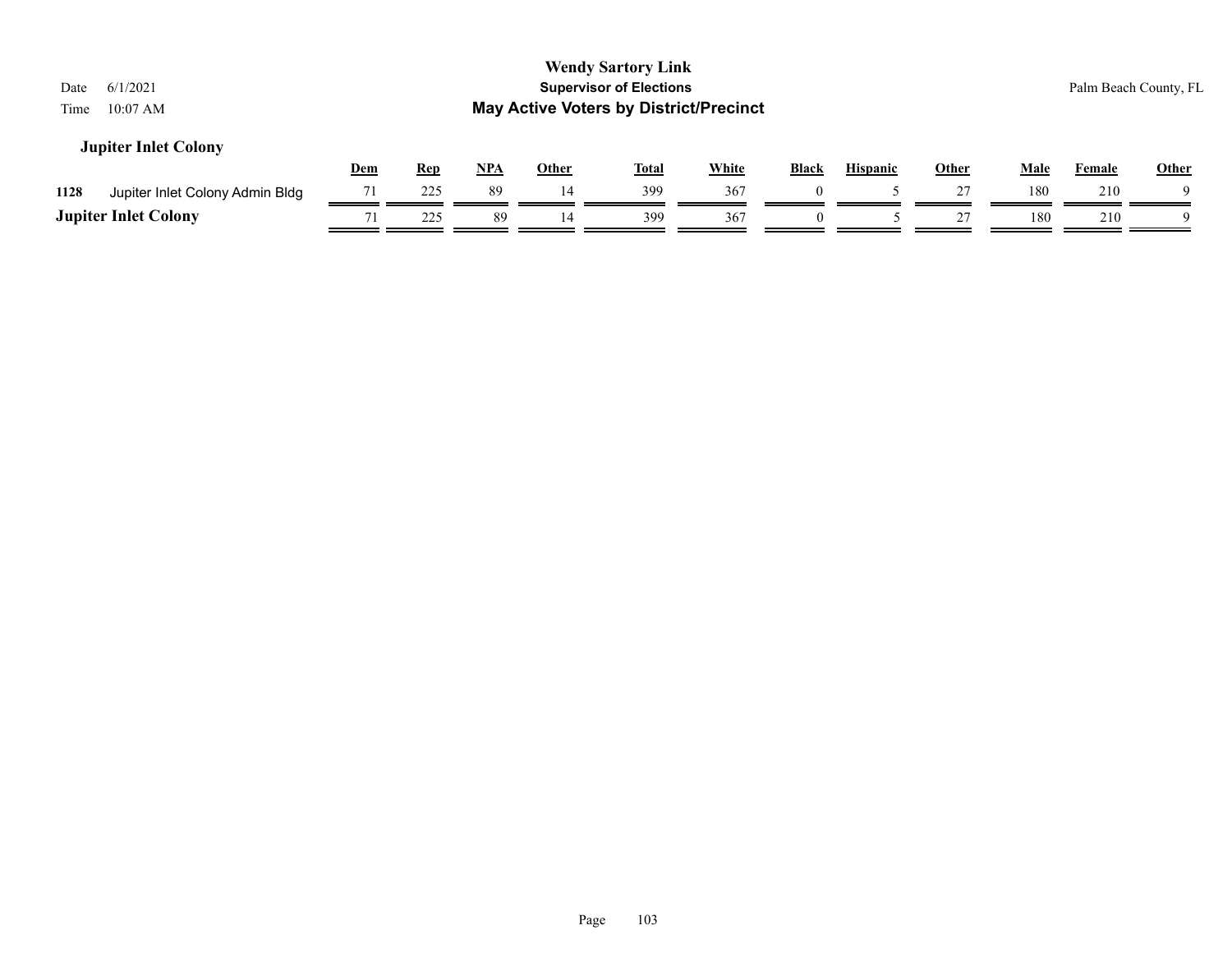**Jupiter**

## **Wendy Sartory Link** Date 6/1/2021 **Supervisor of Elections** Palm Beach County, FL Time 10:07 AM **May Active Voters by District/Precinct**

|      |                                | Dem              | <b>Rep</b>       | <u>NPA</u>   | <b>Other</b> | <b>Total</b>   | <b>White</b>     | <b>Black</b>     | <b>Hispanic</b>  | <b>Other</b>     | <b>Male</b>      | <b>Female</b> | <b>Other</b>   |
|------|--------------------------------|------------------|------------------|--------------|--------------|----------------|------------------|------------------|------------------|------------------|------------------|---------------|----------------|
| 1034 | West Jupiter Recreation Center | 266              | 711              | 333          | 45           | 1,355          | 1,173            | 19               | 37               | 126              | 654              | 676           | 25             |
| 1040 | West Jupiter Recreation Center | 257              | 460              | 345          | 31           | 1,093          | 881              | 17               | 59               | 136              | 540              | 513           | 40             |
| 1042 | West Jupiter Recreation Center | $\mathbf{0}$     | $\boldsymbol{0}$ | $\mathbf{0}$ | $\mathbf{0}$ | $\mathbf{0}$   | $\mathbf{0}$     | $\mathbf{0}$     | $\mathbf{0}$     | $\mathbf{0}$     | $\overline{0}$   | $\mathbf{0}$  | $\theta$       |
| 1048 | St Peter Catholic Church       | 400              | 486              | 303          | 28           | 1,217          | 1,086            | $\overline{3}$   | 45               | 83               | 467              | 720           | 30             |
| 1050 | <b>Lighthouse Elementary</b>   | 480              | 676              | 410          | 46           | 1,612          | 1,376            | 16               | 68               | 152              | 751              | 803           | 58             |
| 1052 | Beacon Cove Intermediate Scho  | 1,063            | 1,163            | 952          | 63           | 3,241          | 2,564            | 81               | 263              | 333              | 1,516            | 1,616         | 109            |
| 1054 | Limestone Creek Elementary     | 699              | 1,110            | 640          | 57           | 2,506          | 2,209            | 25               | 100              | 172              | 1,163            | 1,269         | 74             |
| 1056 | West Jupiter Recreation Center | 565              | 589              | 543          | 40           | 1,737          | 1,397            | 79               | 125              | 136              | 765              | 913           | 59             |
| 1058 | St Peter Catholic Church       | 784              | 900              | 744          | 65           | 2,493          | 2,082            | 39               | 191              | 181              | 1,097            | 1,320         | 76             |
| 1066 | Jupiter Community Center       | $\boldsymbol{0}$ | $\mathbf{0}$     | $\mathbf{0}$ | $\mathbf{0}$ | $\mathbf{0}$   | $\boldsymbol{0}$ | $\mathbf{0}$     | $\boldsymbol{0}$ | $\boldsymbol{0}$ | $\boldsymbol{0}$ | $\mathbf{0}$  | $\overline{0}$ |
| 1068 | Jupiter Community Center       | 596              | 753              | 610          | 48           | 2,007          | 1,663            | 26               | 188              | 130              | 942              | 1,002         | 63             |
| 1072 | Jerry Thomas Elementary        | 740              | 1,072            | 699          | 68           | 2,579          | 2,238            | 29               | 164              | 148              | 1,231            | 1,274         | 74             |
| 1074 | Independence Middle            | 799              | 1,180            | 843          | 86           | 2,908          | 2,447            | 20               | 192              | 249              | 1,305            | 1,509         | 94             |
| 1075 | Martinique Clubhouse           | 255              | 371              | 239          | 20           | 885            | 751              | 10               | 62               | 62               | 396              | 457           | 32             |
| 1076 | The Island Clubhouse           | 648              | 808              | 591          | 73           | 2,120          | 1,740            | 53               | 147              | 180              | 1,035            | 1,007         | 78             |
| 1098 | Riverside Improvement          | 259              | 466              | 257          | 23           | 1,005          | 895              | 6                | 47               | 57               | 456              | 515           | 34             |
| 1100 | Jupiter Elementary             | 400              | 469              | 369          | 27           | 1,265          | 966              | 18               | 199              | 82               | 609              | 610           | 46             |
| 1102 | Jupiter High                   | 715              | 935              | 685          | 66           | 2,401          | 1,895            | 65               | 219              | 222              | 1,060            | 1,258         | 83             |
| 1104 | Jupiter Branch Library         | 455              | 584              | 448          | 33           | 1,520          | 1,239            | 36               | 138              | 107              | 663              | 811           | 46             |
| 1106 | Jupiter Middle                 | 342              | 506              | 377          | 40           | 1,265          | 1,063            | 16               | 79               | 107              | 583              | 639           | 43             |
| 1108 | Newhaven Clubhouse             | 582              | 711              | 547          | 64           | 1,904          | 1,628            | 25               | 113              | 138              | 850              | 990           | 64             |
| 1124 | Riverside Improvement          | $\boldsymbol{0}$ | $\overline{c}$   | $\mathbf{0}$ | $\mathbf{0}$ | $\overline{c}$ | $\overline{2}$   | $\boldsymbol{0}$ | $\boldsymbol{0}$ | $\boldsymbol{0}$ | 1                | 1             | $\overline{0}$ |
| 1126 | PBC Fire Rescue #18            | 426              | 902              | 488          | 46           | 1,862          | 1,744            | 8                | 36               | 74               | 848              | 984           | 30             |
| 1136 | 1st UM Church of Jup-Teq       | 595              | 1,037            | 637          | 70           | 2,339          | 2,171            | 10               | 59               | 99               | 1,027            | 1,250         | 62             |
| 1140 | Club at Admirals Cove          | 299              | 548              | 300          | 24           | 1,171          | 1,075            | 7                | 22               | 67               | 559              | 593           | 19             |
| 1142 | 1st UM Church of Jup-Teq       | 297              | 605              | 364          | 43           | 1,309          | 1,205            | 6                | 23               | 75               | 619              | 656           | 34             |
| 1144 | 1st UM Church of Jup-Teq       | 542              | 811              | 518          | 34           | 1,905          | 1,758            | $\overline{7}$   | 31               | 109              | 876              | 972           | 57             |
| 1148 | <b>Oceanview Methodist</b>     | 400              | 568              | 404          | 49           | 1,421          | 1,295            | 8                | 31               | 87               | 615              | 762           | 44             |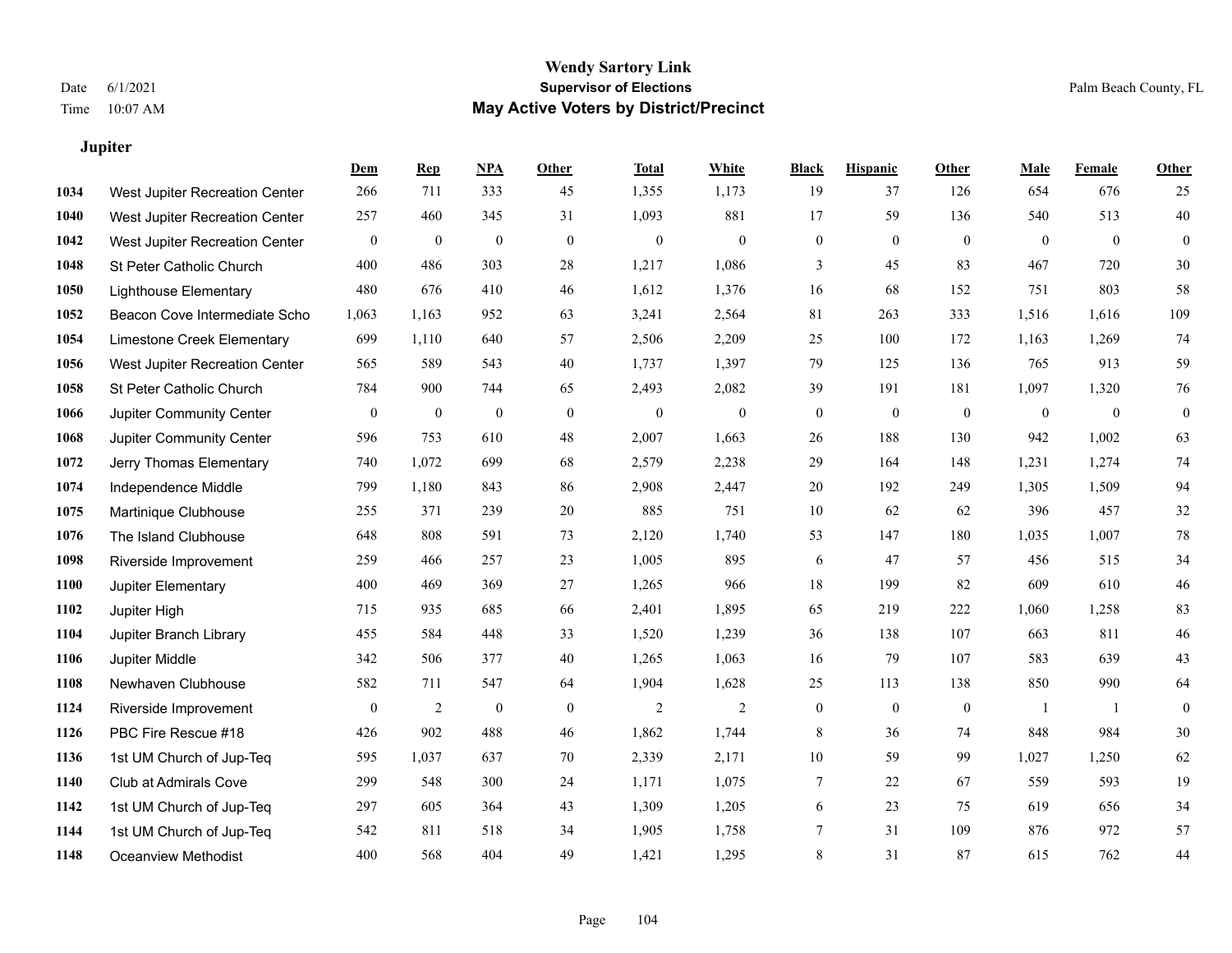## **Jupiter**

|         |                       | <u>Dem</u> | <u>Rep</u> | <b>NPA</b> | Other | <b>Total</b> | <b>White</b> | <b>Black</b> | <b>Hispanic</b> | Other | Male   | Female | <b>Other</b> |
|---------|-----------------------|------------|------------|------------|-------|--------------|--------------|--------------|-----------------|-------|--------|--------|--------------|
| 1150    | Oceanview Methodist   |            |            |            |       |              |              |              |                 |       |        |        |              |
| 1164    | Club at Admirals Cove | 28         | 155        | 69         |       | 257          | 231          |              |                 | 19    | 129    | 120    |              |
| Jupiter |                       | 12,892     | 18,578     | 12,715     | .,194 | 45,379       | 38,774       | 632          | 2,642           | 3,331 | 20,757 | 23,240 | 1,382        |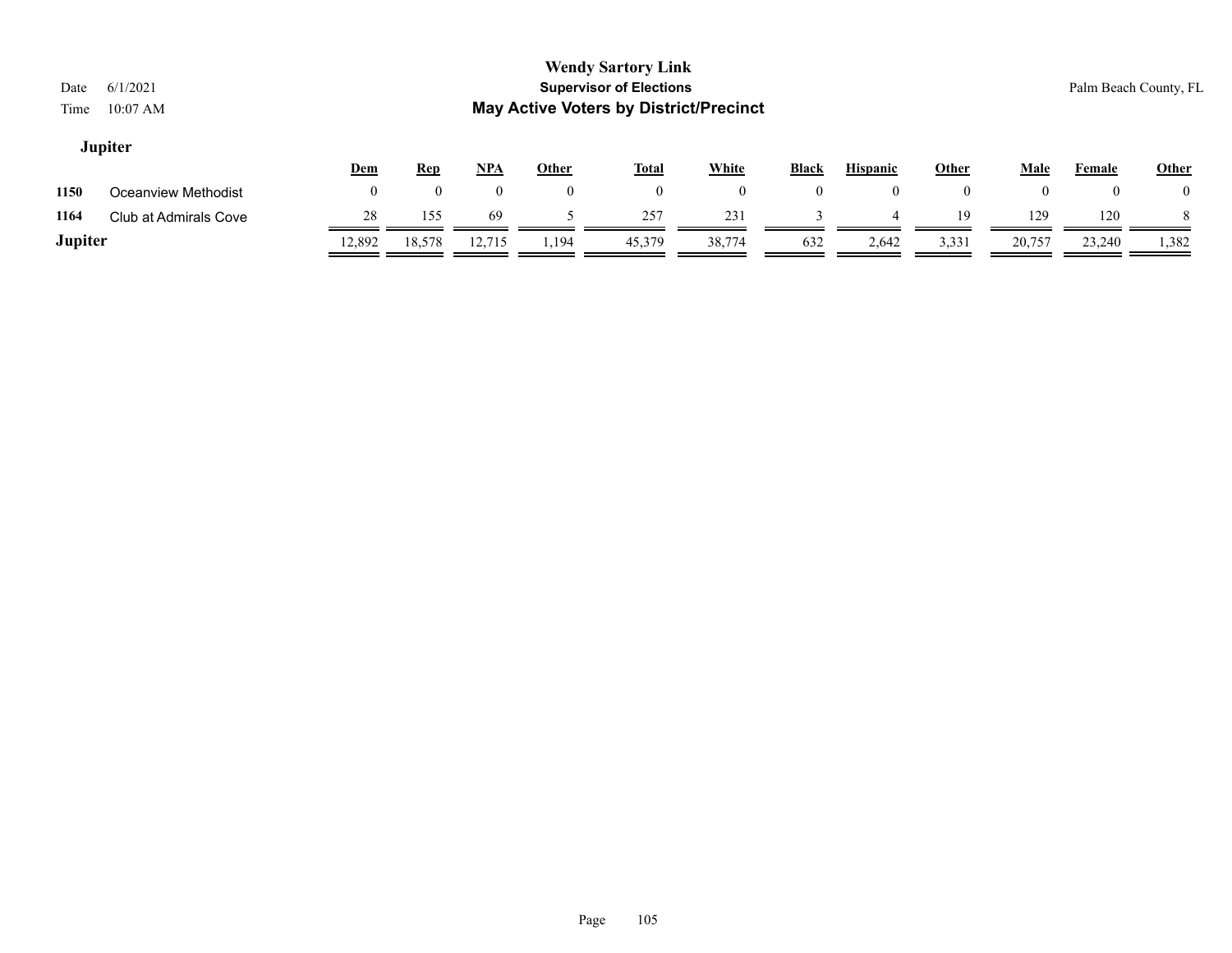#### **Lantana**

|         |                           | <u>Dem</u> | <b>Rep</b> | $NPA$   | Other | <b>Total</b> | <b>White</b> | <b>Black</b> | <b>Hispanic</b> | Other    | <u>Male</u> | Female | <b>Other</b>   |
|---------|---------------------------|------------|------------|---------|-------|--------------|--------------|--------------|-----------------|----------|-------------|--------|----------------|
| 3075    | Lantana Recreation Center | 15         | 10         | $\circ$ |       | 35           | 35           |              |                 | $\theta$ | 13          | 22     | $\overline{0}$ |
| 4002    | Lantana Recreation Center | 501        | 510        | 391     | 45    | 1,447        | 1,21         | 29           | 105             | 102      | 683         | 719    | -45            |
| 7168    | Maddock Park              | 1,532      | 636        | 926     | 57    | 3,151        | 1,554        | 799          | 528             | 270      | . 449.      | 1,583  | 119            |
| 7170    | Lantana Town Hall         | 741        | 356        | 549     | 35    | 1,681        | 907          | 354          | 254             | 166      | 797         | 803    | 81             |
| 7172    | Lantana Recreation Center | 330        | 269        | 277     |       | 893          | 693          | 57           | 72              |          | 416         | 449    | 28             |
| Lantana |                           | 3.119      | 1,781      | 2,151   | 156   | 7,207        | 4,400        | . 239        | 959             | 609      | 3,358       | 3,576  | 273            |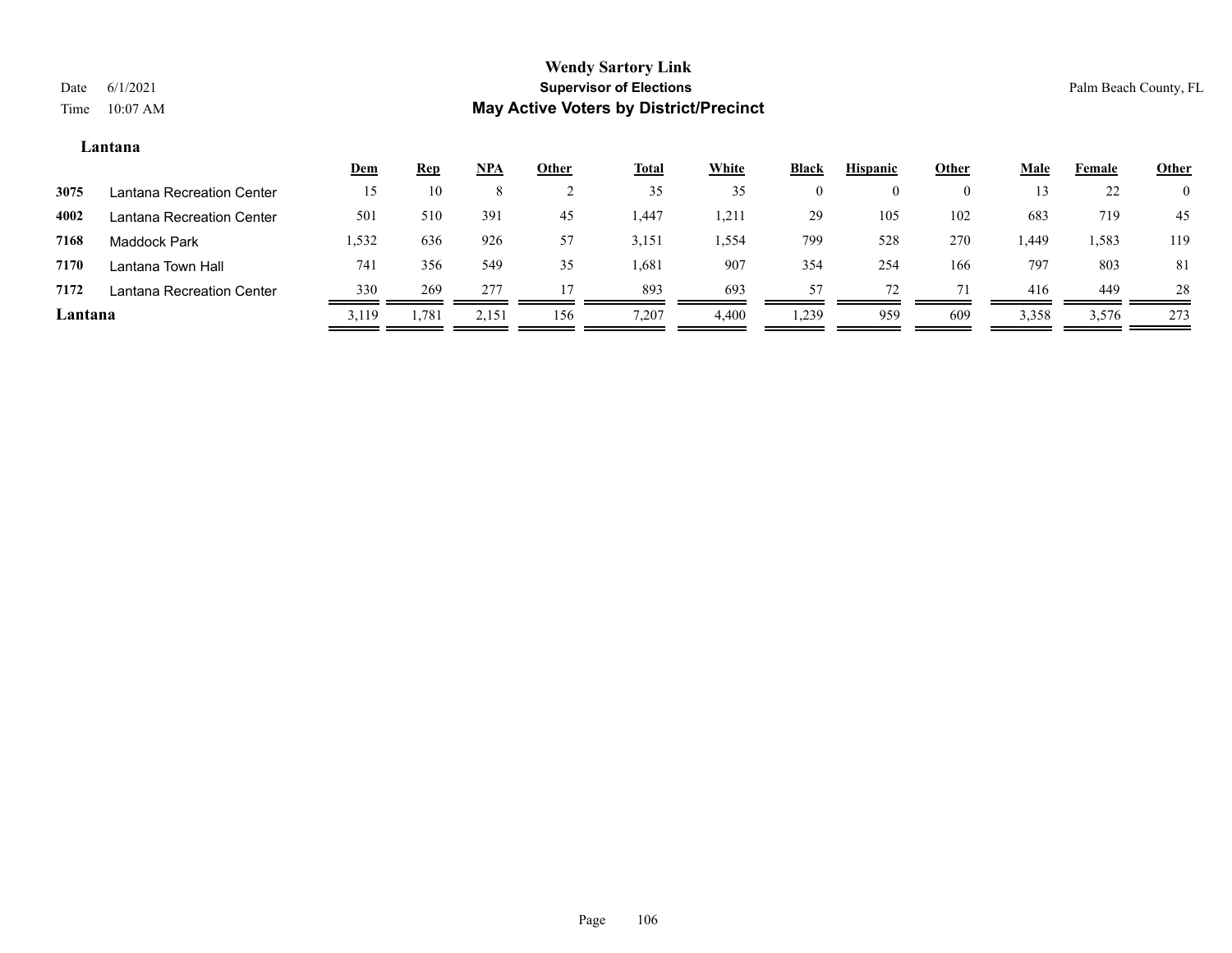## **Wendy Sartory Link** Date 6/1/2021 **Supervisor of Elections** Palm Beach County, FL Time 10:07 AM **May Active Voters by District/Precinct Dem Rep NPA Other Total White Black Hispanic Other Male Female Other Lake Clarke Shores**

| 2127                      | Lake Clarke Shores Town Hall |       |       |     |    |       |       |     |     |      |       |    |
|---------------------------|------------------------------|-------|-------|-----|----|-------|-------|-----|-----|------|-------|----|
| 3014                      | Lake Clarke Shores Town Hall | 1,043 | ,106  | 645 |    | 2,838 | 2,085 | 497 |     | .284 | . 462 | 92 |
| <b>Lake Clarke Shores</b> |                              | .044  | l,106 | 646 | 44 | 2.840 | 2,085 | 499 | 174 | .286 | l.462 | 92 |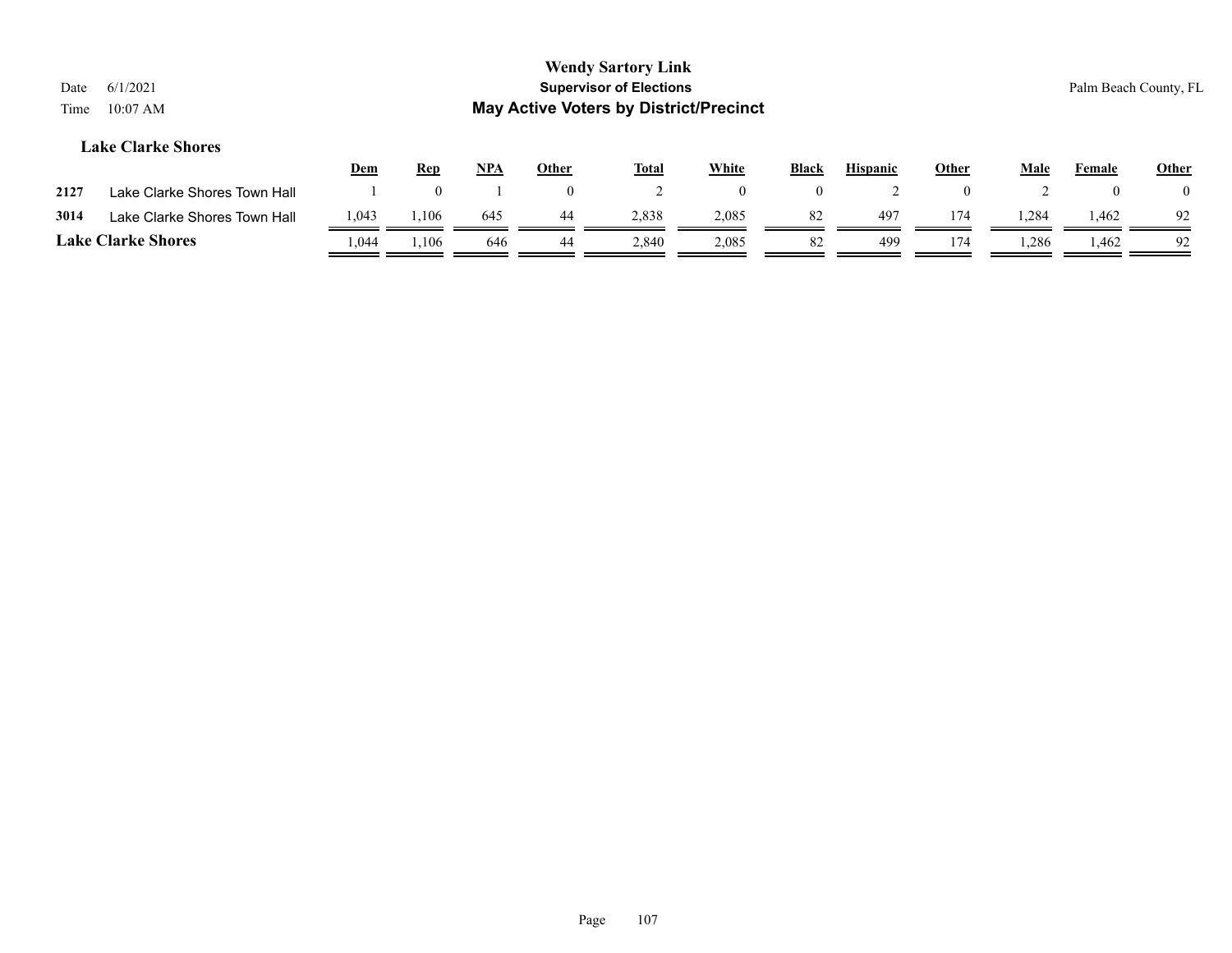| 6/1/2021<br>Date<br>$10:07$ AM<br>Time |            |            |       |              | <b>Wendy Sartory Link</b><br><b>Supervisor of Elections</b><br><b>May Active Voters by District/Precinct</b> |              |       |                 |              |             |               | Palm Beach County, FL |
|----------------------------------------|------------|------------|-------|--------------|--------------------------------------------------------------------------------------------------------------|--------------|-------|-----------------|--------------|-------------|---------------|-----------------------|
| <b>Loxahatchee Groves</b>              | <u>Dem</u> | <u>Rep</u> | $NPA$ | <b>Other</b> | <b>Total</b>                                                                                                 | <b>White</b> | Black | <b>Hispanic</b> | <u>Other</u> | <b>Male</b> | <b>Female</b> | <b>Other</b>          |
| 6094<br>Palms West Presbyterian        | 687        | 946        | 665   | 43           | 2,341                                                                                                        | 1,867        | 79    | 215             | 180          | 1,121       | 1,145         | 75                    |
| <b>Loxahatchee Groves</b>              | 687        | 946        | 665   | 43           | 2,341                                                                                                        | 1,867        | 79    | 215             | 180          | 1,121       | 1,145         | 75                    |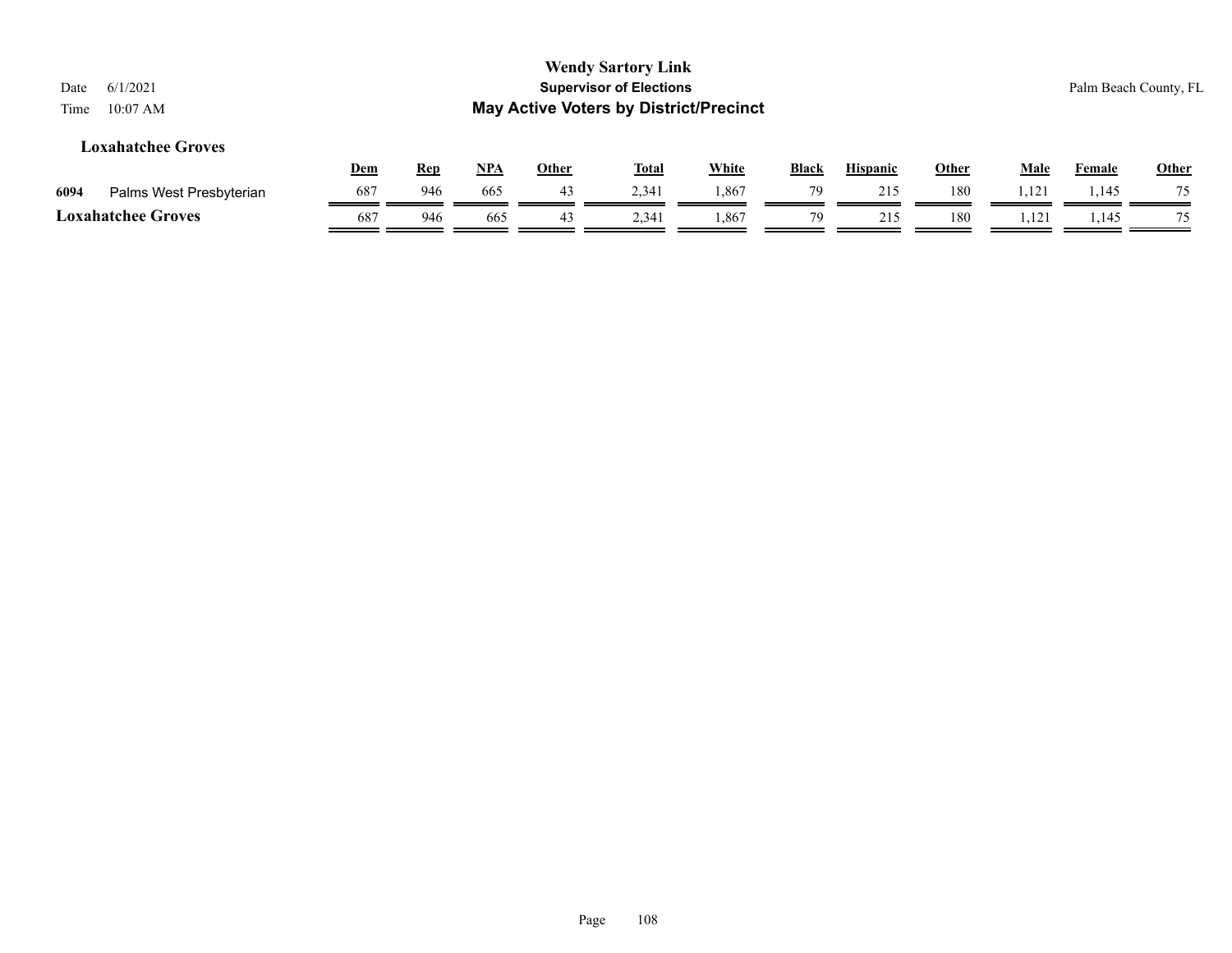#### **Lake Park**

|                  |                         | Dem   | <b>Rep</b> | <u>NPA</u> | Other    | <b>Total</b> | White    | <b>Black</b> | <b>Hispanic</b> | Other | Male  | Female   | <b>Other</b>   |
|------------------|-------------------------|-------|------------|------------|----------|--------------|----------|--------------|-----------------|-------|-------|----------|----------------|
| 1376             | Lake Park Town Hall     | 0     | 0          |            | $\theta$ |              | $\theta$ |              |                 |       |       | $\theta$ | $\overline{0}$ |
| 1378             | PBC Fire Rescue #68     | 1,065 | 412        | 522        | 39       | 2,038        | 841      | 848          | 118             | 231   | 941   | 1,007    | 90             |
| 1382             | Lake Park Town Hall     | 291   | 359        | 260        | 28       | 938          | 770      | 36           | 60              | 72    | 427   | 486      | 25             |
| 7010             | St John Lutheran Church | 302   | 13.        | 105        | 6        | 426          | 29       | 342          | 28              | 27    | 142   | 266      | 18             |
| 7012             | St John Lutheran Church | 1,118 | 210        | 443        | 18       | . 789        | 514      | 1,026        | 75.             | 174   | 808   | 912      | -69            |
| <b>Lake Park</b> |                         | 2,776 | 994        | 1,330      | 91       | 5,191        | 2,154    | 2,252        | 281             | 504   | 2,318 | 2,671    | 202            |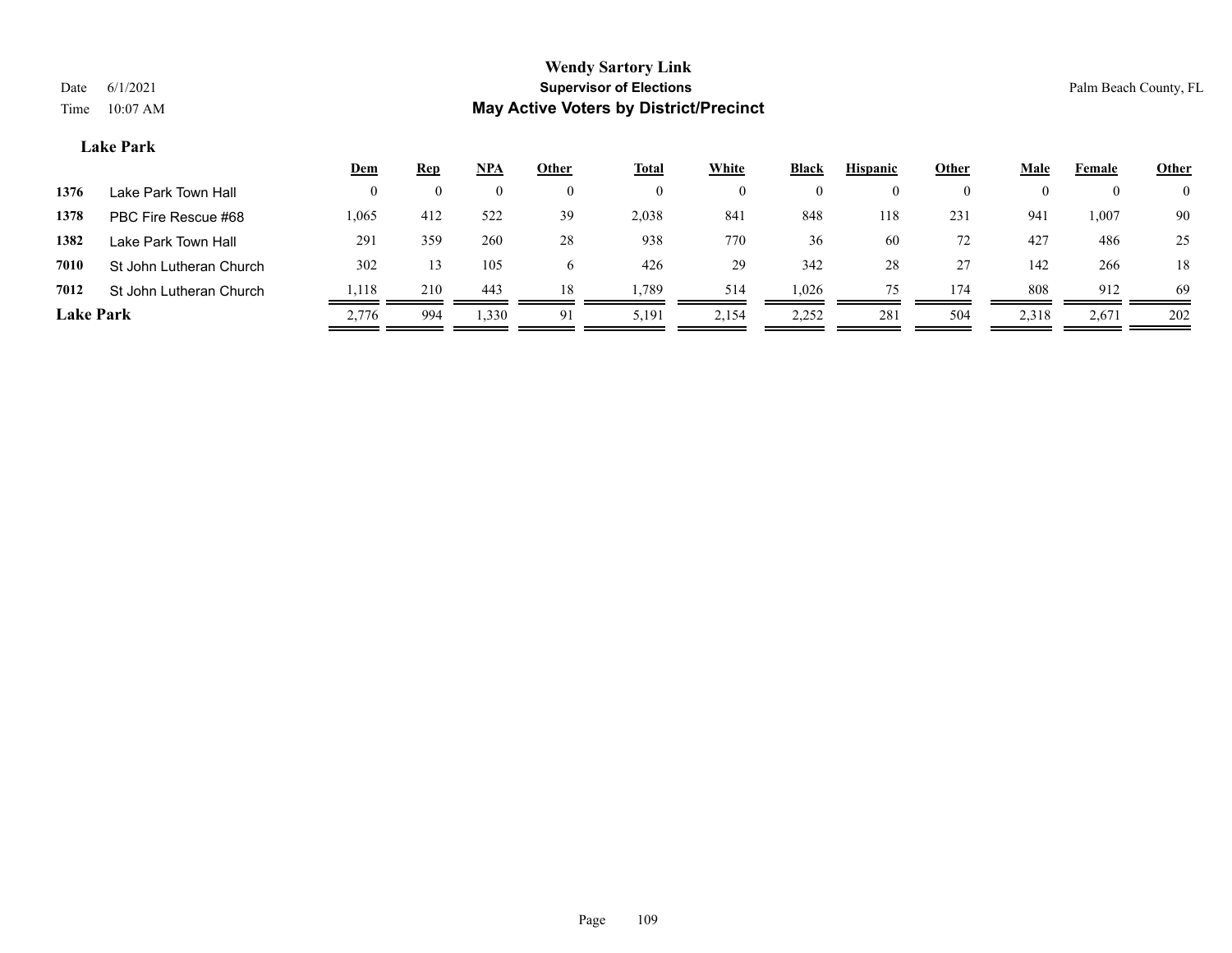## **Lake Worth Beach**

|      |                                  | Dem      | <b>Rep</b>   | NPA            | Other    | <b>Total</b>   | White  | <b>Black</b> | <b>Hispanic</b> | Other    | Male  | Female | <b>Other</b> |
|------|----------------------------------|----------|--------------|----------------|----------|----------------|--------|--------------|-----------------|----------|-------|--------|--------------|
| 3034 | <b>Sunlight Community Church</b> | 156      | 101          | 82             | -5       | 344            | 184    | 43           | 97              | 20       | 157   | 177    | 10           |
| 3036 | <b>Sunlight Community Church</b> | 407      | 218          | 284            | 15       | 924            | 382    | 184          | 264             | 94       | 412   | 480    | 32           |
| 3038 | <b>Sunlight Community Church</b> | 749      | 306          | 554            | 35       | 1,644          | 691    | 255          | 522             | 176      | 777   | 779    | 88           |
| 3040 | 1st Congregational Church        | 721      | 328          | 425            | 43       | 1,517          | 1,108  | 77           | 209             | 123      | 738   | 720    | 59           |
| 3042 | 1st Congregational Church        | 747      | 474          | 422            | 46       | 1,689          | 1,423  | 25           | 135             | 106      | 775   | 858    | 56           |
| 3052 | Our Savior Lutheran Church       | 424      | 119          | 254            | 14       | 811            | 230    | 221          | 279             | 81       | 376   | 391    | 44           |
| 3058 | Our Savior Lutheran Church       | $\theta$ | $\mathbf{0}$ | $\overline{c}$ | $\theta$ | $\overline{2}$ |        |              | $\theta$        | $\theta$ |       |        | $\theta$     |
| 3060 | Our Savior Lutheran Church       | 264      | 58           | 159            | 7        | 488            | 117    | 175          | 161             | 35       | 188   | 278    | 22           |
| 3062 | Our Savior Lutheran Church       | 1,062    | 330          | 597            | 50       | 2,039          | 824    | 446          | 578             | 191      | 939   | 1,004  | 96           |
| 3064 | 1st Congregational Church        | 502      | 238          | 411            | 32       | 1,183          | 835    | 98           | 162             | 88       | 554   | 579    | 50           |
| 3066 | Our Savior Lutheran Church       | 407      | 152          | 314            | 20       | 893            | 621    | 78           | 104             | 90       | 431   | 423    | 39           |
| 3068 | St Andrews Episcopal             | 576      | 307          | 439            | 44       | 1,366          | 1,104  | 59           | 112             | 91       | 658   | 661    | 47           |
| 3076 | Our Savior Lutheran Church       | 53       | 44           | 57             |          | 155            | 104    | 19           | 20              | 12       | 84    | 65     | 6            |
| 3078 | Lakeside UM Church               | 683      | 433          | 487            | 38       | 1,641          | 1,037  | 175          | 287             | 142      | 731   | 863    | 47           |
| 7160 | South Grade Elementary           | 1,003    | 223          | 500            | 28       | 1,754          | 568    | 658          | 340             | 188      | 852   | 822    | 80           |
| 7162 | <b>Osborne Community Center</b>  | 910      | 128          | 380            | 21       | 1,439          | 278    | 737          | 282             | 142      | 649   | 725    | 65           |
| 7164 | <b>Osborne Community Center</b>  | 332      | 200          | 204            | 28       | 764            | 598    | 56           | 56              | 54       | 353   | 389    | 22           |
|      | <b>Lake Worth Beach</b>          | 8,996    | 3,659        | 5,571          | 427      | 18,653         | 10,105 | 3,307        | 3,608           | 1,633    | 8,675 | 9,215  | 763          |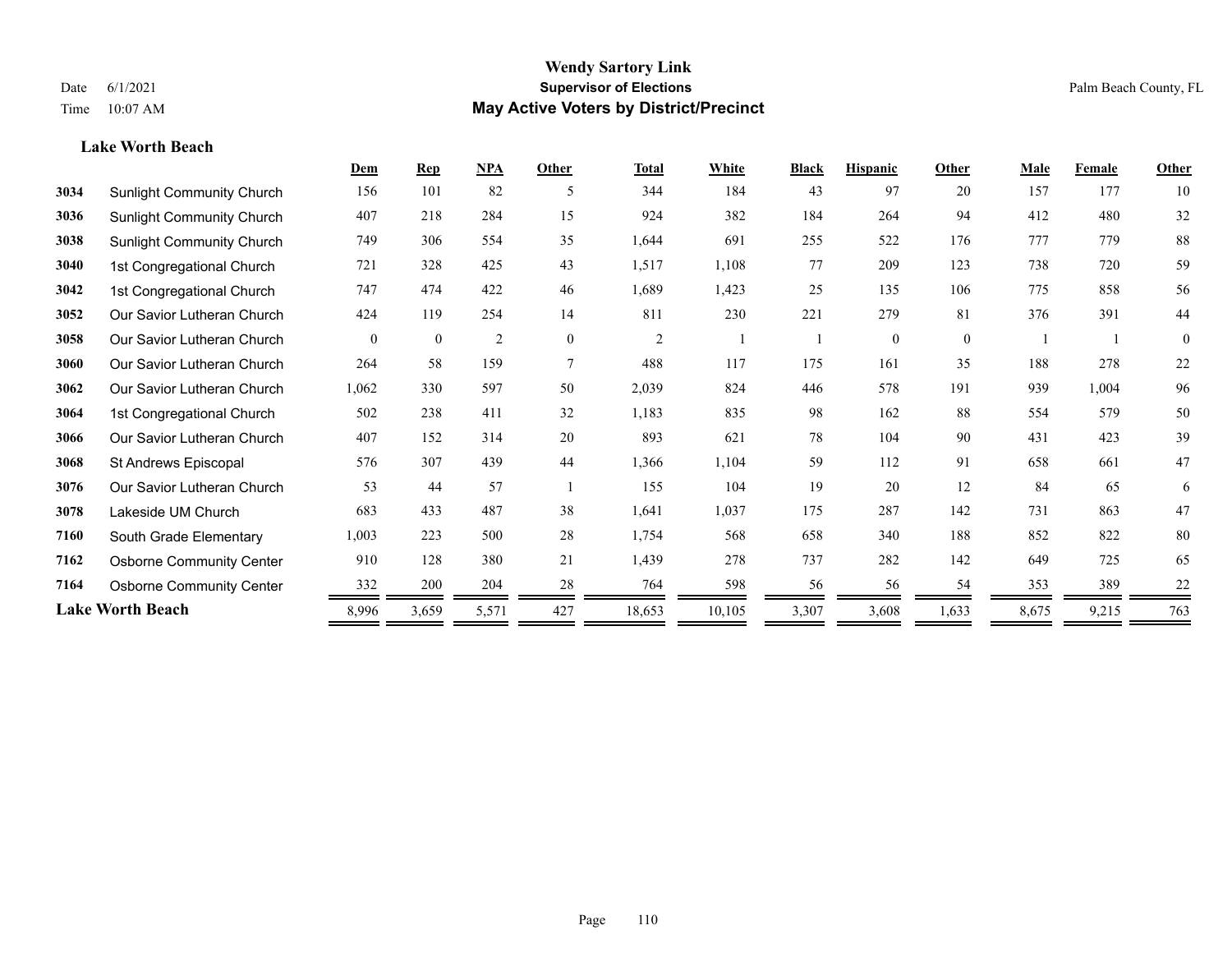| 6/1/2021<br>Date                                                                                                                                                                                                                                                     |    |     |    |    | <b>Wendy Sartory Link</b><br><b>Supervisor of Elections</b> |     |   |   |  |     |     | Palm Beach County, FL |
|----------------------------------------------------------------------------------------------------------------------------------------------------------------------------------------------------------------------------------------------------------------------|----|-----|----|----|-------------------------------------------------------------|-----|---|---|--|-----|-----|-----------------------|
| <b>May Active Voters by District/Precinct</b><br>$10:07$ AM<br>Time<br><b>Manalapan</b><br><b>White</b><br><u>NPA</u><br><b>Male</b><br><b>Black</b><br><b>Hispanic</b><br><u>Other</u><br><b>Other</b><br><u>Dem</u><br><u>Total</u><br><u>Rep</u><br><b>Female</b> |    |     |    |    |                                                             |     |   |   |  |     |     |                       |
| Manalapan Town Hall<br>4006                                                                                                                                                                                                                                          | 77 | 209 | 91 | 10 | 387                                                         | 354 | h |   |  | 194 | 181 | 12                    |
| <b>Manalapan</b>                                                                                                                                                                                                                                                     | 77 | 209 | 91 | 10 | 387                                                         | 354 |   | O |  | 194 | 181 | 12                    |

=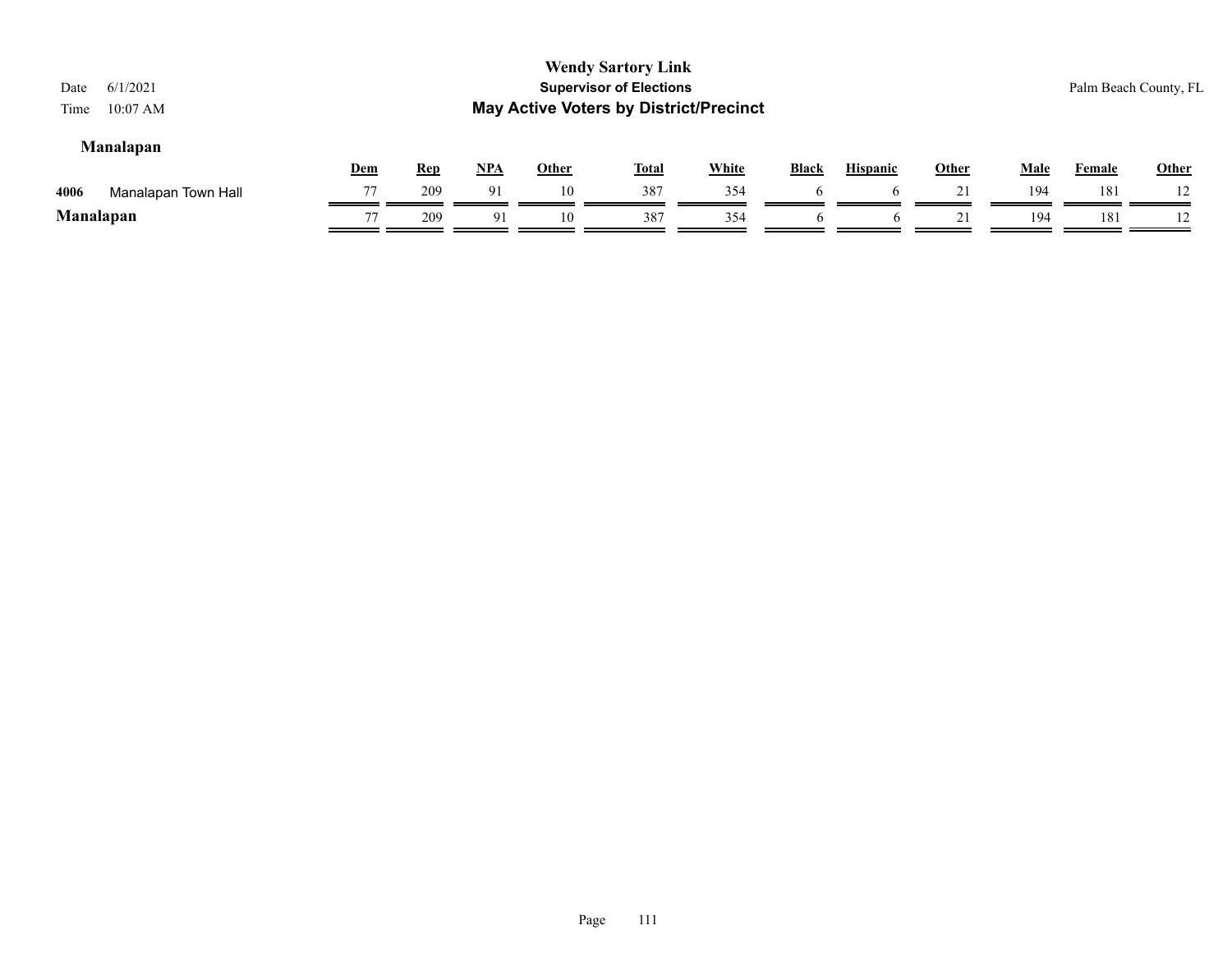| 6/1/2021<br>Date<br>$10:07$ AM<br>Time |            |            |       |              | <b>Wendy Sartory Link</b><br><b>Supervisor of Elections</b><br><b>May Active Voters by District/Precinct</b> |              |              |                 |              |             |               | Palm Beach County, FL |
|----------------------------------------|------------|------------|-------|--------------|--------------------------------------------------------------------------------------------------------------|--------------|--------------|-----------------|--------------|-------------|---------------|-----------------------|
| <b>Mangonia Park</b>                   |            |            |       |              |                                                                                                              |              |              |                 |              |             |               |                       |
|                                        | <u>Dem</u> | <u>Rep</u> | $NPA$ | <b>Other</b> | <u>Total</u>                                                                                                 | <u>White</u> | <b>Black</b> | <b>Hispanic</b> | <u>Other</u> | <u>Male</u> | <b>Female</b> | <u>Other</u>          |
| Mangonia Park Town Hall<br>7062        | 768        | 45         | 208   | 10           | 1,031                                                                                                        | 86           | 823          | 43              | 79           | 408         | 592           | 31                    |
| <b>Mangonia Park</b>                   | 768        | 45         | 208   | 10           | 1,031                                                                                                        | 86           | 823          | 43              | 79           | 408         | 592           | 31                    |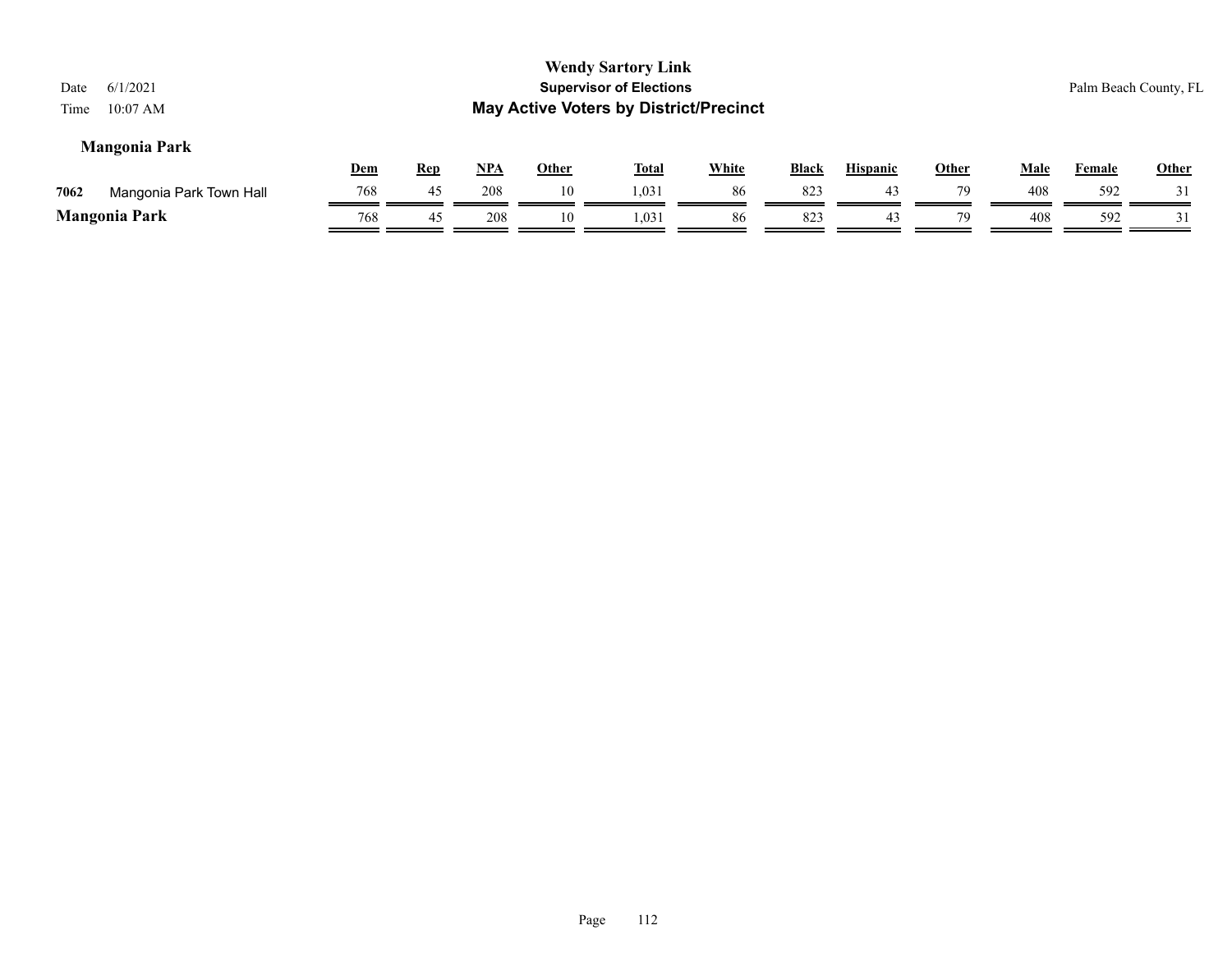**North Palm Beach**

# **Wendy Sartory Link** Date 6/1/2021 **Supervisor of Elections** Palm Beach County, FL Time 10:07 AM **May Active Voters by District/Precinct**

|      |                              | Dem   | $\mathbf{Rep}$ | <b>NPA</b> | Other    | <b>Total</b> | White | <b>Black</b> | <b>Hispanic</b> | Other        | <b>Male</b> | Female | Other    |
|------|------------------------------|-------|----------------|------------|----------|--------------|-------|--------------|-----------------|--------------|-------------|--------|----------|
| 1314 | <b>NPB Community Center</b>  | 53    | 130            | 63         | 5        | 251          | 223   | 3            | 8               | 17           | 102         | 135    | 14       |
| 1316 | <b>NPB Community Center</b>  | 198   | 200            | 157        | 29       | 584          | 413   | 47           | 81              | 43           | 256         | 307    | 21       |
| 1320 | <b>NPB Community Center</b>  | 39    | 123            | 35         |          | 198          | 175   | 3            | 9               | 11           | 103         | 91     | 4        |
| 1322 | <b>NPB Community Center</b>  | 2     | $\mathcal{I}$  | 10         | $\Omega$ | 19           | 19    | $\mathbf{0}$ | $\overline{0}$  | $\mathbf{0}$ | 9           | 9      |          |
| 1328 | Osborne Park Activities Bldg | 631   | 845            | 551        | 45       | 2,072        | 1,774 | 30           | 123             | 145          | 996         | 1,014  | 62       |
| 1332 | 1st Unitarian Church NPB     | 367   | 411            | 281        | 35       | 1,094        | 894   | 63           | 72              | 65           | 526         | 546    | 22       |
| 1334 | 1st Unitarian Church NPB     | 3     | 4              | 5          |          | 13           | 13    | $\theta$     | $\theta$        | $\theta$     | 5           | 8      | $\theta$ |
| 1342 | <b>NPB Country Club</b>      | 318   | 453            | 275        | 30       | 1,076        | 971   | 18           | 33              | 54           | 454         | 595    | 27       |
| 1344 | Old Port Cove                | 309   | 538            | 329        | 31       | 1,207        | 1,102 | 5            | 31              | 69           | 541         | 643    | 23       |
| 1346 | Anchorage Activities Bldg    | 574   | 942            | 436        | 36       | 1,988        | 1,823 | 14           | 57              | 94           | 913         | 1,025  | 50       |
| 1348 | <b>NPB Council Chambers</b>  | 32    | 127            | 37         | 10       | 206          | 194   | $\theta$     | 6               | 6            | 103         | 96     | 7        |
| 1350 | Faith Lutheran Church        | 399   | 635            | 391        | 22       | 1,447        | 1,277 | 11           | 83              | 76           | 694         | 707    | 46       |
| 1380 | <b>NPB Council Chambers</b>  | 196   | 283            | 168        | 15       | 662          | 584   | 11           | 23              | 44           | 298         | 341    | 23       |
|      | North Palm Beach             | 3,121 | 4,698          | 2,738      | 260      | 10,817       | 9,462 | 205          | 526             | 624          | 5,000       | 5,517  | 300      |
|      |                              |       |                |            |          |              |       |              |                 |              |             |        |          |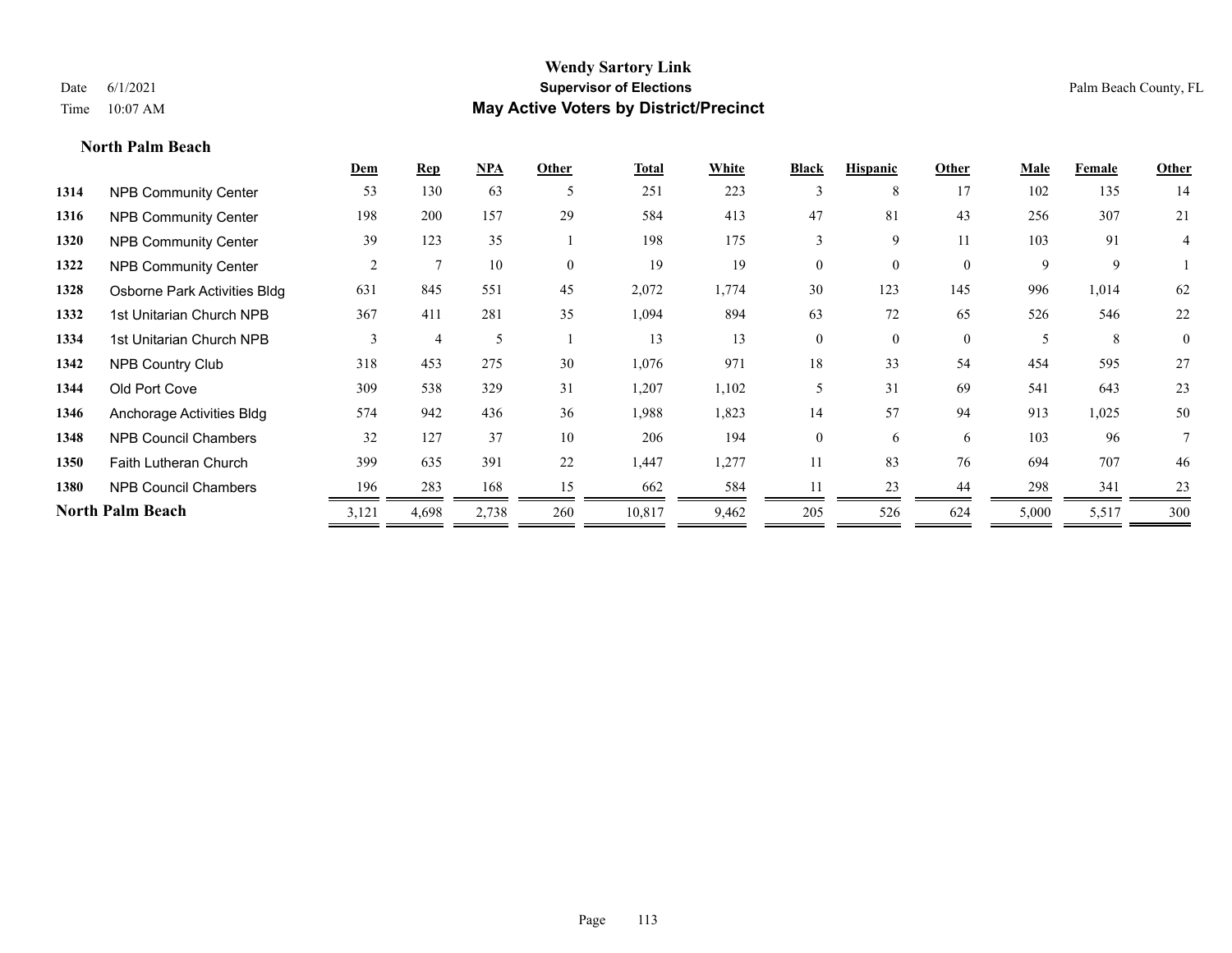| 6/1/2021<br>Date<br>$10:07$ AM<br>Time |     |            |       |              | <b>Wendy Sartory Link</b><br><b>Supervisor of Elections</b><br><b>May Active Voters by District/Precinct</b> |              |              |                 |       |             |               | Palm Beach County, FL |
|----------------------------------------|-----|------------|-------|--------------|--------------------------------------------------------------------------------------------------------------|--------------|--------------|-----------------|-------|-------------|---------------|-----------------------|
| Ocean Ridge                            | Dem | <b>Rep</b> | $NPA$ | <b>Other</b> | <b>Total</b>                                                                                                 | <b>White</b> | <b>Black</b> | <b>Hispanic</b> | Other | <b>Male</b> | <b>Female</b> | <b>Other</b>          |
| Ocean Ridge Town Hall<br>4028          | 427 | 786        | 420   | 46           | 1,679                                                                                                        | 1,533        |              | 48              | 91    | 803         | 830           | 46                    |
| <b>Ocean Ridge</b>                     | 427 | 786        | 420   | 46           | 1.679                                                                                                        | 1,533        |              | 48              | 91    | 803         | 830           | 46                    |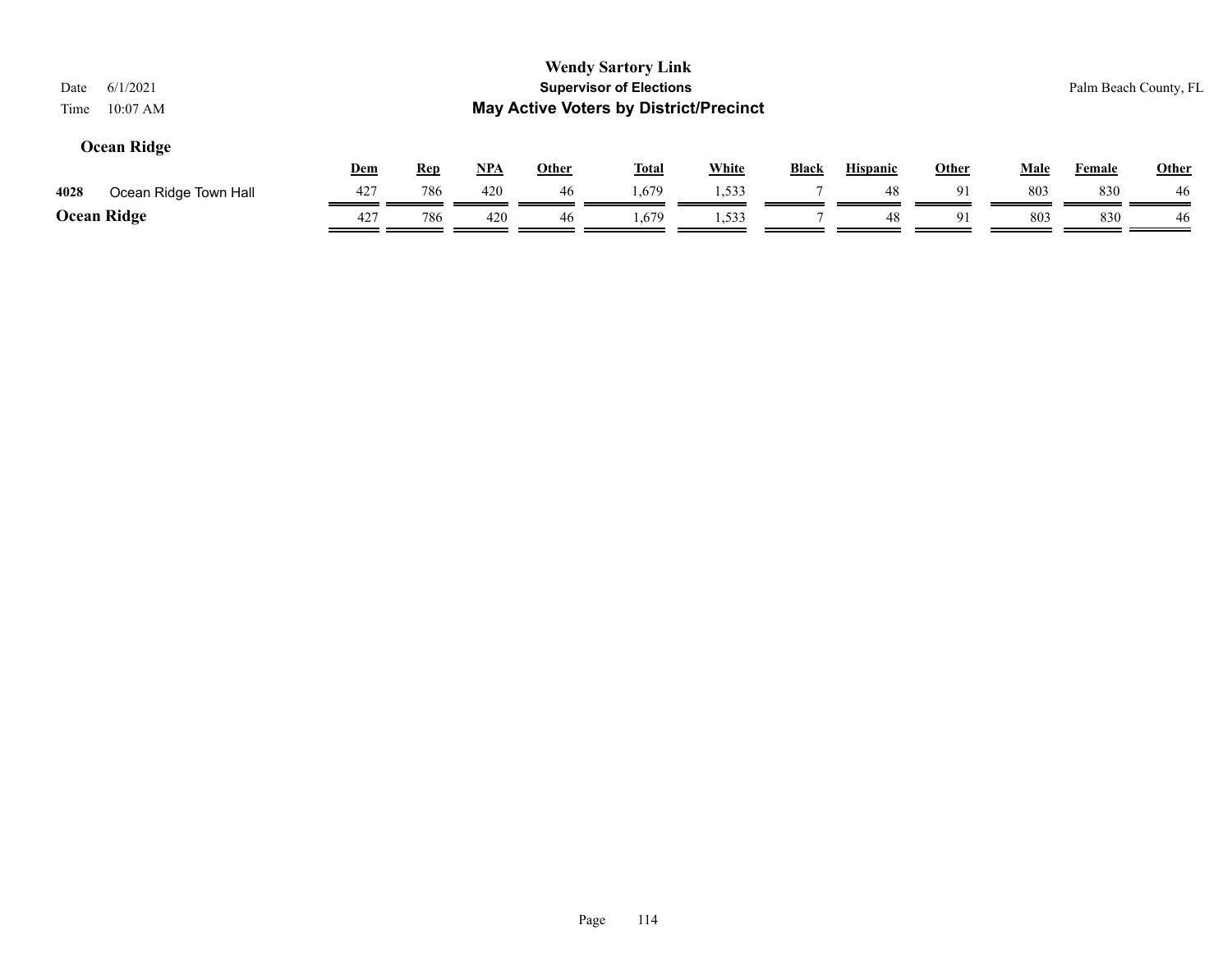#### **Pahokee**

|         |                           | <u>Dem</u> | <b>Rep</b> | <u>NPA</u> | Other | <b>Total</b> | White | <b>Black</b> | <b>Hispanic</b> | Other | Male  | Female | <b>Other</b> |
|---------|---------------------------|------------|------------|------------|-------|--------------|-------|--------------|-----------------|-------|-------|--------|--------------|
| 6004    | Pahokee Recreation Center | 013. ا     | 183        | 242        |       | 1.443        | 190   | 934          | 229             | 90    | 595   | 795    |              |
| 6006    | Pahokee Recreation Center | 0.047      | 178        | 295        |       | 1,533        | 142   | 893          | 393             | 105   | 684   | 766    | 83           |
| Pahokee |                           | 2,060      | 361        | 537        |       | 2.976        | 332   | 1,827        | 622             | 195   | . 279 | 1,561  | 136          |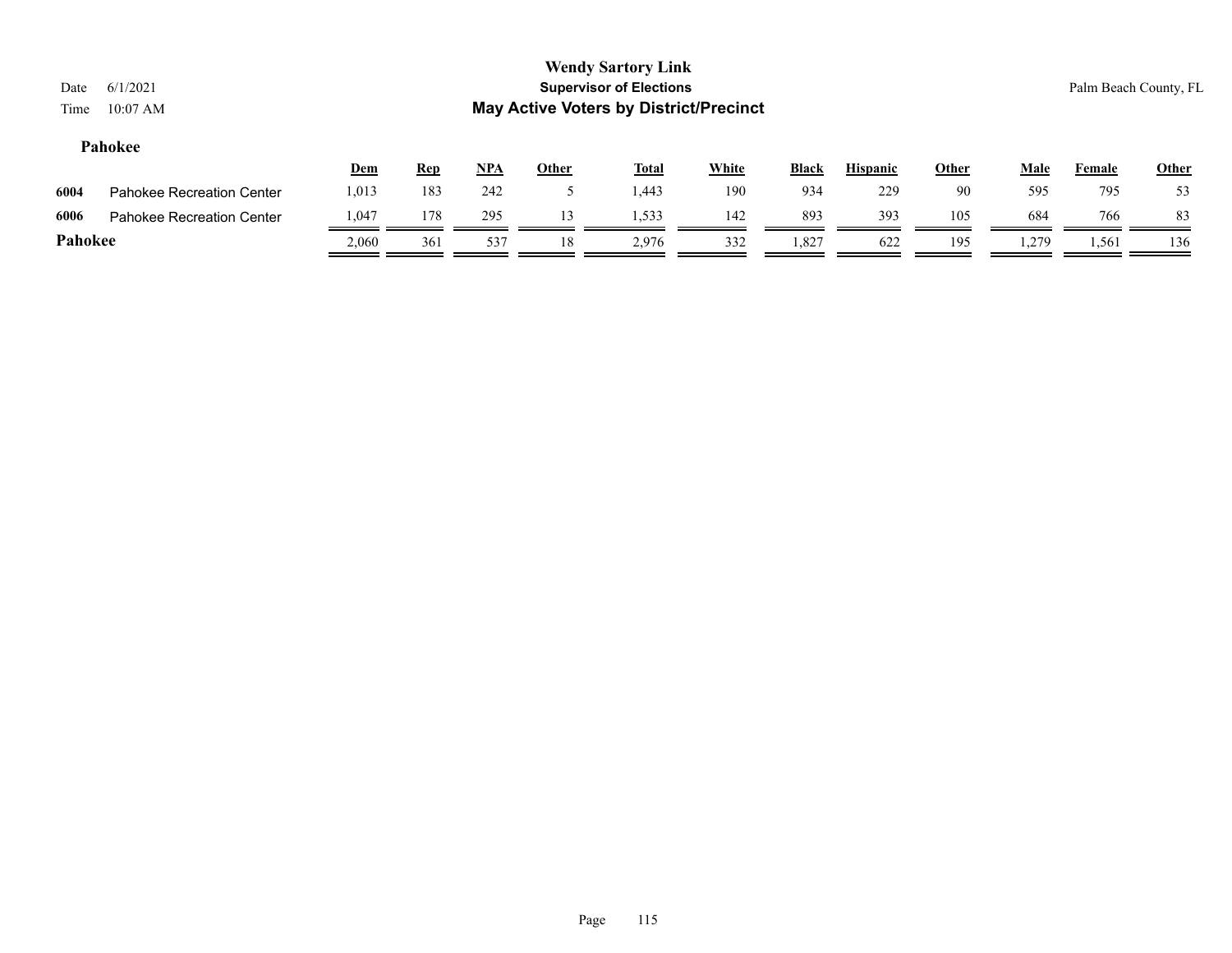#### **Palm Beach**

|                   |                               | <b>Dem</b> | <b>Rep</b> | NPA   | Other | <b>Total</b> | White | <b>Black</b> | <b>Hispanic</b> | Other | <b>Male</b> | Female | <b>Other</b> |
|-------------------|-------------------------------|------------|------------|-------|-------|--------------|-------|--------------|-----------------|-------|-------------|--------|--------------|
| 1390              | St Edwards Church             | 464        | ,217       | 540   | 58    | 2,279        | 2,091 | O            | 55              | 127   | 1,047       | 1,162  | 70           |
| 1392              | St Edwards Church             | 383        | 631        | 430   | 46    | 1,490        | 1,349 | O            | 30              | 105   | 655         | 797    | 38           |
| 1394              | Morton & Barbara Mandel Cente | 266        | 631        | 302   | 39    | 1,238        | 1,134 |              | 23              | 74    | 562         | 643    | 33           |
| 7154              | Morton & Barbara Mandel Cente | 151        | 382        | 164   | 20    | 717          | 635   | 8            |                 | 57    | 325         | 370    | 22           |
| 7156              | PB Fire Station #3            | 45         | 107        | 61    |       | 216          | 187   | $\theta$     |                 | 22    | 96          | 108    | 12           |
| 7158              | PB Fire Station #3            | 565        | 501        | 428   | 50    | 1,544        | 1,381 | 19           | 38              | 106   | 678         | 828    | 38           |
| 7166              | PB Fire Station #3            | 341        | 400        | 320   | 34    | 1,095        | 968   |              | 31              | 91    | 490         | 578    | 27           |
| <b>Palm Beach</b> |                               | 2,215      | 3,869      | 2,245 | 250   | 8,579        | 7,745 | 51           | 201             | 582   | 3,853       | 4,486  | 240          |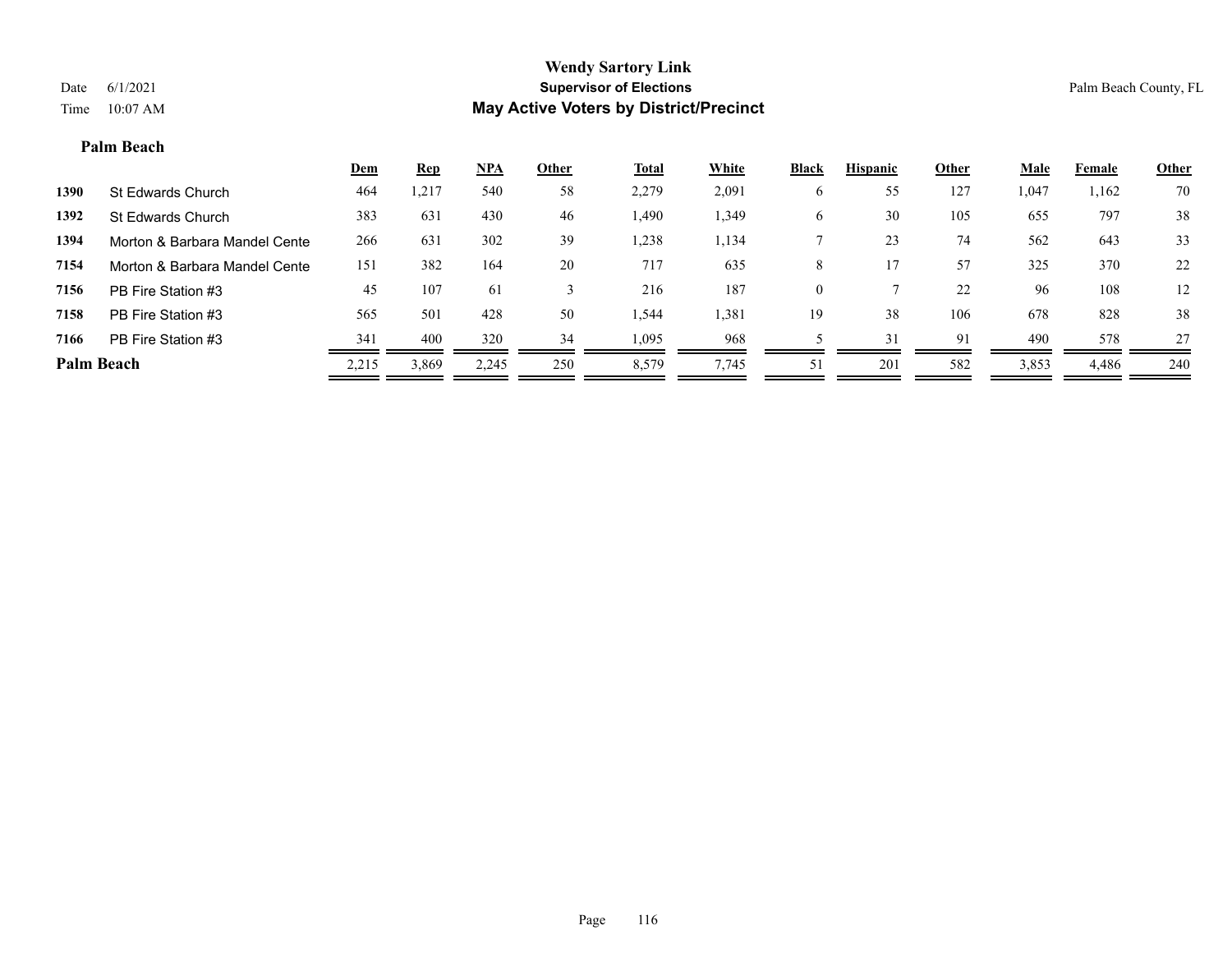### **Palm Beach Gardens**

|      |                                  | Dem              | <b>Rep</b>       | NPA              | <b>Other</b>   | <b>Total</b>     | <b>White</b>     | <b>Black</b>     | <b>Hispanic</b> | <b>Other</b>   | <b>Male</b>  | <b>Female</b> | <b>Other</b>   |
|------|----------------------------------|------------------|------------------|------------------|----------------|------------------|------------------|------------------|-----------------|----------------|--------------|---------------|----------------|
| 1174 | Mirasol Sales and Info Center    | $\theta$         | $\mathbf{0}$     | $\mathbf{0}$     | $\theta$       | $\theta$         | $\overline{0}$   | $\Omega$         | $\mathbf{0}$    | $\theta$       | $\theta$     | $\theta$      | $\Omega$       |
| 1176 | Mirasol Sales and Info Center    | $\Omega$         | $\theta$         | $\theta$         | $\Omega$       | $\Omega$         | $\theta$         | $\Omega$         | $\theta$        | $\Omega$       | $\theta$     | $\Omega$      | $\theta$       |
| 1178 | Mirasol Sales and Info Center    | $\theta$         | $\mathbf{0}$     | $\theta$         | $\theta$       | $\Omega$         | $\Omega$         | $\theta$         | $\theta$        | $\Omega$       | $\theta$     | $\Omega$      | $\Omega$       |
| 1180 | Mirasol Sales and Info Center    | $\theta$         | $\theta$         | $\theta$         | $\theta$       | $\mathbf{0}$     | $\Omega$         | $\overline{0}$   | $\theta$        | $\theta$       | $\theta$     | $\theta$      | $\Omega$       |
| 1186 | Mirasol Sales and Info Center    | 564              | 544              | 476              | 48             | 1,632            | 1,259            | 55               | 162             | 156            | 769          | 811           | 52             |
| 1188 | <b>Westwood Gardens HOA</b>      | 349              | 361              | 295              | 31             | 1,036            | 792              | 31               | 118             | 95             | 413          | 602           | 21             |
| 1189 | Westwood Gardens HOA             | 24               | 61               | 26               | 2              | 113              | 100              | $\overline{7}$   | $\overline{2}$  | $\overline{4}$ | 55           | 55            | 3              |
| 1190 | Gardens Presbyterian             | 1,401            | 2,118            | 1,433            | 155            | 5,107            | 4,172            | 146              | 349             | 440            | 2,247        | 2,713         | 147            |
| 1192 | Evergrene Clubhouse              | 390              | 676              | 460              | 39             | 1,565            | 1,328            | 26               | 79              | 132            | 754          | 755           | 56             |
| 1194 | Frenchmans Creek Real Estate     | 670              | 967              | 610              | 50             | 2,297            | 2,098            | 15               | 46              | 138            | 1,048        | 1,191         | 58             |
| 1196 | Gardens Presbyterian             | $\theta$         | $\mathbf{0}$     | $\theta$         | $\theta$       | $\theta$         | $\overline{0}$   | $\overline{0}$   | $\theta$        | $\theta$       | $\theta$     | $\Omega$      | $\theta$       |
| 1222 | Sandhill Crane Golf Club         | 13               | 26               | 13               | $\overline{0}$ | 52               | 38               | 5                | 3               | 6              | 27           | 25            | $\mathbf{0}$   |
| 1228 | Carleton Oaks Clubhouse          | 147              | 195              | 130              | $\tau$         | 479              | 349              | 23               | 49              | 58             | 229          | 237           | 13             |
| 1230 | Christ Fellowship Church PBG     | $\boldsymbol{0}$ | $\boldsymbol{0}$ | $\boldsymbol{0}$ | $\mathbf{0}$   | $\boldsymbol{0}$ | $\boldsymbol{0}$ | $\boldsymbol{0}$ | $\mathbf{0}$    | $\mathbf{0}$   | $\mathbf{0}$ | $\mathbf{0}$  | $\mathbf{0}$   |
| 1232 | Mirasol Sales and Info Center    | $\theta$         | $\mathbf{0}$     | $\mathbf{0}$     | $\theta$       | $\theta$         | $\overline{0}$   | $\overline{0}$   | $\mathbf{0}$    | $\Omega$       | $\theta$     | $\theta$      | $\mathbf{0}$   |
| 1234 | Christ Fellowship Church PBG     | $\theta$         | $\theta$         | $\theta$         | $\Omega$       | $\theta$         | $\theta$         | $\Omega$         | $\theta$        | $\Omega$       | $\theta$     | $\Omega$      | $\theta$       |
| 1236 | Mirasol Sales and Info Center    | $\theta$         | $\mathbf{0}$     | $\mathbf{0}$     | $\theta$       | $\mathbf{0}$     | $\Omega$         | $\overline{0}$   | $\mathbf{0}$    | $\theta$       | $\theta$     | $\theta$      | $\theta$       |
| 1238 | Mirasol Sales and Info Center    | 607              | 760              | 506              | 60             | 1,933            | 1,752            | 18               | 21              | 142            | 914          | 964           | 55             |
| 1240 | <b>Timber Trace Elementary</b>   | 804              | 1,121            | 633              | 51             | 2,609            | 2,254            | 53               | 152             | 150            | 1,175        | 1,353         | 81             |
| 1242 | Christ Fellowship Church PBG     | 875              | 1,077            | 634              | 61             | 2,647            | 2,400            | 37               | 62              | 148            | 1,098        | 1,487         | 62             |
| 1244 | Christ Fellowship Church PBG     | 478              | 667              | 443              | 55             | 1,643            | 1,420            | 32               | 80              | 111            | 702          | 888           | 53             |
| 1246 | Watson B Duncan Middle           | 874              | 921              | 725              | 65             | 2,585            | 2,057            | 75               | 199             | 254            | 1,122        | 1,379         | 84             |
| 1247 | Watson B Duncan Middle           | 35               | 181              | 60               | 9              | 285              | 261              | $\overline{2}$   | $\mathbf{0}$    | 22             | 136          | 135           | 14             |
| 1248 | <b>PBG Community Center</b>      | 523              | 604              | 402              | 36             | 1,565            | 1,316            | 28               | 118             | 103            | 663          | 866           | 36             |
| 1250 | Palm Beach Gardens High          | 13               | 36               | 15               | $\theta$       | 64               | 57               | $\overline{0}$   | $\overline{4}$  | 3              | 33           | 27            | $\overline{4}$ |
| 1252 | <b>Ballen Isles Country Club</b> | 888              | 799              | 648              | 49             | 2,384            | 2,195            | 18               | 22              | 149            | 1,069        | 1,253         | 62             |
| 1254 | Northlake Nazarene Church        | 156              | 175              | 127              | $\overline{7}$ | 465              | 391              | 6                | 27              | 41             | 231          | 217           | 17             |
| 1260 | PBG City Hall Council Room       | 446              | 550              | 315              | 26             | 1,337            | 1,107            | 27               | 113             | 90             | 600          | 693           | 44             |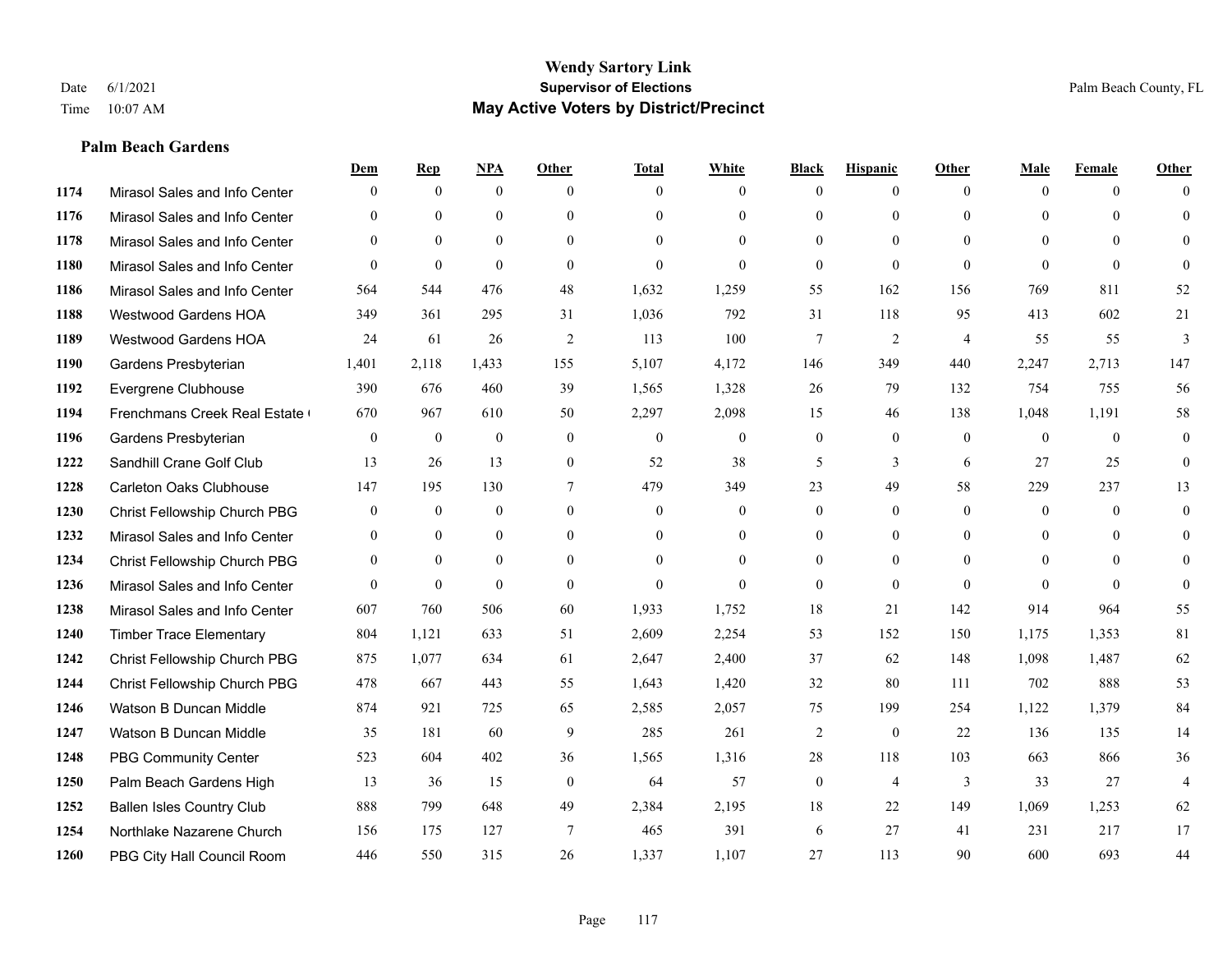**Palm Beach Gardens**

### **Wendy Sartory Link** Date 6/1/2021 **Supervisor of Elections** Palm Beach County, FL Time 10:07 AM **May Active Voters by District/Precinct**

# **Dem Rep NPA Other Total White Black Hispanic Other Male Female Other** PBG Moose Lodge 2010 1 0 1 0 2 2 0 0 0 1 1 0 PBG City Hall Council Room 0 0 0 0 0 0 0 0 0 0 0 0 PBG City Hall Council Room 178 115 148 12 453 270 77 65 41 186 253 14 PBG Community Center 118 81 114 10 323 191 49 47 36 125 179 19 PBG Community Center  $\begin{array}{ccccccccccccc}\n & & & & 5 & & 0 & & 2 & & 0 & & 7 & & 2 & & 4 & & 1 & & 0 & & 3 & & 3 & & 1\n\end{array}$  Palm Beach Gardens Elementary 741 693 534 51 2,019 1,615 104 117 183 940 1,012 67 Palm Beach Gardens High 607 567 434 38 1,646 1,256 95 143 152 772 811 63 Pew Leadership Center 142 157 115 11 425 360 11 24 30 174 248 3 Eissey Campus Theater 808 806 753 67 2,434 1,916 87 212 219 1,055 1,298 81 PBG Moose Lodge 2010 13 24 6 0 43 39 1 0 3 22 19 2 PBG Moose Lodge 2010 721 856 580 71 2,228 1,836 58 157 177 904 1,257 67 PBG Moose Lodge 2010 16 53 21 1 91 84 1 1 5 42 46 3 Dwight D Eisenhower Elementar 269 284 221 20 794 631 18 90 55 305 459 30 Eissey Campus Theater **3** 6 6 1 16 12 0 0 4 10 6 0 Eissey Campus Theater 1 2 1 0 4 4 0 0 0 3 1 0 PBG Moose Lodge 2010 0 0 0 0 0 0 0 0 0 0 0 0 Allamanda Elementary 449 462 391 36 1,338 1,059 41 136 102 567 723 48 Allamanda Elementary 190 229 160 16 595 507 7 29 52 259 323 13 Eissey Campus Theater 6 6 6 3 0 15 13 0 1 1 7 8 0 Northlake Nazarene Church 721 905 600 51 2,277 1,625 165 190 297 1,024 1,169 84 Garden Lodge 366 F&AM 364 334 244 23 965 755 61 75 74 425 511 29 Garden Lodge 366 F&AM 99 36 46 7 188 82 61 21 24 81 100 7 Sandhill Crane Golf Club 236 428 254 25 943 674 73 73 123 459 449 35 Sandhill Crane Golf Club 33 57 36 4 130 107 4 12 7 65 61 4 **Palm Beach Gardens** 14,978 17,940 12,621 1,195 46,734 38,386 1,521 3,000 3,827 20,714 24,588 1,432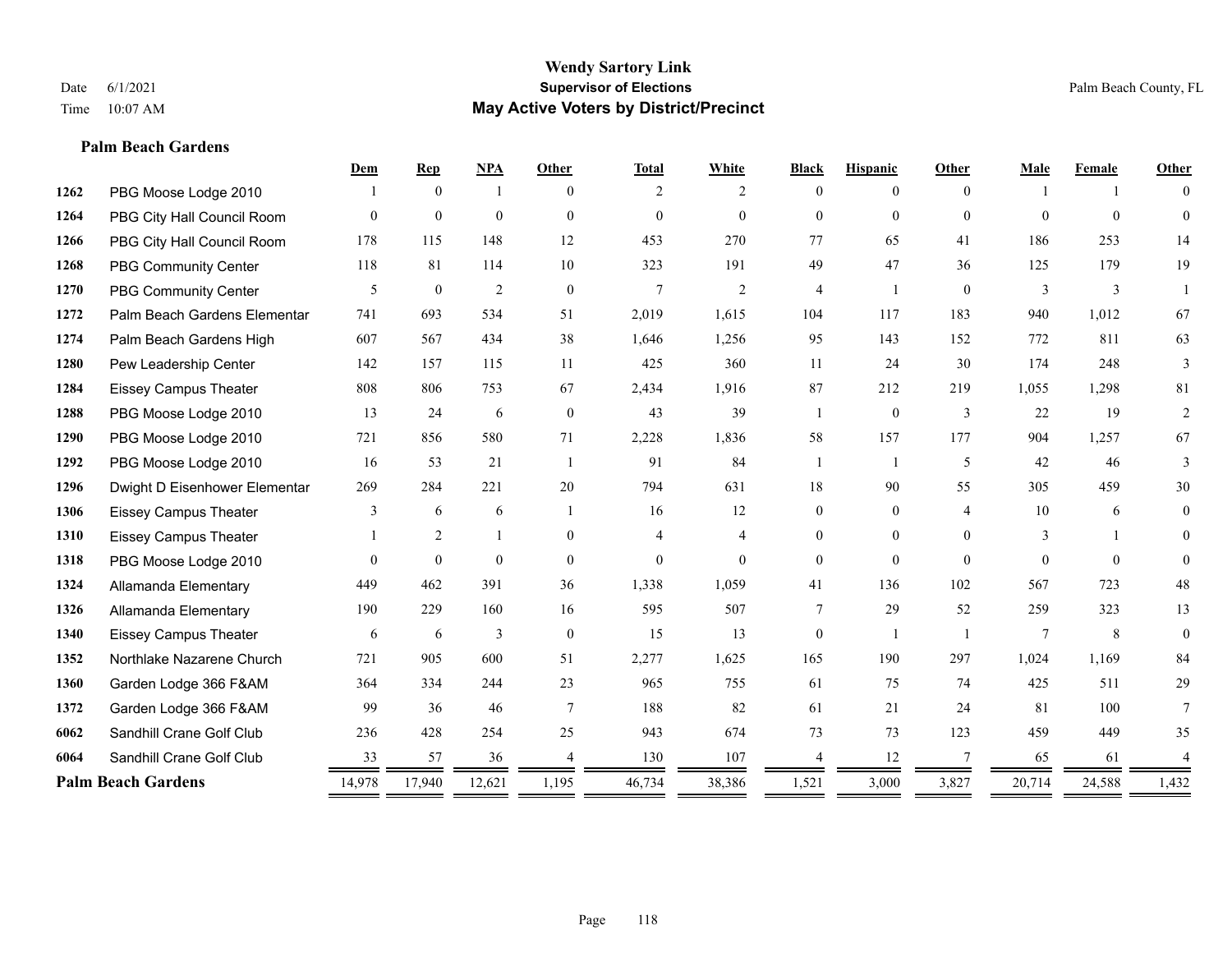| Date<br>Time | 6/1/2021<br>$10:07$ AM      |            |            |       |              | <b>Wendy Sartory Link</b><br><b>Supervisor of Elections</b><br><b>May Active Voters by District/Precinct</b> |       |              |                 |              |      |        | Palm Beach County, FL |
|--------------|-----------------------------|------------|------------|-------|--------------|--------------------------------------------------------------------------------------------------------------|-------|--------------|-----------------|--------------|------|--------|-----------------------|
|              | <b>Palm Beach Shores</b>    | <u>Dem</u> | <b>Rep</b> | $NPA$ | <b>Other</b> | <u>Total</u>                                                                                                 | White | <b>Black</b> | <b>Hispanic</b> | <b>Other</b> | Male | Female | <b>Other</b>          |
| 1388         | Palm Beach Shores Town Hall | 296        | 458        | 321   | 27           | 1.102                                                                                                        | 996   | 15           | 23              | 68           | 523  | 550    | 29                    |
|              | <b>Palm Beach Shores</b>    | 296        | 458        | 321   | 27           | 1.102                                                                                                        | 996   | 15           | 23              | 68           | 523  | 550    | 29                    |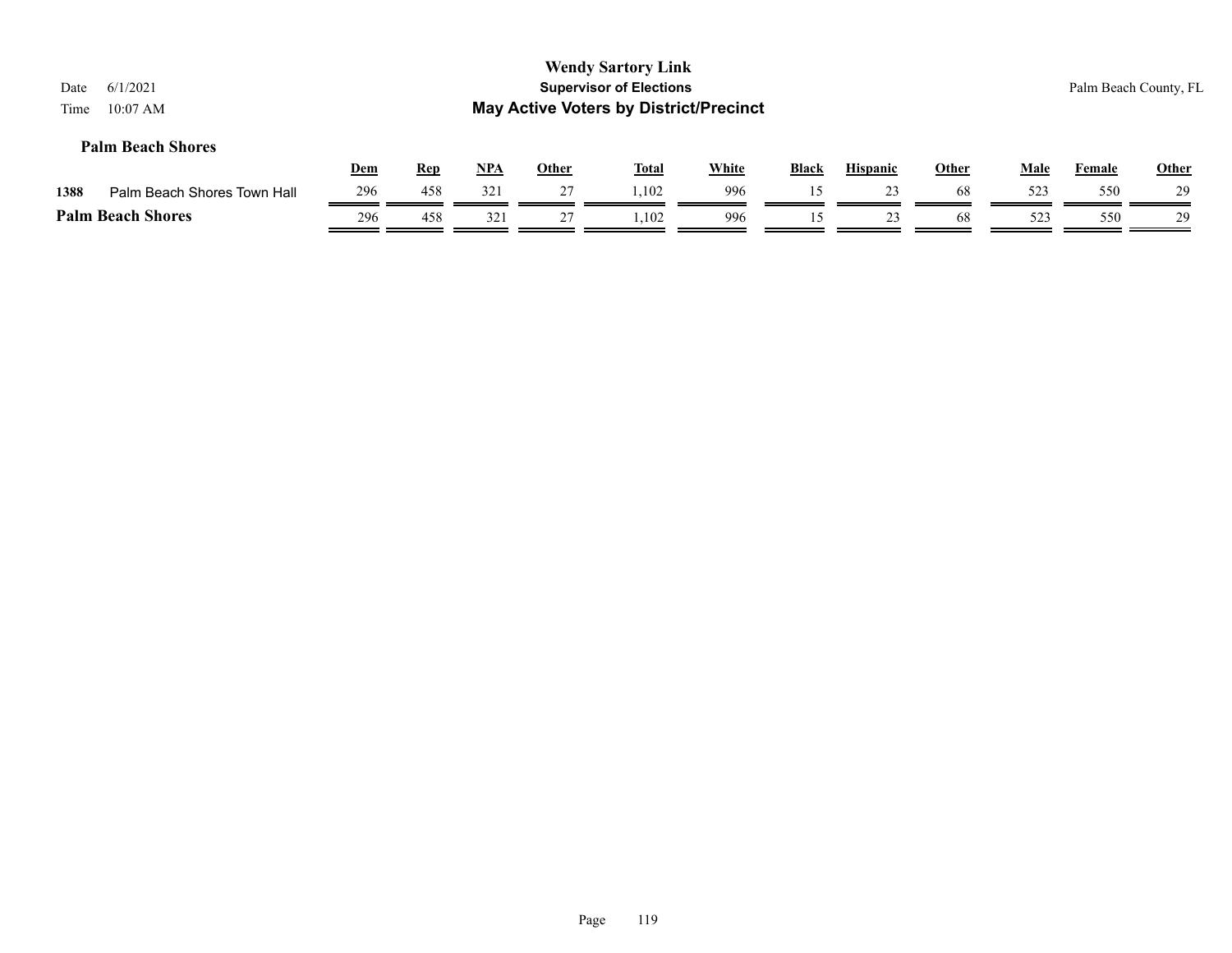# **Palm Springs**

|      |                           | Dem      | <b>Rep</b>   | NPA            | Other          | <b>Total</b> | White          | <b>Black</b>   | <b>Hispanic</b> | Other          | Male     | Female         | Other    |
|------|---------------------------|----------|--------------|----------------|----------------|--------------|----------------|----------------|-----------------|----------------|----------|----------------|----------|
| 2112 | Palm Springs Middle       |          | 6            | 6              | $\theta$       | 19           | 15             |                |                 |                | 9        | 10             |          |
| 2118 | Palm Springs Middle       | 0        | $\theta$     | $\theta$       | $\Omega$       | $\Omega$     | $\Omega$       | 0              | $\Omega$        | $\Omega$       | $\Omega$ | $\theta$       | 0        |
| 2120 | Palm Springs Middle       | 58       | 21           | 53             | $\overline{0}$ | 132          | 35             | 13             | 55              | 29             | 52       | 68             | 12       |
| 2122 | Palm Springs Middle       |          | $\theta$     | $\mathbf{0}$   | $\Omega$       |              | $\Omega$       |                | $\Omega$        | $\Omega$       |          | $\theta$       | $\theta$ |
| 2124 | Palm Springs Middle       |          | 8            | 15             | $\Omega$       | 30           | 14             |                | 8               |                | 14       | 16             | 0        |
| 2128 | Palm Springs Middle       | $\Omega$ | $\mathbf{0}$ | $\mathbf{0}$   | $\Omega$       | $\theta$     | $\Omega$       | $\Omega$       | $\theta$        | $\Omega$       | $\Omega$ | $\theta$       | $\theta$ |
| 3002 | Palm Springs Middle       | 864      | 349          | 595            | 48             | 1,856        | 554            | 353            | 775             | 174            | 760      | 1,011          | 85       |
| 3006 | Faith Presbyterian        | 1,067    | 644          | 745            | 33             | 2,489        | 1,025          | 297            | 952             | 215            | 1,025    | 1,354          | 110      |
| 3010 | Faith Presbyterian        | 376      | 210          | 298            | 24             | 908          | 371            | 117            | 342             | 78             | 415      | 457            | 36       |
| 3018 | Palm Springs Middle       | 12       | 12           | $\,$ 8 $\,$    | 3              | 35           | 15             | $\overline{0}$ | 16              | $\overline{4}$ | 15       | 19             |          |
| 3020 | Palm Springs Village Hall | 989      | 636          | 801            | 35             | 2,461        | 1,020          | 175            | 1,065           | 201            | 1,094    | 1,253          | 114      |
| 3024 | Palm Springs Library      | 737      | 418          | 607            | 27             | 1,789        | 676            | 208            | 711             | 194            | 787      | 894            | 108      |
| 3026 | Palm Springs Village Hall | $\theta$ | $\theta$     | $\mathbf{0}$   | $\theta$       | $\theta$     | $\overline{0}$ | $\theta$       | $\Omega$        | $\theta$       | $\theta$ | $\theta$       | $\theta$ |
| 3028 | Palm Springs Village Hall |          |              | $\mathbf{0}$   | $\Omega$       |              | $\overline{0}$ |                | 3               |                |          | $\mathfrak{D}$ | 0        |
| 3030 | Palm Springs Village Hall | $\Omega$ | $\mathbf{0}$ | $\mathbf{0}$   | $\Omega$       | $\Omega$     | $\theta$       | $\Omega$       | $\Omega$        | $\Omega$       | $\Omega$ | $\Omega$       | $\Omega$ |
| 3044 | Holy Redeemer Church      | 228      | 66           | 191            |                | 492          | 145            | 102            | 202             | 43             | 215      | 260            | 17       |
| 3048 | Holy Redeemer Church      | 626      | 231          | 480            | 24             | 1,361        | 425            | 270            | 531             | 135            | 601      | 696            | 64       |
| 3050 | Holy Redeemer Church      |          | $\,8\,$      | $\overline{c}$ | $\theta$       | 17           | 10             | 6              |                 | $\theta$       | 10       |                | 0        |
| 3071 | Holy Redeemer Church      | $\theta$ | $\theta$     | $\theta$       | $\theta$       | $\Omega$     | $\theta$       | $\Omega$       | $\theta$        | $\Omega$       | $\theta$ | $\theta$       | 0        |
| 3072 | Holy Redeemer Church      | 146      | 26           | 91             |                | 271          | 74             | 106            | 52              | 39             | 103      | 155            | 13       |
|      | <b>Palm Springs</b>       | 5,127    | 2,636        | 3,892          | 209            | 11,864       | 4,379          | 1,658          | 4,713           | 1,114          | 5,102    | 6,202          | 560      |
|      |                           |          |              |                |                |              |                |                |                 |                |          |                |          |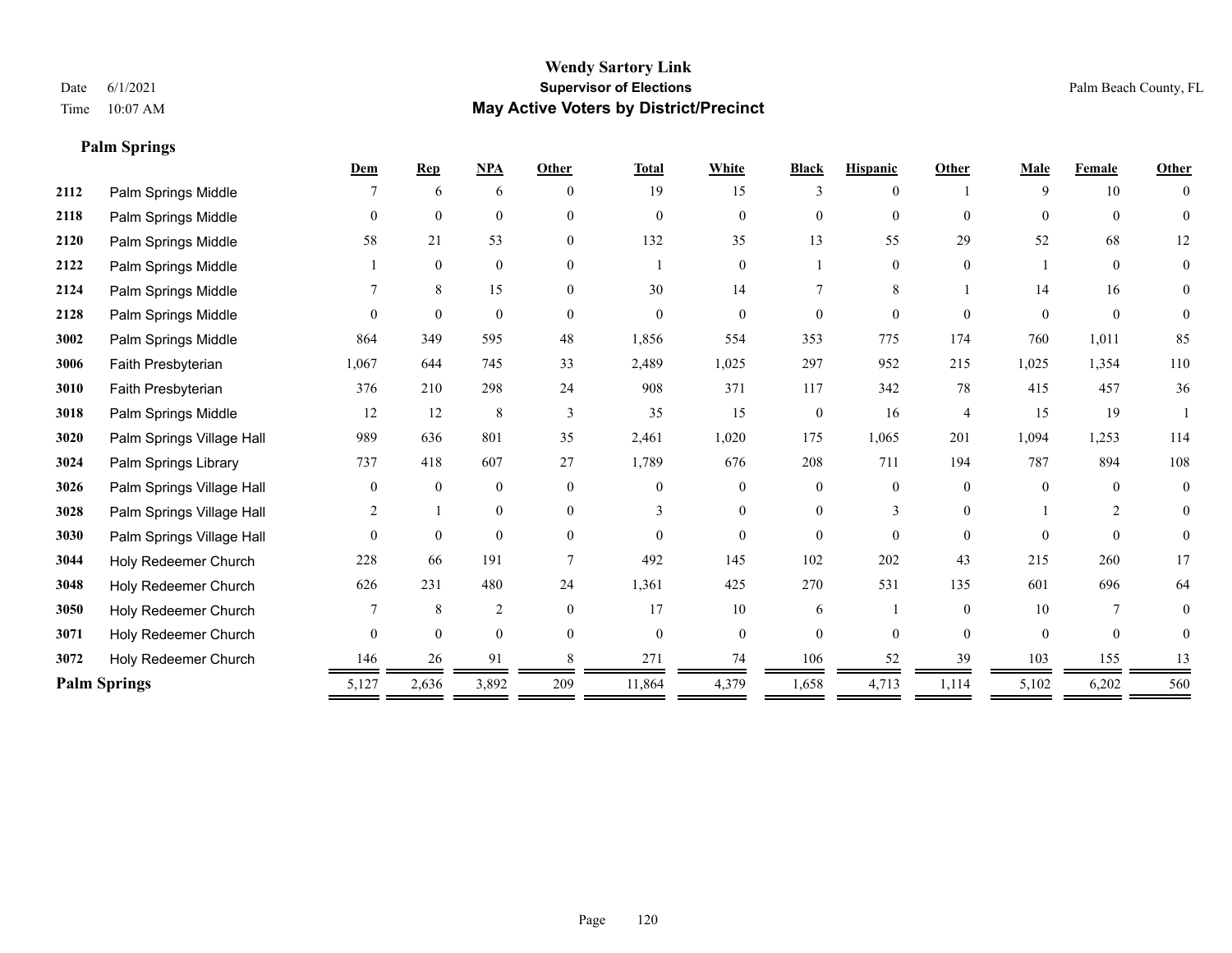#### **Riviera Beach**

|      |                                | Dem              | Rep              | <b>NPA</b>   | <b>Other</b>   | <b>Total</b>   | White            | <b>Black</b>   | <b>Hispanic</b> | Other          | Male           | Female       | Other          |
|------|--------------------------------|------------------|------------------|--------------|----------------|----------------|------------------|----------------|-----------------|----------------|----------------|--------------|----------------|
| 1356 | Casa Rio Clubhouse             | 877              | 454              | 559          | 40             | 1,930          | 962              | 435            | 268             | 265            | 837            | 1,018        | 75             |
| 1358 | RB Prep Achievement Academy    | 13               | 4                | 5            | $\overline{0}$ | 22             | 9                | $\tau$         | 2               | $\overline{4}$ | 14             | 5            | 3              |
| 1364 | RB Prep Achievement Academy    | 373              | 112              | 209          | 21             | 715            | 202              | 283            | 133             | 97             | 303            | 385          | 27             |
| 1368 | RB Prep Achievement Academy    | $\mathbf{0}$     | 1                | $\mathbf{0}$ | $\overline{0}$ | $\overline{1}$ |                  | $\mathbf{0}$   | $\overline{0}$  | $\mathbf{0}$   |                | $\mathbf{0}$ | $\overline{0}$ |
| 1384 | Phil Foster Park Marine Center | 326              | 581              | 297          | 30             | 1,234          | 1,092            | 22             | 41              | 79             | 614            | 591          | 29             |
| 1386 | Phil Foster Park Marine Center | 619              | 1,172            | 748          | 90             | 2,629          | 2,276            | 56             | 92              | 205            | 1,227          | 1,329        | 73             |
| 7004 | J F Kennedy Middle             | $\overline{0}$   | $\mathbf{0}$     | $\mathbf{0}$ | $\mathbf{0}$   | $\Omega$       | $\overline{0}$   | $\overline{0}$ | $\overline{0}$  | $\Omega$       | $\overline{0}$ | $\theta$     | $\theta$       |
| 7014 | RB Prep Achievement Academy    | $\overline{0}$   | $\theta$         | $\mathbf{0}$ | $\overline{0}$ | $\Omega$       | $\overline{0}$   | 0              | $\overline{0}$  | $\Omega$       | $\theta$       | $\Omega$     | $\theta$       |
| 7018 | RB Prep Achievement Academy    | $\mathbf{0}$     | $\overline{0}$   | $\mathbf{0}$ | $\Omega$       | $\Omega$       | $\overline{0}$   | $\Omega$       | $\overline{0}$  | $\Omega$       | $\Omega$       | $\Omega$     | $\Omega$       |
| 7020 | RB Prep Achievement Academy    | $\theta$         | $\theta$         | $\theta$     | $\theta$       | $\Omega$       | $\Omega$         | $\Omega$       | $\Omega$        | $\theta$       | $\Omega$       | $\theta$     | $\theta$       |
| 7022 | J F Kennedy Middle             | 914              | 174              | 362          | 26             | 1,476          | 296              | 810            | 156             | 214            | 657            | 767          | 52             |
| 7024 | Hurst Chapel AME Church        | 1,603            | 86               | 350          | 26             | 2,065          | 151              | 1,679          | 95              | 140            | 840            | 1,164        | 61             |
| 7025 | Hurst Chapel AME Church        | 283              | 33               | 107          | 3              | 426            | 61               | 264            | 43              | 58             | 153            | 255          | 18             |
| 7026 | Lindsey Davis Senior Comm Ctr  | 2,377            | 79               | 436          | 20             | 2,912          | 60               | 2,614          | 40              | 198            | 1,176          | 1,630        | 106            |
| 7028 | <b>Wells Recreation Center</b> | 1,897            | 144              | 488          | 20             | 2,549          | 244              | 1,997          | 100             | 208            | 1,087          | 1,366        | 96             |
| 7030 | Riviera Beach Marina Event Ctr | 206              | 307              | 181          | 21             | 715            | 571              | 46             | 48              | 50             | 359            | 334          | $22\,$         |
| 7034 | Suncoast High                  | 1,323            | 211              | 519          | 27             | 2,080          | 385              | 1,244          | 152             | 299            | 868            | 1,127        | 85             |
| 7036 | RB Prep Achievement Academy    | $\boldsymbol{0}$ | $\boldsymbol{0}$ | 6            | $\mathbf{0}$   | 6              | $\boldsymbol{0}$ | $\overline{0}$ | $\mathbf{0}$    | 6              | $\overline{4}$ |              |                |
| 7040 | Mary McLeod Bethune Elementa   | 1,272            | 55               | 262          | 17             | 1,606          | 37               | 1,417          | 47              | 105            | 623            | 928          | 55             |
| 7041 | Mary McLeod Bethune Elementa   | 397              | 34               | 126          | 9              | 566            | 44               | 433            | 28              | 61             | 213            | 327          | $26\,$         |
| 7042 | Dan Calloway Complex           | 1,755            | 76               | 379          | 20             | 2,230          | 43               | 1,973          | 45              | 169            | 910            | 1,255        | 65             |
| 7044 | <b>Wells Recreation Center</b> | 1,440            | 89               | 366          | 16             | 1,911          | 192              | 1,508          | 64              | 147            | 788            | 1,049        | 74             |
| 7046 | Riviera Beach Marina Event Ctr | 40               | 37               | 18           | 5              | 100            | 86               | 7              | 2               | .5             | 58             | 41           |                |
|      | Riviera Beach                  | 15,715           | 3,649            | 5,418        | 391            | 25,173         | 6,712            | 14,795         | 1,356           | 2,310          | 10,732         | 13,572       | 869            |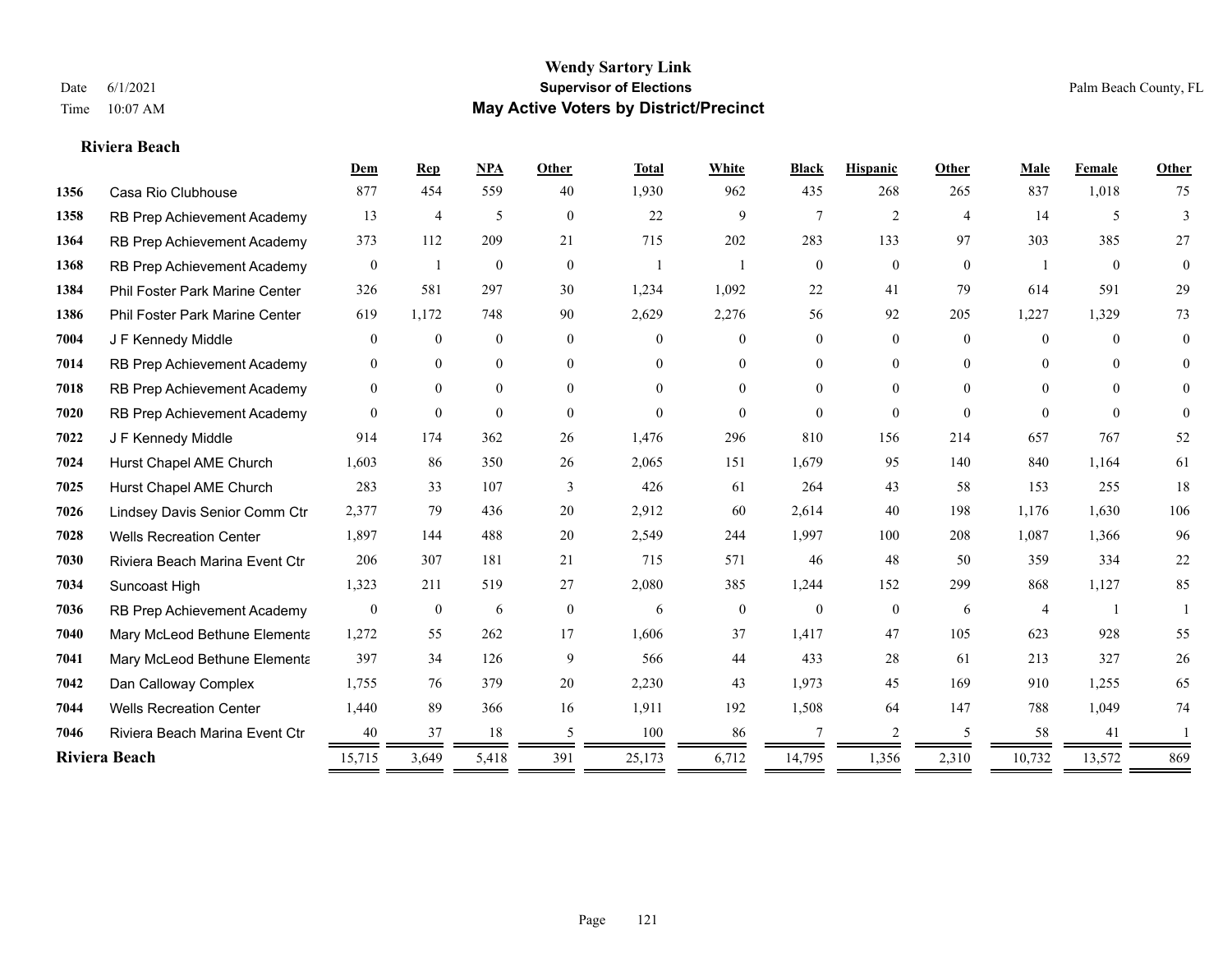# **Royal Palm Beach**

|      |                                | Dem      | <b>Rep</b>     | NPA              | <b>Other</b>   | <b>Total</b>   | White            | <b>Black</b>   | <b>Hispanic</b> | <b>Other</b>    | Male           | Female   | Other          |
|------|--------------------------------|----------|----------------|------------------|----------------|----------------|------------------|----------------|-----------------|-----------------|----------------|----------|----------------|
| 6098 | <b>HL Johnson Elementary</b>   | 646      | 507            | 462              | 37             | 1,652          | 914              | 305            | 253             | 180             | 743            | 866      | 43             |
| 6100 | <b>Madison Green Clubhouse</b> | 1,260    | 740            | 751              | 50             | 2,801          | 1,231            | 777            | 410             | 383             | 1,299          | 1,397    | 105            |
| 6102 | <b>RPB Recreation Center</b>   | 680      | 492            | 476              | 27             | 1,675          | 987              | 273            | 267             | 148             | 687            | 927      | 61             |
| 6104 | <b>Crestwood Middle</b>        | 188      | 158            | 123              | 8              | 477            | 236              | 78             | 79              | 84              | 225            | 232      | $20\,$         |
| 6106 | <b>RPB Recreation Center</b>   | 227      | 134            | 213              | 10             | 584            | 247              | 102            | 161             | 74              | 233            | 330      | 21             |
| 6112 | Crestwood Middle               | 480      | 412            | 358              | 32             | 1,282          | 680              | 231            | 218             | 153             | 596            | 641      | 45             |
| 6114 | RPB Village Hall               | 1,084    | 705            | 699              | 41             | 2,529          | 1,396            | 472            | 428             | 233             | 1,182          | 1,252    | 95             |
| 6116 | <b>HL Johnson Elementary</b>   | 740      | 420            | 503              | 51             | 1,714          | 892              | 327            | 281             | 214             | 755            | 911      | 48             |
| 6118 | <b>RPB Branch Library</b>      | 1,125    | 575            | 706              | 53             | 2,459          | 1,172            | 593            | 437             | 257             | 1,074          | 1,296    | 89             |
| 6120 | Royal Palm Beach High          | 406      | 322            | 266              | 18             | 1,012          | 482              | 203            | 156             | 171             | 483            | 504      | 25             |
| 6122 | <b>RPB Cultural Center</b>     | 1,187    | 663            | 759              | 51             | 2,660          | 1,410            | 506            | 489             | 255             | 1,137          | 1,433    | 90             |
| 6124 | <b>RPB Cultural Center</b>     | 600      | 321            | 390              | 19             | 1,330          | 648              | 286            | 276             | 120             | 561            | 726      | 43             |
| 6126 | Calypso Bay Waterpark          | 691      | 302            | 500              | 31             | 1,524          | 554              | 412            | 364             | 194             | 659            | 803      | 62             |
| 6128 | Royal Palm Beach High          | 35       | 27             | 31               | 3              | 96             | 53               | 25             | 11              | $7\phantom{.0}$ | 43             | 53       | $\theta$       |
| 6132 | Royal Palm Beach High          | 406      | 188            | 268              | 19             | 881            | 426              | 172            | 188             | 95              | 398            | 448      | 35             |
| 6134 | Christ Fellowship Church RPB   | 979      | 474            | 695              | 29             | 2,177          | 870              | 510            | 500             | 297             | 966            | 1,111    | 100            |
| 6136 | Calypso Bay Waterpark          |          |                | $\mathbf{0}$     | $\mathbf{0}$   | $\overline{2}$ | $\overline{0}$   |                | $\overline{0}$  |                 | $\overline{0}$ |          |                |
| 6138 | Royal Palm Beach High          | $\theta$ | $\overline{0}$ | $\boldsymbol{0}$ | $\overline{0}$ | $\Omega$       | $\boldsymbol{0}$ | $\overline{0}$ | $\overline{0}$  | $\theta$        | $\mathbf{0}$   | $\theta$ | $\overline{0}$ |
| 6142 | Christ Fellowship Church RPB   | $\theta$ | $\overline{0}$ | $\mathbf{0}$     | $\theta$       | $\Omega$       | $\overline{0}$   | $\overline{0}$ | $\overline{0}$  | $\theta$        | $\Omega$       | $\theta$ | $\overline{0}$ |
| 6144 | Christ Fellowship Church RPB   | $\theta$ | $\theta$       | $\theta$         | $\theta$       | $\Omega$       | $\Omega$         | 0              | $\Omega$        | $\Omega$        | $\theta$       | $\theta$ | 0              |
| 6148 | Christ Fellowship Church RPB   | $\Omega$ | $\theta$       |                  | $\Omega$       |                |                  | 0              | $\Omega$        | $\Omega$        | $\Omega$       |          | 0              |
| 6170 | Christ Fellowship Church RPB   | $\Omega$ | 8              | 5                | $\theta$       | 13             | 12               | $\theta$       |                 | $\Omega$        | 3              | 10       | 0              |
| 6172 | Christ Fellowship Church RPB   | 1,364    | 596            | 864              | 66             | 2,890          | 1,009            | 876            | 660             | 345             | 1,236          | 1,534    | 120            |
| 6176 | Christ Fellowship Church RPB   | 21       | 13             | 19               | 2              | 55             | 24               | 9              | 18              |                 | 24             | 29       | $\overline{c}$ |
|      | <b>Royal Palm Beach</b>        | 12,120   | 7,058          | 8,089            | 547            | 27,814         | 13,244           | 6,158          | 5,197           | 3,215           | 12,304         | 14,505   | 1,005          |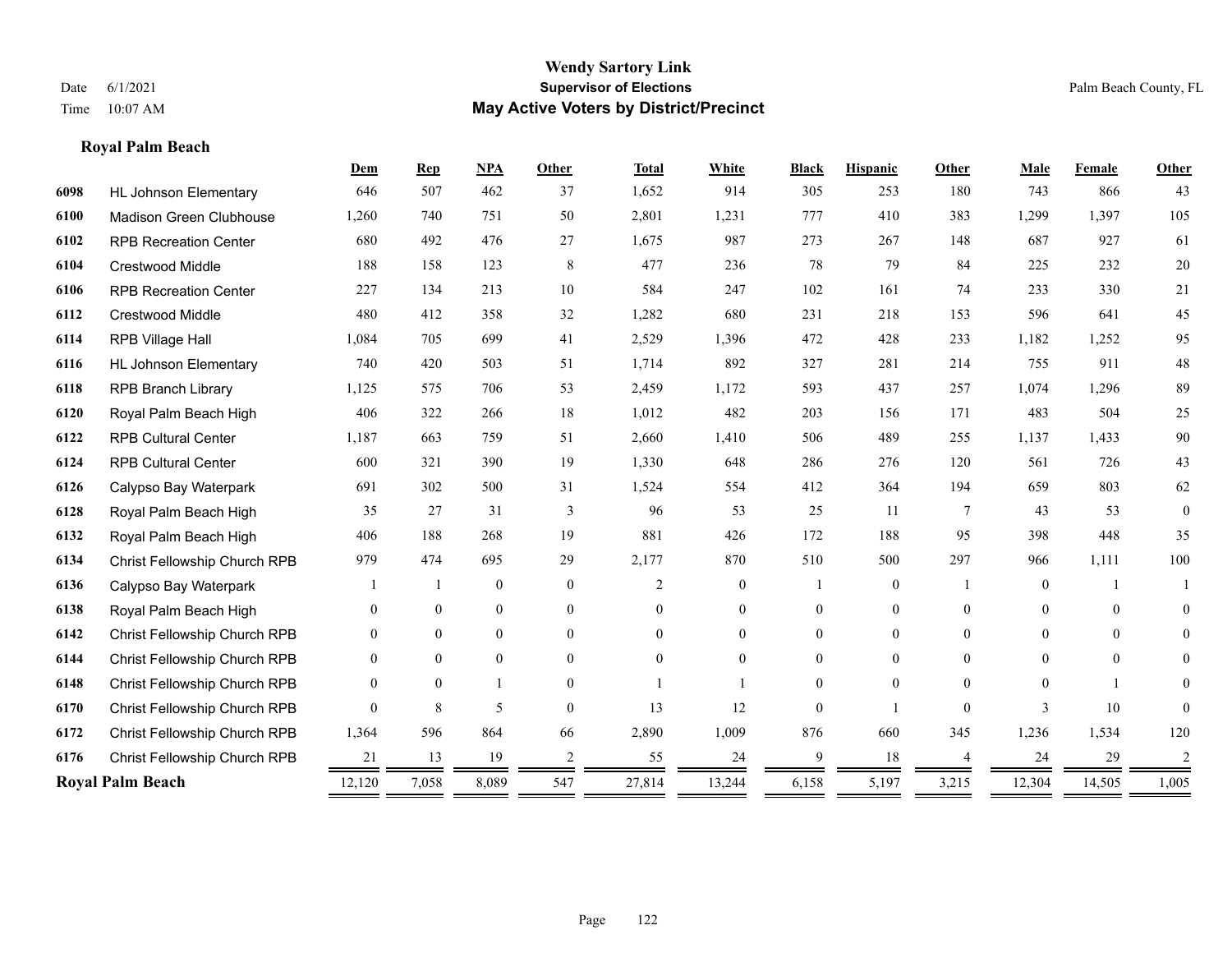| 6/1/2021<br>Date<br>10:07 AM<br>Time |       |            |       |              | <b>Wendy Sartory Link</b><br><b>Supervisor of Elections</b><br><b>May Active Voters by District/Precinct</b> |              |              |                 |              |             |        | Palm Beach County, FL |
|--------------------------------------|-------|------------|-------|--------------|--------------------------------------------------------------------------------------------------------------|--------------|--------------|-----------------|--------------|-------------|--------|-----------------------|
| <b>South Bay</b>                     | Dem   | <u>Rep</u> | $NPA$ | <b>Other</b> | <b>Total</b>                                                                                                 | <b>White</b> | <b>Black</b> | <b>Hispanic</b> | <b>Other</b> | <b>Male</b> | Female | <b>Other</b>          |
| 6018<br>South Bay Commission Chambe  | 1,235 | 88         | 234   |              | 1.568                                                                                                        | 63           | .208         | 215             | 82           | 652         | 876    | 40                    |
| <b>South Bay</b>                     | 1,235 | 88         | 234   | 11           | 1.568                                                                                                        | 63           | .208         | 215             | 82           | 652         | 876    | 40                    |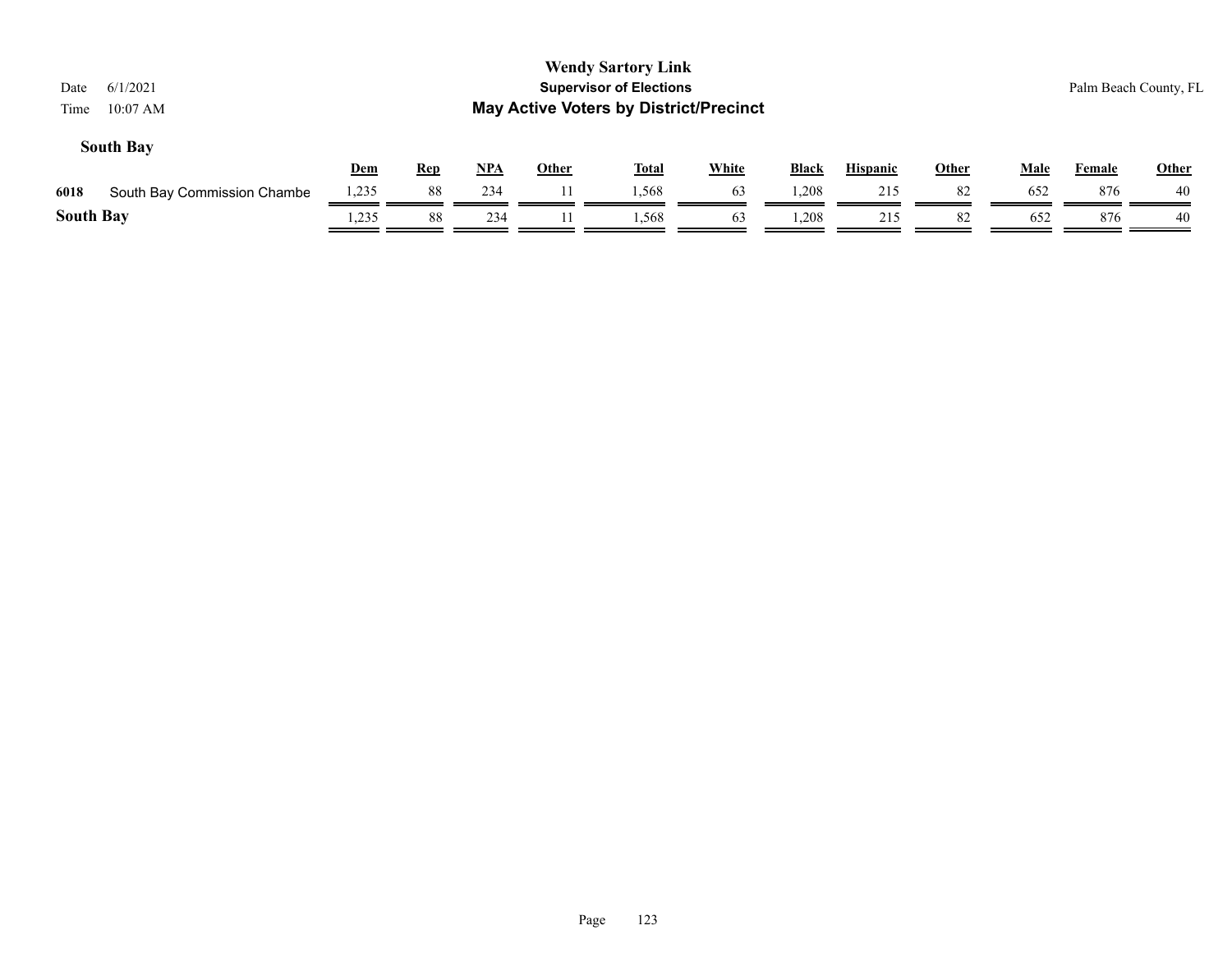| Date<br>Time | 6/1/2021<br>$10:07$ AM     |            |            |       |              | <b>Wendy Sartory Link</b><br><b>Supervisor of Elections</b><br><b>May Active Voters by District/Precinct</b> |              |       |                 |              |             | Palm Beach County, FL |              |
|--------------|----------------------------|------------|------------|-------|--------------|--------------------------------------------------------------------------------------------------------------|--------------|-------|-----------------|--------------|-------------|-----------------------|--------------|
|              | <b>South Palm Beach</b>    | <u>Dem</u> | <b>Rep</b> | $NPA$ | <u>Other</u> | <b>Total</b>                                                                                                 | <b>White</b> | Black | <b>Hispanic</b> | <b>Other</b> | <b>Male</b> | <b>Female</b>         | <b>Other</b> |
| 4004         | South Palm Beach Town Hall | 443        | 516        | 391   | 34           | 1,384                                                                                                        | 1,184        | 25    | 77              | 98           | 606         | 732                   | 46           |
|              | <b>South Palm Beach</b>    | 443        | 516        | 391   | 34           | 1,384                                                                                                        | 1,184        | 25    |                 | 98           | 606         | 732                   | 46           |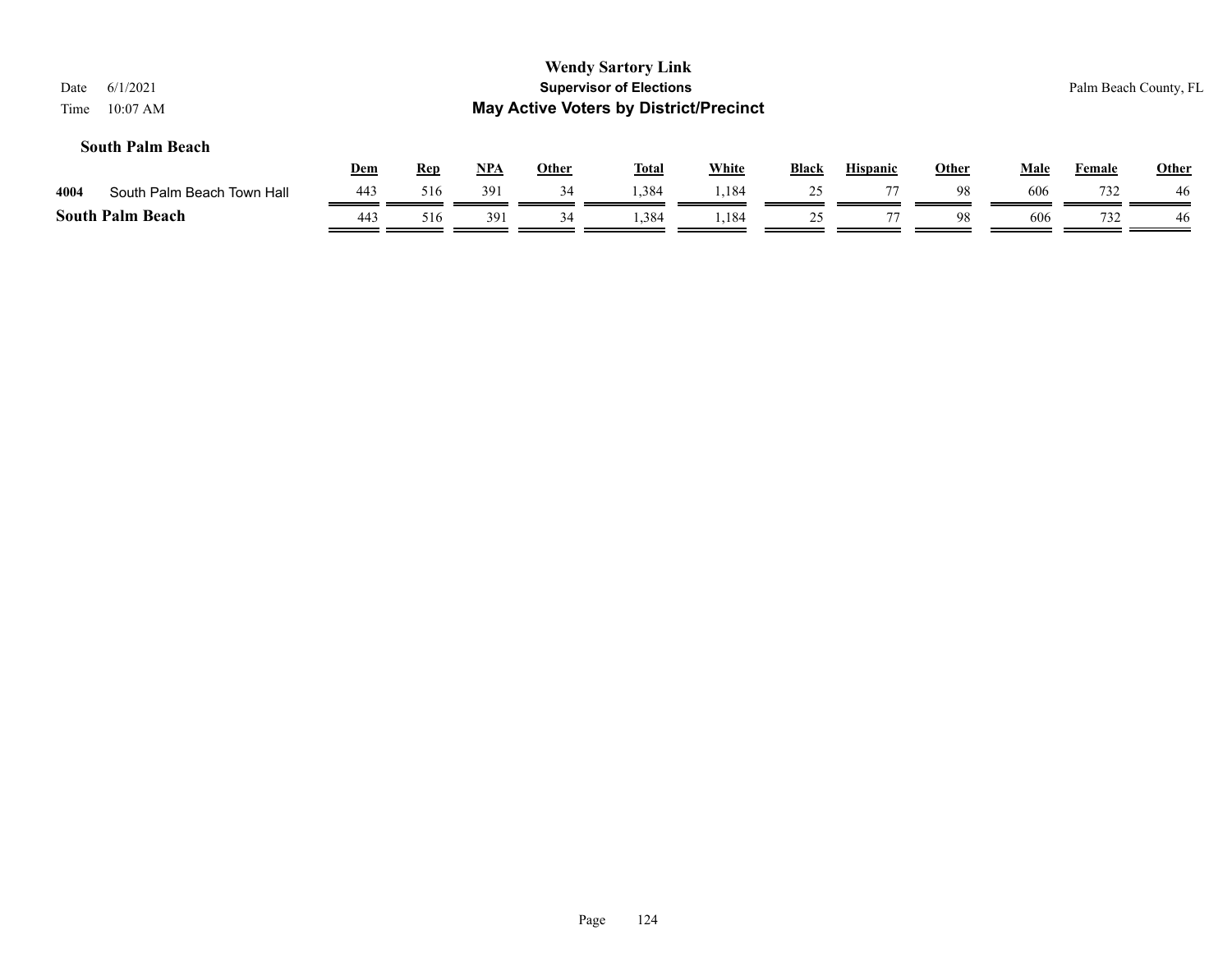# **Tequesta**

|                 |                                  | <b>Dem</b> | <u>Rep</u> | $NPA$    | Other    | <b>Total</b> | White | <b>Black</b> | <b>Hispanic</b> | Other        | <b>Male</b> | Female   | <b>Other</b> |
|-----------------|----------------------------------|------------|------------|----------|----------|--------------|-------|--------------|-----------------|--------------|-------------|----------|--------------|
| 1078            | First Baptist Church Teq         | 357        | 897        | 392      | 21       | 1,667        | 1,558 |              | 40              | 64           | 799         | 830      | 38           |
| 1088            | First Baptist Church Teq         | 12         | 41         | 21       | 0        | 74           | 66    | $\mathbf{0}$ |                 | <sub>0</sub> | 37          | 36       |              |
| 1094            | First Baptist Church Teq         | 596        | 902        | 553      | 40       | 2,091        | 1,878 | Q            | 84              | 120          | 943         | 1,097    | 51           |
| 1112            | <b>Tequesta Council Chambers</b> | 21         | -66        | 47       | 4        | 138          | 112   |              |                 |              | 64          | 71       |              |
| 1116            | <b>Tequesta Council Chambers</b> |            |            | $\theta$ | $\Omega$ | $\theta$     | 0     | $\theta$     | $\theta$        | $\Omega$     |             | $\bf{0}$ | $\theta$     |
| 1118            | <b>Tequesta Council Chambers</b> | 182        | 253        | 188      | 24       | 647          | 556   | 12           | 37              | 42           | 261         | 370      | 16           |
| 1120            | <b>Tequesta Council Chambers</b> |            | 258        | 110      | 15       | 460          | 433   | $\Omega$     |                 | 19           | 221         | 231      | 8            |
| <b>Tequesta</b> |                                  | .245       | 2.417      | 1,311    | 104      | 5,077        | 4,603 | 30           | 186             | 258          | 2,325       | 2,635    | 117          |
|                 |                                  |            |            |          |          |              |       |              |                 |              |             |          |              |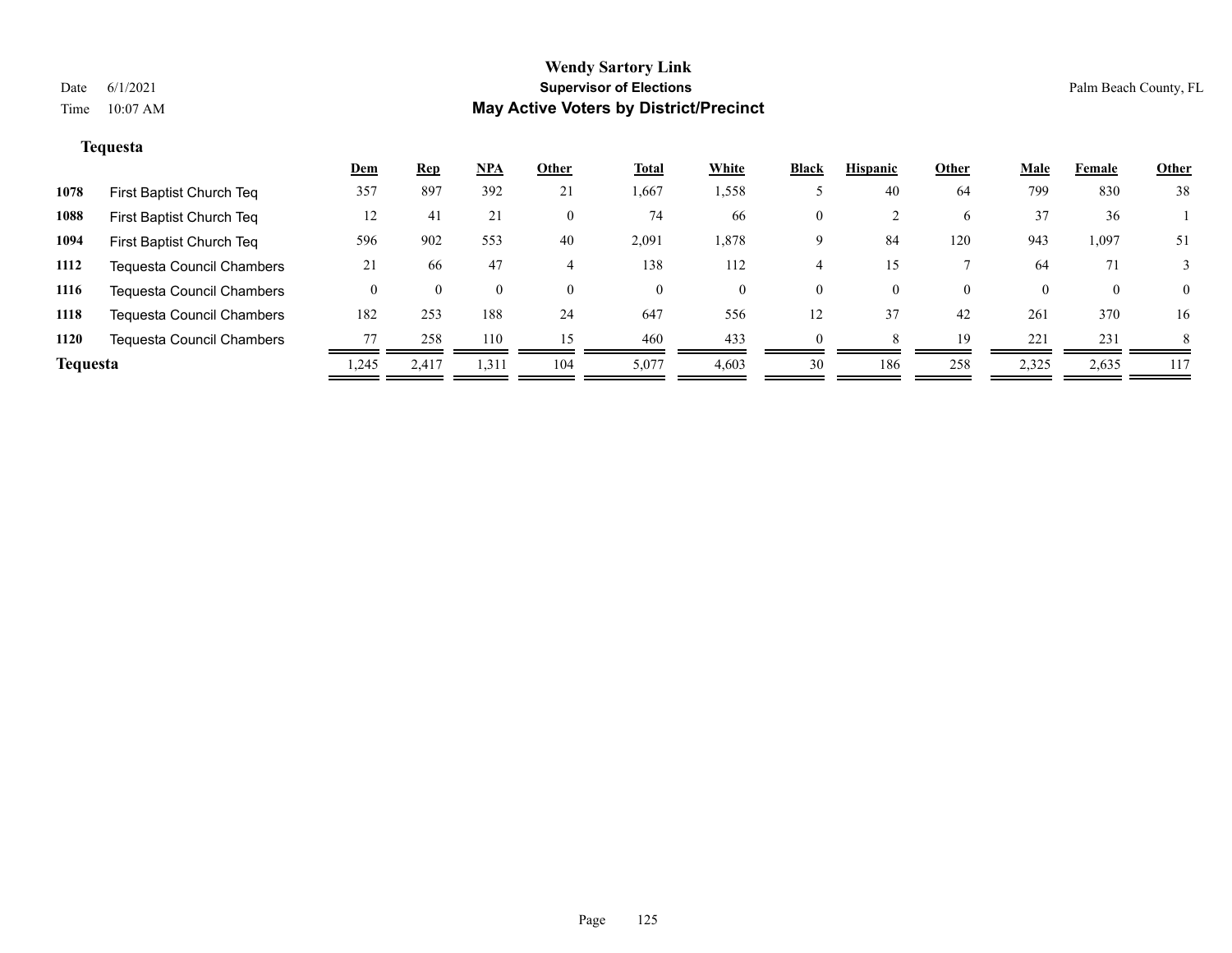| 6/1/2021<br>Date<br>$10:07$ AM<br>Time |            |            |            |              | <b>Wendy Sartory Link</b><br><b>Supervisor of Elections</b><br><b>May Active Voters by District/Precinct</b> |              |              |                 |              |             |               | Palm Beach County, FL |
|----------------------------------------|------------|------------|------------|--------------|--------------------------------------------------------------------------------------------------------------|--------------|--------------|-----------------|--------------|-------------|---------------|-----------------------|
| <b>Village Of Golf</b>                 | <u>Dem</u> | <u>Rep</u> | <u>NPA</u> | <u>Other</u> | <u>Total</u>                                                                                                 | <b>White</b> | <b>Black</b> | <b>Hispanic</b> | <b>Other</b> | <b>Male</b> | <b>Female</b> | Other                 |
| 4030<br>Village of Golf Admin Bldg     | 37         | 198        | 44         |              | 284                                                                                                          | 278          | $\Omega$     |                 |              | 128         | 154           |                       |
| <b>Village Of Golf</b>                 | 37         | 198        | 44         |              | 284                                                                                                          | 278          |              |                 |              | 128         | 154           |                       |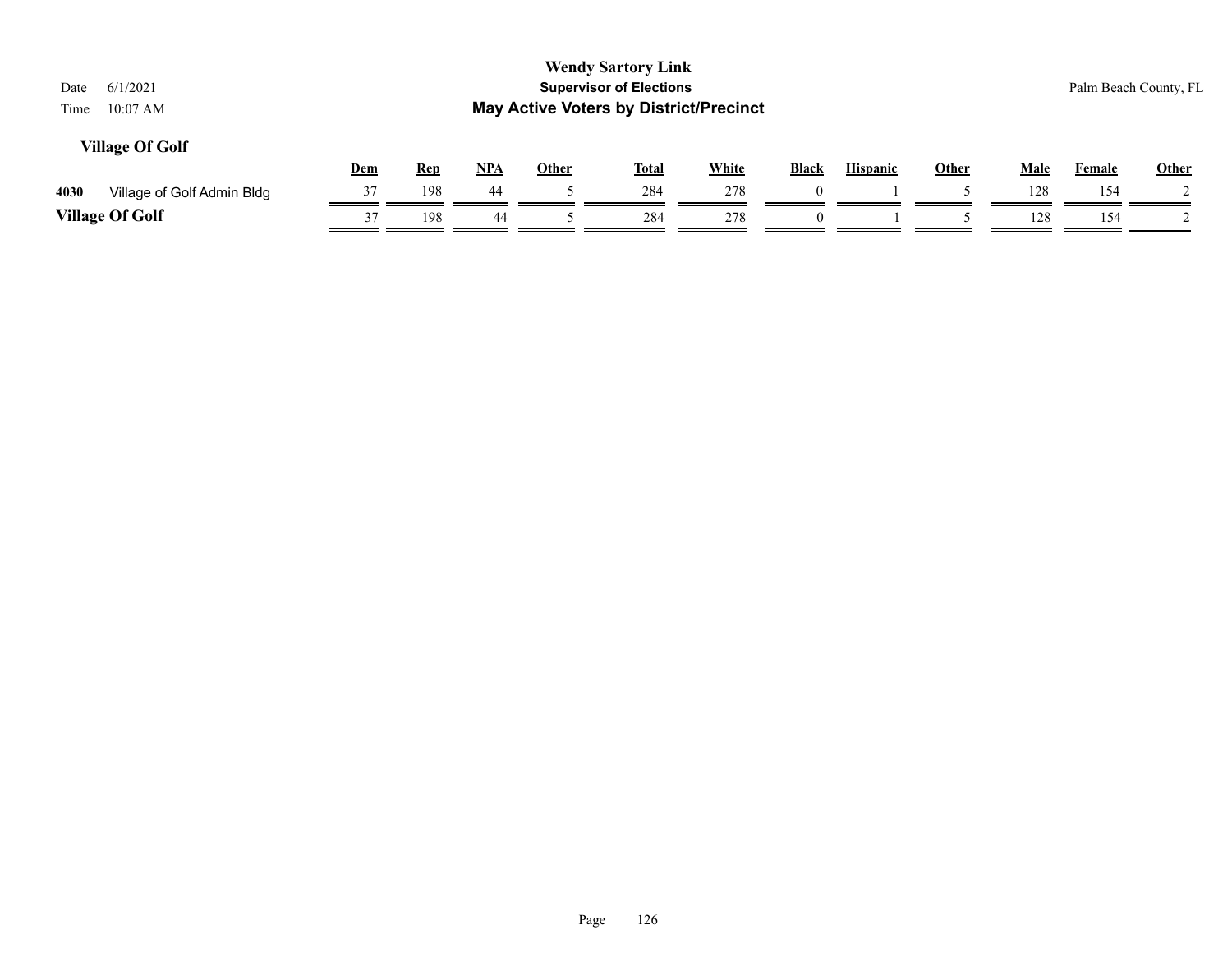# **Wellington**

|      |                                     | Dem              | <b>Rep</b>   | NPA              | <b>Other</b>     | <b>Total</b>     | <b>White</b>     | <b>Black</b> | <b>Hispanic</b> | Other          | <b>Male</b>  | <b>Female</b>  | <b>Other</b>   |
|------|-------------------------------------|------------------|--------------|------------------|------------------|------------------|------------------|--------------|-----------------|----------------|--------------|----------------|----------------|
| 2146 | Village Walk HOA Clubhouse          | 570              | 542          | 424              | 39               | 1,575            | 1,212            | 59           | 146             | 158            | 651          | 867            | 57             |
| 6150 | <b>Binks Forest Elementary</b>      | 26               | 40           | 41               | 6                | 113              | 83               | 5            | 9               | 16             | 51           | 58             | $\overline{4}$ |
| 6152 | <b>Binks Forest Elementary</b>      | 413              | 563          | 382              | 34               | 1,392            | 1,065            | 46           | 131             | 150            | 653          | 693            | 46             |
| 6154 | Wellington Landings Middle          | 471              | 536          | 389              | 30               | 1,426            | 1,032            | 87           | 187             | 120            | 641          | 742            | 43             |
| 6156 | <b>Binks Forest Elementary</b>      | 658              | 742          | 583              | 38               | 2,021            | 1,421            | 134          | 289             | 177            | 922          | 1,036          | 63             |
| 6158 | <b>Wellington Elementary</b>        | 800              | 953          | 551              | 38               | 2,342            | 1,726            | 127          | 311             | 178            | 1,065        | 1,201          | 76             |
| 6160 | Wellington Landings Middle          | 681              | 591          | 585              | 49               | 1,906            | 1,242            | 176          | 332             | 156            | 890          | 957            | 59             |
| 6162 | First Baptist Church Wel            | 796              | 686          | 582              | 43               | 2,107            | 1,341            | 220          | 359             | 187            | 944          | 1,096          | 67             |
| 6164 | First Baptist Church Wel            | 839              | 826          | 613              | 55               | 2,333            | 1,576            | 182          | 376             | 199            | 1,043        | 1,215          | 75             |
| 6166 | <b>Wellington Community Center</b>  | 867              | 879          | 755              | 48               | 2,549            | 1,785            | 149          | 397             | 218            | 1,173        | 1,296          | $80\,$         |
| 6168 | First Baptist Church Wel            | 129              | 190          | 148              | 9                | 476              | 369              | 27           | 45              | 35             | 219          | 243            | 14             |
| 6182 | New Horizons Elementary             | 295              | 460          | 324              | 14               | 1,093            | 803              | 55           | 116             | 119            | 470          | 594            | 29             |
| 6184 | Wellington High                     | 697              | 620          | 555              | 39               | 1,911            | 1,193            | 257          | 298             | 163            | 846          | 1,005          | $60\,$         |
| 6186 | <b>Elbridge Gale Elementary</b>     | 878              | 568          | 655              | 47               | 2,148            | 1,176            | 308          | 439             | 225            | 932          | 1,131          | 85             |
| 6188 | <b>Wellington Village Park</b>      | 221              | 436          | 298              | 28               | 983              | 837              | 16           | 43              | 87             | 393          | 539            | 51             |
| 6190 | Wellington Village Hall             | 847              | 463          | 665              | 43               | 2,018            | 897              | 365          | 531             | 225            | 826          | 1,107          | 85             |
| 6192 | St Peters Methodist Church          | 998              | 801          | 831              | 62               | 2,692            | 1,609            | 285          | 556             | 242            | 1,232        | 1,371          | 89             |
| 6194 | <b>Equestrian Trails Elementary</b> | 516              | 300          | 342              | 20               | 1,178            | 541              | 292          | 158             | 187            | 525          | 597            | 56             |
| 6198 | Wellington Branch Library           | 539              | 357          | 362              | 35               | 1,293            | 715              | 195          | 269             | 114            | 540          | 717            | $36\,$         |
| 6200 | <b>Emerald Cove Middle</b>          | 545              | 571          | 512              | 43               | 1,671            | 1,041            | 175          | 275             | 180            | 734          | 885            | $52\,$         |
| 6202 | <b>Emerald Cove Middle</b>          | 103              | 87           | 101              | 8                | 299              | 170              | 61           | 51              | 17             | 135          | 158            | 6              |
| 6204 | <b>Emerald Cove Middle</b>          | 31               | 22           | 38               | $\mathbf{1}$     | 92               | 49               | 26           | 9               | 8              | 27           | 61             | $\overline{4}$ |
| 6208 | Buena Vida Clubhouse                | 323              | 206          | 172              | 12               | 713              | 627              | 19           | 22              | 45             | 322          | 370            | 21             |
| 6210 | Villa Olympia Clubhouse             | 1,571            | 1,065        | 1,270            | 95               | 4,001            | 1,806            | 700          | 682             | 813            | 1,865        | 1,942          | 194            |
| 6212 | <b>Wellington Village Park</b>      | 147              | 234          | 169              | 13               | 563              | 384              | 16           | 92              | 71             | 259          | 277            | $27\,$         |
| 6214 | Wellington Village Park             | 839              | 763          | 694              | 47               | 2,343            | 1,486            | 251          | 285             | 321            | 1,074        | 1,184          | 85             |
| 6218 | Wellington Village Park             | $\boldsymbol{0}$ | $\mathbf{0}$ | $\boldsymbol{0}$ | $\boldsymbol{0}$ | $\boldsymbol{0}$ | $\boldsymbol{0}$ | $\mathbf{0}$ | $\overline{0}$  | $\overline{0}$ | $\mathbf{0}$ | $\overline{0}$ | $\mathbf{0}$   |
| 6220 | <b>Wellington Village Park</b>      | 58               | 29           | 41               | 7                | 135              | 66               | 15           | 31              | 23             | 55           | 76             | 4              |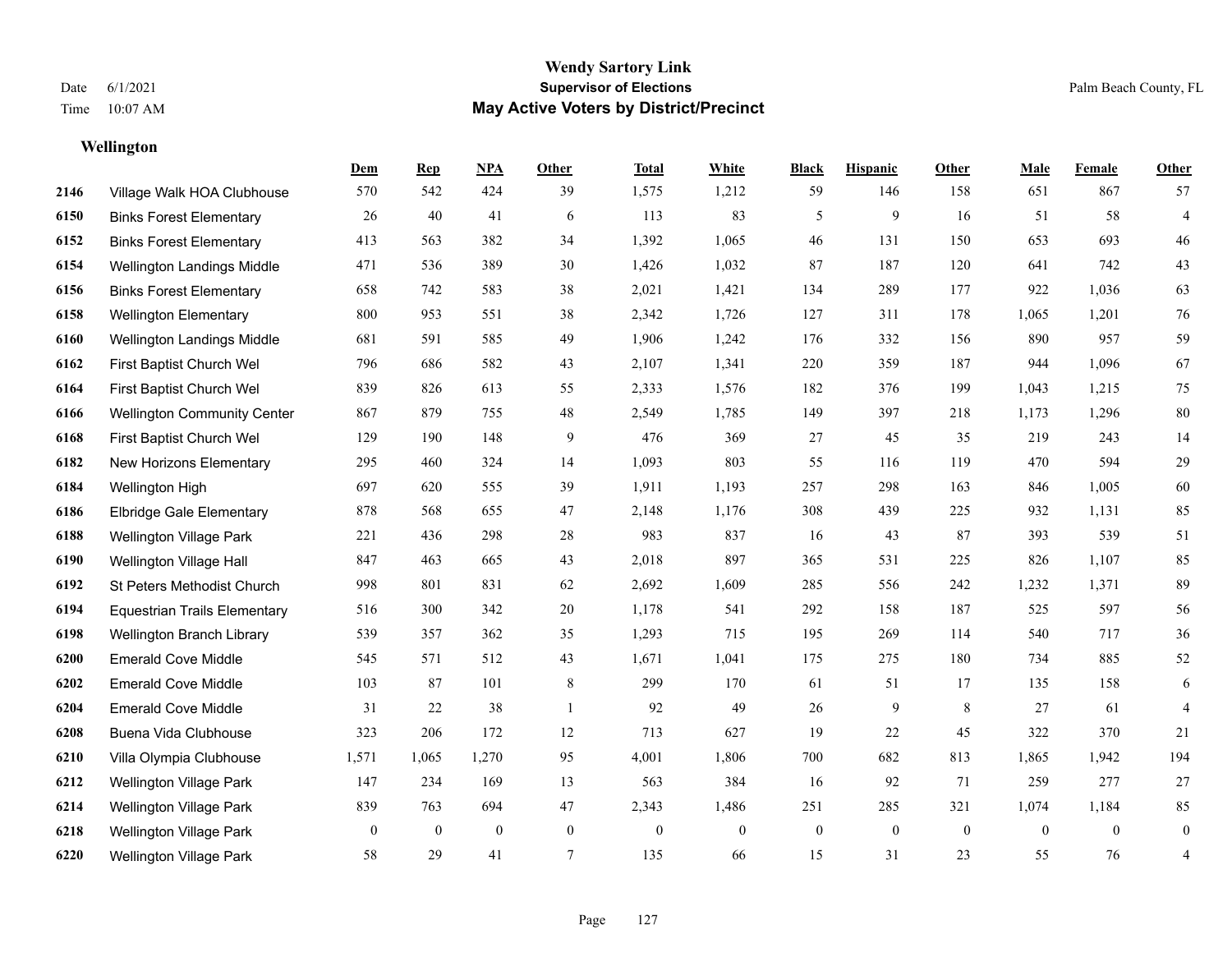| 6/1/2021<br>Date                |        |            |            |              | <b>Wendy Sartory Link</b><br><b>Supervisor of Elections</b> |              |       |                 |              |             | Palm Beach County, FL |              |  |
|---------------------------------|--------|------------|------------|--------------|-------------------------------------------------------------|--------------|-------|-----------------|--------------|-------------|-----------------------|--------------|--|
| $10:07$ AM<br>Time              |        |            |            |              | <b>May Active Voters by District/Precinct</b>               |              |       |                 |              |             |                       |              |  |
| Wellington                      |        |            |            |              |                                                             |              |       |                 |              |             |                       |              |  |
|                                 | Dem    | <b>Rep</b> | <u>NPA</u> | <b>Other</b> | <u>Total</u>                                                | <b>White</b> | Black | <b>Hispanic</b> | <u>Other</u> | <u>Male</u> | <u>Female</u>         | <b>Other</b> |  |
| 6226<br>The Isles at Wellington | 767    | 762        | 617        | 37           | 2,183                                                       | .408         | 225   | 246             | 304          | 1,025       | .057                  | 101          |  |
| Wellington                      | 15,625 | 14,292     | 12.699     | 940          | 43,556                                                      | 27,660       | 4,473 | 6,685           | 4,738        | 19,512      | 22,475                | 1,569        |  |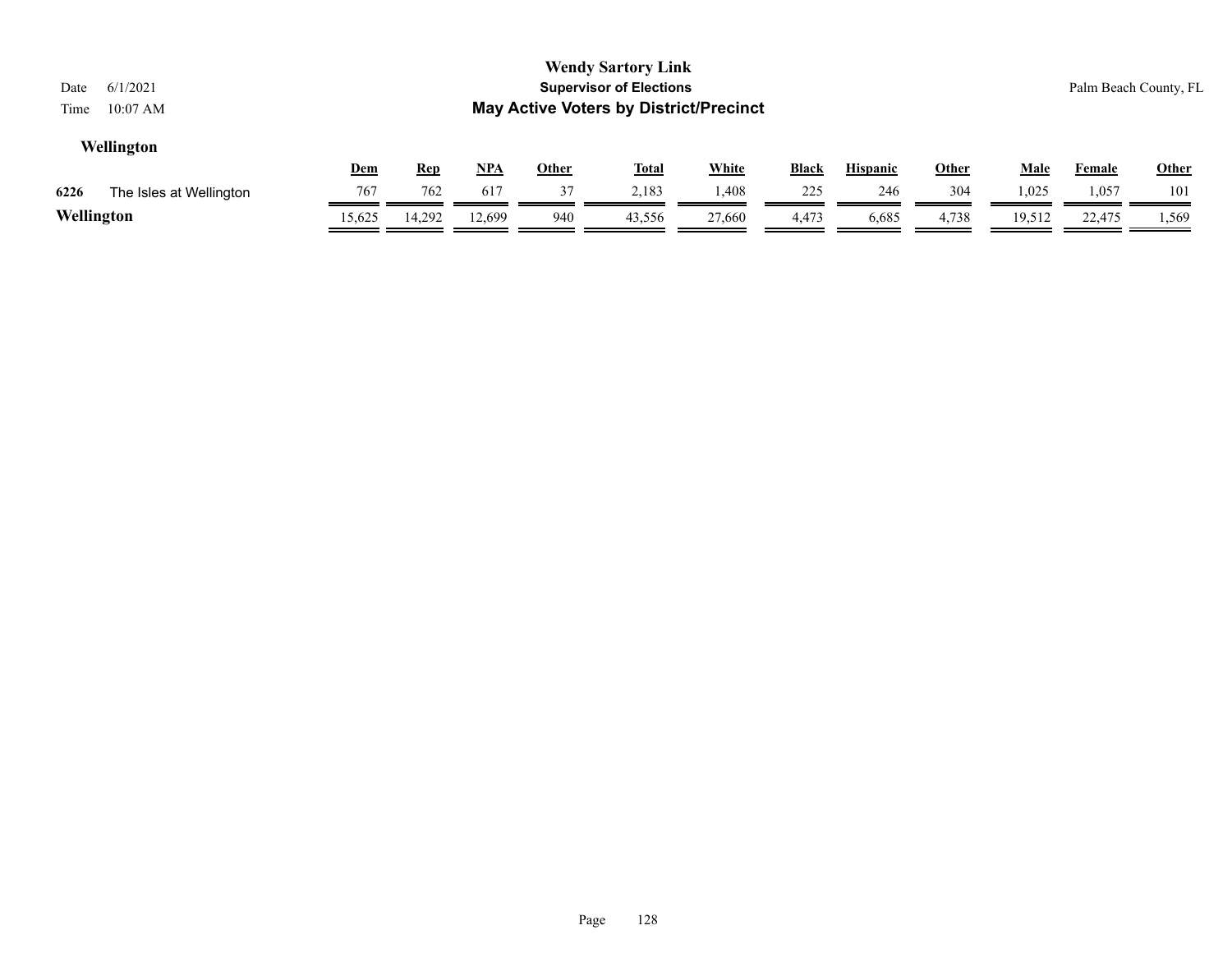| Date<br>Time | 6/1/2021<br>$10:07$ AM |     |            |          |              | <b>Wendy Sartory Link</b><br><b>Supervisor of Elections</b><br><b>May Active Voters by District/Precinct</b> |              |              |                 |              |             |        | Palm Beach County, FL |
|--------------|------------------------|-----|------------|----------|--------------|--------------------------------------------------------------------------------------------------------------|--------------|--------------|-----------------|--------------|-------------|--------|-----------------------|
|              | Westlake               | Dem | <u>Rep</u> | $NPA$    | <b>Other</b> | <u>Total</u>                                                                                                 | <b>White</b> | <b>Black</b> | <b>Hispanic</b> | <b>Other</b> | <u>Male</u> | Female | <b>Other</b>          |
| 6072         | Seminole Ridge High    | 425 | 402        | 380      | 36           | .243                                                                                                         | 572          | 237          | 324             | 110          | 578         | 643    | 22                    |
| 6073         | Seminole Ridge High    | 0   |            | $\theta$ | $\Omega$     |                                                                                                              | 0            | $\theta$     | $\theta$        | $\Omega$     | $\theta$    |        | $\sqrt{ }$            |
| Westlake     |                        | 425 | 402        | 380      | 36           | 1,243                                                                                                        | 572          | 237          | 324             | 110          | 578         | 643    | 22                    |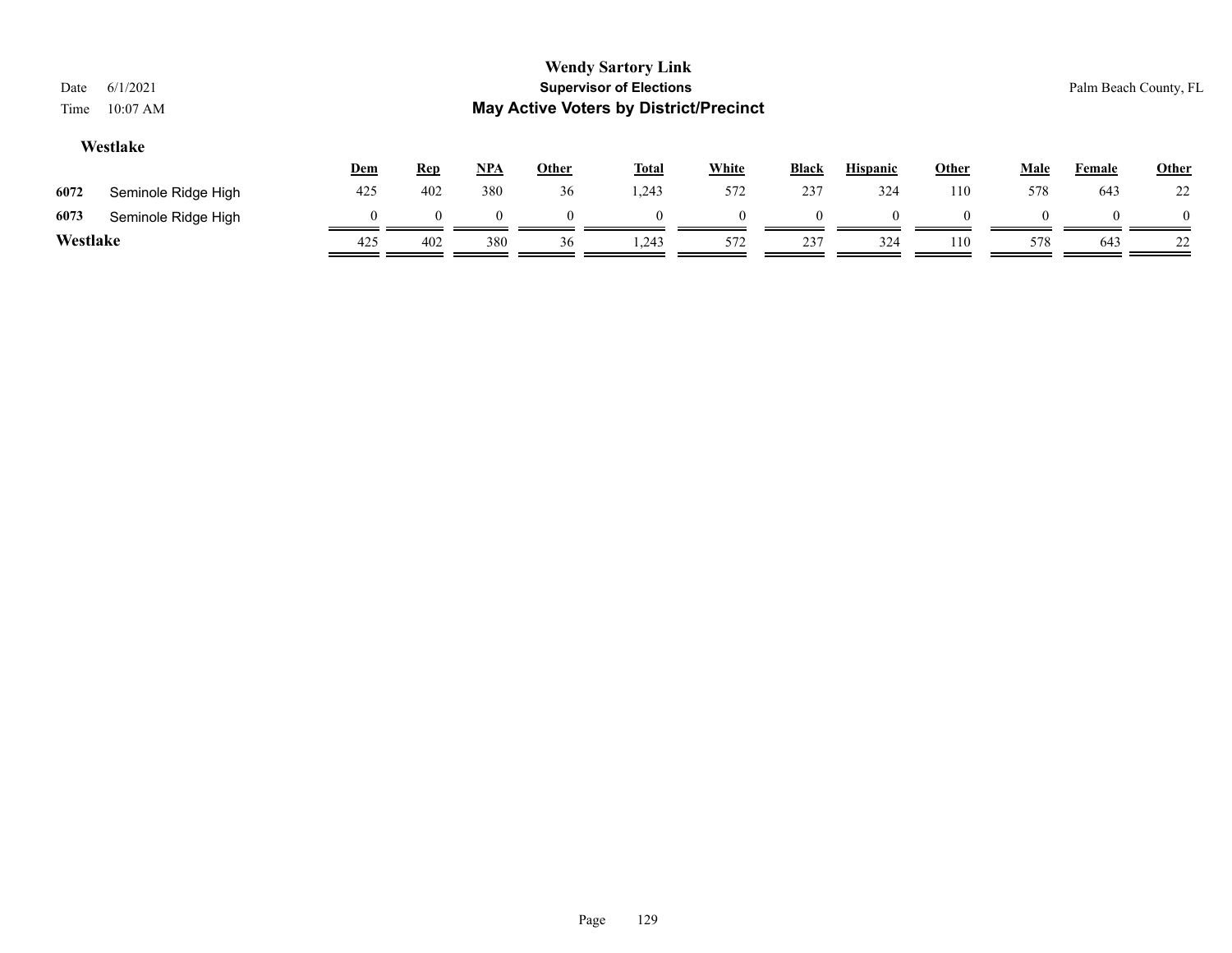**West Palm Beach**

#### **Wendy Sartory Link** Date 6/1/2021 **Supervisor of Elections** Palm Beach County, FL Time 10:07 AM **May Active Voters by District/Precinct**

# **Dem Rep NPA Other Total White Black Hispanic Other Male Female Other** Jeaga Middle 176 96 112 6 390 153 126 41 70 177 201 12 Grassy Waters Elementary 1,079 341 614 42 2,076 619 748 411 298 885 1,113 78 Jeaga Middle 202 89 132 12 435 181 131 92 31 180 239 16 Jeaga Middle 0 0 0 0 0 0 0 0 0 0 0 0 Club Baywinds 855 579 380 34 1,848 1,411 159 167 111 760 1,045 43 Andros Isle POA Clubhouse 887 566 560 36 2,049 1,111 400 305 233 867 1,108 74 Riverwalk Clubhouse 768 717 577 47 2,109 1,654 94 178 183 897 1,147 65 Riverwalk Clubhouse 51 29 29 7 116 58 30 20 8 45 67 4 Riverwalk Clubhouse 108 50 74 11 243 101 62 52 28 111 130 2 Riverwalk Clubhouse 0 0 0 0 0 0 0 0 0 0 0 0 Belvedere Elementary 6 3 2 0 11 10 0 0 1 7 4 0 Belvedere Elementary 1 0 0 0 1 1 0 0 0 1 0 0 Howard Park Community Center 146 80 102 7 335 173 56 68 38 156 171 8 Conniston Middle 468 275 345 16 1,104 444 106 466 88 505 557 42 Belvedere Elementary 599 399 404 27 1,429 1,120 32 167 110 683 693 53 Belvedere Elementary 641 335 483 30 1,489 534 156 649 150 649 747 93 Belvedere Elementary 0 0 0 0 0 0 0 0 0 0 0 0 St Catherine Church 169 136 139 9 453 366 19 32 36 221 217 15 St Catherine Church 469 575 375 32 1,451 1,207 40 95 109 653 745 53 STEM Bldg at S FL Science Ctr 544 323 443 32 1,342 508 64 648 122 617 664 61 Palmwood Lodge #303 689 466 574 43 1,772 784 84 736 168 808 878 86 Palmwood Lodge #303 363 167 285 22 837 338 83 323 93 382 418 37 South Olive Community Center 593 449 399 36 1,477 1,118 32 205 122 696 727 54 Lakeside Presbyterian Church 309 392 178 22 901 780 3 57 61 418 453 30 Lakeside Presbyterian Church 369 424 270 35 1,098 910 20 84 84 509 555 34 Ibis POA Admin Building 1,035 1,126 729 87 2,977 2,603 97 68 209 1,401 1,506 70 Ibis POA Admin Building 0 0 0 0 0 0 0 0 0 0 0 0 Ironhorse Country Club 160 268 121 8 557 451 34 19 53 253 291 13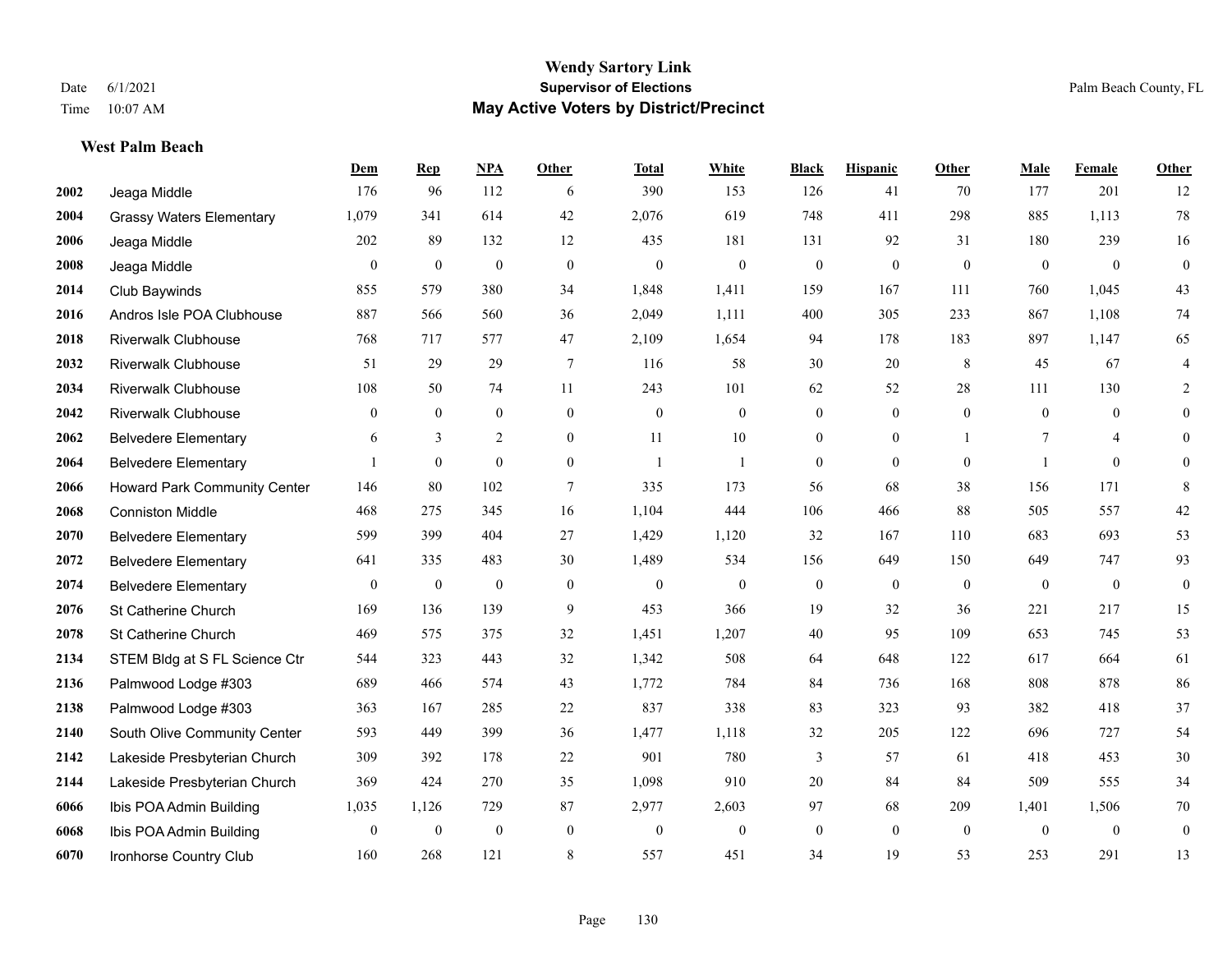**West Palm Beach**

#### **Wendy Sartory Link** Date 6/1/2021 **Supervisor of Elections** Palm Beach County, FL Time 10:07 AM **May Active Voters by District/Precinct**

# **Dem Rep NPA Other Total White Black Hispanic Other Male Female Other** Crossroads Baptist Church 0 0 0 0 0 0 0 0 0 0 0 0 Crossroads Baptist Church 304 10 89 9 412 7 346 27 32 137 257 18 Crossroads Baptist Church 1 2 1 0 4 3 0 0 1 1 3 0 Crossroads Baptist Church 0 0 0 0 0 0 0 0 0 0 0 0 Crossroads Baptist Church 0 0 0 0 0 0 0 0 0 0 0 0 Palm Beach Lakes High 1,475 373 625 41 2,514 843 1,129 311 231 1,026 1,385 103 Ephesus Junior Academy 1,198 68 238 18 1,522 108 1,248 51 115 618 852 52 Grace Episcopal Church 1,378 179 459 32 2,048 365 1,334 132 217 873 1,079 96 Northboro Elementary 1,162 195 472 30 1,859 498 1,002 171 188 827 955 77 Pleasant City Community Center 1,022 278 562 38 1,900 853 674 189 184 930 870 100 Northboro Elementary 490 421 388 41 1,340 1,076 71 83 110 618 684 38 Egret Lake Elementary 492 111 244 6 853 221 380 140 112 367 453 33 Egret Lake Elementary 211 35 90 9 345 63 199 34 49 152 183 10 Egret Lake Elementary 367 105 145 15 632 430 103 48 51 245 363 24 Egret Lake Elementary 23 3 0 0 26 25 0 0 1 6 19 1 Bear Lakes Middle 35 17 14 2 68 25 17 10 16 27 37 4 Whitehall Clubhouse #3 694 490 449 47 1,680 1,064 253 195 168 792 836 52 Bear Lakes Middle 1,428 509 893 62 2,892 1,137 1,002 408 345 1,266 1,488 138 Palm Beach Lakes High 120 36 77 3 236 86 67 24 59 109 112 15 Salvation Army Activity Hall 601 81 280 12 974 164 502 129 179 415 510 49 Salvation Army Activity Hall 869 322 502 34 1,727 711 548 265 203 703 939 85 U M Church of Palm Beaches 1,045 472 718 74 2,309 1,119 710 262 218 1,038 1,196 75 First Christian Church 786 189 357 25 1,357 455 657 112 133 525 779 53 WPB City Fire Station #5 767 394 439 24 1,624 998 282 193 151 704 867 53 Roosevelt Elementary 2,187 180 585 32 2,984 299 2,197 251 237 1,213 1,638 133 Chamber of Commerce 431 408 372 54 1,265 956 64 104 141 600 620 45 U M Church of Palm Beaches 291 112 178 8 589 206 212 112 59 257 301 31 U M Church of Palm Beaches 0 0 0 0 0 0 0 0 0 0 0 0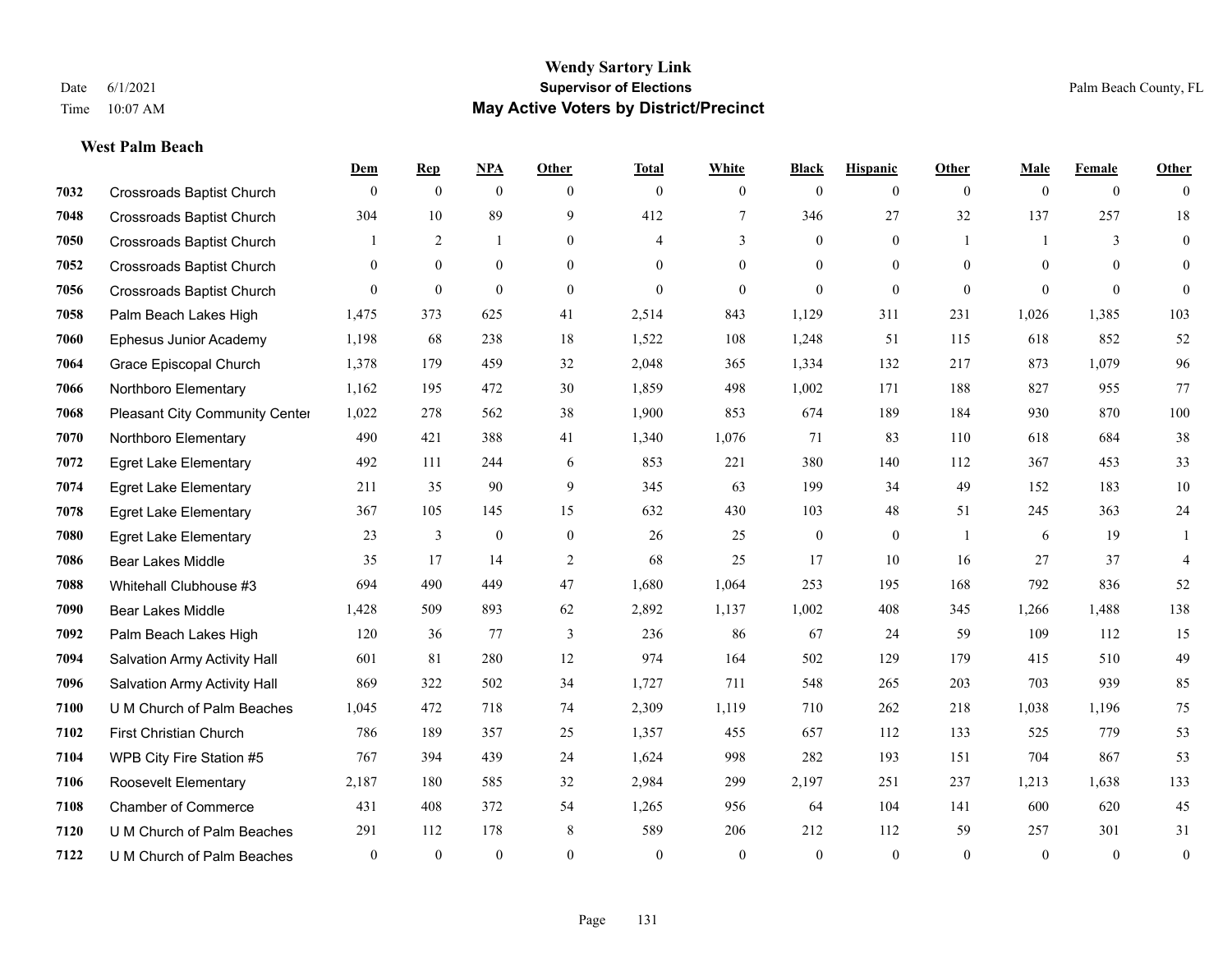#### **West Palm Beach**

|      |                                      | Dem    | Rep    | <b>NPA</b> | Other | Total  | White  | <b>Black</b> | <b>Hispanic</b> | Other | Male   | Female | Other          |
|------|--------------------------------------|--------|--------|------------|-------|--------|--------|--------------|-----------------|-------|--------|--------|----------------|
| 7124 | <b>First Christian Church</b>        | 1,271  | 146    | 363        | 16    | 1,796  | 216    | 1,276        | 131             | 173   | 793    | 934    | 69             |
| 7126 | <b>First Christian Church</b>        | 1,621  | 537    | 830        | 85    | 3,073  | 1,193  | 1,106        | 443             | 331   | 1,260  | 1,683  | 130            |
| 7128 | <b>Westward Elementary</b>           | 2,096  | 129    | 533        | 24    | 2,782  | 175    | 2,262        | 125             | 220   | 1,135  | 1,547  | 100            |
| 7130 | Alexander W Dreyfoos SOA High        | 884    | 861    | 798        | 76    | 2,619  | 2,002  | 125          | 219             | 273   | 1,322  | 1,218  | 79             |
| 7132 | WPB City Hall Flagler Gallery        | 718    | 687    | 600        | 82    | 2,087  | 1,626  | 93           | 145             | 223   | 1,044  | 961    | 82             |
| 7148 | <b>Howard Park Community Center</b>  | 72     | 25     | 47         |       | 149    | 67     | 35           | 28              | 19    | 73     | 69     | $7\phantom{0}$ |
| 7149 | Howard Park Community Center         | 61     | 12     | 49         |       | 123    | 18     | 50           | 33              | 22    | 56     | 56     | 11             |
| 7150 | <b>Howard Park Community Center</b>  | 377    | 301    | 322        | 37    | 1,037  | 826    | 41           | 91              | 79    | 521    | 483    | 33             |
| 7152 | <b>WPB City Hall Flagler Gallery</b> | 499    | 515    | 333        | 43    | 1,390  | 1,086  | 48           | 126             | 130   | 527    | 788    | 75             |
|      | <b>West Palm Beach</b>               | 35,663 | 16,088 | 19,379     | 1,586 | 72,716 | 35,556 | 20,609       | 9,475           | 7,076 | 32,061 | 37,841 | 2,814          |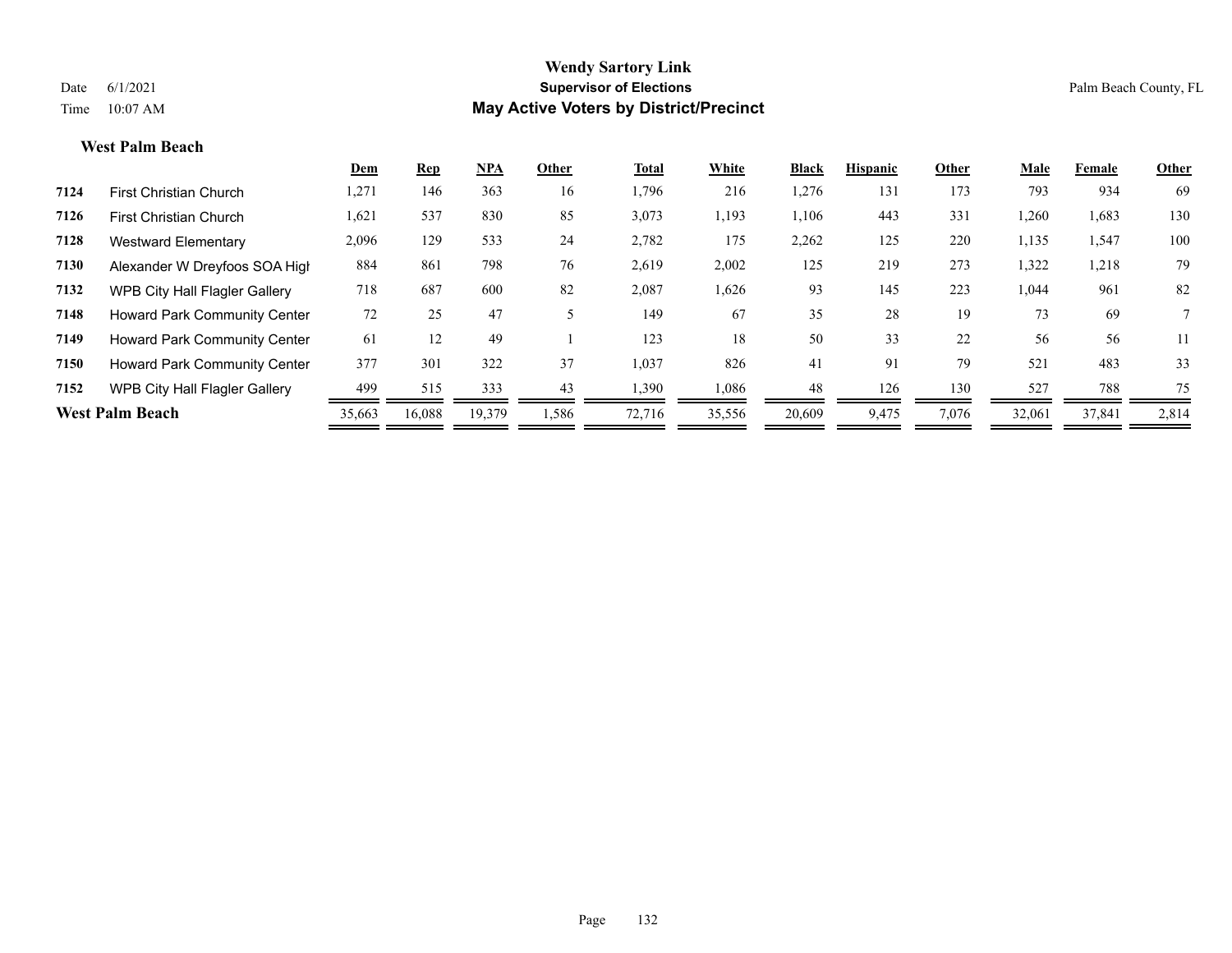|      |                                     | Dem          | <b>Rep</b>       | NPA              | <b>Other</b>   | <b>Total</b>   | <b>White</b> | <b>Black</b>     | <b>Hispanic</b> | <b>Other</b>     | <b>Male</b>  | <b>Female</b>  | <b>Other</b> |
|------|-------------------------------------|--------------|------------------|------------------|----------------|----------------|--------------|------------------|-----------------|------------------|--------------|----------------|--------------|
| 1002 | <b>Canal Point Community Center</b> | $\mathbf{0}$ | $\boldsymbol{0}$ | $\boldsymbol{0}$ | $\overline{0}$ | $\theta$       | $\mathbf{0}$ | $\mathbf{0}$     | $\mathbf{0}$    | $\overline{0}$   | $\mathbf{0}$ | $\overline{0}$ | $\theta$     |
| 3084 | Lakes of Sherbrooke                 | 719          | 653              | 586              | 52             | 2,010          | 1,357        | 191              | 292             | 170              | 881          | 1,049          | 80           |
| 3090 | <b>Woodlands Middle</b>             | 1,471        | 839              | 632              | 50             | 2,992          | 2,418        | 174              | 117             | 283              | 1,356        | 1,543          | 93           |
| 3092 | Lacuna HOA Clubhouse                | 1,216        | 743              | 741              | 62             | 2,762          | 1,923        | 271              | 303             | 265              | 1,266        | 1,401          | 95           |
| 3120 | Valencia Shores Social Club         | 1,224        | 587              | 583              | 42             | 2,436          | 2,147        | 68               | 80              | 141              | 1,118        | 1,262          | 56           |
| 3122 | Boynton Beach Community Chur        | 912          | 405              | 352              | 32             | 1,701          | 1,524        | 31               | 54              | 92               | 695          | 964            | $42\,$       |
| 5002 | Faith Farm Tabernacle               | 559          | 654              | 499              | 45             | 1,757          | 1,158        | 172              | 195             | 232              | 812          | 891            | 54           |
| 5003 | Faith Farm Tabernacle               | 500          | 353              | 440              | 25             | 1,318          | 794          | 139              | 204             | 181              | 584          | 687            | $47\,$       |
| 5004 | Faith Farm Tabernacle               | 3            | $\overline{2}$   | $\overline{2}$   | $\mathbf{0}$   | $\tau$         | 4            | $\boldsymbol{0}$ | 3               | $\boldsymbol{0}$ | 6            | -1             | $\mathbf{0}$ |
| 5005 | <b>Sunset Palms Elementary</b>      | 1,238        | 561              | 471              | 77             | 2,347          | 2,197        | 13               | 34              | 103              | 1,087        | 1,201          | 59           |
| 5006 | Faith Farm Tabernacle               | 1,055        | 455              | 526              | 35             | 2,071          | 1,956        | 13               | 22              | 80               | 964          | 1,068          | 39           |
| 5007 | Faith Farm Tabernacle               | 5            | $\boldsymbol{0}$ | $\overline{2}$   | $\overline{0}$ | $\overline{7}$ | 6            | $\boldsymbol{0}$ | $\mathbf{0}$    | $\overline{1}$   | 5            | 2              | $\mathbf{0}$ |
| 5008 | <b>Sunset Palms Elementary</b>      | 425          | 323              | 372              | $27\,$         | 1,147          | 738          | 97               | 140             | 172              | 528          | 580            | 39           |
| 5009 | Boynton Beach Community Chur        | 1,204        | 988              | 1,007            | 72             | 3,271          | 2,168        | 288              | 368             | 447              | 1,551        | 1,593          | 127          |
| 5054 | Our Lady Queen of Peace             | 1,169        | 1,208            | 1,007            | 90             | 3,474          | 2,786        | 101              | 212             | 375              | 1,612        | 1,716          | 146          |
| 5055 | Our Lady Queen of Peace             | 306          | 145              | 155              | 11             | 617            | 544          | 8                | 38              | 27               | 277          | 320            | $20\,$       |
| 5108 | West Boca Branch Library            | 1,393        | 1,472            | 1,323            | 104            | 4,292          | 3,557        | 101              | 243             | 391              | 2,009        | 2,145          | 138          |
| 5128 | <b>Sunrise Park Elementary</b>      | 772          | 497              | 565              | 36             | 1,870          | 1,238        | 104              | 274             | 254              | 843          | 959            | 68           |
| 5130 | Coconut Cove Waterpark - Meet       | 660          | 543              | 532              | 27             | 1,762          | 1,288        | 31               | 172             | 271              | 796          | 875            | 91           |
| 5132 | <b>Eagles Landing Middle</b>        | 976          | 585              | 648              | 43             | 2,252          | 1,538        | 150              | 332             | 232              | 991          | 1,185          | 76           |
| 5134 | Coconut Cove Waterpark - Meet       | 547          | 473              | 455              | 30             | 1,505          | 1,073        | 68               | 232             | 132              | 717          | 734            | 54           |
| 5136 | West Boca Branch Library            | 903          | 520              | 702              | 43             | 2,168          | 1,412        | 130              | 406             | 220              | 913          | 1,180          | 75           |
| 5138 | <b>Whispering Pines Elementary</b>  | 912          | 561              | 631              | 42             | 2,146          | 1,425        | 131              | 311             | 279              | 932          | 1,132          | 82           |
| 5140 | Olympic Heights High                | 1,065        | 774              | 932              | 51             | 2,822          | 1,826        | 151              | 538             | 307              | 1,276        | 1,428          | 118          |
| 5142 | <b>Whispering Pines Elementary</b>  | 311          | 252              | 258              | 21             | 842            | 610          | 30               | 104             | 98               | 336          | 467            | 39           |
| 5144 | Whisper Walk Section B              | 929          | 443              | 423              | 31             | 1,826          | 1,448        | 51               | 208             | 119              | 700          | 1,073          | 53           |
| 5146 | <b>Century Village West</b>         | 959          | 496              | 401              | 39             | 1,895          | 1,471        | 78               | 185             | 161              | 692          | 1,128          | 75           |
| 5148 | Century Village West                | 773          | 363              | 373              | 23             | 1,532          | 1,222        | 48               | 141             | 121              | 587          | 868            | 77           |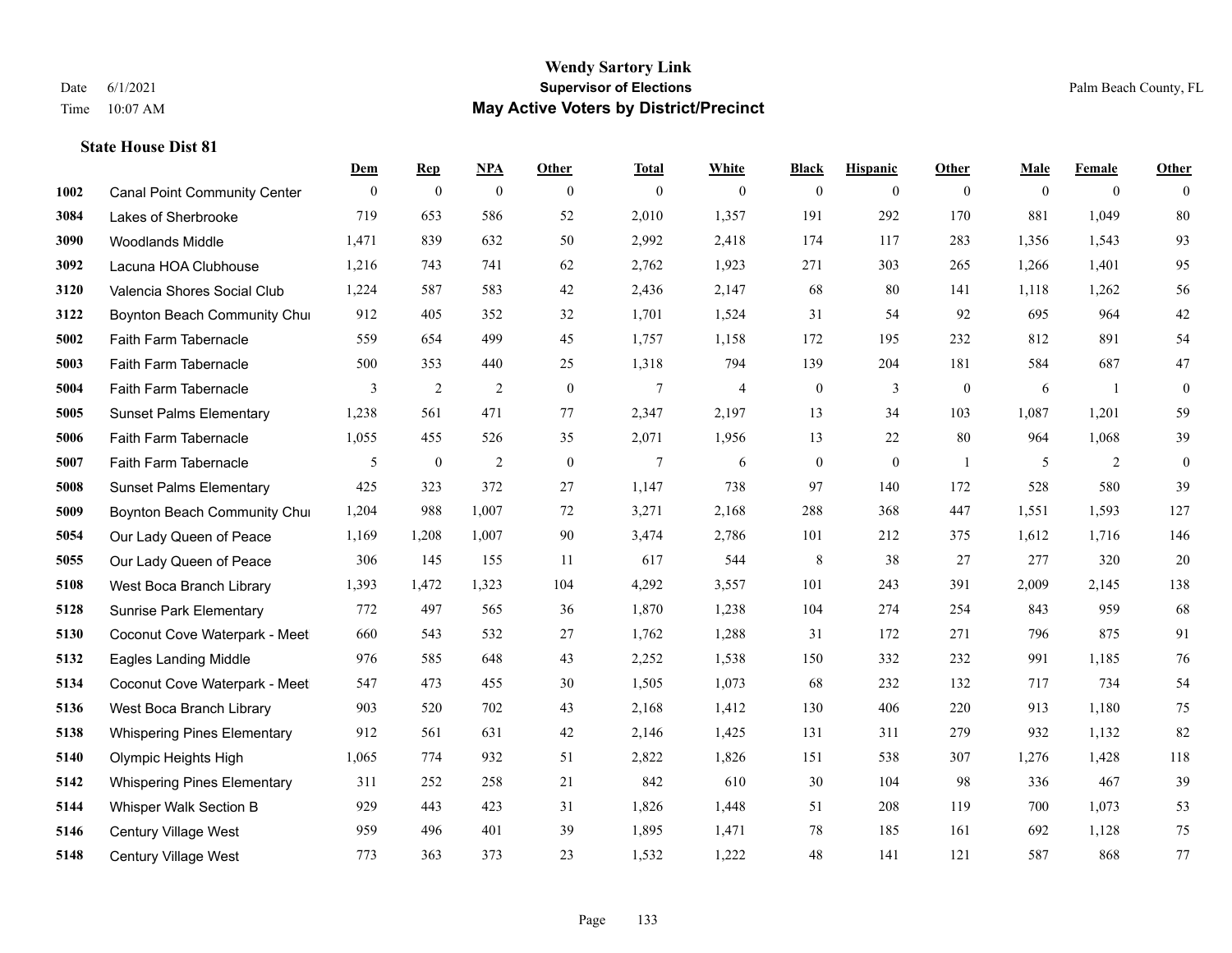|      |                                     | Dem   | <b>Rep</b> | NPA | <b>Other</b>   | <b>Total</b> | White        | <b>Black</b>     | <b>Hispanic</b> | Other        | <b>Male</b> | <b>Female</b>  | <b>Other</b>     |
|------|-------------------------------------|-------|------------|-----|----------------|--------------|--------------|------------------|-----------------|--------------|-------------|----------------|------------------|
| 5150 | Century Village West                | 713   | 277        | 283 | 22             | 1,295        | 1,018        | 49               | 142             | 86           | 468         | 781            | 46               |
| 5152 | West Boca Raton High                | 956   | 795        | 861 | 46             | 2,658        | 1,985        | 84               | 250             | 339          | 1,243       | 1,301          | 114              |
| 5154 | Daggerwing Nature Center            | 905   | 780        | 754 | 50             | 2,489        | 1,714        | 80               | 344             | 351          | 1,115       | 1,255          | 119              |
| 5156 | Southwinds Golf Course              | 743   | 504        | 581 | 33             | 1,861        | 1,259        | 87               | 267             | 248          | 806         | 967            | 88               |
| 5162 | Glades Presbyterian Church          | 773   | 756        | 643 | 35             | 2,207        | 1,618        | 68               | 311             | 210          | 1,051       | 1,070          | 86               |
| 5164 | Sandpiper Shores Elementary         | 1,028 | 652        | 680 | 41             | 2,401        | 1,836        | 72               | 255             | 238          | 1,090       | 1,231          | 80               |
| 5166 | <b>Glades Road Branch Library</b>   | 827   | 712        | 748 | 48             | 2,335        | 1,607        | 125              | 359             | 244          | 1,003       | 1,230          | 102              |
| 5168 | <b>Glades Road Branch Library</b>   | 998   | 621        | 620 | 42             | 2,281        | 1,721        | 66               | 278             | 216          | 881         | 1,336          | 64               |
| 5170 | Olympic Heights High                | 1,174 | 634        | 781 | 47             | 2,636        | 1,933        | 85               | 363             | 255          | 1,032       | 1,505          | 99               |
| 5174 | <b>Waters Edge Elementary</b>       | 881   | 760        | 817 | 46             | 2,504        | 1,688        | 127              | 363             | 326          | 1,153       | 1,228          | 123              |
| 5176 | Loggers Run Middle                  | 484   | 354        | 371 | 15             | 1,224        | 854          | 47               | 200             | 123          | 517         | 642            | 65               |
| 5178 | Loggers Run Middle                  | 726   | 540        | 638 | 44             | 1,948        | 1,074        | 190              | 407             | 277          | 862         | 984            | 102              |
| 5180 | Boca Glades Baptist Church          | 692   | 379        | 644 | 39             | 1,754        | 991          | 128              | 403             | 232          | 800         | 872            | 82               |
| 5182 | Boca Glades Baptist Church          | 584   | 299        | 558 | 32             | 1,473        | 759          | 139              | 363             | 212          | 660         | 741            | 72               |
| 5184 | <b>Coral Sunset Elementary</b>      | 910   | 567        | 730 | 36             | 2,243        | 1,236        | 242              | 436             | 329          | 1.035       | 1,097          | 111              |
| 5186 | <b>Coral Sunset Elementary</b>      | 1,060 | 440        | 886 | 38             | 2,424        | 1,032        | 369              | 675             | 348          | 1,027       | 1,258          | 139              |
| 5188 | Pines Of Boca Barwood               | 999   | 613        | 786 | 48             | 2,446        | 1,448        | 142              | 534             | 322          | 1,033       | 1,309          | 104              |
| 5190 | Lakes at Boca Rio Clubhouse         | 410   | 290        | 335 | 21             | 1,056        | 694          | 63               | 177             | 122          | 479         | 530            | 47               |
| 5192 | Hammock Pointe Elementary           | 1,094 | 687        | 914 | 41             | 2,736        | 1,575        | 201              | 572             | 388          | 1,181       | 1,428          | 127              |
| 5194 | Lakes Of Boca Barwood               | 408   | 252        | 381 | 21             | 1,062        | 637          | 50               | 236             | 139          | 449         | 555            | 58               |
| 6002 | <b>Canal Point Community Center</b> | 90    | 109        | 67  | $\overline{1}$ | 267          | 117          | 40               | 95              | 15           | 120         | 137            | $10\,$           |
| 6004 | Pahokee Recreation Center           | 1,013 | 183        | 242 | 5              | 1,443        | 190          | 934              | 229             | 90           | 595         | 795            | 53               |
| 6006 | Pahokee Recreation Center           | 1,047 | 178        | 295 | 13             | 1,533        | 142          | 893              | 393             | 105          | 684         | 766            | 83               |
| 6008 | Pahokee High                        | 557   | 23         | 110 | $\overline{c}$ | 692          | 8            | 635              | 3               | 46           | 205         | 452            | 35               |
| 6010 | <b>Canal Point Community Center</b> | 26    | 6          | 6   | $\overline{0}$ | 38           | 12           | 21               | $\overline{2}$  | 3            | 22          | 16             | $\boldsymbol{0}$ |
| 6012 | Belle Glade Library/Civic Ctr       | 189   | 29         | 63  | $\overline{0}$ | 281          | 32           | 153              | 80              | 16           | 111         | 158            | 12               |
| 6014 | Belle Glade Library/Civic Ctr       |       | 3          | 2   | $\overline{0}$ | 6            | $\mathbf{0}$ | $\boldsymbol{0}$ | 6               | $\mathbf{0}$ | 2           | $\overline{4}$ | $\boldsymbol{0}$ |
| 6016 | South Bay Commission Chambe         | 49    | 58         | 35  | $\overline{4}$ | 146          | 100          | 9                | 24              | 13           | 74          | 65             | $\overline{7}$   |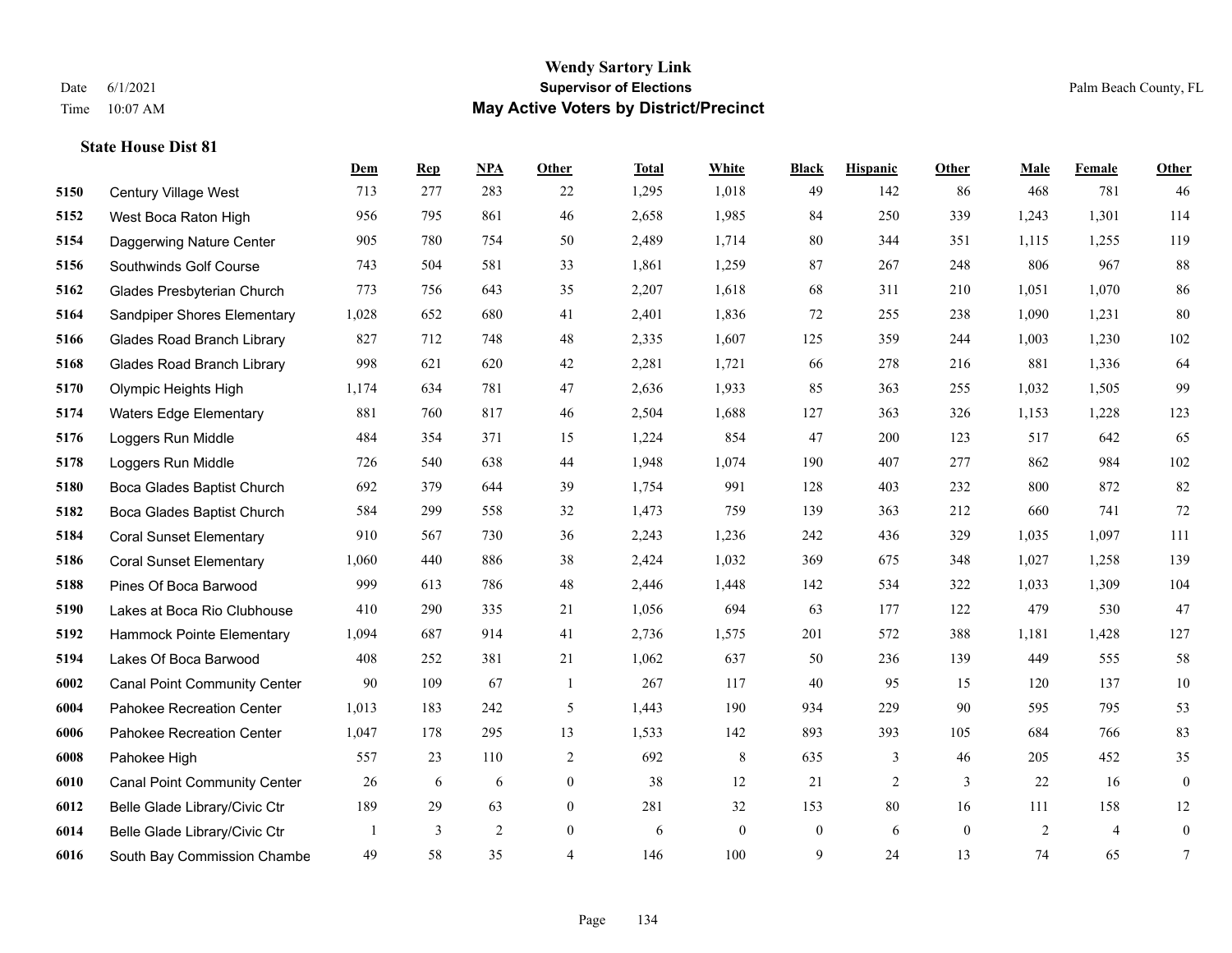|      |                               | Dem            | <b>Rep</b>     | NPA            | Other    | <b>Total</b>   | <b>White</b> | <b>Black</b> | <b>Hispanic</b> | Other    | <b>Male</b>  | Female        | <b>Other</b> |
|------|-------------------------------|----------------|----------------|----------------|----------|----------------|--------------|--------------|-----------------|----------|--------------|---------------|--------------|
| 6018 | South Bay Commission Chambe   | 1,235          | 88             | 234            | 11       | 1,568          | 63           | 1,208        | 215             | 82       | 652          | 876           | 40           |
| 6020 | <b>Glades Central High</b>    | 453            | 83             | 141            | 8        | 685            | 83           | 395          | 168             | 39       | 321          | 330           | 34           |
| 6022 | Belle Glade Library/Civic Ctr | 1,433          | 114            | 260            | 14       | 1,821          | 99           | 1,454        | 148             | 120      | 756          | 994           | 71           |
| 6024 | Lewis Evans Resource Center   | 1,790          | 78             | 274            | 14       | 2,156          | 35           | 1,871        | 128             | 122      | 873          | 1,205         | 78           |
| 6026 | Lewis Evans Resource Center   | 3              | $\theta$       | $\overline{2}$ | $\theta$ | 5              |              | $\Omega$     | 4               | $\Omega$ | 2            | $\mathcal{E}$ | $\Omega$     |
| 6028 | Belle Glade Library/Civic Ctr | 782            | 465            | 340            | 15       | 1,602          | 426          | 415          | 672             | 89       | 751          | 806           | 45           |
| 6029 | Belle Glade Library/Civic Ctr |                | $\theta$       | $\mathbf{0}$   | $\theta$ |                | $\Omega$     |              | $\theta$        | $\theta$ |              | $\theta$      | $\Omega$     |
| 6030 | Belle Glade Library/Civic Ctr | 8              | 3              | 13             | 2        | 26             | 8            | $\theta$     | 18              | $\theta$ | 8            | 16            | 2            |
| 6032 | Gove Elementary               | 687            | 299            | 272            | 5        | 1,263          | 315          | 439          | 411             | 98       | 543          | 677           | 43           |
| 6034 | Gove Elementary               | $\Omega$       | $\overline{4}$ | $\mathbf{0}$   | $\Omega$ | 4              |              | $\Omega$     | $\Omega$        | $\Omega$ | $\mathbf{3}$ |               | $\Omega$     |
| 6036 | Gove Elementary               | 407            | 164            | 213            | 9        | 793            | 141          | 154          | 452             | 46       | 343          | 419           | 31           |
| 6038 | South Bay Commission Chambe   | $\overline{0}$ | $\theta$       | $\mathbf{0}$   | $\Omega$ | $\overline{0}$ | $\theta$     | $\theta$     | $\theta$        | $\theta$ | $\theta$     | $\theta$      | $\Omega$     |
| 6224 | Discovery Key Elementary      | 985            | 1,115          | 690            | 57       | 2,847          | 2,114        | 181          | 338             | 214      | 1,323        | 1,438         | 86           |
| 6230 | Epiphany Lutheran Church      | 1,110          | 1,193          | 1,075          | 79       | 3,457          | 2,136        | 390          | 562             | 369      | 1,585        | 1,766         | 106          |
| 6232 | Panther Run Elementary        | 694            | 765            | 650            | 51       | 2,160          | 1,390        | 248          | 247             | 275      | 1,027        | 1,064         | 69           |
|      | <b>State House Dist 81</b>    | 51,131         | 30,767         | 32,613         | 2,145    | 116,656        | 73,923       | 14,494       | 16,338          | 11,901   | 51,420       | 60,760        | 4,476        |
|      |                               |                |                |                |          |                |              |              |                 |          |              |               |              |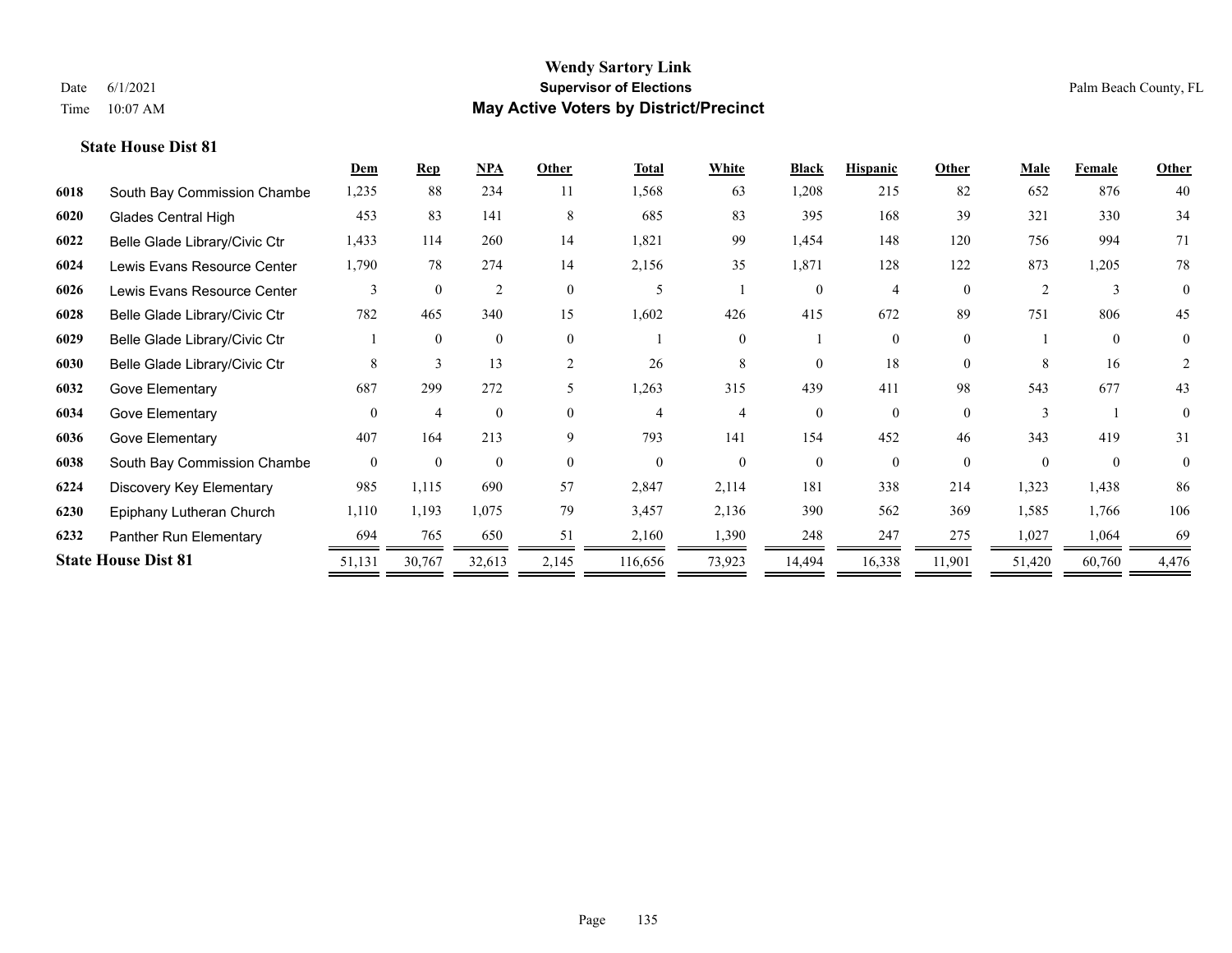|      |                                 | Dem          | <b>Rep</b>       | NPA          | <b>Other</b>   | <b>Total</b>   | <b>White</b> | <b>Black</b>     | <b>Hispanic</b> | <b>Other</b>   | <b>Male</b>  | <b>Female</b> | <b>Other</b>     |
|------|---------------------------------|--------------|------------------|--------------|----------------|----------------|--------------|------------------|-----------------|----------------|--------------|---------------|------------------|
| 1040 | West Jupiter Recreation Center  | 257          | 460              | 345          | 31             | 1,093          | 881          | 17               | 59              | 136            | 540          | 513           | 40               |
| 1042 | West Jupiter Recreation Center  | $\bf{0}$     | $\mathbf{0}$     | $\mathbf{0}$ | $\mathbf{0}$   | $\theta$       | $\mathbf{0}$ | $\mathbf{0}$     | $\mathbf{0}$    | $\theta$       | $\mathbf{0}$ | $\mathbf{0}$  | $\mathbf{0}$     |
| 1044 | Limestone Creek Elementary      | 439          | 118              | 173          | 19             | 749            | 218          | 358              | 92              | 81             | 353          | 370           | 26               |
| 1046 | West Jupiter Recreation Center  | 267          | 151              | 158          | 14             | 590            | 268          | 168              | 111             | 43             | 255          | 314           | 21               |
| 1048 | St Peter Catholic Church        | 400          | 486              | 303          | 28             | 1,217          | 1,086        | 3                | 45              | 83             | 467          | 720           | $30\,$           |
| 1050 | <b>Lighthouse Elementary</b>    | 480          | 676              | 410          | 46             | 1,612          | 1,376        | 16               | 68              | 152            | 751          | 803           | 58               |
| 1054 | Limestone Creek Elementary      | 699          | 1,110            | 640          | 57             | 2,506          | 2,209        | 25               | 100             | 172            | 1,163        | 1,269         | 74               |
| 1056 | West Jupiter Recreation Center  | 565          | 589              | 543          | 40             | 1,737          | 1,397        | 79               | 125             | 136            | 765          | 913           | 59               |
| 1058 | St Peter Catholic Church        | 784          | 900              | 744          | 65             | 2,493          | 2,082        | 39               | 191             | 181            | 1,097        | 1,320         | 76               |
| 1060 | West Jupiter Recreation Center  | 77           | 100              | 72           | $\overline{4}$ | 253            | 209          | $\boldsymbol{0}$ | 24              | 20             | 102          | 135           | 16               |
| 1062 | <b>Harvest Community Church</b> | 636          | 1,173            | 552          | 42             | 2,403          | 2,207        | 10               | 53              | 133            | 1,168        | 1,153         | $82\,$           |
| 1064 | Jupiter Community Center        | 76           | 125              | 64           | 2              | 267            | 244          | $\boldsymbol{0}$ | 6               | 17             | 130          | 129           | 8                |
| 1066 | Jupiter Community Center        | $\mathbf{0}$ | $\boldsymbol{0}$ | $\mathbf{0}$ | $\overline{0}$ | $\overline{0}$ | $\mathbf{0}$ | $\mathbf{0}$     | $\mathbf{0}$    | $\theta$       | $\mathbf{0}$ | $\mathbf{0}$  | $\boldsymbol{0}$ |
| 1068 | Jupiter Community Center        | 596          | 753              | 610          | 48             | 2,007          | 1,663        | 26               | 188             | 130            | 942          | 1,002         | 63               |
| 1070 | Jupiter Community Center        | 61           | 69               | 87           | 4              | 221            | 176          | 1                | 38              | 6              | 115          | 96            | $10\,$           |
| 1072 | Jerry Thomas Elementary         | 740          | 1,072            | 699          | 68             | 2,579          | 2,238        | 29               | 164             | 148            | 1,231        | 1,274         | $74\,$           |
| 1074 | Independence Middle             | 799          | 1,180            | 843          | 86             | 2,908          | 2,447        | 20               | 192             | 249            | 1,305        | 1,509         | 94               |
| 1075 | Martinique Clubhouse            | 255          | 371              | 239          | 20             | 885            | 751          | 10               | 62              | 62             | 396          | 457           | $32\,$           |
| 1076 | The Island Clubhouse            | 648          | 808              | 591          | 73             | 2,120          | 1,740        | 53               | 147             | 180            | 1,035        | 1,007         | $78\,$           |
| 1078 | First Baptist Church Teq        | 357          | 897              | 392          | 21             | 1,667          | 1,558        | 5                | 40              | 64             | 799          | 830           | 38               |
| 1080 | First Baptist Church Teq        | 98           | 148              | 78           | 2              | 326            | 301          | $\boldsymbol{0}$ | 9               | 16             | 165          | 151           | $10\,$           |
| 1082 | First Baptist Church Teq        | 72           | 142              | 86           | 8              | 308            | 284          | $\mathbf{1}$     | 12              | 11             | 148          | 151           | 9                |
| 1084 | First Baptist Church Teq        | 12           | 52               | 10           | $\overline{0}$ | 74             | 71           | 1                | $\mathbf{0}$    | $\overline{2}$ | 37           | 35            | $\overline{c}$   |
| 1088 | First Baptist Church Teq        | 12           | 41               | 21           | $\theta$       | 74             | 66           | $\boldsymbol{0}$ | $\overline{2}$  | 6              | 37           | 36            | $\mathbf{1}$     |
| 1094 | First Baptist Church Teq        | 596          | 902              | 553          | $40\,$         | 2,091          | 1,878        | 9                | 84              | 120            | 943          | 1,097         | 51               |
| 1096 | First Baptist Church Teq        | 48           | 72               | 36           | $\mathbf{0}$   | 156            | 126          | 8                | 13              | 9              | 76           | 76            | $\overline{4}$   |
| 1098 | Riverside Improvement           | 259          | 466              | 257          | 23             | 1,005          | 895          | 6                | 47              | 57             | 456          | 515           | 34               |
| 1100 | Jupiter Elementary              | 400          | 469              | 369          | 27             | 1,265          | 966          | 18               | 199             | 82             | 609          | 610           | 46               |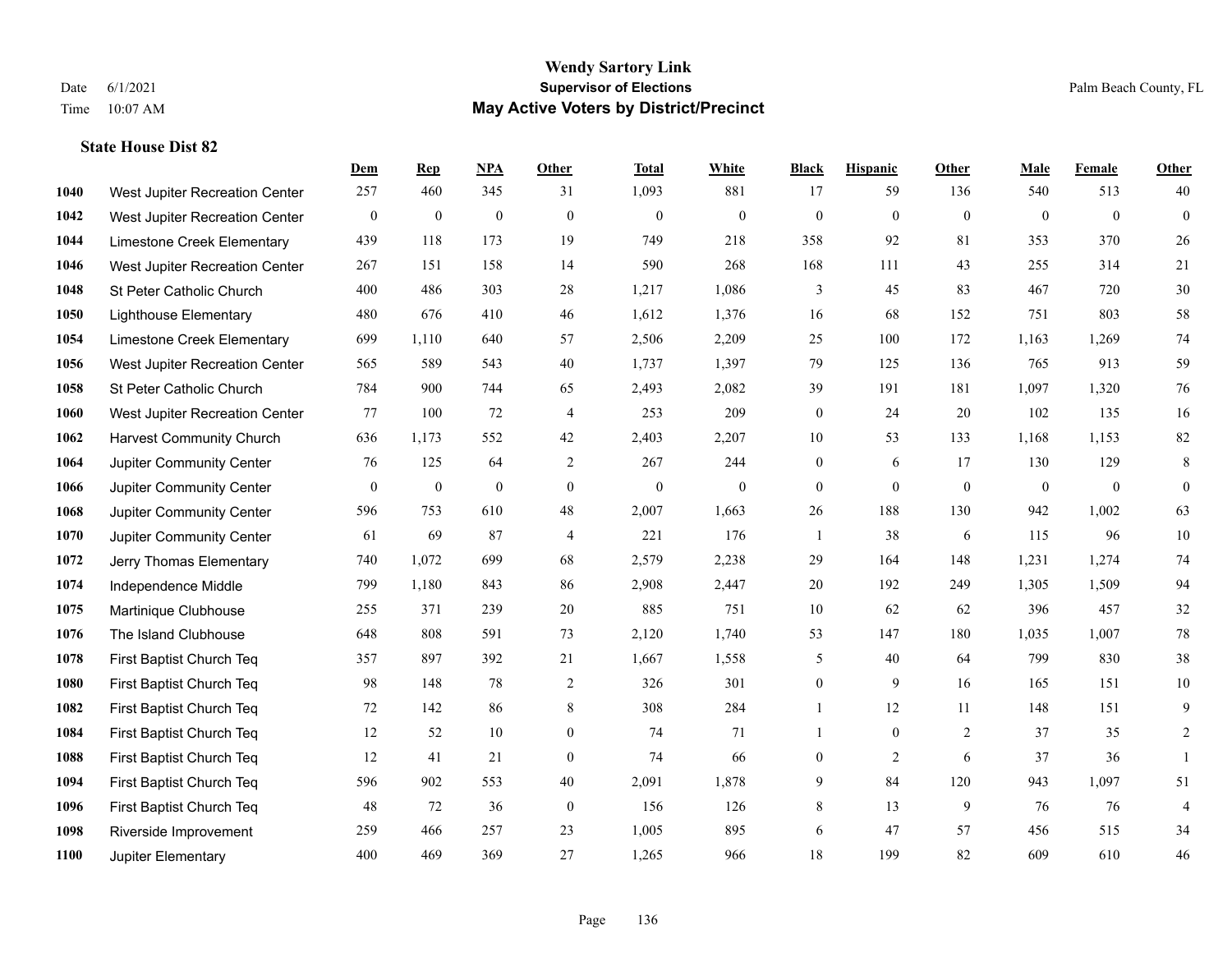|      |                                  | Dem          | <b>Rep</b>       | NPA              | Other          | <b>Total</b>   | <b>White</b>   | <b>Black</b>   | <b>Hispanic</b> | Other        | <b>Male</b>    | <b>Female</b>  | <b>Other</b>   |
|------|----------------------------------|--------------|------------------|------------------|----------------|----------------|----------------|----------------|-----------------|--------------|----------------|----------------|----------------|
| 1102 | Jupiter High                     | 715          | 935              | 685              | 66             | 2,401          | 1,895          | 65             | 219             | 222          | 1,060          | 1,258          | 83             |
| 1104 | Jupiter Branch Library           | 455          | 584              | 448              | 33             | 1,520          | 1,239          | 36             | 138             | 107          | 663            | 811            | 46             |
| 1106 | Jupiter Middle                   | 342          | 506              | 377              | 40             | 1,265          | 1,063          | 16             | 79              | 107          | 583            | 639            | 43             |
| 1108 | Newhaven Clubhouse               | 582          | 711              | 547              | 64             | 1,904          | 1,628          | 25             | 113             | 138          | 850            | 990            | 64             |
| 1110 | <b>Tequesta Council Chambers</b> | 112          | 134              | 105              | $\overline{4}$ | 355            | 308            | 9              | 21              | 17           | 159            | 185            | $11\,$         |
| 1112 | <b>Tequesta Council Chambers</b> | 21           | 66               | 47               | $\overline{4}$ | 138            | 112            | 4              | 15              | 7            | 64             | 71             | 3              |
| 1114 | <b>Tequesta Council Chambers</b> | 118          | 317              | 125              | 13             | 573            | 548            | $\overline{0}$ | 4               | 21           | 256            | 306            | 11             |
| 1116 | <b>Tequesta Council Chambers</b> | $\mathbf{0}$ | $\boldsymbol{0}$ | $\boldsymbol{0}$ | $\theta$       | $\mathbf{0}$   | $\overline{0}$ | $\overline{0}$ | $\mathbf{0}$    | $\theta$     | $\overline{0}$ | $\overline{0}$ | $\mathbf{0}$   |
| 1118 | <b>Tequesta Council Chambers</b> | 182          | 253              | 188              | 24             | 647            | 556            | 12             | 37              | 42           | 261            | 370            | 16             |
| 1120 | <b>Tequesta Council Chambers</b> | 77           | 258              | 110              | 15             | 460            | 433            | $\overline{0}$ | 8               | 19           | 221            | 231            | $8\,$          |
| 1122 | <b>Tequesta Council Chambers</b> | 38           | 86               | 35               | 3              | 162            | 152            | $\overline{0}$ | 1               | 9            | 83             | 76             | 3              |
| 1124 | Riverside Improvement            | $\theta$     | $\overline{2}$   | $\mathbf{0}$     | $\mathbf{0}$   | $\overline{2}$ | 2              | $\overline{0}$ | $\theta$        | $\theta$     | $\overline{1}$ | $\overline{1}$ | $\theta$       |
| 1126 | PBC Fire Rescue #18              | 426          | 902              | 488              | 46             | 1,862          | 1,744          | 8              | 36              | 74           | 848            | 984            | $30\,$         |
| 1128 | Jupiter Inlet Colony Admin Bldg  | 71           | 225              | 89               | 14             | 399            | 367            | $\overline{0}$ | 5               | 27           | 180            | 210            | 9              |
| 1130 | PBC Fire Rescue #18              |              | 3                | 1                | $\theta$       | 5              | 5              | $\overline{0}$ | $\Omega$        | $\Omega$     | 3              |                |                |
| 1132 | PBC Fire Rescue #18              | $\mathbf{0}$ | 3                | $\overline{c}$   | $\mathbf{0}$   | 5              | 5              | $\overline{0}$ | $\overline{0}$  | $\theta$     | 2              | 3              | $\Omega$       |
| 1134 | PBC Fire Rescue #18              | $\Omega$     | $\theta$         | $\theta$         | $\theta$       | $\Omega$       | $\theta$       | $\mathbf{0}$   | $\theta$        | $\Omega$     | $\Omega$       | $\Omega$       | $\Omega$       |
| 1136 | 1st UM Church of Jup-Teq         | 595          | 1,037            | 637              | 70             | 2,339          | 2,171          | $10\,$         | 59              | 99           | 1,027          | 1,250          | 62             |
| 1138 | Grace Immanuel Bible Church      | 227          | 833              | 361              | 37             | 1,458          | 1,385          | 0              | 12              | 61           | 622            | 803            | 33             |
| 1140 | <b>Club at Admirals Cove</b>     | 299          | 548              | 300              | 24             | 1,171          | 1,075          | 7              | 22              | 67           | 559            | 593            | 19             |
| 1142 | 1st UM Church of Jup-Teq         | 297          | 605              | 364              | 43             | 1,309          | 1,205          | 6              | 23              | 75           | 619            | 656            | 34             |
| 1144 | 1st UM Church of Jup-Teq         | 542          | 811              | 518              | 34             | 1,905          | 1,758          | 7              | 31              | 109          | 876            | 972            | 57             |
| 1146 | Newhaven Clubhouse               | 16           | 35               | 8                | $\overline{1}$ | 60             | 54             | $\overline{0}$ | 1               | 5            | 31             | 28             | $\mathbf{1}$   |
| 1148 | <b>Oceanview Methodist</b>       | 400          | 568              | 404              | 49             | 1,421          | 1,295          | 8              | 31              | 87           | 615            | 762            | 44             |
| 1154 | Holy Spirit Lutheran             | 149          | 296              | 135              | 18             | 598            | 533            | 4              | 27              | 34           | 284            | 293            | 21             |
| 1156 | Holy Spirit Lutheran             | $\mathbf{0}$ | $\overline{c}$   | $\mathbf{0}$     | $\mathbf{0}$   | $\overline{2}$ | $\overline{c}$ | $\overline{0}$ | $\overline{0}$  | $\theta$     | $\overline{1}$ | $\overline{1}$ | $\theta$       |
| 1158 | Holy Spirit Lutheran             | $\theta$     |                  | 1                | $\mathbf{0}$   | $\overline{2}$ |                | $\overline{0}$ | 1               | $\mathbf{0}$ |                |                | $\Omega$       |
| 1160 | Holy Spirit Lutheran             |              | $\theta$         |                  | $\theta$       | $\mathfrak{D}$ | $\overline{2}$ | $\theta$       | $\theta$        | $\mathbf{0}$ |                |                | $\overline{0}$ |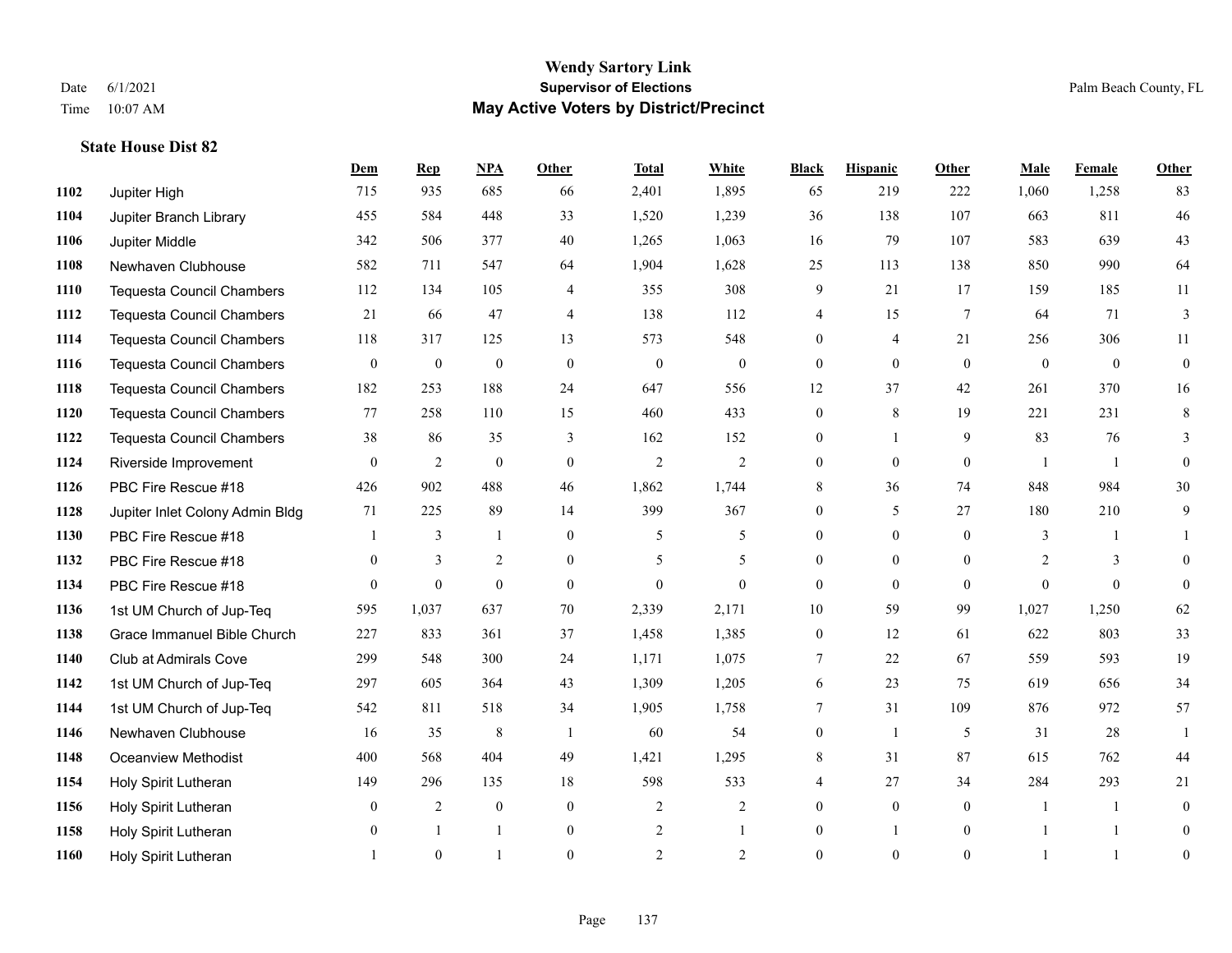|      |                            | <u>Dem</u> | <b>Rep</b>   | NPA    | <u>Other</u> | <b>Total</b> | White  | <b>Black</b> | <b>Hispanic</b> | <b>Other</b> | <b>Male</b> | Female | <b>Other</b>   |
|------|----------------------------|------------|--------------|--------|--------------|--------------|--------|--------------|-----------------|--------------|-------------|--------|----------------|
| 1162 | Holy Spirit Lutheran       |            |              |        |              | 14           | 14     | 0            | $\theta$        |              |             |        | $\overline{0}$ |
| 1164 | Club at Admirals Cove      | 28         | 155          | 69     |              | 257          | 231    |              |                 | 19           | 129         | 120    | 8              |
| 1166 | Holy Spirit Lutheran       |            |              |        |              | 41           | 33     | 0            |                 |              |             | 24     | $\overline{0}$ |
| 1168 | Holy Spirit Lutheran       |            | $\mathbf{U}$ | 0      |              | $\theta$     |        | $\theta$     | $\Omega$        |              |             |        | $\overline{0}$ |
|      | <b>State House Dist 82</b> | 15,337     | 23,231       | 14,938 | 1,377        | 54,883       | 47,153 | 1,122        | 2,960           | 3,648        | 25,107      | 28,133 | 1,643          |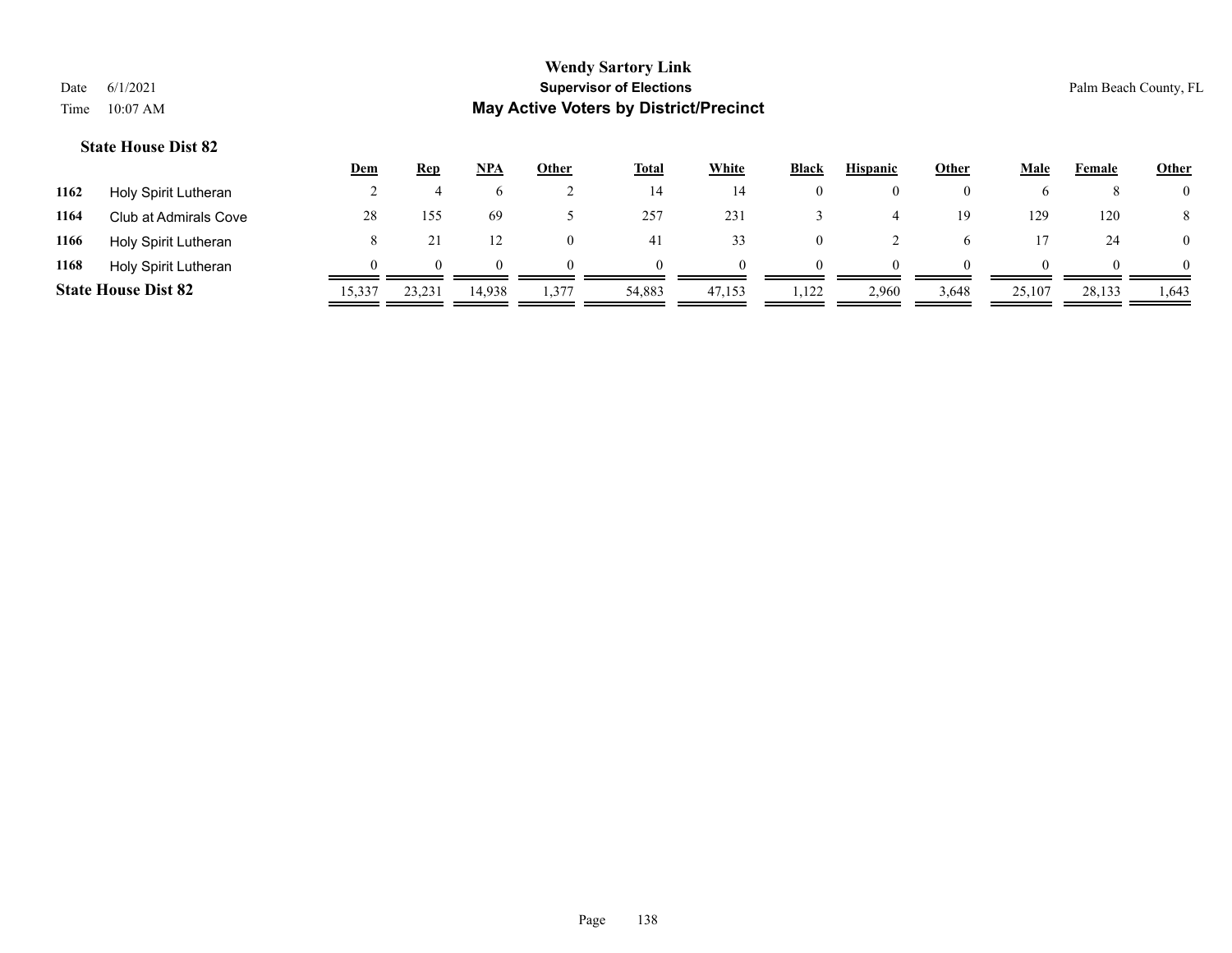|      |                                | Dem          | <b>Rep</b>       | NPA              | <b>Other</b>   | <b>Total</b>     | <b>White</b>     | <b>Black</b>     | <b>Hispanic</b> | <b>Other</b> | <b>Male</b>  | <b>Female</b> | <b>Other</b>   |
|------|--------------------------------|--------------|------------------|------------------|----------------|------------------|------------------|------------------|-----------------|--------------|--------------|---------------|----------------|
| 1004 | Pierce Hammock Elementary      | 3            | $\overline{4}$   | 3                | $\theta$       | 10               | 10               | $\mathbf{0}$     | $\mathbf{0}$    | $\theta$     | 3            | 7             | $\Omega$       |
| 1006 | Journey Church of Jupiter      | $\Omega$     | $\theta$         | $\theta$         | $\Omega$       | $\Omega$         | $\overline{0}$   | $\theta$         | $\mathbf{0}$    | $\Omega$     | $\Omega$     | $\Omega$      | $\Omega$       |
| 1008 | Journey Church of Jupiter      | $\Omega$     | $\theta$         | $\theta$         | $\Omega$       | $\Omega$         | $\Omega$         | $\Omega$         | $\Omega$        | $\Omega$     | $\Omega$     | $\Omega$      |                |
| 1010 | Journey Church of Jupiter      |              | $\mathbf{0}$     | $\mathbf{0}$     | $\mathbf{0}$   | $\theta$         | $\overline{0}$   | $\overline{0}$   | $\mathbf{0}$    | $\Omega$     | $\mathbf{0}$ | $\theta$      |                |
| 1012 | Caloosa POA Meeting Room       | $\Omega$     | $\theta$         | $\mathbf{0}$     | $\Omega$       | $\Omega$         | $\theta$         | $\theta$         | $\theta$        | $\Omega$     | $\theta$     | $\Omega$      | $\Omega$       |
| 1014 | Caloosa POA Meeting Room       | $\Omega$     | $\mathbf{1}$     | $\mathbf{0}$     | $\Omega$       |                  |                  | $\theta$         | $\theta$        | $\Omega$     | $\theta$     | $\Omega$      |                |
| 1016 | Journey Church of Jupiter      | $\theta$     | $\mathbf{0}$     | $\mathbf{0}$     | $\mathbf{0}$   | $\theta$         | $\mathbf{0}$     | $\mathbf{0}$     | $\mathbf{0}$    | $\theta$     | $\theta$     | $\theta$      | $\theta$       |
| 1018 | Calvary Church of Jupiter      | 455          | 832              | 482              | 49             | 1,818            | 1,602            | 22               | 96              | 98           | 861          | 901           | 56             |
| 1019 | Calvary Church of Jupiter      | 197          | 382              | 227              | 7              | 813              | 733              | 1                | 45              | 34           | 390          | 406           | 17             |
| 1020 | Caloosa POA Meeting Room       | $\mathbf{0}$ | $\mathbf{0}$     | $\mathbf{0}$     | $\mathbf{0}$   | $\mathbf{0}$     | $\mathbf{0}$     | $\mathbf{0}$     | $\theta$        | $\theta$     | $\mathbf{0}$ | $\theta$      | $\mathbf{0}$   |
| 1022 | Journey Church of Jupiter      | 719          | 1,238            | 771              | 55             | 2,783            | 2,378            | 37               | 181             | 187          | 1,334        | 1,359         | 90             |
| 1024 | Calvary Church of Jupiter      | $\,$ 8 $\,$  | 10               | $\mathfrak{H}$   | $\mathbf{0}$   | 23               | 23               | $\boldsymbol{0}$ | $\mathbf{0}$    | $\mathbf{0}$ | 12           | 11            | $\theta$       |
| 1026 | Calvary Church of Jupiter      | 340          | 629              | 332              | 25             | 1,326            | 1,173            | 10               | 77              | 66           | 632          | 659           | 35             |
| 1028 | Jupiter Farms Elementary       | 550          | 1,011            | 571              | 61             | 2,193            | 1,908            | 16               | 133             | 136          | 1,051        | 1,076         | 66             |
| 1030 | Calvary Church of Jupiter      | 17           | 37               | 25               | 4              | 83               | 76               | $\boldsymbol{0}$ | 4               | 3            | 40           | 40            | 3              |
| 1032 | Jupiter Farms Park Community I | 310          | 577              | 355              | 28             | 1,270            | 1,072            | 12               | 107             | 79           | 623          | 606           | 41             |
| 1034 | West Jupiter Recreation Center | 266          | 711              | 333              | 45             | 1,355            | 1,173            | 19               | 37              | 126          | 654          | 676           | 25             |
| 1036 | Calvary Church of Jupiter      | $\mathbf{0}$ | $\boldsymbol{0}$ | $\boldsymbol{0}$ | $\mathbf{0}$   | $\boldsymbol{0}$ | $\boldsymbol{0}$ | $\overline{0}$   | $\mathbf{0}$    | $\mathbf{0}$ | $\theta$     | $\theta$      | $\mathbf{0}$   |
| 1038 | William T Dwyer High           | 815          | 1,334            | 771              | 55             | 2,975            | 2,498            | 64               | 178             | 235          | 1,420        | 1,444         | 111            |
| 1052 | Beacon Cove Intermediate Scho  | 1,063        | 1,163            | 952              | 63             | 3,241            | 2,564            | 81               | 263             | 333          | 1,516        | 1,616         | 109            |
| 1150 | <b>Oceanview Methodist</b>     | $\theta$     | $\mathbf{0}$     | $\mathbf{0}$     | $\Omega$       | $\theta$         | $\mathbf{0}$     | $\theta$         | $\theta$        | $\Omega$     | $\Omega$     | $\Omega$      | $\theta$       |
| 1152 | <b>Oceanview Methodist</b>     | 51           | 75               | 59               | 9              | 194              | 183              | $\overline{0}$   | $\overline{c}$  | 9            | 93           | 95            | 6              |
| 1170 | Caloosa POA Meeting Room       | $\mathbf{0}$ | $\mathbf{0}$     | $\mathbf{0}$     | $\mathbf{0}$   | $\mathbf{0}$     | $\mathbf{0}$     | $\overline{0}$   | $\mathbf{0}$    | $\theta$     | $\theta$     | $\theta$      | $\theta$       |
| 1172 | Caloosa POA Meeting Room       | 125          | 283              | 128              | 10             | 546              | 468              | 12               | 24              | 42           | 244          | 281           | 21             |
| 1173 | Caloosa POA Meeting Room       | 68           | 119              | 63               | $\overline{2}$ | 252              | 214              | 5                | 14              | 19           | 117          | 123           | 12             |
| 1174 | Mirasol Sales and Info Center  | $\theta$     | $\overline{0}$   | $\mathbf{0}$     | $\theta$       | $\theta$         | $\overline{0}$   | $\theta$         | $\mathbf{0}$    | $\theta$     | $\theta$     | $\theta$      | $\overline{0}$ |
| 1176 | Mirasol Sales and Info Center  | $\Omega$     | $\theta$         | $\Omega$         | $\theta$       | $\theta$         | $\overline{0}$   | $\theta$         | $\theta$        | $\Omega$     |              | $\theta$      | $\theta$       |
| 1178 | Mirasol Sales and Info Center  | $\Omega$     | $\Omega$         | $\Omega$         | $\Omega$       | $\Omega$         | $\Omega$         | $\Omega$         | $\Omega$        | $\Omega$     |              | $\Omega$      | $\theta$       |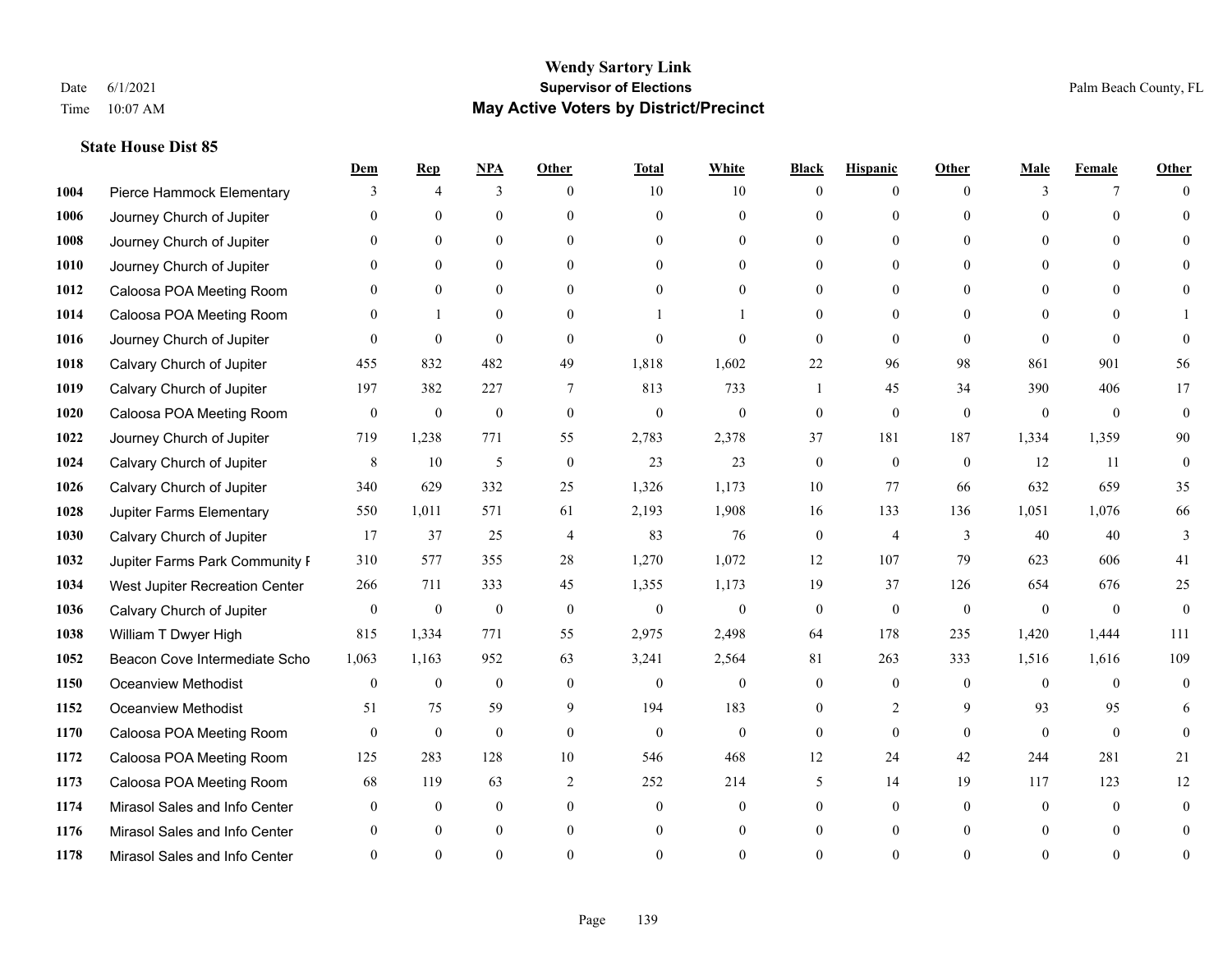### **Wendy Sartory Link** Date 6/1/2021 **Supervisor of Elections** Palm Beach County, FL Time 10:07 AM **May Active Voters by District/Precinct**

**Dem Rep NPA Other Total White Black Hispanic Other Male Female Other**

# Mirasol Sales and Info Center 0 0 0 0 0 0 0 0 0 0 0 0 William T Dwyer High 160 268 138 6 572 489 15 30 38 271 288 13 Eastpointe Country Club 544 680 395 34 1,653 1,538 12 28 75 731 888 34 Mirasol Sales and Info Center 564 544 476 48 1,632 1,259 55 162 156 769 811 52 Westwood Gardens HOA 349 361 295 31 1,036 792 31 118 95 413 602 21 Westwood Gardens HOA 24 61 26 2 113 100 7 2 4 55 55 3 Gardens Presbyterian 1,401 2,118 1,433 155 5,107 4,172 146 349 440 2,247 2,713 147 Evergrene Clubhouse 390 676 460 39 1,565 1,328 26 79 132 754 755 56 1194 Frenchmans Creek Real Estate 670 967 610 50 2,297 2,098 15 46 138 1,048 1,191 58 Gardens Presbyterian 0 0 0 0 0 0 0 0 0 0 0 0 1st Baptist Church PBG 580 485 428 35 1,528 1,074 139 158 157 729 747 52 Dwight D Eisenhower Elementary 0 0 0 0 0 0 0 0 0 0 0 0 Cross Community Church 529 1,086 565 39 2,219 1,993 15 90 121 1,053 1,095 71 Holy Spirit Lutheran 9 25 14 3 51 45 0 2 4 24 23 4 Holy Spirit Lutheran 13 78 22 3 116 112 0 3 1 56 59 1 Juno Beach Town Center 462 900 489 51 1,902 1,735 6 55 106 869 983 50 Holy Spirit Lutheran 211 275 147 8 641 573 2 23 43 304 315 22 Juno Beach Town Center 51 70 58 10 189 158 6 10 15 96 88 5 Juno Beach Town Center 274 455 211 27 967 902 6 14 45 393 552 22 Oceanview Methodist 134 297 156 15 602 517 9 32 44 292 292 18 Osceola Creek Middle  $\begin{array}{cccccccc} 1 & 0 & 0 & 0 & 1 & 1 & 0 & 0 & 0 \\ 0 & 0 & 0 & 1 & 0 & 0 & 0 & 0 \\ 0 & 0 & 0 & 0 & 0 & 0 & 0 & 0 \\ 0 & 0 & 0 & 0 & 0 & 0 & 0 & 0 \\ 0 & 0 & 0 & 0 & 0 & 0 & 0 & 0 \\ 0 & 0 & 0 & 0 & 0 & 0 & 0 & 0 \\ 0 & 0 & 0 & 0 & 0 & 0 & 0 & 0 \\ 0 & 0 & 0 & 0 & 0$  Pierce Hammock Elementary 0 0 0 0 0 0 0 0 0 0 0 0 **1222 Sandhill Crane Golf Club** 13 26 13 0 52 38 5 3 6 27 25 0 Pierce Hammock Elementary 0 0 0 0 0 0 0 0 0 0 0 0 Carleton Oaks Clubhouse 147 195 130 7 479 349 23 49 58 229 237 13

| ▪▲▲▼ | $\overline{ }$ icice i iailililock Lienientaly |     | $\mathbf v$ | $\mathbf{v}$ | $\mathbf v$ |              | $\mathbf v$  | $\mathbf v$ | $\mathbf v$ | $\mathbf v$ | $\mathbf v$ | $\mathbf v$ | v  |
|------|------------------------------------------------|-----|-------------|--------------|-------------|--------------|--------------|-------------|-------------|-------------|-------------|-------------|----|
| 1228 | Carleton Oaks Clubhouse                        | 147 | 195         | 130          |             | 479          | 349          | 23          | 49          | 58          | 229         | 237         | 13 |
| 1230 | Christ Fellowship Church PBG                   |     |             |              |             |              | $\Omega$     | $\Omega$    |             |             |             |             |    |
| 1232 | Mirasol Sales and Info Center                  |     |             |              | $\theta$    | 0            | $\theta$     | $\Omega$    | $\theta$    |             |             |             | 0  |
| 1234 | Christ Fellowship Church PBG                   |     |             |              | $\theta$    | $\mathbf{0}$ | $\mathbf{U}$ | $\theta$    | 0           | $\theta$    | $\theta$    | 0           | 0  |
|      |                                                |     |             |              |             |              |              |             |             |             |             |             |    |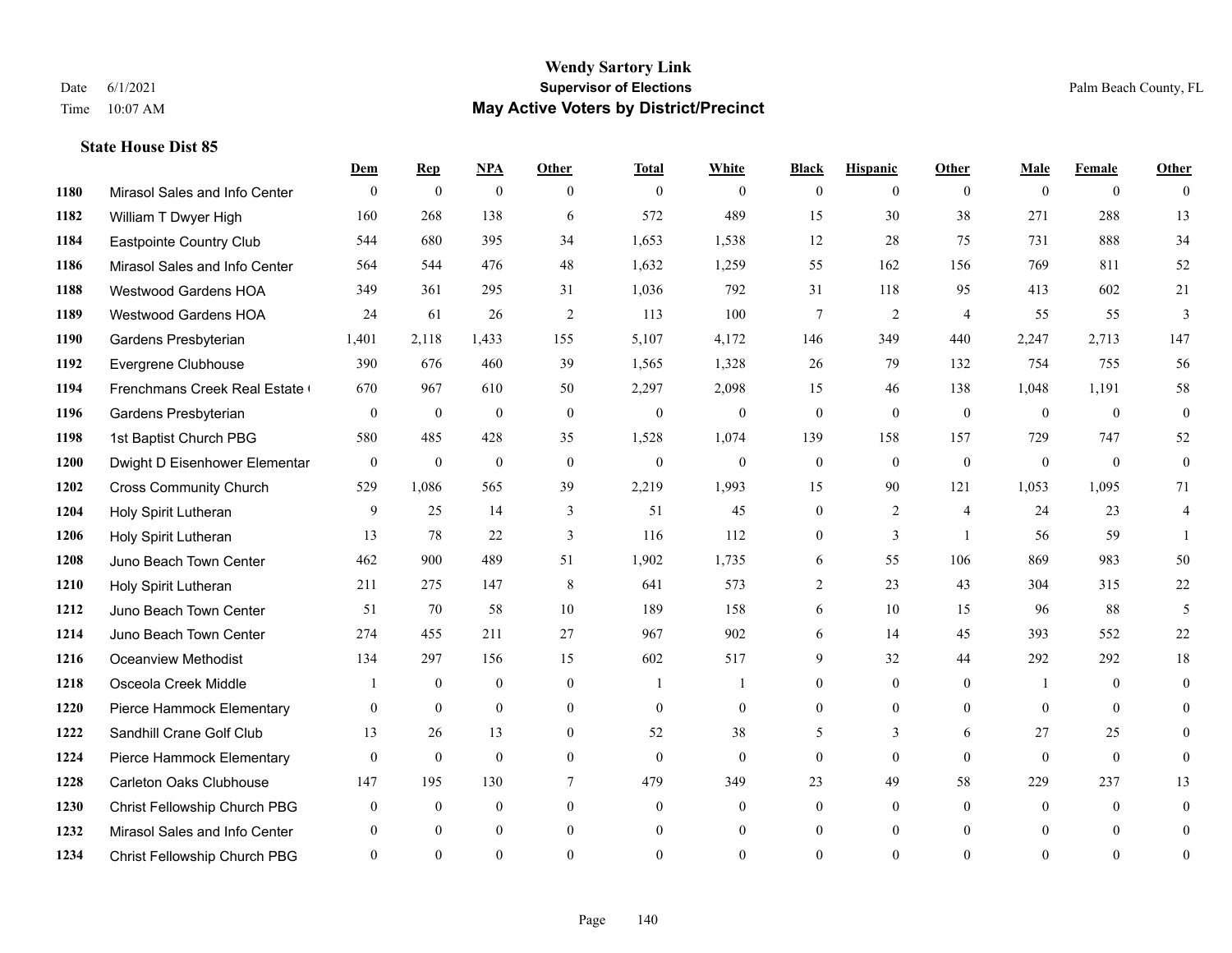### **Wendy Sartory Link** Date 6/1/2021 **Supervisor of Elections** Palm Beach County, FL Time 10:07 AM **May Active Voters by District/Precinct**

# **Dem Rep NPA Other Total White Black Hispanic Other Male Female Other** Mirasol Sales and Info Center 0 0 0 0 0 0 0 0 0 0 0 0 Mirasol Sales and Info Center 607 760 506 60 1,933 1,752 18 21 142 914 964 55 Timber Trace Elementary 804 1,121 633 51 2,609 2,254 53 152 150 1,175 1,353 81 Christ Fellowship Church PBG 875 1,077 634 61 2,647 2,400 37 62 148 1,098 1,487 62 Christ Fellowship Church PBG 478 667 443 55 1,643 1,420 32 80 111 702 888 53 Watson B Duncan Middle 874 921 725 65 2,585 2,057 75 199 254 1,122 1,379 84 Watson B Duncan Middle 35 181 60 9 285 261 2 0 22 136 135 14 PBG Community Center 523 604 402 36 1,565 1,316 28 118 103 663 866 36 Palm Beach Gardens High 13 36 15 0 64 57 0 4 3 33 27 4 Ballen Isles Country Club 888 799 648 49 2,384 2,195 18 22 149 1,069 1,253 62 Northlake Nazarene Church 156 175 127 7 465 391 6 27 41 231 217 17 North County Senior Center 1 2 4 3 10 9 1 0 0 5 5 0 North County Senior Center 315 222 258 30 825 456 98 126 145 370 425 30 PBG City Hall Council Room 446 550 315 26 1,337 1,107 27 113 90 600 693 44 PBG Moose Lodge 2010 1 0 1 0 1 0 2 2 0 0 0 1 1 0 PBG City Hall Council Room 0 0 0 0 0 0 0 0 0 0 0 0 PBG City Hall Council Room 178 115 148 12 453 270 77 65 41 186 253 14 PBG Community Center 118 81 114 10 323 191 49 47 36 125 179 19 PBG Community Center  $\begin{array}{ccccccccccccc}\n & & & & 5 & & 0 & & 2 & & 0 & & 7 & & 2 & & 4 & & 1 & & 0 & & 3 & & 3 & & 1\n\end{array}$  Palm Beach Gardens Elementary 741 693 534 51 2,019 1,615 104 117 183 940 1,012 67 Palm Beach Gardens High 607 567 434 38 1,646 1,256 95 143 152 772 811 63 Palm Beach Gardens High 120 95 81 5 301 197 45 39 20 142 149 10 Garden Lodge 366 F&AM 373 187 271 22 853 421 192 137 103 374 446 33 Pew Leadership Center 142 157 115 11 425 360 11 24 30 174 248 3 Pew Leadership Center 87 51 60 9 207 150 13 20 24 104 87 16 Eissey Campus Theater 808 806 753 67 2,434 1,916 87 212 219 1,055 1,298 81 PBG Moose Lodge 2010 45 51 41 3 140 113 4 13 10 69 63 8 PBG Moose Lodge 2010 13 24 6 0 43 39 1 0 3 22 19 2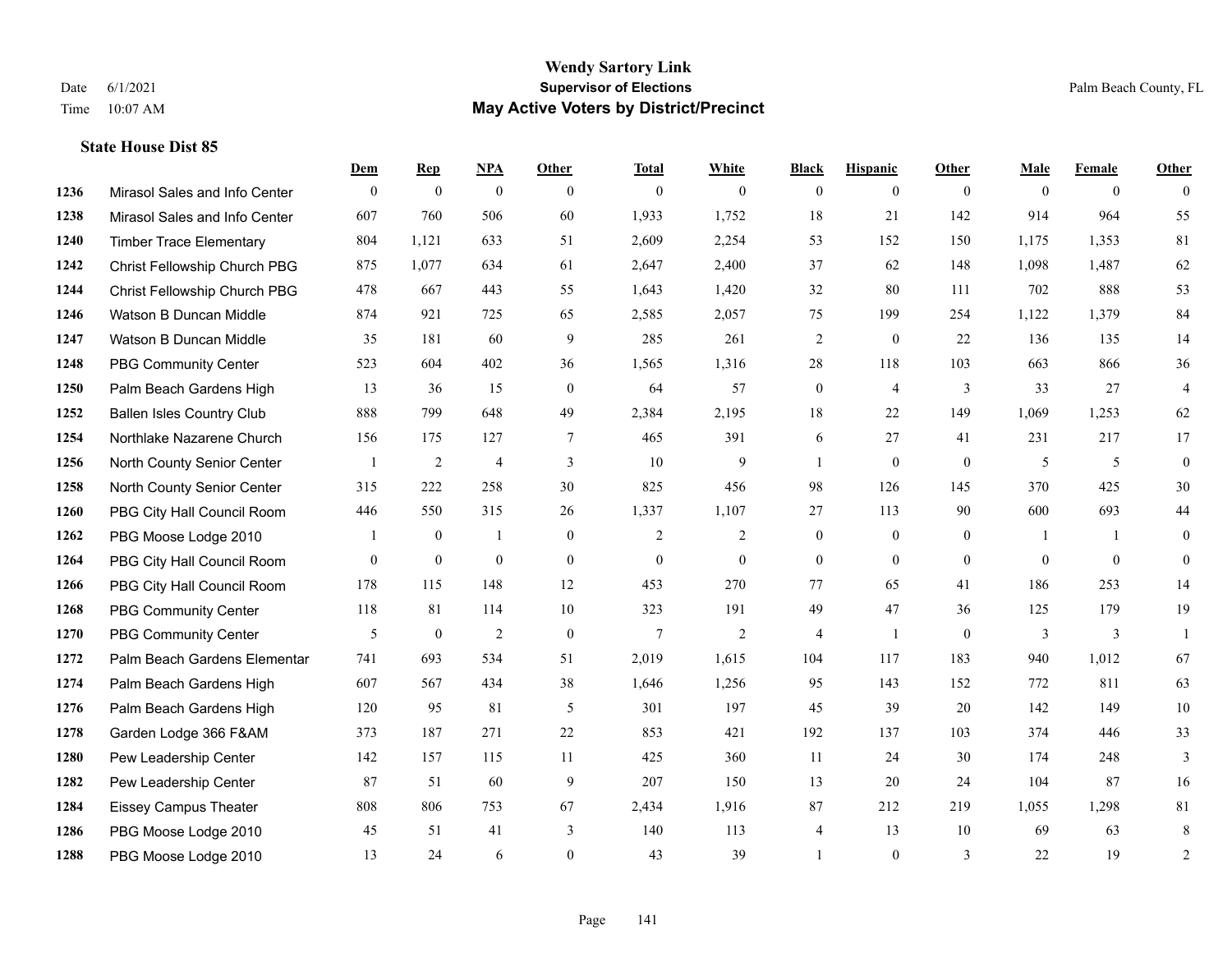#### **Wendy Sartory Link** Date 6/1/2021 **Supervisor of Elections** Palm Beach County, FL Time 10:07 AM **May Active Voters by District/Precinct**

# **Dem Rep NPA Other Total White Black Hispanic Other Male Female Other** PBG Moose Lodge 2010 721 856 580 71 2,228 1,836 58 157 177 904 1,257 67 PBG Moose Lodge 2010 16 53 21 1 91 84 1 1 5 42 46 3 Dwight D Eisenhower Elementar 29 81 21 8 139 119 4 4 12 69 69 1 Dwight D Eisenhower Elementar 269 284 221 20 794 631 18 90 55 305 459 30 PBG Moose Lodge 2010 34 33 21 1 89 81 0 4 4 37 51 1 Cross Community Church 1 3 1 0 5 4 0 0 1 2 3 0 Dwight D Eisenhower Elementar 37 51 37 3 128 109 1 7 11 59 64 5 NPB Community Center 225 277 197 23 722 618 16 41 47 367 325 30 1305 NPB Community Center  $\begin{array}{ccccccccccccc}\n & 0 & 0 & 0 & 1 & 1 & 0 & 0 & 0 & 1 & 0 & 0\n\end{array}$  Eissey Campus Theater **3** 6 6 1 16 12 0 0 4 10 6 0 Gardens Mall Community Room 38 70 36 4 148 132 3 3 10 75 69 4 Eissey Campus Theater 1 2 1 0 4 4 0 0 0 3 1 0 Gardens Mall Community Room 6 17 11 0 34 31 0 2 1 17 17 0 NPB Community Center 53 130 63 5 251 223 3 8 17 102 135 14 NPB Community Center 198 200 157 29 584 413 47 81 43 256 307 21 PBG Moose Lodge 2010 0 0 0 0 0 0 0 0 0 0 0 0 NPB Community Center 39 123 35 1 198 175 3 9 11 103 91 4 **1322 NPB Community Center** 2 7 10 0 19 19 0 0 0 9 9 1 Allamanda Elementary 449 462 391 36 1,338 1,059 41 136 102 567 723 48 Allamanda Elementary 190 229 160 16 595 507 7 29 52 259 323 13 Osborne Park Activities Bldg 631 845 551 45 2,072 1,774 30 123 145 996 1,014 62 1st Unitarian Church NPB 42 49 44 3 138 112 9 10 7 75 60 3 1st Unitarian Church NPB 367 411 281 35 1,094 894 63 72 65 526 546 22 1334 1st Unitarian Church NPB 3 4 5 1 13 13 0 0 0 5 8 0 Gardens Mall Community Room 36 91 41 4 172 153 0 4 15 86 79 7 Eissey Campus Theater 95 397 103 19 614 592 1 1 20 272 331 11 Eissey Campus Theater 6 6 6 3 0 15 13 0 1 1 7 8 0

NPB Country Club 318 453 275 30 1,076 971 18 33 54 454 595 27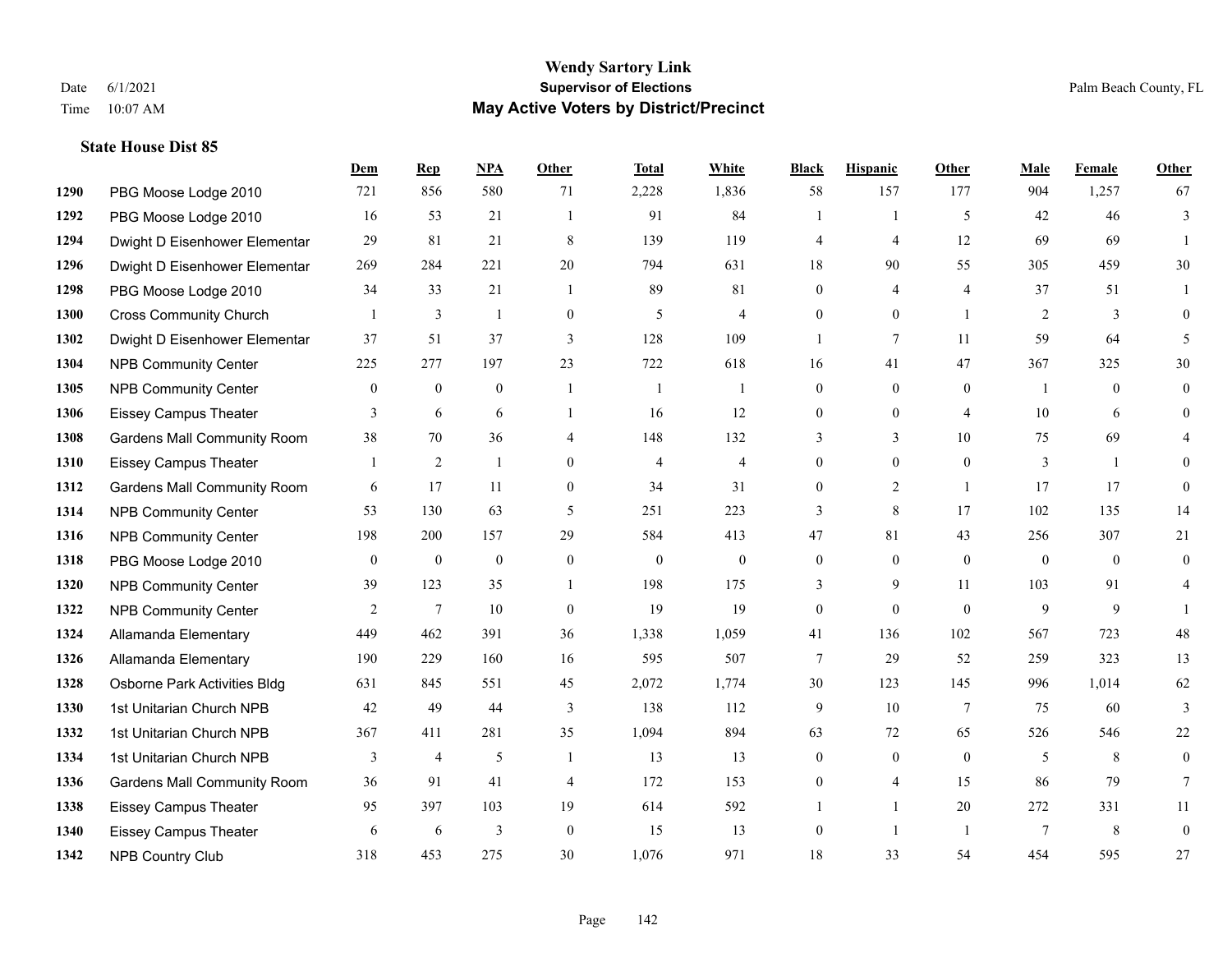#### **Wendy Sartory Link** Date 6/1/2021 **Supervisor of Elections** Palm Beach County, FL Time 10:07 AM **May Active Voters by District/Precinct**

# **Dem Rep NPA Other Total White Black Hispanic Other Male Female Other** Old Port Cove 309 538 329 31 1,207 1,102 5 31 69 541 643 23 Anchorage Activities Bldg 574 942 436 36 1,988 1,823 14 57 94 913 1,025 50 NPB Council Chambers 32 127 37 10 206 194 0 6 6 103 96 7 Faith Lutheran Church 399 635 391 22 1,447 1,277 11 83 76 694 707 46 Northlake Nazarene Church 721 905 600 51 2,277 1,625 165 190 297 1,024 1,169 84 Grove Park Elementary 94 164 85 4 347 292 11 21 23 151 185 11 Garden Lodge 366 F&AM 364 334 244 23 965 755 61 75 74 425 511 29 Grove Park Elementary 215 124 191 8 538 281 47 156 54 238 282 18 Garden Lodge 366 F&AM 99 36 46 7 188 82 61 21 24 81 100 7 Pew Leadership Center 194 82 141 10 427 221 118 45 43 179 234 14 NPB Council Chambers 196 283 168 15 662 584 11 23 44 298 341 23 Jeaga Middle 176 96 112 6 390 153 126 41 70 177 201 12 Grassy Waters Elementary 1,079 341 614 42 2,076 619 748 411 298 885 1,113 78 Jeaga Middle 202 89 132 12 435 181 131 92 31 180 239 16 Jeaga Middle 0 0 0 0 0 0 0 0 0 0 0 0 Cypress Lakes HOA 598 338 285 31 1,252 860 198 97 97 480 735 37 Century Village Clubhouse 62 32 23 2 119 75 13 18 13 53 62 4 Osceola Creek Middle 104 127 107 1 339 255 12 36 36 156 166 17 Osceola Creek Middle 1,009 1,215 1,034 59 3,317 2,130 434 487 266 1,584 1,620 113 Frontier Elementary 918 977 780 59 2,734 1,746 418 340 230 1,282 1,365 87 Acreage Branch Library 204 267 180 10 661 418 80 92 71 316 312 33 Pierce Hammock Elementary 820 966 745 41 2,572 1,659 362 315 236 1,245 1,228 99 Pierce Hammock Elementary 0 0 0 0 0 0 0 0 0 0 0 0 Acreage Branch Library 879 887 731 57 2,554 1,569 372 349 264 1,203 1,257 94 Cornerstone Fellowship 620 762 566 50 1,998 1,277 215 292 214 928 995 75 Seminole Ridge High 614 649 571 36 1,870 1,154 228 308 180 883 910 77 Acreage Pines Elementary 0 0 0 0 0 0 0 0 0 0 0 0 Pierce Hammock Elementary 0 0 0 0 0 0 0 0 0 0 0 0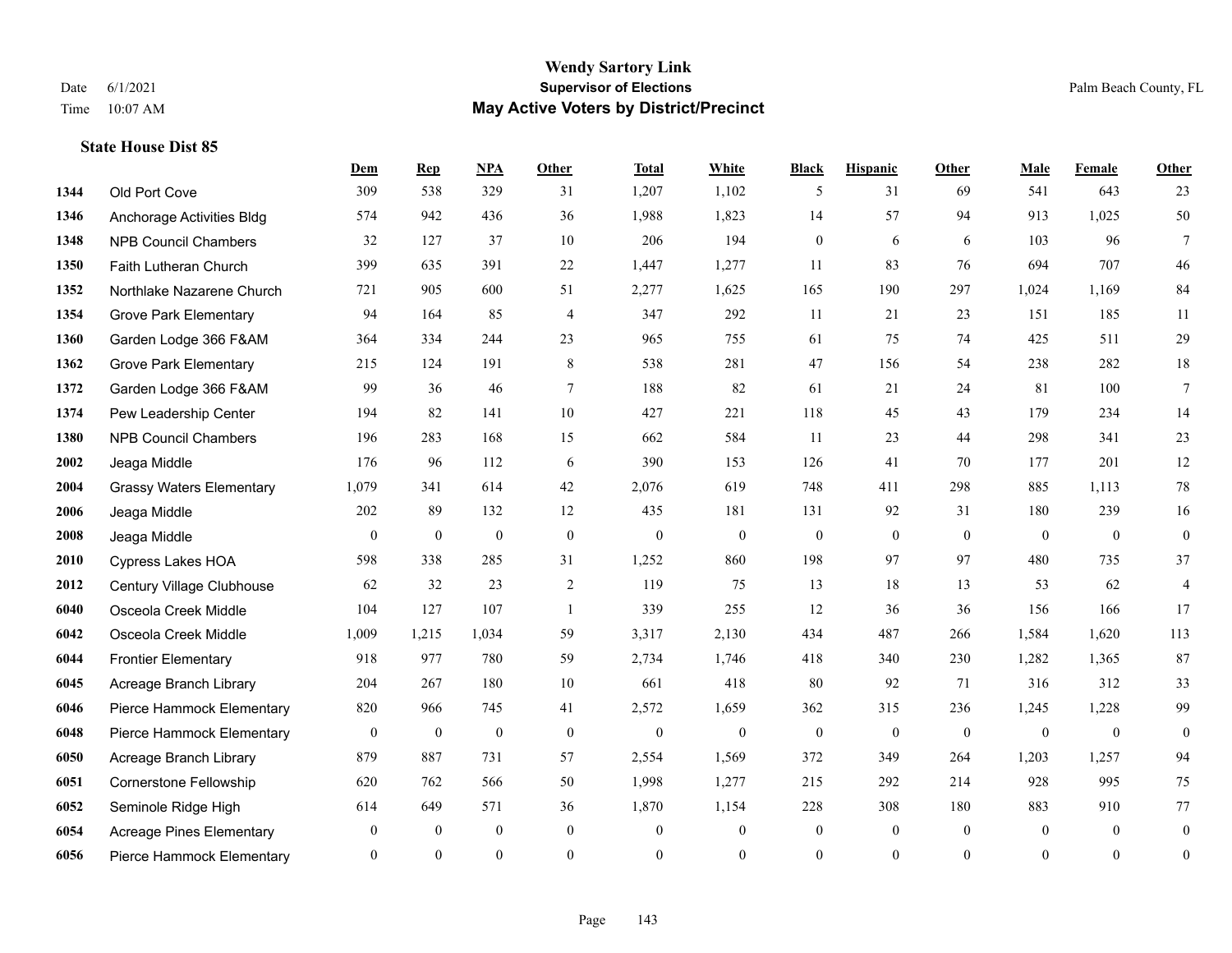#### **Wendy Sartory Link** Date 6/1/2021 **Supervisor of Elections** Palm Beach County, FL Time 10:07 AM **May Active Voters by District/Precinct**

# **Dem Rep NPA Other Total White Black Hispanic Other Male Female Other** Acreage Pines Elementary 755 598 563 39 1,955 1,051 358 249 297 950 940 65 Indian Trail Improvement Dist 908 959 824 56 2,747 1,710 341 406 290 1,264 1,380 103 Sandhill Crane Golf Club 236 428 254 25 943 674 73 73 123 459 449 35 Sandhill Crane Golf Club 33 57 36 4 130 107 4 12 7 65 61 4 Ibis POA Admin Building 1,035 1,126 729 87 2,977 2,603 97 68 209 1,401 1,506 70 Ibis POA Admin Building 0 0 0 0 0 0 0 0 0 0 0 0 Ironhorse Country Club 160 268 121 8 557 451 34 19 53 253 291 13 Seminole Ridge High 425 402 380 36 1,243 572 237 324 110 578 643 22 Seminole Ridge High 0 0 0 0 0 0 0 0 0 0 0 0 Western Pines Middle 655 712 582 35 1,984 1,446 154 206 178 948 951 85 Western Pines Middle 669 727 656 39 2,091 1,400 159 358 174 996 1,034 61 Golden Grove Elementary 617 785 623 47 2,072 1,396 131 344 201 964 1,023 85 Seminole Ridge High 11 6 15 2 34 29 0 3 2 13 21 0 Oasis Church 250 366 295 40 951 593 57 203 98 464 470 17 Oasis Church 276 420 245 21 962 701 95 89 77 439 493 30 Seminole Ridge High 549 690 556 40 1,835 1,186 217 287 145 863 915 57 Loxahatchee Groves Elementary 793 896 744 54 2,487 1,556 281 443 207 1,208 1,187 92 Oasis Church 178 234 151 16 579 380 46 108 45 281 276 22 J F Kennedy Middle 0 0 0 0 0 0 0 0 0 0 0 0 J F Kennedy Middle 0 0 0 0 0 0 0 0 0 0 J F Kennedy Middle 0 0 0 0 0 0 0 0 0 0 0 0 Crossroads Baptist Church 0 0 0 0 0 0 0 0 0 0 0 0 Egret Lake Elementary 211 35 90 9 345 63 199 34 49 152 183 10 Egret Lake Elementary 5 2 1 0 8 6 1 0 1 6 2 0 Egret Lake Elementary 367 105 145 15 632 430 103 48 51 245 363 24 Seminole Trails Elementary 1,083 327 506 30 1,946 720 731 269 226 852 1,009 85 Sharon Christian Church 753 282 444 43 1,522 621 454 282 165 627 837 58 Bear Lakes Middle 35 17 14 2 68 25 17 10 16 27 37 4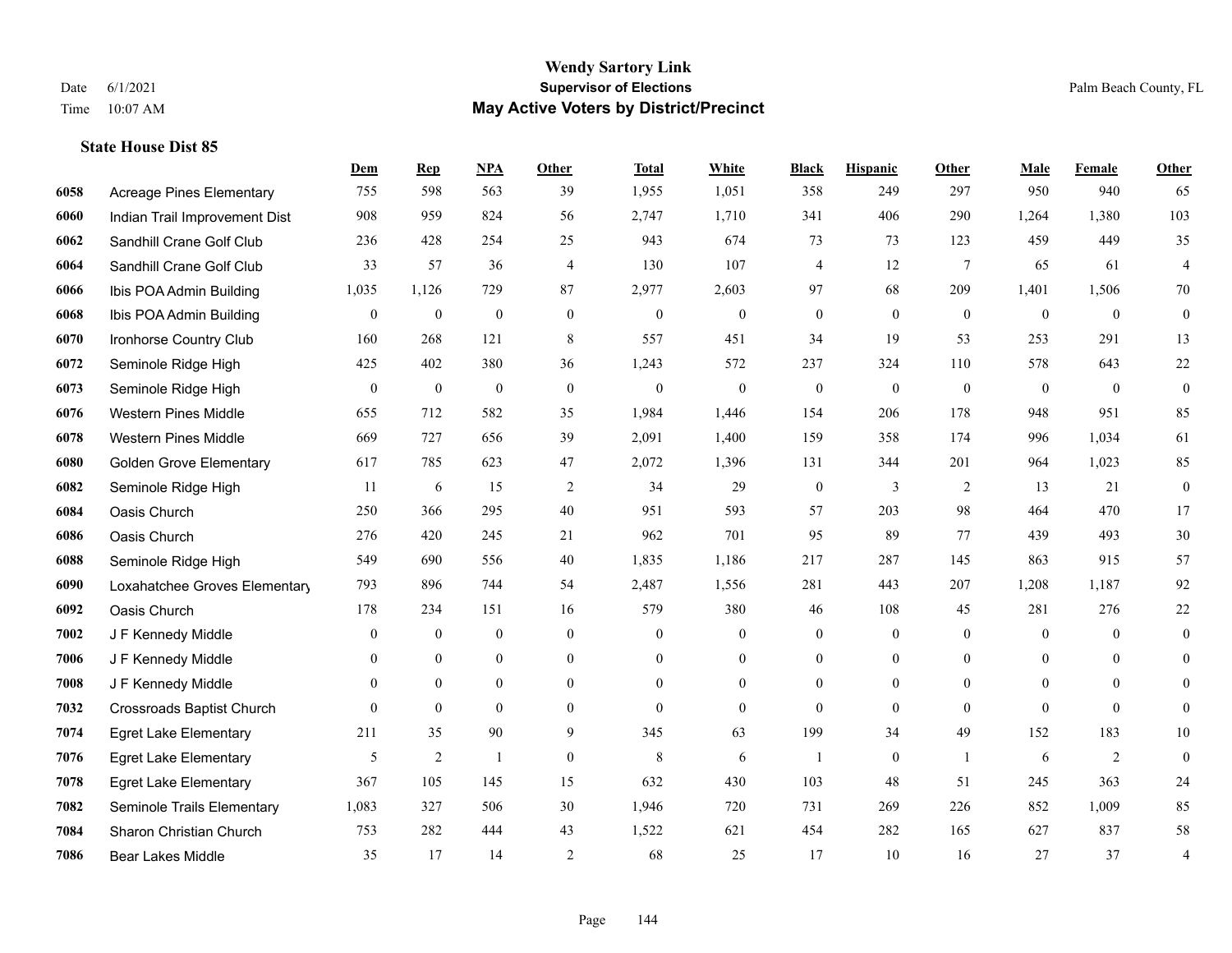| 6/1/2021<br>Date<br>$10:07$ AM<br>Time |            |        |        |       | <b>Wendy Sartory Link</b><br><b>Supervisor of Elections</b><br><b>May Active Voters by District/Precinct</b> |         |              |                 |              |        |        | Palm Beach County, FL |
|----------------------------------------|------------|--------|--------|-------|--------------------------------------------------------------------------------------------------------------|---------|--------------|-----------------|--------------|--------|--------|-----------------------|
| <b>State House Dist 85</b>             | <b>Dem</b> | Rep    | NPA    | Other | <u>Total</u>                                                                                                 | White   | <b>Black</b> | <b>Hispanic</b> | <b>Other</b> | Male   | Female | <b>Other</b>          |
| <b>State House Dist 85</b>             | 45,061     | 53,413 | 38,267 | 3,284 | 140.025                                                                                                      | 106,188 | 9,827        | 12,393          | 11,617       | 64,118 | 71,443 | 4,464                 |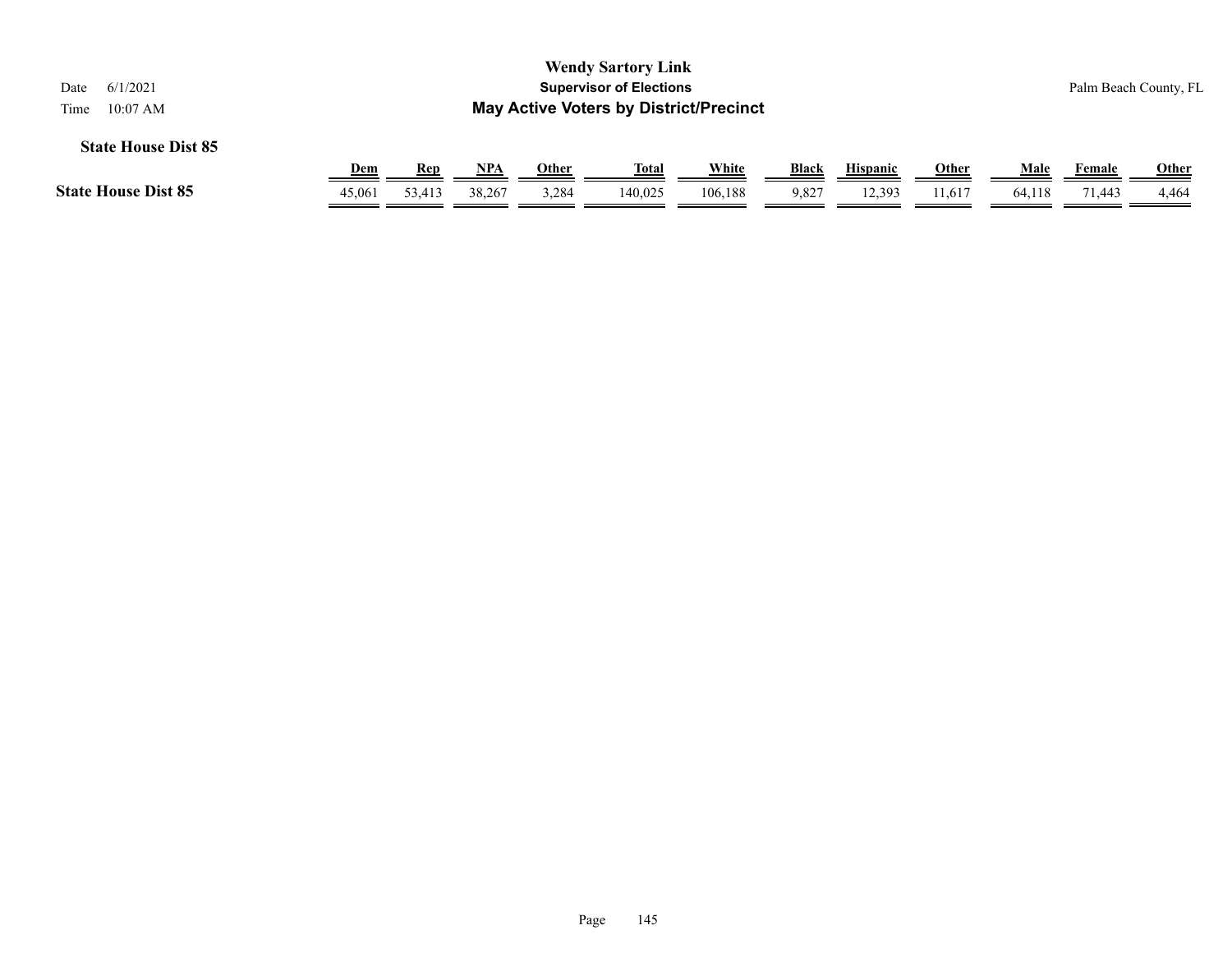|             |                                   | Dem            | <b>Rep</b> | NPA              | <b>Other</b>   | <b>Total</b> | White            | <b>Black</b>     | <b>Hispanic</b> | <b>Other</b>   | <b>Male</b>  | <b>Female</b> | <b>Other</b>   |
|-------------|-----------------------------------|----------------|------------|------------------|----------------|--------------|------------------|------------------|-----------------|----------------|--------------|---------------|----------------|
| 2014        | Club Baywinds                     | 855            | 579        | 380              | 34             | 1,848        | 1,411            | 159              | 167             | 111            | 760          | 1,045         | 43             |
| 2016        | Andros Isle POA Clubhouse         | 887            | 566        | 560              | 36             | 2,049        | 1,111            | 400              | 305             | 233            | 867          | 1,108         | 74             |
| 2018        | <b>Riverwalk Clubhouse</b>        | 768            | 717        | 577              | 47             | 2,109        | 1,654            | 94               | 178             | 183            | 897          | 1,147         | 65             |
| 2020        | Jeaga Middle                      | 223            | 88         | 139              | 9              | 459          | 205              | 138              | 82              | 34             | 197          | 251           | 11             |
| 2021        | Jeaga Middle                      | 164            | 55         | 127              | 15             | 361          | 116              | 122              | 73              | 50             | 142          | 207           | 12             |
| 2022        | Century Village Clubhouse         | 802            | 408        | 349              | 30             | 1,589        | 1,032            | 218              | 203             | 136            | 626          | 903           | 60             |
| 2024        | Century Village Clubhouse         | 819            | 414        | 331              | 39             | 1,603        | 1,134            | 165              | 162             | 142            | 632          | 919           | $52\,$         |
| 2026        | Century Village Clubhouse         | 644            | 333        | 287              | 25             | 1,289        | 804              | 190              | 191             | 104            | 499          | 730           | 60             |
| 2028        | Century Village Clubhouse         | 351            | 198        | 156              | 6              | 711          | 492              | 71               | 86              | 62             | 259          | 426           | $26\,$         |
| 2030        | <b>Benoist Farms Elementary</b>   | 595            | 158        | 314              | 21             | 1,088        | 266              | 466              | 244             | 112            | 420          | 616           | $52\,$         |
| 2032        | <b>Riverwalk Clubhouse</b>        | 51             | 29         | 29               | $\tau$         | 116          | 58               | 30               | 20              | 8              | 45           | 67            | $\overline{4}$ |
| 2034        | <b>Riverwalk Clubhouse</b>        | 108            | 50         | 74               | 11             | 243          | 101              | 62               | 52              | 28             | 111          | 130           | $\overline{2}$ |
| 2036        | <b>Turning Points Academy</b>     | 784            | 413        | 393              | 40             | 1,630        | 951              | 302              | 261             | 116            | 612          | 970           | $48\,$         |
| 2038        | <b>Turning Points Academy</b>     | 867            | 184        | 371              | 19             | 1,441        | 501              | 657              | 157             | 126            | 491          | 900           | 50             |
| 2040        | Wynnebrook Elementary             | 835            | 270        | 434              | 20             | 1,559        | 432              | 610              | 356             | 161            | 676          | 809           | $74\,$         |
| 2041        | Wynnebrook Elementary             | 568            | 261        | 403              | 15             | 1,247        | 519              | 138              | 494             | 96             | 532          | 661           | 54             |
| 2042        | Riverwalk Clubhouse               | $\overline{0}$ | $\bf{0}$   | $\boldsymbol{0}$ | $\mathbf{0}$   | $\mathbf{0}$ | $\boldsymbol{0}$ | $\boldsymbol{0}$ | $\mathbf{0}$    | $\mathbf{0}$   | $\mathbf{0}$ | $\mathbf{0}$  | $\mathbf{0}$   |
| 2044        | St Christophers Episcopal Chr     | 1,149          | 293        | 579              | 34             | 2,055        | 600              | 836              | 407             | 212            | 910          | 1,044         | 101            |
| 2046        | Haverhill Town Hall               | 405            | 217        | 237              | 11             | 870          | 340              | 239              | 201             | 90             | 391          | 441           | $38\,$         |
| 2048        | Elks Lodge #1352                  | 2              | 3          | $\mathbf{0}$     | $\mathbf{0}$   | 5            | 3                | 1                | $\mathbf{0}$    | $\overline{1}$ | 3            | -1            | 1              |
| <b>2050</b> | Elks Lodge #1352                  | 16             | 19         | 20               | 3              | 58           | 40               | -1               | 10              | $\tau$         | 33           | 22            | 3              |
| 2052        | Elks Lodge #1352                  | 569            | 159        | 277              | 19             | 1,024        | 191              | 480              | 158             | 195            | 474          | 510           | 40             |
| 2054        | Elks Lodge #1352                  | 1,267          | 316        | 711              | 26             | 2,320        | 462              | 992              | 578             | 288            | 1,018        | 1,191         | 111            |
| 2080        | <b>Everglades Elementary</b>      | 156            | 167        | 127              | 8              | 458          | 262              | 61               | 81              | 54             | 214          | 223           | 21             |
| 2081        | <b>Everglades Elementary</b>      | 68             | 93         | 45               | $\overline{0}$ | 206          | 148              | 6                | 29              | 23             | 102          | 98            | 6              |
| 2082        | Pine Jog Environmental Center     | 163            | 287        | 149              | 8              | 607          | 422              | 24               | 111             | 50             | 289          | 303           | 15             |
| 2083        | Pine Jog Environmental Center     | 7              | 21         | 17               | $\overline{0}$ | 45           | 30               | $\boldsymbol{0}$ | 13              | 2              | 21           | 23            | 1              |
| 2084        | <b>Community Christian Church</b> | 283            | 118        | 161              | 17             | 579          | 168              | 206              | 131             | 74             | 259          | 304           | 16             |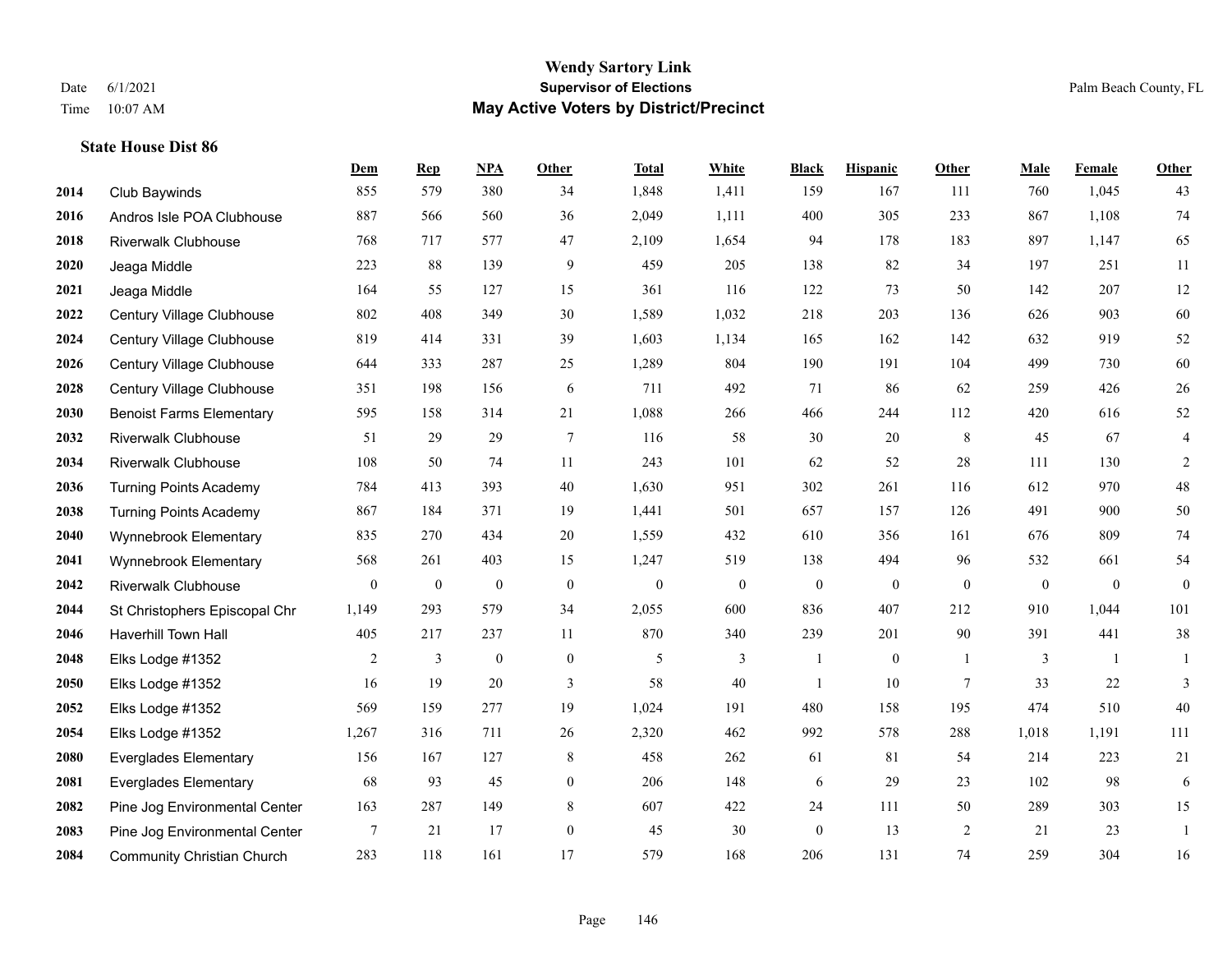### **Wendy Sartory Link** Date 6/1/2021 **Supervisor of Elections** Palm Beach County, FL Time 10:07 AM **May Active Voters by District/Precinct**

# **Dem Rep NPA Other Total White Black Hispanic Other Male Female Other** Community Christian Church 2 1 0 0 3 3 0 0 0 1 2 0 Community Christian Church 1 1 0 0 2 2 0 0 0 2 0 0 Melaleuca Elementary 883 541 653 32 2,109 1,081 346 480 202 958 1,067 84 Pine Jog Environmental Center 376 82 210 12 680 117 268 176 119 284 367 29 Village Walk HOA Clubhouse 570 542 424 39 1,575 1,212 59 146 158 651 867 57 Palms West Presbyterian 687 946 665 43 2,341 1,867 79 215 180 1,121 1,145 75 Palms West Presbyterian 0 0 0 0 0 0 0 0 0 0 0 0 HL Johnson Elementary 646 507 462 37 1,652 914 305 253 180 743 866 43 Madison Green Clubhouse 1,260 740 751 50 2,801 1,231 777 410 383 1,299 1,397 105 RPB Recreation Center 680 492 476 27 1,675 987 273 267 148 687 927 61 Crestwood Middle 188 158 123 8 477 236 78 79 84 225 232 20 RPB Recreation Center 227 134 213 10 584 247 102 161 74 233 330 21 Calypso Bay Waterpark 0 0 0 0 0 0 0 0 0 0 0 0 Crestwood Middle 480 412 358 32 1,282 680 231 218 153 596 641 45 RPB Village Hall 1,084 705 699 41 2,529 1,396 472 428 233 1,182 1,252 95 HL Johnson Elementary 740 420 503 51 1,714 892 327 281 214 755 911 48 RPB Branch Library 1,125 575 706 53 2,459 1,172 593 437 257 1,074 1,296 89 Royal Palm Beach High 406 322 266 18 1,012 482 203 156 171 483 504 25 RPB Cultural Center 1,187 663 759 51 2,660 1,410 506 489 255 1,137 1,433 90 RPB Cultural Center 600 321 390 19 1,330 648 286 276 120 561 726 43 Calypso Bay Waterpark 691 302 500 31 1,524 554 412 364 194 659 803 62 Royal Palm Beach High 35 27 31 3 96 53 25 11 7 43 53 0 Royal Palm Beach High 88 47 88 6 229 101 39 66 23 110 112 7 Royal Palm Beach High 406 188 268 19 881 426 172 188 95 398 448 35 Christ Fellowship Church RPB 979 474 695 29 2,177 870 510 500 297 966 1,111 100 Calypso Bay Waterpark 1 1 0 0 2 0 1 0 1 0 1 1 Royal Palm Beach High 0 0 0 0 0 0 0 0 0 0 0 0

Royal Palm Beach High 338 508 305 32 1,183 858 106 115 104 568 590 25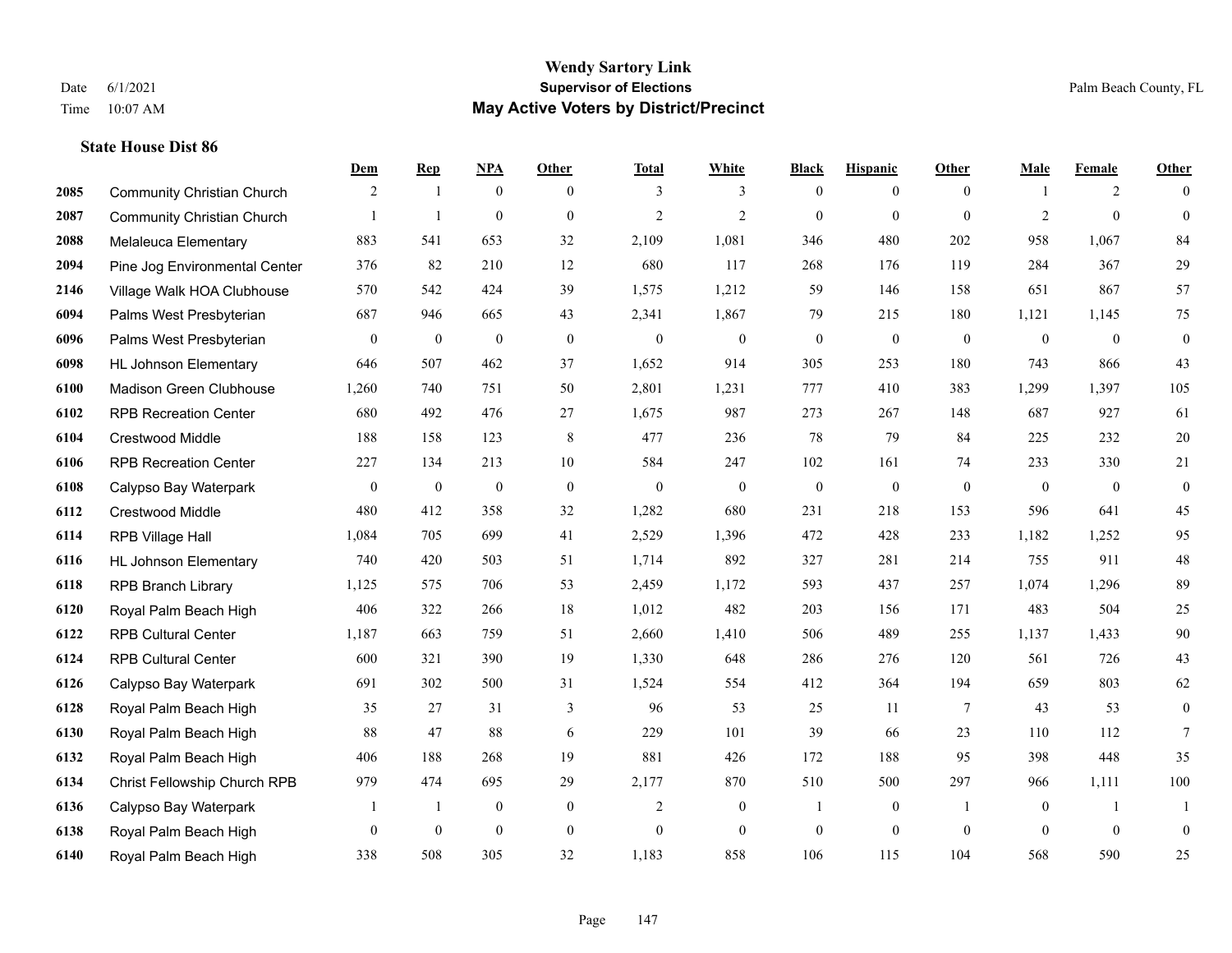|      |                                     | Dem          | <b>Rep</b>   | <u>NPA</u>   | <b>Other</b>   | <b>Total</b> | <b>White</b>   | <b>Black</b>     | <b>Hispanic</b> | <b>Other</b>   | <b>Male</b>  | <b>Female</b> | <b>Other</b>     |
|------|-------------------------------------|--------------|--------------|--------------|----------------|--------------|----------------|------------------|-----------------|----------------|--------------|---------------|------------------|
| 6142 | Christ Fellowship Church RPB        | $\mathbf{0}$ | $\mathbf{0}$ | $\mathbf{0}$ | $\theta$       | $\theta$     | $\overline{0}$ | $\mathbf{0}$     | $\overline{0}$  | $\theta$       | $\theta$     | $\theta$      | $\Omega$         |
| 6144 | Christ Fellowship Church RPB        | $\mathbf{0}$ | $\mathbf{0}$ | $\mathbf{0}$ | $\Omega$       | $\Omega$     | $\overline{0}$ | $\mathbf{0}$     | $\mathbf{0}$    | $\theta$       | $\theta$     | $\theta$      | $\theta$         |
| 6146 | Christ Fellowship Church RPB        | 1            | 2            | $\mathbf{1}$ | $\theta$       | 4            | 3              | $\mathbf{0}$     | $\overline{0}$  |                | 3            | -1            | $\Omega$         |
| 6148 | Christ Fellowship Church RPB        | $\mathbf{0}$ | $\mathbf{0}$ | $\mathbf{1}$ | $\overline{0}$ |              | $\mathbf{1}$   | $\boldsymbol{0}$ | $\overline{0}$  | $\theta$       | $\mathbf{0}$ | $\mathbf{1}$  | $\Omega$         |
| 6150 | <b>Binks Forest Elementary</b>      | 26           | 40           | 41           | 6              | 113          | 83             | 5                | 9               | 16             | 51           | 58            | 4                |
| 6152 | <b>Binks Forest Elementary</b>      | 413          | 563          | 382          | 34             | 1,392        | 1,065          | 46               | 131             | 150            | 653          | 693           | $46\,$           |
| 6154 | Wellington Landings Middle          | 471          | 536          | 389          | 30             | 1,426        | 1,032          | 87               | 187             | 120            | 641          | 742           | 43               |
| 6156 | <b>Binks Forest Elementary</b>      | 658          | 742          | 583          | 38             | 2,021        | 1,421          | 134              | 289             | 177            | 922          | 1,036         | 63               |
| 6158 | <b>Wellington Elementary</b>        | 800          | 953          | 551          | 38             | 2,342        | 1,726          | 127              | 311             | 178            | 1,065        | 1,201         | 76               |
| 6160 | Wellington Landings Middle          | 681          | 591          | 585          | 49             | 1,906        | 1,242          | 176              | 332             | 156            | 890          | 957           | 59               |
| 6162 | First Baptist Church Wel            | 796          | 686          | 582          | 43             | 2,107        | 1,341          | 220              | 359             | 187            | 944          | 1.096         | 67               |
| 6164 | First Baptist Church Wel            | 839          | 826          | 613          | 55             | 2,333        | 1,576          | 182              | 376             | 199            | 1,043        | 1,215         | 75               |
| 6166 | <b>Wellington Community Center</b>  | 867          | 879          | 755          | 48             | 2,549        | 1,785          | 149              | 397             | 218            | 1,173        | 1,296         | 80               |
| 6168 | First Baptist Church Wel            | 129          | 190          | 148          | 9              | 476          | 369            | 27               | 45              | 35             | 219          | 243           | 14               |
| 6170 | Christ Fellowship Church RPB        | $\mathbf{0}$ | 8            | 5            | $\overline{0}$ | 13           | 12             | $\boldsymbol{0}$ | $\mathbf{1}$    | $\overline{0}$ | 3            | 10            | $\mathbf{0}$     |
| 6172 | Christ Fellowship Church RPB        | 1,364        | 596          | 864          | 66             | 2,890        | 1,009          | 876              | 660             | 345            | 1,236        | 1,534         | 120              |
| 6174 | Christ Fellowship Church RPB        | 25           | 50           | 36           | $\overline{c}$ | 113          | 87             | 7                | $\overline{7}$  | 12             | 53           | 56            | 4                |
| 6176 | Christ Fellowship Church RPB        | 21           | 13           | 19           | $\overline{2}$ | 55           | 24             | 9                | 18              | $\overline{4}$ | 24           | 29            | $\overline{2}$   |
| 6178 | <b>Everglades Elementary</b>        | 570          | 380          | 450          | 26             | 1,426        | 652            | 299              | 251             | 224            | 655          | 700           | 71               |
| 6180 | <b>Everglades Elementary</b>        | 18           | 48           | 21           | $\mathbf{1}$   | 88           | 67             | 4                | 14              | 3              | 42           | 44            | $\sqrt{2}$       |
| 6182 | New Horizons Elementary             | 295          | 460          | 324          | 14             | 1,093        | 803            | 55               | 116             | 119            | 470          | 594           | 29               |
| 6184 | Wellington High                     | 697          | 620          | 555          | 39             | 1,911        | 1,193          | 257              | 298             | 163            | 846          | 1,005         | 60               |
| 6186 | Elbridge Gale Elementary            | 878          | 568          | 655          | 47             | 2,148        | 1,176          | 308              | 439             | 225            | 932          | 1,131         | 85               |
| 6188 | <b>Wellington Village Park</b>      | 221          | 436          | 298          | 28             | 983          | 837            | 16               | 43              | 87             | 393          | 539           | 51               |
| 6190 | Wellington Village Hall             | 847          | 463          | 665          | 43             | 2,018        | 897            | 365              | 531             | 225            | 826          | 1.107         | 85               |
| 6192 | St Peters Methodist Church          | 998          | 801          | 831          | 62             | 2,692        | 1,609          | 285              | 556             | 242            | 1,232        | 1,371         | 89               |
| 6194 | <b>Equestrian Trails Elementary</b> | 516          | 300          | 342          | 20             | 1,178        | 541            | 292              | 158             | 187            | 525          | 597           | 56               |
| 6196 | Palm Beach Central High             | $\mathbf{0}$ | $\mathbf{0}$ | $\mathbf{0}$ | $\theta$       | $\theta$     | $\overline{0}$ | $\theta$         | $\theta$        | $\theta$       | $\theta$     | $\mathbf{0}$  | $\boldsymbol{0}$ |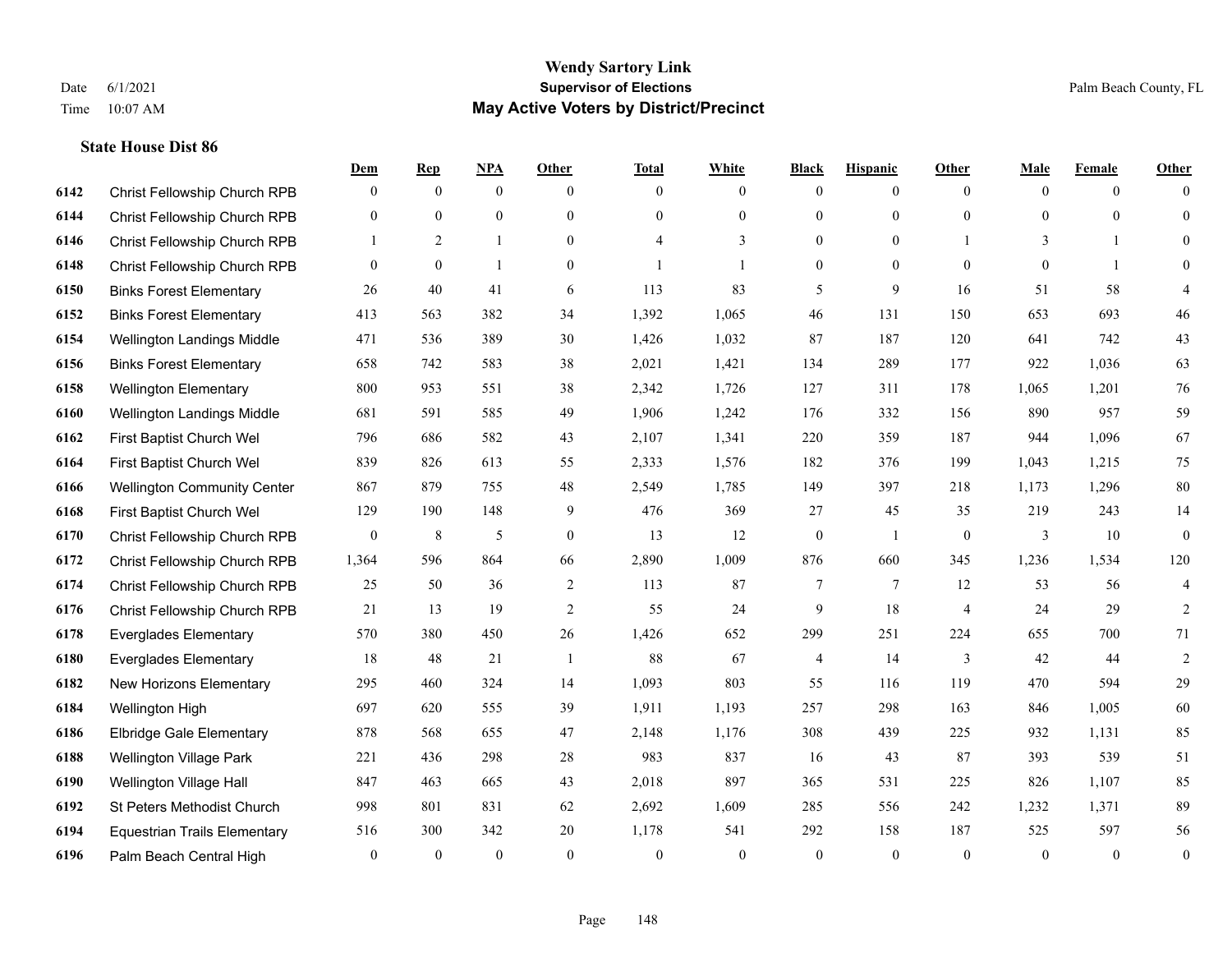|      |                                | Dem              | <b>Rep</b>     | NPA              | <b>Other</b>     | <b>Total</b>     | <b>White</b>   | <b>Black</b>     | <b>Hispanic</b>  | Other          | <b>Male</b>    | <b>Female</b>    | <b>Other</b>   |
|------|--------------------------------|------------------|----------------|------------------|------------------|------------------|----------------|------------------|------------------|----------------|----------------|------------------|----------------|
| 6198 | Wellington Branch Library      | 539              | 357            | 362              | 35               | 1,293            | 715            | 195              | 269              | 114            | 540            | 717              | 36             |
| 6200 | <b>Emerald Cove Middle</b>     | 545              | 571            | 512              | 43               | 1,671            | 1,041          | 175              | 275              | 180            | 734            | 885              | 52             |
| 6202 | <b>Emerald Cove Middle</b>     | 103              | 87             | 101              | 8                | 299              | 170            | 61               | 51               | 17             | 135            | 158              | 6              |
| 6204 | <b>Emerald Cove Middle</b>     | 31               | 22             | 38               | $\mathbf{1}$     | 92               | 49             | 26               | 9                | 8              | 27             | 61               | $\overline{4}$ |
| 6206 | Palm Beach Central High        | 272              | 249            | 179              | 9                | 709              | 383            | 147              | 59               | 120            | 319            | 363              | 27             |
| 6207 | Palm Beach Central High        | 282              | 371            | 250              | $20\,$           | 923              | 607            | 94               | 104              | 118            | 426            | 473              | 24             |
| 6208 | Buena Vida Clubhouse           | 323              | 206            | 172              | 12               | 713              | 627            | 19               | 22               | 45             | 322            | 370              | 21             |
| 6210 | Villa Olympia Clubhouse        | 1,571            | 1,065          | 1,270            | 95               | 4,001            | 1,806          | 700              | 682              | 813            | 1,865          | 1,942            | 194            |
| 6212 | <b>Wellington Village Park</b> | 147              | 234            | 169              | 13               | 563              | 384            | 16               | 92               | 71             | 259            | 277              | $27\,$         |
| 6214 | Wellington Village Park        | 839              | 763            | 694              | 47               | 2,343            | 1,486          | 251              | 285              | 321            | 1,074          | 1,184            | 85             |
| 6216 | Panther Run Elementary         | 226              | 192            | 178              | 8                | 604              | 337            | 96               | 98               | 73             | 279            | 301              | 24             |
| 6218 | <b>Wellington Village Park</b> | $\mathbf{0}$     | $\overline{0}$ | $\mathbf{0}$     | $\overline{0}$   | $\boldsymbol{0}$ | $\mathbf{0}$   | $\overline{0}$   | $\overline{0}$   | $\mathbf{0}$   | $\mathbf{0}$   | $\theta$         | $\mathbf{0}$   |
| 6220 | Wellington Village Park        | 58               | 29             | 41               | $\tau$           | 135              | 66             | 15               | 31               | 23             | 55             | 76               | 4              |
| 6222 | Panther Run Elementary         | $\boldsymbol{0}$ | 1              | $\boldsymbol{0}$ | $\boldsymbol{0}$ | $\mathbf{1}$     | 1              | $\boldsymbol{0}$ | $\boldsymbol{0}$ | $\mathbf{0}$   | $\overline{1}$ | $\boldsymbol{0}$ | $\theta$       |
| 6226 | The Isles at Wellington        | 767              | 762            | 617              | 37               | 2,183            | 1,408          | 225              | 246              | 304            | 1,025          | 1,057            | 101            |
| 6228 | Wycliffe Comm Association Bldg | 771              | 337            | 399              | 21               | 1,528            | 1,427          | 17               | 22               | 62             | 657            | 842              | 29             |
| 7096 | Salvation Army Activity Hall   | 869              | 322            | 502              | 34               | 1,727            | 711            | 548              | 265              | 203            | 703            | 939              | 85             |
| 7098 | U M Church of Palm Beaches     | 23               | 17             | 21               | $\overline{1}$   | 62               | 48             | $\overline{c}$   | 10               | 2              | 31             | 26               | 5              |
| 7100 | U M Church of Palm Beaches     | 1,045            | 472            | 718              | 74               | 2,309            | 1,119          | 710              | 262              | 218            | 1,038          | 1,196            | 75             |
| 7110 | <b>Adult Education Center</b>  | 697              | 217            | 417              | 30               | 1,361            | 427            | 432              | 372              | 130            | 560            | 738              | 63             |
| 7112 | <b>Adult Education Center</b>  | 134              | 30             | 57               | 7                | 228              | 57             | 126              | 23               | 22             | 70             | 149              | 9              |
| 7114 | <b>Adult Education Center</b>  | $\mathbf{0}$     | $\overline{0}$ | $\mathbf{0}$     | $\overline{0}$   | $\theta$         | $\overline{0}$ | $\mathbf{0}$     | $\overline{0}$   | $\theta$       | $\mathbf{0}$   | $\theta$         | $\theta$       |
| 7116 | <b>Adult Education Center</b>  | $\overline{0}$   | $\overline{0}$ | $\mathbf{0}$     | $\overline{0}$   | $\mathbf{0}$     | $\overline{0}$ | $\boldsymbol{0}$ | $\overline{0}$   | $\overline{0}$ | $\overline{0}$ | $\overline{0}$   | $\mathbf{0}$   |
| 7118 | <b>Adult Education Center</b>  | 35               | 38             | 41               | 5                | 119              | 90             | 4                | 18               | $\tau$         | 61             | 50               | 8              |
| 7120 | U M Church of Palm Beaches     | 291              | 112            | 178              | 8                | 589              | 206            | 212              | 112              | 59             | 257            | 301              | 31             |
| 7122 | U M Church of Palm Beaches     | $\mathbf{0}$     | $\mathbf{0}$   | $\theta$         | $\mathbf{0}$     | $\theta$         | $\mathbf{0}$   | $\boldsymbol{0}$ | $\overline{0}$   | $\mathbf{0}$   | $\overline{0}$ | $\overline{0}$   | $\overline{0}$ |
| 7134 | Clayton Hutcheson Hall A       | 837              | 178            | 421              | 25               | 1,461            | 325            | 683              | 300              | 153            | 645            | 744              | $72\,$         |
| 7136 | <b>Haverhill Town Hall</b>     | 48               | 35             | 35               | 2                | 120              | 47             | 33               | 30               | 10             | 49             | 66               | 5              |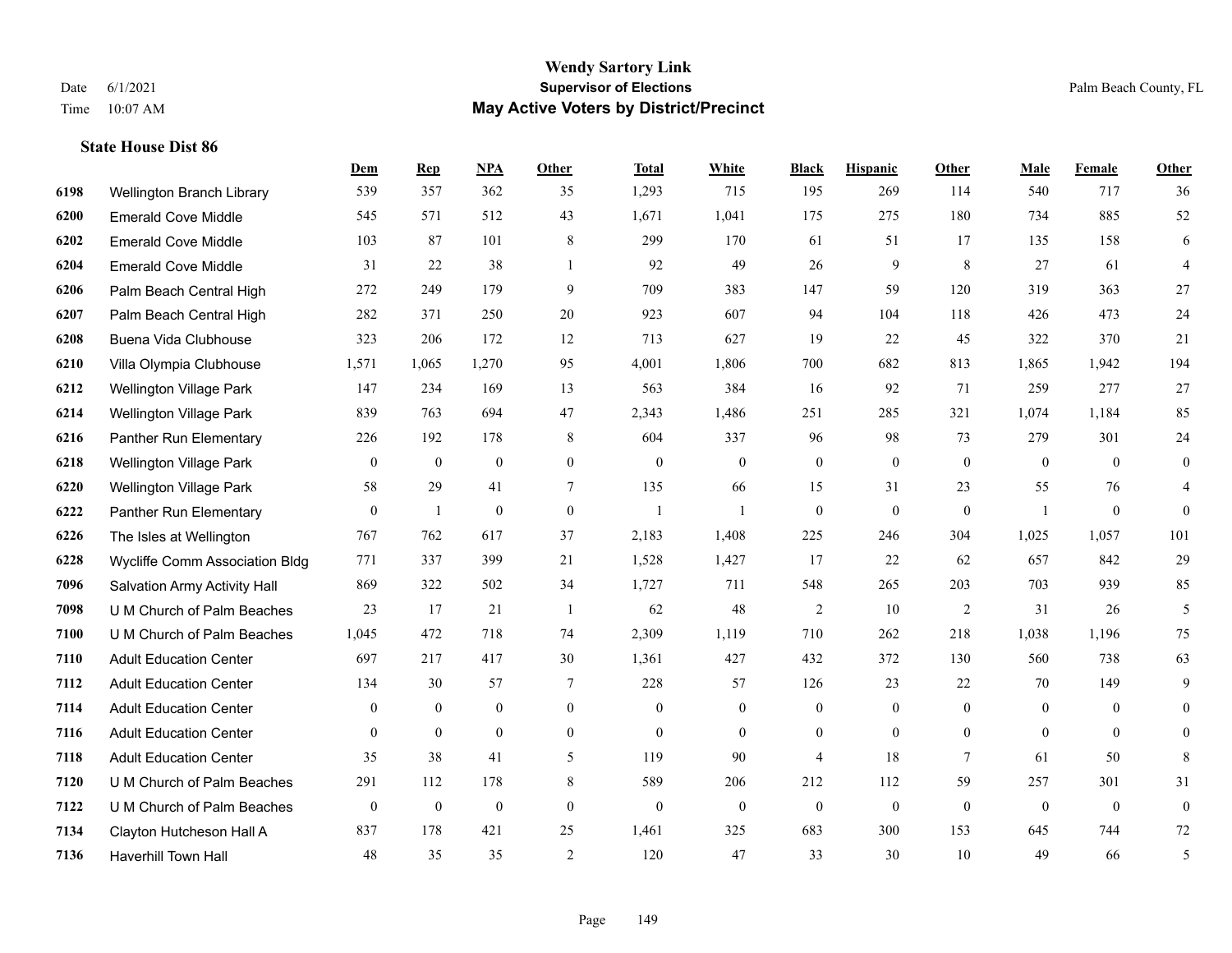|      |                            | <u>Dem</u> | <b>Rep</b> | <u>NPA</u> | Other    | <b>Total</b> | White  | <b>Black</b> | <b>Hispanic</b> | Other  | Male   | Female | <b>Other</b>   |
|------|----------------------------|------------|------------|------------|----------|--------------|--------|--------------|-----------------|--------|--------|--------|----------------|
| 7140 | <b>Haverhill Town Hall</b> | 174        |            | 96         | 4        | 351          | 109    | 125          |                 | 39     | 162    | 168    |                |
| 7142 | Clayton Hutcheson Hall B   |            |            |            | $\Omega$ | 57           |        | 28           |                 |        | 26     |        | $\overline{0}$ |
| 7144 | Clayton Hutcheson Hall B   | 49         |            | 20.        |          | 73           |        | 48           |                 |        | 28     | 39     | 6              |
|      | <b>State House Dist 86</b> | 49.930     | 33,031     | 33,988     | 2,390    | 119.339      | 65,110 | 21,752       | 19,728          | 12,749 | 52,405 | 62,539 | 4,395          |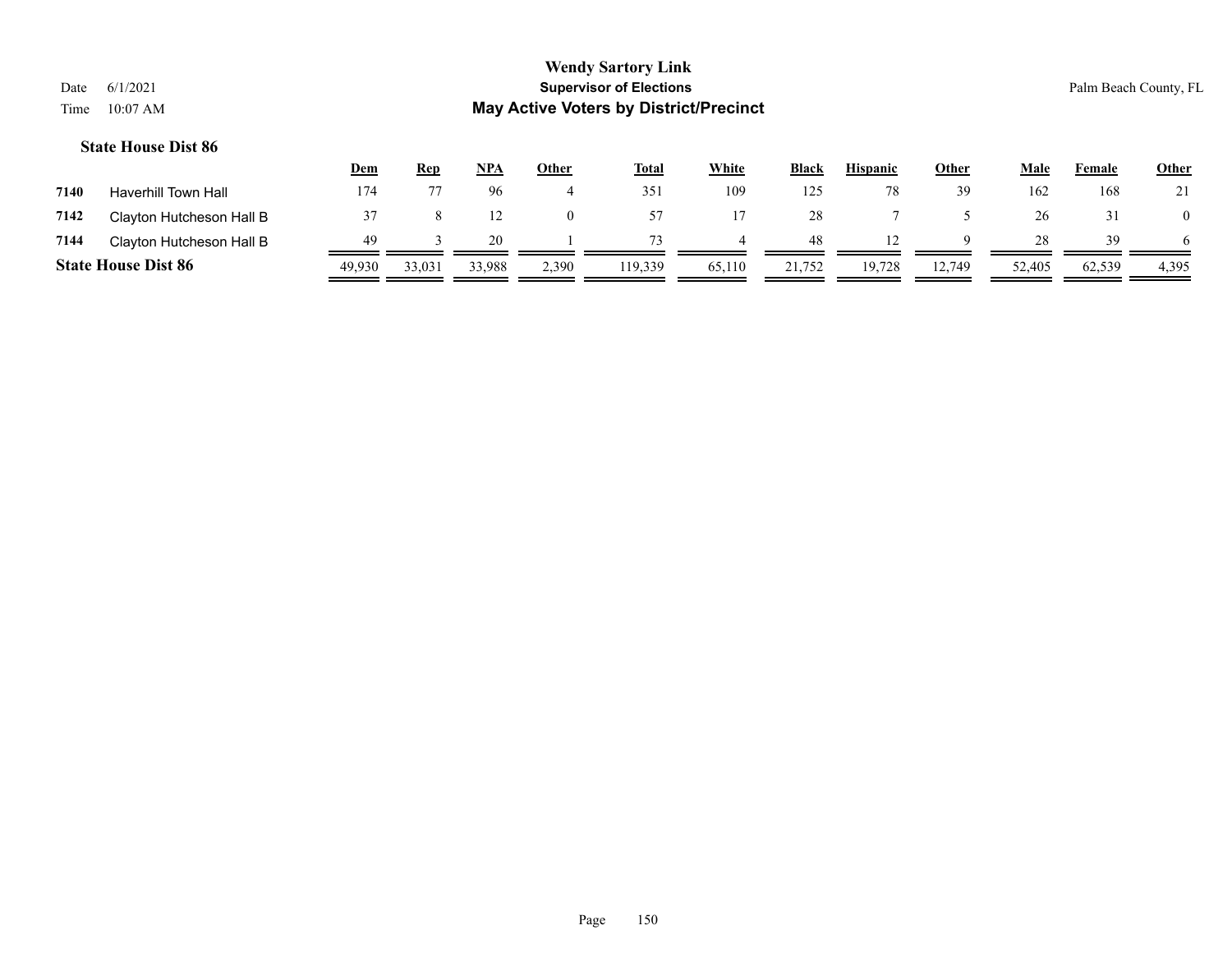|      |                                   | <b>Dem</b>       | <b>Rep</b>     | NPA              | <b>Other</b>     | <b>Total</b>   | <b>White</b>     | <b>Black</b>     | <b>Hispanic</b>  | <b>Other</b>   | <b>Male</b>    | Female         | <b>Other</b>     |
|------|-----------------------------------|------------------|----------------|------------------|------------------|----------------|------------------|------------------|------------------|----------------|----------------|----------------|------------------|
| 2056 | Clayton Hutcheson Hall B          | 748              | 322            | 576              | 17               | 1,663          | 528              | 302              | 659              | 174            | 730            | 839            | 94               |
| 2058 | Clayton Hutcheson Hall B          | 4                | 2              | $\overline{1}$   | $\boldsymbol{0}$ | $\overline{7}$ | $\overline{4}$   | $\boldsymbol{0}$ | $\overline{2}$   | -1             | 3              | $\overline{4}$ | $\boldsymbol{0}$ |
| 2060 | <b>West Gate Elementary</b>       | 398              | 225            | 344              | 13               | 980            | 327              | 76               | 500              | 77             | 472            | 460            | 48               |
| 2062 | <b>Belvedere Elementary</b>       | 6                | $\mathfrak{Z}$ | 2                | $\mathbf{0}$     | 11             | 10               | $\mathbf{0}$     | $\mathbf{0}$     |                | $\overline{7}$ | $\overline{4}$ | $\mathbf{0}$     |
| 2064 | <b>Belvedere Elementary</b>       |                  | $\mathbf{0}$   | $\mathbf{0}$     | $\overline{0}$   | $\overline{1}$ | $\mathbf{1}$     | $\overline{0}$   | $\overline{0}$   | $\theta$       |                | $\theta$       | $\mathbf{0}$     |
| 2066 | Howard Park Community Center      | 146              | 80             | 102              | 7                | 335            | 173              | 56               | 68               | 38             | 156            | 171            | 8                |
| 2068 | <b>Conniston Middle</b>           | 468              | 275            | 345              | 16               | 1,104          | 444              | 106              | 466              | 88             | 505            | 557            | $42\,$           |
| 2072 | <b>Belvedere Elementary</b>       | 641              | 335            | 483              | 30               | 1,489          | 534              | 156              | 649              | 150            | 649            | 747            | 93               |
| 2086 | <b>Community Christian Church</b> | 1,254            | 574            | 961              | 52               | 2,841          | 898              | 613              | 940              | 390            | 1,242          | 1,483          | 116              |
| 2090 | Pine Jog Environmental Center     | $\boldsymbol{0}$ | 2              | $\boldsymbol{0}$ | $\boldsymbol{0}$ | $\overline{2}$ | -1               | $\boldsymbol{0}$ | $\boldsymbol{0}$ | -1             | $\overline{0}$ | -1             | 1                |
| 2092 | Pine Jog Environmental Center     | $\mathbf{1}$     | $\overline{4}$ | $\mathbf{1}$     | $\mathbf{1}$     | $\tau$         | $\tau$           | $\boldsymbol{0}$ | $\mathbf{0}$     | $\theta$       | 3              | $\overline{4}$ | $\mathbf{0}$     |
| 2096 | 1st Church of the Nazarene        | 257              | 72             | 193              | 5                | 527            | 125              | 24               | 332              | 46             | 245            | 251            | 31               |
| 2097 | 1st Church of the Nazarene        | 233              | 135            | 173              | 11               | 552            | 213              | 44               | 220              | 75             | 244            | 275            | 33               |
| 2098 | Iglesia Cristo Mi Redentor        | 442              | 221            | 342              | 27               | 1,032          | 335              | 161              | 440              | 96             | 433            | 535            | 64               |
| 2100 | Iglesia Cristo Mi Redentor        | 807              | 353            | 579              | 32               | 1,771          | 452              | 379              | 753              | 187            | 736            | 944            | 91               |
| 2102 | Union Congregational Church       | 1,209            | 348            | 651              | 35               | 2,243          | 511              | 652              | 852              | 228            | 898            | 1,229          | 116              |
| 2104 | Lake Lytal Park                   | 533              | 235            | 354              | 26               | 1,148          | 321              | 247              | 465              | 115            | 473            | 615            | 60               |
| 2106 | Main Library                      | 628              | 286            | 420              | 41               | 1,375          | 539              | 247              | 453              | 136            | 596            | 717            | 62               |
| 2108 | <b>Berkshire Elementary</b>       | 776              | 341            | 670              | 28               | 1,815          | 509              | 205              | 913              | 188            | 790            | 928            | 97               |
| 2110 | <b>Berkshire Elementary</b>       | 174              | 86             | 138              | 4                | 402            | 138              | 43               | 171              | 50             | 165            | 214            | 23               |
| 2112 | Palm Springs Middle               | $\tau$           | 6              | 6                | $\overline{0}$   | 19             | 15               | 3                | $\mathbf{0}$     | $\overline{1}$ | 9              | 10             | $\mathbf{0}$     |
| 2114 | Main Library                      | 376              | 285            | 318              | 11               | 990            | 371              | 53               | 479              | 87             | 447            | 495            | $48\,$           |
| 2115 | The Ark Church                    | 75               | 49             | 69               | 5                | 198            | 92               | 13               | 71               | 22             | 91             | 96             | 11               |
| 2116 | The Ark Church                    | 844              | 569            | 708              | 31               | 2,152          | 947              | 152              | 874              | 179            | 924            | 1,144          | 84               |
| 2117 | The Ark Church                    |                  | $\mathbf{0}$   | $\mathbf{1}$     | $\overline{0}$   | 2              | $\mathbf{1}$     | 1                | $\mathbf{0}$     | $\theta$       | -1             | $\mathbf{1}$   | $\boldsymbol{0}$ |
| 2118 | Palm Springs Middle               | $\overline{0}$   | $\mathbf{0}$   | $\boldsymbol{0}$ | $\boldsymbol{0}$ | $\overline{0}$ | $\boldsymbol{0}$ | $\boldsymbol{0}$ | $\mathbf{0}$     | $\mathbf{0}$   | $\mathbf{0}$   | $\mathbf{0}$   | $\boldsymbol{0}$ |
| 2120 | Palm Springs Middle               | 58               | 21             | 53               | $\overline{0}$   | 132            | 35               | 13               | 55               | 29             | 52             | 68             | 12               |
| 2122 | Palm Springs Middle               |                  | $\theta$       | $\theta$         | $\Omega$         | $\overline{1}$ | $\Omega$         |                  | $\theta$         | $\theta$       |                | $\theta$       | $\boldsymbol{0}$ |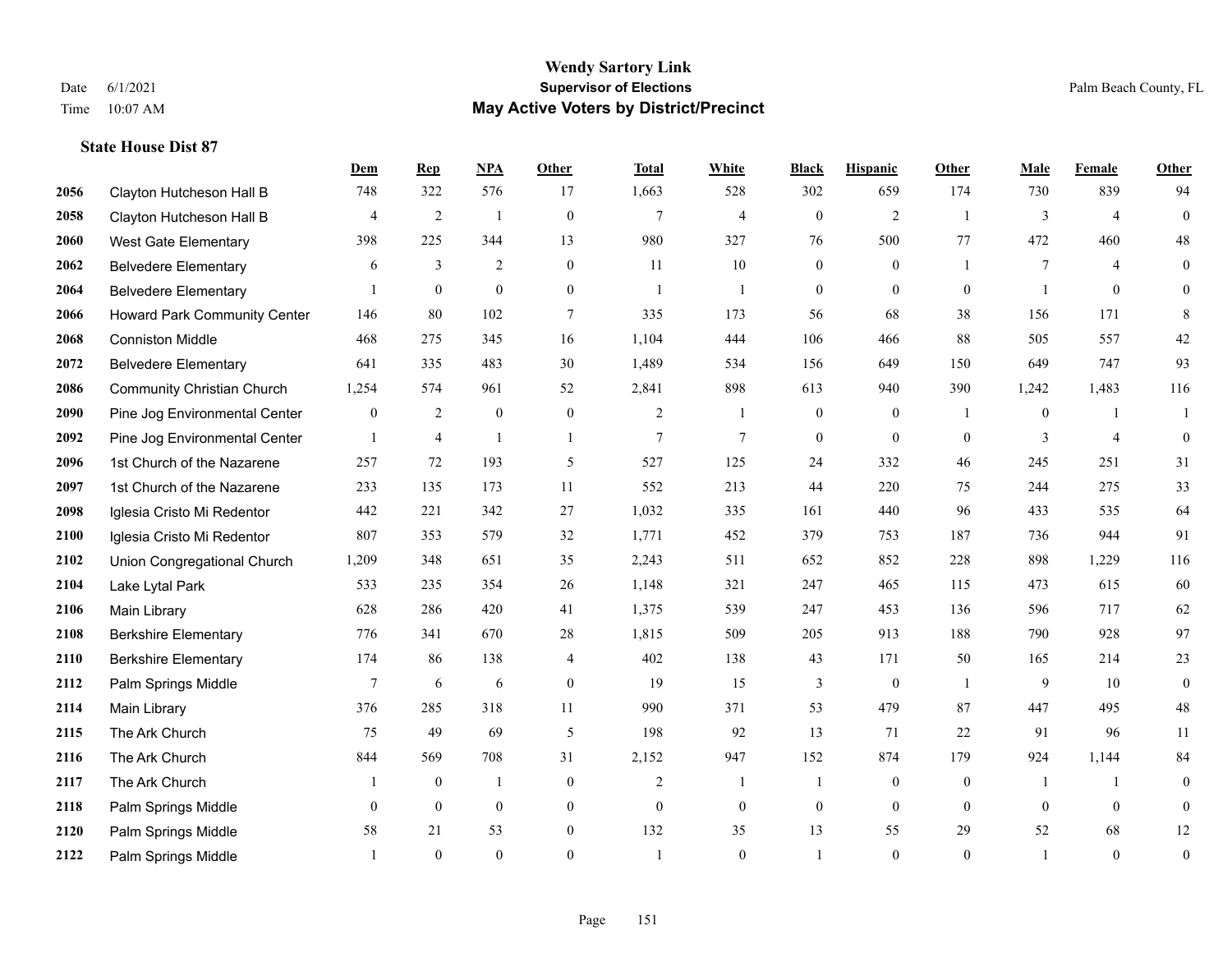### **Wendy Sartory Link** Date 6/1/2021 **Supervisor of Elections** Palm Beach County, FL Time 10:07 AM **May Active Voters by District/Precinct**

## **Dem Rep NPA Other Total White Black Hispanic Other Male Female Other 2124** Palm Springs Middle  $\begin{array}{cccccccc} 7 & 8 & 15 & 0 & 30 & 14 & 7 & 8 & 1 & 14 & 16 & 0 \end{array}$  St Marys Orthodox Church 352 353 249 8 962 521 40 339 62 425 500 37 St Marys Orthodox Church 279 253 235 9 776 441 29 240 66 363 392 21 Lake Clarke Shores Town Hall  $\begin{array}{ccccccccc} 1 & 0 & 1 & 0 & 2 & 0 & 0 & 2 & 0 & 2 & 0 & 0 \end{array}$  Palm Springs Middle 0 0 0 0 0 0 0 0 0 0 0 0 Cloud Lake Town Hall 45 62 60 8 175 128 1 33 13 88 81 6 Cloud Lake Town Hall 29 26 34 2 91 59 2 24 6 38 49 4 STEM Bldg at S FL Science Ctr 544 323 443 32 1,342 508 64 648 122 617 664 61 Palmwood Lodge #303 689 466 574 43 1,772 784 84 736 168 808 878 86 Palmwood Lodge #303 363 167 285 22 837 338 83 323 93 382 418 37 Forest Hill Elementary 1,187 450 840 29 2,506 772 410 1,062 262 1,085 1,288 133 Community Of Hope 1,127 428 834 32 2,421 616 452 1,037 316 1,070 1,231 120 Greenacres Community Center 643 278 535 30 1,486 535 142 662 147 588 808 90 American Polish Club 1,117 408 835 38 2,398 755 344 1,034 265 995 1,263 140 American Polish Club 329 134 236 5 704 213 110 308 73 315 355 34 LC Swain Middle 1,119 373 728 42 2,262 789 462 780 231 949 1,200 113 LC Swain Middle 0 8 2 0 10 6 0 3 1 4 6 0 Heritage Elementary 563 218 490 31 1,302 423 142 615 122 563 660 79 Heritage Elementary 475 198 340 16 1,029 335 217 346 131 445 529 55 American Finnish Club 6 7 2 1 16 14 0 0 2 6 8 2 American Polish Club 241 98 141 6 486 177 115 144 50 193 271 22 American Polish Club 0 0 0 0 0 0 0 0 0 0 0 0 Palm Springs Middle 864 349 595 48 1,856 554 353 775 174 760 1,011 85 Community Of Hope 69 40 61 2 172 65 11 70 26 85 75 12 Faith Presbyterian 1,067 644 745 33 2,489 1,025 297 952 215 1,025 1,354 110 Palm Springs Middle  $\begin{pmatrix} 0 & 0 & 0 & 0 \\ 0 & 0 & 0 & 0 \\ 0 & 0 & 0 & 0 \end{pmatrix}$  Faith Presbyterian 376 210 298 24 908 371 117 342 78 415 457 36 Emmanuel Baptist Church 662 597 431 20 1,710 1,031 44 539 96 722 925 63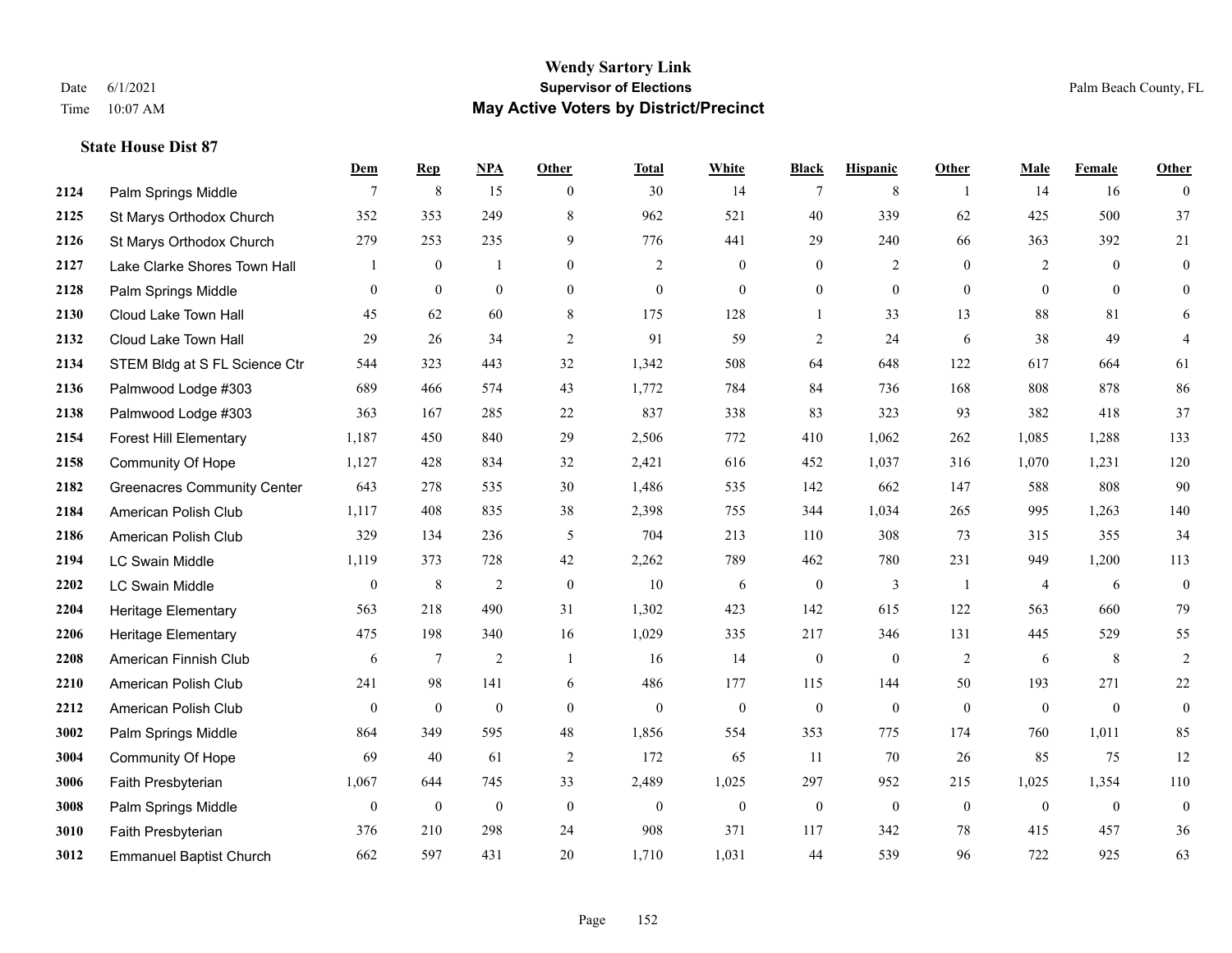|      |                                     | Dem              | <b>Rep</b>       | NPA              | <b>Other</b>   | <b>Total</b>     | <b>White</b>     | <b>Black</b>             | <b>Hispanic</b>  | <b>Other</b>     | <b>Male</b>      | <b>Female</b>   | <b>Other</b>   |
|------|-------------------------------------|------------------|------------------|------------------|----------------|------------------|------------------|--------------------------|------------------|------------------|------------------|-----------------|----------------|
| 3014 | Lake Clarke Shores Town Hall        | 1,043            | 1,106            | 645              | 44             | 2,838            | 2,085            | 82                       | 497              | 174              | 1,284            | 1,462           | 92             |
| 3016 | <b>Community Of Hope</b>            | 47               | 38               | 56               | 2              | 143              | 36               | 10                       | 81               | 16               | 55               | 78              | $10\,$         |
| 3018 | Palm Springs Middle                 | 12               | 12               | $\,8\,$          | 3              | 35               | 15               | $\boldsymbol{0}$         | 16               | $\overline{4}$   | 15               | 19              | -1             |
| 3020 | Palm Springs Village Hall           | 989              | 636              | 801              | 35             | 2,461            | 1,020            | 175                      | 1,065            | 201              | 1,094            | 1,253           | 114            |
| 3022 | Oasis De Amor Baptist Church        | 523              | 216              | 405              | 18             | 1,162            | 380              | 138                      | 497              | 147              | 545              | 549             | 68             |
| 3024 | Palm Springs Library                | 737              | 418              | 607              | 27             | 1,789            | 676              | 208                      | 711              | 194              | 787              | 894             | 108            |
| 3026 | Palm Springs Village Hall           | $\bf{0}$         | $\boldsymbol{0}$ | $\boldsymbol{0}$ | $\mathbf{0}$   | $\theta$         | $\boldsymbol{0}$ | $\boldsymbol{0}$         | $\boldsymbol{0}$ | $\mathbf{0}$     | $\boldsymbol{0}$ | $\overline{0}$  | $\mathbf{0}$   |
| 3028 | Palm Springs Village Hall           | 2                | $\mathbf{1}$     | $\theta$         | $\theta$       | 3                | $\theta$         | $\Omega$                 | 3                | $\Omega$         | $\mathbf{1}$     | 2               | $\overline{0}$ |
| 3030 | Palm Springs Village Hall           | $\boldsymbol{0}$ | $\boldsymbol{0}$ | $\mathbf{0}$     | $\mathbf{0}$   | $\boldsymbol{0}$ | $\mathbf{0}$     | $\boldsymbol{0}$         | $\overline{0}$   | $\mathbf{0}$     | $\mathbf{0}$     | $\mathbf{0}$    | $\overline{0}$ |
| 3032 | Special Olympics of PBC             | 726              | 321              | 559              | 36             | 1,642            | 617              | 275                      | 607              | 143              | 772              | 782             | $88\,$         |
| 3034 | <b>Sunlight Community Church</b>    | 156              | 101              | 82               | 5              | 344              | 184              | 43                       | 97               | 20               | 157              | 177             | $10\,$         |
| 3036 | <b>Sunlight Community Church</b>    | 407              | 218              | 284              | 15             | 924              | 382              | 184                      | 264              | 94               | 412              | 480             | 32             |
| 3038 | <b>Sunlight Community Church</b>    | 749              | 306              | 554              | 35             | 1,644            | 691              | 255                      | 522              | 176              | 777              | 779             | $88\,$         |
| 3044 | Holy Redeemer Church                | 228              | 66               | 191              | $\overline{7}$ | 492              | 145              | 102                      | 202              | 43               | 215              | 260             | 17             |
| 3048 | Holy Redeemer Church                | 626              | 231              | 480              | 24             | 1,361            | 425              | 270                      | 531              | 135              | 601              | 696             | 64             |
| 3050 | Holy Redeemer Church                | $7\phantom{.0}$  | $\,$ 8 $\,$      | $\overline{2}$   | $\mathbf{0}$   | 17               | 10               | 6                        | -1               | $\mathbf{0}$     | 10               | $7\phantom{.0}$ | $\overline{0}$ |
| 3052 | Our Savior Lutheran Church          | 424              | 119              | 254              | 14             | 811              | 230              | 221                      | 279              | 81               | 376              | 391             | 44             |
| 3058 | Our Savior Lutheran Church          | $\overline{0}$   | $\mathbf{0}$     | $\overline{2}$   | $\mathbf{0}$   | $\overline{2}$   | $\mathbf{1}$     | $\overline{\phantom{0}}$ | $\overline{0}$   | $\mathbf{0}$     | $\overline{1}$   | $\mathbf{1}$    | $\mathbf{0}$   |
| 3060 | Our Savior Lutheran Church          | 264              | 58               | 159              | $\overline{7}$ | 488              | 117              | 175                      | 161              | 35               | 188              | 278             | 22             |
| 3062 | Our Savior Lutheran Church          | 1,062            | 330              | 597              | 50             | 2,039            | 824              | 446                      | 578              | 191              | 939              | 1,004           | 96             |
| 3070 | Mid County Senior Center            | 752              | 281              | 606              | 38             | 1,677            | 538              | 368                      | 552              | 219              | 754              | 839             | 84             |
| 3071 | Holy Redeemer Church                | $\mathbf{0}$     | $\boldsymbol{0}$ | $\mathbf{0}$     | $\mathbf{0}$   | $\boldsymbol{0}$ | $\boldsymbol{0}$ | $\mathbf{0}$             | $\mathbf{0}$     | $\boldsymbol{0}$ | $\mathbf{0}$     | $\overline{0}$  | $\overline{0}$ |
| 3072 | Holy Redeemer Church                | 146              | 26               | 91               | 8              | 271              | 74               | 106                      | 52               | 39               | 103              | 155             | 13             |
| 3080 | American Finnish Club               | 888              | 244              | 599              | 42             | 1,773            | 444              | 536                      | 587              | 206              | 779              | 886             | 108            |
| 7138 | <b>Westgate Community Center</b>    | 1,598            | 458              | 928              | 30             | 3,014            | 718              | 989                      | 998              | 309              | 1,334            | 1,530           | 150            |
| 7146 | Clayton Hutcheson Hall B            | 248              | 15               | 101              | 2              | 366              | 27               | 234                      | 81               | 24               | 130              | 219             | 17             |
| 7148 | Howard Park Community Center        | 72               | 25               | 47               | 5              | 149              | 67               | 35                       | 28               | 19               | 73               | 69              | 7              |
| 7149 | <b>Howard Park Community Center</b> | 61               | 12               | 49               |                | 123              | 18               | 50                       | 33               | 22               | 56               | 56              | 11             |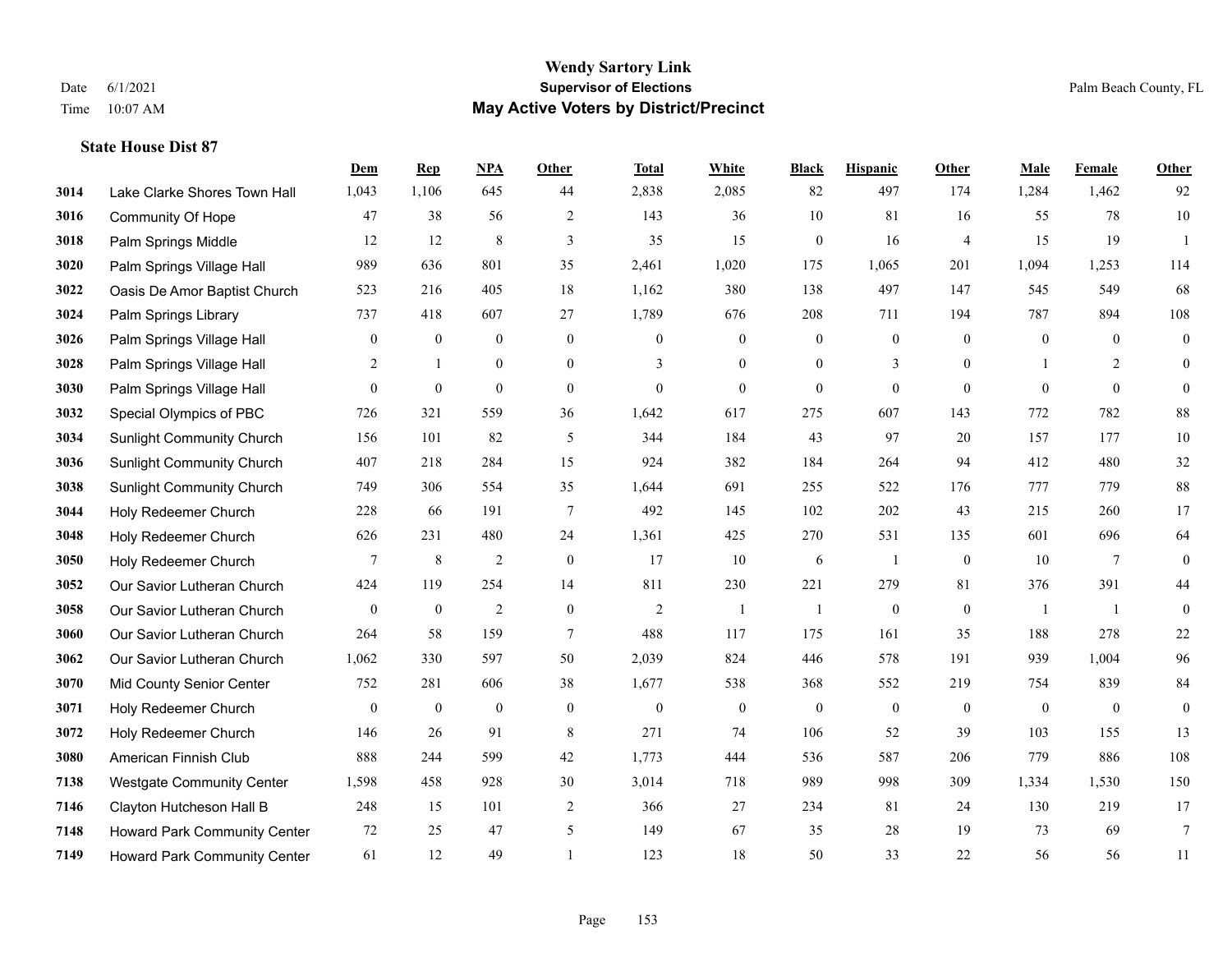|      |                            | <u>Dem</u> | <b>Rep</b> | <b>NPA</b> | Other | <b>Total</b> | White  | <b>Black</b> | <b>Hispanic</b> | Other | Male   | Female | <b>Other</b> |
|------|----------------------------|------------|------------|------------|-------|--------------|--------|--------------|-----------------|-------|--------|--------|--------------|
| 8001 | Federal Only               |            |            |            |       |              |        |              |                 |       |        |        |              |
| 8002 | State Only                 | 146        | 125        | 139        |       | 412          | 316    | 19           |                 | -60   | 190    | 207    |              |
|      | <b>State House Dist 87</b> | 34,155     | 16,298     | 24,745     | 1,323 | 76,521       | 28,045 | 12,001       | 28,844          | 7,631 | 33,478 | 39,304 | 3,739        |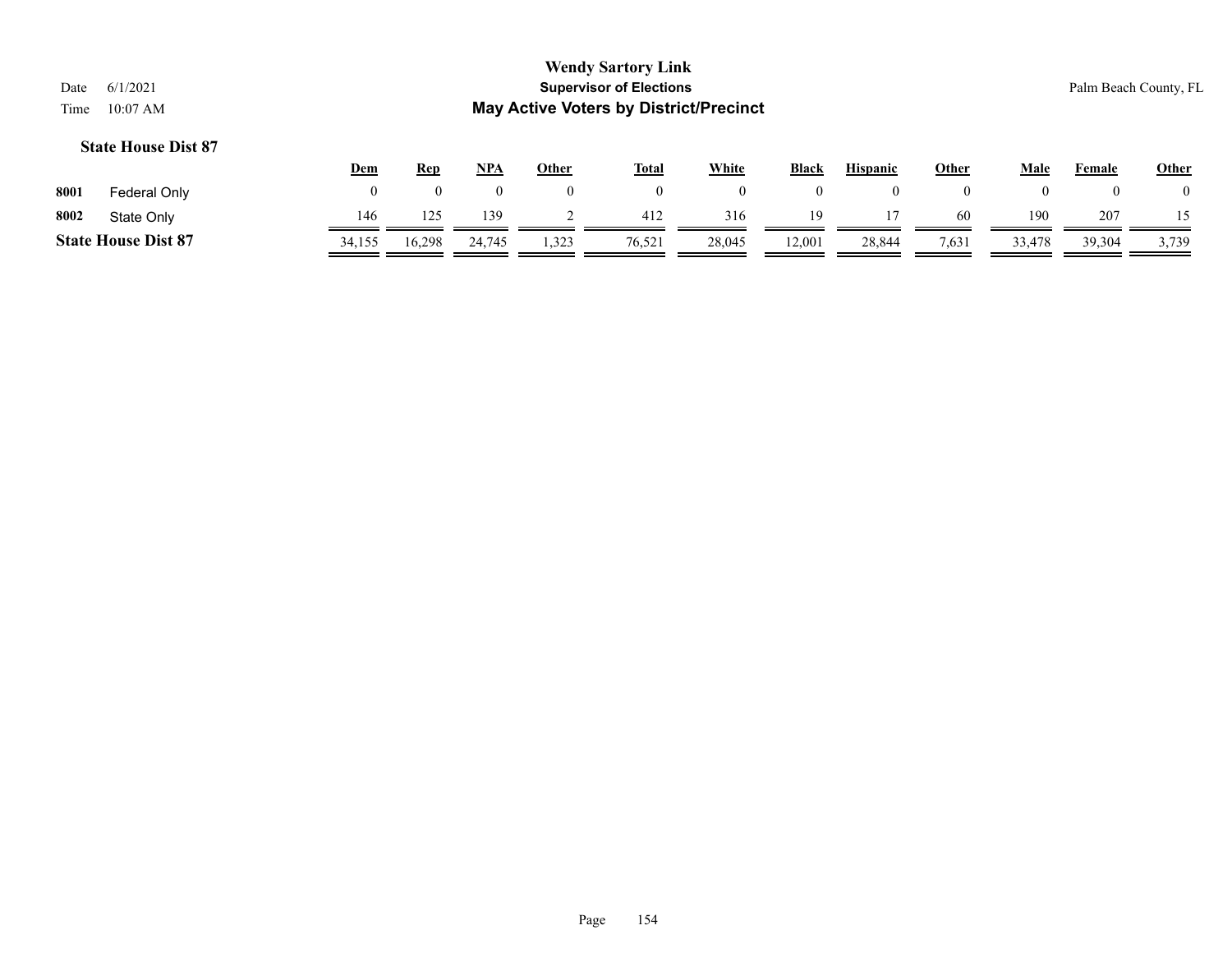### **Wendy Sartory Link** Date 6/1/2021 **Supervisor of Elections** Palm Beach County, FL Time 10:07 AM **May Active Voters by District/Precinct**

**Dem Rep NPA Other Total White Black Hispanic Other Male Female Other**

# Casa Rio Clubhouse 877 454 559 40 1,930 962 435 268 265 837 1,018 75 RB Prep Achievement Academy 13 4 5 0 22 9 7 2 4 14 5 3 RB Prep Achievement Academy 373 112 209 21 715 202 283 133 97 303 385 27 Palm Lake Estates - The Palms 68 80 49 4 201 163 13 9 16 92 100 9 RB Prep Achievement Academy 0 1 0 0 1 1 1 0 0 0 0 0 1 0 0 Palm Lake Estates - The Palms 121 124 78 5 328 275 14 24 15 137 179 12 Lake Park Town Hall 0 0 0 0 0 0 0 0 0 0 0 0 PBC Fire Rescue #68 1,065 412 522 39 2,038 841 848 118 231 941 1,007 90 Lake Park Town Hall 291 359 260 28 938 770 36 60 72 427 486 25 Belvedere Elementary 599 399 404 27 1,429 1,120 32 167 110 683 693 53 Belvedere Elementary 0 0 0 0 0 0 0 0 0 0 0 0 St Catherine Church 169 136 139 9 453 366 19 32 36 221 217 15 South Olive Community Center 593 449 399 36 1,477 1,118 32 205 122 696 727 54 1st Congregational Church 721 328 425 43 1,517 1,108 77 209 123 738 720 59 1st Congregational Church 502 238 411 32 1,183 835 98 162 88 554 579 50 Our Savior Lutheran Church 407 152 314 20 893 621 78 104 90 431 423 39 Boynton Beach Fire Station #2 762 177 398 17 1,354 492 552 165 145 595 705 54 Golfview Harbour Clubhouse 70 67 48 7 192 143 30 9 10 94 92 6 Crosspointe Elementary 122 81 86 3 292 175 59 23 35 144 141 7 Crosspointe Elementary 211 78 146 18 453 171 108 102 72 198 236 19 West Park Baptist Church 0 0 0 0 0 0 0 0 0 0 0 0 Carver Middle 566 47 166 12 791 107 582 32 70 368 372 51 J F Kennedy Middle 0 0 0 0 0 0 0 0 0 0 0 0 St John Lutheran Church 302 13 105 6 426 29 342 28 27 142 266 18 St John Lutheran Church 1,118 210 443 18 1,789 514 1,026 75 174 808 912 69

 RB Prep Achievement Academy 0 0 0 0 0 0 0 0 0 0 0 0 RB Prep Achievement Academy 2 1 0 0 3 1 2 0 0 2 1 0 RB Prep Achievement Academy 0 0 0 0 0 0 0 0 0 0 0 0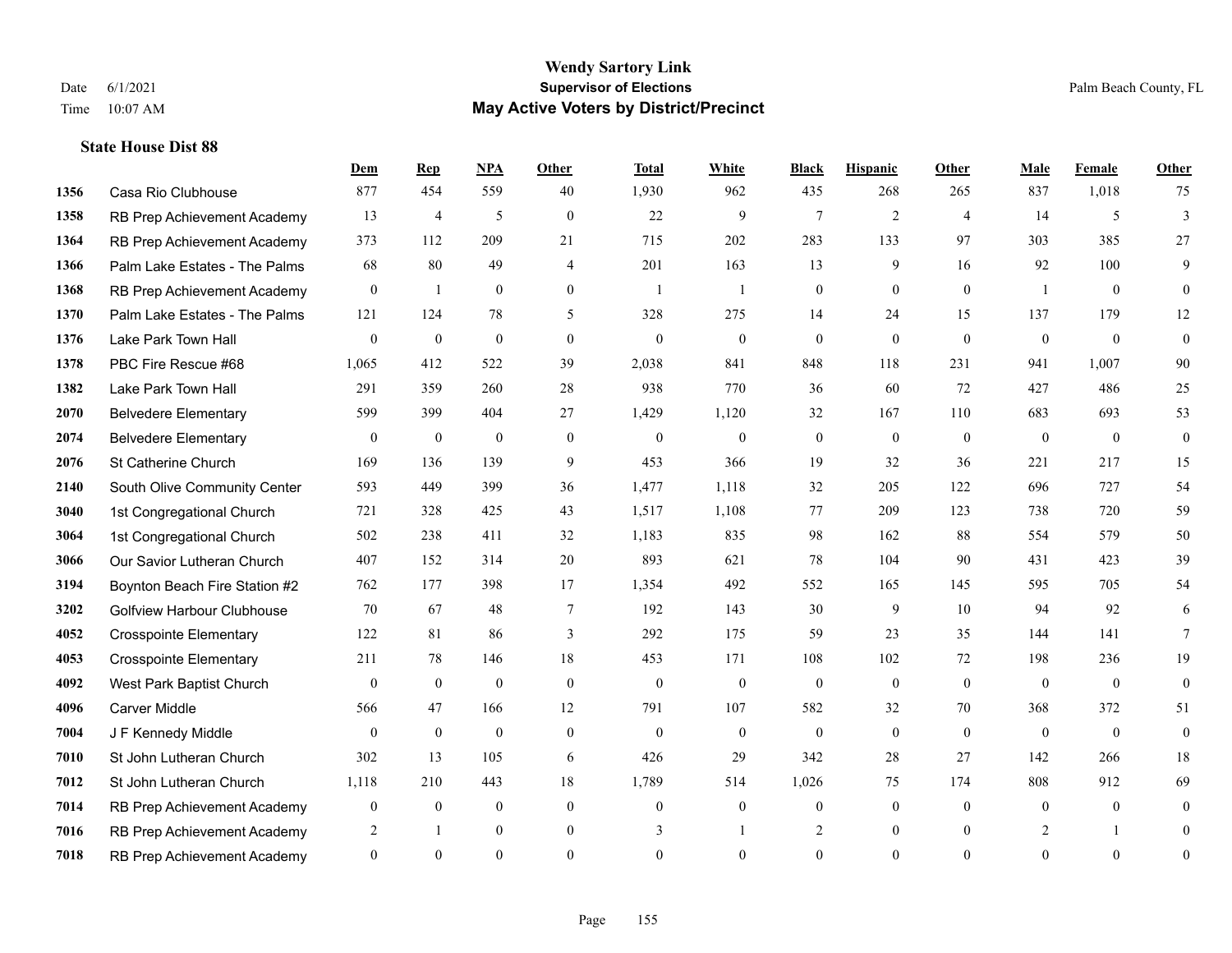|      |                                  | Dem            | <b>Rep</b>       | NPA              | <b>Other</b>   | <b>Total</b>   | <b>White</b>     | <b>Black</b>     | <b>Hispanic</b>  | <b>Other</b>   | <b>Male</b>    | <b>Female</b>  | <b>Other</b>     |
|------|----------------------------------|----------------|------------------|------------------|----------------|----------------|------------------|------------------|------------------|----------------|----------------|----------------|------------------|
| 7020 | RB Prep Achievement Academy      | $\overline{0}$ | $\bf{0}$         | $\mathbf{0}$     | $\theta$       | $\theta$       | $\overline{0}$   | $\mathbf{0}$     | $\overline{0}$   | $\theta$       | $\theta$       | $\overline{0}$ | $\theta$         |
| 7022 | J F Kennedy Middle               | 914            | 174              | 362              | 26             | 1,476          | 296              | 810              | 156              | 214            | 657            | 767            | 52               |
| 7024 | Hurst Chapel AME Church          | 1,603          | 86               | 350              | 26             | 2,065          | 151              | 1,679            | 95               | 140            | 840            | 1,164          | 61               |
| 7025 | Hurst Chapel AME Church          | 283            | 33               | 107              | 3              | 426            | 61               | 264              | 43               | 58             | 153            | 255            | 18               |
| 7026 | Lindsey Davis Senior Comm Ctr    | 2.377          | 79               | 436              | 20             | 2,912          | 60               | 2,614            | 40               | 198            | 1,176          | 1.630          | 106              |
| 7028 | <b>Wells Recreation Center</b>   | 1,897          | 144              | 488              | 20             | 2,549          | 244              | 1,997            | 100              | 208            | 1,087          | 1,366          | 96               |
| 7030 | Riviera Beach Marina Event Ctr   | 206            | 307              | 181              | 21             | 715            | 571              | 46               | 48               | 50             | 359            | 334            | $22\,$           |
| 7034 | Suncoast High                    | 1,323          | 211              | 519              | 27             | 2,080          | 385              | 1,244            | 152              | 299            | 868            | 1,127          | 85               |
| 7036 | RB Prep Achievement Academy      | $\mathbf{0}$   | $\boldsymbol{0}$ | 6                | $\mathbf{0}$   | 6              | $\mathbf{0}$     | $\boldsymbol{0}$ | $\boldsymbol{0}$ | 6              | $\overline{4}$ | -1             | 1                |
| 7038 | RB Prep Achievement Academy      | $\mathbf{0}$   | $\bf{0}$         | $\mathbf{0}$     | $\mathbf{0}$   | $\theta$       | $\overline{0}$   | $\mathbf{0}$     | $\overline{0}$   | $\theta$       | $\theta$       | $\overline{0}$ | $\mathbf{0}$     |
| 7040 | Mary McLeod Bethune Elementa     | 1,272          | 55               | 262              | 17             | 1,606          | 37               | 1,417            | 47               | 105            | 623            | 928            | 55               |
| 7041 | Mary McLeod Bethune Elementa     | 397            | 34               | 126              | 9              | 566            | 44               | 433              | 28               | 61             | 213            | 327            | 26               |
| 7042 | Dan Calloway Complex             | 1,755          | 76               | 379              | 20             | 2,230          | 43               | 1,973            | 45               | 169            | 910            | 1,255          | 65               |
| 7044 | <b>Wells Recreation Center</b>   | 1,440          | 89               | 366              | 16             | 1,911          | 192              | 1,508            | 64               | 147            | 788            | 1,049          | 74               |
| 7046 | Riviera Beach Marina Event Ctr   | 40             | 37               | 18               | 5              | 100            | 86               | 7                | $\overline{2}$   | 5              | 58             | 41             | -1               |
| 7048 | <b>Crossroads Baptist Church</b> | 304            | 10               | 89               | 9              | 412            | 7                | 346              | 27               | 32             | 137            | 257            | 18               |
| 7050 | <b>Crossroads Baptist Church</b> |                | 2                | 1                | $\mathbf{0}$   | $\overline{4}$ | 3                | $\boldsymbol{0}$ | $\mathbf{0}$     | $\overline{1}$ |                | 3              | $\mathbf{0}$     |
| 7052 | <b>Crossroads Baptist Church</b> | $\theta$       | $\overline{0}$   | $\mathbf{0}$     | $\overline{0}$ | $\theta$       | $\overline{0}$   | $\mathbf{0}$     | $\overline{0}$   | $\theta$       | $\theta$       | $\theta$       | $\mathbf{0}$     |
| 7054 | <b>Crossroads Baptist Church</b> | 997            | 68               | 290              | 13             | 1,368          | 114              | 1,035            | 73               | 146            | 578            | 727            | 63               |
| 7056 | <b>Crossroads Baptist Church</b> | $\mathbf{0}$   | $\boldsymbol{0}$ | $\boldsymbol{0}$ | $\mathbf{0}$   | $\mathbf{0}$   | $\boldsymbol{0}$ | $\mathbf{0}$     | $\mathbf{0}$     | $\mathbf{0}$   | $\overline{0}$ | $\mathbf{0}$   | $\boldsymbol{0}$ |
| 7058 | Palm Beach Lakes High            | 1,475          | 373              | 625              | 41             | 2,514          | 843              | 1,129            | 311              | 231            | 1,026          | 1,385          | 103              |
| 7060 | Ephesus Junior Academy           | 1,198          | 68               | 238              | 18             | 1,522          | 108              | 1,248            | 51               | 115            | 618            | 852            | 52               |
| 7062 | Mangonia Park Town Hall          | 768            | 45               | 208              | 10             | 1,031          | 86               | 823              | 43               | 79             | 408            | 592            | 31               |
| 7064 | Grace Episcopal Church           | 1,378          | 179              | 459              | 32             | 2,048          | 365              | 1,334            | 132              | 217            | 873            | 1,079          | 96               |
| 7066 | Northboro Elementary             | 1,162          | 195              | 472              | 30             | 1,859          | 498              | 1,002            | 171              | 188            | 827            | 955            | 77               |
| 7068 | Pleasant City Community Center   | 1,022          | 278              | 562              | 38             | 1,900          | 853              | 674              | 189              | 184            | 930            | 870            | 100              |
| 7070 | Northboro Elementary             | 490            | 421              | 388              | 41             | 1,340          | 1,076            | 71               | 83               | 110            | 618            | 684            | 38               |
| 7072 | <b>Egret Lake Elementary</b>     | 492            | 111              | 244              | 6              | 853            | 221              | 380              | 140              | 112            | 367            | 453            | 33               |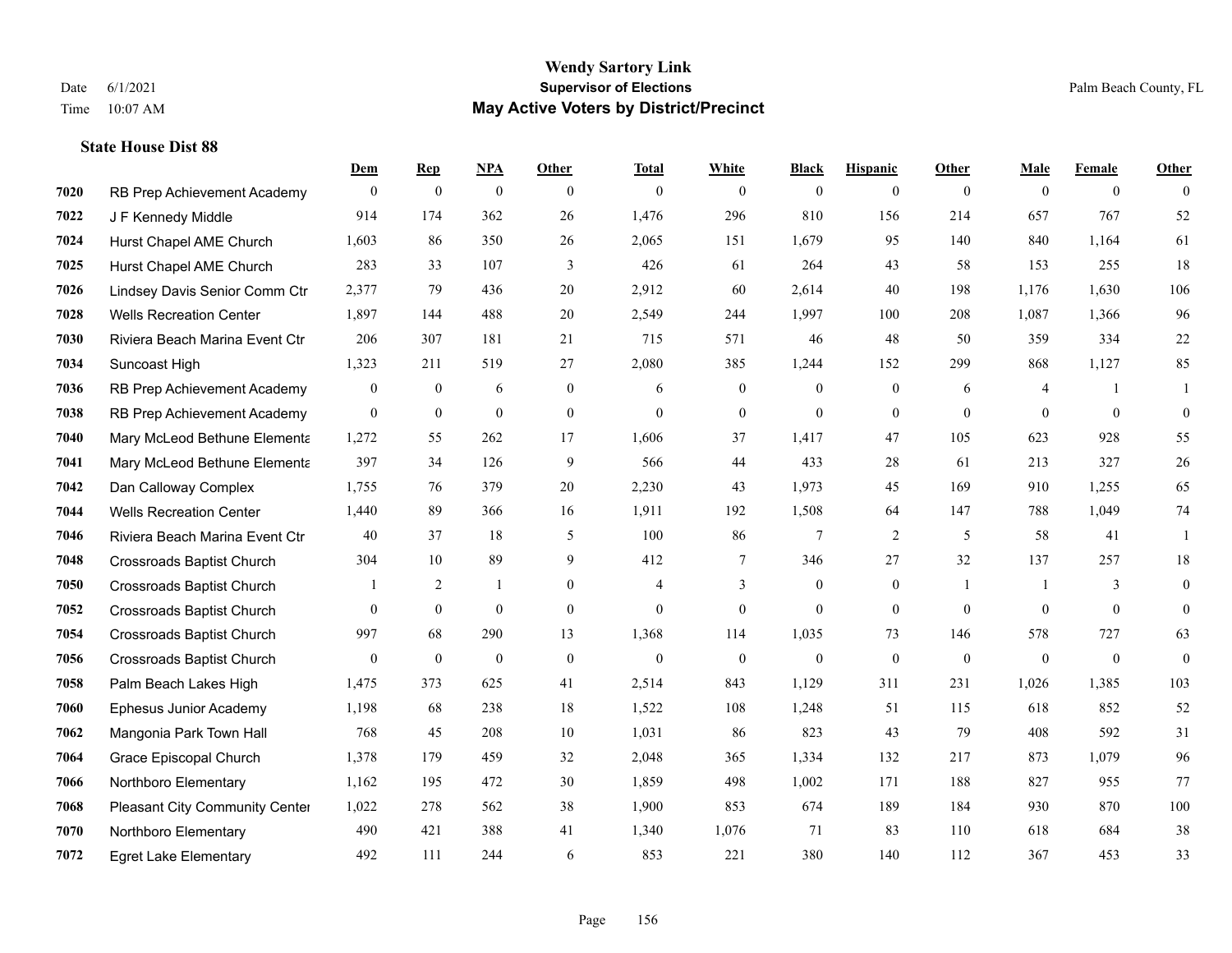|      |                                 | Dem   | <b>Rep</b>     | NPA              | <b>Other</b>   | <b>Total</b> | <b>White</b> | <b>Black</b> | <b>Hispanic</b> | <b>Other</b>   | <b>Male</b> | Female         | <b>Other</b>     |
|------|---------------------------------|-------|----------------|------------------|----------------|--------------|--------------|--------------|-----------------|----------------|-------------|----------------|------------------|
| 7080 | <b>Egret Lake Elementary</b>    | 23    | 3              | $\boldsymbol{0}$ | $\theta$       | 26           | 25           | $\mathbf{0}$ | $\overline{0}$  | $\overline{1}$ | 6           | 19             | $\overline{1}$   |
| 7088 | Whitehall Clubhouse #3          | 694   | 490            | 449              | 47             | 1,680        | 1,064        | 253          | 195             | 168            | 792         | 836            | 52               |
| 7090 | <b>Bear Lakes Middle</b>        | 1,428 | 509            | 893              | 62             | 2,892        | 1,137        | 1,002        | 408             | 345            | 1,266       | 1,488          | 138              |
| 7092 | Palm Beach Lakes High           | 120   | 36             | 77               | $\mathfrak{Z}$ | 236          | 86           | 67           | 24              | 59             | 109         | 112            | 15               |
| 7094 | Salvation Army Activity Hall    | 601   | 81             | 280              | 12             | 974          | 164          | 502          | 129             | 179            | 415         | 510            | 49               |
| 7102 | First Christian Church          | 786   | 189            | 357              | 25             | 1,357        | 455          | 657          | 112             | 133            | 525         | 779            | 53               |
| 7104 | WPB City Fire Station #5        | 767   | 394            | 439              | 24             | 1,624        | 998          | 282          | 193             | 151            | 704         | 867            | 53               |
| 7106 | Roosevelt Elementary            | 2,187 | 180            | 585              | 32             | 2,984        | 299          | 2,197        | 251             | 237            | 1,213       | 1,638          | 133              |
| 7108 | <b>Chamber of Commerce</b>      | 431   | 408            | 372              | 54             | 1,265        | 956          | 64           | 104             | 141            | 600         | 620            | 45               |
| 7124 | First Christian Church          | 1,271 | 146            | 363              | 16             | 1,796        | 216          | 1,276        | 131             | 173            | 793         | 934            | 69               |
| 7126 | First Christian Church          | 1,621 | 537            | 830              | 85             | 3,073        | 1,193        | 1,106        | 443             | 331            | 1,260       | 1,683          | 130              |
| 7128 | <b>Westward Elementary</b>      | 2,096 | 129            | 533              | 24             | 2,782        | 175          | 2,262        | 125             | 220            | 1,135       | 1,547          | 100              |
| 7130 | Alexander W Dreyfoos SOA High   | 884   | 861            | 798              | 76             | 2,619        | 2,002        | 125          | 219             | 273            | 1,322       | 1,218          | 79               |
| 7132 | WPB City Hall Flagler Gallery   | 718   | 687            | 600              | 82             | 2,087        | 1,626        | 93           | 145             | 223            | 1,044       | 961            | 82               |
| 7150 | Howard Park Community Center    | 377   | 301            | 322              | 37             | 1,037        | 826          | 41           | 91              | 79             | 521         | 483            | 33               |
| 7160 | South Grade Elementary          | 1,003 | 223            | 500              | 28             | 1,754        | 568          | 658          | 340             | 188            | 852         | 822            | 80               |
| 7162 | <b>Osborne Community Center</b> | 910   | 128            | 380              | 21             | 1,439        | 278          | 737          | 282             | 142            | 649         | 725            | 65               |
| 7168 | <b>Maddock Park</b>             | 1,532 | 636            | 926              | 57             | 3,151        | 1,554        | 799          | 528             | 270            | 1,449       | 1,583          | 119              |
| 7174 | Rolling Green Elementary        | 1,055 | 248            | 514              | $26\,$         | 1,843        | 587          | 686          | 410             | 160            | 803         | 959            | 81               |
| 7178 | Temple Beth Kodesh              | 1,553 | 192            | 558              | 31             | 2,334        | 462          | 1,325        | 346             | 201            | 1,033       | 1,191          | 110              |
| 7179 | Village Royale on the Green     | 834   | 241            | 367              | 24             | 1,466        | 623          | 580          | 143             | 120            | 617         | 782            | 67               |
| 7180 | St John Missionary Baptist Chr  | 1,811 | 144            | 467              | 18             | 2,440        | 247          | 1,813        | 175             | 205            | 1,029       | 1,306          | 105              |
| 7182 | Carolyn Sims Center             | 1,543 | 67             | 375              | 11             | 1,996        | 92           | 1,667        | 87              | 150            | 816         | 1,098          | 82               |
| 7184 | St John Missionary Baptist Chr  | 2     | $\overline{4}$ | $\boldsymbol{0}$ | $\mathbf{0}$   | 6            | 4            | -1           | $\bf{0}$        | -1             | 4           | $\overline{c}$ | $\boldsymbol{0}$ |
| 7186 | Boynton Beach Senior Center     | 1,530 | 419            | 738              | 54             | 2,741        | 1,106        | 1,095        | 278             | 262            | 1,271       | 1,342          | 128              |
| 7196 | Atlantic High Auditorium        | 1,543 | 237            | 513              | 21             | 2,314        | 605          | 1,372        | 128             | 209            | 1,050       | 1,171          | 93               |
| 7200 | Pompey Park Recreation Center   | 1,408 | 248            | 468              | 29             | 2,153        | 521          | 1,374        | 112             | 146            | 994         | 1,095          | 64               |
| 7210 | Village Academy                 | 1,847 | 108            | 442              | 19             | 2,416        | 139          | 1,953        | 142             | 182            | 984         | 1,329          | 103              |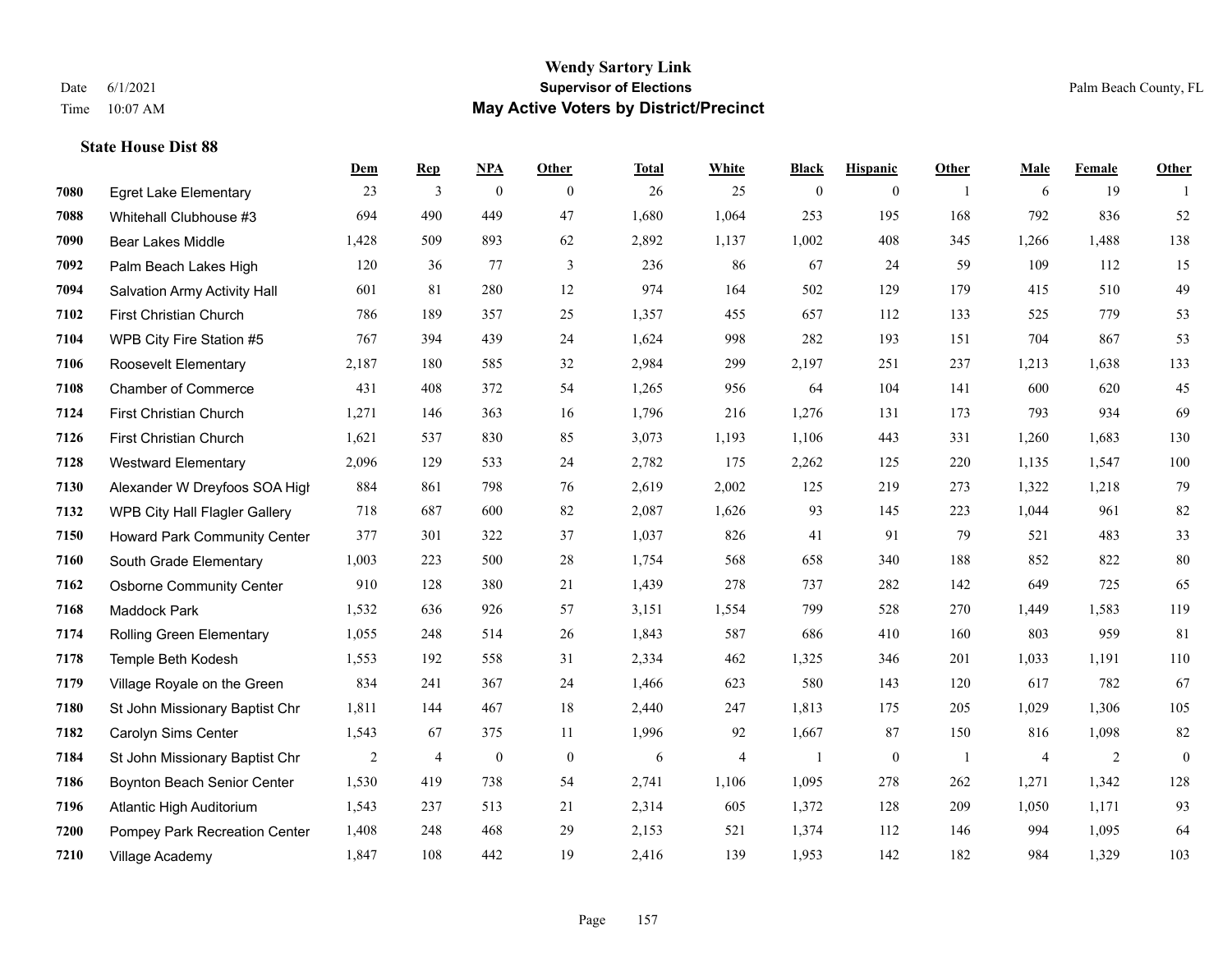|      |                            | Dem    | Rep    | <b>NPA</b> | Other | <b>Total</b> | <b>White</b> | <b>Black</b> | <b>Hispanic</b> | Other  | Male   | Female | <b>Other</b> |
|------|----------------------------|--------|--------|------------|-------|--------------|--------------|--------------|-----------------|--------|--------|--------|--------------|
| 7212 | Delray Beach Library       | 1,359  | 238    | 531        | 33    | 2.161        | 618          | 1.232        | 119             | 192    | 1,052  | .026   |              |
|      | <b>State House Dist 88</b> | 53,680 | 15,081 | 26,019     | .,784 | 106,564      | 34,993       | 51,926       | 9,627           | 10,018 | 46,853 | 55,491 | 4,220        |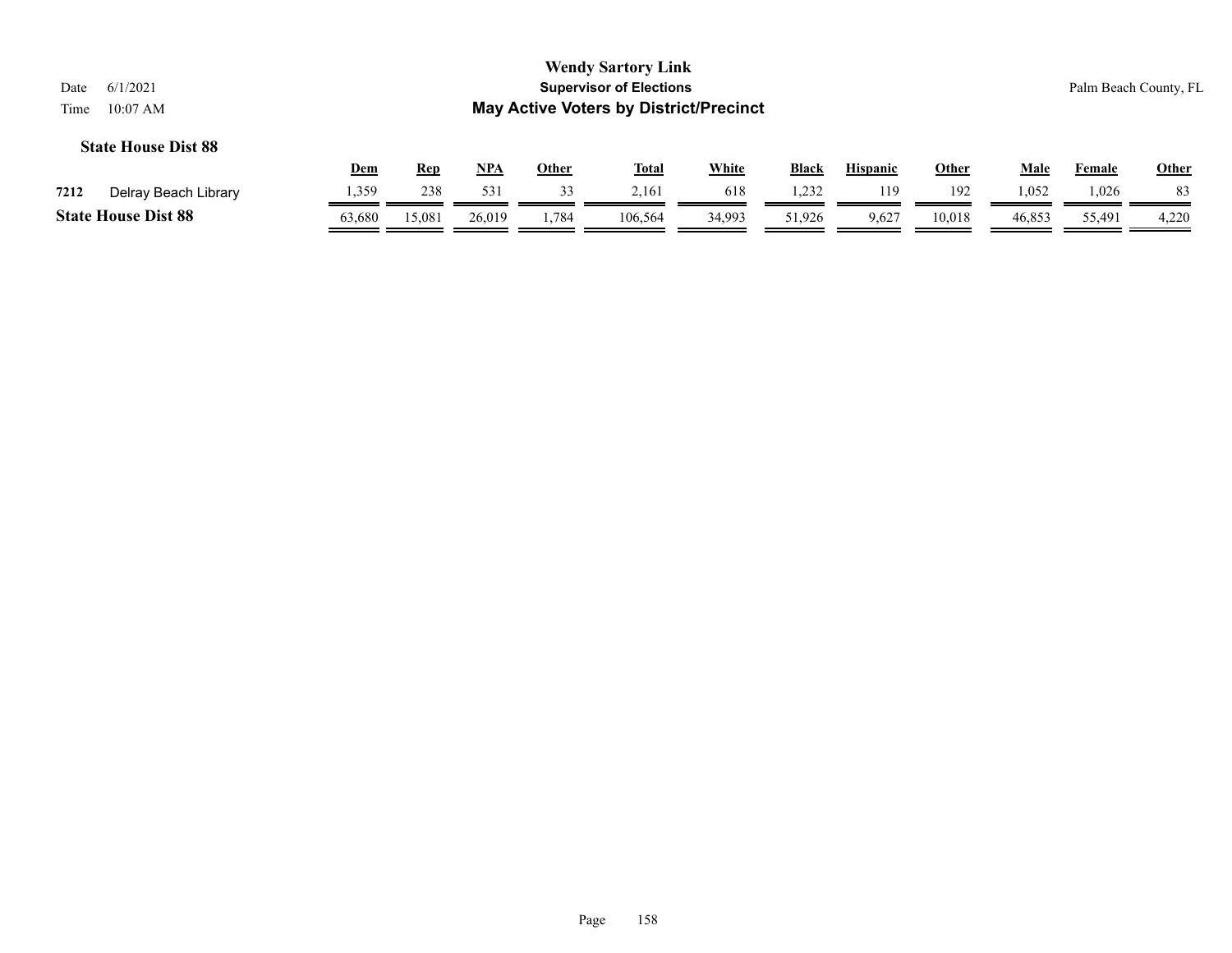#### **Wendy Sartory Link** Date 6/1/2021 **Supervisor of Elections** Palm Beach County, FL Time 10:07 AM **May Active Voters by District/Precinct**

# **Dem Rep NPA Other Total White Black Hispanic Other Male Female Other** Phil Foster Park Marine Center 326 581 297 30 1,234 1,092 22 41 79 614 591 29 Phil Foster Park Marine Center 619 1,172 748 90 2,629 2,276 56 92 205 1,227 1,329 73 Palm Beach Shores Town Hall 296 458 321 27 1,102 996 15 23 68 523 550 29 Palm Beach Shores Town Hall 0 0 0 0 0 0 0 0 0 0 0 0 St Edwards Church 464 1,217 540 58 2,279 2,091 6 55 127 1,047 1,162 70 St Edwards Church 383 631 430 46 1,490 1,349 6 30 105 655 797 38 **1394 Morton & Barbara Mandel Cente** 266 631 302 39 1,238 1,134 7 23 74 562 643 33 St Catherine Church 469 575 375 32 1,451 1,207 40 95 109 653 745 53 Lakeside Presbyterian Church 309 392 178 22 901 780 3 57 61 418 453 30 Lakeside Presbyterian Church 369 424 270 35 1,098 910 20 84 84 509 555 34 1st Congregational Church 747 474 422 46 1,689 1,423 25 135 106 775 858 56 St Andrews Episcopal 576 307 439 44 1,366 1,104 59 112 91 658 661 47 Lantana Recreation Center 501 510 391 45 1,447 1,211 29 105 102 683 719 45 South Palm Beach Town Hall 443 516 391 34 1,384 1,184 25 77 98 606 732 46 Manalapan Town Hall 77 209 91 10 387 354 6 6 21 194 181 12 Hypoluxo Town Hall 539 617 537 58 1,751 1,461 41 109 140 803 895 53 Harvey E Oyer Jr Park 510 640 508 60 1,718 1,358 90 133 137 826 843 49 Sterling Village Aud 530 582 481 52 1,645 1,434 36 68 107 773 817 55 Ocean Ridge Town Hall 427 786 420 46 1,679 1,533 7 48 91 803 830 46 Forest Park Elementary 294 460 277 26 1,057 948 8 54 47 441 581 35 Briny Breezes Community Cente 95 146 93 337 311 0 10 16 141 186 10 Briny Breezes Community Center 0 0 0 0 0 0 0 0 0 0 0 0 Briny Breezes Community Center 0 0 0 0 0 0 0 0 0 0 0 0 Briny Breezes Community Cente 51 36 39 1 127 113 1 13 36 5 70 54 3 Lakeview Baptist Church 545 658 441 36 1,680 1,390 77 103 110 783 839 58 Lakeview Baptist Church 0 0 0 0 0 0 0 0 0 0 0 0 Plumosa SOA Elementary 50 62 47 7 166 142 4 12 8 78 85 3 Lakeview Baptist Church 3 7 3 1 14 7 0 1 6 7 7 0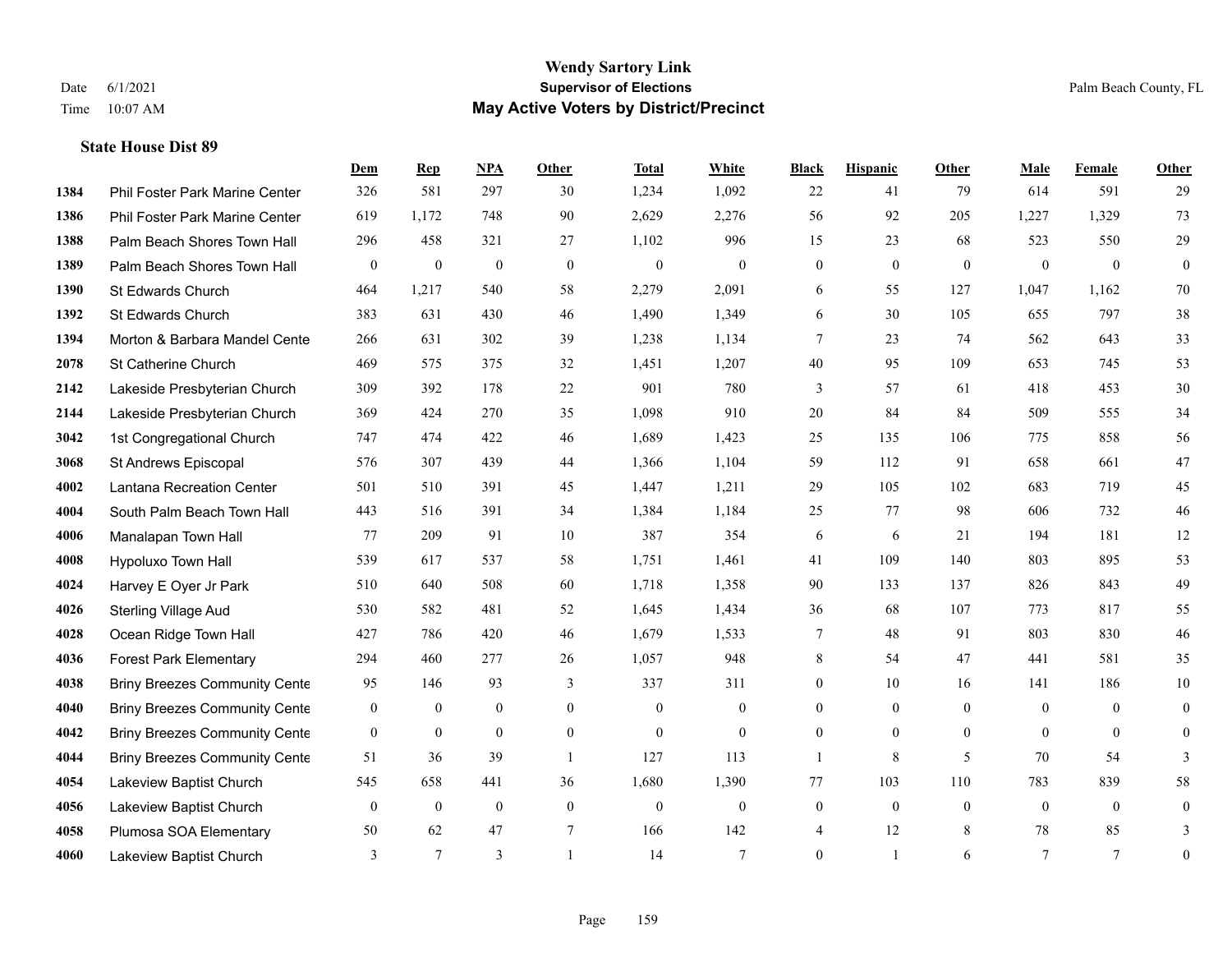### **Wendy Sartory Link** Date 6/1/2021 **Supervisor of Elections** Palm Beach County, FL Time 10:07 AM **May Active Voters by District/Precinct**

# **Dem Rep NPA Other Total White Black Hispanic Other Male Female Other** Lakeview Baptist Church 41 68 37 5 151 124 8 8 11 73 75 3 Seacrest Presbyterian **48** 43 45 4 140 124 1 9 6 74 64 2 Seacrest Presbyterian 0 0 0 0 0 0 0 0 0 0 0 0 Seacrest Presbyterian 0 0 0 0 0 0 0 0 0 0 0 0 Seacrest Presbyterian 0 0 0 0 0 0 0 0 0 0 0 0 Gulf Stream Town Hall 185 465 209 22 881 822 4 19 36 426 436 19 Plumosa SOA Elementary 458 439 362 25 1,284 1,108 17 74 85 608 639 37 S D Spady Elementary 700 712 545 56 2,013 1,739 38 98 138 954 984 75 Bethel Evangelical Baptist 1,041 771 718 63 2,593 1,995 182 231 185 1,104 1,410 79 Carver Middle 117 148 100 10 375 303 27 20 25 184 177 14 Veterans Park Recreation Ctr 459 538 430 37 1,464 1,329 18 25 92 675 747 42 Emmanuel Catholic Church 777 684 633 66 2,160 1,748 81 156 175 941 1,148 71 Delray Beach Golf Club 423 410 348 34 1,215 931 53 115 116 556 618 41 Pines of Delray East 612 357 396 27 1,392 1,037 90 136 129 555 774 63 505 Club 406 466 314 34 1,220 1,107 10 35 68 533 655 32 Veterans Park Recreation Ctr 622 827 585 50 2,084 1,914 12 42 116 974 1,039 71 Delray Beach First Baptist 874 799 675 63 2,411 2,027 85 142 157 1,105 1,247 59 Orchard View Elementary 28 35 26 0 89 71 2 6 10 47 39 3 Orchard View Elementary 738 418 491 37 1,684 1,156 158 210 160 701 918 65 Orchard View Elementary 461 301 344 41 1,147 810 70 157 110 482 621 44 Delray Beach Swim and Tennis 741 455 500 35 1,731 1,204 200 157 170 750 916 65 Delray Beach Swim and Tennis 842 595 673 61 2,171 1,630 138 201 202 1,000 1,079 92 Pine Grove Elementary 548 874 584 58 2,064 1,777 27 103 157 948 1,040 76 St Lucy Catholic Church 636 936 636 43 2,251 2,010 14 76 151 1,009 1,165 77 St Lucy Catholic Church 31 59 31 2 123 108 0 4 11 53 68 2 Omni Middle 649 634 530 37 1,850 1,516 33 138 163 863 934 53 Calusa Elementary 395 393 317 28 1,133 937 14 94 88 466 627 40 Above and Beyond Community Church 420 564 444 35 1,463 1,187 43 128 105 684 732 47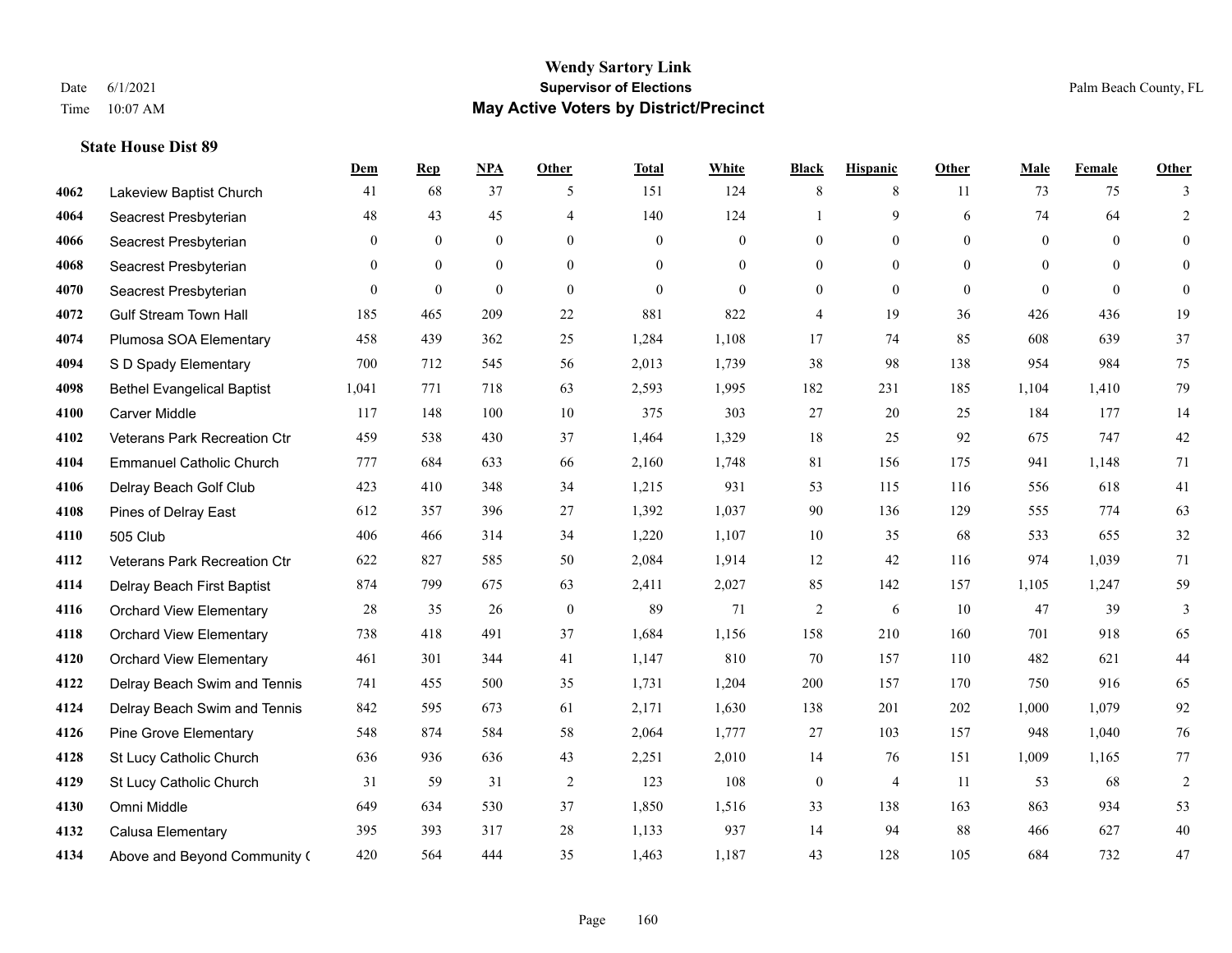### **Wendy Sartory Link** Date 6/1/2021 **Supervisor of Elections** Palm Beach County, FL Time 10:07 AM **May Active Voters by District/Precinct**

Above and Beyond Community Church 655 629 592 44 1,920 1,432 53 220 215 813 1,028 79

**Dem Rep NPA Other Total White Black Hispanic Other Male Female Other**

# Ascension Catholic Church 835 1,223 908 72 3,038 2,371 163 248 256 1,426 1,506 106 4150 Patch Reef Park Community Center 582 514 552 63 1,711 1,312 63 162 174 806 853 52 Boca Delray Lodge #171 646 660 656 54 2,016 1,494 72 221 229 923 1,008 85 Ascension Catholic Church 436 420 342 34 1,232 894 96 102 140 602 579 51 St Lucy Catholic Church 533 565 411 36 1,545 1,356 6 63 120 718 783 44 FAU Arena Lobby 960 533 774 35 2,302 1,237 398 308 359 980 1,134 188 JC Mitchell Elementary 731 586 637 57 2,011 1,392 89 245 285 881 1,010 120 Spanish River Library 930 1,055 892 51 2,928 2,272 102 265 289 1,399 1,423 106 Marine Safety Headquarters 700 699 603 62 2,064 1,804 19 103 138 914 1,093 57 Boca Raton Middle 579 618 566 33 1,796 1,360 55 206 175 842 901 53 The Volen Center 574 513 472 28 1,587 1,094 139 168 186 731 789 67 Elks Lodge of Boca Raton 935 545 630 56 2,166 1,263 329 324 250 988 1,076 102 St Gregory Episcopal Church 787 1,136 835 75 2,833 2,370 34 185 244 1,399 1,329 105 Center for Spiritual Living 640 823 589 36 2,088 1,744 36 161 147 989 1,036 63 4214 Calvary Chapel Boca Raton - 4th 649 870 650 66 2,235 1,781 47 238 169 1,034 1,115 86 Calvary Chapel Boca Raton - Kir 690 1,077 698 62 2,527 2,130 22 176 199 1,196 1,243 88 Grace Community Church 472 883 555 61 1,971 1,630 36 142 163 904 981 86 Boca Raton Community Center 493 433 509 47 1,482 967 113 246 156 691 743 48 Boca Raton Downtown Library 949 1,105 911 84 3,049 2,549 61 186 253 1,366 1,554 129 Grace Community Church 535 1,152 754 61 2,502 2,048 62 192 200 1,167 1,247 88 St Gregory Episcopal Church 234 395 279 22 930 830 7 34 59 442 463 25 Boca Raton Community Center 543 670 526 48 1,787 1,534 17 99 137 798 939 50 Boca Raton Downtown Library 333 462 330 25 1,150 1,006 9 59 76 540 584 26 WPB City Hall Flagler Gallery 499 515 333 43 1,390 1,086 48 126 130 527 788 75

 Morton & Barbara Mandel Center 151 382 164 20 717 635 8 17 57 325 370 22 PB Fire Station #3 45 107 61 3 216 187 0 7 22 96 108 12 PB Fire Station #3 565 501 428 50 1,544 1,381 19 38 106 678 828 38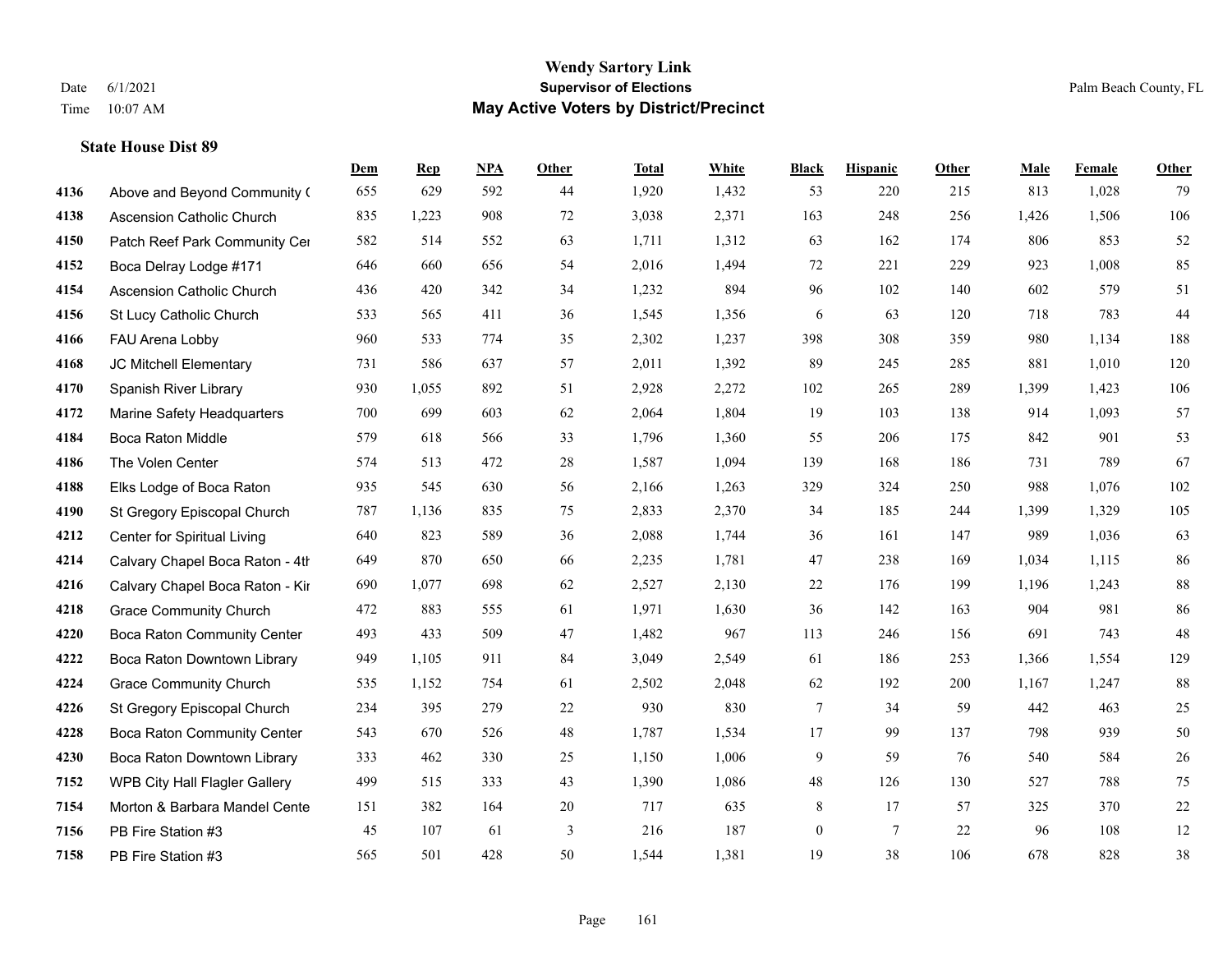|      |                                 | Dem    | <b>Rep</b> | $NPA$  | Other          | <b>Total</b> | White   | <b>Black</b>                | <b>Hispanic</b> | Other  | <b>Male</b> | Female | <b>Other</b> |
|------|---------------------------------|--------|------------|--------|----------------|--------------|---------|-----------------------------|-----------------|--------|-------------|--------|--------------|
| 7164 | <b>Osborne Community Center</b> | 332    | 200        | 204    | 28             | 764          | 598     | 56                          | 56              | 54     | 353         | 389    | 22           |
| 7166 | PB Fire Station #3              | 341    | 400        | 320    | 34             | 1,095        | 968     | 5                           | 31              | 91     | 490         | 578    | 27           |
| 7170 | Lantana Town Hall               | 741    | 356        | 549    | 35             | 1,681        | 907     | 354                         | 254             | 166    | 797         | 803    | 81           |
| 7172 | Lantana Recreation Center       | 330    | 269        | 277    | 17             | 893          | 693     | 57                          | 72              | 71     | 416         | 449    | 28           |
| 7176 | Hypoluxo Town Hall              | 191    | 89         | 107    | 9              | 396          | 219     | 83                          | 63              | 31     | 169         | 216    | 11           |
| 7188 | <b>Forest Park Elementary</b>   | 903    | 569        | 628    | 63             | 2,163        | 1,498   | 279                         | 196             | 190    | 927         | 1,160  | 76           |
| 7190 | Seacrest Presbyterian           | 1,086  | 607        | 802    | 61             | 2,556        | 1,607   | 453                         | 249             | 247    | 1,218       | 1,237  | 101          |
| 7192 | Lakeview Baptist Church         | 17     | 10         | 10     | $\overline{2}$ | 39           | 27      | 2                           | $\overline{4}$  | 6      | 19          | 17     | 3            |
| 7194 | Delray Beach Community Cente    | 642    | 369        | 474    | 44             | 1,529        | 1,094   | 214                         | 112             | 109    | 783         | 696    | 50           |
| 7198 | Atlantic High Auditorium        | 44     | 33         | 27     | $\mathcal{F}$  | 107          | 86      |                             | $\overline{7}$  | $\tau$ | 46          | 58     | 3            |
| 7202 | 505 Club                        | 686    | 403        | 458    | 42             | 1,589        | 1,138   | 241                         | 75              | 135    | 820         | 718    | 51           |
| 7204 | 505 Club                        | 39     | 41         | 43     | $\overline{4}$ | 127          | 100     | 3                           | 11              | 13     | 64          | 58     | 5            |
| 7206 | 505 Club                        | 58     | 62         | 65     | 6              | 191          | 163     | $\mathcal{D}_{\mathcal{L}}$ | 9               | 17     | 99          | 87     | 5            |
| 7208 | Atlantic High Media Center      | 789    | 204        | 327    | 21             | 1,341        | 601     | 533                         | 91              | 116    | 584         | 713    | 44           |
| 7214 | Delray Beach Community Cente    | 931    | 334        | 541    | 41             | 1,847        | 887     | 567                         | 224             | 169    | 904         | 870    | 73           |
|      | <b>State House Dist 89</b>      | 44,952 | 47,099     | 38,503 | 3,459          | 134,013      | 106,267 | 6,867                       | 9,860           | 11,019 | 61,478      | 67,825 | 4,710        |
|      |                                 |        |            |        |                |              |         |                             |                 |        |             |        |              |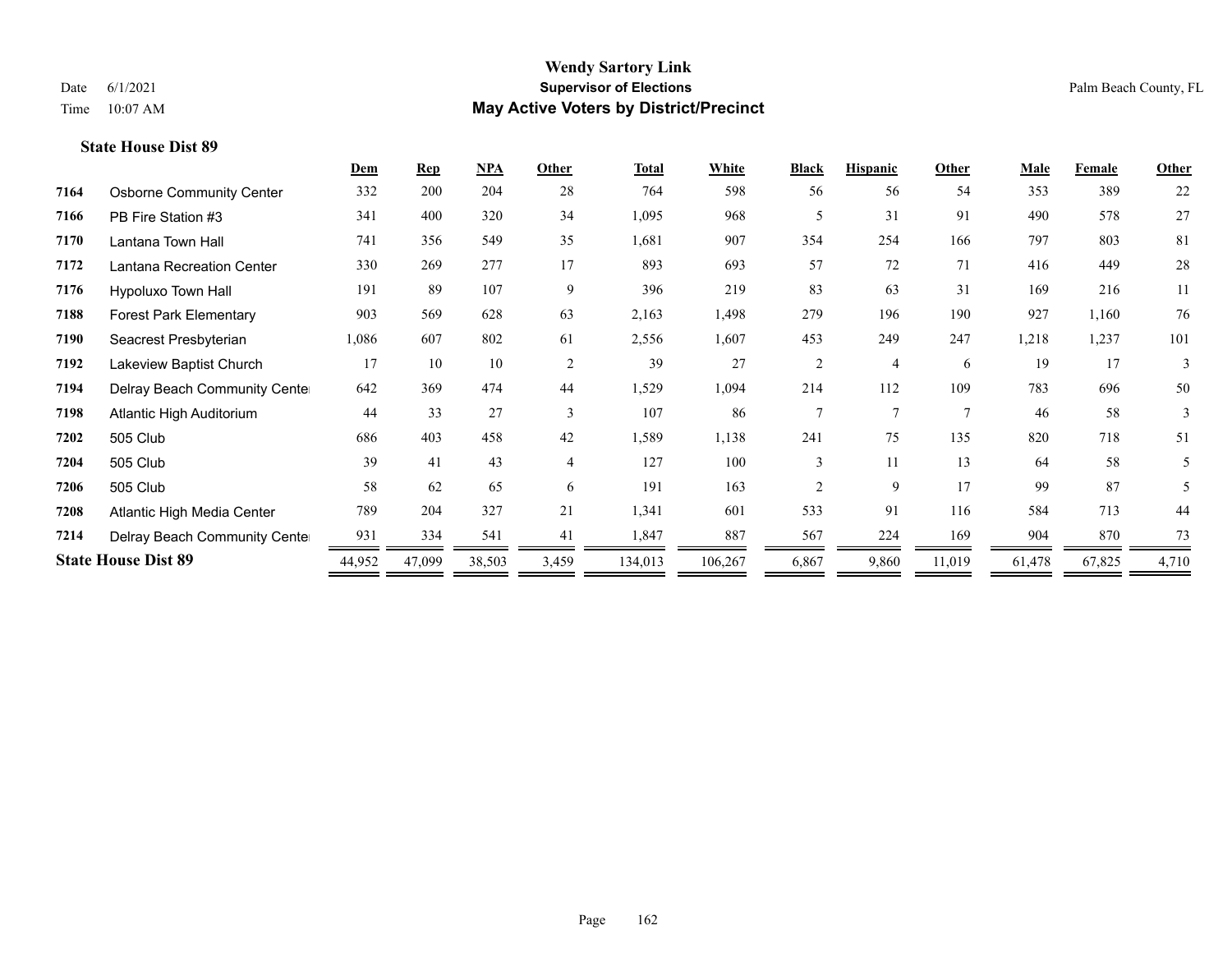### **Wendy Sartory Link** Date 6/1/2021 **Supervisor of Elections** Palm Beach County, FL Time 10:07 AM **May Active Voters by District/Precinct**

**Dem Rep NPA Other Total White Black Hispanic Other Male Female Other**

# Liberty Park Elementary 0 0 0 0 0 0 0 0 0 0 0 0 River Bridge Activities Center 1,116 532 694 51 2,393 1,153 486 496 258 1,004 1,300 89 Pine Ridge North II 1,175 530 849 52 2,606 1,085 405 848 268 1,048 1,448 110 Cresthaven Emory Aud 652 425 324 15 1,416 800 99 419 98 524 840 52 Cresthaven Barkley Aud 527 360 294 21 1,202 608 86 401 107 498 649 55 Cresthaven Ashley Aud 350 218 226 14 808 408 37 296 67 324 451 33 Covered Bridge Clubhouse 1,152 748 681 36 2,617 1,833 133 473 178 1,018 1,517 82 Poinciana Clubhouse 925 532 502 35 1,994 1,324 96 412 162 787 1,140 67 First Baptist Church GA 0 0 0 0 0 0 0 0 0 0 0 0 Liberty Park Elementary 1,150 550 688 54 2,442 1,079 465 636 262 968 1,357 117 First Baptist Church GA 17 4 11 0 32 15 3 10 4 13 18 1 First Baptist Church GA 462 188 274 12 936 416 193 205 122 408 487 41 St Lukes United Methodist Chr 476 530 431 34 1,471 1,168 37 187 79 693 738 40 Lucerne Pointe Clubhouse 1,063 531 674 46 2,314 1,479 229 424 182 952 1,279 83 Fountains Of Palm Beach 931 451 582 55 2,019 1,383 140 333 163 853 1,099 67 Pine Ridge South IV Clubhouse 931 509 509 42 1,991 1,204 266 405 116 776 1,140 75 American Finnish Club 14 9 8 0 31 17 3 1 10 12 16 3 Indian Pines Elementary 1,184 257 575 34 2,050 471 898 445 236 920 1,026 104 Indian Pines Elementary 1,830 299 842 39 3,010 527 1,521 589 373 1,340 1,518 152 Tradewinds Middle 1,281 333 650 34 2,298 590 882 380 446 1,016 1,154 128 Coastal Chapel 508 369 346 25 1,248 777 113 267 91 586 621 41 Lantana Recreation Center 15 10 8 2 35 35 0 0 0 13 22 0 Our Savior Lutheran Church 53 44 57 1 155 104 19 20 12 84 65 6 Lakeside UM Church 683 433 487 38 1,641 1,037 175 287 142 731 863 47 Atlantis City Hall 485 910 445 42 1,882 1,627 41 88 126 867 971 44

 Woodlands Middle 802 627 701 49 2,179 1,493 137 359 190 1,007 1,092 80 Tradewinds Middle 187 55 130 9 381 103 127 90 61 171 198 12 Coral Reef Elementary 326 240 262 26 854 512 68 192 82 401 426 27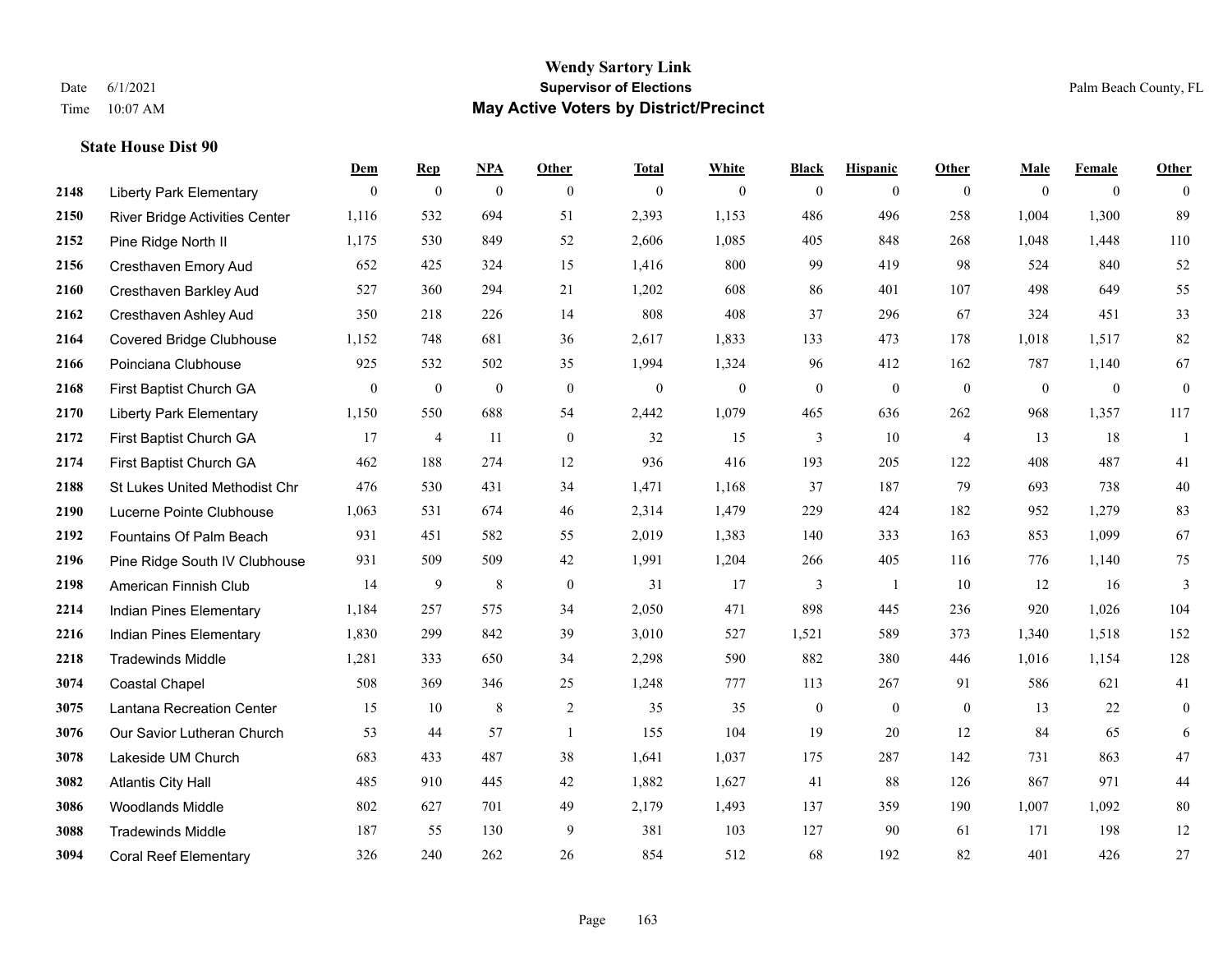|      |                                  | Dem   | <b>Rep</b> | NPA     | <b>Other</b> | <b>Total</b> | White | <b>Black</b>     | <b>Hispanic</b> | Other | <b>Male</b> | Female | <b>Other</b>   |
|------|----------------------------------|-------|------------|---------|--------------|--------------|-------|------------------|-----------------|-------|-------------|--------|----------------|
| 3096 | <b>Coral Reef Elementary</b>     | 835   | 604        | 627     | 54           | 2,120        | 1,366 | 254              | 269             | 231   | 987         | 1,046  | 87             |
| 3098 | <b>Manatee Elementary</b>        | 687   | 582        | 512     | 41           | 1,822        | 1,245 | 171              | 215             | 191   | 826         | 932    | 64             |
| 3100 | Journeys End                     | 426   | 336        | 352     | 20           | 1,134        | 759   | 91               | 135             | 149   | 533         | 572    | 29             |
| 3102 | <b>Diamond View Elementary</b>   | 1,232 | 460        | 817     | 45           | 2,554        | 1,067 | 641              | 543             | 303   | 1,135       | 1,310  | 109            |
| 3104 | American German Club             | 425   | 371        | 386     | 32           | 1,214        | 847   | 93               | 143             | 131   | 565         | 602    | 47             |
| 3106 | American German Club             | 302   | 117        | 205     | 16           | 640          | 237   | 173              | 97              | 133   | 282         | 329    | $29\,$         |
| 3108 | Santaluces High                  | 1,249 | 543        | 873     | 61           | 2,726        | 1,096 | 693              | 538             | 399   | 1,203       | 1,433  | $90\,$         |
| 3110 | Lantana Road Branch Library      | 843   | 346        | 513     | 41           | 1,743        | 828   | 460              | 294             | 161   | 765         | 893    | 85             |
| 3112 | <b>Starlight Cove Elementary</b> | 862   | 307        | 624     | 39           | 1,832        | 731   | 309              | 641             | 151   | 795         | 944    | 93             |
| 3114 | Santaluces High                  | 384   | 252        | 295     | 12           | 943          | 554   | 121              | 181             | 87    | 461         | 449    | 33             |
| 3116 | Advent Lantana                   | 1,124 | 547        | 759     | 51           | 2,481        | 1,522 | 375              | 382             | 202   | 1,025       | 1,366  | 90             |
| 3118 | <b>Advent Lantana</b>            | 214   | 232        | 176     | 16           | 638          | 525   | 22               | 47              | 44    | 313         | 311    | 14             |
| 3124 | West Boynton Park and Rec        | 788   | 579        | 641     | 45           | 2,053        | 1,304 | 214              | 285             | 250   | 926         | 1,050  | 77             |
| 3126 | Temple Shaarei Shalom            | 656   | 507        | 472     | 29           | 1,664        | 1,140 | 153              | 202             | 169   | 770         | 843    | 51             |
| 3128 | West Boynton Park and Rec        | 952   | 612        | 729     | 42           | 2,335        | 1,461 | 279              | 333             | 262   | 1,069       | 1,181  | 85             |
| 3130 | Winston Trails Swim Center       | 1,127 | 922        | 862     | 64           | 2,975        | 2,105 | 206              | 375             | 289   | 1,391       | 1,468  | 116            |
| 3132 | Park Vista High                  | 885   | 667        | 695     | 50           | 2,297        | 1,455 | 228              | 373             | 241   | 1,038       | 1,177  | 82             |
| 3133 | Christa McAuliffe Middle         | 178   | 121        | 134     | 9            | 442          | 270   | 45               | 62              | 65    | 212         | 218    | 12             |
| 3134 | <b>Hidden Oaks Elementary</b>    | 1,098 | 322        | 586     | 33           | 2,039        | 598   | 803              | 362             | 276   | 876         | 1,075  | 88             |
| 3136 | <b>Freedom Shores Elementary</b> | 889   | 409        | 581     | 33           | 1,912        | 845   | 528              | 280             | 259   | 849         | 986    | 77             |
| 3138 | <b>Citrus Cove Elementary</b>    | 872   | 501        | 575     | 31           | 1,979        | 1,171 | 313              | 286             | 209   | 873         | 1,024  | $82\,$         |
| 3140 | Boynton Lakes North Clubhouse    | 425   | 193        | 271     | 15           | 904          | 426   | 219              | 126             | 133   | 406         | 467    | 31             |
| 3142 | Boynton Lakes North Clubhouse    | 394   | 167        | 219     | 15           | 795          | 446   | 140              | 137             | 72    | 320         | 444    | 31             |
| 3144 | Freedom Shores Elementary        | 11    | 8          | $\,8\,$ | $\mathbf{0}$ | 27           | 21    | $\boldsymbol{0}$ | $\overline{4}$  | 2     | 11          | 14     | $\overline{2}$ |
| 3146 | <b>Freedom Shores Elementary</b> | 356   | 136        | 172     | 15           | 679          | 458   | 81               | 77              | 63    | 268         | 390    | 21             |
| 3148 | Imagine Schools - Chancellor     | 63    | 54         | 55      | 6            | 178          | 122   | 12               | 27              | 17    | 87          | 86     | 5              |
| 3150 | Christa McAuliffe Middle         | 573   | 251        | 233     | 20           | 1,077        | 977   | 22               | 30              | 48    | 444         | 600    | 33             |
| 3152 | Park Vista High                  | 652   | 413        | 388     | 33           | 1,486        | 1,271 | 57               | 63              | 95    | 654         | 782    | 50             |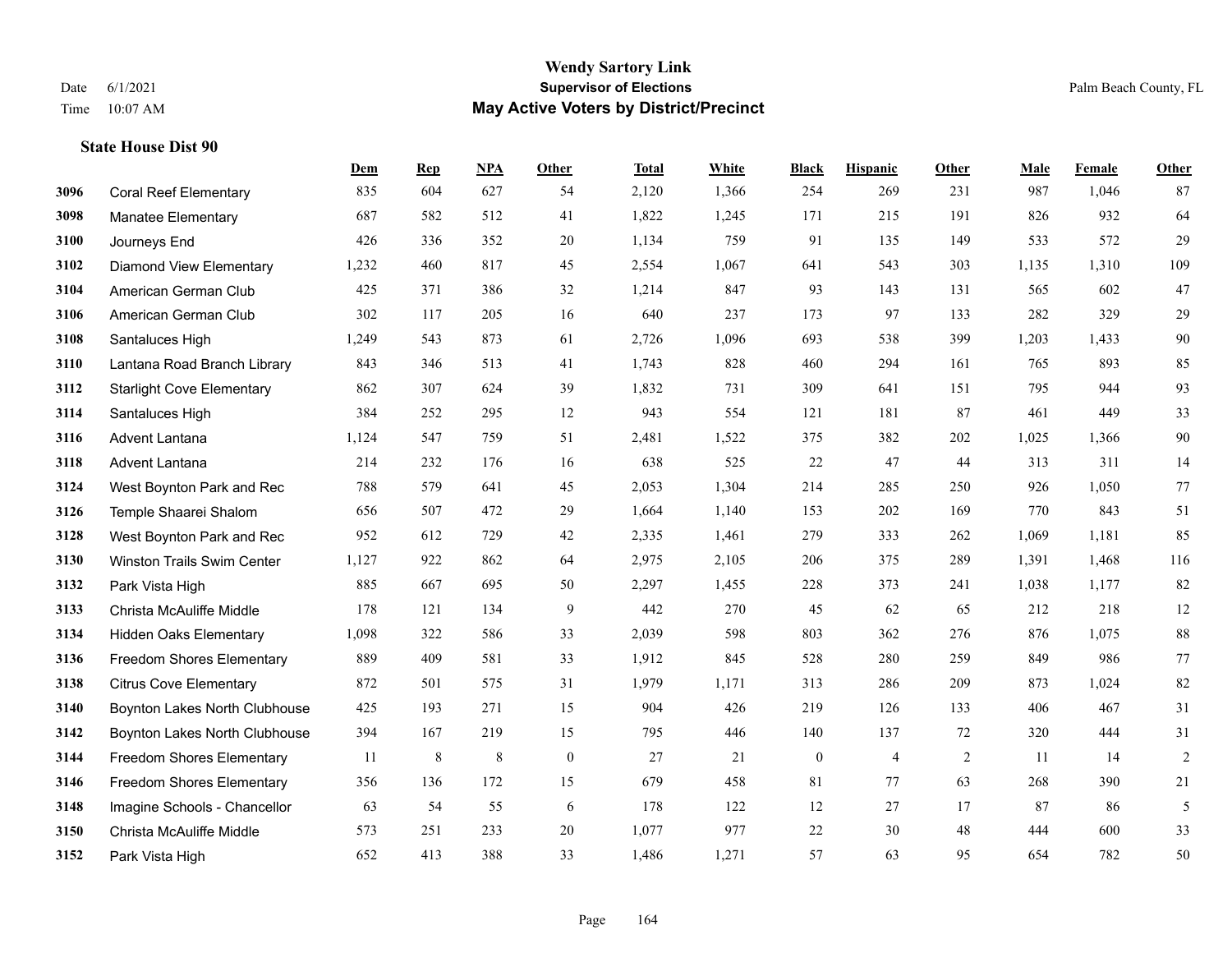|      |                                 | Dem          | <b>Rep</b>       | NPA          | <b>Other</b>   | <b>Total</b> | <b>White</b>   | <b>Black</b>     | <b>Hispanic</b> | <b>Other</b> | <b>Male</b>    | Female         | <b>Other</b>     |
|------|---------------------------------|--------------|------------------|--------------|----------------|--------------|----------------|------------------|-----------------|--------------|----------------|----------------|------------------|
| 3154 | Ponte Vecchio Clubhouse         | 822          | 314              | 286          | 20             | 1,442        | 1,283          | 22               | 40              | 97           | 650            | 748            | 44               |
| 3156 | Aberdeen East Clubhouse         | 1,022        | 499              | 555          | 41             | 2,117        | 1,612          | 141              | 183             | 181          | 867            | 1,187          | 63               |
| 3158 | <b>Crystal Lakes Elementary</b> | 1,023        | 784              | 835          | 55             | 2,697        | 1,905          | 194              | 297             | 301          | 1,224          | 1,361          | 112              |
| 3160 | Christa McAuliffe Middle        | 439          | 334              | 322          | 18             | 1,113        | 759            | 135              | 117             | 102          | 502            | 569            | 42               |
| 3162 | <b>Hidden Oaks Elementary</b>   | 548          | 259              | 297          | 18             | 1,122        | 679            | 204              | 124             | 115          | 503            | 586            | 33               |
| 3164 | <b>Citrus Cove Elementary</b>   | 894          | 548              | 641          | 52             | 2,135        | 1,341          | 312              | 247             | 235          | 944            | 1,119          | $72\,$           |
| 3166 | Jamaica Bay Clubhouse           | 365          | 374              | 274          | 25             | 1,038        | 921            | 22               | 38              | 57           | 449            | 555            | 34               |
| 3168 | Boynton Beach Fire Station #3   | 939          | 462              | 675          | 31             | 2,107        | 1,188          | 372              | 306             | 241          | 895            | 1,137          | 75               |
| 3170 | Boynton Beach High              | 1,145        | 612              | 883          | 72             | 2,712        | 1,597          | 319              | 536             | 260          | 1,195          | 1,407          | 110              |
| 3172 | Boynton Beach High              | 500          | 149              | 326          | 32             | 1,007        | 473            | 283              | 144             | 107          | 421            | 539            | $47\,$           |
| 3174 | Boynton Beach Fire Station #3   | 251          | 180              | 175          | 13             | 619          | 423            | 52               | 86              | 58           | 282            | 320            | 17               |
| 3176 | Boynton Beach High              | 227          | 125              | 158          | 7              | 517          | 275            | 99               | 79              | 64           | 223            | 268            | $26\,$           |
| 3180 | Imagine Schools - Chancellor    | $\mathbf{0}$ | $\boldsymbol{0}$ | $\mathbf{0}$ | $\overline{0}$ | $\mathbf{0}$ | $\mathbf{0}$   | $\boldsymbol{0}$ | $\overline{0}$  | $\theta$     | $\overline{0}$ | $\overline{0}$ | $\mathbf{0}$     |
| 3182 | Imagine Schools - Chancellor    | 103          | 52               | 87           | $\overline{4}$ | 246          | 122            | 50               | 39              | 35           | 118            | 117            | 11               |
| 3185 | Christ Fellowship Church BB     | 256          | 171              | 177          | 28             | 632          | 399            | 69               | 96              | 68           | 300            | 308            | $24\,$           |
| 3186 | Christ Fellowship Church BB     | 186          | 126              | 145          | 10             | 467          | 329            | 41               | 64              | 33           | 208            | 238            | 21               |
| 3187 | Christ Fellowship Church BB     | 729          | 417              | 604          | 56             | 1,806        | 1,042          | 276              | 286             | 202          | 845            | 899            | 62               |
| 3188 | Christ Fellowship Church BB     | 422          | 308              | 359          | 21             | 1,110        | 683            | 228              | 127             | 72           | 542            | 531            | 37               |
| 3190 | Imagine Schools - Chancellor    | 333          | 164              | 233          | 18             | 748          | 420            | 154              | 107             | 67           | 372            | 358            | 18               |
| 4010 | <b>Bent Tree Villas East</b>    | 839          | 744              | 624          | 53             | 2,260        | 1,636          | 222              | 220             | 182          | 983            | 1,215          | 62               |
| 4016 | Christ Fellowship Church BB     | 548          | 292              | 310          | 25             | 1,175        | 709            | 192              | 163             | 111          | 538            | 605            | 32               |
| 4020 | Christ Fellowship Church BB     | 33           | 28               | 42           | $\overline{4}$ | 107          | 84             | 4                | 11              | 8            | 39             | 66             | $\sqrt{2}$       |
| 5010 | Temple Shaarei Shalom           | 972          | 240              | 310          | 35             | 1,557        | 1,456          | 15               | 25              | 61           | 600            | 924            | 33               |
| 5012 | The Grove Clubhouse             | 419          | 149              | 155          | 12             | 735          | 665            | 18               | 19              | 33           | 307            | 417            | 11               |
| 5014 | West Boynton Branch Library     | 698          | 450              | 490          | 40             | 1,678        | 967            | 248              | 240             | 223          | 741            | 875            | 62               |
| 5016 | Faith United Methodist Church   | 959          | 633              | 630          | 31             | 2,253        | 1,641          | 154              | 239             | 219          | 985            | 1,175          | 93               |
| 5018 | Platina Clubhouse               | 689          | 261              | 295          | 20             | 1,265        | 1,077          | 36               | 74              | 78           | 489            | 743            | 33               |
| 7175 | Rolling Green Elementary        | $\mathbf{0}$ | $\mathbf{0}$     | $\mathbf{0}$ | $\theta$       | $\mathbf{0}$ | $\overline{0}$ | $\overline{0}$   | $\Omega$        | $\mathbf{0}$ | $\theta$       | $\overline{0}$ | $\boldsymbol{0}$ |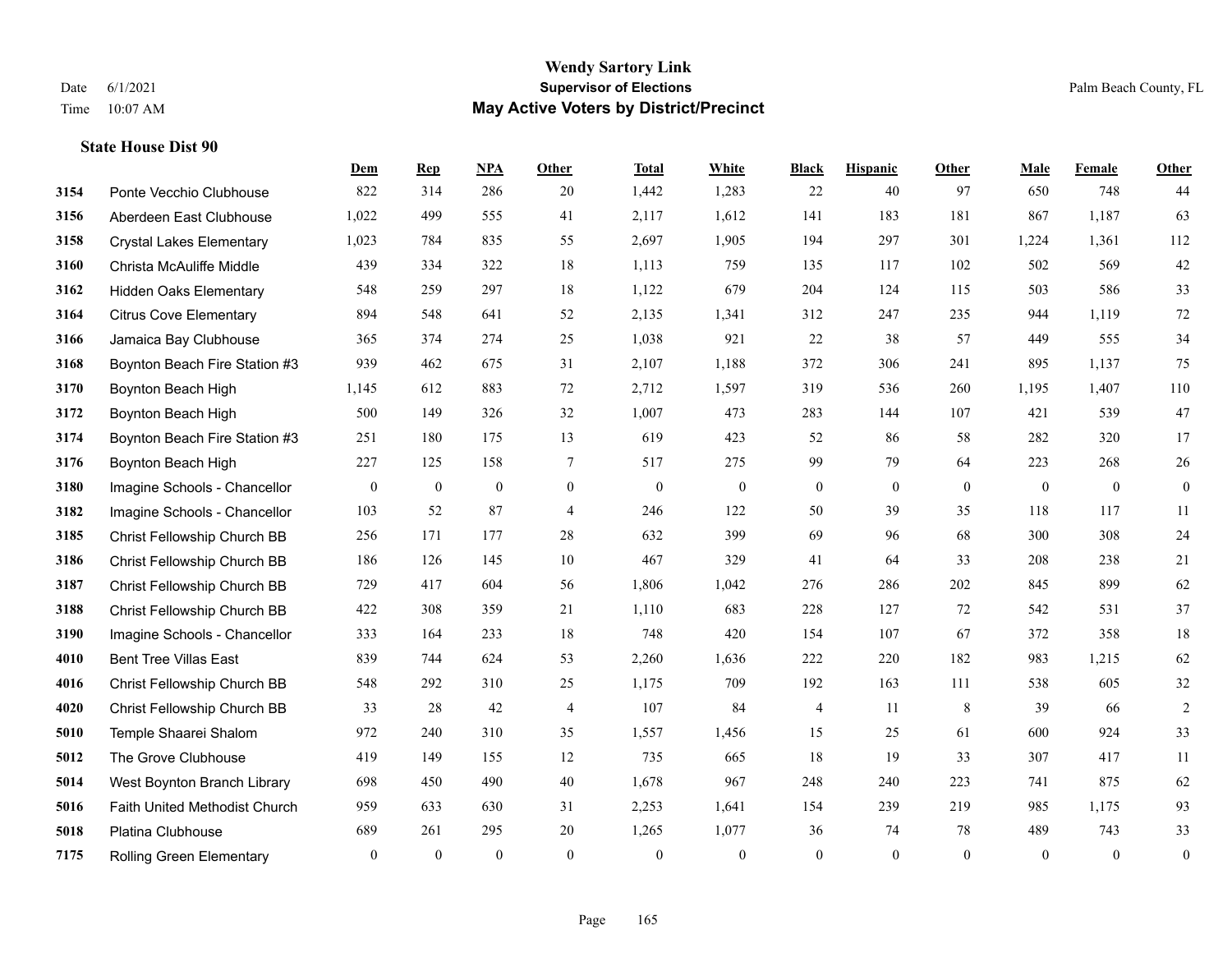| <b>Wendy Sartory Link</b><br>6/1/2021<br><b>Supervisor of Elections</b><br>Date<br><b>May Active Voters by District/Precinct</b><br>$10:07$ AM<br>Time |        |        |        |       |              |        |        |                 |              |        |        | Palm Beach County, FL |
|--------------------------------------------------------------------------------------------------------------------------------------------------------|--------|--------|--------|-------|--------------|--------|--------|-----------------|--------------|--------|--------|-----------------------|
| <b>State House Dist 90</b>                                                                                                                             | Dem    | Rep    | NPA    | Other | <u>Total</u> | White  | Black  | <b>Hispanic</b> | <b>Other</b> | Male   | Female | <b>Other</b>          |
| <b>State House Dist 90</b>                                                                                                                             | 52.158 | 28.928 | 33.898 | 2,375 | 117.359      | 69,781 | 17,224 | 18.677          | 11.677       | 51,320 | 61,694 | 4,345                 |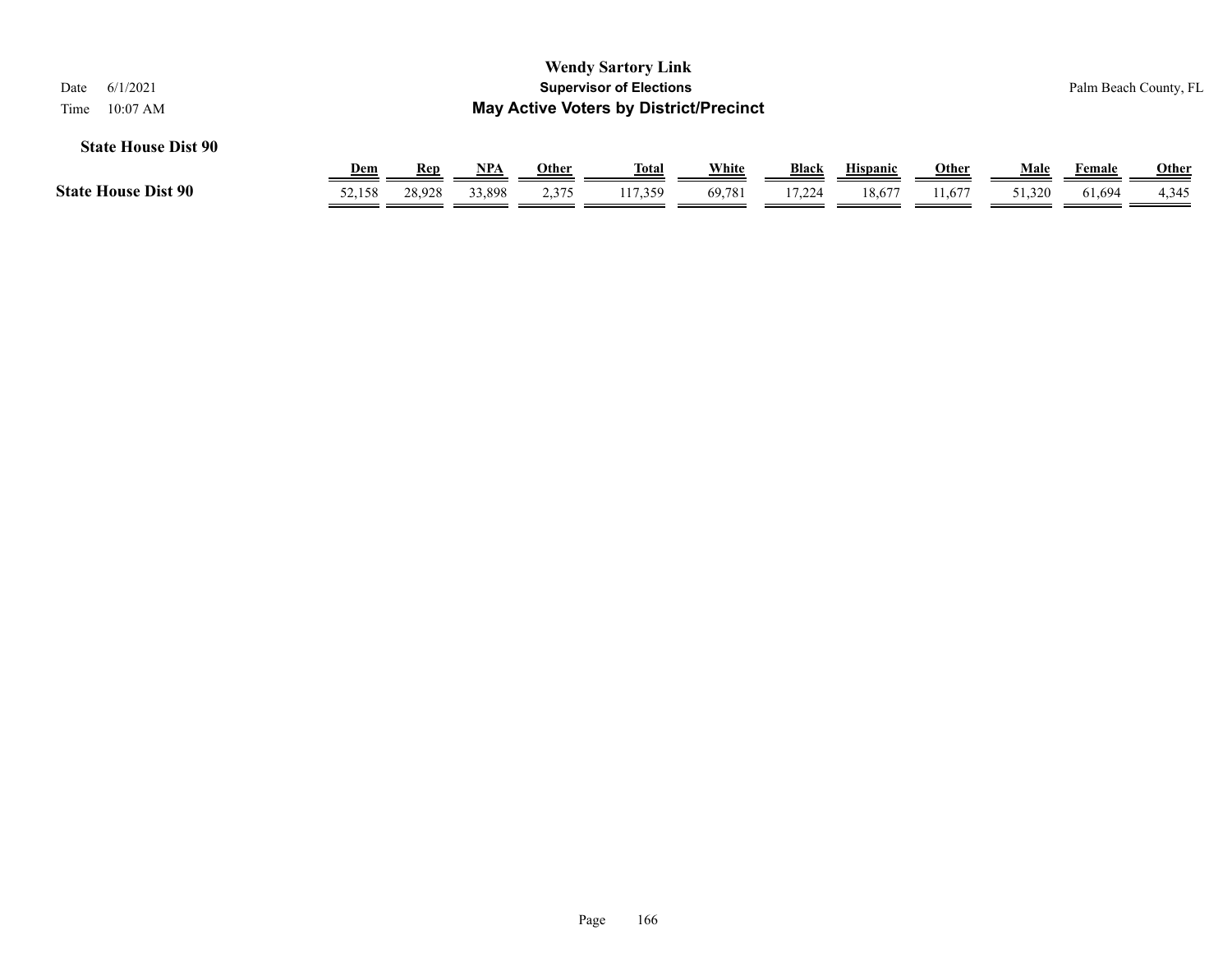### **Wendy Sartory Link** Date 6/1/2021 **Supervisor of Elections** Palm Beach County, FL Time 10:07 AM **May Active Voters by District/Precinct**

# **Dem Rep NPA Other Total White Black Hispanic Other Male Female Other** Leisureville #1 Clubhouse 574 412 375 42 1,403 1,062 112 131 98 564 790 49 Leisureville #3 Clubhouse 629 566 429 47 1,671 1,398 78 103 92 716 900 55 BB Leisureville Clubhouse 493 528 311 36 1,368 1,133 60 114 61 559 771 38 Golfview Harbour Clubhouse 647 419 421 28 1,515 1,033 211 117 154 685 776 54 Greentree Villas 650 569 466 26 1,711 1,398 73 120 120 684 977 50 New Church 418 488 332 24 1,262 1,024 64 89 85 539 693 30 Quail Ridge Business Center 127 382 117 12 638 613 1 3 21 292 335 11 Congress Middle 865 245 417 40 1,567 568 679 164 156 651 854 62 Village of Golf Admin Bldg 37 198 44 5 284 278 0 1 5 128 154 2 Crosspointe Elementary 369 256 303 25 953 687 116 61 89 406 527 20 Delray Dunes 86 336 99 5 526 486 2 6 32 239 275 12 Banyan Creek Elementary 119 152 84 7 362 288 16 30 28 185 168 9 Hunter's Run Courtside Cafe 1,087 373 552 35 2,047 1,881 41 48 77 854 1,146 47 Country Manors Clubhouse 460 393 407 24 1,284 911 100 135 138 570 676 38 Banyan Creek Elementary 2 6 1 0 9 8 0 0 1 5 3 1 Banyan Creek Elementary 0 0 0 0 0 0 0 0 0 0 0 0 **4082 Banyan Creek Elementary 0 3 0 0 3 3 3 0 0 0 2 1 0**  Banyan Creek Elementary 42 23 24 2 91 67 6 9 9 43 44 4 Banyan Creek Elementary 564 380 386 26 1,356 925 188 104 139 634 671 51 West Park Baptist Church 878 467 501 47 1,893 1,614 62 94 123 769 1,070 54 Pines of Delray North 291 168 167 11 637 508 38 49 42 254 356 27 Broken Sound Club 263 207 181 17 668 489 27 89 63 279 371 18 Woodfield Country Club HOA 851 759 733 51 2,394 2,142 13 68 171 1,092 1,205 97 Seasons HOA Clubhouse 224 218 171 11 624 515 9 37 63 296 299 29 Broken Sound Club 526 381 339 16 1,262 1,150 12 33 67 565 662 35 Broken Sound Club 608 415 442 41 1,506 1,181 75 139 111 684 779 43 Spanish River High 963 748 761 38 2,510 1,990 46 221 253 1,191 1,209 110 Greater BR Swim & Racquet Ctr 437 407 352 19 1,215 978 18 91 128 562 609 44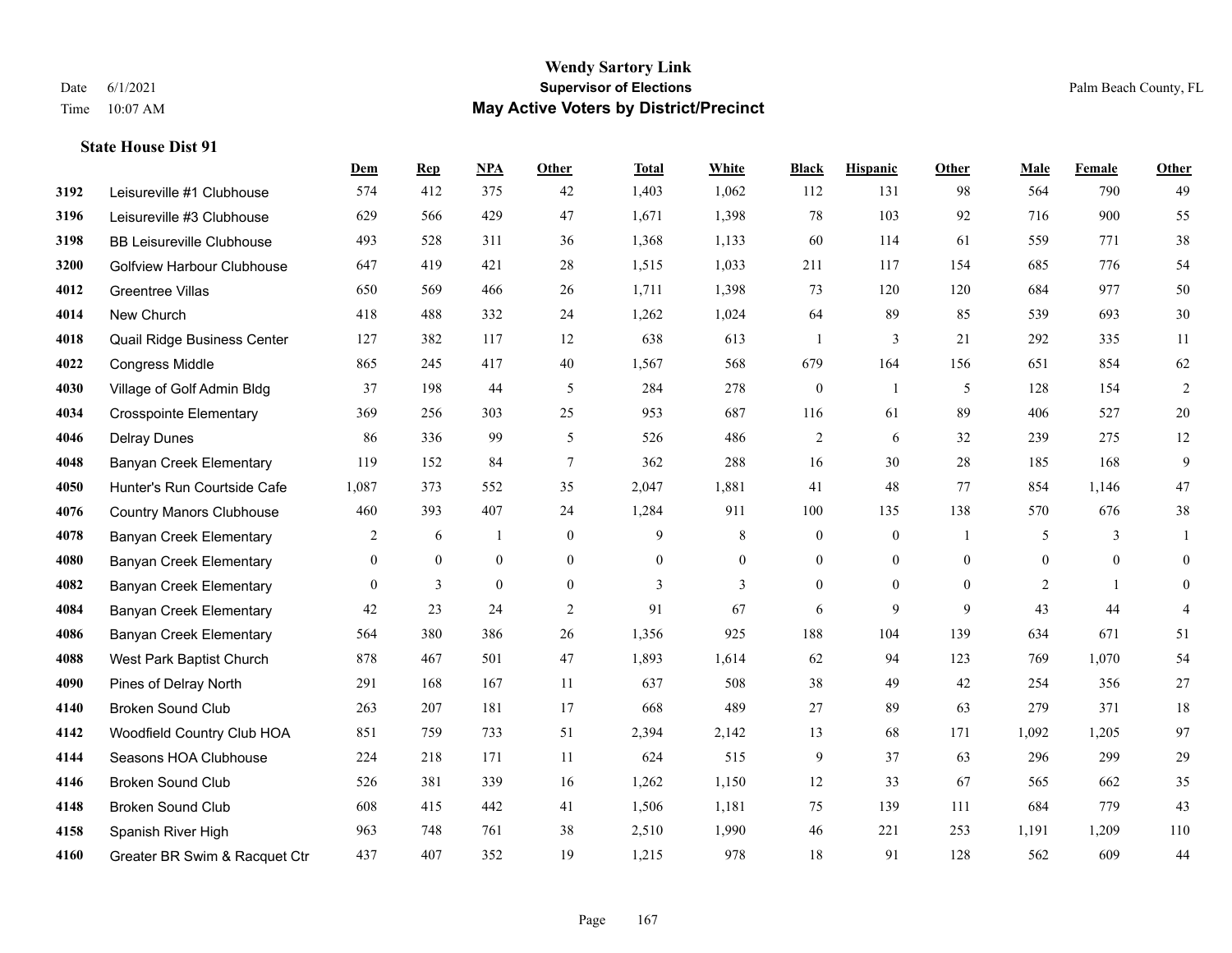#### **Wendy Sartory Link** Date 6/1/2021 **Supervisor of Elections** Palm Beach County, FL Time 10:07 AM **May Active Voters by District/Precinct**

# **Dem Rep NPA Other Total White Black Hispanic Other Male Female Other** 4162 Patch Reef Park Community Center 554 487 439 20 1,500 1,143 33 114 210 681 742 77 Safe Schools Institute 610 658 567 33 1,868 1,499 28 176 165 868 904 96 Sugar Sand Park Comm Center 311 279 266 15 871 749 5 54 63 408 426 37 Sugar Sand Park Comm Center 938 703 756 69 2,466 1,804 74 329 259 1,080 1,275 111 Sugar Sand Park Comm Center 761 646 526 47 1,980 1,571 45 197 167 802 1,110 68 Del Prado Elementary 595 588 570 34 1,787 1,277 50 245 215 806 878 103 Greater BR Swim & Racquet Ctr 905 607 737 52 2,301 1,566 88 404 243 960 1,244 97 Verde K-8 School 603 972 719 42 2,336 1,850 57 143 286 1,076 1,130 130 Del Prado Elementary 548 321 311 27 1,207 1,031 23 55 98 505 669 33 Good Shepherd Lutheran 719 448 444 24 1,635 1,409 31 80 115 690 902 43 Verde K-8 School 653 482 532 37 1,704 1,062 123 326 193 707 917 80 Verde K-8 School 404 353 304 19 1,080 804 10 169 97 439 612 29 Greater BR Swim & Racquet Ctr 807 596 630 36 2,069 1,614 31 239 185 843 1,151 75 Sugar Sand Park Comm Center 797 477 607 44 1,925 1,212 157 325 231 870 982 73 Good Shepherd Lutheran 692 485 517 32 1,726 1,371 34 175 146 702 964 60 Hammock Pointe Elementary 912 619 485 35 2,051 1,767 10 121 153 809 1,183 59 Sugar Sand Park Comm Center 645 845 681 44 2,215 1,744 31 262 178 1,024 1,117 74 Hagen Road Elementary 621 327 410 36 1,394 720 296 196 182 608 734 52 Hagen Road Elementary 866 447 463 27 1,803 1,406 156 120 121 796 961 46 Valencia Lakes HOA 607 215 244 16 1,082 1,002 10 16 54 477 576 29 Faith United Methodist Church 966 410 517 45 1,938 1,134 450 193 161 829 1,041 68 South Tech Academy 696 523 435 28 1,682 1,325 97 110 150 737 877 68 West Boynton Branch Library 728 204 338 35 1,305 821 270 124 90 503 744 58 New Church 302 124 140 12 578 503 16 28 31 243 319 16 Valencia Lakes HOA 793 294 310 16 1,413 1,306 16 21 70 600 782 31 Valencia Isles Social Hall 809 232 282 14 1,337 1,264 1 5 67 555 753 29 The Cascades Clubhouse 760 263 278 17 1,318 1,232 15 17 54 555 736 27

New Church 391 202 242 15 850 766 19 31 34 383 448 19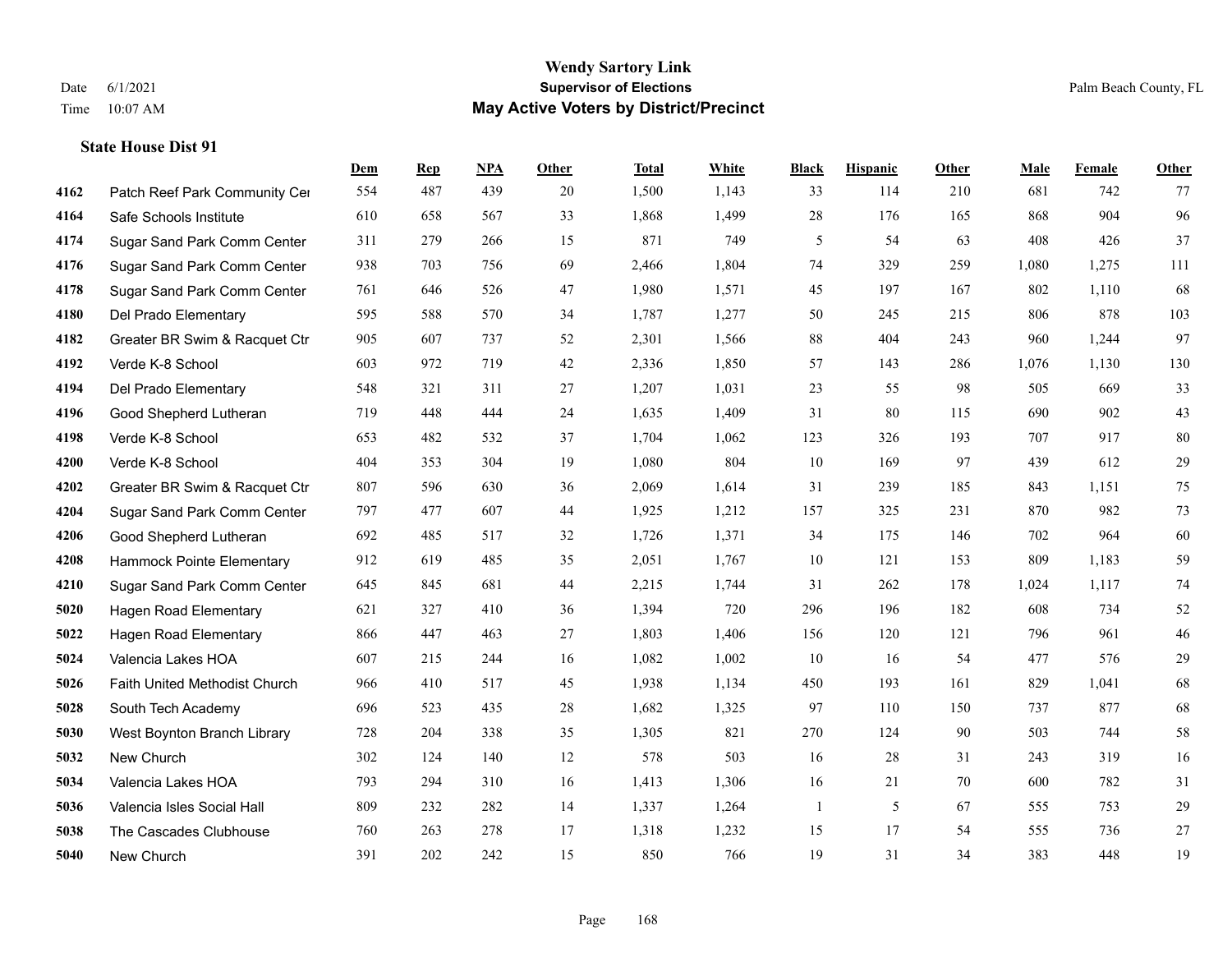#### **Wendy Sartory Link** Date 6/1/2021 **Supervisor of Elections** Palm Beach County, FL Time 10:07 AM **May Active Voters by District/Precinct**

# **Dem Rep NPA Other Total White Black Hispanic Other Male Female Other** South Tech Academy 938 371 468 40 1,817 1,392 165 148 112 739 1,021 57 Cascade Lakes Clubhouse 561 199 187 11 958 868 5 11 74 419 509 30 Green Cay Nature Center 1,365 578 651 43 2,637 1,999 278 174 186 1,125 1,443 69 Coral Lakes Clubhouse 598 366 310 19 1,293 910 140 131 112 561 687 45 Coral Lakes Clubhouse 1,123 310 359 22 1,814 1,696 12 8 98 699 1,067 48 Lake Worth Drainage District 650 437 463 31 1,581 1,208 87 130 156 685 835 61 Hagen Ranch Road Library 1,899 1,119 1,165 94 4,277 3,457 161 329 330 1,816 2,325 136 Valencia Falls Clubhouse 690 188 229 10 1,117 1,050 4 5 58 494 586 37 Hagen Ranch Road Library 524 209 230 15 978 905 4 14 55 439 526 13 Villa Borghese Clubhouse 454 247 167 14 882 805 11 28 38 385 473 24 Huntington Lakes Clubhouse 976 338 352 37 1,703 1,572 14 39 78 631 1,035 37 Abbey Village Clubhouse 743 389 366 28 1,526 1,249 59 116 102 605 860 61 Camelot Village Clubhouse 228 120 100 13 461 285 52 82 42 178 267 16 Delray Villas 466 240 210 19 935 767 39 63 66 396 504 35 Huntington Pointe Clubhouse 793 179 229 18 1,219 1,156 6 10 47 456 728 35 Coco Wood Clubhouse 383 165 175 11 734 517 93 75 49 327 376 31 Palm Greens Clubhouse 683 297 308 29 1,317 1,098 36 93 90 513 754 50 Bethel Evangelical Baptist 731 387 408 42 1,568 1,168 119 173 108 634 893 41 Bethel Evangelical Baptist 90 52 35 1 178 130 10 21 17 60 116 2 Bethel Evangelical Baptist 661 375 418 22 1,476 1,016 173 153 134 664 769 43 High Point Section II 460 307 265 23 1,055 832 37 110 76 425 598 32 Carver Middle 45 17 18 5 85 68 5 4 8 31 52 2 Carver Middle 185 141 137 15 478 310 50 62 56 212 251 15 Gleneagles CC-Strathearn Sat 995 479 484 34 1,992 1,713 35 112 132 833 1,108 51 Gleneagles CC-Clunie Satellite 817 324 357 23 1,521 1,295 77 73 76 646 838 37 Kings Point Clubhouse 388 189 175 14 766 616 27 72 51 295 440 31 Monaco Clubhouse 952 504 507 39 2,002 1,552 91 201 158 812 1,102 88 Lakes of Delray Clubhouse 389 228 159 15 791 701 9 40 41 303 472 16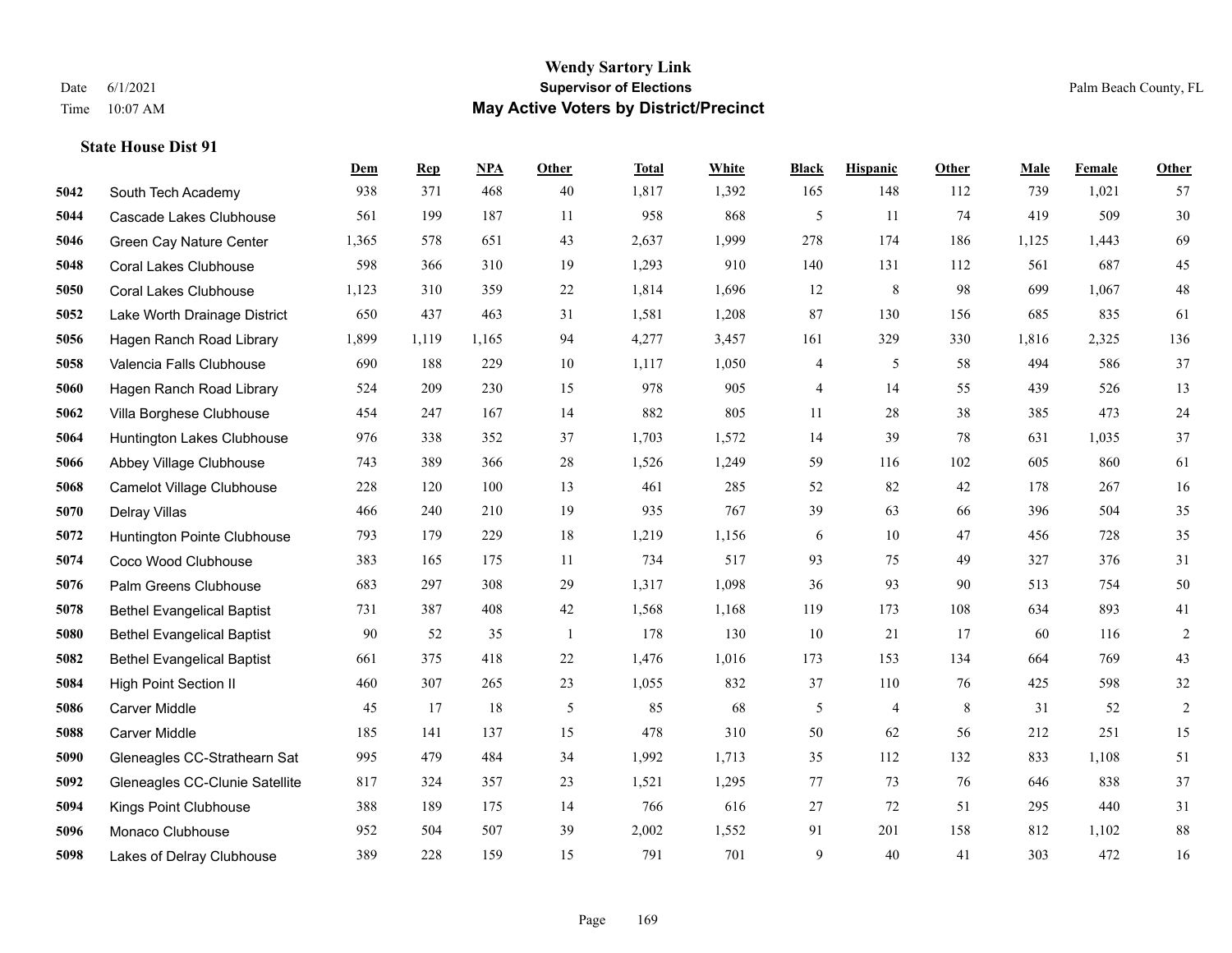|                               | Dem    | <b>Rep</b> | <b>NPA</b>   | Other          | <b>Total</b> | White   | <b>Black</b>   | <b>Hispanic</b> | Other    | Male   | Female | Other    |
|-------------------------------|--------|------------|--------------|----------------|--------------|---------|----------------|-----------------|----------|--------|--------|----------|
| <b>Kings Point Flanders</b>   | 955    | 408        | 400          | 31             | 1,794        | 1,451   | 74             | 154             | 115      | 724    | 1,010  | 60       |
| Lakes of Delray Clubhouse     | 957    | 323        | 389          | 41             | 1,710        | 1,411   | 69             | 118             | 112      | 665    | 987    | 58       |
| <b>Kings Point Flanders</b>   | 947    | 388        | 352          | 37             | 1,724        | 1,366   | 74             | 155             | 129      | 676    | 973    | 75       |
| Las Verdes Clubhouse          | 1,008  | 640        | 723          | 54             | 2,425        | 1,708   | 207            | 300             | 210      | 1,078  | 1,258  | 89       |
| South County Civic Center     | 527    | 517        | 411          | 27             | 1,482        | 1,342   | 6              | 30              | 104      | 694    | 746    | $42\,$   |
| Morikami Park Elementary      | 44     | 61         | 49           | 3              | 157          | 149     | $\overline{0}$ | $\overline{3}$  | 5        | 72     | 84     |          |
| Morikami Park Elementary      | 574    | 633        | 501          | 38             | 1,746        | 1,514   | 19             | 55              | 158      | 798    | 904    | 44       |
| Morikami Park Elementary      | 20     | 39         | 24           | 2              | 85           | 68      | $\overline{0}$ | $\overline{7}$  | 10       | 34     | 44     | 7        |
| South County Civic Center     | 261    | 204        | 190          | 11             | 666          | 549     | 8              | 29              | 80       | 305    | 331    | $30\,$   |
| Spanish River High            | 76     | 105        | 76           | 12             | 269          | 218     | 4              | 22              | 25       | 135    | 131    | 3        |
| The Polo Club of Boca Raton   | 661    | 505        | 435          | 24             | 1,625        | 1,476   | 18             | 27              | 104      | 712    | 863    | 50       |
| The Polo Club of Boca Raton   | 309    | 197        | 195          | 18             | 719          | 656     |                | 8               | 54       | 291    | 402    | $26\,$   |
| South County Civic Center     | 173    | 120        | 112          | 7              | 412          | 343     | 7              | 34              | 28       | 169    | 232    | 11       |
| The Polo Club of Boca Raton   | 38     | 28         | 30           | $\overline{2}$ | 98           | 90      | 2              | $\overline{3}$  | 3        | 44     | 53     |          |
| Delray Beach First Baptist    | 8      | 2          | $\mathbf{0}$ |                | 11           | 10      |                | $\overline{0}$  | $\Omega$ | 3      | 8      | $\theta$ |
| Delray Beach First Baptist    | 287    | 177        | 203          | 10             | 677          | 441     | 35             | 121             | 80       | 289    | 356    | 32       |
| Delray Beach First Baptist    | 165    | 117        | 113          | -1             | 396          | 336     | 9              | 26              | 25       | 159    | 223    | 14       |
| Boca Delray Clubhouse         | 260    | 117        | 116          | 11             | 504          | 453     | $\tau$         | 18              | 26       | 206    | 286    | 12       |
| <b>Boca West Country Club</b> | 781    | 460        | 526          | 49             | 1,816        | 1,630   | 7              | 75              | 104      | 758    | 1,013  | 45       |
| <b>Boca West Country Club</b> | 825    | 466        | 425          | 32             | 1,748        | 1,646   | 5              | 28              | 69       | 683    | 1,024  | 41       |
| Del Prado Elementary          | 243    | 301        | 205          | 17             | 766          | 686     | 10             | 11              | 59       | 363    | 378    | 25       |
| <b>State House Dist 91</b>    | 59,109 | 36,869     | 35,572       | 2,621          | 134,171      | 107,160 | 6,585          | 10,032          | 10,394   | 57,245 | 72,439 | 4,487    |
|                               |        |            |              |                |              |         |                |                 |          |        |        |          |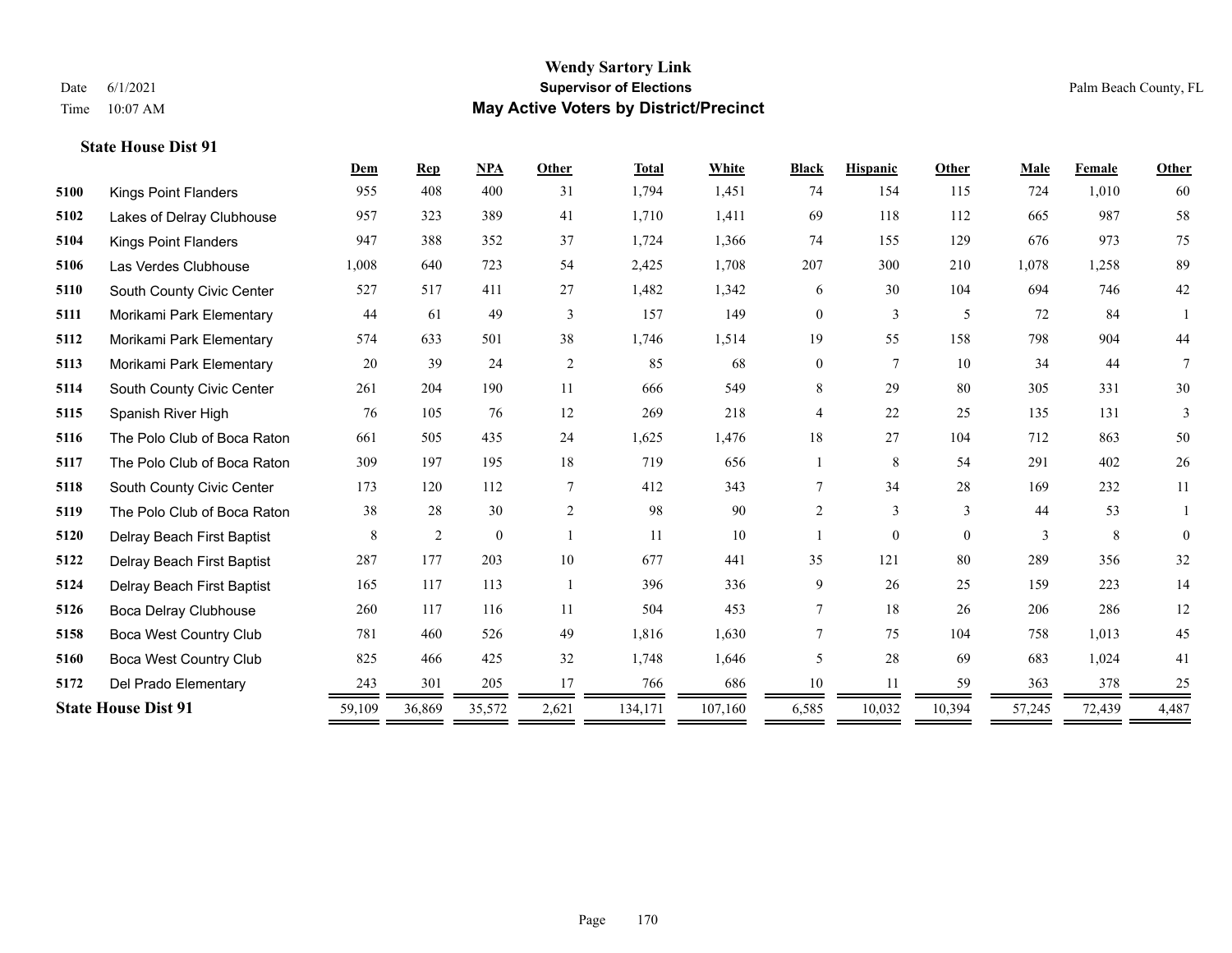### **School Board Dist 1**

|      |                                | Dem              | <b>Rep</b>       | NPA              | <b>Other</b>     | <b>Total</b>     | <b>White</b>     | <b>Black</b>     | <b>Hispanic</b> | <b>Other</b>   | <b>Male</b>  | <b>Female</b> | <b>Other</b>     |
|------|--------------------------------|------------------|------------------|------------------|------------------|------------------|------------------|------------------|-----------------|----------------|--------------|---------------|------------------|
| 1006 | Journey Church of Jupiter      | $\Omega$         | $\mathbf{0}$     | $\mathbf{0}$     | $\Omega$         | $\Omega$         | $\overline{0}$   | $\mathbf{0}$     | $\mathbf{0}$    | $\theta$       | $\mathbf{0}$ | $\theta$      | $\Omega$         |
| 1008 | Journey Church of Jupiter      | $\Omega$         | $\theta$         | $\theta$         | $\Omega$         | $\Omega$         | $\overline{0}$   | $\theta$         | $\mathbf{0}$    | $\Omega$       | $\theta$     | $\Omega$      | $\theta$         |
| 1010 | Journey Church of Jupiter      | $\theta$         | $\mathbf{0}$     | $\mathbf{0}$     | $\theta$         | $\Omega$         | $\overline{0}$   | $\theta$         | $\mathbf{0}$    | $\Omega$       | $\theta$     | $\Omega$      | $\Omega$         |
| 1012 | Caloosa POA Meeting Room       | $\mathbf{0}$     | $\mathbf{0}$     | $\mathbf{0}$     | $\mathbf{0}$     | $\theta$         | $\overline{0}$   | $\mathbf{0}$     | $\mathbf{0}$    | $\Omega$       | $\mathbf{0}$ | $\theta$      | $\Omega$         |
| 1014 | Caloosa POA Meeting Room       | $\theta$         | 1                | $\theta$         | $\Omega$         |                  |                  | $\theta$         | $\theta$        | $\Omega$       | $\Omega$     | $\Omega$      |                  |
| 1016 | Journey Church of Jupiter      | $\overline{0}$   | $\boldsymbol{0}$ | $\mathbf{0}$     | $\theta$         | $\theta$         | $\overline{0}$   | $\mathbf{0}$     | $\mathbf{0}$    | $\theta$       | $\theta$     | $\theta$      | $\theta$         |
| 1018 | Calvary Church of Jupiter      | 455              | 832              | 482              | 49               | 1,818            | 1,602            | $22\,$           | 96              | 98             | 861          | 901           | 56               |
| 1019 | Calvary Church of Jupiter      | 197              | 382              | 227              | 7                | 813              | 733              | $\mathbf{1}$     | 45              | 34             | 390          | 406           | 17               |
| 1020 | Caloosa POA Meeting Room       | $\mathbf{0}$     | $\boldsymbol{0}$ | $\boldsymbol{0}$ | $\mathbf{0}$     | $\boldsymbol{0}$ | $\boldsymbol{0}$ | $\boldsymbol{0}$ | $\mathbf{0}$    | $\mathbf{0}$   | $\mathbf{0}$ | $\mathbf{0}$  | $\mathbf{0}$     |
| 1022 | Journey Church of Jupiter      | 719              | 1,238            | 771              | 55               | 2,783            | 2,378            | 37               | 181             | 187            | 1,334        | 1,359         | 90               |
| 1024 | Calvary Church of Jupiter      | 8                | 10               | 5                | $\theta$         | 23               | 23               | $\mathbf{0}$     | $\theta$        | $\theta$       | 12           | 11            | $\mathbf{0}$     |
| 1026 | Calvary Church of Jupiter      | 340              | 629              | 332              | 25               | 1,326            | 1,173            | 10               | 77              | 66             | 632          | 659           | 35               |
| 1028 | Jupiter Farms Elementary       | 550              | 1,011            | 571              | 61               | 2,193            | 1,908            | 16               | 133             | 136            | 1,051        | 1,076         | 66               |
| 1030 | Calvary Church of Jupiter      | 17               | 37               | 25               | $\overline{4}$   | 83               | 76               | $\boldsymbol{0}$ | $\overline{4}$  | $\overline{3}$ | 40           | 40            | 3                |
| 1032 | Jupiter Farms Park Community I | 310              | 577              | 355              | 28               | 1,270            | 1,072            | 12               | 107             | 79             | 623          | 606           | 41               |
| 1034 | West Jupiter Recreation Center | 266              | 711              | 333              | 45               | 1,355            | 1,173            | 19               | 37              | 126            | 654          | 676           | 25               |
| 1036 | Calvary Church of Jupiter      | $\boldsymbol{0}$ | $\boldsymbol{0}$ | $\boldsymbol{0}$ | $\boldsymbol{0}$ | $\boldsymbol{0}$ | $\boldsymbol{0}$ | $\boldsymbol{0}$ | $\mathbf{0}$    | $\mathbf{0}$   | $\mathbf{0}$ | $\mathbf{0}$  | $\boldsymbol{0}$ |
| 1038 | William T Dwyer High           | 815              | 1,334            | 771              | 55               | 2,975            | 2,498            | 64               | 178             | 235            | 1,420        | 1,444         | 111              |
| 1040 | West Jupiter Recreation Center | 257              | 460              | 345              | 31               | 1,093            | 881              | 17               | 59              | 136            | 540          | 513           | 40               |
| 1042 | West Jupiter Recreation Center | $\boldsymbol{0}$ | $\boldsymbol{0}$ | $\boldsymbol{0}$ | $\mathbf{0}$     | $\overline{0}$   | $\boldsymbol{0}$ | $\boldsymbol{0}$ | $\mathbf{0}$    | $\mathbf{0}$   | $\mathbf{0}$ | $\mathbf{0}$  | $\boldsymbol{0}$ |
| 1044 | Limestone Creek Elementary     | 439              | 118              | 173              | 19               | 749              | 218              | 358              | 92              | 81             | 353          | 370           | $26\,$           |
| 1046 | West Jupiter Recreation Center | 267              | 151              | 158              | 14               | 590              | 268              | 168              | 111             | 43             | 255          | 314           | $21\,$           |
| 1048 | St Peter Catholic Church       | 400              | 486              | 303              | 28               | 1,217            | 1,086            | 3                | 45              | 83             | 467          | 720           | $30\,$           |
| 1050 | <b>Lighthouse Elementary</b>   | 480              | 676              | 410              | 46               | 1,612            | 1,376            | 16               | 68              | 152            | 751          | 803           | 58               |
| 1052 | Beacon Cove Intermediate Scho  | 1.063            | 1.163            | 952              | 63               | 3,241            | 2,564            | 81               | 263             | 333            | 1.516        | 1.616         | 109              |
| 1054 | Limestone Creek Elementary     | 699              | 1,110            | 640              | 57               | 2,506            | 2,209            | 25               | 100             | 172            | 1,163        | 1,269         | 74               |
| 1056 | West Jupiter Recreation Center | 565              | 589              | 543              | 40               | 1,737            | 1,397            | 79               | 125             | 136            | 765          | 913           | 59               |
| 1058 | St Peter Catholic Church       | 784              | 900              | 744              | 65               | 2,493            | 2,082            | 39               | 191             | 181            | 1,097        | 1,320         | 76               |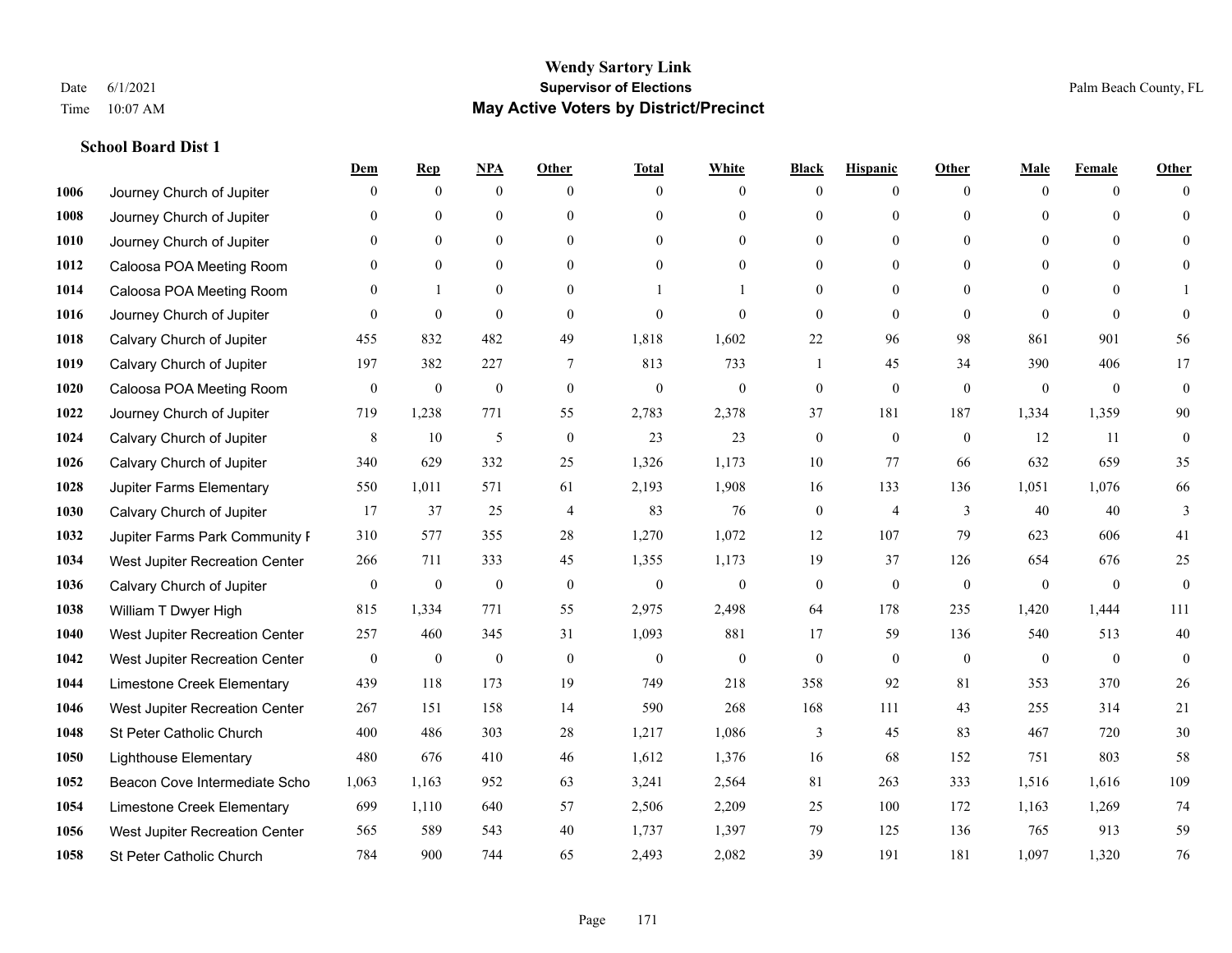### **Wendy Sartory Link** Date 6/1/2021 **Supervisor of Elections** Palm Beach County, FL Time 10:07 AM **May Active Voters by District/Precinct**

**Dem Rep NPA Other Total White Black Hispanic Other Male Female Other**

# West Jupiter Recreation Center 77 100 72 4 253 209 0 24 20 102 135 16 Harvest Community Church 636 1,173 552 42 2,403 2,207 10 53 133 1,168 1,153 82 Jupiter Community Center  $\begin{array}{cccc} 76 & 125 & 64 & 2 & 267 & 244 & 0 & 6 & 17 & 130 & 129 & 8 \end{array}$  Jupiter Community Center 0 0 0 0 0 0 0 0 0 0 0 0 Jupiter Community Center 596 753 610 48 2,007 1,663 26 188 130 942 1,002 63 Jupiter Community Center 61 69 87 4 221 176 1 38 6 115 96 10 Jerry Thomas Elementary 740 1,072 699 68 2,579 2,238 29 164 148 1,231 1,274 74 Independence Middle 799 1,180 843 86 2,908 2,447 20 192 249 1,305 1,509 94 Martinique Clubhouse 255 371 239 20 885 751 10 62 62 396 457 32 The Island Clubhouse 648 808 591 73 2,120 1,740 53 147 180 1,035 1,007 78 First Baptist Church Teq 357 897 392 21 1,667 1,558 5 40 64 799 830 38 First Baptist Church Teq 98 148 78 2 326 301 0 9 16 165 151 10 First Baptist Church Teq 72 142 86 8 308 284 1 12 11 148 151 9 First Baptist Church Teq 12 52 10 0 74 71 1 0 2 37 35 2 First Baptist Church Teq 12 41 21 0 74 66 0 2 6 37 36 1 First Baptist Church Teq 596 902 553 40 2,091 1,878 9 84 120 943 1,097 51 First Baptist Church Teq 48 72 36 0 156 126 8 13 9 76 76 4 Riverside Improvement 259 466 257 23 1,005 895 6 47 57 456 515 34 Jupiter Elementary 400 469 369 27 1,265 966 18 199 82 609 610 46 Jupiter High 715 935 685 66 2,401 1,895 65 219 222 1,060 1,258 83 Jupiter Branch Library 455 584 448 33 1,520 1,239 36 138 107 663 811 46 Jupiter Middle 342 506 377 40 1,265 1,063 16 79 107 583 639 43 Newhaven Clubhouse 582 711 547 64 1,904 1,628 25 113 138 850 990 64 Tequesta Council Chambers 112 134 105 4 355 308 9 21 17 159 185 11 Tequesta Council Chambers 21 66 47 4 138 112 4 15 7 64 71 3 Tequesta Council Chambers 118 317 125 13 573 548 0 4 21 256 306 11 Tequesta Council Chambers 0 0 0 0 0 0 0 0 0 0 0 0

Tequesta Council Chambers 182 253 188 24 647 556 12 37 42 261 370 16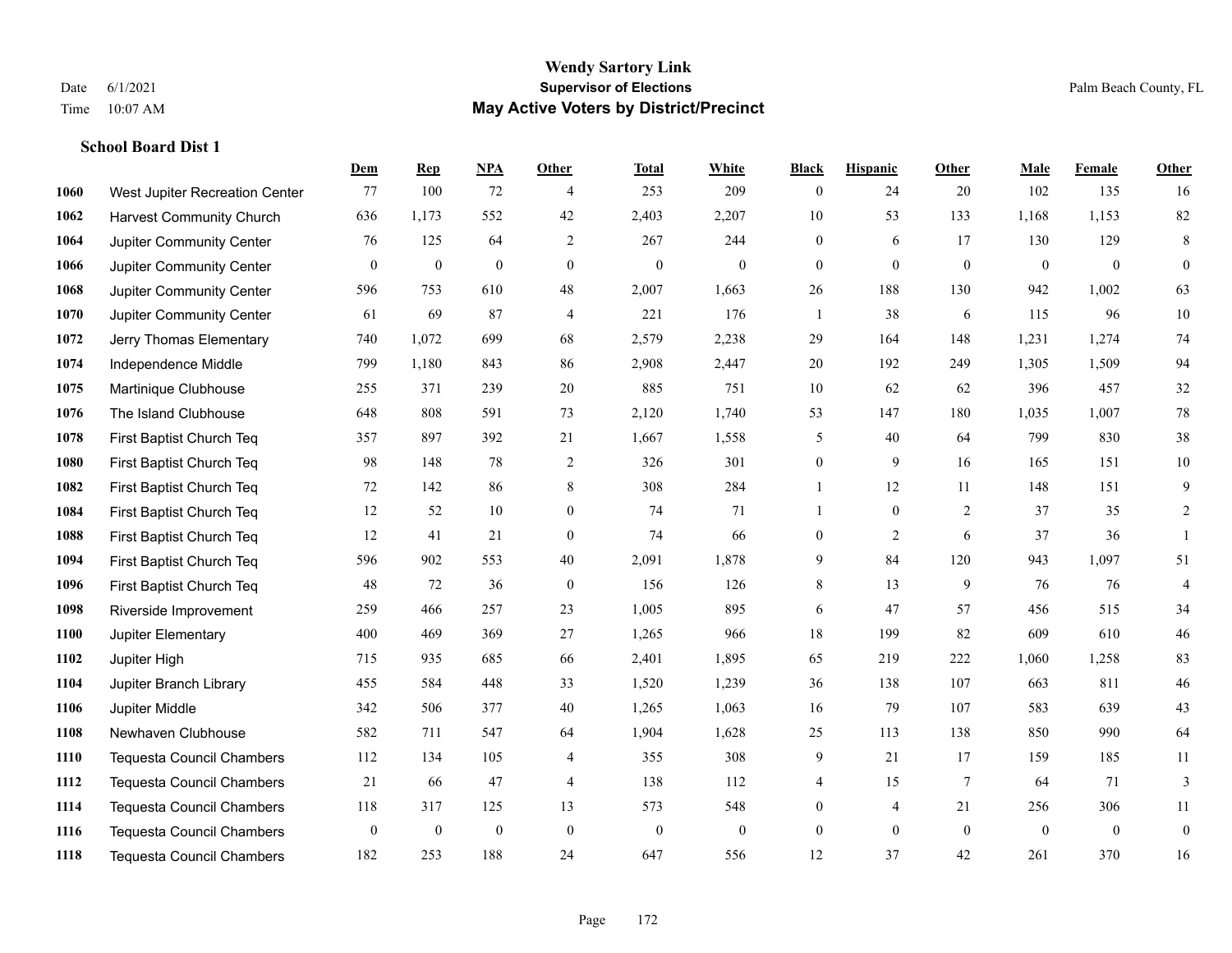### **Wendy Sartory Link** Date 6/1/2021 **Supervisor of Elections** Palm Beach County, FL Time 10:07 AM **May Active Voters by District/Precinct**

# **Dem Rep NPA Other Total White Black Hispanic Other Male Female Other** Tequesta Council Chambers 77 258 110 15 460 433 0 8 19 221 231 8 Tequesta Council Chambers 38 86 35 3 162 152 0 1 9 83 76 3 Riverside Improvement 0 0 2 0 0 2 2 2 0 0 0 0 1 1 0 PBC Fire Rescue #18 426 902 488 46 1,862 1,744 8 36 74 848 984 30 Jupiter Inlet Colony Admin Bldg 71 225 89 14 399 367 0 5 27 180 210 9 PBC Fire Rescue #18 **1** 3 1 0 5 5 0 0 0 3 1 1 PBC Fire Rescue #18 0 3 2 0 5 5 0 0 0 2 3 0 PBC Fire Rescue #18 0 0 0 0 0 0 0 0 0 0 0 0 1st UM Church of Jup-Teq 595 1,037 637 70 2,339 2,171 10 59 99 1,027 1,250 62 Grace Immanuel Bible Church 227 833 361 37 1,458 1,385 0 12 61 622 803 33 Club at Admirals Cove 299 548 300 24 1,171 1,075 7 22 67 559 593 19 1st UM Church of Jup-Teq 297 605 364 43 1,309 1,205 6 23 75 619 656 34 1st UM Church of Jup-Teq 542 811 518 34 1,905 1,758 7 31 109 876 972 57 Newhaven Clubhouse 16 35 8 1 60 54 0 1 5 31 28 1 Oceanview Methodist 400 568 404 49 1,421 1,295 8 31 87 615 762 44 Oceanview Methodist 0 0 0 0 0 0 0 0 0 0 0 0 Oceanview Methodist 51 75 59 9 194 183 0 2 9 93 95 6 Holy Spirit Lutheran 149 296 135 18 598 533 4 27 34 284 293 21 Holy Spirit Lutheran 0 2 0 0 2 2 0 0 0 1 1 0 Holy Spirit Lutheran 0 1 1 0 2 1 0 1 0 1 1 0 Holy Spirit Lutheran 1 0 1 0 2 2 0 0 0 1 1 0 Holy Spirit Lutheran 2 4 6 2 14 14 0 0 0 6 8 0 Club at Admirals Cove 28 155 69 5 257 231 3 4 19 129 120 8 Holy Spirit Lutheran **8** 21 12 0 41 33 0 2 6 17 24 0 Holy Spirit Lutheran 0 0 0 0 0 0 0 0 0 0 0 0 Caloosa POA Meeting Room 0 0 0 0 0 0 0 0 0 0 0 0 Caloosa POA Meeting Room 125 283 128 10 546 468 12 24 42 244 281 21 Caloosa POA Meeting Room 68 119 63 2 252 214 5 14 19 117 123 12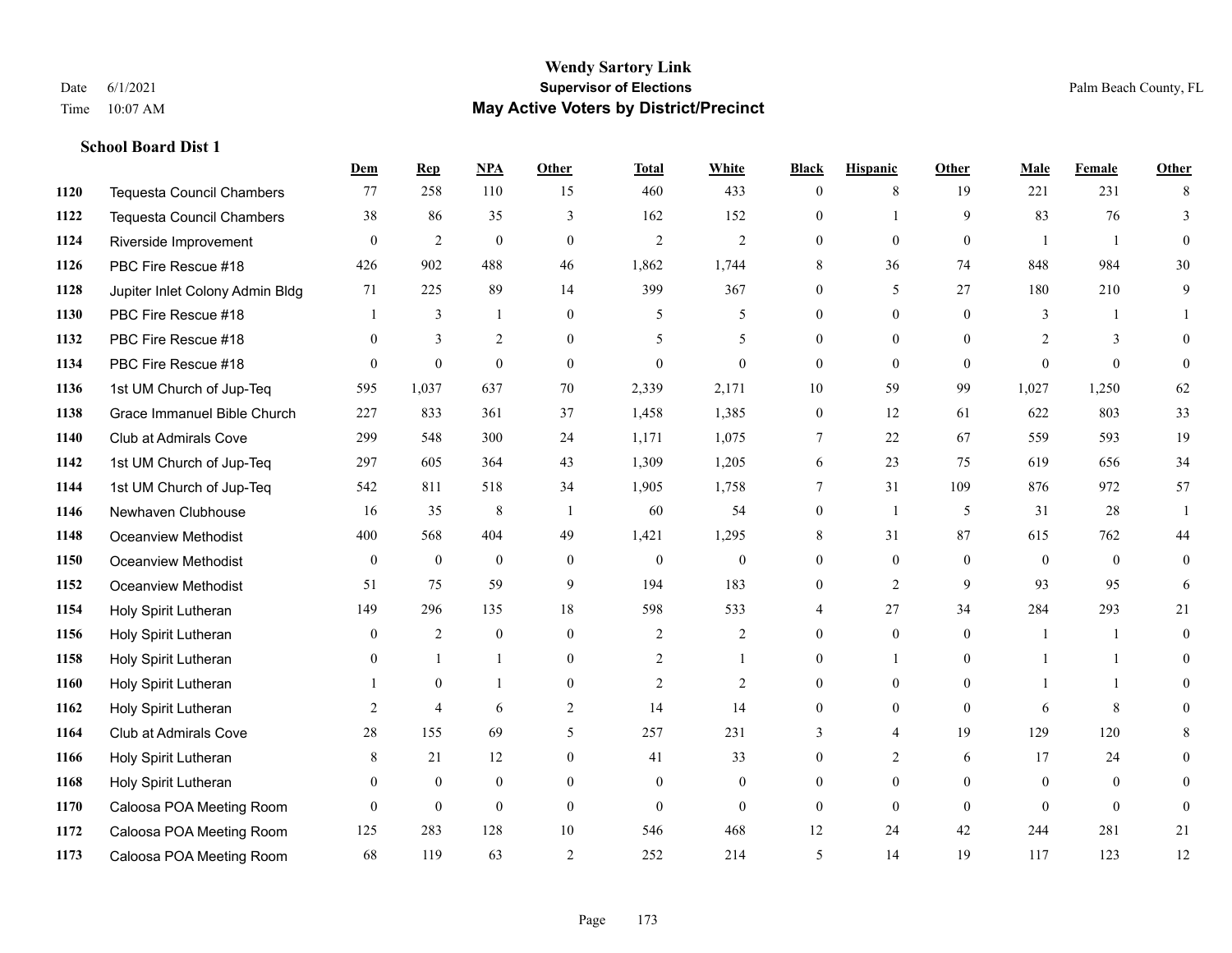## **School Board Dist 1**

|      |                               | Dem          | <b>Rep</b>   | NPA          | <b>Other</b>   | <b>Total</b>   | <b>White</b>     | <b>Black</b>   | <b>Hispanic</b> | <b>Other</b>   | <b>Male</b>  | Female         | <b>Other</b>   |
|------|-------------------------------|--------------|--------------|--------------|----------------|----------------|------------------|----------------|-----------------|----------------|--------------|----------------|----------------|
| 1174 | Mirasol Sales and Info Center | $\Omega$     | $\mathbf{0}$ | $\mathbf{0}$ | $\theta$       | $\theta$       | $\theta$         | $\theta$       | $\overline{0}$  | $\Omega$       | $\theta$     | $\theta$       | $\Omega$       |
| 1176 | Mirasol Sales and Info Center | $\Omega$     | $\theta$     | $\theta$     | $\Omega$       | $\Omega$       | $\theta$         | $\theta$       | $\Omega$        | $\Omega$       | $\Omega$     | $\Omega$       | $\theta$       |
| 1178 | Mirasol Sales and Info Center | $\Omega$     | $\theta$     | $\theta$     | $\theta$       | $\Omega$       | $\Omega$         | $\theta$       | $\Omega$        | $\Omega$       | $\theta$     | $\Omega$       | $\Omega$       |
| 1180 | Mirasol Sales and Info Center | $\theta$     | $\theta$     | $\theta$     | $\theta$       | $\theta$       | $\Omega$         | $\overline{0}$ | $\theta$        | $\theta$       | $\theta$     | $\theta$       | $\Omega$       |
| 1182 | William T Dwyer High          | 160          | 268          | 138          | 6              | 572            | 489              | 15             | 30              | 38             | 271          | 288            | 13             |
| 1184 | Eastpointe Country Club       | 544          | 680          | 395          | 34             | 1,653          | 1,538            | 12             | 28              | 75             | 731          | 888            | 34             |
| 1186 | Mirasol Sales and Info Center | 564          | 544          | 476          | 48             | 1,632          | 1,259            | 55             | 162             | 156            | 769          | 811            | 52             |
| 1188 | Westwood Gardens HOA          | 349          | 361          | 295          | 31             | 1,036          | 792              | 31             | 118             | 95             | 413          | 602            | 21             |
| 1189 | Westwood Gardens HOA          | 24           | 61           | 26           | 2              | 113            | 100              | 7              | $\overline{c}$  | $\overline{4}$ | 55           | 55             | 3              |
| 1190 | Gardens Presbyterian          | 1,401        | 2,118        | 1,433        | 155            | 5,107          | 4,172            | 146            | 349             | 440            | 2,247        | 2,713          | 147            |
| 1192 | Evergrene Clubhouse           | 390          | 676          | 460          | 39             | 1,565          | 1,328            | 26             | 79              | 132            | 754          | 755            | 56             |
| 1194 | Frenchmans Creek Real Estate  | 670          | 967          | 610          | 50             | 2,297          | 2,098            | 15             | 46              | 138            | 1,048        | 1,191          | 58             |
| 1196 | Gardens Presbyterian          | $\theta$     | $\mathbf{0}$ | $\mathbf{0}$ | $\theta$       | $\mathbf{0}$   | $\overline{0}$   | $\mathbf{0}$   | $\overline{0}$  | $\theta$       | $\theta$     | $\theta$       | $\mathbf{0}$   |
| 1198 | 1st Baptist Church PBG        | 580          | 485          | 428          | 35             | 1,528          | 1,074            | 139            | 158             | 157            | 729          | 747            | 52             |
| 1200 | Dwight D Eisenhower Elementar | $\mathbf{0}$ | $\mathbf{0}$ | $\mathbf{0}$ | $\mathbf{0}$   | $\overline{0}$ | $\overline{0}$   | $\mathbf{0}$   | $\overline{0}$  | $\mathbf{0}$   | $\mathbf{0}$ | $\theta$       | $\mathbf{0}$   |
| 1202 | <b>Cross Community Church</b> | 529          | 1,086        | 565          | 39             | 2,219          | 1,993            | 15             | 90              | 121            | 1,053        | 1,095          | 71             |
| 1204 | Holy Spirit Lutheran          | 9            | 25           | 14           | 3              | 51             | 45               | $\overline{0}$ | $\overline{2}$  | $\overline{4}$ | 24           | 23             | $\overline{4}$ |
| 1206 | Holy Spirit Lutheran          | 13           | 78           | 22           | $\overline{3}$ | 116            | 112              | $\overline{0}$ | 3               |                | 56           | 59             |                |
| 1208 | Juno Beach Town Center        | 462          | 900          | 489          | 51             | 1,902          | 1,735            | 6              | 55              | 106            | 869          | 983            | 50             |
| 1210 | Holy Spirit Lutheran          | 211          | 275          | 147          | $\,8\,$        | 641            | 573              | 2              | 23              | 43             | 304          | 315            | 22             |
| 1212 | Juno Beach Town Center        | 51           | 70           | 58           | 10             | 189            | 158              | 6              | 10              | 15             | 96           | 88             | 5              |
| 1214 | Juno Beach Town Center        | 274          | 455          | 211          | 27             | 967            | 902              | 6              | 14              | 45             | 393          | 552            | $22\,$         |
| 1216 | <b>Oceanview Methodist</b>    | 134          | 297          | 156          | 15             | 602            | 517              | 9              | 32              | 44             | 292          | 292            | $18\,$         |
| 1220 | Pierce Hammock Elementary     | $\mathbf{0}$ | $\mathbf{0}$ | $\mathbf{0}$ | $\mathbf{0}$   | $\mathbf{0}$   | $\boldsymbol{0}$ | $\overline{0}$ | $\overline{0}$  | $\theta$       | $\theta$     | $\overline{0}$ | $\theta$       |
| 1222 | Sandhill Crane Golf Club      | 13           | 26           | 13           | $\theta$       | 52             | 38               | 5              | 3               | 6              | 27           | 25             | $\theta$       |
| 1224 | Pierce Hammock Elementary     | $\Omega$     | $\mathbf{0}$ | $\mathbf{0}$ | $\theta$       | $\mathbf{0}$   | $\overline{0}$   | $\theta$       | $\overline{0}$  | $\Omega$       | $\theta$     | $\theta$       | $\mathbf{0}$   |
| 1228 | Carleton Oaks Clubhouse       | 147          | 195          | 130          | $\overline{7}$ | 479            | 349              | 23             | 49              | 58             | 229          | 237            | 13             |
| 1230 | Christ Fellowship Church PBG  | $\theta$     | $\theta$     | $\theta$     | $\Omega$       | $\theta$       | $\theta$         | $\theta$       | $\Omega$        | $\Omega$       | $\Omega$     | $\Omega$       | $\mathbf{0}$   |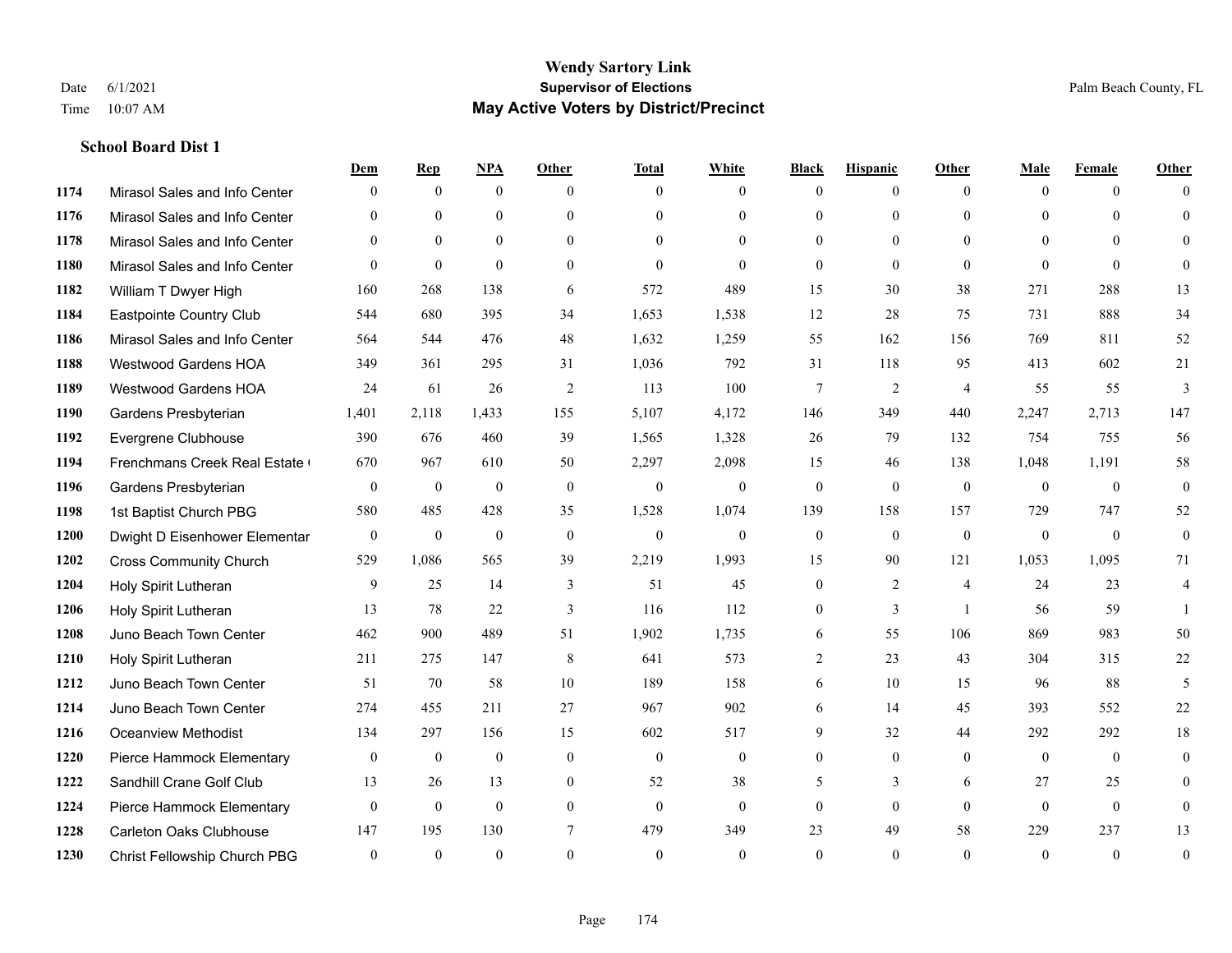### **Wendy Sartory Link** Date 6/1/2021 **Supervisor of Elections** Palm Beach County, FL Time 10:07 AM **May Active Voters by District/Precinct**

## **Dem Rep NPA Other Total White Black Hispanic Other Male Female Other** Mirasol Sales and Info Center 0 0 0 0 0 0 0 0 0 0 0 0 Christ Fellowship Church PBG 0 0 0 0 0 0 0 0 0 0 0 0 Mirasol Sales and Info Center 0 0 0 0 0 0 0 0 0 0 0 0 Mirasol Sales and Info Center 607 760 506 60 1,933 1,752 18 21 142 914 964 55 Timber Trace Elementary 804 1,121 633 51 2,609 2,254 53 152 150 1,175 1,353 81 Christ Fellowship Church PBG 875 1,077 634 61 2,647 2,400 37 62 148 1,098 1,487 62 Christ Fellowship Church PBG 478 667 443 55 1,643 1,420 32 80 111 702 888 53 Watson B Duncan Middle 874 921 725 65 2,585 2,057 75 199 254 1,122 1,379 84 Watson B Duncan Middle 35 181 60 9 285 261 2 0 22 136 135 14 PBG Community Center 523 604 402 36 1,565 1,316 28 118 103 663 866 36 Palm Beach Gardens High 13 36 15 0 64 57 0 4 3 33 27 4 Ballen Isles Country Club 888 799 648 49 2,384 2,195 18 22 149 1,069 1,253 62 Northlake Nazarene Church 156 175 127 7 465 391 6 27 41 231 217 17 North County Senior Center 1 2 4 3 10 9 1 0 0 5 5 5 0 North County Senior Center 315 222 258 30 825 456 98 126 145 370 425 30 PBG City Hall Council Room 446 550 315 26 1,337 1,107 27 113 90 600 693 44 PBG Moose Lodge 2010 1 0 1 0 1 0 2 2 0 0 0 1 1 0 PBG City Hall Council Room 0 0 0 0 0 0 0 0 0 0 0 0 PBG City Hall Council Room 178 115 148 12 453 270 77 65 41 186 253 14 PBG Community Center 118 81 114 10 323 191 49 47 36 125 179 19 PBG Community Center  $\begin{array}{ccccccccccccc}\n & & & 5 & & 0 & & 2 & & 0 & & 7 & & 2 & & 4 & & 1 & & 0 & & 3 & & 3 & & 1\n\end{array}$  Palm Beach Gardens Elementary 741 693 534 51 2,019 1,615 104 117 183 940 1,012 67 Palm Beach Gardens High 607 567 434 38 1,646 1,256 95 143 152 772 811 63 Palm Beach Gardens High 120 95 81 5 301 197 45 39 20 142 149 10 Garden Lodge 366 F&AM 373 187 271 22 853 421 192 137 103 374 446 33 Pew Leadership Center 142 157 115 11 425 360 11 24 30 174 248 3 Pew Leadership Center 87 51 60 9 207 150 13 20 24 104 87 16 Eissey Campus Theater 808 806 753 67 2,434 1,916 87 212 219 1,055 1,298 81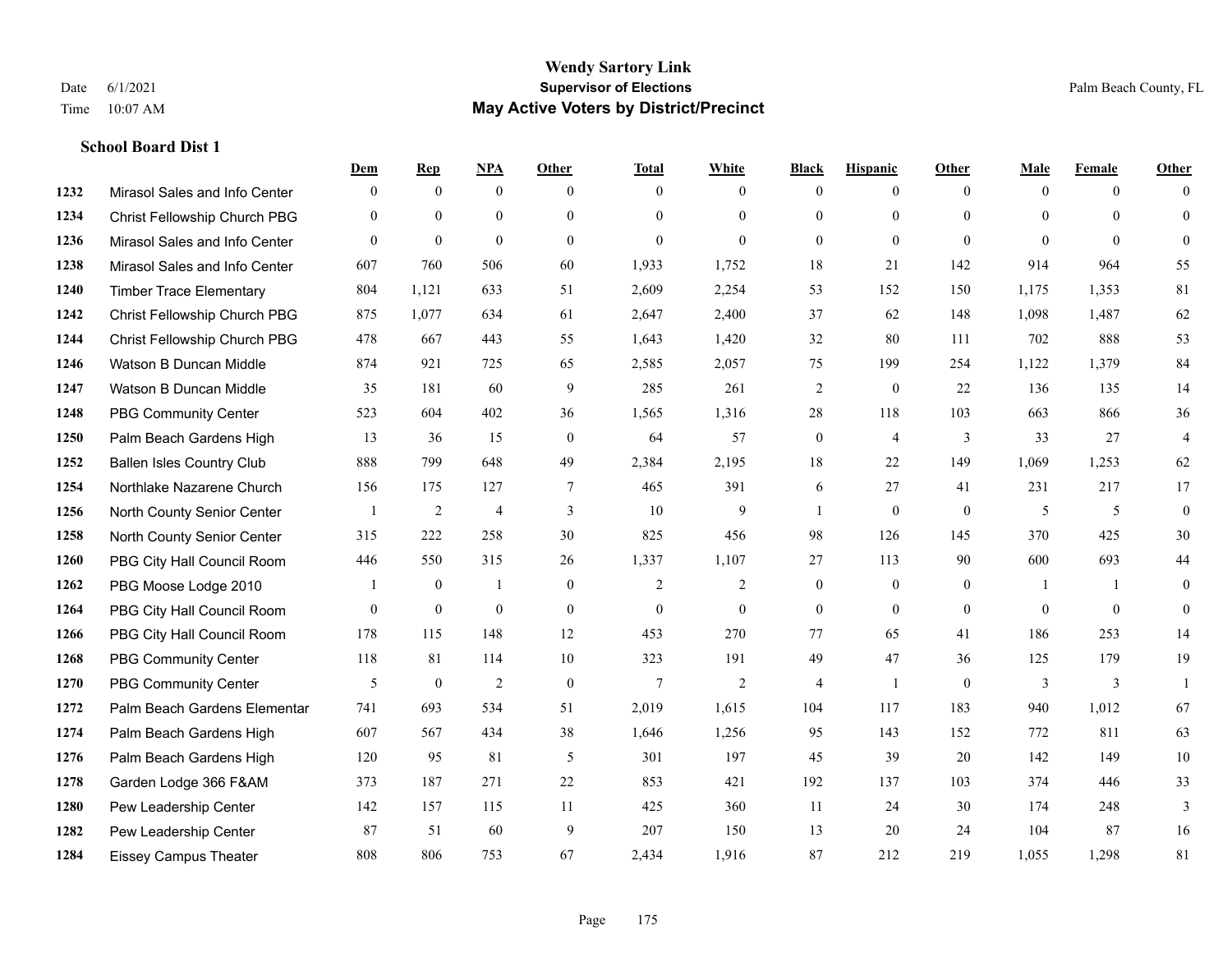### **Wendy Sartory Link** Date 6/1/2021 **Supervisor of Elections** Palm Beach County, FL Time 10:07 AM **May Active Voters by District/Precinct**

# **Dem Rep NPA Other Total White Black Hispanic Other Male Female Other** PBG Moose Lodge 2010 45 51 41 3 140 113 4 13 10 69 63 8 PBG Moose Lodge 2010 13 24 6 0 43 39 1 0 3 22 19 2 PBG Moose Lodge 2010 721 856 580 71 2,228 1,836 58 157 177 904 1,257 67 PBG Moose Lodge 2010 16 53 21 1 91 84 1 1 5 42 46 3 Dwight D Eisenhower Elementar 29 81 21 8 139 119 4 4 12 69 69 1 Dwight D Eisenhower Elementar 269 284 221 20 794 631 18 90 55 305 459 30 PBG Moose Lodge 2010 34 33 21 1 89 81 0 4 4 37 51 1 Cross Community Church 1 3 1 0 5 4 0 0 1 2 3 0 Dwight D Eisenhower Elementar 37 51 37 3 128 109 1 7 11 59 64 5 NPB Community Center 225 277 197 23 722 618 16 41 47 367 325 30 NPB Community Center 0 0 0 1 1 1 0 0 0 1 0 0 Eissey Campus Theater **3** 6 6 1 16 12 0 0 4 10 6 0 Gardens Mall Community Room 38 70 36 4 148 132 3 3 10 75 69 4 Eissey Campus Theater 1 2 1 0 4 4 0 0 0 3 1 0 **1312 Gardens Mall Community Room** 6 17 11 0 34 31 0 2 1 17 17 0 NPB Community Center 53 130 63 5 251 223 3 8 17 102 135 14 NPB Community Center 198 200 157 29 584 413 47 81 43 256 307 21 PBG Moose Lodge 2010 0 0 0 0 0 0 0 0 0 0 0 0 NPB Community Center 39 123 35 1 198 175 3 9 11 103 91 4 NPB Community Center 2 7 10 0 19 19 0 0 0 9 9 1 Allamanda Elementary 449 462 391 36 1,338 1,059 41 136 102 567 723 48 Allamanda Elementary 190 229 160 16 595 507 7 29 52 259 323 13 Osborne Park Activities Bldg 631 845 551 45 2,072 1,774 30 123 145 996 1,014 62 1st Unitarian Church NPB 42 49 44 3 138 112 9 10 7 75 60 3 1st Unitarian Church NPB 367 411 281 35 1,094 894 63 72 65 526 546 22 1334 1st Unitarian Church NPB 3 4 5 1 13 13 0 0 0 5 8 0 Gardens Mall Community Room 36 91 41 4 172 153 0 4 15 86 79 7 Eissey Campus Theater 95 397 103 19 614 592 1 1 20 272 331 11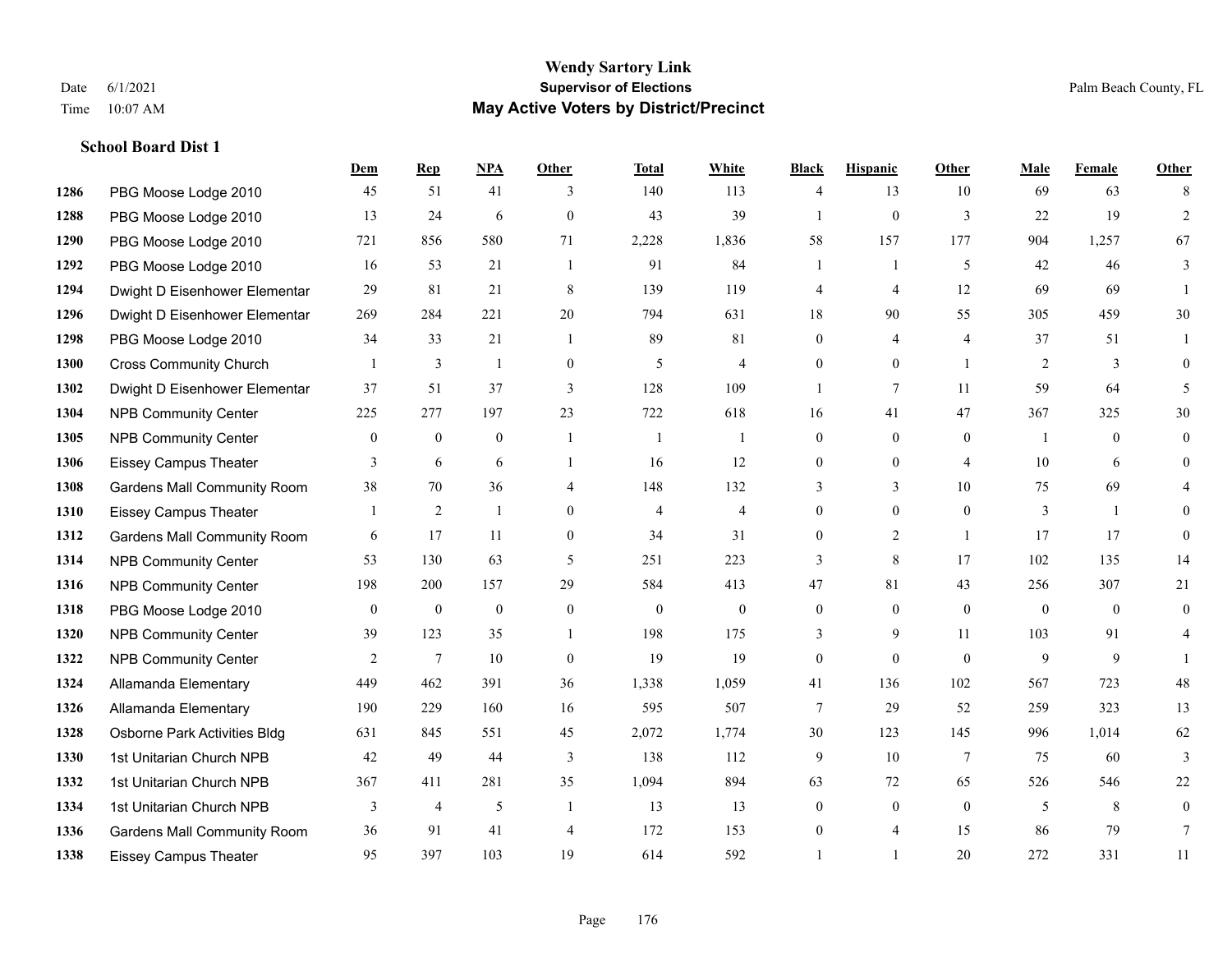## **Wendy Sartory Link** Date 6/1/2021 **Supervisor of Elections** Palm Beach County, FL Time 10:07 AM **May Active Voters by District/Precinct**

|      |                                  | Dem              | <b>Rep</b>       | <b>NPA</b>       | Other            | <b>Total</b>   | White        | <b>Black</b>     | <b>Hispanic</b>  | Other          | Male         | Female           | Other            |
|------|----------------------------------|------------------|------------------|------------------|------------------|----------------|--------------|------------------|------------------|----------------|--------------|------------------|------------------|
| 1340 | <b>Eissey Campus Theater</b>     | 6                | 6                | 3                | $\theta$         | 15             | 13           | $\mathbf{0}$     | 1                | $\overline{1}$ | $\tau$       | 8                | $\theta$         |
| 1342 | <b>NPB Country Club</b>          | 318              | 453              | 275              | 30               | 1,076          | 971          | 18               | 33               | 54             | 454          | 595              | 27               |
| 1344 | Old Port Cove                    | 309              | 538              | 329              | 31               | 1,207          | 1,102        | 5                | 31               | 69             | 541          | 643              | 23               |
| 1346 | Anchorage Activities Bldg        | 574              | 942              | 436              | 36               | 1,988          | 1,823        | 14               | 57               | 94             | 913          | 1,025            | 50               |
| 1348 | <b>NPB Council Chambers</b>      | 32               | 127              | 37               | 10               | 206            | 194          | $\boldsymbol{0}$ | 6                | 6              | 103          | 96               | $\tau$           |
| 1350 | Faith Lutheran Church            | 399              | 635              | 391              | 22               | 1,447          | 1,277        | 11               | 83               | 76             | 694          | 707              | 46               |
| 1352 | Northlake Nazarene Church        | 721              | 905              | 600              | 51               | 2,277          | 1,625        | 165              | 190              | 297            | 1,024        | 1.169            | 84               |
| 1354 | <b>Grove Park Elementary</b>     | 94               | 164              | 85               | $\overline{4}$   | 347            | 292          | 11               | 21               | 23             | 151          | 185              | 11               |
| 1356 | Casa Rio Clubhouse               | 877              | 454              | 559              | 40               | 1,930          | 962          | 435              | 268              | 265            | 837          | 1,018            | 75               |
| 1358 | RB Prep Achievement Academy      | 13               | $\overline{4}$   | 5                | $\boldsymbol{0}$ | 22             | 9            | $\overline{7}$   | $\mathfrak{2}$   | $\overline{4}$ | 14           | 5                | 3                |
| 1360 | Garden Lodge 366 F&AM            | 364              | 334              | 244              | 23               | 965            | 755          | 61               | 75               | 74             | 425          | 511              | 29               |
| 1362 | <b>Grove Park Elementary</b>     | 215              | 124              | 191              | $\,8\,$          | 538            | 281          | 47               | 156              | 54             | 238          | 282              | 18               |
| 1364 | RB Prep Achievement Academy      | 373              | 112              | 209              | 21               | 715            | 202          | 283              | 133              | 97             | 303          | 385              | 27               |
| 1366 | Palm Lake Estates - The Palms    | 68               | 80               | 49               | $\overline{4}$   | 201            | 163          | 13               | 9                | 16             | 92           | 100              | $\mathbf{9}$     |
| 1368 | RB Prep Achievement Academy      | $\boldsymbol{0}$ | 1                | $\boldsymbol{0}$ | $\mathbf{0}$     | $\overline{1}$ | -1           | $\boldsymbol{0}$ | $\mathbf{0}$     | $\mathbf{0}$   | -1           | $\mathbf{0}$     | $\overline{0}$   |
| 1370 | Palm Lake Estates - The Palms    | 121              | 124              | 78               | 5                | 328            | 275          | 14               | 24               | 15             | 137          | 179              | 12               |
| 1384 | Phil Foster Park Marine Center   | 326              | 581              | 297              | 30               | 1,234          | 1,092        | 22               | 41               | 79             | 614          | 591              | 29               |
| 1386 | Phil Foster Park Marine Center   | 619              | 1,172            | 748              | 90               | 2,629          | 2,276        | 56               | 92               | 205            | 1,227        | 1,329            | 73               |
| 1388 | Palm Beach Shores Town Hall      | 296              | 458              | 321              | 27               | 1,102          | 996          | 15               | 23               | 68             | 523          | 550              | 29               |
| 1389 | Palm Beach Shores Town Hall      | $\mathbf{0}$     | $\boldsymbol{0}$ | $\boldsymbol{0}$ | $\boldsymbol{0}$ | $\mathbf{0}$   | $\mathbf{0}$ | $\boldsymbol{0}$ | $\boldsymbol{0}$ | $\mathbf{0}$   | $\mathbf{0}$ | $\mathbf{0}$     | $\boldsymbol{0}$ |
| 2002 | Jeaga Middle                     | 176              | 96               | 112              | 6                | 390            | 153          | 126              | 41               | 70             | 177          | 201              | 12               |
| 6062 | Sandhill Crane Golf Club         | 236              | 428              | 254              | 25               | 943            | 674          | 73               | 73               | 123            | 459          | 449              | 35               |
| 6064 | Sandhill Crane Golf Club         | 33               | 57               | 36               | $\overline{4}$   | 130            | 107          | 4                | 12               | $\overline{7}$ | 65           | 61               | $\overline{4}$   |
| 6066 | Ibis POA Admin Building          | 1,035            | 1,126            | 729              | 87               | 2,977          | 2,603        | 97               | 68               | 209            | 1,401        | 1,506            | $70\,$           |
| 6068 | Ibis POA Admin Building          | $\mathbf{0}$     | $\boldsymbol{0}$ | $\boldsymbol{0}$ | $\mathbf{0}$     | $\mathbf{0}$   | $\mathbf{0}$ | $\mathbf{0}$     | $\mathbf{0}$     | $\mathbf{0}$   | $\mathbf{0}$ | $\boldsymbol{0}$ | $\overline{0}$   |
| 6070 | Ironhorse Country Club           | 160              | 268              | 121              | 8                | 557            | 451          | 34               | 19               | 53             | 253          | 291              | 13               |
| 7032 | <b>Crossroads Baptist Church</b> | $\theta$         | $\theta$         | $\overline{0}$   | $\theta$         | $\theta$       | $\theta$     | $\theta$         | $\theta$         | $\theta$       | $\theta$     | $\theta$         | $\mathbf{0}$     |
| 7050 | <b>Crossroads Baptist Church</b> | $\overline{1}$   | 2                | $\mathbf{1}$     | $\theta$         | $\overline{4}$ | 3            | $\theta$         | $\theta$         |                | 1            | 3                | $\boldsymbol{0}$ |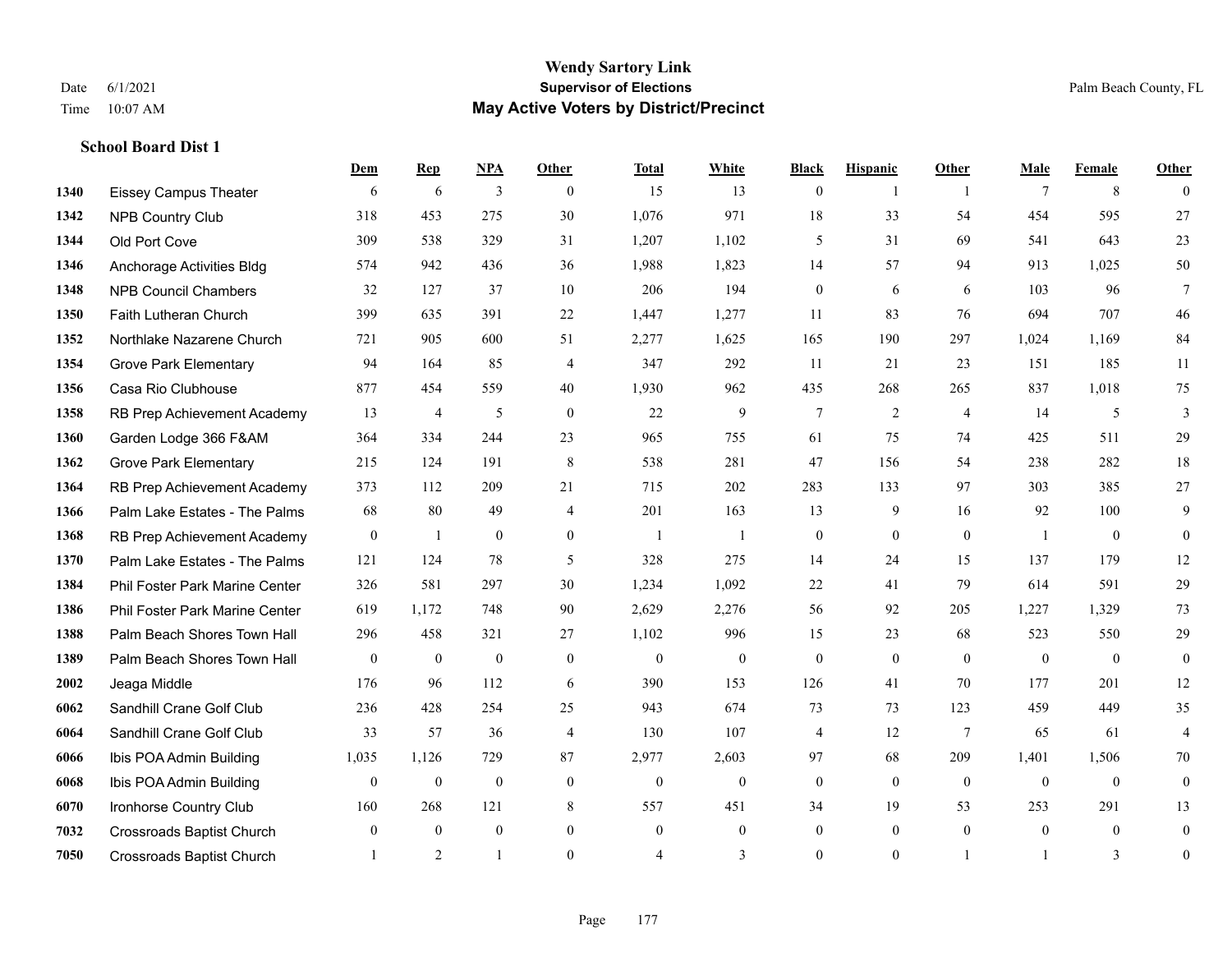## **School Board Dist 1**

|      |                              | <u>Dem</u> | <u>Rep</u> | NPA      | Other      | <b>Total</b> | <b>White</b> | <b>Black</b> | <b>Hispanic</b> | Other  | <u>Male</u> | Female | <b>Other</b> |
|------|------------------------------|------------|------------|----------|------------|--------------|--------------|--------------|-----------------|--------|-------------|--------|--------------|
| 7052 | Crossroads Baptist Church    |            |            | $\theta$ |            | $\theta$     |              | $\theta$     |                 |        |             | O      |              |
| 7072 | <b>Egret Lake Elementary</b> | 492        | 111        | 244      |            | 853          | 221          | 380          | 140             | 112    | 367         | 453    | 33           |
| 7074 | Egret Lake Elementary        | 211        |            | 90       |            | 345          | 63           | 199          | 34              | 49     | 152         | 183    | 10           |
| 7076 | Egret Lake Elementary        |            |            |          | $^{\circ}$ |              |              |              | $^{\prime}$     |        |             |        |              |
|      | <b>School Board Dist 1</b>   | 47,658     | 65,162     | 42,847   | 3,937      | 159,604      | 132,884      | 5,392        | 9,530           | 11,798 | 72,865      | 81,926 | 4,813        |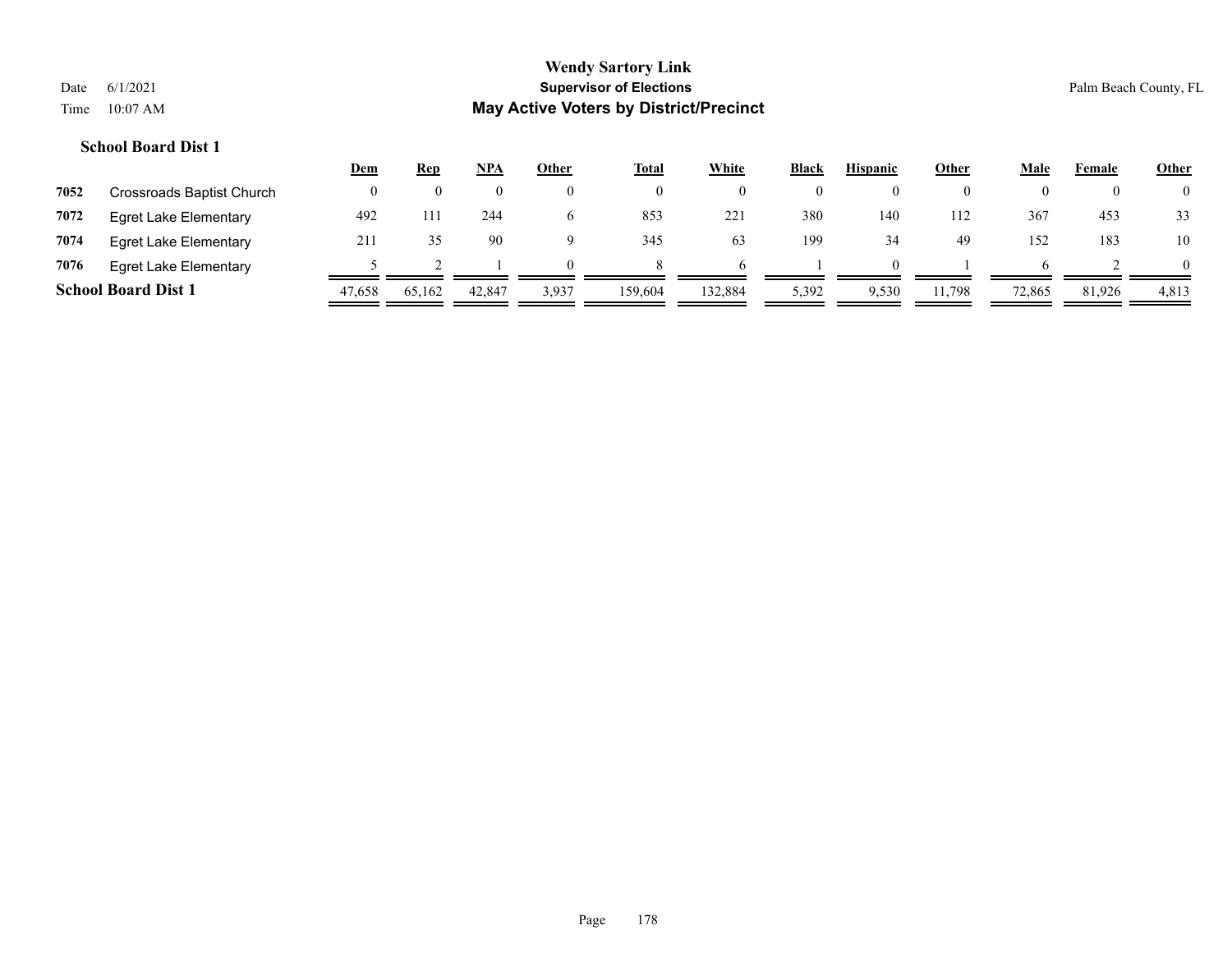#### **Wendy Sartory Link** Date 6/1/2021 **Supervisor of Elections** Palm Beach County, FL Time 10:07 AM **May Active Voters by District/Precinct**

**Dem Rep NPA Other Total White Black Hispanic Other Male Female Other**

# Grassy Waters Elementary 1,079 341 614 42 2,076 619 748 411 298 885 1,113 78 Jeaga Middle 202 89 132 12 435 181 131 92 31 180 239 16 Jeaga Middle 0 0 0 0 0 0 0 0 0 0 0 0 Cypress Lakes HOA 598 338 285 31 1,252 860 198 97 97 480 735 37 Century Village Clubhouse 62 32 23 2 119 75 13 18 13 53 62 4 Club Baywinds 855 579 380 34 1,848 1,411 159 167 111 760 1,045 43 Andros Isle POA Clubhouse 887 566 560 36 2,049 1,111 400 305 233 867 1,108 74 Riverwalk Clubhouse 768 717 577 47 2,109 1,654 94 178 183 897 1,147 65 Jeaga Middle 223 88 139 9 459 205 138 82 34 197 251 11 Jeaga Middle 164 55 127 15 361 116 122 73 50 142 207 12 Century Village Clubhouse 802 408 349 30 1,589 1,032 218 203 136 626 903 60 Century Village Clubhouse 819 414 331 39 1,603 1,134 165 162 142 632 919 52 Century Village Clubhouse 644 333 287 25 1,289 804 190 191 104 499 730 60 Century Village Clubhouse 351 198 156 6 711 492 71 86 62 259 426 26 Benoist Farms Elementary 595 158 314 21 1,088 266 466 244 112 420 616 52 Riverwalk Clubhouse 51 29 29 7 116 58 30 20 8 45 67 4 Riverwalk Clubhouse 108 50 74 11 243 101 62 52 28 111 130 2 Turning Points Academy 784 413 393 40 1,630 951 302 261 116 612 970 48 Turning Points Academy 867 184 371 19 1,441 501 657 157 126 491 900 50 Wynnebrook Elementary 835 270 434 20 1,559 432 610 356 161 676 809 74 Wynnebrook Elementary 568 261 403 15 1,247 519 138 494 96 532 661 54 Riverwalk Clubhouse 0 0 0 0 0 0 0 0 0 0 0 0 St Christophers Episcopal Chr 1,149 293 579 34 2,055 600 836 407 212 910 1,044 101 Haverhill Town Hall 405 217 237 11 870 340 239 201 90 391 441 38 Elks Lodge #1352 2 3 0 0 5 3 1 0 1 3 1 1 Elks Lodge #1352 16 19 20 3 58 40 1 10 7 33 22 3 Elks Lodge #1352 569 159 277 19 1,024 191 480 158 195 474 510 40

Elks Lodge #1352 1,267 316 711 26 2,320 462 992 578 288 1,018 1,191 111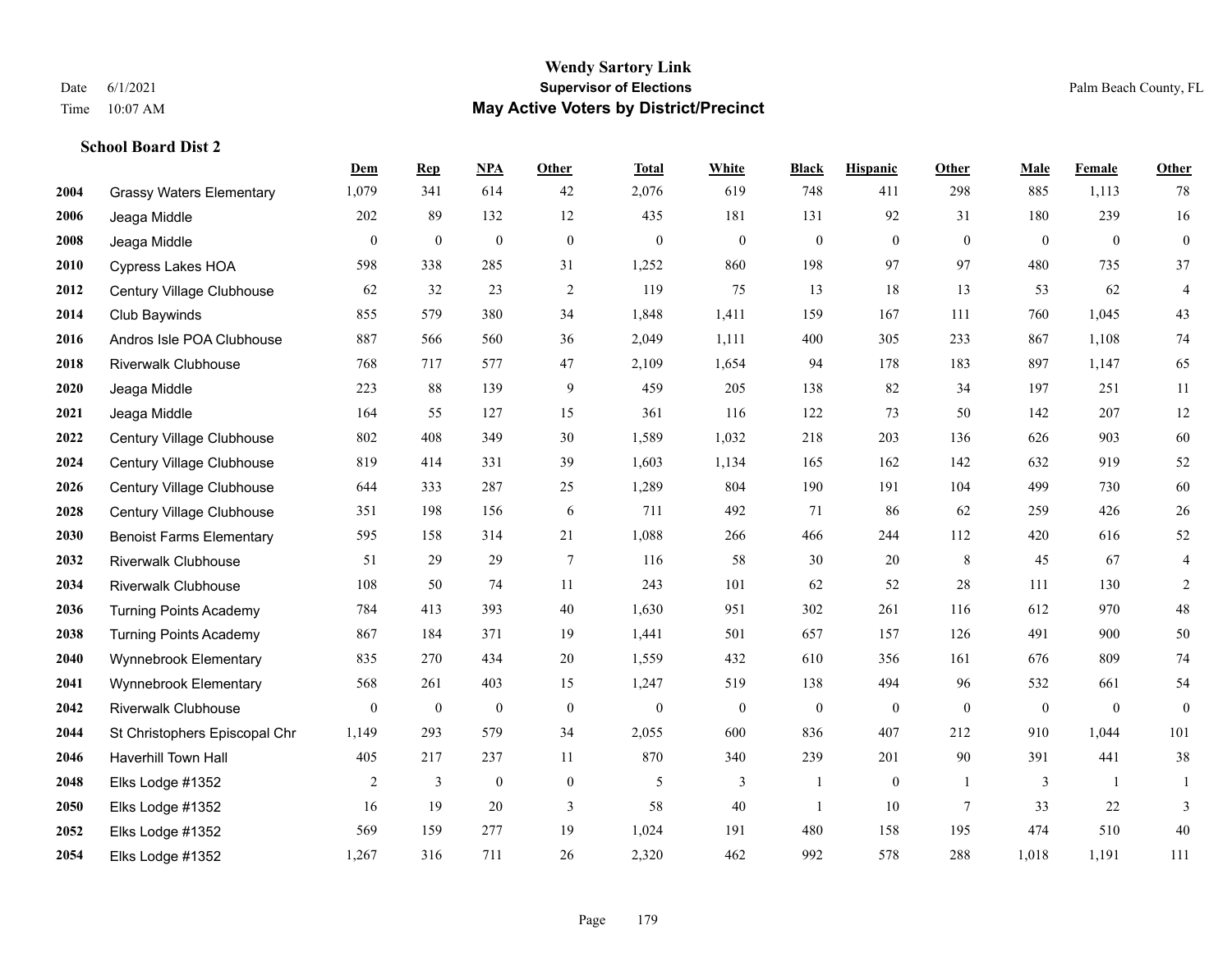### **Wendy Sartory Link** Date 6/1/2021 **Supervisor of Elections** Palm Beach County, FL Time 10:07 AM **May Active Voters by District/Precinct**

## **Dem Rep NPA Other Total White Black Hispanic Other Male Female Other** Clayton Hutcheson Hall B 748 322 576 17 1,663 528 302 659 174 730 839 94 Clayton Hutcheson Hall B 4 2 1 0 7 4 0 2 1 3 4 0 Belvedere Elementary 1 0 0 0 1 1 0 0 0 1 0 0 Conniston Middle 468 275 345 16 1,104 444 106 466 88 505 557 42 Belvedere Elementary 641 335 483 30 1,489 534 156 649 150 649 747 93 Belvedere Elementary 0 0 0 0 0 0 0 0 0 0 0 0 Everglades Elementary 156 167 127 8 458 262 61 81 54 214 223 21 Everglades Elementary 68 93 45 0 206 148 6 29 23 102 98 6 Pine Jog Environmental Center 163 287 149 8 607 422 24 111 50 289 303 15 Pine Jog Environmental Center 7 21 17 0 45 30 0 13 2 21 23 1 Community Christian Church 283 118 161 17 579 168 206 131 74 259 304 16 Community Christian Church 2 1 0 0 3 3 0 0 0 1 2 0 Community Christian Church 1,254 574 961 52 2,841 898 613 940 390 1,242 1,483 116 Community Christian Church 1 1 0 0 2 2 0 0 0 2 0 0 Melaleuca Elementary 883 541 653 32 2,109 1,081 346 480 202 958 1,067 84 **2090** Pine Jog Environmental Center  $\begin{array}{cccccccc} 0 & 2 & 0 & 0 & 2 & 1 & 0 & 1 & 0 & 1 \end{array}$ **2092** Pine Jog Environmental Center  $\begin{array}{ccccccccccccc} & 1 & 4 & 1 & 1 & 7 & 7 & 0 & 0 & 0 & 3 & 4 & 0 \end{array}$  Pine Jog Environmental Center 376 82 210 12 680 117 268 176 119 284 367 29 1st Church of the Nazarene 257 72 193 5 527 125 24 332 46 245 251 31 1st Church of the Nazarene 233 135 173 11 552 213 44 220 75 244 275 33 Iglesia Cristo Mi Redentor 442 221 342 27 1,032 335 161 440 96 433 535 64 Iglesia Cristo Mi Redentor 807 353 579 32 1,771 452 379 753 187 736 944 91 Union Congregational Church 1,209 348 651 35 2,243 511 652 852 228 898 1,229 116 Lake Lytal Park 533 235 354 26 1,148 321 247 465 115 473 615 60 Main Library 628 286 420 41 1,375 539 247 453 136 596 717 62 Berkshire Elementary 776 341 670 28 1,815 509 205 913 188 790 928 97 Berkshire Elementary 174 86 138 4 402 138 43 171 50 165 214 23 **2112** Palm Springs Middle  $\begin{array}{cccccccc} 7 & 6 & 6 & 0 & 19 & 15 & 3 & 0 & 1 & 9 & 10 & 0 \end{array}$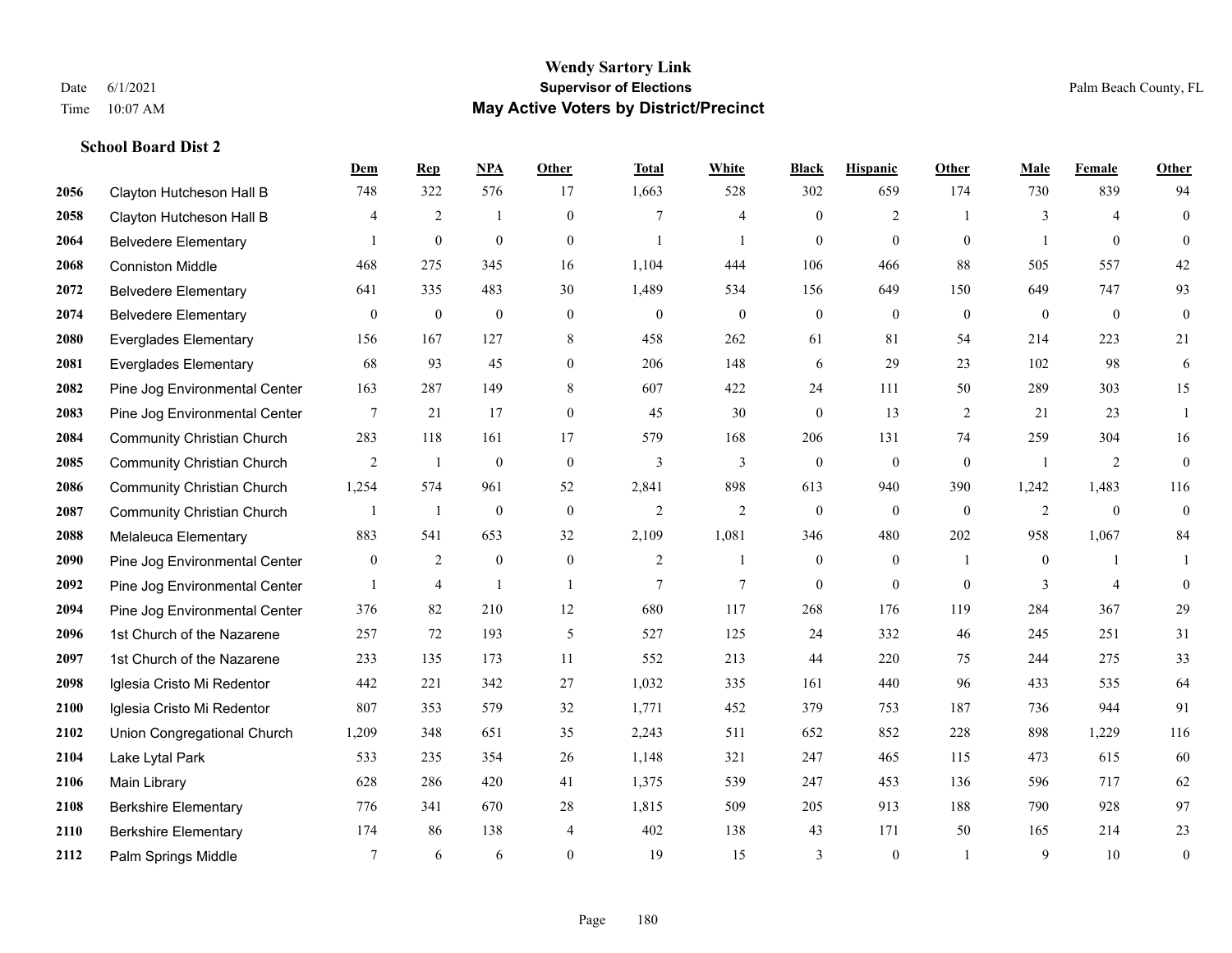#### **Wendy Sartory Link** Date 6/1/2021 **Supervisor of Elections** Palm Beach County, FL Time 10:07 AM **May Active Voters by District/Precinct**

# **Dem Rep NPA Other Total White Black Hispanic Other Male Female Other** Main Library 376 285 318 11 990 371 53 479 87 447 495 48 The Ark Church 75 49 69 5 198 92 13 71 22 91 96 11 The Ark Church 844 569 708 31 2,152 947 152 874 179 924 1,144 84 The Ark Church 1 0 1 0 2 1 1 0 0 1 1 0 Palm Springs Middle 0 0 0 0 0 0 0 0 0 0 0 0 Palm Springs Middle 58 21 53 0 132 35 13 55 29 52 68 12 Palm Springs Middle 1 0 0 0 1 0 1 0 0 1 0 0 **2124** Palm Springs Middle  $\begin{array}{cccccccc} 7 & 8 & 15 & 0 & 30 & 14 & 7 & 8 & 1 & 14 & 16 & 0 \end{array}$  St Marys Orthodox Church 352 353 249 8 962 521 40 339 62 425 500 37 St Marys Orthodox Church 279 253 235 9 776 441 29 240 66 363 392 21 Lake Clarke Shores Town Hall  $\begin{array}{ccccccccc} 1 & 0 & 1 & 0 & 2 & 0 & 0 & 2 & 0 & 2 & 0 & 0 \end{array}$  Palm Springs Middle 0 0 0 0 0 0 0 0 0 0 0 0 Cloud Lake Town Hall 45 62 60 8 175 128 1 33 13 88 81 6 Cloud Lake Town Hall 29 26 34 2 91 59 2 24 6 38 49 4 STEM Bldg at S FL Science Ctr 544 323 443 32 1,342 508 64 648 122 617 664 61 Palmwood Lodge #303 689 466 574 43 1,772 784 84 736 168 808 878 86 Liberty Park Elementary 0 0 0 0 0 0 0 0 0 0 0 0 River Bridge Activities Center 1,116 532 694 51 2,393 1,153 486 496 258 1,004 1,300 89 Pine Ridge North II 1,175 530 849 52 2,606 1,085 405 848 268 1,048 1,448 110 Forest Hill Elementary 1,187 450 840 29 2,506 772 410 1,062 262 1,085 1,288 133 Cresthaven Emory Aud 652 425 324 15 1,416 800 99 419 98 524 840 52 Community Of Hope 1,127 428 834 32 2,421 616 452 1,037 316 1,070 1,231 120 Cresthaven Barkley Aud 527 360 294 21 1,202 608 86 401 107 498 649 55 Cresthaven Ashley Aud 350 218 226 14 808 408 37 296 67 324 451 33 Covered Bridge Clubhouse 1,152 748 681 36 2,617 1,833 133 473 178 1,018 1,517 82 Poinciana Clubhouse 925 532 502 35 1,994 1,324 96 412 162 787 1,140 67 First Baptist Church GA 0 0 0 0 0 0 0 0 0 0 0 0 Liberty Park Elementary 1,150 550 688 54 2,442 1,079 465 636 262 968 1,357 117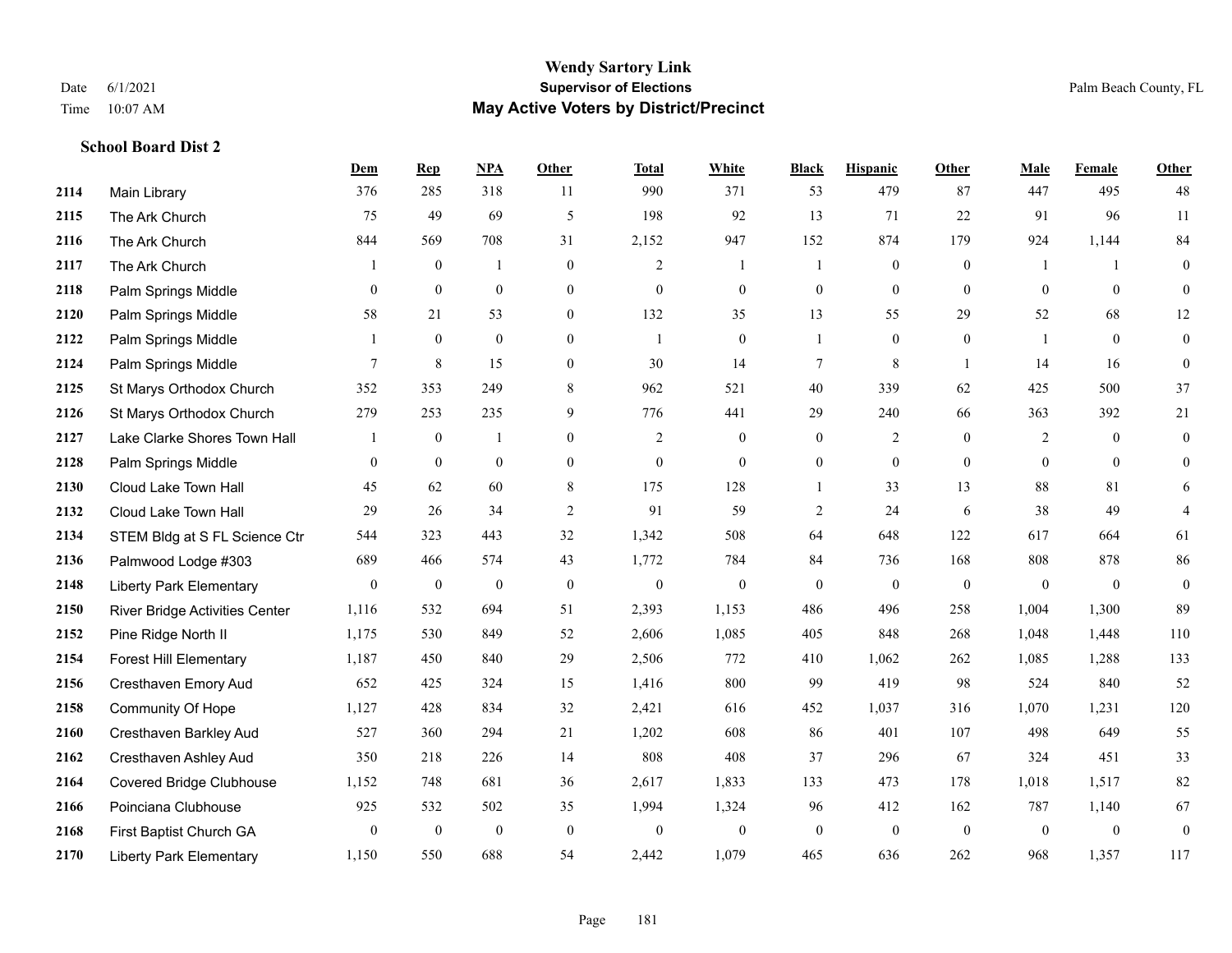|      |                                    | Dem            | <b>Rep</b>       | NPA              | <b>Other</b>   | <b>Total</b>   | <b>White</b>     | <b>Black</b>     | <b>Hispanic</b>  | <b>Other</b>   | <b>Male</b>    | Female         | <b>Other</b>   |
|------|------------------------------------|----------------|------------------|------------------|----------------|----------------|------------------|------------------|------------------|----------------|----------------|----------------|----------------|
| 2172 | First Baptist Church GA            | 17             | $\overline{4}$   | 11               | $\overline{0}$ | 32             | 15               | 3                | 10               | $\overline{4}$ | 13             | 18             |                |
| 2174 | First Baptist Church GA            | 462            | 188              | 274              | 12             | 936            | 416              | 193              | 205              | 122            | 408            | 487            | 41             |
| 2182 | <b>Greenacres Community Center</b> | 643            | 278              | 535              | 30             | 1,486          | 535              | 142              | 662              | 147            | 588            | 808            | 90             |
| 2184 | American Polish Club               | 1,117          | 408              | 835              | 38             | 2,398          | 755              | 344              | 1,034            | 265            | 995            | 1,263          | 140            |
| 2186 | American Polish Club               | 329            | 134              | 236              | 5              | 704            | 213              | 110              | 308              | 73             | 315            | 355            | 34             |
| 3002 | Palm Springs Middle                | 864            | 349              | 595              | 48             | 1,856          | 554              | 353              | 775              | 174            | 760            | 1,011          | 85             |
| 3004 | Community Of Hope                  | 69             | 40               | 61               | $\overline{2}$ | 172            | 65               | 11               | 70               | 26             | 85             | 75             | 12             |
| 3006 | Faith Presbyterian                 | 1,067          | 644              | 745              | 33             | 2,489          | 1,025            | 297              | 952              | 215            | 1,025          | 1,354          | 110            |
| 3008 | Palm Springs Middle                | $\overline{0}$ | $\boldsymbol{0}$ | $\boldsymbol{0}$ | $\mathbf{0}$   | $\mathbf{0}$   | $\boldsymbol{0}$ | $\boldsymbol{0}$ | $\boldsymbol{0}$ | $\overline{0}$ | $\mathbf{0}$   | $\overline{0}$ | $\overline{0}$ |
| 3010 | Faith Presbyterian                 | 376            | 210              | 298              | 24             | 908            | 371              | 117              | 342              | 78             | 415            | 457            | $36\,$         |
| 3012 | <b>Emmanuel Baptist Church</b>     | 662            | 597              | 431              | 20             | 1,710          | 1,031            | 44               | 539              | 96             | 722            | 925            | 63             |
| 3014 | Lake Clarke Shores Town Hall       | 1,043          | 1.106            | 645              | 44             | 2,838          | 2,085            | 82               | 497              | 174            | 1,284          | 1,462          | 92             |
| 3016 | Community Of Hope                  | 47             | 38               | 56               | 2              | 143            | 36               | 10               | 81               | 16             | 55             | 78             | $10\,$         |
| 3018 | Palm Springs Middle                | 12             | 12               | 8                | 3              | 35             | 15               | $\boldsymbol{0}$ | 16               | $\overline{4}$ | 15             | 19             | $\overline{1}$ |
| 3020 | Palm Springs Village Hall          | 989            | 636              | 801              | 35             | 2,461          | 1,020            | 175              | 1,065            | 201            | 1,094          | 1,253          | 114            |
| 3022 | Oasis De Amor Baptist Church       | 523            | 216              | 405              | 18             | 1,162          | 380              | 138              | 497              | 147            | 545            | 549            | 68             |
| 3024 | Palm Springs Library               | 737            | 418              | 607              | 27             | 1,789          | 676              | 208              | 711              | 194            | 787            | 894            | 108            |
| 3044 | Holy Redeemer Church               | 228            | 66               | 191              | $\overline{7}$ | 492            | 145              | 102              | 202              | 43             | 215            | 260            | 17             |
| 3048 | Holy Redeemer Church               | 626            | 231              | 480              | 24             | 1,361          | 425              | 270              | 531              | 135            | 601            | 696            | 64             |
| 6140 | Royal Palm Beach High              | 338            | 508              | 305              | 32             | 1,183          | 858              | 106              | 115              | 104            | 568            | 590            | 25             |
| 6144 | Christ Fellowship Church RPB       | $\mathbf{0}$   | $\boldsymbol{0}$ | $\mathbf{0}$     | $\overline{0}$ | $\mathbf{0}$   | $\boldsymbol{0}$ | $\mathbf{0}$     | $\mathbf{0}$     | $\mathbf{0}$   | $\overline{0}$ | $\overline{0}$ | $\overline{0}$ |
| 6146 | Christ Fellowship Church RPB       |                | 2                | $\mathbf{1}$     | $\overline{0}$ | $\overline{4}$ | 3                | $\mathbf{0}$     | $\mathbf{0}$     |                | 3              | $\mathbf{1}$   | $\overline{0}$ |
| 6148 | Christ Fellowship Church RPB       | $\Omega$       | $\mathbf{0}$     | $\mathbf{1}$     | $\Omega$       |                | $\mathbf{1}$     | $\mathbf{0}$     | $\theta$         | $\Omega$       | $\theta$       | $\mathbf{1}$   | $\overline{0}$ |
| 6174 | Christ Fellowship Church RPB       | 25             | 50               | 36               | $\overline{c}$ | 113            | 87               | 7                | $\overline{7}$   | 12             | 53             | 56             | 4              |
| 6178 | <b>Everglades Elementary</b>       | 570            | 380              | 450              | 26             | 1,426          | 652              | 299              | 251              | 224            | 655            | 700            | 71             |
| 6180 | <b>Everglades Elementary</b>       | 18             | 48               | 21               | $\mathbf{1}$   | 88             | 67               | 4                | 14               | 3              | 42             | 44             | $\overline{c}$ |
| 6204 | <b>Emerald Cove Middle</b>         | 31             | 22               | 38               | $\overline{1}$ | 92             | 49               | 26               | 9                | 8              | 27             | 61             | 4              |
| 6206 | Palm Beach Central High            | 272            | 249              | 179              | 9              | 709            | 383              | 147              | 59               | 120            | 319            | 363            | 27             |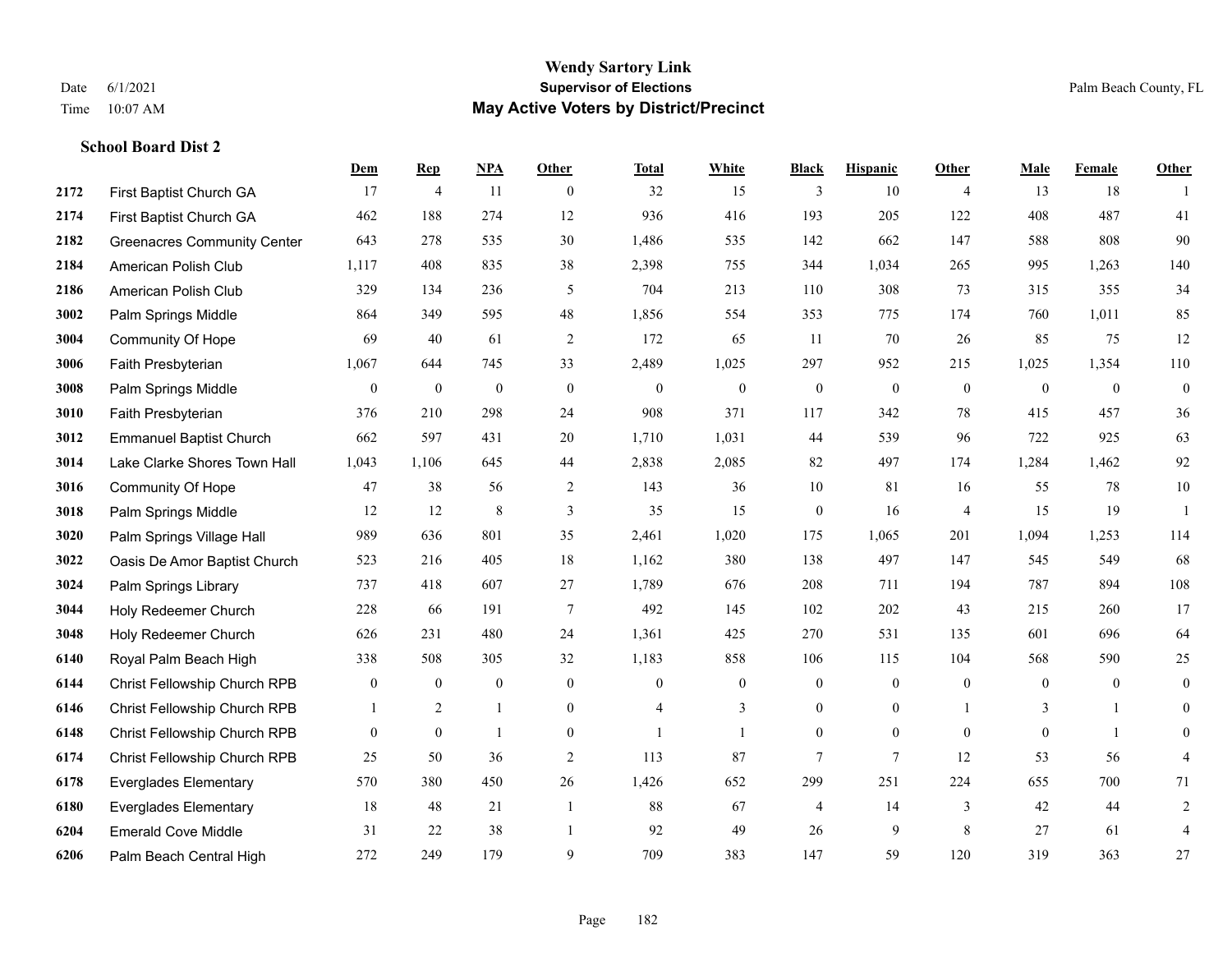|      |                            | <u>Dem</u> | <u>Rep</u> | <u>NPA</u>     | Other    | <b>Total</b> | <b>White</b> | <b>Black</b> | <b>Hispanic</b> | Other    | <u>Male</u> | Female       | <b>Other</b>   |
|------|----------------------------|------------|------------|----------------|----------|--------------|--------------|--------------|-----------------|----------|-------------|--------------|----------------|
| 6207 | Palm Beach Central High    | 282        | 371        | 250            | 20       | 923          | 607          | 94           | 104             | 118      | 426         | 473          | 24             |
| 7140 | <b>Haverhill Town Hall</b> | 174        |            | 96             | 4        | 351          | 109          | 125          | 78              | 39       | 162         | 168          | 21             |
| 7142 | Clayton Hutcheson Hall B   | 37         | Ō.         | 12             | $\theta$ | 57           | 17           | 28           |                 |          | 26          | 31           | $\overline{0}$ |
| 7144 | Clayton Hutcheson Hall B   | 49         |            | 20             |          | 73           |              | 48           | 12              | 9        | 28          | 39           | 6              |
| 7146 | Clayton Hutcheson Hall B   | 248        | 15         | 101            |          | 366          | 27           | 234          | 81              | 24       | 130         | 219          | 17             |
| 8001 | Federal Only               | 0          | $\Omega$   | $\overline{0}$ | $\theta$ | $\theta$     | $\Omega$     | 0            |                 | $\theta$ | $\Omega$    | $\mathbf{0}$ | $\Omega$       |
| 8002 | State Only                 | 146        | 125        | 139            |          | 412          | 316          | 19           |                 | 60       | 190         | 207          | 15             |
|      | <b>School Board Dist 2</b> | 49,456     | 26,059     | 32,612         | 1.916    | 110.043      | 48,487       | 18,419       | 32,179          | 10,958   | 46,793      | 58,509       | 4,741          |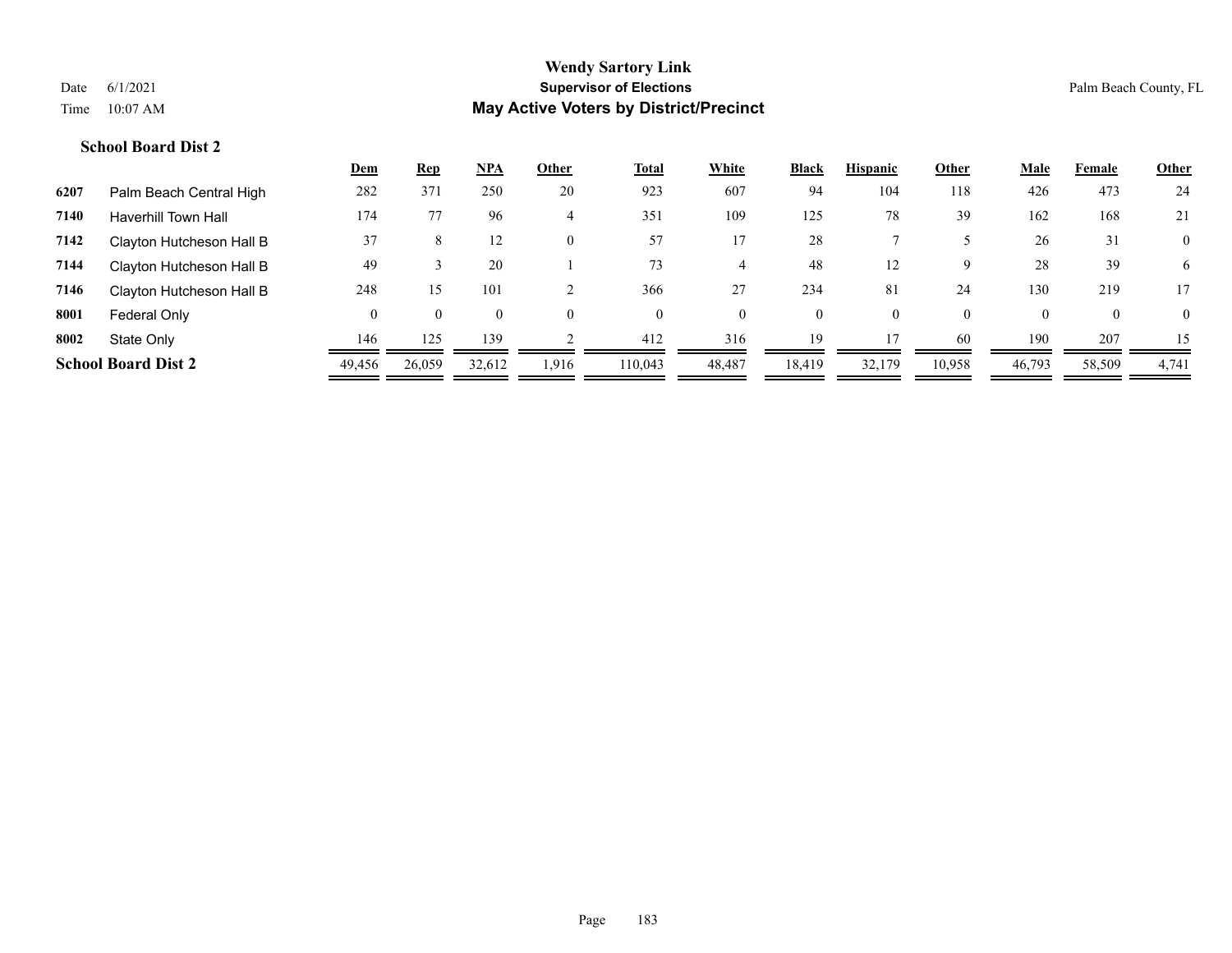|      |                                      | Dem            | <b>Rep</b> | NPA              | <b>Other</b>     | <b>Total</b> | White            | <b>Black</b>     | <b>Hispanic</b>  | <b>Other</b> | <b>Male</b>    | <b>Female</b> | <b>Other</b>     |
|------|--------------------------------------|----------------|------------|------------------|------------------|--------------|------------------|------------------|------------------|--------------|----------------|---------------|------------------|
| 2188 | <b>St Lukes United Methodist Chr</b> | 476            | 530        | 431              | 34               | 1,471        | 1,168            | 37               | 187              | 79           | 693            | 738           | 40               |
| 2190 | Lucerne Pointe Clubhouse             | 1,063          | 531        | 674              | 46               | 2,314        | 1,479            | 229              | 424              | 182          | 952            | 1,279         | 83               |
| 2192 | Fountains Of Palm Beach              | 931            | 451        | 582              | 55               | 2,019        | 1,383            | 140              | 333              | 163          | 853            | 1,099         | 67               |
| 2194 | <b>LC Swain Middle</b>               | 1,119          | 373        | 728              | 42               | 2,262        | 789              | 462              | 780              | 231          | 949            | 1,200         | 113              |
| 2196 | Pine Ridge South IV Clubhouse        | 931            | 509        | 509              | 42               | 1,991        | 1,204            | 266              | 405              | 116          | 776            | 1,140         | 75               |
| 2198 | American Finnish Club                | 14             | 9          | 8                | $\mathbf{0}$     | 31           | 17               | 3                | 1                | 10           | 12             | 16            | 3                |
| 2202 | LC Swain Middle                      | $\mathbf{0}$   | $\,8\,$    | $\overline{2}$   | $\boldsymbol{0}$ | 10           | 6                | $\boldsymbol{0}$ | 3                | -1           | $\overline{4}$ | 6             | $\boldsymbol{0}$ |
| 2204 | <b>Heritage Elementary</b>           | 563            | 218        | 490              | 31               | 1,302        | 423              | 142              | 615              | 122          | 563            | 660           | 79               |
| 2206 | Heritage Elementary                  | 475            | 198        | 340              | 16               | 1,029        | 335              | 217              | 346              | 131          | 445            | 529           | 55               |
| 2208 | American Finnish Club                | 6              | $\tau$     | $\overline{2}$   | -1               | 16           | 14               | $\boldsymbol{0}$ | $\mathbf{0}$     | 2            | 6              | 8             | $\overline{2}$   |
| 2210 | American Polish Club                 | 241            | 98         | 141              | 6                | 486          | 177              | 115              | 144              | 50           | 193            | 271           | $22\,$           |
| 2212 | American Polish Club                 | $\overline{0}$ | $\bf{0}$   | $\boldsymbol{0}$ | $\overline{0}$   | $\mathbf{0}$ | $\boldsymbol{0}$ | $\boldsymbol{0}$ | $\boldsymbol{0}$ | $\mathbf{0}$ | $\mathbf{0}$   | $\mathbf{0}$  | $\mathbf{0}$     |
| 2214 | Indian Pines Elementary              | 1,184          | 257        | 575              | 34               | 2,050        | 471              | 898              | 445              | 236          | 920            | 1,026         | 104              |
| 2216 | Indian Pines Elementary              | 1,830          | 299        | 842              | 39               | 3,010        | 527              | 1,521            | 589              | 373          | 1,340          | 1,518         | 152              |
| 2218 | <b>Tradewinds Middle</b>             | 1,281          | 333        | 650              | 34               | 2,298        | 590              | 882              | 380              | 446          | 1,016          | 1,154         | 128              |
| 3086 | <b>Woodlands Middle</b>              | 802            | 627        | 701              | 49               | 2,179        | 1,493            | 137              | 359              | 190          | 1,007          | 1,092         | 80               |
| 3088 | <b>Tradewinds Middle</b>             | 187            | 55         | 130              | 9                | 381          | 103              | 127              | 90               | 61           | 171            | 198           | 12               |
| 3090 | Woodlands Middle                     | 1,471          | 839        | 632              | 50               | 2,992        | 2,418            | 174              | 117              | 283          | 1,356          | 1,543         | 93               |
| 3092 | Lacuna HOA Clubhouse                 | 1,216          | 743        | 741              | 62               | 2,762        | 1,923            | 271              | 303              | 265          | 1,266          | 1,401         | 95               |
| 3094 | <b>Coral Reef Elementary</b>         | 326            | 240        | 262              | 26               | 854          | 512              | 68               | 192              | 82           | 401            | 426           | $27\,$           |
| 3096 | <b>Coral Reef Elementary</b>         | 835            | 604        | 627              | 54               | 2,120        | 1,366            | 254              | 269              | 231          | 987            | 1,046         | 87               |
| 3098 | <b>Manatee Elementary</b>            | 687            | 582        | 512              | 41               | 1,822        | 1,245            | 171              | 215              | 191          | 826            | 932           | 64               |
| 3100 | Journeys End                         | 426            | 336        | 352              | 20               | 1,134        | 759              | 91               | 135              | 149          | 533            | 572           | 29               |
| 3102 | <b>Diamond View Elementary</b>       | 1,232          | 460        | 817              | 45               | 2,554        | 1,067            | 641              | 543              | 303          | 1,135          | 1,310         | 109              |
| 3104 | American German Club                 | 425            | 371        | 386              | 32               | 1,214        | 847              | 93               | 143              | 131          | 565            | 602           | 47               |
| 3106 | American German Club                 | 302            | 117        | 205              | 16               | 640          | 237              | 173              | 97               | 133          | 282            | 329           | $29\,$           |
| 3108 | Santaluces High                      | 1,249          | 543        | 873              | 61               | 2,726        | 1,096            | 693              | 538              | 399          | 1,203          | 1,433         | $90\,$           |
| 3120 | Valencia Shores Social Club          | 1,224          | 587        | 583              | 42               | 2,436        | 2,147            | 68               | 80               | 141          | 1,118          | 1,262         | 56               |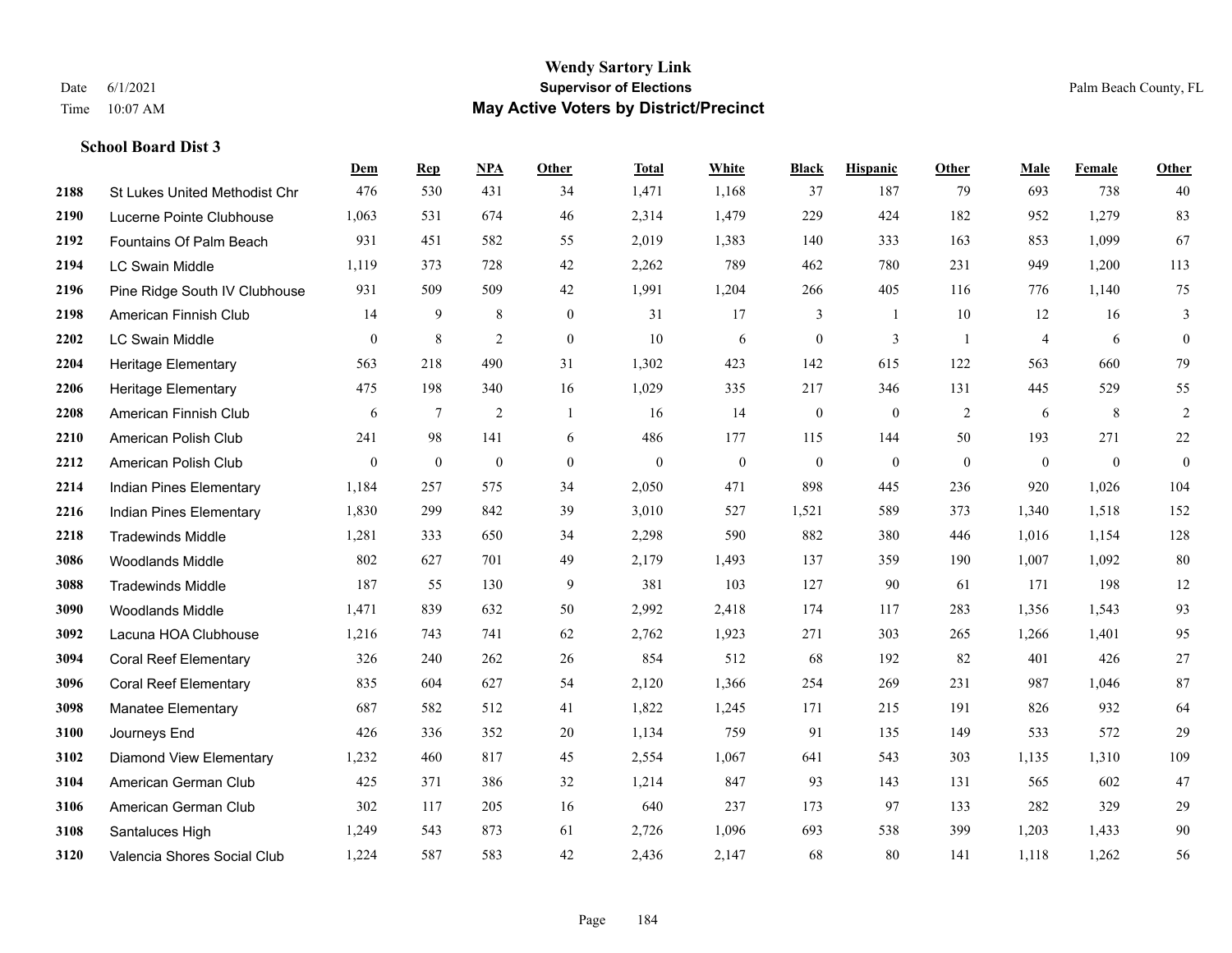#### **Wendy Sartory Link** Date 6/1/2021 **Supervisor of Elections** Palm Beach County, FL Time 10:07 AM **May Active Voters by District/Precinct**

**3122 Boynton Beach Community Chu**rch 912 405 352 32 1,701 1,524 31 54 92 695 964 42

**Dem Rep NPA Other Total White Black Hispanic Other Male Female Other**

# West Boynton Park and Rec 788 579 641 45 2,053 1,304 214 285 250 926 1,050 77 Temple Shaarei Shalom 656 507 472 29 1,664 1,140 153 202 169 770 843 51 West Boynton Park and Rec 952 612 729 42 2,335 1,461 279 333 262 1,069 1,181 85 Winston Trails Swim Center 1,127 922 862 64 2,975 2,105 206 375 289 1,391 1,468 116

| 3132 | Park Vista High                 | 885   | 667            | 695            | 50           | 2,297           | 1,455          | 228              | 373          | 241              | 1,038 | 1,177 | 82             |
|------|---------------------------------|-------|----------------|----------------|--------------|-----------------|----------------|------------------|--------------|------------------|-------|-------|----------------|
| 3133 | Christa McAuliffe Middle        | 178   | 121            | 134            | 9            | 442             | 270            | 45               | 62           | 65               | 212   | 218   | 12             |
| 3150 | Christa McAuliffe Middle        | 573   | 251            | 233            | 20           | 1,077           | 977            | 22               | 30           | 48               | 444   | 600   | 33             |
| 3152 | Park Vista High                 | 652   | 413            | 388            | 33           | 1,486           | 1,271          | 57               | 63           | 95               | 654   | 782   | 50             |
| 3154 | Ponte Vecchio Clubhouse         | 822   | 314            | 286            | 20           | 1,442           | 1,283          | 22               | 40           | 97               | 650   | 748   | $44\,$         |
| 3156 | Aberdeen East Clubhouse         | 1,022 | 499            | 555            | 41           | 2,117           | 1,612          | 141              | 183          | 181              | 867   | 1,187 | 63             |
| 3158 | <b>Crystal Lakes Elementary</b> | 1,023 | 784            | 835            | 55           | 2,697           | 1,905          | 194              | 297          | 301              | 1,224 | 1,361 | 112            |
| 3160 | Christa McAuliffe Middle        | 439   | 334            | 322            | 18           | 1,113           | 759            | 135              | 117          | 102              | 502   | 569   | $42\,$         |
| 4140 | <b>Broken Sound Club</b>        | 263   | 207            | 181            | 17           | 668             | 489            | 27               | 89           | 63               | 279   | 371   | 18             |
| 5002 | <b>Faith Farm Tabernacle</b>    | 559   | 654            | 499            | 45           | 1,757           | 1,158          | 172              | 195          | 232              | 812   | 891   | 54             |
| 5003 | Faith Farm Tabernacle           | 500   | 353            | 440            | 25           | 1,318           | 794            | 139              | 204          | 181              | 584   | 687   | 47             |
| 5004 | <b>Faith Farm Tabernacle</b>    | 3     | $\overline{2}$ | $\overline{2}$ | $\mathbf{0}$ | $\overline{7}$  | $\overline{4}$ | $\bf{0}$         | 3            | $\boldsymbol{0}$ | 6     |       | $\mathbf{0}$   |
| 5005 | <b>Sunset Palms Elementary</b>  | 1,238 | 561            | 471            | 77           | 2,347           | 2,197          | 13               | 34           | 103              | 1,087 | 1,201 | 59             |
| 5006 | Faith Farm Tabernacle           | 1,055 | 455            | 526            | 35           | 2,071           | 1,956          | 13               | 22           | 80               | 964   | 1,068 | 39             |
| 5007 | Faith Farm Tabernacle           | 5     | $\overline{0}$ | $\overline{2}$ | $\mathbf{0}$ | $7\phantom{.0}$ | 6              | $\boldsymbol{0}$ | $\mathbf{0}$ |                  | 5     | 2     | $\overline{0}$ |
| 5008 | <b>Sunset Palms Elementary</b>  | 425   | 323            | 372            | 27           | 1,147           | 738            | 97               | 140          | 172              | 528   | 580   | 39             |
| 5009 | Boynton Beach Community Chur    | 1,204 | 988            | 1,007          | 72           | 3,271           | 2,168          | 288              | 368          | 447              | 1,551 | 1,593 | 127            |
| 5010 | Temple Shaarei Shalom           | 972   | 240            | 310            | 35           | 1,557           | 1,456          | 15               | 25           | 61               | 600   | 924   | 33             |
| 5012 | The Grove Clubhouse             | 419   | 149            | 155            | 12           | 735             | 665            | 18               | 19           | 33               | 307   | 417   | 11             |
| 5014 | West Boynton Branch Library     | 698   | 450            | 490            | 40           | 1,678           | 967            | 248              | 240          | 223              | 741   | 875   | 62             |
| 5016 | Faith United Methodist Church   | 959   | 633            | 630            | 31           | 2,253           | 1,641          | 154              | 239          | 219              | 985   | 1,175 | 93             |
| 5018 | Platina Clubhouse               | 689   | 261            | 295            | 20           | 1,265           | 1,077          | 36               | 74           | 78               | 489   | 743   | 33             |
| 5020 | <b>Hagen Road Elementary</b>    | 621   | 327            | 410            | 36           | 1,394           | 720            | 296              | 196          | 182              | 608   | 734   | 52             |
|      |                                 |       |                |                |              |                 |                |                  |              |                  |       |       |                |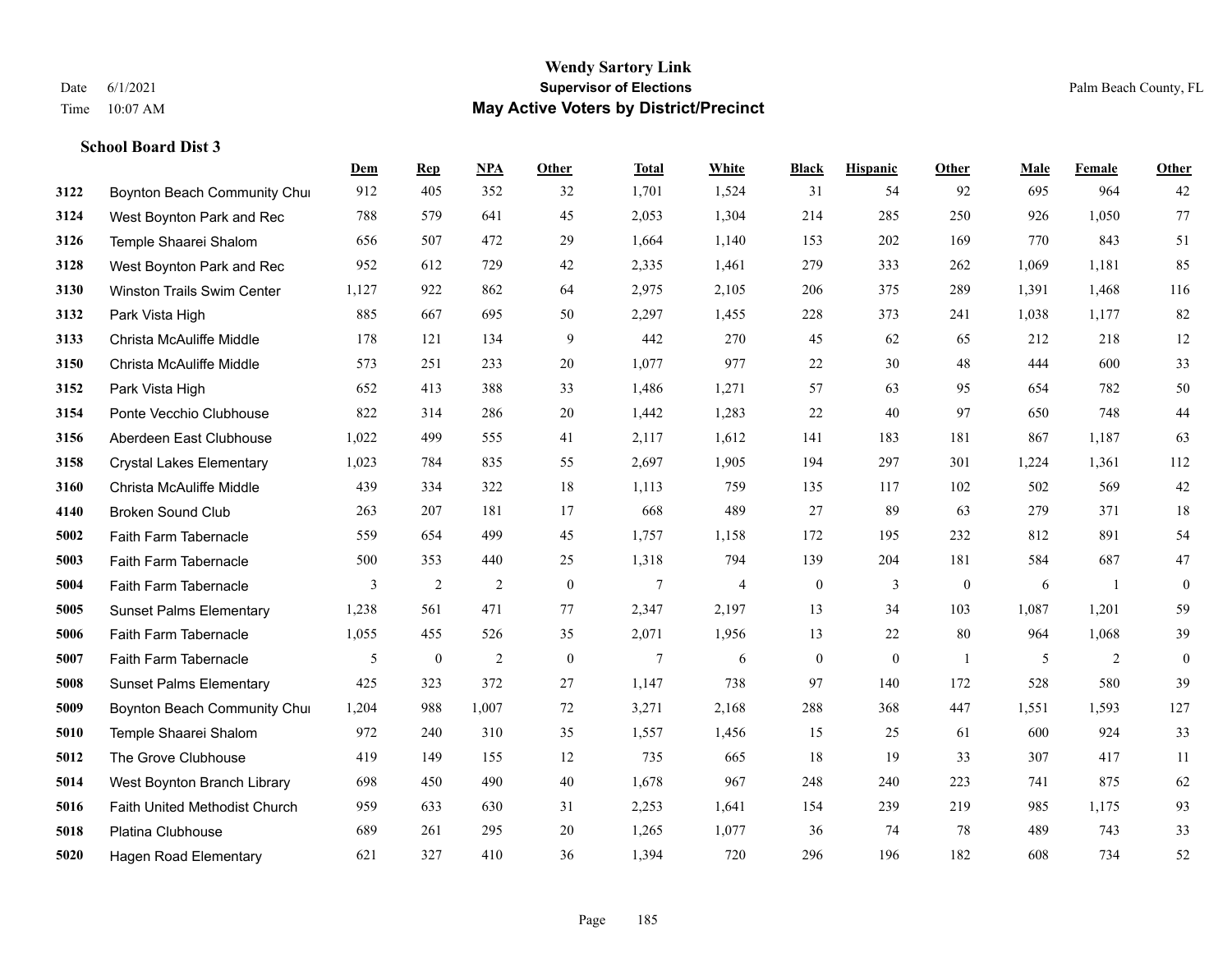#### **Wendy Sartory Link** Date 6/1/2021 **Supervisor of Elections** Palm Beach County, FL Time 10:07 AM **May Active Voters by District/Precinct**

# **Dem Rep NPA Other Total White Black Hispanic Other Male Female Other** Hagen Road Elementary 866 447 463 27 1,803 1,406 156 120 121 796 961 46 Valencia Lakes HOA 607 215 244 16 1,082 1,002 10 16 54 477 576 29 Faith United Methodist Church 966 410 517 45 1,938 1,134 450 193 161 829 1,041 68 South Tech Academy 696 523 435 28 1,682 1,325 97 110 150 737 877 68 West Boynton Branch Library 728 204 338 35 1,305 821 270 124 90 503 744 58 New Church 302 124 140 12 578 503 16 28 31 243 319 16 Valencia Lakes HOA 793 294 310 16 1,413 1,306 16 21 70 600 782 31 Valencia Isles Social Hall 809 232 282 14 1,337 1,264 1 5 67 555 753 29 The Cascades Clubhouse 760 263 278 17 1,318 1,232 15 17 54 555 736 27 New Church 391 202 242 15 850 766 19 31 34 383 448 19 South Tech Academy 938 371 468 40 1,817 1,392 165 148 112 739 1,021 57 Cascade Lakes Clubhouse 561 199 187 11 958 868 5 11 74 419 509 30 Green Cay Nature Center 1,365 578 651 43 2,637 1,999 278 174 186 1,125 1,443 69 Coral Lakes Clubhouse 598 366 310 19 1,293 910 140 131 112 561 687 45 Coral Lakes Clubhouse 1,123 310 359 22 1,814 1,696 12 8 98 699 1,067 48 Lake Worth Drainage District 650 437 463 31 1,581 1,208 87 130 156 685 835 61 Our Lady Queen of Peace 1,169 1,208 1,007 90 3,474 2,786 101 212 375 1,612 1,716 146 Our Lady Queen of Peace 306 145 155 11 617 544 8 38 27 277 320 20 Hagen Ranch Road Library 1,899 1,119 1,165 94 4,277 3,457 161 329 330 1,816 2,325 136 Valencia Falls Clubhouse 690 188 229 10 1,117 1,050 4 5 58 494 586 37 Hagen Ranch Road Library 524 209 230 15 978 905 4 14 55 439 526 13 Villa Borghese Clubhouse 454 247 167 14 882 805 11 28 38 385 473 24 Huntington Lakes Clubhouse 976 338 352 37 1,703 1,572 14 39 78 631 1,035 37 Abbey Village Clubhouse 743 389 366 28 1,526 1,249 59 116 102 605 860 61 Camelot Village Clubhouse 228 120 100 13 461 285 52 82 42 178 267 16 Delray Villas 466 240 210 19 935 767 39 63 66 396 504 35 Huntington Pointe Clubhouse 793 179 229 18 1,219 1,156 6 10 47 456 728 35 Coco Wood Clubhouse 383 165 175 11 734 517 93 75 49 327 376 31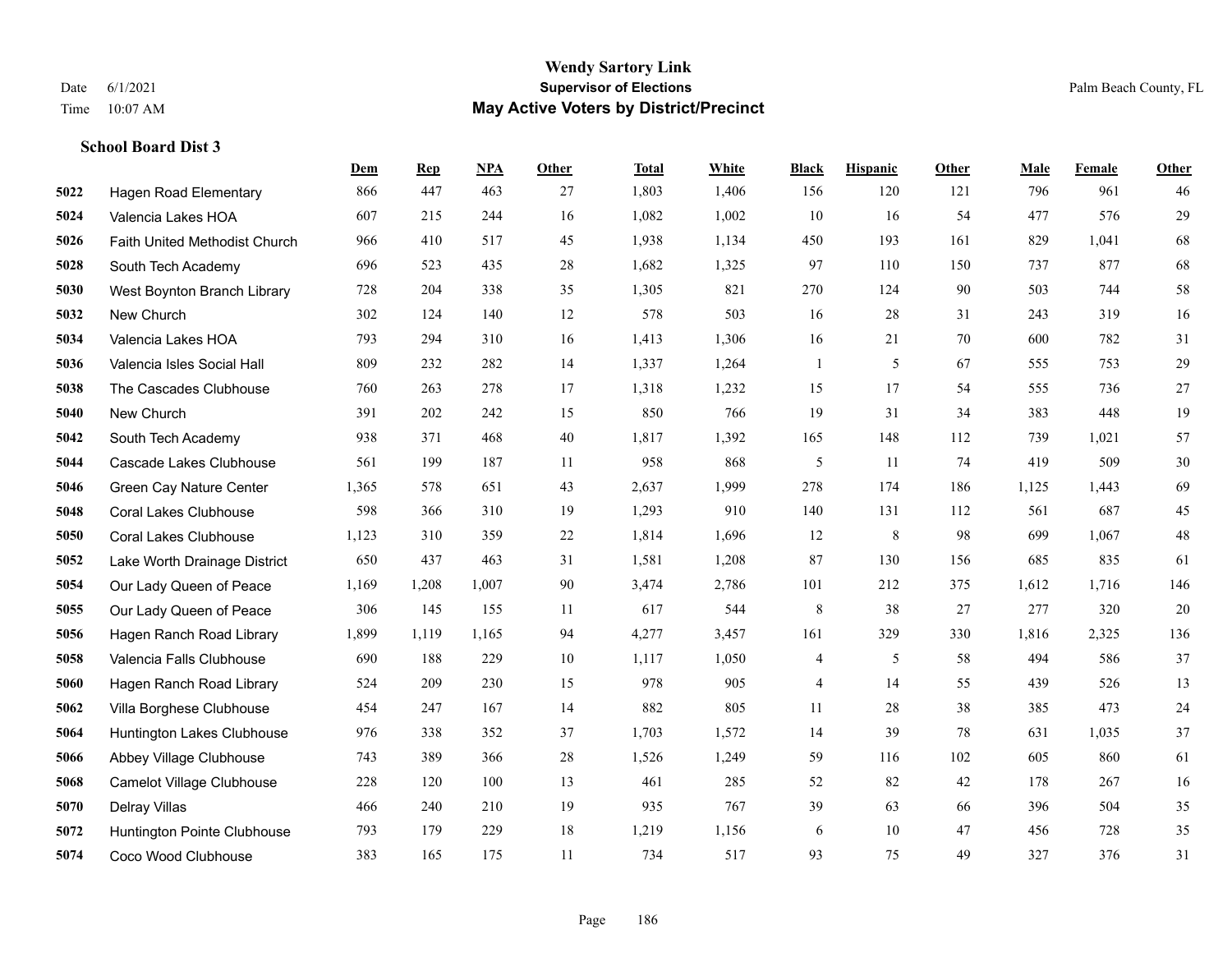#### **Wendy Sartory Link** Date 6/1/2021 **Supervisor of Elections** Palm Beach County, FL Time 10:07 AM **May Active Voters by District/Precinct**

# **Dem Rep NPA Other Total White Black Hispanic Other Male Female Other** Palm Greens Clubhouse 683 297 308 29 1,317 1,098 36 93 90 513 754 50 Bethel Evangelical Baptist 731 387 408 42 1,568 1,168 119 173 108 634 893 41 Bethel Evangelical Baptist 90 52 35 1 178 130 10 21 17 60 116 2 Bethel Evangelical Baptist 661 375 418 22 1,476 1,016 173 153 134 664 769 43 High Point Section II 460 307 265 23 1,055 832 37 110 76 425 598 32 Carver Middle 45 17 18 5 85 68 5 4 8 31 52 2 Carver Middle 185 141 137 15 478 310 50 62 56 212 251 15 Gleneagles CC-Strathearn Sat 995 479 484 34 1,992 1,713 35 112 132 833 1,108 51 Gleneagles CC-Clunie Satellite 817 324 357 23 1,521 1,295 77 73 76 646 838 37 Kings Point Clubhouse 388 189 175 14 766 616 27 72 51 295 440 31 Monaco Clubhouse 952 504 507 39 2,002 1,552 91 201 158 812 1,102 88 Lakes of Delray Clubhouse 389 228 159 15 791 701 9 40 41 303 472 16 Kings Point Flanders 955 408 400 31 1,794 1,451 74 154 115 724 1,010 60 Lakes of Delray Clubhouse 957 323 389 41 1,710 1,411 69 118 112 665 987 58 Kings Point Flanders 947 388 352 37 1,724 1,366 74 155 129 676 973 75 Las Verdes Clubhouse 1,008 640 723 54 2,425 1,708 207 300 210 1,078 1,258 89 West Boca Branch Library 1,393 1,472 1,323 104 4,292 3,557 101 243 391 2,009 2,145 138 South County Civic Center 527 517 411 27 1,482 1,342 6 30 104 694 746 42 Morikami Park Elementary 44 61 49 3 157 149 0 3 5 72 84 1 Morikami Park Elementary 574 633 501 38 1,746 1,514 19 55 158 798 904 44 Morikami Park Elementary 20 39 24 2 85 68 0 7 10 34 44 7 South County Civic Center 261 204 190 11 666 549 8 29 80 305 331 30 Spanish River High 76 105 76 12 269 218 4 22 25 135 131 3 The Polo Club of Boca Raton 661 505 435 24 1,625 1,476 18 27 104 712 863 50 The Polo Club of Boca Raton 309 197 195 18 719 656 1 8 54 291 402 26 South County Civic Center 173 120 112 7 412 343 7 34 28 169 232 11 The Polo Club of Boca Raton 38 28 30 2 98 90 2 3 3 44 53 1 Delray Beach First Baptist 8 8 2 0 1 11 10 1 0 0 0 3 8 0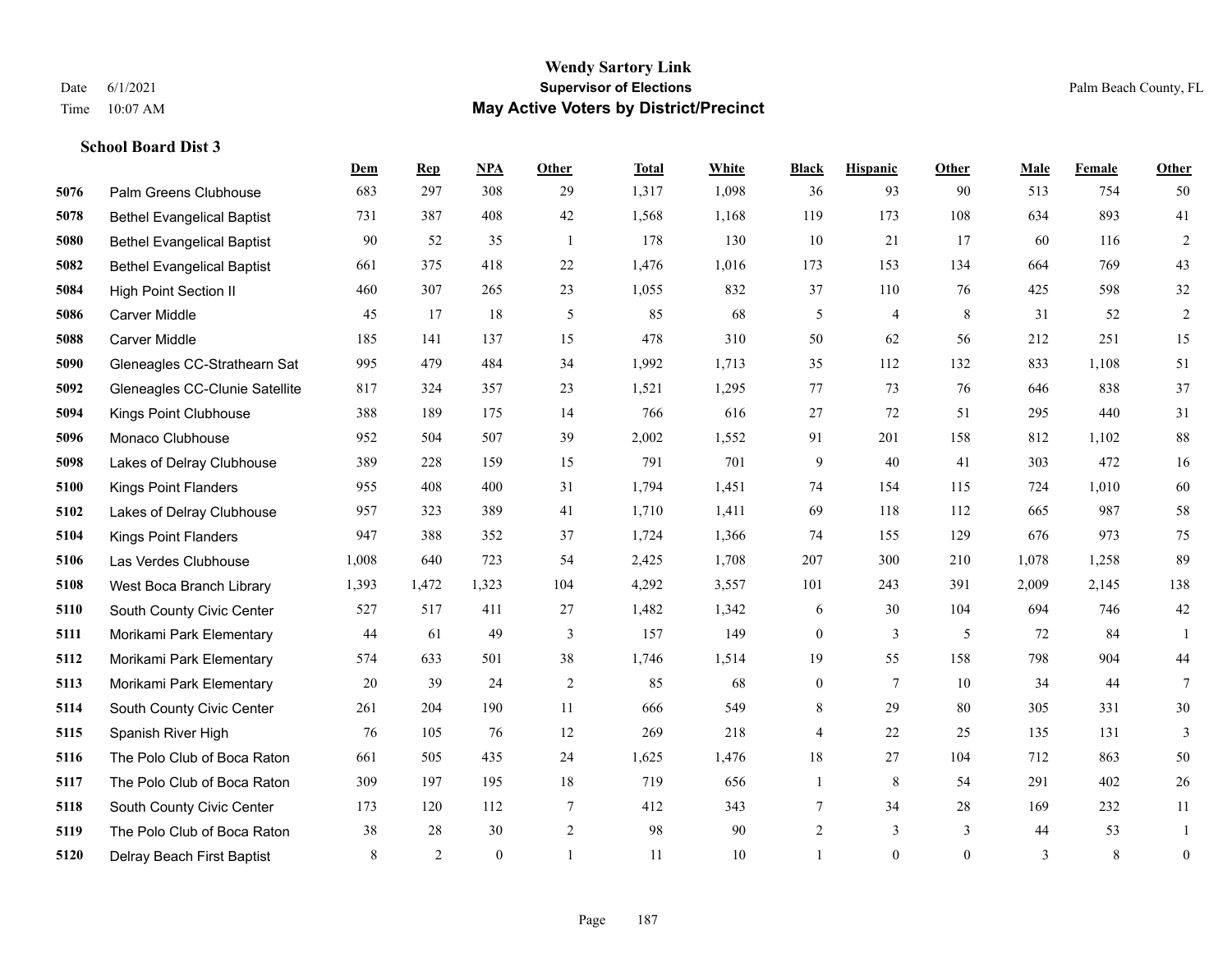|      |                            | <u>Dem</u> | <b>Rep</b>      | <u>NPA</u> | Other | <u>Total</u> | <b>White</b>    | <b>Black</b> | <b>Hispanic</b> | <u>Other</u> | Male   | Female | <b>Other</b> |
|------|----------------------------|------------|-----------------|------------|-------|--------------|-----------------|--------------|-----------------|--------------|--------|--------|--------------|
| 5122 | Delray Beach First Baptist | 287        | 177             | 203        | 10    | 677          | 44 <sub>1</sub> | 35           | 121             | 80           | 289    | 356    | 32           |
| 5124 | Delray Beach First Baptist | 165        | 11 <sup>7</sup> |            |       | 396          | 336             |              | 26              | 25           | 159    | 223    | 14           |
| 5126 | Boca Delray Clubhouse      | 260        |                 | 116        |       | 504          | 453             |              |                 | 26           | 206    | 286    |              |
|      | <b>School Board Dist 3</b> | 75,978     | 41,011          | 44.074     | 3,264 | 164,327      | 118.460         | 14.716       | 16.740          | 14.411       | 71,573 | 87,144 | 5,610        |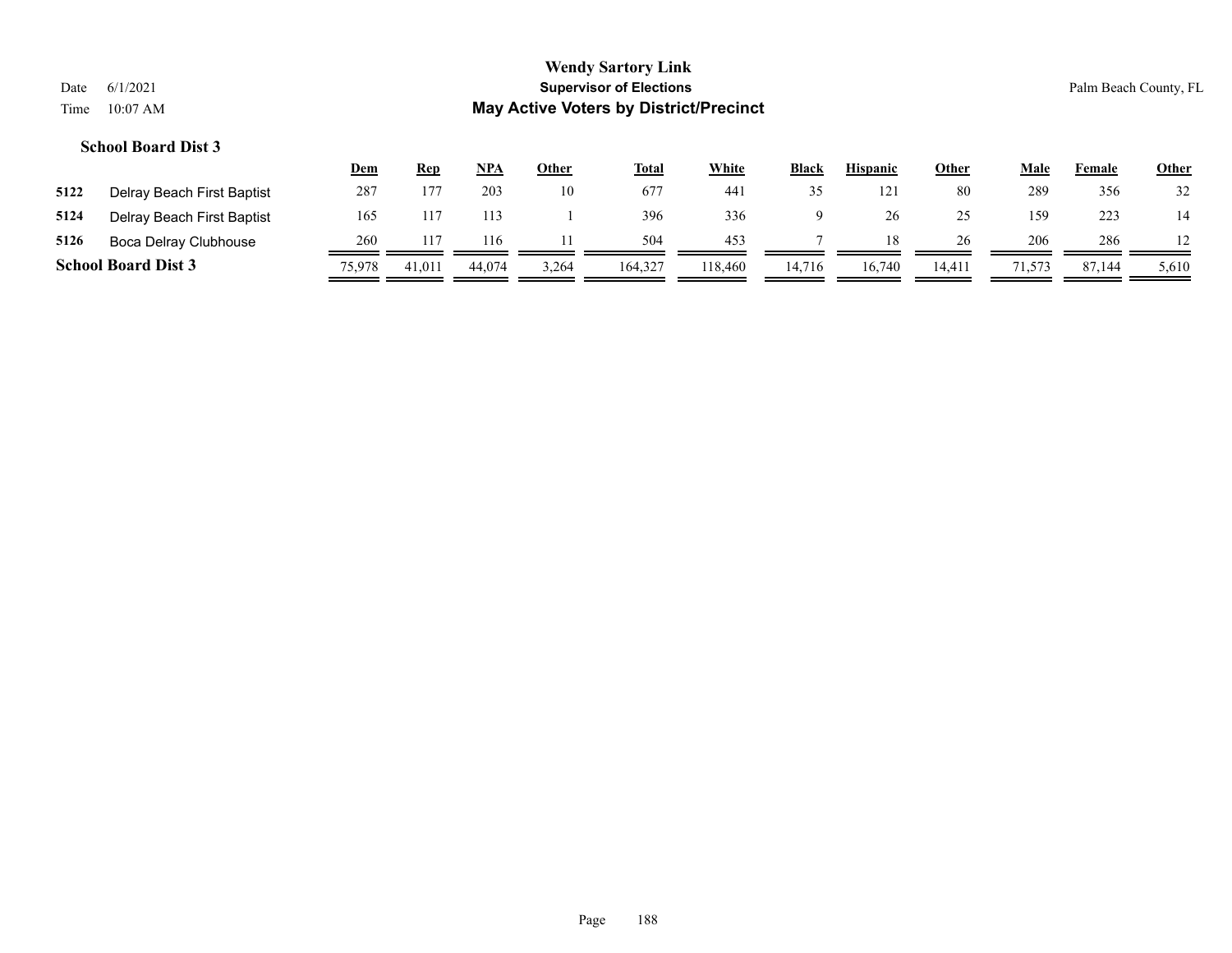#### **Wendy Sartory Link** Date 6/1/2021 **Supervisor of Elections** Palm Beach County, FL Time 10:07 AM **May Active Voters by District/Precinct**

# **Dem Rep NPA Other Total White Black Hispanic Other Male Female Other** St Edwards Church 464 1,217 540 58 2,279 2,091 6 55 127 1,047 1,162 70 St Edwards Church 383 631 430 46 1,490 1,349 6 30 105 655 797 38 **1394 Morton & Barbara Mandel Cente** 266 631 302 39 1,238 1,134 7 23 74 562 643 33 Belvedere Elementary 599 399 404 27 1,429 1,120 32 167 110 683 693 53 St Catherine Church 169 136 139 9 453 366 19 32 36 221 217 15 St Catherine Church 469 575 375 32 1,451 1,207 40 95 109 653 745 53 Palmwood Lodge #303 363 167 285 22 837 338 83 323 93 382 418 37 South Olive Community Center 593 449 399 36 1,477 1,118 32 205 122 696 727 54 Lakeside Presbyterian Church 309 392 178 22 901 780 3 57 61 418 453 30 Lakeside Presbyterian Church 369 424 270 35 1,098 910 20 84 84 509 555 34 **3026** Palm Springs Village Hall  $\begin{pmatrix} 0 & 0 & 0 & 0 \\ 0 & 0 & 0 & 0 \\ 0 & 0 & 0 & 0 \end{pmatrix}$  Palm Springs Village Hall 2 1 0 0 3 0 0 3 0 1 2 0 **3030** Palm Springs Village Hall  $\begin{pmatrix} 0 & 0 & 0 & 0 \\ 0 & 0 & 0 & 0 \\ 0 & 0 & 0 & 0 \end{pmatrix}$  Special Olympics of PBC 726 321 559 36 1,642 617 275 607 143 772 782 88 Sunlight Community Church 156 101 82 5 344 184 43 97 20 157 177 10 1st Congregational Church 721 328 425 43 1,517 1,108 77 209 123 738 720 59 1st Congregational Church 747 474 422 46 1,689 1,423 25 135 106 775 858 56 Holy Redeemer Church **7** 8 2 0 17 10 6 1 0 10 7 0 Our Savior Lutheran Church 424 119 254 14 811 230 221 279 81 376 391 44 1st Congregational Church 502 238 411 32 1,183 835 98 162 88 554 579 50 St Andrews Episcopal 576 307 439 44 1,366 1,104 59 112 91 658 661 47 Mid County Senior Center 752 281 606 38 1,677 538 368 552 219 754 839 84 Holy Redeemer Church 0 0 0 0 0 0 0 0 0 0 0 0 Holy Redeemer Church 146 26 91 8 271 74 106 52 39 103 155 13 Coastal Chapel 508 369 346 25 1,248 777 113 267 91 586 621 41 Lantana Recreation Center 15 10 8 2 35 35 0 0 0 13 22 0 Our Savior Lutheran Church 53 44 57 1 155 104 19 20 12 84 65 6 Lakeside UM Church 683 433 487 38 1,641 1,037 175 287 142 731 863 47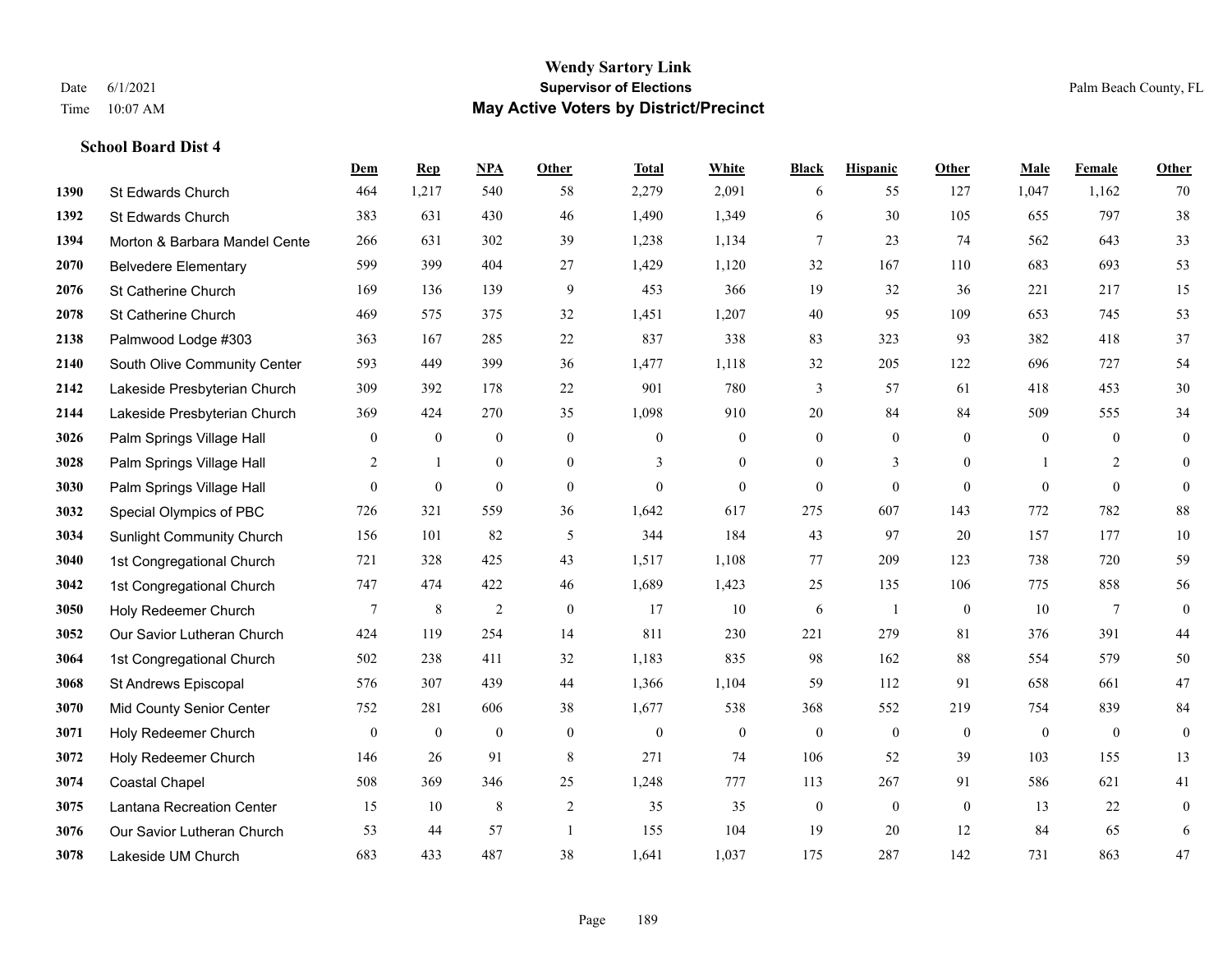#### **Wendy Sartory Link** Date 6/1/2021 **Supervisor of Elections** Palm Beach County, FL Time 10:07 AM **May Active Voters by District/Precinct**

# **Dem Rep NPA Other Total White Black Hispanic Other Male Female Other** American Finnish Club 888 244 599 42 1,773 444 536 587 206 779 886 108 Atlantis City Hall 485 910 445 42 1,882 1,627 41 88 126 867 971 44 Lantana Road Branch Library 843 346 513 41 1,743 828 460 294 161 765 893 85 Starlight Cove Elementary 862 307 624 39 1,832 731 309 641 151 795 944 93 Santaluces High 384 252 295 12 943 554 121 181 87 461 449 33 Advent Lantana 1,124 547 759 51 2,481 1,522 375 382 202 1,025 1,366 90 Advent Lantana 214 232 176 16 638 525 22 47 44 313 311 14 Hidden Oaks Elementary 1,098 322 586 33 2,039 598 803 362 276 876 1,075 88 Freedom Shores Elementary 889 409 581 33 1,912 845 528 280 259 849 986 77 Citrus Cove Elementary 872 501 575 31 1,979 1,171 313 286 209 873 1,024 82 Boynton Lakes North Clubhouse 425 193 271 15 904 426 219 126 133 406 467 31 Boynton Lakes North Clubhouse 394 167 219 15 795 446 140 137 72 320 444 31 Freedom Shores Elementary 11 8 8 0 27 21 0 4 2 11 14 2 Freedom Shores Elementary 356 136 172 15 679 458 81 77 63 268 390 21 Imagine Schools - Chancellor 63 54 55 6 178 122 12 27 17 87 86 5 Hidden Oaks Elementary 548 259 297 18 1,122 679 204 124 115 503 586 33 Citrus Cove Elementary 894 548 641 52 2,135 1,341 312 247 235 944 1,119 72 Jamaica Bay Clubhouse 365 374 274 25 1,038 921 22 38 57 449 555 34 Boynton Beach Fire Station #3 939 462 675 31 2,107 1,188 372 306 241 895 1,137 75 Boynton Beach High 1,145 612 883 72 2,712 1,597 319 536 260 1,195 1,407 110 Boynton Beach High 500 149 326 32 1,007 473 283 144 107 421 539 47 Boynton Beach Fire Station #3 251 180 175 13 619 423 52 86 58 282 320 17 Boynton Beach High 227 125 158 7 517 275 99 79 64 223 268 26 Imagine Schools - Chancellor 0 0 0 0 0 0 0 0 0 0 0 0 Imagine Schools - Chancellor 103 52 87 4 246 122 50 39 35 118 117 11 Christ Fellowship Church BB 256 171 177 28 632 399 69 96 68 300 308 24 Christ Fellowship Church BB 186 126 145 10 467 329 41 64 33 208 238 21

Christ Fellowship Church BB 729 417 604 56 1,806 1,042 276 286 202 845 899 62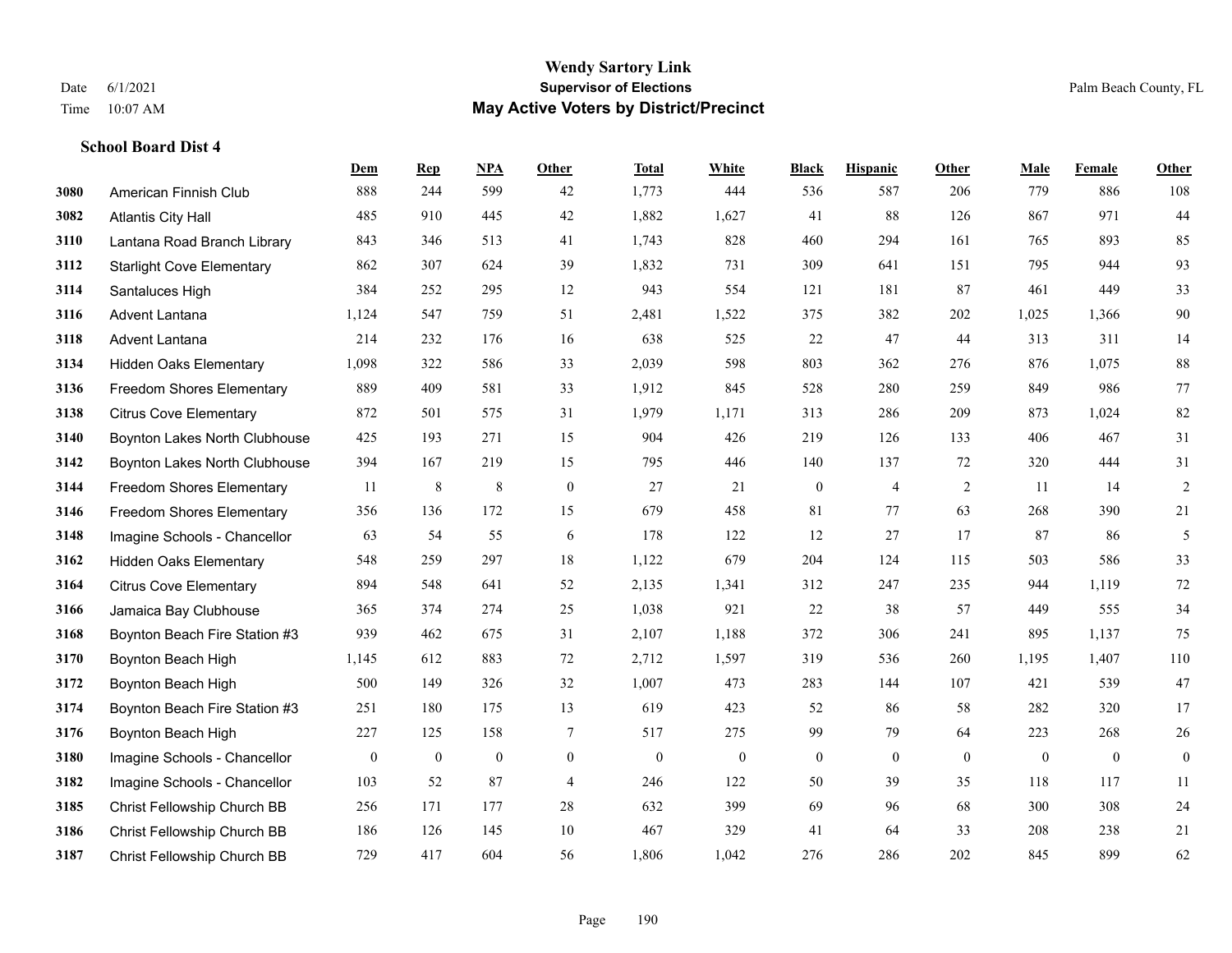#### **Wendy Sartory Link** Date 6/1/2021 **Supervisor of Elections** Palm Beach County, FL Time 10:07 AM **May Active Voters by District/Precinct**

# **Dem Rep NPA Other Total White Black Hispanic Other Male Female Other** Christ Fellowship Church BB 422 308 359 21 1,110 683 228 127 72 542 531 37 Imagine Schools - Chancellor 333 164 233 18 748 420 154 107 67 372 358 18 Leisureville #1 Clubhouse 574 412 375 42 1,403 1,062 112 131 98 564 790 49 Boynton Beach Fire Station #2 762 177 398 17 1,354 492 552 165 145 595 705 54 Leisureville #3 Clubhouse 629 566 429 47 1,671 1,398 78 103 92 716 900 55 BB Leisureville Clubhouse 493 528 311 36 1,368 1,133 60 114 61 559 771 38 Golfview Harbour Clubhouse 647 419 421 28 1,515 1,033 211 117 154 685 776 54 Golfview Harbour Clubhouse 70 67 48 7 192 143 30 9 10 94 92 6 Lantana Recreation Center 501 510 391 45 1,447 1,211 29 105 102 683 719 45 South Palm Beach Town Hall 443 516 391 34 1,384 1,184 25 77 98 606 732 46 Manalapan Town Hall 77 209 91 10 387 354 6 6 21 194 181 12 Hypoluxo Town Hall 539 617 537 58 1,751 1,461 41 109 140 803 895 53 Bent Tree Villas East 839 744 624 53 2,260 1,636 222 220 182 983 1,215 62 Greentree Villas 650 569 466 26 1,711 1,398 73 120 120 684 977 50 New Church 418 488 332 24 1,262 1,024 64 89 85 539 693 30 Christ Fellowship Church BB 548 292 310 25 1,175 709 192 163 111 538 605 32 Quail Ridge Business Center 127 382 117 12 638 613 1 3 21 292 335 11 Christ Fellowship Church BB 33 28 42 4 107 84 4 11 8 39 66 2 Congress Middle 865 245 417 40 1,567 568 679 164 156 651 854 62 Harvey E Oyer Jr Park 510 640 508 60 1,718 1,358 90 133 137 826 843 49 Sterling Village Aud 530 582 481 52 1,645 1,434 36 68 107 773 817 55 Ocean Ridge Town Hall 427 786 420 46 1,679 1,533 7 48 91 803 830 46 Village of Golf Admin Bldg 37 198 44 5 284 278 0 1 5 128 154 2 Crosspointe Elementary 369 256 303 25 953 687 116 61 89 406 527 20 Forest Park Elementary 294 460 277 26 1,057 948 8 54 47 441 581 35 **4038 Briny Breezes Community Cente** 95 146 93 337 311 0 10 16 141 186 10 Briny Breezes Community Center 0 0 0 0 0 0 0 0 0 0 0 0 Briny Breezes Community Center 0 0 0 0 0 0 0 0 0 0 0 0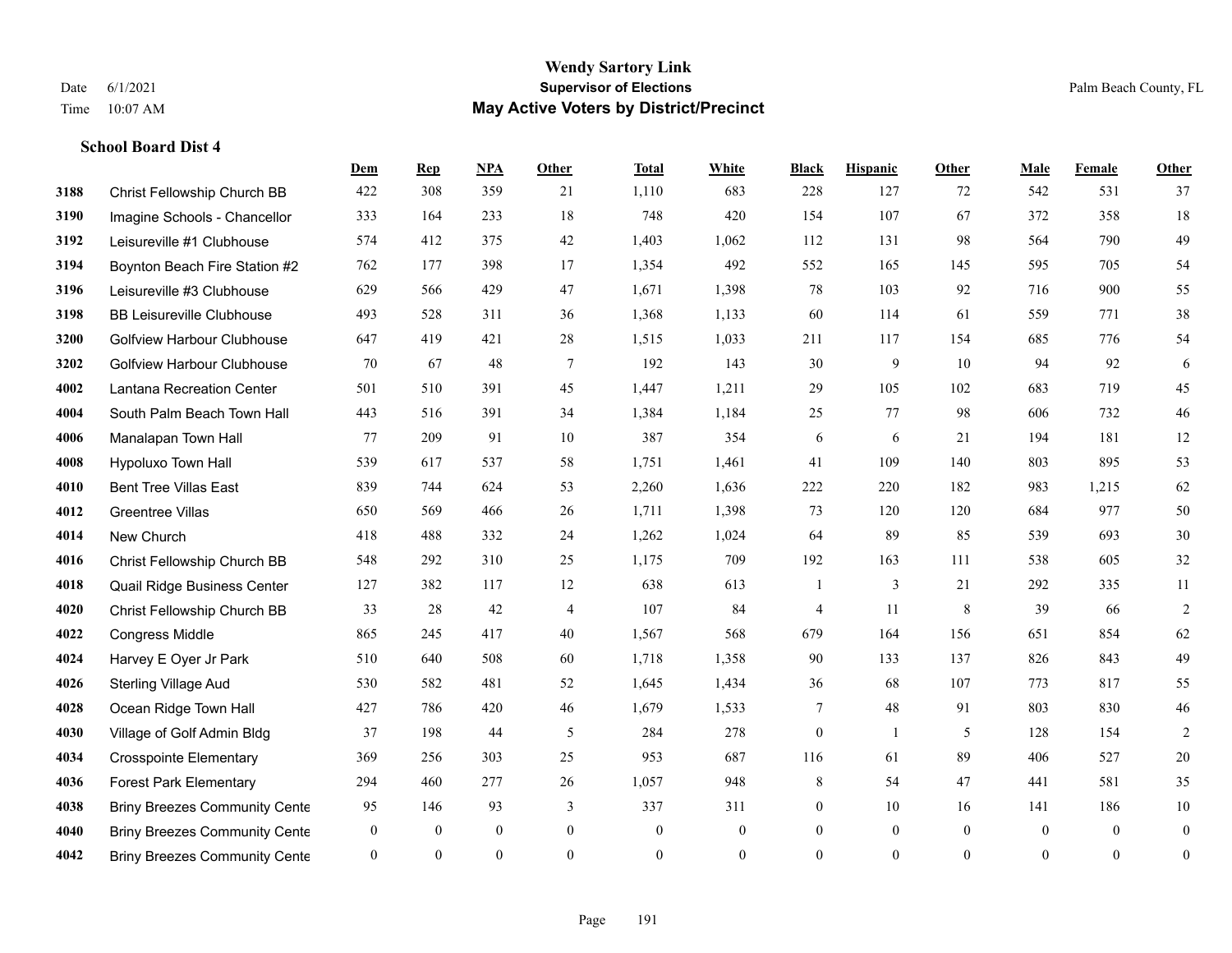|      |                                      | Dem            | <b>Rep</b>       | NPA              | <b>Other</b>   | <b>Total</b> | <b>White</b>     | <b>Black</b>     | <b>Hispanic</b>  | <b>Other</b>   | <b>Male</b>    | <b>Female</b> | <b>Other</b>     |
|------|--------------------------------------|----------------|------------------|------------------|----------------|--------------|------------------|------------------|------------------|----------------|----------------|---------------|------------------|
| 4044 | <b>Briny Breezes Community Cente</b> | 51             | 36               | 39               | $\overline{1}$ | 127          | 113              | -1               | 8                | 5              | 70             | 54            | 3                |
| 4046 | <b>Delray Dunes</b>                  | 86             | 336              | 99               | 5              | 526          | 486              | $\overline{2}$   | 6                | 32             | 239            | 275           | 12               |
| 4048 | <b>Banyan Creek Elementary</b>       | 119            | 152              | 84               | $\tau$         | 362          | 288              | 16               | 30               | 28             | 185            | 168           | 9                |
| 4050 | Hunter's Run Courtside Cafe          | 1,087          | 373              | 552              | 35             | 2,047        | 1,881            | 41               | 48               | 77             | 854            | 1,146         | 47               |
| 4052 | <b>Crosspointe Elementary</b>        | 122            | 81               | 86               | 3              | 292          | 175              | 59               | 23               | 35             | 144            | 141           | $\tau$           |
| 4053 | <b>Crosspointe Elementary</b>        | 211            | 78               | 146              | 18             | 453          | 171              | 108              | 102              | 72             | 198            | 236           | 19               |
| 4054 | Lakeview Baptist Church              | 545            | 658              | 441              | 36             | 1,680        | 1,390            | 77               | 103              | 110            | 783            | 839           | 58               |
| 4056 | Lakeview Baptist Church              | $\overline{0}$ | $\mathbf{0}$     | $\overline{0}$   | $\Omega$       | $\theta$     | $\boldsymbol{0}$ | $\mathbf{0}$     | $\mathbf{0}$     | $\theta$       | $\theta$       | $\theta$      | $\mathbf{0}$     |
| 4058 | Plumosa SOA Elementary               | 50             | 62               | 47               | 7              | 166          | 142              | 4                | 12               | 8              | 78             | 85            | 3                |
| 4060 | Lakeview Baptist Church              | 3              | $\tau$           | 3                | $\overline{1}$ | 14           | $\overline{7}$   | $\mathbf{0}$     | $\mathbf{1}$     | 6              | $\tau$         | $\tau$        | $\theta$         |
| 4062 | Lakeview Baptist Church              | 41             | 68               | 37               | 5              | 151          | 124              | 8                | 8                | 11             | 73             | 75            | 3                |
| 4064 | Seacrest Presbyterian                | 48             | 43               | 45               | 4              | 140          | 124              | $\mathbf{1}$     | 9                | 6              | 74             | 64            | 2                |
| 4066 | Seacrest Presbyterian                | $\Omega$       | $\overline{0}$   | $\overline{0}$   | $\Omega$       | $\theta$     | $\mathbf{0}$     | $\mathbf{0}$     | $\mathbf{0}$     | $\Omega$       | $\theta$       | $\theta$      | $\theta$         |
| 4068 | Seacrest Presbyterian                | 0              | $\mathbf{0}$     | $\overline{0}$   | $\overline{0}$ | $\mathbf{0}$ | $\boldsymbol{0}$ | $\boldsymbol{0}$ | $\mathbf{0}$     | $\overline{0}$ | $\overline{0}$ | $\mathbf{0}$  | $\theta$         |
| 4070 | Seacrest Presbyterian                | $\overline{0}$ | $\mathbf{0}$     | $\mathbf{0}$     | $\theta$       | $\theta$     | $\overline{0}$   | $\boldsymbol{0}$ | $\mathbf{0}$     | $\theta$       | $\theta$       | $\Omega$      | $\mathbf{0}$     |
| 4072 | <b>Gulf Stream Town Hall</b>         | 185            | 465              | 209              | 22             | 881          | 822              | 4                | 19               | 36             | 426            | 436           | 19               |
| 4074 | Plumosa SOA Elementary               | 458            | 439              | 362              | 25             | 1,284        | 1,108            | 17               | 74               | 85             | 608            | 639           | 37               |
| 4076 | <b>Country Manors Clubhouse</b>      | 460            | 393              | 407              | 24             | 1,284        | 911              | 100              | 135              | 138            | 570            | 676           | $38\,$           |
| 4078 | <b>Banyan Creek Elementary</b>       | 2              | 6                | $\mathbf{1}$     | $\overline{0}$ | 9            | 8                | $\boldsymbol{0}$ | $\boldsymbol{0}$ | $\overline{1}$ | 5              | 3             | 1                |
| 4080 | <b>Banyan Creek Elementary</b>       | $\theta$       | $\mathbf{0}$     | $\mathbf{0}$     | $\theta$       | $\theta$     | $\overline{0}$   | $\mathbf{0}$     | $\mathbf{0}$     | $\theta$       | $\theta$       | $\theta$      | $\theta$         |
| 4082 | <b>Banyan Creek Elementary</b>       | $\Omega$       | $\overline{3}$   | $\theta$         | $\Omega$       | 3            | $\overline{3}$   | $\mathbf{0}$     | $\theta$         | $\Omega$       | 2              |               | $\Omega$         |
| 4084 | <b>Banyan Creek Elementary</b>       | 42             | 23               | 24               | $\overline{2}$ | 91           | 67               | 6                | 9                | 9              | 43             | 44            |                  |
| 4086 | <b>Banyan Creek Elementary</b>       | 564            | 380              | 386              | 26             | 1,356        | 925              | 188              | 104              | 139            | 634            | 671           | 51               |
| 4088 | West Park Baptist Church             | 878            | 467              | 501              | 47             | 1,893        | 1,614            | 62               | 94               | 123            | 769            | 1,070         | 54               |
| 4090 | Pines of Delray North                | 291            | 168              | 167              | 11             | 637          | 508              | 38               | 49               | 42             | 254            | 356           | $27\,$           |
| 4092 | West Park Baptist Church             | $\mathbf{0}$   | $\boldsymbol{0}$ | $\boldsymbol{0}$ | $\mathbf{0}$   | $\mathbf{0}$ | $\mathbf{0}$     | $\mathbf{0}$     | $\mathbf{0}$     | $\theta$       | $\theta$       | $\theta$      | $\boldsymbol{0}$ |
| 4096 | <b>Carver Middle</b>                 | 566            | 47               | 166              | 12             | 791          | 107              | 582              | 32               | 70             | 368            | 372           | 51               |
| 4098 | <b>Bethel Evangelical Baptist</b>    | 1,041          | 771              | 718              | 63             | 2,593        | 1,995            | 182              | 231              | 185            | 1,104          | 1,410         | 79               |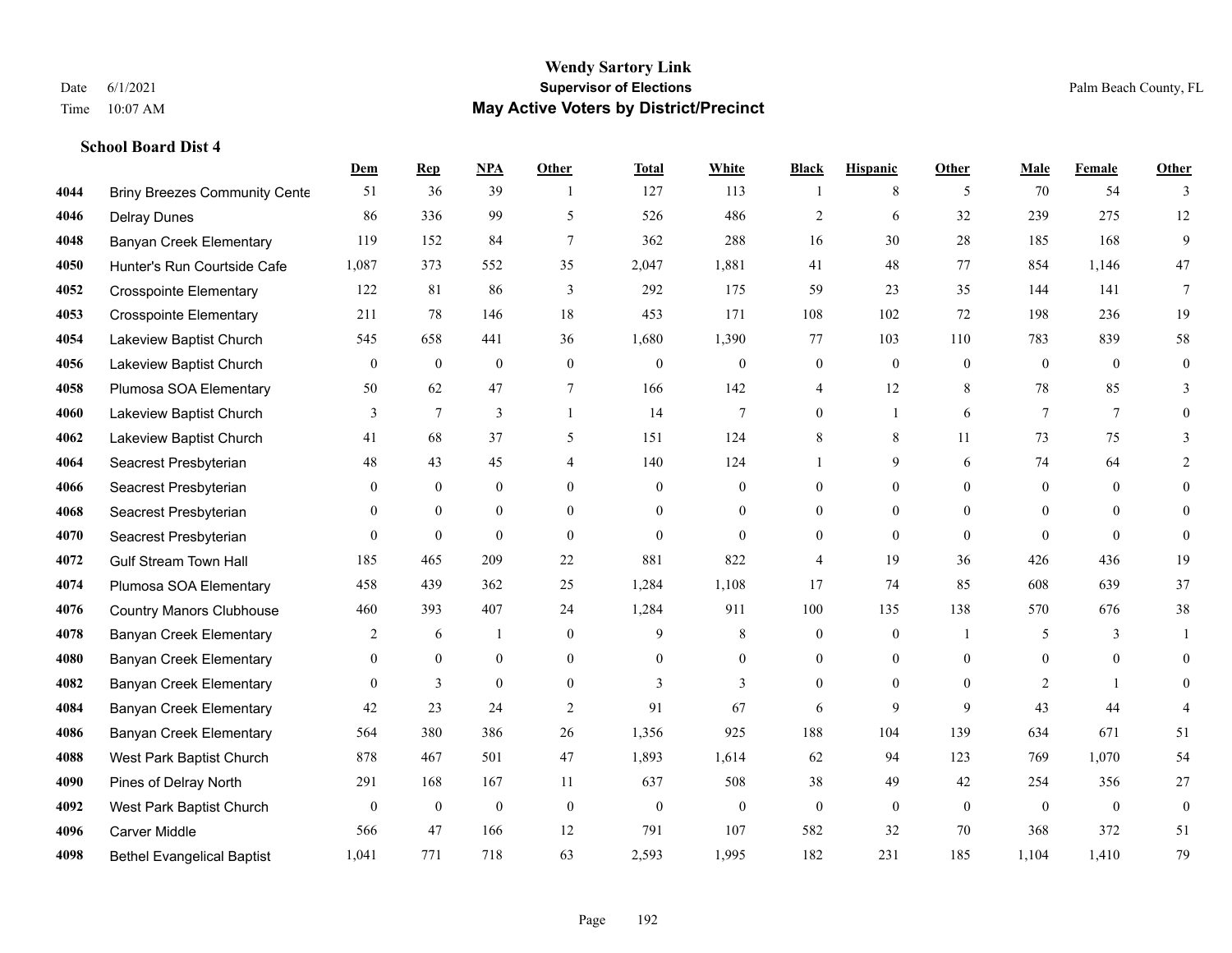#### **Wendy Sartory Link** Date 6/1/2021 **Supervisor of Elections** Palm Beach County, FL Time 10:07 AM **May Active Voters by District/Precinct**

# **Dem Rep NPA Other Total White Black Hispanic Other Male Female Other** Carver Middle 117 148 100 10 375 303 27 20 25 184 177 14 Veterans Park Recreation Ctr 459 538 430 37 1,464 1,329 18 25 92 675 747 42 Emmanuel Catholic Church 777 684 633 66 2,160 1,748 81 156 175 941 1,148 71 Delray Beach Golf Club 423 410 348 34 1,215 931 53 115 116 556 618 41 Pines of Delray East 612 357 396 27 1,392 1,037 90 136 129 555 774 63 505 Club 406 466 314 34 1,220 1,107 10 35 68 533 655 32 Veterans Park Recreation Ctr 622 827 585 50 2,084 1,914 12 42 116 974 1,039 71 Delray Beach First Baptist 874 799 675 63 2,411 2,027 85 142 157 1,105 1,247 59 Orchard View Elementary 28 35 26 0 89 71 2 6 10 47 39 3 Orchard View Elementary 738 418 491 37 1,684 1,156 158 210 160 701 918 65 Orchard View Elementary 461 301 344 41 1,147 810 70 157 110 482 621 44 Delray Beach Swim and Tennis 741 455 500 35 1,731 1,204 200 157 170 750 916 65 Delray Beach Swim and Tennis 842 595 673 61 2,171 1,630 138 201 202 1,000 1,079 92 Pine Grove Elementary 548 874 584 58 2,064 1,777 27 103 157 948 1,040 76 St Lucy Catholic Church 636 936 636 43 2,251 2,010 14 76 151 1,009 1,165 77 St Lucy Catholic Church 31 59 31 2 123 108 0 4 11 53 68 2 Omni Middle 649 634 530 37 1,850 1,516 33 138 163 863 934 53 Calusa Elementary 395 393 317 28 1,133 937 14 94 88 466 627 40 St Lucy Catholic Church 533 565 411 36 1,545 1,356 6 63 120 718 783 44 Alexander W Dreyfoos SOA High 884 861 798 76 2,619 2,002 125 219 273 1,322 1,218 79 WPB City Hall Flagler Gallery 718 687 600 82 2,087 1,626 93 145 223 1,044 961 82 Howard Park Community Center 377 301 322 37 1,037 826 41 91 79 521 483 33 WPB City Hall Flagler Gallery 499 515 333 43 1,390 1,086 48 126 130 527 788 75 Morton & Barbara Mandel Center 151 382 164 20 717 635 8 17 57 325 370 22 PB Fire Station #3 45 107 61 3 216 187 0 7 22 96 108 12 PB Fire Station #3 565 501 428 50 1,544 1,381 19 38 106 678 828 38 Osborne Community Center 332 200 204 28 764 598 56 56 54 353 389 22 PB Fire Station #3 341 400 320 34 1,095 968 5 31 91 490 578 27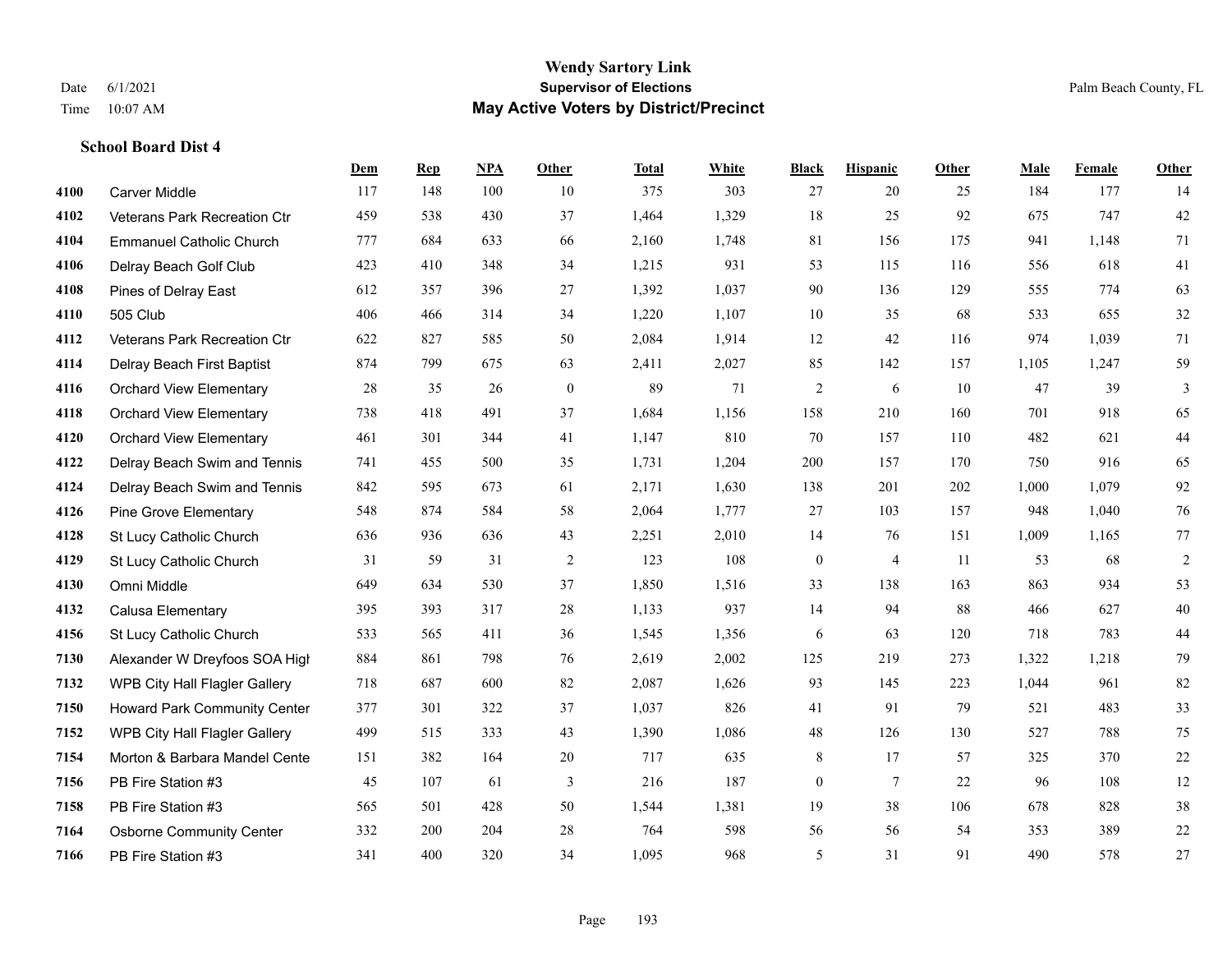|      |                            | <u>Dem</u> | <b>Rep</b> | <b>NPA</b> | <u>Other</u> | <b>Total</b> | White   | <b>Black</b> | <b>Hispanic</b> | <b>Other</b> | <u>Male</u> | Female | <u>Other</u> |
|------|----------------------------|------------|------------|------------|--------------|--------------|---------|--------------|-----------------|--------------|-------------|--------|--------------|
| 7172 | Lantana Recreation Center  | 330        | 269        | 277        |              | 893          | 693     |              |                 |              | 416         | 449    | 28           |
| 7198 | Atlantic High Auditorium   | 44         |            |            |              | 107          | 86      |              |                 |              | 46          | 58     |              |
| 7204 | 505 Club                   | 39         | 41         | 43         |              | 127          | 100     |              |                 |              | 64          | 58     |              |
| 7206 | 505 Club                   | 58         | 62         | 65         |              | 191          | 163     |              |                 |              | 99          | 87     |              |
|      | <b>School Board Dist 4</b> | 57,410     | 45,402     | 42,435     | 3,617        | 148,864      | 107,042 | 13,908       | 15,539          | 12,375       | 66,902      | 76,822 | 5,140        |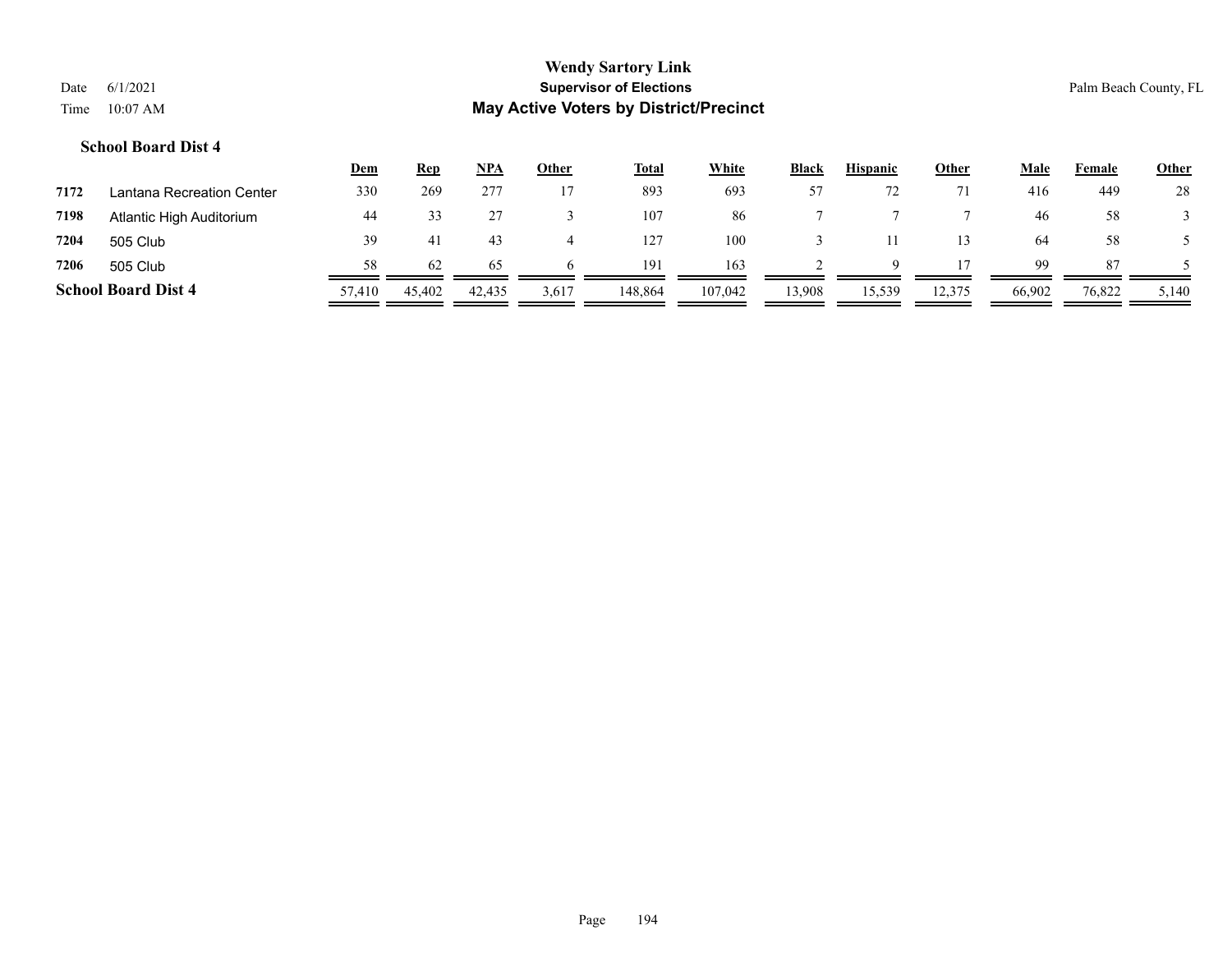|      |                                  | Dem | <b>Rep</b> | NPA | <b>Other</b> | <b>Total</b> | <b>White</b> | <b>Black</b> | <b>Hispanic</b> | <b>Other</b> | <b>Male</b> | <b>Female</b> | Other |
|------|----------------------------------|-----|------------|-----|--------------|--------------|--------------|--------------|-----------------|--------------|-------------|---------------|-------|
| 4134 | Above and Beyond Community (     | 420 | 564        | 444 | 35           | 1,463        | 1,187        | 43           | 128             | 105          | 684         | 732           | 47    |
| 4136 | Above and Beyond Community (     | 655 | 629        | 592 | 44           | 1,920        | 1,432        | 53           | 220             | 215          | 813         | 1,028         | 79    |
| 4138 | <b>Ascension Catholic Church</b> | 835 | 1,223      | 908 | 72           | 3,038        | 2,371        | 163          | 248             | 256          | 1,426       | 1,506         | 106   |
| 4142 | Woodfield Country Club HOA       | 851 | 759        | 733 | 51           | 2,394        | 2,142        | 13           | 68              | 171          | 1,092       | 1,205         | 97    |
| 4144 | Seasons HOA Clubhouse            | 224 | 218        | 171 | 11           | 624          | 515          | 9            | 37              | 63           | 296         | 299           | 29    |
| 4146 | <b>Broken Sound Club</b>         | 526 | 381        | 339 | 16           | 1,262        | 1,150        | 12           | 33              | 67           | 565         | 662           | 35    |
| 4148 | <b>Broken Sound Club</b>         | 608 | 415        | 442 | 41           | 1,506        | 1,181        | 75           | 139             | 111          | 684         | 779           | 43    |
| 4150 | Patch Reef Park Community Cer    | 582 | 514        | 552 | 63           | 1,711        | 1,312        | 63           | 162             | 174          | 806         | 853           | 52    |
| 4152 | Boca Delray Lodge #171           | 646 | 660        | 656 | 54           | 2,016        | 1,494        | 72           | 221             | 229          | 923         | 1,008         | 85    |
| 4154 | <b>Ascension Catholic Church</b> | 436 | 420        | 342 | 34           | 1,232        | 894          | 96           | 102             | 140          | 602         | 579           | 51    |
| 4158 | Spanish River High               | 963 | 748        | 761 | 38           | 2,510        | 1,990        | 46           | 221             | 253          | 1,191       | 1,209         | 110   |
| 4160 | Greater BR Swim & Racquet Ctr    | 437 | 407        | 352 | 19           | 1,215        | 978          | 18           | 91              | 128          | 562         | 609           | 44    |
| 4162 | Patch Reef Park Community Cer    | 554 | 487        | 439 | 20           | 1,500        | 1,143        | 33           | 114             | 210          | 681         | 742           | 77    |
| 4164 | Safe Schools Institute           | 610 | 658        | 567 | 33           | 1,868        | 1,499        | 28           | 176             | 165          | 868         | 904           | 96    |
| 4166 | FAU Arena Lobby                  | 960 | 533        | 774 | 35           | 2,302        | 1,237        | 398          | 308             | 359          | 980         | 1,134         | 188   |
| 4168 | JC Mitchell Elementary           | 731 | 586        | 637 | 57           | 2,011        | 1,392        | 89           | 245             | 285          | 881         | 1,010         | 120   |
| 4170 | Spanish River Library            | 930 | 1,055      | 892 | 51           | 2,928        | 2,272        | 102          | 265             | 289          | 1,399       | 1,423         | 106   |
| 4172 | Marine Safety Headquarters       | 700 | 699        | 603 | 62           | 2,064        | 1,804        | 19           | 103             | 138          | 914         | 1,093         | 57    |
| 4174 | Sugar Sand Park Comm Center      | 311 | 279        | 266 | 15           | 871          | 749          | 5            | 54              | 63           | 408         | 426           | 37    |
| 4176 | Sugar Sand Park Comm Center      | 938 | 703        | 756 | 69           | 2,466        | 1,804        | 74           | 329             | 259          | 1,080       | 1,275         | 111   |
| 4178 | Sugar Sand Park Comm Center      | 761 | 646        | 526 | 47           | 1,980        | 1,571        | 45           | 197             | 167          | 802         | 1,110         | 68    |
| 4180 | Del Prado Elementary             | 595 | 588        | 570 | 34           | 1,787        | 1,277        | 50           | 245             | 215          | 806         | 878           | 103   |
| 4182 | Greater BR Swim & Racquet Ctr    | 905 | 607        | 737 | 52           | 2,301        | 1,566        | 88           | 404             | 243          | 960         | 1,244         | 97    |
| 4184 | <b>Boca Raton Middle</b>         | 579 | 618        | 566 | 33           | 1,796        | 1,360        | 55           | 206             | 175          | 842         | 901           | 53    |
| 4186 | The Volen Center                 | 574 | 513        | 472 | 28           | 1,587        | 1,094        | 139          | 168             | 186          | 731         | 789           | 67    |
| 4188 | Elks Lodge of Boca Raton         | 935 | 545        | 630 | 56           | 2,166        | 1,263        | 329          | 324             | 250          | 988         | 1,076         | 102   |
| 4190 | St Gregory Episcopal Church      | 787 | 1,136      | 835 | 75           | 2,833        | 2,370        | 34           | 185             | 244          | 1,399       | 1,329         | 105   |
| 4192 | Verde K-8 School                 | 603 | 972        | 719 | 42           | 2,336        | 1,850        | 57           | 143             | 286          | 1,076       | 1,130         | 130   |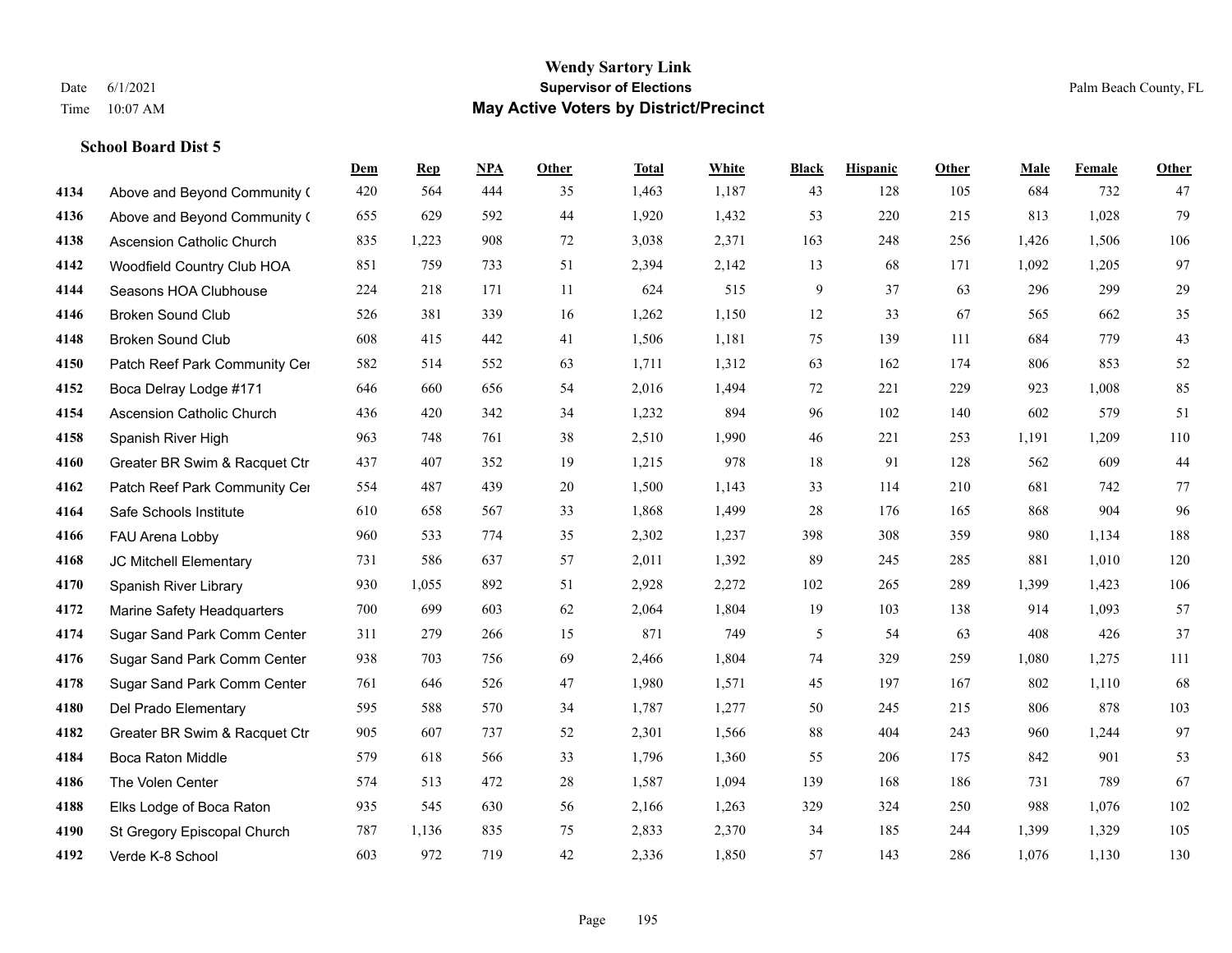|      |                                    | Dem   | <b>Rep</b> | NPA | <b>Other</b> | <b>Total</b> | <b>White</b> | <b>Black</b> | <b>Hispanic</b> | <b>Other</b> | <b>Male</b> | <b>Female</b> | <b>Other</b> |
|------|------------------------------------|-------|------------|-----|--------------|--------------|--------------|--------------|-----------------|--------------|-------------|---------------|--------------|
| 4194 | Del Prado Elementary               | 548   | 321        | 311 | 27           | 1,207        | 1,031        | 23           | 55              | 98           | 505         | 669           | 33           |
| 4196 | Good Shepherd Lutheran             | 719   | 448        | 444 | 24           | 1,635        | 1,409        | 31           | 80              | 115          | 690         | 902           | 43           |
| 4198 | Verde K-8 School                   | 653   | 482        | 532 | 37           | 1,704        | 1,062        | 123          | 326             | 193          | 707         | 917           | 80           |
| 4200 | Verde K-8 School                   | 404   | 353        | 304 | 19           | 1,080        | 804          | 10           | 169             | 97           | 439         | 612           | 29           |
| 4202 | Greater BR Swim & Racquet Ctr      | 807   | 596        | 630 | 36           | 2,069        | 1,614        | 31           | 239             | 185          | 843         | 1.151         | 75           |
| 4204 | Sugar Sand Park Comm Center        | 797   | 477        | 607 | 44           | 1,925        | 1,212        | 157          | 325             | 231          | 870         | 982           | 73           |
| 4206 | Good Shepherd Lutheran             | 692   | 485        | 517 | 32           | 1,726        | 1,371        | 34           | 175             | 146          | 702         | 964           | 60           |
| 4208 | Hammock Pointe Elementary          | 912   | 619        | 485 | 35           | 2,051        | 1,767        | 10           | 121             | 153          | 809         | 1,183         | 59           |
| 4210 | Sugar Sand Park Comm Center        | 645   | 845        | 681 | 44           | 2,215        | 1,744        | 31           | 262             | 178          | 1,024       | 1,117         | 74           |
| 4212 | Center for Spiritual Living        | 640   | 823        | 589 | 36           | 2,088        | 1,744        | 36           | 161             | 147          | 989         | 1,036         | 63           |
| 4214 | Calvary Chapel Boca Raton - 4th    | 649   | 870        | 650 | 66           | 2,235        | 1,781        | 47           | 238             | 169          | 1,034       | 1,115         | 86           |
| 4216 | Calvary Chapel Boca Raton - Kir    | 690   | 1,077      | 698 | 62           | 2,527        | 2,130        | $22\,$       | 176             | 199          | 1,196       | 1,243         | $88\,$       |
| 4218 | <b>Grace Community Church</b>      | 472   | 883        | 555 | 61           | 1,971        | 1,630        | 36           | 142             | 163          | 904         | 981           | 86           |
| 4220 | Boca Raton Community Center        | 493   | 433        | 509 | 47           | 1,482        | 967          | 113          | 246             | 156          | 691         | 743           | 48           |
| 4222 | Boca Raton Downtown Library        | 949   | 1,105      | 911 | 84           | 3,049        | 2,549        | 61           | 186             | 253          | 1,366       | 1,554         | 129          |
| 4224 | <b>Grace Community Church</b>      | 535   | 1,152      | 754 | 61           | 2,502        | 2,048        | 62           | 192             | 200          | 1,167       | 1,247         | $88\,$       |
| 4226 | St Gregory Episcopal Church        | 234   | 395        | 279 | $22\,$       | 930          | 830          | $\tau$       | 34              | 59           | 442         | 463           | 25           |
| 4228 | Boca Raton Community Center        | 543   | 670        | 526 | 48           | 1,787        | 1,534        | 17           | 99              | 137          | 798         | 939           | 50           |
| 4230 | Boca Raton Downtown Library        | 333   | 462        | 330 | 25           | 1,150        | 1,006        | 9            | 59              | 76           | 540         | 584           | 26           |
| 5128 | <b>Sunrise Park Elementary</b>     | 772   | 497        | 565 | 36           | 1,870        | 1,238        | 104          | 274             | 254          | 843         | 959           | 68           |
| 5130 | Coconut Cove Waterpark - Meet      | 660   | 543        | 532 | 27           | 1,762        | 1,288        | 31           | 172             | 271          | 796         | 875           | 91           |
| 5132 | <b>Eagles Landing Middle</b>       | 976   | 585        | 648 | 43           | 2,252        | 1,538        | 150          | 332             | 232          | 991         | 1,185         | 76           |
| 5134 | Coconut Cove Waterpark - Meet      | 547   | 473        | 455 | 30           | 1,505        | 1,073        | 68           | 232             | 132          | 717         | 734           | 54           |
| 5136 | West Boca Branch Library           | 903   | 520        | 702 | 43           | 2,168        | 1,412        | 130          | 406             | 220          | 913         | 1,180         | 75           |
| 5138 | <b>Whispering Pines Elementary</b> | 912   | 561        | 631 | 42           | 2,146        | 1,425        | 131          | 311             | 279          | 932         | 1,132         | 82           |
| 5140 | Olympic Heights High               | 1,065 | 774        | 932 | 51           | 2,822        | 1,826        | 151          | 538             | 307          | 1,276       | 1,428         | 118          |
| 5142 | <b>Whispering Pines Elementary</b> | 311   | 252        | 258 | 21           | 842          | 610          | 30           | 104             | 98           | 336         | 467           | 39           |
| 5144 | Whisper Walk Section B             | 929   | 443        | 423 | 31           | 1,826        | 1,448        | 51           | 208             | 119          | 700         | 1,073         | 53           |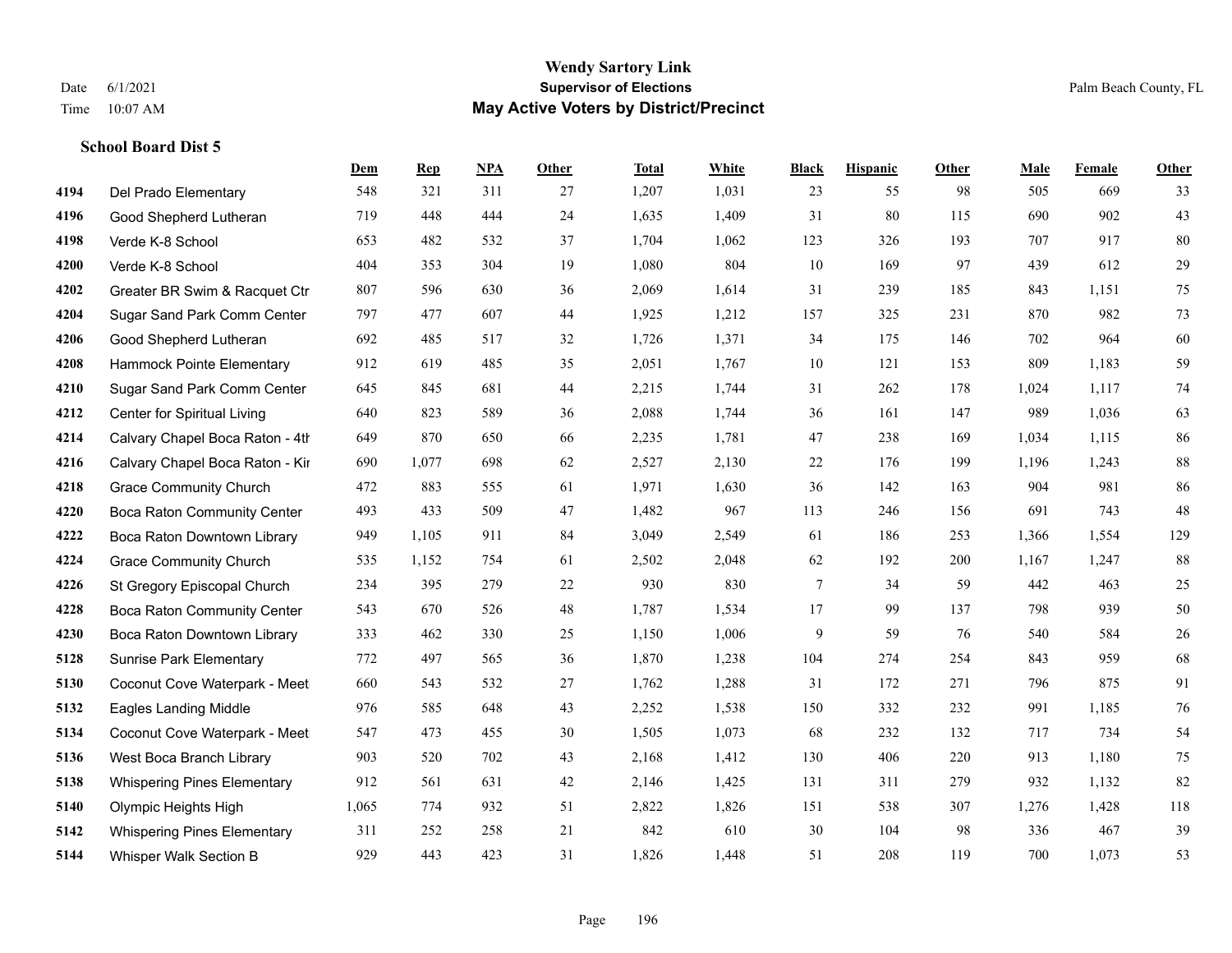|      |                                   | Dem    | <b>Rep</b> | <b>NPA</b> | Other | <b>Total</b> | White   | <b>Black</b> | <b>Hispanic</b> | Other  | Male   | Female | Other |
|------|-----------------------------------|--------|------------|------------|-------|--------------|---------|--------------|-----------------|--------|--------|--------|-------|
| 5146 | Century Village West              | 959    | 496        | 401        | 39    | 1,895        | 1,471   | 78           | 185             | 161    | 692    | 1,128  | 75    |
| 5148 | Century Village West              | 773    | 363        | 373        | 23    | 1,532        | 1,222   | 48           | 141             | 121    | 587    | 868    | 77    |
| 5150 | Century Village West              | 713    | 277        | 283        | 22    | 1,295        | 1,018   | 49           | 142             | 86     | 468    | 781    | 46    |
| 5152 | West Boca Raton High              | 956    | 795        | 861        | 46    | 2,658        | 1,985   | 84           | 250             | 339    | 1,243  | 1,301  | 114   |
| 5154 | Daggerwing Nature Center          | 905    | 780        | 754        | 50    | 2,489        | 1,714   | $80\,$       | 344             | 351    | 1,115  | 1,255  | 119   |
| 5156 | Southwinds Golf Course            | 743    | 504        | 581        | 33    | 1,861        | 1,259   | 87           | 267             | 248    | 806    | 967    | 88    |
| 5158 | <b>Boca West Country Club</b>     | 781    | 460        | 526        | 49    | 1,816        | 1,630   | 7            | 75              | 104    | 758    | 1,013  | 45    |
| 5160 | <b>Boca West Country Club</b>     | 825    | 466        | 425        | 32    | 1,748        | 1,646   | 5            | 28              | 69     | 683    | 1,024  | 41    |
| 5162 | Glades Presbyterian Church        | 773    | 756        | 643        | 35    | 2,207        | 1,618   | 68           | 311             | 210    | 1,051  | 1,070  | 86    |
| 5164 | Sandpiper Shores Elementary       | 1,028  | 652        | 680        | 41    | 2,401        | 1,836   | 72           | 255             | 238    | 1,090  | 1,231  | 80    |
| 5166 | <b>Glades Road Branch Library</b> | 827    | 712        | 748        | 48    | 2,335        | 1,607   | 125          | 359             | 244    | 1,003  | 1,230  | 102   |
| 5168 | <b>Glades Road Branch Library</b> | 998    | 621        | 620        | 42    | 2,281        | 1,721   | 66           | 278             | 216    | 881    | 1,336  | 64    |
| 5170 | Olympic Heights High              | 1,174  | 634        | 781        | 47    | 2,636        | 1,933   | 85           | 363             | 255    | 1,032  | 1,505  | 99    |
| 5172 | Del Prado Elementary              | 243    | 301        | 205        | 17    | 766          | 686     | 10           | 11              | 59     | 363    | 378    | 25    |
| 5174 | <b>Waters Edge Elementary</b>     | 881    | 760        | 817        | 46    | 2,504        | 1,688   | 127          | 363             | 326    | 1,153  | 1,228  | 123   |
| 5176 | Loggers Run Middle                | 484    | 354        | 371        | 15    | 1,224        | 854     | 47           | 200             | 123    | 517    | 642    | 65    |
| 5178 | Loggers Run Middle                | 726    | 540        | 638        | 44    | 1,948        | 1,074   | 190          | 407             | 277    | 862    | 984    | 102   |
| 5180 | Boca Glades Baptist Church        | 692    | 379        | 644        | 39    | 1,754        | 991     | 128          | 403             | 232    | 800    | 872    | 82    |
| 5182 | Boca Glades Baptist Church        | 584    | 299        | 558        | 32    | 1,473        | 759     | 139          | 363             | 212    | 660    | 741    | 72    |
| 5184 | <b>Coral Sunset Elementary</b>    | 910    | 567        | 730        | 36    | 2,243        | 1,236   | 242          | 436             | 329    | 1,035  | 1,097  | 111   |
| 5186 | <b>Coral Sunset Elementary</b>    | 1,060  | 440        | 886        | 38    | 2,424        | 1,032   | 369          | 675             | 348    | 1,027  | 1,258  | 139   |
| 5188 | Pines Of Boca Barwood             | 999    | 613        | 786        | 48    | 2,446        | 1,448   | 142          | 534             | 322    | 1,033  | 1,309  | 104   |
| 5190 | Lakes at Boca Rio Clubhouse       | 410    | 290        | 335        | 21    | 1,056        | 694     | 63           | 177             | 122    | 479    | 530    | 47    |
| 5192 | Hammock Pointe Elementary         | 1,094  | 687        | 914        | 41    | 2,736        | 1,575   | 201          | 572             | 388    | 1,181  | 1,428  | 127   |
| 5194 | Lakes Of Boca Barwood             | 408    | 252        | 381        | 21    | 1,062        | 637     | 50           | 236             | 139    | 449    | 555    | 58    |
|      | <b>School Board Dist 5</b>        | 57,392 | 47,705     | 46,680     | 3,226 | 155,003      | 114,322 | 6,476        | 18,373          | 15,832 | 68,647 | 80,099 | 6,257 |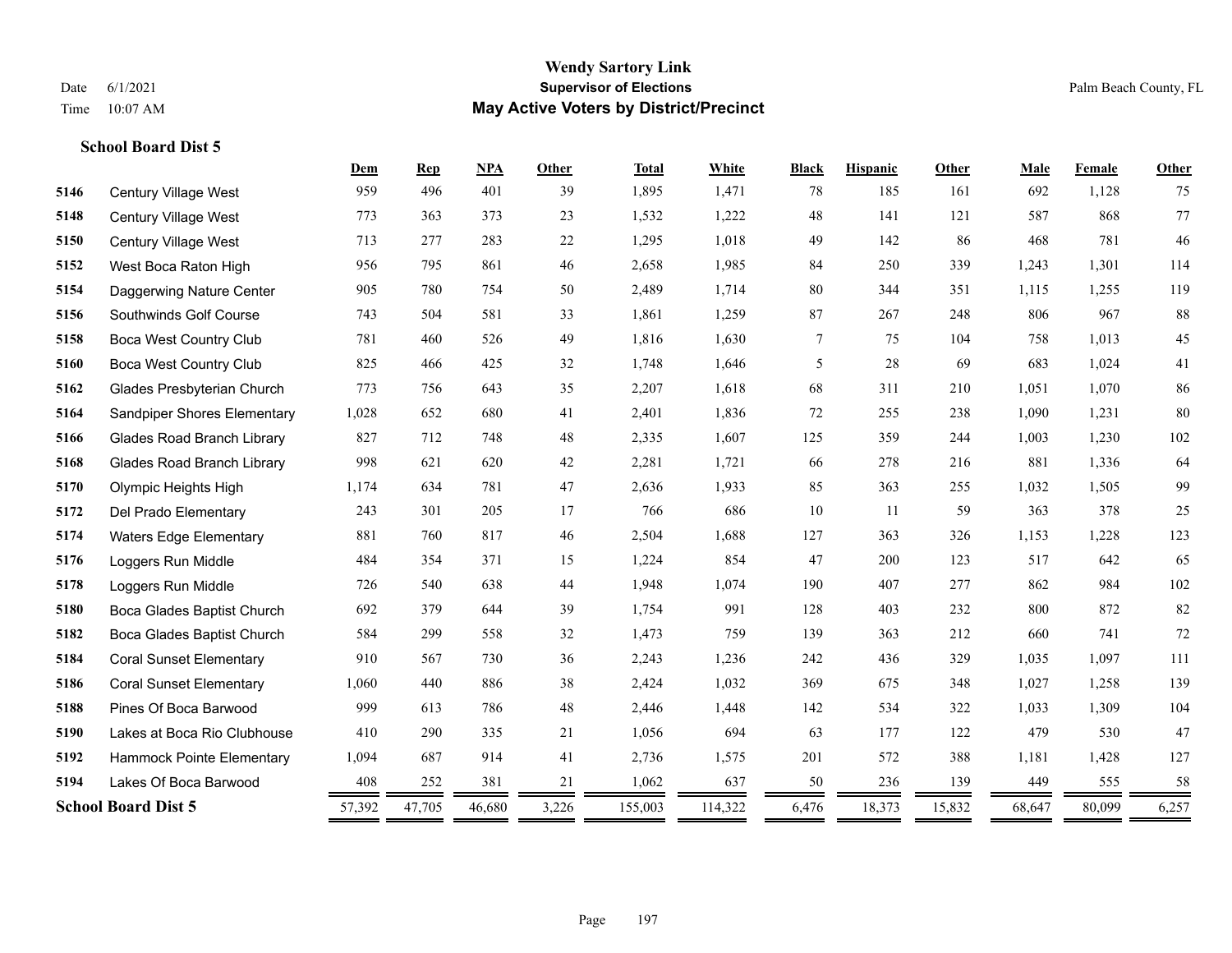|      |                                     | Dem          | <b>Rep</b>       | NPA              | <b>Other</b>     | <b>Total</b>   | <b>White</b>     | <b>Black</b> | <b>Hispanic</b> | <b>Other</b> | <b>Male</b> | <b>Female</b>  | <b>Other</b>     |
|------|-------------------------------------|--------------|------------------|------------------|------------------|----------------|------------------|--------------|-----------------|--------------|-------------|----------------|------------------|
| 1002 | <b>Canal Point Community Center</b> | $\mathbf{0}$ | $\mathbf{0}$     | $\mathbf{0}$     | $\theta$         | $\theta$       | $\overline{0}$   | $\mathbf{0}$ | $\mathbf{0}$    | $\theta$     | $\theta$    | $\overline{0}$ | $\Omega$         |
| 1004 | Pierce Hammock Elementary           | 3            | $\overline{4}$   | 3                | $\theta$         | 10             | 10               | $\theta$     | $\theta$        | $\Omega$     | 3           | $\tau$         | $\theta$         |
| 1218 | Osceola Creek Middle                |              | $\mathbf{0}$     | $\mathbf{0}$     | $\theta$         | $\mathbf{1}$   | 1                | $\theta$     | $\mathbf{0}$    | $\theta$     | -1          | $\theta$       | $\theta$         |
| 2146 | Village Walk HOA Clubhouse          | 570          | 542              | 424              | 39               | 1,575          | 1,212            | 59           | 146             | 158          | 651         | 867            | 57               |
| 3084 | Lakes of Sherbrooke                 | 719          | 653              | 586              | 52               | 2,010          | 1,357            | 191          | 292             | 170          | 881         | 1.049          | 80               |
| 6002 | <b>Canal Point Community Center</b> | 90           | 109              | 67               | -1               | 267            | 117              | 40           | 95              | 15           | 120         | 137            | $10\,$           |
| 6004 | Pahokee Recreation Center           | 1,013        | 183              | 242              | 5                | 1,443          | 190              | 934          | 229             | 90           | 595         | 795            | 53               |
| 6006 | Pahokee Recreation Center           | 1,047        | 178              | 295              | 13               | 1,533          | 142              | 893          | 393             | 105          | 684         | 766            | 83               |
| 6008 | Pahokee High                        | 557          | 23               | 110              | 2                | 692            | 8                | 635          | 3               | 46           | 205         | 452            | 35               |
| 6010 | <b>Canal Point Community Center</b> | 26           | 6                | 6                | $\mathbf{0}$     | 38             | 12               | 21           | $\overline{2}$  | 3            | 22          | 16             | $\boldsymbol{0}$ |
| 6012 | Belle Glade Library/Civic Ctr       | 189          | 29               | 63               | $\theta$         | 281            | 32               | 153          | 80              | 16           | 111         | 158            | 12               |
| 6014 | Belle Glade Library/Civic Ctr       |              | 3                | $\overline{c}$   | $\mathbf{0}$     | 6              | $\mathbf{0}$     | $\mathbf{0}$ | 6               | $\mathbf{0}$ | 2           | $\overline{4}$ | $\boldsymbol{0}$ |
| 6016 | South Bay Commission Chambe         | 49           | 58               | 35               | $\overline{4}$   | 146            | 100              | 9            | 24              | 13           | 74          | 65             | $\tau$           |
| 6018 | South Bay Commission Chambe         | 1,235        | 88               | 234              | 11               | 1,568          | 63               | 1,208        | 215             | 82           | 652         | 876            | $40\,$           |
| 6020 | Glades Central High                 | 453          | 83               | 141              | 8                | 685            | 83               | 395          | 168             | 39           | 321         | 330            | 34               |
| 6022 | Belle Glade Library/Civic Ctr       | 1,433        | 114              | 260              | 14               | 1,821          | 99               | 1,454        | 148             | 120          | 756         | 994            | 71               |
| 6024 | Lewis Evans Resource Center         | 1,790        | 78               | 274              | 14               | 2,156          | 35               | 1,871        | 128             | 122          | 873         | 1,205          | $78\,$           |
| 6026 | Lewis Evans Resource Center         | 3            | $\boldsymbol{0}$ | $\overline{2}$   | $\theta$         | 5              | $\mathbf{1}$     | $\mathbf{0}$ | $\overline{4}$  | $\theta$     | 2           | 3              | $\boldsymbol{0}$ |
| 6028 | Belle Glade Library/Civic Ctr       | 782          | 465              | 340              | 15               | 1,602          | 426              | 415          | 672             | 89           | 751         | 806            | 45               |
| 6029 | Belle Glade Library/Civic Ctr       |              | $\mathbf{0}$     | $\mathbf{0}$     | $\boldsymbol{0}$ | $\mathbf{1}$   | $\boldsymbol{0}$ | 1            | $\mathbf{0}$    | $\mathbf{0}$ | -1          | $\theta$       | $\boldsymbol{0}$ |
| 6030 | Belle Glade Library/Civic Ctr       | 8            | 3                | 13               | 2                | 26             | 8                | $\theta$     | 18              | $\theta$     | 8           | 16             | 2                |
| 6032 | Gove Elementary                     | 687          | 299              | 272              | 5                | 1,263          | 315              | 439          | 411             | 98           | 543         | 677            | 43               |
| 6034 | Gove Elementary                     | $\mathbf{0}$ | $\overline{4}$   | $\boldsymbol{0}$ | $\mathbf{0}$     | $\overline{4}$ | $\overline{4}$   | $\mathbf{0}$ | $\mathbf{0}$    | $\theta$     | 3           | -1             | $\boldsymbol{0}$ |
| 6036 | Gove Elementary                     | 407          | 164              | 213              | 9                | 793            | 141              | 154          | 452             | 46           | 343         | 419            | 31               |
| 6038 | South Bay Commission Chambe         | $\mathbf{0}$ | $\mathbf{0}$     | $\mathbf{0}$     | $\mathbf{0}$     | $\theta$       | $\mathbf{0}$     | $\mathbf{0}$ | $\mathbf{0}$    | $\theta$     | $\theta$    | $\theta$       | $\mathbf{0}$     |
| 6040 | Osceola Creek Middle                | 104          | 127              | 107              | $\overline{1}$   | 339            | 255              | 12           | 36              | 36           | 156         | 166            | 17               |
| 6042 | Osceola Creek Middle                | 1,009        | 1,215            | 1,034            | 59               | 3,317          | 2,130            | 434          | 487             | 266          | 1,584       | 1,620          | 113              |
| 6044 | <b>Frontier Elementary</b>          | 918          | 977              | 780              | 59               | 2,734          | 1,746            | 418          | 340             | 230          | 1,282       | 1,365          | 87               |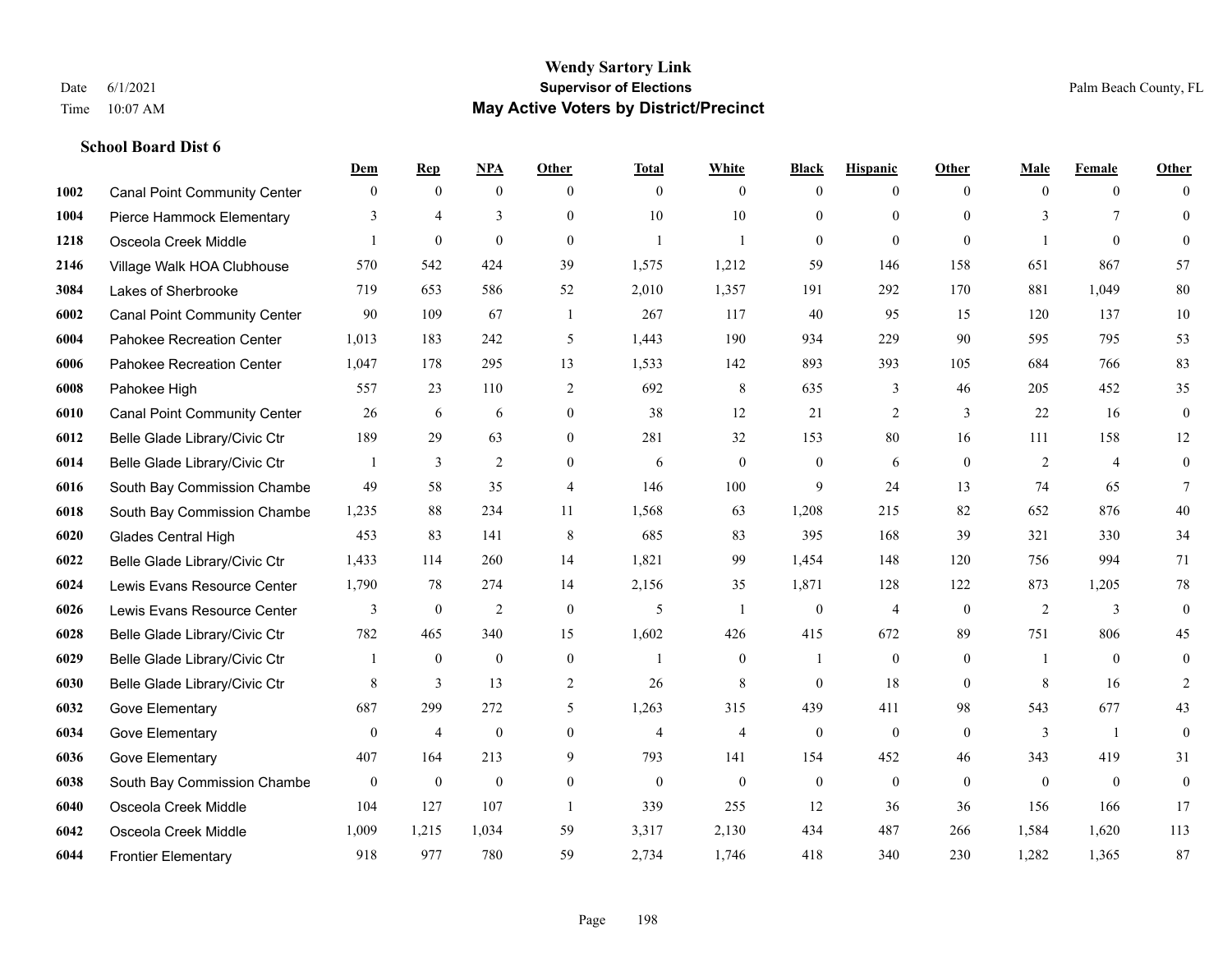#### **Wendy Sartory Link** Date 6/1/2021 **Supervisor of Elections** Palm Beach County, FL Time 10:07 AM **May Active Voters by District/Precinct**

# **Dem Rep NPA Other Total White Black Hispanic Other Male Female Other** Acreage Branch Library 204 267 180 10 661 418 80 92 71 316 312 33 Pierce Hammock Elementary 820 966 745 41 2,572 1,659 362 315 236 1,245 1,228 99 Pierce Hammock Elementary 0 0 0 0 0 0 0 0 0 0 0 0 Acreage Branch Library 879 887 731 57 2,554 1,569 372 349 264 1,203 1,257 94 Cornerstone Fellowship 620 762 566 50 1,998 1,277 215 292 214 928 995 75 Seminole Ridge High 614 649 571 36 1,870 1,154 228 308 180 883 910 77 Acreage Pines Elementary 0 0 0 0 0 0 0 0 0 0 0 0 Pierce Hammock Elementary 0 0 0 0 0 0 0 0 0 0 0 0 Acreage Pines Elementary 755 598 563 39 1,955 1,051 358 249 297 950 940 65 Indian Trail Improvement Dist 908 959 824 56 2,747 1,710 341 406 290 1,264 1,380 103 Seminole Ridge High 425 402 380 36 1,243 572 237 324 110 578 643 22 Seminole Ridge High 0 0 0 0 0 0 0 0 0 0 0 0 Western Pines Middle 655 712 582 35 1,984 1,446 154 206 178 948 951 85 Western Pines Middle 669 727 656 39 2,091 1,400 159 358 174 996 1,034 61 Golden Grove Elementary 617 785 623 47 2,072 1,396 131 344 201 964 1,023 85 Seminole Ridge High 11 6 15 2 34 29 0 3 2 13 21 0 Oasis Church 250 366 295 40 951 593 57 203 98 464 470 17 Oasis Church 276 420 245 21 962 701 95 89 77 439 493 30 Seminole Ridge High 549 690 556 40 1,835 1,186 217 287 145 863 915 57 Loxahatchee Groves Elementary 793 896 744 54 2,487 1,556 281 443 207 1,208 1,187 92 Oasis Church 178 234 151 16 579 380 46 108 45 281 276 22 Palms West Presbyterian 687 946 665 43 2,341 1,867 79 215 180 1,121 1,145 75 Palms West Presbyterian 0 0 0 0 0 0 0 0 0 0 0 0 HL Johnson Elementary 646 507 462 37 1,652 914 305 253 180 743 866 43 Madison Green Clubhouse 1,260 740 751 50 2,801 1,231 777 410 383 1,299 1,397 105 RPB Recreation Center 680 492 476 27 1,675 987 273 267 148 687 927 61 Crestwood Middle 188 158 123 8 477 236 78 79 84 225 232 20 RPB Recreation Center 227 134 213 10 584 247 102 161 74 233 330 21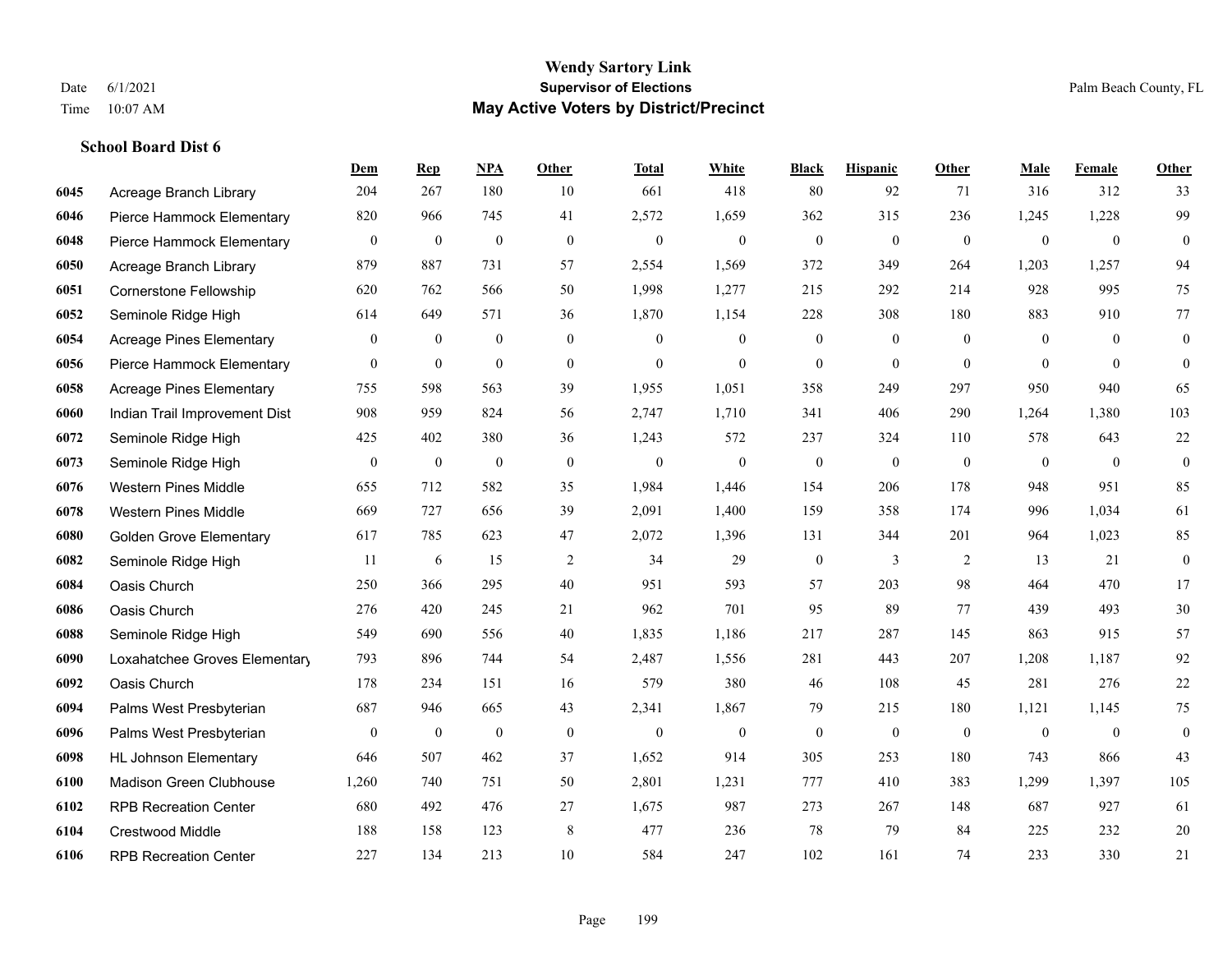|      |                                    | Dem            | <b>Rep</b>       | NPA              | <b>Other</b>   | <b>Total</b> | <b>White</b>   | <b>Black</b>     | <b>Hispanic</b>  | <b>Other</b>   | <b>Male</b>    | <b>Female</b>  | <b>Other</b>   |
|------|------------------------------------|----------------|------------------|------------------|----------------|--------------|----------------|------------------|------------------|----------------|----------------|----------------|----------------|
| 6108 | Calypso Bay Waterpark              | $\overline{0}$ | $\boldsymbol{0}$ | $\boldsymbol{0}$ | $\theta$       | $\mathbf{0}$ | $\overline{0}$ | $\overline{0}$   | $\overline{0}$   | $\overline{0}$ | $\theta$       | $\overline{0}$ | $\theta$       |
| 6112 | <b>Crestwood Middle</b>            | 480            | 412              | 358              | 32             | 1,282        | 680            | 231              | 218              | 153            | 596            | 641            | 45             |
| 6114 | RPB Village Hall                   | 1,084          | 705              | 699              | 41             | 2,529        | 1,396          | 472              | 428              | 233            | 1,182          | 1,252          | 95             |
| 6116 | <b>HL Johnson Elementary</b>       | 740            | 420              | 503              | 51             | 1,714        | 892            | 327              | 281              | 214            | 755            | 911            | $48\,$         |
| 6118 | <b>RPB Branch Library</b>          | 1,125          | 575              | 706              | 53             | 2,459        | 1,172          | 593              | 437              | 257            | 1,074          | 1,296          | 89             |
| 6120 | Royal Palm Beach High              | 406            | 322              | 266              | 18             | 1,012        | 482            | 203              | 156              | 171            | 483            | 504            | $25\,$         |
| 6122 | <b>RPB Cultural Center</b>         | 1,187          | 663              | 759              | 51             | 2,660        | 1,410          | 506              | 489              | 255            | 1,137          | 1,433          | $90\,$         |
| 6124 | <b>RPB Cultural Center</b>         | 600            | 321              | 390              | 19             | 1,330        | 648            | 286              | 276              | 120            | 561            | 726            | 43             |
| 6126 | Calypso Bay Waterpark              | 691            | 302              | 500              | 31             | 1,524        | 554            | 412              | 364              | 194            | 659            | 803            | 62             |
| 6128 | Royal Palm Beach High              | 35             | 27               | 31               | 3              | 96           | 53             | 25               | 11               | 7              | 43             | 53             | $\mathbf{0}$   |
| 6130 | Royal Palm Beach High              | 88             | 47               | 88               | 6              | 229          | 101            | 39               | 66               | 23             | 110            | 112            | $\tau$         |
| 6132 | Royal Palm Beach High              | 406            | 188              | 268              | 19             | 881          | 426            | 172              | 188              | 95             | 398            | 448            | 35             |
| 6134 | Christ Fellowship Church RPB       | 979            | 474              | 695              | 29             | 2,177        | 870            | 510              | 500              | 297            | 966            | 1,111          | $100\,$        |
| 6136 | Calypso Bay Waterpark              |                | -1               | $\boldsymbol{0}$ | $\bf{0}$       | 2            | $\mathbf{0}$   |                  | $\boldsymbol{0}$ | $\overline{1}$ | $\mathbf{0}$   | $\overline{1}$ | $\mathbf{1}$   |
| 6138 | Royal Palm Beach High              | $\mathbf{0}$   | $\mathbf{0}$     | $\mathbf{0}$     | $\mathbf{0}$   | $\theta$     | $\overline{0}$ | $\overline{0}$   | $\overline{0}$   | $\mathbf{0}$   | $\Omega$       | $\theta$       | $\mathbf{0}$   |
| 6142 | Christ Fellowship Church RPB       | $\mathbf{0}$   | $\overline{0}$   | $\mathbf{0}$     | $\overline{0}$ | $\theta$     | $\overline{0}$ | $\overline{0}$   | $\overline{0}$   | $\theta$       | $\overline{0}$ | $\theta$       | $\mathbf{0}$   |
| 6150 | <b>Binks Forest Elementary</b>     | 26             | 40               | 41               | 6              | 113          | 83             | 5                | 9                | 16             | 51             | 58             | $\overline{4}$ |
| 6152 | <b>Binks Forest Elementary</b>     | 413            | 563              | 382              | 34             | 1,392        | 1,065          | 46               | 131              | 150            | 653            | 693            | 46             |
| 6154 | Wellington Landings Middle         | 471            | 536              | 389              | 30             | 1,426        | 1,032          | 87               | 187              | 120            | 641            | 742            | $43\,$         |
| 6156 | <b>Binks Forest Elementary</b>     | 658            | 742              | 583              | 38             | 2,021        | 1,421          | 134              | 289              | 177            | 922            | 1,036          | 63             |
| 6158 | <b>Wellington Elementary</b>       | 800            | 953              | 551              | 38             | 2,342        | 1,726          | 127              | 311              | 178            | 1,065          | 1,201          | 76             |
| 6160 | Wellington Landings Middle         | 681            | 591              | 585              | 49             | 1,906        | 1,242          | 176              | 332              | 156            | 890            | 957            | 59             |
| 6162 | First Baptist Church Wel           | 796            | 686              | 582              | 43             | 2,107        | 1,341          | 220              | 359              | 187            | 944            | 1,096          | 67             |
| 6164 | First Baptist Church Wel           | 839            | 826              | 613              | 55             | 2,333        | 1,576          | 182              | 376              | 199            | 1,043          | 1,215          | 75             |
| 6166 | <b>Wellington Community Center</b> | 867            | 879              | 755              | 48             | 2,549        | 1,785          | 149              | 397              | 218            | 1,173          | 1,296          | $80\,$         |
| 6168 | First Baptist Church Wel           | 129            | 190              | 148              | 9              | 476          | 369            | $27\,$           | 45               | 35             | 219            | 243            | 14             |
| 6170 | Christ Fellowship Church RPB       | $\bf{0}$       | $\,8\,$          | 5                | $\mathbf{0}$   | 13           | 12             | $\boldsymbol{0}$ | 1                | $\mathbf{0}$   | 3              | 10             | $\bf{0}$       |
| 6172 | Christ Fellowship Church RPB       | 1,364          | 596              | 864              | 66             | 2,890        | 1,009          | 876              | 660              | 345            | 1,236          | 1,534          | 120            |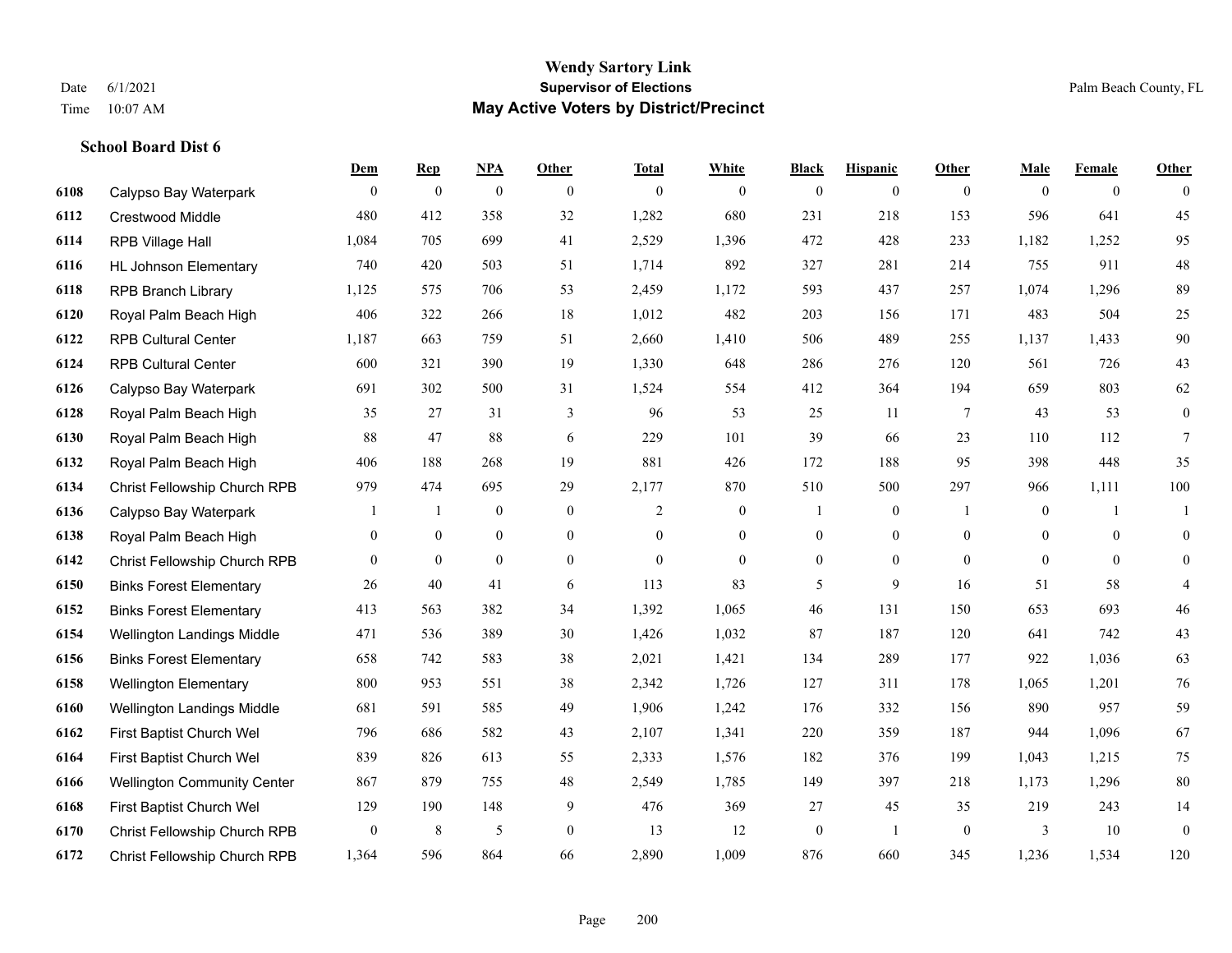#### **Wendy Sartory Link** Date 6/1/2021 **Supervisor of Elections** Palm Beach County, FL Time 10:07 AM **May Active Voters by District/Precinct**

# **Dem Rep NPA Other Total White Black Hispanic Other Male Female Other** Christ Fellowship Church RPB 21 13 19 2 55 24 9 18 4 24 29 2 New Horizons Elementary 295 460 324 14 1,093 803 55 116 119 470 594 29 Wellington High 697 620 555 39 1,911 1,193 257 298 163 846 1,005 60 Elbridge Gale Elementary 878 568 655 47 2,148 1,176 308 439 225 932 1,131 85 Wellington Village Park 221 436 298 28 983 837 16 43 87 393 539 51 Wellington Village Hall 847 463 665 43 2,018 897 365 531 225 826 1,107 85 St Peters Methodist Church 998 801 831 62 2,692 1,609 285 556 242 1,232 1,371 89 Equestrian Trails Elementary 516 300 342 20 1,178 541 292 158 187 525 597 56 Palm Beach Central High 0 0 0 0 0 0 0 0 0 0 0 0 Wellington Branch Library 539 357 362 35 1,293 715 195 269 114 540 717 36 Emerald Cove Middle 545 571 512 43 1,671 1,041 175 275 180 734 885 52 Emerald Cove Middle 103 87 101 8 299 170 61 51 17 135 158 6 Buena Vida Clubhouse 323 206 172 12 713 627 19 22 45 322 370 21 Villa Olympia Clubhouse 1,571 1,065 1,270 95 4,001 1,806 700 682 813 1,865 1,942 194 Wellington Village Park 147 234 169 13 563 384 16 92 71 259 277 27 Wellington Village Park 839 763 694 47 2,343 1,486 251 285 321 1,074 1,184 85 Panther Run Elementary 226 192 178 8 604 337 96 98 73 279 301 24 Wellington Village Park 0 0 0 0 0 0 0 0 0 0 0 0 Wellington Village Park 58 29 41 7 135 66 15 31 23 55 76 4 Panther Run Elementary 0 1 0 0 1 1 0 0 0 1 0 0 Discovery Key Elementary 985 1,115 690 57 2,847 2,114 181 338 214 1,323 1,438 86 The Isles at Wellington 767 762 617 37 2,183 1,408 225 246 304 1,025 1,057 101 Wycliffe Comm Association Bldg 771 337 399 21 1,528 1,427 17 22 62 657 842 29 Epiphany Lutheran Church 1,110 1,193 1,075 79 3,457 2,136 390 562 369 1,585 1,766 106 Panther Run Elementary 694 765 650 51 2,160 1,390 248 247 275 1,027 1,064 69 **School Board Dist 6** 54,023 41,113 38,000 2,644 135,780 75,599 24,665 22,000 13,516 61,408 69,548 4,824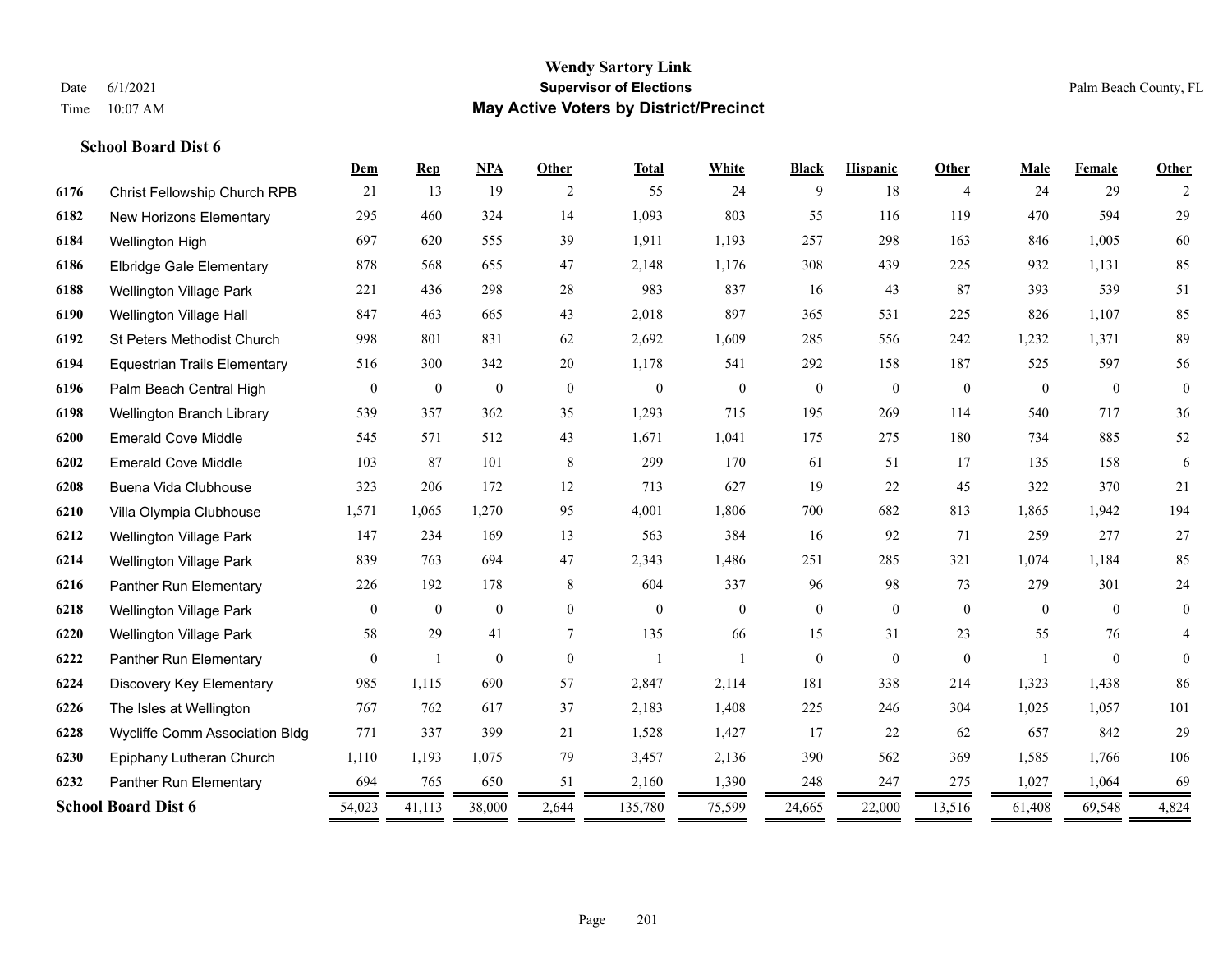#### **Wendy Sartory Link** Date 6/1/2021 **Supervisor of Elections** Palm Beach County, FL Time 10:07 AM **May Active Voters by District/Precinct**

# **Dem Rep NPA Other Total White Black Hispanic Other Male Female Other** Garden Lodge 366 F&AM 99 36 46 7 188 82 61 21 24 81 100 7 Pew Leadership Center 194 82 141 10 427 221 118 45 43 179 234 14 Lake Park Town Hall 0 0 0 0 0 0 0 0 0 0 0 0 PBC Fire Rescue #68 1,065 412 522 39 2,038 841 848 118 231 941 1,007 90 NPB Council Chambers 196 283 168 15 662 584 11 23 44 298 341 23 Lake Park Town Hall 291 359 260 28 938 770 36 60 72 427 486 25 West Gate Elementary 398 225 344 13 980 327 76 500 77 472 460 48 Belvedere Elementary 6 3 2 0 11 10 0 0 1 7 4 0 Howard Park Community Center 146 80 102 7 335 173 56 68 38 156 171 8 Sunlight Community Church 407 218 284 15 924 382 184 264 94 412 480 32 Sunlight Community Church 749 306 554 35 1,644 691 255 522 176 777 779 88 Our Savior Lutheran Church 0 0 0 2 0 0 2 1 1 0 0 0 1 1 0 Our Savior Lutheran Church 264 58 159 7 488 117 175 161 35 188 278 22 Our Savior Lutheran Church 1,062 330 597 50 2,039 824 446 578 191 939 1,004 96 Our Savior Lutheran Church 407 152 314 20 893 621 78 104 90 431 423 39 S D Spady Elementary 700 712 545 56 2,013 1,739 38 98 138 954 984 75 J F Kennedy Middle 0 0 0 0 0 0 0 0 0 0 0 0 **7004 J F Kennedy Middle 0 0 0 0 0 0 0 0 0** 0 J F Kennedy Middle 0 0 0 0 0 0 0 0 0 0 J F Kennedy Middle 0 0 0 0 0 0 0 0 0 0 St John Lutheran Church 302 13 105 6 426 29 342 28 27 142 266 18 St John Lutheran Church 1,118 210 443 18 1,789 514 1,026 75 174 808 912 69 RB Prep Achievement Academy 0 0 0 0 0 0 0 0 0 0 0 0 RB Prep Achievement Academy 2 1 0 0 3 1 2 0 0 2 1 0 RB Prep Achievement Academy 0 0 0 0 0 0 0 0 0 0 0 0 RB Prep Achievement Academy 0 0 0 0 0 0 0 0 0 0 0 0 J F Kennedy Middle 914 174 362 26 1,476 296 810 156 214 657 767 52 Hurst Chapel AME Church 1,603 86 350 26 2,065 151 1,679 95 140 840 1,164 61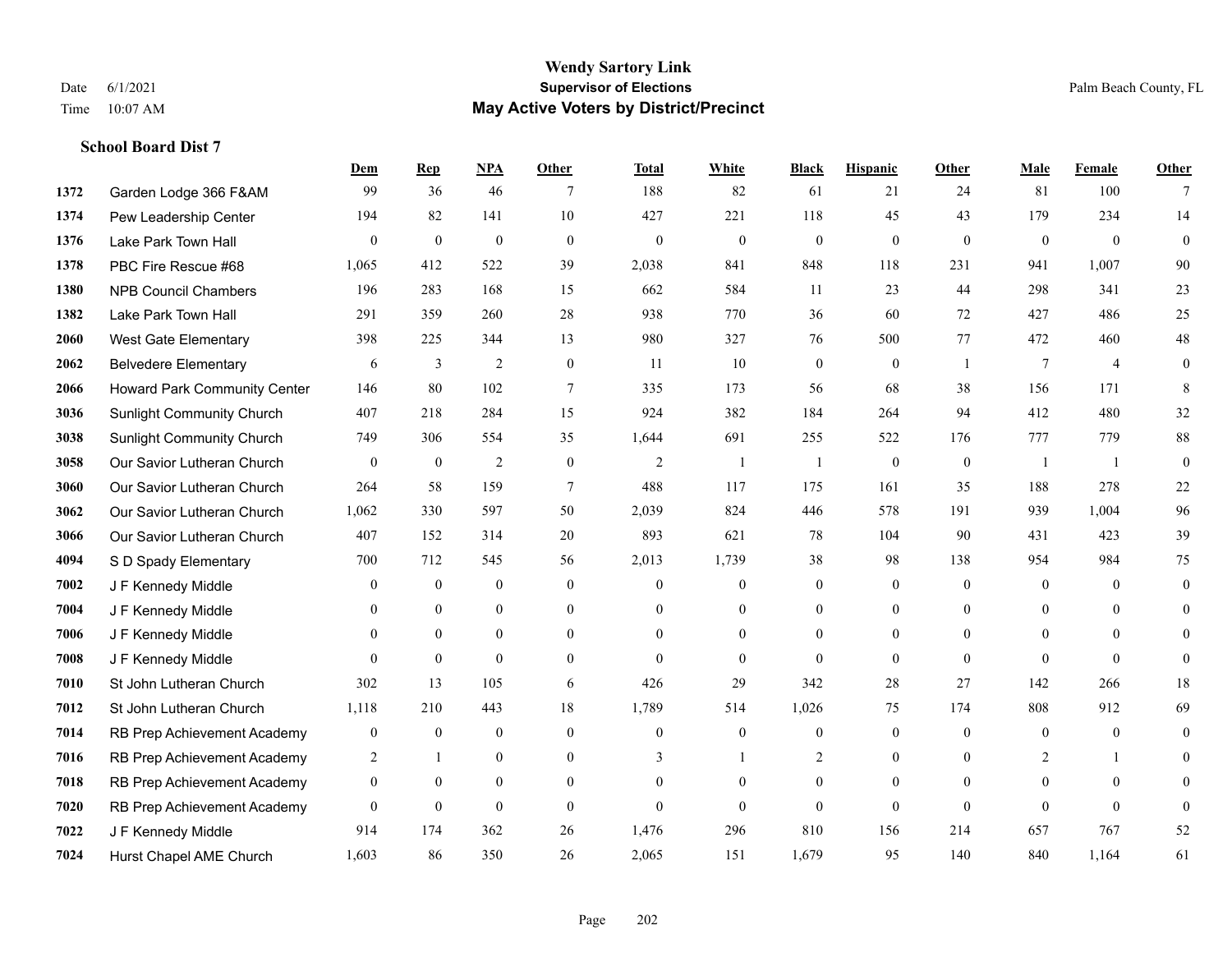|      |                                       | <b>Dem</b>       | <b>Rep</b>       | NPA          | <b>Other</b>   | Total        | <b>White</b>   | <b>Black</b>     | <b>Hispanic</b>  | <b>Other</b>   | <b>Male</b>  | Female         | <b>Other</b>     |
|------|---------------------------------------|------------------|------------------|--------------|----------------|--------------|----------------|------------------|------------------|----------------|--------------|----------------|------------------|
| 7025 | Hurst Chapel AME Church               | 283              | 33               | 107          | 3              | 426          | 61             | 264              | 43               | 58             | 153          | 255            | 18               |
| 7026 | Lindsey Davis Senior Comm Ctr         | 2,377            | 79               | 436          | 20             | 2,912        | 60             | 2,614            | 40               | 198            | 1,176        | 1,630          | 106              |
| 7028 | <b>Wells Recreation Center</b>        | 1,897            | 144              | 488          | 20             | 2,549        | 244            | 1,997            | 100              | 208            | 1,087        | 1,366          | 96               |
| 7030 | Riviera Beach Marina Event Ctr        | 206              | 307              | 181          | 21             | 715          | 571            | 46               | 48               | 50             | 359          | 334            | $22\,$           |
| 7034 | Suncoast High                         | 1,323            | 211              | 519          | 27             | 2,080        | 385            | 1.244            | 152              | 299            | 868          | 1,127          | 85               |
| 7036 | RB Prep Achievement Academy           | $\boldsymbol{0}$ | $\mathbf{0}$     | 6            | $\mathbf{0}$   | 6            | $\mathbf{0}$   | $\boldsymbol{0}$ | $\boldsymbol{0}$ | 6              | 4            | -1             | -1               |
| 7038 | RB Prep Achievement Academy           | $\overline{0}$   | $\overline{0}$   | $\mathbf{0}$ | $\mathbf{0}$   | $\theta$     | $\overline{0}$ | $\mathbf{0}$     | $\mathbf{0}$     | $\theta$       | $\theta$     | $\mathbf{0}$   | $\boldsymbol{0}$ |
| 7040 | Mary McLeod Bethune Elementa          | 1,272            | 55               | 262          | 17             | 1,606        | 37             | 1,417            | 47               | 105            | 623          | 928            | 55               |
| 7041 | Mary McLeod Bethune Elementa          | 397              | 34               | 126          | 9              | 566          | 44             | 433              | 28               | 61             | 213          | 327            | $26\,$           |
| 7042 | Dan Calloway Complex                  | 1,755            | 76               | 379          | 20             | 2,230        | 43             | 1,973            | 45               | 169            | 910          | 1,255          | 65               |
| 7044 | <b>Wells Recreation Center</b>        | 1,440            | 89               | 366          | 16             | 1,911        | 192            | 1,508            | 64               | 147            | 788          | 1,049          | 74               |
| 7046 | Riviera Beach Marina Event Ctr        | 40               | 37               | 18           | 5              | 100          | 86             | 7                | 2                | 5              | 58           | 41             | 1                |
| 7048 | <b>Crossroads Baptist Church</b>      | 304              | 10               | 89           | 9              | 412          | 7              | 346              | 27               | 32             | 137          | 257            | $18\,$           |
| 7054 | Crossroads Baptist Church             | 997              | 68               | 290          | 13             | 1,368        | 114            | 1,035            | 73               | 146            | 578          | 727            | 63               |
| 7056 | <b>Crossroads Baptist Church</b>      | $\boldsymbol{0}$ | $\boldsymbol{0}$ | $\mathbf{0}$ | $\overline{0}$ | $\mathbf{0}$ | $\mathbf{0}$   | $\boldsymbol{0}$ | $\mathbf{0}$     | $\overline{0}$ | $\mathbf{0}$ | $\overline{0}$ | $\mathbf{0}$     |
| 7058 | Palm Beach Lakes High                 | 1,475            | 373              | 625          | 41             | 2,514        | 843            | 1,129            | 311              | 231            | 1,026        | 1,385          | 103              |
| 7060 | Ephesus Junior Academy                | 1,198            | 68               | 238          | 18             | 1,522        | 108            | 1,248            | 51               | 115            | 618          | 852            | 52               |
| 7062 | Mangonia Park Town Hall               | 768              | 45               | 208          | 10             | 1,031        | 86             | 823              | 43               | 79             | 408          | 592            | 31               |
| 7064 | Grace Episcopal Church                | 1,378            | 179              | 459          | 32             | 2,048        | 365            | 1,334            | 132              | 217            | 873          | 1.079          | 96               |
| 7066 | Northboro Elementary                  | 1,162            | 195              | 472          | 30             | 1,859        | 498            | 1,002            | 171              | 188            | 827          | 955            | 77               |
| 7068 | <b>Pleasant City Community Center</b> | 1,022            | 278              | 562          | 38             | 1,900        | 853            | 674              | 189              | 184            | 930          | 870            | 100              |
| 7070 | Northboro Elementary                  | 490              | 421              | 388          | 41             | 1,340        | 1,076          | 71               | 83               | 110            | 618          | 684            | 38               |
| 7078 | <b>Egret Lake Elementary</b>          | 367              | 105              | 145          | 15             | 632          | 430            | 103              | 48               | 51             | 245          | 363            | $24\,$           |
| 7080 | <b>Egret Lake Elementary</b>          | 23               | 3                | $\bf{0}$     | $\mathbf{0}$   | 26           | 25             | $\boldsymbol{0}$ | $\mathbf{0}$     | $\overline{1}$ | 6            | 19             | -1               |
| 7082 | Seminole Trails Elementary            | 1,083            | 327              | 506          | 30             | 1,946        | 720            | 731              | 269              | 226            | 852          | 1.009          | 85               |
| 7084 | Sharon Christian Church               | 753              | 282              | 444          | 43             | 1,522        | 621            | 454              | 282              | 165            | 627          | 837            | $58\,$           |
| 7086 | <b>Bear Lakes Middle</b>              | 35               | 17               | 14           | $\overline{c}$ | 68           | 25             | 17               | 10               | 16             | 27           | 37             | $\overline{4}$   |
| 7088 | Whitehall Clubhouse #3                | 694              | 490              | 449          | 47             | 1,680        | 1,064          | 253              | 195              | 168            | 792          | 836            | 52               |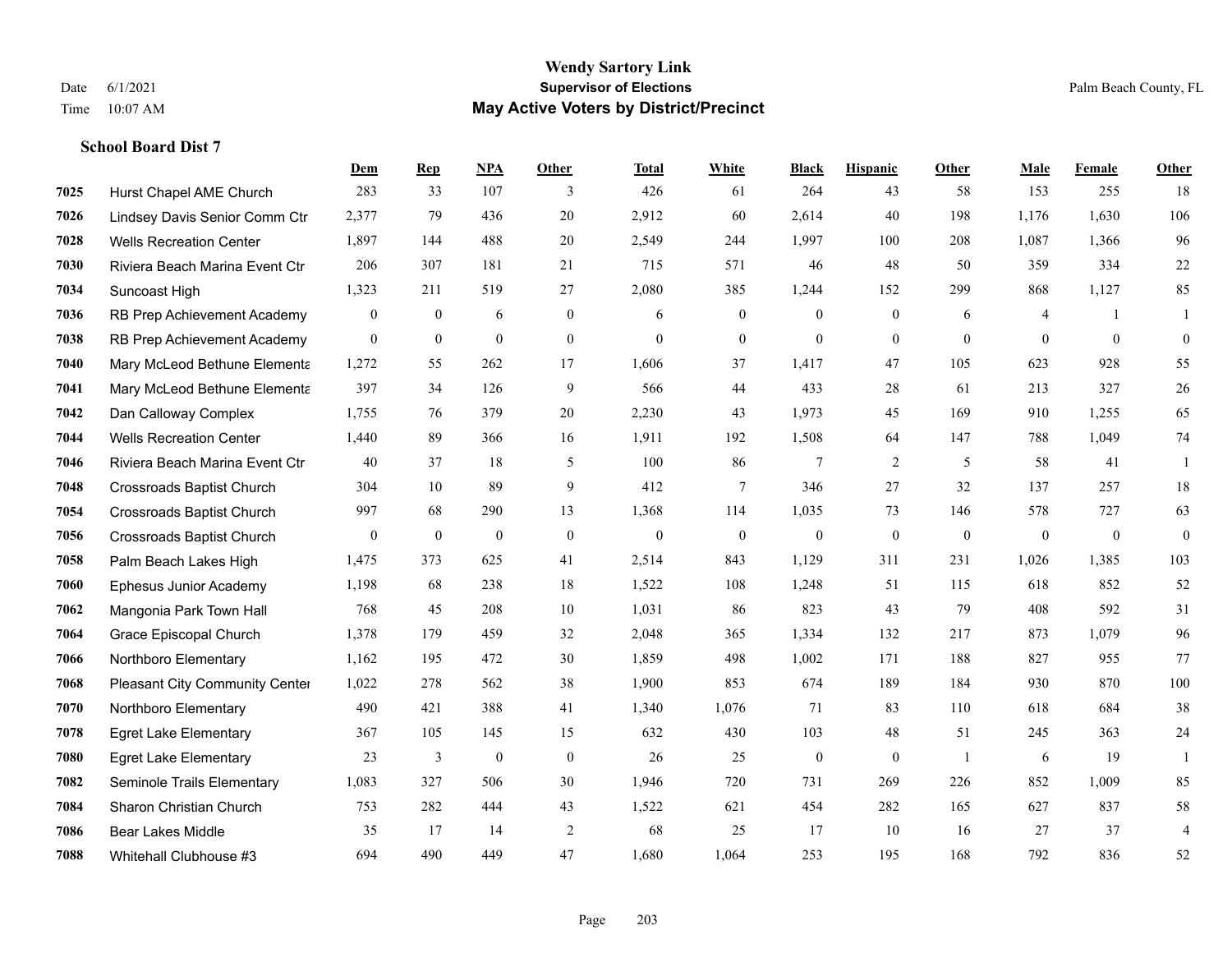|      |                                  | Dem            | <b>Rep</b>       | NPA              | <b>Other</b>   | <b>Total</b> | White            | <b>Black</b>     | <b>Hispanic</b>  | <b>Other</b> | <b>Male</b>    | Female         | <b>Other</b>    |
|------|----------------------------------|----------------|------------------|------------------|----------------|--------------|------------------|------------------|------------------|--------------|----------------|----------------|-----------------|
| 7090 | Bear Lakes Middle                | 1,428          | 509              | 893              | 62             | 2,892        | 1,137            | 1,002            | 408              | 345          | 1,266          | 1,488          | 138             |
| 7092 | Palm Beach Lakes High            | 120            | 36               | 77               | 3              | 236          | 86               | 67               | 24               | 59           | 109            | 112            | 15              |
| 7094 | Salvation Army Activity Hall     | 601            | 81               | 280              | 12             | 974          | 164              | 502              | 129              | 179          | 415            | 510            | 49              |
| 7096 | Salvation Army Activity Hall     | 869            | 322              | 502              | 34             | 1,727        | 711              | 548              | 265              | 203          | 703            | 939            | 85              |
| 7098 | U M Church of Palm Beaches       | 23             | 17               | 21               | $\overline{1}$ | 62           | 48               | $\overline{c}$   | 10               | 2            | 31             | 26             | 5               |
| 7100 | U M Church of Palm Beaches       | 1,045          | 472              | 718              | 74             | 2,309        | 1,119            | 710              | 262              | 218          | 1,038          | 1,196          | 75              |
| 7102 | First Christian Church           | 786            | 189              | 357              | 25             | 1,357        | 455              | 657              | 112              | 133          | 525            | 779            | 53              |
| 7104 | WPB City Fire Station #5         | 767            | 394              | 439              | 24             | 1,624        | 998              | 282              | 193              | 151          | 704            | 867            | 53              |
| 7106 | <b>Roosevelt Elementary</b>      | 2,187          | 180              | 585              | 32             | 2,984        | 299              | 2,197            | 251              | 237          | 1,213          | 1,638          | 133             |
| 7108 | <b>Chamber of Commerce</b>       | 431            | 408              | 372              | 54             | 1,265        | 956              | 64               | 104              | 141          | 600            | 620            | 45              |
| 7110 | <b>Adult Education Center</b>    | 697            | 217              | 417              | 30             | 1,361        | 427              | 432              | 372              | 130          | 560            | 738            | 63              |
| 7112 | <b>Adult Education Center</b>    | 134            | 30               | 57               | $\overline{7}$ | 228          | 57               | 126              | 23               | 22           | 70             | 149            | 9               |
| 7114 | <b>Adult Education Center</b>    | $\mathbf{0}$   | $\mathbf{0}$     | $\mathbf{0}$     | $\overline{0}$ | $\mathbf{0}$ | $\boldsymbol{0}$ | $\boldsymbol{0}$ | $\boldsymbol{0}$ | $\theta$     | $\overline{0}$ | $\overline{0}$ | $\mathbf{0}$    |
| 7116 | <b>Adult Education Center</b>    | $\overline{0}$ | $\overline{0}$   | $\mathbf{0}$     | $\overline{0}$ | $\mathbf{0}$ | $\overline{0}$   | $\boldsymbol{0}$ | $\mathbf{0}$     | $\mathbf{0}$ | $\mathbf{0}$   | $\mathbf{0}$   | $\mathbf{0}$    |
| 7118 | <b>Adult Education Center</b>    | 35             | 38               | 41               | 5              | 119          | 90               | $\overline{4}$   | 18               | $\tau$       | 61             | 50             | 8               |
| 7120 | U M Church of Palm Beaches       | 291            | 112              | 178              | 8              | 589          | 206              | 212              | 112              | 59           | 257            | 301            | 31              |
| 7122 | U M Church of Palm Beaches       | $\mathbf{0}$   | $\boldsymbol{0}$ | $\boldsymbol{0}$ | $\overline{0}$ | $\mathbf{0}$ | $\boldsymbol{0}$ | $\mathbf{0}$     | $\mathbf{0}$     | $\theta$     | $\mathbf{0}$   | $\mathbf{0}$   | $\mathbf{0}$    |
| 7124 | <b>First Christian Church</b>    | 1,271          | 146              | 363              | 16             | 1,796        | 216              | 1,276            | 131              | 173          | 793            | 934            | 69              |
| 7126 | First Christian Church           | 1,621          | 537              | 830              | 85             | 3,073        | 1,193            | 1,106            | 443              | 331          | 1,260          | 1,683          | 130             |
| 7128 | <b>Westward Elementary</b>       | 2,096          | 129              | 533              | 24             | 2,782        | 175              | 2,262            | 125              | 220          | 1,135          | 1,547          | 100             |
| 7134 | Clayton Hutcheson Hall A         | 837            | 178              | 421              | 25             | 1,461        | 325              | 683              | 300              | 153          | 645            | 744            | 72              |
| 7136 | Haverhill Town Hall              | 48             | 35               | 35               | $\sqrt{2}$     | 120          | 47               | 33               | 30               | 10           | 49             | 66             | 5               |
| 7138 | <b>Westgate Community Center</b> | 1,598          | 458              | 928              | 30             | 3,014        | 718              | 989              | 998              | 309          | 1,334          | 1,530          | 150             |
| 7148 | Howard Park Community Center     | 72             | 25               | 47               | 5              | 149          | 67               | 35               | 28               | 19           | 73             | 69             | $7\phantom{.0}$ |
| 7149 | Howard Park Community Center     | 61             | 12               | 49               | $\overline{1}$ | 123          | 18               | 50               | 33               | 22           | 56             | 56             | 11              |
| 7160 | South Grade Elementary           | 1,003          | 223              | 500              | 28             | 1,754        | 568              | 658              | 340              | 188          | 852            | 822            | 80              |
| 7162 | <b>Osborne Community Center</b>  | 910            | 128              | 380              | 21             | 1,439        | 278              | 737              | 282              | 142          | 649            | 725            | 65              |
| 7168 | <b>Maddock Park</b>              | 1,532          | 636              | 926              | 57             | 3,151        | 1,554            | 799              | 528              | 270          | 1,449          | 1,583          | 119             |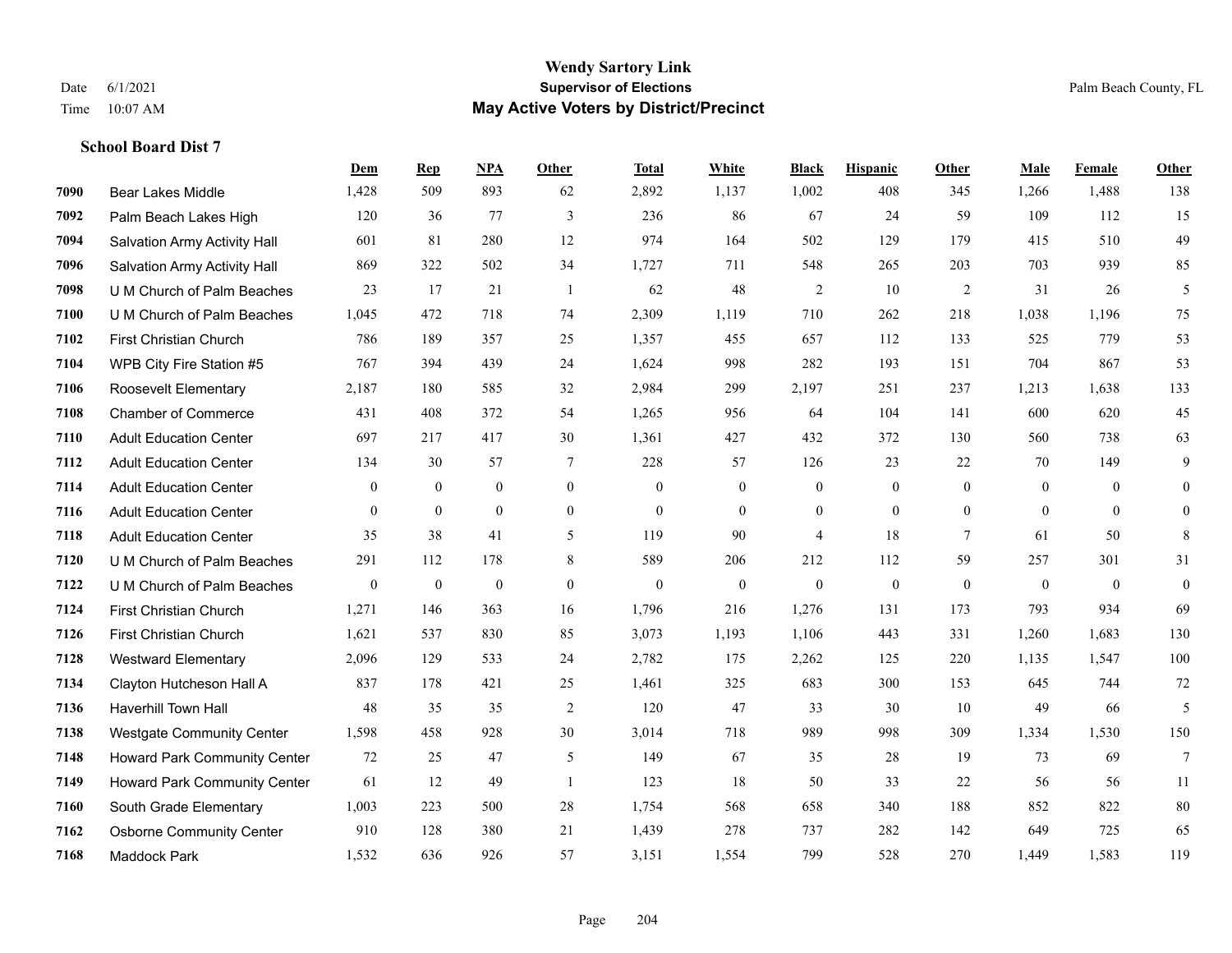|      |                                | Dem            | <b>Rep</b>     | <b>NPA</b>       | Other          | <b>Total</b> | White                    | <b>Black</b>   | <b>Hispanic</b> | Other          | Male           | Female         | Other          |
|------|--------------------------------|----------------|----------------|------------------|----------------|--------------|--------------------------|----------------|-----------------|----------------|----------------|----------------|----------------|
| 7170 | Lantana Town Hall              | 741            | 356            | 549              | 35             | 1,681        | 907                      | 354            | 254             | 166            | 797            | 803            | 81             |
| 7174 | Rolling Green Elementary       | 1,055          | 248            | 514              | 26             | 1,843        | 587                      | 686            | 410             | 160            | 803            | 959            | 81             |
| 7175 | Rolling Green Elementary       | $\overline{0}$ | $\mathbf{0}$   | $\boldsymbol{0}$ | $\theta$       | $\mathbf{0}$ | $\mathbf{0}$             | $\overline{0}$ | $\overline{0}$  | $\overline{0}$ | $\theta$       | $\overline{0}$ | $\overline{0}$ |
| 7176 | Hypoluxo Town Hall             | 191            | 89             | 107              | 9              | 396          | 219                      | 83             | 63              | 31             | 169            | 216            | 11             |
| 7178 | Temple Beth Kodesh             | 1,553          | 192            | 558              | 31             | 2,334        | 462                      | 1,325          | 346             | 201            | 1,033          | 1,191          | 110            |
| 7179 | Village Royale on the Green    | 834            | 241            | 367              | 24             | 1,466        | 623                      | 580            | 143             | 120            | 617            | 782            | 67             |
| 7180 | St John Missionary Baptist Chr | 1,811          | 144            | 467              | 18             | 2,440        | 247                      | 1,813          | 175             | 205            | 1,029          | 1,306          | 105            |
| 7182 | Carolyn Sims Center            | 1,543          | 67             | 375              | 11             | 1,996        | 92                       | 1,667          | 87              | 150            | 816            | 1,098          | 82             |
| 7184 | St John Missionary Baptist Chr | $\overline{2}$ | $\overline{4}$ | $\boldsymbol{0}$ | $\overline{0}$ | 6            | $\overline{\mathcal{L}}$ |                | $\overline{0}$  |                | $\overline{4}$ | $\sqrt{2}$     | $\Omega$       |
| 7186 | Boynton Beach Senior Center    | 1,530          | 419            | 738              | 54             | 2,741        | 1,106                    | 1,095          | 278             | 262            | 1,271          | 1,342          | 128            |
| 7188 | <b>Forest Park Elementary</b>  | 903            | 569            | 628              | 63             | 2,163        | 1,498                    | 279            | 196             | 190            | 927            | 1,160          | 76             |
| 7190 | Seacrest Presbyterian          | 1,086          | 607            | 802              | 61             | 2,556        | 1,607                    | 453            | 249             | 247            | 1,218          | 1,237          | 101            |
| 7192 | Lakeview Baptist Church        | 17             | 10             | 10               | 2              | 39           | 27                       | $\overline{c}$ | $\overline{4}$  | 6              | 19             | 17             | 3              |
| 7194 | Delray Beach Community Cente   | 642            | 369            | 474              | 44             | 1,529        | 1,094                    | 214            | 112             | 109            | 783            | 696            | 50             |
| 7196 | Atlantic High Auditorium       | 1,543          | 237            | 513              | 21             | 2,314        | 605                      | 1,372          | 128             | 209            | 1,050          | 1,171          | 93             |
| 7200 | Pompey Park Recreation Center  | 1,408          | 248            | 468              | 29             | 2,153        | 521                      | 1,374          | 112             | 146            | 994            | 1,095          | 64             |
| 7202 | 505 Club                       | 686            | 403            | 458              | 42             | 1,589        | 1,138                    | 241            | 75              | 135            | 820            | 718            | 51             |
| 7208 | Atlantic High Media Center     | 789            | 204            | 327              | 21             | 1,341        | 601                      | 533            | 91              | 116            | 584            | 713            | 44             |
| 7210 | Village Academy                | 1,847          | 108            | 442              | 19             | 2,416        | 139                      | 1,953          | 142             | 182            | 984            | 1,329          | 103            |
| 7212 | Delray Beach Library           | 1,359          | 238            | 531              | 33             | 2,161        | 618                      | 1,232          | 119             | 192            | 1,052          | 1,026          | 83             |
| 7214 | Delray Beach Community Cente   | 931            | 334            | 541              | 41             | 1,847        | 887                      | 567            | 224             | 169            | 904            | 870            | 73             |
|      | <b>School Board Dist 7</b>     | 73,596         | 18,265         | 31,895           | 2,154          | 125,910      | 41,826                   | 58,222         | 14,098          | 11,764         | 55,236         | 65,580         | 5,094          |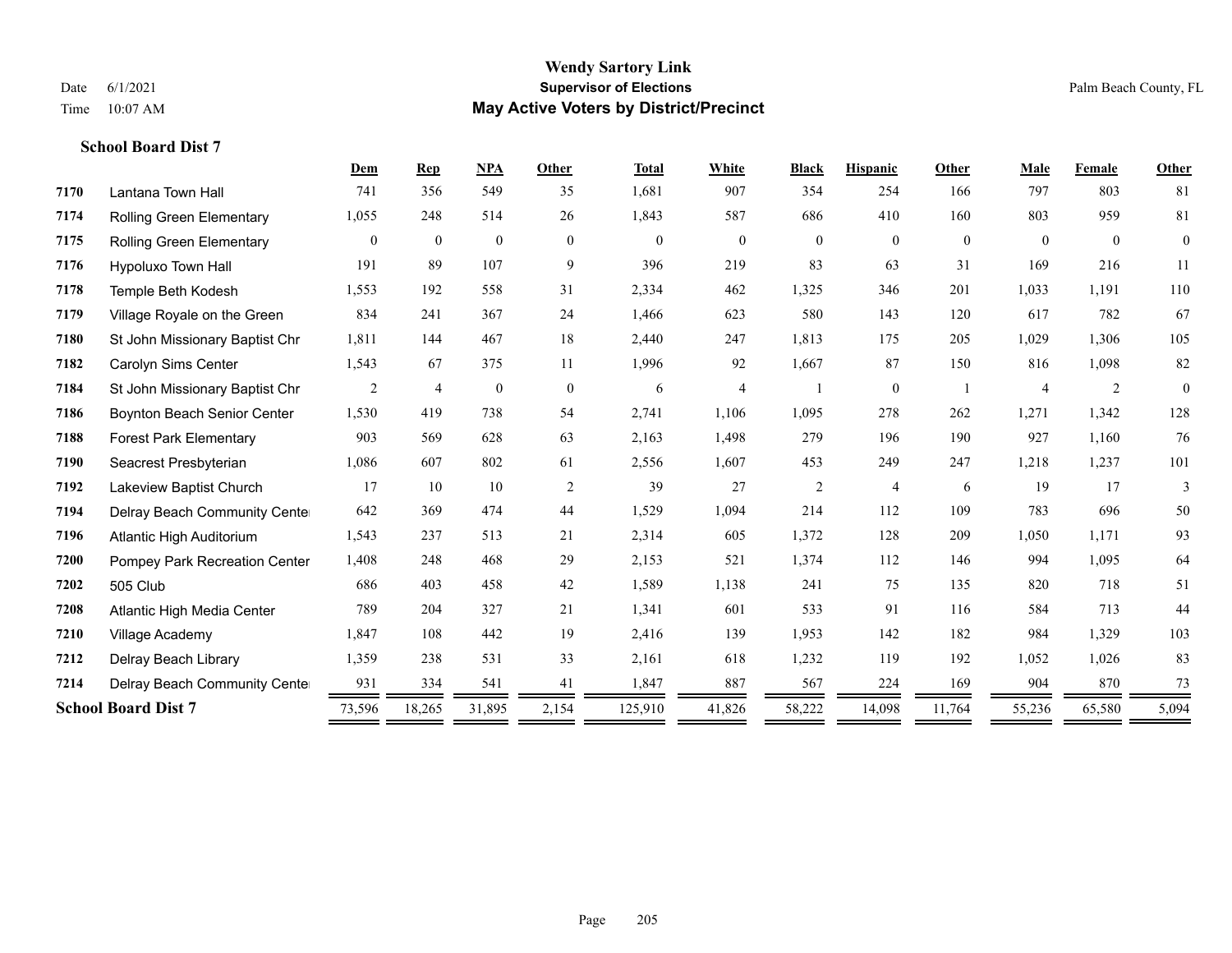|      |                                     | Dem          | <b>Rep</b>       | NPA              | <b>Other</b>   | <b>Total</b> | <b>White</b>     | <b>Black</b>     | <b>Hispanic</b> | <b>Other</b> | <b>Male</b>   | <b>Female</b> | <b>Other</b>     |
|------|-------------------------------------|--------------|------------------|------------------|----------------|--------------|------------------|------------------|-----------------|--------------|---------------|---------------|------------------|
| 1002 | <b>Canal Point Community Center</b> | $\mathbf{0}$ | $\mathbf{0}$     | $\mathbf{0}$     | $\Omega$       | $\theta$     | $\overline{0}$   | $\theta$         | $\mathbf{0}$    | $\Omega$     | $\theta$      | $\theta$      | $\Omega$         |
| 1004 | Pierce Hammock Elementary           | 3            | $\overline{4}$   | 3                | $\Omega$       | 10           | 10               | $\theta$         | $\mathbf{0}$    | $\Omega$     | $\mathcal{E}$ | 7             | $\Omega$         |
| 1006 | Journey Church of Jupiter           | $\Omega$     | $\mathbf{0}$     | $\mathbf{0}$     | $\Omega$       | $\theta$     | $\overline{0}$   | $\theta$         | $\mathbf{0}$    | $\Omega$     | $\theta$      | $\Omega$      |                  |
| 1008 | Journey Church of Jupiter           |              | $\mathbf{0}$     | $\mathbf{0}$     | $\mathbf{0}$   | $\theta$     | $\mathbf{0}$     | $\theta$         | $\mathbf{0}$    | $\Omega$     | $\theta$      | $\theta$      |                  |
| 1010 | Journey Church of Jupiter           | 0            | $\theta$         | $\mathbf{0}$     | $\Omega$       | $\Omega$     | $\theta$         | $\theta$         | $\theta$        | $\Omega$     | $\theta$      | $\Omega$      |                  |
| 1012 | Caloosa POA Meeting Room            |              | $\boldsymbol{0}$ | $\boldsymbol{0}$ | $\theta$       | $\Omega$     | $\boldsymbol{0}$ | $\overline{0}$   | $\mathbf{0}$    | $\Omega$     | $\mathbf{0}$  | $\theta$      |                  |
| 1014 | Caloosa POA Meeting Room            | $\Omega$     | 1                | $\mathbf{0}$     | $\Omega$       |              |                  | $\theta$         | $\mathbf{0}$    | $\Omega$     | $\theta$      | $\theta$      |                  |
| 1016 | Journey Church of Jupiter           | $\Omega$     | $\theta$         | $\theta$         | $\Omega$       | $\theta$     | $\theta$         | $\theta$         | $\theta$        | $\Omega$     | $\Omega$      | $\Omega$      | $\Omega$         |
| 1018 | Calvary Church of Jupiter           | 455          | 832              | 482              | 49             | 1,818        | 1,602            | 22               | 96              | 98           | 861           | 901           | 56               |
| 1019 | Calvary Church of Jupiter           | 197          | 382              | 227              | 7              | 813          | 733              | 1                | 45              | 34           | 390           | 406           | 17               |
| 1020 | Caloosa POA Meeting Room            | $\mathbf{0}$ | $\boldsymbol{0}$ | $\mathbf{0}$     | $\theta$       | $\mathbf{0}$ | $\mathbf{0}$     | $\mathbf{0}$     | $\mathbf{0}$    | $\theta$     | $\theta$      | $\theta$      | $\mathbf{0}$     |
| 1022 | Journey Church of Jupiter           | 719          | 1,238            | 771              | 55             | 2,783        | 2,378            | 37               | 181             | 187          | 1,334         | 1,359         | 90               |
| 1024 | Calvary Church of Jupiter           | 8            | 10               | $\mathfrak{H}$   | $\mathbf{0}$   | 23           | 23               | $\boldsymbol{0}$ | $\mathbf{0}$    | $\theta$     | 12            | 11            | $\mathbf{0}$     |
| 1026 | Calvary Church of Jupiter           | 340          | 629              | 332              | 25             | 1,326        | 1,173            | 10               | 77              | 66           | 632           | 659           | 35               |
| 1028 | Jupiter Farms Elementary            | 550          | 1,011            | 571              | 61             | 2,193        | 1,908            | 16               | 133             | 136          | 1,051         | 1,076         | 66               |
| 1030 | Calvary Church of Jupiter           | 17           | 37               | 25               | $\overline{4}$ | 83           | 76               | $\mathbf{0}$     | 4               | 3            | 40            | 40            | 3                |
| 1032 | Jupiter Farms Park Community I      | 310          | 577              | 355              | 28             | 1,270        | 1,072            | 12               | 107             | 79           | 623           | 606           | 41               |
| 1170 | Caloosa POA Meeting Room            | $\mathbf{0}$ | $\boldsymbol{0}$ | $\boldsymbol{0}$ | $\theta$       | $\theta$     | $\mathbf{0}$     | $\mathbf{0}$     | $\mathbf{0}$    | $\theta$     | $\theta$      | $\theta$      | $\theta$         |
| 1172 | Caloosa POA Meeting Room            | 125          | 283              | 128              | 10             | 546          | 468              | 12               | 24              | 42           | 244           | 281           | 21               |
| 1218 | Osceola Creek Middle                |              | $\mathbf{0}$     | $\mathbf{0}$     | $\theta$       | -1           | 1                | $\mathbf{0}$     | $\mathbf{0}$    | $\theta$     | -1            | $\theta$      | $\mathbf{0}$     |
| 1220 | Pierce Hammock Elementary           | $\theta$     | $\mathbf{0}$     | $\theta$         | $\Omega$       | $\theta$     | $\mathbf{0}$     | $\theta$         | $\theta$        | $\Omega$     | $\Omega$      | $\Omega$      | $\theta$         |
| 6002 | <b>Canal Point Community Center</b> | 90           | 109              | 67               |                | 267          | 117              | 40               | 95              | 15           | 120           | 137           | $10\,$           |
| 6004 | Pahokee Recreation Center           | 1,013        | 183              | 242              | 5              | 1,443        | 190              | 934              | 229             | 90           | 595           | 795           | 53               |
| 6006 | Pahokee Recreation Center           | 1,047        | 178              | 295              | 13             | 1,533        | 142              | 893              | 393             | 105          | 684           | 766           | 83               |
| 6008 | Pahokee High                        | 557          | 23               | 110              | 2              | 692          | 8                | 635              | 3               | 46           | 205           | 452           | 35               |
| 6010 | <b>Canal Point Community Center</b> | 26           | 6                | 6                | $\mathbf{0}$   | 38           | 12               | 21               | 2               | 3            | 22            | 16            | $\boldsymbol{0}$ |
| 6012 | Belle Glade Library/Civic Ctr       | 189          | 29               | 63               | $\theta$       | 281          | 32               | 153              | 80              | 16           | 111           | 158           | 12               |
| 6029 | Belle Glade Library/Civic Ctr       |              | $\Omega$         | $\theta$         | $\Omega$       |              | $\theta$         |                  | $\theta$        | $\Omega$     |               | $\theta$      | $\mathbf{0}$     |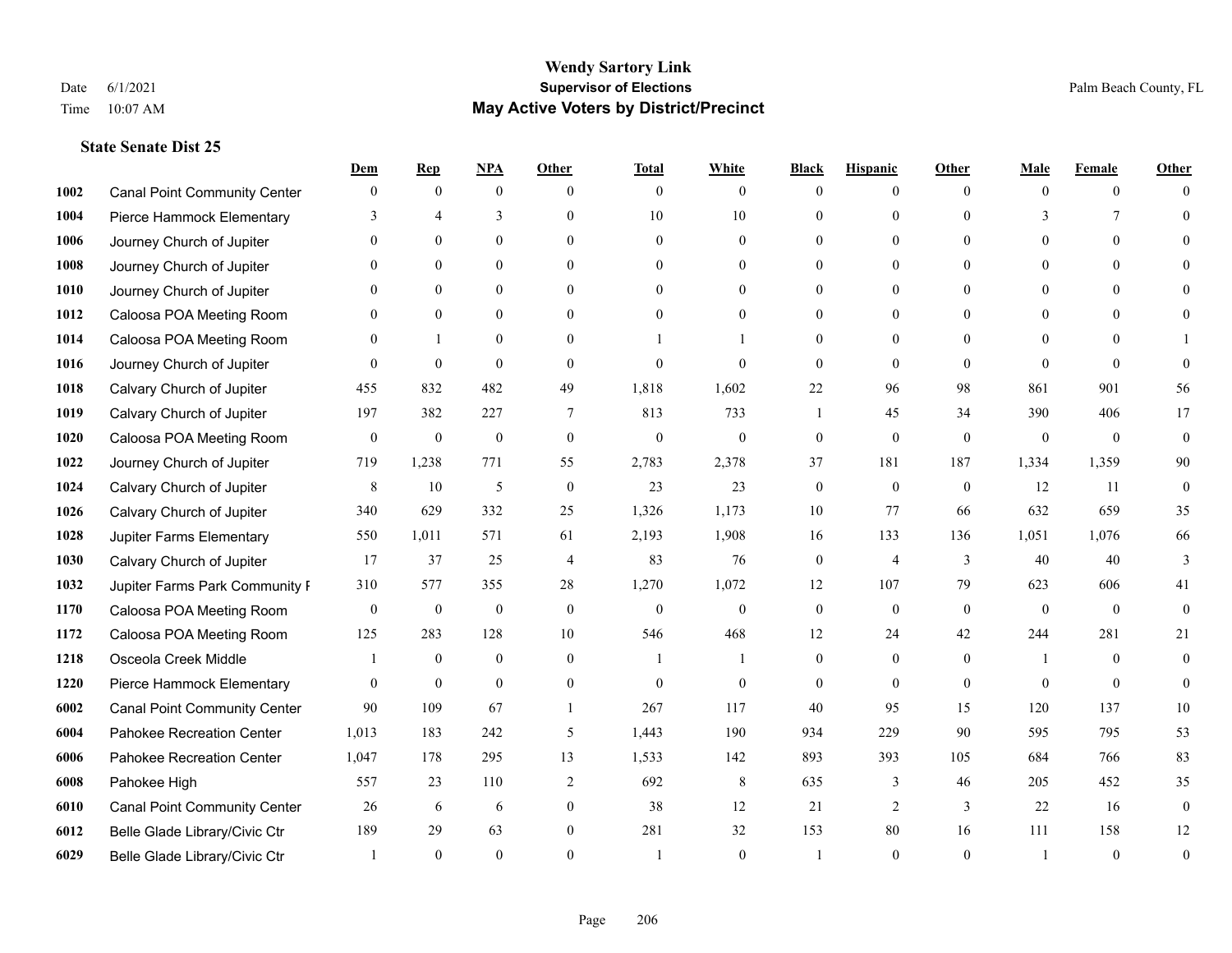|      |                               | Dem      | <b>Rep</b>   | NPA          | Other          | <b>Total</b> | White          | <b>Black</b> | <b>Hispanic</b> | Other          | <b>Male</b> | Female       | <b>Other</b> |
|------|-------------------------------|----------|--------------|--------------|----------------|--------------|----------------|--------------|-----------------|----------------|-------------|--------------|--------------|
| 6040 | Osceola Creek Middle          | 104      | 127          | 107          |                | 339          | 255            | 12           | 36              | 36             | 156         | 166          | 17           |
| 6042 | Osceola Creek Middle          | 1,009    | 1,215        | 1,034        | 59             | 3,317        | 2,130          | 434          | 487             | 266            | 1,584       | 1,620        | 113          |
| 6044 | <b>Frontier Elementary</b>    | 918      | 977          | 780          | 59             | 2,734        | 1,746          | 418          | 340             | 230            | 1,282       | 1,365        | 87           |
| 6045 | Acreage Branch Library        | 204      | 267          | 180          | 10             | 661          | 418            | 80           | 92              | 71             | 316         | 312          | 33           |
| 6046 | Pierce Hammock Elementary     | 820      | 966          | 745          | 41             | 2,572        | 1,659          | 362          | 315             | 236            | 1,245       | 1,228        | 99           |
| 6073 | Seminole Ridge High           | $\theta$ | $\mathbf{0}$ | $\mathbf{0}$ | $\overline{0}$ | $\theta$     | $\overline{0}$ | $\mathbf{0}$ | $\theta$        | $\overline{0}$ | $\Omega$    | $\mathbf{0}$ | $\mathbf{0}$ |
| 6082 | Seminole Ridge High           | 11       | 6            | 15           | $\overline{c}$ | 34           | 29             | $\mathbf{0}$ | $\sim$          | 2              | 13          | 21           | $\mathbf{0}$ |
| 6084 | Oasis Church                  | 250      | 366          | 295          | 40             | 951          | 593            | 57           | 203             | 98             | 464         | 470          | 17           |
| 6086 | Oasis Church                  | 276      | 420          | 245          | 21             | 962          | 701            | 95           | 89              | 77             | 439         | 493          | 30           |
| 6088 | Seminole Ridge High           | 549      | 690          | 556          | 40             | 1,835        | 1,186          | 217          | 287             | 145            | 863         | 915          | 57           |
| 6090 | Loxahatchee Groves Elementary | 793      | 896          | 744          | 54             | 2,487        | 1,556          | 281          | 443             | 207            | 1,208       | 1,187        | 92           |
| 6092 | Oasis Church                  | 178      | 234          | 151          | 16             | 579          | 380            | 46           | 108             | 45             | 281         | 276          | 22           |
|      | <b>State Senate Dist 25</b>   | 10,760   | 11,696       | 8,534        | 603            | 31,593       | 20,599         | 4,789        | 3,872           | 2,333          | 14,780      | 15,723       | 1,090        |
|      |                               |          |              |              |                |              |                |              |                 |                |             |              |              |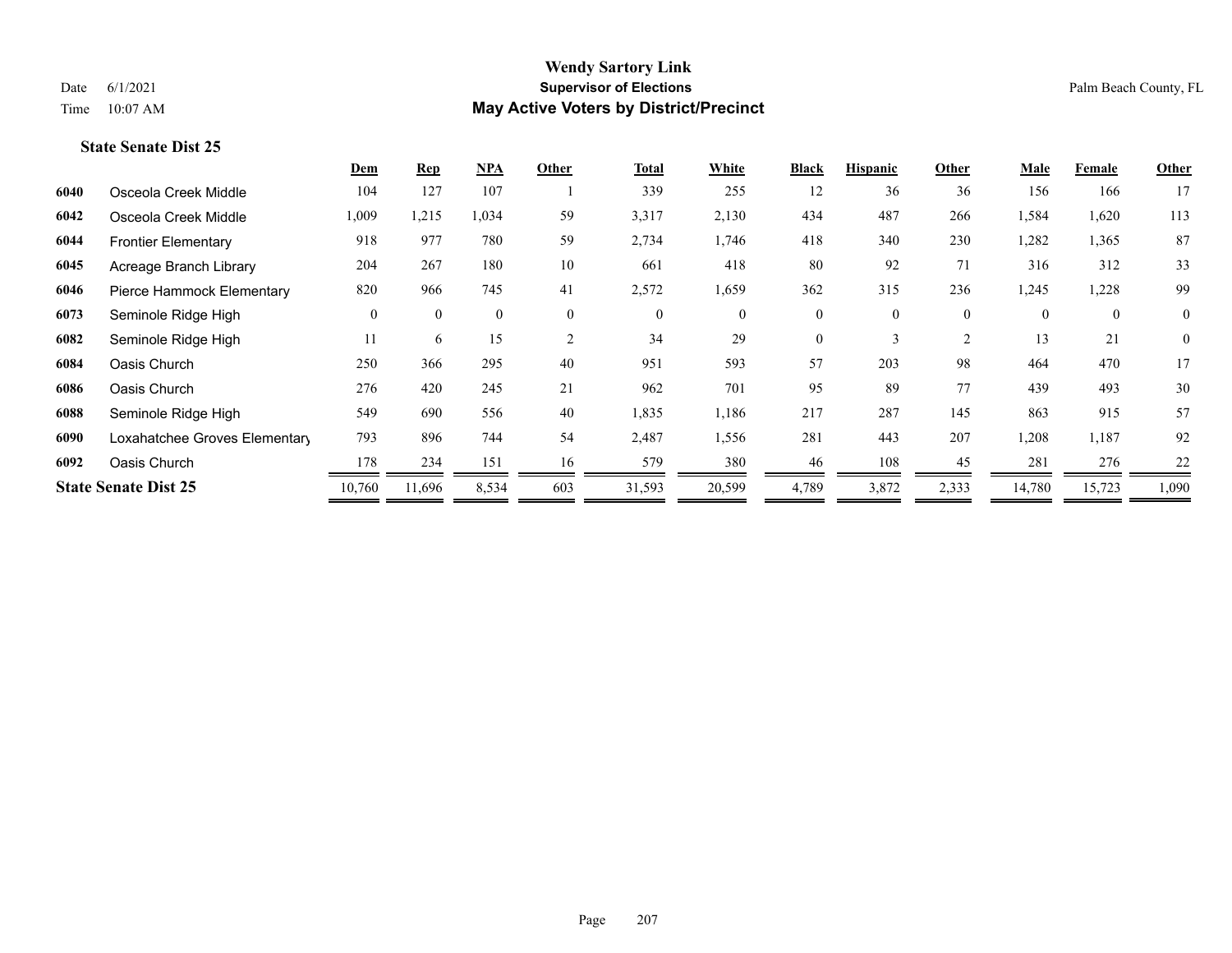**State Senate Dist 29**

# **Wendy Sartory Link** Date 6/1/2021 **Supervisor of Elections** Palm Beach County, FL Time 10:07 AM **May Active Voters by District/Precinct**

|      |                                  | Dem   | <b>Rep</b> | NPA | Other | <b>Total</b> | White | <b>Black</b>     | <b>Hispanic</b> | <b>Other</b> | Male  | Female | Other   |
|------|----------------------------------|-------|------------|-----|-------|--------------|-------|------------------|-----------------|--------------|-------|--------|---------|
| 3084 | Lakes of Sherbrooke              | 719   | 653        | 586 | 52    | 2,010        | 1,357 | 191              | 292             | 170          | 881   | 1,049  | 80      |
| 3090 | Woodlands Middle                 | 1,471 | 839        | 632 | 50    | 2,992        | 2,418 | 174              | 117             | 283          | 1,356 | 1,543  | 93      |
| 3092 | Lacuna HOA Clubhouse             | 1,216 | 743        | 741 | 62    | 2,762        | 1,923 | 271              | 303             | 265          | 1,266 | 1,401  | 95      |
| 3120 | Valencia Shores Social Club      | 1,224 | 587        | 583 | 42    | 2,436        | 2,147 | 68               | 80              | 141          | 1,118 | 1,262  | 56      |
| 3122 | Boynton Beach Community Chur     | 912   | 405        | 352 | 32    | 1,701        | 1,524 | 31               | 54              | 92           | 695   | 964    | $42\,$  |
| 4128 | St Lucy Catholic Church          | 636   | 936        | 636 | 43    | 2,251        | 2,010 | 14               | 76              | 151          | 1,009 | 1,165  | 77      |
| 4129 | St Lucy Catholic Church          | 31    | 59         | 31  | 2     | 123          | 108   | $\boldsymbol{0}$ | $\overline{4}$  | 11           | 53    | 68     | 2       |
| 4130 | Omni Middle                      | 649   | 634        | 530 | 37    | 1,850        | 1,516 | 33               | 138             | 163          | 863   | 934    | 53      |
| 4132 | Calusa Elementary                | 395   | 393        | 317 | 28    | 1,133        | 937   | 14               | 94              | 88           | 466   | 627    | $40\,$  |
| 4134 | Above and Beyond Community (     | 420   | 564        | 444 | 35    | 1,463        | 1,187 | 43               | 128             | 105          | 684   | 732    | 47      |
| 4136 | Above and Beyond Community (     | 655   | 629        | 592 | 44    | 1,920        | 1,432 | 53               | 220             | 215          | 813   | 1,028  | 79      |
| 4138 | <b>Ascension Catholic Church</b> | 835   | 1,223      | 908 | 72    | 3,038        | 2,371 | 163              | 248             | 256          | 1,426 | 1,506  | 106     |
| 4140 | <b>Broken Sound Club</b>         | 263   | 207        | 181 | 17    | 668          | 489   | 27               | 89              | 63           | 279   | 371    | 18      |
| 4142 | Woodfield Country Club HOA       | 851   | 759        | 733 | 51    | 2,394        | 2,142 | 13               | 68              | 171          | 1,092 | 1,205  | 97      |
| 4144 | Seasons HOA Clubhouse            | 224   | 218        | 171 | 11    | 624          | 515   | 9                | 37              | 63           | 296   | 299    | 29      |
| 4146 | <b>Broken Sound Club</b>         | 526   | 381        | 339 | 16    | 1,262        | 1,150 | 12               | 33              | 67           | 565   | 662    | 35      |
| 4148 | <b>Broken Sound Club</b>         | 608   | 415        | 442 | 41    | 1,506        | 1,181 | 75               | 139             | 111          | 684   | 779    | 43      |
| 4150 | Patch Reef Park Community Cer    | 582   | 514        | 552 | 63    | 1,711        | 1,312 | 63               | 162             | 174          | 806   | 853    | 52      |
| 4152 | Boca Delray Lodge #171           | 646   | 660        | 656 | 54    | 2,016        | 1,494 | 72               | 221             | 229          | 923   | 1,008  | 85      |
| 4154 | Ascension Catholic Church        | 436   | 420        | 342 | 34    | 1,232        | 894   | 96               | 102             | 140          | 602   | 579    | 51      |
| 4156 | St Lucy Catholic Church          | 533   | 565        | 411 | 36    | 1,545        | 1,356 | 6                | 63              | 120          | 718   | 783    | 44      |
| 4158 | Spanish River High               | 963   | 748        | 761 | 38    | 2,510        | 1,990 | 46               | 221             | 253          | 1,191 | 1,209  | $110\,$ |
| 4160 | Greater BR Swim & Racquet Ctr    | 437   | 407        | 352 | 19    | 1,215        | 978   | $18\,$           | 91              | 128          | 562   | 609    | 44      |
| 4162 | Patch Reef Park Community Cer    | 554   | 487        | 439 | 20    | 1,500        | 1,143 | 33               | 114             | 210          | 681   | 742    | 77      |
| 4164 | Safe Schools Institute           | 610   | 658        | 567 | 33    | 1,868        | 1,499 | 28               | 176             | 165          | 868   | 904    | 96      |
| 4166 | FAU Arena Lobby                  | 960   | 533        | 774 | 35    | 2,302        | 1,237 | 398              | 308             | 359          | 980   | 1,134  | 188     |
| 4168 | JC Mitchell Elementary           | 731   | 586        | 637 | 57    | 2,011        | 1,392 | 89               | 245             | 285          | 881   | 1,010  | 120     |
| 4170 | Spanish River Library            | 930   | 1.055      | 892 | 51    | 2,928        | 2,272 | 102              | 265             | 289          | 1.399 | 1.423  | 106     |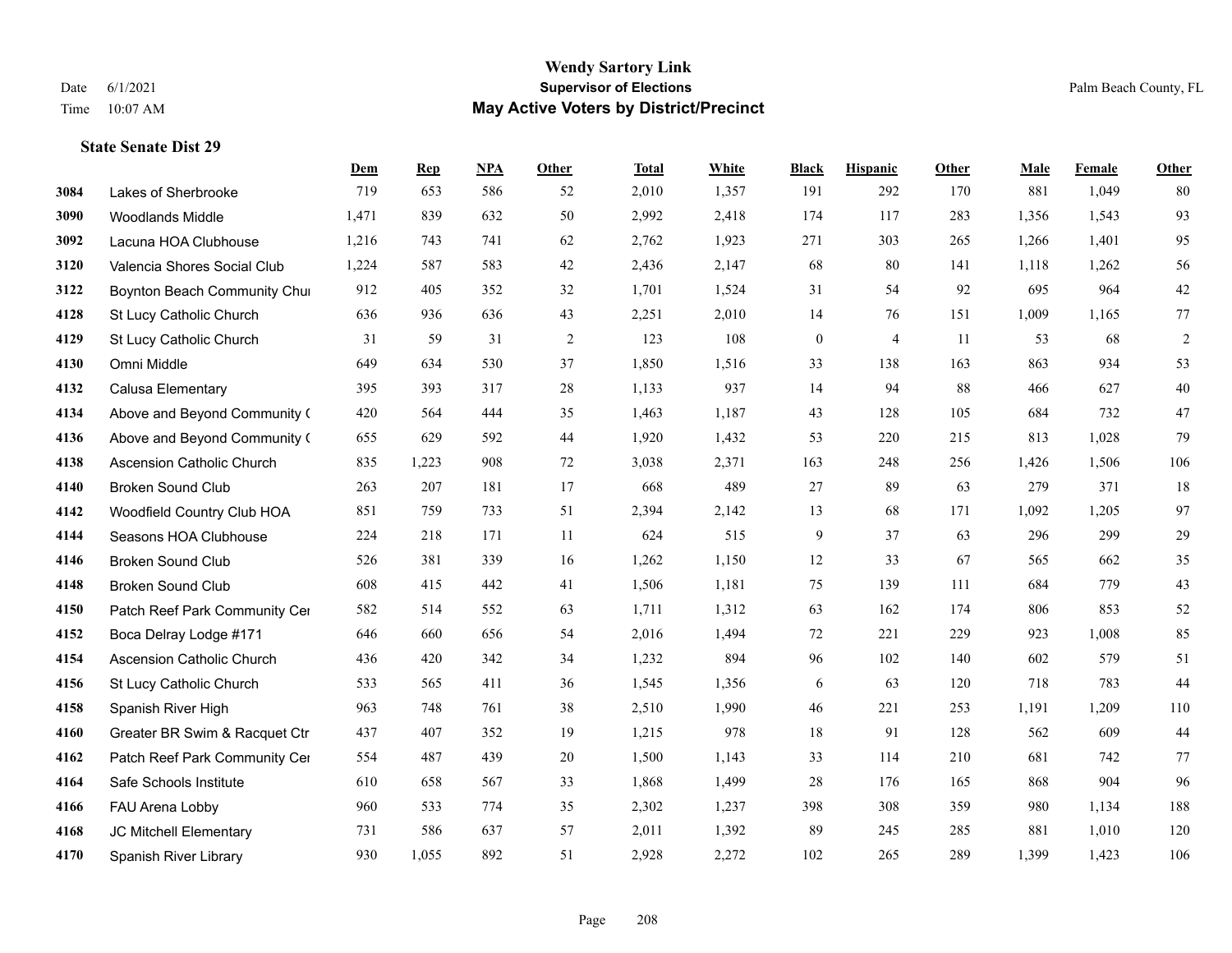**State Senate Dist 29**

#### **Wendy Sartory Link** Date 6/1/2021 **Supervisor of Elections** Palm Beach County, FL Time 10:07 AM **May Active Voters by District/Precinct**

# **Dem Rep NPA Other Total White Black Hispanic Other Male Female Other** Marine Safety Headquarters 700 699 603 62 2,064 1,804 19 103 138 914 1,093 57 Sugar Sand Park Comm Center 311 279 266 15 871 749 5 54 63 408 426 37 Sugar Sand Park Comm Center 938 703 756 69 2,466 1,804 74 329 259 1,080 1,275 111 Sugar Sand Park Comm Center 761 646 526 47 1,980 1,571 45 197 167 802 1,110 68 Del Prado Elementary 595 588 570 34 1,787 1,277 50 245 215 806 878 103 Greater BR Swim & Racquet Ctr 905 607 737 52 2,301 1,566 88 404 243 960 1,244 97 Boca Raton Middle 579 618 566 33 1,796 1,360 55 206 175 842 901 53 The Volen Center 574 513 472 28 1,587 1,094 139 168 186 731 789 67 Elks Lodge of Boca Raton 935 545 630 56 2,166 1,263 329 324 250 988 1,076 102 St Gregory Episcopal Church 787 1,136 835 75 2,833 2,370 34 185 244 1,399 1,329 105 Verde K-8 School 603 972 719 42 2,336 1,850 57 143 286 1,076 1,130 130 Del Prado Elementary 548 321 311 27 1,207 1,031 23 55 98 505 669 33 Good Shepherd Lutheran 719 448 444 24 1,635 1,409 31 80 115 690 902 43 Verde K-8 School 653 482 532 37 1,704 1,062 123 326 193 707 917 80 Verde K-8 School 404 353 304 19 1,080 804 10 169 97 439 612 29 Greater BR Swim & Racquet Ctr 807 596 630 36 2,069 1,614 31 239 185 843 1,151 75 Sugar Sand Park Comm Center 797 477 607 44 1,925 1,212 157 325 231 870 982 73 Good Shepherd Lutheran 692 485 517 32 1,726 1,371 34 175 146 702 964 60 Hammock Pointe Elementary 912 619 485 35 2,051 1,767 10 121 153 809 1,183 59 Sugar Sand Park Comm Center 645 845 681 44 2,215 1,744 31 262 178 1,024 1,117 74 Center for Spiritual Living 640 823 589 36 2,088 1,744 36 161 147 989 1,036 63 4214 Calvary Chapel Boca Raton - 4th $649$  870  $650$   $66$   $2,235$   $1,781$   $47$   $238$   $169$   $1,034$   $1,115$  86 4216 Calvary Chapel Boca Raton - Kir 690 1,077 698 62 2,527 2,130 22 176 199 1,196 1,243 88 Grace Community Church 472 883 555 61 1,971 1,630 36 142 163 904 981 86 Boca Raton Community Center 493 433 509 47 1,482 967 113 246 156 691 743 48 Boca Raton Downtown Library 949 1,105 911 84 3,049 2,549 61 186 253 1,366 1,554 129 Grace Community Church 535 1,152 754 61 2,502 2,048 62 192 200 1,167 1,247 88 St Gregory Episcopal Church 234 395 279 22 930 830 7 34 59 442 463 25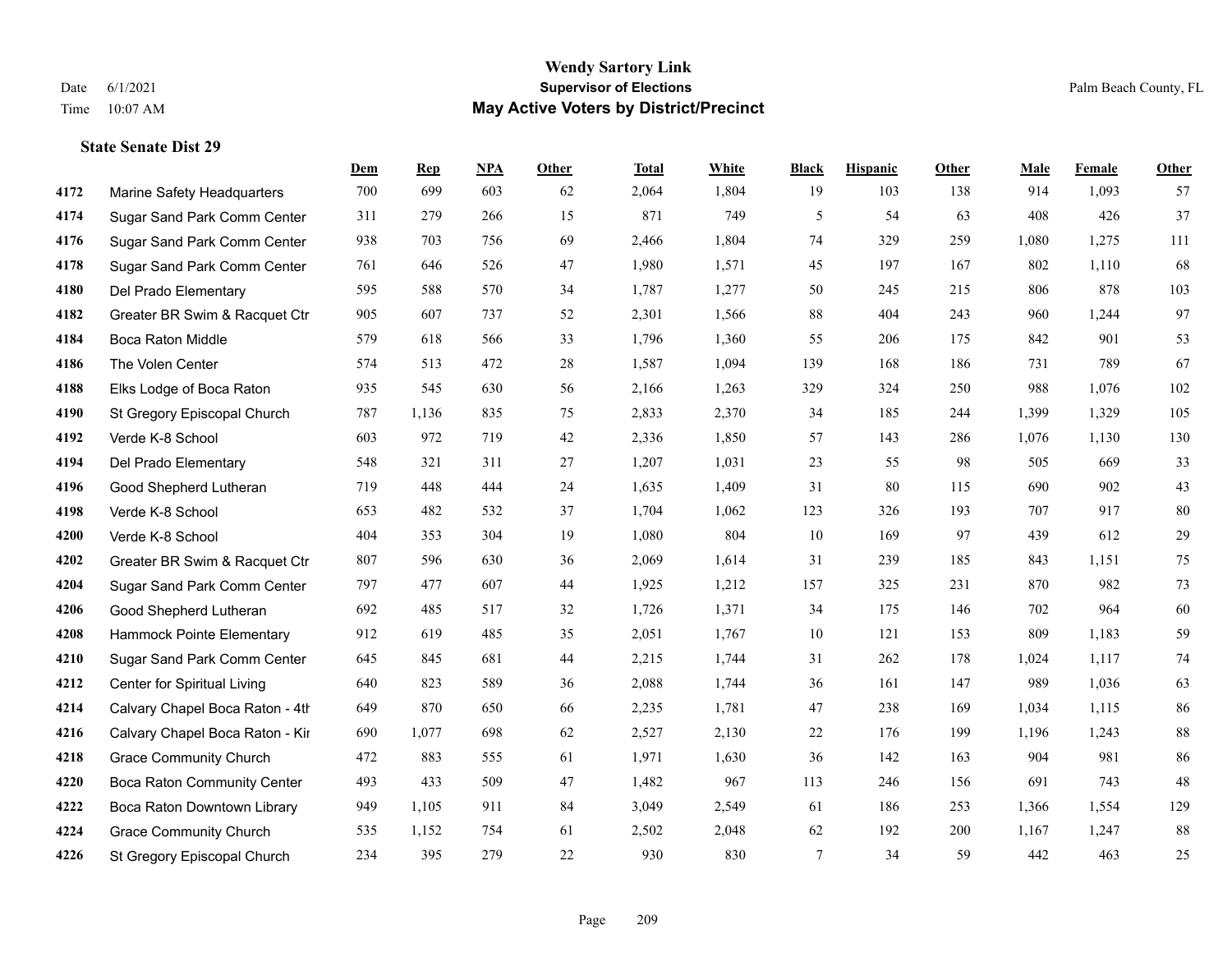|      |                                | Dem   | <b>Rep</b>       | NPA            | <b>Other</b>   | <b>Total</b> | White          | <b>Black</b>     | <b>Hispanic</b> | Other          | <b>Male</b> | Female | <b>Other</b>     |
|------|--------------------------------|-------|------------------|----------------|----------------|--------------|----------------|------------------|-----------------|----------------|-------------|--------|------------------|
| 4228 | Boca Raton Community Center    | 543   | 670              | 526            | 48             | 1,787        | 1,534          | 17               | 99              | 137            | 798         | 939    | 50               |
| 4230 | Boca Raton Downtown Library    | 333   | 462              | 330            | 25             | 1,150        | 1,006          | 9                | 59              | 76             | 540         | 584    | 26               |
| 5003 | Faith Farm Tabernacle          | 500   | 353              | 440            | 25             | 1,318        | 794            | 139              | 204             | 181            | 584         | 687    | $47\,$           |
| 5004 | Faith Farm Tabernacle          | 3     | $\overline{2}$   | $\overline{2}$ | $\overline{0}$ | 7            | $\overline{4}$ | $\boldsymbol{0}$ | 3               | $\theta$       | 6           | 1      | $\mathbf{0}$     |
| 5007 | Faith Farm Tabernacle          | 5     | $\boldsymbol{0}$ | 2              | $\mathbf{0}$   | 7            | 6              | $\boldsymbol{0}$ | $\mathbf{0}$    | $\overline{1}$ | 5           | 2      | $\mathbf{0}$     |
| 5054 | Our Lady Queen of Peace        | 1,169 | 1,208            | 1,007          | 90             | 3,474        | 2,786          | 101              | 212             | 375            | 1,612       | 1,716  | 146              |
| 5090 | Gleneagles CC-Strathearn Sat   | 995   | 479              | 484            | 34             | 1,992        | 1,713          | 35               | 112             | 132            | 833         | 1,108  | 51               |
| 5092 | Gleneagles CC-Clunie Satellite | 817   | 324              | 357            | 23             | 1,521        | 1,295          | 77               | 73              | 76             | 646         | 838    | 37               |
| 5094 | Kings Point Clubhouse          | 388   | 189              | 175            | 14             | 766          | 616            | 27               | 72              | 51             | 295         | 440    | 31               |
| 5096 | Monaco Clubhouse               | 952   | 504              | 507            | 39             | 2,002        | 1,552          | 91               | 201             | 158            | 812         | 1,102  | $88\,$           |
| 5098 | Lakes of Delray Clubhouse      | 389   | 228              | 159            | 15             | 791          | 701            | 9                | 40              | 41             | 303         | 472    | 16               |
| 5100 | Kings Point Flanders           | 955   | 408              | 400            | 31             | 1,794        | 1,451          | 74               | 154             | 115            | 724         | 1,010  | 60               |
| 5102 | Lakes of Delray Clubhouse      | 957   | 323              | 389            | 41             | 1,710        | 1,411          | 69               | 118             | 112            | 665         | 987    | $58\,$           |
| 5104 | <b>Kings Point Flanders</b>    | 947   | 388              | 352            | 37             | 1,724        | 1,366          | 74               | 155             | 129            | 676         | 973    | $75\,$           |
| 5106 | Las Verdes Clubhouse           | 1,008 | 640              | 723            | 54             | 2,425        | 1,708          | 207              | 300             | 210            | 1,078       | 1,258  | 89               |
| 5108 | West Boca Branch Library       | 1,393 | 1,472            | 1,323          | 104            | 4,292        | 3,557          | 101              | 243             | 391            | 2,009       | 2,145  | 138              |
| 5110 | South County Civic Center      | 527   | 517              | 411            | 27             | 1,482        | 1,342          | 6                | 30              | 104            | 694         | 746    | $42\,$           |
| 5111 | Morikami Park Elementary       | 44    | 61               | 49             | 3              | 157          | 149            | $\boldsymbol{0}$ | 3               | 5              | 72          | 84     | $\mathbf{1}$     |
| 5112 | Morikami Park Elementary       | 574   | 633              | 501            | 38             | 1,746        | 1,514          | 19               | 55              | 158            | 798         | 904    | $44\,$           |
| 5113 | Morikami Park Elementary       | 20    | 39               | 24             | $\overline{2}$ | 85           | 68             | $\boldsymbol{0}$ | $\overline{7}$  | 10             | 34          | 44     | $7\phantom{.0}$  |
| 5114 | South County Civic Center      | 261   | 204              | 190            | 11             | 666          | 549            | 8                | 29              | 80             | 305         | 331    | 30               |
| 5115 | Spanish River High             | 76    | 105              | 76             | 12             | 269          | 218            | 4                | 22              | 25             | 135         | 131    | 3                |
| 5116 | The Polo Club of Boca Raton    | 661   | 505              | 435            | 24             | 1,625        | 1,476          | 18               | 27              | 104            | 712         | 863    | 50               |
| 5117 | The Polo Club of Boca Raton    | 309   | 197              | 195            | 18             | 719          | 656            | 1                | 8               | 54             | 291         | 402    | 26               |
| 5118 | South County Civic Center      | 173   | 120              | 112            | 7              | 412          | 343            | 7                | 34              | 28             | 169         | 232    | 11               |
| 5119 | The Polo Club of Boca Raton    | 38    | 28               | 30             | $\sqrt{2}$     | 98           | 90             | $\overline{c}$   | 3               | 3              | 44          | 53     | 1                |
| 5120 | Delray Beach First Baptist     | 8     | 2                | $\mathbf{0}$   | $\overline{1}$ | 11           | 10             | 1                | $\theta$        | $\theta$       | 3           | 8      | $\boldsymbol{0}$ |
| 5122 | Delray Beach First Baptist     | 287   | 177              | 203            | 10             | 677          | 441            | 35               | 121             | 80             | 289         | 356    | 32               |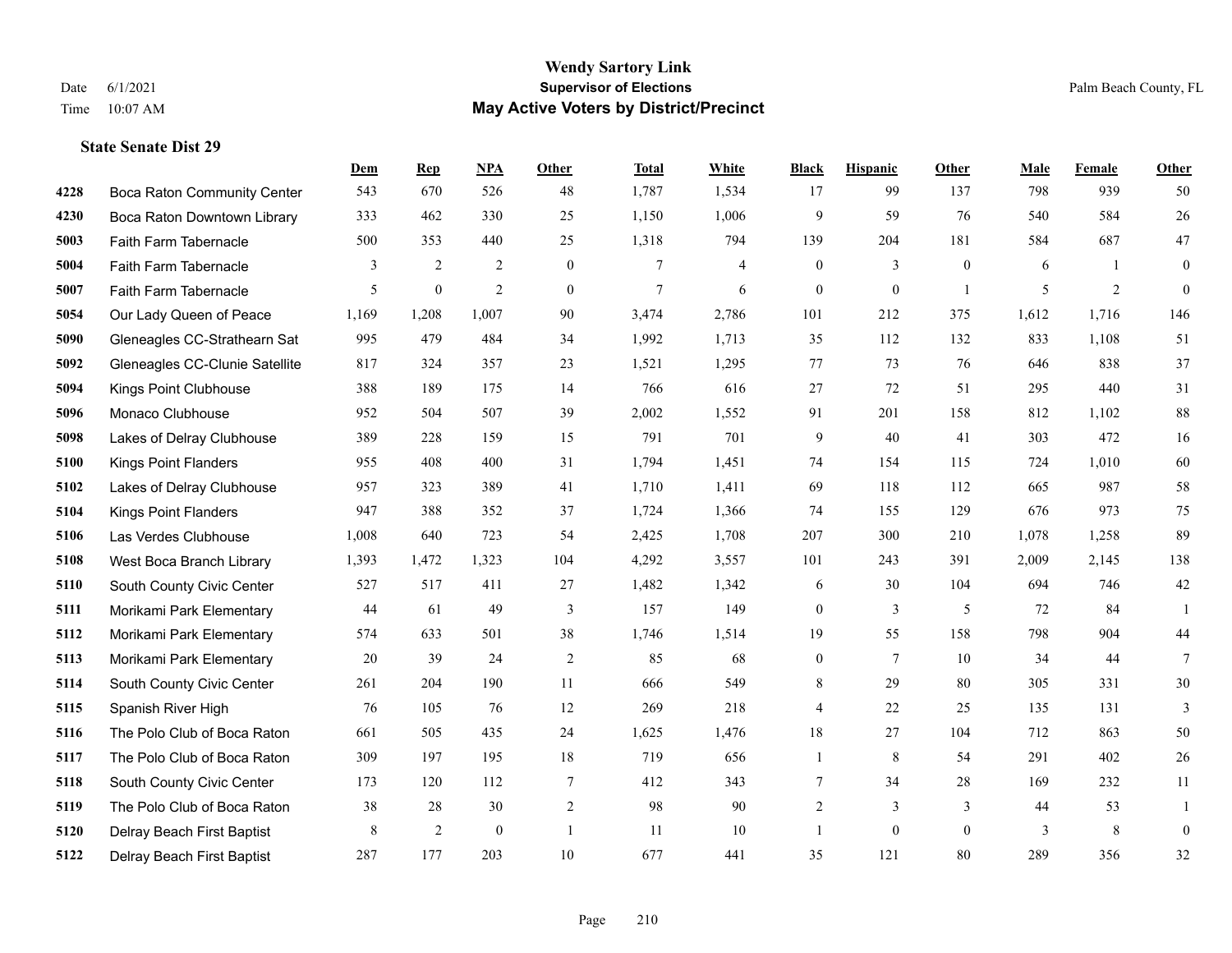**State Senate Dist 29**

#### **Wendy Sartory Link** Date 6/1/2021 **Supervisor of Elections** Palm Beach County, FL Time 10:07 AM **May Active Voters by District/Precinct**

# **Dem Rep NPA Other Total White Black Hispanic Other Male Female Other** Delray Beach First Baptist 165 117 113 1 396 336 9 26 25 159 223 14 Boca Delray Clubhouse 260 117 116 11 504 453 7 18 26 206 286 12 Sunrise Park Elementary 772 497 565 36 1,870 1,238 104 274 254 843 959 68 Coconut Cove Waterpark - Meet 660 543 532 27 1,762 1,288 31 172 271 796 875 91 Eagles Landing Middle 976 585 648 43 2,252 1,538 150 332 232 991 1,185 76 Coconut Cove Waterpark - Meeting Room B 547 473 455 30 1,505 1,073 68 232 132 717 734 54 West Boca Branch Library 903 520 702 43 2,168 1,412 130 406 220 913 1,180 75 Whispering Pines Elementary 912 561 631 42 2,146 1,425 131 311 279 932 1,132 82 Olympic Heights High 1,065 774 932 51 2,822 1,826 151 538 307 1,276 1,428 118 Whispering Pines Elementary 311 252 258 21 842 610 30 104 98 336 467 39 Whisper Walk Section B 929 443 423 31 1,826 1,448 51 208 119 700 1,073 53 Century Village West 959 496 401 39 1,895 1,471 78 185 161 692 1,128 75 Century Village West 773 363 373 23 1,532 1,222 48 141 121 587 868 77 Century Village West 713 277 283 22 1,295 1,018 49 142 86 468 781 46 West Boca Raton High 956 795 861 46 2,658 1,985 84 250 339 1,243 1,301 114 Daggerwing Nature Center 905 780 754 50 2,489 1,714 80 344 351 1,115 1,255 119 Southwinds Golf Course 743 504 581 33 1,861 1,259 87 267 248 806 967 88 Boca West Country Club 781 460 526 49 1,816 1,630 7 75 104 758 1,013 45 Boca West Country Club 825 466 425 32 1,748 1,646 5 28 69 683 1,024 41 Glades Presbyterian Church 773 756 643 35 2,207 1,618 68 311 210 1,051 1,070 86 Sandpiper Shores Elementary 1,028 652 680 41 2,401 1,836 72 255 238 1,090 1,231 80 Glades Road Branch Library 827 712 748 48 2,335 1,607 125 359 244 1,003 1,230 102 Glades Road Branch Library 998 621 620 42 2,281 1,721 66 278 216 881 1,336 64 Olympic Heights High 1,174 634 781 47 2,636 1,933 85 363 255 1,032 1,505 99 Del Prado Elementary 243 301 205 17 766 686 10 11 59 363 378 25 Waters Edge Elementary 881 760 817 46 2,504 1,688 127 363 326 1,153 1,228 123 Loggers Run Middle 484 354 371 15 1,224 854 47 200 123 517 642 65 Loggers Run Middle 726 540 638 44 1,948 1,074 190 407 277 862 984 102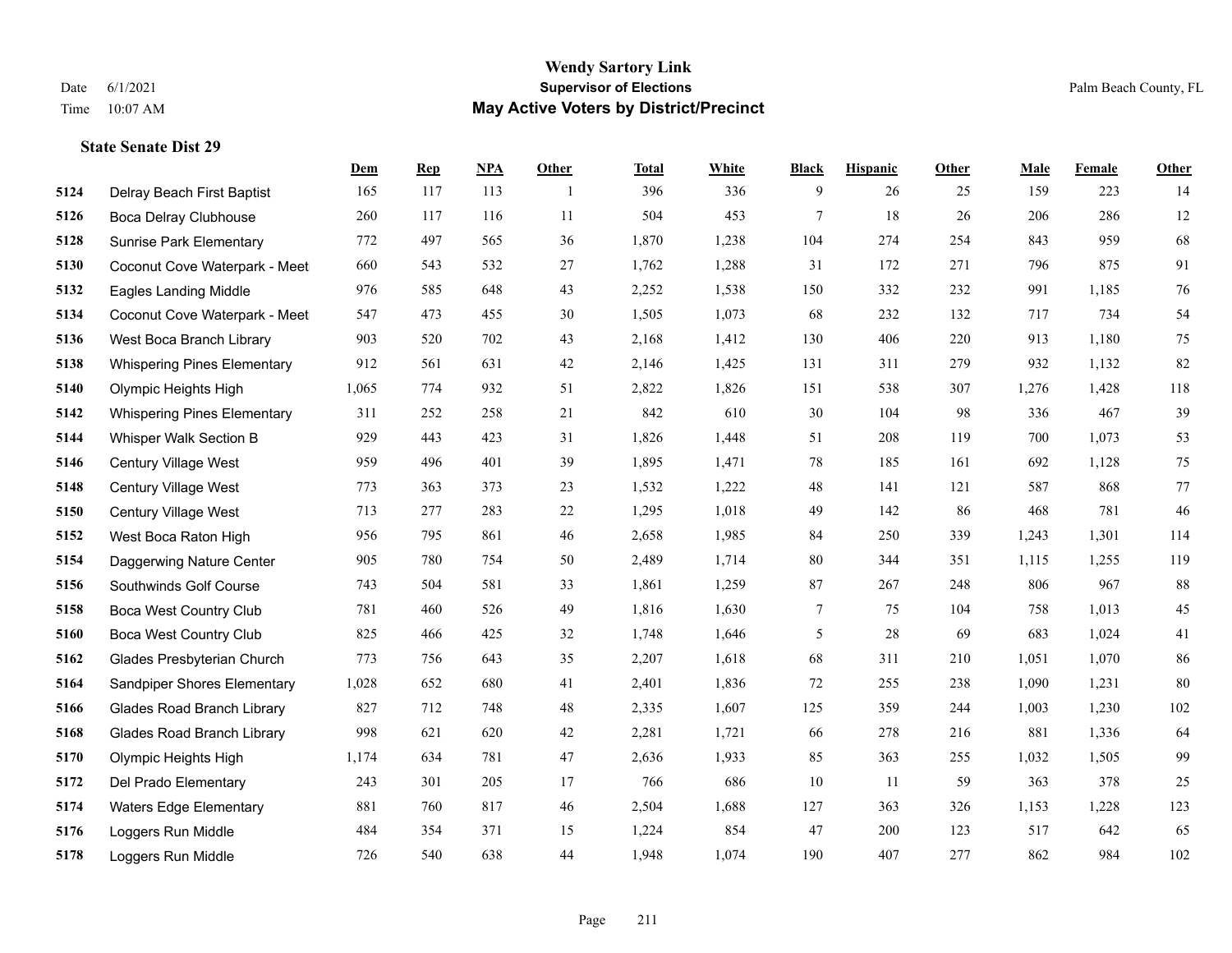|      |                                | <b>Dem</b>       | <b>Rep</b>     | NPA              | <b>Other</b>     | <b>Total</b>   | <b>White</b>   | <b>Black</b>     | <b>Hispanic</b>  | Other        | <b>Male</b>    | Female         | <b>Other</b>     |
|------|--------------------------------|------------------|----------------|------------------|------------------|----------------|----------------|------------------|------------------|--------------|----------------|----------------|------------------|
| 5180 | Boca Glades Baptist Church     | 692              | 379            | 644              | 39               | 1,754          | 991            | 128              | 403              | 232          | 800            | 872            | 82               |
| 5182 | Boca Glades Baptist Church     | 584              | 299            | 558              | 32               | 1,473          | 759            | 139              | 363              | 212          | 660            | 741            | 72               |
| 5184 | <b>Coral Sunset Elementary</b> | 910              | 567            | 730              | 36               | 2,243          | 1,236          | 242              | 436              | 329          | 1,035          | 1,097          | 111              |
| 5186 | <b>Coral Sunset Elementary</b> | 1,060            | 440            | 886              | 38               | 2,424          | 1,032          | 369              | 675              | 348          | 1,027          | 1,258          | 139              |
| 5188 | Pines Of Boca Barwood          | 999              | 613            | 786              | 48               | 2,446          | 1,448          | 142              | 534              | 322          | 1,033          | 1,309          | 104              |
| 5190 | Lakes at Boca Rio Clubhouse    | 410              | 290            | 335              | 21               | 1,056          | 694            | 63               | 177              | 122          | 479            | 530            | 47               |
| 5192 | Hammock Pointe Elementary      | 1,094            | 687            | 914              | 41               | 2,736          | 1,575          | 201              | 572              | 388          | 1,181          | 1,428          | 127              |
| 5194 | Lakes Of Boca Barwood          | 408              | 252            | 381              | 21               | 1,062          | 637            | 50               | 236              | 139          | 449            | 555            | 58               |
| 6014 | Belle Glade Library/Civic Ctr  |                  | $\mathfrak{Z}$ | $\overline{2}$   | $\overline{0}$   | 6              | $\mathbf{0}$   | $\boldsymbol{0}$ | 6                | $\theta$     | $\overline{2}$ | $\overline{4}$ | $\boldsymbol{0}$ |
| 6016 | South Bay Commission Chambe    | 49               | 58             | 35               | 4                | 146            | 100            | 9                | 24               | 13           | 74             | 65             | 7                |
| 6018 | South Bay Commission Chambe    | 1,235            | 88             | 234              | 11               | 1,568          | 63             | 1,208            | 215              | 82           | 652            | 876            | 40               |
| 6020 | <b>Glades Central High</b>     | 453              | 83             | 141              | 8                | 685            | 83             | 395              | 168              | 39           | 321            | 330            | 34               |
| 6022 | Belle Glade Library/Civic Ctr  | 1,433            | 114            | 260              | 14               | 1,821          | 99             | 1,454            | 148              | 120          | 756            | 994            | 71               |
| 6024 | Lewis Evans Resource Center    | 1,790            | 78             | 274              | 14               | 2,156          | 35             | 1,871            | 128              | 122          | 873            | 1,205          | $78\,$           |
| 6026 | Lewis Evans Resource Center    | 3                | $\mathbf{0}$   | 2                | $\mathbf{0}$     | 5              | -1             | $\boldsymbol{0}$ | $\overline{4}$   | $\theta$     | 2              | 3              | $\boldsymbol{0}$ |
| 6028 | Belle Glade Library/Civic Ctr  | 782              | 465            | 340              | 15               | 1,602          | 426            | 415              | 672              | 89           | 751            | 806            | 45               |
| 6030 | Belle Glade Library/Civic Ctr  | 8                | 3              | 13               | $\overline{c}$   | 26             | 8              | $\mathbf{0}$     | 18               | $\theta$     | 8              | 16             | $\overline{c}$   |
| 6032 | Gove Elementary                | 687              | 299            | 272              | 5                | 1,263          | 315            | 439              | 411              | 98           | 543            | 677            | 43               |
| 6034 | Gove Elementary                | $\boldsymbol{0}$ | $\overline{4}$ | $\boldsymbol{0}$ | $\boldsymbol{0}$ | $\overline{4}$ | $\overline{4}$ | $\boldsymbol{0}$ | $\boldsymbol{0}$ | $\mathbf{0}$ | 3              | -1             | $\mathbf{0}$     |
| 6036 | Gove Elementary                | 407              | 164            | 213              | 9                | 793            | 141            | 154              | 452              | 46           | 343            | 419            | 31               |
| 6038 | South Bay Commission Chambe    | $\overline{0}$   | $\theta$       | $\mathbf{0}$     | $\overline{0}$   | $\theta$       | $\mathbf{0}$   | $\mathbf{0}$     | $\theta$         | $\theta$     | $\theta$       | $\theta$       | $\mathbf{0}$     |
| 6150 | <b>Binks Forest Elementary</b> | 26               | 40             | 41               | 6                | 113            | 83             | 5                | 9                | 16           | 51             | 58             | 4                |
| 6152 | <b>Binks Forest Elementary</b> | 413              | 563            | 382              | 34               | 1,392          | 1,065          | 46               | 131              | 150          | 653            | 693            | $46\,$           |
| 6154 | Wellington Landings Middle     | 471              | 536            | 389              | 30               | 1,426          | 1,032          | 87               | 187              | 120          | 641            | 742            | 43               |
| 6156 | <b>Binks Forest Elementary</b> | 658              | 742            | 583              | 38               | 2,021          | 1,421          | 134              | 289              | 177          | 922            | 1,036          | 63               |
| 6158 | <b>Wellington Elementary</b>   | 800              | 953            | 551              | 38               | 2,342          | 1,726          | 127              | 311              | 178          | 1,065          | 1,201          | 76               |
| 6160 | Wellington Landings Middle     | 681              | 591            | 585              | 49               | 1,906          | 1,242          | 176              | 332              | 156          | 890            | 957            | 59               |
| 6162 | First Baptist Church Wel       | 796              | 686            | 582              | 43               | 2,107          | 1,341          | 220              | 359              | 187          | 944            | 1,096          | 67               |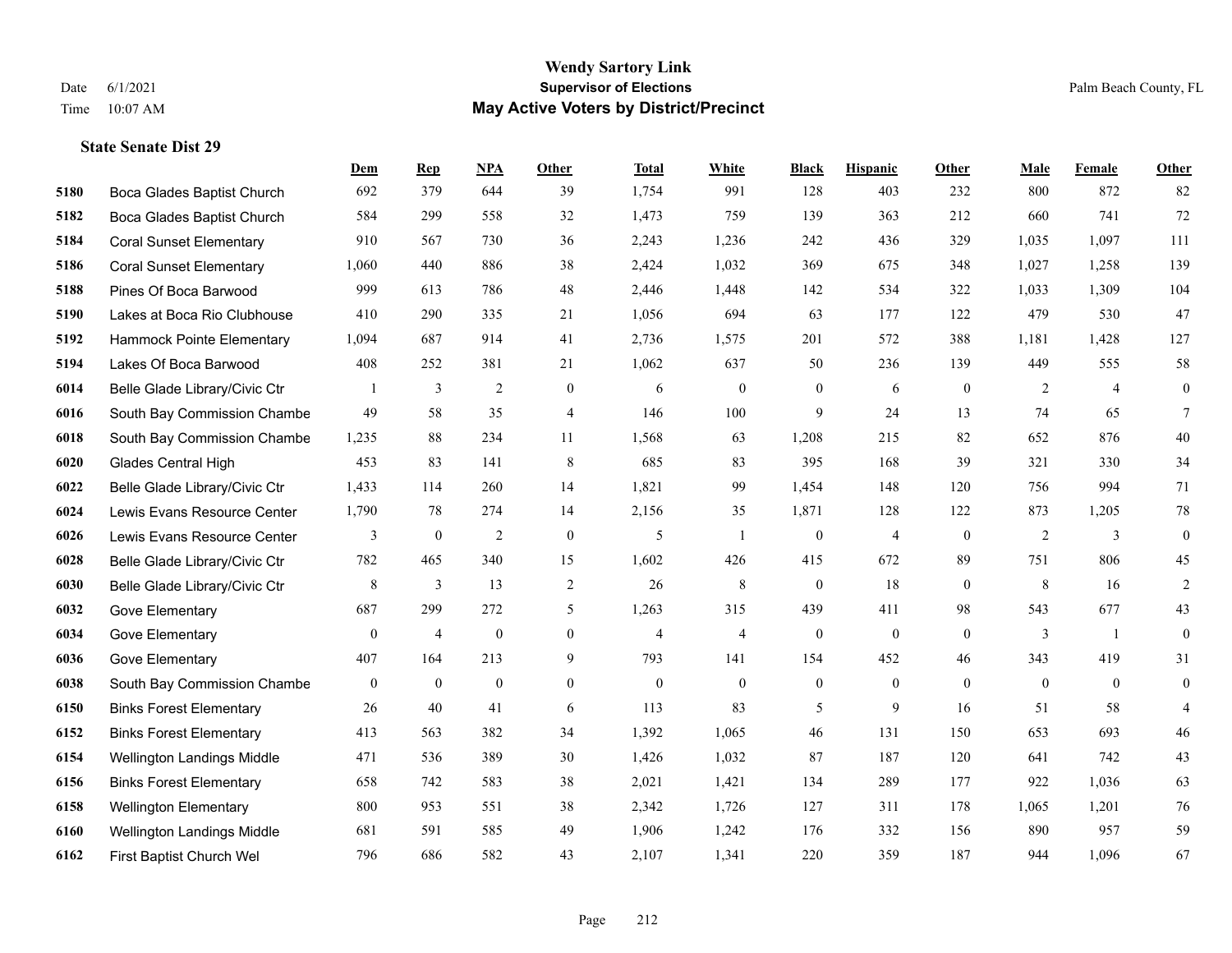|      |                                     | Dem          | <b>Rep</b>       | NPA              | <b>Other</b>   | <b>Total</b>        | White            | <b>Black</b>     | <b>Hispanic</b>  | Other          | Male           | Female           | <b>Other</b>   |
|------|-------------------------------------|--------------|------------------|------------------|----------------|---------------------|------------------|------------------|------------------|----------------|----------------|------------------|----------------|
| 6164 | First Baptist Church Wel            | 839          | 826              | 613              | 55             | 2,333               | 1,576            | 182              | 376              | 199            | 1,043          | 1,215            | 75             |
| 6166 | <b>Wellington Community Center</b>  | 867          | 879              | 755              | 48             | 2,549               | 1,785            | 149              | 397              | 218            | 1,173          | 1,296            | 80             |
| 6168 | First Baptist Church Wel            | 129          | 190              | 148              | 9              | 476                 | 369              | 27               | 45               | 35             | 219            | 243              | 14             |
| 6182 | New Horizons Elementary             | 295          | 460              | 324              | 14             | 1,093               | 803              | 55               | 116              | 119            | 470            | 594              | 29             |
| 6184 | Wellington High                     | 697          | 620              | 555              | 39             | 1,911               | 1,193            | 257              | 298              | 163            | 846            | 1,005            | 60             |
| 6186 | <b>Elbridge Gale Elementary</b>     | 878          | 568              | 655              | 47             | 2,148               | 1,176            | 308              | 439              | 225            | 932            | 1,131            | 85             |
| 6188 | <b>Wellington Village Park</b>      | 221          | 436              | 298              | 28             | 983                 | 837              | 16               | 43               | 87             | 393            | 539              | 51             |
| 6190 | Wellington Village Hall             | 847          | 463              | 665              | 43             | 2,018               | 897              | 365              | 531              | 225            | 826            | 1,107            | 85             |
| 6192 | St Peters Methodist Church          | 998          | 801              | 831              | 62             | 2,692               | 1,609            | 285              | 556              | 242            | 1,232          | 1,371            | 89             |
| 6194 | <b>Equestrian Trails Elementary</b> | 516          | 300              | 342              | 20             | 1,178               | 541              | 292              | 158              | 187            | 525            | 597              | 56             |
| 6196 | Palm Beach Central High             | $\mathbf{0}$ | $\boldsymbol{0}$ | $\boldsymbol{0}$ | $\mathbf{0}$   | $\boldsymbol{0}$    | $\boldsymbol{0}$ | $\boldsymbol{0}$ | $\boldsymbol{0}$ | $\mathbf{0}$   | $\mathbf{0}$   | $\boldsymbol{0}$ | $\overline{0}$ |
| 6198 | Wellington Branch Library           | 539          | 357              | 362              | 35             | 1,293               | 715              | 195              | 269              | 114            | 540            | 717              | 36             |
| 6200 | <b>Emerald Cove Middle</b>          | 545          | 571              | 512              | 43             | 1,671               | 1,041            | 175              | 275              | 180            | 734            | 885              | 52             |
| 6202 | <b>Emerald Cove Middle</b>          | 103          | 87               | 101              | 8              | 299                 | 170              | 61               | 51               | 17             | 135            | 158              | 6              |
| 6210 | Villa Olympia Clubhouse             | 1,571        | 1,065            | 1,270            | 95             | 4,001               | 1,806            | 700              | 682              | 813            | 1,865          | 1,942            | 194            |
| 6212 | Wellington Village Park             | 147          | 234              | 169              | 13             | 563                 | 384              | 16               | 92               | 71             | 259            | 277              | 27             |
| 6214 | Wellington Village Park             | 839          | 763              | 694              | 47             | 2,343               | 1,486            | 251              | 285              | 321            | 1,074          | 1,184            | 85             |
| 6216 | Panther Run Elementary              | 226          | 192              | 178              | 8              | 604                 | 337              | 96               | 98               | 73             | 279            | 301              | 24             |
| 6218 | <b>Wellington Village Park</b>      | $\mathbf{0}$ | $\overline{0}$   | $\mathbf{0}$     | $\overline{0}$ | $\mathbf{0}$        | $\mathbf{0}$     | $\mathbf{0}$     | $\mathbf{0}$     | $\overline{0}$ | $\overline{0}$ | $\theta$         | $\overline{0}$ |
| 6220 | Wellington Village Park             | 58           | 29               | 41               | 7              | 135                 | 66               | 15               | 31               | 23             | 55             | 76               | $\overline{4}$ |
| 6222 | Panther Run Elementary              | $\mathbf{0}$ | $\mathbf{1}$     | $\mathbf{0}$     | $\mathbf{0}$   | $\mathbf{1}$        | $\mathbf{1}$     | $\boldsymbol{0}$ | $\mathbf{0}$     | $\overline{0}$ |                | $\mathbf{0}$     | $\theta$       |
| 6224 | Discovery Key Elementary            | 985          | 1,115            | 690              | 57             | 2,847               | 2,114            | 181              | 338              | 214            | 1,323          | 1,438            | 86             |
| 6226 | The Isles at Wellington             | 767          | 762              | 617              | 37             | 2,183               | 1,408            | 225              | 246              | 304            | 1,025          | 1,057            | 101            |
| 6228 | Wycliffe Comm Association Bldg      | 771          | 337              | 399              | 21             | 1,528               | 1,427            | 17               | 22               | 62             | 657            | 842              | 29             |
| 6230 | Epiphany Lutheran Church            | 1,110        | 1,193            | 1,075            | 79             | 3,457               | 2,136            | 390              | 562              | 369            | 1,585          | 1,766            | 106            |
| 6232 | Panther Run Elementary              | 694          | 765              | 650              | 51             | 2,160               | 1,390            | 248              | 247              | 275            | 1,027          | 1,064            | 69             |
|      | <b>State Senate Dist 29</b>         | 104,657      | 81,550           | 77,298           | 5,487<br>=     | 268,992<br>$\equiv$ | 191,164          | 19,672           | 31,974           | 26,182         | 119,222        | 139,652          | 10,118         |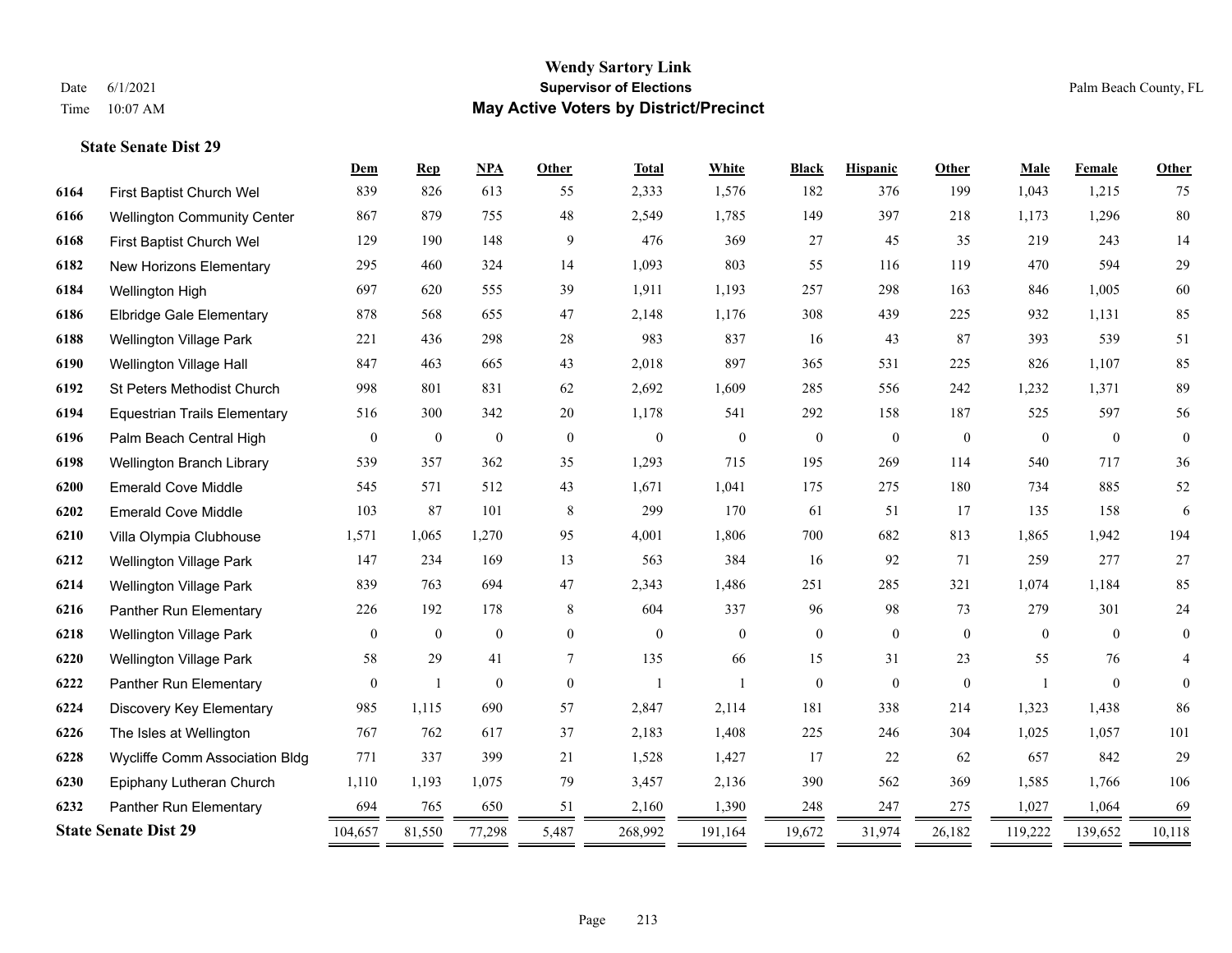|      |                                 | Dem              | <b>Rep</b>       | NPA              | <b>Other</b>   | <b>Total</b>     | <b>White</b>     | <b>Black</b>     | <b>Hispanic</b>  | Other        | <b>Male</b>      | Female         | <b>Other</b>     |
|------|---------------------------------|------------------|------------------|------------------|----------------|------------------|------------------|------------------|------------------|--------------|------------------|----------------|------------------|
| 1034 | West Jupiter Recreation Center  | 266              | 711              | 333              | 45             | 1,355            | 1,173            | 19               | 37               | 126          | 654              | 676            | 25               |
| 1036 | Calvary Church of Jupiter       | $\boldsymbol{0}$ | $\boldsymbol{0}$ | $\boldsymbol{0}$ | $\mathbf{0}$   | $\boldsymbol{0}$ | $\boldsymbol{0}$ | $\boldsymbol{0}$ | $\boldsymbol{0}$ | $\mathbf{0}$ | $\boldsymbol{0}$ | $\mathbf{0}$   | $\boldsymbol{0}$ |
| 1038 | William T Dwyer High            | 815              | 1,334            | 771              | 55             | 2,975            | 2,498            | 64               | 178              | 235          | 1,420            | 1,444          | 111              |
| 1040 | West Jupiter Recreation Center  | 257              | 460              | 345              | 31             | 1,093            | 881              | 17               | 59               | 136          | 540              | 513            | 40               |
| 1042 | West Jupiter Recreation Center  | $\overline{0}$   | $\boldsymbol{0}$ | $\boldsymbol{0}$ | $\mathbf{0}$   | $\mathbf{0}$     | $\overline{0}$   | $\boldsymbol{0}$ | $\overline{0}$   | $\theta$     | $\mathbf{0}$     | $\overline{0}$ | $\boldsymbol{0}$ |
| 1044 | Limestone Creek Elementary      | 439              | 118              | 173              | 19             | 749              | 218              | 358              | 92               | 81           | 353              | 370            | $26\,$           |
| 1046 | West Jupiter Recreation Center  | 267              | 151              | 158              | 14             | 590              | 268              | 168              | 111              | 43           | 255              | 314            | 21               |
| 1048 | St Peter Catholic Church        | 400              | 486              | 303              | 28             | 1,217            | 1,086            | 3                | 45               | 83           | 467              | 720            | $30\,$           |
| 1050 | <b>Lighthouse Elementary</b>    | 480              | 676              | 410              | 46             | 1,612            | 1,376            | 16               | 68               | 152          | 751              | 803            | 58               |
| 1052 | Beacon Cove Intermediate Scho   | 1,063            | 1,163            | 952              | 63             | 3,241            | 2,564            | 81               | 263              | 333          | 1,516            | 1,616          | 109              |
| 1054 | Limestone Creek Elementary      | 699              | 1,110            | 640              | 57             | 2,506            | 2,209            | 25               | 100              | 172          | 1,163            | 1,269          | 74               |
| 1056 | West Jupiter Recreation Center  | 565              | 589              | 543              | 40             | 1,737            | 1,397            | 79               | 125              | 136          | 765              | 913            | 59               |
| 1058 | St Peter Catholic Church        | 784              | 900              | 744              | 65             | 2,493            | 2,082            | 39               | 191              | 181          | 1,097            | 1,320          | 76               |
| 1060 | West Jupiter Recreation Center  | 77               | 100              | 72               | $\overline{4}$ | 253              | 209              | $\boldsymbol{0}$ | 24               | 20           | 102              | 135            | 16               |
| 1062 | <b>Harvest Community Church</b> | 636              | 1,173            | 552              | 42             | 2,403            | 2,207            | 10               | 53               | 133          | 1,168            | 1,153          | $82\,$           |
| 1064 | Jupiter Community Center        | 76               | 125              | 64               | 2              | 267              | 244              | $\boldsymbol{0}$ | 6                | 17           | 130              | 129            | 8                |
| 1066 | Jupiter Community Center        | $\mathbf{0}$     | $\boldsymbol{0}$ | $\mathbf{0}$     | $\mathbf{0}$   | $\boldsymbol{0}$ | $\boldsymbol{0}$ | $\boldsymbol{0}$ | $\mathbf{0}$     | $\mathbf{0}$ | $\mathbf{0}$     | $\overline{0}$ | $\boldsymbol{0}$ |
| 1068 | Jupiter Community Center        | 596              | 753              | 610              | 48             | 2,007            | 1,663            | 26               | 188              | 130          | 942              | 1,002          | 63               |
| 1070 | Jupiter Community Center        | 61               | 69               | 87               | $\overline{4}$ | 221              | 176              | $\mathbf{1}$     | 38               | 6            | 115              | 96             | $10\,$           |
| 1072 | Jerry Thomas Elementary         | 740              | 1,072            | 699              | 68             | 2,579            | 2,238            | 29               | 164              | 148          | 1,231            | 1,274          | 74               |
| 1074 | Independence Middle             | 799              | 1,180            | 843              | 86             | 2,908            | 2,447            | 20               | 192              | 249          | 1,305            | 1,509          | 94               |
| 1075 | Martinique Clubhouse            | 255              | 371              | 239              | 20             | 885              | 751              | 10               | 62               | 62           | 396              | 457            | $32\,$           |
| 1076 | The Island Clubhouse            | 648              | 808              | 591              | 73             | 2,120            | 1,740            | 53               | 147              | 180          | 1,035            | 1,007          | $78\,$           |
| 1078 | First Baptist Church Teq        | 357              | 897              | 392              | 21             | 1,667            | 1,558            | 5                | 40               | 64           | 799              | 830            | $38\,$           |
| 1080 | First Baptist Church Teq        | 98               | 148              | 78               | 2              | 326              | 301              | $\boldsymbol{0}$ | 9                | 16           | 165              | 151            | $10\,$           |
| 1082 | First Baptist Church Teq        | 72               | 142              | 86               | $\,8\,$        | 308              | 284              | $\mathbf{1}$     | 12               | 11           | 148              | 151            | 9                |
| 1084 | First Baptist Church Teq        | 12               | 52               | 10               | $\mathbf{0}$   | 74               | 71               | $\mathbf{1}$     | $\mathbf{0}$     | 2            | 37               | 35             | $\overline{c}$   |
| 1088 | First Baptist Church Teq        | 12               | 41               | 21               | $\theta$       | 74               | 66               | $\mathbf{0}$     | $\overline{2}$   | 6            | 37               | 36             | $\mathbf{1}$     |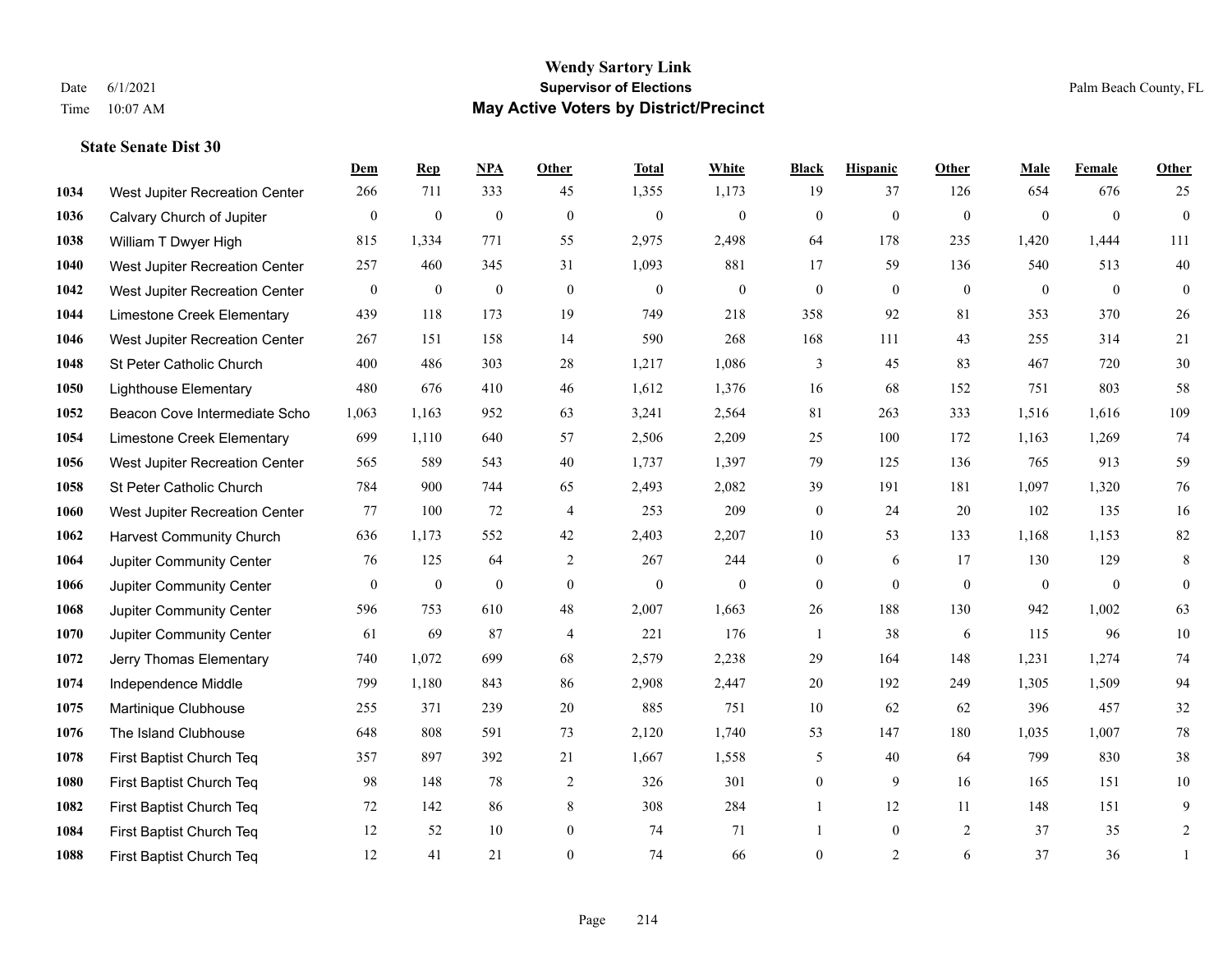|      |                                  | Dem            | <b>Rep</b>       | NPA              | <b>Other</b>   | <b>Total</b>   | White            | <b>Black</b>     | <b>Hispanic</b> | <b>Other</b>    | <b>Male</b>  | Female       | Other            |
|------|----------------------------------|----------------|------------------|------------------|----------------|----------------|------------------|------------------|-----------------|-----------------|--------------|--------------|------------------|
| 1094 | First Baptist Church Teq         | 596            | 902              | 553              | 40             | 2,091          | 1,878            | 9                | 84              | 120             | 943          | 1,097        | 51               |
| 1096 | First Baptist Church Teq         | 48             | 72               | 36               | $\mathbf{0}$   | 156            | 126              | 8                | 13              | 9               | 76           | 76           | $\overline{4}$   |
| 1098 | Riverside Improvement            | 259            | 466              | 257              | 23             | 1,005          | 895              | 6                | 47              | 57              | 456          | 515          | 34               |
| 1100 | Jupiter Elementary               | 400            | 469              | 369              | 27             | 1,265          | 966              | 18               | 199             | 82              | 609          | 610          | $46\,$           |
| 1102 | Jupiter High                     | 715            | 935              | 685              | 66             | 2,401          | 1,895            | 65               | 219             | 222             | 1,060        | 1,258        | 83               |
| 1104 | Jupiter Branch Library           | 455            | 584              | 448              | 33             | 1,520          | 1,239            | 36               | 138             | 107             | 663          | 811          | $46\,$           |
| 1106 | Jupiter Middle                   | 342            | 506              | 377              | 40             | 1,265          | 1,063            | 16               | 79              | 107             | 583          | 639          | 43               |
| 1108 | Newhaven Clubhouse               | 582            | 711              | 547              | 64             | 1,904          | 1,628            | 25               | 113             | 138             | 850          | 990          | 64               |
| 1110 | Tequesta Council Chambers        | 112            | 134              | 105              | 4              | 355            | 308              | 9                | 21              | 17              | 159          | 185          | 11               |
| 1112 | <b>Tequesta Council Chambers</b> | 21             | 66               | 47               | $\overline{4}$ | 138            | 112              | 4                | 15              | $7\phantom{.0}$ | 64           | 71           | 3                |
| 1114 | Tequesta Council Chambers        | 118            | 317              | 125              | 13             | 573            | 548              | $\boldsymbol{0}$ | 4               | 21              | 256          | 306          | 11               |
| 1116 | <b>Tequesta Council Chambers</b> | $\mathbf{0}$   | $\boldsymbol{0}$ | $\mathbf{0}$     | $\mathbf{0}$   | $\mathbf{0}$   | $\boldsymbol{0}$ | $\boldsymbol{0}$ | $\mathbf{0}$    | $\theta$        | $\mathbf{0}$ | $\mathbf{0}$ | $\boldsymbol{0}$ |
| 1118 | <b>Tequesta Council Chambers</b> | 182            | 253              | 188              | 24             | 647            | 556              | 12               | 37              | 42              | 261          | 370          | 16               |
| 1120 | <b>Tequesta Council Chambers</b> | 77             | 258              | 110              | 15             | 460            | 433              | $\boldsymbol{0}$ | 8               | 19              | 221          | 231          | 8                |
| 1122 | <b>Tequesta Council Chambers</b> | 38             | 86               | 35               | 3              | 162            | 152              | $\mathbf{0}$     | $\mathbf{1}$    | 9               | 83           | 76           | 3                |
| 1124 | Riverside Improvement            | $\overline{0}$ | 2                | $\boldsymbol{0}$ | $\mathbf{0}$   | $\overline{2}$ | $\overline{c}$   | $\mathbf{0}$     | $\mathbf{0}$    | $\overline{0}$  | -1           | -1           | $\mathbf{0}$     |
| 1126 | PBC Fire Rescue #18              | 426            | 902              | 488              | 46             | 1,862          | 1,744            | 8                | 36              | 74              | 848          | 984          | 30               |
| 1128 | Jupiter Inlet Colony Admin Bldg  | 71             | 225              | 89               | 14             | 399            | 367              | $\mathbf{0}$     | 5               | 27              | 180          | 210          | 9                |
| 1130 | PBC Fire Rescue #18              |                | 3                | 1                | $\mathbf{0}$   | 5              | 5                | $\mathbf{0}$     | $\mathbf{0}$    | $\theta$        | 3            | -1           | 1                |
| 1132 | PBC Fire Rescue #18              | $\overline{0}$ | 3                | $\overline{c}$   | $\overline{0}$ | 5              | 5                | $\mathbf{0}$     | $\overline{0}$  | $\overline{0}$  | 2            | 3            | $\mathbf{0}$     |
| 1134 | PBC Fire Rescue #18              | $\theta$       | $\mathbf{0}$     | $\theta$         | $\theta$       | $\mathbf{0}$   | $\mathbf{0}$     | $\mathbf{0}$     | $\theta$        | $\theta$        | $\Omega$     | $\theta$     | $\mathbf{0}$     |
| 1136 | 1st UM Church of Jup-Teq         | 595            | 1,037            | 637              | 70             | 2,339          | 2,171            | 10               | 59              | 99              | 1,027        | 1,250        | 62               |
| 1138 | Grace Immanuel Bible Church      | 227            | 833              | 361              | 37             | 1,458          | 1,385            | $\boldsymbol{0}$ | 12              | 61              | 622          | 803          | 33               |
| 1140 | Club at Admirals Cove            | 299            | 548              | 300              | 24             | 1,171          | 1,075            | 7                | 22              | 67              | 559          | 593          | 19               |
| 1142 | 1st UM Church of Jup-Teq         | 297            | 605              | 364              | 43             | 1,309          | 1,205            | 6                | 23              | 75              | 619          | 656          | 34               |
| 1144 | 1st UM Church of Jup-Teq         | 542            | 811              | 518              | 34             | 1,905          | 1,758            | $\tau$           | 31              | 109             | 876          | 972          | 57               |
| 1146 | Newhaven Clubhouse               | 16             | 35               | 8                | -1             | 60             | 54               | $\mathbf{0}$     | $\mathbf{1}$    | 5               | 31           | 28           | 1                |
| 1148 | <b>Oceanview Methodist</b>       | 400            | 568              | 404              | 49             | 1,421          | 1,295            | 8                | 31              | 87              | 615          | 762          | 44               |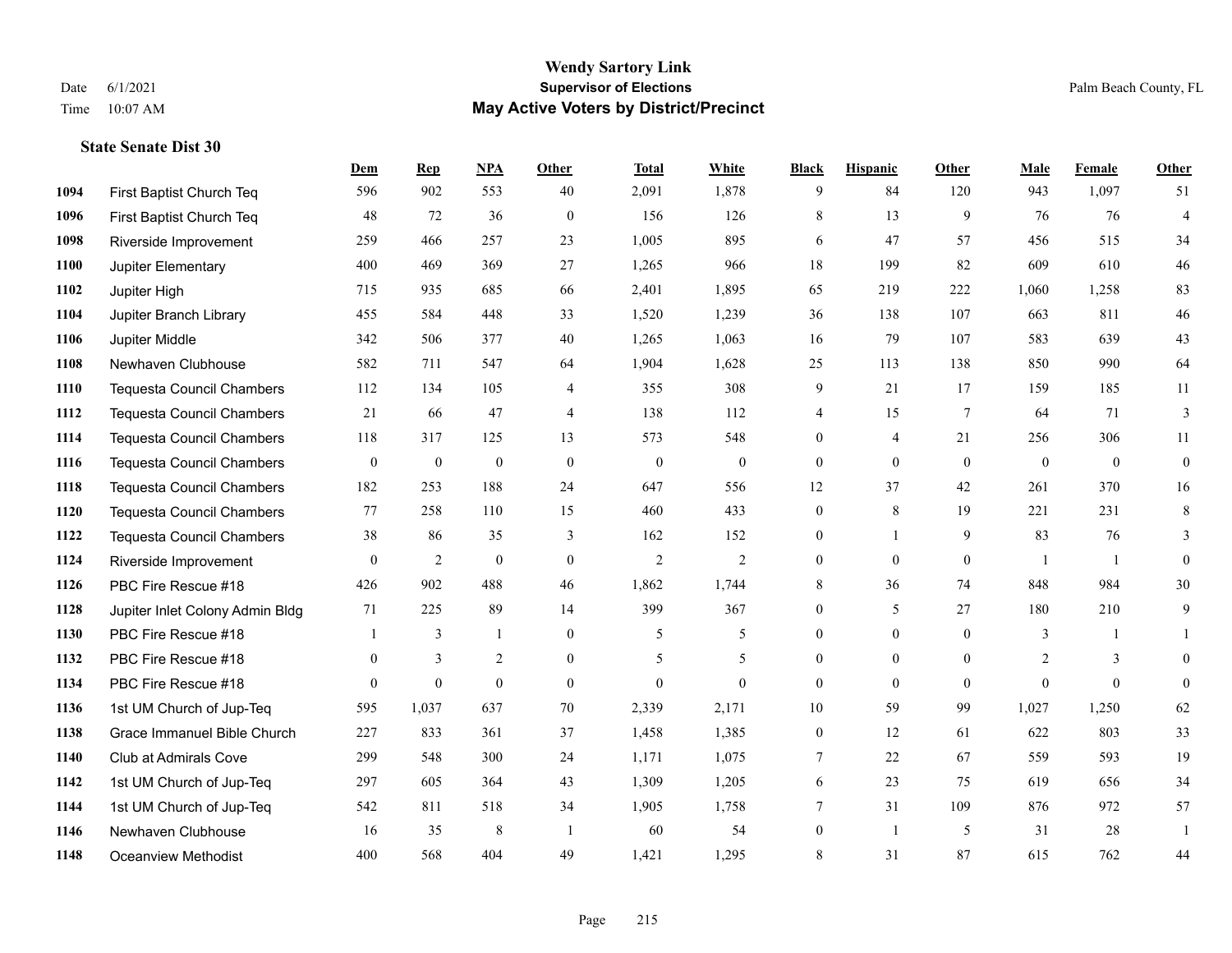**State Senate Dist 30**

#### **Wendy Sartory Link** Date 6/1/2021 **Supervisor of Elections** Palm Beach County, FL Time 10:07 AM **May Active Voters by District/Precinct**

# **Dem Rep NPA Other Total White Black Hispanic Other Male Female Other** Oceanview Methodist 0 0 0 0 0 0 0 0 0 0 0 0 Oceanview Methodist 51 75 59 9 194 183 0 2 9 93 95 6 Holy Spirit Lutheran 149 296 135 18 598 533 4 27 34 284 293 21 Holy Spirit Lutheran 0 2 0 0 2 2 0 0 0 1 1 0 Holy Spirit Lutheran 0 1 1 0 2 1 0 1 0 1 1 0 Holy Spirit Lutheran 1 0 1 0 2 2 0 0 0 1 1 0 Holy Spirit Lutheran **2** 4 6 2 14 14 0 0 0 6 8 0 Club at Admirals Cove 28 155 69 5 257 231 3 4 19 129 120 8 Holy Spirit Lutheran **8** 21 12 0 41 33 0 2 6 17 24 0 Holy Spirit Lutheran 0 0 0 0 0 0 0 0 0 0 0 0 Caloosa POA Meeting Room 68 119 63 2 252 214 5 14 19 117 123 12 Mirasol Sales and Info Center 0 0 0 0 0 0 0 0 0 0 0 0 Mirasol Sales and Info Center 0 0 0 0 0 0 0 0 0 0 0 0 Mirasol Sales and Info Center 0 0 0 0 0 0 0 0 0 0 0 0 Mirasol Sales and Info Center 0 0 0 0 0 0 0 0 0 0 0 0 William T Dwyer High 160 268 138 6 572 489 15 30 38 271 288 13 Eastpointe Country Club 544 680 395 34 1,653 1,538 12 28 75 731 888 34 Mirasol Sales and Info Center 564 544 476 48 1,632 1,259 55 162 156 769 811 52 Westwood Gardens HOA 349 361 295 31 1,036 792 31 118 95 413 602 21 Westwood Gardens HOA 24 61 26 2 113 100 7 2 4 55 55 3 Gardens Presbyterian 1,401 2,118 1,433 155 5,107 4,172 146 349 440 2,247 2,713 147 Evergrene Clubhouse 390 676 460 39 1,565 1,328 26 79 132 754 755 56 1194 Frenchmans Creek Real Estate 670 967 610 50 2,297 2,098 15 46 138 1,048 1,191 58 Gardens Presbyterian 0 0 0 0 0 0 0 0 0 0 0 0 1st Baptist Church PBG 580 485 428 35 1,528 1,074 139 158 157 729 747 52 Dwight D Eisenhower Elementary 0 0 0 0 0 0 0 0 0 0 0 0 Cross Community Church 529 1,086 565 39 2,219 1,993 15 90 121 1,053 1,095 71 Holy Spirit Lutheran 9 25 14 3 51 45 0 2 4 24 23 4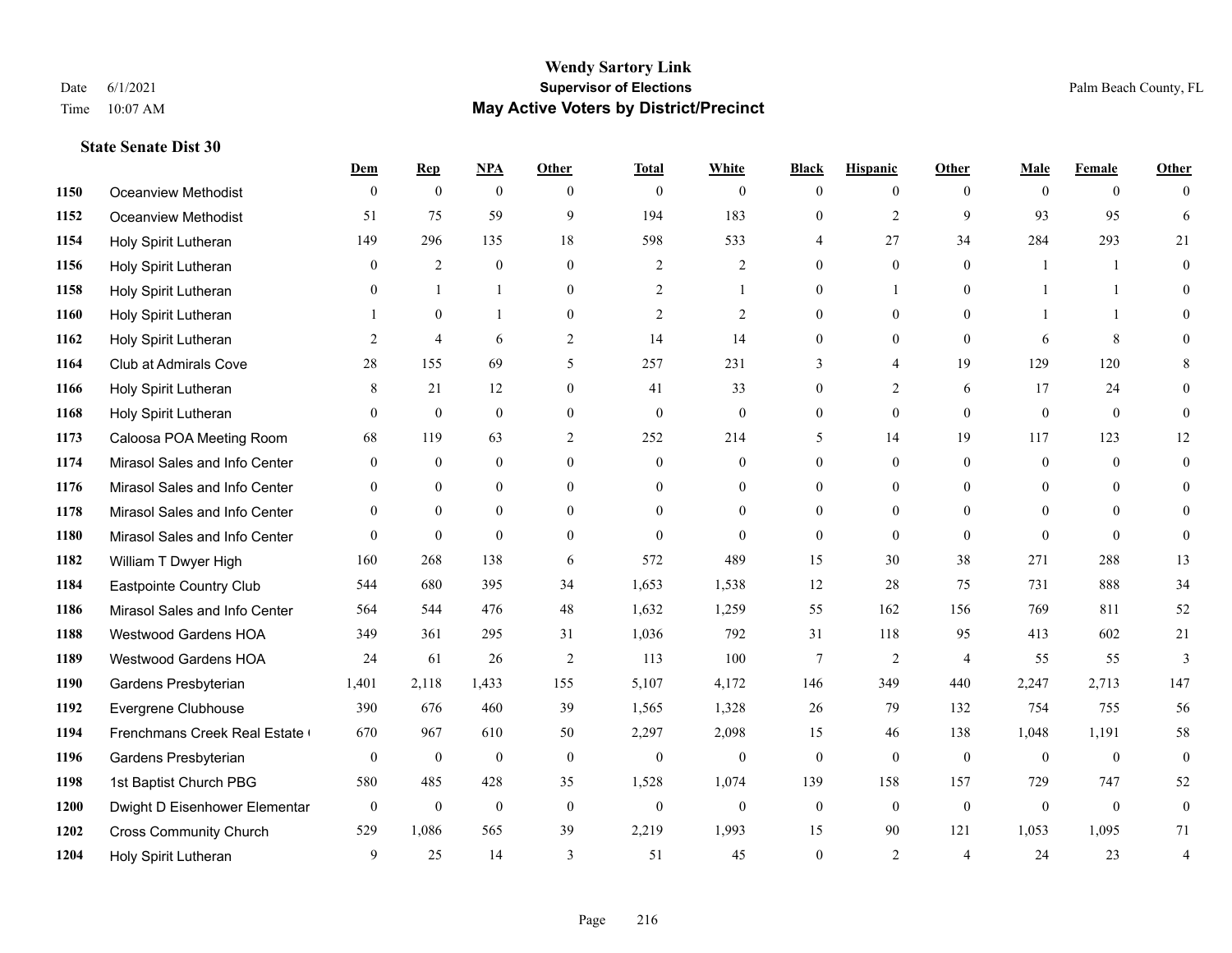#### **Wendy Sartory Link** Date 6/1/2021 **Supervisor of Elections** Palm Beach County, FL Time 10:07 AM **May Active Voters by District/Precinct**

## **Dem Rep NPA Other Total White Black Hispanic Other Male Female Other** Holy Spirit Lutheran 13 78 22 3 116 112 0 3 1 56 59 1 Juno Beach Town Center 462 900 489 51 1,902 1,735 6 55 106 869 983 50 Holy Spirit Lutheran 211 275 147 8 641 573 2 23 43 304 315 22 Juno Beach Town Center 51 70 58 10 189 158 6 10 15 96 88 5 Juno Beach Town Center 274 455 211 27 967 902 6 14 45 393 552 22 Oceanview Methodist 134 297 156 15 602 517 9 32 44 292 292 18 **1222 Sandhill Crane Golf Club** 13 26 13 0 52 38 5 3 6 27 25 0 Pierce Hammock Elementary 0 0 0 0 0 0 0 0 0 0 0 0 Carleton Oaks Clubhouse 147 195 130 7 479 349 23 49 58 229 237 13 Christ Fellowship Church PBG 0 0 0 0 0 0 0 0 0 0 0 0 Mirasol Sales and Info Center 0 0 0 0 0 0 0 0 0 0 0 0 Christ Fellowship Church PBG 0 0 0 0 0 0 0 0 0 0 0 0 Mirasol Sales and Info Center 0 0 0 0 0 0 0 0 0 0 0 0 Mirasol Sales and Info Center 607 760 506 60 1,933 1,752 18 21 142 914 964 55 Timber Trace Elementary 804 1,121 633 51 2,609 2,254 53 152 150 1,175 1,353 81 Christ Fellowship Church PBG 875 1,077 634 61 2,647 2,400 37 62 148 1,098 1,487 62 Christ Fellowship Church PBG 478 667 443 55 1,643 1,420 32 80 111 702 888 53 Watson B Duncan Middle 874 921 725 65 2,585 2,057 75 199 254 1,122 1,379 84 Watson B Duncan Middle 35 181 60 9 285 261 2 0 22 136 135 14 PBG Community Center 523 604 402 36 1,565 1,316 28 118 103 663 866 36 Palm Beach Gardens High 13 36 15 0 64 57 0 4 3 33 27 4 Ballen Isles Country Club 888 799 648 49 2,384 2,195 18 22 149 1,069 1,253 62 Northlake Nazarene Church 156 175 127 7 465 391 6 27 41 231 217 17 North County Senior Center 1 2 4 3 10 9 1 0 0 5 5 0 North County Senior Center 315 222 258 30 825 456 98 126 145 370 425 30 PBG City Hall Council Room 446 550 315 26 1,337 1,107 27 113 90 600 693 44 PBG Moose Lodge 2010 1 0 1 0 2 2 0 0 0 1 1 0 PBG City Hall Council Room 0 0 0 0 0 0 0 0 0 0 0 0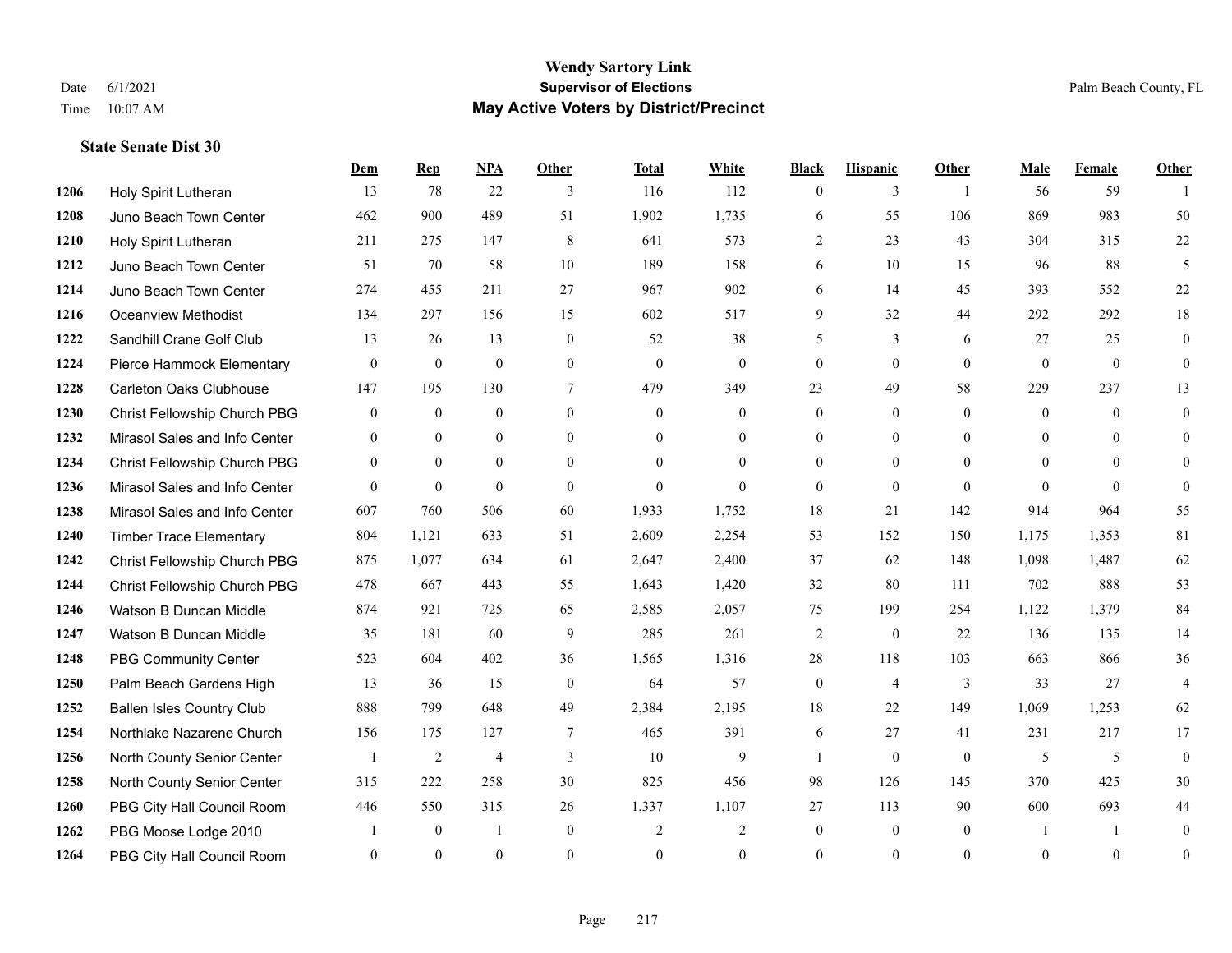#### **Wendy Sartory Link** Date 6/1/2021 **Supervisor of Elections** Palm Beach County, FL Time 10:07 AM **May Active Voters by District/Precinct**

PBG City Hall Council Room 178 115 148 12 453 270 77 65 41 186 253 14

**Dem Rep NPA Other Total White Black Hispanic Other Male Female Other**

## PBG Community Center 118 81 114 10 323 191 49 47 36 125 179 19 PBG Community Center 5 0 2 0 7 2 4 1 0 3 3 1 Palm Beach Gardens Elementary 741 693 534 51 2,019 1,615 104 117 183 940 1,012 67 Palm Beach Gardens High 607 567 434 38 1,646 1,256 95 143 152 772 811 63 Palm Beach Gardens High 120 95 81 5 301 197 45 39 20 142 149 10 Garden Lodge 366 F&AM 373 187 271 22 853 421 192 137 103 374 446 33 Pew Leadership Center 142 157 115 11 425 360 11 24 30 174 248 3 Pew Leadership Center 87 51 60 9 207 150 13 20 24 104 87 16 Eissey Campus Theater 808 806 753 67 2,434 1,916 87 212 219 1,055 1,298 81 PBG Moose Lodge 2010 45 51 41 3 140 113 4 13 10 69 63 8 PBG Moose Lodge 2010 13 24 6 0 43 39 1 0 3 22 19 2 PBG Moose Lodge 2010 721 856 580 71 2,228 1,836 58 157 177 904 1,257 67 PBG Moose Lodge 2010 16 53 21 1 91 84 1 1 5 42 46 3 Dwight D Eisenhower Elementar 29 81 21 8 139 119 4 4 12 69 69 1 Dwight D Eisenhower Elementar 269 284 221 20 794 631 18 90 55 305 459 30 PBG Moose Lodge 2010 34 33 21 1 89 81 0 4 4 37 51 1 Cross Community Church 1 3 1 0 5 4 0 0 1 2 3 0 Dwight D Eisenhower Elementar 37 51 37 3 128 109 1 7 11 59 64 5 NPB Community Center 225 277 197 23 722 618 16 41 47 367 325 30 NPB Community Center 0 0 0 1 1 1 0 0 0 1 0 0 Eissey Campus Theater **3** 6 6 1 16 12 0 0 4 10 6 0 Gardens Mall Community Room 38 70 36 4 148 132 3 3 10 75 69 4

 Eissey Campus Theater 1 2 1 0 4 4 0 0 0 3 1 0 **1312 Gardens Mall Community Room 6 17 11 0 34 31 0 2 1 17 17 0**  NPB Community Center 53 130 63 5 251 223 3 8 17 102 135 14 NPB Community Center 198 200 157 29 584 413 47 81 43 256 307 21 PBG Moose Lodge 2010 0 0 0 0 0 0 0 0 0 0 0 0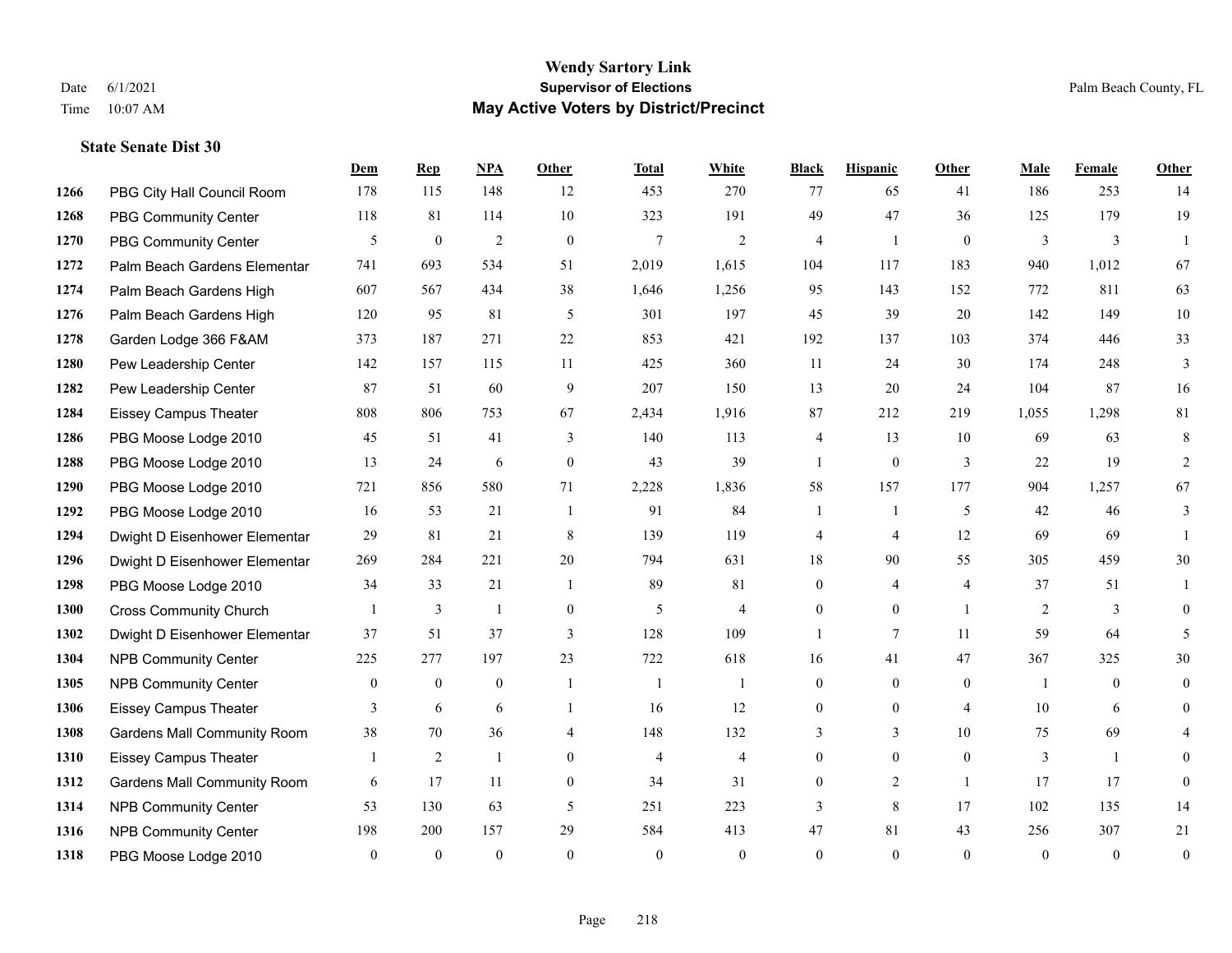#### **Wendy Sartory Link** Date 6/1/2021 **Supervisor of Elections** Palm Beach County, FL Time 10:07 AM **May Active Voters by District/Precinct**

## **Dem Rep NPA Other Total White Black Hispanic Other Male Female Other** NPB Community Center 39 123 35 1 198 175 3 9 11 103 91 4 NPB Community Center 2 7 10 0 19 19 0 0 0 9 9 1 Allamanda Elementary 449 462 391 36 1,338 1,059 41 136 102 567 723 48 Allamanda Elementary 190 229 160 16 595 507 7 29 52 259 323 13 Osborne Park Activities Bldg 631 845 551 45 2,072 1,774 30 123 145 996 1,014 62 1st Unitarian Church NPB 42 49 44 3 138 112 9 10 7 75 60 3 1st Unitarian Church NPB 367 411 281 35 1,094 894 63 72 65 526 546 22 1334 1st Unitarian Church NPB 3 4 5 1 13 13 0 0 0 5 8 0 Gardens Mall Community Room 36 91 41 4 172 153 0 4 15 86 79 7 Eissey Campus Theater **95** 95 997 103 19 614 592 1 1 20 272 331 11 Eissey Campus Theater 6 6 6 3 0 15 13 0 1 1 7 8 0 NPB Country Club 318 453 275 30 1,076 971 18 33 54 454 595 27 Old Port Cove 309 538 329 31 1,207 1,102 5 31 69 541 643 23 Anchorage Activities Bldg 574 942 436 36 1,988 1,823 14 57 94 913 1,025 50 NPB Council Chambers 32 127 37 10 206 194 0 6 6 103 96 7 Faith Lutheran Church 399 635 391 22 1,447 1,277 11 83 76 694 707 46 Northlake Nazarene Church 721 905 600 51 2,277 1,625 165 190 297 1,024 1,169 84 Grove Park Elementary 94 164 85 4 347 292 11 21 23 151 185 11 Casa Rio Clubhouse 877 454 559 40 1,930 962 435 268 265 837 1,018 75 RB Prep Achievement Academy 13 4 5 0 22 9 7 2 4 14 5 3 Garden Lodge 366 F&AM 364 334 244 23 965 755 61 75 74 425 511 29 Grove Park Elementary 215 124 191 8 538 281 47 156 54 238 282 18 RB Prep Achievement Academy 373 112 209 21 715 202 283 133 97 303 385 27 Palm Lake Estates - The Palms 68 80 49 4 201 163 13 9 16 92 100 9 1368 RB Prep Achievement Academy 0 1 0 0 1 1 1 0 0 0 0 0 1 0 0 Palm Lake Estates - The Palms 121 124 78 5 328 275 14 24 15 137 179 12 Garden Lodge 366 F&AM 99 36 46 7 188 82 61 21 24 81 100 7 Pew Leadership Center 194 82 141 10 427 221 118 45 43 179 234 14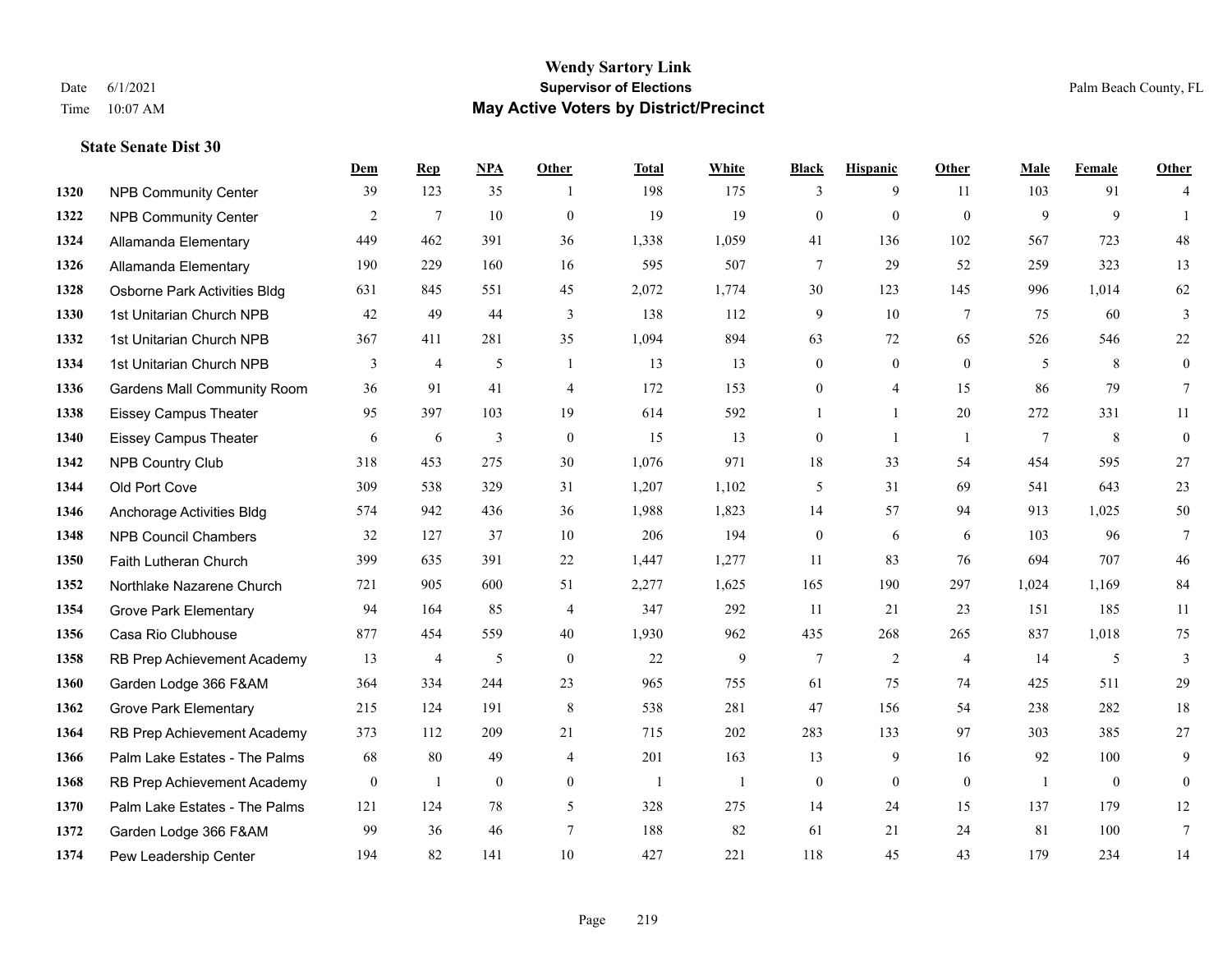|      |                                 | Dem            | <b>Rep</b>       | NPA              | <b>Other</b> | <b>Total</b>     | <b>White</b>     | <b>Black</b>     | <b>Hispanic</b> | <b>Other</b>   | <b>Male</b>  | <b>Female</b>  | <b>Other</b>     |
|------|---------------------------------|----------------|------------------|------------------|--------------|------------------|------------------|------------------|-----------------|----------------|--------------|----------------|------------------|
| 1376 | Lake Park Town Hall             | $\mathbf{0}$   | $\boldsymbol{0}$ | $\boldsymbol{0}$ | $\mathbf{0}$ | $\theta$         | $\overline{0}$   | $\mathbf{0}$     | $\mathbf{0}$    | $\overline{0}$ | $\mathbf{0}$ | $\mathbf{0}$   | $\theta$         |
| 1378 | PBC Fire Rescue #68             | 1,065          | 412              | 522              | 39           | 2,038            | 841              | 848              | 118             | 231            | 941          | 1,007          | 90               |
| 1380 | <b>NPB Council Chambers</b>     | 196            | 283              | 168              | 15           | 662              | 584              | 11               | 23              | 44             | 298          | 341            | 23               |
| 1382 | Lake Park Town Hall             | 291            | 359              | 260              | 28           | 938              | 770              | 36               | 60              | 72             | 427          | 486            | 25               |
| 1384 | Phil Foster Park Marine Center  | 326            | 581              | 297              | 30           | 1,234            | 1,092            | 22               | 41              | 79             | 614          | 591            | 29               |
| 1386 | Phil Foster Park Marine Center  | 619            | 1,172            | 748              | 90           | 2,629            | 2,276            | 56               | 92              | 205            | 1,227        | 1,329          | 73               |
| 1388 | Palm Beach Shores Town Hall     | 296            | 458              | 321              | 27           | 1,102            | 996              | 15               | 23              | 68             | 523          | 550            | 29               |
| 1389 | Palm Beach Shores Town Hall     | $\overline{0}$ | $\boldsymbol{0}$ | $\boldsymbol{0}$ | $\mathbf{0}$ | $\theta$         | $\mathbf{0}$     | $\boldsymbol{0}$ | $\mathbf{0}$    | $\theta$       | $\mathbf{0}$ | $\mathbf{0}$   | $\boldsymbol{0}$ |
| 1390 | St Edwards Church               | 464            | 1,217            | 540              | 58           | 2,279            | 2,091            | 6                | 55              | 127            | 1,047        | 1,162          | 70               |
| 1392 | St Edwards Church               | 383            | 631              | 430              | 46           | 1,490            | 1,349            | 6                | 30              | 105            | 655          | 797            | $38\,$           |
| 1394 | Morton & Barbara Mandel Cente   | 266            | 631              | 302              | 39           | 1,238            | 1,134            | $\tau$           | 23              | 74             | 562          | 643            | 33               |
| 2002 | Jeaga Middle                    | 176            | 96               | 112              | 6            | 390              | 153              | 126              | 41              | 70             | 177          | 201            | 12               |
| 2004 | <b>Grassy Waters Elementary</b> | 1,079          | 341              | 614              | 42           | 2,076            | 619              | 748              | 411             | 298            | 885          | 1,113          | $78\,$           |
| 2006 | Jeaga Middle                    | 202            | 89               | 132              | 12           | 435              | 181              | 131              | 92              | 31             | 180          | 239            | 16               |
| 2008 | Jeaga Middle                    | $\overline{0}$ | $\boldsymbol{0}$ | $\boldsymbol{0}$ | $\mathbf{0}$ | $\boldsymbol{0}$ | $\boldsymbol{0}$ | $\boldsymbol{0}$ | $\mathbf{0}$    | $\overline{0}$ | $\mathbf{0}$ | $\overline{0}$ | $\boldsymbol{0}$ |
| 2010 | Cypress Lakes HOA               | 598            | 338              | 285              | 31           | 1,252            | 860              | 198              | 97              | 97             | 480          | 735            | 37               |
| 2012 | Century Village Clubhouse       | 62             | 32               | 23               | 2            | 119              | 75               | 13               | 18              | 13             | 53           | 62             | $\overline{4}$   |
| 2014 | Club Baywinds                   | 855            | 579              | 380              | 34           | 1,848            | 1,411            | 159              | 167             | 111            | 760          | 1,045          | 43               |
| 2016 | Andros Isle POA Clubhouse       | 887            | 566              | 560              | 36           | 2,049            | 1,111            | 400              | 305             | 233            | 867          | 1,108          | $74\,$           |
| 2018 | <b>Riverwalk Clubhouse</b>      | 768            | 717              | 577              | 47           | 2,109            | 1,654            | 94               | 178             | 183            | 897          | 1,147          | 65               |
| 2020 | Jeaga Middle                    | 223            | 88               | 139              | 9            | 459              | 205              | 138              | 82              | 34             | 197          | 251            | 11               |
| 2021 | Jeaga Middle                    | 164            | 55               | 127              | 15           | 361              | 116              | 122              | 73              | 50             | 142          | 207            | 12               |
| 2022 | Century Village Clubhouse       | 802            | 408              | 349              | 30           | 1,589            | 1,032            | 218              | 203             | 136            | 626          | 903            | 60               |
| 2024 | Century Village Clubhouse       | 819            | 414              | 331              | 39           | 1,603            | 1,134            | 165              | 162             | 142            | 632          | 919            | $52\,$           |
| 2026 | Century Village Clubhouse       | 644            | 333              | 287              | 25           | 1,289            | 804              | 190              | 191             | 104            | 499          | 730            | 60               |
| 2028 | Century Village Clubhouse       | 351            | 198              | 156              | 6            | 711              | 492              | 71               | 86              | 62             | 259          | 426            | $26\,$           |
| 2030 | <b>Benoist Farms Elementary</b> | 595            | 158              | 314              | 21           | 1,088            | 266              | 466              | 244             | 112            | 420          | 616            | $52\,$           |
| 2032 | <b>Riverwalk Clubhouse</b>      | 51             | 29               | 29               | $\tau$       | 116              | 58               | 30               | 20              | 8              | 45           | 67             | 4                |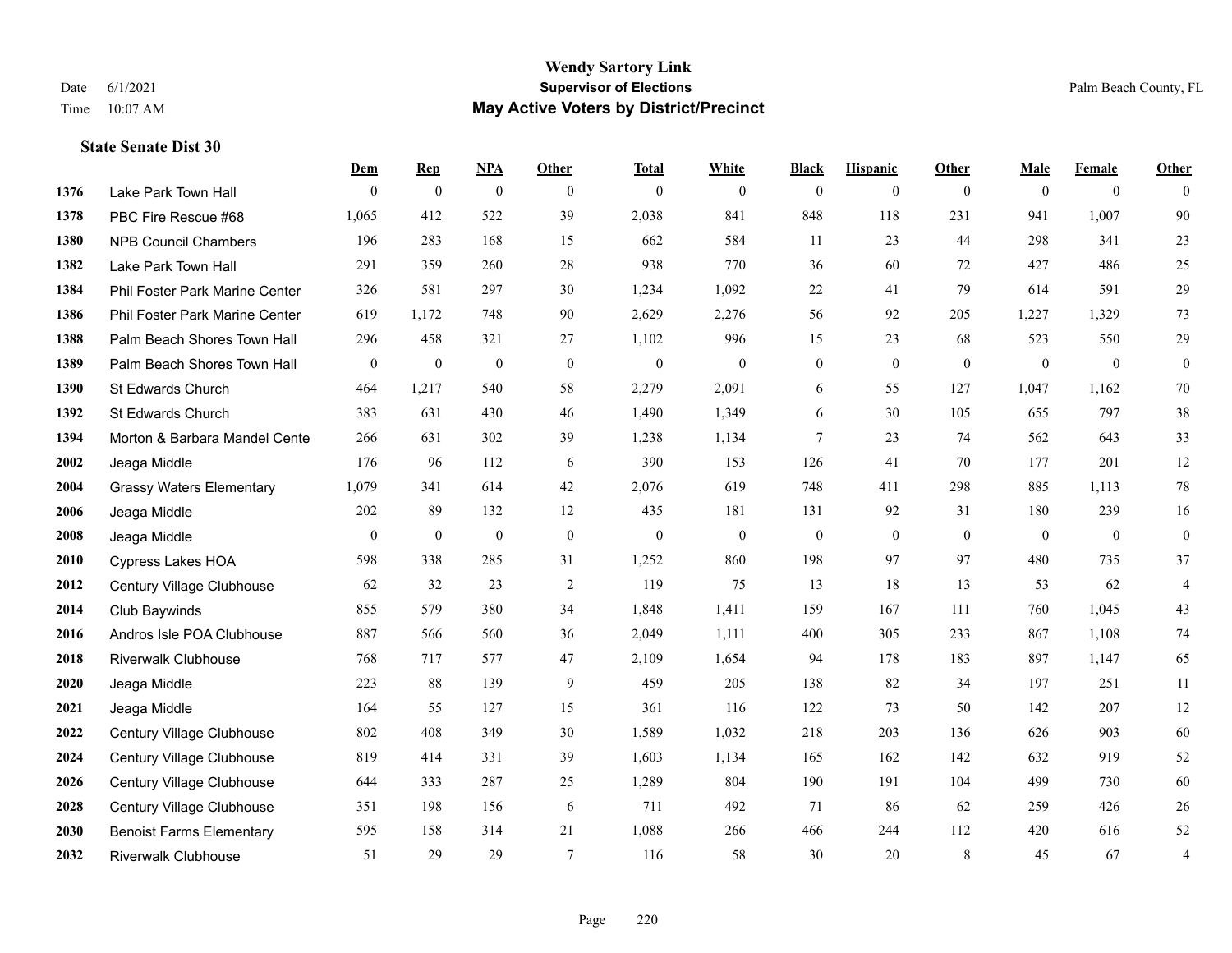|      |                                     | Dem            | <b>Rep</b>       | NPA              | <b>Other</b>     | <b>Total</b>     | <b>White</b>     | <b>Black</b>     | <b>Hispanic</b> | Other          | <b>Male</b>    | Female         | <b>Other</b>   |
|------|-------------------------------------|----------------|------------------|------------------|------------------|------------------|------------------|------------------|-----------------|----------------|----------------|----------------|----------------|
| 2034 | <b>Riverwalk Clubhouse</b>          | 108            | 50               | 74               | 11               | 243              | 101              | 62               | 52              | 28             | 111            | 130            | 2              |
| 2036 | <b>Turning Points Academy</b>       | 784            | 413              | 393              | 40               | 1,630            | 951              | 302              | 261             | 116            | 612            | 970            | 48             |
| 2038 | <b>Turning Points Academy</b>       | 867            | 184              | 371              | 19               | 1,441            | 501              | 657              | 157             | 126            | 491            | 900            | 50             |
| 2040 | Wynnebrook Elementary               | 835            | 270              | 434              | 20               | 1,559            | 432              | 610              | 356             | 161            | 676            | 809            | 74             |
| 2041 | Wynnebrook Elementary               | 568            | 261              | 403              | 15               | 1,247            | 519              | 138              | 494             | 96             | 532            | 661            | 54             |
| 2042 | <b>Riverwalk Clubhouse</b>          | $\overline{0}$ | $\mathbf{0}$     | $\boldsymbol{0}$ | $\mathbf{0}$     | $\boldsymbol{0}$ | $\boldsymbol{0}$ | $\overline{0}$   | $\mathbf{0}$    | $\mathbf{0}$   | $\mathbf{0}$   | $\mathbf{0}$   | $\mathbf{0}$   |
| 2044 | St Christophers Episcopal Chr       | 1,149          | 293              | 579              | 34               | 2,055            | 600              | 836              | 407             | 212            | 910            | 1,044          | 101            |
| 2046 | Haverhill Town Hall                 | 405            | 217              | 237              | 11               | 870              | 340              | 239              | 201             | 90             | 391            | 441            | 38             |
| 2048 | Elks Lodge #1352                    | $\overline{2}$ | $\mathfrak{Z}$   | $\mathbf{0}$     | $\mathbf{0}$     | 5                | 3                |                  | $\overline{0}$  | $\overline{1}$ | 3              | $\overline{1}$ |                |
| 2050 | Elks Lodge #1352                    | 16             | 19               | 20               | 3                | 58               | 40               | $\overline{1}$   | 10              | 7              | 33             | 22             | 3              |
| 2052 | Elks Lodge #1352                    | 569            | 159              | 277              | 19               | 1,024            | 191              | 480              | 158             | 195            | 474            | 510            | 40             |
| 2054 | Elks Lodge #1352                    | 1,267          | 316              | 711              | 26               | 2,320            | 462              | 992              | 578             | 288            | 1,018          | 1,191          | 111            |
| 2056 | Clayton Hutcheson Hall B            | 748            | 322              | 576              | 17               | 1,663            | 528              | 302              | 659             | 174            | 730            | 839            | 94             |
| 2058 | Clayton Hutcheson Hall B            | $\overline{4}$ | $\sqrt{2}$       | $\mathbf{1}$     | $\boldsymbol{0}$ | $\overline{7}$   | $\overline{4}$   | $\boldsymbol{0}$ | $\overline{2}$  | -1             | $\mathfrak{Z}$ | $\overline{4}$ | $\mathbf{0}$   |
| 2060 | West Gate Elementary                | 398            | 225              | 344              | 13               | 980              | 327              | 76               | 500             | 77             | 472            | 460            | 48             |
| 2062 | <b>Belvedere Elementary</b>         | 6              | 3                | $\overline{2}$   | $\overline{0}$   | 11               | 10               | $\overline{0}$   | $\overline{0}$  | $\mathbf{1}$   | $\tau$         | $\overline{4}$ | $\mathbf{0}$   |
| 2064 | <b>Belvedere Elementary</b>         |                | $\mathbf{0}$     | $\mathbf{0}$     | $\overline{0}$   | 1                | $\mathbf{1}$     | $\overline{0}$   | $\overline{0}$  | $\mathbf{0}$   | -1             | $\theta$       | $\overline{0}$ |
| 2066 | <b>Howard Park Community Center</b> | 146            | 80               | 102              | $\tau$           | 335              | 173              | 56               | 68              | 38             | 156            | 171            | 8              |
| 2068 | <b>Conniston Middle</b>             | 468            | 275              | 345              | 16               | 1,104            | 444              | 106              | 466             | 88             | 505            | 557            | $42\,$         |
| 2070 | <b>Belvedere Elementary</b>         | 599            | 399              | 404              | 27               | 1,429            | 1,120            | 32               | 167             | 110            | 683            | 693            | 53             |
| 2072 | <b>Belvedere Elementary</b>         | 641            | 335              | 483              | 30               | 1,489            | 534              | 156              | 649             | 150            | 649            | 747            | 93             |
| 2074 | <b>Belvedere Elementary</b>         | $\mathbf{0}$   | $\boldsymbol{0}$ | $\boldsymbol{0}$ | $\mathbf{0}$     | $\boldsymbol{0}$ | $\mathbf{0}$     | $\boldsymbol{0}$ | $\overline{0}$  | $\theta$       | $\mathbf{0}$   | $\overline{0}$ | $\mathbf{0}$   |
| 2076 | St Catherine Church                 | 169            | 136              | 139              | 9                | 453              | 366              | 19               | 32              | 36             | 221            | 217            | 15             |
| 2078 | St Catherine Church                 | 469            | 575              | 375              | 32               | 1,451            | 1,207            | 40               | 95              | 109            | 653            | 745            | 53             |
| 2080 | <b>Everglades Elementary</b>        | 156            | 167              | 127              | 8                | 458              | 262              | 61               | 81              | 54             | 214            | 223            | 21             |
| 2081 | <b>Everglades Elementary</b>        | 68             | 93               | 45               | $\overline{0}$   | 206              | 148              | 6                | 29              | 23             | 102            | 98             | 6              |
| 2082 | Pine Jog Environmental Center       | 163            | 287              | 149              | 8                | 607              | 422              | 24               | 111             | 50             | 289            | 303            | 15             |
| 2083 | Pine Jog Environmental Center       | 7              | 21               | 17               | $\theta$         | 45               | 30               | $\mathbf{0}$     | 13              | 2              | 21             | 23             | $\mathbf{1}$   |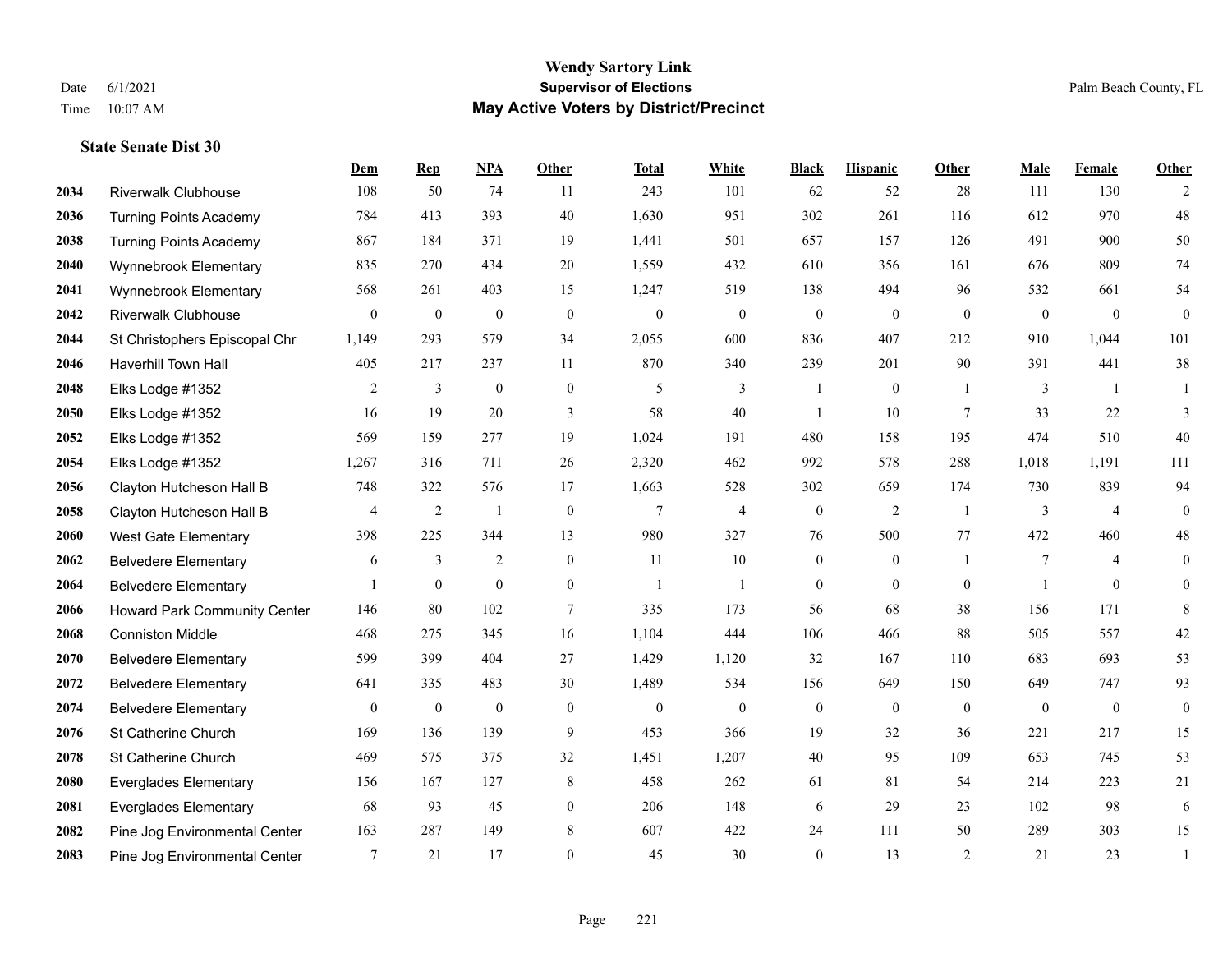#### **Wendy Sartory Link** Date 6/1/2021 **Supervisor of Elections** Palm Beach County, FL Time 10:07 AM **May Active Voters by District/Precinct**

## **Dem Rep NPA Other Total White Black Hispanic Other Male Female Other** Melaleuca Elementary 883 541 653 32 2,109 1,081 346 480 202 958 1,067 84 Pine Jog Environmental Center  $\begin{array}{ccccccccccccc}\n0 & 2 & 0 & 0 & 2 & 1 & 0 & 1 & 0 & 1\n\end{array}$  Pine Jog Environmental Center 1 4 1 1 1 7 7 0 0 0 3 4 0 Pine Jog Environmental Center 376 82 210 12 680 117 268 176 119 284 367 29 1st Church of the Nazarene 233 135 173 11 552 213 44 220 75 244 275 33 Iglesia Cristo Mi Redentor 442 221 342 27 1,032 335 161 440 96 433 535 64 Iglesia Cristo Mi Redentor 807 353 579 32 1,771 452 379 753 187 736 944 91 Union Congregational Church 1,209 348 651 35 2,243 511 652 852 228 898 1,229 116 Lake Lytal Park 533 235 354 26 1,148 321 247 465 115 473 615 60 Main Library 628 286 420 41 1,375 539 247 453 136 596 717 62 Berkshire Elementary 776 341 670 28 1,815 509 205 913 188 790 928 97 Berkshire Elementary 174 86 138 4 402 138 43 171 50 165 214 23 Main Library 376 285 318 11 990 371 53 479 87 447 495 48 The Ark Church 75 49 69 5 198 92 13 71 22 91 96 11 The Ark Church 1 0 1 0 2 1 1 0 0 1 1 0 St Marys Orthodox Church 352 353 249 8 962 521 40 339 62 425 500 37 Cloud Lake Town Hall 45 62 60 8 175 128 1 33 13 88 81 6 Cloud Lake Town Hall 29 26 34 2 91 59 2 24 6 38 49 4 STEM Bldg at S FL Science Ctr 544 323 443 32 1,342 508 64 648 122 617 664 61 Palmwood Lodge #303 689 466 574 43 1,772 784 84 736 168 808 878 86 Palmwood Lodge #303 363 167 285 22 837 338 83 323 93 382 418 37 South Olive Community Center 593 449 399 36 1,477 1,118 32 205 122 696 727 54 Lakeside Presbyterian Church 309 392 178 22 901 780 3 57 61 418 453 30 Lakeside Presbyterian Church 369 424 270 35 1,098 910 20 84 84 509 555 34 Village Walk HOA Clubhouse 570 542 424 39 1,575 1,212 59 146 158 651 867 57 Pierce Hammock Elementary 0 0 0 0 0 0 0 0 0 0 0 0 Acreage Branch Library 879 887 731 57 2,554 1,569 372 349 264 1,203 1,257 94 Cornerstone Fellowship 620 762 566 50 1,998 1,277 215 292 214 928 995 75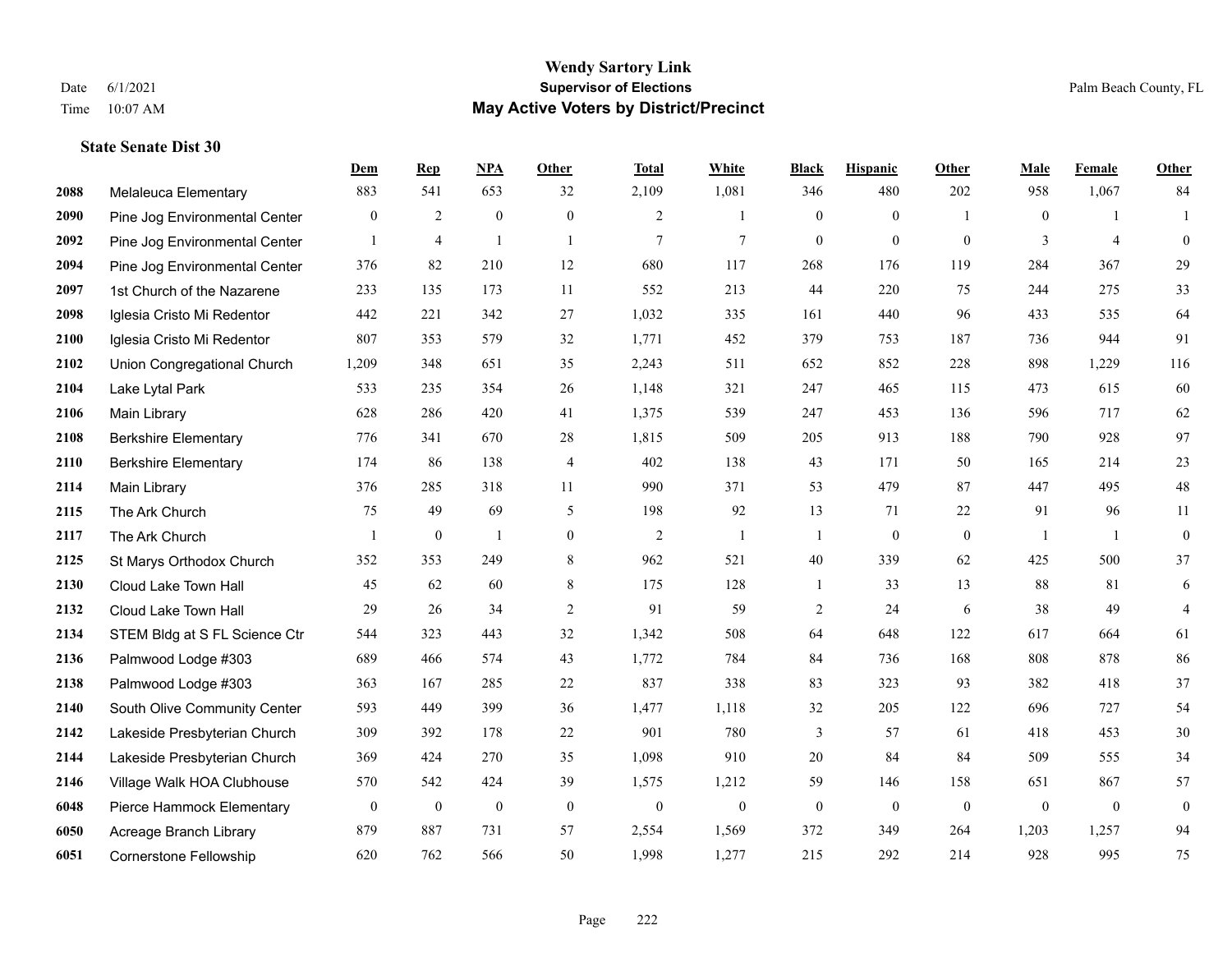#### **Wendy Sartory Link** Date 6/1/2021 **Supervisor of Elections** Palm Beach County, FL Time 10:07 AM **May Active Voters by District/Precinct**

**Dem Rep NPA Other Total White Black Hispanic Other Male Female Other**

## Seminole Ridge High 614 649 571 36 1,870 1,154 228 308 180 883 910 77 Acreage Pines Elementary 0 0 0 0 0 0 0 0 0 0 0 0 Pierce Hammock Elementary 0 0 0 0 0 0 0 0 0 0 0 0 Acreage Pines Elementary 755 598 563 39 1,955 1,051 358 249 297 950 940 65 Indian Trail Improvement Dist 908 959 824 56 2,747 1,710 341 406 290 1,264 1,380 103 Sandhill Crane Golf Club 236 428 254 25 943 674 73 73 123 459 449 35 Sandhill Crane Golf Club 33 57 36 4 130 107 4 12 7 65 61 4 Ibis POA Admin Building 1,035 1,126 729 87 2,977 2,603 97 68 209 1,401 1,506 70 Ibis POA Admin Building 0 0 0 0 0 0 0 0 0 0 0 0 Ironhorse Country Club 160 268 121 8 557 451 34 19 53 253 291 13 Seminole Ridge High 425 402 380 36 1,243 572 237 324 110 578 643 22 Western Pines Middle 655 712 582 35 1,984 1,446 154 206 178 948 951 85 Western Pines Middle 669 727 656 39 2,091 1,400 159 358 174 996 1,034 61 Golden Grove Elementary 617 785 623 47 2,072 1,396 131 344 201 964 1,023 85 Palms West Presbyterian 687 946 665 43 2,341 1,867 79 215 180 1,121 1,145 75 Palms West Presbyterian 0 0 0 0 0 0 0 0 0 0 0 0 HL Johnson Elementary 646 507 462 37 1,652 914 305 253 180 743 866 43 Madison Green Clubhouse 1,260 740 751 50 2,801 1,231 777 410 383 1,299 1,397 105 RPB Recreation Center 680 492 476 27 1,675 987 273 267 148 687 927 61 Crestwood Middle 188 158 123 8 477 236 78 79 84 225 232 20 RPB Recreation Center 227 134 213 10 584 247 102 161 74 233 330 21 Calypso Bay Waterpark 0 0 0 0 0 0 0 0 0 0 0 0 Crestwood Middle 480 412 358 32 1,282 680 231 218 153 596 641 45 RPB Village Hall 1,084 705 699 41 2,529 1,396 472 428 233 1,182 1,252 95 HL Johnson Elementary 740 420 503 51 1,714 892 327 281 214 755 911 48 RPB Branch Library 1,125 575 706 53 2,459 1,172 593 437 257 1,074 1,296 89

 Royal Palm Beach High 406 322 266 18 1,012 482 203 156 171 483 504 25 RPB Cultural Center 1,187 663 759 51 2,660 1,410 506 489 255 1,137 1,433 90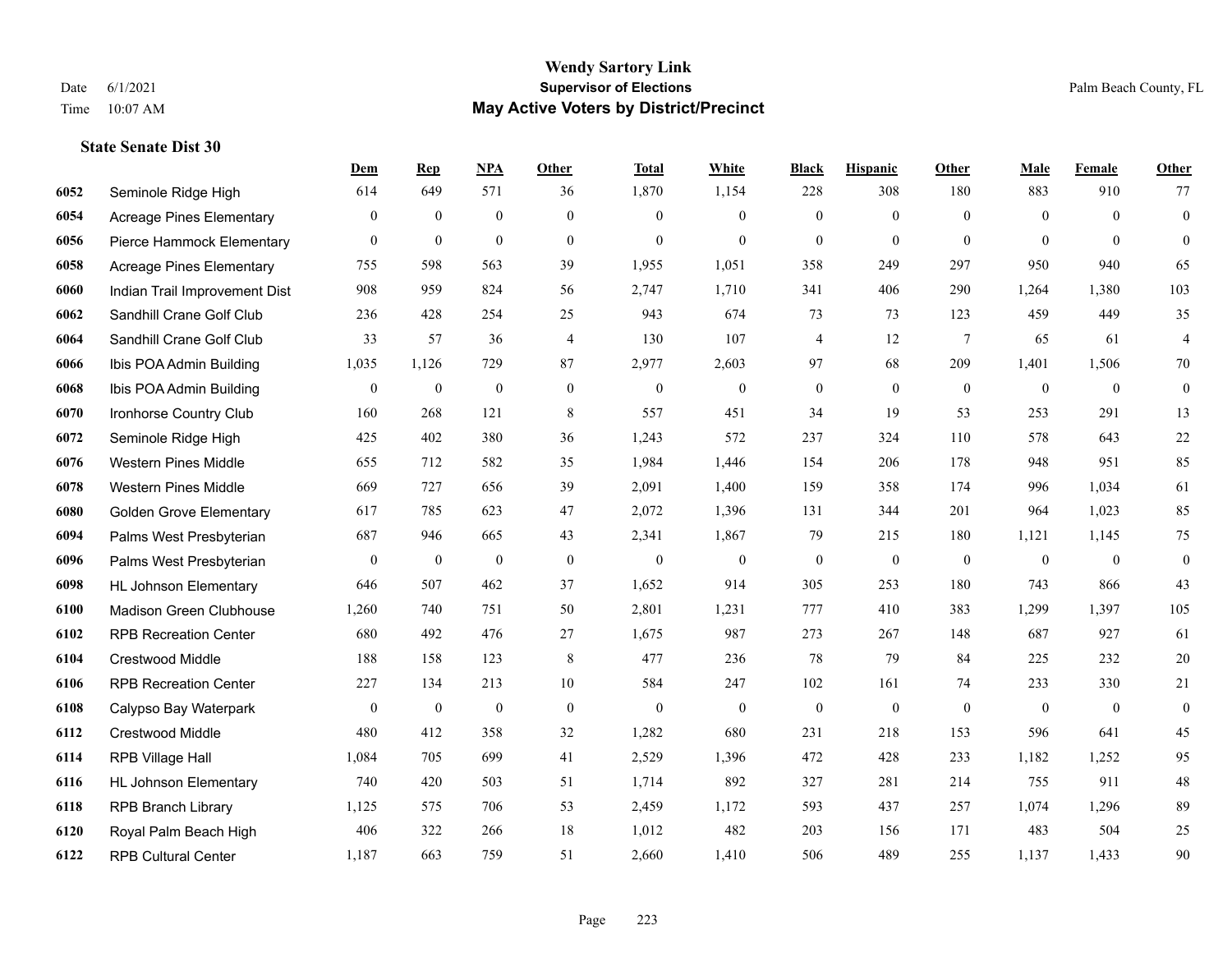|      |                              | Dem            | <b>Rep</b>     | NPA              | <b>Other</b>   | <b>Total</b>   | <b>White</b>     | <b>Black</b>   | <b>Hispanic</b> | <b>Other</b>   | <b>Male</b>  | Female         | <b>Other</b>     |
|------|------------------------------|----------------|----------------|------------------|----------------|----------------|------------------|----------------|-----------------|----------------|--------------|----------------|------------------|
| 6124 | <b>RPB Cultural Center</b>   | 600            | 321            | 390              | 19             | 1,330          | 648              | 286            | 276             | 120            | 561          | 726            | 43               |
| 6126 | Calypso Bay Waterpark        | 691            | 302            | 500              | 31             | 1,524          | 554              | 412            | 364             | 194            | 659          | 803            | 62               |
| 6128 | Royal Palm Beach High        | 35             | 27             | 31               | 3              | 96             | 53               | 25             | 11              | 7              | 43           | 53             | $\boldsymbol{0}$ |
| 6130 | Royal Palm Beach High        | 88             | 47             | 88               | 6              | 229            | 101              | 39             | 66              | 23             | 110          | 112            | $7\phantom{.0}$  |
| 6132 | Royal Palm Beach High        | 406            | 188            | 268              | 19             | 881            | 426              | 172            | 188             | 95             | 398          | 448            | 35               |
| 6134 | Christ Fellowship Church RPB | 979            | 474            | 695              | 29             | 2,177          | 870              | 510            | 500             | 297            | 966          | 1,111          | 100              |
| 6136 | Calypso Bay Waterpark        | 1              | $\mathbf{1}$   | $\mathbf{0}$     | $\overline{0}$ | $\overline{2}$ | $\boldsymbol{0}$ |                | $\mathbf{0}$    | -1             | $\mathbf{0}$ | $\mathbf{1}$   | $\mathbf{1}$     |
| 6138 | Royal Palm Beach High        | 0              | $\mathbf{0}$   | $\theta$         | $\Omega$       | $\theta$       | $\overline{0}$   | $\theta$       | $\theta$        | $\Omega$       | $\Omega$     | $\Omega$       | $\Omega$         |
| 6140 | Royal Palm Beach High        | 338            | 508            | 305              | 32             | 1,183          | 858              | 106            | 115             | 104            | 568          | 590            | 25               |
| 6142 | Christ Fellowship Church RPB | 0              | $\mathbf{0}$   | $\mathbf{0}$     | $\overline{0}$ | $\theta$       | $\overline{0}$   | $\overline{0}$ | $\mathbf{0}$    | $\theta$       | $\mathbf{0}$ | $\theta$       | $\overline{0}$   |
| 6144 | Christ Fellowship Church RPB | 0              | $\theta$       | $\overline{0}$   | $\Omega$       | $\Omega$       | $\overline{0}$   | $\overline{0}$ | $\theta$        | $\Omega$       | $\Omega$     | $\Omega$       | $\Omega$         |
| 6146 | Christ Fellowship Church RPB |                | 2              | $\mathbf{1}$     | $\theta$       |                | 3                | $\overline{0}$ | $\mathbf{0}$    |                | 3            |                | $\Omega$         |
| 6148 | Christ Fellowship Church RPB | 0              | $\mathbf{0}$   | $\mathbf{1}$     | $\Omega$       |                | 1                | $\Omega$       | $\theta$        | $\Omega$       | $\Omega$     |                |                  |
| 6170 | Christ Fellowship Church RPB | $\overline{0}$ | $\,8\,$        | 5                | $\overline{0}$ | 13             | 12               | $\mathbf{0}$   | $\mathbf{1}$    | $\mathbf{0}$   | 3            | $10\,$         | $\Omega$         |
| 6172 | Christ Fellowship Church RPB | 1,364          | 596            | 864              | 66             | 2,890          | 1,009            | 876            | 660             | 345            | 1,236        | 1,534          | 120              |
| 6174 | Christ Fellowship Church RPB | 25             | 50             | 36               | 2              | 113            | 87               | 7              | 7               | 12             | 53           | 56             | 4                |
| 6176 | Christ Fellowship Church RPB | 21             | 13             | 19               | $\overline{2}$ | 55             | 24               | 9              | 18              | $\overline{4}$ | 24           | 29             | 2                |
| 6178 | <b>Everglades Elementary</b> | 570            | 380            | 450              | 26             | 1,426          | 652              | 299            | 251             | 224            | 655          | 700            | 71               |
| 6180 | <b>Everglades Elementary</b> | 18             | 48             | 21               | $\overline{1}$ | 88             | 67               | 4              | 14              | 3              | 42           | 44             | 2                |
| 6204 | <b>Emerald Cove Middle</b>   | 31             | 22             | 38               | $\mathbf{1}$   | 92             | 49               | 26             | 9               | 8              | 27           | 61             | 4                |
| 6206 | Palm Beach Central High      | 272            | 249            | 179              | 9              | 709            | 383              | 147            | 59              | 120            | 319          | 363            | 27               |
| 6207 | Palm Beach Central High      | 282            | 371            | 250              | 20             | 923            | 607              | 94             | 104             | 118            | 426          | 473            | 24               |
| 6208 | Buena Vida Clubhouse         | 323            | 206            | 172              | 12             | 713            | 627              | 19             | 22              | 45             | 322          | 370            | 21               |
| 7002 | J F Kennedy Middle           | 0              | $\overline{0}$ | $\boldsymbol{0}$ | $\overline{0}$ | $\mathbf{0}$   | $\boldsymbol{0}$ | $\mathbf{0}$   | $\mathbf{0}$    | $\theta$       | $\mathbf{0}$ | $\overline{0}$ | $\Omega$         |
| 7004 | J F Kennedy Middle           | 0              | $\theta$       | $\overline{0}$   | $\Omega$       | $\Omega$       | $\overline{0}$   | $\theta$       | $\mathbf{0}$    | $\Omega$       | $\Omega$     | $\Omega$       | $\Omega$         |
| 7006 | J F Kennedy Middle           | 0              | $\overline{0}$ | $\overline{0}$   | $\theta$       | $\Omega$       | $\overline{0}$   | $\theta$       | $\overline{0}$  | $\Omega$       | $\theta$     | $\Omega$       |                  |
| 7008 | J F Kennedy Middle           | $\theta$       | $\mathbf{0}$   | $\mathbf{0}$     | $\overline{0}$ | $\theta$       | $\mathbf{0}$     | $\mathbf{0}$   | $\mathbf{0}$    | $\theta$       | $\theta$     | $\theta$       | $\mathbf{0}$     |
| 7010 | St John Lutheran Church      | 302            | 13             | 105              | 6              | 426            | 29               | 342            | 28              | 27             | 142          | 266            | 18               |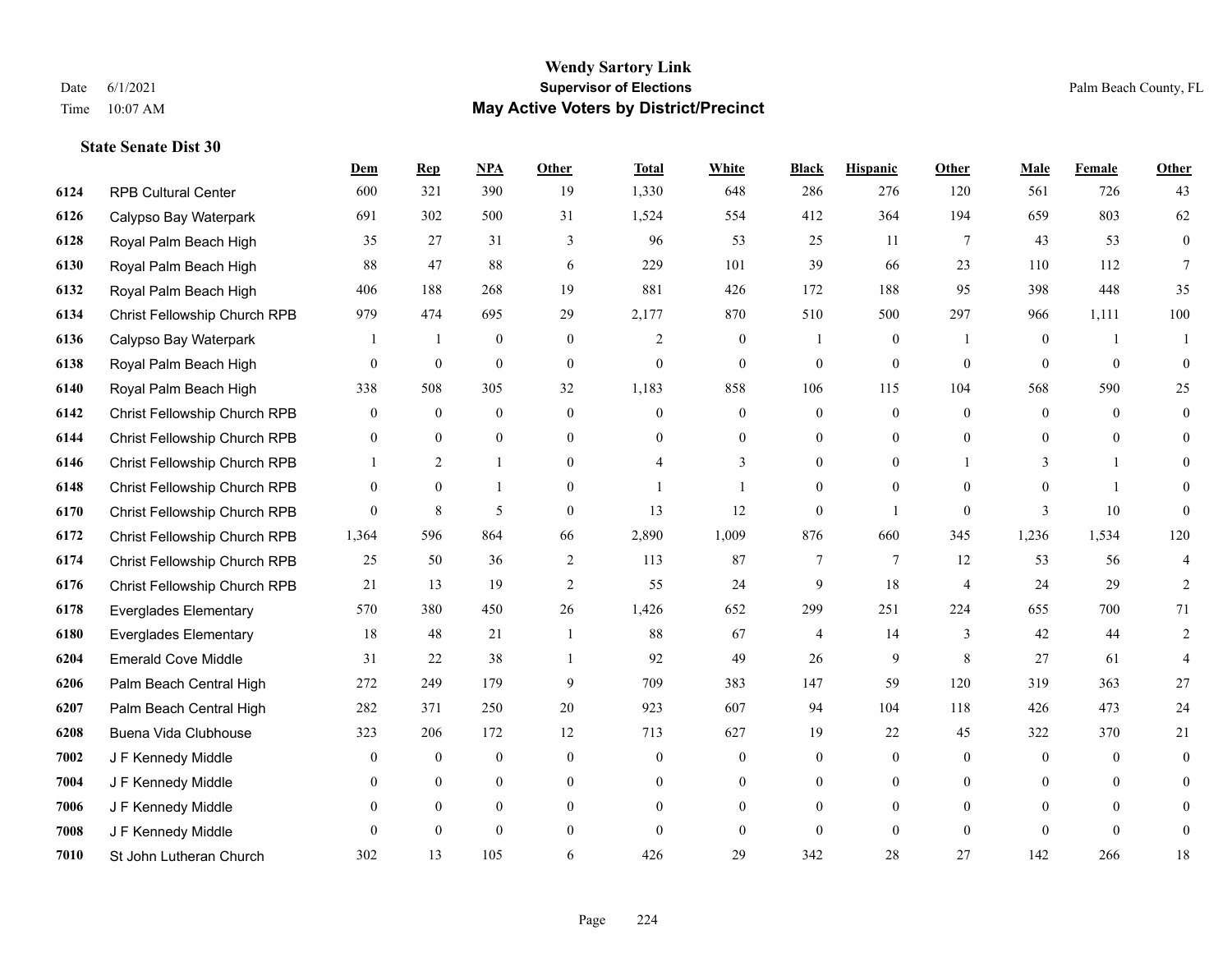|      |                                  | Dem              | <b>Rep</b>       | NPA              | <b>Other</b>   | <b>Total</b> | <b>White</b>     | <b>Black</b>     | <b>Hispanic</b> | <b>Other</b>   | <b>Male</b>    | Female       | <b>Other</b> |
|------|----------------------------------|------------------|------------------|------------------|----------------|--------------|------------------|------------------|-----------------|----------------|----------------|--------------|--------------|
| 7012 | St John Lutheran Church          | 1,118            | 210              | 443              | 18             | 1,789        | 514              | 1,026            | 75              | 174            | 808            | 912          | 69           |
| 7014 | RB Prep Achievement Academy      | $\mathbf{0}$     | $\mathbf{0}$     | $\mathbf{0}$     | $\theta$       | $\theta$     | $\overline{0}$   | $\theta$         | $\mathbf{0}$    | $\Omega$       | $\Omega$       | $\Omega$     | $\mathbf{0}$ |
| 7016 | RB Prep Achievement Academy      | 2                | $\mathbf{1}$     | $\theta$         | $\Omega$       | 3            | $\mathbf{1}$     | $\overline{2}$   | $\theta$        | $\Omega$       | 2              |              | $\Omega$     |
| 7018 | RB Prep Achievement Academy      | $\boldsymbol{0}$ | $\mathbf{0}$     | $\mathbf{0}$     | $\overline{0}$ | $\theta$     | $\overline{0}$   | $\boldsymbol{0}$ | $\mathbf{0}$    | $\theta$       | $\mathbf{0}$   | $\theta$     |              |
| 7020 | RB Prep Achievement Academy      | $\theta$         | $\mathbf{0}$     | $\mathbf{0}$     | $\theta$       | $\theta$     | $\theta$         | $\theta$         | $\theta$        | $\theta$       | $\theta$       | $\Omega$     | $\theta$     |
| 7022 | J F Kennedy Middle               | 914              | 174              | 362              | 26             | 1,476        | 296              | 810              | 156             | 214            | 657            | 767          | 52           |
| 7024 | Hurst Chapel AME Church          | 1,603            | 86               | 350              | 26             | 2,065        | 151              | 1,679            | 95              | 140            | 840            | 1,164        | 61           |
| 7025 | Hurst Chapel AME Church          | 283              | 33               | 107              | 3              | 426          | 61               | 264              | 43              | 58             | 153            | 255          | $18\,$       |
| 7026 | Lindsey Davis Senior Comm Ctr    | 2,377            | 79               | 436              | 20             | 2,912        | 60               | 2,614            | 40              | 198            | 1,176          | 1,630        | 106          |
| 7028 | <b>Wells Recreation Center</b>   | 1,897            | 144              | 488              | 20             | 2,549        | 244              | 1,997            | 100             | 208            | 1,087          | 1,366        | 96           |
| 7030 | Riviera Beach Marina Event Ctr   | 206              | 307              | 181              | 21             | 715          | 571              | 46               | 48              | 50             | 359            | 334          | $22\,$       |
| 7032 | <b>Crossroads Baptist Church</b> | $\mathbf{0}$     | $\boldsymbol{0}$ | $\mathbf{0}$     | $\mathbf{0}$   | $\Omega$     | $\boldsymbol{0}$ | $\mathbf{0}$     | $\mathbf{0}$    | $\theta$       | $\theta$       | $\theta$     | $\mathbf{0}$ |
| 7034 | Suncoast High                    | 1,323            | 211              | 519              | 27             | 2,080        | 385              | 1,244            | 152             | 299            | 868            | 1,127        | 85           |
| 7036 | RB Prep Achievement Academy      | $\boldsymbol{0}$ | $\bf{0}$         | 6                | $\overline{0}$ | 6            | $\boldsymbol{0}$ | $\boldsymbol{0}$ | $\mathbf{0}$    | 6              | 4              |              |              |
| 7038 | RB Prep Achievement Academy      | $\mathbf{0}$     | $\bf{0}$         | $\mathbf{0}$     | $\mathbf{0}$   | $\theta$     | $\overline{0}$   | $\mathbf{0}$     | $\mathbf{0}$    | $\theta$       | $\theta$       | $\theta$     | $\mathbf{0}$ |
| 7040 | Mary McLeod Bethune Elementa     | 1,272            | 55               | 262              | 17             | 1,606        | 37               | 1,417            | 47              | 105            | 623            | 928          | 55           |
| 7041 | Mary McLeod Bethune Elementa     | 397              | 34               | 126              | 9              | 566          | 44               | 433              | 28              | 61             | 213            | 327          | 26           |
| 7042 | Dan Calloway Complex             | 1,755            | 76               | 379              | 20             | 2,230        | 43               | 1,973            | 45              | 169            | 910            | 1,255        | 65           |
| 7044 | <b>Wells Recreation Center</b>   | 1,440            | 89               | 366              | 16             | 1,911        | 192              | 1,508            | 64              | 147            | 788            | 1,049        | 74           |
| 7046 | Riviera Beach Marina Event Ctr   | 40               | 37               | 18               | 5              | 100          | 86               | $\tau$           | 2               | 5              | 58             | 41           | $\mathbf{1}$ |
| 7048 | Crossroads Baptist Church        | 304              | 10               | 89               | 9              | 412          | $\tau$           | 346              | 27              | 32             | 137            | 257          | 18           |
| 7050 | <b>Crossroads Baptist Church</b> |                  | 2                | -1               | $\overline{0}$ | 4            | 3                | $\mathbf{0}$     | $\mathbf{0}$    | $\overline{1}$ | -1             | 3            | $\mathbf{0}$ |
| 7052 | <b>Crossroads Baptist Church</b> | $\theta$         | $\mathbf{0}$     | $\mathbf{0}$     | $\theta$       | $\theta$     | $\overline{0}$   | $\theta$         | $\mathbf{0}$    | $\theta$       | $\theta$       | $\theta$     | $\mathbf{0}$ |
| 7054 | <b>Crossroads Baptist Church</b> | 997              | 68               | 290              | 13             | 1,368        | 114              | 1,035            | 73              | 146            | 578            | 727          | 63           |
| 7056 | Crossroads Baptist Church        | $\mathbf{0}$     | $\boldsymbol{0}$ | $\boldsymbol{0}$ | $\mathbf{0}$   | $\mathbf{0}$ | $\boldsymbol{0}$ | $\boldsymbol{0}$ | $\mathbf{0}$    | $\mathbf{0}$   | $\overline{0}$ | $\mathbf{0}$ | $\mathbf{0}$ |
| 7058 | Palm Beach Lakes High            | 1,475            | 373              | 625              | 41             | 2,514        | 843              | 1,129            | 311             | 231            | 1,026          | 1,385        | 103          |
| 7060 | Ephesus Junior Academy           | 1,198            | 68               | 238              | 18             | 1,522        | 108              | 1,248            | 51              | 115            | 618            | 852          | 52           |
| 7062 | Mangonia Park Town Hall          | 768              | 45               | 208              | 10             | 1,031        | 86               | 823              | 43              | 79             | 408            | 592          | 31           |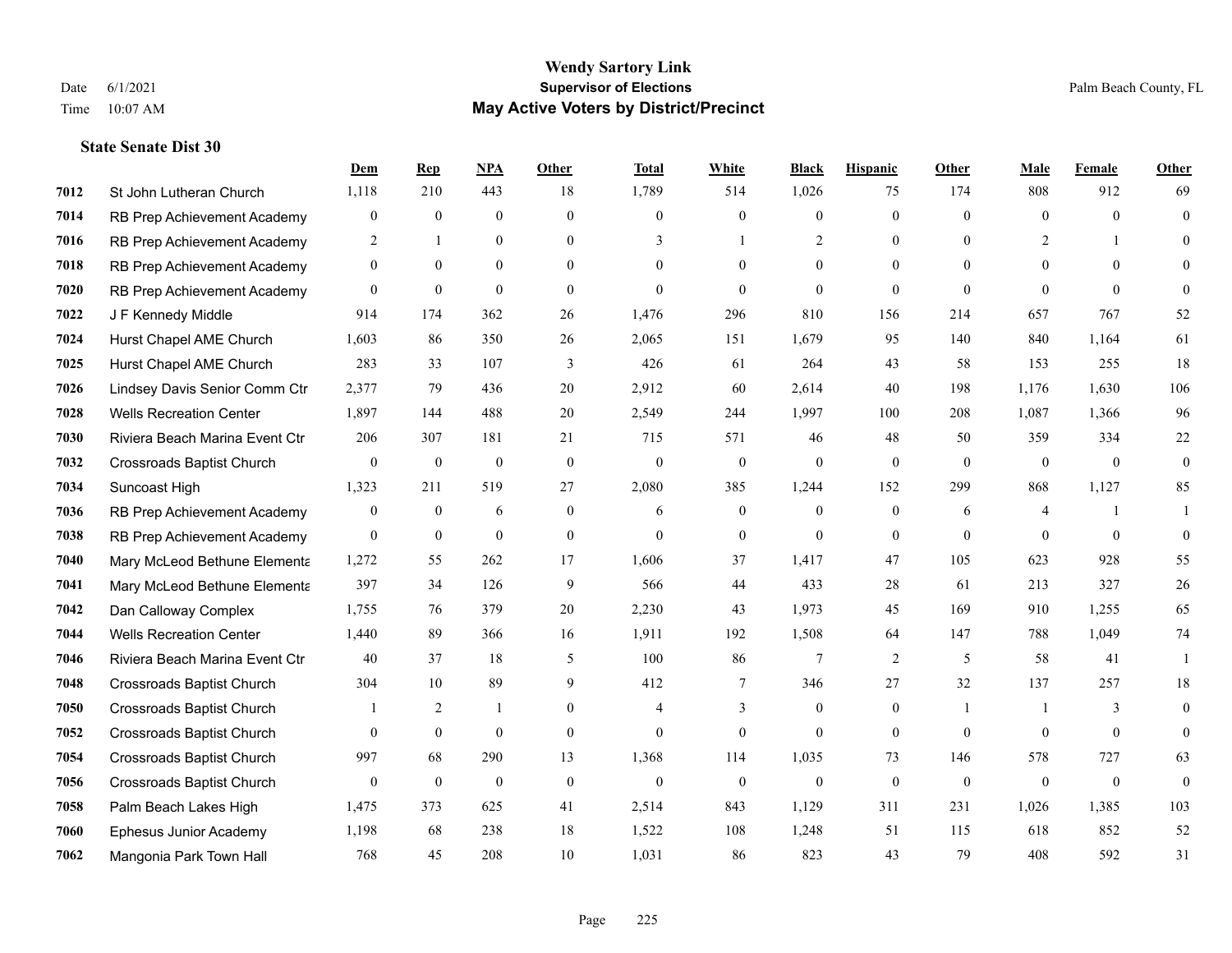|      |                                       | Dem            | <b>Rep</b>     | NPA              | <b>Other</b>     | <b>Total</b> | <b>White</b>   | <b>Black</b>     | <b>Hispanic</b>  | Other          | <b>Male</b>    | Female         | <b>Other</b>     |
|------|---------------------------------------|----------------|----------------|------------------|------------------|--------------|----------------|------------------|------------------|----------------|----------------|----------------|------------------|
| 7064 | Grace Episcopal Church                | 1,378          | 179            | 459              | 32               | 2,048        | 365            | 1,334            | 132              | 217            | 873            | 1,079          | 96               |
| 7066 | Northboro Elementary                  | 1,162          | 195            | 472              | 30               | 1,859        | 498            | 1,002            | 171              | 188            | 827            | 955            | 77               |
| 7068 | <b>Pleasant City Community Center</b> | 1,022          | 278            | 562              | 38               | 1,900        | 853            | 674              | 189              | 184            | 930            | 870            | 100              |
| 7070 | Northboro Elementary                  | 490            | 421            | 388              | 41               | 1,340        | 1,076          | 71               | 83               | 110            | 618            | 684            | 38               |
| 7072 | <b>Egret Lake Elementary</b>          | 492            | 111            | 244              | 6                | 853          | 221            | 380              | 140              | 112            | 367            | 453            | 33               |
| 7074 | <b>Egret Lake Elementary</b>          | 211            | 35             | 90               | 9                | 345          | 63             | 199              | 34               | 49             | 152            | 183            | 10               |
| 7076 | <b>Egret Lake Elementary</b>          | 5              | 2              | $\mathbf{1}$     | $\boldsymbol{0}$ | 8            | 6              | $\overline{1}$   | $\boldsymbol{0}$ | $\mathbf{1}$   | 6              | 2              | $\boldsymbol{0}$ |
| 7078 | <b>Egret Lake Elementary</b>          | 367            | 105            | 145              | 15               | 632          | 430            | 103              | 48               | 51             | 245            | 363            | 24               |
| 7080 | <b>Egret Lake Elementary</b>          | 23             | $\mathfrak{Z}$ | $\boldsymbol{0}$ | $\mathbf{0}$     | 26           | 25             | $\boldsymbol{0}$ | $\mathbf{0}$     | $\overline{1}$ | 6              | 19             | $\mathbf{1}$     |
| 7082 | Seminole Trails Elementary            | 1,083          | 327            | 506              | 30               | 1,946        | 720            | 731              | 269              | 226            | 852            | 1,009          | 85               |
| 7084 | Sharon Christian Church               | 753            | 282            | 444              | 43               | 1,522        | 621            | 454              | 282              | 165            | 627            | 837            | 58               |
| 7086 | <b>Bear Lakes Middle</b>              | 35             | 17             | 14               | 2                | 68           | 25             | 17               | 10               | 16             | 27             | 37             | 4                |
| 7088 | Whitehall Clubhouse #3                | 694            | 490            | 449              | 47               | 1,680        | 1,064          | 253              | 195              | 168            | 792            | 836            | 52               |
| 7090 | <b>Bear Lakes Middle</b>              | 1,428          | 509            | 893              | 62               | 2,892        | 1,137          | 1,002            | 408              | 345            | 1,266          | 1,488          | 138              |
| 7092 | Palm Beach Lakes High                 | 120            | 36             | 77               | 3                | 236          | 86             | 67               | 24               | 59             | 109            | 112            | 15               |
| 7094 | Salvation Army Activity Hall          | 601            | 81             | 280              | 12               | 974          | 164            | 502              | 129              | 179            | 415            | 510            | 49               |
| 7096 | Salvation Army Activity Hall          | 869            | 322            | 502              | 34               | 1,727        | 711            | 548              | 265              | 203            | 703            | 939            | 85               |
| 7098 | U M Church of Palm Beaches            | 23             | 17             | 21               | $\overline{1}$   | 62           | 48             | $\overline{c}$   | 10               | 2              | 31             | 26             | 5                |
| 7100 | U M Church of Palm Beaches            | 1,045          | 472            | 718              | 74               | 2,309        | 1,119          | 710              | 262              | 218            | 1,038          | 1,196          | 75               |
| 7102 | <b>First Christian Church</b>         | 786            | 189            | 357              | 25               | 1,357        | 455            | 657              | 112              | 133            | 525            | 779            | 53               |
| 7104 | WPB City Fire Station #5              | 767            | 394            | 439              | 24               | 1,624        | 998            | 282              | 193              | 151            | 704            | 867            | 53               |
| 7106 | Roosevelt Elementary                  | 2,187          | 180            | 585              | 32               | 2,984        | 299            | 2,197            | 251              | 237            | 1,213          | 1,638          | 133              |
| 7108 | <b>Chamber of Commerce</b>            | 431            | 408            | 372              | 54               | 1,265        | 956            | 64               | 104              | 141            | 600            | 620            | 45               |
| 7110 | <b>Adult Education Center</b>         | 697            | 217            | 417              | 30               | 1,361        | 427            | 432              | 372              | 130            | 560            | 738            | 63               |
| 7112 | <b>Adult Education Center</b>         | 134            | 30             | 57               | $\tau$           | 228          | 57             | 126              | 23               | 22             | 70             | 149            | 9                |
| 7114 | <b>Adult Education Center</b>         | $\overline{0}$ | $\mathbf{0}$   | $\mathbf{0}$     | $\boldsymbol{0}$ | $\mathbf{0}$ | $\mathbf{0}$   | $\boldsymbol{0}$ | $\boldsymbol{0}$ | $\mathbf{0}$   | $\overline{0}$ | $\overline{0}$ | $\mathbf{0}$     |
| 7116 | <b>Adult Education Center</b>         | $\overline{0}$ | $\theta$       | $\mathbf{0}$     | $\overline{0}$   | $\theta$     | $\overline{0}$ | $\boldsymbol{0}$ | $\mathbf{0}$     | $\overline{0}$ | $\theta$       | $\theta$       | $\mathbf{0}$     |
| 7118 | <b>Adult Education Center</b>         | 35             | 38             | 41               | 5                | 119          | 90             | $\overline{4}$   | 18               | $\tau$         | 61             | 50             | 8                |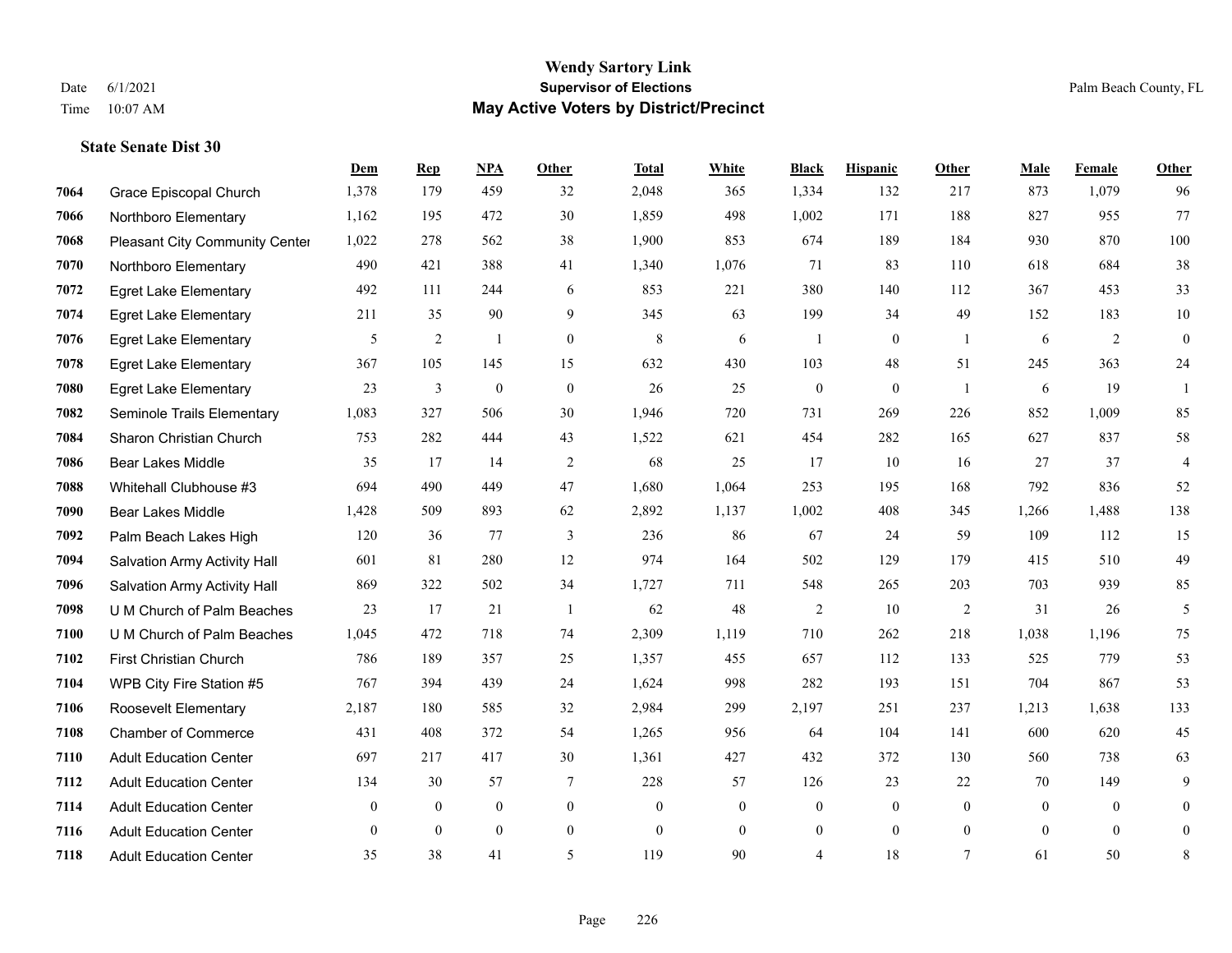#### **Wendy Sartory Link** Date 6/1/2021 **Supervisor of Elections** Palm Beach County, FL Time 10:07 AM **May Active Voters by District/Precinct**

## **Dem Rep NPA Other Total White Black Hispanic Other Male Female Other** U M Church of Palm Beaches 291 112 178 8 589 206 212 112 59 257 301 31 U M Church of Palm Beaches 0 0 0 0 0 0 0 0 0 0 0 0 First Christian Church 1,271 146 363 16 1,796 216 1,276 131 173 793 934 69 First Christian Church 1,621 537 830 85 3,073 1,193 1,106 443 331 1,260 1,683 130 Westward Elementary 2,096 129 533 24 2,782 175 2,262 125 220 1,135 1,547 100 Alexander W Dreyfoos SOA High 884 861 798 76 2,619 2,002 125 219 273 1,322 1,218 79 WPB City Hall Flagler Gallery 718 687 600 82 2,087 1,626 93 145 223 1,044 961 82 Clayton Hutcheson Hall A 837 178 421 25 1,461 325 683 300 153 645 744 72 Haverhill Town Hall 48 35 35 2 120 47 33 30 10 49 66 5 Westgate Community Center 1,598 458 928 30 3,014 718 989 998 309 1,334 1,530 150 Haverhill Town Hall 174 77 96 4 351 109 125 78 39 162 168 21 Clayton Hutcheson Hall B 37 8 12 0 57 17 28 7 5 26 31 0 Clayton Hutcheson Hall B 49 3 20 1 73 4 48 12 9 28 39 6 Clayton Hutcheson Hall B 248 15 101 2 366 27 234 81 24 130 219 17 Howard Park Community Center 72 25 47 5 149 67 35 28 19 73 69 7 Howard Park Community Center 61 12 49 1 123 18 50 33 22 56 56 11 Howard Park Community Center 377 301 322 37 1,037 826 41 91 79 521 483 33 WPB City Hall Flagler Gallery 499 515 333 43 1,390 1,086 48 126 130 527 788 75 Morton & Barbara Mandel Center 151 382 164 20 717 635 8 17 57 325 370 22 PB Fire Station #3 45 107 61 3 216 187 0 7 22 96 108 12 PB Fire Station #3 565 501 428 50 1,544 1,381 19 38 106 678 828 38 PB Fire Station #3 341 400 320 34 1,095 968 5 31 91 490 578 27 Federal Only 0 0 0 0 0 0 0 0 0 0 State Only 146 125 139 2 412 316 19 17 60 190 207 15 **State Senate Dist 30** 145,812 108,720 97,130 7,783 359,445 219,667 65,548 42,123 32,107 159,870 186,886 12,689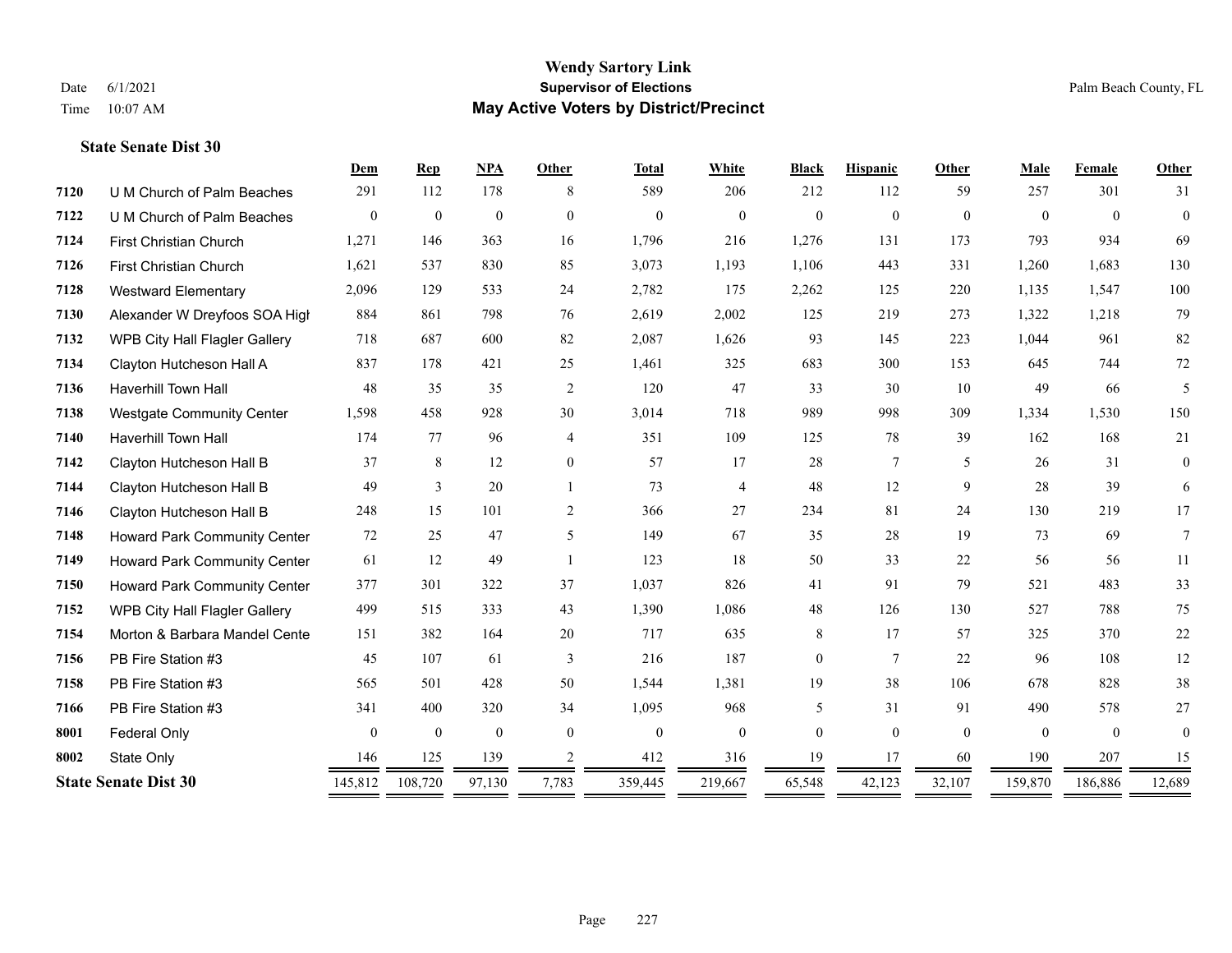|      |                                   | Dem            | <b>Rep</b>       | NPA              | <b>Other</b>   | <b>Total</b>   | <b>White</b>     | <b>Black</b>     | <b>Hispanic</b>  | <b>Other</b>   | <b>Male</b>    | <b>Female</b>  | <b>Other</b>             |
|------|-----------------------------------|----------------|------------------|------------------|----------------|----------------|------------------|------------------|------------------|----------------|----------------|----------------|--------------------------|
| 2084 | <b>Community Christian Church</b> | 283            | 118              | 161              | 17             | 579            | 168              | 206              | 131              | 74             | 259            | 304            | 16                       |
| 2085 | <b>Community Christian Church</b> | 2              | $\mathbf{1}$     | $\mathbf{0}$     | $\theta$       | 3              | 3                | $\mathbf{0}$     | $\mathbf{0}$     | $\mathbf{0}$   | $\mathbf{1}$   | 2              | $\overline{0}$           |
| 2086 | <b>Community Christian Church</b> | 1,254          | 574              | 961              | 52             | 2,841          | 898              | 613              | 940              | 390            | 1,242          | 1,483          | 116                      |
| 2087 | <b>Community Christian Church</b> |                | 1                | $\theta$         | $\mathbf{0}$   | $\overline{2}$ | $\mathfrak{2}$   | $\boldsymbol{0}$ | $\overline{0}$   | $\mathbf{0}$   | $\overline{2}$ | $\overline{0}$ | $\overline{0}$           |
| 2096 | 1st Church of the Nazarene        | 257            | 72               | 193              | 5              | 527            | 125              | 24               | 332              | 46             | 245            | 251            | 31                       |
| 2112 | Palm Springs Middle               | 7              | 6                | 6                | $\mathbf{0}$   | 19             | 15               | 3                | $\boldsymbol{0}$ | $\overline{1}$ | 9              | 10             | $\mathbf{0}$             |
| 2116 | The Ark Church                    | 844            | 569              | 708              | 31             | 2,152          | 947              | 152              | 874              | 179            | 924            | 1,144          | 84                       |
| 2118 | Palm Springs Middle               | $\theta$       | $\theta$         | $\theta$         | $\theta$       | $\theta$       | $\mathbf{0}$     | $\mathbf{0}$     | $\overline{0}$   | $\Omega$       | $\theta$       | $\Omega$       | $\overline{0}$           |
| 2120 | Palm Springs Middle               | 58             | 21               | 53               | $\mathbf{0}$   | 132            | 35               | 13               | 55               | 29             | 52             | 68             | 12                       |
| 2122 | Palm Springs Middle               |                | $\mathbf{0}$     | $\mathbf{0}$     | $\overline{0}$ | $\mathbf{1}$   | $\mathbf{0}$     | $\mathbf{1}$     | $\overline{0}$   | $\theta$       | -1             | $\theta$       | $\overline{0}$           |
| 2124 | Palm Springs Middle               | $\tau$         | 8                | 15               | $\theta$       | 30             | 14               | $\overline{7}$   | 8                |                | 14             | 16             | $\overline{0}$           |
| 2126 | St Marys Orthodox Church          | 279            | 253              | 235              | 9              | 776            | 441              | 29               | 240              | 66             | 363            | 392            | 21                       |
| 2127 | Lake Clarke Shores Town Hall      |                | $\mathbf{0}$     |                  | $\theta$       | 2              | $\mathbf{0}$     | $\overline{0}$   | $\overline{2}$   | $\Omega$       | 2              | $\theta$       | $\mathbf{0}$             |
| 2128 | Palm Springs Middle               | $\overline{0}$ | $\boldsymbol{0}$ | $\boldsymbol{0}$ | $\overline{0}$ | $\theta$       | $\boldsymbol{0}$ | $\boldsymbol{0}$ | $\boldsymbol{0}$ | $\mathbf{0}$   | $\mathbf{0}$   | $\mathbf{0}$   | $\overline{0}$           |
| 2148 | <b>Liberty Park Elementary</b>    | $\theta$       | $\mathbf{0}$     | $\mathbf{0}$     | $\theta$       | $\theta$       | $\overline{0}$   | $\overline{0}$   | $\overline{0}$   | $\theta$       | $\theta$       | $\Omega$       | $\overline{0}$           |
| 2150 | River Bridge Activities Center    | 1,116          | 532              | 694              | 51             | 2,393          | 1,153            | 486              | 496              | 258            | 1,004          | 1,300          | 89                       |
| 2152 | Pine Ridge North II               | 1,175          | 530              | 849              | 52             | 2,606          | 1,085            | 405              | 848              | 268            | 1,048          | 1,448          | 110                      |
| 2154 | <b>Forest Hill Elementary</b>     | 1,187          | 450              | 840              | 29             | 2,506          | 772              | 410              | 1,062            | 262            | 1,085          | 1,288          | 133                      |
| 2156 | Cresthaven Emory Aud              | 652            | 425              | 324              | 15             | 1,416          | 800              | 99               | 419              | 98             | 524            | 840            | 52                       |
| 2158 | Community Of Hope                 | 1,127          | 428              | 834              | 32             | 2,421          | 616              | 452              | 1,037            | 316            | 1,070          | 1,231          | 120                      |
| 2160 | Cresthaven Barkley Aud            | 527            | 360              | 294              | 21             | 1,202          | 608              | 86               | 401              | 107            | 498            | 649            | 55                       |
| 2162 | Cresthaven Ashley Aud             | 350            | 218              | 226              | 14             | 808            | 408              | 37               | 296              | 67             | 324            | 451            | 33                       |
| 2164 | <b>Covered Bridge Clubhouse</b>   | 1,152          | 748              | 681              | 36             | 2,617          | 1,833            | 133              | 473              | 178            | 1,018          | 1,517          | 82                       |
| 2166 | Poinciana Clubhouse               | 925            | 532              | 502              | 35             | 1,994          | 1,324            | 96               | 412              | 162            | 787            | 1,140          | 67                       |
| 2168 | First Baptist Church GA           | $\overline{0}$ | $\mathbf{0}$     | $\mathbf{0}$     | $\mathbf{0}$   | $\mathbf{0}$   | $\overline{0}$   | $\overline{0}$   | $\overline{0}$   | $\theta$       | $\overline{0}$ | $\overline{0}$ | $\overline{0}$           |
| 2170 | <b>Liberty Park Elementary</b>    | 1,150          | 550              | 688              | 54             | 2,442          | 1,079            | 465              | 636              | 262            | 968            | 1,357          | 117                      |
| 2172 | First Baptist Church GA           | 17             | $\overline{4}$   | 11               | $\mathbf{0}$   | 32             | 15               | 3                | 10               | $\overline{4}$ | 13             | 18             | $\overline{\phantom{a}}$ |
| 2174 | First Baptist Church GA           | 462            | 188              | 274              | 12             | 936            | 416              | 193              | 205              | 122            | 408            | 487            | 41                       |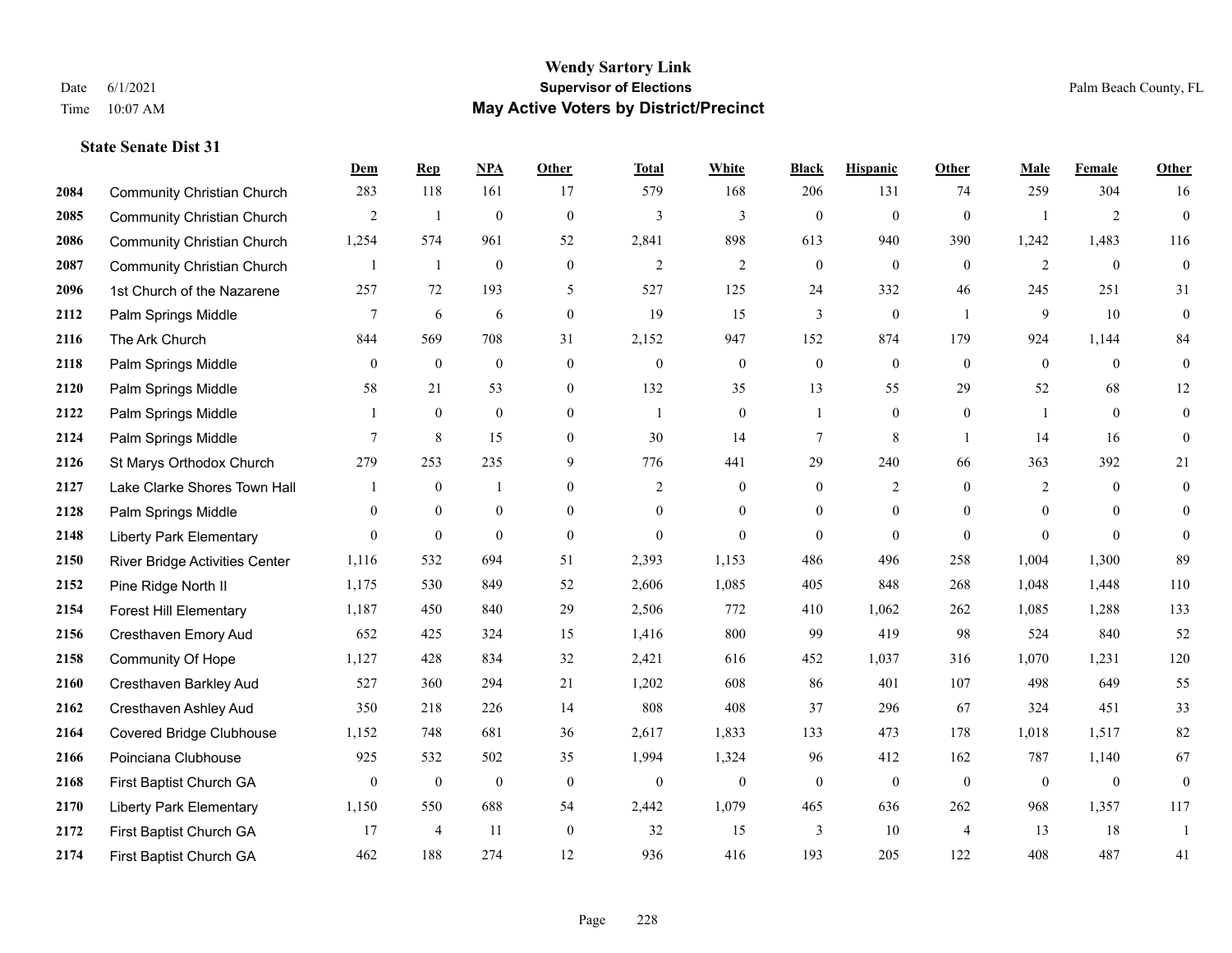|      |                                      | Dem            | <b>Rep</b>       | NPA            | <b>Other</b>   | <b>Total</b> | <b>White</b>     | <b>Black</b>     | <b>Hispanic</b>  | <b>Other</b>   | <b>Male</b>    | <b>Female</b>    | Other            |
|------|--------------------------------------|----------------|------------------|----------------|----------------|--------------|------------------|------------------|------------------|----------------|----------------|------------------|------------------|
| 2182 | <b>Greenacres Community Center</b>   | 643            | 278              | 535            | 30             | 1,486        | 535              | 142              | 662              | 147            | 588            | 808              | 90               |
| 2184 | American Polish Club                 | 1,117          | 408              | 835            | 38             | 2,398        | 755              | 344              | 1,034            | 265            | 995            | 1,263            | 140              |
| 2186 | American Polish Club                 | 329            | 134              | 236            | 5              | 704          | 213              | 110              | 308              | 73             | 315            | 355              | 34               |
| 2188 | <b>St Lukes United Methodist Chr</b> | 476            | 530              | 431            | 34             | 1,471        | 1,168            | 37               | 187              | 79             | 693            | 738              | $40\,$           |
| 2190 | Lucerne Pointe Clubhouse             | 1.063          | 531              | 674            | 46             | 2,314        | 1,479            | 229              | 424              | 182            | 952            | 1,279            | 83               |
| 2192 | Fountains Of Palm Beach              | 931            | 451              | 582            | 55             | 2,019        | 1,383            | 140              | 333              | 163            | 853            | 1,099            | 67               |
| 2194 | LC Swain Middle                      | 1,119          | 373              | 728            | 42             | 2,262        | 789              | 462              | 780              | 231            | 949            | 1,200            | 113              |
| 2196 | Pine Ridge South IV Clubhouse        | 931            | 509              | 509            | 42             | 1,991        | 1,204            | 266              | 405              | 116            | 776            | 1,140            | 75               |
| 2198 | American Finnish Club                | 14             | 9                | $\,$ 8 $\,$    | $\mathbf{0}$   | 31           | 17               | 3                | -1               | 10             | 12             | 16               | 3                |
| 2202 | <b>LC Swain Middle</b>               | $\mathbf{0}$   | $\,$ 8 $\,$      | $\overline{2}$ | $\mathbf{0}$   | 10           | 6                | $\boldsymbol{0}$ | 3                | $\overline{1}$ | $\overline{4}$ | 6                | $\overline{0}$   |
| 2204 | Heritage Elementary                  | 563            | 218              | 490            | 31             | 1,302        | 423              | 142              | 615              | 122            | 563            | 660              | 79               |
| 2206 | <b>Heritage Elementary</b>           | 475            | 198              | 340            | 16             | 1,029        | 335              | 217              | 346              | 131            | 445            | 529              | 55               |
| 2208 | American Finnish Club                | 6              | 7                | $\overline{2}$ | $\overline{1}$ | 16           | 14               | $\boldsymbol{0}$ | $\overline{0}$   | 2              | 6              | 8                | $\overline{2}$   |
| 2210 | American Polish Club                 | 241            | 98               | 141            | 6              | 486          | 177              | 115              | 144              | 50             | 193            | 271              | $22\,$           |
| 2212 | American Polish Club                 | $\overline{0}$ | $\mathbf{0}$     | $\theta$       | $\mathbf{0}$   | $\mathbf{0}$ | $\boldsymbol{0}$ | $\mathbf{0}$     | $\overline{0}$   | $\mathbf{0}$   | $\mathbf{0}$   | $\overline{0}$   | $\boldsymbol{0}$ |
| 2214 | Indian Pines Elementary              | 1,184          | 257              | 575            | 34             | 2,050        | 471              | 898              | 445              | 236            | 920            | 1,026            | 104              |
| 2216 | Indian Pines Elementary              | 1,830          | 299              | 842            | 39             | 3,010        | 527              | 1,521            | 589              | 373            | 1,340          | 1,518            | 152              |
| 2218 | <b>Tradewinds Middle</b>             | 1,281          | 333              | 650            | 34             | 2,298        | 590              | 882              | 380              | 446            | 1,016          | 1,154            | 128              |
| 3002 | Palm Springs Middle                  | 864            | 349              | 595            | 48             | 1,856        | 554              | 353              | 775              | 174            | 760            | 1,011            | 85               |
| 3004 | <b>Community Of Hope</b>             | 69             | 40               | 61             | $\sqrt{2}$     | 172          | 65               | 11               | 70               | 26             | 85             | 75               | 12               |
| 3006 | Faith Presbyterian                   | 1,067          | 644              | 745            | 33             | 2,489        | 1,025            | 297              | 952              | 215            | 1,025          | 1,354            | 110              |
| 3008 | Palm Springs Middle                  | $\bf{0}$       | $\boldsymbol{0}$ | $\mathbf{0}$   | $\mathbf{0}$   | $\mathbf{0}$ | $\boldsymbol{0}$ | $\boldsymbol{0}$ | $\boldsymbol{0}$ | $\mathbf{0}$   | $\mathbf{0}$   | $\boldsymbol{0}$ | $\overline{0}$   |
| 3010 | Faith Presbyterian                   | 376            | 210              | 298            | 24             | 908          | 371              | 117              | 342              | 78             | 415            | 457              | $36\,$           |
| 3012 | <b>Emmanuel Baptist Church</b>       | 662            | 597              | 431            | 20             | 1,710        | 1,031            | 44               | 539              | 96             | 722            | 925              | 63               |
| 3014 | Lake Clarke Shores Town Hall         | 1,043          | 1.106            | 645            | 44             | 2,838        | 2,085            | 82               | 497              | 174            | 1,284          | 1,462            | 92               |
| 3016 | <b>Community Of Hope</b>             | 47             | 38               | 56             | 2              | 143          | 36               | 10               | 81               | 16             | 55             | 78               | 10               |
| 3018 | Palm Springs Middle                  | 12             | 12               | $\,$ 8 $\,$    | 3              | 35           | 15               | $\boldsymbol{0}$ | 16               | $\overline{4}$ | 15             | 19               | -1               |
| 3020 | Palm Springs Village Hall            | 989            | 636              | 801            | 35             | 2,461        | 1,020            | 175              | 1,065            | 201            | 1,094          | 1,253            | 114              |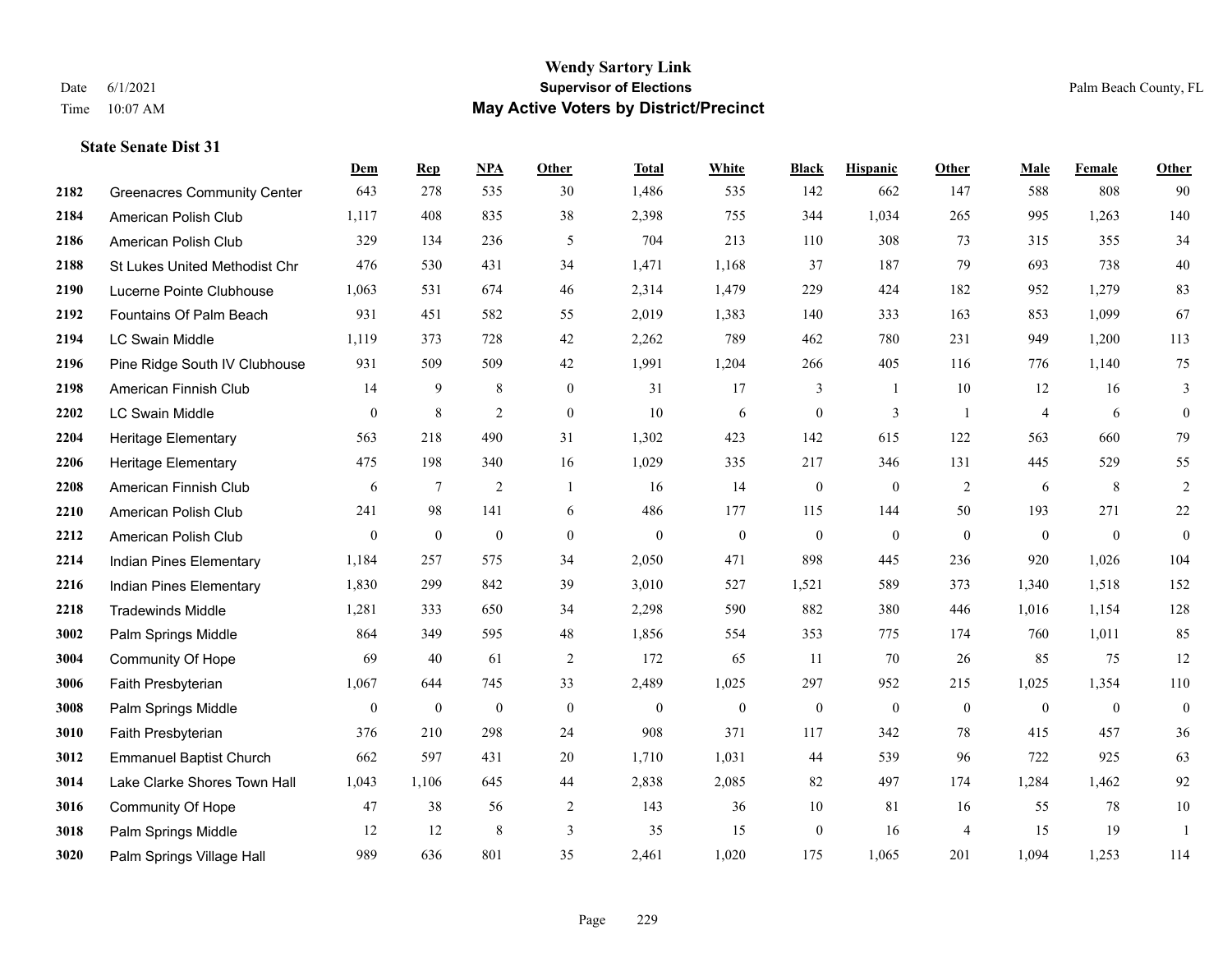|      |                                  | Dem              | <b>Rep</b>       | NPA              | <b>Other</b>     | <b>Total</b>     | <b>White</b>     | <b>Black</b>     | <b>Hispanic</b>  | <b>Other</b>     | <b>Male</b>      | Female         | <b>Other</b>     |
|------|----------------------------------|------------------|------------------|------------------|------------------|------------------|------------------|------------------|------------------|------------------|------------------|----------------|------------------|
| 3022 | Oasis De Amor Baptist Church     | 523              | 216              | 405              | 18               | 1,162            | 380              | 138              | 497              | 147              | 545              | 549            | 68               |
| 3024 | Palm Springs Library             | 737              | 418              | 607              | 27               | 1,789            | 676              | 208              | 711              | 194              | 787              | 894            | 108              |
| 3026 | Palm Springs Village Hall        | $\bf{0}$         | $\boldsymbol{0}$ | $\boldsymbol{0}$ | $\overline{0}$   | $\mathbf{0}$     | $\boldsymbol{0}$ | $\mathbf{0}$     | $\boldsymbol{0}$ | $\theta$         | $\mathbf{0}$     | $\theta$       | $\boldsymbol{0}$ |
| 3028 | Palm Springs Village Hall        | 2                | $\mathbf{1}$     | $\boldsymbol{0}$ | $\overline{0}$   | 3                | $\boldsymbol{0}$ | $\boldsymbol{0}$ | 3                | $\overline{0}$   |                  | 2              | $\mathbf{0}$     |
| 3030 | Palm Springs Village Hall        | $\theta$         | $\mathbf{0}$     | $\boldsymbol{0}$ | $\theta$         | $\theta$         | $\theta$         | $\mathbf{0}$     | $\mathbf{0}$     | $\theta$         | $\theta$         | $\theta$       | $\mathbf{0}$     |
| 3032 | Special Olympics of PBC          | 726              | 321              | 559              | 36               | 1,642            | 617              | 275              | 607              | 143              | 772              | 782            | 88               |
| 3034 | <b>Sunlight Community Church</b> | 156              | 101              | 82               | 5                | 344              | 184              | 43               | 97               | 20               | 157              | 177            | $10\,$           |
| 3036 | <b>Sunlight Community Church</b> | 407              | 218              | 284              | 15               | 924              | 382              | 184              | 264              | 94               | 412              | 480            | 32               |
| 3038 | <b>Sunlight Community Church</b> | 749              | 306              | 554              | 35               | 1,644            | 691              | 255              | 522              | 176              | 777              | 779            | $88\,$           |
| 3040 | 1st Congregational Church        | 721              | 328              | 425              | 43               | 1,517            | 1,108            | 77               | 209              | 123              | 738              | 720            | 59               |
| 3042 | 1st Congregational Church        | 747              | 474              | 422              | 46               | 1,689            | 1,423            | 25               | 135              | 106              | 775              | 858            | 56               |
| 3044 | Holy Redeemer Church             | 228              | 66               | 191              | $\tau$           | 492              | 145              | 102              | 202              | 43               | 215              | 260            | 17               |
| 3048 | Holy Redeemer Church             | 626              | 231              | 480              | 24               | 1,361            | 425              | 270              | 531              | 135              | 601              | 696            | 64               |
| 3050 | Holy Redeemer Church             | 7                | $\,$ 8 $\,$      | $\sqrt{2}$       | $\boldsymbol{0}$ | 17               | $10\,$           | 6                | 1                | $\boldsymbol{0}$ | 10               | $\overline{7}$ | $\boldsymbol{0}$ |
| 3052 | Our Savior Lutheran Church       | 424              | 119              | 254              | 14               | 811              | 230              | 221              | 279              | 81               | 376              | 391            | 44               |
| 3058 | Our Savior Lutheran Church       | $\mathbf{0}$     | $\boldsymbol{0}$ | $\overline{2}$   | $\overline{0}$   | $\overline{2}$   | -1               | $\mathbf{1}$     | $\mathbf{0}$     | $\mathbf{0}$     | $\overline{1}$   | -1             | $\mathbf{0}$     |
| 3060 | Our Savior Lutheran Church       | 264              | 58               | 159              | $\tau$           | 488              | 117              | 175              | 161              | 35               | 188              | 278            | $22\,$           |
| 3062 | Our Savior Lutheran Church       | 1,062            | 330              | 597              | 50               | 2,039            | 824              | 446              | 578              | 191              | 939              | 1,004          | 96               |
| 3064 | 1st Congregational Church        | 502              | 238              | 411              | 32               | 1,183            | 835              | 98               | 162              | 88               | 554              | 579            | 50               |
| 3066 | Our Savior Lutheran Church       | 407              | 152              | 314              | 20               | 893              | 621              | 78               | 104              | 90               | 431              | 423            | 39               |
| 3068 | St Andrews Episcopal             | 576              | 307              | 439              | 44               | 1,366            | 1,104            | 59               | 112              | 91               | 658              | 661            | $47\,$           |
| 3070 | Mid County Senior Center         | 752              | 281              | 606              | 38               | 1,677            | 538              | 368              | 552              | 219              | 754              | 839            | 84               |
| 3071 | Holy Redeemer Church             | $\boldsymbol{0}$ | $\boldsymbol{0}$ | $\boldsymbol{0}$ | $\boldsymbol{0}$ | $\boldsymbol{0}$ | $\boldsymbol{0}$ | $\boldsymbol{0}$ | $\boldsymbol{0}$ | $\overline{0}$   | $\boldsymbol{0}$ | $\overline{0}$ | $\boldsymbol{0}$ |
| 3072 | Holy Redeemer Church             | 146              | 26               | 91               | 8                | 271              | 74               | 106              | 52               | 39               | 103              | 155            | 13               |
| 3074 | <b>Coastal Chapel</b>            | 508              | 369              | 346              | 25               | 1,248            | 777              | 113              | 267              | 91               | 586              | 621            | 41               |
| 3075 | Lantana Recreation Center        | 15               | 10               | 8                | 2                | 35               | 35               | $\boldsymbol{0}$ | $\boldsymbol{0}$ | $\mathbf{0}$     | 13               | 22             | $\boldsymbol{0}$ |
| 3076 | Our Savior Lutheran Church       | 53               | 44               | 57               | $\overline{1}$   | 155              | 104              | 19               | 20               | 12               | 84               | 65             | 6                |
| 3078 | Lakeside UM Church               | 683              | 433              | 487              | 38               | 1,641            | 1,037            | 175              | 287              | 142              | 731              | 863            | 47               |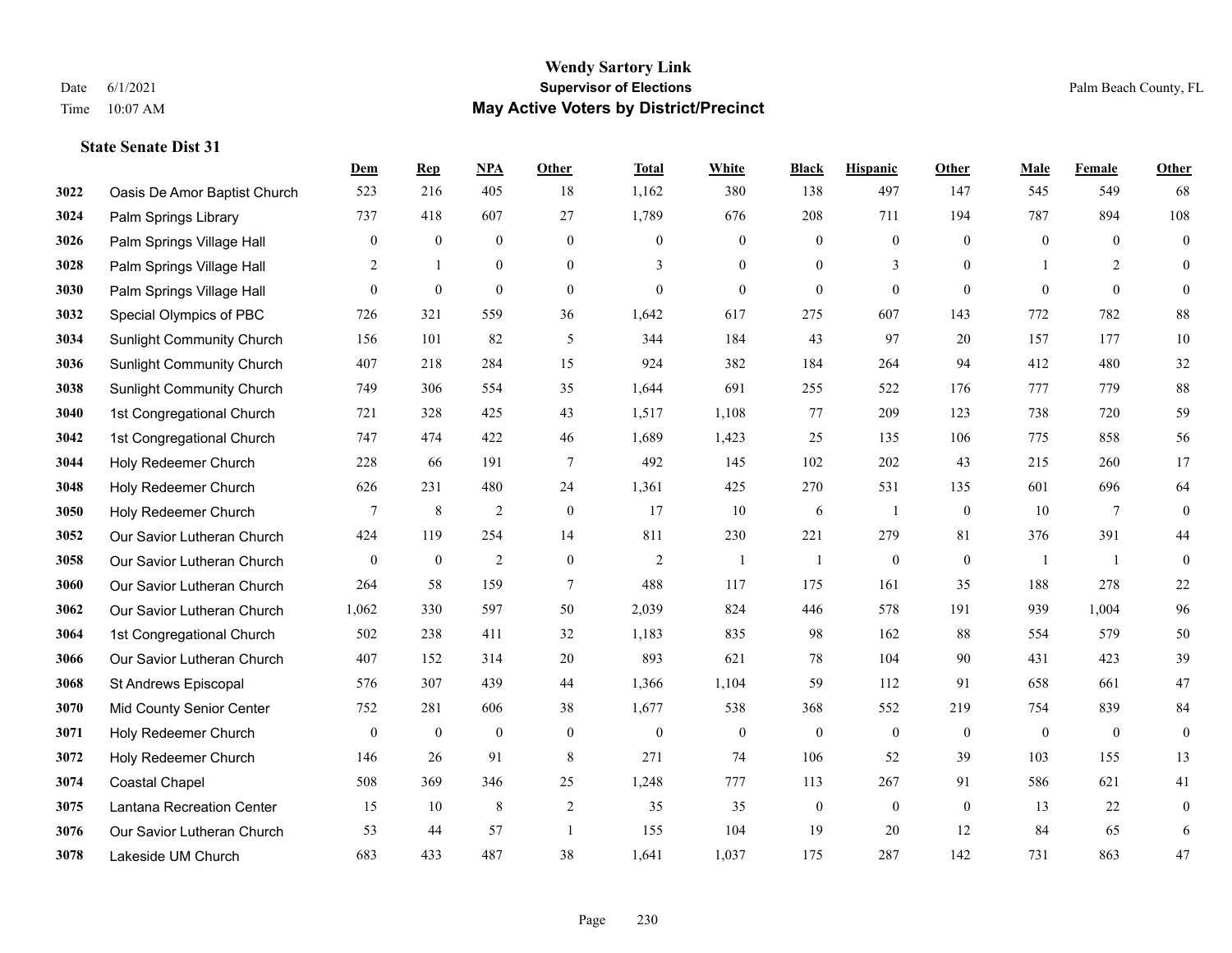|      |                                  | Dem   | <b>Rep</b> | NPA | <b>Other</b> | <b>Total</b> | <b>White</b> | <b>Black</b> | <b>Hispanic</b> | Other | <b>Male</b> | <b>Female</b> | <b>Other</b> |
|------|----------------------------------|-------|------------|-----|--------------|--------------|--------------|--------------|-----------------|-------|-------------|---------------|--------------|
| 3080 | American Finnish Club            | 888   | 244        | 599 | 42           | 1,773        | 444          | 536          | 587             | 206   | 779         | 886           | 108          |
| 3082 | <b>Atlantis City Hall</b>        | 485   | 910        | 445 | 42           | 1,882        | 1,627        | 41           | 88              | 126   | 867         | 971           | 44           |
| 3086 | <b>Woodlands Middle</b>          | 802   | 627        | 701 | 49           | 2,179        | 1,493        | 137          | 359             | 190   | 1,007       | 1,092         | $80\,$       |
| 3088 | <b>Tradewinds Middle</b>         | 187   | 55         | 130 | 9            | 381          | 103          | 127          | 90              | 61    | 171         | 198           | 12           |
| 3094 | <b>Coral Reef Elementary</b>     | 326   | 240        | 262 | 26           | 854          | 512          | 68           | 192             | 82    | 401         | 426           | $27\,$       |
| 3096 | <b>Coral Reef Elementary</b>     | 835   | 604        | 627 | 54           | 2,120        | 1,366        | 254          | 269             | 231   | 987         | 1,046         | $87\,$       |
| 3098 | Manatee Elementary               | 687   | 582        | 512 | 41           | 1,822        | 1,245        | 171          | 215             | 191   | 826         | 932           | 64           |
| 3100 | Journeys End                     | 426   | 336        | 352 | 20           | 1,134        | 759          | 91           | 135             | 149   | 533         | 572           | 29           |
| 3102 | <b>Diamond View Elementary</b>   | 1,232 | 460        | 817 | 45           | 2,554        | 1,067        | 641          | 543             | 303   | 1,135       | 1,310         | 109          |
| 3104 | American German Club             | 425   | 371        | 386 | 32           | 1,214        | 847          | 93           | 143             | 131   | 565         | 602           | $47\,$       |
| 3106 | American German Club             | 302   | 117        | 205 | 16           | 640          | 237          | 173          | 97              | 133   | 282         | 329           | 29           |
| 3108 | Santaluces High                  | 1,249 | 543        | 873 | 61           | 2,726        | 1,096        | 693          | 538             | 399   | 1,203       | 1,433         | $90\,$       |
| 3110 | Lantana Road Branch Library      | 843   | 346        | 513 | 41           | 1,743        | 828          | 460          | 294             | 161   | 765         | 893           | 85           |
| 3112 | <b>Starlight Cove Elementary</b> | 862   | 307        | 624 | 39           | 1,832        | 731          | 309          | 641             | 151   | 795         | 944           | 93           |
| 3114 | Santaluces High                  | 384   | 252        | 295 | 12           | 943          | 554          | 121          | 181             | 87    | 461         | 449           | 33           |
| 3116 | <b>Advent Lantana</b>            | 1,124 | 547        | 759 | 51           | 2,481        | 1,522        | 375          | 382             | 202   | 1,025       | 1,366         | 90           |
| 3118 | Advent Lantana                   | 214   | 232        | 176 | 16           | 638          | 525          | 22           | 47              | 44    | 313         | 311           | 14           |
| 3124 | West Boynton Park and Rec        | 788   | 579        | 641 | 45           | 2,053        | 1,304        | 214          | 285             | 250   | 926         | 1,050         | $77\,$       |
| 3126 | Temple Shaarei Shalom            | 656   | 507        | 472 | 29           | 1,664        | 1,140        | 153          | 202             | 169   | 770         | 843           | 51           |
| 3128 | West Boynton Park and Rec        | 952   | 612        | 729 | 42           | 2,335        | 1,461        | 279          | 333             | 262   | 1,069       | 1,181         | 85           |
| 3130 | Winston Trails Swim Center       | 1,127 | 922        | 862 | 64           | 2,975        | 2,105        | 206          | 375             | 289   | 1,391       | 1,468         | 116          |
| 3132 | Park Vista High                  | 885   | 667        | 695 | 50           | 2,297        | 1,455        | 228          | 373             | 241   | 1,038       | 1,177         | 82           |
| 3133 | Christa McAuliffe Middle         | 178   | 121        | 134 | 9            | 442          | 270          | 45           | 62              | 65    | 212         | 218           | 12           |
| 3134 | <b>Hidden Oaks Elementary</b>    | 1,098 | 322        | 586 | 33           | 2,039        | 598          | 803          | 362             | 276   | 876         | 1,075         | $88\,$       |
| 3136 | Freedom Shores Elementary        | 889   | 409        | 581 | 33           | 1,912        | 845          | 528          | 280             | 259   | 849         | 986           | 77           |
| 3138 | <b>Citrus Cove Elementary</b>    | 872   | 501        | 575 | 31           | 1,979        | 1,171        | 313          | 286             | 209   | 873         | 1,024         | 82           |
| 3140 | Boynton Lakes North Clubhouse    | 425   | 193        | 271 | 15           | 904          | 426          | 219          | 126             | 133   | 406         | 467           | 31           |
| 3142 | Boynton Lakes North Clubhouse    | 394   | 167        | 219 | 15           | 795          | 446          | 140          | 137             | 72    | 320         | 444           | 31           |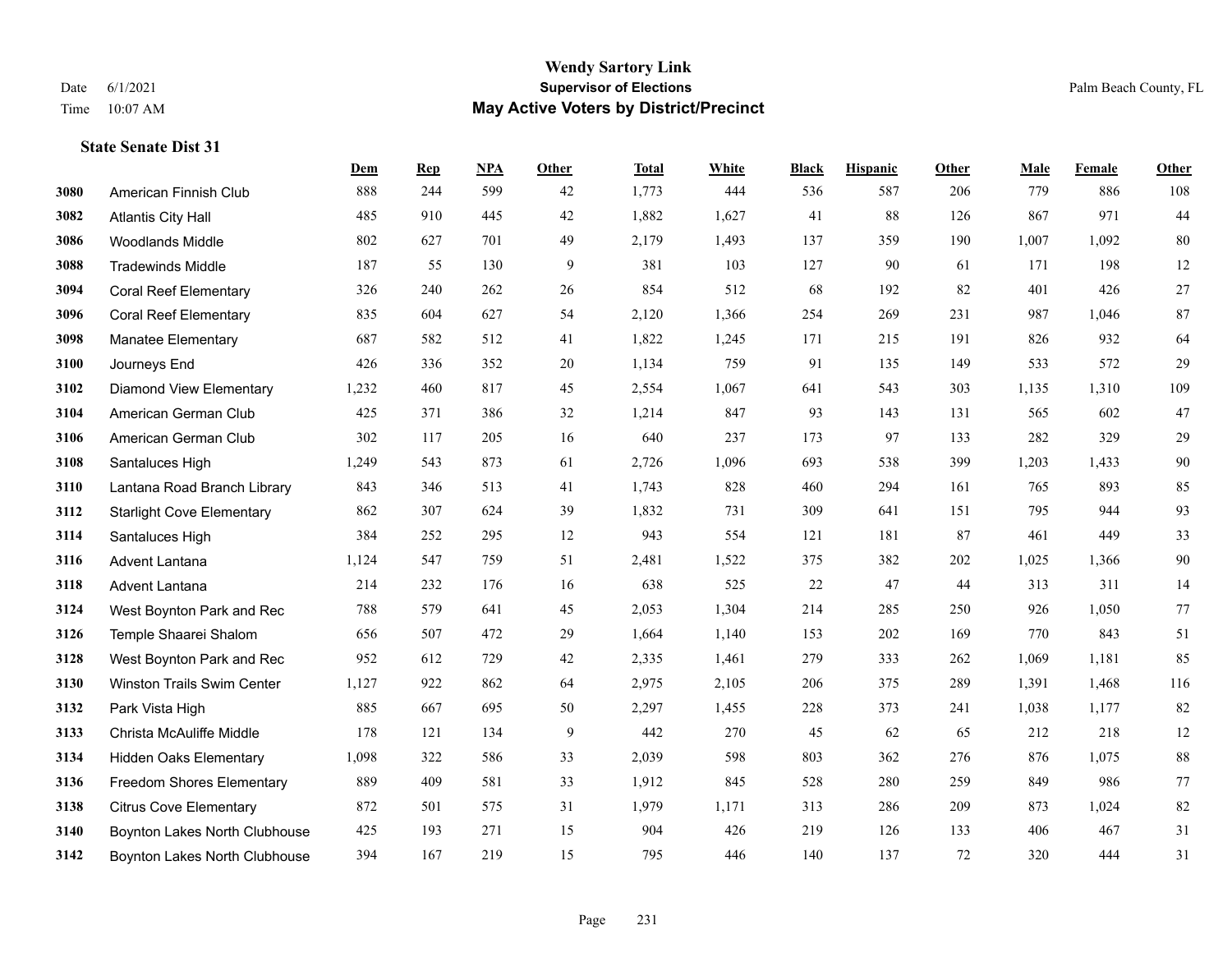#### **Wendy Sartory Link** Date 6/1/2021 **Supervisor of Elections** Palm Beach County, FL Time 10:07 AM **May Active Voters by District/Precinct**

## **Dem Rep NPA Other Total White Black Hispanic Other Male Female Other** Freedom Shores Elementary 11 8 8 0 27 21 0 4 2 11 14 2 Freedom Shores Elementary 356 136 172 15 679 458 81 77 63 268 390 21 Imagine Schools - Chancellor 63 54 55 6 178 122 12 27 17 87 86 5 Christa McAuliffe Middle 573 251 233 20 1,077 977 22 30 48 444 600 33 Park Vista High 652 413 388 33 1,486 1,271 57 63 95 654 782 50 Ponte Vecchio Clubhouse 822 314 286 20 1,442 1,283 22 40 97 650 748 44 Aberdeen East Clubhouse 1,022 499 555 41 2,117 1,612 141 183 181 867 1,187 63 Crystal Lakes Elementary 1,023 784 835 55 2,697 1,905 194 297 301 1,224 1,361 112 Christa McAuliffe Middle 439 334 322 18 1,113 759 135 117 102 502 569 42 Hidden Oaks Elementary 548 259 297 18 1,122 679 204 124 115 503 586 33 Citrus Cove Elementary 894 548 641 52 2,135 1,341 312 247 235 944 1,119 72 Jamaica Bay Clubhouse 365 374 274 25 1,038 921 22 38 57 449 555 34 Boynton Beach Fire Station #3 939 462 675 31 2,107 1,188 372 306 241 895 1,137 75 Boynton Beach High 1,145 612 883 72 2,712 1,597 319 536 260 1,195 1,407 110 Boynton Beach High 500 149 326 32 1,007 473 283 144 107 421 539 47 Boynton Beach Fire Station #3 251 180 175 13 619 423 52 86 58 282 320 17 Boynton Beach High 227 125 158 7 517 275 99 79 64 223 268 26 Imagine Schools - Chancellor 0 0 0 0 0 0 0 0 0 0 0 0 Imagine Schools - Chancellor 103 52 87 4 246 122 50 39 35 118 117 11 Christ Fellowship Church BB 256 171 177 28 632 399 69 96 68 300 308 24 Christ Fellowship Church BB 186 126 145 10 467 329 41 64 33 208 238 21 Christ Fellowship Church BB 729 417 604 56 1,806 1,042 276 286 202 845 899 62 Christ Fellowship Church BB 422 308 359 21 1,110 683 228 127 72 542 531 37 Imagine Schools - Chancellor 333 164 233 18 748 420 154 107 67 372 358 18 Leisureville #1 Clubhouse 574 412 375 42 1,403 1,062 112 131 98 564 790 49 Boynton Beach Fire Station #2 762 177 398 17 1,354 492 552 165 145 595 705 54 Leisureville #3 Clubhouse 629 566 429 47 1,671 1,398 78 103 92 716 900 55 BB Leisureville Clubhouse 493 528 311 36 1,368 1,133 60 114 61 559 771 38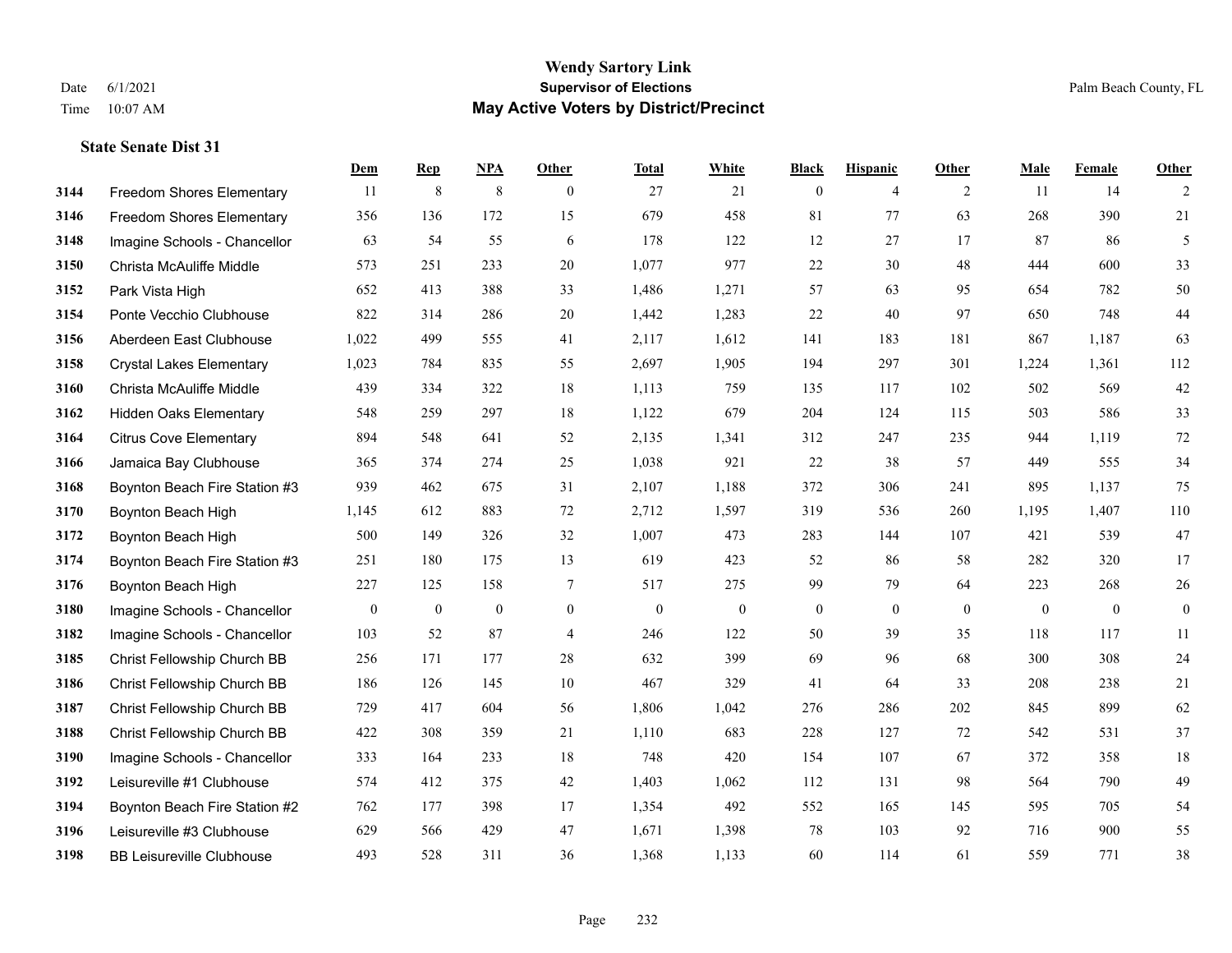|      |                                      | Dem              | <b>Rep</b>       | NPA              | <b>Other</b>     | <b>Total</b>     | <b>White</b>     | <b>Black</b>     | <b>Hispanic</b>  | Other            | <b>Male</b>  | <b>Female</b> | <b>Other</b>     |
|------|--------------------------------------|------------------|------------------|------------------|------------------|------------------|------------------|------------------|------------------|------------------|--------------|---------------|------------------|
| 3200 | Golfview Harbour Clubhouse           | 647              | 419              | 421              | 28               | 1,515            | 1,033            | 211              | 117              | 154              | 685          | 776           | 54               |
| 3202 | <b>Golfview Harbour Clubhouse</b>    | 70               | 67               | 48               | $7\phantom{.0}$  | 192              | 143              | 30               | 9                | 10               | 94           | 92            | 6                |
| 4002 | Lantana Recreation Center            | 501              | 510              | 391              | 45               | 1,447            | 1,211            | 29               | 105              | 102              | 683          | 719           | 45               |
| 4004 | South Palm Beach Town Hall           | 443              | 516              | 391              | 34               | 1,384            | 1,184            | 25               | 77               | 98               | 606          | 732           | 46               |
| 4006 | Manalapan Town Hall                  | 77               | 209              | 91               | 10               | 387              | 354              | 6                | 6                | 21               | 194          | 181           | 12               |
| 4008 | Hypoluxo Town Hall                   | 539              | 617              | 537              | 58               | 1,751            | 1,461            | 41               | 109              | 140              | 803          | 895           | 53               |
| 4010 | <b>Bent Tree Villas East</b>         | 839              | 744              | 624              | 53               | 2,260            | 1,636            | 222              | 220              | 182              | 983          | 1,215         | 62               |
| 4012 | <b>Greentree Villas</b>              | 650              | 569              | 466              | 26               | 1,711            | 1,398            | 73               | 120              | 120              | 684          | 977           | 50               |
| 4014 | New Church                           | 418              | 488              | 332              | 24               | 1,262            | 1,024            | 64               | 89               | 85               | 539          | 693           | $30\,$           |
| 4016 | Christ Fellowship Church BB          | 548              | 292              | 310              | 25               | 1,175            | 709              | 192              | 163              | 111              | 538          | 605           | 32               |
| 4018 | Quail Ridge Business Center          | 127              | 382              | 117              | 12               | 638              | 613              | 1                | 3                | 21               | 292          | 335           | 11               |
| 4020 | Christ Fellowship Church BB          | 33               | 28               | 42               | $\overline{4}$   | 107              | 84               | 4                | 11               | 8                | 39           | 66            | $\overline{2}$   |
| 4022 | Congress Middle                      | 865              | 245              | 417              | 40               | 1,567            | 568              | 679              | 164              | 156              | 651          | 854           | 62               |
| 4024 | Harvey E Oyer Jr Park                | 510              | 640              | 508              | 60               | 1,718            | 1,358            | 90               | 133              | 137              | 826          | 843           | 49               |
| 4026 | Sterling Village Aud                 | 530              | 582              | 481              | 52               | 1,645            | 1,434            | 36               | 68               | 107              | 773          | 817           | 55               |
| 4028 | Ocean Ridge Town Hall                | 427              | 786              | 420              | 46               | 1,679            | 1,533            | 7                | 48               | 91               | 803          | 830           | $46\,$           |
| 4030 | Village of Golf Admin Bldg           | 37               | 198              | 44               | 5                | 284              | 278              | $\mathbf{0}$     | 1                | 5                | 128          | 154           | 2                |
| 4034 | <b>Crosspointe Elementary</b>        | 369              | 256              | 303              | 25               | 953              | 687              | 116              | 61               | 89               | 406          | 527           | $20\,$           |
| 4036 | <b>Forest Park Elementary</b>        | 294              | 460              | 277              | 26               | 1,057            | 948              | 8                | 54               | 47               | 441          | 581           | 35               |
| 4038 | <b>Briny Breezes Community Cente</b> | 95               | 146              | 93               | 3                | 337              | 311              | 0                | 10               | 16               | 141          | 186           | 10               |
| 4040 | <b>Briny Breezes Community Cente</b> | $\mathbf{0}$     | $\mathbf{0}$     | $\mathbf{0}$     | $\theta$         | $\mathbf{0}$     | $\overline{0}$   | $\overline{0}$   | $\mathbf{0}$     | $\theta$         | $\theta$     | $\theta$      | $\mathbf{0}$     |
| 4042 | <b>Briny Breezes Community Cente</b> | $\boldsymbol{0}$ | $\boldsymbol{0}$ | $\boldsymbol{0}$ | $\boldsymbol{0}$ | $\boldsymbol{0}$ | $\boldsymbol{0}$ | $\boldsymbol{0}$ | $\boldsymbol{0}$ | $\boldsymbol{0}$ | $\mathbf{0}$ | $\mathbf{0}$  | $\boldsymbol{0}$ |
| 4044 | <b>Briny Breezes Community Cente</b> | 51               | 36               | 39               | $\mathbf{1}$     | 127              | 113              | $\mathbf{1}$     | 8                | 5                | 70           | 54            | 3                |
| 4046 | <b>Delray Dunes</b>                  | 86               | 336              | 99               | 5                | 526              | 486              | 2                | 6                | 32               | 239          | 275           | 12               |
| 4048 | <b>Banyan Creek Elementary</b>       | 119              | 152              | 84               | $7\phantom{.0}$  | 362              | 288              | 16               | 30               | 28               | 185          | 168           | 9                |
| 4050 | Hunter's Run Courtside Cafe          | 1,087            | 373              | 552              | 35               | 2,047            | 1,881            | 41               | 48               | 77               | 854          | 1,146         | $47\,$           |
| 4052 | <b>Crosspointe Elementary</b>        | 122              | 81               | 86               | 3                | 292              | 175              | 59               | 23               | 35               | 144          | 141           | 7                |
| 4053 | <b>Crosspointe Elementary</b>        | 211              | 78               | 146              | 18               | 453              | 171              | 108              | 102              | 72               | 198          | 236           | 19               |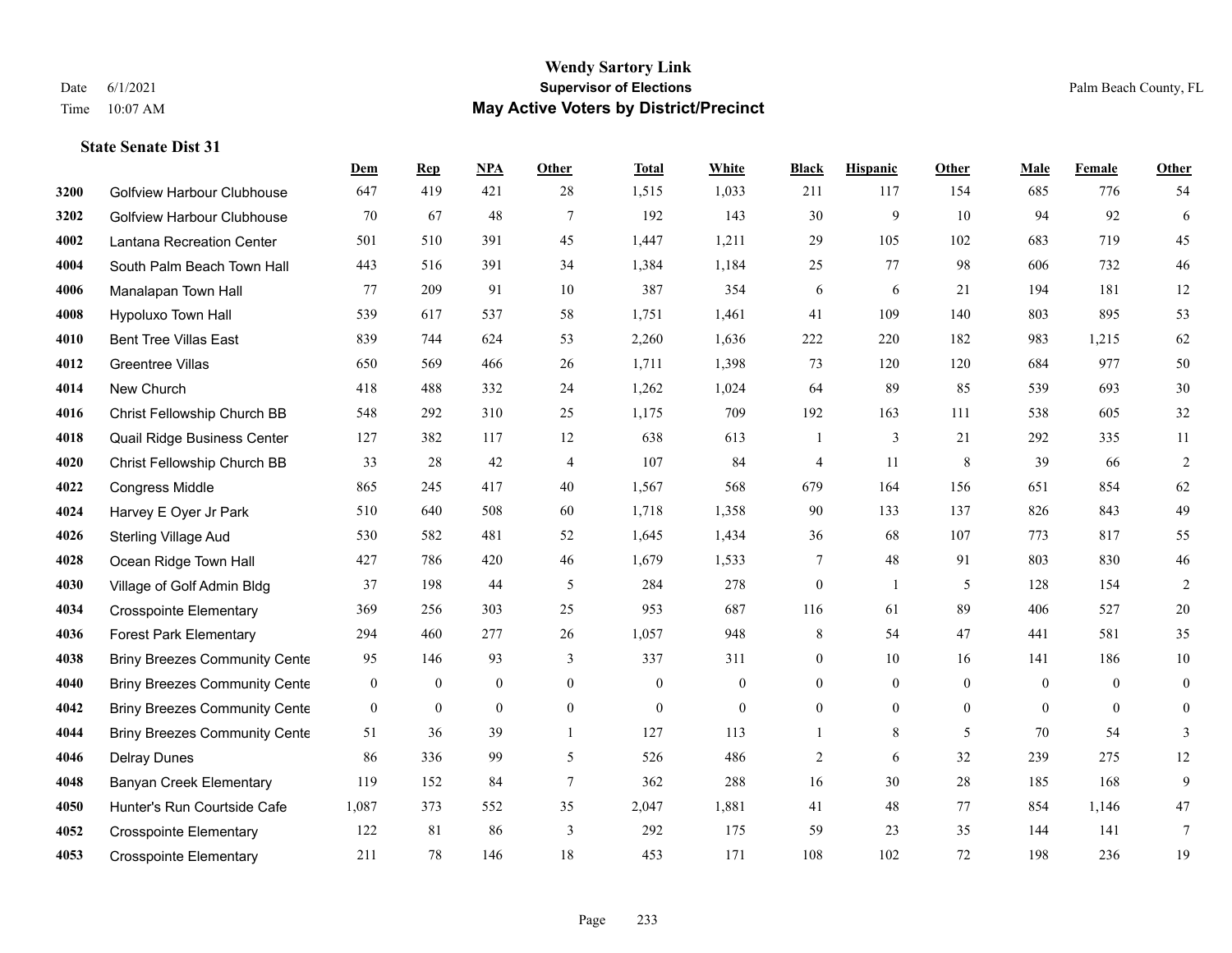|      |                                   | Dem            | <b>Rep</b>       | NPA              | <b>Other</b>     | <b>Total</b>     | <b>White</b>     | <b>Black</b>     | <b>Hispanic</b>  | <b>Other</b> | <b>Male</b>    | Female         | <b>Other</b>     |
|------|-----------------------------------|----------------|------------------|------------------|------------------|------------------|------------------|------------------|------------------|--------------|----------------|----------------|------------------|
| 4054 | Lakeview Baptist Church           | 545            | 658              | 441              | 36               | 1,680            | 1,390            | 77               | 103              | 110          | 783            | 839            | 58               |
| 4056 | Lakeview Baptist Church           | $\overline{0}$ | $\mathbf{0}$     | $\mathbf{0}$     | $\Omega$         | $\mathbf{0}$     | $\mathbf{0}$     | $\mathbf{0}$     | $\mathbf{0}$     | $\theta$     | $\theta$       | $\theta$       | $\overline{0}$   |
| 4058 | Plumosa SOA Elementary            | 50             | 62               | 47               | 7                | 166              | 142              | 4                | 12               | 8            | 78             | 85             | 3                |
| 4060 | Lakeview Baptist Church           | 3              | $7\phantom{.0}$  | 3                | $\mathbf{1}$     | 14               | 7                | $\overline{0}$   | $\mathbf{1}$     | 6            | $\overline{7}$ | $\tau$         | $\Omega$         |
| 4062 | Lakeview Baptist Church           | 41             | 68               | 37               | 5                | 151              | 124              | 8                | 8                | 11           | 73             | 75             | 3                |
| 4064 | Seacrest Presbyterian             | 48             | 43               | 45               | $\overline{4}$   | 140              | 124              |                  | 9                | 6            | 74             | 64             | 2                |
| 4066 | Seacrest Presbyterian             | $\mathbf{0}$   | $\mathbf{0}$     | $\mathbf{0}$     | $\theta$         | $\theta$         | $\overline{0}$   | $\overline{0}$   | $\overline{0}$   | $\theta$     | $\mathbf{0}$   | $\theta$       | $\theta$         |
| 4068 | Seacrest Presbyterian             | $\Omega$       | $\theta$         | $\theta$         | $\Omega$         | $\Omega$         | $\theta$         | $\Omega$         | $\Omega$         | $\Omega$     | $\Omega$       | $\Omega$       | $\Omega$         |
| 4070 | Seacrest Presbyterian             | $\overline{0}$ | $\boldsymbol{0}$ | $\mathbf{0}$     | $\mathbf{0}$     | $\theta$         | $\mathbf{0}$     | $\overline{0}$   | $\overline{0}$   | $\mathbf{0}$ | $\mathbf{0}$   | $\theta$       | $\Omega$         |
| 4072 | <b>Gulf Stream Town Hall</b>      | 185            | 465              | 209              | 22               | 881              | 822              | 4                | 19               | 36           | 426            | 436            | 19               |
| 4074 | Plumosa SOA Elementary            | 458            | 439              | 362              | 25               | 1,284            | 1,108            | 17               | 74               | 85           | 608            | 639            | 37               |
| 4076 | <b>Country Manors Clubhouse</b>   | 460            | 393              | 407              | 24               | 1,284            | 911              | 100              | 135              | 138          | 570            | 676            | 38               |
| 4078 | <b>Banyan Creek Elementary</b>    | 2              | 6                |                  | $\mathbf{0}$     | 9                | 8                | $\mathbf{0}$     | $\overline{0}$   | $\mathbf{1}$ | 5              | 3              |                  |
| 4080 | <b>Banyan Creek Elementary</b>    | $\mathbf{0}$   | $\boldsymbol{0}$ | $\boldsymbol{0}$ | $\boldsymbol{0}$ | $\boldsymbol{0}$ | $\overline{0}$   | $\boldsymbol{0}$ | $\boldsymbol{0}$ | $\mathbf{0}$ | $\mathbf{0}$   | $\mathbf{0}$   | $\overline{0}$   |
| 4082 | <b>Banyan Creek Elementary</b>    | $\theta$       | 3                | $\mathbf{0}$     | $\theta$         | 3                | 3                | $\overline{0}$   | $\overline{0}$   | $\Omega$     | 2              | $\mathbf{1}$   | $\overline{0}$   |
| 4084 | <b>Banyan Creek Elementary</b>    | 42             | 23               | 24               | $\overline{2}$   | 91               | 67               | 6                | 9                | $\mathbf{Q}$ | 43             | 44             | 4                |
| 4086 | <b>Banyan Creek Elementary</b>    | 564            | 380              | 386              | 26               | 1,356            | 925              | 188              | 104              | 139          | 634            | 671            | 51               |
| 4088 | West Park Baptist Church          | 878            | 467              | 501              | 47               | 1,893            | 1,614            | 62               | 94               | 123          | 769            | 1,070          | 54               |
| 4090 | Pines of Delray North             | 291            | 168              | 167              | 11               | 637              | 508              | 38               | 49               | 42           | 254            | 356            | 27               |
| 4092 | West Park Baptist Church          | $\bf{0}$       | $\boldsymbol{0}$ | $\boldsymbol{0}$ | $\mathbf{0}$     | $\boldsymbol{0}$ | $\boldsymbol{0}$ | $\boldsymbol{0}$ | $\boldsymbol{0}$ | $\mathbf{0}$ | $\mathbf{0}$   | $\overline{0}$ | $\boldsymbol{0}$ |
| 4094 | S D Spady Elementary              | 700            | 712              | 545              | 56               | 2,013            | 1,739            | 38               | 98               | 138          | 954            | 984            | 75               |
| 4096 | <b>Carver Middle</b>              | 566            | 47               | 166              | 12               | 791              | 107              | 582              | 32               | 70           | 368            | 372            | 51               |
| 4098 | <b>Bethel Evangelical Baptist</b> | 1,041          | 771              | 718              | 63               | 2,593            | 1,995            | 182              | 231              | 185          | 1,104          | 1,410          | 79               |
| 4100 | <b>Carver Middle</b>              | 117            | 148              | 100              | 10               | 375              | 303              | 27               | 20               | 25           | 184            | 177            | 14               |
| 4102 | Veterans Park Recreation Ctr      | 459            | 538              | 430              | 37               | 1,464            | 1,329            | 18               | 25               | 92           | 675            | 747            | 42               |
| 4104 | <b>Emmanuel Catholic Church</b>   | 777            | 684              | 633              | 66               | 2,160            | 1,748            | 81               | 156              | 175          | 941            | 1,148          | 71               |
| 4106 | Delray Beach Golf Club            | 423            | 410              | 348              | 34               | 1,215            | 931              | 53               | 115              | 116          | 556            | 618            | 41               |
| 4108 | Pines of Delray East              | 612            | 357              | 396              | 27               | 1,392            | 1,037            | 90               | 136              | 129          | 555            | 774            | 63               |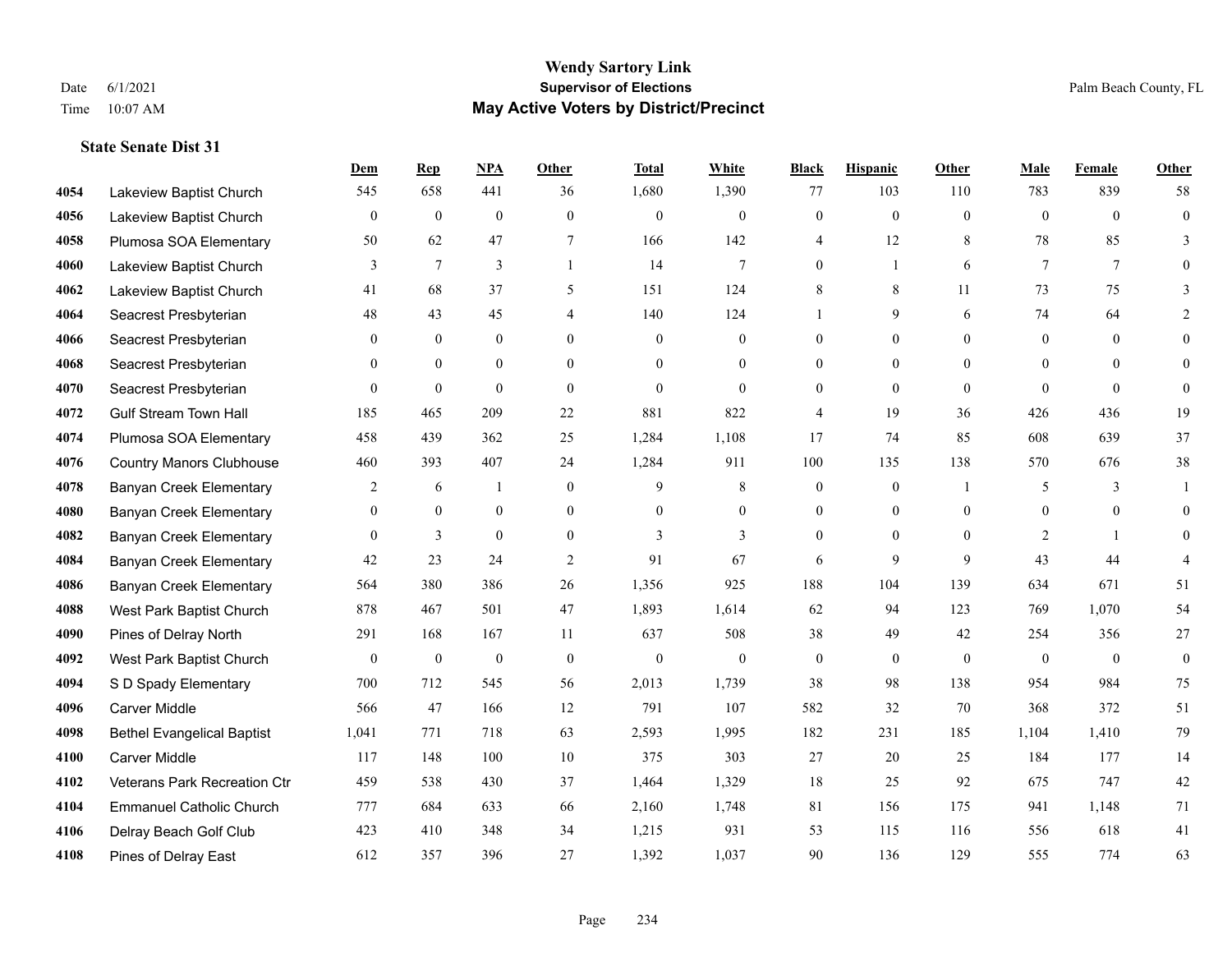|      |                                | <b>Dem</b> | <b>Rep</b> | NPA   | Other            | <b>Total</b> | White | <b>Black</b>   | <b>Hispanic</b> | Other | <b>Male</b> | Female | <b>Other</b> |
|------|--------------------------------|------------|------------|-------|------------------|--------------|-------|----------------|-----------------|-------|-------------|--------|--------------|
| 4110 | 505 Club                       | 406        | 466        | 314   | 34               | 1,220        | 1,107 | 10             | 35              | 68    | 533         | 655    | 32           |
| 4112 | Veterans Park Recreation Ctr   | 622        | 827        | 585   | 50               | 2,084        | 1,914 | 12             | 42              | 116   | 974         | 1,039  | 71           |
| 4114 | Delray Beach First Baptist     | 874        | 799        | 675   | 63               | 2,411        | 2,027 | 85             | 142             | 157   | 1,105       | 1,247  | 59           |
| 4116 | <b>Orchard View Elementary</b> | 28         | 35         | 26    | $\boldsymbol{0}$ | 89           | 71    | $\overline{c}$ | 6               | 10    | 47          | 39     | 3            |
| 4118 | <b>Orchard View Elementary</b> | 738        | 418        | 491   | 37               | 1,684        | 1,156 | 158            | 210             | 160   | 701         | 918    | 65           |
| 4120 | <b>Orchard View Elementary</b> | 461        | 301        | 344   | 41               | 1,147        | 810   | 70             | 157             | 110   | 482         | 621    | $44\,$       |
| 4122 | Delray Beach Swim and Tennis   | 741        | 455        | 500   | 35               | 1,731        | 1,204 | 200            | 157             | 170   | 750         | 916    | 65           |
| 4124 | Delray Beach Swim and Tennis   | 842        | 595        | 673   | 61               | 2,171        | 1,630 | 138            | 201             | 202   | 1,000       | 1,079  | 92           |
| 4126 | <b>Pine Grove Elementary</b>   | 548        | 874        | 584   | 58               | 2,064        | 1,777 | 27             | 103             | 157   | 948         | 1,040  | 76           |
| 5002 | Faith Farm Tabernacle          | 559        | 654        | 499   | 45               | 1,757        | 1,158 | 172            | 195             | 232   | 812         | 891    | 54           |
| 5005 | <b>Sunset Palms Elementary</b> | 1,238      | 561        | 471   | 77               | 2,347        | 2,197 | 13             | 34              | 103   | 1,087       | 1,201  | 59           |
| 5006 | Faith Farm Tabernacle          | 1,055      | 455        | 526   | 35               | 2,071        | 1,956 | 13             | 22              | 80    | 964         | 1,068  | 39           |
| 5008 | <b>Sunset Palms Elementary</b> | 425        | 323        | 372   | 27               | 1,147        | 738   | 97             | 140             | 172   | 528         | 580    | 39           |
| 5009 | Boynton Beach Community Chur   | 1,204      | 988        | 1,007 | 72               | 3,271        | 2,168 | 288            | 368             | 447   | 1,551       | 1,593  | 127          |
| 5010 | Temple Shaarei Shalom          | 972        | 240        | 310   | 35               | 1,557        | 1,456 | 15             | 25              | 61    | 600         | 924    | 33           |
| 5012 | The Grove Clubhouse            | 419        | 149        | 155   | 12               | 735          | 665   | 18             | 19              | 33    | 307         | 417    | 11           |
| 5014 | West Boynton Branch Library    | 698        | 450        | 490   | 40               | 1,678        | 967   | 248            | 240             | 223   | 741         | 875    | 62           |
| 5016 | Faith United Methodist Church  | 959        | 633        | 630   | 31               | 2,253        | 1,641 | 154            | 239             | 219   | 985         | 1,175  | 93           |
| 5018 | Platina Clubhouse              | 689        | 261        | 295   | $20\,$           | 1,265        | 1,077 | 36             | 74              | 78    | 489         | 743    | 33           |
| 5020 | <b>Hagen Road Elementary</b>   | 621        | 327        | 410   | 36               | 1,394        | 720   | 296            | 196             | 182   | 608         | 734    | $52\,$       |
| 5022 | <b>Hagen Road Elementary</b>   | 866        | 447        | 463   | 27               | 1,803        | 1,406 | 156            | 120             | 121   | 796         | 961    | 46           |
| 5024 | Valencia Lakes HOA             | 607        | 215        | 244   | 16               | 1,082        | 1,002 | 10             | 16              | 54    | 477         | 576    | $29\,$       |
| 5026 | Faith United Methodist Church  | 966        | 410        | 517   | 45               | 1,938        | 1,134 | 450            | 193             | 161   | 829         | 1,041  | 68           |
| 5028 | South Tech Academy             | 696        | 523        | 435   | 28               | 1,682        | 1,325 | 97             | 110             | 150   | 737         | 877    | 68           |
| 5030 | West Boynton Branch Library    | 728        | 204        | 338   | 35               | 1,305        | 821   | 270            | 124             | 90    | 503         | 744    | 58           |
| 5032 | New Church                     | 302        | 124        | 140   | 12               | 578          | 503   | 16             | 28              | 31    | 243         | 319    | 16           |
| 5034 | Valencia Lakes HOA             | 793        | 294        | 310   | 16               | 1,413        | 1,306 | 16             | 21              | 70    | 600         | 782    | 31           |
| 5036 | Valencia Isles Social Hall     | 809        | 232        | 282   | 14               | 1,337        | 1,264 |                | 5               | 67    | 555         | 753    | 29           |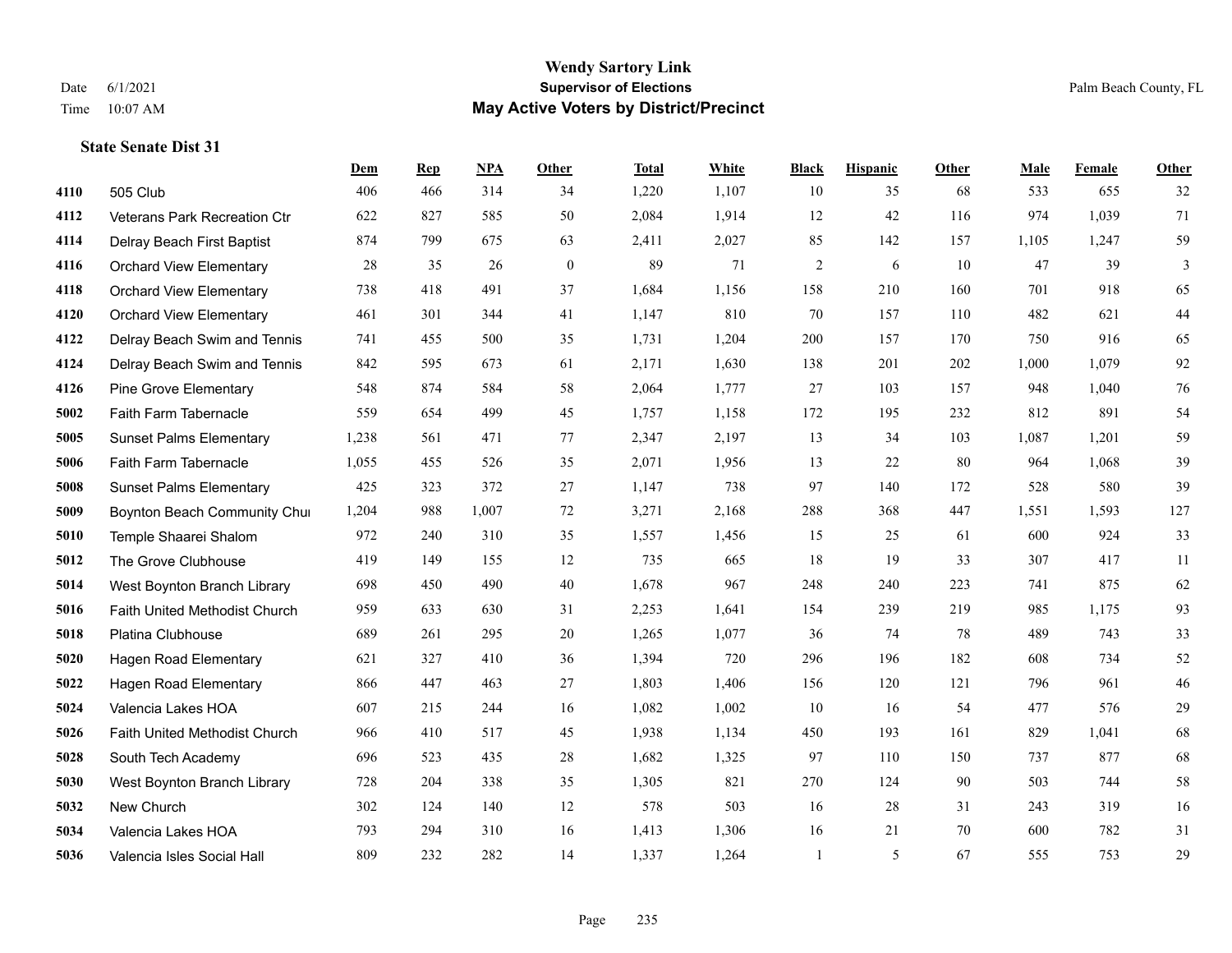|      |                                   | Dem   | <b>Rep</b> | NPA   | <b>Other</b>   | <b>Total</b> | White | <b>Black</b> | <b>Hispanic</b> | <b>Other</b> | <b>Male</b> | Female | <b>Other</b>     |
|------|-----------------------------------|-------|------------|-------|----------------|--------------|-------|--------------|-----------------|--------------|-------------|--------|------------------|
| 5038 | The Cascades Clubhouse            | 760   | 263        | 278   | 17             | 1,318        | 1,232 | 15           | 17              | 54           | 555         | 736    | 27               |
| 5040 | New Church                        | 391   | 202        | 242   | 15             | 850          | 766   | 19           | 31              | 34           | 383         | 448    | 19               |
| 5042 | South Tech Academy                | 938   | 371        | 468   | 40             | 1,817        | 1,392 | 165          | 148             | 112          | 739         | 1,021  | 57               |
| 5044 | Cascade Lakes Clubhouse           | 561   | 199        | 187   | 11             | 958          | 868   | 5            | 11              | 74           | 419         | 509    | $30\,$           |
| 5046 | Green Cay Nature Center           | 1,365 | 578        | 651   | 43             | 2,637        | 1,999 | 278          | 174             | 186          | 1,125       | 1,443  | 69               |
| 5048 | <b>Coral Lakes Clubhouse</b>      | 598   | 366        | 310   | 19             | 1,293        | 910   | 140          | 131             | 112          | 561         | 687    | 45               |
| 5050 | <b>Coral Lakes Clubhouse</b>      | 1,123 | 310        | 359   | 22             | 1,814        | 1,696 | 12           | $\,$ 8 $\,$     | 98           | 699         | 1,067  | $48\,$           |
| 5052 | Lake Worth Drainage District      | 650   | 437        | 463   | 31             | 1,581        | 1,208 | 87           | 130             | 156          | 685         | 835    | 61               |
| 5055 | Our Lady Queen of Peace           | 306   | 145        | 155   | 11             | 617          | 544   | $\,$ 8 $\,$  | 38              | 27           | 277         | 320    | $20\,$           |
| 5056 | Hagen Ranch Road Library          | 1,899 | 1,119      | 1,165 | 94             | 4,277        | 3,457 | 161          | 329             | 330          | 1,816       | 2,325  | 136              |
| 5058 | Valencia Falls Clubhouse          | 690   | 188        | 229   | 10             | 1,117        | 1,050 | 4            | 5               | 58           | 494         | 586    | 37               |
| 5060 | Hagen Ranch Road Library          | 524   | 209        | 230   | 15             | 978          | 905   | 4            | 14              | 55           | 439         | 526    | 13               |
| 5062 | Villa Borghese Clubhouse          | 454   | 247        | 167   | 14             | 882          | 805   | 11           | 28              | 38           | 385         | 473    | 24               |
| 5064 | Huntington Lakes Clubhouse        | 976   | 338        | 352   | 37             | 1,703        | 1,572 | 14           | 39              | 78           | 631         | 1,035  | 37               |
| 5066 | Abbey Village Clubhouse           | 743   | 389        | 366   | 28             | 1,526        | 1,249 | 59           | 116             | 102          | 605         | 860    | 61               |
| 5068 | Camelot Village Clubhouse         | 228   | 120        | 100   | 13             | 461          | 285   | 52           | 82              | 42           | 178         | 267    | 16               |
| 5070 | Delray Villas                     | 466   | 240        | 210   | 19             | 935          | 767   | 39           | 63              | 66           | 396         | 504    | 35               |
| 5072 | Huntington Pointe Clubhouse       | 793   | 179        | 229   | 18             | 1,219        | 1,156 | 6            | 10              | 47           | 456         | 728    | 35               |
| 5074 | Coco Wood Clubhouse               | 383   | 165        | 175   | 11             | 734          | 517   | 93           | 75              | 49           | 327         | 376    | 31               |
| 5076 | Palm Greens Clubhouse             | 683   | 297        | 308   | 29             | 1,317        | 1,098 | 36           | 93              | 90           | 513         | 754    | 50               |
| 5078 | <b>Bethel Evangelical Baptist</b> | 731   | 387        | 408   | 42             | 1,568        | 1,168 | 119          | 173             | 108          | 634         | 893    | 41               |
| 5080 | <b>Bethel Evangelical Baptist</b> | 90    | 52         | 35    | $\overline{1}$ | 178          | 130   | 10           | 21              | 17           | 60          | 116    | $\boldsymbol{2}$ |
| 5082 | <b>Bethel Evangelical Baptist</b> | 661   | 375        | 418   | 22             | 1,476        | 1,016 | 173          | 153             | 134          | 664         | 769    | 43               |
| 5084 | <b>High Point Section II</b>      | 460   | 307        | 265   | 23             | 1,055        | 832   | 37           | 110             | 76           | 425         | 598    | $32\,$           |
| 5086 | <b>Carver Middle</b>              | 45    | 17         | 18    | 5              | 85           | 68    | 5            | 4               | 8            | 31          | 52     | $\overline{2}$   |
| 5088 | <b>Carver Middle</b>              | 185   | 141        | 137   | 15             | 478          | 310   | 50           | 62              | 56           | 212         | 251    | 15               |
| 7160 | South Grade Elementary            | 1,003 | 223        | 500   | 28             | 1,754        | 568   | 658          | 340             | 188          | 852         | 822    | 80               |
| 7162 | <b>Osborne Community Center</b>   | 910   | 128        | 380   | 21             | 1,439        | 278   | 737          | 282             | 142          | 649         | 725    | 65               |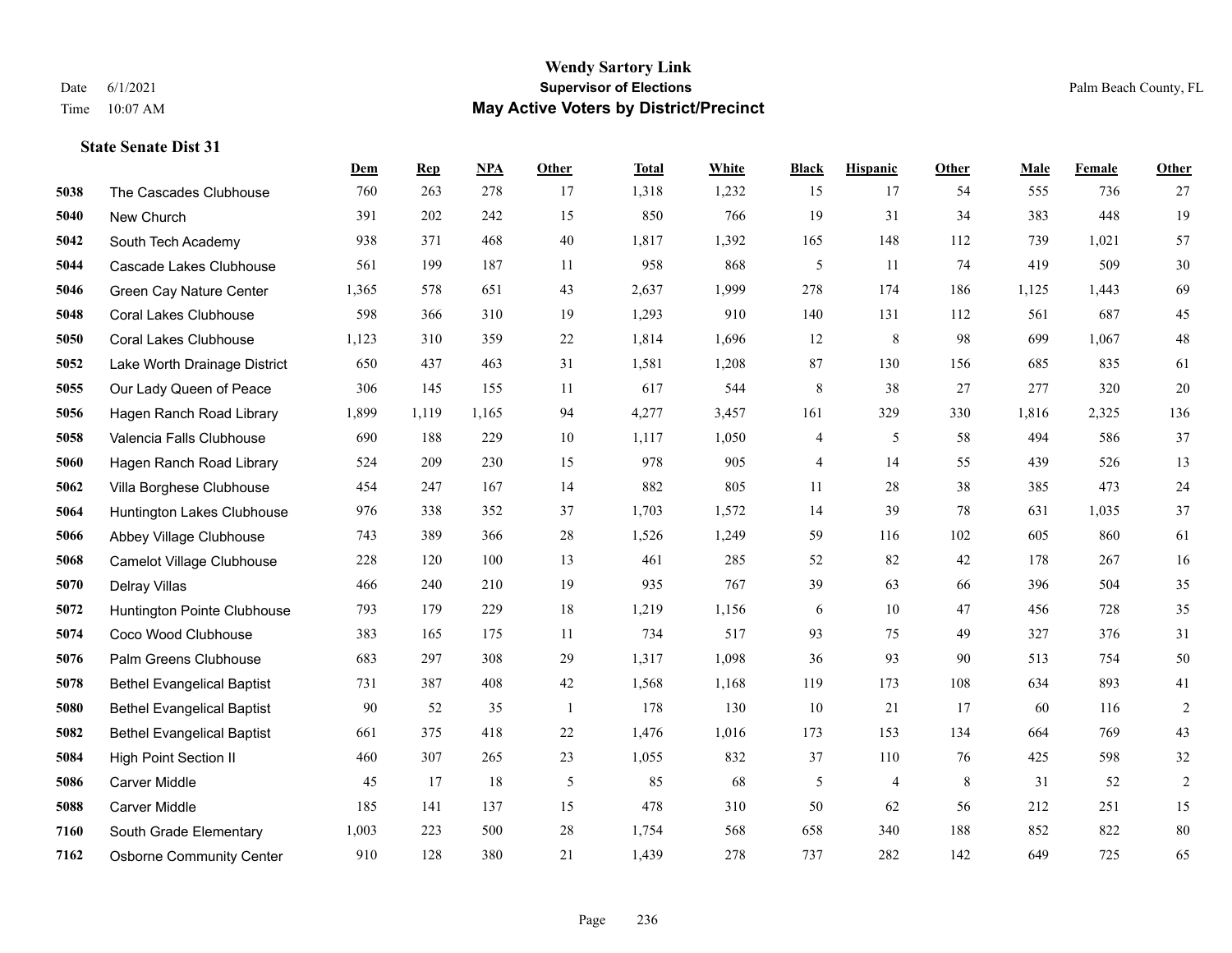|      |                                  | <b>Dem</b>     | <b>Rep</b>     | <b>NPA</b>       | Other          | <b>Total</b> | White          | <b>Black</b>     | <b>Hispanic</b>  | Other          | Male           | Female         | Other            |
|------|----------------------------------|----------------|----------------|------------------|----------------|--------------|----------------|------------------|------------------|----------------|----------------|----------------|------------------|
| 7164 | <b>Osborne Community Center</b>  | 332            | 200            | 204              | 28             | 764          | 598            | 56               | 56               | 54             | 353            | 389            | 22               |
| 7168 | Maddock Park                     | 1,532          | 636            | 926              | 57             | 3,151        | 1,554          | 799              | 528              | 270            | 1,449          | 1,583          | 119              |
| 7170 | Lantana Town Hall                | 741            | 356            | 549              | 35             | 1,681        | 907            | 354              | 254              | 166            | 797            | 803            | $81\,$           |
| 7172 | <b>Lantana Recreation Center</b> | 330            | 269            | 277              | 17             | 893          | 693            | 57               | 72               | 71             | 416            | 449            | $28\,$           |
| 7174 | Rolling Green Elementary         | 1,055          | 248            | 514              | 26             | 1,843        | 587            | 686              | 410              | 160            | 803            | 959            | 81               |
| 7175 | Rolling Green Elementary         | $\overline{0}$ | $\overline{0}$ | $\mathbf{0}$     | $\mathbf{0}$   | $\theta$     | $\overline{0}$ | $\boldsymbol{0}$ | $\mathbf{0}$     | $\theta$       | $\theta$       | $\overline{0}$ | $\boldsymbol{0}$ |
| 7176 | Hypoluxo Town Hall               | 191            | 89             | 107              | 9              | 396          | 219            | 83               | 63               | 31             | 169            | 216            | 11               |
| 7178 | Temple Beth Kodesh               | 1,553          | 192            | 558              | 31             | 2,334        | 462            | 1,325            | 346              | 201            | 1,033          | 1,191          | 110              |
| 7179 | Village Royale on the Green      | 834            | 241            | 367              | 24             | 1,466        | 623            | 580              | 143              | 120            | 617            | 782            | 67               |
| 7180 | St John Missionary Baptist Chr   | 1,811          | 144            | 467              | 18             | 2,440        | 247            | 1,813            | 175              | 205            | 1,029          | 1,306          | 105              |
| 7182 | Carolyn Sims Center              | 1,543          | 67             | 375              | 11             | 1,996        | 92             | 1,667            | 87               | 150            | 816            | 1,098          | 82               |
| 7184 | St John Missionary Baptist Chr   | $\overline{c}$ | $\overline{4}$ | $\boldsymbol{0}$ | $\mathbf{0}$   | 6            | $\overline{4}$ | 1                | $\boldsymbol{0}$ | -1             | $\overline{4}$ | 2              | $\boldsymbol{0}$ |
| 7186 | Boynton Beach Senior Center      | 1,530          | 419            | 738              | 54             | 2,741        | 1,106          | 1,095            | 278              | 262            | 1,271          | 1,342          | 128              |
| 7188 | <b>Forest Park Elementary</b>    | 903            | 569            | 628              | 63             | 2,163        | 1,498          | 279              | 196              | 190            | 927            | 1,160          | 76               |
| 7190 | Seacrest Presbyterian            | 1,086          | 607            | 802              | 61             | 2,556        | 1,607          | 453              | 249              | 247            | 1,218          | 1,237          | 101              |
| 7192 | Lakeview Baptist Church          | 17             | 10             | 10               | $\overline{c}$ | 39           | 27             | $\overline{c}$   | 4                | 6              | 19             | 17             | 3                |
| 7194 | Delray Beach Community Cente     | 642            | 369            | 474              | 44             | 1,529        | 1,094          | 214              | 112              | 109            | 783            | 696            | 50               |
| 7196 | Atlantic High Auditorium         | 1,543          | 237            | 513              | 21             | 2,314        | 605            | 1,372            | 128              | 209            | 1,050          | 1,171          | 93               |
| 7198 | Atlantic High Auditorium         | 44             | 33             | 27               | 3              | 107          | 86             | $\overline{7}$   | $7\phantom{.0}$  | $\overline{7}$ | 46             | 58             | 3                |
| 7200 | Pompey Park Recreation Center    | 1,408          | 248            | 468              | 29             | 2,153        | 521            | 1,374            | 112              | 146            | 994            | 1,095          | 64               |
| 7202 | 505 Club                         | 686            | 403            | 458              | 42             | 1,589        | 1,138          | 241              | 75               | 135            | 820            | 718            | 51               |
| 7204 | 505 Club                         | 39             | 41             | 43               | $\overline{4}$ | 127          | 100            | 3                | 11               | 13             | 64             | 58             | 5                |
| 7206 | 505 Club                         | 58             | 62             | 65               | 6              | 191          | 163            | $\overline{c}$   | 9                | 17             | 99             | 87             | 5                |
| 7208 | Atlantic High Media Center       | 789            | 204            | 327              | 21             | 1,341        | 601            | 533              | 91               | 116            | 584            | 713            | 44               |
| 7210 | Village Academy                  | 1,847          | 108            | 442              | 19             | 2,416        | 139            | 1,953            | 142              | 182            | 984            | 1,329          | 103              |
| 7212 | Delray Beach Library             | 1,359          | 238            | 531              | 33             | 2,161        | 618            | 1,232            | 119              | 192            | 1,052          | 1,026          | 83               |
| 7214 | Delray Beach Community Cente     | 931            | 334            | 541              | 41             | 1,847        | 887            | 567              | 224              | 169            | 904            | 870            | 73               |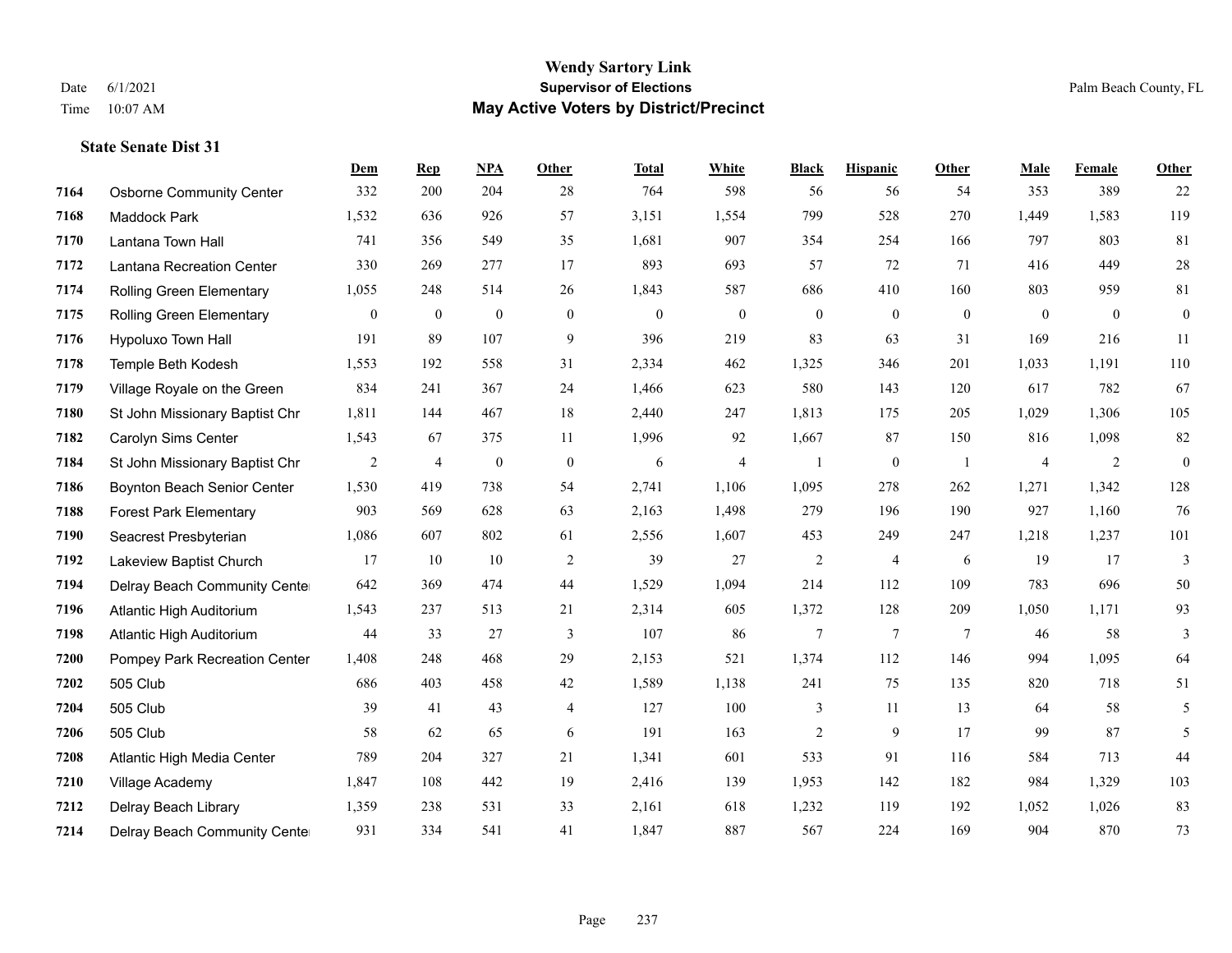| 6/1/2021<br>Date<br>$10:07$ AM<br>Time                                                          |                       |               |        |       | <b>Wendy Sartory Link</b><br><b>Supervisor of Elections</b><br><b>May Active Voters by District/Precinct</b> |         |        |        |                        |         |                   | Palm Beach County, FL  |
|-------------------------------------------------------------------------------------------------|-----------------------|---------------|--------|-------|--------------------------------------------------------------------------------------------------------------|---------|--------|--------|------------------------|---------|-------------------|------------------------|
| <b>State Senate Dist 31</b><br>White<br><b>Black</b><br>NPA<br>Other<br><b>Hispanic</b><br>Male |                       |               |        |       |                                                                                                              |         |        |        |                        |         |                   |                        |
| <b>State Senate Dist 31</b>                                                                     | <b>Dem</b><br>154,284 | Rep<br>82,751 | 95,581 | 6,885 | <u>Total</u><br>339.501                                                                                      | 207,190 | 51.789 | 50,490 | <b>Other</b><br>30,032 | 149.552 | Female<br>177,367 | <b>Other</b><br>12,582 |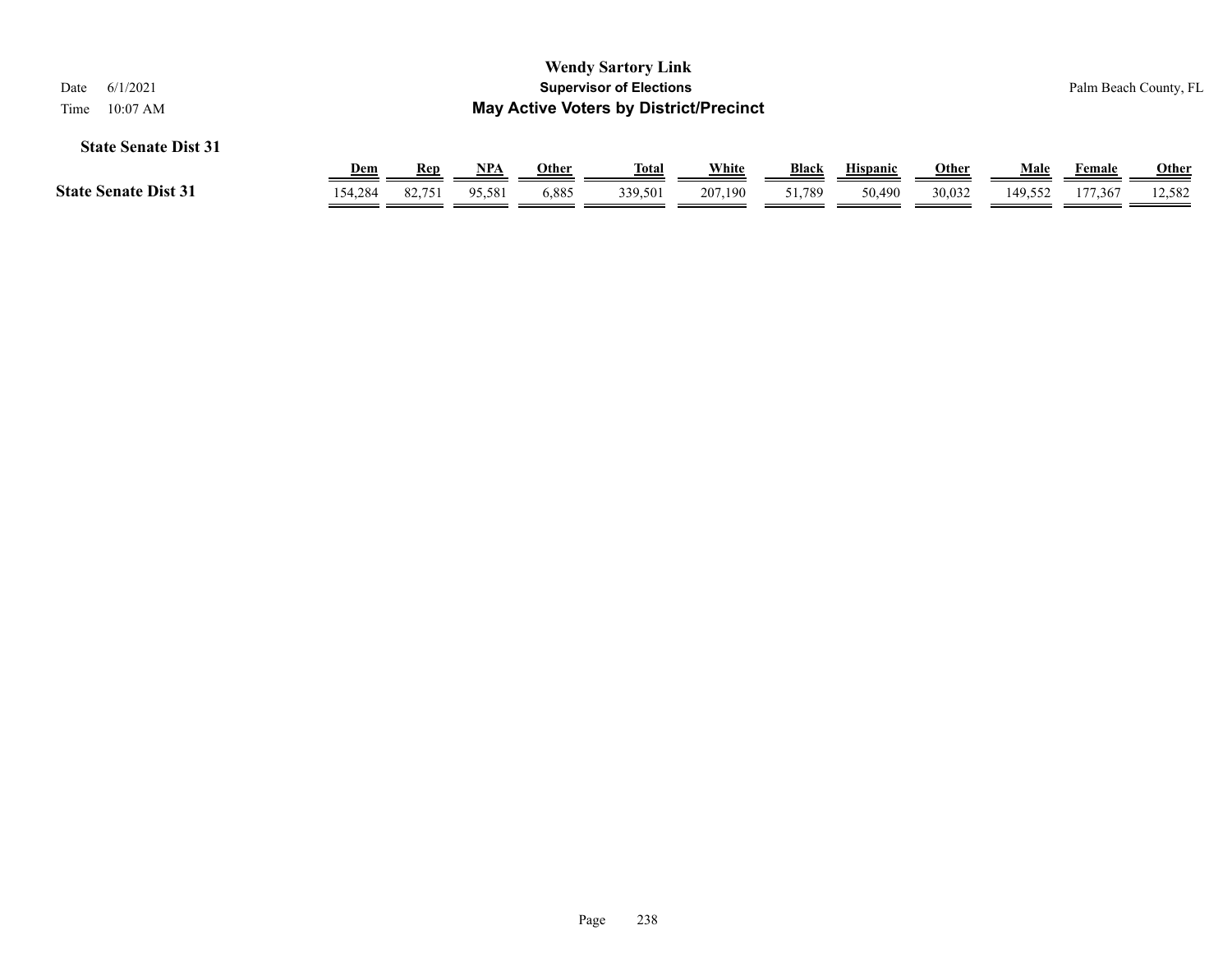**Acme Improvement District**

## **Wendy Sartory Link** Date 6/1/2021 **Supervisor of Elections** Palm Beach County, FL Time 10:07 AM **May Active Voters by District/Precinct**

|      |                                    | Dem    | <b>Rep</b> | <b>NPA</b> | Other | <b>Total</b> | White  | <b>Black</b> | <b>Hispanic</b> | Other | Male   | Female | Other  |
|------|------------------------------------|--------|------------|------------|-------|--------------|--------|--------------|-----------------|-------|--------|--------|--------|
| 6152 | <b>Binks Forest Elementary</b>     | 413    | 563        | 382        | 34    | 1,392        | 1,065  | 46           | 131             | 150   | 653    | 693    | 46     |
| 6154 | Wellington Landings Middle         | 471    | 536        | 389        | 30    | 1,426        | 1,032  | 87           | 187             | 120   | 641    | 742    | 43     |
| 6156 | <b>Binks Forest Elementary</b>     | 658    | 742        | 583        | 38    | 2,021        | 1,421  | 134          | 289             | 177   | 922    | 1,036  | 63     |
| 6158 | <b>Wellington Elementary</b>       | 800    | 953        | 551        | 38    | 2,342        | 1,726  | 127          | 311             | 178   | 1,065  | 1,201  | $76\,$ |
| 6160 | Wellington Landings Middle         | 681    | 591        | 585        | 49    | 1,906        | 1,242  | 176          | 332             | 156   | 890    | 957    | 59     |
| 6162 | First Baptist Church Wel           | 796    | 686        | 582        | 43    | 2,107        | 1,341  | 220          | 359             | 187   | 944    | 1,096  | 67     |
| 6164 | First Baptist Church Wel           | 839    | 826        | 613        | 55    | 2,333        | 1,576  | 182          | 376             | 199   | 1,043  | 1,215  | 75     |
| 6166 | <b>Wellington Community Center</b> | 867    | 879        | 755        | 48    | 2,549        | 1,785  | 149          | 397             | 218   | 1,173  | 1,296  | $80\,$ |
| 6168 | First Baptist Church Wel           | 129    | 190        | 148        | 9     | 476          | 369    | 27           | 45              | 35    | 219    | 243    | 14     |
| 6182 | New Horizons Elementary            | 295    | 460        | 324        | 14    | 1,093        | 803    | 55           | 116             | 119   | 470    | 594    | 29     |
| 6184 | Wellington High                    | 697    | 620        | 555        | 39    | 1,911        | 1,193  | 257          | 298             | 163   | 846    | 1,005  | 60     |
| 6186 | <b>Elbridge Gale Elementary</b>    | 878    | 568        | 655        | 47    | 2,148        | 1,176  | 308          | 439             | 225   | 932    | 1,131  | 85     |
| 6188 | <b>Wellington Village Park</b>     | 221    | 436        | 298        | 28    | 983          | 837    | 16           | 43              | 87    | 393    | 539    | 51     |
| 6190 | Wellington Village Hall            | 847    | 463        | 665        | 43    | 2,018        | 897    | 365          | 531             | 225   | 826    | 1,107  | 85     |
| 6192 | <b>St Peters Methodist Church</b>  | 998    | 801        | 831        | 62    | 2,692        | 1,609  | 285          | 556             | 242   | 1,232  | 1,371  | 89     |
| 6198 | Wellington Branch Library          | 539    | 357        | 362        | 35    | 1,293        | 715    | 195          | 269             | 114   | 540    | 717    | 36     |
| 6200 | <b>Emerald Cove Middle</b>         | 545    | 571        | 512        | 43    | 1,671        | 1,041  | 175          | 275             | 180   | 734    | 885    | 52     |
| 6212 | Wellington Village Park            | 147    | 234        | 169        | 13    | 563          | 384    | 16           | 92              | 71    | 259    | 277    | $27\,$ |
| 6214 | <b>Wellington Village Park</b>     | 839    | 763        | 694        | 47    | 2,343        | 1,486  | 251          | 285             | 321   | 1,074  | 1,184  | 85     |
| 6226 | The Isles at Wellington            | 767    | 762        | 617        | 37    | 2,183        | 1,408  | 225          | 246             | 304   | 1,025  | 1,057  | 101    |
| 6228 | Wycliffe Comm Association Bldg     | 771    | 337        | 399        | 21    | 1,528        | 1,427  | 17           | 22              | 62    | 657    | 842    | 29     |
|      | <b>Acme Improvement District</b>   | 13,198 | 12,338     | 10,669     | 773   | 36,978       | 24,533 | 3,313        | 5,599           | 3,533 | 16,538 | 19,188 | 1,252  |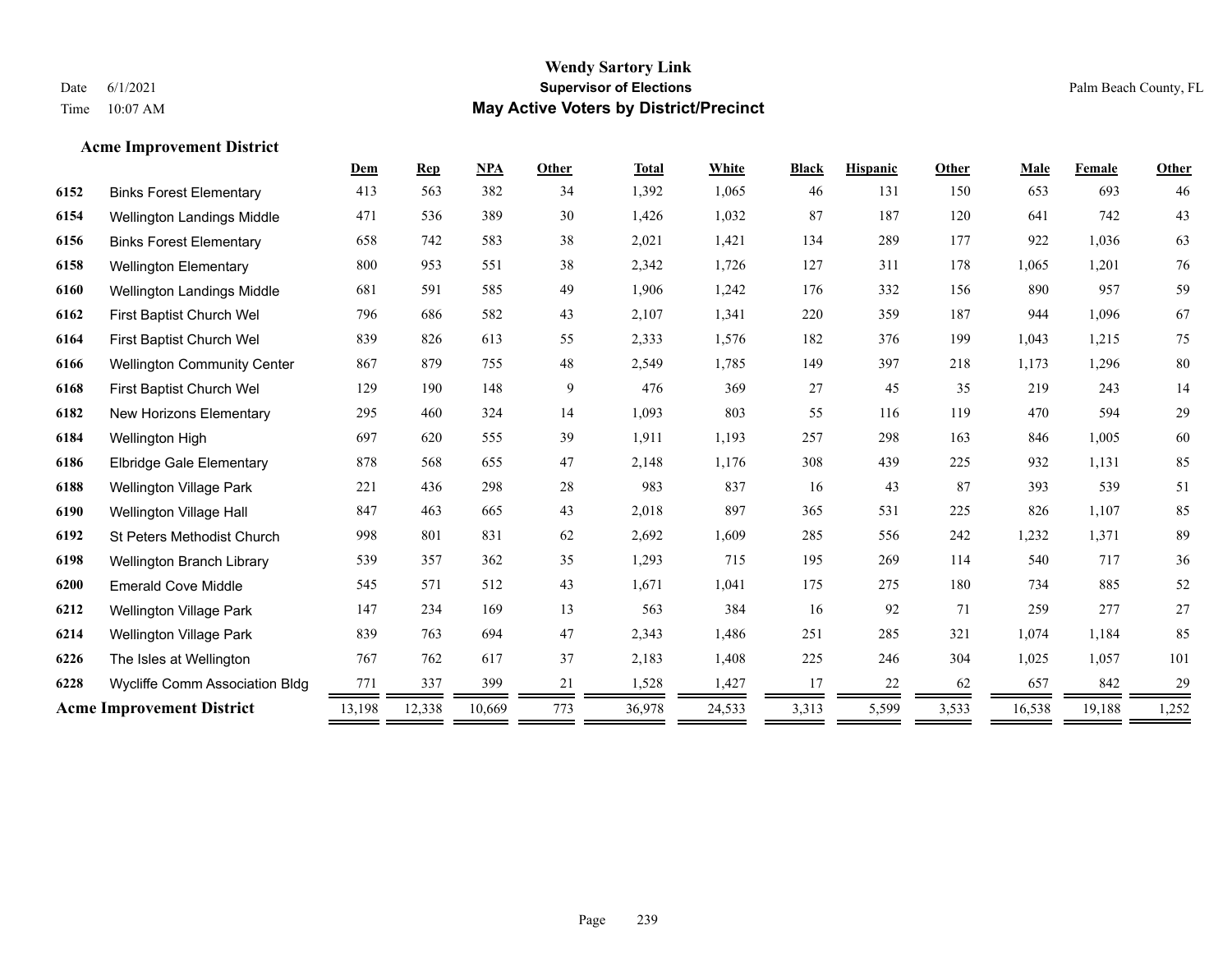## **Briger Comm Dev Dist**

|      |                              | <u>Dem</u> | <b>Rep</b> | <b>NPA</b> | Other | <b>Total</b> | <b>White</b> | <b>Black</b> | <b>Hispanic</b> | Other | Male | Female | <b>Other</b> |
|------|------------------------------|------------|------------|------------|-------|--------------|--------------|--------------|-----------------|-------|------|--------|--------------|
| 7092 | Palm Beach Lakes High        | 120        | 36         |            |       | 236          | 86           |              | ∠⊤              | 59    | 109  | 112    | 15           |
| 7094 | Salvation Army Activity Hall | 601        | 81         | 280        |       | 974          | 164          | 502          | 129             | 179   | 415  | 510    | 49           |
|      | <b>Briger Comm Dev Dist</b>  | 721        |            | 357        |       | .210         | 250          | 569          | 153             | 238   | 524  | 622    |              |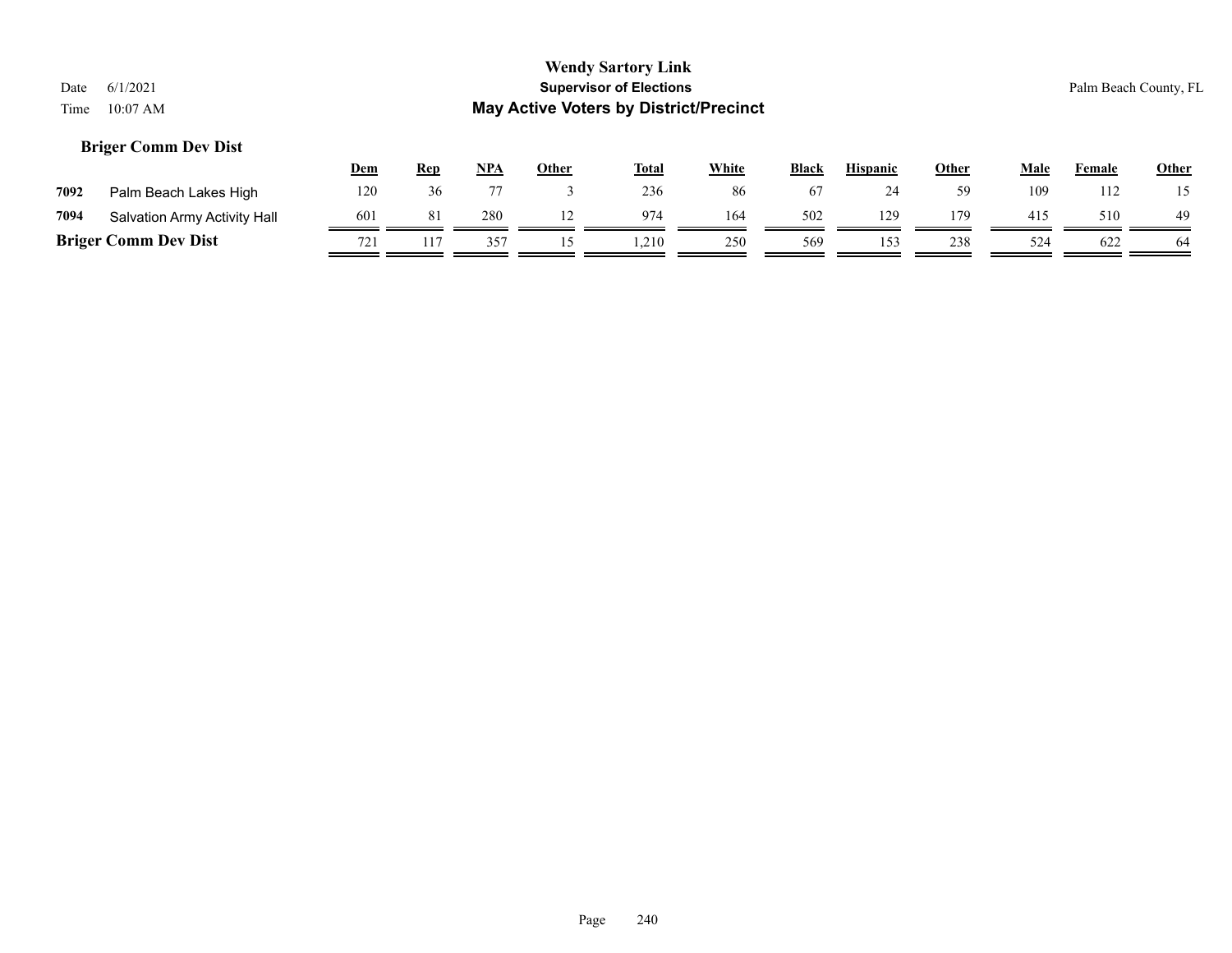**Boca Raton Taxing Dist**

#### **Wendy Sartory Link** Date 6/1/2021 **Supervisor of Elections** Palm Beach County, FL Time 10:07 AM **May Active Voters by District/Precinct**

Above and Beyond Community Church 420 564 444 35 1,463 1,187 43 128 105 684 732 47

**Dem Rep NPA Other Total White Black Hispanic Other Male Female Other**

## Above and Beyond Community Church 655 629 592 44 1,920 1,432 53 220 215 813 1,028 79 Ascension Catholic Church 835 1,223 908 72 3,038 2,371 163 248 256 1,426 1,506 106 Broken Sound Club 263 207 181 17 668 489 27 89 63 279 371 18 Woodfield Country Club HOA 851 759 733 51 2,394 2,142 13 68 171 1,092 1,205 97 Seasons HOA Clubhouse 224 218 171 11 624 515 9 37 63 296 299 29 Broken Sound Club 526 381 339 16 1,262 1,150 12 33 67 565 662 35 Broken Sound Club 608 415 442 41 1,506 1,181 75 139 111 684 779 43 4150 Patch Reef Park Community Center 582 514 552 63 1,711 1,312 63 162 174 806 853 52 Boca Delray Lodge #171 646 660 656 54 2,016 1,494 72 221 229 923 1,008 85 Ascension Catholic Church 436 420 342 34 1,232 894 96 102 140 602 579 51 Spanish River High 963 748 761 38 2,510 1,990 46 221 253 1,191 1,209 110 Greater BR Swim & Racquet Ctr 437 407 352 19 1,215 978 18 91 128 562 609 44 4162 Patch Reef Park Community Center 554 487 439 20 1,500 1,143 33 114 210 681 742 77 Safe Schools Institute 610 658 567 33 1,868 1,499 28 176 165 868 904 96 FAU Arena Lobby 960 533 774 35 2,302 1,237 398 308 359 980 1,134 188 JC Mitchell Elementary 731 586 637 57 2,011 1,392 89 245 285 881 1,010 120 Spanish River Library 930 1,055 892 51 2,928 2,272 102 265 289 1,399 1,423 106 Marine Safety Headquarters 700 699 603 62 2,064 1,804 19 103 138 914 1,093 57 Sugar Sand Park Comm Center 311 279 266 15 871 749 5 54 63 408 426 37 Sugar Sand Park Comm Center 938 703 756 69 2,466 1,804 74 329 259 1,080 1,275 111 Sugar Sand Park Comm Center 761 646 526 47 1,980 1,571 45 197 167 802 1,110 68 Del Prado Elementary 595 588 570 34 1,787 1,277 50 245 215 806 878 103

 Greater BR Swim & Racquet Ctr 905 607 737 52 2,301 1,566 88 404 243 960 1,244 97 Boca Raton Middle 579 618 566 33 1,796 1,360 55 206 175 842 901 53 The Volen Center 574 513 472 28 1,587 1,094 139 168 186 731 789 67 Elks Lodge of Boca Raton 935 545 630 56 2,166 1,263 329 324 250 988 1,076 102 St Gregory Episcopal Church 787 1,136 835 75 2,833 2,370 34 185 244 1,399 1,329 105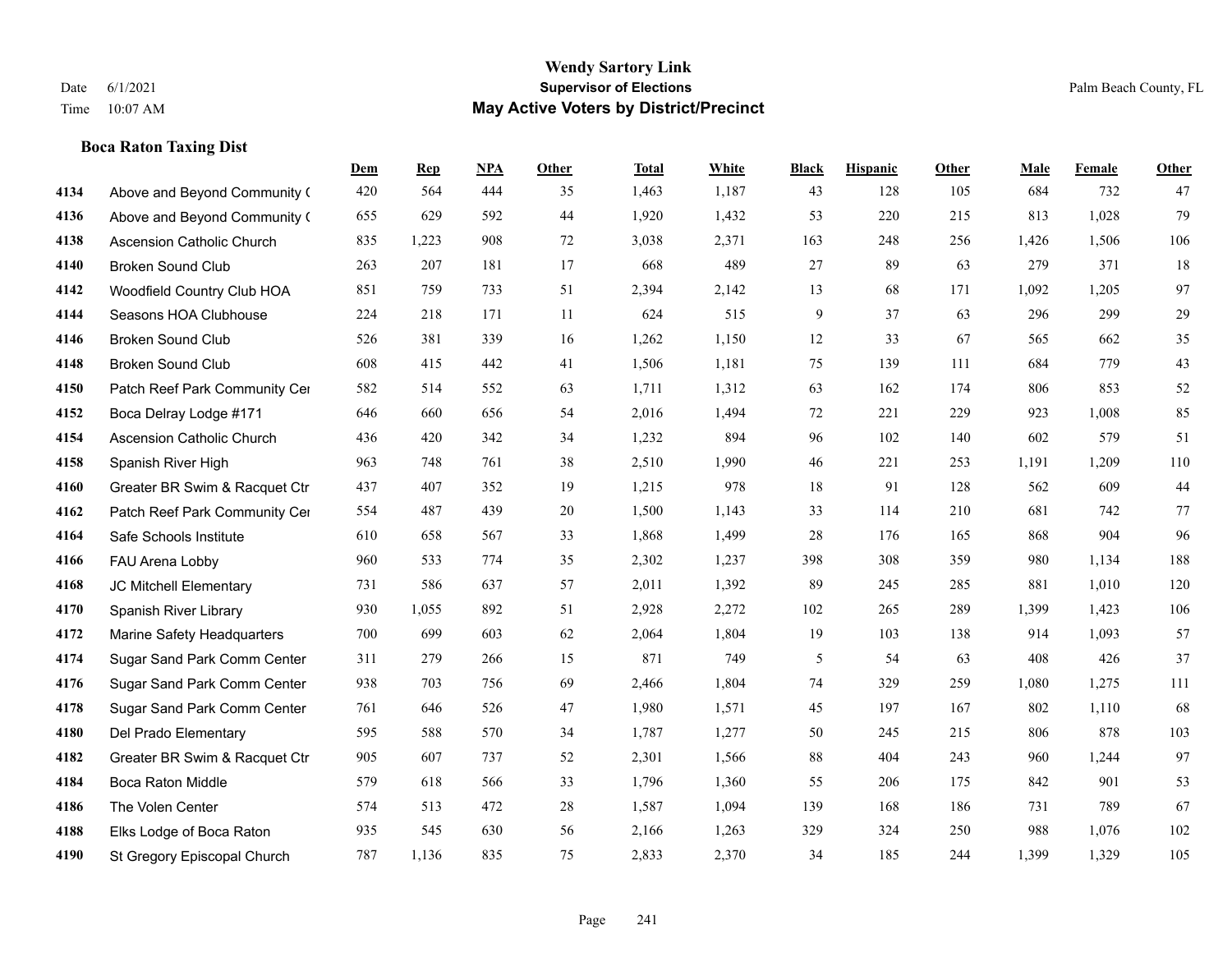## **Boca Raton Taxing Dist**

|      |                                 | Dem    | <b>Rep</b> | <b>NPA</b> | <b>Other</b> | <b>Total</b> | White  | <b>Black</b> | <b>Hispanic</b> | Other | Male   | Female | Other  |
|------|---------------------------------|--------|------------|------------|--------------|--------------|--------|--------------|-----------------|-------|--------|--------|--------|
| 4192 | Verde K-8 School                | 603    | 972        | 719        | 42           | 2,336        | 1,850  | 57           | 143             | 286   | 1,076  | 1,130  | 130    |
| 4194 | Del Prado Elementary            | 548    | 321        | 311        | 27           | 1,207        | 1,031  | 23           | 55              | 98    | 505    | 669    | 33     |
| 4196 | Good Shepherd Lutheran          | 719    | 448        | 444        | 24           | 1,635        | 1,409  | 31           | 80              | 115   | 690    | 902    | 43     |
| 4198 | Verde K-8 School                | 653    | 482        | 532        | 37           | 1,704        | 1,062  | 123          | 326             | 193   | 707    | 917    | $80\,$ |
| 4200 | Verde K-8 School                | 404    | 353        | 304        | 19           | 1,080        | 804    | 10           | 169             | 97    | 439    | 612    | 29     |
| 4202 | Greater BR Swim & Racquet Ctr   | 807    | 596        | 630        | 36           | 2,069        | 1,614  | 31           | 239             | 185   | 843    | 1,151  | 75     |
| 4204 | Sugar Sand Park Comm Center     | 797    | 477        | 607        | 44           | 1,925        | 1,212  | 157          | 325             | 231   | 870    | 982    | 73     |
| 4206 | Good Shepherd Lutheran          | 692    | 485        | 517        | 32           | 1,726        | 1,371  | 34           | 175             | 146   | 702    | 964    | 60     |
| 4208 | Hammock Pointe Elementary       | 912    | 619        | 485        | 35           | 2,051        | 1,767  | 10           | 121             | 153   | 809    | 1,183  | 59     |
| 4210 | Sugar Sand Park Comm Center     | 645    | 845        | 681        | 44           | 2,215        | 1,744  | 31           | 262             | 178   | 1,024  | 1,117  | $74\,$ |
| 4212 | Center for Spiritual Living     | 640    | 823        | 589        | 36           | 2,088        | 1,744  | 36           | 161             | 147   | 989    | 1,036  | 63     |
| 4214 | Calvary Chapel Boca Raton - 4th | 649    | 870        | 650        | 66           | 2,235        | 1,781  | 47           | 238             | 169   | 1,034  | 1,115  | 86     |
| 4216 | Calvary Chapel Boca Raton - Kir | 690    | 1,077      | 698        | 62           | 2,527        | 2,130  | $22\,$       | 176             | 199   | 1,196  | 1,243  | $88\,$ |
| 4218 | <b>Grace Community Church</b>   | 472    | 883        | 555        | 61           | 1,971        | 1,630  | 36           | 142             | 163   | 904    | 981    | 86     |
| 4220 | Boca Raton Community Center     | 493    | 433        | 509        | 47           | 1,482        | 967    | 113          | 246             | 156   | 691    | 743    | 48     |
| 4222 | Boca Raton Downtown Library     | 949    | 1,105      | 911        | 84           | 3,049        | 2,549  | 61           | 186             | 253   | 1,366  | 1,554  | 129    |
| 4224 | <b>Grace Community Church</b>   | 535    | 1,152      | 754        | 61           | 2,502        | 2,048  | 62           | 192             | 200   | 1,167  | 1,247  | $88\,$ |
| 4226 | St Gregory Episcopal Church     | 234    | 395        | 279        | 22           | 930          | 830    | $\tau$       | 34              | 59    | 442    | 463    | 25     |
| 4228 | Boca Raton Community Center     | 543    | 670        | 526        | 48           | 1,787        | 1,534  | 17           | 99              | 137   | 798    | 939    | 50     |
| 4230 | Boca Raton Downtown Library     | 333    | 462        | 330        | 25           | 1,150        | 1,006  | 9            | 59              | 76    | 540    | 584    | 26     |
| 5158 | <b>Boca West Country Club</b>   | 781    | 460        | 526        | 49           | 1,816        | 1,630  | 7            | 75              | 104   | 758    | 1,013  | 45     |
| 5160 | <b>Boca West Country Club</b>   | 825    | 466        | 425        | 32           | 1,748        | 1,646  | 5            | 28              | 69    | 683    | 1,024  | 41     |
| 5172 | Del Prado Elementary            | 243    | 301        | 205        | 17           | 766          | 686    | 10           | 11              | 59    | 363    | 378    | 25     |
|      | <b>Boca Raton Taxing Dist</b>   | 32,483 | 31,493     | 27,930     | 2,112        | 94,018       | 73,581 | 3,117        | 8,624           | 8,696 | 42,258 | 48,121 | 3,639  |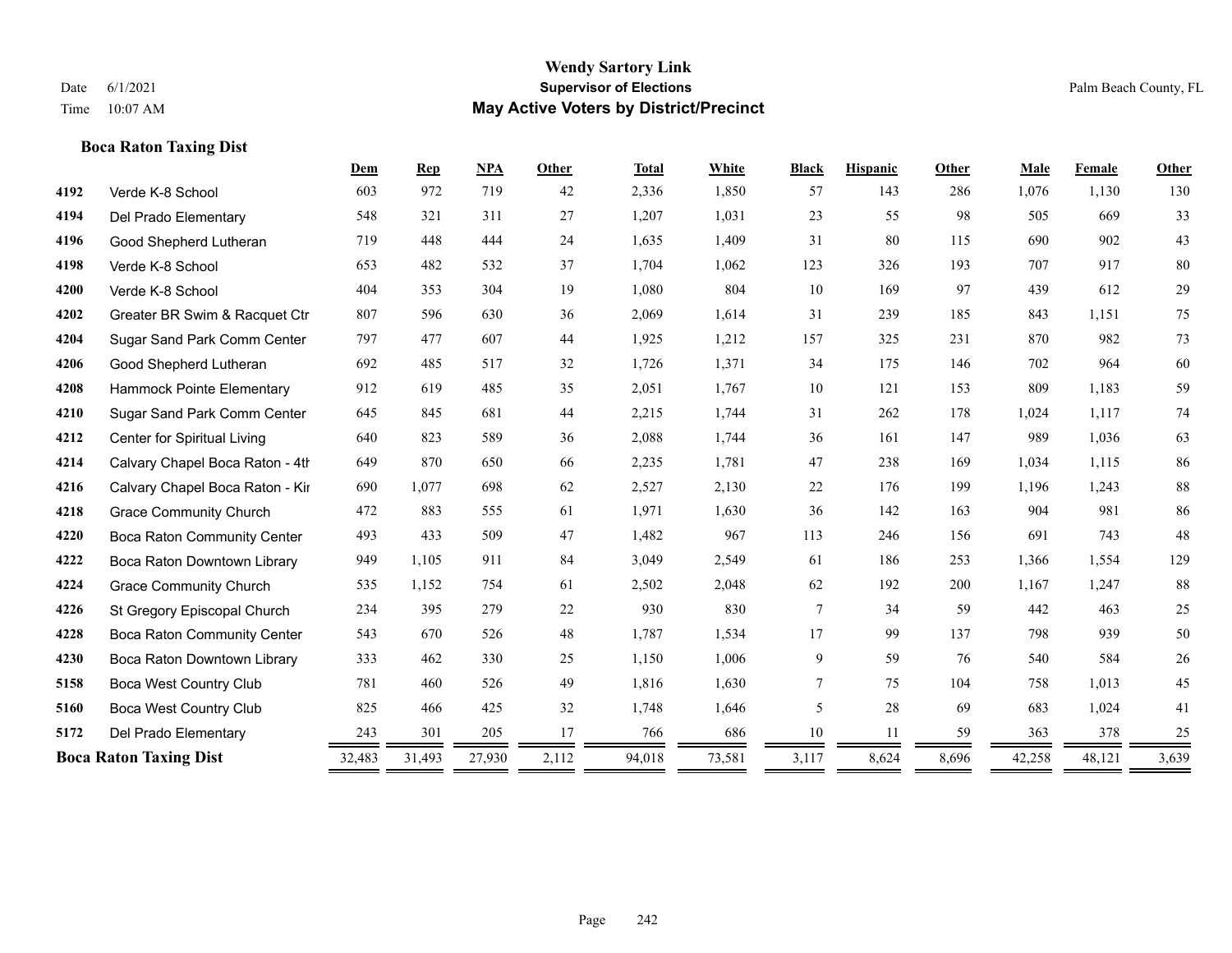## **Boynton Village Comm Dist**

|      |                                  | Dem | <b>Rep</b> | <b>NPA</b> | Other | Total | White | <b>Black</b> | <b>Hispanic</b> | Other | Male | Female | Other |
|------|----------------------------------|-----|------------|------------|-------|-------|-------|--------------|-----------------|-------|------|--------|-------|
| 3185 | Christ Fellowship Church BB      | 256 |            | 177        |       | 632   | 399   | 69           | 96              |       | 300  | 308    |       |
|      | <b>Boynton Village Comm Dist</b> | 256 |            |            |       | 632   | 399   | 69           | 96.             | 68    | 300  | 308    |       |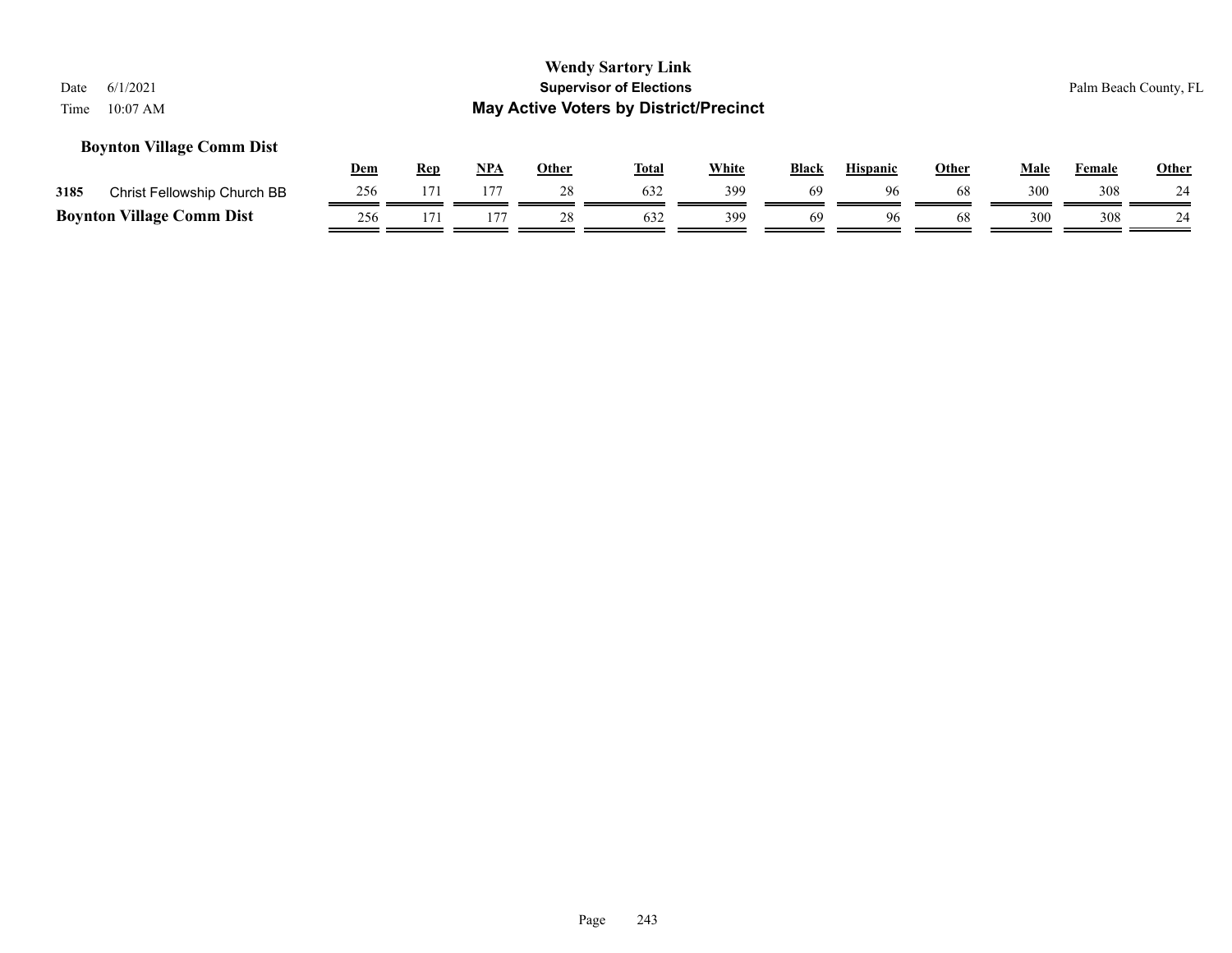**Lox Environ Imprv Dist**

#### **Wendy Sartory Link** Date 6/1/2021 **Supervisor of Elections** Palm Beach County, FL Time 10:07 AM **May Active Voters by District/Precinct**

## **Dem Rep NPA Other Total White Black Hispanic Other Male Female Other** Calvary Church of Jupiter 17 37 25 4 83 76 0 4 3 40 40 3 Jupiter Farms Park Community Favilion 310 577 355 28 1,270 1,072 12 107 79 623 606 41 West Jupiter Recreation Center 266 711 333 45 1,355 1,173 19 37 126 654 676 25 Calvary Church of Jupiter 0 0 0 0 0 0 0 0 0 0 0 0 William T Dwyer High 815 1,334 771 55 2,975 2,498 64 178 235 1,420 1,444 111 West Jupiter Recreation Center 257 460 345 31 1,093 881 17 59 136 540 513 40 West Jupiter Recreation Center 0 0 0 0 0 0 0 0 0 0 0 0 Limestone Creek Elementary 439 118 173 19 749 218 358 92 81 353 370 26 West Jupiter Recreation Center 267 151 158 14 590 268 168 111 43 255 314 21 St Peter Catholic Church  $400$   $486$   $303$   $28$   $1,217$   $1,086$   $3$   $45$   $83$   $467$   $720$   $30$  Lighthouse Elementary 480 676 410 46 1,612 1,376 16 68 152 751 803 58 Beacon Cove Intermediate School 1,063 1,163 952 63 3,241 2,564 81 263 333 1,516 1,616 109 Limestone Creek Elementary 699 1,110 640 57 2,506 2,209 25 100 172 1,163 1,269 74 West Jupiter Recreation Center 565 589 543 40 1,737 1,397 79 125 136 765 913 59 St Peter Catholic Church 784 900 744 65 2,493 2,082 39 191 181 1,097 1,320 76 West Jupiter Recreation Center 77 100 72 4 253 209 0 24 20 102 135 16 Harvest Community Church 636 1,173 552 42 2,403 2,207 10 53 133 1,168 1,153 82 Jupiter Community Center  $\begin{array}{cccc} 76 & 125 & 64 & 2 & 267 & 244 & 0 & 6 & 17 & 130 & 129 & 8 \end{array}$  Jupiter Community Center 0 0 0 0 0 0 0 0 0 0 0 0 Jupiter Community Center 596 753 610 48 2,007 1,663 26 188 130 942 1,002 63 Jupiter Community Center 61 69 87 4 221 176 1 38 6 115 96 10 Jerry Thomas Elementary 740 1,072 699 68 2,579 2,238 29 164 148 1,231 1,274 74 Independence Middle 799 1,180 843 86 2,908 2,447 20 192 249 1,305 1,509 94 Martinique Clubhouse 255 371 239 20 885 751 10 62 62 396 457 32 The Island Clubhouse 648 808 591 73 2,120 1,740 53 147 180 1,035 1,007 78 First Baptist Church Teq 357 897 392 21 1,667 1,558 5 40 64 799 830 38 First Baptist Church Teq 98 148 78 2 326 301 0 9 16 165 151 10 First Baptist Church Teq 72 142 86 8 308 284 1 12 11 148 151 9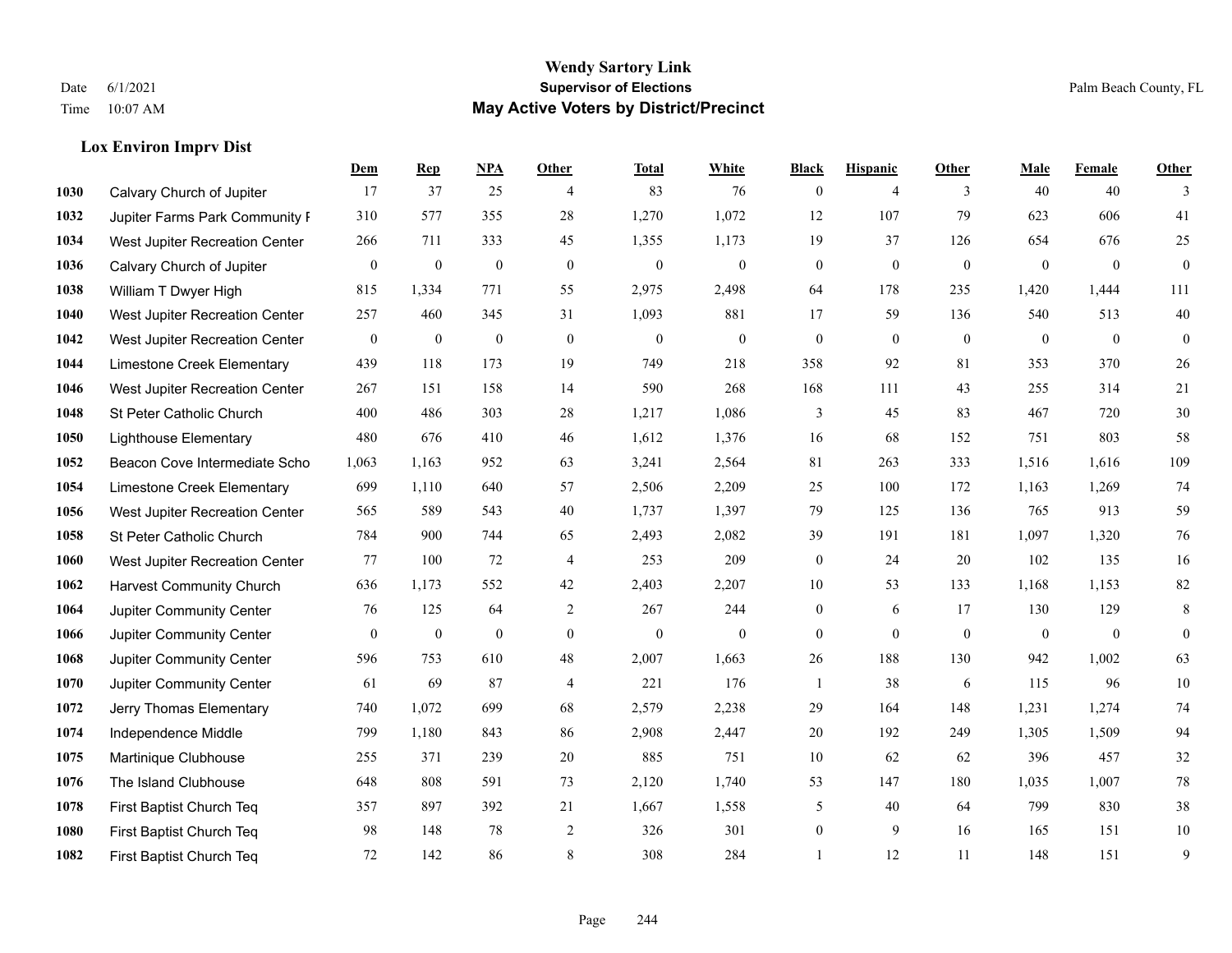## **Lox Environ Imprv Dist**

|      |                                  | Dem          | <b>Rep</b>       | NPA              | <b>Other</b>     | <b>Total</b>     | <b>White</b>     | <b>Black</b>     | <b>Hispanic</b> | <b>Other</b>    | <b>Male</b>      | <b>Female</b>    | <b>Other</b>     |
|------|----------------------------------|--------------|------------------|------------------|------------------|------------------|------------------|------------------|-----------------|-----------------|------------------|------------------|------------------|
| 1084 | First Baptist Church Teq         | 12           | 52               | 10               | $\theta$         | 74               | 71               |                  | $\mathbf{0}$    | 2               | 37               | 35               | 2                |
| 1088 | First Baptist Church Teq         | 12           | 41               | 21               | $\theta$         | 74               | 66               | $\mathbf{0}$     | $\overline{2}$  | 6               | 37               | 36               | $\mathbf{1}$     |
| 1094 | First Baptist Church Teq         | 596          | 902              | 553              | 40               | 2,091            | 1,878            | 9                | 84              | 120             | 943              | 1,097            | 51               |
| 1096 | First Baptist Church Teq         | 48           | 72               | 36               | $\mathbf{0}$     | 156              | 126              | 8                | 13              | 9               | 76               | 76               | $\overline{4}$   |
| 1098 | Riverside Improvement            | 259          | 466              | 257              | 23               | 1,005            | 895              | 6                | 47              | 57              | 456              | 515              | 34               |
| 1100 | Jupiter Elementary               | 400          | 469              | 369              | 27               | 1,265            | 966              | 18               | 199             | 82              | 609              | 610              | $46\,$           |
| 1102 | Jupiter High                     | 715          | 935              | 685              | 66               | 2,401            | 1,895            | 65               | 219             | 222             | 1,060            | 1,258            | 83               |
| 1104 | Jupiter Branch Library           | 455          | 584              | 448              | 33               | 1,520            | 1,239            | 36               | 138             | 107             | 663              | 811              | $46\,$           |
| 1106 | Jupiter Middle                   | 342          | 506              | 377              | 40               | 1,265            | 1,063            | 16               | 79              | 107             | 583              | 639              | $43\,$           |
| 1108 | Newhaven Clubhouse               | 582          | 711              | 547              | 64               | 1,904            | 1,628            | 25               | 113             | 138             | 850              | 990              | 64               |
| 1110 | <b>Tequesta Council Chambers</b> | 112          | 134              | 105              | $\overline{4}$   | 355              | 308              | 9                | 21              | 17              | 159              | 185              | 11               |
| 1112 | Tequesta Council Chambers        | 21           | 66               | 47               | 4                | 138              | 112              | 4                | 15              | $7\phantom{.0}$ | 64               | 71               | $\mathfrak{Z}$   |
| 1114 | <b>Tequesta Council Chambers</b> | 118          | 317              | 125              | 13               | 573              | 548              | $\mathbf{0}$     | 4               | 21              | 256              | 306              | 11               |
| 1116 | <b>Tequesta Council Chambers</b> | $\mathbf{0}$ | $\boldsymbol{0}$ | $\boldsymbol{0}$ | $\boldsymbol{0}$ | $\boldsymbol{0}$ | $\boldsymbol{0}$ | $\boldsymbol{0}$ | $\mathbf{0}$    | $\mathbf{0}$    | $\boldsymbol{0}$ | $\boldsymbol{0}$ | $\boldsymbol{0}$ |
| 1118 | <b>Tequesta Council Chambers</b> | 182          | 253              | 188              | 24               | 647              | 556              | 12               | 37              | 42              | 261              | 370              | 16               |
| 1120 | <b>Tequesta Council Chambers</b> | 77           | 258              | 110              | 15               | 460              | 433              | $\mathbf{0}$     | 8               | 19              | 221              | 231              | 8                |
| 1122 | <b>Tequesta Council Chambers</b> | 38           | 86               | 35               | 3                | 162              | 152              | $\boldsymbol{0}$ | 1               | 9               | 83               | 76               | 3                |
| 1124 | Riverside Improvement            | $\theta$     | 2                | $\mathbf{0}$     | $\theta$         | $\overline{2}$   | $\overline{2}$   | $\mathbf{0}$     | $\mathbf{0}$    | $\mathbf{0}$    | -1               | $\overline{1}$   | $\mathbf{0}$     |
| 1126 | PBC Fire Rescue #18              | 426          | 902              | 488              | 46               | 1,862            | 1,744            | 8                | 36              | 74              | 848              | 984              | 30               |
| 1128 | Jupiter Inlet Colony Admin Bldg  | 71           | 225              | 89               | 14               | 399              | 367              | $\boldsymbol{0}$ | 5               | 27              | 180              | 210              | 9                |
| 1130 | PBC Fire Rescue #18              |              | 3                | $\mathbf{1}$     | $\theta$         | 5                | 5                | $\mathbf{0}$     | $\mathbf{0}$    | $\theta$        | 3                | $\mathbf{1}$     | $\mathbf{1}$     |
| 1132 | PBC Fire Rescue #18              | $\mathbf{0}$ | 3                | $\overline{2}$   | $\overline{0}$   | 5                | 5                | $\overline{0}$   | $\mathbf{0}$    | $\theta$        | $\overline{2}$   | $\overline{3}$   | $\mathbf{0}$     |
| 1134 | PBC Fire Rescue #18              | $\mathbf{0}$ | $\boldsymbol{0}$ | $\boldsymbol{0}$ | $\overline{0}$   | $\mathbf{0}$     | $\overline{0}$   | $\mathbf{0}$     | $\mathbf{0}$    | $\overline{0}$  | $\mathbf{0}$     | $\mathbf{0}$     | $\boldsymbol{0}$ |
| 1136 | 1st UM Church of Jup-Teq         | 595          | 1,037            | 637              | 70               | 2,339            | 2,171            | 10               | 59              | 99              | 1,027            | 1,250            | 62               |
| 1138 | Grace Immanuel Bible Church      | 227          | 833              | 361              | 37               | 1,458            | 1,385            | $\boldsymbol{0}$ | 12              | 61              | 622              | 803              | 33               |
| 1140 | Club at Admirals Cove            | 299          | 548              | 300              | 24               | 1,171            | 1,075            | 7                | 22              | 67              | 559              | 593              | 19               |
| 1142 | 1st UM Church of Jup-Teq         | 297          | 605              | 364              | 43               | 1,309            | 1,205            | 6                | 23              | 75              | 619              | 656              | 34               |
| 1144 | 1st UM Church of Jup-Teq         | 542          | 811              | 518              | 34               | 1,905            | 1,758            | $\tau$           | 31              | 109             | 876              | 972              | 57               |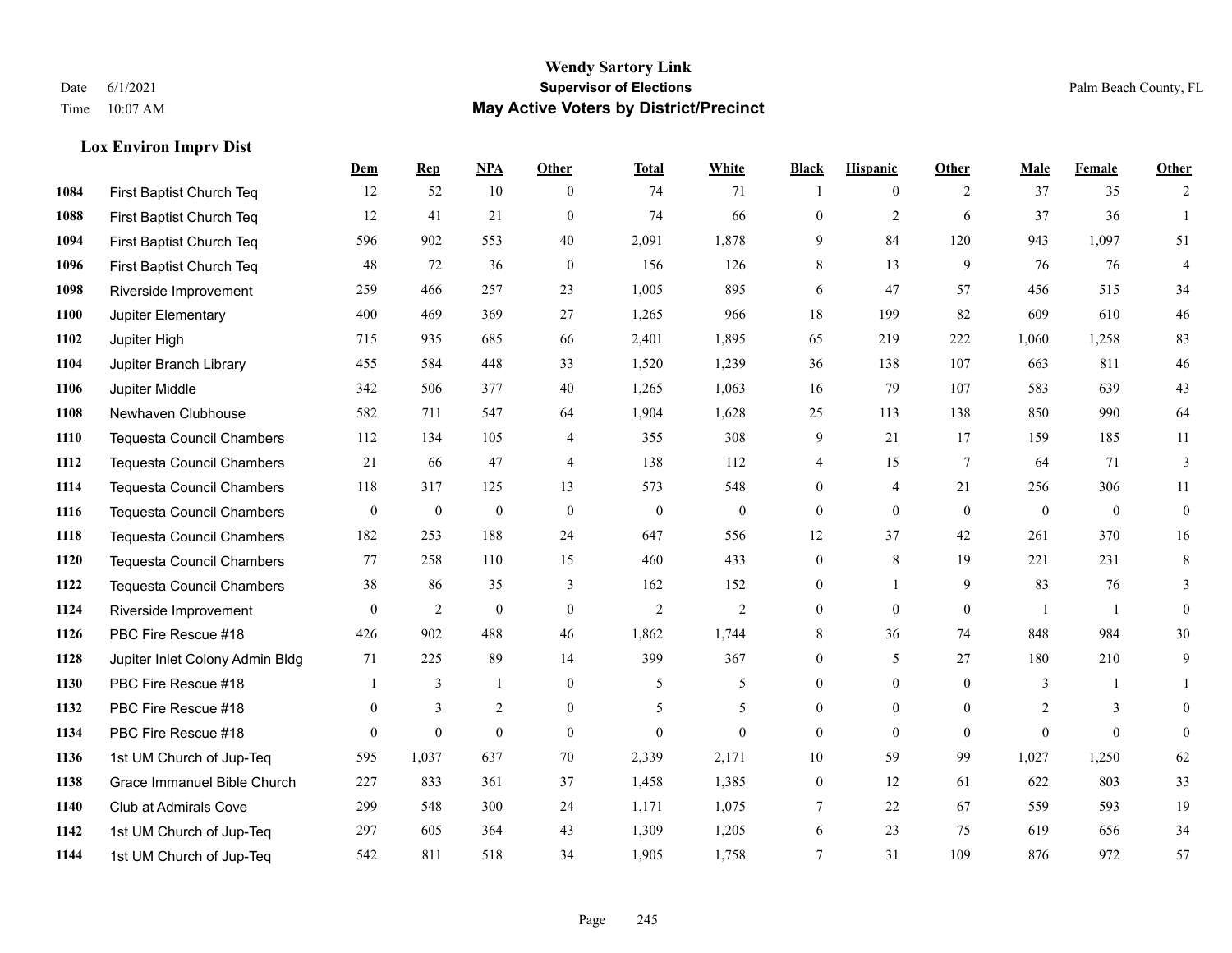**Lox Environ Imprv Dist**

## **Wendy Sartory Link** Date 6/1/2021 **Supervisor of Elections** Palm Beach County, FL Time 10:07 AM **May Active Voters by District/Precinct**

|                               | Dem            | <b>Rep</b>     | <b>NPA</b>   | Other        | <b>Total</b> | White    | <b>Black</b> | <b>Hispanic</b> | Other          | Male     | Female       | Other |
|-------------------------------|----------------|----------------|--------------|--------------|--------------|----------|--------------|-----------------|----------------|----------|--------------|-------|
| Newhaven Clubhouse            | 16             | 35             | 8            |              | 60           | 54       | $\Omega$     |                 |                | 31       | 28           |       |
| Oceanview Methodist           | 400            | 568            | 404          | 49           | 1,421        | 1,295    | 8            | 31              | 87             | 615      | 762          | 44    |
| Oceanview Methodist           | $\overline{0}$ | $\theta$       | $\mathbf{0}$ | $\theta$     | $\mathbf{0}$ | $\theta$ |              |                 | $\theta$       | $\Omega$ | $\mathbf{0}$ | 0     |
| Oceanview Methodist           | 51             | 75             | 59           | 9            | 194          | 183      | 0            |                 | 9              | 93       | 95           | 6     |
| Holy Spirit Lutheran          | $\theta$       | $\mathfrak{D}$ | $\theta$     | $\Omega$     |              | 2        |              |                 |                |          |              |       |
| Holy Spirit Lutheran          | $\overline{0}$ |                |              | $\Omega$     |              |          |              |                 |                |          |              |       |
| Holy Spirit Lutheran          |                | $\theta$       |              | $\Omega$     |              |          |              | $\Omega$        | $\Omega$       |          |              | 0     |
| <b>Club at Admirals Cove</b>  | 28             | 155            | 69           | 5            | 257          | 231      |              |                 | 19             | 129      | 120          | 8     |
| Mirasol Sales and Info Center | $\overline{0}$ | $\Omega$       | $\mathbf{0}$ | $\theta$     | $\Omega$     |          |              |                 | $\Omega$       |          | $\Omega$     | 0     |
| Mirasol Sales and Info Center | $\theta$       | $\theta$       | $\Omega$     | $\Omega$     | $\Omega$     | $\Omega$ | $\Omega$     | $\Omega$        | $\Omega$       | $\Omega$ | $\Omega$     | 0     |
| William T Dwyer High          | 160            | 268            | 138          | 6            | 572          | 489      | 15           | 30              | 38             | 271      | 288          | 13    |
| Holy Spirit Lutheran          | 9              | 25             | 14           |              | 51           | 45       |              |                 | $\overline{4}$ | 24       | 23           |       |
| Holy Spirit Lutheran          | 13             | 78             | 22           | $\mathbf{3}$ | 116          | 112      | 0            |                 |                | 56       | 59           |       |
| Juno Beach Town Center        | 462            | 900            | 489          | 51           | 1,902        | 1,735    |              | 55              | 106            | 869      | 983          | 50    |
| <b>Lox Environ Imprv Dist</b> | 18,344         | 28,078         | 17,943       | 1,624        | 65,989       | 56,520   | 1,315        | 3,612           | 4,542          | 30,366   | 33,638       | 1,985 |
|                               |                |                |              |              |              |          |              |                 |                |          |              |       |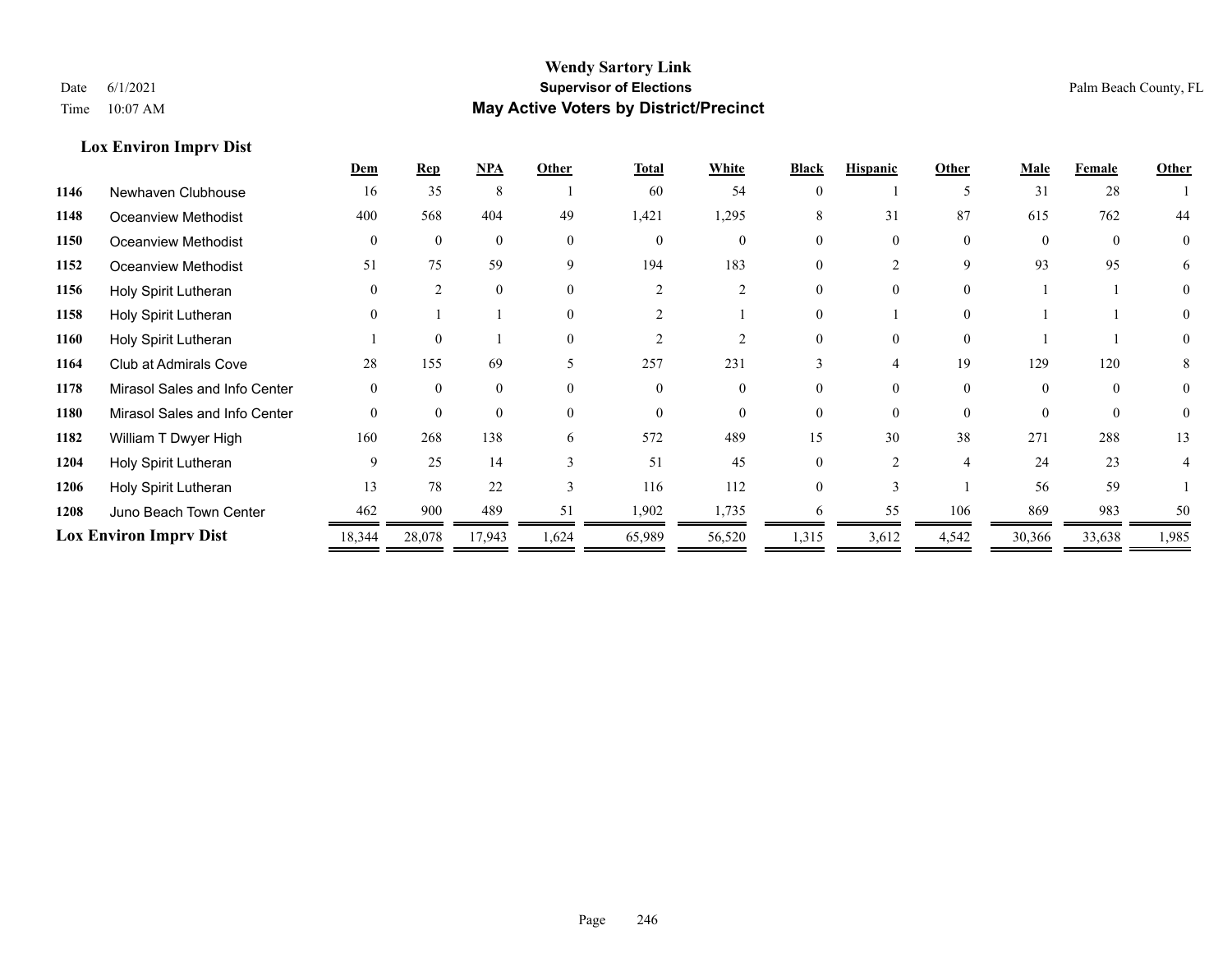## **Hamal Comm Dev Dist**

|      |                                 | <u>Dem</u> | Rep | NPA | Other | <b>Total</b> | White | Black | <b>Hispanic</b> | Other | Male  | Female | <b>Other</b> |
|------|---------------------------------|------------|-----|-----|-------|--------------|-------|-------|-----------------|-------|-------|--------|--------------|
| 2002 | Jeaga Middle                    | 176        | 96  | 112 |       | 390          | 153   | 126   |                 | 70    | 177   | 201    | $1^{\circ}$  |
| 2004 | <b>Grassy Waters Elementary</b> | .079       | 341 | 614 | 42    | 2,076        | 619   | 748   | 411             | 298   | 885   | 1.113  | 78           |
|      | <b>Hamal Comm Dev Dist</b>      | 1,255      | 437 | 726 | 48    | 2.466        | 772   | 874   | 452             | 368   | 0.062 | .314   | 90           |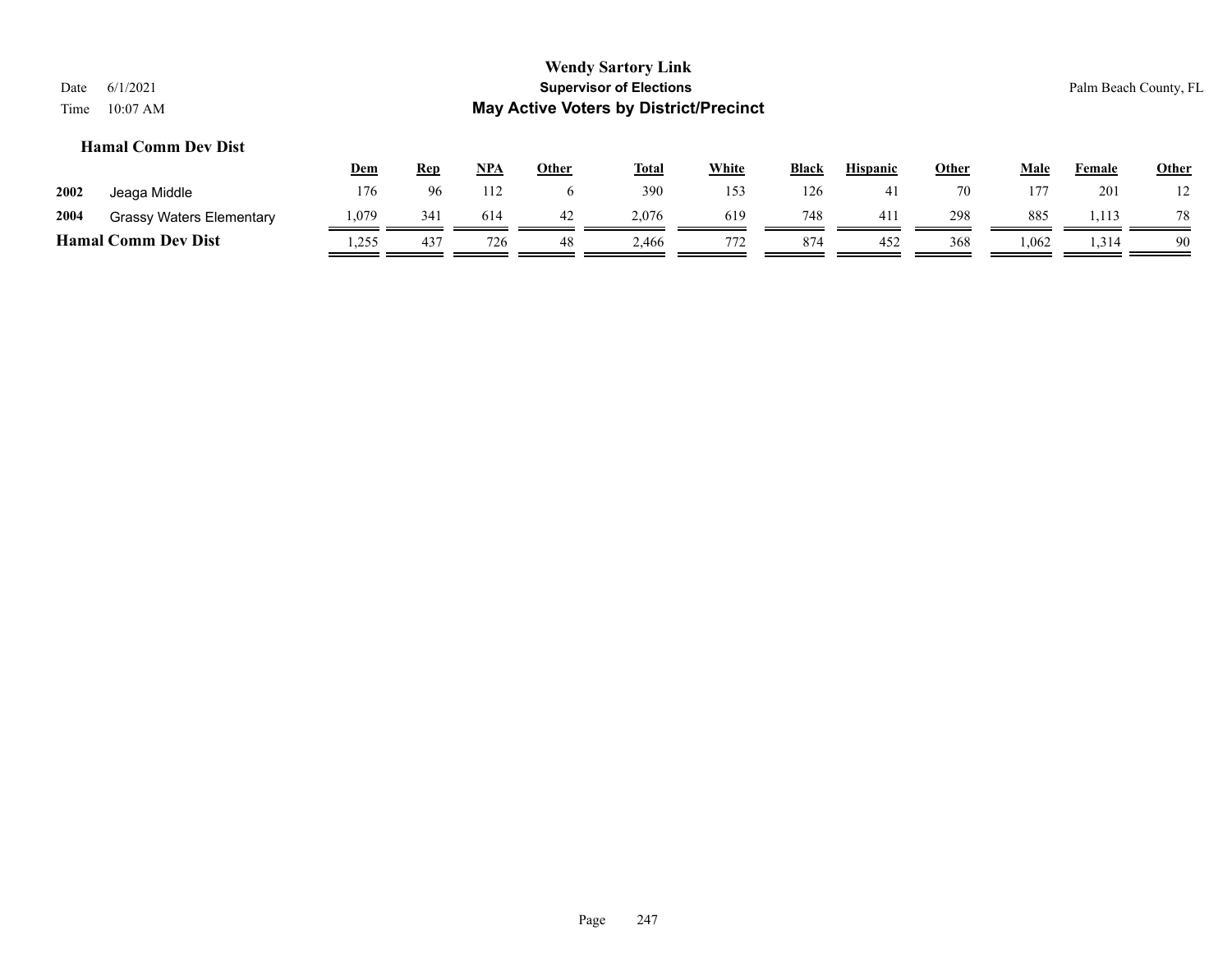## **Hypo Haverhill Comm Dist**

|                                 | Dem | Ren | NPA | Other | <b>Total</b> | White | <b>Black</b> | <b>Hispanic</b> | Other | Male | Female | Other |
|---------------------------------|-----|-----|-----|-------|--------------|-------|--------------|-----------------|-------|------|--------|-------|
| 3106<br>American German Club    | 302 | 117 | 205 |       | 640          | 237   | 17.3         |                 | 133   | 282  | 329    | 29    |
| <b>Hypo Haverhill Comm Dist</b> | 302 | 117 | 205 |       | 640          | 237   | 17.          |                 | ' 33  | 282  | 329    | 29    |

Page 248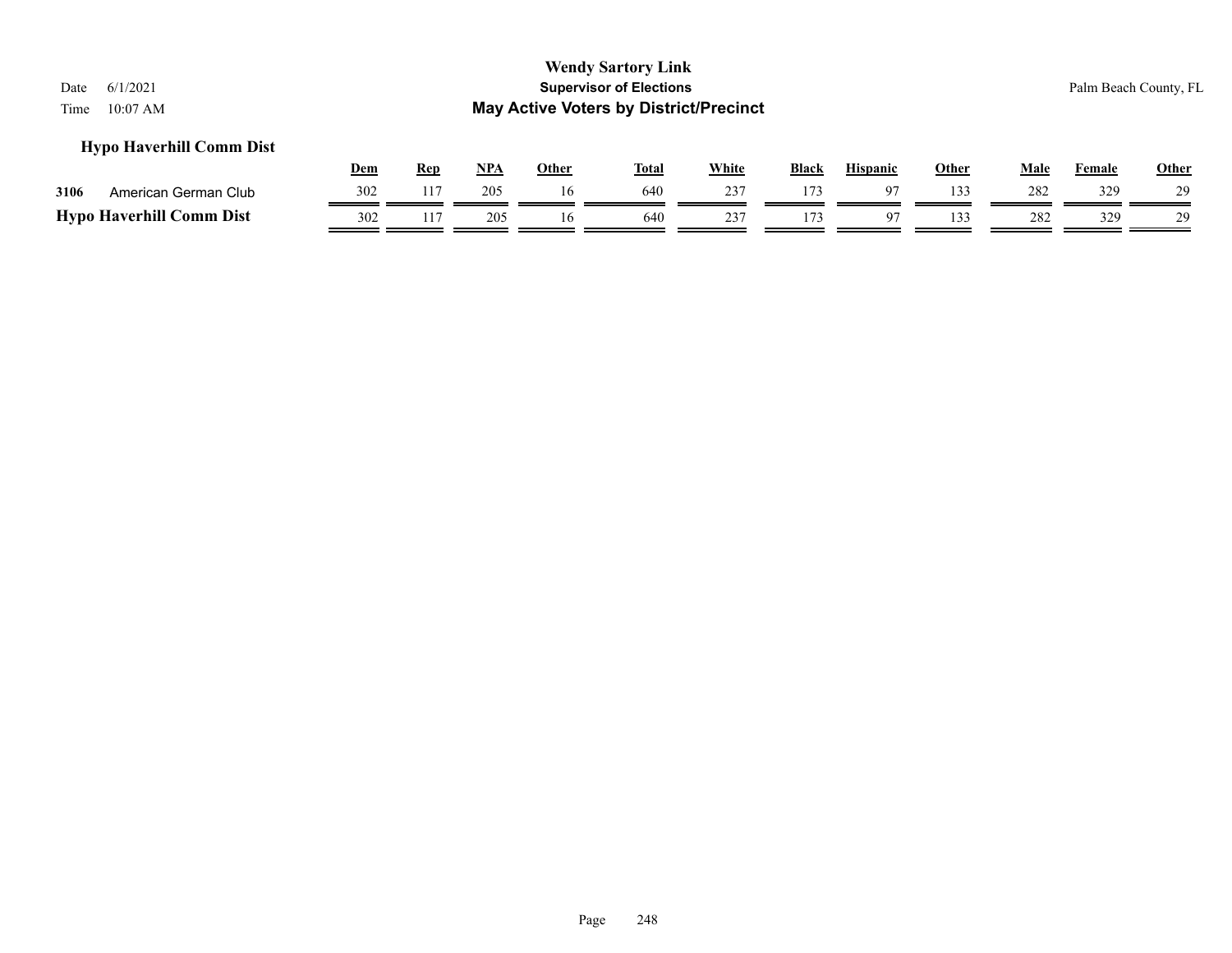**Indian Trail Imprv Dist**

#### **Wendy Sartory Link** Date 6/1/2021 **Supervisor of Elections** Palm Beach County, FL Time 10:07 AM **May Active Voters by District/Precinct**

# **Dem Rep NPA Other Total White Black Hispanic Other Male Female Other** Caloosa POA Meeting Room 0 0 0 0 0 0 0 0 0 0 0 0 Osceola Creek Middle 1,009 1,215 1,034 59 3,317 2,130 434 487 266 1,584 1,620 113 Frontier Elementary 918 977 780 59 2,734 1,746 418 340 230 1,282 1,365 87 Acreage Branch Library 204 267 180 10 661 418 80 92 71 316 312 33 Pierce Hammock Elementary 820 966 745 41 2,572 1,659 362 315 236 1,245 1,228 99 Acreage Branch Library 879 887 731 57 2,554 1,569 372 349 264 1,203 1,257 94 Cornerstone Fellowship 620 762 566 50 1,998 1,277 215 292 214 928 995 75 Seminole Ridge High 614 649 571 36 1,870 1,154 228 308 180 883 910 77 Acreage Pines Elementary 755 598 563 39 1,955 1,051 358 249 297 950 940 65 Indian Trail Improvement Dist 908 959 824 56 2,747 1,710 341 406 290 1,264 1,380 103 Sandhill Crane Golf Club 236 428 254 25 943 674 73 73 123 459 449 35 Western Pines Middle 655 712 582 35 1,984 1,446 154 206 178 948 951 85 Western Pines Middle 669 727 656 39 2,091 1,400 159 358 174 996 1,034 61 Golden Grove Elementary 617 785 623 47 2,072 1,396 131 344 201 964 1,023 85 Seminole Ridge High 549 690 556 40 1,835 1,186 217 287 145 863 915 57 Loxahatchee Groves Elementary 793 896 744 54 2,487 1,556 281 443 207 1,208 1,187 92 Oasis Church 178 234 151 16 579 380 46 108 45 281 276 22 Madison Green Clubhouse 1,260 740 751 50 2,801 1,231 777 410 383 1,299 1,397 105 Crestwood Middle 188 158 123 8 477 236 78 79 84 225 232 20 **Indian Trail Imprv Dist** 11,872 12,650 10,434 721 35,677 22,219 4,724 5,146 3,588 16,898 17,471 1,308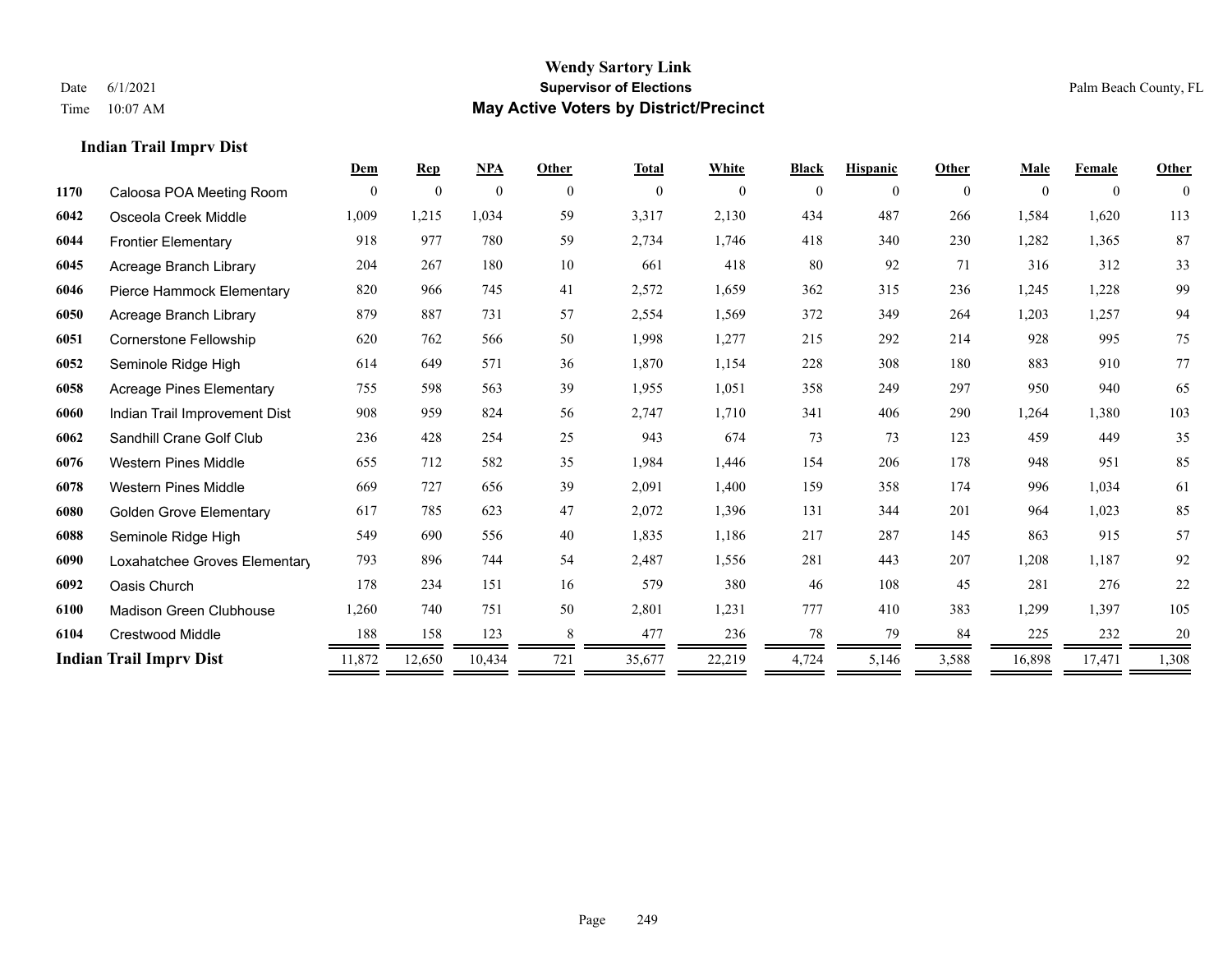## **Journeys Comm Dev Dist**

|                               | <u>Dem</u> | Rep | <b>NPA</b> | Other | <b>Total</b> | White | <b>Black</b>   | <b>Hispanic</b> | Other | Male | Female | Other |
|-------------------------------|------------|-----|------------|-------|--------------|-------|----------------|-----------------|-------|------|--------|-------|
| 3100<br>Journeys End          | 426        | 336 | 352        | 20.   | .134         | 759   |                |                 | 149   | 533  | 572    | 29    |
| <b>Journeys Comm Dev Dist</b> | 426        | 336 | 352        | 20    | .,134        | 759   | Q <sub>1</sub> | 135             | 149   | 533  | 572    | 29    |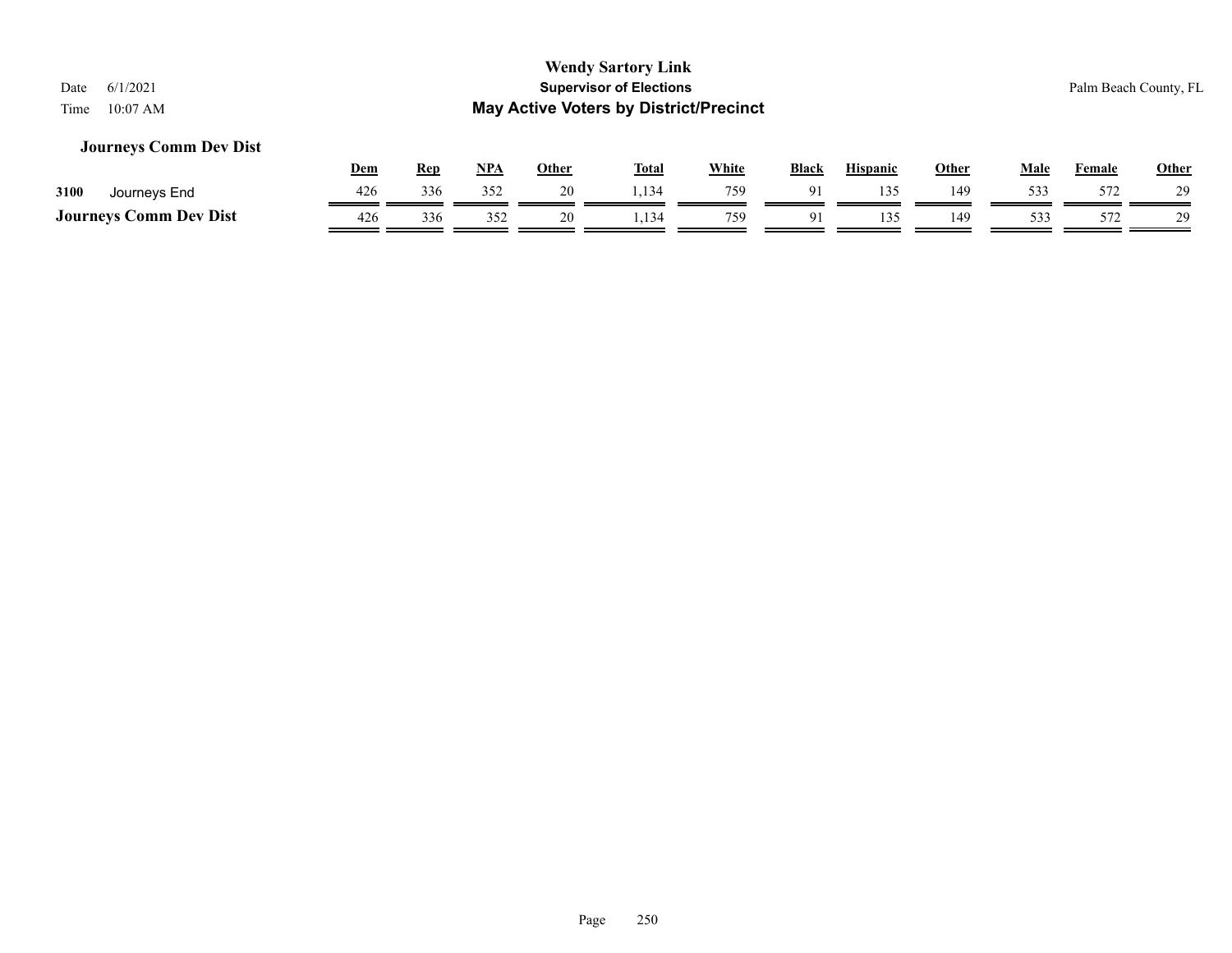**Jupiter Inlet Dist**

#### **Wendy Sartory Link** Date 6/1/2021 **Supervisor of Elections** Palm Beach County, FL Time 10:07 AM **May Active Voters by District/Precinct**

## **Dem Rep NPA Other Total White Black Hispanic Other Male Female Other** Journey Church of Jupiter 0 0 0 0 0 0 0 0 0 0 0 0 Calvary Church of Jupiter 455 832 482 49 1,818 1,602 22 96 98 861 901 56 Calvary Church of Jupiter 197 382 227 7 813 733 1 45 34 390 406 17 Caloosa POA Meeting Room 0 0 0 0 0 0 0 0 0 0 0 0 Journey Church of Jupiter 719 1,238 771 55 2,783 2,378 37 181 187 1,334 1,359 90 Calvary Church of Jupiter 8 10 5 0 23 23 0 0 0 12 11 0 Calvary Church of Jupiter 340 629 332 25 1,326 1,173 10 77 66 632 659 35 Jupiter Farms Elementary 550 1,011 571 61 2,193 1,908 16 133 136 1,051 1,076 66 **1030 Calvary Church of Jupiter 17** 37 25 4 83 76 0 4 3 40 40 3 Jupiter Farms Park Community Pavilion 310 577 355 28 1,270 1,072 12 107 79 623 606 41 West Jupiter Recreation Center 266 711 333 45 1,355 1,173 19 37 126 654 676 25 Calvary Church of Jupiter 0 0 0 0 0 0 0 0 0 0 0 0 William T Dwyer High 815 1,334 771 55 2,975 2,498 64 178 235 1,420 1,444 111 West Jupiter Recreation Center 257 460 345 31 1,093 881 17 59 136 540 513 40 West Jupiter Recreation Center 0 0 0 0 0 0 0 0 0 0 0 0 Limestone Creek Elementary 439 118 173 19 749 218 358 92 81 353 370 26 West Jupiter Recreation Center 267 151 158 14 590 268 168 111 43 255 314 21 St Peter Catholic Church  $400$   $486$   $303$   $28$   $1,217$   $1,086$   $3$   $45$   $83$   $467$   $720$   $30$  Lighthouse Elementary 480 676 410 46 1,612 1,376 16 68 152 751 803 58 Beacon Cove Intermediate School 1,063 1,163 952 63 3,241 2,564 81 263 333 1,516 1,616 109 Limestone Creek Elementary 699 1,110 640 57 2,506 2,209 25 100 172 1,163 1,269 74 West Jupiter Recreation Center 565 589 543 40 1,737 1,397 79 125 136 765 913 59 St Peter Catholic Church 784 900 744 65 2,493 2,082 39 191 181 1,097 1,320 76 West Jupiter Recreation Center 77 100 72 4 253 209 0 24 20 102 135 16 Harvest Community Church 636 1,173 552 42 2,403 2,207 10 53 133 1,168 1,153 82 Jupiter Community Center  $\begin{array}{cccc} 76 & 125 & 64 & 2 & 267 & 244 & 0 & 6 & 17 & 130 & 129 & 8 \end{array}$  Jupiter Community Center 0 0 0 0 0 0 0 0 0 0 0 0 Jupiter Community Center 596 753 610 48 2,007 1,663 26 188 130 942 1,002 63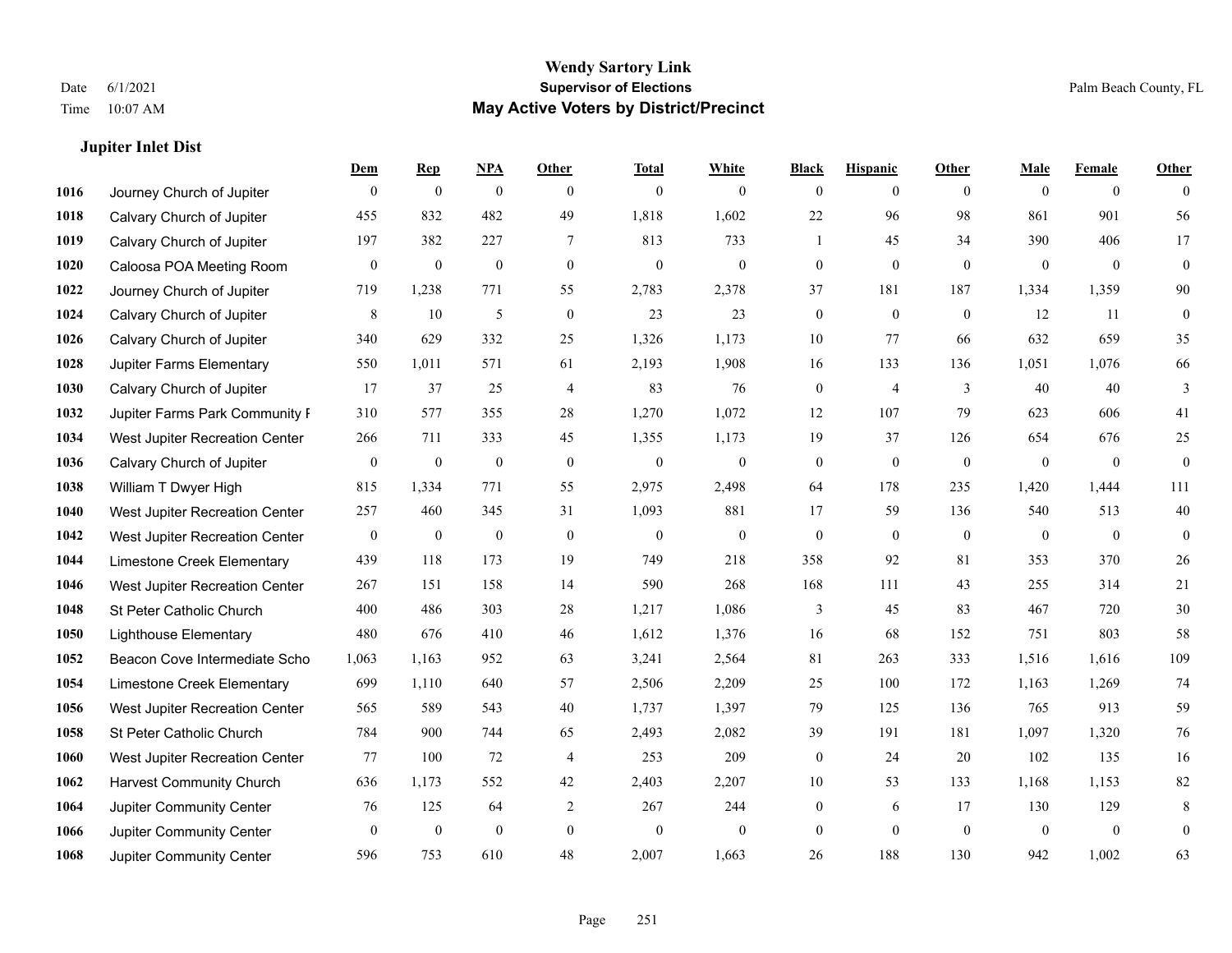**Jupiter Inlet Dist**

#### **Wendy Sartory Link** Date 6/1/2021 **Supervisor of Elections** Palm Beach County, FL Time 10:07 AM **May Active Voters by District/Precinct**

# **Dem Rep NPA Other Total White Black Hispanic Other Male Female Other** Jupiter Community Center 61 69 87 4 221 176 1 38 6 115 96 10 Jerry Thomas Elementary 740 1,072 699 68 2,579 2,238 29 164 148 1,231 1,274 74 Independence Middle 799 1,180 843 86 2,908 2,447 20 192 249 1,305 1,509 94 Martinique Clubhouse 255 371 239 20 885 751 10 62 62 396 457 32 The Island Clubhouse 648 808 591 73 2,120 1,740 53 147 180 1,035 1,007 78 First Baptist Church Teq 357 897 392 21 1,667 1,558 5 40 64 799 830 38 First Baptist Church Teq **98** 148 78 2 326 301 0 9 16 165 151 10 First Baptist Church Teq 72 142 86 8 308 284 1 12 11 148 151 9 First Baptist Church Teq 12 52 10 0 74 71 1 0 2 37 35 2 First Baptist Church Teq 12 41 21 0 74 66 0 2 6 37 36 1 First Baptist Church Teq 596 902 553 40 2,091 1,878 9 84 120 943 1,097 51 First Baptist Church Teq 48 72 36 0 156 126 8 13 9 76 76 4 Riverside Improvement 259 466 257 23 1,005 895 6 47 57 456 515 34 Jupiter Elementary 400 469 369 27 1,265 966 18 199 82 609 610 46 Jupiter High 715 935 685 66 2,401 1,895 65 219 222 1,060 1,258 83 Jupiter Branch Library 455 584 448 33 1,520 1,239 36 138 107 663 811 46 Jupiter Middle 342 506 377 40 1,265 1,063 16 79 107 583 639 43 Newhaven Clubhouse 582 711 547 64 1,904 1,628 25 113 138 850 990 64 Tequesta Council Chambers 112 134 105 4 355 308 9 21 17 159 185 11 Tequesta Council Chambers 21 66 47 4 138 112 4 15 7 64 71 3 Tequesta Council Chambers 118 317 125 13 573 548 0 4 21 256 306 11 Tequesta Council Chambers 0 0 0 0 0 0 0 0 0 0 0 0 Tequesta Council Chambers 182 253 188 24 647 556 12 37 42 261 370 16 Tequesta Council Chambers 77 258 110 15 460 433 0 8 19 221 231 8 Tequesta Council Chambers 38 86 35 3 162 152 0 1 9 83 76 3 Riverside Improvement 0 0 2 0 0 2 2 2 0 0 0 1 1 0 **1126** PBC Fire Rescue #18 902 488 46 1,862 1,744 8 36 74 848 984 30

Jupiter Inlet Colony Admin Bldg 71 225 89 14 399 367 0 5 27 180 210 9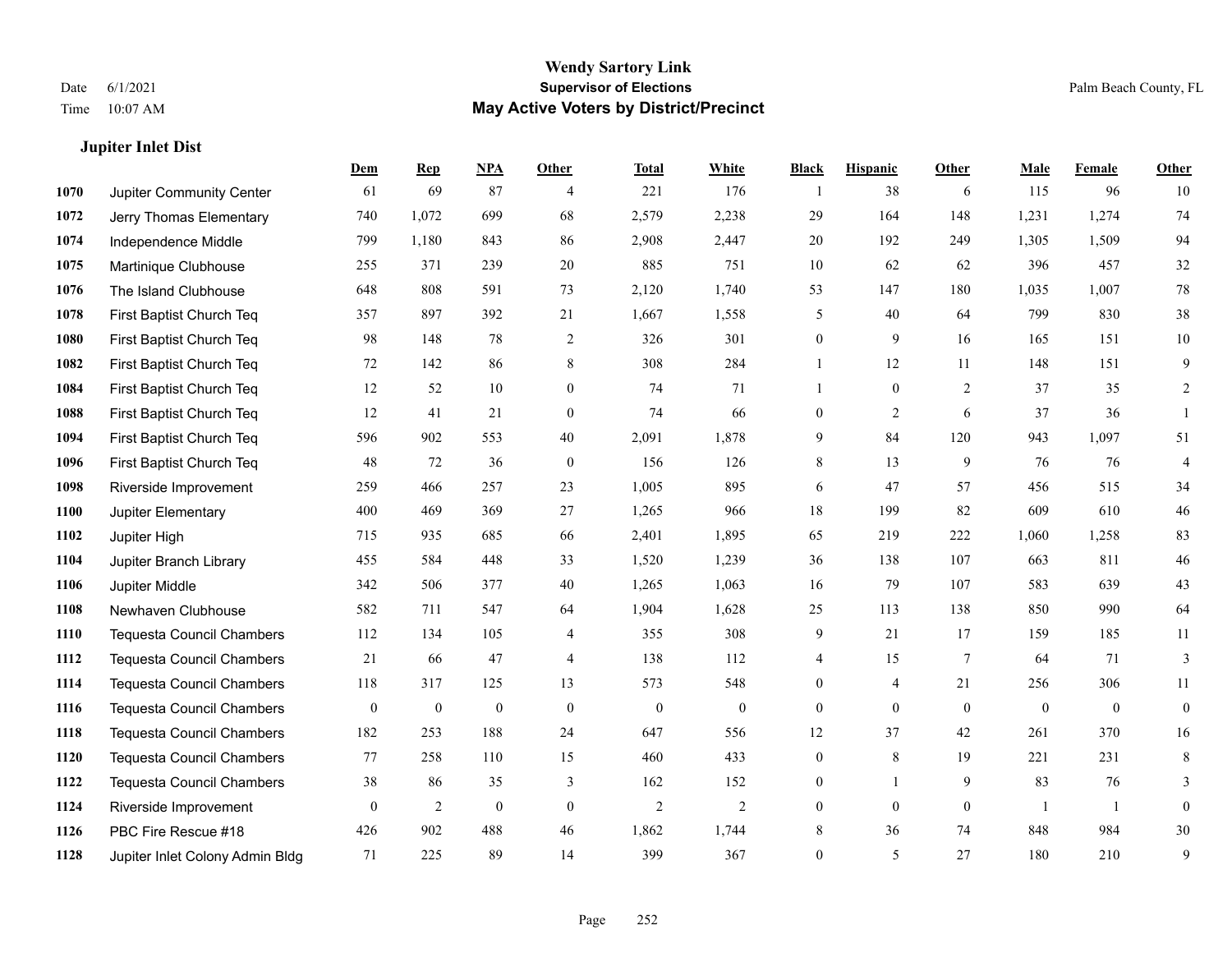**Jupiter Inlet Dist**

#### **Wendy Sartory Link** Date 6/1/2021 **Supervisor of Elections** Palm Beach County, FL Time 10:07 AM **May Active Voters by District/Precinct**

# **Dem Rep NPA Other Total White Black Hispanic Other Male Female Other** PBC Fire Rescue #18 **1** 3 1 0 5 5 0 0 0 3 1 1 PBC Fire Rescue #18 0 3 2 0 5 5 0 0 0 2 3 0 PBC Fire Rescue #18 0 0 0 0 0 0 0 0 0 0 0 0 1st UM Church of Jup-Teq 595 1,037 637 70 2,339 2,171 10 59 99 1,027 1,250 62 Grace Immanuel Bible Church 227 833 361 37 1,458 1,385 0 12 61 622 803 33 Club at Admirals Cove 299 548 300 24 1,171 1,075 7 22 67 559 593 19 1st UM Church of Jup-Teq 297 605 364 43 1,309 1,205 6 23 75 619 656 34 1st UM Church of Jup-Teq 542 811 518 34 1,905 1,758 7 31 109 876 972 57 Newhaven Clubhouse 16 35 8 1 60 54 0 1 5 31 28 1 Oceanview Methodist 400 568 404 49 1,421 1,295 8 31 87 615 762 44 Oceanview Methodist 0 0 0 0 0 0 0 0 0 0 0 0 Oceanview Methodist 51 75 59 9 194 183 0 2 9 93 95 6 Holy Spirit Lutheran 149 296 135 18 598 533 4 27 34 284 293 21 Holy Spirit Lutheran 0 2 0 0 2 2 0 0 0 1 1 0 Holy Spirit Lutheran **0** 1 1 0 2 1 0 1 0 1 1 0 Holy Spirit Lutheran 1 0 1 0 2 2 0 0 0 1 1 0 Holy Spirit Lutheran 2 4 6 2 14 14 0 0 0 6 8 0 Club at Admirals Cove 28 155 69 5 257 231 3 4 19 129 120 8 Holy Spirit Lutheran 8 21 12 0 41 33 0 2 6 17 24 0 Holy Spirit Lutheran 0 0 0 0 0 0 0 0 0 0 0 0 Caloosa POA Meeting Room 125 283 128 10 546 468 12 24 42 244 281 21 Caloosa POA Meeting Room 68 119 63 2 252 214 5 14 19 117 123 12 Mirasol Sales and Info Center 0 0 0 0 0 0 0 0 0 0 0 0 Mirasol Sales and Info Center 0 0 0 0 0 0 0 0 0 0 0 0 Mirasol Sales and Info Center 0 0 0 0 0 0 0 0 0 0 0 0 Mirasol Sales and Info Center 0 0 0 0 0 0 0 0 0 0 0 0 William T Dwyer High 160 268 138 6 572 489 15 30 38 271 288 13 Eastpointe Country Club 544 680 395 34 1,653 1,538 12 28 75 731 888 34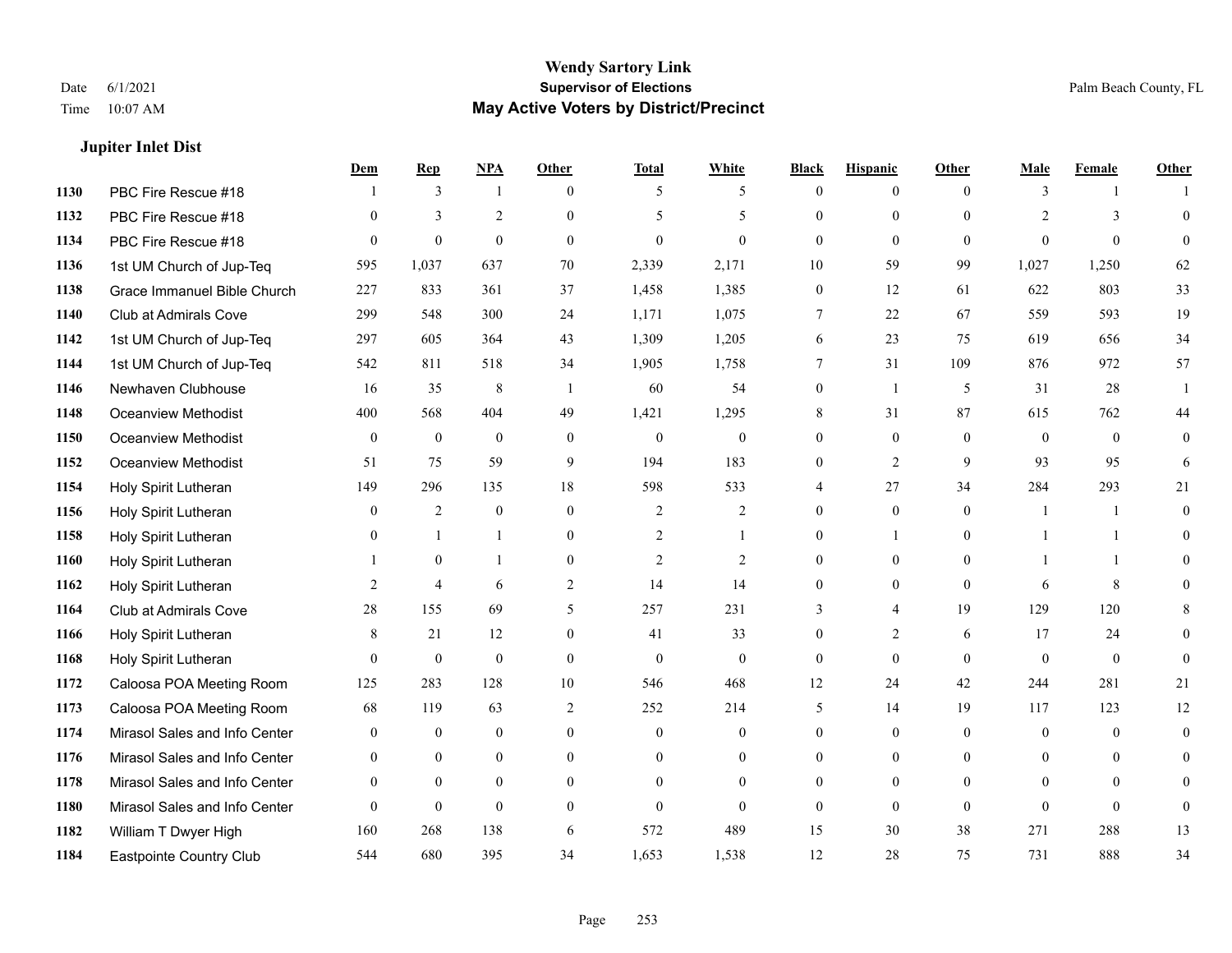## **Jupiter Inlet Dist**

|      |                               | Dem            | <b>Rep</b>   | NPA          | Other        | <b>Total</b> | White          | <b>Black</b> | <b>Hispanic</b> | Other          | Male     | <b>Female</b> | <b>Other</b>   |
|------|-------------------------------|----------------|--------------|--------------|--------------|--------------|----------------|--------------|-----------------|----------------|----------|---------------|----------------|
| 1186 | Mirasol Sales and Info Center | 564            | 544          | 476          | 48           | 1,632        | 1,259          | 55           | 162             | 156            | 769      | 811           | 52             |
| 1188 | Westwood Gardens HOA          | 349            | 361          | 295          | 31           | 1,036        | 792            | 31           | 118             | 95             | 413      | 602           | 21             |
| 1189 | <b>Westwood Gardens HOA</b>   | 24             | 61           | 26           | 2            | 113          | 100            | 7            | 2               | $\overline{4}$ | 55       | 55            | 3              |
| 1190 | Gardens Presbyterian          | 1,401          | 2,118        | 1,433        | 155          | 5,107        | 4,172          | 146          | 349             | 440            | 2,247    | 2,713         | 147            |
| 1192 | Evergrene Clubhouse           | 390            | 676          | 460          | 39           | 1,565        | 1,328          | 26           | 79              | 132            | 754      | 755           | 56             |
| 1194 | Frenchmans Creek Real Estate  | 670            | 967          | 610          | 50           | 2,297        | 2,098          | 15           | 46              | 138            | 1,048    | 1,191         | 58             |
| 1196 | Gardens Presbyterian          | $\theta$       | $\theta$     | $\mathbf{0}$ | $\theta$     | $\mathbf{0}$ | $\theta$       | $\theta$     | $\theta$        | $\theta$       | $\theta$ | $\theta$      | $\theta$       |
| 1198 | 1st Baptist Church PBG        | 580            | 485          | 428          | 35           | 1,528        | 1,074          | 139          | 158             | 157            | 729      | 747           | 52             |
| 1200 | Dwight D Eisenhower Elementar | $\overline{0}$ | $\mathbf{0}$ | $\mathbf{0}$ | $\mathbf{0}$ | $\mathbf{0}$ | $\overline{0}$ | $\theta$     | $\theta$        | $\theta$       | $\Omega$ | $\theta$      | $\overline{0}$ |
| 1202 | <b>Cross Community Church</b> | 529            | 1,086        | 565          | 39           | 2,219        | 1,993          | 15           | 90              | 121            | 1,053    | 1,095         | 71             |
| 1204 | Holy Spirit Lutheran          | 9              | 25           | 14           | $\mathbf{3}$ | 51           | 45             | 0            | $\overline{2}$  | $\overline{4}$ | 24       | 23            | 4              |
| 1206 | Holy Spirit Lutheran          | 13             | 78           | 22           | $\mathbf{3}$ | 116          | 112            | 0            | 3               |                | 56       | 59            |                |
| 1208 | Juno Beach Town Center        | 462            | 900          | 489          | 51           | 1,902        | 1,735          | 6            | 55              | 106            | 869      | 983           | 50             |
| 1210 | Holy Spirit Lutheran          | 211            | 275          | 147          | 8            | 641          | 573            | 2            | 23              | 43             | 304      | 315           | 22             |
| 1212 | Juno Beach Town Center        | 51             | 70           | 58           | 10           | 189          | 158            | 6            | 10              | 15             | 96       | 88            | 5              |
| 1214 | Juno Beach Town Center        | 274            | 455          | 211          | 27           | 967          | 902            | 6            | 14              | 45             | 393      | 552           | 22             |
| 1216 | Oceanview Methodist           | 134            | 297          | 156          | 15           | 602          | 517            | Q            | 32              | 44             | 292      | 292           | 18             |
|      | <b>Jupiter Inlet Dist</b>     | 26,686         | 40,978       | 25,935       | 2,346        | 95,945       | 82,103         | 1,891        | 5,322           | 6,629          | 44,198   | 48,883        | 2,864          |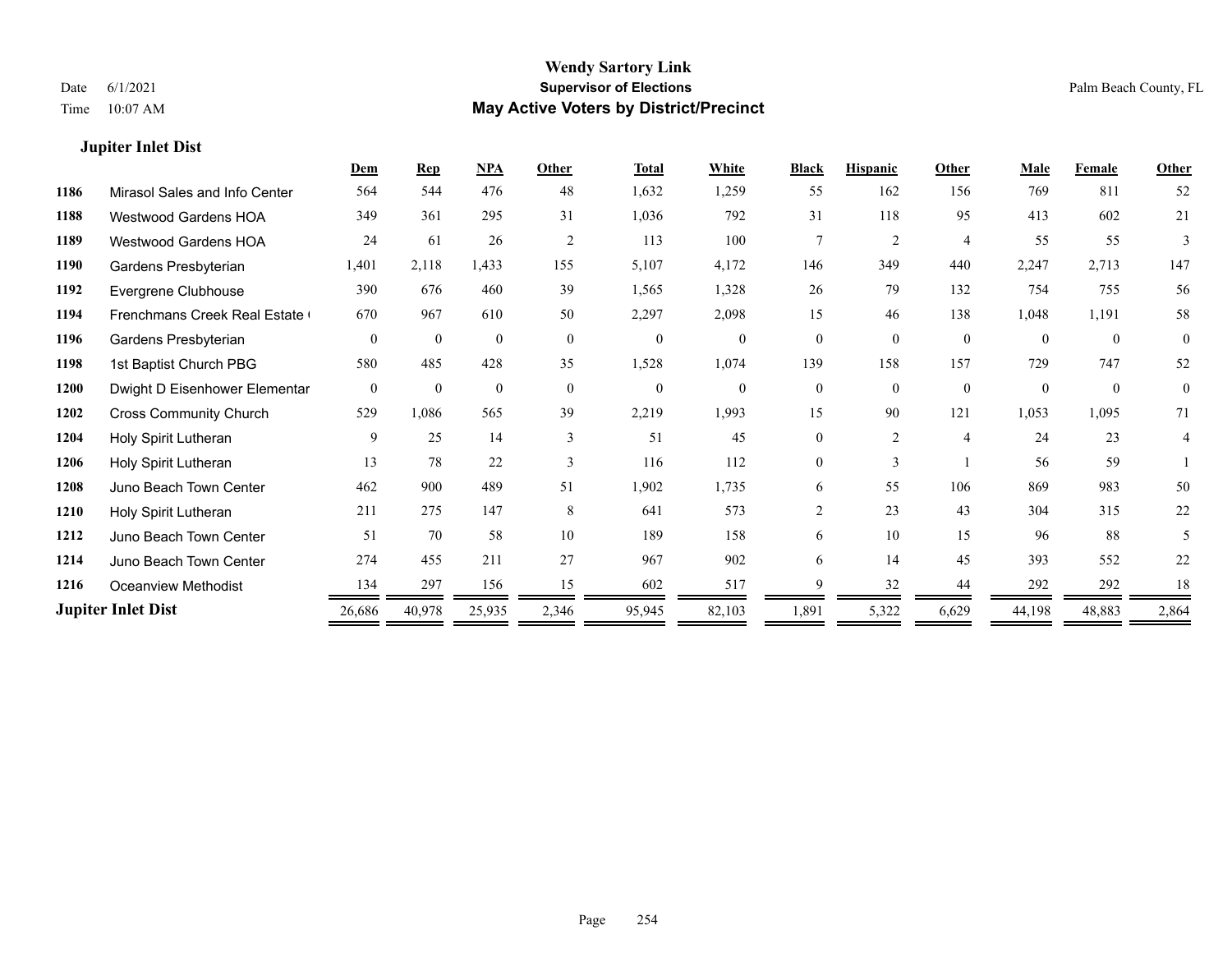|      |                                     | Dem              | <b>Rep</b>       | NPA              | <b>Other</b>   | <b>Total</b>     | <b>White</b>     | <b>Black</b>     | <b>Hispanic</b>  | <b>Other</b>   | <b>Male</b>  | <b>Female</b>   | <b>Other</b>     |
|------|-------------------------------------|------------------|------------------|------------------|----------------|------------------|------------------|------------------|------------------|----------------|--------------|-----------------|------------------|
| 1002 | <b>Canal Point Community Center</b> | $\mathbf{0}$     | $\mathbf{0}$     | $\boldsymbol{0}$ | $\theta$       | $\mathbf{0}$     | $\overline{0}$   | $\mathbf{0}$     | $\boldsymbol{0}$ | $\theta$       | $\theta$     | $\overline{0}$  | $\Omega$         |
| 1004 | Pierce Hammock Elementary           | 3                | $\overline{4}$   | 3                | $\theta$       | 10               | 10               | $\theta$         | $\mathbf{0}$     | $\Omega$       | 3            | $7\phantom{.0}$ | $\theta$         |
| 1006 | Journey Church of Jupiter           | $\Omega$         | $\theta$         | $\theta$         | $\Omega$       | $\theta$         | $\overline{0}$   | $\Omega$         | $\theta$         | $\Omega$       | $\Omega$     | $\Omega$        | $\Omega$         |
| 1008 | Journey Church of Jupiter           | 0                | $\mathbf{0}$     | $\mathbf{0}$     | $\overline{0}$ | $\theta$         | $\overline{0}$   | $\overline{0}$   | $\mathbf{0}$     | $\theta$       | $\mathbf{0}$ | $\mathbf{0}$    |                  |
| 1010 | Journey Church of Jupiter           | 0                | $\mathbf{0}$     | $\mathbf{0}$     | $\theta$       | $\Omega$         | $\overline{0}$   | $\overline{0}$   | $\mathbf{0}$     | $\theta$       | $\theta$     | $\theta$        | $\Omega$         |
| 1012 | Caloosa POA Meeting Room            | $\theta$         | $\mathbf{0}$     | $\mathbf{0}$     | $\theta$       | $\Omega$         | $\mathbf{0}$     | $\overline{0}$   | $\mathbf{0}$     | $\Omega$       | $\theta$     | $\theta$        | $\Omega$         |
| 1014 | Caloosa POA Meeting Room            | $\theta$         |                  | $\mathbf{0}$     | $\overline{0}$ |                  | 1                | $\overline{0}$   | $\mathbf{0}$     | $\theta$       | $\mathbf{0}$ | $\theta$        |                  |
| 1016 | Journey Church of Jupiter           | 0                | $\mathbf{0}$     | $\mathbf{0}$     | $\theta$       | $\Omega$         | $\theta$         | $\mathbf{0}$     | $\mathbf{0}$     | $\theta$       | $\Omega$     | $\theta$        | $\theta$         |
| 1018 | Calvary Church of Jupiter           | 455              | 832              | 482              | 49             | 1,818            | 1,602            | 22               | 96               | 98             | 861          | 901             | 56               |
| 1019 | Calvary Church of Jupiter           | 197              | 382              | 227              | $\overline{7}$ | 813              | 733              | 1                | 45               | 34             | 390          | 406             | 17               |
| 1020 | Caloosa POA Meeting Room            | $\boldsymbol{0}$ | $\boldsymbol{0}$ | $\boldsymbol{0}$ | $\mathbf{0}$   | $\mathbf{0}$     | $\mathbf{0}$     | $\boldsymbol{0}$ | $\mathbf{0}$     | $\theta$       | $\mathbf{0}$ | $\mathbf{0}$    | $\mathbf{0}$     |
| 1022 | Journey Church of Jupiter           | 719              | 1,238            | 771              | 55             | 2,783            | 2,378            | 37               | 181              | 187            | 1,334        | 1,359           | 90               |
| 1024 | Calvary Church of Jupiter           | 8                | 10               | $\mathfrak{H}$   | $\theta$       | 23               | 23               | $\boldsymbol{0}$ | $\mathbf{0}$     | $\theta$       | 12           | 11              | $\mathbf{0}$     |
| 1026 | Calvary Church of Jupiter           | 340              | 629              | 332              | 25             | 1,326            | 1,173            | $10\,$           | 77               | 66             | 632          | 659             | 35               |
| 1028 | Jupiter Farms Elementary            | 550              | 1,011            | 571              | 61             | 2,193            | 1,908            | 16               | 133              | 136            | 1,051        | 1,076           | 66               |
| 1030 | Calvary Church of Jupiter           | 17               | 37               | 25               | $\overline{4}$ | 83               | 76               | $\boldsymbol{0}$ | $\overline{4}$   | 3              | 40           | 40              | 3                |
| 1032 | Jupiter Farms Park Community I      | 310              | 577              | 355              | 28             | 1,270            | 1,072            | 12               | 107              | 79             | 623          | 606             | 41               |
| 1034 | West Jupiter Recreation Center      | 266              | 711              | 333              | 45             | 1,355            | 1,173            | 19               | 37               | 126            | 654          | 676             | $25\,$           |
| 1036 | Calvary Church of Jupiter           | $\boldsymbol{0}$ | $\boldsymbol{0}$ | $\boldsymbol{0}$ | $\mathbf{0}$   | $\boldsymbol{0}$ | $\boldsymbol{0}$ | $\boldsymbol{0}$ | $\mathbf{0}$     | $\mathbf{0}$   | $\mathbf{0}$ | $\mathbf{0}$    | $\boldsymbol{0}$ |
| 1038 | William T Dwyer High                | 815              | 1,334            | 771              | 55             | 2,975            | 2,498            | 64               | 178              | 235            | 1,420        | 1,444           | 111              |
| 1040 | West Jupiter Recreation Center      | 257              | 460              | 345              | 31             | 1,093            | 881              | 17               | 59               | 136            | 540          | 513             | 40               |
| 1042 | West Jupiter Recreation Center      | $\boldsymbol{0}$ | $\boldsymbol{0}$ | $\boldsymbol{0}$ | $\mathbf{0}$   | $\boldsymbol{0}$ | $\mathbf{0}$     | $\boldsymbol{0}$ | $\boldsymbol{0}$ | $\overline{0}$ | $\mathbf{0}$ | $\mathbf{0}$    | $\mathbf{0}$     |
| 1044 | Limestone Creek Elementary          | 439              | 118              | 173              | 19             | 749              | 218              | 358              | 92               | 81             | 353          | 370             | 26               |
| 1046 | West Jupiter Recreation Center      | 267              | 151              | 158              | 14             | 590              | 268              | 168              | 111              | 43             | 255          | 314             | 21               |
| 1048 | St Peter Catholic Church            | 400              | 486              | 303              | $28\,$         | 1,217            | 1,086            | 3                | 45               | 83             | 467          | 720             | 30               |
| 1050 | <b>Lighthouse Elementary</b>        | 480              | 676              | 410              | 46             | 1,612            | 1,376            | 16               | 68               | 152            | 751          | 803             | 58               |
| 1052 | Beacon Cove Intermediate Scho       | 1,063            | 1,163            | 952              | 63             | 3,241            | 2,564            | 81               | 263              | 333            | 1,516        | 1,616           | 109              |
| 1054 | Limestone Creek Elementary          | 699              | 1,110            | 640              | 57             | 2,506            | 2,209            | 25               | 100              | 172            | 1,163        | 1,269           | 74               |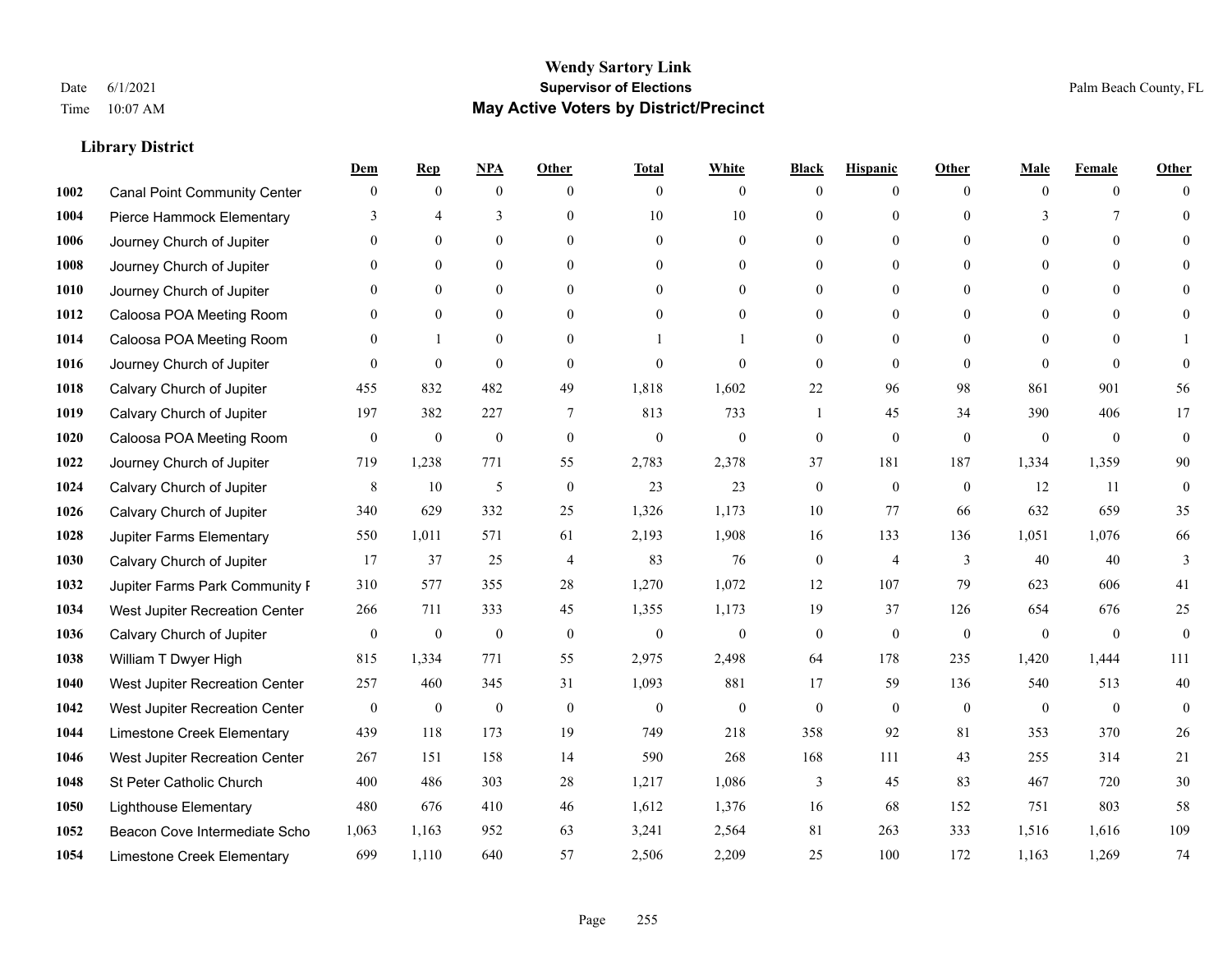|      |                                  | Dem          | <b>Rep</b>       | NPA              | <b>Other</b>   | <b>Total</b>     | <b>White</b>     | <b>Black</b>     | <b>Hispanic</b>  | <b>Other</b>     | <b>Male</b>      | <b>Female</b> | <b>Other</b>     |
|------|----------------------------------|--------------|------------------|------------------|----------------|------------------|------------------|------------------|------------------|------------------|------------------|---------------|------------------|
| 1056 | West Jupiter Recreation Center   | 565          | 589              | 543              | 40             | 1,737            | 1,397            | 79               | 125              | 136              | 765              | 913           | 59               |
| 1058 | St Peter Catholic Church         | 784          | 900              | 744              | 65             | 2,493            | 2,082            | 39               | 191              | 181              | 1,097            | 1,320         | 76               |
| 1060 | West Jupiter Recreation Center   | 77           | 100              | 72               | $\overline{4}$ | 253              | 209              | $\boldsymbol{0}$ | 24               | 20               | 102              | 135           | 16               |
| 1062 | <b>Harvest Community Church</b>  | 636          | 1,173            | 552              | 42             | 2,403            | 2,207            | 10               | 53               | 133              | 1,168            | 1,153         | $82\,$           |
| 1064 | Jupiter Community Center         | 76           | 125              | 64               | 2              | 267              | 244              | $\boldsymbol{0}$ | 6                | 17               | 130              | 129           | $\,8\,$          |
| 1066 | Jupiter Community Center         | $\mathbf{0}$ | $\boldsymbol{0}$ | $\boldsymbol{0}$ | $\mathbf{0}$   | $\boldsymbol{0}$ | $\boldsymbol{0}$ | $\boldsymbol{0}$ | $\boldsymbol{0}$ | $\boldsymbol{0}$ | $\boldsymbol{0}$ | $\mathbf{0}$  | $\boldsymbol{0}$ |
| 1068 | Jupiter Community Center         | 596          | 753              | 610              | 48             | 2,007            | 1,663            | 26               | 188              | 130              | 942              | 1,002         | 63               |
| 1070 | Jupiter Community Center         | 61           | 69               | 87               | $\overline{4}$ | 221              | 176              | $\mathbf{1}$     | 38               | 6                | 115              | 96            | $10\,$           |
| 1072 | Jerry Thomas Elementary          | 740          | 1,072            | 699              | 68             | 2,579            | 2,238            | 29               | 164              | 148              | 1,231            | 1,274         | $74\,$           |
| 1074 | Independence Middle              | 799          | 1,180            | 843              | 86             | 2,908            | 2,447            | 20               | 192              | 249              | 1,305            | 1,509         | 94               |
| 1075 | Martinique Clubhouse             | 255          | 371              | 239              | 20             | 885              | 751              | 10               | 62               | 62               | 396              | 457           | $32\,$           |
| 1076 | The Island Clubhouse             | 648          | 808              | 591              | 73             | 2,120            | 1,740            | 53               | 147              | 180              | 1,035            | 1.007         | $78\,$           |
| 1078 | First Baptist Church Teq         | 357          | 897              | 392              | 21             | 1,667            | 1,558            | 5                | 40               | 64               | 799              | 830           | $38\,$           |
| 1080 | First Baptist Church Teq         | 98           | 148              | 78               | $\overline{2}$ | 326              | 301              | $\boldsymbol{0}$ | 9                | 16               | 165              | 151           | $10\,$           |
| 1082 | First Baptist Church Teq         | 72           | 142              | 86               | 8              | 308              | 284              | $\mathbf{1}$     | 12               | 11               | 148              | 151           | 9                |
| 1084 | First Baptist Church Teq         | 12           | 52               | 10               | $\overline{0}$ | 74               | 71               | 1                | $\boldsymbol{0}$ | 2                | 37               | 35            | $\overline{c}$   |
| 1088 | First Baptist Church Teq         | 12           | 41               | 21               | $\mathbf{0}$   | 74               | 66               | $\boldsymbol{0}$ | 2                | 6                | 37               | 36            | $\mathbf{1}$     |
| 1094 | First Baptist Church Teq         | 596          | 902              | 553              | 40             | 2,091            | 1,878            | 9                | 84               | 120              | 943              | 1,097         | 51               |
| 1096 | First Baptist Church Teq         | 48           | 72               | 36               | $\mathbf{0}$   | 156              | 126              | $\,8\,$          | 13               | 9                | 76               | 76            | $\overline{4}$   |
| 1098 | Riverside Improvement            | 259          | 466              | 257              | 23             | 1,005            | 895              | 6                | 47               | 57               | 456              | 515           | 34               |
| 1100 | Jupiter Elementary               | 400          | 469              | 369              | 27             | 1,265            | 966              | 18               | 199              | 82               | 609              | 610           | $46\,$           |
| 1102 | Jupiter High                     | 715          | 935              | 685              | 66             | 2,401            | 1,895            | 65               | 219              | 222              | 1,060            | 1,258         | 83               |
| 1104 | Jupiter Branch Library           | 455          | 584              | 448              | 33             | 1,520            | 1,239            | 36               | 138              | 107              | 663              | 811           | $46\,$           |
| 1106 | Jupiter Middle                   | 342          | 506              | 377              | 40             | 1,265            | 1,063            | 16               | 79               | 107              | 583              | 639           | 43               |
| 1108 | Newhaven Clubhouse               | 582          | 711              | 547              | 64             | 1,904            | 1,628            | 25               | 113              | 138              | 850              | 990           | 64               |
| 1110 | <b>Tequesta Council Chambers</b> | 112          | 134              | 105              | 4              | 355              | 308              | 9                | 21               | 17               | 159              | 185           | 11               |
| 1112 | <b>Tequesta Council Chambers</b> | 21           | 66               | 47               | $\overline{4}$ | 138              | 112              | 4                | 15               | $7\phantom{.0}$  | 64               | 71            | 3                |
| 1114 | Tequesta Council Chambers        | 118          | 317              | 125              | 13             | 573              | 548              | $\mathbf{0}$     | 4                | 21               | 256              | 306           | 11               |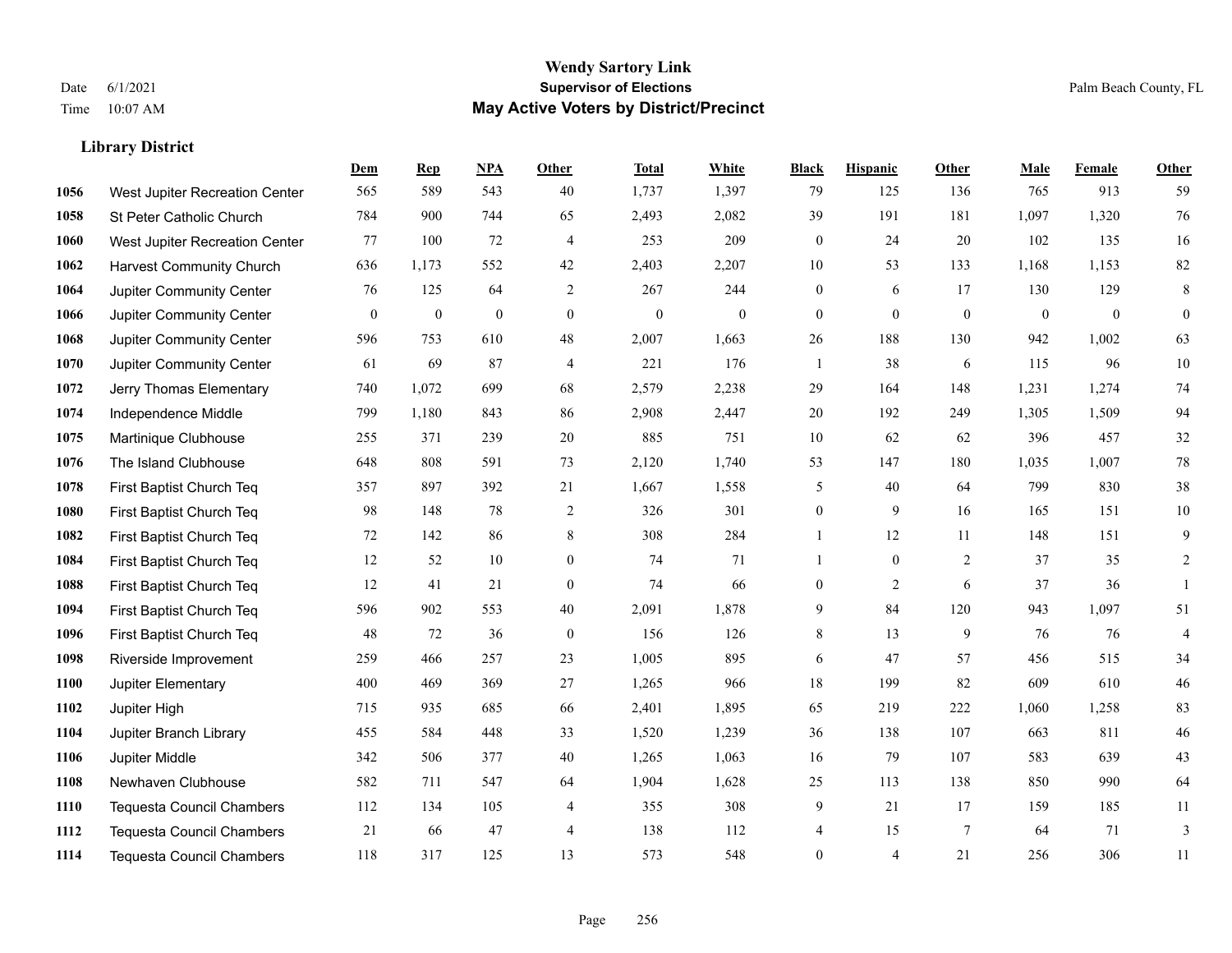#### **Wendy Sartory Link** Date 6/1/2021 **Supervisor of Elections** Palm Beach County, FL Time 10:07 AM **May Active Voters by District/Precinct**

# **Dem Rep NPA Other Total White Black Hispanic Other Male Female Other** Tequesta Council Chambers 0 0 0 0 0 0 0 0 0 0 0 0 Tequesta Council Chambers 182 253 188 24 647 556 12 37 42 261 370 16 Tequesta Council Chambers 77 258 110 15 460 433 0 8 19 221 231 8 Tequesta Council Chambers 38 86 35 3 162 152 0 1 9 83 76 3 Riverside Improvement 0 0 2 0 0 2 2 2 0 0 0 0 1 1 0 PBC Fire Rescue #18 **426** 902 488 46 1,862 1,744 8 36 74 848 984 30 Jupiter Inlet Colony Admin Bldg 71 225 89 14 399 367 0 5 27 180 210 9 PBC Fire Rescue #18 **1** 3 1 0 5 5 0 0 0 3 1 1 1132 PBC Fire Rescue #18 0 3 2 0 5 5 0 0 0 2 3 0 PBC Fire Rescue #18 0 0 0 0 0 0 0 0 0 0 0 0 1st UM Church of Jup-Teq 595 1,037 637 70 2,339 2,171 10 59 99 1,027 1,250 62 Grace Immanuel Bible Church 227 833 361 37 1,458 1,385 0 12 61 622 803 33 Club at Admirals Cove 299 548 300 24 1,171 1,075 7 22 67 559 593 19 1st UM Church of Jup-Teq 297 605 364 43 1,309 1,205 6 23 75 619 656 34 1st UM Church of Jup-Teq 542 811 518 34 1,905 1,758 7 31 109 876 972 57 Newhaven Clubhouse 16 35 8 1 60 54 0 1 5 31 28 1 Oceanview Methodist 400 568 404 49 1,421 1,295 8 31 87 615 762 44 Oceanview Methodist 0 0 0 0 0 0 0 0 0 0 0 0 Oceanview Methodist 51 75 59 9 194 183 0 2 9 93 95 6 Holy Spirit Lutheran 149 296 135 18 598 533 4 27 34 284 293 21 Holy Spirit Lutheran **0** 2 0 0 2 2 2 0 0 0 1 1 0 Holy Spirit Lutheran **0** 1 1 0 2 1 0 1 0 1 1 0 Holy Spirit Lutheran 1 0 1 0 2 2 0 0 0 1 1 0 Holy Spirit Lutheran 2 4 6 2 14 14 0 0 0 6 8 0 Club at Admirals Cove 28 155 69 5 257 231 3 4 19 129 120 8 Holy Spirit Lutheran **8** 21 12 0 41 33 0 2 6 17 24 0 Holy Spirit Lutheran 0 0 0 0 0 0 0 0 0 0 0 0 Caloosa POA Meeting Room 0 0 0 0 0 0 0 0 0 0 0 0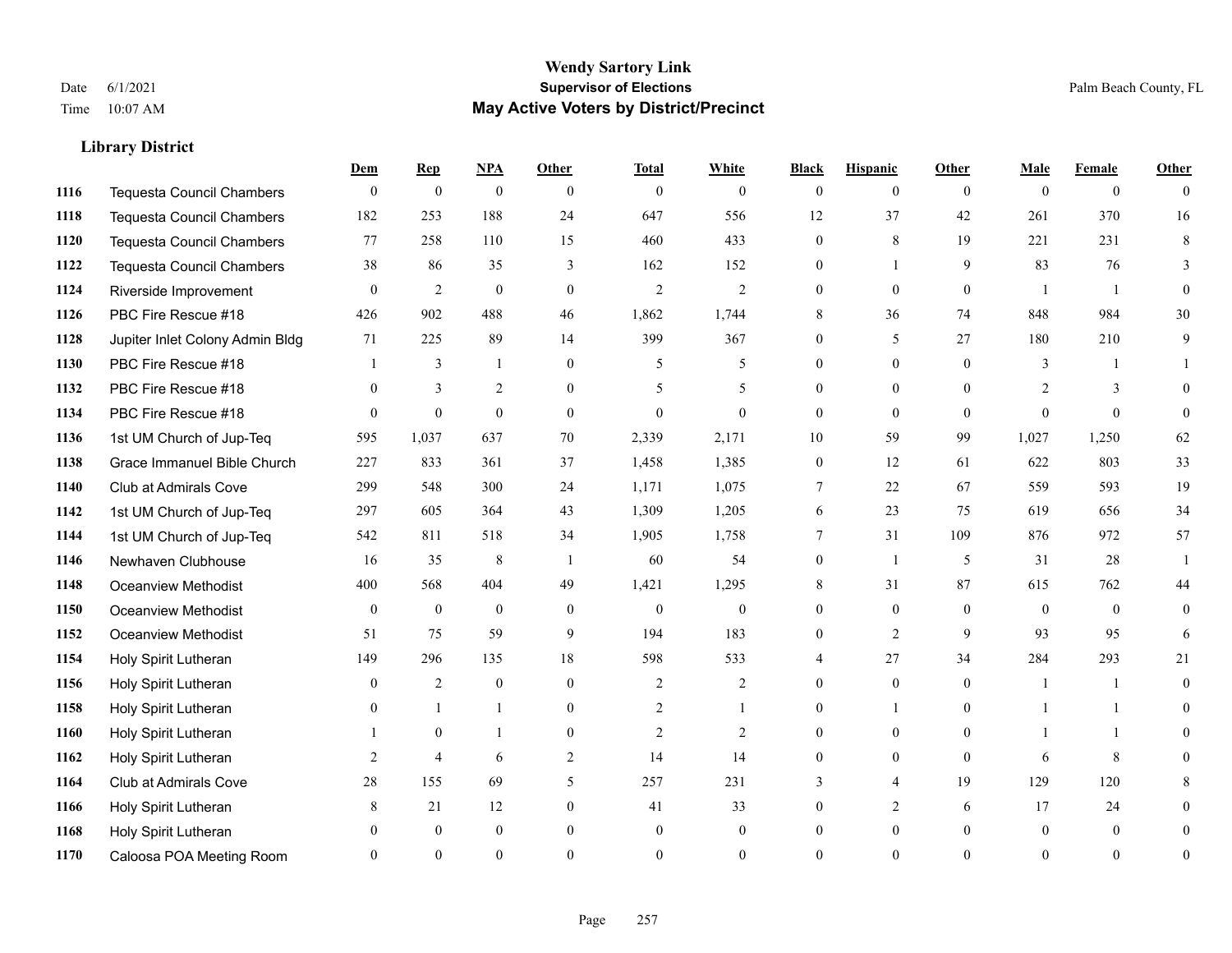#### **Wendy Sartory Link** Date 6/1/2021 **Supervisor of Elections** Palm Beach County, FL Time 10:07 AM **May Active Voters by District/Precinct**

# **Dem Rep NPA Other Total White Black Hispanic Other Male Female Other** Caloosa POA Meeting Room 125 283 128 10 546 468 12 24 42 244 281 21 Caloosa POA Meeting Room 68 119 63 2 252 214 5 14 19 117 123 12 Mirasol Sales and Info Center 0 0 0 0 0 0 0 0 0 0 0 0 Mirasol Sales and Info Center 0 0 0 0 0 0 0 0 0 0 0 0 Mirasol Sales and Info Center 0 0 0 0 0 0 0 0 0 0 0 0 Mirasol Sales and Info Center 0 0 0 0 0 0 0 0 0 0 0 0 1182 William T Dwyer High 160 268 138 6 572 489 15 30 38 271 288 13 Eastpointe Country Club 544 680 395 34 1,653 1,538 12 28 75 731 888 34 Mirasol Sales and Info Center 564 544 476 48 1,632 1,259 55 162 156 769 811 52 Westwood Gardens HOA 349 361 295 31 1,036 792 31 118 95 413 602 21 Westwood Gardens HOA 24 61 26 2 113 100 7 2 4 55 55 3 Gardens Presbyterian 1,401 2,118 1,433 155 5,107 4,172 146 349 440 2,247 2,713 147 Evergrene Clubhouse 390 676 460 39 1,565 1,328 26 79 132 754 755 56 1194 Frenchmans Creek Real Estate 670 967 610 50 2,297 2,098 15 46 138 1,048 1,191 58 Gardens Presbyterian 0 0 0 0 0 0 0 0 0 0 0 0 1st Baptist Church PBG 580 485 428 35 1,528 1,074 139 158 157 729 747 52 Dwight D Eisenhower Elementary 0 0 0 0 0 0 0 0 0 0 0 0 Cross Community Church 529 1,086 565 39 2,219 1,993 15 90 121 1,053 1,095 71 Holy Spirit Lutheran 9 25 14 3 51 45 0 2 4 24 23 4 Holy Spirit Lutheran **13** 78 22 3 116 112 0 3 1 56 59 1 Juno Beach Town Center 462 900 489 51 1,902 1,735 6 55 106 869 983 50 Holy Spirit Lutheran 211 275 147 8 641 573 2 23 43 304 315 22 Juno Beach Town Center 51 70 58 10 189 158 6 10 15 96 88 5 Juno Beach Town Center 274 455 211 27 967 902 6 14 45 393 552 22 Oceanview Methodist 134 297 156 15 602 517 9 32 44 292 292 18 Osceola Creek Middle  $\begin{array}{cccccccc} 1 & 0 & 0 & 0 & 1 & 1 & 0 & 0 & 0 \end{array}$  Pierce Hammock Elementary 0 0 0 0 0 0 0 0 0 0 0 0 Sandhill Crane Golf Club 13 26 13 0 52 38 5 3 6 27 25 0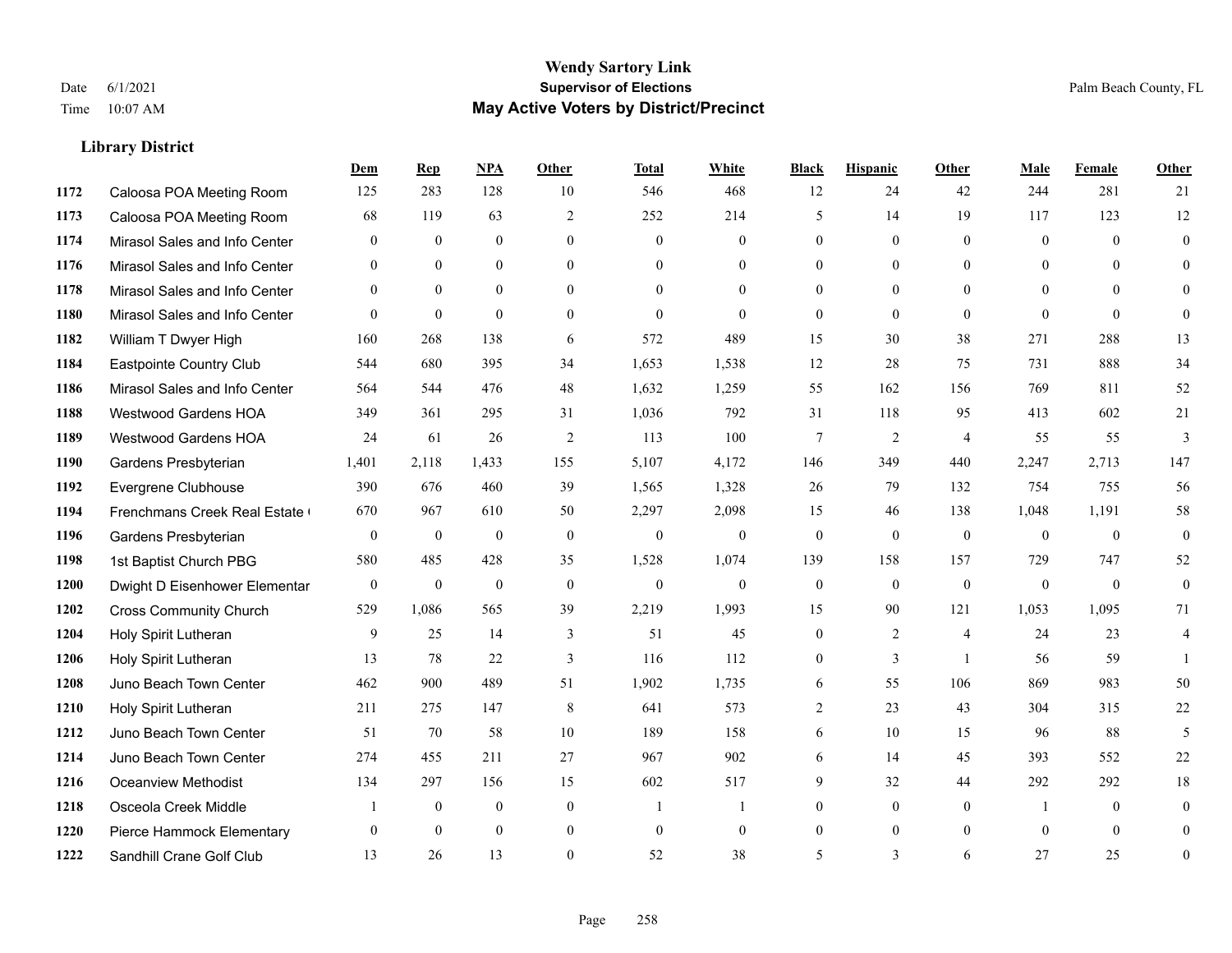#### **Wendy Sartory Link** Date 6/1/2021 **Supervisor of Elections** Palm Beach County, FL Time 10:07 AM **May Active Voters by District/Precinct**

**Dem Rep NPA Other Total White Black Hispanic Other Male Female Other**

# Pierce Hammock Elementary 0 0 0 0 0 0 0 0 0 0 0 0 Carleton Oaks Clubhouse 147 195 130 7 479 349 23 49 58 229 237 13 Christ Fellowship Church PBG 0 0 0 0 0 0 0 0 0 0 0 0 Mirasol Sales and Info Center 0 0 0 0 0 0 0 0 0 0 0 0 Christ Fellowship Church PBG 0 0 0 0 0 0 0 0 0 0 0 0 Mirasol Sales and Info Center 0 0 0 0 0 0 0 0 0 0 0 0 Mirasol Sales and Info Center 607 760 506 60 1,933 1,752 18 21 142 914 964 55 Timber Trace Elementary 804 1,121 633 51 2,609 2,254 53 152 150 1,175 1,353 81 Christ Fellowship Church PBG 875 1,077 634 61 2,647 2,400 37 62 148 1,098 1,487 62 Christ Fellowship Church PBG 478 667 443 55 1,643 1,420 32 80 111 702 888 53 Watson B Duncan Middle 874 921 725 65 2,585 2,057 75 199 254 1,122 1,379 84 Watson B Duncan Middle 35 181 60 9 285 261 2 0 22 136 135 14 PBG Community Center 523 604 402 36 1,565 1,316 28 118 103 663 866 36 Palm Beach Gardens High 13 36 15 0 64 57 0 4 3 33 27 4 Ballen Isles Country Club 888 799 648 49 2,384 2,195 18 22 149 1,069 1,253 62 Northlake Nazarene Church 156 175 127 7 465 391 6 27 41 231 217 17 North County Senior Center 1 2 4 3 10 9 1 0 0 5 5 5 0 North County Senior Center 315 222 258 30 825 456 98 126 145 370 425 30 PBG City Hall Council Room 446 550 315 26 1,337 1,107 27 113 90 600 693 44 PBG Moose Lodge 2010 1 0 1 0 1 0 2 2 0 0 0 1 1 0 PBG City Hall Council Room 0 0 0 0 0 0 0 0 0 0 0 0 PBG City Hall Council Room 178 115 148 12 453 270 77 65 41 186 253 14 PBG Community Center 118 81 114 10 323 191 49 47 36 125 179 19 PBG Community Center 5 0 2 0 7 2 4 1 0 3 3 1 Palm Beach Gardens Elementary 741 693 534 51 2,019 1,615 104 117 183 940 1,012 67 Palm Beach Gardens High 607 567 434 38 1,646 1,256 95 143 152 772 811 63 Palm Beach Gardens High 120 95 81 5 301 197 45 39 20 142 149 10

Garden Lodge 366 F&AM 373 187 271 22 853 421 192 137 103 374 446 33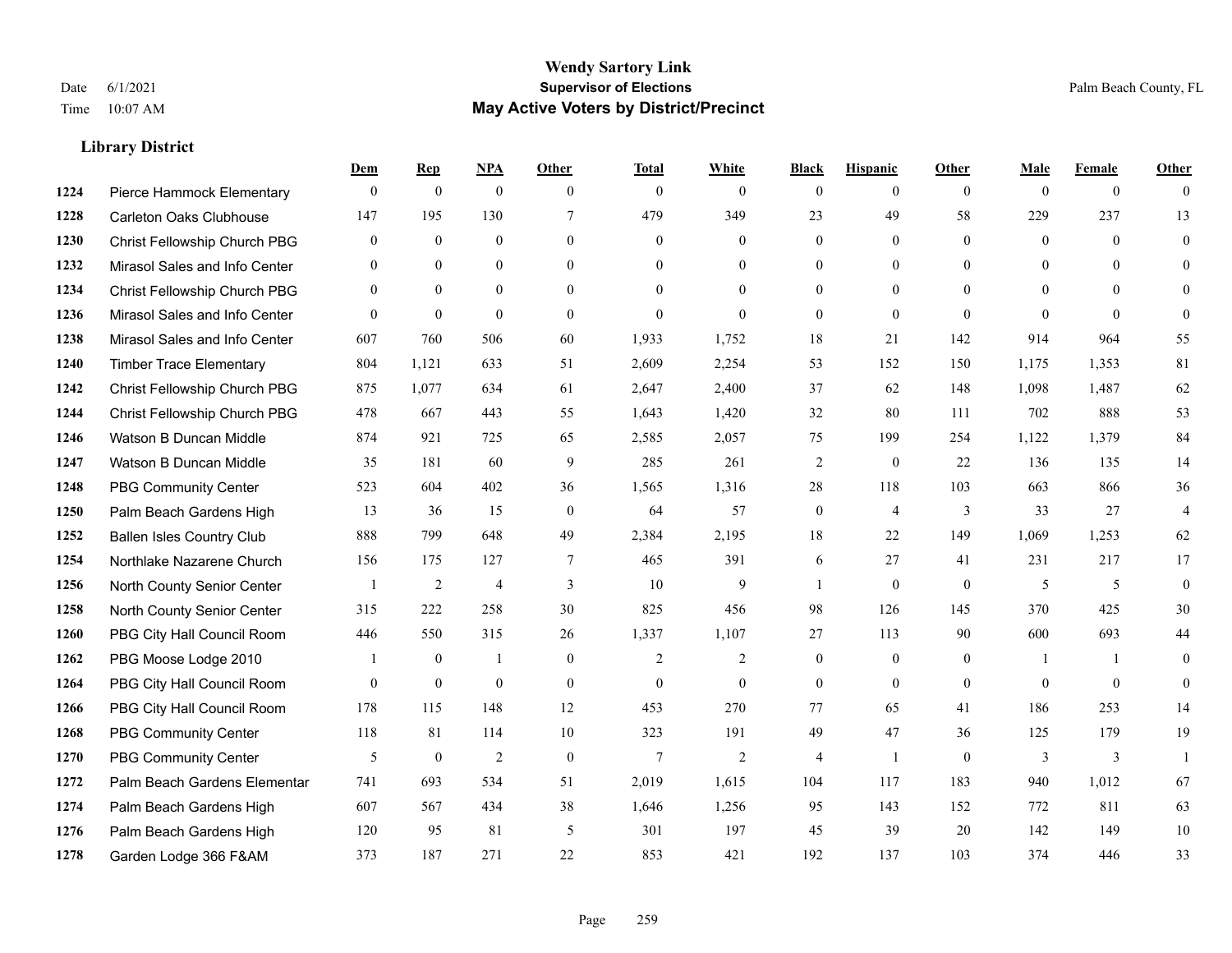#### **Wendy Sartory Link** Date 6/1/2021 **Supervisor of Elections** Palm Beach County, FL Time 10:07 AM **May Active Voters by District/Precinct**

# **Dem Rep NPA Other Total White Black Hispanic Other Male Female Other** Pew Leadership Center 142 157 115 11 425 360 11 24 30 174 248 3 Pew Leadership Center 87 51 60 9 207 150 13 20 24 104 87 16 Eissey Campus Theater 808 806 753 67 2,434 1,916 87 212 219 1,055 1,298 81 PBG Moose Lodge 2010 45 51 41 3 140 113 4 13 10 69 63 8 PBG Moose Lodge 2010 13 24 6 0 43 39 1 0 3 22 19 2 PBG Moose Lodge 2010 721 856 580 71 2,228 1,836 58 157 177 904 1,257 67 PBG Moose Lodge 2010 16 53 21 1 91 84 1 1 5 42 46 3 Dwight D Eisenhower Elementar 29 81 21 8 139 119 4 4 12 69 69 1 Dwight D Eisenhower Elementar 269 284 221 20 794 631 18 90 55 305 459 30 PBG Moose Lodge 2010 34 33 21 1 89 81 0 4 4 37 51 1 Cross Community Church 1 3 1 0 5 4 0 0 1 2 3 0 Dwight D Eisenhower Elementar 37 51 37 3 128 109 1 7 11 59 64 5 NPB Community Center 225 277 197 23 722 618 16 41 47 367 325 30 NPB Community Center 0 0 0 1 1 1 0 0 0 1 0 0 Eissey Campus Theater **3** 6 6 1 16 12 0 0 4 10 6 0 Gardens Mall Community Room 38 70 36 4 148 132 3 3 10 75 69 4 Eissey Campus Theater 1 2 1 0 4 4 0 0 0 3 1 0 Gardens Mall Community Room 6 17 11 0 34 31 0 2 1 17 17 0 PBG Moose Lodge 2010 0 0 0 0 0 0 0 0 0 0 0 0 Allamanda Elementary 449 462 391 36 1,338 1,059 41 136 102 567 723 48 Allamanda Elementary 190 229 160 16 595 507 7 29 52 259 323 13 1st Unitarian Church NPB 42 49 44 3 138 112 9 10 7 75 60 3 Gardens Mall Community Room 36 91 41 4 172 153 0 4 15 86 79 7 Eissey Campus Theater 95 397 103 19 614 592 1 1 20 272 331 11 Eissey Campus Theater 6 6 6 3 0 15 13 0 1 1 7 8 0 Northlake Nazarene Church 721 905 600 51 2,277 1,625 165 190 297 1,024 1,169 84 Grove Park Elementary 94 164 85 4 347 292 11 21 23 151 185 11 Garden Lodge 366 F&AM 364 334 244 23 965 755 61 75 74 425 511 29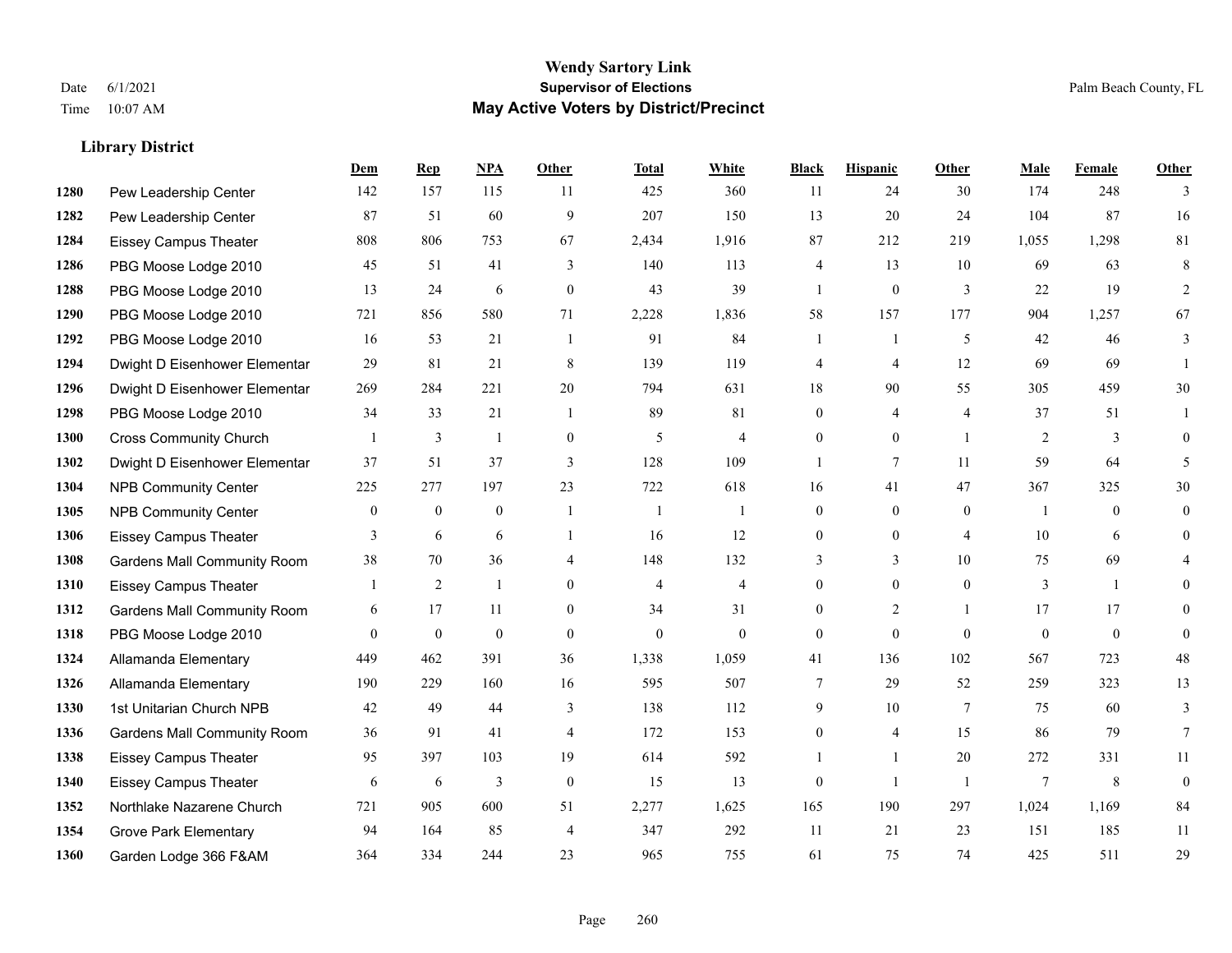|      |                                 | Dem              | <b>Rep</b>     | NPA          | <b>Other</b>   | <b>Total</b> | <b>White</b>   | <b>Black</b>     | <b>Hispanic</b> | Other          | <b>Male</b>    | <b>Female</b>  | <b>Other</b>     |
|------|---------------------------------|------------------|----------------|--------------|----------------|--------------|----------------|------------------|-----------------|----------------|----------------|----------------|------------------|
| 1362 | <b>Grove Park Elementary</b>    | 215              | 124            | 191          | 8              | 538          | 281            | 47               | 156             | 54             | 238            | 282            | 18               |
| 1366 | Palm Lake Estates - The Palms   | 68               | 80             | 49           | $\overline{4}$ | 201          | 163            | 13               | 9               | 16             | 92             | 100            | 9                |
| 1370 | Palm Lake Estates - The Palms   | 121              | 124            | 78           | 5              | 328          | 275            | 14               | 24              | 15             | 137            | 179            | 12               |
| 1372 | Garden Lodge 366 F&AM           | 99               | 36             | 46           | $\tau$         | 188          | 82             | 61               | 21              | 24             | 81             | 100            | $\tau$           |
| 1374 | Pew Leadership Center           | 194              | 82             | 141          | 10             | 427          | 221            | 118              | 45              | 43             | 179            | 234            | 14               |
| 1388 | Palm Beach Shores Town Hall     | 296              | 458            | 321          | 27             | 1,102        | 996            | 15               | 23              | 68             | 523            | 550            | 29               |
| 1389 | Palm Beach Shores Town Hall     | $\boldsymbol{0}$ | $\mathbf{0}$   | $\mathbf{0}$ | $\mathbf{0}$   | $\mathbf{0}$ | $\mathbf{0}$   | $\boldsymbol{0}$ | $\mathbf{0}$    | $\overline{0}$ | $\overline{0}$ | $\mathbf{0}$   | $\boldsymbol{0}$ |
| 2010 | <b>Cypress Lakes HOA</b>        | 598              | 338            | 285          | 31             | 1,252        | 860            | 198              | 97              | 97             | 480            | 735            | 37               |
| 2012 | Century Village Clubhouse       | 62               | 32             | 23           | 2              | 119          | 75             | 13               | 18              | 13             | 53             | 62             | $\overline{4}$   |
| 2020 | Jeaga Middle                    | 223              | 88             | 139          | 9              | 459          | 205            | 138              | 82              | 34             | 197            | 251            | 11               |
| 2021 | Jeaga Middle                    | 164              | 55             | 127          | 15             | 361          | 116            | 122              | 73              | 50             | 142            | 207            | 12               |
| 2022 | Century Village Clubhouse       | 802              | 408            | 349          | 30             | 1,589        | 1,032          | 218              | 203             | 136            | 626            | 903            | 60               |
| 2024 | Century Village Clubhouse       | 819              | 414            | 331          | 39             | 1,603        | 1,134          | 165              | 162             | 142            | 632            | 919            | 52               |
| 2026 | Century Village Clubhouse       | 644              | 333            | 287          | 25             | 1,289        | 804            | 190              | 191             | 104            | 499            | 730            | 60               |
| 2028 | Century Village Clubhouse       | 351              | 198            | 156          | 6              | 711          | 492            | 71               | 86              | 62             | 259            | 426            | 26               |
| 2030 | <b>Benoist Farms Elementary</b> | 595              | 158            | 314          | 21             | 1,088        | 266            | 466              | 244             | 112            | 420            | 616            | 52               |
| 2036 | <b>Turning Points Academy</b>   | 784              | 413            | 393          | 40             | 1,630        | 951            | 302              | 261             | 116            | 612            | 970            | $48\,$           |
| 2038 | <b>Turning Points Academy</b>   | 867              | 184            | 371          | 19             | 1,441        | 501            | 657              | 157             | 126            | 491            | 900            | $50\,$           |
| 2040 | Wynnebrook Elementary           | 835              | 270            | 434          | 20             | 1,559        | 432            | 610              | 356             | 161            | 676            | 809            | $74\,$           |
| 2041 | Wynnebrook Elementary           | 568              | 261            | 403          | 15             | 1,247        | 519            | 138              | 494             | 96             | 532            | 661            | 54               |
| 2044 | St Christophers Episcopal Chr   | 1,149            | 293            | 579          | 34             | 2,055        | 600            | 836              | 407             | 212            | 910            | 1,044          | 101              |
| 2046 | <b>Haverhill Town Hall</b>      | 405              | 217            | 237          | 11             | 870          | 340            | 239              | 201             | 90             | 391            | 441            | $38\,$           |
| 2048 | Elks Lodge #1352                | 2                | 3              | $\mathbf{0}$ | $\mathbf{0}$   | 5            | 3              | 1                | $\mathbf{0}$    | $\overline{1}$ | 3              | $\mathbf{1}$   | 1                |
| 2050 | Elks Lodge #1352                | 16               | 19             | 20           | 3              | 58           | 40             |                  | 10              | $\overline{7}$ | 33             | 22             | 3                |
| 2052 | Elks Lodge #1352                | 569              | 159            | 277          | 19             | 1,024        | 191            | 480              | 158             | 195            | 474            | 510            | 40               |
| 2054 | Elks Lodge #1352                | 1,267            | 316            | 711          | 26             | 2,320        | 462            | 992              | 578             | 288            | 1,018          | 1,191          | 111              |
| 2056 | Clayton Hutcheson Hall B        | 748              | 322            | 576          | 17             | 1,663        | 528            | 302              | 659             | 174            | 730            | 839            | 94               |
| 2058 | Clayton Hutcheson Hall B        | 4                | $\overline{2}$ |              | $\mathbf{0}$   | 7            | $\overline{4}$ | $\overline{0}$   | 2               |                | 3              | $\overline{4}$ | $\boldsymbol{0}$ |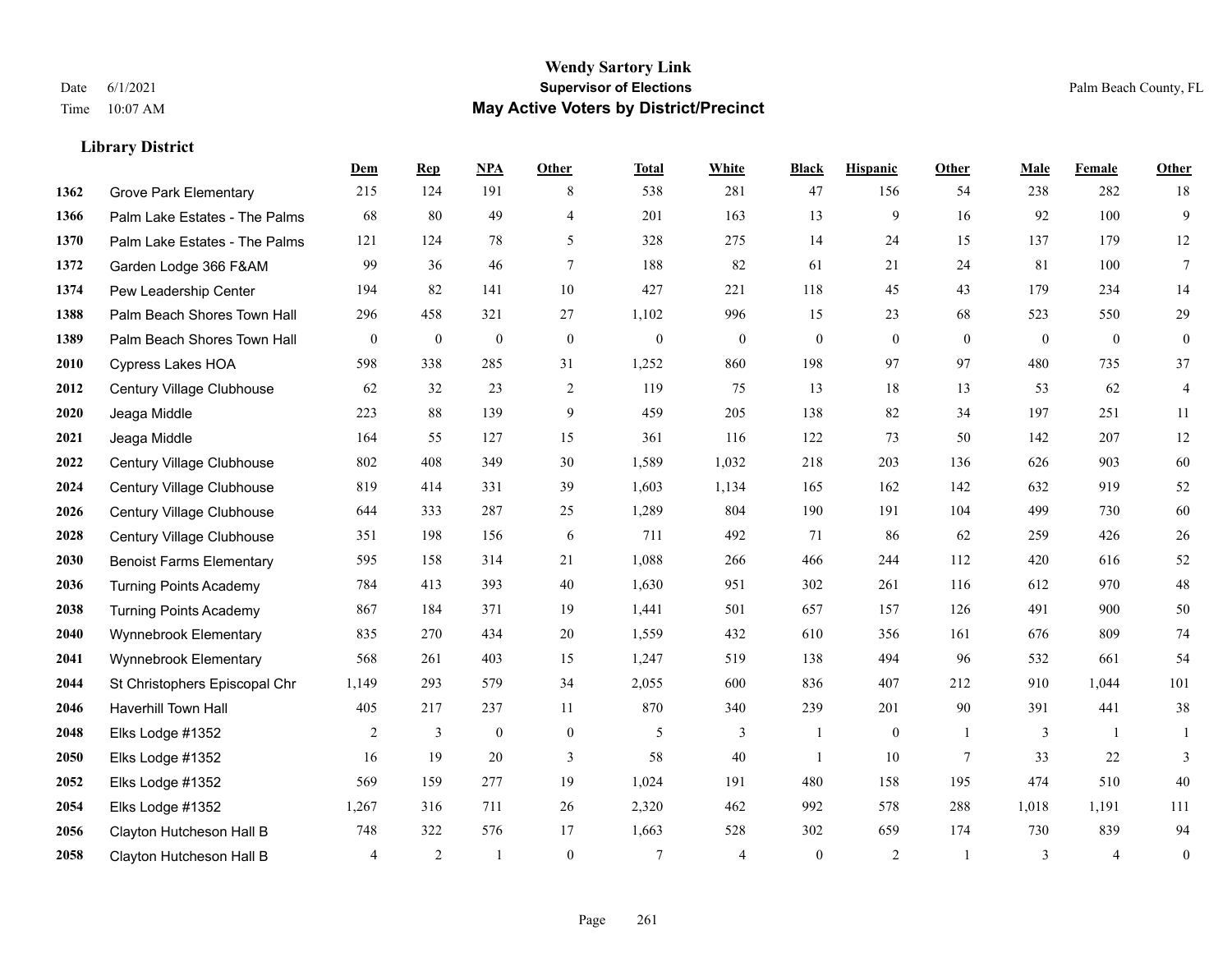#### **Wendy Sartory Link** Date 6/1/2021 **Supervisor of Elections** Palm Beach County, FL Time 10:07 AM **May Active Voters by District/Precinct**

# **Dem Rep NPA Other Total White Black Hispanic Other Male Female Other** West Gate Elementary 398 225 344 13 980 327 76 500 77 472 460 48 Everglades Elementary 156 167 127 8 458 262 61 81 54 214 223 21 Everglades Elementary 68 93 45 0 206 148 6 29 23 102 98 6 Pine Jog Environmental Center 163 287 149 8 607 422 24 111 50 289 303 15 Pine Jog Environmental Center 7 21 17 0 45 30 0 13 2 21 23 1 Community Christian Church 283 118 161 17 579 168 206 131 74 259 304 16 Community Christian Church 2 1 0 0 3 3 0 0 0 1 2 0 Community Christian Church 1,254 574 961 52 2,841 898 613 940 390 1,242 1,483 116 Community Christian Church 1 1 0 0 2 2 0 0 0 2 0 0 Melaleuca Elementary 883 541 653 32 2,109 1,081 346 480 202 958 1,067 84 Pine Jog Environmental Center  $\begin{array}{cccccccc} 0 & 2 & 0 & 0 & 2 & 1 & 0 & 1 & 0 & 1 \end{array}$  Pine Jog Environmental Center 1 4 1 1 1 7 7 0 0 0 3 4 0 Pine Jog Environmental Center 376 82 210 12 680 117 268 176 119 284 367 29 1st Church of the Nazarene 257 72 193 5 527 125 24 332 46 245 251 31 1st Church of the Nazarene 233 135 173 11 552 213 44 220 75 244 275 33 Iglesia Cristo Mi Redentor 442 221 342 27 1,032 335 161 440 96 433 535 64 Iglesia Cristo Mi Redentor 807 353 579 32 1,771 452 379 753 187 736 944 91 Union Congregational Church 1,209 348 651 35 2,243 511 652 852 228 898 1,229 116 Lake Lytal Park 533 235 354 26 1,148 321 247 465 115 473 615 60 Main Library 628 286 420 41 1,375 539 247 453 136 596 717 62 Berkshire Elementary 776 341 670 28 1,815 509 205 913 188 790 928 97 Berkshire Elementary 174 86 138 4 402 138 43 171 50 165 214 23 Main Library 376 285 318 11 990 371 53 479 87 447 495 48 The Ark Church 75 49 69 5 198 92 13 71 22 91 96 11 The Ark Church 844 569 708 31 2,152 947 152 874 179 924 1,144 84 The Ark Church 1 0 1 0 2 1 1 0 0 1 1 0 St Marys Orthodox Church 352 353 249 8 962 521 40 339 62 425 500 37 St Marys Orthodox Church 279 253 235 9 776 441 29 240 66 363 392 21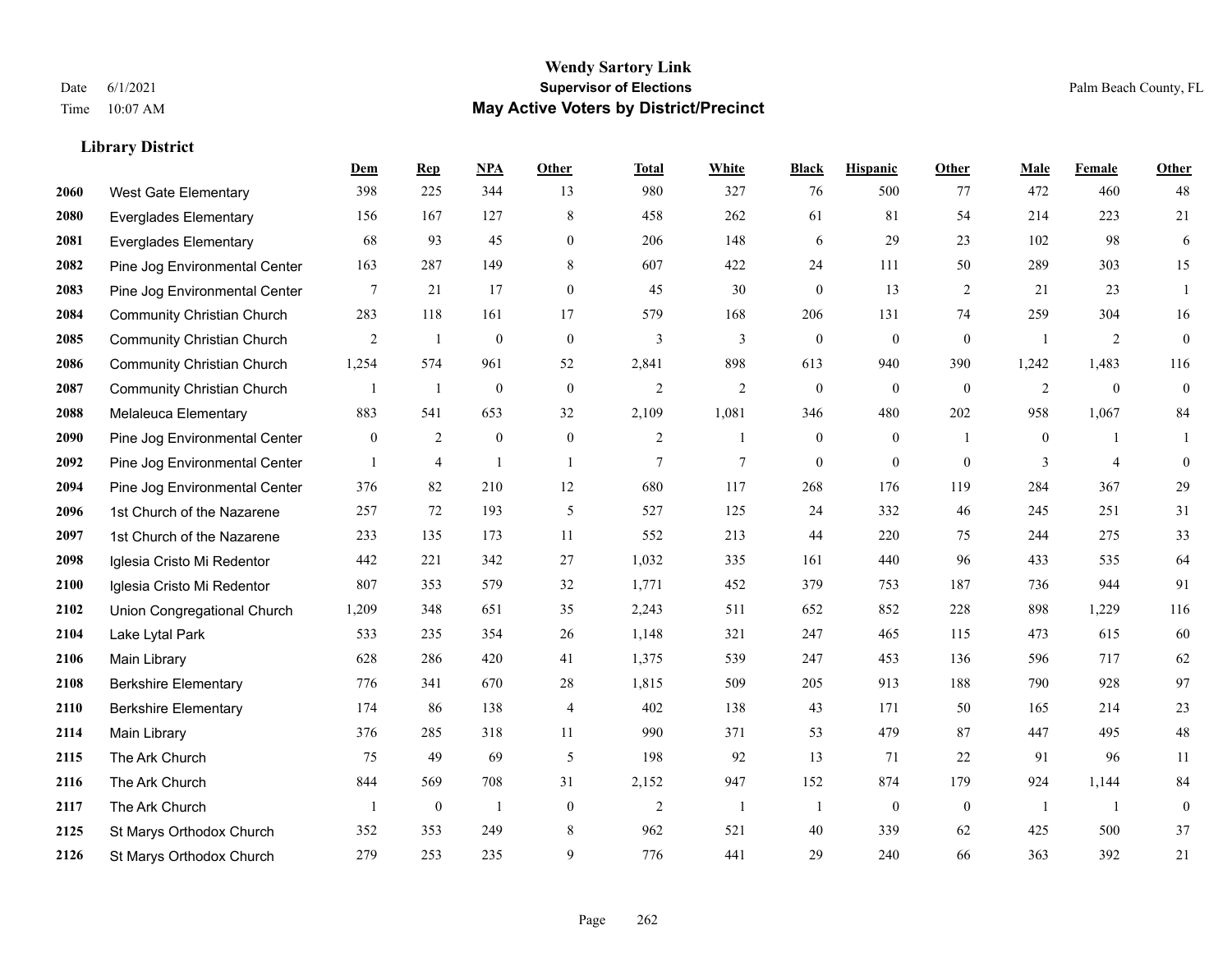#### **Wendy Sartory Link** Date 6/1/2021 **Supervisor of Elections** Palm Beach County, FL Time 10:07 AM **May Active Voters by District/Precinct**

**Dem Rep NPA Other Total White Black Hispanic Other Male Female Other**

# Lake Clarke Shores Town Hall  $\begin{array}{ccccccccc} 1 & 0 & 1 & 0 & 2 & 0 & 0 & 2 & 0 & 2 & 0 & 0 \end{array}$  Cloud Lake Town Hall 45 62 60 8 175 128 1 33 13 88 81 6 Cloud Lake Town Hall 29 26 34 2 91 59 2 24 6 38 49 4 Village Walk HOA Clubhouse 570 542 424 39 1,575 1,212 59 146 158 651 867 57 Liberty Park Elementary 0 0 0 0 0 0 0 0 0 0 0 0 River Bridge Activities Center 1,116 532 694 51 2,393 1,153 486 496 258 1,004 1,300 89 Pine Ridge North II 1,175 530 849 52 2,606 1,085 405 848 268 1,048 1,448 110 Forest Hill Elementary 1,187 450 840 29 2,506 772 410 1,062 262 1,085 1,288 133 Cresthaven Emory Aud 652 425 324 15 1,416 800 99 419 98 524 840 52 Community Of Hope 1,127 428 834 32 2,421 616 452 1,037 316 1,070 1,231 120 Cresthaven Barkley Aud 527 360 294 21 1,202 608 86 401 107 498 649 55 Cresthaven Ashley Aud 350 218 226 14 808 408 37 296 67 324 451 33 Covered Bridge Clubhouse 1,152 748 681 36 2,617 1,833 133 473 178 1,018 1,517 82 Poinciana Clubhouse 925 532 502 35 1,994 1,324 96 412 162 787 1,140 67 First Baptist Church GA 0 0 0 0 0 0 0 0 0 0 0 0 Liberty Park Elementary 1,150 550 688 54 2,442 1,079 465 636 262 968 1,357 117 First Baptist Church GA 17 4 11 0 32 15 3 10 4 13 18 1 First Baptist Church GA 462 188 274 12 936 416 193 205 122 408 487 41 Greenacres Community Center 643 278 535 30 1,486 535 142 662 147 588 808 90 American Polish Club 1,117 408 835 38 2,398 755 344 1,034 265 995 1,263 140 American Polish Club 329 134 236 5 704 213 110 308 73 315 355 34 St Lukes United Methodist Chr 476 530 431 34 1,471 1,168 37 187 79 693 738 40 Lucerne Pointe Clubhouse 1,063 531 674 46 2,314 1,479 229 424 182 952 1,279 83 Fountains Of Palm Beach 931 451 582 55 2,019 1,383 140 333 163 853 1,099 67

 LC Swain Middle 1,119 373 728 42 2,262 789 462 780 231 949 1,200 113 Pine Ridge South IV Clubhouse 931 509 509 42 1,991 1,204 266 405 116 776 1,140 75 American Finnish Club 14 9 8 0 31 17 3 1 10 12 16 3 LC Swain Middle 0 8 2 0 10 6 0 3 1 4 6 0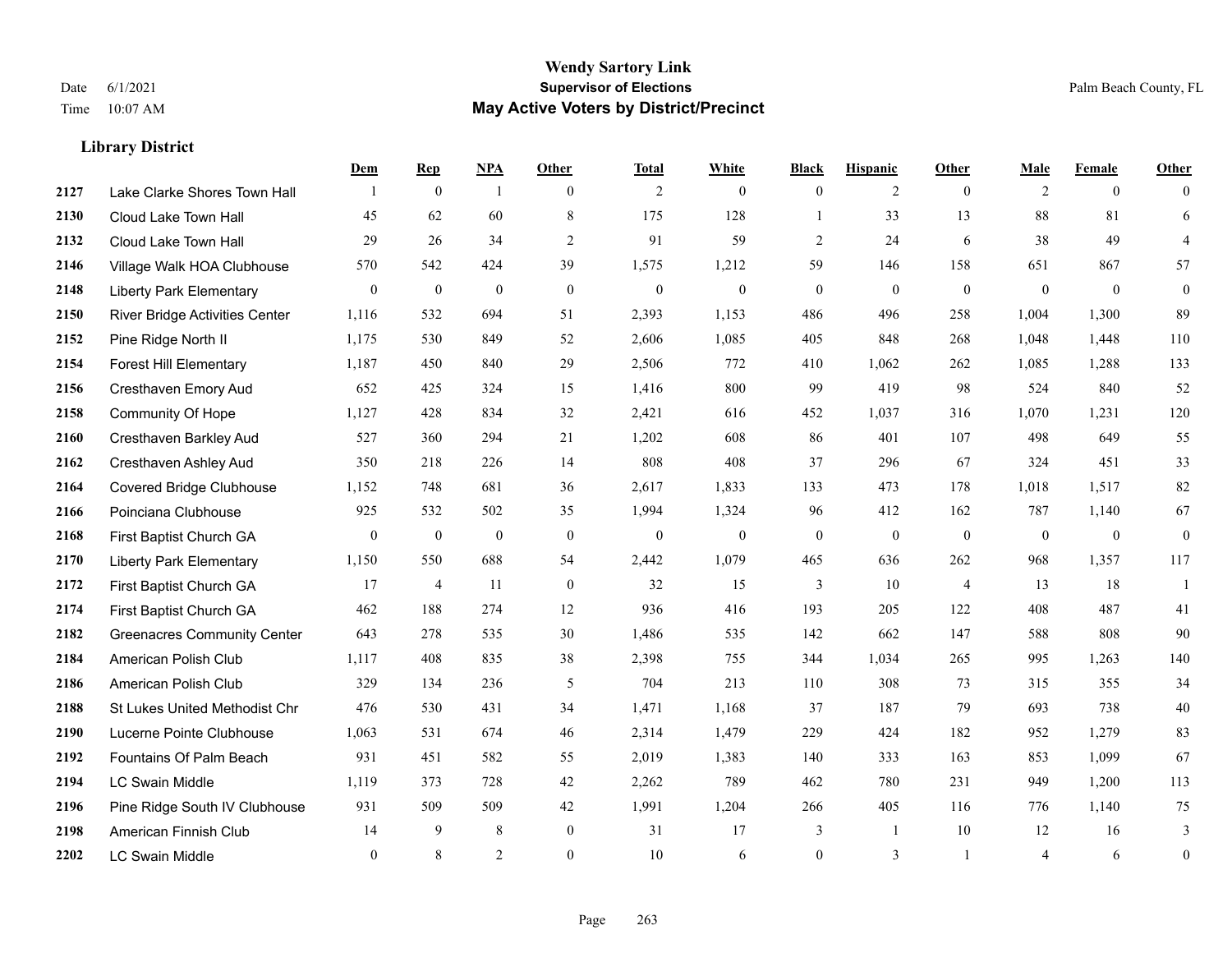|      |                                | Dem          | <b>Rep</b>       | NPA              | <b>Other</b> | <b>Total</b> | <b>White</b>     | <b>Black</b>     | <b>Hispanic</b>  | <b>Other</b> | <b>Male</b>  | Female       | <b>Other</b>     |
|------|--------------------------------|--------------|------------------|------------------|--------------|--------------|------------------|------------------|------------------|--------------|--------------|--------------|------------------|
| 2204 | <b>Heritage Elementary</b>     | 563          | 218              | 490              | 31           | 1,302        | 423              | 142              | 615              | 122          | 563          | 660          | 79               |
| 2206 | Heritage Elementary            | 475          | 198              | 340              | 16           | 1,029        | 335              | 217              | 346              | 131          | 445          | 529          | 55               |
| 2208 | American Finnish Club          | 6            | 7                | $\overline{2}$   | -1           | 16           | 14               | $\boldsymbol{0}$ | $\boldsymbol{0}$ | 2            | 6            | 8            | $\sqrt{2}$       |
| 2210 | American Polish Club           | 241          | 98               | 141              | 6            | 486          | 177              | 115              | 144              | 50           | 193          | 271          | $22\,$           |
| 2212 | American Polish Club           | $\mathbf{0}$ | $\boldsymbol{0}$ | $\boldsymbol{0}$ | $\mathbf{0}$ | $\mathbf{0}$ | $\boldsymbol{0}$ | $\boldsymbol{0}$ | $\boldsymbol{0}$ | $\mathbf{0}$ | $\mathbf{0}$ | $\mathbf{0}$ | $\boldsymbol{0}$ |
| 2214 | Indian Pines Elementary        | 1,184        | 257              | 575              | 34           | 2,050        | 471              | 898              | 445              | 236          | 920          | 1,026        | 104              |
| 2216 | Indian Pines Elementary        | 1,830        | 299              | 842              | 39           | 3,010        | 527              | 1,521            | 589              | 373          | 1,340        | 1,518        | 152              |
| 2218 | <b>Tradewinds Middle</b>       | 1,281        | 333              | 650              | 34           | 2,298        | 590              | 882              | 380              | 446          | 1,016        | 1,154        | 128              |
| 3004 | <b>Community Of Hope</b>       | 69           | 40               | 61               | 2            | 172          | 65               | 11               | 70               | 26           | 85           | 75           | 12               |
| 3008 | Palm Springs Middle            | $\theta$     | $\mathbf{0}$     | $\overline{0}$   | $\mathbf{0}$ | $\mathbf{0}$ | $\mathbf{0}$     | $\boldsymbol{0}$ | $\mathbf{0}$     | $\theta$     | $\theta$     | $\theta$     | $\boldsymbol{0}$ |
| 3012 | <b>Emmanuel Baptist Church</b> | 662          | 597              | 431              | 20           | 1,710        | 1,031            | 44               | 539              | 96           | 722          | 925          | 63               |
| 3014 | Lake Clarke Shores Town Hall   | 1,043        | 1,106            | 645              | 44           | 2,838        | 2,085            | 82               | 497              | 174          | 1,284        | 1,462        | 92               |
| 3016 | Community Of Hope              | 47           | 38               | 56               | 2            | 143          | 36               | 10               | 81               | 16           | 55           | 78           | $10\,$           |
| 3022 | Oasis De Amor Baptist Church   | 523          | 216              | 405              | 18           | 1,162        | 380              | 138              | 497              | 147          | 545          | 549          | 68               |
| 3032 | Special Olympics of PBC        | 726          | 321              | 559              | 36           | 1,642        | 617              | 275              | 607              | 143          | 772          | 782          | 88               |
| 3070 | Mid County Senior Center       | 752          | 281              | 606              | 38           | 1,677        | 538              | 368              | 552              | 219          | 754          | 839          | 84               |
| 3074 | <b>Coastal Chapel</b>          | 508          | 369              | 346              | 25           | 1,248        | 777              | 113              | 267              | 91           | 586          | 621          | 41               |
| 3080 | American Finnish Club          | 888          | 244              | 599              | 42           | 1,773        | 444              | 536              | 587              | 206          | 779          | 886          | 108              |
| 3082 | <b>Atlantis City Hall</b>      | 485          | 910              | 445              | 42           | 1,882        | 1,627            | 41               | 88               | 126          | 867          | 971          | 44               |
| 3084 | Lakes of Sherbrooke            | 719          | 653              | 586              | 52           | 2,010        | 1,357            | 191              | 292              | 170          | 881          | 1,049        | 80               |
| 3086 | <b>Woodlands Middle</b>        | 802          | 627              | 701              | 49           | 2,179        | 1,493            | 137              | 359              | 190          | 1,007        | 1,092        | $80\,$           |
| 3088 | <b>Tradewinds Middle</b>       | 187          | 55               | 130              | 9            | 381          | 103              | 127              | 90               | 61           | 171          | 198          | 12               |
| 3090 | <b>Woodlands Middle</b>        | 1,471        | 839              | 632              | 50           | 2,992        | 2,418            | 174              | 117              | 283          | 1,356        | 1,543        | 93               |
| 3092 | Lacuna HOA Clubhouse           | 1,216        | 743              | 741              | 62           | 2,762        | 1,923            | 271              | 303              | 265          | 1,266        | 1,401        | 95               |
| 3094 | <b>Coral Reef Elementary</b>   | 326          | 240              | 262              | 26           | 854          | 512              | 68               | 192              | 82           | 401          | 426          | $27\,$           |
| 3096 | <b>Coral Reef Elementary</b>   | 835          | 604              | 627              | 54           | 2,120        | 1,366            | 254              | 269              | 231          | 987          | 1,046        | 87               |
| 3098 | Manatee Elementary             | 687          | 582              | 512              | 41           | 1,822        | 1,245            | 171              | 215              | 191          | 826          | 932          | 64               |
| 3100 | Journeys End                   | 426          | 336              | 352              | 20           | 1,134        | 759              | 91               | 135              | 149          | 533          | 572          | 29               |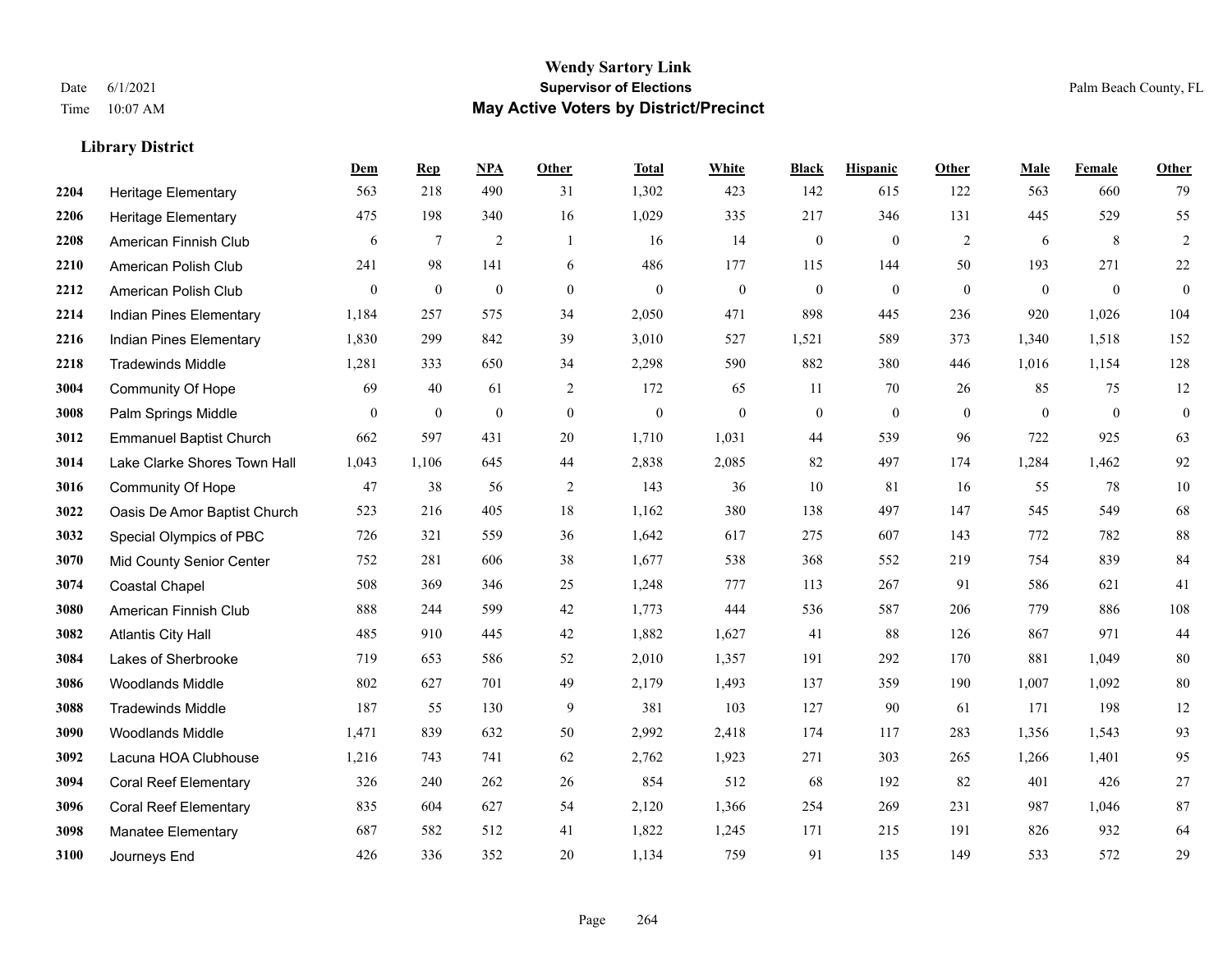#### **Wendy Sartory Link** Date 6/1/2021 **Supervisor of Elections** Palm Beach County, FL Time 10:07 AM **May Active Voters by District/Precinct**

# **Dem Rep NPA Other Total White Black Hispanic Other Male Female Other** Diamond View Elementary 1,232 460 817 45 2,554 1,067 641 543 303 1,135 1,310 109 American German Club 425 371 386 32 1,214 847 93 143 131 565 602 47 American German Club 302 117 205 16 640 237 173 97 133 282 329 29 Santaluces High 1,249 543 873 61 2,726 1,096 693 538 399 1,203 1,433 90 Lantana Road Branch Library 843 346 513 41 1,743 828 460 294 161 765 893 85 Starlight Cove Elementary 862 307 624 39 1,832 731 309 641 151 795 944 93 Santaluces High 384 252 295 12 943 554 121 181 87 461 449 33 Advent Lantana 1,124 547 759 51 2,481 1,522 375 382 202 1,025 1,366 90 Advent Lantana 214 232 176 16 638 525 22 47 44 313 311 14 Valencia Shores Social Club 1,224 587 583 42 2,436 2,147 68 80 141 1,118 1,262 56 **3122 Boynton Beach Community Chu**rch 912 405 352 32 1,701 1,524 31 54 92 695 964 42 West Boynton Park and Rec 788 579 641 45 2,053 1,304 214 285 250 926 1,050 77 Temple Shaarei Shalom 656 507 472 29 1,664 1,140 153 202 169 770 843 51 West Boynton Park and Rec 952 612 729 42 2,335 1,461 279 333 262 1,069 1,181 85 Winston Trails Swim Center 1,127 922 862 64 2,975 2,105 206 375 289 1,391 1,468 116 Park Vista High 885 667 695 50 2,297 1,455 228 373 241 1,038 1,177 82 Christa McAuliffe Middle 178 121 134 9 442 270 45 62 65 212 218 12 Hidden Oaks Elementary 1,098 322 586 33 2,039 598 803 362 276 876 1,075 88 Freedom Shores Elementary 11 8 8 0 27 21 0 4 2 11 14 2 Imagine Schools - Chancellor 63 54 55 6 178 122 12 27 17 87 86 5 Christa McAuliffe Middle 573 251 233 20 1,077 977 22 30 48 444 600 33 Park Vista High 652 413 388 33 1,486 1,271 57 63 95 654 782 50 Ponte Vecchio Clubhouse 822 314 286 20 1,442 1,283 22 40 97 650 748 44 Aberdeen East Clubhouse 1,022 499 555 41 2,117 1,612 141 183 181 867 1,187 63 Crystal Lakes Elementary 1,023 784 835 55 2,697 1,905 194 297 301 1,224 1,361 112 Christa McAuliffe Middle 439 334 322 18 1,113 759 135 117 102 502 569 42 Hidden Oaks Elementary 548 259 297 18 1,122 679 204 124 115 503 586 33 Jamaica Bay Clubhouse 365 374 274 25 1,038 921 22 38 57 449 555 34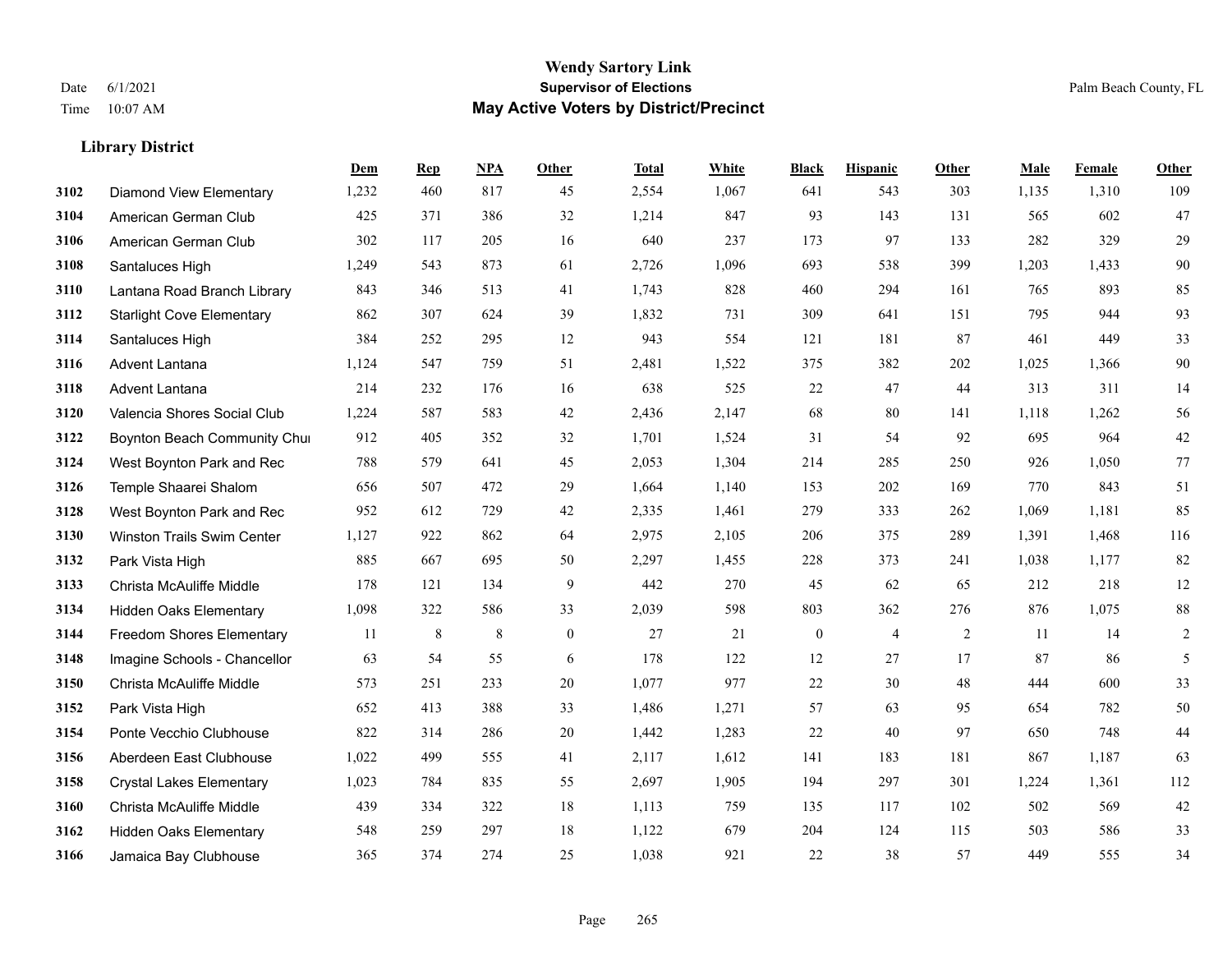## **Wendy Sartory Link** Date 6/1/2021 **Supervisor of Elections** Palm Beach County, FL Time 10:07 AM **May Active Voters by District/Precinct**

# **Dem Rep NPA Other Total White Black Hispanic Other Male Female Other**

| 3170 | Boynton Beach High                   | 1,145            | 612              | 883              | 72             | 2,712            | 1,597            | 319            | 536          | 260          | 1,195          | 1,407            | 110          |
|------|--------------------------------------|------------------|------------------|------------------|----------------|------------------|------------------|----------------|--------------|--------------|----------------|------------------|--------------|
| 3180 | Imagine Schools - Chancellor         | $\mathbf{0}$     | $\boldsymbol{0}$ | $\boldsymbol{0}$ | $\mathbf{0}$   | $\boldsymbol{0}$ | $\theta$         | $\Omega$       | $\theta$     | $\mathbf{0}$ | $\mathbf{0}$   | $\mathbf{0}$     | $\theta$     |
| 4004 | South Palm Beach Town Hall           | 443              | 516              | 391              | 34             | 1,384            | 1,184            | 25             | 77           | 98           | 606            | 732              | 46           |
| 4006 | Manalapan Town Hall                  | 77               | 209              | 91               | 10             | 387              | 354              | 6              | 6            | 21           | 194            | 181              | 12           |
| 4008 | Hypoluxo Town Hall                   | 539              | 617              | 537              | 58             | 1,751            | 1,461            | 41             | 109          | 140          | 803            | 895              | 53           |
| 4010 | <b>Bent Tree Villas East</b>         | 839              | 744              | 624              | 53             | 2,260            | 1,636            | 222            | 220          | 182          | 983            | 1,215            | 62           |
| 4012 | Greentree Villas                     | 650              | 569              | 466              | 26             | 1,711            | 1,398            | 73             | 120          | 120          | 684            | 977              | 50           |
| 4014 | New Church                           | 418              | 488              | 332              | 24             | 1,262            | 1,024            | 64             | 89           | 85           | 539            | 693              | 30           |
| 4016 | Christ Fellowship Church BB          | 548              | 292              | 310              | 25             | 1,175            | 709              | 192            | 163          | 111          | 538            | 605              | 32           |
| 4018 | Quail Ridge Business Center          | 127              | 382              | 117              | 12             | 638              | 613              |                | 3            | 21           | 292            | 335              | 11           |
| 4028 | Ocean Ridge Town Hall                | 427              | 786              | 420              | 46             | 1,679            | 1,533            | 7              | 48           | 91           | 803            | 830              | $46\,$       |
| 4030 | Village of Golf Admin Bldg           | 37               | 198              | 44               | 5              | 284              | 278              | $\Omega$       |              | 5            | 128            | 154              | 2            |
| 4038 | <b>Briny Breezes Community Cente</b> | 95               | 146              | 93               | 3              | 337              | 311              | $\mathbf{0}$   | 10           | 16           | 141            | 186              | $10\,$       |
| 4040 | <b>Briny Breezes Community Cente</b> | $\boldsymbol{0}$ | $\boldsymbol{0}$ | $\boldsymbol{0}$ | $\Omega$       | $\theta$         | $\mathbf{0}$     | $\theta$       | $\mathbf{0}$ | $\theta$     | $\theta$       | $\theta$         | $\mathbf{0}$ |
| 4042 | <b>Briny Breezes Community Cente</b> | $\boldsymbol{0}$ | $\boldsymbol{0}$ | $\mathbf{0}$     | $\overline{0}$ | $\mathbf{0}$     | $\mathbf{0}$     |                | $\mathbf{0}$ | $\Omega$     | $\theta$       | $\mathbf{0}$     | $\theta$     |
| 4044 | <b>Briny Breezes Community Cente</b> | 51               | 36               | 39               | $\mathbf{1}$   | 127              | 113              |                | 8            | 5            | 70             | 54               | 3            |
| 4046 | <b>Delray Dunes</b>                  | 86               | 336              | 99               | 5              | 526              | 486              | 2              | 6            | 32           | 239            | 275              | 12           |
| 4048 | Banyan Creek Elementary              | 119              | 152              | 84               | 7              | 362              | 288              | 16             | 30           | 28           | 185            | 168              | 9            |
| 4056 | Lakeview Baptist Church              | $\theta$         | $\mathbf{0}$     | $\mathbf{0}$     | $\theta$       | $\overline{0}$   | $\theta$         | $\Omega$       | $\theta$     | $\Omega$     | $\Omega$       | $\theta$         |              |
| 4060 | Lakeview Baptist Church              | 3                | $\overline{7}$   | 3                |                | 14               | $\overline{7}$   |                |              | 6            | 7              | $\tau$           |              |
| 4064 | Seacrest Presbyterian                | 48               | 43               | 45               | 4              | 140              | 124              |                | 9            | 6            | 74             | 64               | 2            |
| 4078 | <b>Banyan Creek Elementary</b>       | 2                | 6                |                  | $\Omega$       | 9                | 8                | $\Omega$       | $\theta$     |              | 5              | 3                |              |
| 4080 | <b>Banyan Creek Elementary</b>       | $\mathbf{0}$     | $\boldsymbol{0}$ | $\bf{0}$         | $\mathbf{0}$   | $\mathbf{0}$     | $\boldsymbol{0}$ |                | $\mathbf{0}$ | 0            | $\mathbf{0}$   | $\boldsymbol{0}$ |              |
| 4082 | Banyan Creek Elementary              | $\Omega$         | 3                | $\theta$         | $\Omega$       | 3                | 3                | $\Omega$       | $\theta$     | $\Omega$     | $\overline{2}$ | $\mathbf{1}$     | $\Omega$     |
| 4084 | <b>Banyan Creek Elementary</b>       | 42               | 23               | 24               | $\overline{2}$ | 91               | 67               | 6              | 9            | 9            | 43             | 44               |              |
| 4100 | Carver Middle                        | 117              | 148              | 100              | 10             | 375              | 303              | 27             | 20           | 25           | 184            | 177              | 14           |
| 4116 | <b>Orchard View Elementary</b>       | 28               | 35               | 26               | $\mathbf{0}$   | 89               | 71               | $\overline{2}$ | 6            | 10           | 47             | 39               | 3            |
| 4130 | Omni Middle                          | 649              | 634              | 530              | 37             | 1,850            | 1,516            | 33             | 138          | 163          | 863            | 934              | 53           |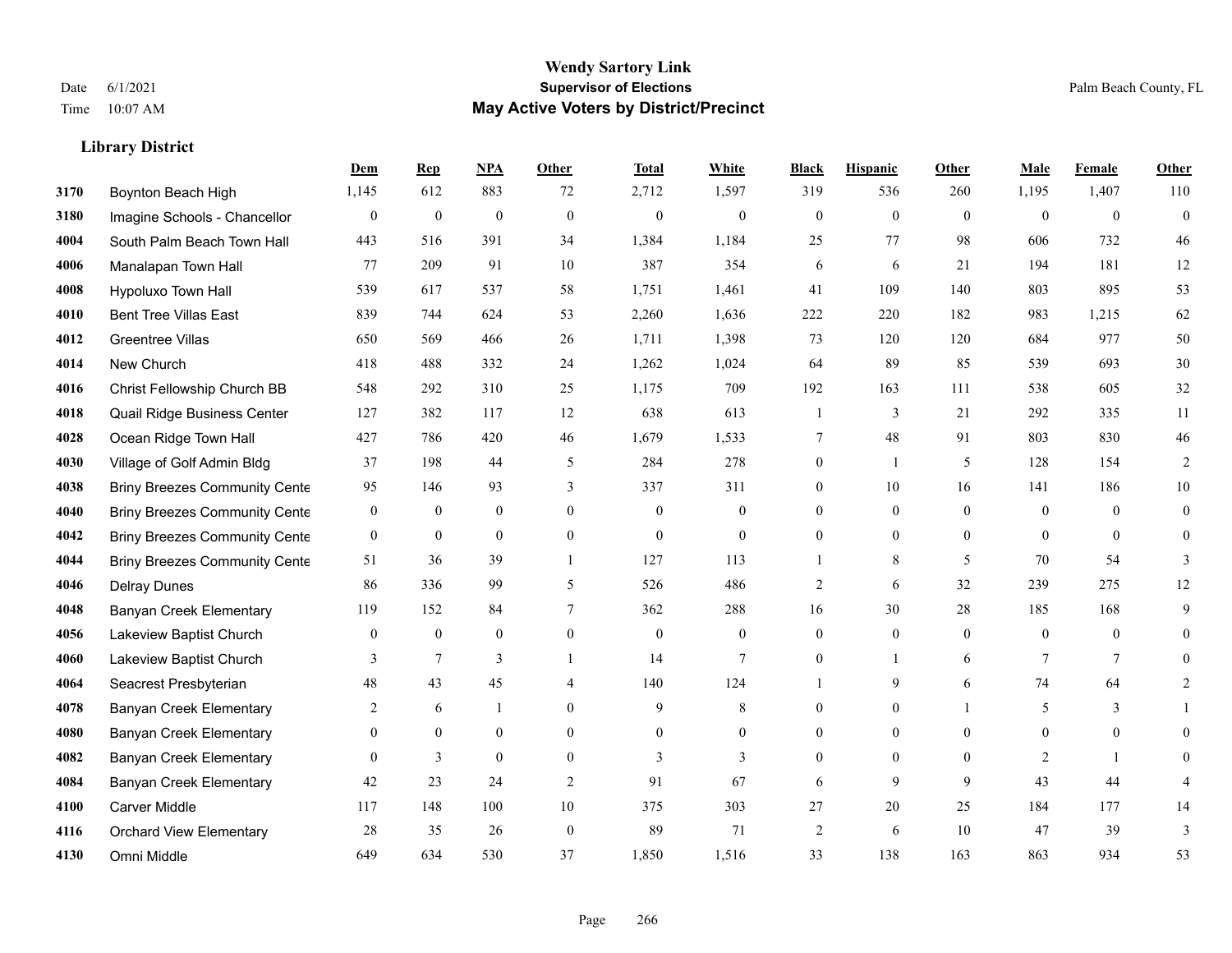|      |                                | Dem   | <b>Rep</b> | NPA            | <b>Other</b> | <b>Total</b>   | <b>White</b>   | <b>Black</b>     | <b>Hispanic</b> | <b>Other</b>   | <b>Male</b> | Female | <b>Other</b>     |
|------|--------------------------------|-------|------------|----------------|--------------|----------------|----------------|------------------|-----------------|----------------|-------------|--------|------------------|
| 4132 | Calusa Elementary              | 395   | 393        | 317            | 28           | 1,133          | 937            | 14               | 94              | 88             | 466         | 627    | 40               |
| 4180 | Del Prado Elementary           | 595   | 588        | 570            | 34           | 1,787          | 1,277          | 50               | 245             | 215            | 806         | 878    | 103              |
| 4182 | Greater BR Swim & Racquet Ctr  | 905   | 607        | 737            | 52           | 2,301          | 1,566          | 88               | 404             | 243            | 960         | 1,244  | 97               |
| 4192 | Verde K-8 School               | 603   | 972        | 719            | 42           | 2,336          | 1,850          | 57               | 143             | 286            | 1,076       | 1,130  | 130              |
| 4194 | Del Prado Elementary           | 548   | 321        | 311            | 27           | 1,207          | 1,031          | 23               | 55              | 98             | 505         | 669    | 33               |
| 4196 | Good Shepherd Lutheran         | 719   | 448        | 444            | 24           | 1,635          | 1,409          | 31               | 80              | 115            | 690         | 902    | 43               |
| 4198 | Verde K-8 School               | 653   | 482        | 532            | 37           | 1,704          | 1,062          | 123              | 326             | 193            | 707         | 917    | 80               |
| 4200 | Verde K-8 School               | 404   | 353        | 304            | 19           | 1,080          | 804            | 10               | 169             | 97             | 439         | 612    | 29               |
| 4202 | Greater BR Swim & Racquet Ctr  | 807   | 596        | 630            | 36           | 2,069          | 1,614          | 31               | 239             | 185            | 843         | 1,151  | 75               |
| 4204 | Sugar Sand Park Comm Center    | 797   | 477        | 607            | 44           | 1,925          | 1,212          | 157              | 325             | 231            | 870         | 982    | 73               |
| 4206 | Good Shepherd Lutheran         | 692   | 485        | 517            | 32           | 1,726          | 1,371          | 34               | 175             | 146            | 702         | 964    | 60               |
| 4208 | Hammock Pointe Elementary      | 912   | 619        | 485            | 35           | 2,051          | 1,767          | 10               | 121             | 153            | 809         | 1,183  | 59               |
| 5002 | Faith Farm Tabernacle          | 559   | 654        | 499            | 45           | 1,757          | 1,158          | 172              | 195             | 232            | 812         | 891    | 54               |
| 5003 | Faith Farm Tabernacle          | 500   | 353        | 440            | 25           | 1,318          | 794            | 139              | 204             | 181            | 584         | 687    | $47\,$           |
| 5004 | Faith Farm Tabernacle          | 3     | 2          | 2              | $\mathbf{0}$ | $\overline{7}$ | $\overline{4}$ | $\boldsymbol{0}$ | 3               | $\overline{0}$ | 6           | -1     | $\boldsymbol{0}$ |
| 5005 | <b>Sunset Palms Elementary</b> | 1,238 | 561        | 471            | 77           | 2,347          | 2,197          | 13               | 34              | 103            | 1,087       | 1,201  | 59               |
| 5006 | Faith Farm Tabernacle          | 1,055 | 455        | 526            | 35           | 2,071          | 1,956          | 13               | 22              | 80             | 964         | 1,068  | 39               |
| 5007 | <b>Faith Farm Tabernacle</b>   | 5     | $\bf{0}$   | $\overline{2}$ | $\theta$     | $\tau$         | 6              | $\boldsymbol{0}$ | $\mathbf{0}$    | $\overline{1}$ | 5           | 2      | $\mathbf{0}$     |
| 5008 | <b>Sunset Palms Elementary</b> | 425   | 323        | 372            | 27           | 1,147          | 738            | 97               | 140             | 172            | 528         | 580    | 39               |
| 5009 | Boynton Beach Community Chur   | 1,204 | 988        | 1,007          | 72           | 3,271          | 2,168          | 288              | 368             | 447            | 1,551       | 1,593  | 127              |
| 5010 | Temple Shaarei Shalom          | 972   | 240        | 310            | 35           | 1,557          | 1,456          | 15               | 25              | 61             | 600         | 924    | 33               |
| 5012 | The Grove Clubhouse            | 419   | 149        | 155            | 12           | 735            | 665            | 18               | 19              | 33             | 307         | 417    | 11               |
| 5014 | West Boynton Branch Library    | 698   | 450        | 490            | 40           | 1,678          | 967            | 248              | 240             | 223            | 741         | 875    | 62               |
| 5016 | Faith United Methodist Church  | 959   | 633        | 630            | 31           | 2,253          | 1,641          | 154              | 239             | 219            | 985         | 1,175  | 93               |
| 5018 | Platina Clubhouse              | 689   | 261        | 295            | 20           | 1,265          | 1,077          | 36               | 74              | 78             | 489         | 743    | 33               |
| 5020 | Hagen Road Elementary          | 621   | 327        | 410            | 36           | 1,394          | 720            | 296              | 196             | 182            | 608         | 734    | $52\,$           |
| 5022 | <b>Hagen Road Elementary</b>   | 866   | 447        | 463            | 27           | 1,803          | 1,406          | 156              | 120             | 121            | 796         | 961    | $46\,$           |
| 5024 | Valencia Lakes HOA             | 607   | 215        | 244            | 16           | 1,082          | 1,002          | 10               | 16              | 54             | 477         | 576    | 29               |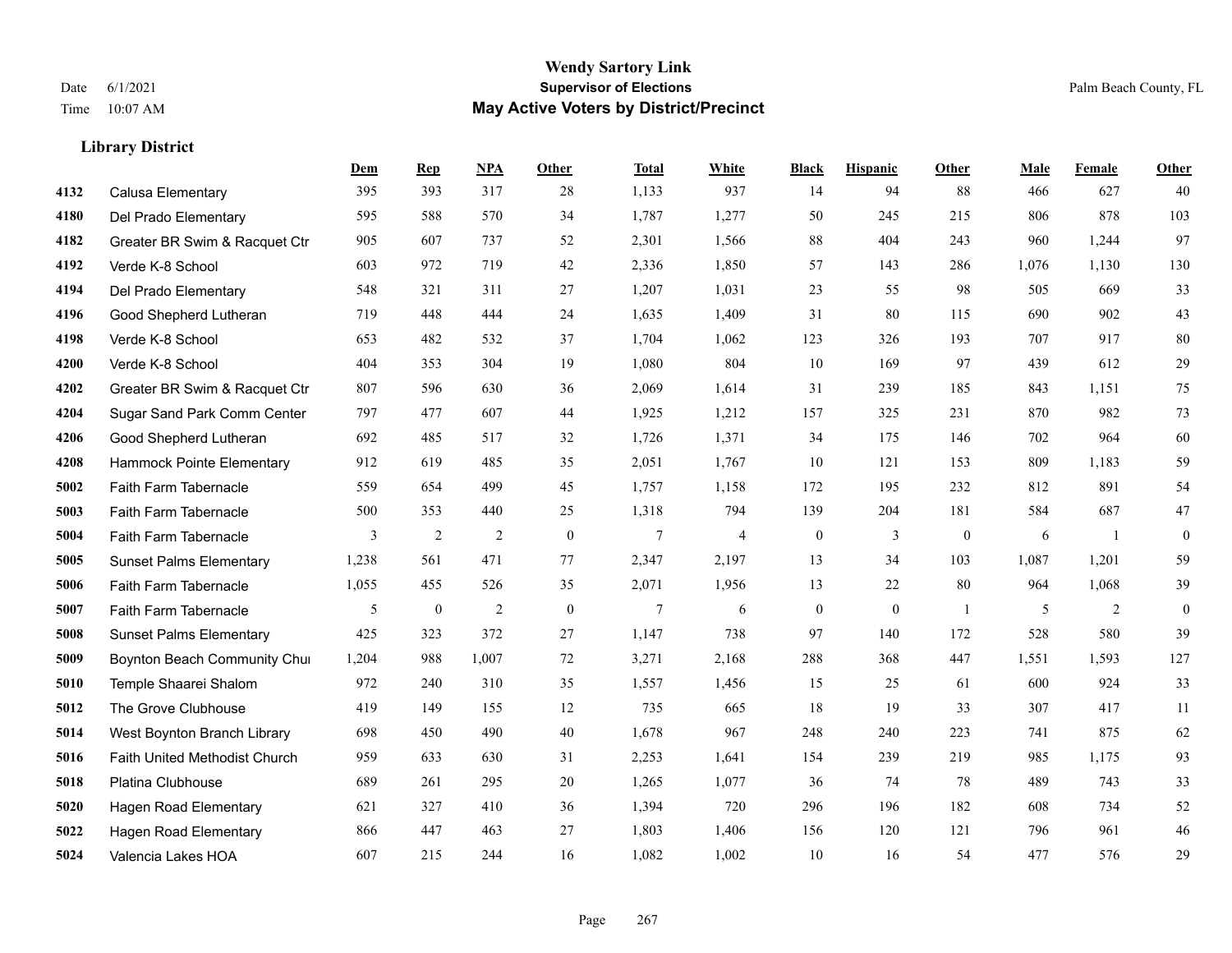|      |                                      | Dem   | <b>Rep</b> | NPA   | <b>Other</b> | <b>Total</b> | White | <b>Black</b>             | <b>Hispanic</b> | Other | <b>Male</b> | Female | <b>Other</b> |
|------|--------------------------------------|-------|------------|-------|--------------|--------------|-------|--------------------------|-----------------|-------|-------------|--------|--------------|
| 5026 | <b>Faith United Methodist Church</b> | 966   | 410        | 517   | 45           | 1,938        | 1,134 | 450                      | 193             | 161   | 829         | 1,041  | 68           |
| 5028 | South Tech Academy                   | 696   | 523        | 435   | 28           | 1,682        | 1,325 | 97                       | 110             | 150   | 737         | 877    | 68           |
| 5030 | West Boynton Branch Library          | 728   | 204        | 338   | 35           | 1,305        | 821   | 270                      | 124             | 90    | 503         | 744    | 58           |
| 5032 | New Church                           | 302   | 124        | 140   | 12           | 578          | 503   | 16                       | 28              | 31    | 243         | 319    | 16           |
| 5034 | Valencia Lakes HOA                   | 793   | 294        | 310   | 16           | 1,413        | 1,306 | 16                       | 21              | 70    | 600         | 782    | 31           |
| 5036 | Valencia Isles Social Hall           | 809   | 232        | 282   | 14           | 1,337        | 1,264 | 1                        | 5               | 67    | 555         | 753    | 29           |
| 5038 | The Cascades Clubhouse               | 760   | 263        | 278   | 17           | 1,318        | 1,232 | 15                       | 17              | 54    | 555         | 736    | 27           |
| 5040 | New Church                           | 391   | 202        | 242   | 15           | 850          | 766   | 19                       | 31              | 34    | 383         | 448    | 19           |
| 5042 | South Tech Academy                   | 938   | 371        | 468   | 40           | 1,817        | 1,392 | 165                      | 148             | 112   | 739         | 1,021  | 57           |
| 5044 | Cascade Lakes Clubhouse              | 561   | 199        | 187   | 11           | 958          | 868   | 5                        | 11              | 74    | 419         | 509    | $30\,$       |
| 5046 | Green Cay Nature Center              | 1,365 | 578        | 651   | 43           | 2,637        | 1,999 | 278                      | 174             | 186   | 1,125       | 1,443  | 69           |
| 5048 | <b>Coral Lakes Clubhouse</b>         | 598   | 366        | 310   | 19           | 1,293        | 910   | 140                      | 131             | 112   | 561         | 687    | 45           |
| 5050 | <b>Coral Lakes Clubhouse</b>         | 1,123 | 310        | 359   | $22\,$       | 1,814        | 1,696 | 12                       | 8               | 98    | 699         | 1,067  | $48\,$       |
| 5052 | Lake Worth Drainage District         | 650   | 437        | 463   | 31           | 1,581        | 1,208 | 87                       | 130             | 156   | 685         | 835    | 61           |
| 5054 | Our Lady Queen of Peace              | 1,169 | 1,208      | 1,007 | 90           | 3,474        | 2,786 | 101                      | 212             | 375   | 1,612       | 1,716  | 146          |
| 5055 | Our Lady Queen of Peace              | 306   | 145        | 155   | 11           | 617          | 544   | 8                        | 38              | 27    | 277         | 320    | $20\,$       |
| 5056 | Hagen Ranch Road Library             | 1,899 | 1,119      | 1,165 | 94           | 4,277        | 3,457 | 161                      | 329             | 330   | 1,816       | 2,325  | 136          |
| 5058 | Valencia Falls Clubhouse             | 690   | 188        | 229   | 10           | 1,117        | 1,050 | 4                        | 5               | 58    | 494         | 586    | 37           |
| 5060 | Hagen Ranch Road Library             | 524   | 209        | 230   | 15           | 978          | 905   | $\overline{\mathcal{A}}$ | 14              | 55    | 439         | 526    | 13           |
| 5062 | Villa Borghese Clubhouse             | 454   | 247        | 167   | 14           | 882          | 805   | 11                       | 28              | 38    | 385         | 473    | 24           |
| 5064 | Huntington Lakes Clubhouse           | 976   | 338        | 352   | 37           | 1,703        | 1,572 | 14                       | 39              | 78    | 631         | 1,035  | 37           |
| 5066 | Abbey Village Clubhouse              | 743   | 389        | 366   | 28           | 1,526        | 1,249 | 59                       | 116             | 102   | 605         | 860    | 61           |
| 5068 | Camelot Village Clubhouse            | 228   | 120        | 100   | 13           | 461          | 285   | 52                       | 82              | 42    | 178         | 267    | 16           |
| 5070 | Delray Villas                        | 466   | 240        | 210   | 19           | 935          | 767   | 39                       | 63              | 66    | 396         | 504    | 35           |
| 5072 | Huntington Pointe Clubhouse          | 793   | 179        | 229   | 18           | 1,219        | 1,156 | 6                        | 10              | 47    | 456         | 728    | 35           |
| 5074 | Coco Wood Clubhouse                  | 383   | 165        | 175   | 11           | 734          | 517   | 93                       | 75              | 49    | 327         | 376    | 31           |
| 5076 | <b>Palm Greens Clubhouse</b>         | 683   | 297        | 308   | 29           | 1,317        | 1,098 | 36                       | 93              | 90    | 513         | 754    | 50           |
| 5078 | <b>Bethel Evangelical Baptist</b>    | 731   | 387        | 408   | 42           | 1,568        | 1,168 | 119                      | 173             | 108   | 634         | 893    | 41           |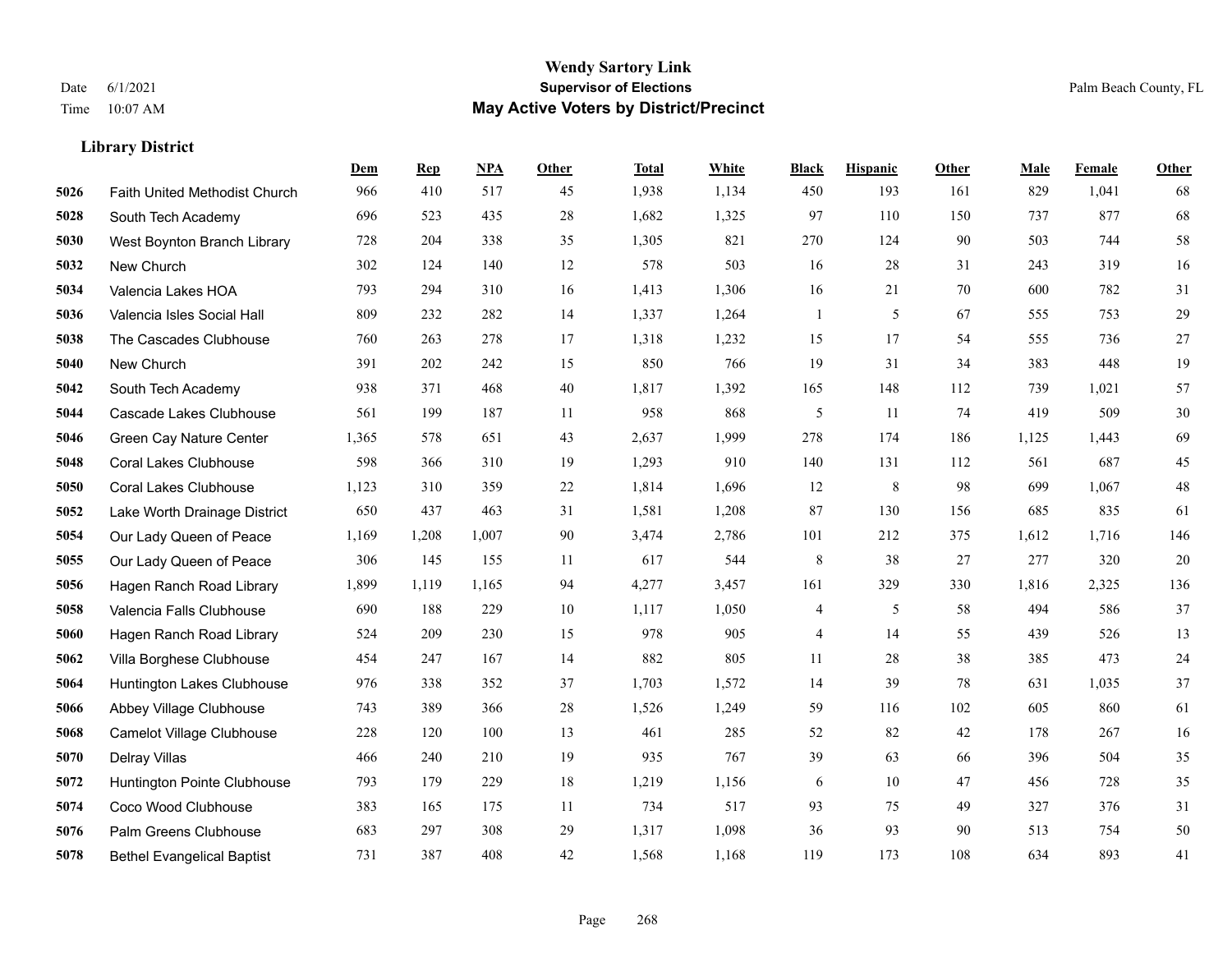#### **Wendy Sartory Link** Date 6/1/2021 **Supervisor of Elections** Palm Beach County, FL Time 10:07 AM **May Active Voters by District/Precinct**

# **Dem Rep NPA Other Total White Black Hispanic Other Male Female Other** Bethel Evangelical Baptist 90 52 35 1 178 130 10 21 17 60 116 2 Bethel Evangelical Baptist 661 375 418 22 1,476 1,016 173 153 134 664 769 43 High Point Section II 460 307 265 23 1,055 832 37 110 76 425 598 32 Gleneagles CC-Strathearn Sat 995 479 484 34 1,992 1,713 35 112 132 833 1,108 51 Gleneagles CC-Clunie Satellite 817 324 357 23 1,521 1,295 77 73 76 646 838 37 Kings Point Clubhouse 388 189 175 14 766 616 27 72 51 295 440 31 Monaco Clubhouse 952 504 507 39 2,002 1,552 91 201 158 812 1,102 88 Lakes of Delray Clubhouse 389 228 159 15 791 701 9 40 41 303 472 16 Kings Point Flanders 955 408 400 31 1,794 1,451 74 154 115 724 1,010 60 Lakes of Delray Clubhouse 957 323 389 41 1,710 1,411 69 118 112 665 987 58 Kings Point Flanders 947 388 352 37 1,724 1,366 74 155 129 676 973 75 Las Verdes Clubhouse 1,008 640 723 54 2,425 1,708 207 300 210 1,078 1,258 89 West Boca Branch Library 1,393 1,472 1,323 104 4,292 3,557 101 243 391 2,009 2,145 138 South County Civic Center 527 517 411 27 1,482 1,342 6 30 104 694 746 42 Morikami Park Elementary 44 61 49 3 157 149 0 3 5 72 84 1 Morikami Park Elementary 574 633 501 38 1,746 1,514 19 55 158 798 904 44 Morikami Park Elementary 20 39 24 2 85 68 0 7 10 34 44 7 South County Civic Center 261 204 190 11 666 549 8 29 80 305 331 30 The Polo Club of Boca Raton 661 505 435 24 1,625 1,476 18 27 104 712 863 50 The Polo Club of Boca Raton 309 197 195 18 719 656 1 8 54 291 402 26 South County Civic Center 173 120 112 7 412 343 7 34 28 169 232 11 The Polo Club of Boca Raton 38 28 30 2 98 90 2 3 3 44 53 1 Delray Beach First Baptist 287 177 203 10 677 441 35 121 80 289 356 32 Delray Beach First Baptist 165 117 113 1 396 336 9 26 25 159 223 14 Boca Delray Clubhouse 260 117 116 11 504 453 7 18 26 206 286 12 Sunrise Park Elementary 772 497 565 36 1,870 1,238 104 274 254 843 959 68 Coconut Cove Waterpark - Meet 660 543 532 27 1,762 1,288 31 172 271 796 875 91 Eagles Landing Middle 976 585 648 43 2,252 1,538 150 332 232 991 1,185 76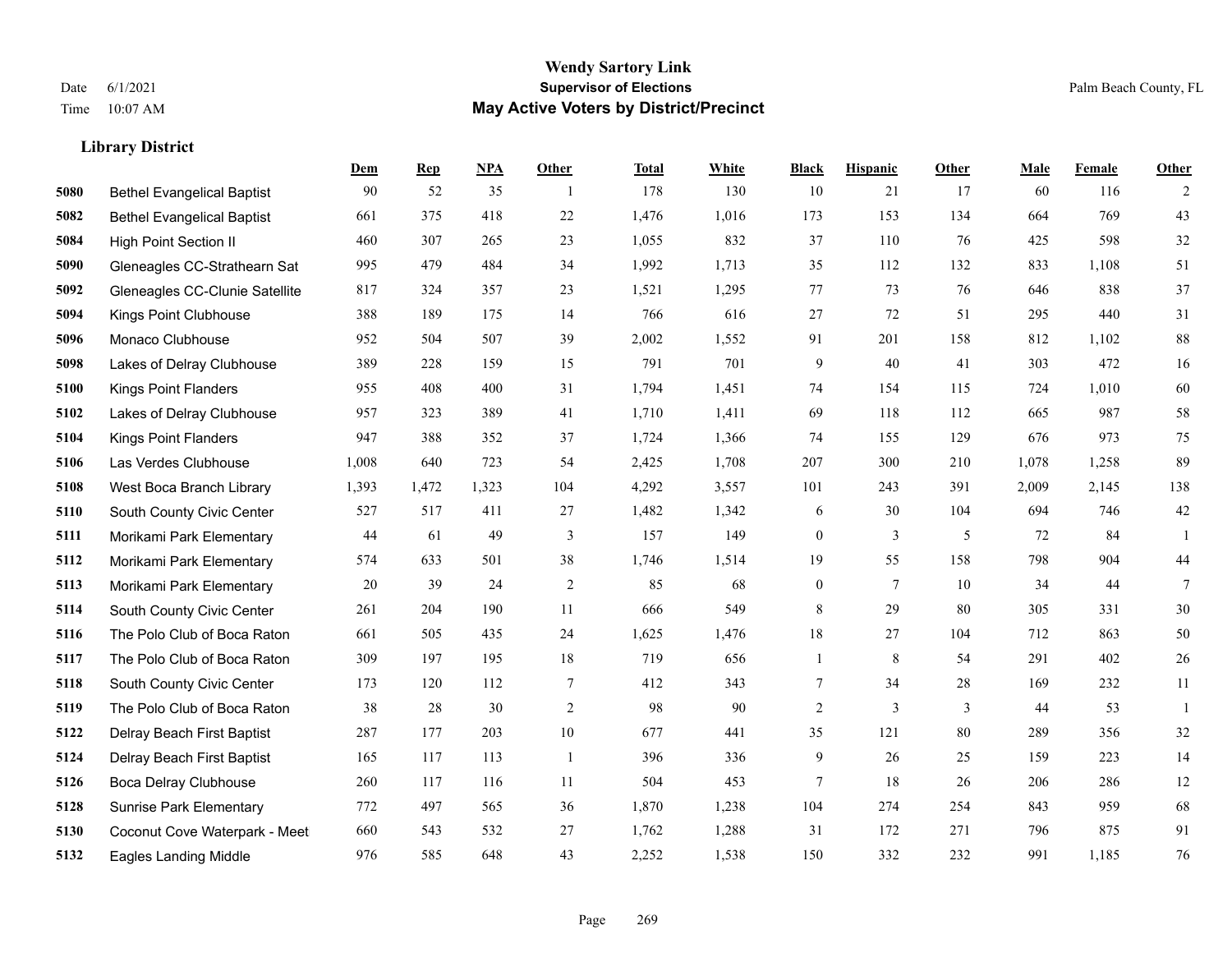|      |                                    | Dem   | <b>Rep</b> | NPA | <b>Other</b> | <b>Total</b> | White | <b>Black</b>   | <b>Hispanic</b> | <b>Other</b> | <b>Male</b> | Female | <b>Other</b> |
|------|------------------------------------|-------|------------|-----|--------------|--------------|-------|----------------|-----------------|--------------|-------------|--------|--------------|
| 5134 | Coconut Cove Waterpark - Meet      | 547   | 473        | 455 | 30           | 1,505        | 1,073 | 68             | 232             | 132          | 717         | 734    | 54           |
| 5136 | West Boca Branch Library           | 903   | 520        | 702 | 43           | 2,168        | 1,412 | 130            | 406             | 220          | 913         | 1,180  | 75           |
| 5138 | <b>Whispering Pines Elementary</b> | 912   | 561        | 631 | 42           | 2,146        | 1,425 | 131            | 311             | 279          | 932         | 1,132  | 82           |
| 5140 | Olympic Heights High               | 1,065 | 774        | 932 | 51           | 2,822        | 1,826 | 151            | 538             | 307          | 1,276       | 1,428  | 118          |
| 5142 | <b>Whispering Pines Elementary</b> | 311   | 252        | 258 | 21           | 842          | 610   | 30             | 104             | 98           | 336         | 467    | 39           |
| 5144 | Whisper Walk Section B             | 929   | 443        | 423 | 31           | 1,826        | 1,448 | 51             | 208             | 119          | 700         | 1,073  | 53           |
| 5146 | Century Village West               | 959   | 496        | 401 | 39           | 1,895        | 1,471 | 78             | 185             | 161          | 692         | 1,128  | 75           |
| 5148 | Century Village West               | 773   | 363        | 373 | 23           | 1,532        | 1,222 | 48             | 141             | 121          | 587         | 868    | 77           |
| 5150 | Century Village West               | 713   | 277        | 283 | $22\,$       | 1,295        | 1,018 | 49             | 142             | 86           | 468         | 781    | $46\,$       |
| 5152 | West Boca Raton High               | 956   | 795        | 861 | 46           | 2,658        | 1,985 | 84             | 250             | 339          | 1,243       | 1,301  | 114          |
| 5154 | Daggerwing Nature Center           | 905   | 780        | 754 | 50           | 2,489        | 1,714 | 80             | 344             | 351          | 1,115       | 1,255  | 119          |
| 5156 | Southwinds Golf Course             | 743   | 504        | 581 | 33           | 1,861        | 1,259 | 87             | 267             | 248          | 806         | 967    | $88\,$       |
| 5158 | <b>Boca West Country Club</b>      | 781   | 460        | 526 | 49           | 1,816        | 1,630 | 7              | 75              | 104          | 758         | 1,013  | 45           |
| 5160 | <b>Boca West Country Club</b>      | 825   | 466        | 425 | 32           | 1,748        | 1,646 | $\mathfrak{S}$ | 28              | 69           | 683         | 1,024  | 41           |
| 5162 | Glades Presbyterian Church         | 773   | 756        | 643 | 35           | 2,207        | 1,618 | 68             | 311             | 210          | 1,051       | 1,070  | 86           |
| 5164 | Sandpiper Shores Elementary        | 1,028 | 652        | 680 | 41           | 2,401        | 1,836 | 72             | 255             | 238          | 1,090       | 1,231  | 80           |
| 5166 | <b>Glades Road Branch Library</b>  | 827   | 712        | 748 | 48           | 2,335        | 1,607 | 125            | 359             | 244          | 1,003       | 1,230  | 102          |
| 5168 | <b>Glades Road Branch Library</b>  | 998   | 621        | 620 | 42           | 2,281        | 1,721 | 66             | 278             | 216          | 881         | 1,336  | 64           |
| 5170 | Olympic Heights High               | 1,174 | 634        | 781 | 47           | 2,636        | 1,933 | 85             | 363             | 255          | 1,032       | 1,505  | 99           |
| 5172 | Del Prado Elementary               | 243   | 301        | 205 | 17           | 766          | 686   | 10             | 11              | 59           | 363         | 378    | 25           |
| 5174 | <b>Waters Edge Elementary</b>      | 881   | 760        | 817 | 46           | 2,504        | 1,688 | 127            | 363             | 326          | 1,153       | 1,228  | 123          |
| 5176 | Loggers Run Middle                 | 484   | 354        | 371 | 15           | 1,224        | 854   | 47             | 200             | 123          | 517         | 642    | 65           |
| 5178 | Loggers Run Middle                 | 726   | 540        | 638 | 44           | 1,948        | 1,074 | 190            | 407             | 277          | 862         | 984    | $102\,$      |
| 5180 | Boca Glades Baptist Church         | 692   | 379        | 644 | 39           | 1,754        | 991   | 128            | 403             | 232          | 800         | 872    | 82           |
| 5182 | Boca Glades Baptist Church         | 584   | 299        | 558 | 32           | 1,473        | 759   | 139            | 363             | 212          | 660         | 741    | 72           |
| 5184 | <b>Coral Sunset Elementary</b>     | 910   | 567        | 730 | 36           | 2,243        | 1,236 | 242            | 436             | 329          | 1,035       | 1,097  | 111          |
| 5186 | <b>Coral Sunset Elementary</b>     | 1,060 | 440        | 886 | 38           | 2,424        | 1,032 | 369            | 675             | 348          | 1,027       | 1,258  | 139          |
| 5188 | Pines Of Boca Barwood              | 999   | 613        | 786 | 48           | 2,446        | 1,448 | 142            | 534             | 322          | 1,033       | 1,309  | 104          |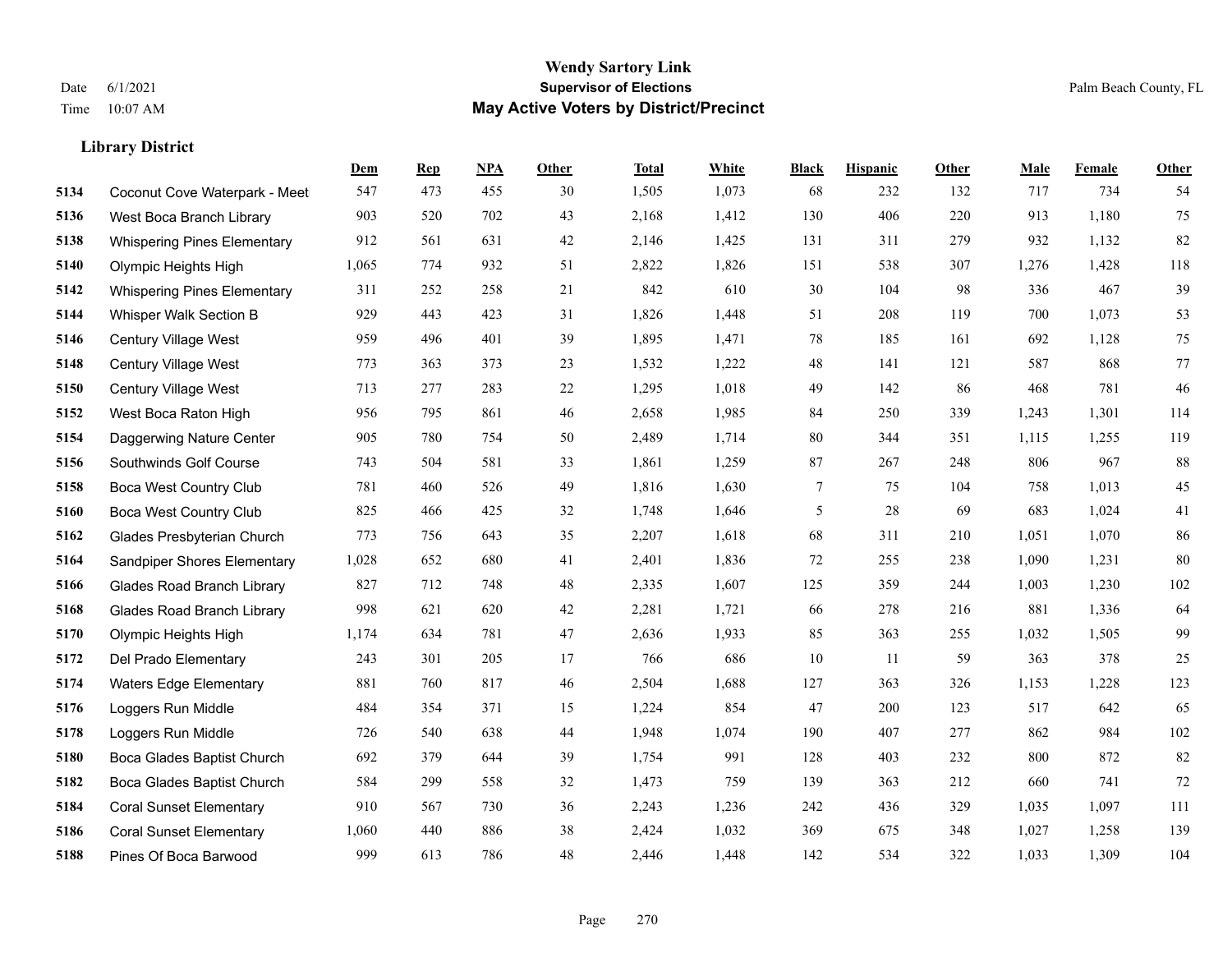|      |                                     | Dem              | <b>Rep</b>       | NPA              | <b>Other</b>   | <b>Total</b>   | <b>White</b>   | <b>Black</b>     | <b>Hispanic</b> | Other    | <b>Male</b>  | Female         | <b>Other</b>     |
|------|-------------------------------------|------------------|------------------|------------------|----------------|----------------|----------------|------------------|-----------------|----------|--------------|----------------|------------------|
| 5190 | Lakes at Boca Rio Clubhouse         | 410              | 290              | 335              | 21             | 1,056          | 694            | 63               | 177             | 122      | 479          | 530            | 47               |
| 5192 | Hammock Pointe Elementary           | 1,094            | 687              | 914              | 41             | 2,736          | 1,575          | 201              | 572             | 388      | 1,181        | 1,428          | 127              |
| 5194 | Lakes Of Boca Barwood               | 408              | 252              | 381              | 21             | 1,062          | 637            | 50               | 236             | 139      | 449          | 555            | 58               |
| 6002 | <b>Canal Point Community Center</b> | 90               | 109              | 67               | $\overline{1}$ | 267            | 117            | 40               | 95              | 15       | 120          | 137            | $10\,$           |
| 6004 | Pahokee Recreation Center           | 1.013            | 183              | 242              | 5              | 1.443          | 190            | 934              | 229             | 90       | 595          | 795            | 53               |
| 6006 | Pahokee Recreation Center           | 1,047            | 178              | 295              | 13             | 1,533          | 142            | 893              | 393             | 105      | 684          | 766            | 83               |
| 6008 | Pahokee High                        | 557              | 23               | 110              | $\overline{2}$ | 692            | $\,$ 8 $\,$    | 635              | 3               | 46       | 205          | 452            | 35               |
| 6010 | <b>Canal Point Community Center</b> | 26               | 6                | 6                | $\Omega$       | 38             | 12             | 21               | 2               | 3        | 22           | 16             | $\boldsymbol{0}$ |
| 6012 | Belle Glade Library/Civic Ctr       | 189              | 29               | 63               | $\overline{0}$ | 281            | 32             | 153              | 80              | 16       | 111          | 158            | 12               |
| 6014 | Belle Glade Library/Civic Ctr       | 1                | 3                | 2                | $\overline{0}$ | 6              | $\overline{0}$ | $\mathbf{0}$     | 6               | $\theta$ | 2            | $\overline{4}$ | $\mathbf{0}$     |
| 6016 | South Bay Commission Chambe         | 49               | 58               | 35               | $\overline{4}$ | 146            | 100            | 9                | 24              | 13       | 74           | 65             | $\tau$           |
| 6018 | South Bay Commission Chambe         | 1,235            | 88               | 234              | 11             | 1,568          | 63             | 1,208            | 215             | 82       | 652          | 876            | 40               |
| 6020 | Glades Central High                 | 453              | 83               | 141              | 8              | 685            | 83             | 395              | 168             | 39       | 321          | 330            | 34               |
| 6022 | Belle Glade Library/Civic Ctr       | 1,433            | 114              | 260              | 14             | 1,821          | 99             | 1,454            | 148             | 120      | 756          | 994            | 71               |
| 6024 | Lewis Evans Resource Center         | 1,790            | 78               | 274              | 14             | 2,156          | 35             | 1,871            | 128             | 122      | 873          | 1,205          | 78               |
| 6026 | Lewis Evans Resource Center         | 3                | $\bf{0}$         | $\overline{2}$   | $\mathbf{0}$   | 5              | $\mathbf{1}$   | $\mathbf{0}$     | $\overline{4}$  | $\theta$ | 2            | 3              | $\mathbf{0}$     |
| 6028 | Belle Glade Library/Civic Ctr       | 782              | 465              | 340              | 15             | 1,602          | 426            | 415              | 672             | 89       | 751          | 806            | 45               |
| 6029 | Belle Glade Library/Civic Ctr       |                  | $\mathbf{0}$     | $\mathbf{0}$     | $\overline{0}$ |                | $\overline{0}$ |                  | $\mathbf{0}$    | $\theta$ |              | $\theta$       | $\mathbf{0}$     |
| 6030 | Belle Glade Library/Civic Ctr       | 8                | $\overline{3}$   | 13               | 2              | 26             | $\,$ 8 $\,$    | $\mathbf{0}$     | 18              | $\theta$ | 8            | 16             | 2                |
| 6032 | Gove Elementary                     | 687              | 299              | 272              | 5              | 1,263          | 315            | 439              | 411             | 98       | 543          | 677            | 43               |
| 6034 | Gove Elementary                     | $\overline{0}$   | $\overline{4}$   | $\overline{0}$   | $\Omega$       | $\overline{4}$ | $\overline{4}$ | $\mathbf{0}$     | $\mathbf{0}$    | $\theta$ | 3            | $\overline{1}$ | $\mathbf{0}$     |
| 6036 | Gove Elementary                     | 407              | 164              | 213              | 9              | 793            | 141            | 154              | 452             | 46       | 343          | 419            | 31               |
| 6038 | South Bay Commission Chambe         | $\boldsymbol{0}$ | $\boldsymbol{0}$ | $\boldsymbol{0}$ | $\overline{0}$ | $\mathbf{0}$   | $\mathbf{0}$   | $\boldsymbol{0}$ | $\mathbf{0}$    | $\theta$ | $\mathbf{0}$ | $\overline{0}$ | $\boldsymbol{0}$ |
| 6040 | Osceola Creek Middle                | 104              | 127              | 107              | $\overline{1}$ | 339            | 255            | 12               | 36              | 36       | 156          | 166            | 17               |
| 6042 | Osceola Creek Middle                | 1,009            | 1,215            | 1,034            | 59             | 3,317          | 2,130          | 434              | 487             | 266      | 1,584        | 1.620          | 113              |
| 6044 | <b>Frontier Elementary</b>          | 918              | 977              | 780              | 59             | 2,734          | 1,746          | 418              | 340             | 230      | 1,282        | 1,365          | 87               |
| 6045 | Acreage Branch Library              | 204              | 267              | 180              | 10             | 661            | 418            | 80               | 92              | 71       | 316          | 312            | 33               |
| 6046 | Pierce Hammock Elementary           | 820              | 966              | 745              | 41             | 2,572          | 1,659          | 362              | 315             | 236      | 1,245        | 1,228          | 99               |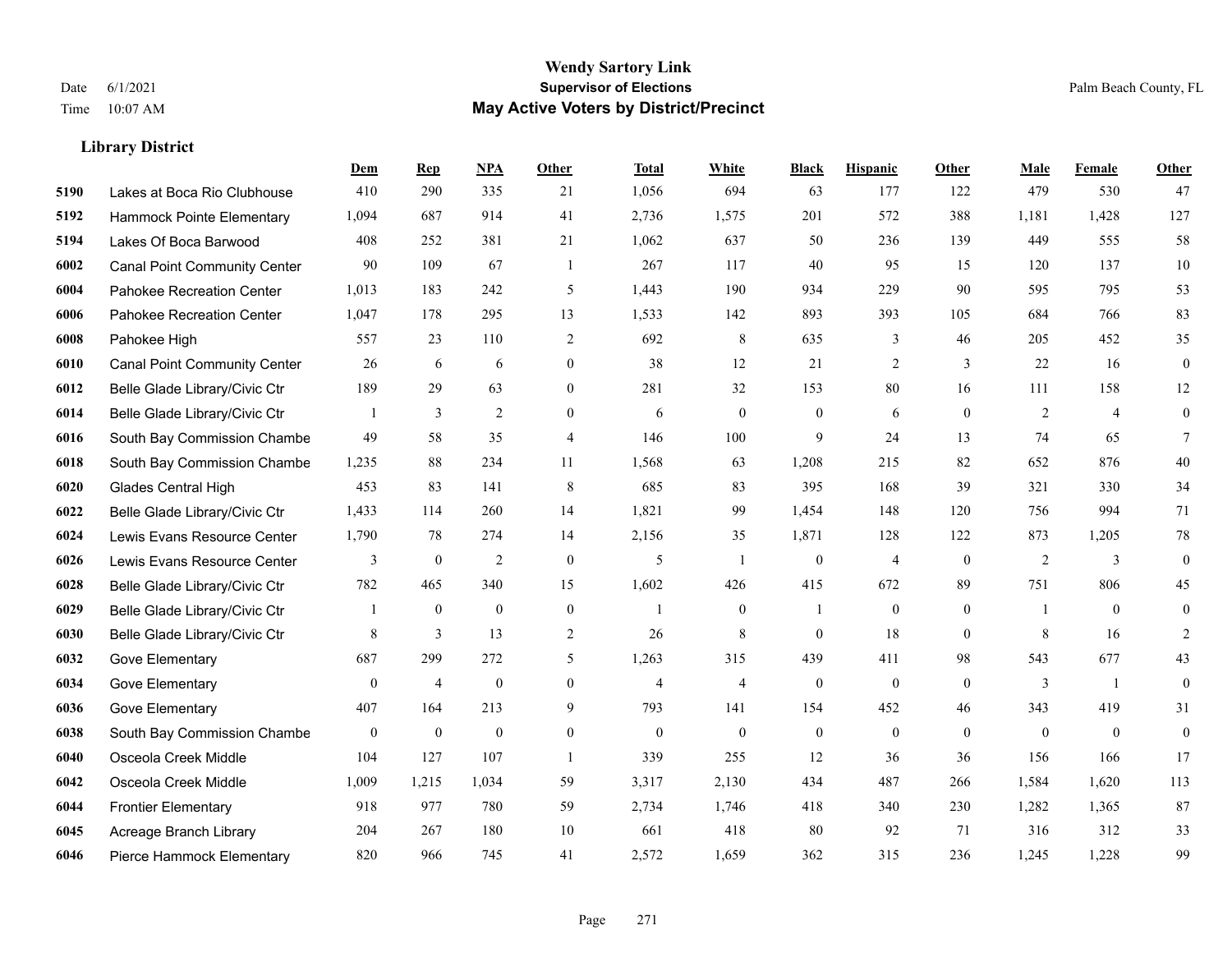#### **Wendy Sartory Link** Date 6/1/2021 **Supervisor of Elections** Palm Beach County, FL Time 10:07 AM **May Active Voters by District/Precinct**

**Dem Rep NPA Other Total White Black Hispanic Other Male Female Other**

# Pierce Hammock Elementary 0 0 0 0 0 0 0 0 0 0 0 0 Acreage Branch Library 879 887 731 57 2,554 1,569 372 349 264 1,203 1,257 94 Cornerstone Fellowship 620 762 566 50 1,998 1,277 215 292 214 928 995 75 Seminole Ridge High 614 649 571 36 1,870 1,154 228 308 180 883 910 77 Acreage Pines Elementary 0 0 0 0 0 0 0 0 0 0 0 0 Pierce Hammock Elementary 0 0 0 0 0 0 0 0 0 0 0 0 Acreage Pines Elementary 755 598 563 39 1,955 1,051 358 249 297 950 940 65 Indian Trail Improvement Dist 908 959 824 56 2,747 1,710 341 406 290 1,264 1,380 103 Sandhill Crane Golf Club 236 428 254 25 943 674 73 73 123 459 449 35 Sandhill Crane Golf Club 33 57 36 4 130 107 4 12 7 65 61 4 Seminole Ridge High 425 402 380 36 1,243 572 237 324 110 578 643 22 Seminole Ridge High 0 0 0 0 0 0 0 0 0 0 0 0 Western Pines Middle 655 712 582 35 1,984 1,446 154 206 178 948 951 85 Western Pines Middle 669 727 656 39 2,091 1,400 159 358 174 996 1,034 61 Golden Grove Elementary 617 785 623 47 2,072 1,396 131 344 201 964 1,023 85 Seminole Ridge High 11 6 15 2 34 29 0 3 2 13 21 0 Oasis Church 250 366 295 40 951 593 57 203 98 464 470 17 Oasis Church 276 420 245 21 962 701 95 89 77 439 493 30 Seminole Ridge High 549 690 556 40 1,835 1,186 217 287 145 863 915 57 Loxahatchee Groves Elementary 793 896 744 54 2,487 1,556 281 443 207 1,208 1,187 92 Oasis Church 178 234 151 16 579 380 46 108 45 281 276 22 Palms West Presbyterian 687 946 665 43 2,341 1,867 79 215 180 1,121 1,145 75 Palms West Presbyterian 0 0 0 0 0 0 0 0 0 0 0 0 HL Johnson Elementary 646 507 462 37 1,652 914 305 253 180 743 866 43 Madison Green Clubhouse 1,260 740 751 50 2,801 1,231 777 410 383 1,299 1,397 105 RPB Recreation Center 680 492 476 27 1,675 987 273 267 148 687 927 61 Crestwood Middle 188 158 123 8 477 236 78 79 84 225 232 20

RPB Recreation Center 227 134 213 10 584 247 102 161 74 233 330 21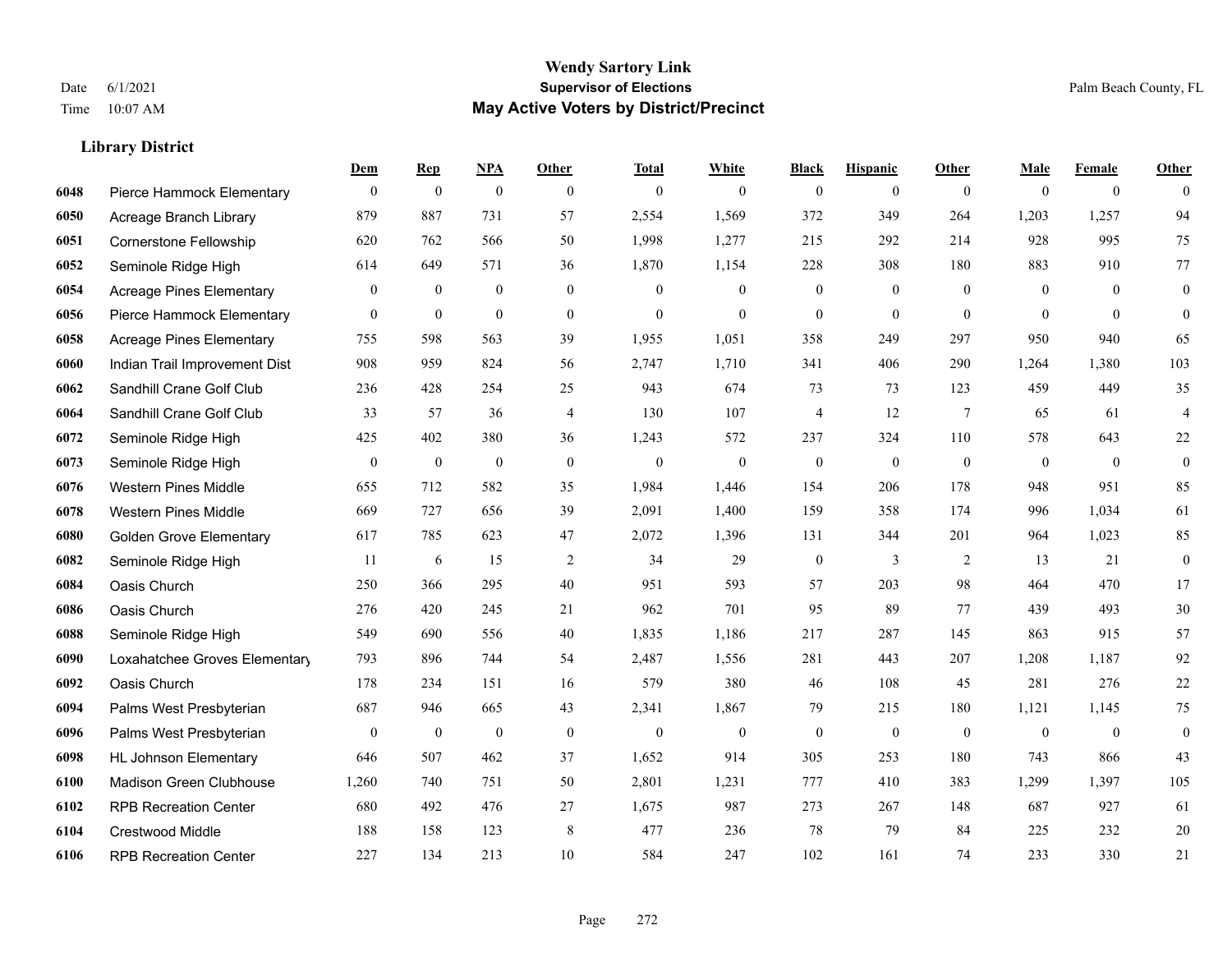|      |                                | <b>Dem</b>       | <b>Rep</b>       | NPA              | <b>Other</b>     | <b>Total</b>   | <b>White</b>     | <b>Black</b>     | <b>Hispanic</b>  | <b>Other</b>   | <b>Male</b>    | <b>Female</b>  | <b>Other</b>     |
|------|--------------------------------|------------------|------------------|------------------|------------------|----------------|------------------|------------------|------------------|----------------|----------------|----------------|------------------|
| 6108 | Calypso Bay Waterpark          | $\overline{0}$   | $\mathbf{0}$     | $\boldsymbol{0}$ | $\overline{0}$   | $\theta$       | $\overline{0}$   | $\mathbf{0}$     | $\mathbf{0}$     | $\theta$       | $\mathbf{0}$   | $\overline{0}$ | $\theta$         |
| 6112 | Crestwood Middle               | 480              | 412              | 358              | 32               | 1,282          | 680              | 231              | 218              | 153            | 596            | 641            | 45               |
| 6114 | RPB Village Hall               | 1,084            | 705              | 699              | 41               | 2,529          | 1,396            | 472              | 428              | 233            | 1,182          | 1,252          | 95               |
| 6116 | <b>HL Johnson Elementary</b>   | 740              | 420              | 503              | 51               | 1,714          | 892              | 327              | 281              | 214            | 755            | 911            | $48\,$           |
| 6118 | <b>RPB Branch Library</b>      | 1,125            | 575              | 706              | 53               | 2,459          | 1,172            | 593              | 437              | 257            | 1,074          | 1,296          | 89               |
| 6120 | Royal Palm Beach High          | 406              | 322              | 266              | 18               | 1,012          | 482              | 203              | 156              | 171            | 483            | 504            | $25\,$           |
| 6122 | <b>RPB Cultural Center</b>     | 1,187            | 663              | 759              | 51               | 2,660          | 1,410            | 506              | 489              | 255            | 1,137          | 1,433          | $90\,$           |
| 6124 | <b>RPB Cultural Center</b>     | 600              | 321              | 390              | 19               | 1,330          | 648              | 286              | 276              | 120            | 561            | 726            | 43               |
| 6126 | Calypso Bay Waterpark          | 691              | 302              | 500              | 31               | 1,524          | 554              | 412              | 364              | 194            | 659            | 803            | 62               |
| 6128 | Royal Palm Beach High          | 35               | 27               | 31               | 3                | 96             | 53               | 25               | 11               | 7              | 43             | 53             | $\boldsymbol{0}$ |
| 6130 | Royal Palm Beach High          | 88               | 47               | 88               | 6                | 229            | 101              | 39               | 66               | 23             | 110            | 112            | $\tau$           |
| 6132 | Royal Palm Beach High          | 406              | 188              | 268              | 19               | 881            | 426              | 172              | 188              | 95             | 398            | 448            | 35               |
| 6134 | Christ Fellowship Church RPB   | 979              | 474              | 695              | 29               | 2,177          | 870              | 510              | 500              | 297            | 966            | 1,111          | 100              |
| 6136 | Calypso Bay Waterpark          |                  | $\overline{1}$   | $\boldsymbol{0}$ | $\boldsymbol{0}$ | $\overline{2}$ | $\boldsymbol{0}$ |                  | $\boldsymbol{0}$ | -1             | $\mathbf{0}$   | 1              | -1               |
| 6138 | Royal Palm Beach High          | 0                | $\boldsymbol{0}$ | $\mathbf{0}$     | $\overline{0}$   | $\mathbf{0}$   | $\overline{0}$   | $\boldsymbol{0}$ | $\mathbf{0}$     | $\overline{0}$ | $\theta$       | $\overline{0}$ | $\mathbf{0}$     |
| 6140 | Royal Palm Beach High          | 338              | 508              | 305              | 32               | 1,183          | 858              | 106              | 115              | 104            | 568            | 590            | 25               |
| 6142 | Christ Fellowship Church RPB   | $\boldsymbol{0}$ | $\mathbf{0}$     | $\boldsymbol{0}$ | $\boldsymbol{0}$ | $\theta$       | $\boldsymbol{0}$ | $\boldsymbol{0}$ | $\boldsymbol{0}$ | $\mathbf{0}$   | $\overline{0}$ | $\mathbf{0}$   | $\boldsymbol{0}$ |
| 6144 | Christ Fellowship Church RPB   | $\overline{0}$   | $\mathbf{0}$     | $\mathbf{0}$     | $\overline{0}$   | $\theta$       | $\overline{0}$   | $\boldsymbol{0}$ | $\overline{0}$   | $\theta$       | $\overline{0}$ | $\theta$       | $\boldsymbol{0}$ |
| 6146 | Christ Fellowship Church RPB   | 1                | 2                | $\mathbf{1}$     | $\overline{0}$   |                | 3                | $\mathbf{0}$     | $\overline{0}$   |                | 3              | $\mathbf{1}$   | $\theta$         |
| 6148 | Christ Fellowship Church RPB   | $\overline{0}$   | $\mathbf{0}$     | $\mathbf{1}$     | $\overline{0}$   |                | 1                | $\boldsymbol{0}$ | $\overline{0}$   | $\mathbf{0}$   | $\mathbf{0}$   | 1              | $\overline{0}$   |
| 6150 | <b>Binks Forest Elementary</b> | 26               | 40               | 41               | 6                | 113            | 83               | 5                | 9                | 16             | 51             | 58             | 4                |
| 6152 | <b>Binks Forest Elementary</b> | 413              | 563              | 382              | 34               | 1,392          | 1,065            | 46               | 131              | 150            | 653            | 693            | 46               |
| 6154 | Wellington Landings Middle     | 471              | 536              | 389              | 30               | 1,426          | 1,032            | 87               | 187              | 120            | 641            | 742            | 43               |
| 6156 | <b>Binks Forest Elementary</b> | 658              | 742              | 583              | 38               | 2,021          | 1,421            | 134              | 289              | 177            | 922            | 1,036          | 63               |
| 6158 | <b>Wellington Elementary</b>   | 800              | 953              | 551              | 38               | 2,342          | 1,726            | 127              | 311              | 178            | 1,065          | 1,201          | 76               |
| 6160 | Wellington Landings Middle     | 681              | 591              | 585              | 49               | 1,906          | 1,242            | 176              | 332              | 156            | 890            | 957            | 59               |
| 6162 | First Baptist Church Wel       | 796              | 686              | 582              | 43               | 2,107          | 1,341            | 220              | 359              | 187            | 944            | 1,096          | 67               |
| 6164 | First Baptist Church Wel       | 839              | 826              | 613              | 55               | 2,333          | 1,576            | 182              | 376              | 199            | 1,043          | 1,215          | 75               |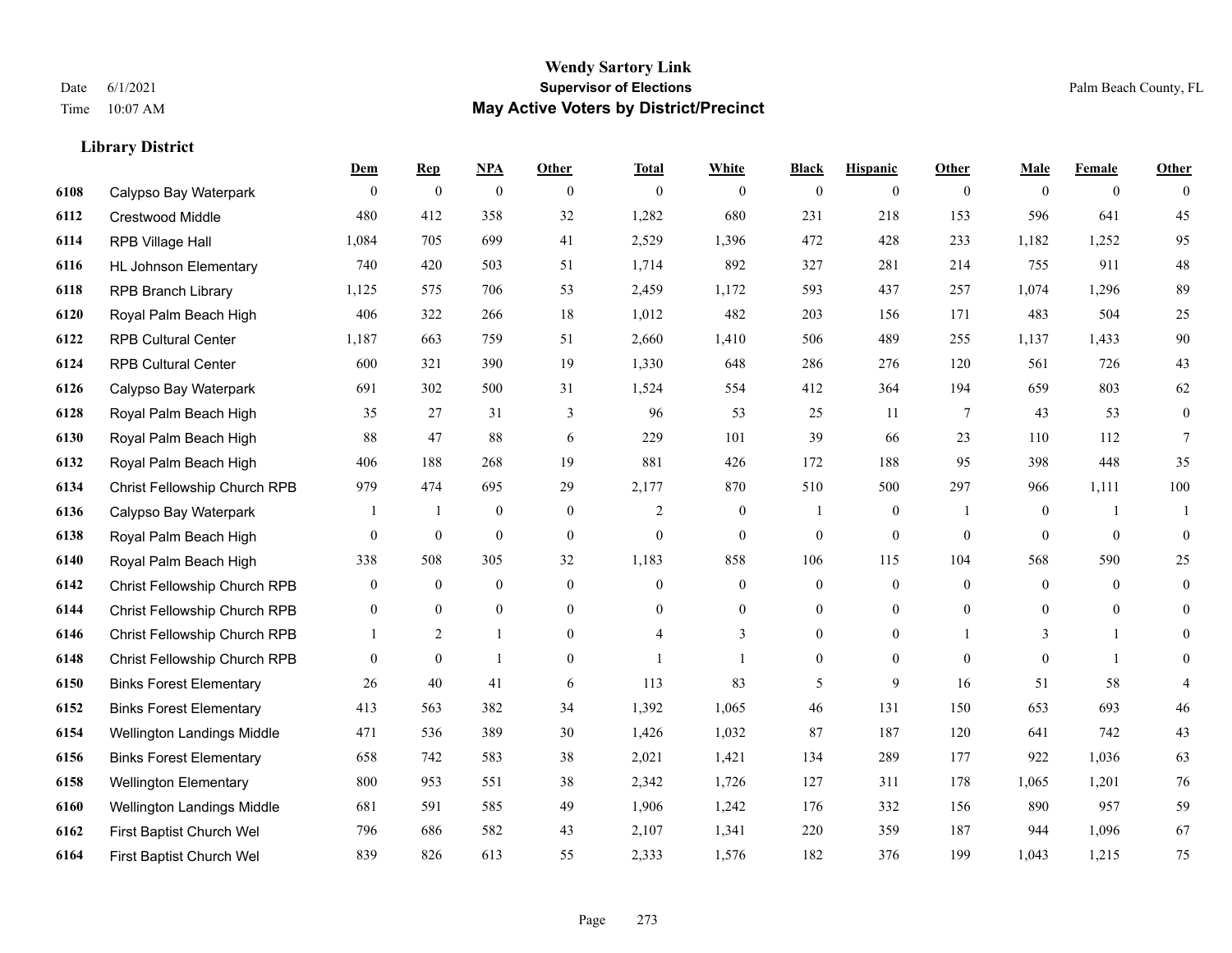|      |                                     | Dem            | <b>Rep</b>   | NPA              | <b>Other</b>   | <b>Total</b> | White        | <b>Black</b>     | <b>Hispanic</b> | Other          | <b>Male</b>  | Female       | <b>Other</b>     |
|------|-------------------------------------|----------------|--------------|------------------|----------------|--------------|--------------|------------------|-----------------|----------------|--------------|--------------|------------------|
| 6166 | <b>Wellington Community Center</b>  | 867            | 879          | 755              | 48             | 2,549        | 1,785        | 149              | 397             | 218            | 1,173        | 1,296        | 80               |
| 6168 | First Baptist Church Wel            | 129            | 190          | 148              | 9              | 476          | 369          | 27               | 45              | 35             | 219          | 243          | 14               |
| 6170 | Christ Fellowship Church RPB        | $\overline{0}$ | 8            | 5                | $\overline{0}$ | 13           | 12           | $\boldsymbol{0}$ | 1               | $\overline{0}$ | 3            | 10           | $\mathbf{0}$     |
| 6172 | Christ Fellowship Church RPB        | 1,364          | 596          | 864              | 66             | 2,890        | 1,009        | 876              | 660             | 345            | 1,236        | 1,534        | 120              |
| 6174 | Christ Fellowship Church RPB        | 25             | 50           | 36               | 2              | 113          | 87           | 7                | $\tau$          | 12             | 53           | 56           | $\overline{4}$   |
| 6176 | Christ Fellowship Church RPB        | 21             | 13           | 19               | 2              | 55           | 24           | 9                | 18              | $\overline{4}$ | 24           | 29           | $\overline{2}$   |
| 6178 | <b>Everglades Elementary</b>        | 570            | 380          | 450              | 26             | 1,426        | 652          | 299              | 251             | 224            | 655          | 700          | $71\,$           |
| 6180 | <b>Everglades Elementary</b>        | 18             | 48           | 21               | $\overline{1}$ | 88           | 67           | 4                | 14              | 3              | 42           | 44           | $\overline{2}$   |
| 6182 | New Horizons Elementary             | 295            | 460          | 324              | 14             | 1,093        | 803          | 55               | 116             | 119            | 470          | 594          | 29               |
| 6184 | Wellington High                     | 697            | 620          | 555              | 39             | 1,911        | 1,193        | 257              | 298             | 163            | 846          | 1,005        | 60               |
| 6186 | <b>Elbridge Gale Elementary</b>     | 878            | 568          | 655              | 47             | 2,148        | 1,176        | 308              | 439             | 225            | 932          | 1,131        | 85               |
| 6188 | Wellington Village Park             | 221            | 436          | 298              | 28             | 983          | 837          | 16               | 43              | 87             | 393          | 539          | 51               |
| 6190 | Wellington Village Hall             | 847            | 463          | 665              | 43             | 2,018        | 897          | 365              | 531             | 225            | 826          | 1,107        | 85               |
| 6192 | St Peters Methodist Church          | 998            | 801          | 831              | 62             | 2,692        | 1,609        | 285              | 556             | 242            | 1,232        | 1,371        | 89               |
| 6194 | <b>Equestrian Trails Elementary</b> | 516            | 300          | 342              | 20             | 1,178        | 541          | 292              | 158             | 187            | 525          | 597          | 56               |
| 6196 | Palm Beach Central High             | $\overline{0}$ | $\bf{0}$     | $\boldsymbol{0}$ | $\mathbf{0}$   | $\mathbf{0}$ | $\mathbf{0}$ | $\boldsymbol{0}$ | $\mathbf{0}$    | $\mathbf{0}$   | $\mathbf{0}$ | $\mathbf{0}$ | $\mathbf{0}$     |
| 6198 | Wellington Branch Library           | 539            | 357          | 362              | 35             | 1,293        | 715          | 195              | 269             | 114            | 540          | 717          | 36               |
| 6200 | <b>Emerald Cove Middle</b>          | 545            | 571          | 512              | 43             | 1,671        | 1,041        | 175              | 275             | 180            | 734          | 885          | $52\,$           |
| 6202 | <b>Emerald Cove Middle</b>          | 103            | 87           | 101              | $\,$ 8 $\,$    | 299          | 170          | 61               | 51              | 17             | 135          | 158          | $\sqrt{6}$       |
| 6204 | <b>Emerald Cove Middle</b>          | 31             | 22           | 38               | $\overline{1}$ | 92           | 49           | 26               | 9               | 8              | 27           | 61           | $\overline{4}$   |
| 6206 | Palm Beach Central High             | 272            | 249          | 179              | 9              | 709          | 383          | 147              | 59              | 120            | 319          | 363          | 27               |
| 6207 | Palm Beach Central High             | 282            | 371          | 250              | 20             | 923          | 607          | 94               | 104             | 118            | 426          | 473          | $24\,$           |
| 6208 | Buena Vida Clubhouse                | 323            | 206          | 172              | 12             | 713          | 627          | 19               | 22              | 45             | 322          | 370          | 21               |
| 6210 | Villa Olympia Clubhouse             | 1,571          | 1,065        | 1,270            | 95             | 4,001        | 1,806        | 700              | 682             | 813            | 1,865        | 1,942        | 194              |
| 6212 | <b>Wellington Village Park</b>      | 147            | 234          | 169              | 13             | 563          | 384          | 16               | 92              | 71             | 259          | 277          | 27               |
| 6214 | Wellington Village Park             | 839            | 763          | 694              | 47             | 2,343        | 1,486        | 251              | 285             | 321            | 1,074        | 1,184        | 85               |
| 6216 | Panther Run Elementary              | 226            | 192          | 178              | 8              | 604          | 337          | 96               | 98              | 73             | 279          | 301          | 24               |
| 6218 | <b>Wellington Village Park</b>      | $\mathbf{0}$   | $\mathbf{0}$ | $\theta$         | $\Omega$       | $\theta$     | $\mathbf{0}$ | $\mathbf{0}$     | $\theta$        | $\theta$       | $\theta$     | $\theta$     | $\boldsymbol{0}$ |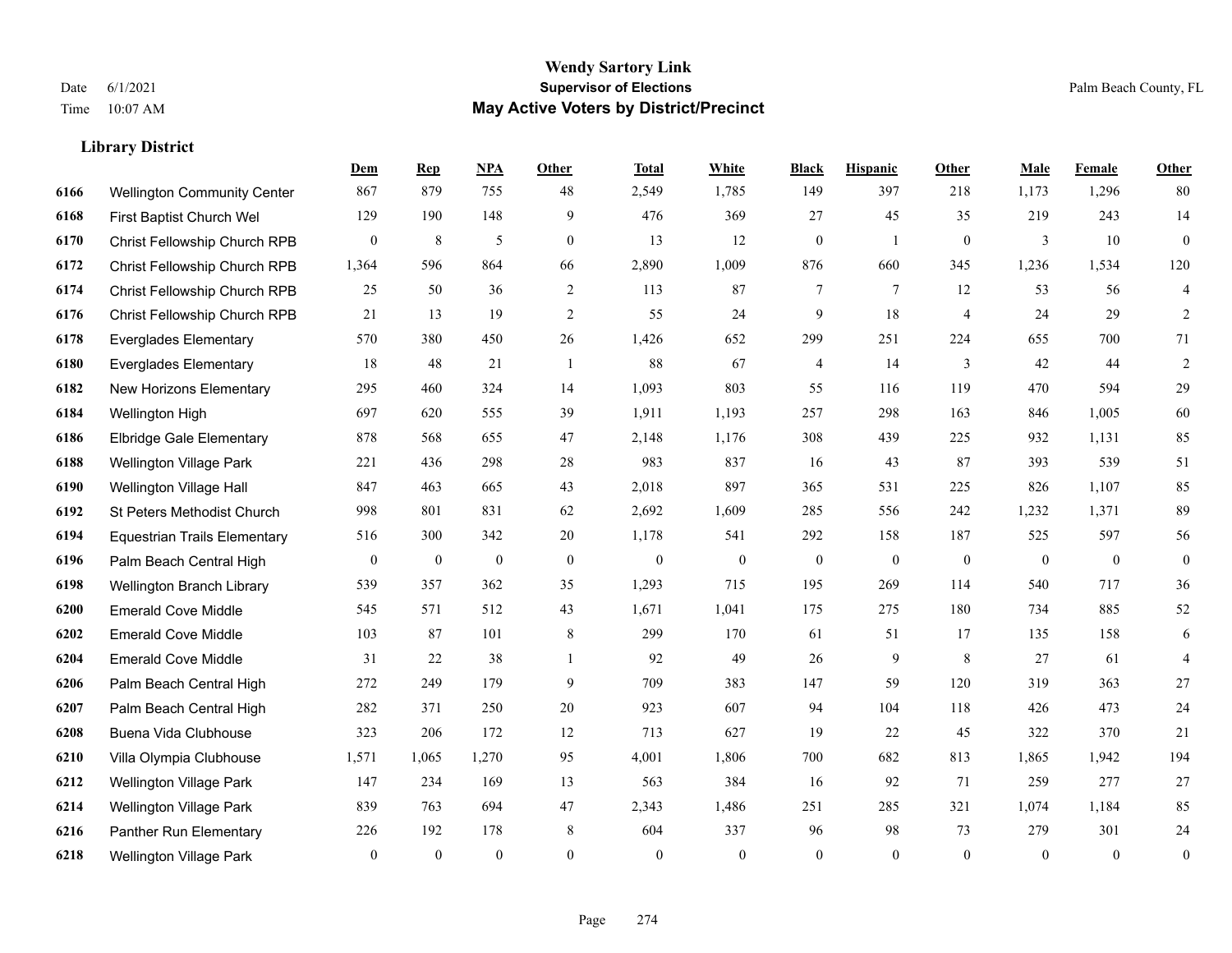#### **Wendy Sartory Link** Date 6/1/2021 **Supervisor of Elections** Palm Beach County, FL Time 10:07 AM **May Active Voters by District/Precinct**

**Dem Rep NPA Other Total White Black Hispanic Other Male Female Other**

# Wellington Village Park 58 29 41 7 135 66 15 31 23 55 76 4 Panther Run Elementary 0 1 0 0 1 1 0 0 0 1 0 0 Discovery Key Elementary 985 1,115 690 57 2,847 2,114 181 338 214 1,323 1,438 86 The Isles at Wellington 767 762 617 37 2,183 1,408 225 246 304 1,025 1,057 101 Wycliffe Comm Association Bldg 771 337 399 21 1,528 1,427 17 22 62 657 842 29 Epiphany Lutheran Church 1,110 1,193 1,075 79 3,457 2,136 390 562 369 1,585 1,766 106 Panther Run Elementary 694 765 650 51 2,160 1,390 248 247 275 1,027 1,064 69 J F Kennedy Middle 0 0 0 0 0 0 0 0 0 0 0 0 J F Kennedy Middle 0 0 0 0 0 0 0 0 0 0 0 0 J F Kennedy Middle 0 0 0 0 0 0 0 0 0 0 0 0 RB Prep Achievement Academy 2 1 0 0 3 1 2 0 0 2 1 0 RB Prep Achievement Academy 0 0 0 0 0 0 0 0 0 0 0 0 Crossroads Baptist Church 997 68 290 13 1,368 114 1,035 73 146 578 727 63 Egret Lake Elementary 5 2 1 0 8 6 1 0 1 6 2 0 Seminole Trails Elementary 1,083 327 506 30 1,946 720 731 269 226 852 1,009 85 Sharon Christian Church 753 282 444 43 1,522 621 454 282 165 627 837 58 U M Church of Palm Beaches 23 17 21 1 62 48 2 10 2 31 26 5 Adult Education Center 697 217 417 30 1,361 427 432 372 130 560 738 63 Adult Education Center 134 30 57 7 228 57 126 23 22 70 149 9 Adult Education Center 0 0 0 0 0 0 0 0 0 0 0 0 Adult Education Center 0 0 0 0 0 0 0 0 0 0 0 0 Adult Education Center 35 38 41 5 119 90 4 18 7 61 50 8 Clayton Hutcheson Hall A 837 178 421 25 1,461 325 683 300 153 645 744 72 Haverhill Town Hall 48 35 35 2 120 47 33 30 10 49 66 5 Westgate Community Center 1,598 458 928 30 3,014 718 989 998 309 1,334 1,530 150 Haverhill Town Hall 174 77 96 4 351 109 125 78 39 162 168 21 Clayton Hutcheson Hall B 37 8 12 0 57 17 28 7 5 26 31 0

Clayton Hutcheson Hall B 49 3 20 1 73 4 48 12 9 28 39 6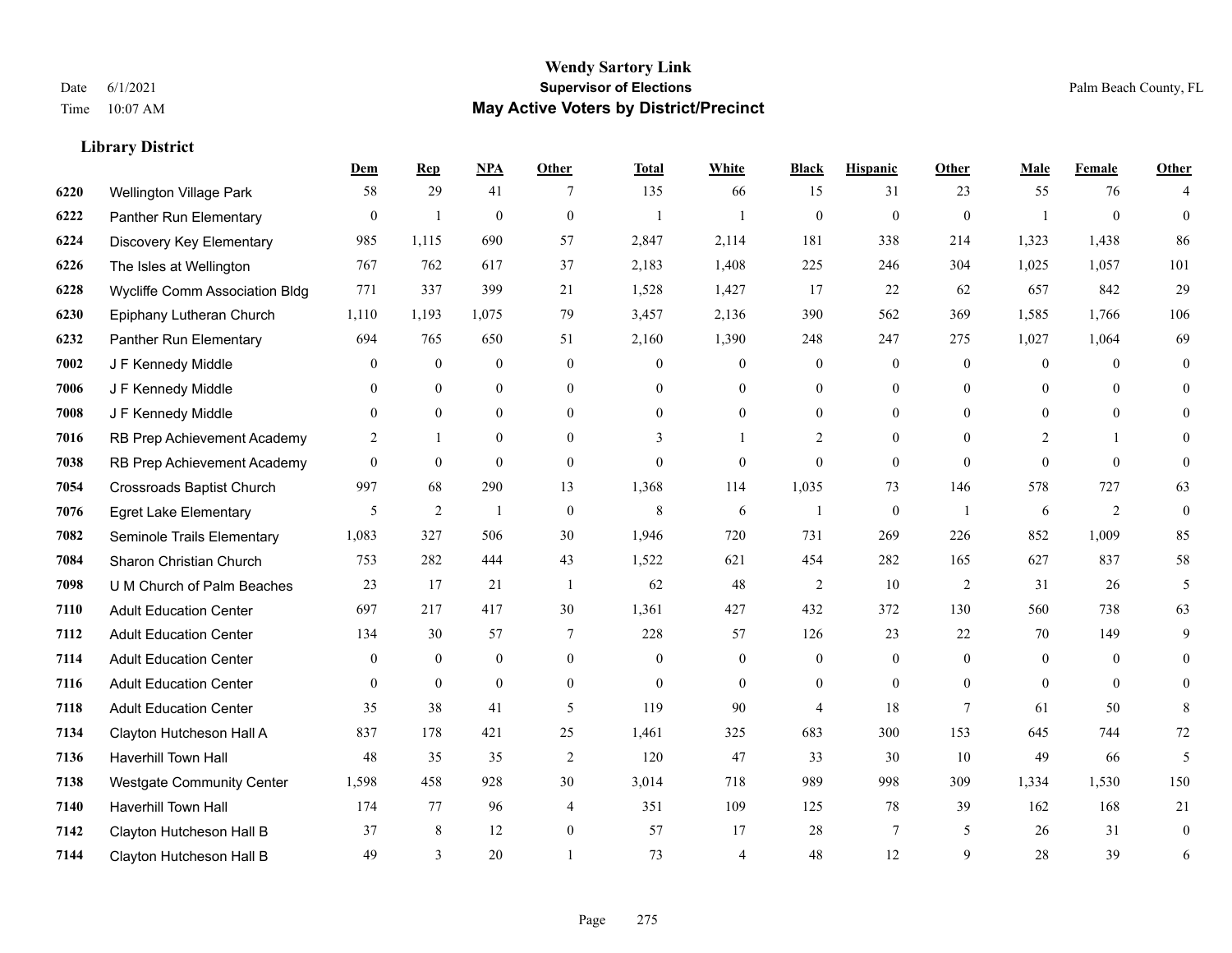| <b>Total</b><br>White<br><b>NPA</b><br><b>Hispanic</b><br>Black<br><u>Dem</u><br><b>Rep</b><br>Other<br>Other<br><u>Male</u> |                                            |
|------------------------------------------------------------------------------------------------------------------------------|--------------------------------------------|
| 234<br>366<br>248<br>81<br>24<br>101<br>27<br>15<br>Clayton Hutcheson Hall B<br>7146                                         | 130<br>17<br>219                           |
| 26<br>587<br>686<br>410<br>1,055<br>514<br>160<br>248<br>1.843<br>7174<br><b>Rolling Green Elementary</b>                    | 803<br>959<br>81                           |
| 7175<br><b>Rolling Green Elementary</b><br>$\mathbf{0}$<br>$\mathbf{0}$<br>$\Omega$<br>$\bf{0}$<br>0                         | $\overline{0}$<br>$\mathbf{0}$<br>$\theta$ |
| 219<br>191<br>107<br>83<br>63<br>31<br>7176<br>396<br>89<br><b>Hypoluxo Town Hall</b>                                        | 169<br>216<br>11                           |
| 27<br>7192<br>39<br>10<br>Lakeview Baptist Church<br>10<br>6                                                                 | 19                                         |
| 316<br>146<br>139<br>412<br>19<br>60<br>8002<br>125<br>State Only                                                            | 190<br>207<br>15                           |
| <b>Library District</b><br>437,031<br>266,638<br>185,409<br>92.106<br>60,636<br>196,261<br>13,409<br>661,717<br>71.944       | 292,162<br>345,680<br>23,875               |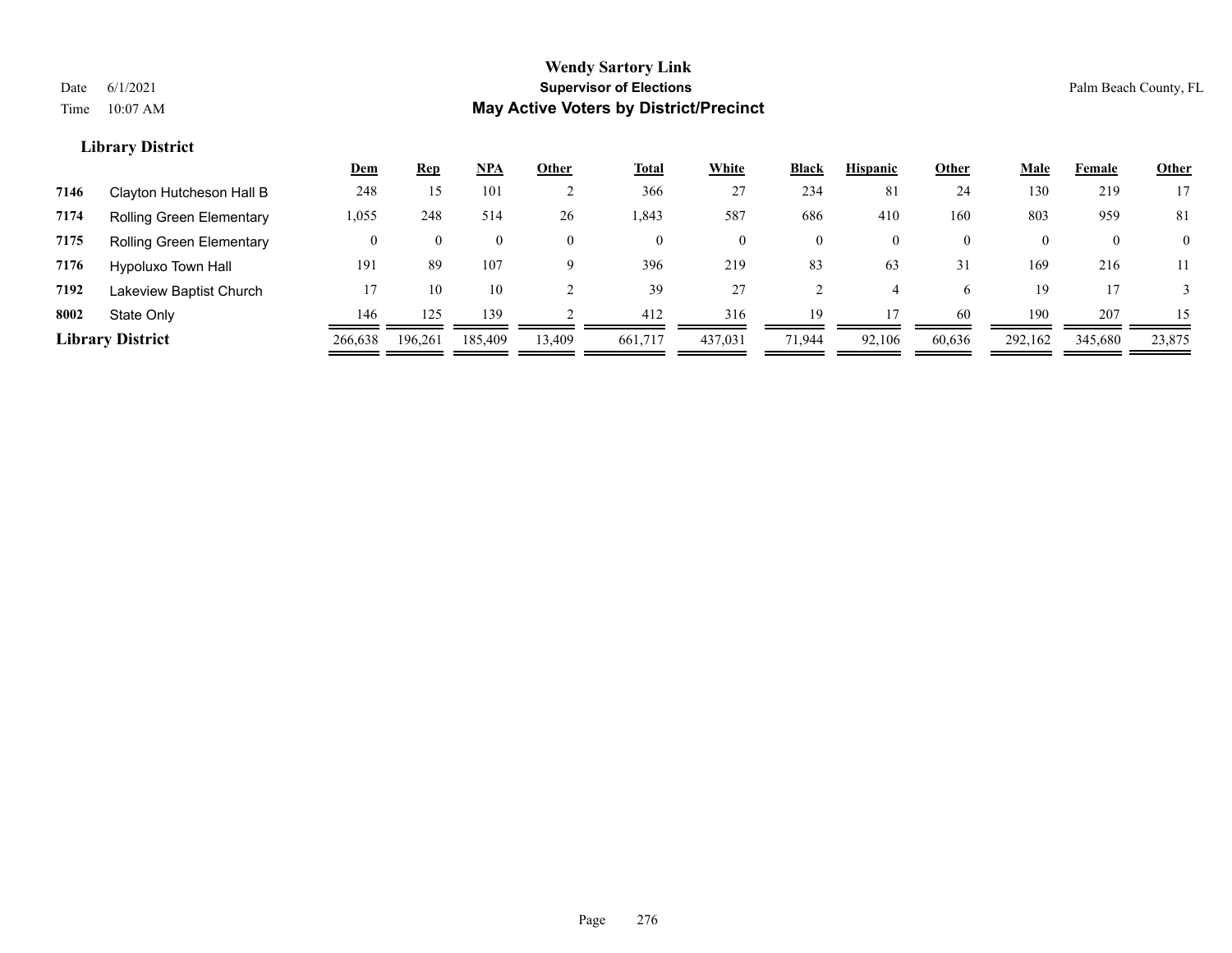## **Monterey Comm Dev Dist**

|          |                               | Dem | Rep | <b>NPA</b> | Other | <b>Total</b> | <u>White</u> | <b>Black</b> | <b>Hispanic</b> | Other | Male | Female | <u>Other</u> |
|----------|-------------------------------|-----|-----|------------|-------|--------------|--------------|--------------|-----------------|-------|------|--------|--------------|
| 4053     | <b>Crosspointe Elementary</b> |     |     | 146        |       | 453          |              | 108          | 102             |       | 198  | 236    | 1 Q          |
| Monterey | Comm Dev Dist                 | 211 | 70  | 46         |       | 45?          |              | 108          | 102             |       | 198  | 236    | 1 Q          |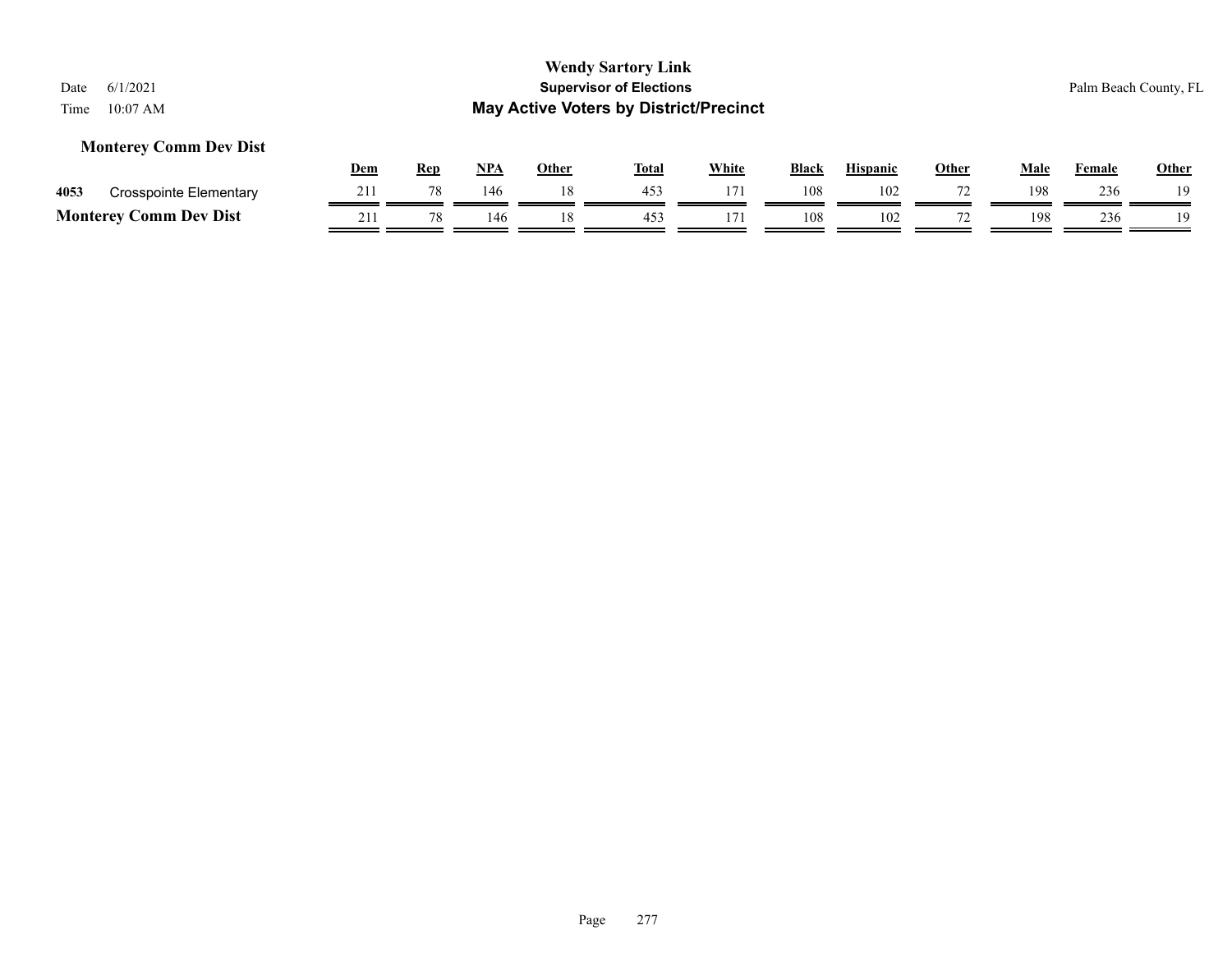| 6/1/2021<br>Date<br>$10:07$ AM<br>Time |     |            |            |              | <b>Wendy Sartory Link</b><br><b>Supervisor of Elections</b><br><b>May Active Voters by District/Precinct</b> |              |       |                 |              |      |               | Palm Beach County, FL |
|----------------------------------------|-----|------------|------------|--------------|--------------------------------------------------------------------------------------------------------------|--------------|-------|-----------------|--------------|------|---------------|-----------------------|
| <b>Marsh Harbour Comm Dev</b>          |     |            |            |              |                                                                                                              |              |       |                 |              |      |               |                       |
|                                        | Dem | <u>Rep</u> | <u>NPA</u> | <b>Other</b> | <u>Total</u>                                                                                                 | <b>White</b> | Black | <b>Hispanic</b> | <b>Other</b> | Male | <u>Female</u> | <b>Other</b>          |
| Mary McLeod Bethune Elementa<br>7041   | 397 | 34         | 126        |              | 566                                                                                                          | 44           | 433   | 28              | 61           | 213  | 327           | 26                    |
| <b>Marsh Harbour Comm Dev</b>          | 397 | 34         | 126        |              | 566                                                                                                          | 44           | 433   | 28              | 61           | 213  | 327           | 26                    |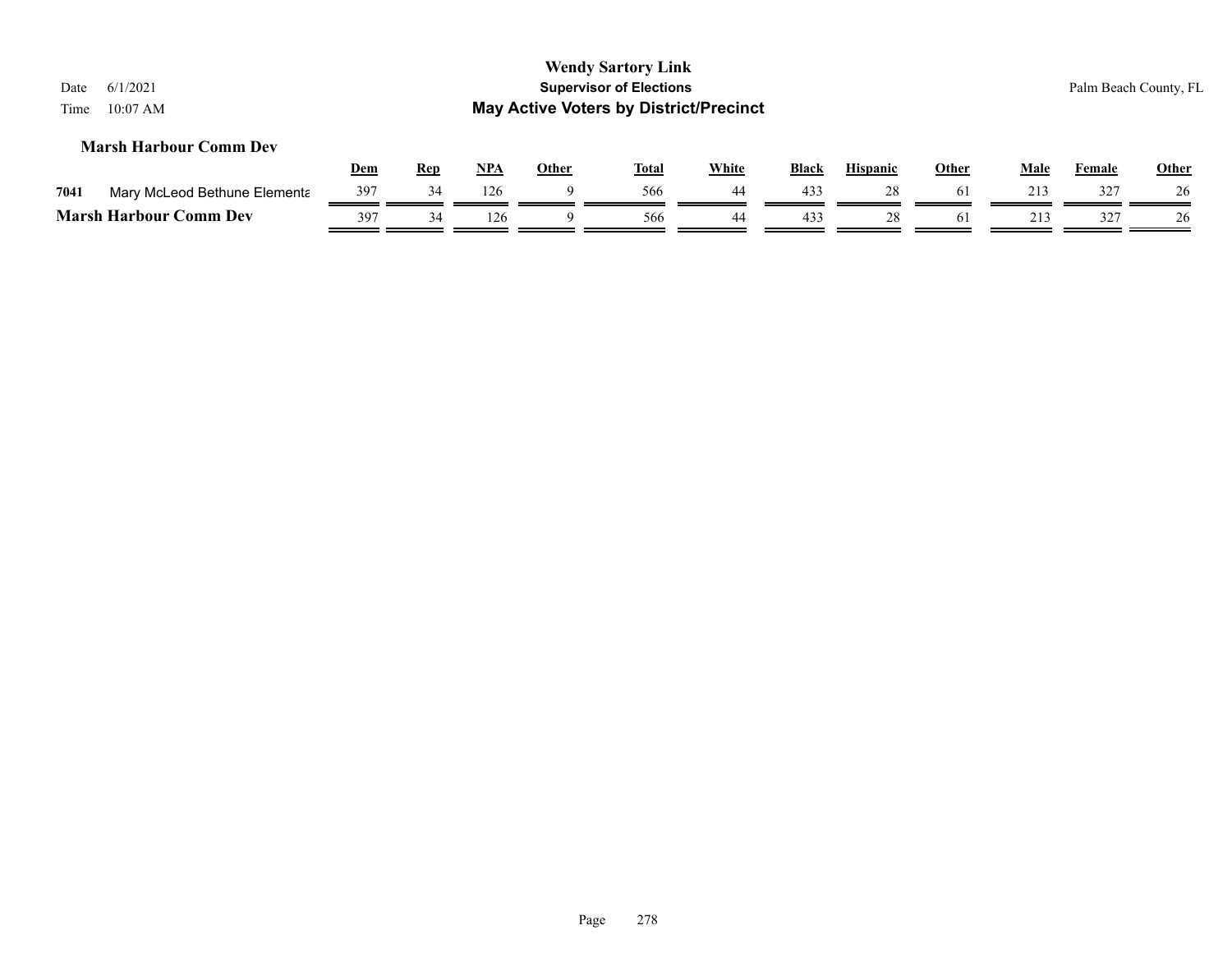## **Northern Imprv Dist**

|      |                                     | Dem              | <b>Rep</b>       | NPA              | <b>Other</b>     | <b>Total</b>     | <b>White</b>     | <b>Black</b>     | <b>Hispanic</b>  | <b>Other</b>   | Male           | <b>Female</b>  | <b>Other</b>     |
|------|-------------------------------------|------------------|------------------|------------------|------------------|------------------|------------------|------------------|------------------|----------------|----------------|----------------|------------------|
| 1002 | <b>Canal Point Community Center</b> | $\mathbf{0}$     | $\mathbf{0}$     | $\mathbf{0}$     | $\theta$         | $\theta$         | $\overline{0}$   | $\Omega$         | $\overline{0}$   | $\theta$       | $\mathbf{0}$   | $\overline{0}$ | $\Omega$         |
| 1006 | Journey Church of Jupiter           | $\Omega$         | $\mathbf{0}$     | $\mathbf{0}$     | $\theta$         | $\theta$         | $\overline{0}$   | $\mathbf{0}$     | $\overline{0}$   | $\Omega$       | $\Omega$       | $\Omega$       | $\theta$         |
| 1010 | Journey Church of Jupiter           | $\Omega$         | $\theta$         | $\theta$         | $\Omega$         | $\Omega$         | $\theta$         | $\Omega$         | $\Omega$         | $\Omega$       | $\Omega$       | $\Omega$       | $\Omega$         |
| 1012 | Caloosa POA Meeting Room            | $\mathbf{0}$     | $\mathbf{0}$     | $\mathbf{0}$     | $\mathbf{0}$     | $\boldsymbol{0}$ | $\overline{0}$   | $\theta$         | $\boldsymbol{0}$ | $\mathbf{0}$   | $\mathbf{0}$   | $\overline{0}$ | $\theta$         |
| 1014 | Caloosa POA Meeting Room            | $\Omega$         | 1                | $\mathbf{0}$     | $\theta$         |                  |                  | 0                | $\overline{0}$   | $\theta$       | $\theta$       | $\theta$       |                  |
| 1016 | Journey Church of Jupiter           | $\mathbf{0}$     | $\mathbf{0}$     | $\mathbf{0}$     | $\theta$         | $\theta$         | $\overline{0}$   | $\theta$         | $\overline{0}$   | $\theta$       | $\overline{0}$ | $\Omega$       | $\Omega$         |
| 1020 | Caloosa POA Meeting Room            | $\mathbf{0}$     | $\mathbf{0}$     | $\mathbf{0}$     | $\mathbf{0}$     | $\mathbf{0}$     | $\overline{0}$   | $\overline{0}$   | $\boldsymbol{0}$ | $\mathbf{0}$   | $\overline{0}$ | $\mathbf{0}$   | $\theta$         |
| 1024 | Calvary Church of Jupiter           | 8                | 10               | 5                | $\theta$         | 23               | 23               | $\overline{0}$   | $\overline{0}$   | $\theta$       | 12             | 11             | $\Omega$         |
| 1030 | Calvary Church of Jupiter           | 17               | 37               | 25               | $\overline{4}$   | 83               | 76               | $\mathbf{0}$     | 4                | $\overline{3}$ | 40             | 40             | 3                |
| 1034 | West Jupiter Recreation Center      | 266              | 711              | 333              | 45               | 1,355            | 1,173            | 19               | 37               | 126            | 654            | 676            | 25               |
| 1036 | Calvary Church of Jupiter           | $\boldsymbol{0}$ | $\boldsymbol{0}$ | $\boldsymbol{0}$ | $\mathbf{0}$     | $\mathbf{0}$     | $\mathbf{0}$     | $\boldsymbol{0}$ | $\overline{0}$   | $\mathbf{0}$   | $\mathbf{0}$   | $\overline{0}$ | $\boldsymbol{0}$ |
| 1040 | West Jupiter Recreation Center      | 257              | 460              | 345              | 31               | 1,093            | 881              | 17               | 59               | 136            | 540            | 513            | $40\,$           |
| 1044 | Limestone Creek Elementary          | 439              | 118              | 173              | 19               | 749              | 218              | 358              | 92               | 81             | 353            | 370            | $26\,$           |
| 1046 | West Jupiter Recreation Center      | 267              | 151              | 158              | 14               | 590              | 268              | 168              | 111              | 43             | 255            | 314            | $21\,$           |
| 1048 | St Peter Catholic Church            | 400              | 486              | 303              | 28               | 1,217            | 1,086            | 3                | 45               | 83             | 467            | 720            | $30\,$           |
| 1054 | Limestone Creek Elementary          | 699              | 1,110            | 640              | 57               | 2,506            | 2,209            | 25               | 100              | 172            | 1,163          | 1,269          | $74\,$           |
| 1056 | West Jupiter Recreation Center      | 565              | 589              | 543              | 40               | 1,737            | 1,397            | 79               | 125              | 136            | 765            | 913            | 59               |
| 1058 | St Peter Catholic Church            | 784              | 900              | 744              | 65               | 2,493            | 2,082            | 39               | 191              | 181            | 1,097          | 1,320          | 76               |
| 1060 | West Jupiter Recreation Center      | 77               | 100              | 72               | $\overline{4}$   | 253              | 209              | $\boldsymbol{0}$ | 24               | 20             | 102            | 135            | 16               |
| 1062 | <b>Harvest Community Church</b>     | 636              | 1.173            | 552              | 42               | 2,403            | 2,207            | 10               | 53               | 133            | 1,168          | 1,153          | 82               |
| 1064 | Jupiter Community Center            | 76               | 125              | 64               | 2                | 267              | 244              | $\overline{0}$   | 6                | 17             | 130            | 129            | 8                |
| 1066 | Jupiter Community Center            | $\boldsymbol{0}$ | $\boldsymbol{0}$ | $\boldsymbol{0}$ | $\boldsymbol{0}$ | $\boldsymbol{0}$ | $\boldsymbol{0}$ | $\overline{0}$   | $\mathbf{0}$     | $\mathbf{0}$   | $\mathbf{0}$   | $\bf{0}$       | $\mathbf{0}$     |
| 1068 | Jupiter Community Center            | 596              | 753              | 610              | 48               | 2,007            | 1,663            | 26               | 188              | 130            | 942            | 1,002          | 63               |
| 1070 | Jupiter Community Center            | 61               | 69               | 87               | $\overline{4}$   | 221              | 176              | $\mathbf{1}$     | 38               | 6              | 115            | 96             | 10               |
| 1072 | Jerry Thomas Elementary             | 740              | 1,072            | 699              | 68               | 2,579            | 2,238            | 29               | 164              | 148            | 1,231          | 1,274          | 74               |
| 1074 | Independence Middle                 | 799              | 1,180            | 843              | 86               | 2,908            | 2,447            | 20               | 192              | 249            | 1,305          | 1,509          | 94               |
| 1075 | Martinique Clubhouse                | 255              | 371              | 239              | 20               | 885              | 751              | 10               | 62               | 62             | 396            | 457            | $32\,$           |
| 1076 | The Island Clubhouse                | 648              | 808              | 591              | 73               | 2,120            | 1,740            | 53               | 147              | 180            | 1,035          | 1,007          | 78               |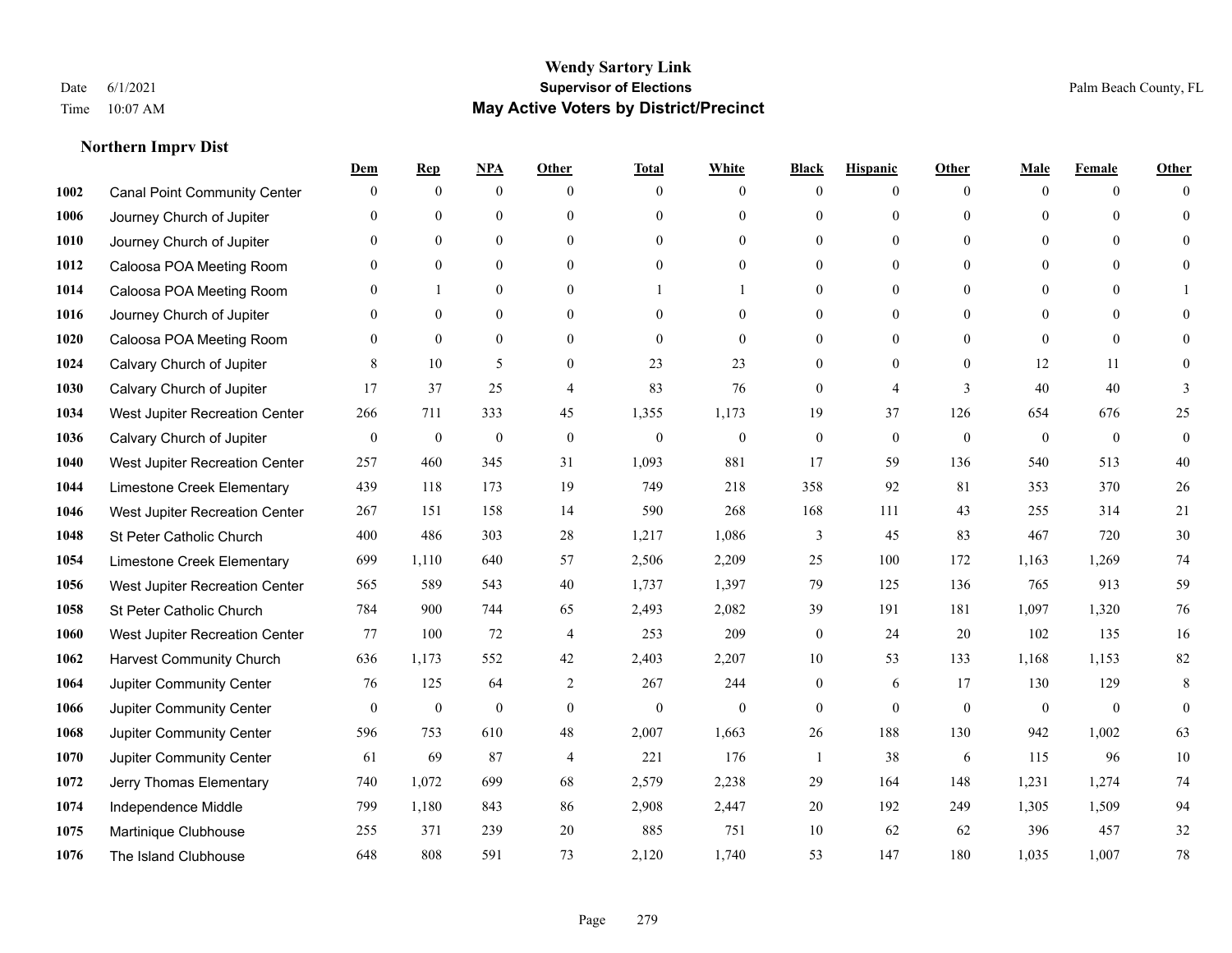#### **Wendy Sartory Link** Date 6/1/2021 **Supervisor of Elections** Palm Beach County, FL Time 10:07 AM **May Active Voters by District/Precinct**

# **Dem Rep NPA Other Total White Black Hispanic Other Male Female Other** First Baptist Church Teq 357 897 392 21 1,667 1,558 5 40 64 799 830 38 First Baptist Church Teq 98 148 78 2 326 301 0 9 16 165 151 10 First Baptist Church Teq 72 142 86 8 308 284 1 12 11 148 151 9 First Baptist Church Teq **12** 52 10 0 74 71 1 0 2 37 35 2 First Baptist Church Teq 12 41 21 0 74 66 0 2 6 37 36 1 Jupiter High 715 935 685 66 2,401 1,895 65 219 222 1,060 1,258 83 Jupiter Branch Library 455 584 448 33 1,520 1,239 36 138 107 663 811 46 Jupiter Middle 342 506 377 40 1,265 1,063 16 79 107 583 639 43 Newhaven Clubhouse 582 711 547 64 1,904 1,628 25 113 138 850 990 64 Tequesta Council Chambers 182 253 188 24 647 556 12 37 42 261 370 16 Riverside Improvement 0 0 2 0 0 2 2 2 0 0 0 1 1 0 Oceanview Methodist 51 75 59 9 194 183 0 2 9 93 95 6 Holy Spirit Lutheran 2 4 6 2 14 14 0 0 0 6 8 0 Club at Admirals Cove 28 155 69 5 257 231 3 4 19 129 120 8 Holy Spirit Lutheran **8** 21 12 0 41 33 0 2 6 17 24 0 Holy Spirit Lutheran 0 0 0 0 0 0 0 0 0 0 0 0 Caloosa POA Meeting Room 125 283 128 10 546 468 12 24 42 244 281 21 Caloosa POA Meeting Room 68 119 63 2 252 214 5 14 19 117 123 12 Mirasol Sales and Info Center 0 0 0 0 0 0 0 0 0 0 0 0 Mirasol Sales and Info Center 0 0 0 0 0 0 0 0 0 0 0 0 Eastpointe Country Club 544 680 395 34 1,653 1,538 12 28 75 731 888 34 Mirasol Sales and Info Center 564 544 476 48 1,632 1,259 55 162 156 769 811 52 Westwood Gardens HOA 349 361 295 31 1,036 792 31 118 95 413 602 21 Westwood Gardens HOA 24 61 26 2 113 100 7 2 4 55 55 3 Gardens Presbyterian 1,401 2,118 1,433 155 5,107 4,172 146 349 440 2,247 2,713 147 Evergrene Clubhouse 390 676 460 39 1,565 1,328 26 79 132 754 755 56 1194 Frenchmans Creek Real Estate 670 967 610 50 2,297 2,098 15 46 138 1,048 1,191 58 Dwight D Eisenhower Elementary 0 0 0 0 0 0 0 0 0 0 0 0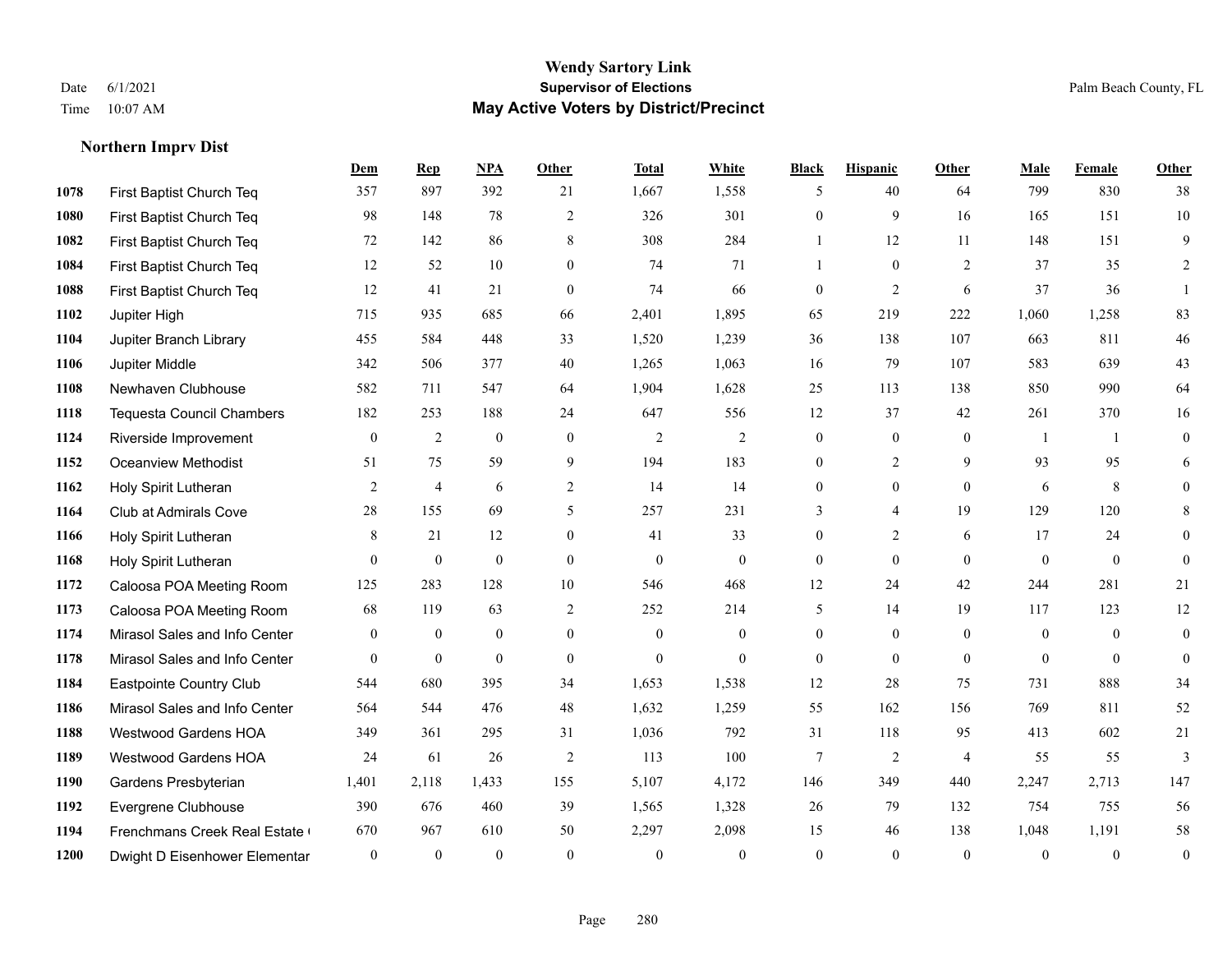## **Northern Imprv Dist**

|      |                                  | Dem            | <b>Rep</b>       | NPA            | <b>Other</b>     | <b>Total</b>     | <b>White</b>   | <b>Black</b>     | <b>Hispanic</b> | <b>Other</b>   | <b>Male</b>    | <b>Female</b>  | <b>Other</b>   |
|------|----------------------------------|----------------|------------------|----------------|------------------|------------------|----------------|------------------|-----------------|----------------|----------------|----------------|----------------|
| 1206 | Holy Spirit Lutheran             | 13             | 78               | 22             | 3                | 116              | 112            | $\overline{0}$   | 3               | $\overline{1}$ | 56             | 59             |                |
| 1210 | Holy Spirit Lutheran             | 211            | 275              | 147            | 8                | 641              | 573            | $\overline{2}$   | 23              | 43             | 304            | 315            | 22             |
| 1212 | Juno Beach Town Center           | 51             | 70               | 58             | 10               | 189              | 158            | 6                | 10              | 15             | 96             | 88             | 5              |
| 1220 | Pierce Hammock Elementary        | $\mathbf{0}$   | $\mathbf{0}$     | $\mathbf{0}$   | $\mathbf{0}$     | $\boldsymbol{0}$ | $\overline{0}$ | $\overline{0}$   | $\overline{0}$  | $\mathbf{0}$   | $\overline{0}$ | $\overline{0}$ | $\overline{0}$ |
| 1222 | Sandhill Crane Golf Club         | 13             | 26               | 13             | $\overline{0}$   | 52               | 38             | 5                | 3               | 6              | 27             | 25             | $\overline{0}$ |
| 1224 | Pierce Hammock Elementary        | $\overline{0}$ | $\mathbf{0}$     | $\mathbf{0}$   | $\mathbf{0}$     | $\mathbf{0}$     | $\overline{0}$ | $\overline{0}$   | $\overline{0}$  | $\theta$       | $\theta$       | $\overline{0}$ | $\overline{0}$ |
| 1228 | <b>Carleton Oaks Clubhouse</b>   | 147            | 195              | 130            | $7\phantom{.0}$  | 479              | 349            | 23               | 49              | 58             | 229            | 237            | 13             |
| 1232 | Mirasol Sales and Info Center    | $\theta$       | $\mathbf{0}$     | $\mathbf{0}$   | $\theta$         | $\mathbf{0}$     | $\theta$       | $\overline{0}$   | $\mathbf{0}$    | $\Omega$       | $\theta$       | $\theta$       | $\overline{0}$ |
| 1238 | Mirasol Sales and Info Center    | 607            | 760              | 506            | 60               | 1,933            | 1,752          | 18               | 21              | 142            | 914            | 964            | 55             |
| 1240 | <b>Timber Trace Elementary</b>   | 804            | 1,121            | 633            | 51               | 2,609            | 2,254          | 53               | 152             | 150            | 1,175          | 1,353          | 81             |
| 1242 | Christ Fellowship Church PBG     | 875            | 1,077            | 634            | 61               | 2,647            | 2,400          | 37               | 62              | 148            | 1,098          | 1,487          | 62             |
| 1244 | Christ Fellowship Church PBG     | 478            | 667              | 443            | 55               | 1,643            | 1,420          | 32               | 80              | 111            | 702            | 888            | 53             |
| 1246 | Watson B Duncan Middle           | 874            | 921              | 725            | 65               | 2,585            | 2,057          | 75               | 199             | 254            | 1,122          | 1,379          | 84             |
| 1247 | Watson B Duncan Middle           | 35             | 181              | 60             | 9                | 285              | 261            | $\overline{c}$   | $\overline{0}$  | 22             | 136            | 135            | 14             |
| 1250 | Palm Beach Gardens High          | 13             | 36               | 15             | $\mathbf{0}$     | 64               | 57             | $\boldsymbol{0}$ | 4               | 3              | 33             | 27             | 4              |
| 1252 | <b>Ballen Isles Country Club</b> | 888            | 799              | 648            | 49               | 2,384            | 2,195          | 18               | 22              | 149            | 1,069          | 1,253          | 62             |
| 1254 | Northlake Nazarene Church        | 156            | 175              | 127            | $\overline{7}$   | 465              | 391            | 6                | 27              | 41             | 231            | 217            | 17             |
| 1256 | North County Senior Center       |                | $\overline{2}$   | $\overline{4}$ | 3                | 10               | 9              |                  | $\overline{0}$  | $\theta$       | 5              | 5              | $\overline{0}$ |
| 1258 | North County Senior Center       | 315            | 222              | 258            | 30               | 825              | 456            | 98               | 126             | 145            | 370            | 425            | 30             |
| 1260 | PBG City Hall Council Room       | 446            | 550              | 315            | 26               | 1,337            | 1,107          | 27               | 113             | 90             | 600            | 693            | 44             |
| 1264 | PBG City Hall Council Room       | $\Omega$       | $\theta$         | $\theta$       | $\Omega$         | $\Omega$         | $\theta$       | $\mathbf{0}$     | $\overline{0}$  | $\Omega$       | $\Omega$       | $\Omega$       | $\overline{0}$ |
| 1270 | PBG Community Center             | 5              | $\boldsymbol{0}$ | $\overline{2}$ | $\boldsymbol{0}$ | $\overline{7}$   | $\overline{2}$ | 4                | 1               | $\mathbf{0}$   | 3              | 3              |                |
| 1274 | Palm Beach Gardens High          | 607            | 567              | 434            | 38               | 1,646            | 1,256          | 95               | 143             | 152            | 772            | 811            | 63             |
| 1276 | Palm Beach Gardens High          | 120            | 95               | 81             | 5                | 301              | 197            | 45               | 39              | 20             | 142            | 149            | $10\,$         |
| 1280 | Pew Leadership Center            | 142            | 157              | 115            | 11               | 425              | 360            | 11               | 24              | 30             | 174            | 248            | $\mathfrak{Z}$ |
| 1284 | <b>Eissey Campus Theater</b>     | 808            | 806              | 753            | 67               | 2,434            | 1,916          | 87               | 212             | 219            | 1,055          | 1,298          | 81             |
| 1290 | PBG Moose Lodge 2010             | 721            | 856              | 580            | 71               | 2,228            | 1,836          | 58               | 157             | 177            | 904            | 1,257          | 67             |
| 1294 | Dwight D Eisenhower Elementar    | 29             | 81               | 21             | 8                | 139              | 119            | 4                | 4               | 12             | 69             | 69             | $\mathbf{1}$   |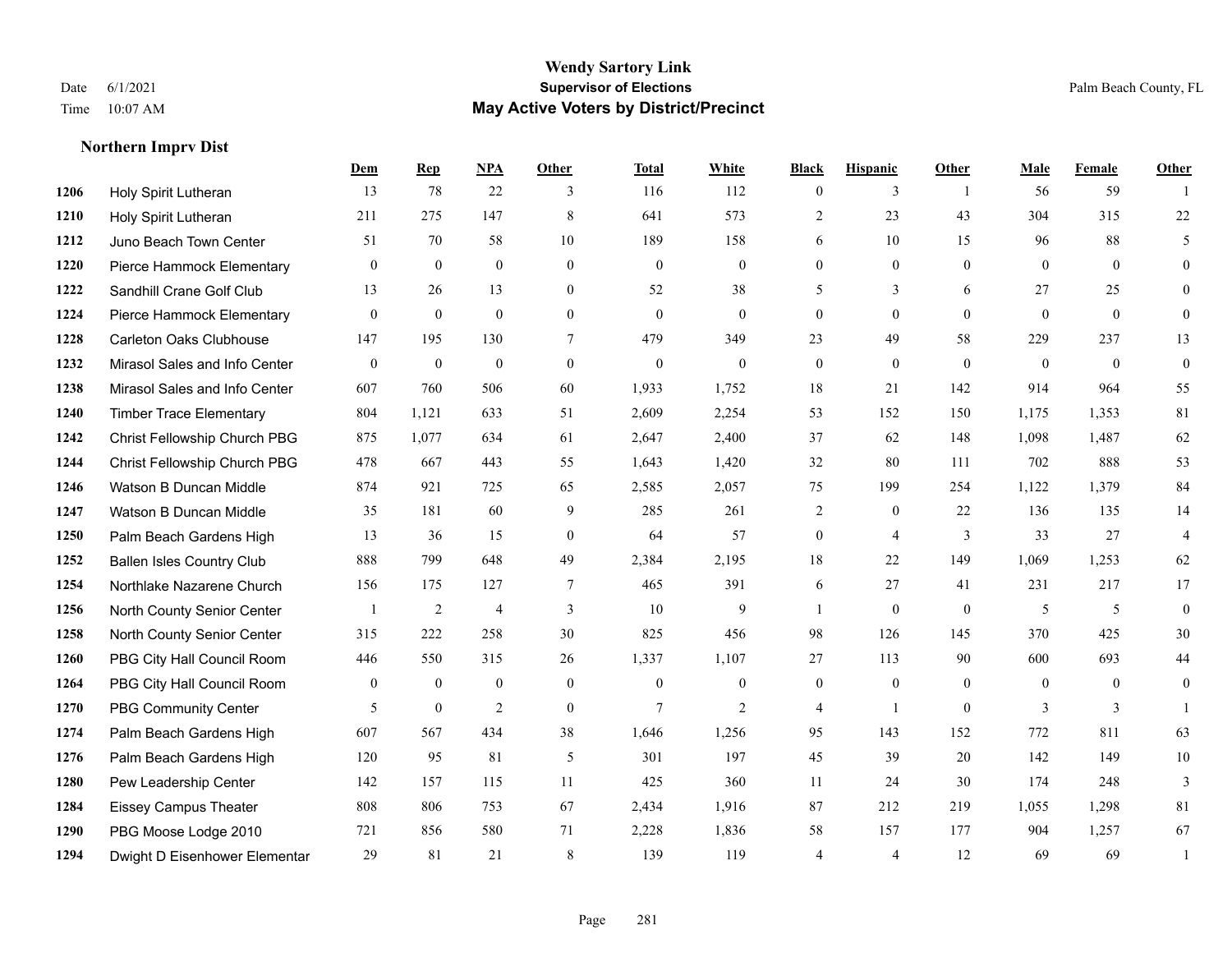#### **Wendy Sartory Link** Date 6/1/2021 **Supervisor of Elections** Palm Beach County, FL Time 10:07 AM **May Active Voters by District/Precinct**

# **Dem Rep NPA Other Total White Black Hispanic Other Male Female Other** NPB Community Center 53 130 63 5 251 223 3 8 17 102 135 14 NPB Community Center 39 123 35 1 198 175 3 9 11 103 91 4 Allamanda Elementary 190 229 160 16 595 507 7 29 52 259 323 13 1334 1st Unitarian Church NPB 3 4 5 1 13 13 0 0 0 5 8 0 Gardens Mall Community Room 36 91 41 4 172 153 0 4 15 86 79 7 Eissey Campus Theater 6 6 6 3 0 15 13 0 1 1 7 8 0 NPB Council Chambers 32 127 37 10 206 194 0 6 6 103 96 7 Northlake Nazarene Church 721 905 600 51 2,277 1,625 165 190 297 1,024 1,169 84 Grove Park Elementary 94 164 85 4 347 292 11 21 23 151 185 11 Casa Rio Clubhouse 877 454 559 40 1,930 962 435 268 265 837 1,018 75 RB Prep Achievement Academy 13 4 5 0 22 9 7 2 4 14 5 3 Garden Lodge 366 F&AM 364 334 244 23 965 755 61 75 74 425 511 29 Grove Park Elementary 215 124 191 8 538 281 47 156 54 238 282 18 RB Prep Achievement Academy 373 112 209 21 715 202 283 133 97 303 385 27 Palm Lake Estates - The Palms 68 80 49 4 201 163 13 9 16 92 100 9 RB Prep Achievement Academy 0 1 0 0 1 1 1 0 0 0 0 1 0 0 0 Palm Lake Estates - The Palms 121 124 78 5 328 275 14 24 15 137 179 12 Garden Lodge 366 F&AM 99 36 46 7 188 82 61 21 24 81 100 7 Pew Leadership Center 194 82 141 10 427 221 118 45 43 179 234 14 Lake Park Town Hall 0 0 0 0 0 0 0 0 0 0 0 0 Jeaga Middle 176 96 112 6 390 153 126 41 70 177 201 12 Grassy Waters Elementary 1,079 341 614 42 2,076 619 748 411 298 885 1,113 78 Jeaga Middle 202 89 132 12 435 181 131 92 31 180 239 16 Jeaga Middle 0 0 0 0 0 0 0 0 0 0 0 0 Cypress Lakes HOA 598 338 285 31 1,252 860 198 97 97 480 735 37 Club Baywinds 855 579 380 34 1,848 1,411 159 167 111 760 1,045 43 Andros Isle POA Clubhouse 887 566 560 36 2,049 1,111 400 305 233 867 1,108 74 Riverwalk Clubhouse 768 717 577 47 2,109 1,654 94 178 183 897 1,147 65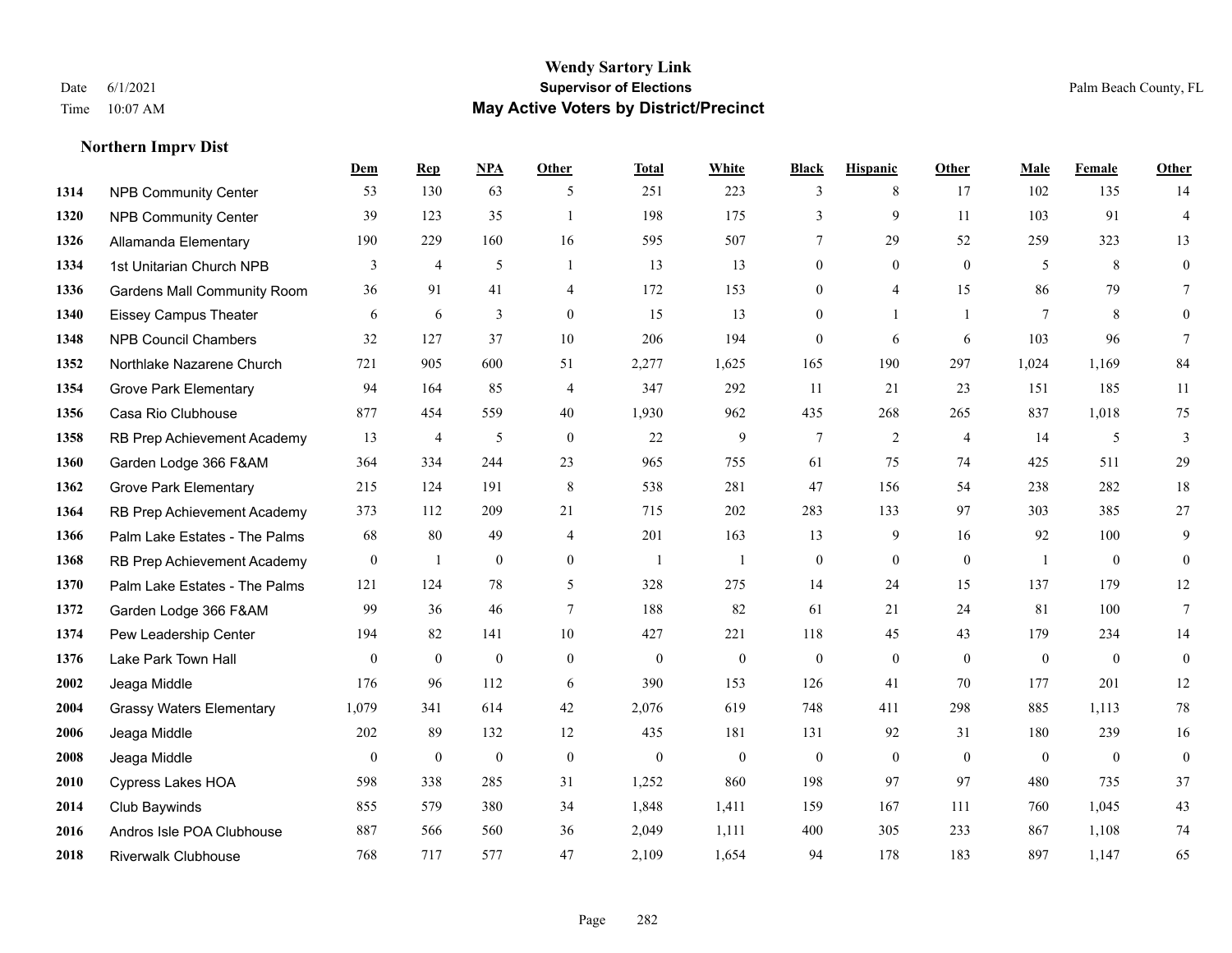#### **Wendy Sartory Link** Date 6/1/2021 **Supervisor of Elections** Palm Beach County, FL Time 10:07 AM **May Active Voters by District/Precinct**

# **Dem Rep NPA Other Total White Black Hispanic Other Male Female Other** Jeaga Middle 223 88 139 9 459 205 138 82 34 197 251 11 Jeaga Middle 164 55 127 15 361 116 122 73 50 142 207 12 Ibis POA Admin Building 1,035 1,126 729 87 2,977 2,603 97 68 209 1,401 1,506 70 Ironhorse Country Club 160 268 121 8 557 451 34 19 53 253 291 13 Seminole Ridge High 11 6 15 2 34 29 0 3 2 13 21 0 Oasis Church 250 366 295 40 951 593 57 203 98 464 470 17 Crestwood Middle 480 412 358 32 1,282 680 231 218 153 596 641 45 Royal Palm Beach High 406 322 266 18 1,012 482 203 156 171 483 504 25 Calypso Bay Waterpark 691 302 500 31 1,524 554 412 364 194 659 803 62 Royal Palm Beach High 35 27 31 3 96 53 25 11 7 43 53 0 Royal Palm Beach High 88 47 88 6 229 101 39 66 23 110 112 7 Royal Palm Beach High 406 188 268 19 881 426 172 188 95 398 448 35 Christ Fellowship Church RPB 979 474 695 29 2,177 870 510 500 297 966 1,111 100 J F Kennedy Middle 0 0 0 0 0 0 0 0 0 0 0 0 J F Kennedy Middle 0 0 0 0 0 0 0 0 0 0 0 0 J F Kennedy Middle 0 0 0 0 0 0 0 0 0 0 0 0 J F Kennedy Middle 0 0 0 0 0 0 0 0 0 0 St John Lutheran Church 302 13 105 6 426 29 342 28 27 142 266 18 RB Prep Achievement Academy 0 0 0 0 0 0 0 0 0 0 0 0 RB Prep Achievement Academy 2 1 0 0 3 1 2 0 0 2 1 0 RB Prep Achievement Academy 0 0 0 0 0 0 0 0 0 0 0 0 RB Prep Achievement Academy 0 0 0 0 0 0 0 0 0 0 0 0 Crossroads Baptist Church 0 0 0 0 0 0 0 0 0 0 0 0 Suncoast High 1,323 211 519 27 2,080 385 1,244 152 299 868 1,127 85 RB Prep Achievement Academy 0 0 0 6 0 0 6 0 0 0 0 6 4 1 1 RB Prep Achievement Academy 0 0 0 0 0 0 0 0 0 0 0 0 Crossroads Baptist Church 304 10 89 9 412 7 346 27 32 137 257 18 Crossroads Baptist Church 1 2 1 0 4 3 0 1 1 3 0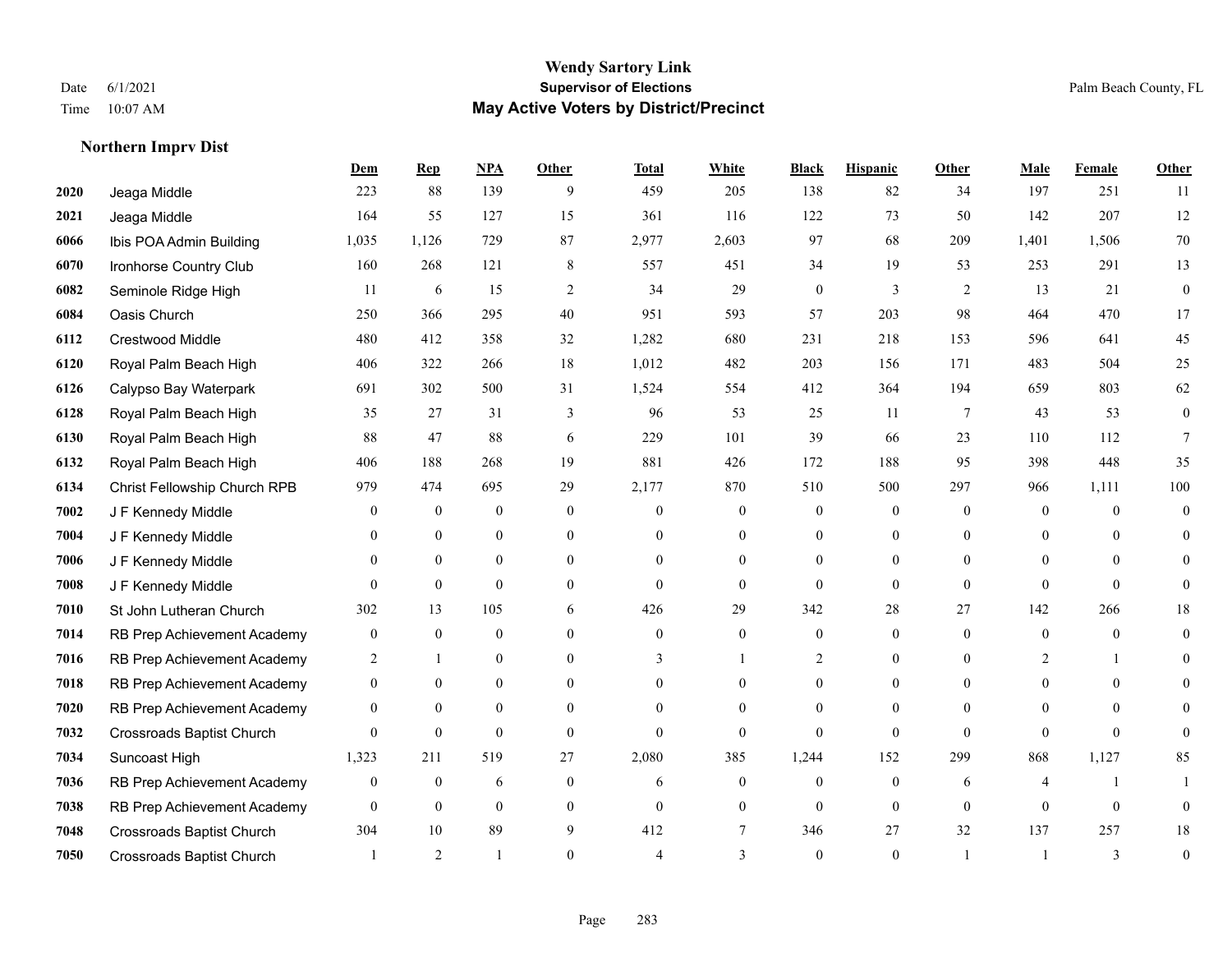## **Wendy Sartory Link** Date 6/1/2021 **Supervisor of Elections Supervisor of Elections** Palm Beach County, FL Time 10:07 AM **May Active Voters by District/Precinct**

|      |                                     | Dem      | <b>Rep</b>     | <b>NPA</b>     | Other                    | <b>Total</b> | White          | <b>Black</b>   | <b>Hispanic</b> | <b>Other</b> | Male     | Female   | Other          |
|------|-------------------------------------|----------|----------------|----------------|--------------------------|--------------|----------------|----------------|-----------------|--------------|----------|----------|----------------|
| 7054 | <b>Crossroads Baptist Church</b>    | 997      | 68             | 290            | 13                       | 1,368        | 114            | 1,035          | 73              | 146          | 578      | 727      | 63             |
| 7058 | Palm Beach Lakes High               | 1,475    | 373            | 625            | 41                       | 2,514        | 843            | 1,129          | 311             | 231          | 1,026    | 1,385    | 103            |
| 7072 | <b>Egret Lake Elementary</b>        | 492      | 111            | 244            | 6                        | 853          | 221            | 380            | 140             | 112          | 367      | 453      | 33             |
| 7074 | <b>Egret Lake Elementary</b>        | 211      | 35             | 90             | 9                        | 345          | 63             | 199            | 34              | 49           | 152      | 183      | 10             |
| 7076 | <b>Egret Lake Elementary</b>        | 5        | $\overline{2}$ |                | $\theta$                 | 8            | 6              |                | $\overline{0}$  |              | 6        | 2        | $\overline{0}$ |
| 7080 | <b>Egret Lake Elementary</b>        | 23       | 3              | $\overline{0}$ | $\mathbf{0}$             | 26           | 25             | $\Omega$       | $\overline{0}$  |              | 6        | 19       |                |
| 7082 | Seminole Trails Elementary          | 1,083    | 327            | 506            | 30                       | 1,946        | 720            | 731            | 269             | 226          | 852      | 1.009    | 85             |
| 7084 | <b>Sharon Christian Church</b>      | 753      | 282            | 444            | 43                       | 1,522        | 621            | 454            | 282             | 165          | 627      | 837      | 58             |
| 7086 | <b>Bear Lakes Middle</b>            | 35       | 17             | 14             | $\overline{2}$           | 68           | 25             | 17             | 10              | 16           | 27       | 37       | 4              |
| 7088 | Whitehall Clubhouse #3              | 694      | 490            | 449            | 47                       | 1,680        | 1,064          | 253            | 195             | 168          | 792      | 836      | 52             |
| 7090 | <b>Bear Lakes Middle</b>            | 1,428    | 509            | 893            | 62                       | 2,892        | 1,137          | 1,002          | 408             | 345          | 1,266    | 1,488    | 138            |
| 7092 | Palm Beach Lakes High               | 120      | 36             | 77             | 3                        | 236          | 86             | 67             | 24              | 59           | 109      | 112      | 15             |
| 7094 | Salvation Army Activity Hall        | 601      | 81             | 280            | 12                       | 974          | 164            | 502            | 129             | 179          | 415      | 510      | 49             |
| 7096 | <b>Salvation Army Activity Hall</b> | 869      | 322            | 502            | 34                       | 1,727        | 711            | 548            | 265             | 203          | 703      | 939      | 85             |
| 7098 | U M Church of Palm Beaches          | 23       | 17             | 21             |                          | 62           | 48             | $\overline{c}$ | 10              | 2            | 31       | 26       | 5              |
| 7100 | U M Church of Palm Beaches          | 1,045    | 472            | 718            | 74                       | 2,309        | 1,119          | 710            | 262             | 218          | 1,038    | 1,196    | 75             |
| 7112 | <b>Adult Education Center</b>       | 134      | 30             | 57             | $\tau$                   | 228          | 57             | 126            | 23              | 22           | 70       | 149      | 9              |
| 7114 | <b>Adult Education Center</b>       | $\theta$ | $\overline{0}$ | $\overline{0}$ | $\theta$                 | $\theta$     | $\overline{0}$ | $\theta$       | $\overline{0}$  | $\Omega$     | $\Omega$ | $\theta$ | $\Omega$       |
| 7116 | <b>Adult Education Center</b>       | $\Omega$ | $\overline{0}$ | $\overline{0}$ | $\theta$                 | $\theta$     | $\Omega$       | $\theta$       | $\Omega$        | $\Omega$     | $\Omega$ | $\theta$ | $\Omega$       |
| 7118 | <b>Adult Education Center</b>       | 35       | 38             | 41             | $\overline{\phantom{0}}$ | 119          | 90             | 4              | 18              | $\tau$       | 61       | 50       | 8              |
| 7120 | U M Church of Palm Beaches          | 291      | 112            | 178            | 8                        | 589          | 206            | 212            | 112             | 59           | 257      | 301      | 31             |
|      | <b>Northern Imprv Dist</b>          | 48,237   | 43,375         | 35,607         | 3,095                    | 130,314      | 90,500         | 16,467         | 11,606          | 11,741       | 57,938   | 68,059   | 4,317          |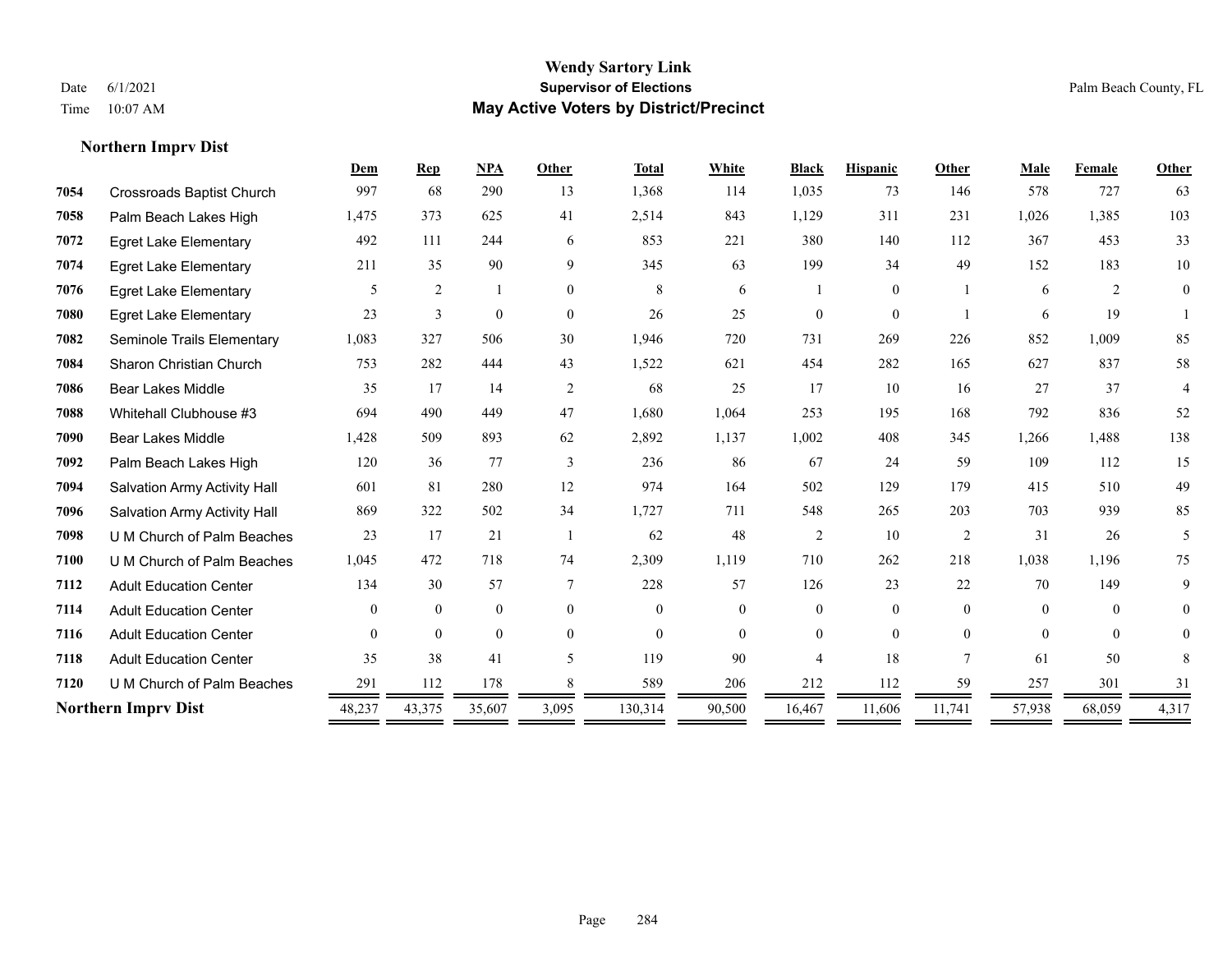## **Osprey Oaks Comm Dev**

|      |                             | Dem | Rep | <b>NPA</b> | Other | <b>Total</b> | White | <b>Black</b> | <b>Hispanic</b> | Other | Male       | Female | Other |
|------|-----------------------------|-----|-----|------------|-------|--------------|-------|--------------|-----------------|-------|------------|--------|-------|
| 3133 | Christa McAuliffe Middle    |     | 121 | 134        |       | 442          | 270   |              | 62              | 65    | $21^\circ$ | 218    |       |
|      | <b>Osprey Oaks Comm Dev</b> | 178 |     | 34         |       | 442          | 270   |              |                 | 65    | 212        | 218    |       |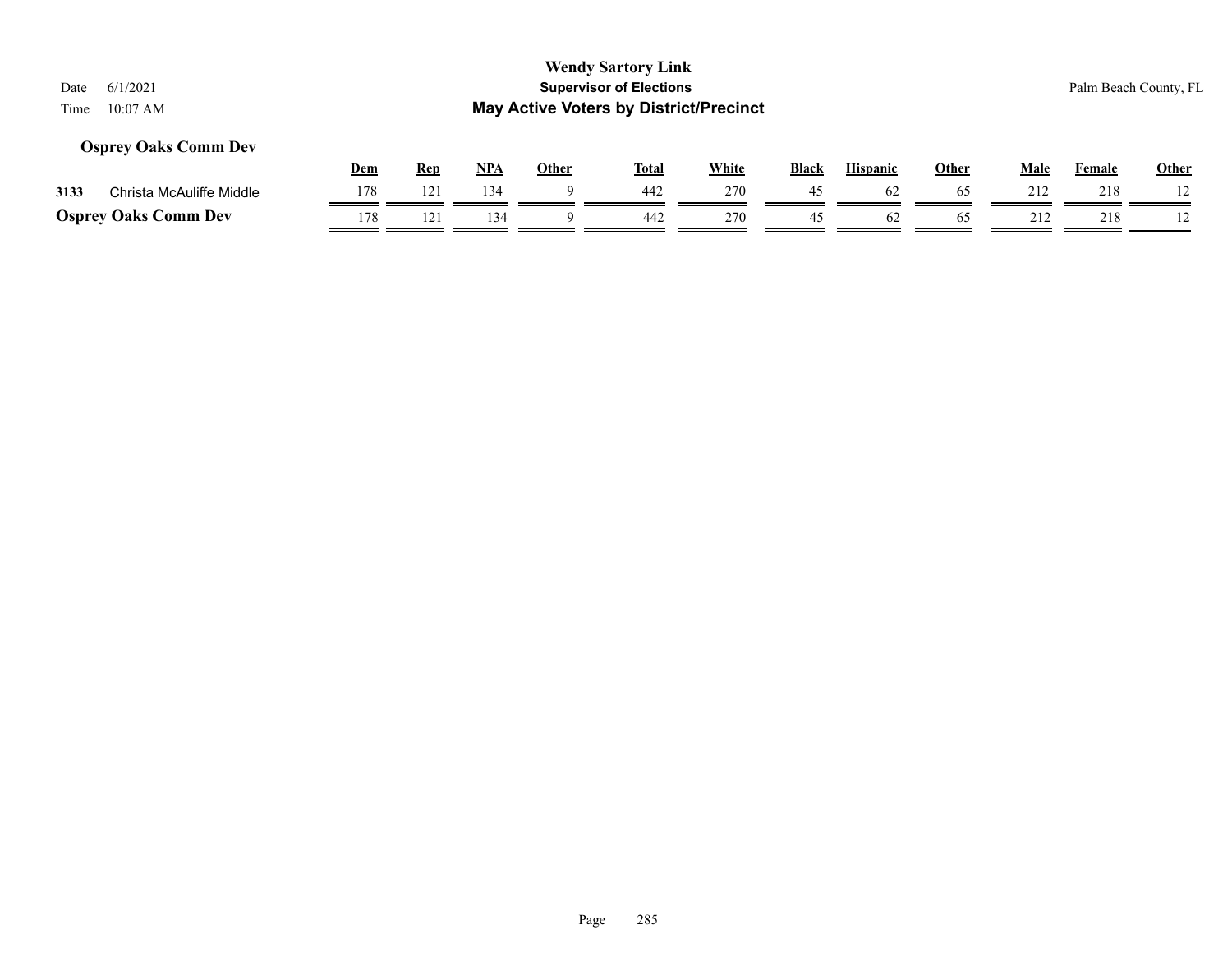## **Old Palm Comm Dev**

|      |                          | Dem | <u>Rep</u> | <b>NPA</b> | Other | <b>Total</b> | <u>White</u> | <b>Black</b> | <b>Hispanic</b> | Other | Male            | Female | <b>Other</b> |
|------|--------------------------|-----|------------|------------|-------|--------------|--------------|--------------|-----------------|-------|-----------------|--------|--------------|
| 1189 | Westwood Gardens HOA     | 24  | 61         | 26         |       | 113          | 100          |              |                 |       |                 |        |              |
| 1247 | Watson B Duncan Middle   |     | 181        | 60         |       | 285          | 261          |              |                 |       | 136             | 135    | 14           |
|      | <b>Old Palm Comm Dev</b> | 59  | 242        | 86         |       | 398          | 361          |              |                 | 26    | 19 <sup>2</sup> | 190    |              |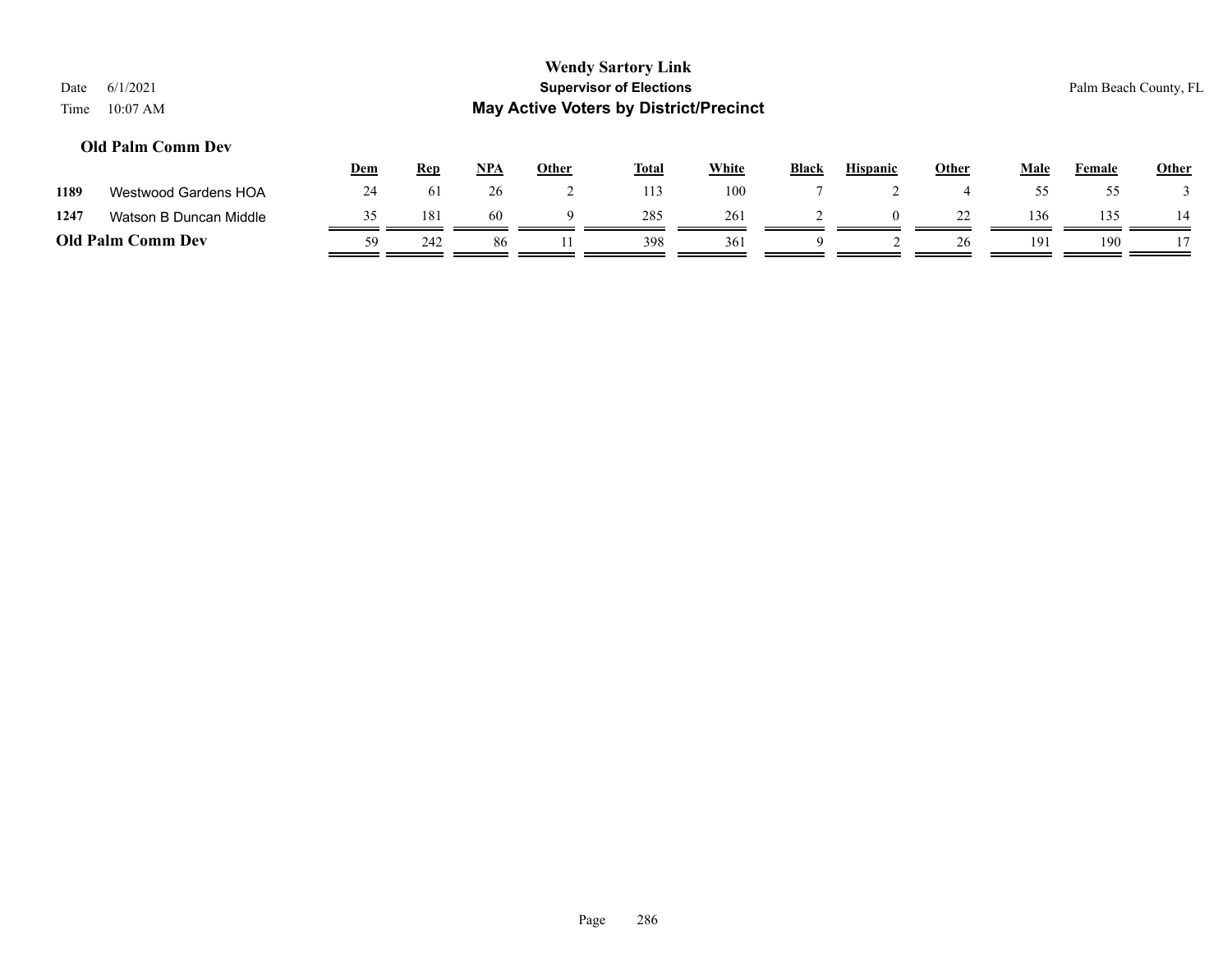#### **Plantation Comm Dev Dist**

|      |                                              | Dem | Rep | <b>NPA</b> | Other | <b>Total</b> | White | <b>Black</b> | <b>Hispanic</b>  | Other     | Male | Female | <b>Other</b> |
|------|----------------------------------------------|-----|-----|------------|-------|--------------|-------|--------------|------------------|-----------|------|--------|--------------|
| 6178 | Everglades Elementary                        | 570 | 380 | 450        |       | 1.426        | 652   | 299          | $25^{\circ}$     | 224<br>-- | 65:  | 700    | 71           |
|      | <b>Plantation (</b><br>C <b>omm Dev Dist</b> | 570 | 380 | 450        | 26    | .426         | 652   | 299          | つく<br><u>. ب</u> | 224       | 655  | 700    | 71           |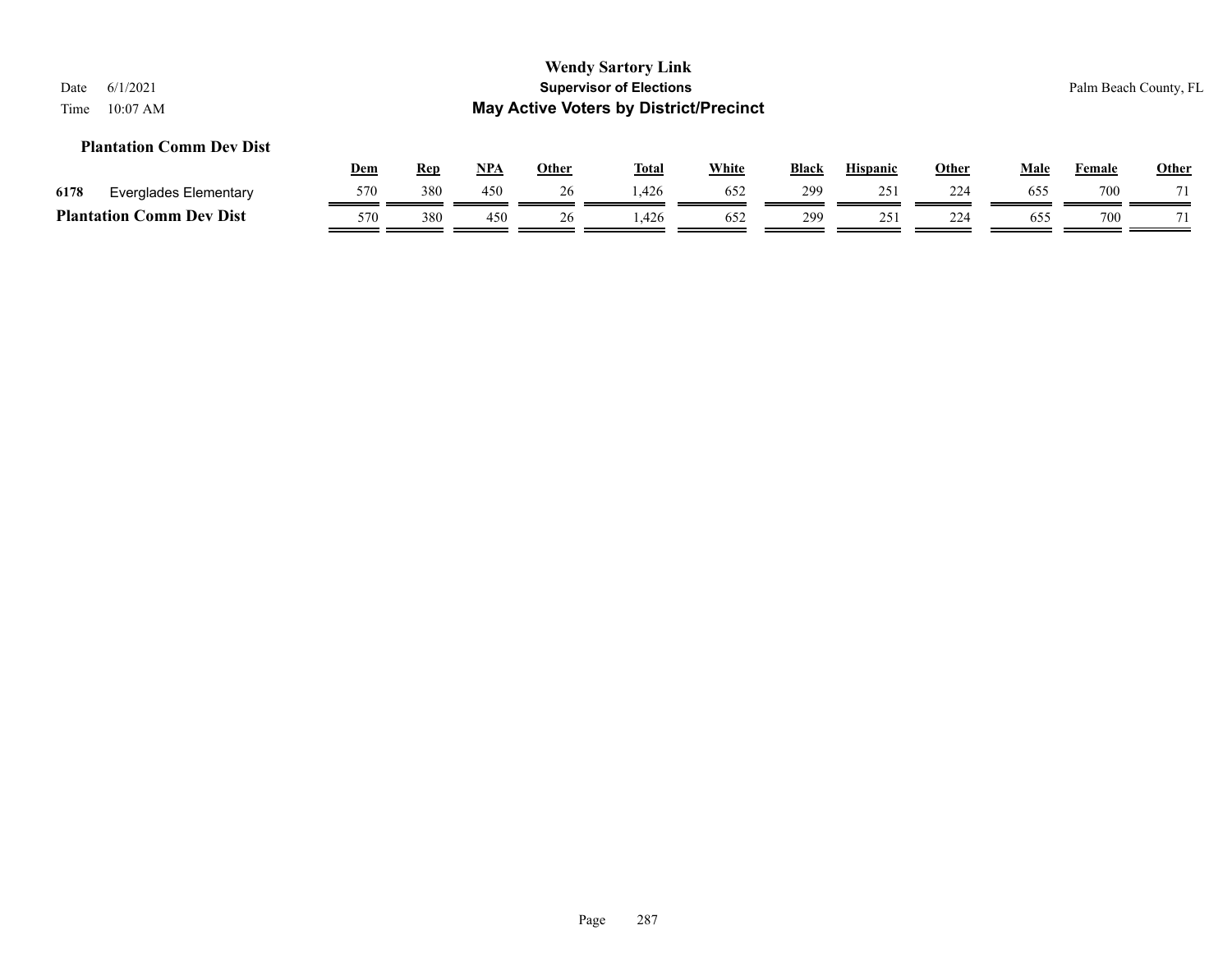**Port Of Palm Beach**

#### **Wendy Sartory Link** Date 6/1/2021 **Supervisor of Elections** Palm Beach County, FL Time 10:07 AM **May Active Voters by District/Precinct**

# **Dem Rep NPA Other Total White Black Hispanic Other Male Female Other** Osceola Creek Middle  $\begin{array}{cccccccc} 1 & 0 & 0 & 0 & 1 & 1 & 0 & 0 & 0 \end{array}$  Pierce Hammock Elementary 0 0 0 0 0 0 0 0 0 0 0 0 Sandhill Crane Golf Club 13 26 13 0 52 38 5 3 6 27 25 0 Pierce Hammock Elementary 0 0 0 0 0 0 0 0 0 0 0 0 Carleton Oaks Clubhouse 147 195 130 7 479 349 23 49 58 229 237 13 Christ Fellowship Church PBG 0 0 0 0 0 0 0 0 0 0 0 0 Mirasol Sales and Info Center 0 0 0 0 0 0 0 0 0 0 0 0 Christ Fellowship Church PBG 0 0 0 0 0 0 0 0 0 0 0 0 Mirasol Sales and Info Center 0 0 0 0 0 0 0 0 0 0 0 0 Mirasol Sales and Info Center 607 760 506 60 1,933 1,752 18 21 142 914 964 55 Timber Trace Elementary 804 1,121 633 51 2,609 2,254 53 152 150 1,175 1,353 81 Christ Fellowship Church PBG 875 1,077 634 61 2,647 2,400 37 62 148 1,098 1,487 62 Christ Fellowship Church PBG 478 667 443 55 1,643 1,420 32 80 111 702 888 53 Watson B Duncan Middle 874 921 725 65 2,585 2,057 75 199 254 1,122 1,379 84 Watson B Duncan Middle 35 181 60 9 285 261 2 0 22 136 135 14 PBG Community Center 523 604 402 36 1,565 1,316 28 118 103 663 866 36 Palm Beach Gardens High 13 36 15 0 64 57 0 4 3 33 27 4 Ballen Isles Country Club 888 799 648 49 2,384 2,195 18 22 149 1,069 1,253 62 Northlake Nazarene Church 156 175 127 7 465 391 6 27 41 231 217 17 North County Senior Center 1 2 4 3 10 9 1 0 0 5 5 5 0 North County Senior Center 315 222 258 30 825 456 98 126 145 370 425 30 PBG City Hall Council Room 446 550 315 26 1,337 1,107 27 113 90 600 693 44 PBG Moose Lodge 2010 1 0 1 0 1 0 2 2 0 0 0 1 1 0 PBG City Hall Council Room 0 0 0 0 0 0 0 0 0 0 0 0 PBG City Hall Council Room 178 115 148 12 453 270 77 65 41 186 253 14 PBG Community Center 118 81 114 10 323 191 49 47 36 125 179 19 PBG Community Center 5 0 2 0 7 2 4 1 0 3 3 1

Palm Beach Gardens Elementary 741 693 534 51 2,019 1,615 104 117 183 940 1,012 67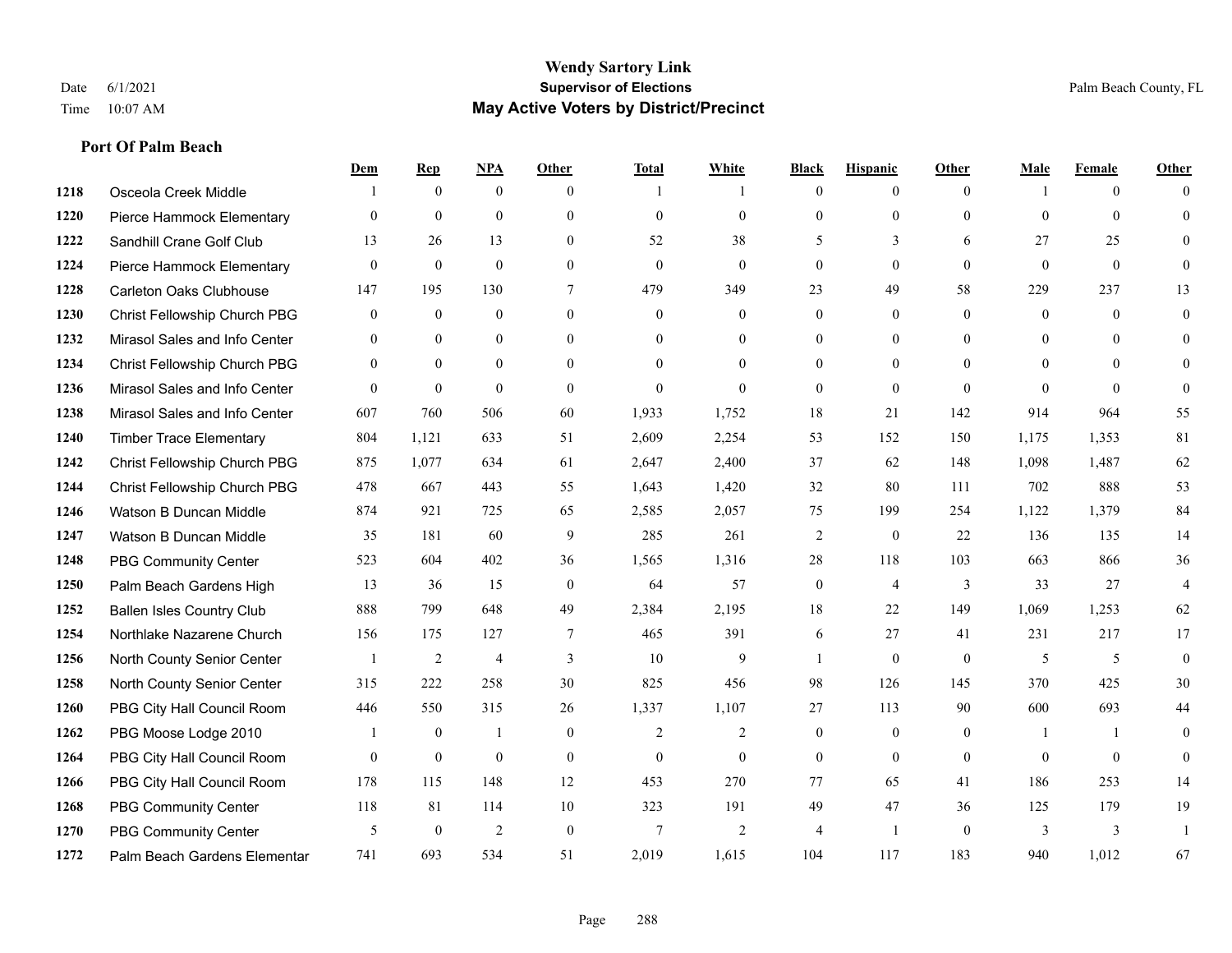#### **Wendy Sartory Link** Date 6/1/2021 **Supervisor of Elections** Palm Beach County, FL Time 10:07 AM **May Active Voters by District/Precinct**

# **Dem Rep NPA Other Total White Black Hispanic Other Male Female Other** Palm Beach Gardens High 607 567 434 38 1,646 1,256 95 143 152 772 811 63 Palm Beach Gardens High 120 95 81 5 301 197 45 39 20 142 149 10 Garden Lodge 366 F&AM 373 187 271 22 853 421 192 137 103 374 446 33 Pew Leadership Center 142 157 115 11 425 360 11 24 30 174 248 3 Pew Leadership Center 87 51 60 9 207 150 13 20 24 104 87 16 Eissey Campus Theater 808 806 753 67 2,434 1,916 87 212 219 1,055 1,298 81 PBG Moose Lodge 2010 45 51 41 3 140 113 4 13 10 69 63 8 PBG Moose Lodge 2010 13 24 6 0 43 39 1 0 3 22 19 2 PBG Moose Lodge 2010 721 856 580 71 2,228 1,836 58 157 177 904 1,257 67 PBG Moose Lodge 2010 16 53 21 1 91 84 1 1 5 42 46 3 Dwight D Eisenhower Elementar 29 81 21 8 139 119 4 4 12 69 69 1 Dwight D Eisenhower Elementar 269 284 221 20 794 631 18 90 55 305 459 30 PBG Moose Lodge 2010 34 33 21 1 89 81 0 4 4 37 51 1 Cross Community Church 1 3 1 0 5 4 0 0 1 2 3 0 Dwight D Eisenhower Elementar 37 51 37 3 128 109 1 7 11 59 64 5 NPB Community Center 225 277 197 23 722 618 16 41 47 367 325 30 NPB Community Center 0 0 0 1 1 1 0 0 0 1 0 0 Eissey Campus Theater **3** 6 6 1 16 12 0 0 4 10 6 0 Gardens Mall Community Room 38 70 36 4 148 132 3 3 10 75 69 4 Eissey Campus Theater 1 2 1 0 4 4 0 0 0 3 1 0 Gardens Mall Community Room 6 17 11 0 34 31 0 2 1 17 17 0 NPB Community Center 53 130 63 5 251 223 3 8 17 102 135 14 NPB Community Center 198 200 157 29 584 413 47 81 43 256 307 21 PBG Moose Lodge 2010 0 0 0 0 0 0 0 0 0 0 0 0 **1320 NPB Community Center** 39 123 35 1 198 175 3 9 11 103 91 4 **1322 NPB Community Center**  $\begin{array}{cccccccc} 2 & 7 & 10 & 0 & 19 & 19 & 0 & 0 & 0 & 9 & 9 & 1 \end{array}$ Allamanda Elementary 449 462 391 36 1,338 1,059 41 136 102 567 723 48

Allamanda Elementary 190 229 160 16 595 507 7 29 52 259 323 13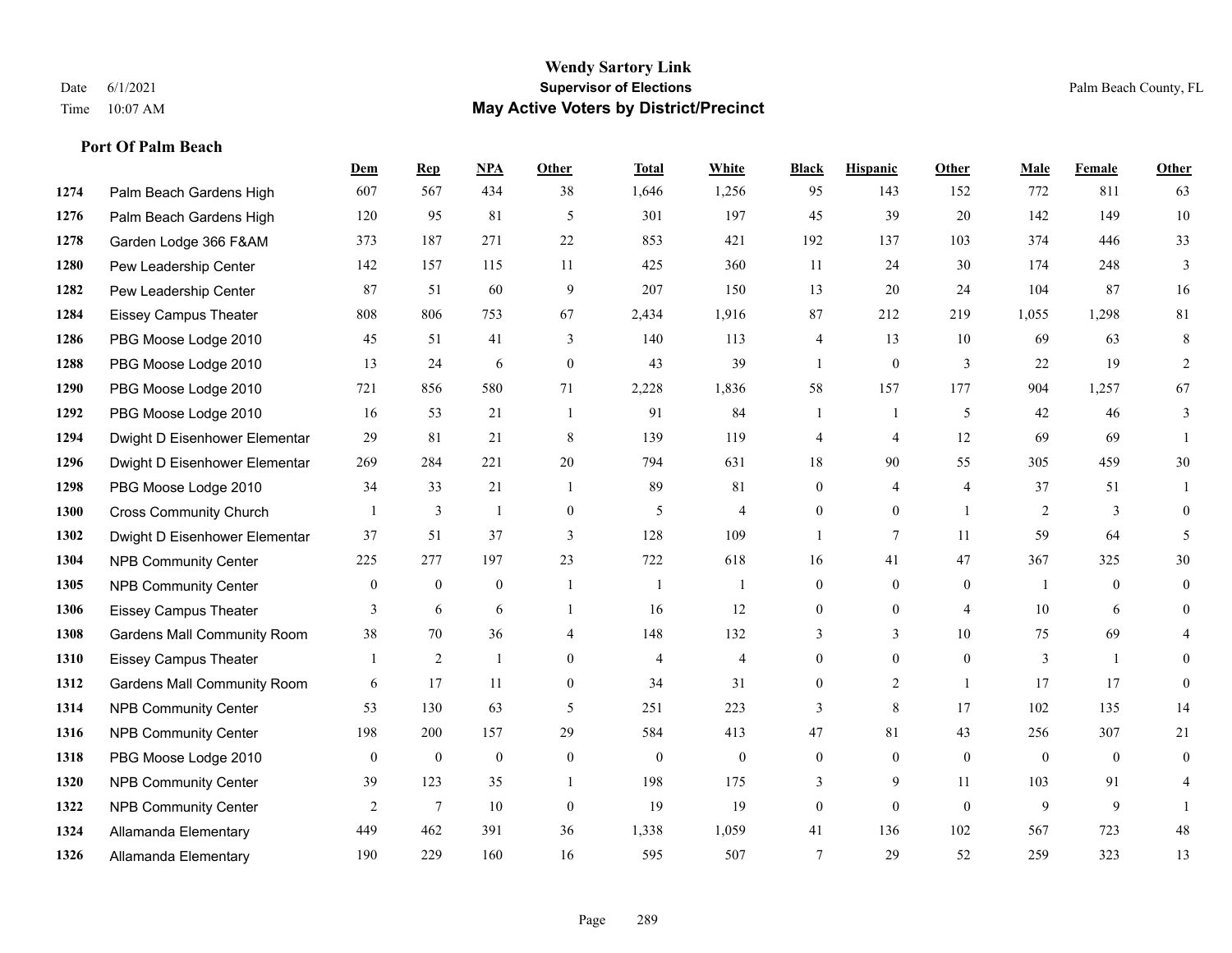**Dem Rep NPA Other Total White Black Hispanic Other Male Female Other**

# **Port Of Palm Beach**

| 1328 | Osborne Park Activities Bldg       | 631              | 845              | 551          | 45             | 2,072            | 1,774            | 30               | 123              | 145            | 996          | 1,014          | 62               |
|------|------------------------------------|------------------|------------------|--------------|----------------|------------------|------------------|------------------|------------------|----------------|--------------|----------------|------------------|
| 1330 | 1st Unitarian Church NPB           | 42               | 49               | 44           | 3              | 138              | 112              | 9                | 10               | $\overline{7}$ | 75           | 60             | 3                |
| 1332 | 1st Unitarian Church NPB           | 367              | 411              | 281          | 35             | 1,094            | 894              | 63               | 72               | 65             | 526          | 546            | 22               |
| 1334 | 1st Unitarian Church NPB           | 3                | $\overline{4}$   | 5            | $\mathbf{1}$   | 13               | 13               | $\overline{0}$   | $\mathbf{0}$     | $\theta$       | 5            | 8              | $\boldsymbol{0}$ |
| 1336 | <b>Gardens Mall Community Room</b> | 36               | 91               | 41           | 4              | 172              | 153              | $\overline{0}$   | 4                | 15             | 86           | 79             | $\tau$           |
| 1338 | <b>Eissey Campus Theater</b>       | 95               | 397              | 103          | 19             | 614              | 592              | 1                | $\mathbf{1}$     | 20             | 272          | 331            | 11               |
| 1340 | <b>Eissey Campus Theater</b>       | 6                | 6                | 3            | $\theta$       | 15               | 13               | $\overline{0}$   | $\overline{1}$   | $\overline{1}$ | $\tau$       | 8              | $\overline{0}$   |
| 1342 | <b>NPB Country Club</b>            | 318              | 453              | 275          | 30             | 1,076            | 971              | 18               | 33               | 54             | 454          | 595            | 27               |
| 1344 | Old Port Cove                      | 309              | 538              | 329          | 31             | 1,207            | 1,102            | 5                | 31               | 69             | 541          | 643            | 23               |
| 1346 | Anchorage Activities Bldg          | 574              | 942              | 436          | 36             | 1,988            | 1,823            | 14               | 57               | 94             | 913          | 1,025          | 50               |
| 1348 | <b>NPB Council Chambers</b>        | 32               | 127              | 37           | 10             | 206              | 194              | $\boldsymbol{0}$ | 6                | 6              | 103          | 96             | $\tau$           |
| 1350 | Faith Lutheran Church              | 399              | 635              | 391          | 22             | 1,447            | 1,277            | 11               | 83               | 76             | 694          | 707            | 46               |
| 1352 | Northlake Nazarene Church          | 721              | 905              | 600          | 51             | 2,277            | 1,625            | 165              | 190              | 297            | 1,024        | 1,169          | 84               |
| 1354 | <b>Grove Park Elementary</b>       | 94               | 164              | 85           | $\overline{4}$ | 347              | 292              | 11               | 21               | 23             | 151          | 185            | 11               |
| 1356 | Casa Rio Clubhouse                 | 877              | 454              | 559          | 40             | 1,930            | 962              | 435              | 268              | 265            | 837          | 1,018          | 75               |
| 1358 | RB Prep Achievement Academy        | 13               | 4                | 5            | $\theta$       | 22               | 9                | 7                | 2                | $\overline{4}$ | 14           | 5              | 3                |
| 1360 | Garden Lodge 366 F&AM              | 364              | 334              | 244          | 23             | 965              | 755              | 61               | 75               | 74             | 425          | 511            | 29               |
| 1362 | <b>Grove Park Elementary</b>       | 215              | 124              | 191          | $\,8\,$        | 538              | 281              | 47               | 156              | 54             | 238          | 282            | 18               |
| 1364 | RB Prep Achievement Academy        | 373              | 112              | 209          | 21             | 715              | 202              | 283              | 133              | 97             | 303          | 385            | 27               |
| 1366 | Palm Lake Estates - The Palms      | 68               | 80               | 49           | $\overline{4}$ | 201              | 163              | 13               | 9                | 16             | 92           | 100            | 9                |
| 1368 | RB Prep Achievement Academy        | $\boldsymbol{0}$ | 1                | $\mathbf{0}$ | $\overline{0}$ | -1               | $\mathbf{1}$     | $\boldsymbol{0}$ | $\mathbf{0}$     | $\mathbf{0}$   | $\mathbf{1}$ | $\mathbf{0}$   | $\overline{0}$   |
| 1370 | Palm Lake Estates - The Palms      | 121              | 124              | 78           | 5              | 328              | 275              | 14               | 24               | 15             | 137          | 179            | 12               |
| 1372 | Garden Lodge 366 F&AM              | 99               | 36               | 46           | $\tau$         | 188              | 82               | 61               | 21               | 24             | 81           | 100            | $7\overline{ }$  |
| 1374 | Pew Leadership Center              | 194              | 82               | 141          | 10             | 427              | 221              | 118              | 45               | 43             | 179          | 234            | 14               |
| 1376 | Lake Park Town Hall                | $\overline{0}$   | $\boldsymbol{0}$ | $\theta$     | $\mathbf{0}$   | $\boldsymbol{0}$ | $\boldsymbol{0}$ | $\boldsymbol{0}$ | $\boldsymbol{0}$ | $\mathbf{0}$   | $\mathbf{0}$ | $\overline{0}$ | $\mathbf{0}$     |
| 1378 | PBC Fire Rescue #68                | 1,065            | 412              | 522          | 39             | 2,038            | 841              | 848              | 118              | 231            | 941          | 1,007          | 90               |
| 1380 | <b>NPB Council Chambers</b>        | 196              | 283              | 168          | 15             | 662              | 584              | 11               | 23               | 44             | 298          | 341            | 23               |
| 1382 | Lake Park Town Hall                | 291              | 359              | 260          | 28             | 938              | 770              | 36               | 60               | 72             | 427          | 486            | 25               |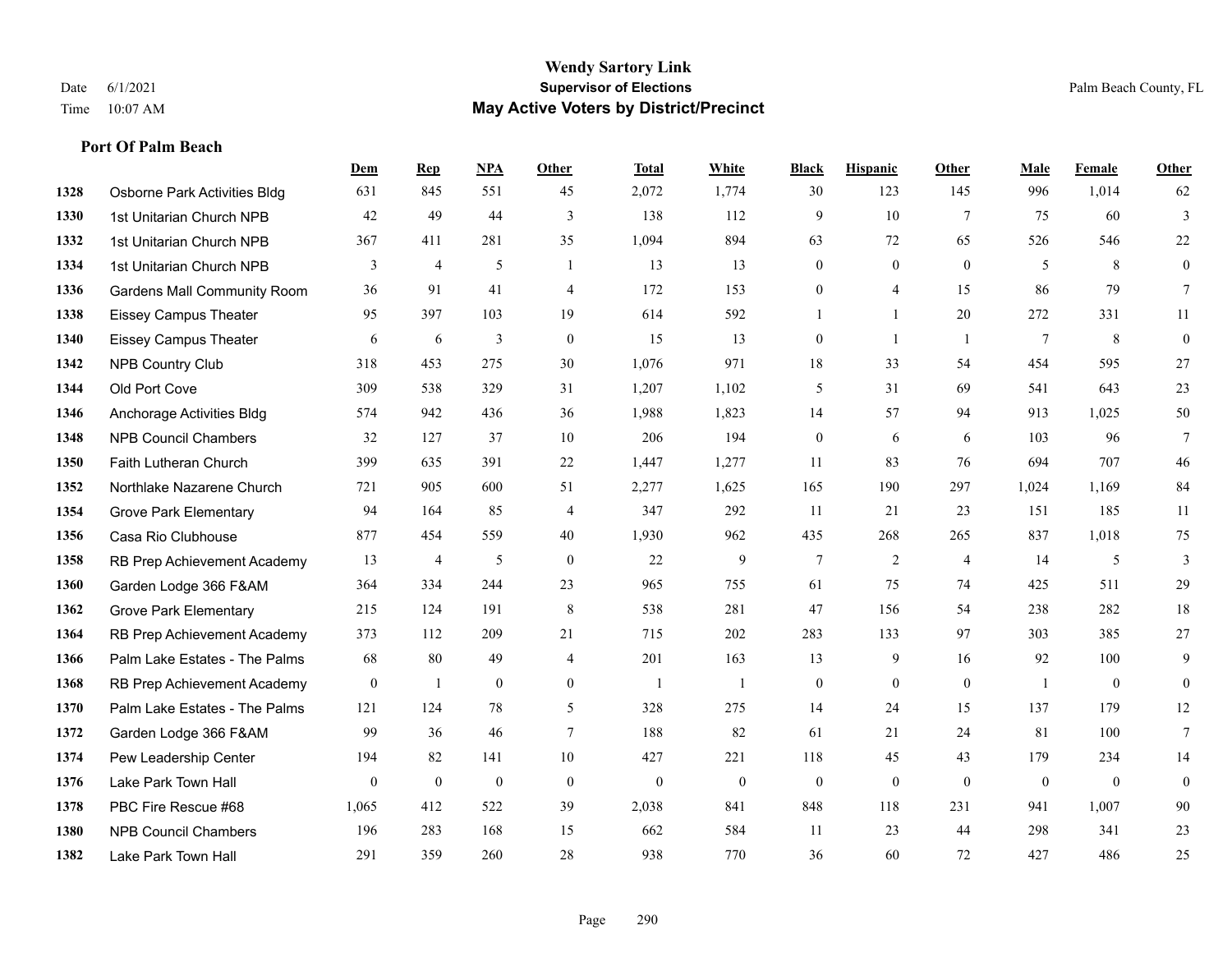#### **Wendy Sartory Link** Date 6/1/2021 **Supervisor of Elections** Palm Beach County, FL Time 10:07 AM **May Active Voters by District/Precinct**

**Dem Rep NPA Other Total White Black Hispanic Other Male Female Other**

# Phil Foster Park Marine Center 326 581 297 30 1,234 1,092 22 41 79 614 591 29 Phil Foster Park Marine Center 619 1,172 748 90 2,629 2,276 56 92 205 1,227 1,329 73 Palm Beach Shores Town Hall 296 458 321 27 1,102 996 15 23 68 523 550 29 Palm Beach Shores Town Hall 0 0 0 0 0 0 0 0 0 0 0 0 St Edwards Church 464 1,217 540 58 2,279 2,091 6 55 127 1,047 1,162 70 St Edwards Church 383 631 430 46 1,490 1,349 6 30 105 655 797 38 Morton & Barbara Mandel Center 266 631 302 39 1,238 1,134 7 23 74 562 643 33 Jeaga Middle 176 96 112 6 390 153 126 41 70 177 201 12 Grassy Waters Elementary 1,079 341 614 42 2,076 619 748 411 298 885 1,113 78 Jeaga Middle 202 89 132 12 435 181 131 92 31 180 239 16 Jeaga Middle 0 0 0 0 0 0 0 0 0 0 0 0 Cypress Lakes HOA 598 338 285 31 1,252 860 198 97 97 480 735 37 Century Village Clubhouse 62 32 23 2 119 75 13 18 13 53 62 4 Club Baywinds 855 579 380 34 1,848 1,411 159 167 111 760 1,045 43 Andros Isle POA Clubhouse 887 566 560 36 2,049 1,111 400 305 233 867 1,108 74 Riverwalk Clubhouse 768 717 577 47 2,109 1,654 94 178 183 897 1,147 65 Jeaga Middle 223 88 139 9 459 205 138 82 34 197 251 11 Jeaga Middle 164 55 127 15 361 116 122 73 50 142 207 12 Century Village Clubhouse 802 408 349 30 1,589 1,032 218 203 136 626 903 60 Century Village Clubhouse 819 414 331 39 1,603 1,134 165 162 142 632 919 52 Century Village Clubhouse 644 333 287 25 1,289 804 190 191 104 499 730 60 Century Village Clubhouse 351 198 156 6 711 492 71 86 62 259 426 26 Benoist Farms Elementary 595 158 314 21 1,088 266 466 244 112 420 616 52 Riverwalk Clubhouse 51 29 29 7 116 58 30 20 8 45 67 4 Riverwalk Clubhouse 108 50 74 11 243 101 62 52 28 111 130 2

 Turning Points Academy 784 413 393 40 1,630 951 302 261 116 612 970 48 Turning Points Academy 867 184 371 19 1,441 501 657 157 126 491 900 50 Wynnebrook Elementary 835 270 434 20 1,559 432 610 356 161 676 809 74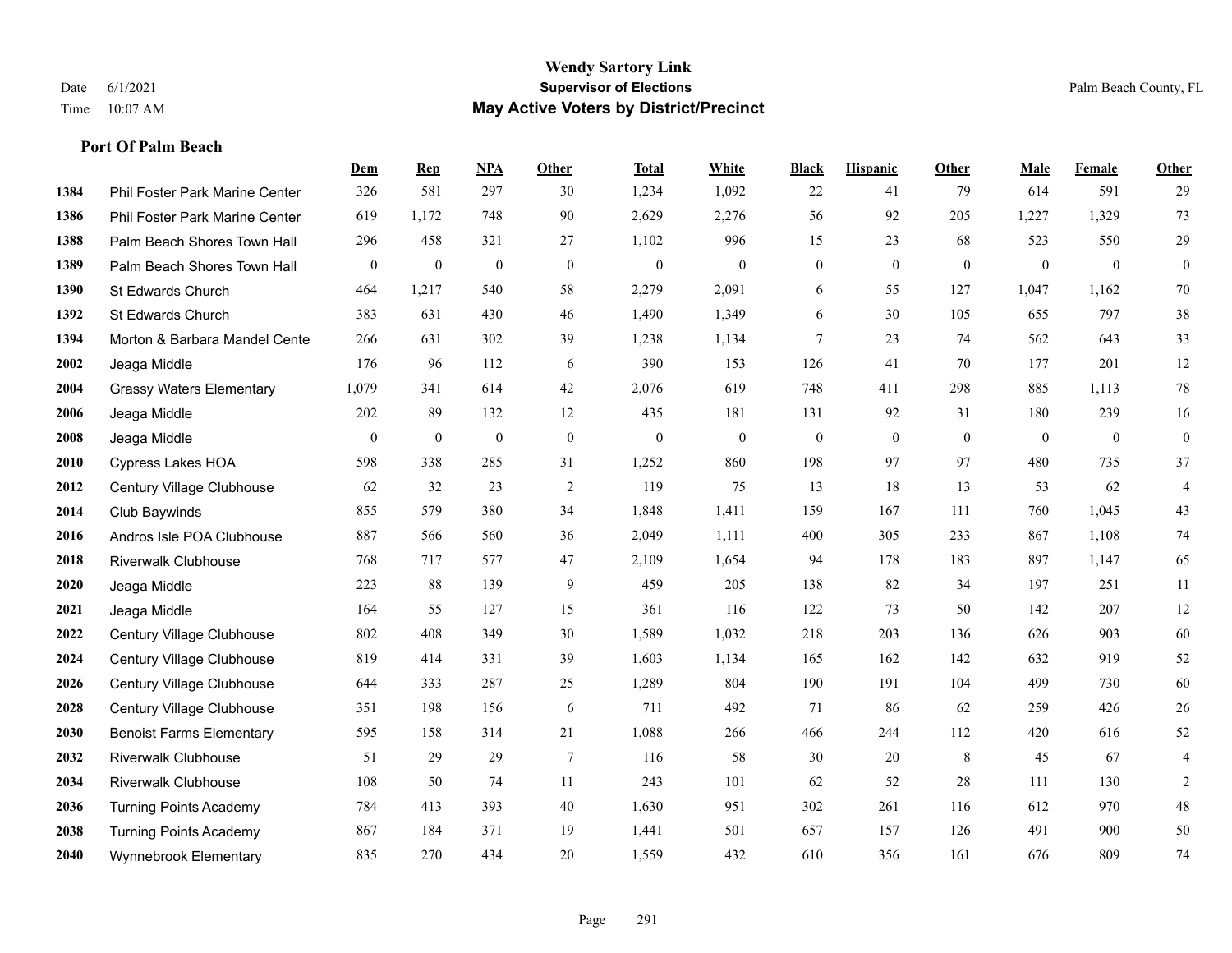# **Port Of Palm Beach**

|      |                                     | Dem            | <b>Rep</b>     | NPA              | <b>Other</b>     | <b>Total</b>    | <b>White</b>   | <b>Black</b>     | <b>Hispanic</b> | Other          | <b>Male</b>    | <b>Female</b>  | <b>Other</b>     |
|------|-------------------------------------|----------------|----------------|------------------|------------------|-----------------|----------------|------------------|-----------------|----------------|----------------|----------------|------------------|
| 2041 | Wynnebrook Elementary               | 568            | 261            | 403              | 15               | 1,247           | 519            | 138              | 494             | 96             | 532            | 661            | 54               |
| 2042 | <b>Riverwalk Clubhouse</b>          | $\overline{0}$ | $\mathbf{0}$   | $\mathbf{0}$     | $\mathbf{0}$     | $\mathbf{0}$    | $\mathbf{0}$   | $\mathbf{0}$     | $\mathbf{0}$    | $\theta$       | $\theta$       | $\theta$       | $\mathbf{0}$     |
| 2044 | St Christophers Episcopal Chr       | 1,149          | 293            | 579              | 34               | 2,055           | 600            | 836              | 407             | 212            | 910            | 1,044          | 101              |
| 2046 | Haverhill Town Hall                 | 405            | 217            | 237              | 11               | 870             | 340            | 239              | 201             | 90             | 391            | 441            | 38               |
| 2048 | Elks Lodge #1352                    | 2              | 3              | $\mathbf{0}$     | $\mathbf{0}$     | 5               | 3              |                  | $\overline{0}$  |                | 3              | $\overline{1}$ | 1                |
| 2050 | Elks Lodge #1352                    | 16             | 19             | 20               | 3                | 58              | 40             |                  | 10              | 7              | 33             | 22             | 3                |
| 2052 | Elks Lodge #1352                    | 569            | 159            | 277              | 19               | 1,024           | 191            | 480              | 158             | 195            | 474            | 510            | 40               |
| 2054 | Elks Lodge #1352                    | 1,267          | 316            | 711              | 26               | 2,320           | 462            | 992              | 578             | 288            | 1,018          | 1,191          | 111              |
| 2056 | Clayton Hutcheson Hall B            | 748            | 322            | 576              | 17               | 1,663           | 528            | 302              | 659             | 174            | 730            | 839            | 94               |
| 2058 | Clayton Hutcheson Hall B            | 4              | $\overline{2}$ | $\mathbf{1}$     | $\boldsymbol{0}$ | $7\phantom{.0}$ | $\overline{4}$ | $\boldsymbol{0}$ | $\overline{c}$  | $\overline{1}$ | 3              | $\overline{4}$ | $\boldsymbol{0}$ |
| 2060 | <b>West Gate Elementary</b>         | 398            | 225            | 344              | 13               | 980             | 327            | 76               | 500             | 77             | 472            | 460            | 48               |
| 2062 | <b>Belvedere Elementary</b>         | 6              | $\mathfrak{Z}$ | 2                | $\overline{0}$   | 11              | 10             | $\boldsymbol{0}$ | $\mathbf{0}$    | $\overline{1}$ | $\tau$         | 4              | $\mathbf{0}$     |
| 2064 | <b>Belvedere Elementary</b>         | 1              | $\mathbf{0}$   | $\mathbf{0}$     | $\overline{0}$   | $\overline{1}$  | $\mathbf{1}$   | $\mathbf{0}$     | $\mathbf{0}$    | $\Omega$       |                | $\theta$       | $\mathbf{0}$     |
| 2066 | <b>Howard Park Community Center</b> | 146            | 80             | 102              | 7                | 335             | 173            | 56               | 68              | 38             | 156            | 171            | 8                |
| 2068 | <b>Conniston Middle</b>             | 468            | 275            | 345              | 16               | 1,104           | 444            | 106              | 466             | 88             | 505            | 557            | $42\,$           |
| 2070 | <b>Belvedere Elementary</b>         | 599            | 399            | 404              | 27               | 1,429           | 1,120          | 32               | 167             | 110            | 683            | 693            | 53               |
| 2072 | <b>Belvedere Elementary</b>         | 641            | 335            | 483              | 30               | 1,489           | 534            | 156              | 649             | 150            | 649            | 747            | 93               |
| 2074 | <b>Belvedere Elementary</b>         | $\overline{0}$ | $\mathbf{0}$   | $\boldsymbol{0}$ | $\mathbf{0}$     | $\theta$        | $\mathbf{0}$   | $\boldsymbol{0}$ | $\mathbf{0}$    | $\theta$       | $\mathbf{0}$   | $\mathbf{0}$   | $\boldsymbol{0}$ |
| 2076 | St Catherine Church                 | 169            | 136            | 139              | 9                | 453             | 366            | 19               | 32              | 36             | 221            | 217            | 15               |
| 2078 | St Catherine Church                 | 469            | 575            | 375              | 32               | 1,451           | 1,207          | 40               | 95              | 109            | 653            | 745            | 53               |
| 5004 | Faith Farm Tabernacle               | 3              | $\sqrt{2}$     | $\overline{2}$   | $\mathbf{0}$     | $7\phantom{.0}$ | 4              | $\mathbf{0}$     | 3               | $\theta$       | 6              | $\overline{1}$ | $\mathbf{0}$     |
| 6004 | Pahokee Recreation Center           | 1,013          | 183            | 242              | 5                | 1,443           | 190            | 934              | 229             | 90             | 595            | 795            | 53               |
| 6006 | Pahokee Recreation Center           | 1,047          | 178            | 295              | 13               | 1,533           | 142            | 893              | 393             | 105            | 684            | 766            | 83               |
| 6008 | Pahokee High                        | 557            | 23             | 110              | $\overline{c}$   | 692             | 8              | 635              | 3               | 46             | 205            | 452            | 35               |
| 6010 | <b>Canal Point Community Center</b> | 26             | 6              | 6                | $\overline{0}$   | 38              | 12             | 21               | $\overline{c}$  | 3              | 22             | 16             | $\mathbf{0}$     |
| 6012 | Belle Glade Library/Civic Ctr       | 189            | 29             | 63               | $\overline{0}$   | 281             | 32             | 153              | 80              | 16             | 111            | 158            | 12               |
| 6014 | Belle Glade Library/Civic Ctr       |                | 3              | $\overline{2}$   | $\mathbf{0}$     | 6               | $\mathbf{0}$   | $\boldsymbol{0}$ | 6               | $\mathbf{0}$   | $\overline{2}$ | $\overline{4}$ | $\boldsymbol{0}$ |
| 6016 | South Bay Commission Chambe         | 49             | 58             | 35               | 4                | 146             | 100            | 9                | 24              | 13             | 74             | 65             | $\overline{7}$   |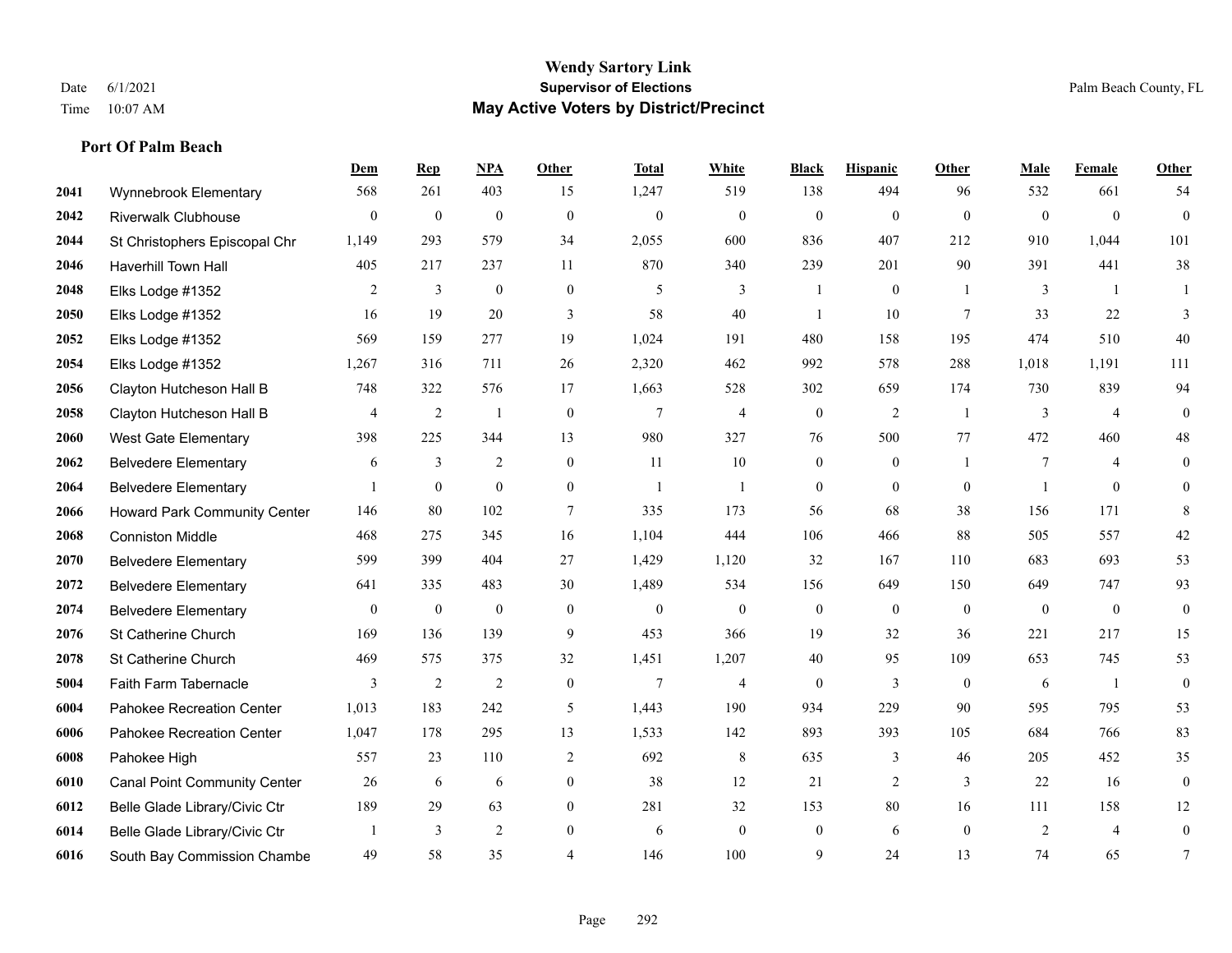#### **Port Of Palm Beach**

|      |                                 | Dem            | <b>Rep</b>       | NPA              | <b>Other</b>     | <b>Total</b>   | <b>White</b>   | <b>Black</b>     | <b>Hispanic</b>  | <b>Other</b>    | <b>Male</b>    | Female         | <b>Other</b>     |
|------|---------------------------------|----------------|------------------|------------------|------------------|----------------|----------------|------------------|------------------|-----------------|----------------|----------------|------------------|
| 6018 | South Bay Commission Chambe     | 1,235          | 88               | 234              | 11               | 1,568          | 63             | 1,208            | 215              | 82              | 652            | 876            | 40               |
| 6020 | Glades Central High             | 453            | 83               | 141              | $\,$ 8 $\,$      | 685            | 83             | 395              | 168              | 39              | 321            | 330            | 34               |
| 6022 | Belle Glade Library/Civic Ctr   | 1,433          | 114              | 260              | 14               | 1,821          | 99             | 1,454            | 148              | 120             | 756            | 994            | 71               |
| 6024 | Lewis Evans Resource Center     | 1,790          | 78               | 274              | 14               | 2,156          | 35             | 1,871            | 128              | 122             | 873            | 1,205          | $78\,$           |
| 6026 | Lewis Evans Resource Center     | 3              | $\mathbf{0}$     | 2                | $\mathbf{0}$     | 5              | $\mathbf{1}$   | $\boldsymbol{0}$ | $\overline{4}$   | $\theta$        | 2              | 3              | $\boldsymbol{0}$ |
| 6028 | Belle Glade Library/Civic Ctr   | 782            | 465              | 340              | 15               | 1,602          | 426            | 415              | 672              | 89              | 751            | 806            | 45               |
| 6029 | Belle Glade Library/Civic Ctr   | 1              | $\mathbf{0}$     | $\boldsymbol{0}$ | $\boldsymbol{0}$ | $\overline{1}$ | $\mathbf{0}$   | 1                | $\boldsymbol{0}$ | $\mathbf{0}$    |                | $\mathbf{0}$   | $\boldsymbol{0}$ |
| 6030 | Belle Glade Library/Civic Ctr   | 8              | 3                | 13               | $\overline{2}$   | 26             | 8              | $\mathbf{0}$     | 18               | $\theta$        | 8              | 16             | 2                |
| 6032 | Gove Elementary                 | 687            | 299              | 272              | 5                | 1,263          | 315            | 439              | 411              | 98              | 543            | 677            | 43               |
| 6034 | Gove Elementary                 | $\overline{0}$ | $\overline{4}$   | $\boldsymbol{0}$ | $\overline{0}$   | $\overline{4}$ | $\overline{4}$ | $\boldsymbol{0}$ | $\boldsymbol{0}$ | $\theta$        | 3              | -1             | $\boldsymbol{0}$ |
| 6036 | Gove Elementary                 | 407            | 164              | 213              | 9                | 793            | 141            | 154              | 452              | 46              | 343            | 419            | 31               |
| 6040 | Osceola Creek Middle            | 104            | 127              | 107              | $\mathbf{1}$     | 339            | 255            | 12               | 36               | 36              | 156            | 166            | 17               |
| 6042 | Osceola Creek Middle            | 1,009          | 1,215            | 1,034            | 59               | 3,317          | 2,130          | 434              | 487              | 266             | 1,584          | 1,620          | 113              |
| 6044 | <b>Frontier Elementary</b>      | 918            | 977              | 780              | 59               | 2,734          | 1,746          | 418              | 340              | 230             | 1,282          | 1,365          | 87               |
| 6045 | Acreage Branch Library          | 204            | 267              | 180              | 10               | 661            | 418            | 80               | 92               | 71              | 316            | 312            | 33               |
| 6046 | Pierce Hammock Elementary       | 820            | 966              | 745              | 41               | 2,572          | 1,659          | 362              | 315              | 236             | 1,245          | 1,228          | 99               |
| 6048 | Pierce Hammock Elementary       | $\overline{0}$ | $\mathbf{0}$     | $\boldsymbol{0}$ | $\mathbf{0}$     | $\overline{0}$ | $\overline{0}$ | $\boldsymbol{0}$ | $\mathbf{0}$     | $\mathbf{0}$    | $\overline{0}$ | $\overline{0}$ | $\boldsymbol{0}$ |
| 6050 | Acreage Branch Library          | 879            | 887              | 731              | 57               | 2,554          | 1,569          | 372              | 349              | 264             | 1,203          | 1,257          | 94               |
| 6051 | <b>Cornerstone Fellowship</b>   | 620            | 762              | 566              | 50               | 1,998          | 1,277          | 215              | 292              | 214             | 928            | 995            | 75               |
| 6052 | Seminole Ridge High             | 614            | 649              | 571              | 36               | 1,870          | 1,154          | 228              | 308              | 180             | 883            | 910            | 77               |
| 6054 | <b>Acreage Pines Elementary</b> | $\theta$       | $\mathbf{0}$     | $\mathbf{0}$     | $\mathbf{0}$     | $\theta$       | $\overline{0}$ | $\mathbf{0}$     | $\mathbf{0}$     | $\Omega$        | $\theta$       | $\theta$       | $\mathbf{0}$     |
| 6056 | Pierce Hammock Elementary       | $\overline{0}$ | $\boldsymbol{0}$ | $\mathbf{0}$     | $\overline{0}$   | $\mathbf{0}$   | $\mathbf{0}$   | $\mathbf{0}$     | $\mathbf{0}$     | $\theta$        | $\Omega$       | $\theta$       | $\theta$         |
| 6058 | <b>Acreage Pines Elementary</b> | 755            | 598              | 563              | 39               | 1,955          | 1,051          | 358              | 249              | 297             | 950            | 940            | 65               |
| 6060 | Indian Trail Improvement Dist   | 908            | 959              | 824              | 56               | 2,747          | 1,710          | 341              | 406              | 290             | 1,264          | 1,380          | 103              |
| 6062 | Sandhill Crane Golf Club        | 236            | 428              | 254              | 25               | 943            | 674            | 73               | 73               | 123             | 459            | 449            | 35               |
| 6064 | Sandhill Crane Golf Club        | 33             | 57               | 36               | $\overline{4}$   | 130            | 107            | 4                | 12               | $7\phantom{.0}$ | 65             | 61             | $\overline{4}$   |
| 6066 | Ibis POA Admin Building         | 1,035          | 1,126            | 729              | 87               | 2,977          | 2,603          | 97               | 68               | 209             | 1,401          | 1,506          | 70               |
| 6068 | Ibis POA Admin Building         | $\overline{0}$ | $\mathbf{0}$     | $\mathbf{0}$     | $\theta$         | $\theta$       | $\mathbf{0}$   | $\mathbf{0}$     | $\theta$         | $\theta$        | $\theta$       | $\theta$       | $\boldsymbol{0}$ |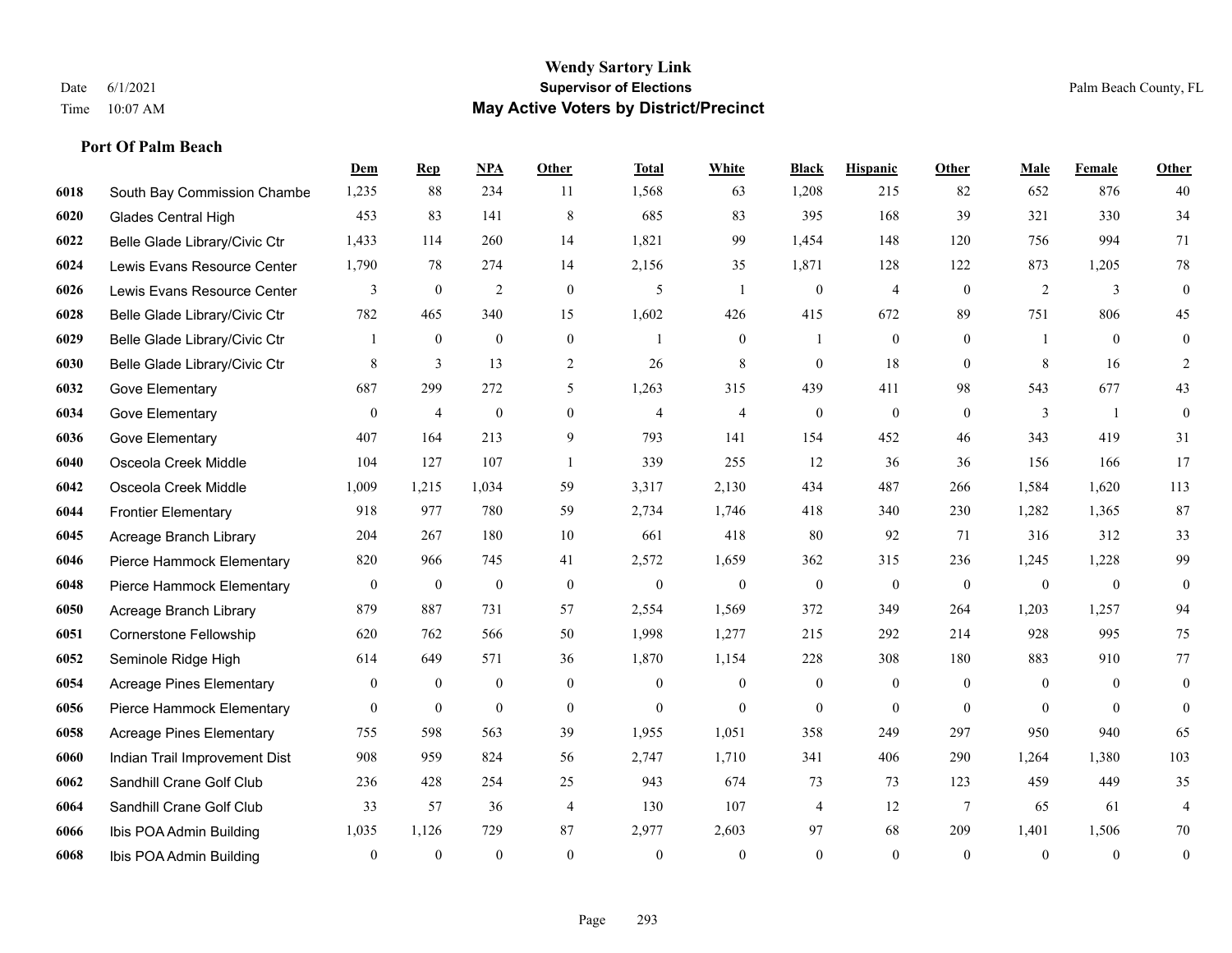#### **Wendy Sartory Link** Date 6/1/2021 **Supervisor of Elections Supervisor of Elections** Palm Beach County, FL Time 10:07 AM **May Active Voters by District/Precinct**

|      |                                | Dem            | <b>Rep</b>       | <u>NPA</u>       | <b>Other</b> | <b>Total</b>     | White            | <b>Black</b>     | <b>Hispanic</b>  | Other        | Male             | Female           | Other            |
|------|--------------------------------|----------------|------------------|------------------|--------------|------------------|------------------|------------------|------------------|--------------|------------------|------------------|------------------|
| 6070 | Ironhorse Country Club         | 160            | 268              | 121              | 8            | 557              | 451              | 34               | 19               | 53           | 253              | 291              | 13               |
| 6072 | Seminole Ridge High            | 425            | 402              | 380              | 36           | 1,243            | 572              | 237              | 324              | 110          | 578              | 643              | 22               |
| 6073 | Seminole Ridge High            | $\mathbf{0}$   | $\boldsymbol{0}$ | $\boldsymbol{0}$ | $\mathbf{0}$ | $\mathbf{0}$     | $\boldsymbol{0}$ | $\boldsymbol{0}$ | $\boldsymbol{0}$ | $\mathbf{0}$ | $\boldsymbol{0}$ | $\mathbf{0}$     | $\boldsymbol{0}$ |
| 6076 | <b>Western Pines Middle</b>    | 655            | 712              | 582              | 35           | 1,984            | 1,446            | 154              | 206              | 178          | 948              | 951              | 85               |
| 6078 | <b>Western Pines Middle</b>    | 669            | 727              | 656              | 39           | 2,091            | 1,400            | 159              | 358              | 174          | 996              | 1.034            | 61               |
| 6080 | <b>Golden Grove Elementary</b> | 617            | 785              | 623              | 47           | 2,072            | 1,396            | 131              | 344              | 201          | 964              | 1,023            | 85               |
| 6082 | Seminole Ridge High            | 11             | 6                | 15               | 2            | 34               | 29               | $\boldsymbol{0}$ | $\overline{3}$   | 2            | 13               | 21               | $\boldsymbol{0}$ |
| 6084 | Oasis Church                   | 250            | 366              | 295              | 40           | 951              | 593              | 57               | 203              | 98           | 464              | 470              | 17               |
| 6086 | Oasis Church                   | 276            | 420              | 245              | 21           | 962              | 701              | 95               | 89               | 77           | 439              | 493              | 30               |
| 6088 | Seminole Ridge High            | 549            | 690              | 556              | 40           | 1,835            | 1,186            | 217              | 287              | 145          | 863              | 915              | 57               |
| 6090 | Loxahatchee Groves Elementary  | 793            | 896              | 744              | 54           | 2,487            | 1,556            | 281              | 443              | 207          | 1,208            | 1,187            | $92\,$           |
| 6092 | Oasis Church                   | 178            | 234              | 151              | 16           | 579              | 380              | 46               | 108              | 45           | 281              | 276              | 22               |
| 6094 | Palms West Presbyterian        | 687            | 946              | 665              | 43           | 2,341            | 1,867            | 79               | 215              | 180          | 1,121            | 1,145            | 75               |
| 6096 | Palms West Presbyterian        | $\overline{0}$ | $\boldsymbol{0}$ | $\boldsymbol{0}$ | $\mathbf{0}$ | $\boldsymbol{0}$ | $\boldsymbol{0}$ | $\boldsymbol{0}$ | $\boldsymbol{0}$ | $\mathbf{0}$ | $\boldsymbol{0}$ | $\theta$         | $\boldsymbol{0}$ |
| 6098 | <b>HL Johnson Elementary</b>   | 646            | 507              | 462              | 37           | 1,652            | 914              | 305              | 253              | 180          | 743              | 866              | 43               |
| 6100 | Madison Green Clubhouse        | 1,260          | 740              | 751              | 50           | 2,801            | 1,231            | 777              | 410              | 383          | 1,299            | 1,397            | 105              |
| 6102 | <b>RPB Recreation Center</b>   | 680            | 492              | 476              | 27           | 1,675            | 987              | 273              | 267              | 148          | 687              | 927              | 61               |
| 6104 | <b>Crestwood Middle</b>        | 188            | 158              | 123              | $\,8\,$      | 477              | 236              | 78               | 79               | 84           | 225              | 232              | $20\,$           |
| 6106 | <b>RPB Recreation Center</b>   | 227            | 134              | 213              | 10           | 584              | 247              | 102              | 161              | 74           | 233              | 330              | $21\,$           |
| 6108 | Calypso Bay Waterpark          | $\overline{0}$ | $\boldsymbol{0}$ | $\overline{0}$   | $\mathbf{0}$ | $\mathbf{0}$     | $\mathbf{0}$     | $\boldsymbol{0}$ | $\boldsymbol{0}$ | $\mathbf{0}$ | $\mathbf{0}$     | $\boldsymbol{0}$ | $\boldsymbol{0}$ |
| 6112 | <b>Crestwood Middle</b>        | 480            | 412              | 358              | 32           | 1,282            | 680              | 231              | 218              | 153          | 596              | 641              | 45               |
| 6114 | RPB Village Hall               | 1,084          | 705              | 699              | 41           | 2,529            | 1,396            | 472              | 428              | 233          | 1,182            | 1,252            | 95               |
| 6116 | <b>HL Johnson Elementary</b>   | 740            | 420              | 503              | 51           | 1,714            | 892              | 327              | 281              | 214          | 755              | 911              | 48               |
| 6118 | <b>RPB Branch Library</b>      | 1,125          | 575              | 706              | 53           | 2,459            | 1,172            | 593              | 437              | 257          | 1,074            | 1,296            | 89               |
| 6120 | Royal Palm Beach High          | 406            | 322              | 266              | 18           | 1,012            | 482              | 203              | 156              | 171          | 483              | 504              | $25\,$           |
| 6122 | <b>RPB Cultural Center</b>     | 1,187          | 663              | 759              | 51           | 2,660            | 1,410            | 506              | 489              | 255          | 1,137            | 1,433            | 90               |
| 6124 | <b>RPB Cultural Center</b>     | 600            | 321              | 390              | 19           | 1,330            | 648              | 286              | 276              | 120          | 561              | 726              | 43               |
| 6126 | Calypso Bay Waterpark          | 691            | 302              | 500              | 31           | 1,524            | 554              | 412              | 364              | 194          | 659              | 803              | 62               |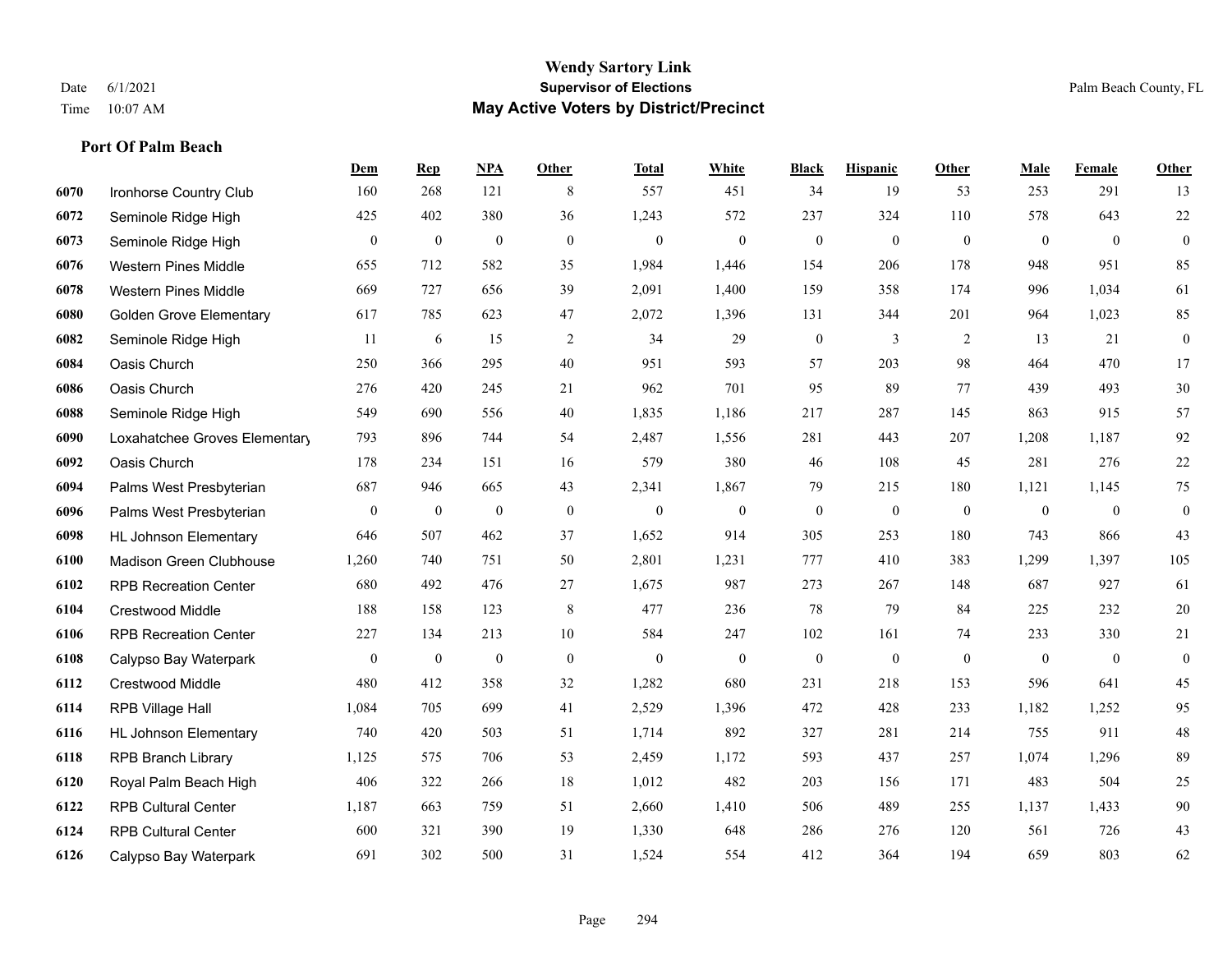#### **Wendy Sartory Link** Date 6/1/2021 **Supervisor of Elections** Palm Beach County, FL Time 10:07 AM **May Active Voters by District/Precinct**

|      |                                    | Dem          | $\mathbf{Rep}$   | <b>NPA</b>       | Other          | <b>Total</b>     | White            | <b>Black</b>     | <b>Hispanic</b>  | <b>Other</b> | Male         | Female         | Other            |
|------|------------------------------------|--------------|------------------|------------------|----------------|------------------|------------------|------------------|------------------|--------------|--------------|----------------|------------------|
| 6128 | Royal Palm Beach High              | 35           | 27               | 31               | 3              | 96               | 53               | 25               | 11               | 7            | 43           | 53             | $\overline{0}$   |
| 6130 | Royal Palm Beach High              | 88           | 47               | 88               | 6              | 229              | 101              | 39               | 66               | 23           | 110          | 112            | $\tau$           |
| 6132 | Royal Palm Beach High              | 406          | 188              | 268              | 19             | 881              | 426              | 172              | 188              | 95           | 398          | 448            | 35               |
| 6134 | Christ Fellowship Church RPB       | 979          | 474              | 695              | 29             | 2,177            | 870              | 510              | 500              | 297          | 966          | 1,111          | 100              |
| 6136 | Calypso Bay Waterpark              |              | 1                | $\overline{0}$   | $\mathbf{0}$   | 2                | $\mathbf{0}$     | $\mathbf{1}$     | $\mathbf{0}$     | -1           | $\mathbf{0}$ | $\mathbf{1}$   | -1               |
| 6138 | Royal Palm Beach High              | $\mathbf{0}$ | $\boldsymbol{0}$ | $\boldsymbol{0}$ | $\overline{0}$ | $\boldsymbol{0}$ | $\boldsymbol{0}$ | $\boldsymbol{0}$ | $\boldsymbol{0}$ | $\mathbf{0}$ | $\mathbf{0}$ | $\mathbf{0}$   | $\boldsymbol{0}$ |
| 6140 | Royal Palm Beach High              | 338          | 508              | 305              | 32             | 1,183            | 858              | 106              | 115              | 104          | 568          | 590            | 25               |
| 6142 | Christ Fellowship Church RPB       | $\mathbf{0}$ | $\mathbf{0}$     | $\overline{0}$   | $\mathbf{0}$   | $\overline{0}$   | $\overline{0}$   | $\mathbf{0}$     | $\mathbf{0}$     | $\theta$     | $\mathbf{0}$ | $\theta$       | $\boldsymbol{0}$ |
| 6144 | Christ Fellowship Church RPB       | $\mathbf{0}$ | $\mathbf{0}$     | $\mathbf{0}$     | $\theta$       | $\Omega$         | $\overline{0}$   | $\mathbf{0}$     | $\mathbf{0}$     | $\theta$     | $\theta$     | $\Omega$       | $\overline{0}$   |
| 6146 | Christ Fellowship Church RPB       |              | 2                | $\mathbf{1}$     | $\mathbf{0}$   | 4                | 3                | $\boldsymbol{0}$ | $\overline{0}$   |              | 3            | $\mathbf{1}$   | $\overline{0}$   |
| 6148 | Christ Fellowship Church RPB       | $\theta$     | $\mathbf{0}$     | $\mathbf{1}$     | $\overline{0}$ | $\mathbf{1}$     | 1                | $\mathbf{0}$     | $\overline{0}$   | $\theta$     | $\theta$     | $\overline{1}$ | $\mathbf{0}$     |
| 6150 | <b>Binks Forest Elementary</b>     | 26           | 40               | 41               | 6              | 113              | 83               | 5                | 9                | 16           | 51           | 58             | $\overline{4}$   |
| 6152 | <b>Binks Forest Elementary</b>     | 413          | 563              | 382              | 34             | 1,392            | 1,065            | 46               | 131              | 150          | 653          | 693            | 46               |
| 6154 | Wellington Landings Middle         | 471          | 536              | 389              | 30             | 1,426            | 1,032            | 87               | 187              | 120          | 641          | 742            | 43               |
| 6156 | <b>Binks Forest Elementary</b>     | 658          | 742              | 583              | 38             | 2,021            | 1,421            | 134              | 289              | 177          | 922          | 1,036          | 63               |
| 6158 | <b>Wellington Elementary</b>       | 800          | 953              | 551              | 38             | 2,342            | 1,726            | 127              | 311              | 178          | 1,065        | 1,201          | 76               |
| 6160 | Wellington Landings Middle         | 681          | 591              | 585              | 49             | 1,906            | 1,242            | 176              | 332              | 156          | 890          | 957            | 59               |
| 6162 | First Baptist Church Wel           | 796          | 686              | 582              | 43             | 2,107            | 1,341            | 220              | 359              | 187          | 944          | 1,096          | 67               |
| 6164 | First Baptist Church Wel           | 839          | 826              | 613              | 55             | 2,333            | 1,576            | 182              | 376              | 199          | 1,043        | 1,215          | 75               |
| 6166 | <b>Wellington Community Center</b> | 867          | 879              | 755              | 48             | 2,549            | 1,785            | 149              | 397              | 218          | 1,173        | 1,296          | $80\,$           |
| 6168 | First Baptist Church Wel           | 129          | 190              | 148              | 9              | 476              | 369              | 27               | 45               | 35           | 219          | 243            | 14               |
| 6170 | Christ Fellowship Church RPB       | $\mathbf{0}$ | $\,8\,$          | 5                | $\mathbf{0}$   | 13               | 12               | $\boldsymbol{0}$ | $\mathbf{1}$     | $\mathbf{0}$ | 3            | 10             | $\boldsymbol{0}$ |
| 6172 | Christ Fellowship Church RPB       | 1,364        | 596              | 864              | 66             | 2,890            | 1,009            | 876              | 660              | 345          | 1,236        | 1,534          | 120              |
| 6182 | New Horizons Elementary            | 295          | 460              | 324              | 14             | 1,093            | 803              | 55               | 116              | 119          | 470          | 594            | 29               |
| 6184 | Wellington High                    | 697          | 620              | 555              | 39             | 1,911            | 1,193            | 257              | 298              | 163          | 846          | 1,005          | 60               |
| 6186 | <b>Elbridge Gale Elementary</b>    | 878          | 568              | 655              | 47             | 2,148            | 1,176            | 308              | 439              | 225          | 932          | 1,131          | 85               |
| 6188 | Wellington Village Park            | 221          | 436              | 298              | 28             | 983              | 837              | 16               | 43               | 87           | 393          | 539            | 51               |
| 6190 | Wellington Village Hall            | 847          | 463              | 665              | 43             | 2,018            | 897              | 365              | 531              | 225          | 826          | 1.107          | 85               |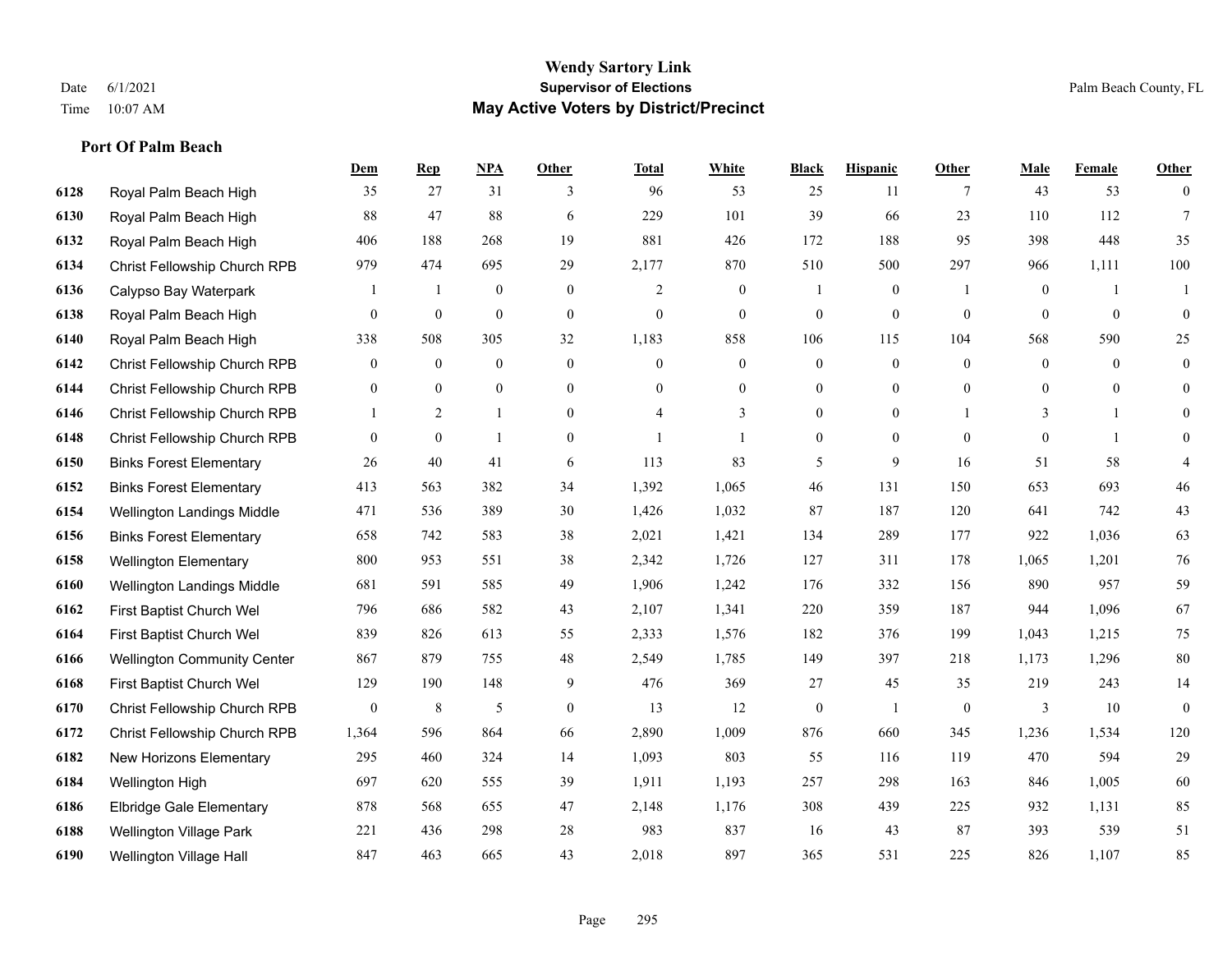#### **Wendy Sartory Link** Date 6/1/2021 **Supervisor of Elections** Palm Beach County, FL Time 10:07 AM **May Active Voters by District/Precinct**

# **Dem Rep NPA Other Total White Black Hispanic Other Male Female Other** St Peters Methodist Church 998 801 831 62 2,692 1,609 285 556 242 1,232 1,371 89 Equestrian Trails Elementary 516 300 342 20 1,178 541 292 158 187 525 597 56 Palm Beach Central High 0 0 0 0 0 0 0 0 0 0 0 0 Wellington Branch Library 539 357 362 35 1,293 715 195 269 114 540 717 36 Emerald Cove Middle 545 571 512 43 1,671 1,041 175 275 180 734 885 52 Wellington Village Park 147 234 169 13 563 384 16 92 71 259 277 27 Wellington Village Park 839 763 694 47 2,343 1,486 251 285 321 1,074 1,184 85 Panther Run Elementary 226 192 178 8 604 337 96 98 73 279 301 24 Wellington Village Park 0 0 0 0 0 0 0 0 0 0 0 0 Wellington Village Park 58 29 41 7 135 66 15 31 23 55 76 4 Panther Run Elementary 0 1 0 0 1 1 0 0 0 1 0 0 The Isles at Wellington 767 762 617 37 2,183 1,408 225 246 304 1,025 1,057 101 Wycliffe Comm Association Bldg 771 337 399 21 1,528 1,427 17 22 62 657 842 29 Panther Run Elementary 694 765 650 51 2,160 1,390 248 247 275 1,027 1,064 69 **7002 J F Kennedy Middle 0 0 0 0 0 0 0 0 0** 0 J F Kennedy Middle 0 0 0 0 0 0 0 0 0 0 0 0 J F Kennedy Middle 0 0 0 0 0 0 0 0 0 0 J F Kennedy Middle 0 0 0 0 0 0 0 0 0 0 St John Lutheran Church 302 13 105 6 426 29 342 28 27 142 266 18 St John Lutheran Church 1,118 210 443 18 1,789 514 1,026 75 174 808 912 69 RB Prep Achievement Academy 0 0 0 0 0 0 0 0 0 0 0 0 RB Prep Achievement Academy 2 1 0 0 3 1 2 0 0 2 1 0 RB Prep Achievement Academy 0 0 0 0 0 0 0 0 0 0 0 0 RB Prep Achievement Academy 0 0 0 0 0 0 0 0 0 0 0 0 J F Kennedy Middle 914 174 362 26 1,476 296 810 156 214 657 767 52 Hurst Chapel AME Church 1,603 86 350 26 2,065 151 1,679 95 140 840 1,164 61 Hurst Chapel AME Church 283 33 107 3 426 61 264 43 58 153 255 18 Lindsey Davis Senior Comm Ctr 2,377 79 436 20 2,912 60 2,614 40 198 1,176 1,630 106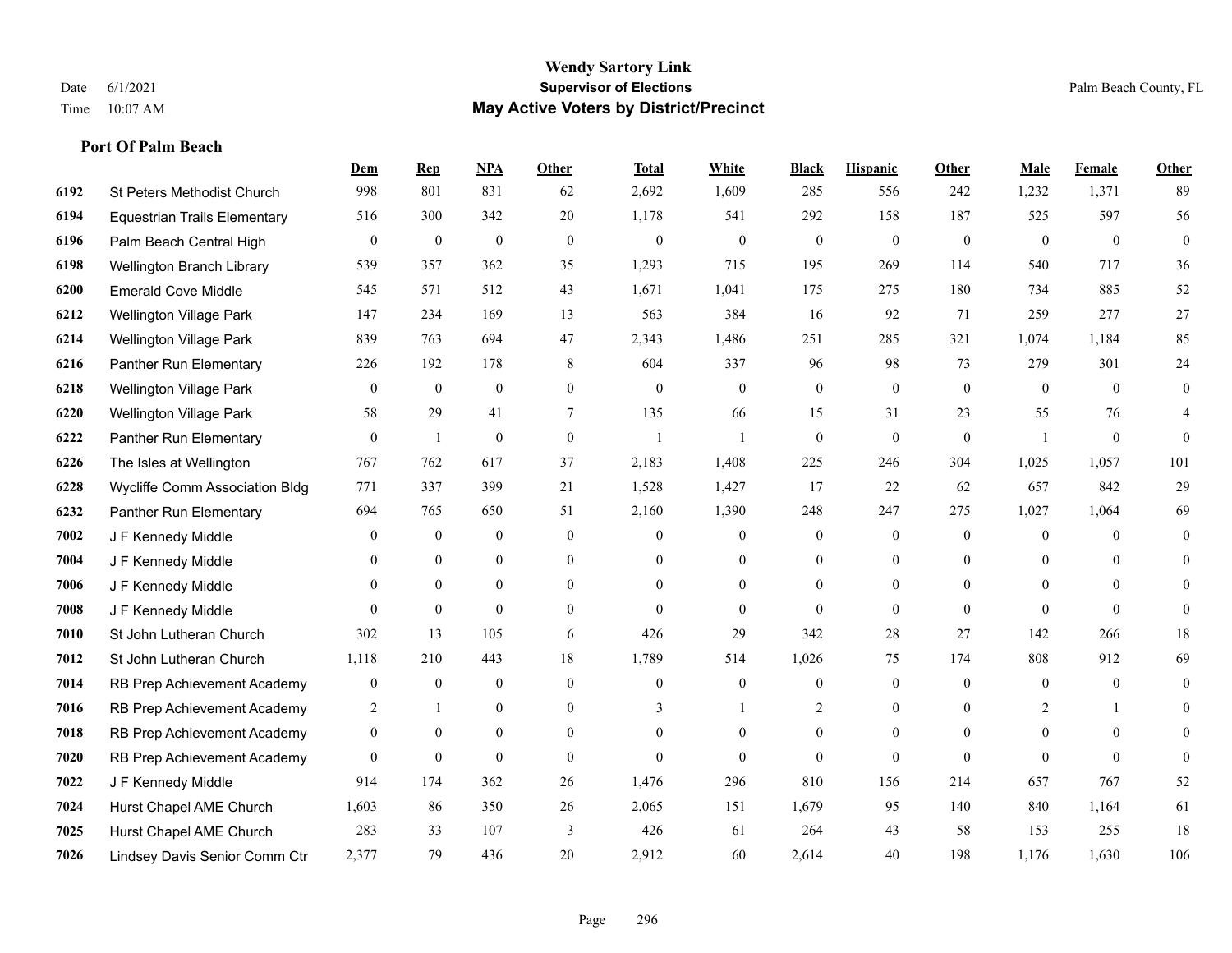#### **Port Of Palm Beach**

|      |                                  | Dem              | <b>Rep</b>       | NPA              | <b>Other</b>   | <b>Total</b>   | White          | <b>Black</b>     | <b>Hispanic</b> | Other          | <b>Male</b>    | Female           | <b>Other</b> |
|------|----------------------------------|------------------|------------------|------------------|----------------|----------------|----------------|------------------|-----------------|----------------|----------------|------------------|--------------|
| 7028 | <b>Wells Recreation Center</b>   | 1,897            | 144              | 488              | 20             | 2,549          | 244            | 1,997            | 100             | 208            | 1,087          | 1,366            | 96           |
| 7030 | Riviera Beach Marina Event Ctr   | 206              | 307              | 181              | 21             | 715            | 571            | 46               | 48              | 50             | 359            | 334              | $22\,$       |
| 7032 | <b>Crossroads Baptist Church</b> | $\mathbf{0}$     | $\boldsymbol{0}$ | $\mathbf{0}$     | $\mathbf{0}$   | $\mathbf{0}$   | $\mathbf{0}$   | $\mathbf{0}$     | $\mathbf{0}$    | $\theta$       | $\overline{0}$ | $\theta$         | $\mathbf{0}$ |
| 7034 | Suncoast High                    | 1,323            | 211              | 519              | 27             | 2,080          | 385            | 1,244            | 152             | 299            | 868            | 1,127            | 85           |
| 7036 | RB Prep Achievement Academy      | $\overline{0}$   | $\overline{0}$   | 6                | $\overline{0}$ | 6              | $\overline{0}$ | $\mathbf{0}$     | $\mathbf{0}$    | 6              | $\overline{4}$ | -1               | 1            |
| 7038 | RB Prep Achievement Academy      | $\overline{0}$   | $\boldsymbol{0}$ | $\mathbf{0}$     | $\overline{0}$ | $\theta$       | $\overline{0}$ | $\mathbf{0}$     | $\mathbf{0}$    | $\theta$       | $\theta$       | $\theta$         | $\theta$     |
| 7040 | Mary McLeod Bethune Elementa     | 1,272            | 55               | 262              | 17             | 1,606          | 37             | 1,417            | 47              | 105            | 623            | 928              | 55           |
| 7041 | Mary McLeod Bethune Elementa     | 397              | 34               | 126              | 9              | 566            | 44             | 433              | 28              | 61             | 213            | 327              | $26\,$       |
| 7042 | Dan Calloway Complex             | 1,755            | 76               | 379              | 20             | 2,230          | 43             | 1,973            | 45              | 169            | 910            | 1,255            | 65           |
| 7044 | <b>Wells Recreation Center</b>   | 1,440            | 89               | 366              | 16             | 1,911          | 192            | 1,508            | 64              | 147            | 788            | 1,049            | $74\,$       |
| 7046 | Riviera Beach Marina Event Ctr   | 40               | 37               | 18               | 5              | 100            | 86             | 7                | $\overline{2}$  | 5              | 58             | 41               | 1            |
| 7048 | <b>Crossroads Baptist Church</b> | 304              | 10               | 89               | 9              | 412            | $\tau$         | 346              | 27              | 32             | 137            | 257              | 18           |
| 7050 | Crossroads Baptist Church        |                  | 2                | $\mathbf{1}$     | $\overline{0}$ | $\overline{4}$ | 3              | $\mathbf{0}$     | $\mathbf{0}$    | $\mathbf{1}$   | 1              | 3                | $\mathbf{0}$ |
| 7052 | <b>Crossroads Baptist Church</b> | $\Omega$         | $\mathbf{0}$     | $\theta$         | $\overline{0}$ | $\mathbf{0}$   | $\overline{0}$ | $\mathbf{0}$     | $\mathbf{0}$    | $\theta$       | $\Omega$       | $\theta$         | $\mathbf{0}$ |
| 7054 | <b>Crossroads Baptist Church</b> | 997              | 68               | 290              | 13             | 1,368          | 114            | 1.035            | 73              | 146            | 578            | 727              | 63           |
| 7056 | Crossroads Baptist Church        | $\boldsymbol{0}$ | $\boldsymbol{0}$ | $\boldsymbol{0}$ | $\mathbf{0}$   | $\mathbf{0}$   | $\mathbf{0}$   | $\boldsymbol{0}$ | $\mathbf{0}$    | $\mathbf{0}$   | $\mathbf{0}$   | $\boldsymbol{0}$ | $\mathbf{0}$ |
| 7058 | Palm Beach Lakes High            | 1.475            | 373              | 625              | 41             | 2,514          | 843            | 1.129            | 311             | 231            | 1,026          | 1.385            | 103          |
| 7060 | Ephesus Junior Academy           | 1,198            | 68               | 238              | 18             | 1,522          | 108            | 1,248            | 51              | 115            | 618            | 852              | 52           |
| 7062 | Mangonia Park Town Hall          | 768              | 45               | 208              | 10             | 1,031          | 86             | 823              | 43              | 79             | 408            | 592              | 31           |
| 7064 | Grace Episcopal Church           | 1,378            | 179              | 459              | 32             | 2,048          | 365            | 1,334            | 132             | 217            | 873            | 1,079            | 96           |
| 7066 | Northboro Elementary             | 1,162            | 195              | 472              | 30             | 1,859          | 498            | 1,002            | 171             | 188            | 827            | 955              | 77           |
| 7068 | Pleasant City Community Center   | 1,022            | 278              | 562              | 38             | 1,900          | 853            | 674              | 189             | 184            | 930            | 870              | 100          |
| 7070 | Northboro Elementary             | 490              | 421              | 388              | 41             | 1,340          | 1,076          | 71               | 83              | 110            | 618            | 684              | $38\,$       |
| 7072 | <b>Egret Lake Elementary</b>     | 492              | 111              | 244              | 6              | 853            | 221            | 380              | 140             | 112            | 367            | 453              | 33           |
| 7074 | <b>Egret Lake Elementary</b>     | 211              | 35               | 90               | 9              | 345            | 63             | 199              | 34              | 49             | 152            | 183              | 10           |
| 7076 | <b>Egret Lake Elementary</b>     | 5                | 2                | $\mathbf{1}$     | $\Omega$       | 8              | 6              | $\mathbf{1}$     | $\mathbf{0}$    | $\overline{1}$ | 6              | 2                | $\mathbf{0}$ |
| 7078 | <b>Egret Lake Elementary</b>     | 367              | 105              | 145              | 15             | 632            | 430            | 103              | 48              | 51             | 245            | 363              | 24           |
| 7080 | <b>Egret Lake Elementary</b>     | 23               | 3                | $\mathbf{0}$     | $\theta$       | 26             | 25             | $\mathbf{0}$     | $\theta$        |                | 6              | 19               | 1            |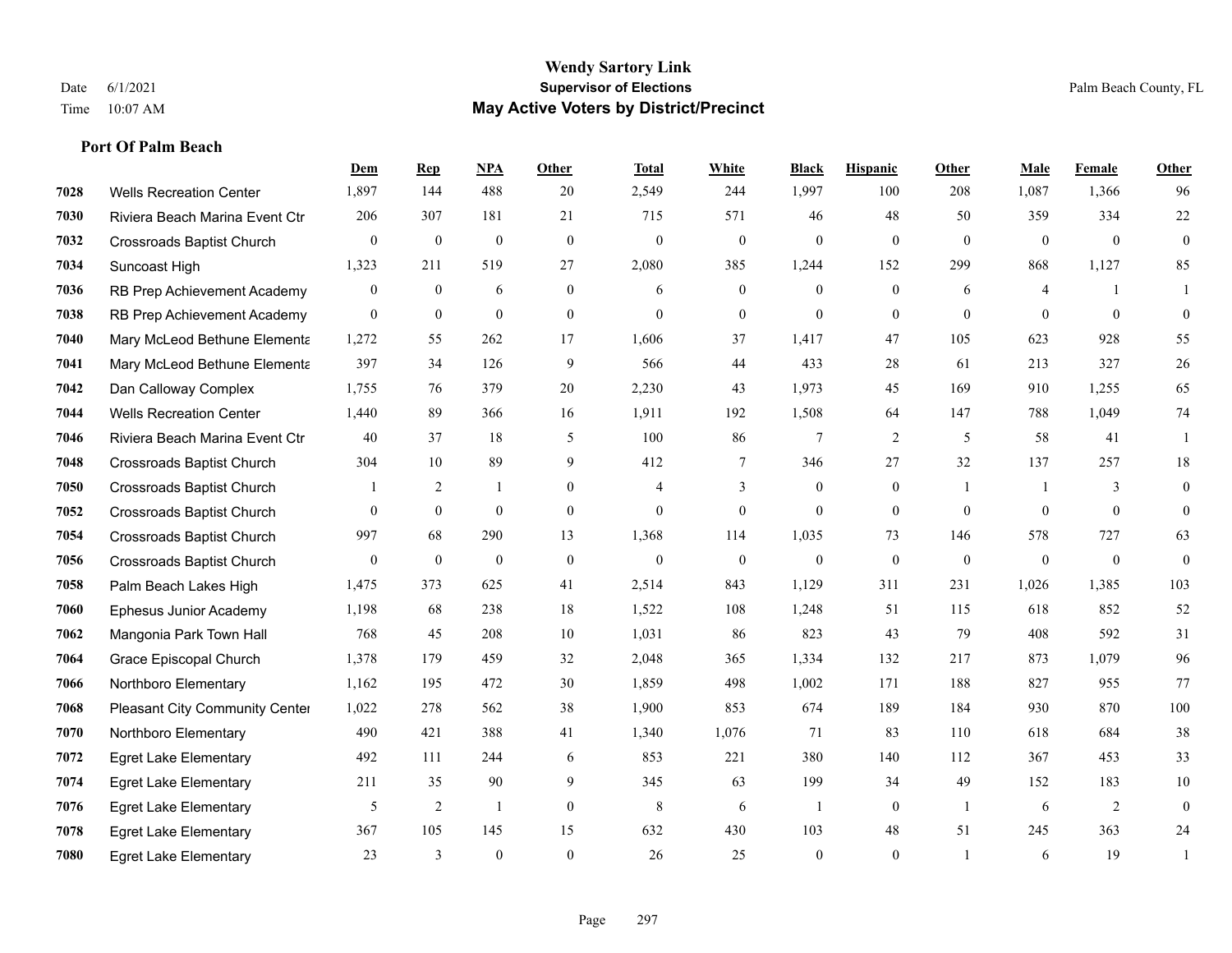#### **Wendy Sartory Link** Date 6/1/2021 **Supervisor of Elections** Palm Beach County, FL Time 10:07 AM **May Active Voters by District/Precinct**

|      |                               | Dem            | <b>Rep</b>     | <b>NPA</b>     | Other          | <b>Total</b> | White          | <b>Black</b>     | <b>Hispanic</b> | Other          | Male         | Female       | Other          |
|------|-------------------------------|----------------|----------------|----------------|----------------|--------------|----------------|------------------|-----------------|----------------|--------------|--------------|----------------|
| 7082 | Seminole Trails Elementary    | 1,083          | 327            | 506            | 30             | 1,946        | 720            | 731              | 269             | 226            | 852          | 1,009        | 85             |
| 7084 | Sharon Christian Church       | 753            | 282            | 444            | 43             | 1,522        | 621            | 454              | 282             | 165            | 627          | 837          | 58             |
| 7086 | <b>Bear Lakes Middle</b>      | 35             | 17             | 14             | 2              | 68           | 25             | 17               | 10              | 16             | 27           | 37           | $\overline{4}$ |
| 7088 | Whitehall Clubhouse #3        | 694            | 490            | 449            | 47             | 1,680        | 1,064          | 253              | 195             | 168            | 792          | 836          | 52             |
| 7090 | <b>Bear Lakes Middle</b>      | 1,428          | 509            | 893            | 62             | 2,892        | 1,137          | 1,002            | 408             | 345            | 1,266        | 1,488        | 138            |
| 7092 | Palm Beach Lakes High         | 120            | 36             | 77             | 3              | 236          | 86             | 67               | 24              | 59             | 109          | 112          | 15             |
| 7094 | Salvation Army Activity Hall  | 601            | 81             | 280            | 12             | 974          | 164            | 502              | 129             | 179            | 415          | 510          | 49             |
| 7096 | Salvation Army Activity Hall  | 869            | 322            | 502            | 34             | 1,727        | 711            | 548              | 265             | 203            | 703          | 939          | 85             |
| 7098 | U M Church of Palm Beaches    | 23             | 17             | 21             | -1             | 62           | 48             | 2                | 10              | 2              | 31           | 26           | 5              |
| 7100 | U M Church of Palm Beaches    | 1,045          | 472            | 718            | 74             | 2,309        | 1,119          | 710              | 262             | 218            | 1,038        | 1,196        | 75             |
| 7102 | <b>First Christian Church</b> | 786            | 189            | 357            | 25             | 1,357        | 455            | 657              | 112             | 133            | 525          | 779          | 53             |
| 7104 | WPB City Fire Station #5      | 767            | 394            | 439            | 24             | 1,624        | 998            | 282              | 193             | 151            | 704          | 867          | 53             |
| 7106 | Roosevelt Elementary          | 2,187          | 180            | 585            | 32             | 2,984        | 299            | 2,197            | 251             | 237            | 1,213        | 1,638        | 133            |
| 7108 | <b>Chamber of Commerce</b>    | 431            | 408            | 372            | 54             | 1,265        | 956            | 64               | 104             | 141            | 600          | 620          | 45             |
| 7110 | <b>Adult Education Center</b> | 697            | 217            | 417            | 30             | 1,361        | 427            | 432              | 372             | 130            | 560          | 738          | 63             |
| 7112 | <b>Adult Education Center</b> | 134            | 30             | 57             | 7              | 228          | 57             | 126              | 23              | 22             | 70           | 149          | 9              |
| 7114 | <b>Adult Education Center</b> | $\theta$       | $\Omega$       | $\Omega$       | $\theta$       | $\theta$     | $\theta$       | $\mathbf{0}$     | $\theta$        | $\Omega$       | $\Omega$     | $\theta$     | $\overline{0}$ |
| 7116 | <b>Adult Education Center</b> | $\overline{0}$ | $\overline{0}$ | $\overline{0}$ | $\mathbf{0}$   | $\mathbf{0}$ | $\overline{0}$ | $\boldsymbol{0}$ | $\theta$        | $\overline{0}$ | $\mathbf{0}$ | $\theta$     | $\mathbf{0}$   |
| 7118 | <b>Adult Education Center</b> | 35             | 38             | 41             | 5              | 119          | 90             | $\overline{4}$   | 18              | $\tau$         | 61           | 50           | 8              |
| 7120 | U M Church of Palm Beaches    | 291            | 112            | 178            | 8              | 589          | 206            | 212              | 112             | 59             | 257          | 301          | 31             |
| 7122 | U M Church of Palm Beaches    | $\mathbf{0}$   | $\overline{0}$ | $\mathbf{0}$   | $\mathbf{0}$   | $\mathbf{0}$ | $\overline{0}$ | $\boldsymbol{0}$ | $\mathbf{0}$    | $\theta$       | $\mathbf{0}$ | $\mathbf{0}$ | $\mathbf{0}$   |
| 7124 | First Christian Church        | 1,271          | 146            | 363            | 16             | 1,796        | 216            | 1,276            | 131             | 173            | 793          | 934          | 69             |
| 7126 | <b>First Christian Church</b> | 1,621          | 537            | 830            | 85             | 3,073        | 1,193          | 1,106            | 443             | 331            | 1,260        | 1,683        | 130            |
| 7128 | <b>Westward Elementary</b>    | 2,096          | 129            | 533            | 24             | 2,782        | 175            | 2,262            | 125             | 220            | 1,135        | 1,547        | 100            |
| 7130 | Alexander W Dreyfoos SOA High | 884            | 861            | 798            | 76             | 2,619        | 2,002          | 125              | 219             | 273            | 1,322        | 1,218        | 79             |
| 7132 | WPB City Hall Flagler Gallery | 718            | 687            | 600            | 82             | 2,087        | 1,626          | 93               | 145             | 223            | 1,044        | 961          | 82             |
| 7134 | Clayton Hutcheson Hall A      | 837            | 178            | 421            | 25             | 1,461        | 325            | 683              | 300             | 153            | 645          | 744          | 72             |
| 7136 | <b>Haverhill Town Hall</b>    | 48             | 35             | 35             | $\overline{2}$ | 120          | 47             | 33               | 30              | 10             | 49           | 66           | 5              |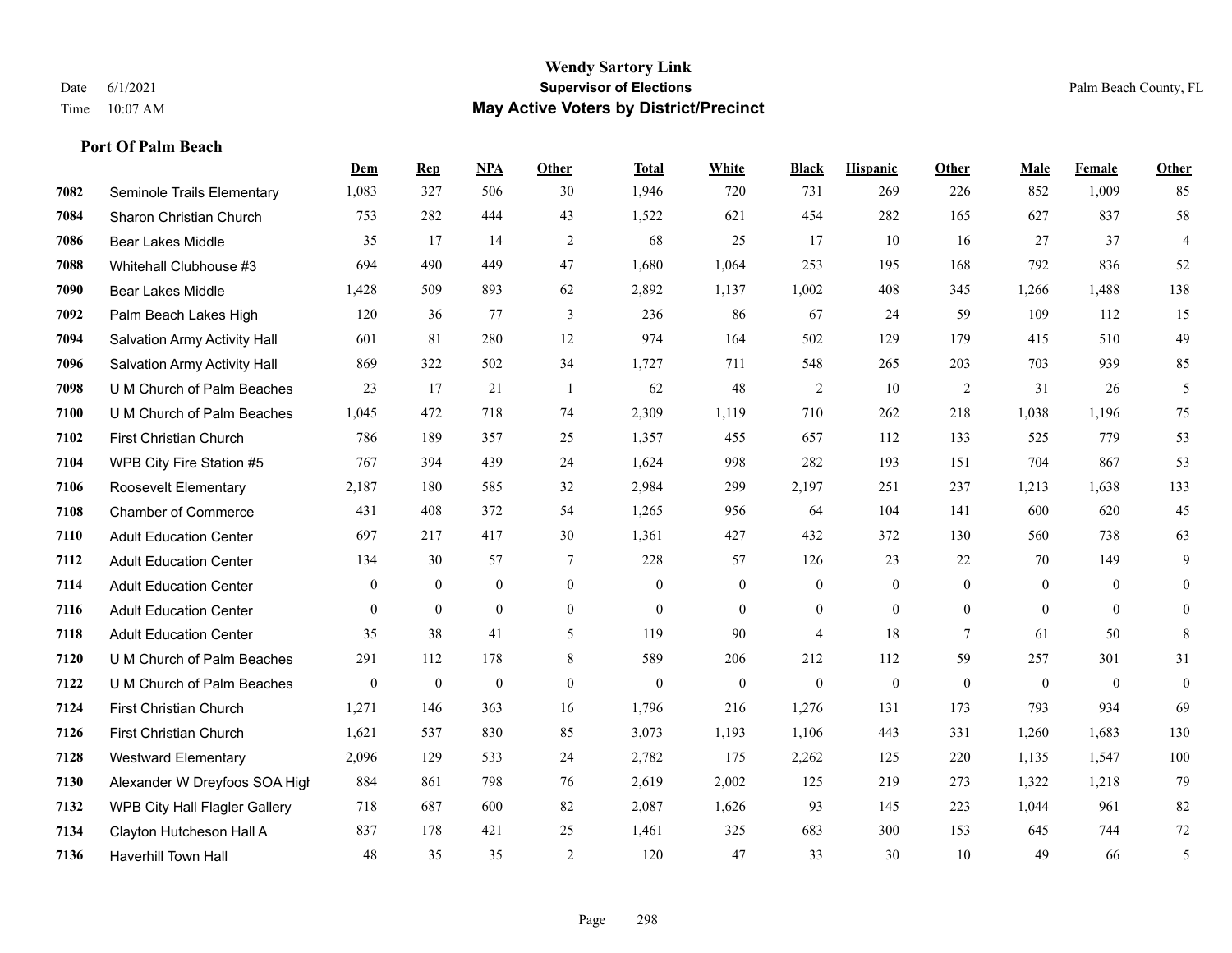### **Port Of Palm Beach**

|      |                                      | <b>Dem</b> | <b>Rep</b> | <b>NPA</b> | Other    | <b>Total</b> | White   | <b>Black</b> | <b>Hispanic</b> | Other  | Male    | Female  | Other    |
|------|--------------------------------------|------------|------------|------------|----------|--------------|---------|--------------|-----------------|--------|---------|---------|----------|
| 7138 | <b>Westgate Community Center</b>     | 1,598      | 458        | 928        | 30       | 3,014        | 718     | 989          | 998             | 309    | 334     | 1,530   | 150      |
| 7140 | <b>Haverhill Town Hall</b>           | 174        | 77         | 96         | 4        | 351          | 109     | 125          | 78              | 39     | 162     | 168     | 21       |
| 7142 | Clayton Hutcheson Hall B             | 37         | 8          | 12         | $\theta$ | 57           | 17      | 28           |                 |        | 26      | 31      | $\theta$ |
| 7144 | Clayton Hutcheson Hall B             | 49         |            | 20         |          | 73           |         | 48           | 12              | 9      | 28      | 39      | 6        |
| 7146 | Clayton Hutcheson Hall B             | 248        | 15         | 101        | 2        | 366          | 27      | 234          | 81              | 24     | 130     | 219     | 17       |
| 7148 | <b>Howard Park Community Center</b>  | 72         | 25         | 47         |          | 149          | 67      | 35           | 28              | 19     | 73      | 69      |          |
| 7149 | <b>Howard Park Community Center</b>  | 61         | 12         | 49         |          | 123          | 18      | 50           | 33              | 22     | 56      | 56      | 11       |
| 7150 | Howard Park Community Center         | 377        | 301        | 322        | 37       | 1,037        | 826     | 41           | 91              | 79     | 521     | 483     | 33       |
| 7152 | <b>WPB City Hall Flagler Gallery</b> | 499        | 515        | 333        | 43       | 1,390        | 1,086   | 48           | 126             | 130    | 527     | 788     | 75       |
| 7154 | Morton & Barbara Mandel Cente        | 151        | 382        | 164        | 20       | 717          | 635     |              |                 | 57     | 325     | 370     | 22       |
|      | <b>Port Of Palm Beach</b>            | 137,952    | 85,138     | 83,422     | 6,296    | 312,808      | 169,009 | 74,534       | 40,090          | 29,175 | 138,440 | 163,119 | 11,249   |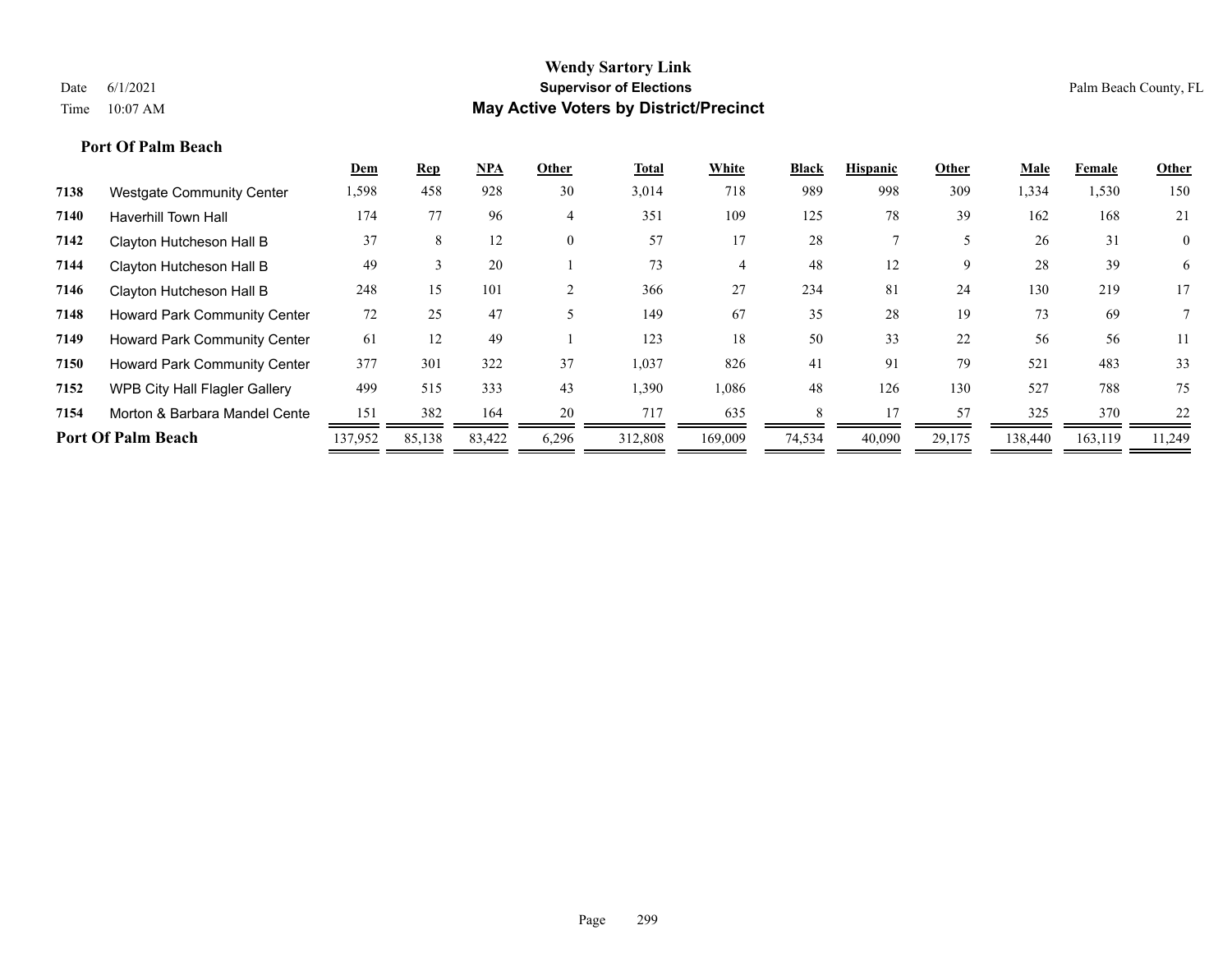#### **Renaissance Comm Dev**

|      |                                  | <u>Dem</u> | Rep             | NPA | Other | <b>Total</b> | White | <b>Black</b> | <b>Hispanic</b> | Other | Male | Female | <b>Other</b> |
|------|----------------------------------|------------|-----------------|-----|-------|--------------|-------|--------------|-----------------|-------|------|--------|--------------|
| 3187 | Christ Fellowship Church BB      | 729        | 41 <sup>7</sup> | 604 |       | .806         | 1,042 | 276          | 286             | 202   | 845  | 899    | 62           |
|      | <b>Renaissance C</b><br>Comm Dev | 729        | $41^{\circ}$    | 604 |       | ,806         | 1,042 | 276          | 286             | 202   | 845  | 899    | 62           |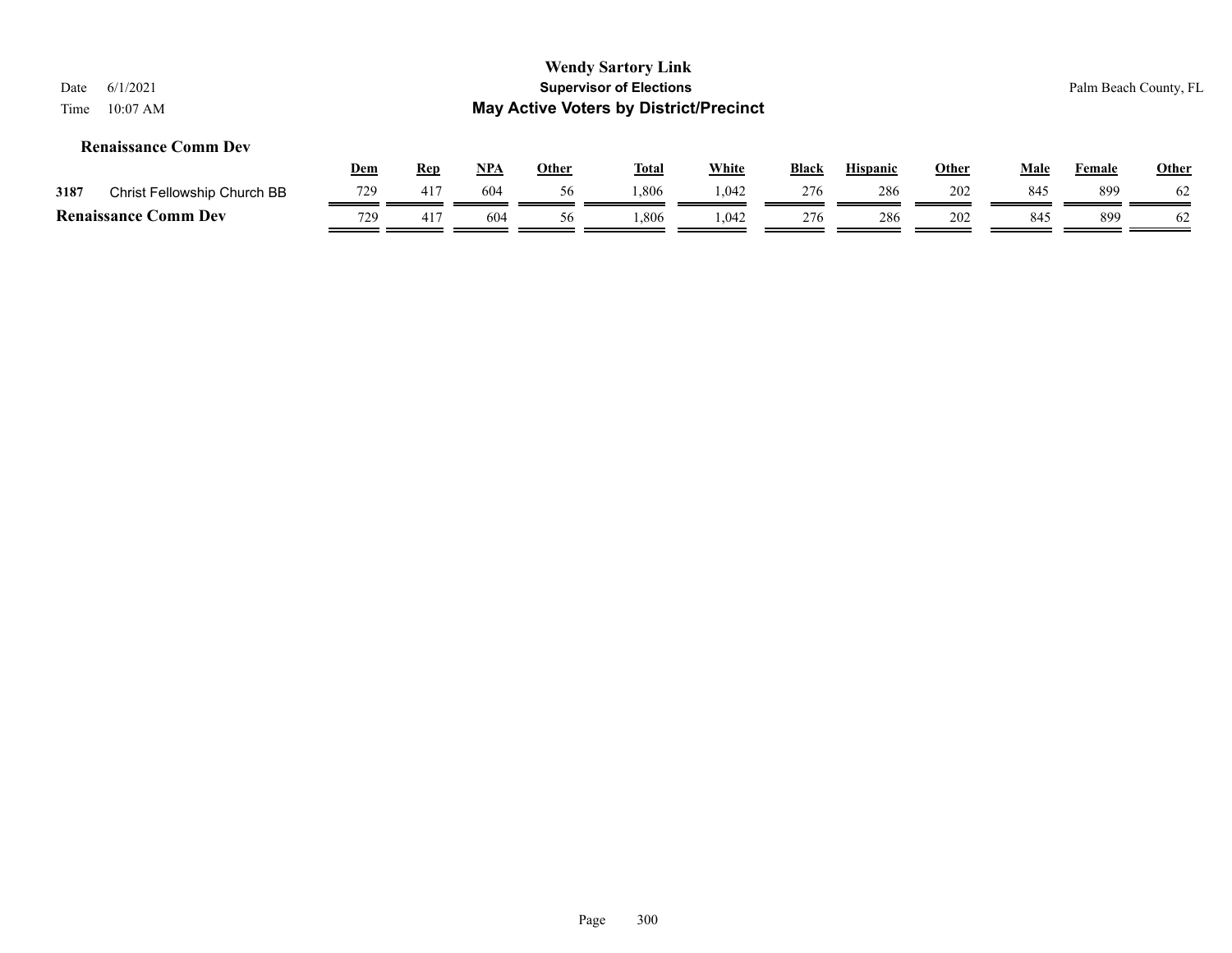#### **Sonoma Bay Comm Dev**

|      |                            | Dem | Rep | NP/      | Other | <b>Total</b> | White          | <b>Black</b> | <b>Hispanic</b> | Other | Male | Female | <b>Other</b> |
|------|----------------------------|-----|-----|----------|-------|--------------|----------------|--------------|-----------------|-------|------|--------|--------------|
| 7025 | Hurst Chapel AME Church    | 283 |     | 107      |       | 426          | 0 <sub>1</sub> | 264          |                 |       | 153  | 255    | 18           |
|      | <b>Sonoma Bay Comm Dev</b> | 283 |     | $10^{-}$ |       | 426          |                | 264          |                 |       | 153  | 755    | 18           |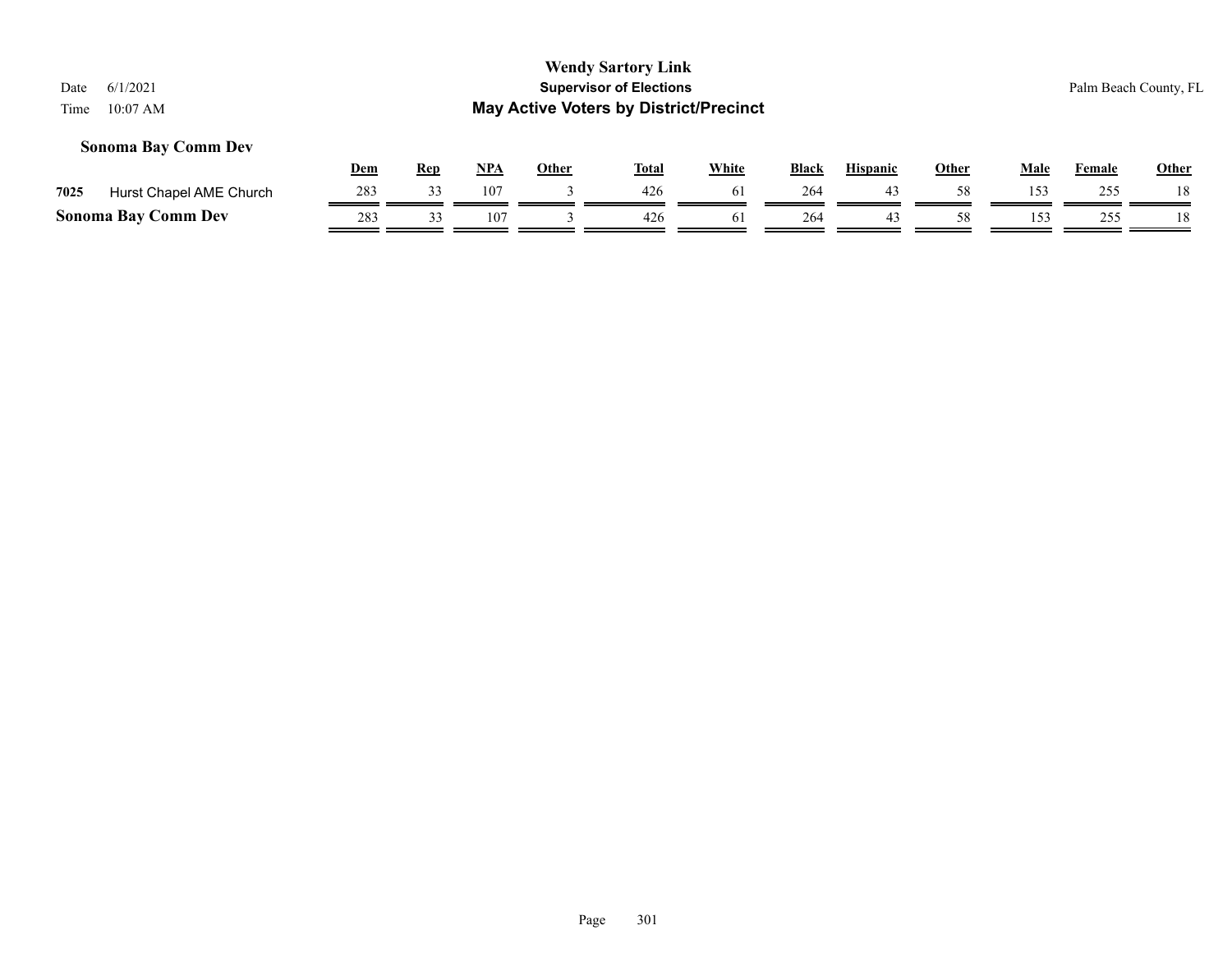#### **Seminole Imprv Dist**

|      |                            | <u>Dem</u> | <u>Rep</u> | <u>NPA</u> | Other | <b>Total</b> | White | <b>Black</b> | <b>Hispanic</b> | Other | Male | Female | <b>Other</b> |
|------|----------------------------|------------|------------|------------|-------|--------------|-------|--------------|-----------------|-------|------|--------|--------------|
| 6072 | Seminole Ridge High        | 425        | 402        | 380        | 36    | 1.243        | 572   | 237          | 324             | 110   | 578  | 643    | 22           |
| 6073 | Seminole Ridge High        |            |            |            |       |              |       |              |                 |       |      |        |              |
|      | <b>Seminole Imprv Dist</b> | 425        | 402        | 380        | 36    | 1,243        | 572   | 237          | 324             | 110   | 578  | 643    | ∠∠           |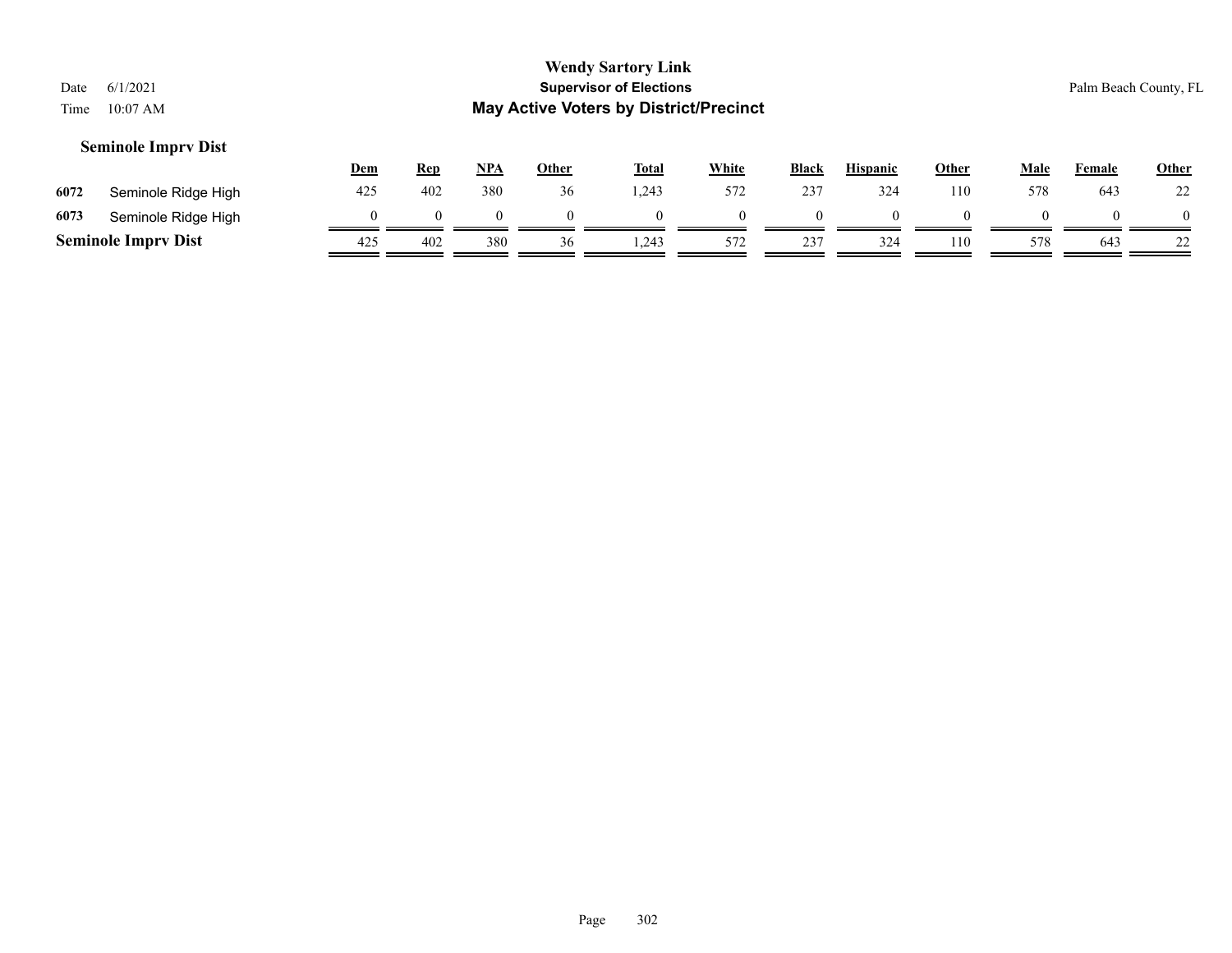#### **Terracina Comm Dev Dist**

|      |                            | Dem | <b>Rep</b> | <b>NPA</b> | Other | <b>Total</b> | White | <b>Black</b> | <b>Hispanic</b> | Other | Male | Female | <b>Other</b> |
|------|----------------------------|-----|------------|------------|-------|--------------|-------|--------------|-----------------|-------|------|--------|--------------|
| 2052 | Elks Lodge #1352           | 569 | 159        | 277        | 1 Q   | .024         | 191   | 480          |                 | 195   | 474  | 510    | 40           |
|      | Comm Dev Dist<br>Terracina | 569 | 159        | $\sim$     |       | .024         | 191   | 480          | 158             | 195   | 474  | 510    | 40           |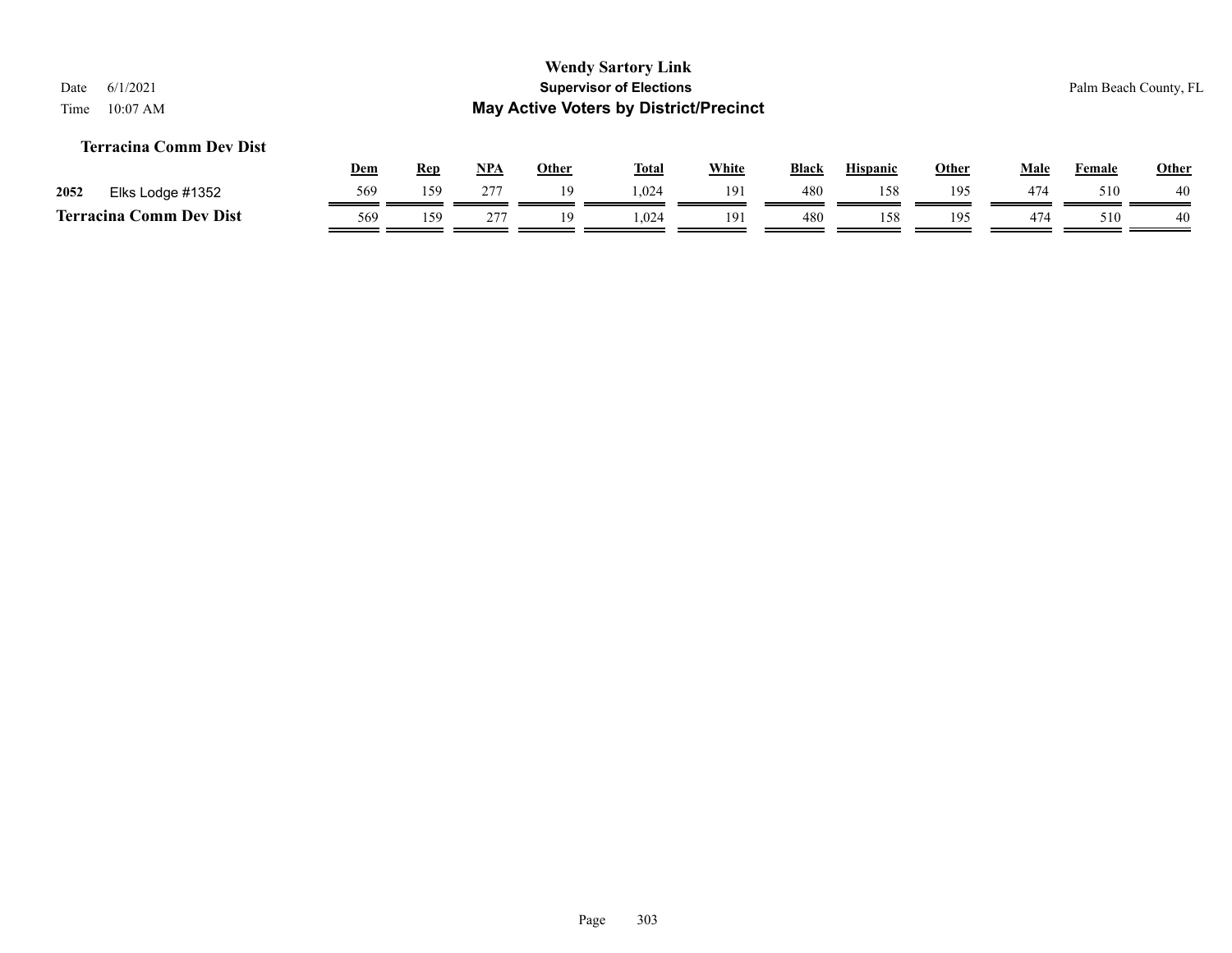#### **Thousand Comm Dev Dist**

|                                            | <b>Dem</b> | Rep | <b>NPA</b> | Other | <b>Total</b> | White | <b>Black</b> | <b>Hispanic</b> | Other | Male         | Female | <b>Other</b> |
|--------------------------------------------|------------|-----|------------|-------|--------------|-------|--------------|-----------------|-------|--------------|--------|--------------|
| 7022<br>F Kennedy Middle                   | 914        | 174 | 362        | 26    | 1.476        | 296   | 810          | 156             | 214   | $65^{\circ}$ | 767    | 52           |
| <b>Thousand C</b><br>C <b>omm Dev Dist</b> | 914        | 174 | 362        | 26    | ,476         | 296   | 810          | 156.            | 214   | $65^{\circ}$ | 767    | 52           |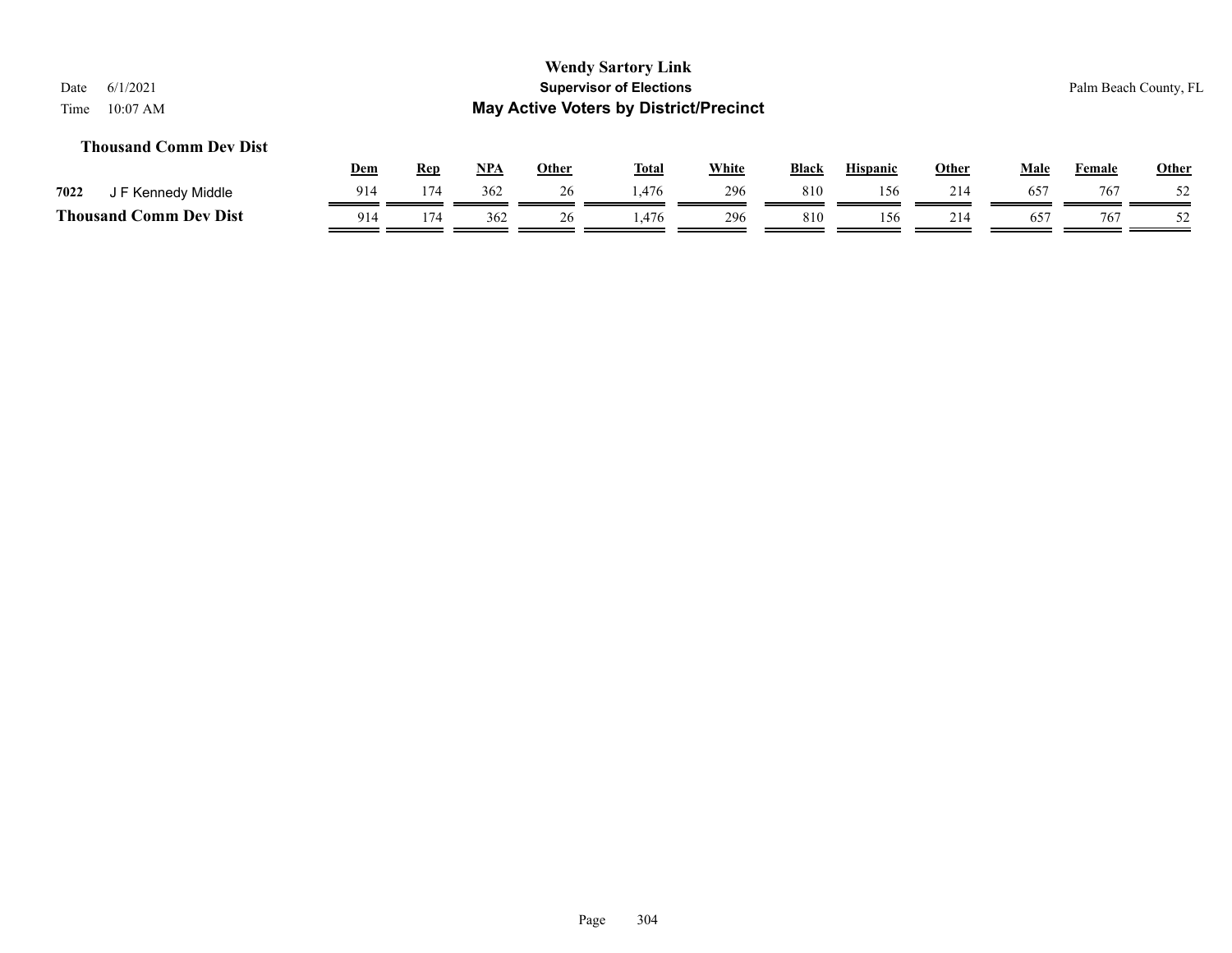#### **Vista Comm Dev Dist**

|          |                      | <u>Dem</u> | Rep | NPA | Other | <b>Total</b> | White | Black | <b>Hispanic</b> | Other | Male | Female | Other   |
|----------|----------------------|------------|-----|-----|-------|--------------|-------|-------|-----------------|-------|------|--------|---------|
| 2021     | Jeaga Middle         | 164        |     | 127 |       | 361          | 16،   | 122   | $\overline{ }$  | 50    | 142  | 207    |         |
| Vista Co | <b>Comm Dev Dist</b> | 164        |     |     |       | 361          | 116   | 122   |                 | 50    | 142  | 207    | $\perp$ |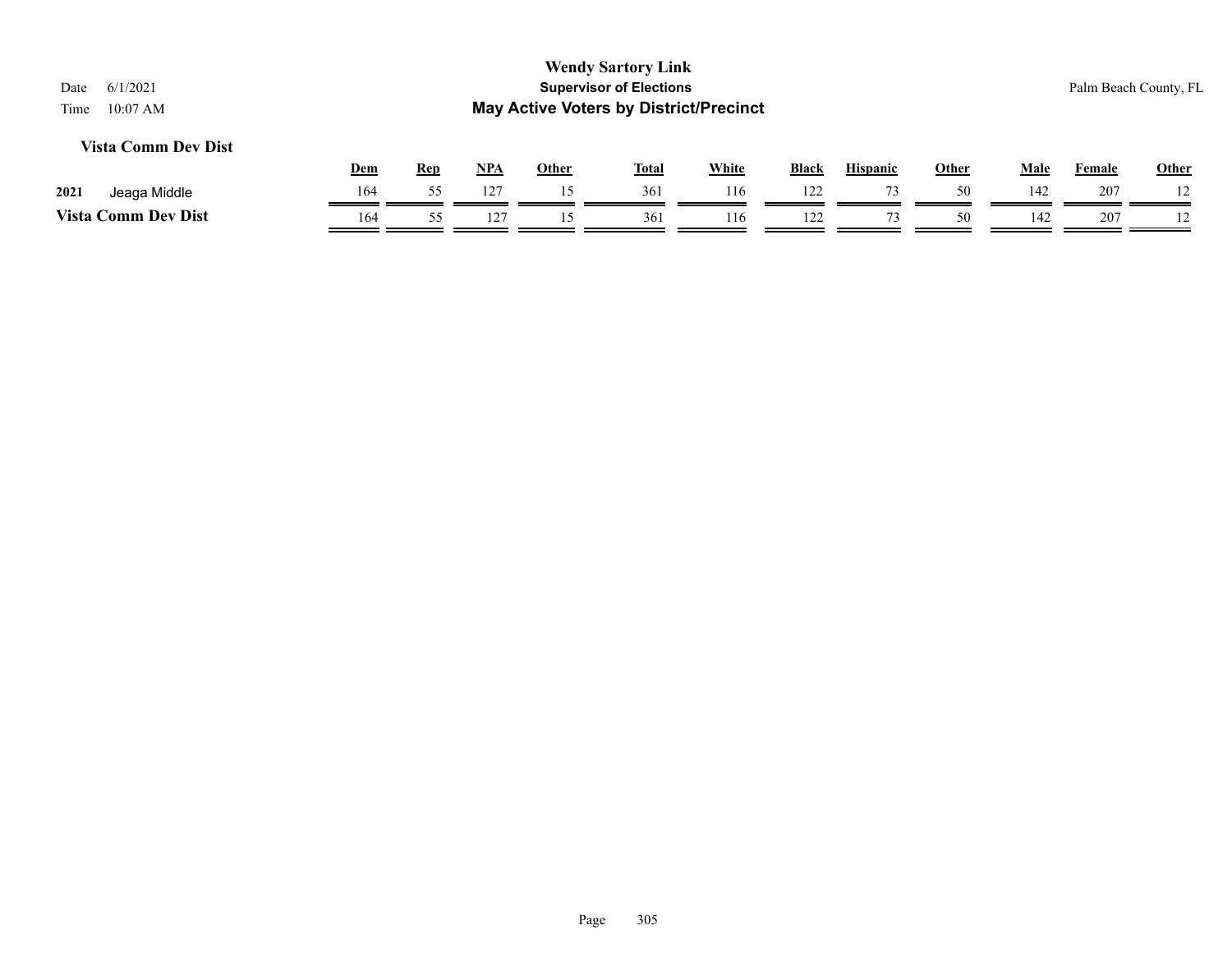#### **Winston Comm Dev Dist**

|                  |                      | Dem | Rep | <b>NPA</b> | Other | <b>Total</b> | White | <b>Black</b>   | <b>Hispanic</b> | Other | Male | Female | <b>Other</b>    |
|------------------|----------------------|-----|-----|------------|-------|--------------|-------|----------------|-----------------|-------|------|--------|-----------------|
| 3104             | American German Club | 425 | 371 | 386        | ے د   | 1.214        | 847   | Q <sub>2</sub> | $14^\circ$      |       | 565  | 602    | $\sqrt{7}$<br>∸ |
| <b>Winston C</b> | <b>Comm Dev Dist</b> | 425 | 371 | 386        | ے د   | 214          | 847   | -Q2            | 143             |       | 565  | 602    | $\rightarrow$   |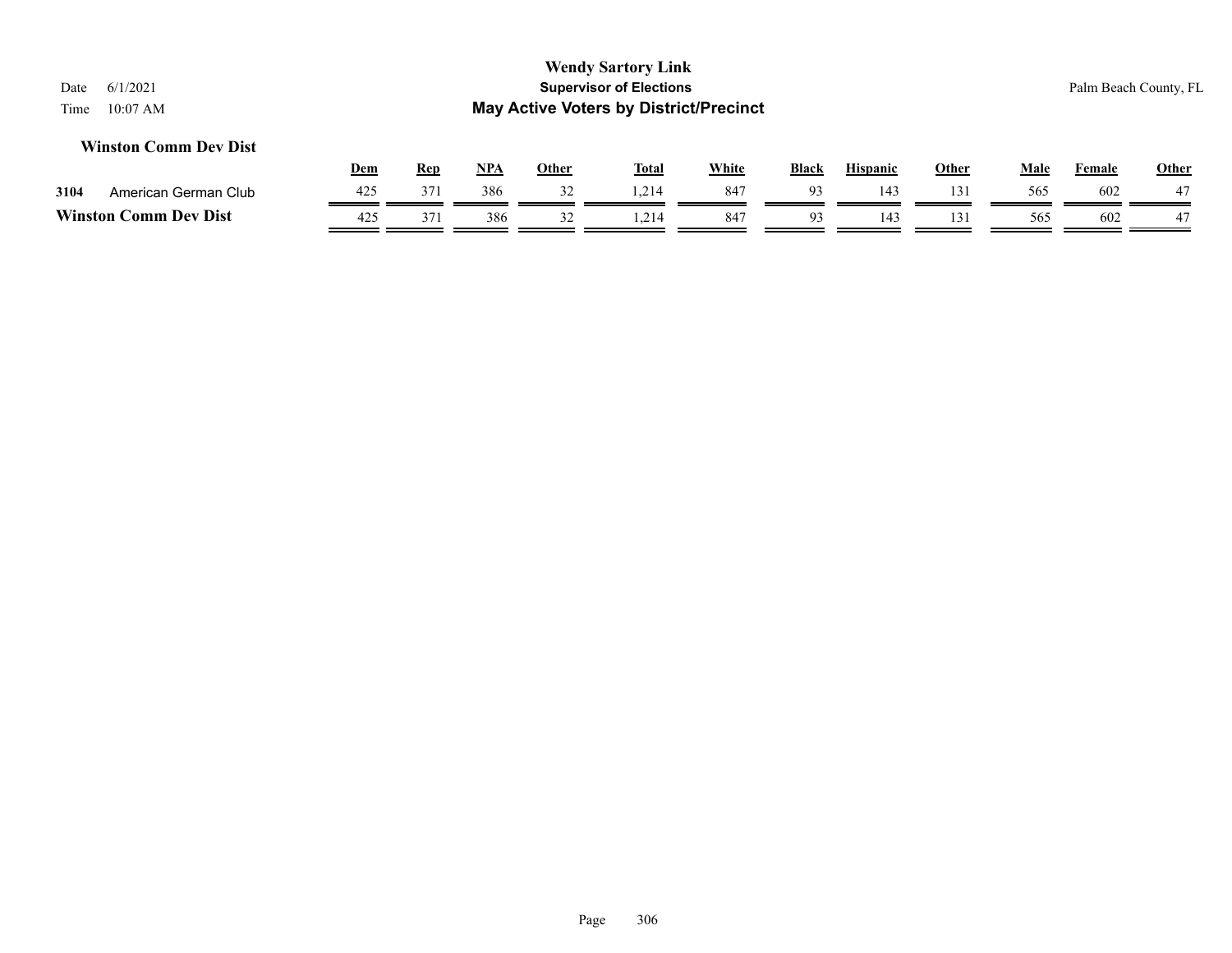#### **Wyndam Park Comm Dev**

|      |                               | <u>Dem</u> | Rep | NPA | Other | <b>Total</b> | White | <b>Black</b> | <b>Hispanic</b> | Other | Male | Female | <b>Other</b> |
|------|-------------------------------|------------|-----|-----|-------|--------------|-------|--------------|-----------------|-------|------|--------|--------------|
| 2094 | Pine Jog Environmental Center | 376        |     | 210 |       | 680          |       | 268          |                 | 119   | 284  | 367    | 29           |
|      | <b>Wyndam Park Comm Dev</b>   | 376        |     | 210 |       | 680          |       | 268          |                 | 119   | 284  | 367    |              |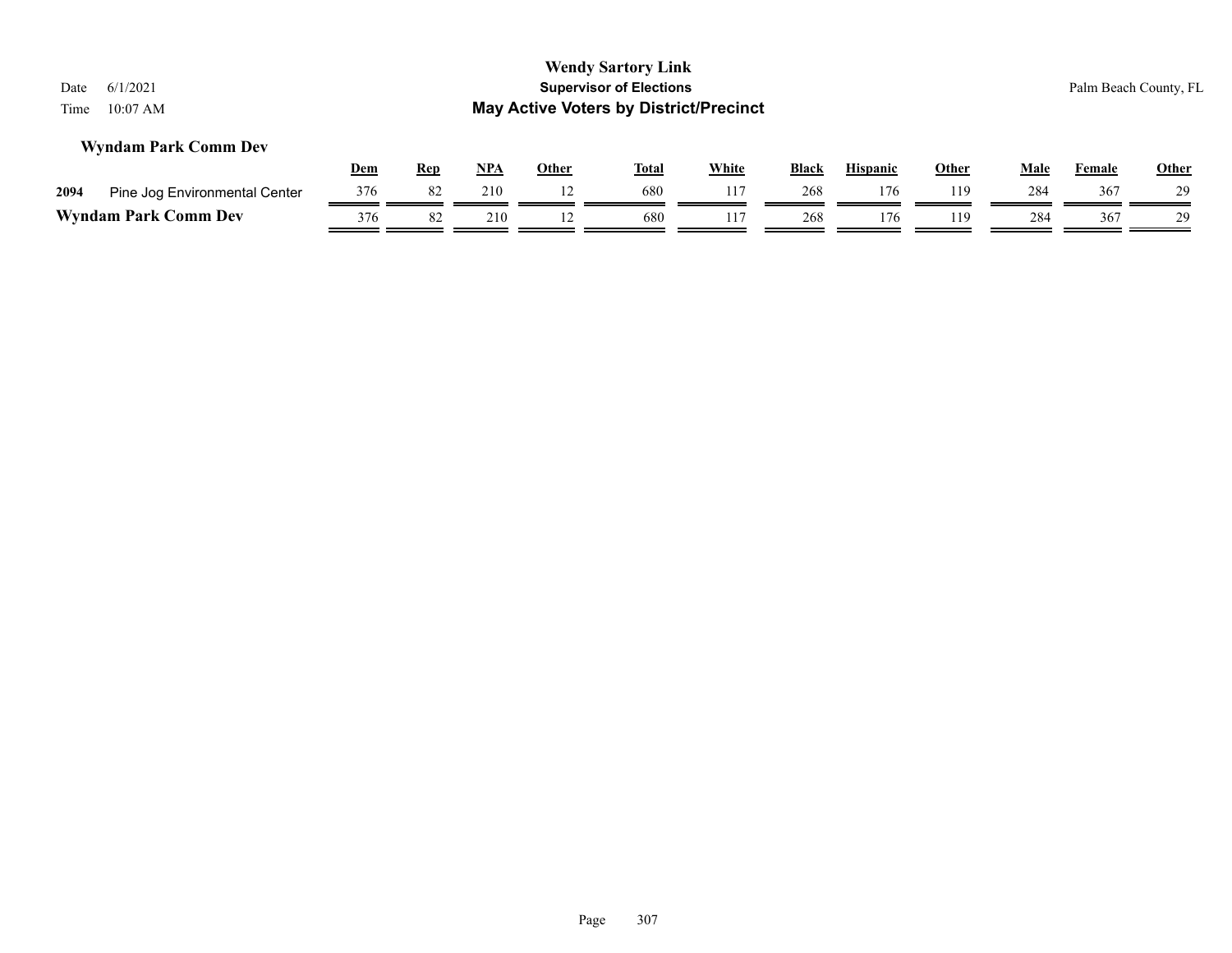| 6/1/2021<br>Date                  |            |            |            |              | <b>Wendy Sartory Link</b><br><b>Supervisor of Elections</b> |              |              |                 |              |             |               | Palm Beach County, FL |
|-----------------------------------|------------|------------|------------|--------------|-------------------------------------------------------------|--------------|--------------|-----------------|--------------|-------------|---------------|-----------------------|
| $10:07$ AM<br>Time                |            |            |            |              | <b>May Active Voters by District/Precinct</b>               |              |              |                 |              |             |               |                       |
| Ward 1                            |            |            |            |              |                                                             |              |              |                 |              |             |               |                       |
|                                   | <u>Dem</u> | <u>Rep</u> | <b>NPA</b> | <u>Other</u> | <b>Total</b>                                                | <b>White</b> | <b>Black</b> | <b>Hispanic</b> | <u>Other</u> | <b>Male</b> | <u>Female</u> | <b>Other</b>          |
| 3082<br><b>Atlantis City Hall</b> | 485        | 910        | 445        | 42           | 1,882                                                       | 1,627        | 41           | 88              | 126          | 867         | 97.           | 44                    |

**Ward 1** 485 910 445 42 1,882 1,627 41 88 126 867 971 44

 $\overline{\phantom{a}}$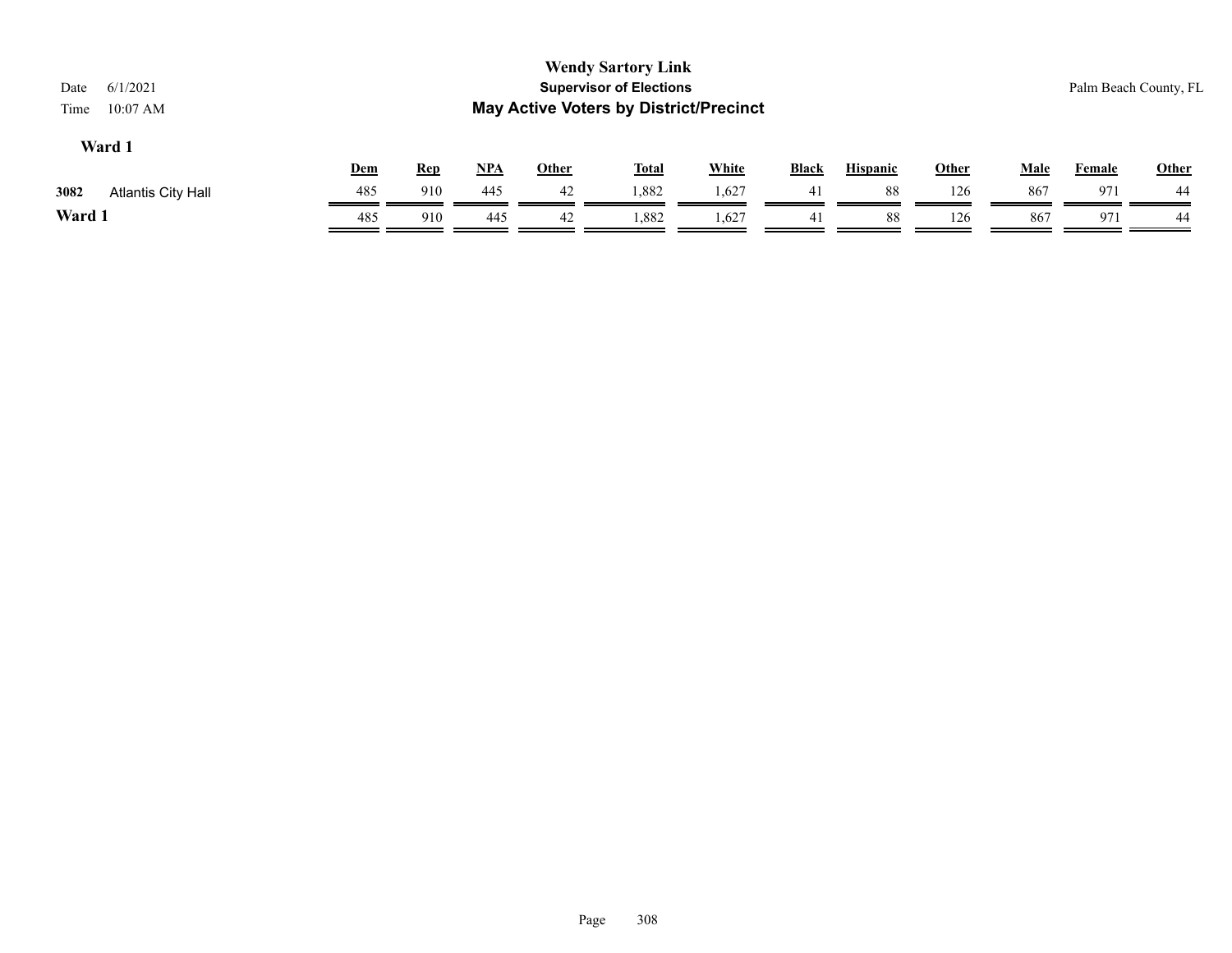|      |                                   | Dem   | <b>Rep</b> | NPA   | Other          | <b>Total</b> | White  | <b>Black</b> | <b>Hispanic</b> | Other | Male  | Female | Other |
|------|-----------------------------------|-------|------------|-------|----------------|--------------|--------|--------------|-----------------|-------|-------|--------|-------|
| 3185 | Christ Fellowship Church BB       | 256   | 171        | 177   | 28             | 632          | 399    | 69           | 96              | 68    | 300   | 308    | 24    |
| 3186 | Christ Fellowship Church BB       | 186   | 126        | 145   | 10             | 467          | 329    | 41           | 64              | 33    | 208   | 238    | 21    |
| 3187 | Christ Fellowship Church BB       | 729   | 417        | 604   | 56             | 1,806        | 1,042  | 276          | 286             | 202   | 845   | 899    | 62    |
| 3192 | Leisureville #1 Clubhouse         | 574   | 412        | 375   | 42             | 1,403        | 1,062  | 112          | 131             | 98    | 564   | 790    | 49    |
| 3196 | Leisureville #3 Clubhouse         | 629   | 566        | 429   | 47             | 1,671        | 1,398  | 78           | 103             | 92    | 716   | 900    | 55    |
| 3198 | <b>BB Leisureville Clubhouse</b>  | 493   | 528        | 311   | 36             | 1,368        | 1,133  | 60           | 114             | 61    | 559   | 771    | 38    |
| 3200 | <b>Golfview Harbour Clubhouse</b> | 647   | 419        | 421   | 28             | 1,515        | 1,033  | 211          | 117             | 154   | 685   | 776    | 54    |
| 3202 | <b>Golfview Harbour Clubhouse</b> | 70    | 67         | 48    | $\overline{7}$ | 192          | 143    | 30           | 9               | 10    | 94    | 92     | 6     |
| 4020 | Christ Fellowship Church BB       | 33    | 28         | 42    | $\overline{4}$ | 107          | 84     | 4            | 11              | 8     | 39    | 66     | 2     |
| 4022 | <b>Congress Middle</b>            | 865   | 245        | 417   | 40             | 1,567        | 568    | 679          | 164             | 156   | 651   | 854    | 62    |
| 4034 | <b>Crosspointe Elementary</b>     | 369   | 256        | 303   | 25             | 953          | 687    | 116          | 61              | 89    | 406   | 527    | 20    |
| 4050 | Hunter's Run Courtside Cafe       | 1,087 | 373        | 552   | 35             | 2,047        | 1,881  | 41           | 48              | 77    | 854   | 1,146  | 47    |
| 4052 | <b>Crosspointe Elementary</b>     | 122   | 81         | 86    | $\overline{3}$ | 292          | 175    | 59           | 23              | 35    | 144   | 141    |       |
| 4053 | <b>Crosspointe Elementary</b>     | 211   | 78         | 146   | 18             | 453          | 171    | 108          | 102             | 72    | 198   | 236    | 19    |
|      | <b>Boynton Beach Dist 1</b>       | 6,271 | 3,767      | 4,056 | 379            | 14,473       | 10,105 | 1,884        | 1,329           | 1,155 | 6,263 | 7,744  | 466   |
|      |                                   |       |            |       |                |              |        |              |                 |       |       |        |       |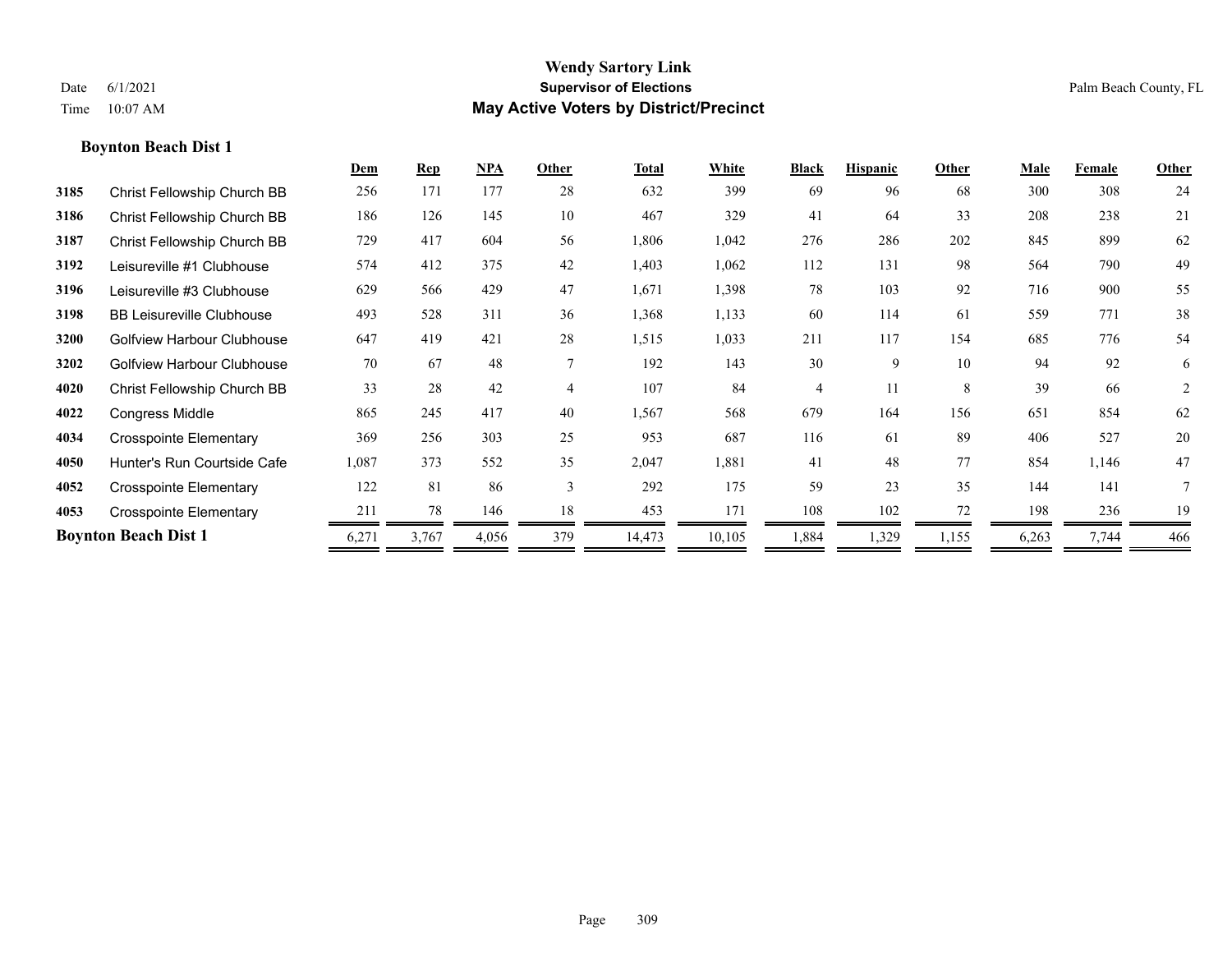|      |                                | <u>Dem</u> | <b>Rep</b> | $NPA$ | Other    | <b>Total</b> | White | <b>Black</b> | <b>Hispanic</b> | Other | Male  | Female | Other    |
|------|--------------------------------|------------|------------|-------|----------|--------------|-------|--------------|-----------------|-------|-------|--------|----------|
| 3188 | Christ Fellowship Church BB    | 422        | 308        | 359   | 21       | 1,110        | 683   | 228          | 127             | 72    | 542   | 531    | 37       |
| 3190 | Imagine Schools - Chancellor   | 333        | 164        | 233   | 18       | 748          | 420   | 154          | 107             | 67    | 372   | 358    | 18       |
| 4024 | Harvey E Oyer Jr Park          | 510        | 640        | 508   | 60       | 1,718        | 1,358 | 90           | 133             | 137   | 826   | 843    | 49       |
| 7178 | Temple Beth Kodesh             | 1,553      | 192        | 558   | 31       | 2,334        | 462   | 1,325        | 346             | 201   | 1,033 | 1,191  | 110      |
| 7179 | Village Royale on the Green    | 834        | 241        | 367   | 24       | 1,466        | 623   | 580          | 143             | 120   | 617   | 782    | 67       |
| 7180 | St John Missionary Baptist Chr | 1,811      | 144        | 467   | 18       | 2,440        | 247   | 1,813        | 175             | 205   | 1,029 | 1,306  | 105      |
| 7182 | Carolyn Sims Center            | 1,543      | 67         | 375   | 11       | 1,996        | 92    | 1,667        | 87              | 150   | 816   | 1,098  | 82       |
| 7184 | St John Missionary Baptist Chr |            |            |       | $\Omega$ | h            |       |              |                 |       |       |        | $\theta$ |
|      | <b>Boynton Beach Dist 2</b>    | 7,008      | 1,760      | 2,867 | 183      | 11,818       | 3,889 | 5,858        | 1,118           | 953   | 5,239 | 6,111  | 468      |
|      |                                |            |            |       |          |              |       |              |                 |       |       |        |          |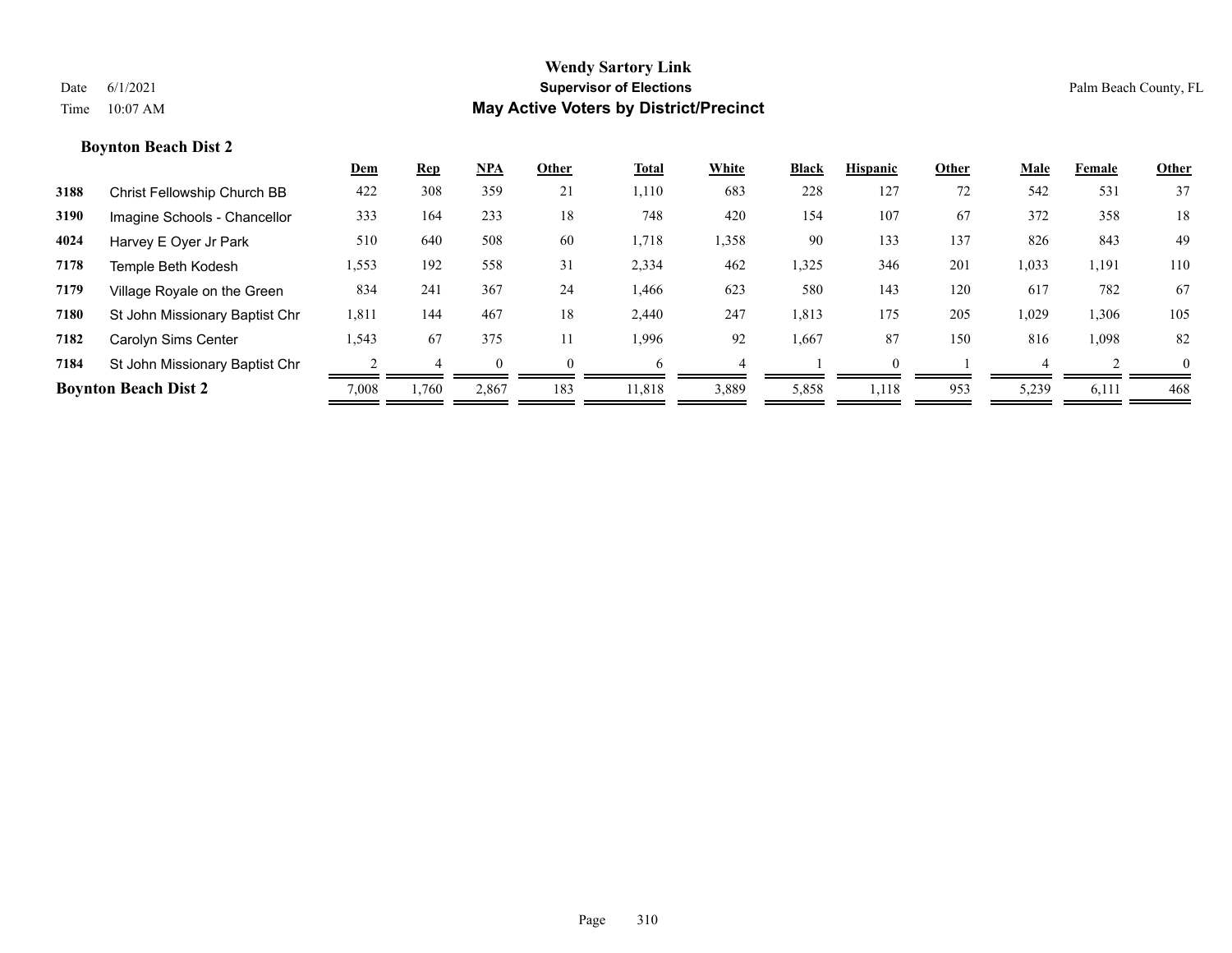|      |                                    | Dem      | <b>Rep</b> | NPA      | Other    | <b>Total</b> | White    | <b>Black</b> | <b>Hispanic</b> | Other    | Male     | Female   | Other          |
|------|------------------------------------|----------|------------|----------|----------|--------------|----------|--------------|-----------------|----------|----------|----------|----------------|
| 3194 | Boynton Beach Fire Station #2      | 762      | 177        | 398      | 17       | 1,354        | 492      | 552          | 165             | 145      | 595      | 705      | 54             |
| 4026 | <b>Sterling Village Aud</b>        | 530      | 582        | 481      | 52       | 1,645        | 1,434    | 36           | 68              | 107      | 773      | 817      | 55             |
| 4036 | <b>Forest Park Elementary</b>      | 294      | 460        | 277      | 26       | 1,057        | 948      | 8            | 54              | 47       | 441      | 581      | 35             |
| 4054 | Lakeview Baptist Church            | 545      | 658        | 441      | 36       | 1,680        | 1,390    | 77           | 103             | 110      | 783      | 839      | 58             |
| 4062 | Lakeview Baptist Church            | 41       | 68         | 37       | 5        | 151          | 124      | 8            | 8               | 11       | 73       | 75       | 3              |
| 4066 | Seacrest Presbyterian              | $\Omega$ | $\Omega$   | $\theta$ | $\theta$ | $\Omega$     | $\theta$ | 0            | 0               | $\theta$ | $\theta$ | $\theta$ | $\overline{0}$ |
| 4068 | Seacrest Presbyterian              | $\Omega$ | $\Omega$   | $\theta$ | $\theta$ | $\Omega$     | $\theta$ | 0            | $\theta$        | $\theta$ |          | $\theta$ | $\theta$       |
| 4070 | Seacrest Presbyterian              | $\Omega$ | $\Omega$   | $\theta$ | $\theta$ | $\Omega$     | $\theta$ | 0            | 0               | $\theta$ |          | $\theta$ | $\theta$       |
| 7186 | <b>Boynton Beach Senior Center</b> | 1,530    | 419        | 738      | 54       | 2,741        | 1,106    | 1,095        | 278             | 262      | 1,271    | 1,342    | 128            |
| 7188 | <b>Forest Park Elementary</b>      | 903      | 569        | 628      | 63       | 2,163        | 1,498    | 279          | 196             | 190      | 927      | 1,160    | 76             |
| 7190 | Seacrest Presbyterian              | 1,086    | 607        | 802      | 61       | 2,556        | 1,607    | 453          | 249             | 247      | 1,218    | 1,237    | 101            |
|      | <b>Boynton Beach Dist 3</b>        | 5,691    | 3,540      | 3,802    | 314      | 13,347       | 8,599    | 2,508        | 1,121           | 1,119    | 6,081    | 6,756    | 510            |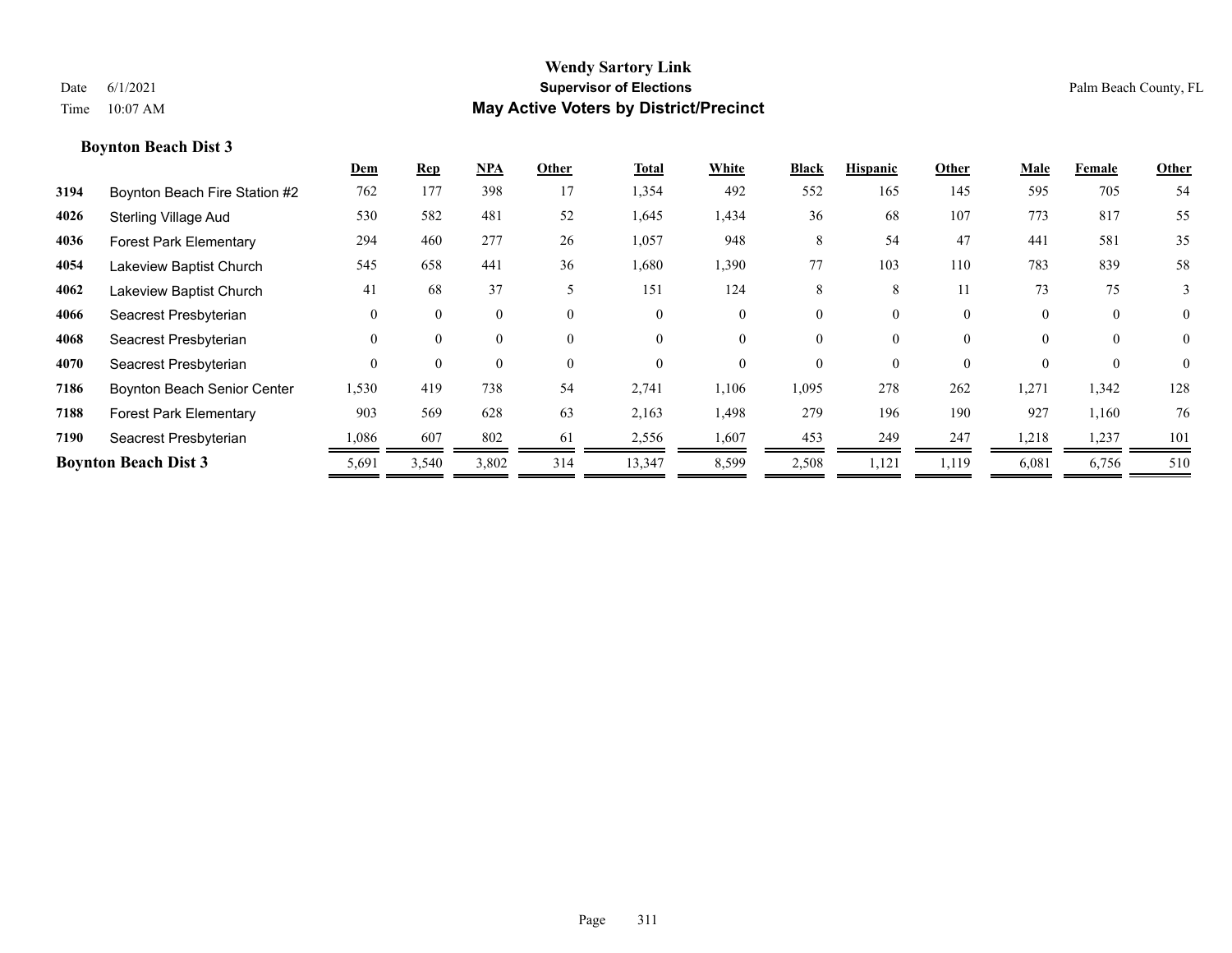|      |                               | Dem   | <b>Rep</b> | $NPA$ | Other | Total  | White | <b>Black</b> | <b>Hispanic</b> | Other | Male  | Female | Other |
|------|-------------------------------|-------|------------|-------|-------|--------|-------|--------------|-----------------|-------|-------|--------|-------|
| 3136 | Freedom Shores Elementary     | 889   | 409        | 581   | 33    | 1,912  | 845   | 528          | 280             | 259   | 849   | 986    | 77    |
| 3138 | <b>Citrus Cove Elementary</b> | 872   | 501        | 575   | 31    | 1,979  | 1,171 | 313          | 286             | 209   | 873   | 1,024  | 82    |
| 3140 | Boynton Lakes North Clubhouse | 425   | 193        | 271   | 15    | 904    | 426   | 219          | 126             | 133   | 406   | 467    | 31    |
| 3142 | Boynton Lakes North Clubhouse | 394   | 167        | 219   | 15    | 795    | 446   | 140          | 137             | 72    | 320   | 444    | 31    |
| 3146 | Freedom Shores Elementary     | 356   | 136        | 172   | 15    | 679    | 458   | 81           | 77              | 63    | 268   | 390    | 21    |
| 3164 | <b>Citrus Cove Elementary</b> | 894   | 548        | 641   | 52    | 2,135  | 1,341 | 312          | 247             | 235   | 944   | 1,119  | 72    |
| 3168 | Boynton Beach Fire Station #3 | 939   | 462        | 675   | 31    | 2,107  | 1,188 | 372          | 306             | 241   | 895   | 1,137  | 75    |
| 3172 | Boynton Beach High            | 500   | 149        | 326   | 32    | 1,007  | 473   | 283          | 144             | 107   | 421   | 539    | 47    |
| 3174 | Boynton Beach Fire Station #3 | 251   | 180        | 175   | 13    | 619    | 423   | 52           | 86              | 58    | 282   | 320    | 17    |
| 3176 | Boynton Beach High            | 227   | 125        | 158   |       | 517    | 275   | 99           | 79              | 64    | 223   | 268    | 26    |
| 3182 | Imagine Schools - Chancellor  | 103   | 52         | 87    |       | 246    | 122   | 50           | 39              | 35    | 118   | 117    | 11    |
|      | <b>Boynton Beach Dist 4</b>   | 5,850 | 2,922      | 3,880 | 248   | 12,900 | 7,168 | 2,449        | 1,807           | 1,476 | 5,599 | 6,811  | 490   |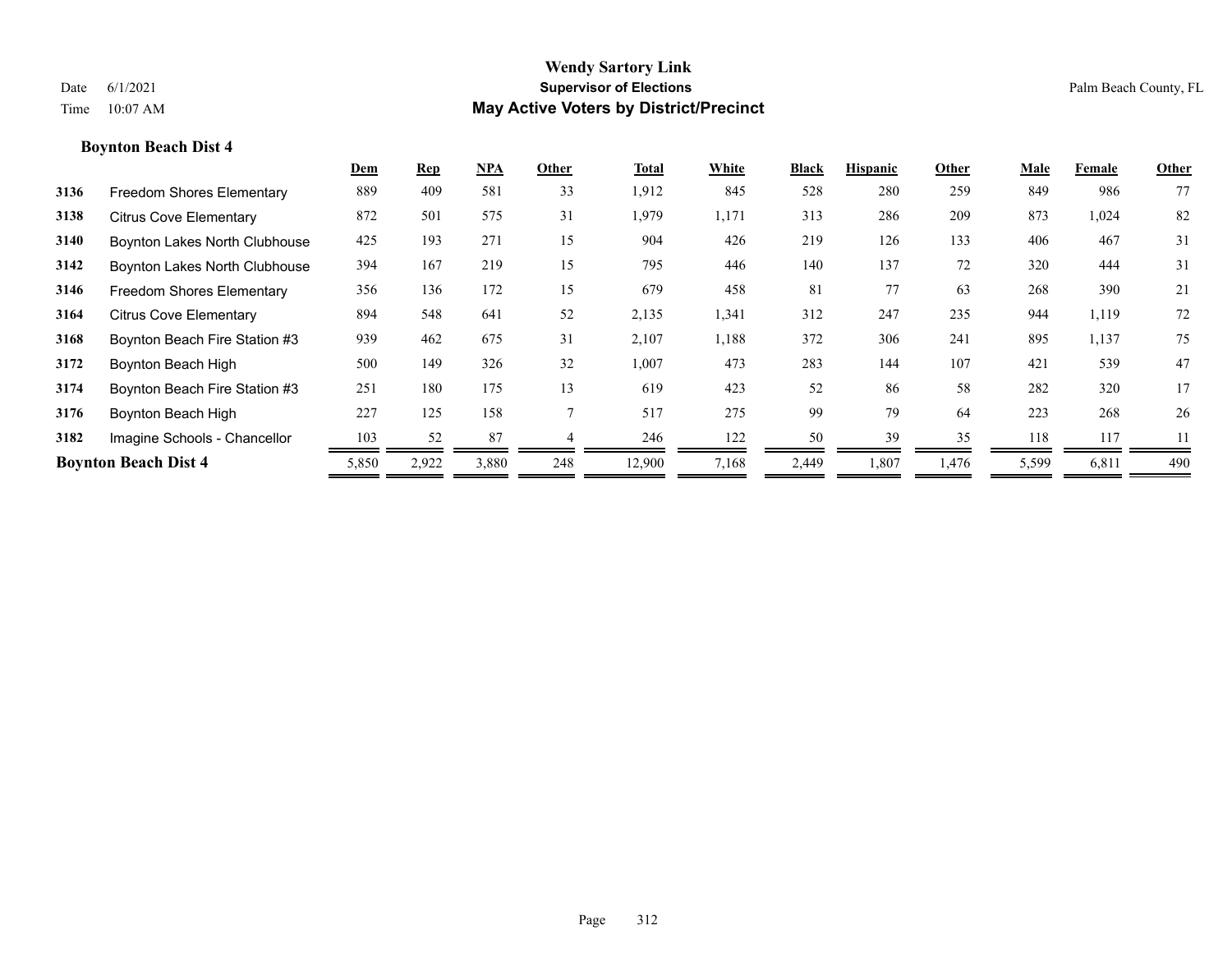|        |                               | <u>Dem</u> | <u>Rep</u>   | <b>NPA</b>     | Other    | <b>Total</b> | White    | <b>Black</b> | <b>Hispanic</b> | Other    | <u>Male</u> | Female   | <b>Other</b>   |
|--------|-------------------------------|------------|--------------|----------------|----------|--------------|----------|--------------|-----------------|----------|-------------|----------|----------------|
| 6022   | Belle Glade Library/Civic Ctr | 1,433      | 114          | 260            | 14       | 1,821        | 99       | .454         | 148             | 120      | 756         | 994      | 71             |
| 6024   | Lewis Evans Resource Center   | 1,790      | 78           | 274            | 14       | 2,156        | 35       | 1,871        | 128             | 122      | 873         | 1,205    | 78             |
| 6028   | Belle Glade Library/Civic Ctr | 782        | 465          | 340            | 15       | 1,602        | 426      | 415          | 672             | 89       | 751         | 806      | 45             |
| 6029   | Belle Glade Library/Civic Ctr |            | $\mathbf{0}$ | $\overline{0}$ | $\theta$ |              | $\Omega$ |              | 0               | $\theta$ |             | $\theta$ | $\overline{0}$ |
| 6032   | Gove Elementary               | 687        | 299          | 272            |          | 1,263        | 315      | 439          | 411             | 98       | 543         | 677      | 43             |
| 6036   | Gove Elementary               | 407        | 164          | 213            | $\Omega$ | 793          | 141      | 154          | 452             | 46       | 343         | 419      | 31             |
| Ward 1 |                               | 5,100      | 1,120        | 1,359          | 57       | 7,636        | 1,016    | 4,334        | 1,811           | 475      | 3,267       | 4,101    | 268            |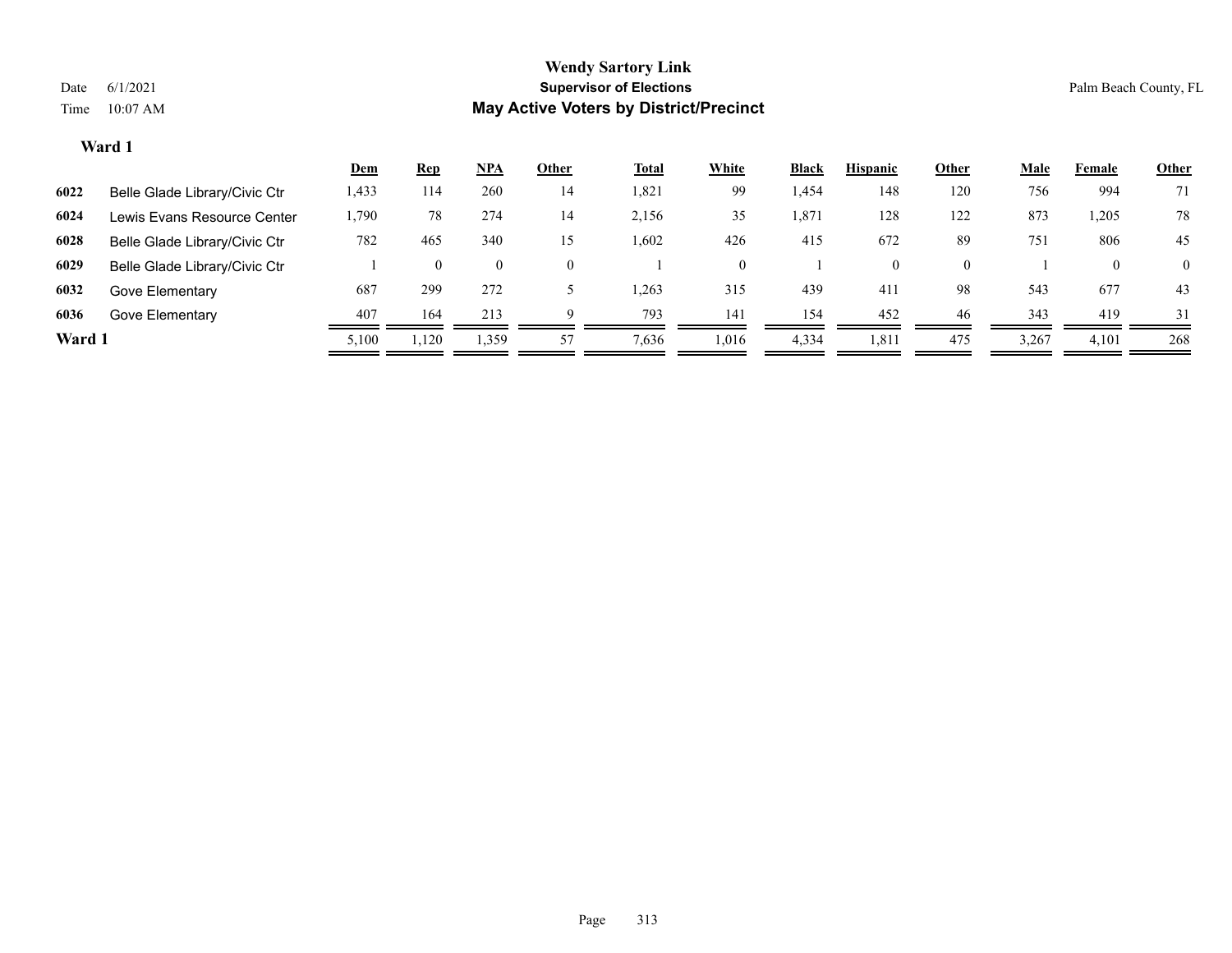|      |                                  | Dem | <b>Rep</b> | NPA | <b>Other</b> | <b>Total</b> | <b>White</b> | <b>Black</b> | <b>Hispanic</b> | Other | <b>Male</b> | <b>Female</b> | <b>Other</b> |
|------|----------------------------------|-----|------------|-----|--------------|--------------|--------------|--------------|-----------------|-------|-------------|---------------|--------------|
| 4134 | Above and Beyond Community (     | 420 | 564        | 444 | 35           | 1,463        | 1,187        | 43           | 128             | 105   | 684         | 732           | 47           |
| 4136 | Above and Beyond Community (     | 655 | 629        | 592 | 44           | 1,920        | 1,432        | 53           | 220             | 215   | 813         | 1,028         | 79           |
| 4138 | <b>Ascension Catholic Church</b> | 835 | 1,223      | 908 | 72           | 3,038        | 2,371        | 163          | 248             | 256   | 1,426       | 1,506         | 106          |
| 4140 | <b>Broken Sound Club</b>         | 263 | 207        | 181 | 17           | 668          | 489          | 27           | 89              | 63    | 279         | 371           | 18           |
| 4142 | Woodfield Country Club HOA       | 851 | 759        | 733 | 51           | 2,394        | 2,142        | 13           | 68              | 171   | 1,092       | 1,205         | 97           |
| 4144 | Seasons HOA Clubhouse            | 224 | 218        | 171 | $11\,$       | 624          | 515          | 9            | 37              | 63    | 296         | 299           | 29           |
| 4146 | <b>Broken Sound Club</b>         | 526 | 381        | 339 | 16           | 1,262        | 1,150        | 12           | 33              | 67    | 565         | 662           | 35           |
| 4148 | <b>Broken Sound Club</b>         | 608 | 415        | 442 | 41           | 1,506        | 1,181        | 75           | 139             | 111   | 684         | 779           | 43           |
| 4150 | Patch Reef Park Community Cer    | 582 | 514        | 552 | 63           | 1,711        | 1,312        | 63           | 162             | 174   | 806         | 853           | 52           |
| 4152 | Boca Delray Lodge #171           | 646 | 660        | 656 | 54           | 2,016        | 1,494        | $72\,$       | 221             | 229   | 923         | 1,008         | 85           |
| 4154 | Ascension Catholic Church        | 436 | 420        | 342 | 34           | 1,232        | 894          | 96           | 102             | 140   | 602         | 579           | 51           |
| 4158 | Spanish River High               | 963 | 748        | 761 | 38           | 2,510        | 1,990        | 46           | 221             | 253   | 1,191       | 1,209         | 110          |
| 4160 | Greater BR Swim & Racquet Ctr    | 437 | 407        | 352 | 19           | 1,215        | 978          | 18           | 91              | 128   | 562         | 609           | $44\,$       |
| 4162 | Patch Reef Park Community Cer    | 554 | 487        | 439 | 20           | 1,500        | 1,143        | 33           | 114             | 210   | 681         | 742           | 77           |
| 4164 | Safe Schools Institute           | 610 | 658        | 567 | 33           | 1,868        | 1,499        | 28           | 176             | 165   | 868         | 904           | 96           |
| 4166 | FAU Arena Lobby                  | 960 | 533        | 774 | 35           | 2,302        | 1,237        | 398          | 308             | 359   | 980         | 1,134         | 188          |
| 4168 | JC Mitchell Elementary           | 731 | 586        | 637 | 57           | 2,011        | 1,392        | 89           | 245             | 285   | 881         | 1,010         | 120          |
| 4170 | Spanish River Library            | 930 | 1,055      | 892 | 51           | 2,928        | 2,272        | 102          | 265             | 289   | 1,399       | 1,423         | 106          |
| 4172 | Marine Safety Headquarters       | 700 | 699        | 603 | 62           | 2,064        | 1,804        | 19           | 103             | 138   | 914         | 1,093         | 57           |
| 4174 | Sugar Sand Park Comm Center      | 311 | 279        | 266 | 15           | 871          | 749          | 5            | 54              | 63    | 408         | 426           | 37           |
| 4176 | Sugar Sand Park Comm Center      | 938 | 703        | 756 | 69           | 2,466        | 1,804        | 74           | 329             | 259   | 1,080       | 1,275         | 111          |
| 4178 | Sugar Sand Park Comm Center      | 761 | 646        | 526 | $47\,$       | 1,980        | 1,571        | 45           | 197             | 167   | 802         | 1,110         | 68           |
| 4184 | Boca Raton Middle                | 579 | 618        | 566 | 33           | 1,796        | 1,360        | 55           | 206             | 175   | 842         | 901           | 53           |
| 4186 | The Volen Center                 | 574 | 513        | 472 | 28           | 1,587        | 1,094        | 139          | 168             | 186   | 731         | 789           | 67           |
| 4188 | Elks Lodge of Boca Raton         | 935 | 545        | 630 | 56           | 2,166        | 1,263        | 329          | 324             | 250   | 988         | 1,076         | 102          |
| 4190 | St Gregory Episcopal Church      | 787 | 1,136      | 835 | 75           | 2,833        | 2,370        | 34           | 185             | 244   | 1,399       | 1,329         | 105          |
| 4210 | Sugar Sand Park Comm Center      | 645 | 845        | 681 | 44           | 2,215        | 1,744        | 31           | 262             | 178   | 1,024       | 1,117         | 74           |
| 4212 | Center for Spiritual Living      | 640 | 823        | 589 | 36           | 2,088        | 1,744        | 36           | 161             | 147   | 989         | 1,036         | 63           |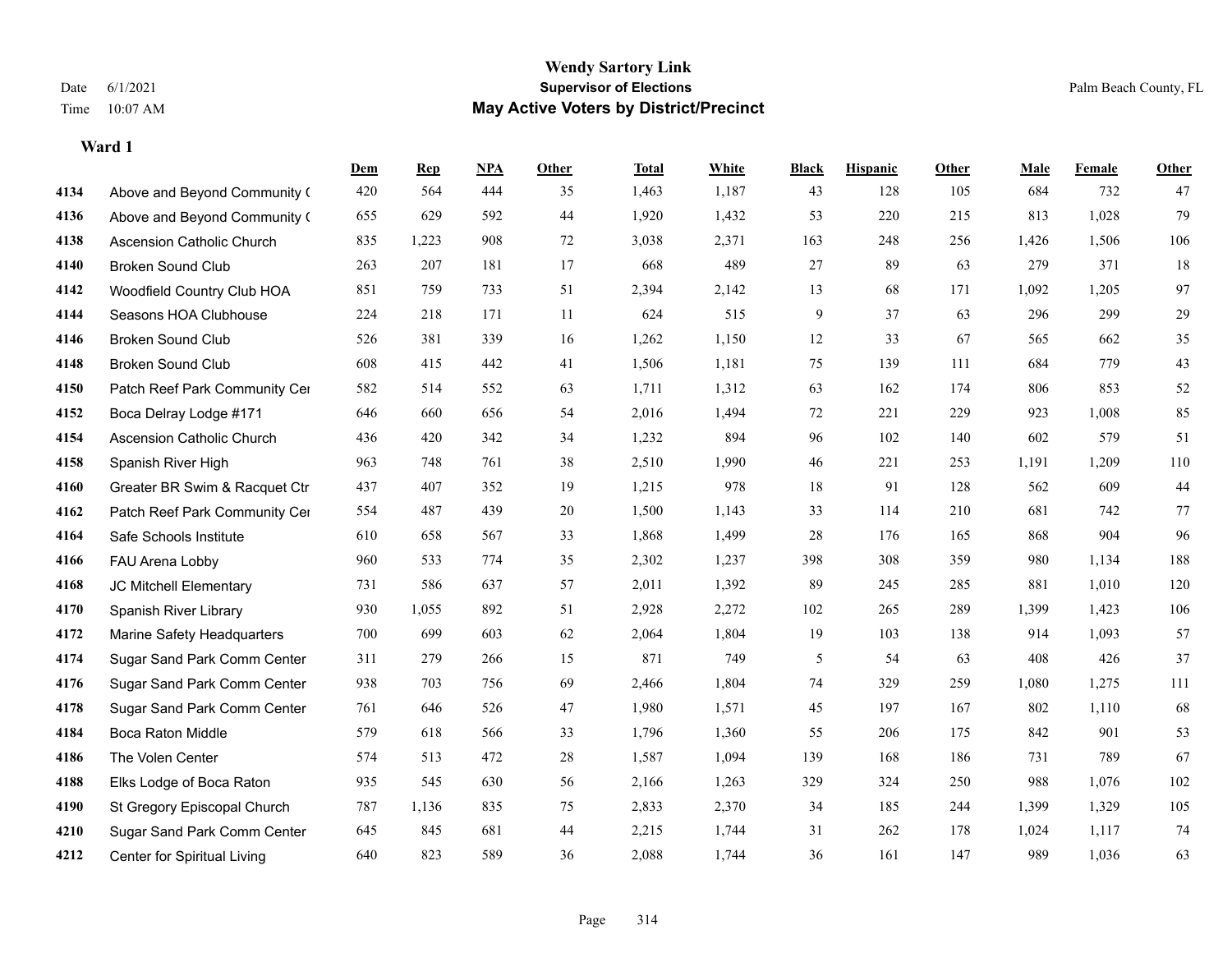|        |                                    | <b>Dem</b> | <b>Rep</b> | $NPA$  | Other | Total  | White  | <b>Black</b> | <b>Hispanic</b> | Other | <b>Male</b> | Female | Other        |
|--------|------------------------------------|------------|------------|--------|-------|--------|--------|--------------|-----------------|-------|-------------|--------|--------------|
| 4214   | Calvary Chapel Boca Raton - 4th    | 649        | 870        | 650    | 66    | 2,235  | 1,781  | 47           | 238             | 169   | 1,034       | 1,115  | 86           |
| 4216   | Calvary Chapel Boca Raton - Kir    | 690        | 1,077      | 698    | 62    | 2,527  | 2,130  | 22           | 176             | 199   | 1,196       | 1,243  | 88           |
| 4218   | <b>Grace Community Church</b>      | 472        | 883        | 555    | 61    | 1,971  | 1,630  | 36           | 142             | 163   | 904         | 981    | 86           |
| 4220   | Boca Raton Community Center        | 493        | 433        | 509    | 47    | 1,482  | 967    | 113          | 246             | 156   | 691         | 743    | 48           |
| 4222   | Boca Raton Downtown Library        | 949        | 1,105      | 911    | 84    | 3,049  | 2,549  | 61           | 186             | 253   | 1,366       | 1,554  | 129          |
| 4224   | <b>Grace Community Church</b>      | 535        | 1,152      | 754    | 61    | 2,502  | 2,048  | 62           | 192             | 200   | 1,167       | 1,247  | 88           |
| 4226   | St Gregory Episcopal Church        | 234        | 395        | 279    | 22    | 930    | 830    |              | 34              | 59    | 442         | 463    | 25           |
| 4228   | <b>Boca Raton Community Center</b> | 543        | 670        | 526    | 48    | 1,787  | 1,534  | 17           | 99              | 137   | 798         | 939    | 50           |
| 4230   | Boca Raton Downtown Library        | 333        | 462        | 330    | 25    | 1,150  | 1,006  | 9            | 59              | 76    | 540         | 584    | 26           |
| 5115   | Spanish River High                 | 76         | 105        | 76     | 12    | 269    | 218    |              | 22              | 25    | 135         | 131    | $\mathbf{3}$ |
| Ward 1 |                                    | 23,075     | 24,423     | 20,994 | .644  | 70,136 | 54,874 | 2,485        | 6,250           | 6,527 | 32,182      | 35,205 | 2,749        |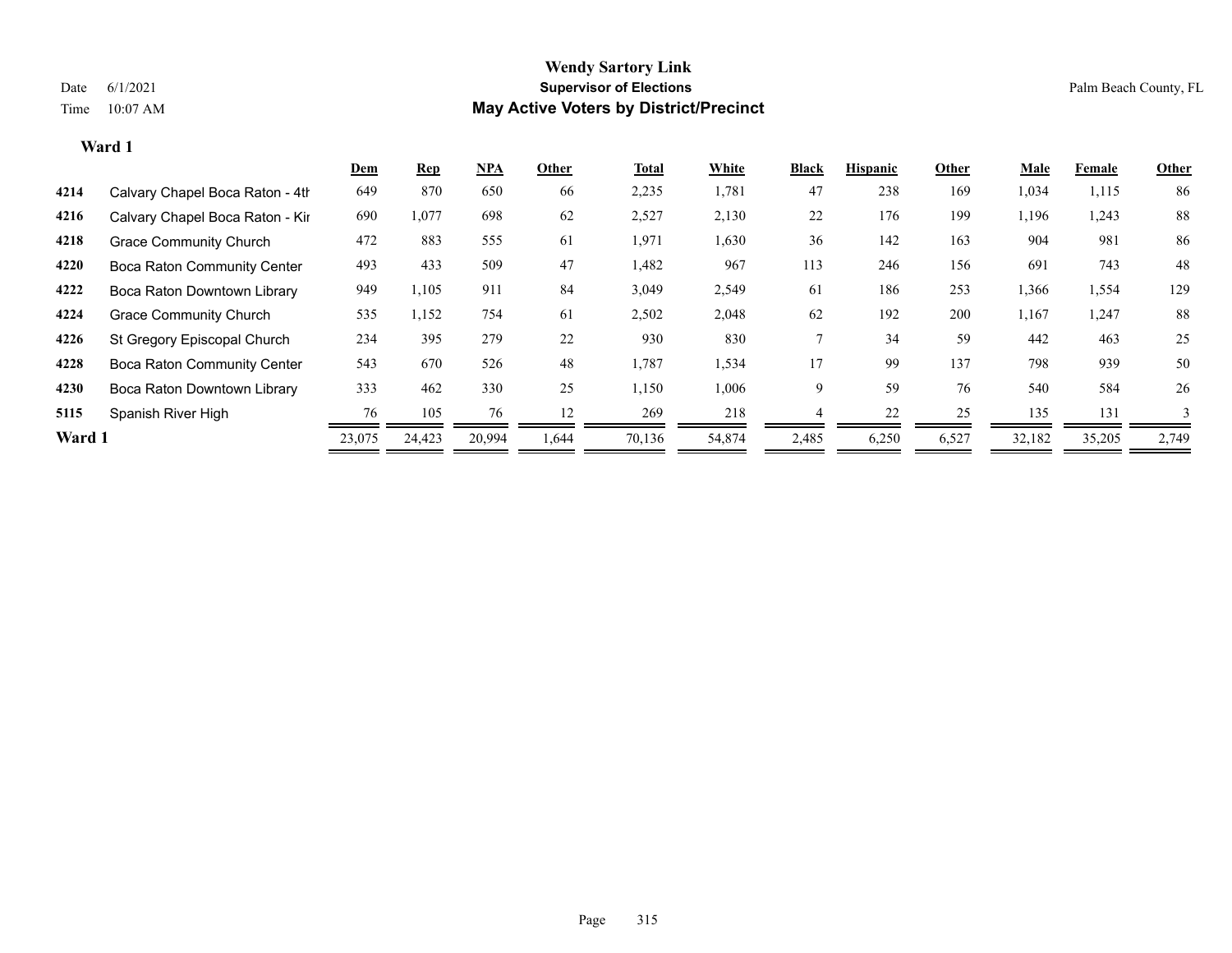| 6/1/2021<br>Date<br>$10:07$ AM<br>Time       |     |            |       | <b>Wendy Sartory Link</b><br><b>Supervisor of Elections</b><br><b>May Active Voters by District/Precinct</b> |              |              |              |                 |              |             |               | Palm Beach County, FL |
|----------------------------------------------|-----|------------|-------|--------------------------------------------------------------------------------------------------------------|--------------|--------------|--------------|-----------------|--------------|-------------|---------------|-----------------------|
| Ward 1                                       | Dem | <b>Rep</b> | $NPA$ | <b>Other</b>                                                                                                 | <b>Total</b> | <b>White</b> | <b>Black</b> | <b>Hispanic</b> | <b>Other</b> | <b>Male</b> | <b>Female</b> | Other                 |
| <b>Briny Breezes Community Cente</b><br>4038 | 95  | 146        | 93    |                                                                                                              | 337          | 311          |              | 10              | 16           | 141         | 186           | 10                    |
| Ward 1                                       | 95  | 146        | 93    |                                                                                                              | 337          | 311          |              | 10              | 16           | 141         | 186           | 10                    |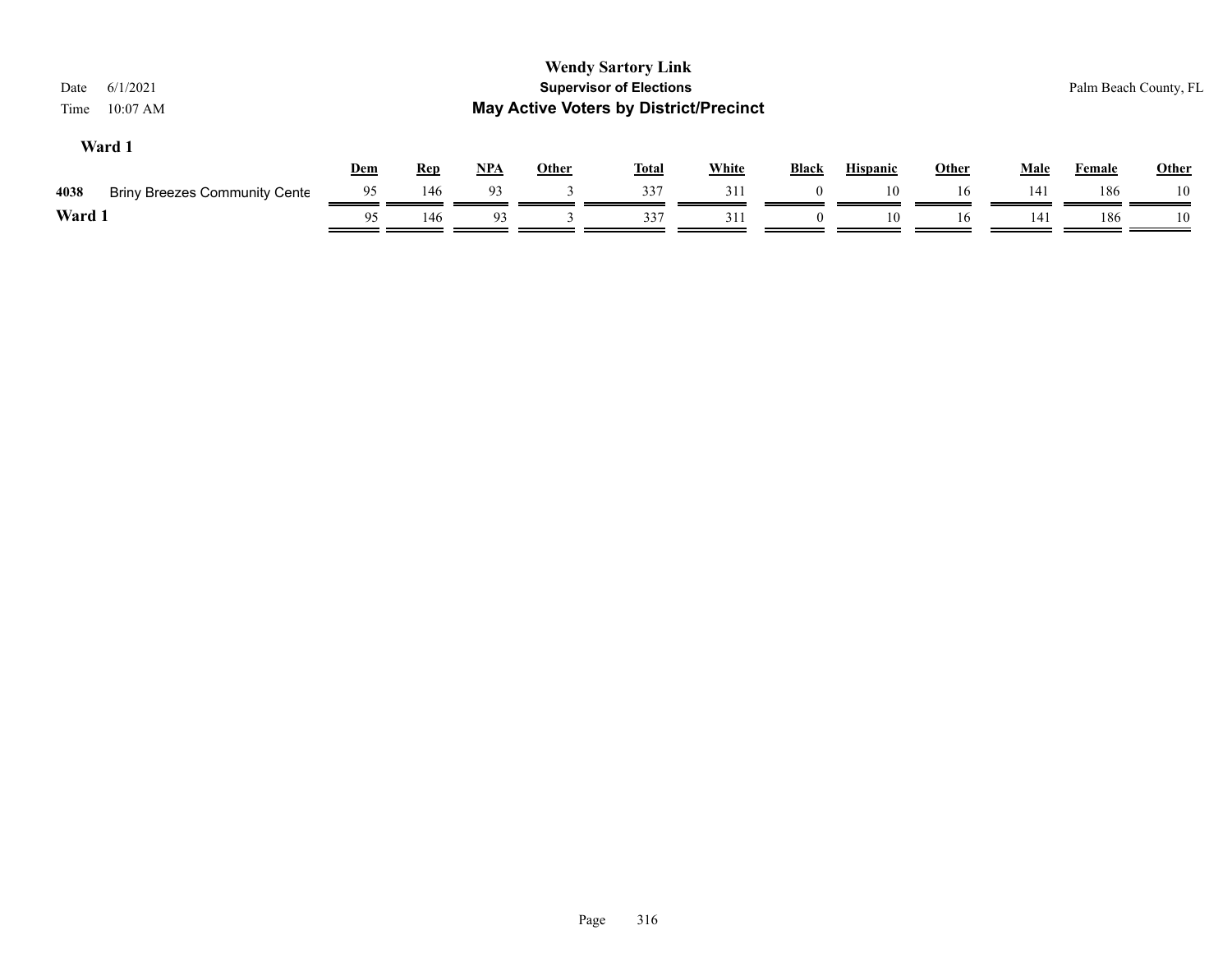| <b>Wendy Sartory Link</b><br><b>Supervisor of Elections</b><br>6/1/2021<br>Palm Beach County, FL<br>Date<br><b>May Active Voters by District/Precinct</b><br>$10:07$ AM<br>Time |            |            |       |       |              |              |       |                 |              |             |        |       |
|---------------------------------------------------------------------------------------------------------------------------------------------------------------------------------|------------|------------|-------|-------|--------------|--------------|-------|-----------------|--------------|-------------|--------|-------|
| Ward 1                                                                                                                                                                          | <b>Dem</b> | <b>Rep</b> | $NPA$ | Other | <b>Total</b> | <b>White</b> | Black | <b>Hispanic</b> | <b>Other</b> | <b>Male</b> | Female | Other |
| 2132<br>Cloud Lake Town Hall                                                                                                                                                    | 29         | 26         | 34    |       | 91           | 59           |       | 24              | h            | 38          | 49     |       |
| Ward 1                                                                                                                                                                          | 29         | 26         | 34    |       | 91           | 59           |       | 24              | h            | 38          | 49     |       |
|                                                                                                                                                                                 |            |            |       |       |              |              |       |                 |              |             |        |       |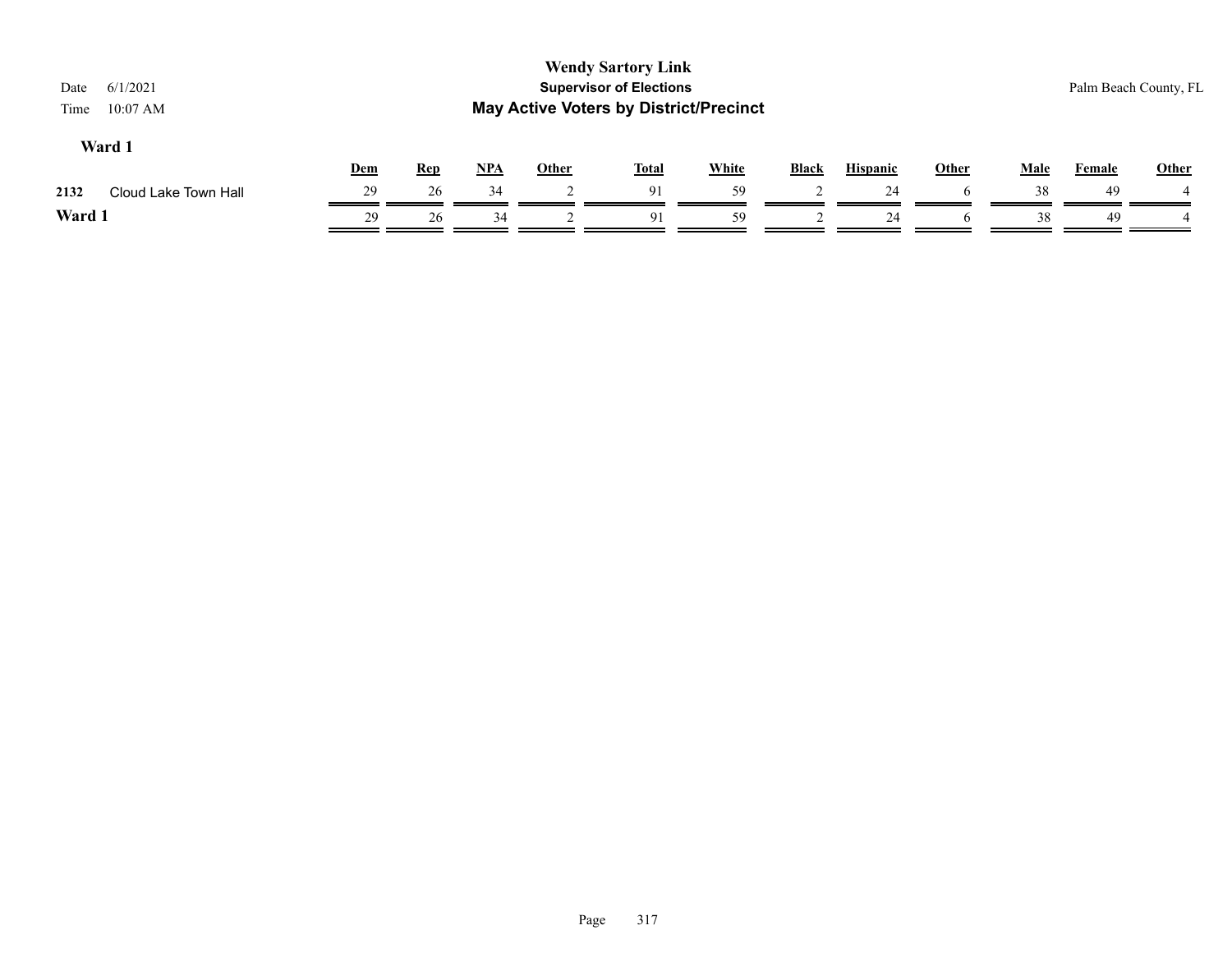**Ward 1**

#### **Wendy Sartory Link** Date 6/1/2021 **Supervisor of Elections** Palm Beach County, FL Time 10:07 AM **May Active Voters by District/Precinct**

# **Dem Rep NPA Other Total White Black Hispanic Other Male Female Other** Plumosa SOA Elementary 50 62 47 7 166 142 4 12 8 78 85 3 Plumosa SOA Elementary 458 439 362 25 1,284 1,108 17 74 85 608 639 37 Country Manors Clubhouse 460 393 407 24 1,284 911 100 135 138 570 676 38 Banyan Creek Elementary 564 380 386 26 1,356 925 188 104 139 634 671 51 West Park Baptist Church 878 467 501 47 1,893 1,614 62 94 123 769 1,070 54 Pines of Delray North 291 168 167 11 637 508 38 49 42 254 356 27 West Park Baptist Church 0 0 0 0 0 0 0 0 0 0 0 0 S D Spady Elementary 700 712 545 56 2,013 1,739 38 98 138 954 984 75 Carver Middle 566 47 166 12 791 107 582 32 70 368 372 51 Bethel Evangelical Baptist 1,041 771 718 63 2,593 1,995 182 231 185 1,104 1,410 79 Veterans Park Recreation Ctr 459 538 430 37 1,464 1,329 18 25 92 675 747 42 Emmanuel Catholic Church 777 684 633 66 2,160 1,748 81 156 175 941 1,148 71 Delray Beach Golf Club 423 410 348 34 1,215 931 53 115 116 556 618 41 Pines of Delray East 612 357 396 27 1,392 1,037 90 136 129 555 774 63 505 Club 406 466 314 34 1,220 1,107 10 35 68 533 655 32 Veterans Park Recreation Ctr 622 827 585 50 2,084 1,914 12 42 116 974 1,039 71 Delray Beach First Baptist 874 799 675 63 2,411 2,027 85 142 157 1,105 1,247 59 Orchard View Elementary 738 418 491 37 1,684 1,156 158 210 160 701 918 65 Orchard View Elementary 461 301 344 41 1,147 810 70 157 110 482 621 44 Delray Beach Swim and Tennis 741 455 500 35 1,731 1,204 200 157 170 750 916 65 Delray Beach Swim and Tennis 842 595 673 61 2,171 1,630 138 201 202 1,000 1,079 92 Pine Grove Elementary 548 874 584 58 2,064 1,777 27 103 157 948 1,040 76 Carver Middle 45 17 18 5 85 68 5 4 8 31 52 2 Carver Middle 185 141 137 15 478 310 50 62 56 212 251 15 Delray Beach First Baptist 8 8 2 0 1 11 10 1 0 0 0 3 8 0 Delray Beach Community Center 642 369 474 44 1,529 1,094 214 112 109 783 696 50 Atlantic High Auditorium 1,543 237 513 21 2,314 605 1,372 128 209 1,050 1,171 93 Atlantic High Auditorium 44 33 27 3 107 86 7 7 7 46 58 3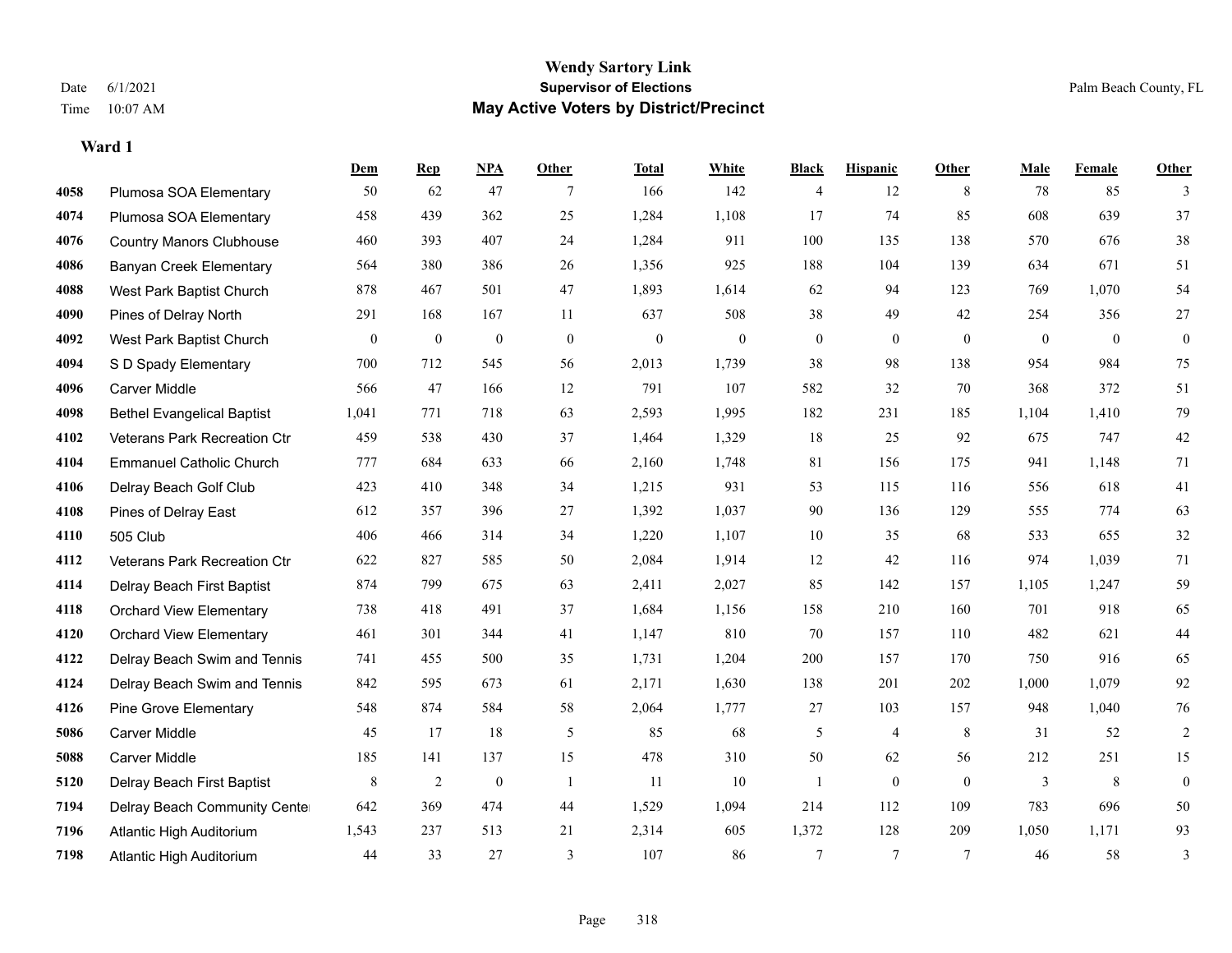|        |                               | <u>Dem</u> | <b>Rep</b> | <u>NPA</u> | Other | <b>Total</b> | White  | <b>Black</b> | <b>Hispanic</b> | Other | <u>Male</u> | Female | <b>Other</b> |
|--------|-------------------------------|------------|------------|------------|-------|--------------|--------|--------------|-----------------|-------|-------------|--------|--------------|
| 7200   | Pompey Park Recreation Center | 1,408      | 248        | 468        | 29    | 2,153        | 521    | 1,374        | 112             | 146   | 994         | 1,095  | 64           |
| 7202   | 505 Club                      | 686        | 403        | 458        | 42    | 1,589        | 1,138  | 241          | 75              | 135   | 820         | 718    | 51           |
| 7204   | 505 Club                      | 39         | 41         | 43         | 4     | 127          | 100    |              |                 | 13    | 64          | 58     |              |
| 7206   | 505 Club                      | 58         | 62         | 65         | 6     | 191          | 163    |              | 9               | 17    | 99          | 87     |              |
| 7208   | Atlantic High Media Center    | 789        | 204        | 327        | 21    | 1,341        | 601    | 533          | 91              | 116   | 584         | 713    | 44           |
| 7210   | Village Academy               | 1,847      | 108        | 442        | 19    | 2,416        | 139    | 1,953        | 142             | 182   | 984         | 1,329  | 103          |
| 7212   | Delray Beach Library          | 1,359      | 238        | 531        | 33    | 2,161        | 618    | 1,232        | 119             | 192   | 1,052       | 1,026  | 83           |
| 7214   | Delray Beach Community Cente  | 931        | 334        | 541        | 41    | 1,847        | 887    | 567          | 224             | 169   | 904         | 870    | 73           |
| Ward 1 |                               | 22,095     | 12,600     | 13,316     | 1,098 | 49,109       | 32,059 | 9,707        | 3,404           | 3,939 | 22,185      | 25,197 | 1,727        |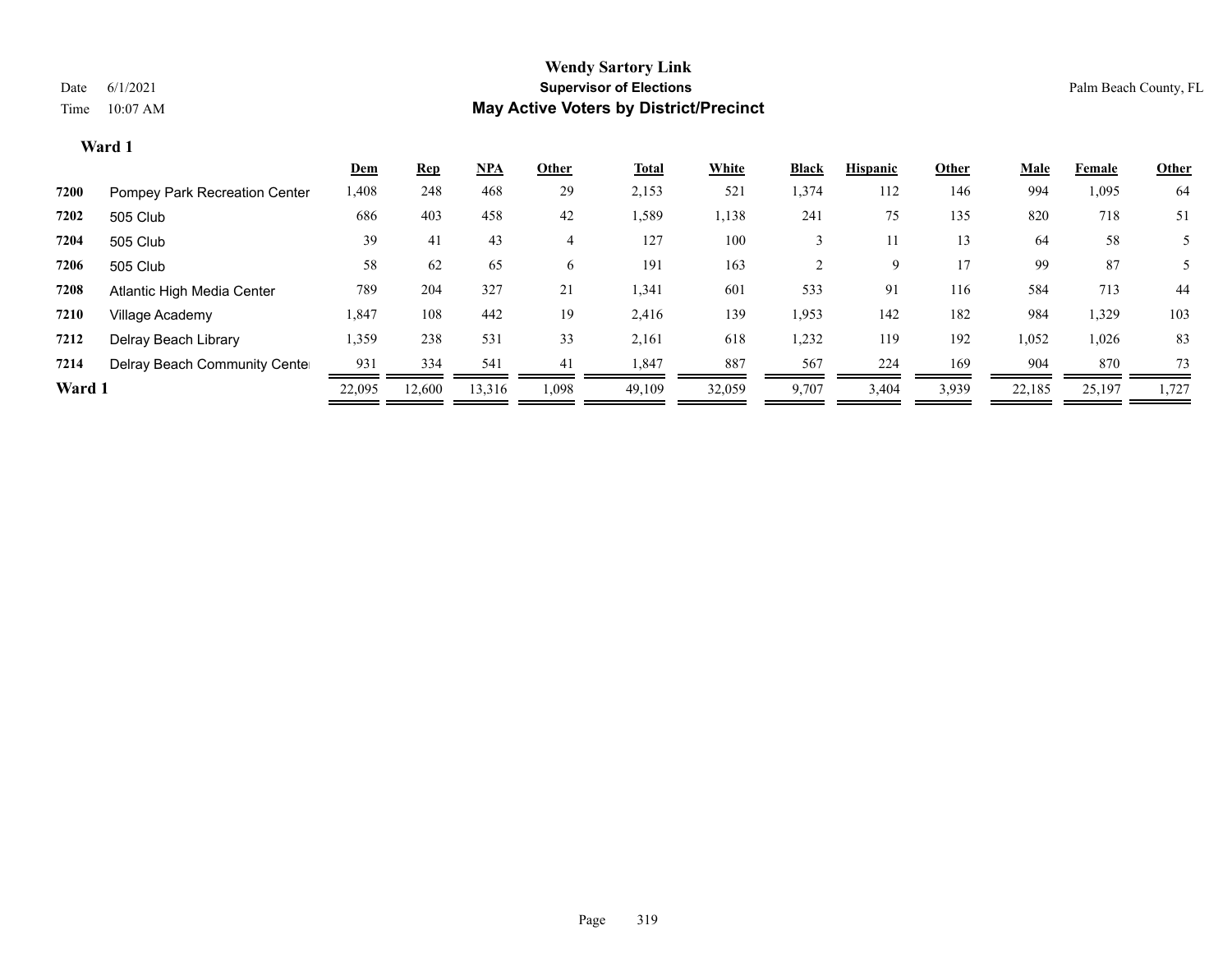**Ward 1**

#### **Wendy Sartory Link** Date 6/1/2021 **Supervisor of Elections** Palm Beach County, FL Time 10:07 AM **May Active Voters by District/Precinct**

|        |                                    | Dem          | <b>Rep</b>   | <b>NPA</b>     | Other          | <b>Total</b> | White    | <b>Black</b> | <b>Hispanic</b> | Other            | Male           | Female         | <b>Other</b> |
|--------|------------------------------------|--------------|--------------|----------------|----------------|--------------|----------|--------------|-----------------|------------------|----------------|----------------|--------------|
| 2084   | <b>Community Christian Church</b>  | 283          | 118          | 161            | 17             | 579          | 168      | 206          | 131             | 74               | 259            | 304            | 16           |
| 2086   | <b>Community Christian Church</b>  | 1,254        | 574          | 961            | 52             | 2,841        | 898      | 613          | 940             | 390              | 1,242          | 1,483          | 116          |
| 2150   | River Bridge Activities Center     | 1,116        | 532          | 694            | 51             | 2,393        | 1,153    | 486          | 496             | 258              | 1,004          | 1,300          | 89           |
| 2152   | Pine Ridge North II                | 1,175        | 530          | 849            | 52             | 2,606        | 1,085    | 405          | 848             | 268              | 1,048          | 1,448          | 110          |
| 2168   | First Baptist Church GA            | $\mathbf{0}$ | $\mathbf{0}$ | $\overline{0}$ | $\mathbf{0}$   | $\mathbf{0}$ | $\theta$ | $\theta$     | $\theta$        | $\boldsymbol{0}$ | $\theta$       | $\overline{0}$ | $\theta$     |
| 2170   | <b>Liberty Park Elementary</b>     | 1,150        | 550          | 688            | 54             | 2,442        | 1,079    | 465          | 636             | 262              | 968            | 1,357          | 117          |
| 2174   | First Baptist Church GA            | 462          | 188          | 274            | 12             | 936          | 416      | 193          | 205             | 122              | 408            | 487            | 41           |
| 2182   | <b>Greenacres Community Center</b> | 643          | 278          | 535            | 30             | 1,486        | 535      | 142          | 662             | 147              | 588            | 808            | 90           |
| 2184   | American Polish Club               | 1,117        | 408          | 835            | 38             | 2,398        | 755      | 344          | 1,034           | 265              | 995            | 1,263          | 140          |
| 2194   | LC Swain Middle                    | 1,119        | 373          | 728            | 42             | 2,262        | 789      | 462          | 780             | 231              | 949            | 1,200          | 113          |
| 2196   | Pine Ridge South IV Clubhouse      | 931          | 509          | 509            | 42             | 1,991        | 1,204    | 266          | 405             | 116              | 776            | 1,140          | 75           |
| 2202   | LC Swain Middle                    | $\mathbf{0}$ | 8            | $\overline{2}$ | $\overline{0}$ | 10           | 6        | $\theta$     | 3               |                  | $\overline{4}$ | 6              | $\theta$     |
| 2206   | Heritage Elementary                | 475          | 198          | 340            | 16             | 1,029        | 335      | 217          | 346             | 131              | 445            | 529            | 55           |
| 2212   | American Polish Club               | $\theta$     | $\theta$     | $\theta$       | $\theta$       | $\theta$     | $\theta$ | $\Omega$     | $\Omega$        | $\theta$         | $\theta$       | $\theta$       | $\theta$     |
| 2218   | <b>Tradewinds Middle</b>           | 1,281        | 333          | 650            | 34             | 2,298        | 590      | 882          | 380             | 446              | 1,016          | 1,154          | 128          |
| 3088   | <b>Tradewinds Middle</b>           | 187          | 55           | 130            | 9              | 381          | 103      | 127          | 90              | 61               | 171            | 198            | 12           |
| Ward 1 |                                    | 11,193       | 4,654        | 7,356          | 449            | 23,652       | 9,116    | 4,808        | 6,956           | 2,772            | 9,873          | 12,677         | 1,102        |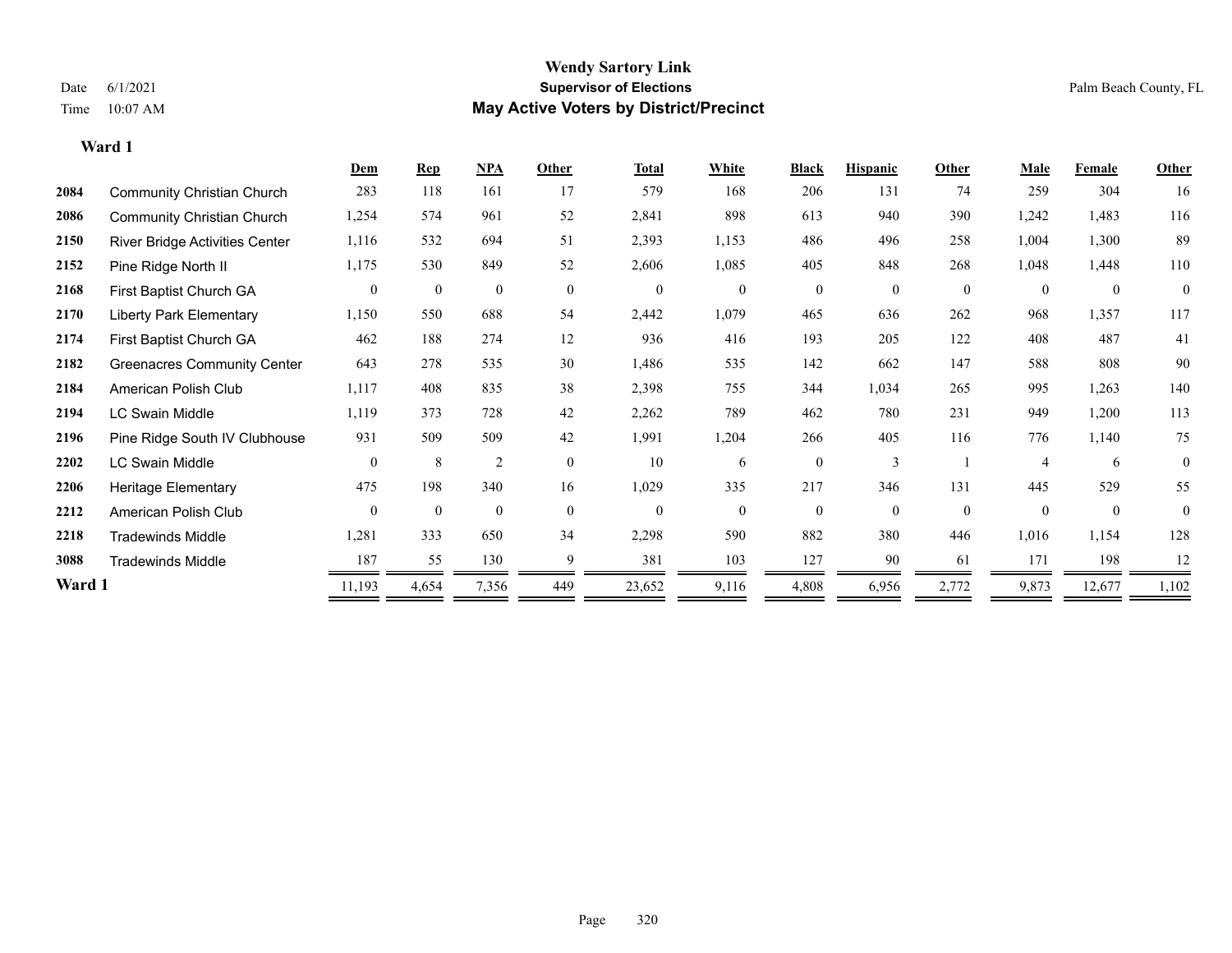| <b>Wendy Sartory Link</b><br><b>Supervisor of Elections</b><br>6/1/2021<br>Date<br><b>May Active Voters by District/Precinct</b><br>$10:07$ AM<br>Time |            |            |            |              |              |              |              |                 |       |      |               | Palm Beach County, FL |
|--------------------------------------------------------------------------------------------------------------------------------------------------------|------------|------------|------------|--------------|--------------|--------------|--------------|-----------------|-------|------|---------------|-----------------------|
| Ward 1                                                                                                                                                 | <b>Dem</b> | <u>Rep</u> | <u>NPA</u> | <b>Other</b> | <b>Total</b> | <b>White</b> | <b>Black</b> | <b>Hispanic</b> | Other | Male | <b>Female</b> | <b>Other</b>          |
| 2130<br>Cloud Lake Town Hall                                                                                                                           | 45         | 62         | 60         | 8.           | 175          | 128          |              | 33              |       | 88   | 81            |                       |
| Ward 1                                                                                                                                                 | 45         | 62         | 60         |              | 175          | 128          |              | 33              |       | 88   | 81            |                       |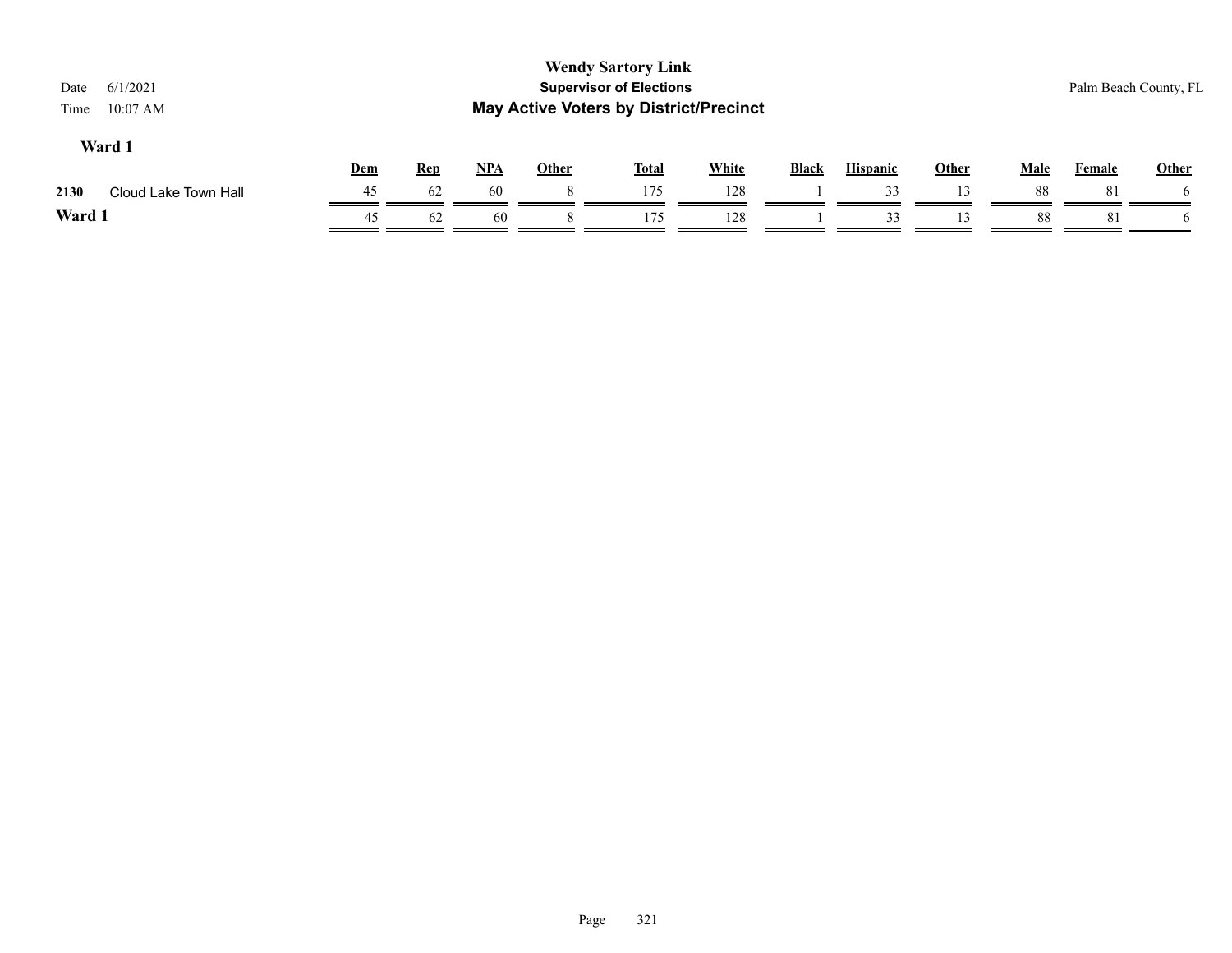| <b>Wendy Sartory Link</b><br><b>Supervisor of Elections</b><br>6/1/2021<br>Date<br><b>May Active Voters by District/Precinct</b><br>$10:07$ AM<br>Time |            |            |            |              |              |              |              |                 |              |             |               | Palm Beach County, FL |
|--------------------------------------------------------------------------------------------------------------------------------------------------------|------------|------------|------------|--------------|--------------|--------------|--------------|-----------------|--------------|-------------|---------------|-----------------------|
| Ward 1                                                                                                                                                 | <u>Dem</u> | <u>Rep</u> | <u>NPA</u> | <u>Other</u> | <u>Total</u> | <b>White</b> | <b>Black</b> | <b>Hispanic</b> | <u>Other</u> | <b>Male</b> | <b>Female</b> | Other                 |
| 4072<br><b>Gulf Stream Town Hall</b>                                                                                                                   | 185        | 465        | 209        | 22           | 881          | 822          |              | 19              | 36           | 426         | 436           | 19                    |
| Ward 1                                                                                                                                                 | 185        | 465        | 209        | 22           | 881          | 822          | 4            | 19              | 36           | 426         | 436           | 19                    |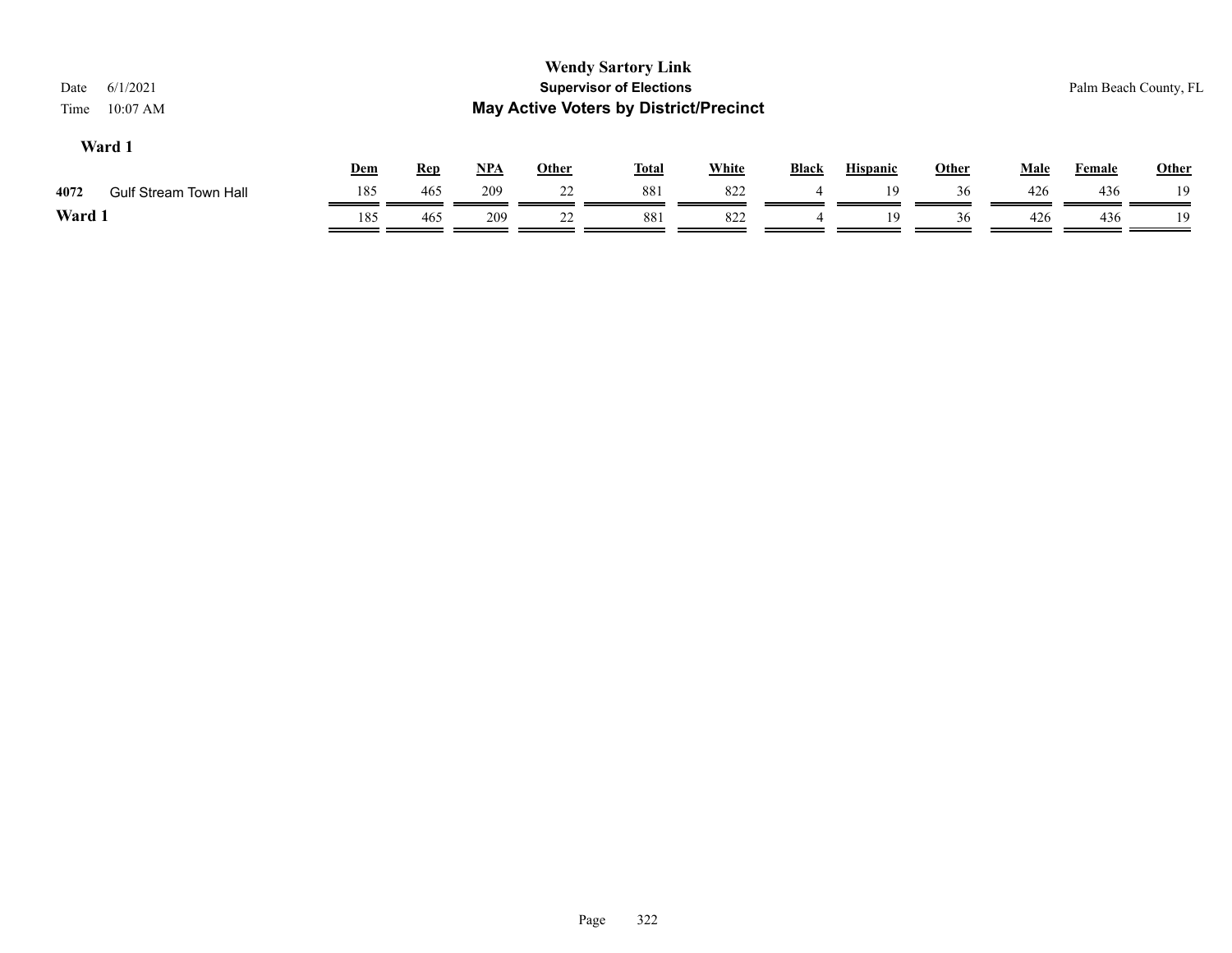| Date<br>Time                                                                                                                                        | 6/1/2021<br>$10:07$ AM  |     |     |     |    | <b>Wendy Sartory Link</b><br><b>Supervisor of Elections</b><br><b>May Active Voters by District/Precinct</b> |       |                |    |     |       |               | Palm Beach County, FL |
|-----------------------------------------------------------------------------------------------------------------------------------------------------|-------------------------|-----|-----|-----|----|--------------------------------------------------------------------------------------------------------------|-------|----------------|----|-----|-------|---------------|-----------------------|
| Ward 1<br><b>White</b><br><u>NPA</u><br><b>Other</b><br><b>Other</b><br><b>Total</b><br><b>Black</b><br><b>Hispanic</b><br><u>Dem</u><br><u>Rep</u> |                         |     |     |     |    |                                                                                                              |       |                |    |     |       | <b>Female</b> | <b>Other</b>          |
| 4128                                                                                                                                                | St Lucy Catholic Church | 636 | 936 | 636 | 43 | 2,251                                                                                                        | 2,010 | 14             | 76 | 151 | 1,009 | 1,165         | 77                    |
| 4129                                                                                                                                                | St Lucy Catholic Church | 31  | 59  | 31  |    | 123                                                                                                          | 108   | $\overline{0}$ | 4  |     | 53    | 68            |                       |
| 4156                                                                                                                                                | St Lucy Catholic Church | 533 | 565 | 411 | 36 | 1,545                                                                                                        | 1,356 | <sub>0</sub>   | 63 | 120 | 718   | 783           | 44                    |

**Ward 1** 1,200 1,560 1,078 81 3,919 3,474 20 143 282 1,780 2,016 123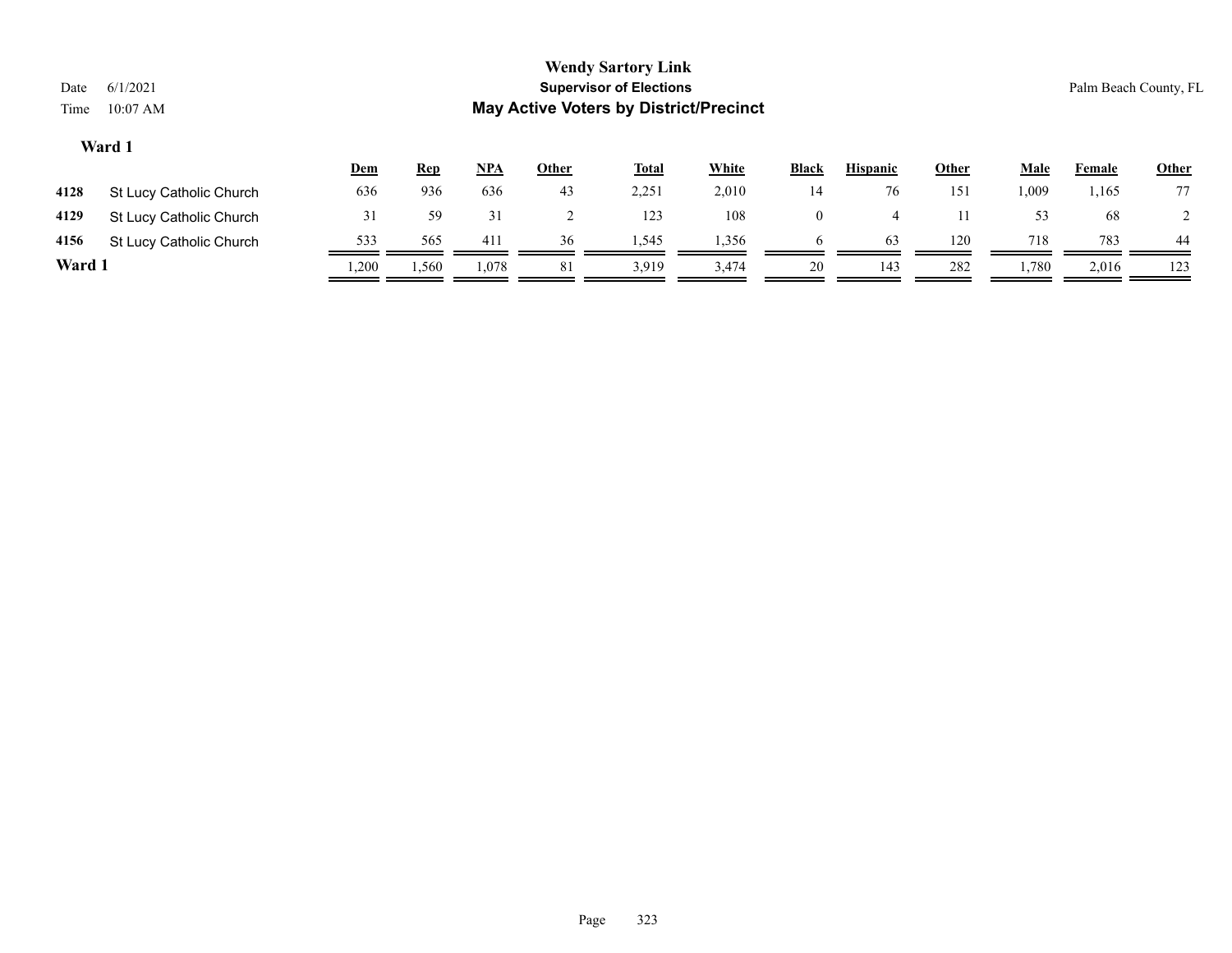| 6/1/2021<br>Date<br>Time<br>$10:07$ AM |            |            |            |       | <b>Wendy Sartory Link</b><br><b>Supervisor of Elections</b><br><b>May Active Voters by District/Precinct</b> |       |       |                 |              |             |        | Palm Beach County, FL |
|----------------------------------------|------------|------------|------------|-------|--------------------------------------------------------------------------------------------------------------|-------|-------|-----------------|--------------|-------------|--------|-----------------------|
| Ward 1                                 |            |            |            |       |                                                                                                              |       |       |                 |              |             |        |                       |
|                                        | <b>Dem</b> | <b>Rep</b> | <u>NPA</u> | Other | <b>Total</b>                                                                                                 | White | Black | <b>Hispanic</b> | <b>Other</b> | <b>Male</b> | Female | <b>Other</b>          |
| 2046<br>Haverhill Town Hall            | 405        | 217        | 237        | 11    | 870                                                                                                          | 340   | 239   | 201             | 90           | 391         | 441    | 38                    |

| Ward 1 |                            | 627 | 329            | 368  | $\mathbf{r}$ | 1,341 | 496   | 397      | 309   | 139 | 602   | 675 | 64  |
|--------|----------------------------|-----|----------------|------|--------------|-------|-------|----------|-------|-----|-------|-----|-----|
| 7140   | <b>Haverhill Town Hall</b> | 174 | $\overline{ }$ | 96   |              | 351   | 109   | 125<br>. | 78    | 39  | 162   | 168 | 21  |
| 7136   | <b>Haverhill Town Hall</b> | 48  |                |      |              | 120   |       |          | 30    | 10  | 49    | 66  |     |
| $-0.5$ |                            | .   | ---            | -- - | $ -$         | .     | - - - | ---      | $  -$ | .   | - - - | .   | - - |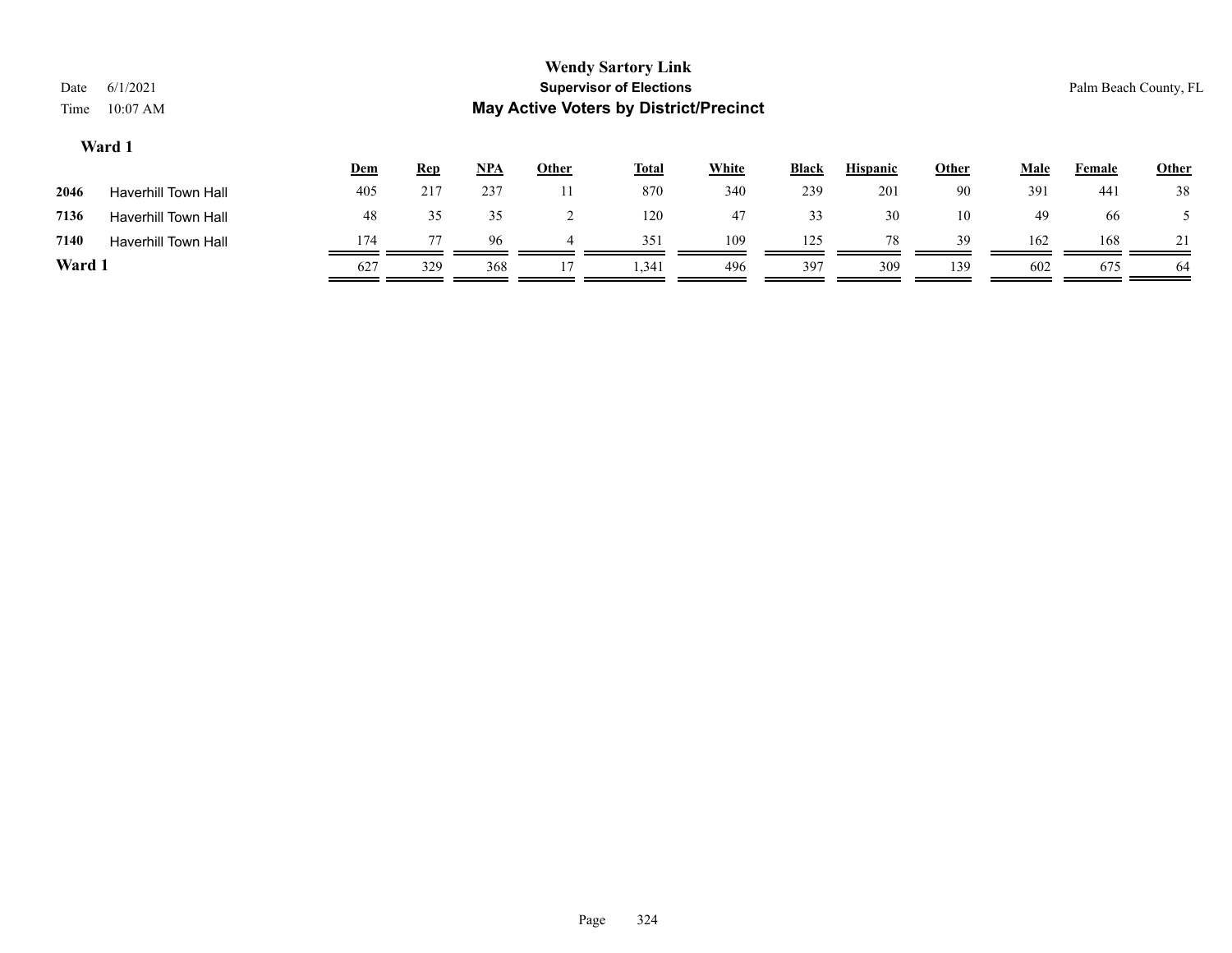|        |                    | <u>Dem</u> | <u>Rep</u> | <u>NPA</u> | Other | <b>Total</b> | White | <b>Black</b>   | <b>Hispanic</b> | Other | Male | Female | <b>Other</b> |
|--------|--------------------|------------|------------|------------|-------|--------------|-------|----------------|-----------------|-------|------|--------|--------------|
| 4008   | Hypoluxo Town Hall | 539        | 617        | 537        | 58    | 1,751        | 1,461 | 4 <sub>1</sub> | 109             | 140   | 803  | 895    | 53           |
| 7176   | Hypoluxo Town Hall | 191        | 89         | 107        |       | 396          | 219   | 83             | 63              |       | 169  | 216    |              |
| Ward 1 |                    | 730        | 706        | 644        | 67    | 2,147        | 1,680 | 124            | 172             | 171   | 972  | 1,111  | -64          |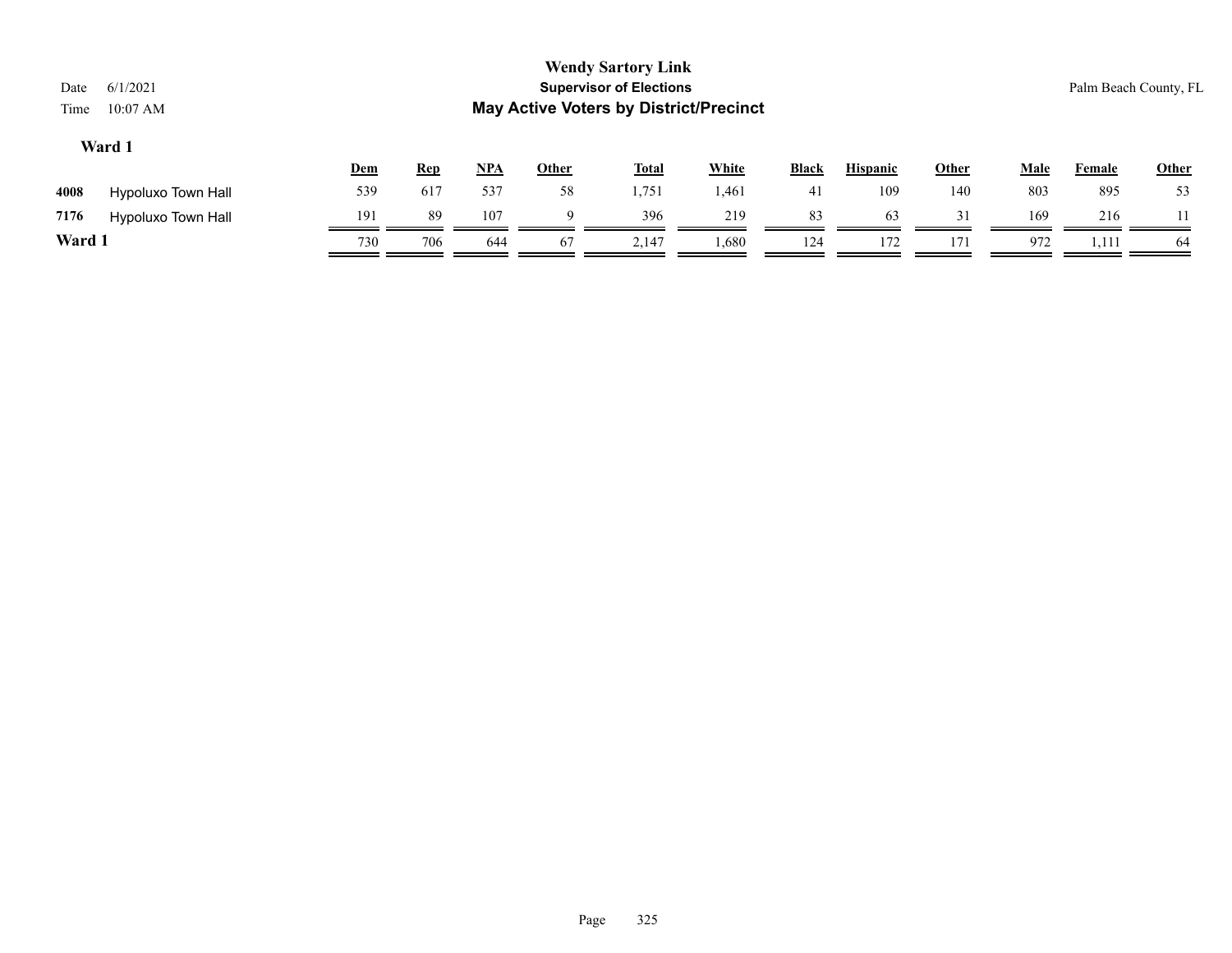|        |                        | <u>Dem</u>     | <u>Rep</u> | <u>NPA</u> | <u>Other</u> | <u>Total</u> | White | Black        | <b>Hispanic</b> | Other | Male  | Female | <b>Other</b> |
|--------|------------------------|----------------|------------|------------|--------------|--------------|-------|--------------|-----------------|-------|-------|--------|--------------|
| 1152   | Oceanview Methodist    | 51             |            | 59         | Q            | 194          | 183   | $\theta$     |                 |       | 93    | 95     |              |
| 1208   | Juno Beach Town Center | 462            | 900        | 489        | 51           | .902         | 1,735 | O            | 55              | 106   | 869   | 983    | 50           |
| 1212   | Juno Beach Town Center | $\mathfrak{z}$ | 70         | 58         | 10           | 189          | 158   | <sub>(</sub> | 10              | 15    | 96    | 88     |              |
| 1214   | Juno Beach Town Center | 274            | 455        | 211        | 27           | 967          | 902   |              | 14              | 45    | 393   | 552    | 22           |
| Ward 1 |                        | 838            | 1,500      | 817        | 97           | 3,252        | 2,978 | 18           | -81             | 175   | 1,451 | 1,718  | 83           |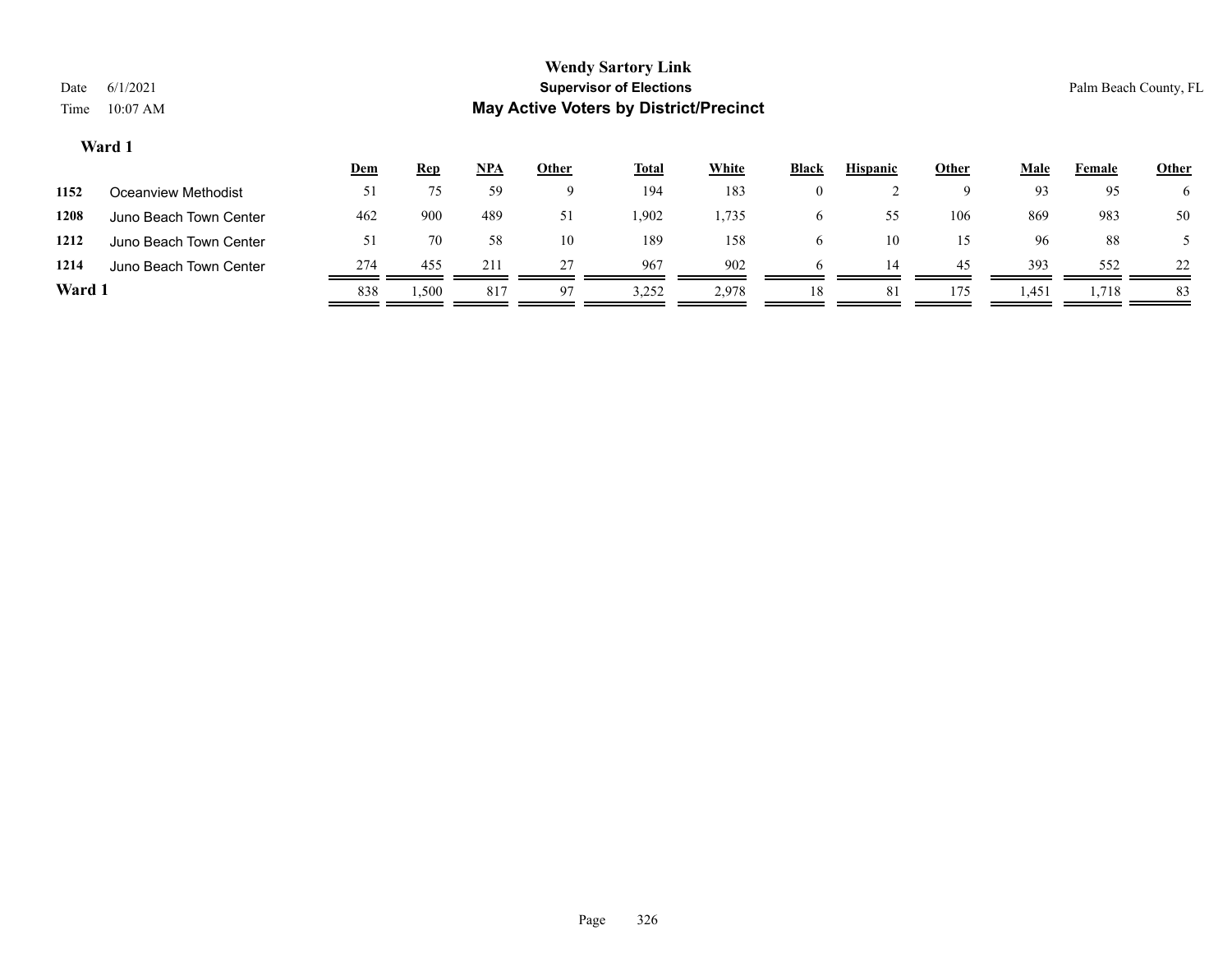| 6/1/2021<br>Date<br>$10:07$ AM<br>Time  |            |            |       |              | <b>Wendy Sartory Link</b><br><b>Supervisor of Elections</b><br><b>May Active Voters by District/Precinct</b> |              |          |                 |              |      |        | Palm Beach County, FL |
|-----------------------------------------|------------|------------|-------|--------------|--------------------------------------------------------------------------------------------------------------|--------------|----------|-----------------|--------------|------|--------|-----------------------|
| Ward 1                                  | <b>Dem</b> | <b>Rep</b> | $NPA$ | <b>Other</b> | <b>Total</b>                                                                                                 | <b>White</b> | Black    | <b>Hispanic</b> | <b>Other</b> | Male | Female | <b>Other</b>          |
| 1128<br>Jupiter Inlet Colony Admin Bldg | 71         | 225        | 89    | 14           | 399                                                                                                          | 367          | $\Omega$ |                 | 27           | 180  | 210    | Q                     |
| Ward 1                                  | 71         | 225        | 89    | 14           | 399                                                                                                          | 367          |          |                 | 27           | 180  | 210    | Q                     |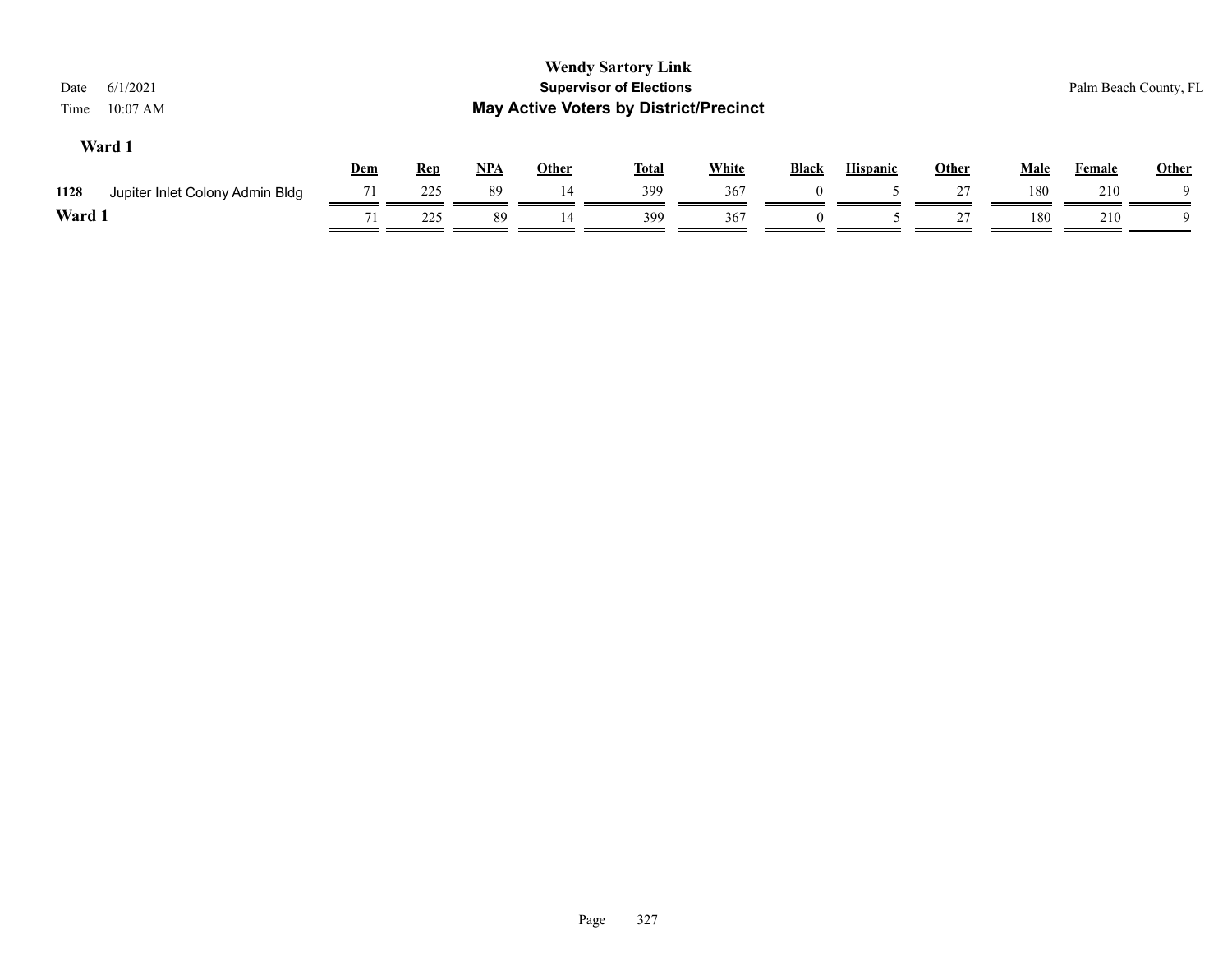#### **Wendy Sartory Link** Date 6/1/2021 **Supervisor of Elections** Palm Beach County, FL Time 10:07 AM **May Active Voters by District/Precinct**

|      |                                | Dem          | <b>Rep</b>       | NPA      | Other            | <b>Total</b>     | White          | <b>Black</b>     | <b>Hispanic</b> | Other        | Male           | Female       | <b>Other</b>     |
|------|--------------------------------|--------------|------------------|----------|------------------|------------------|----------------|------------------|-----------------|--------------|----------------|--------------|------------------|
| 1034 | West Jupiter Recreation Center | 266          | 711              | 333      | 45               | 1,355            | 1,173          | 19               | 37              | 126          | 654            | 676          | 25               |
| 1040 | West Jupiter Recreation Center | 257          | 460              | 345      | 31               | 1,093            | 881            | 17               | 59              | 136          | 540            | 513          | 40               |
| 1042 | West Jupiter Recreation Center | $\mathbf{0}$ | $\boldsymbol{0}$ | $\bf{0}$ | $\mathbf{0}$     | $\boldsymbol{0}$ | $\overline{0}$ | $\boldsymbol{0}$ | $\mathbf{0}$    | $\theta$     | $\overline{0}$ | $\mathbf{0}$ | $\mathbf{0}$     |
| 1048 | St Peter Catholic Church       | 400          | 486              | 303      | 28               | 1,217            | 1,086          | 3                | 45              | 83           | 467            | 720          | $30\,$           |
| 1050 | <b>Lighthouse Elementary</b>   | 480          | 676              | 410      | 46               | 1,612            | 1,376          | 16               | 68              | 152          | 751            | 803          | 58               |
| 1052 | Beacon Cove Intermediate Scho  | 1,063        | 1,163            | 952      | 63               | 3,241            | 2,564          | 81               | 263             | 333          | 1,516          | 1,616        | 109              |
| 1054 | Limestone Creek Elementary     | 699          | 1,110            | 640      | 57               | 2,506            | 2,209          | 25               | 100             | 172          | 1,163          | 1,269        | 74               |
| 1056 | West Jupiter Recreation Center | 565          | 589              | 543      | 40               | 1,737            | 1,397          | 79               | 125             | 136          | 765            | 913          | 59               |
| 1058 | St Peter Catholic Church       | 784          | 900              | 744      | 65               | 2,493            | 2,082          | 39               | 191             | 181          | 1,097          | 1,320        | 76               |
| 1066 | Jupiter Community Center       | $\bf{0}$     | $\mathbf{0}$     | $\bf{0}$ | $\boldsymbol{0}$ | $\boldsymbol{0}$ | $\mathbf{0}$   | $\boldsymbol{0}$ | $\mathbf{0}$    | $\mathbf{0}$ | $\overline{0}$ | $\theta$     | $\boldsymbol{0}$ |
| 1068 | Jupiter Community Center       | 596          | 753              | 610      | 48               | 2,007            | 1,663          | 26               | 188             | 130          | 942            | 1,002        | 63               |
| 1072 | Jerry Thomas Elementary        | 740          | 1,072            | 699      | 68               | 2,579            | 2,238          | 29               | 164             | 148          | 1,231          | 1,274        | $74\,$           |
| 1074 | Independence Middle            | 799          | 1,180            | 843      | 86               | 2,908            | 2,447          | $20\,$           | 192             | 249          | 1,305          | 1,509        | 94               |
| 1075 | Martinique Clubhouse           | 255          | 371              | 239      | 20               | 885              | 751            | 10               | 62              | 62           | 396            | 457          | $32\,$           |
| 1076 | The Island Clubhouse           | 648          | 808              | 591      | 73               | 2,120            | 1,740          | 53               | 147             | 180          | 1,035          | 1,007        | 78               |
| 1098 | Riverside Improvement          | 259          | 466              | 257      | 23               | 1,005            | 895            | $\sqrt{6}$       | 47              | 57           | 456            | 515          | 34               |
| 1100 | Jupiter Elementary             | 400          | 469              | 369      | 27               | 1,265            | 966            | 18               | 199             | 82           | 609            | 610          | 46               |
| 1102 | Jupiter High                   | 715          | 935              | 685      | 66               | 2,401            | 1,895          | 65               | 219             | 222          | 1,060          | 1,258        | 83               |
| 1104 | Jupiter Branch Library         | 455          | 584              | 448      | 33               | 1,520            | 1,239          | 36               | 138             | 107          | 663            | 811          | 46               |
| 1106 | Jupiter Middle                 | 342          | 506              | 377      | 40               | 1,265            | 1,063          | 16               | 79              | 107          | 583            | 639          | $43$             |
| 1108 | Newhaven Clubhouse             | 582          | 711              | 547      | 64               | 1,904            | 1,628          | 25               | 113             | 138          | 850            | 990          | 64               |
| 1124 | Riverside Improvement          | $\mathbf{0}$ | $\sqrt{2}$       | $\bf{0}$ | $\mathbf{0}$     | $\sqrt{2}$       | $\overline{2}$ | $\boldsymbol{0}$ | $\bf{0}$        | $\mathbf{0}$ | -1             | -1           | $\boldsymbol{0}$ |
| 1126 | PBC Fire Rescue #18            | 426          | 902              | 488      | 46               | 1,862            | 1,744          | 8                | 36              | 74           | 848            | 984          | $30\,$           |
| 1136 | 1st UM Church of Jup-Teq       | 595          | 1,037            | 637      | 70               | 2,339            | 2,171          | 10               | 59              | 99           | 1,027          | 1,250        | 62               |
| 1140 | Club at Admirals Cove          | 299          | 548              | 300      | 24               | 1,171            | 1,075          | 7                | 22              | 67           | 559            | 593          | 19               |
| 1142 | 1st UM Church of Jup-Teq       | 297          | 605              | 364      | 43               | 1,309            | 1,205          | 6                | 23              | 75           | 619            | 656          | 34               |
| 1144 | 1st UM Church of Jup-Teq       | 542          | 811              | 518      | 34               | 1,905            | 1,758          | 7                | 31              | 109          | 876            | 972          | 57               |
| 1148 | <b>Oceanview Methodist</b>     | 400          | 568              | 404      | 49               | 1.421            | 1,295          | 8                | 31              | 87           | 615            | 762          | 44               |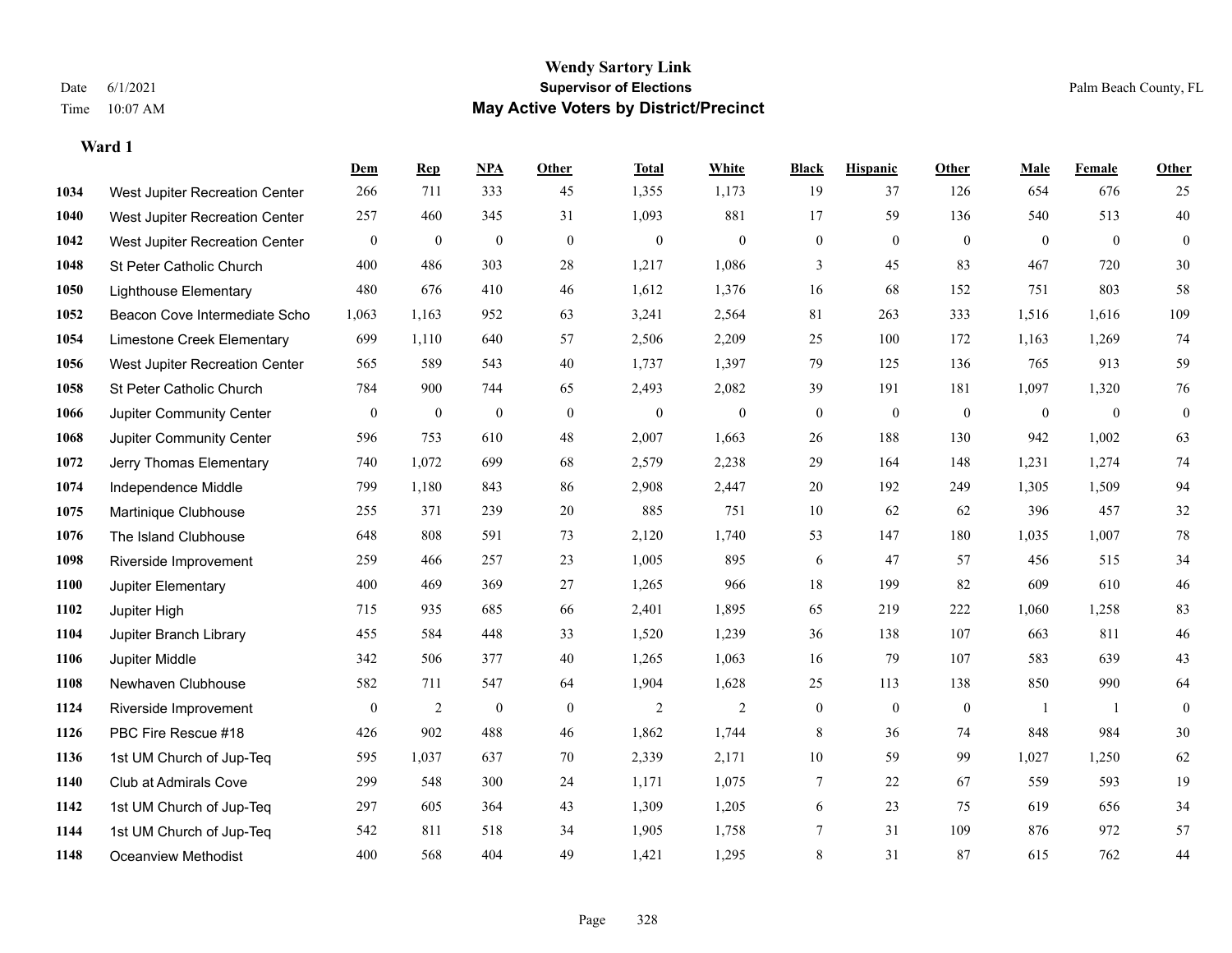|        |                       | <u>Dem</u> | <u>Rep</u> | NPA    | Other | Total  | <b>White</b> | <b>Black</b> | <b>Hispanic</b> | Other | Male   | Female | Other |
|--------|-----------------------|------------|------------|--------|-------|--------|--------------|--------------|-----------------|-------|--------|--------|-------|
| 1150   | Oceanview Methodist   |            |            |        |       |        | $\mathbf{U}$ |              |                 |       |        | 0      |       |
| 1164   | Club at Admirals Cove |            | 155        | 69     |       | 257    | 231          |              |                 | 19    | 129    | 120    |       |
| Ward 1 |                       | 12,892     | 18,578     | 12,715 | 1,194 | 45,379 | 38,774       | 632          | 2,642           | 3,331 | 20,757 | 23,240 | 1,382 |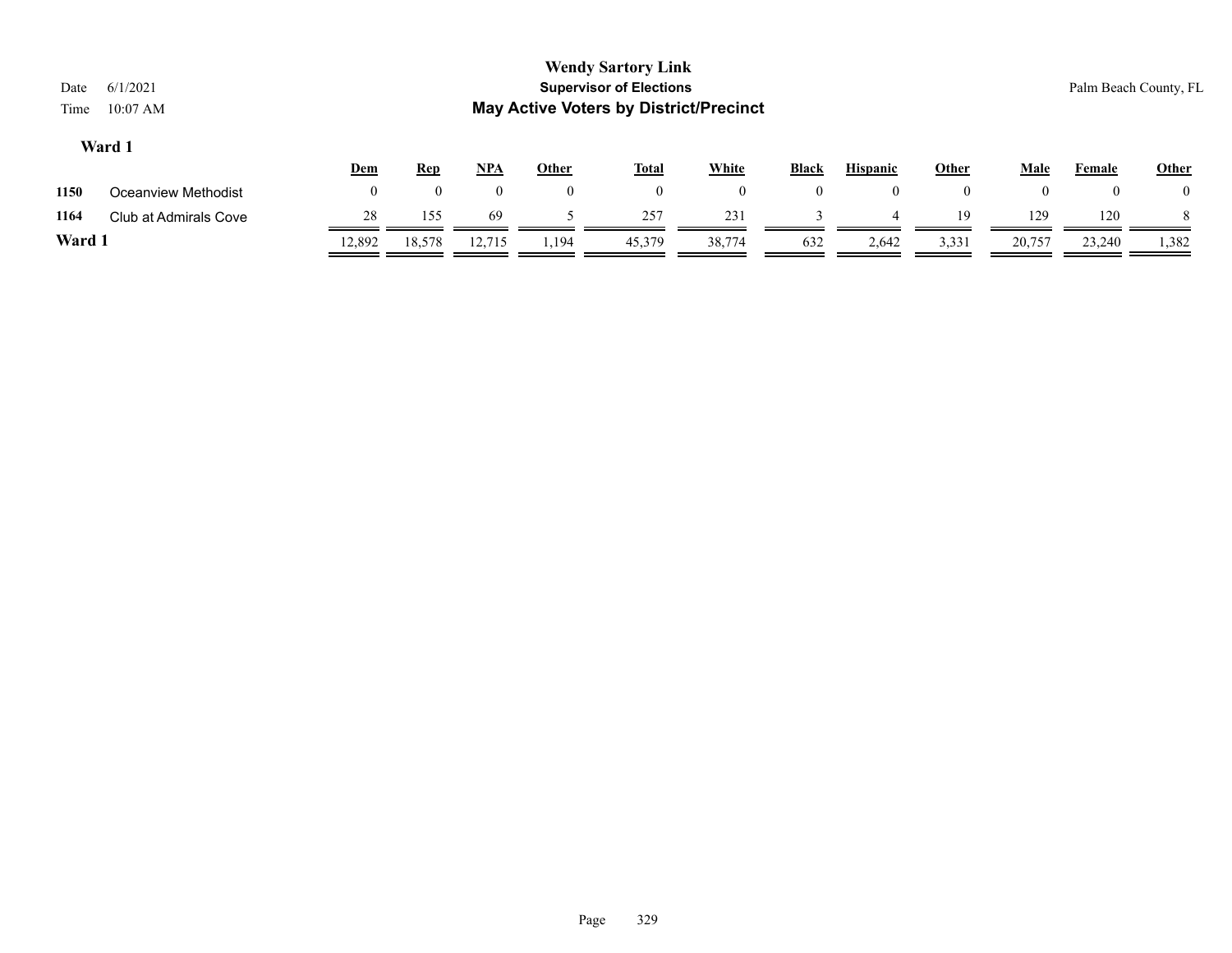|        |                           | <u>Dem</u> | <b>Rep</b> | $NPA$ | <u>Other</u> | <b>Total</b> | <b>White</b> | Black | <b>Hispanic</b> | Other | Male  | Female | <b>Other</b> |
|--------|---------------------------|------------|------------|-------|--------------|--------------|--------------|-------|-----------------|-------|-------|--------|--------------|
| 3075   | Lantana Recreation Center | 15         | 10         |       |              | 35           | 35           | 0     | $\left($        |       |       | 22     |              |
| 4002   | Lantana Recreation Center | 501        | 510        | 391   | 45           | 1,447        | 1,211        | 29    | 105             | 102   | 683   | 719    | 45           |
| 7168   | Maddock Park              | 1,532      | 636        | 926   | 57           | 3,151        | 1,554        | 799   | 528             | 270   | .449  | 1,583  | 119          |
| 7170   | Lantana Town Hall         | 741        | 356        | 549   | 35           | 1,681        | 907          | 354   | 254             | 166   | 797   | 803    | 81           |
| 7172   | Lantana Recreation Center | 330        | 269        | 277   |              | 893          | 693          |       | 72              |       | 416   | 449    | 28           |
| Ward 1 |                           | 3,119      | 1,781      | 2,151 | 156          | 7,207        | 4,400        | 1,239 | 959             | 609   | 3,358 | 3,576  | 273          |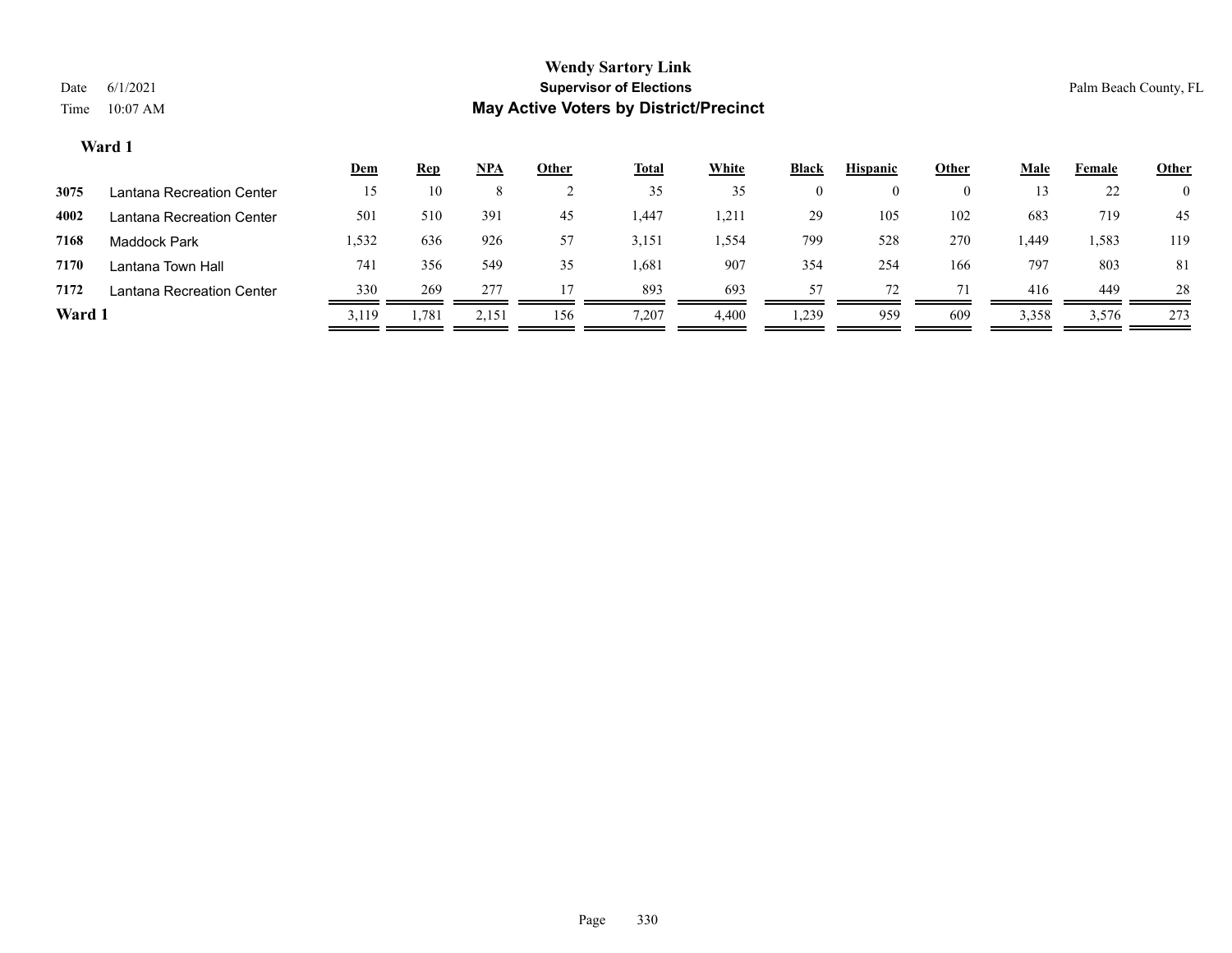| Date<br>Time | 6/1/2021<br>$10:07$ AM       |       |            |     |              | <b>Wendy Sartory Link</b><br><b>Supervisor of Elections</b><br><b>May Active Voters by District/Precinct</b> |              |                |                 |              |       |        | Palm Beach County, FL |
|--------------|------------------------------|-------|------------|-----|--------------|--------------------------------------------------------------------------------------------------------------|--------------|----------------|-----------------|--------------|-------|--------|-----------------------|
|              | Ward 1                       | Dem   | <u>Rep</u> | NPA | <b>Other</b> | <b>Total</b>                                                                                                 | <b>White</b> | Black          | <b>Hispanic</b> | <b>Other</b> | Male  | Female | <b>Other</b>          |
| 2127         | Lake Clarke Shores Town Hall |       |            |     | 0            |                                                                                                              | $\mathbf{0}$ | $\overline{0}$ |                 |              |       |        | $\theta$              |
| 3014         | Lake Clarke Shores Town Hall | 1,043 | 1,106      | 645 | -44          | 2,838                                                                                                        | 2,085        | 82             | 497             | 174          | 1,284 | 1,462  | 92                    |

**Ward 1** 1,044 1,106 646 44 2,840 2,085 82 499 174 1,286 1,462 92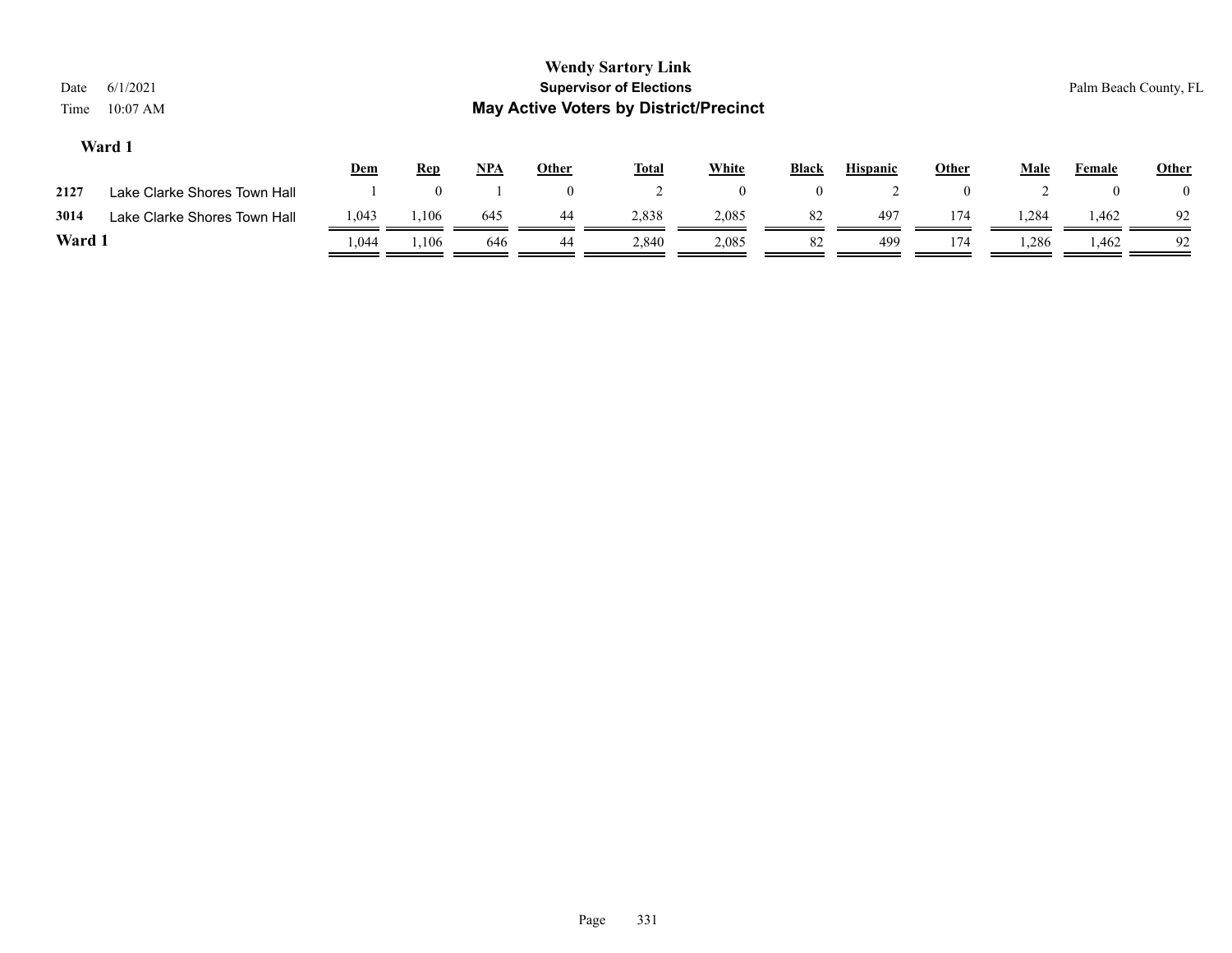| Date<br>Time | 6/1/2021<br>$10:07$ AM  |     |            |            |              | <b>Wendy Sartory Link</b><br><b>Supervisor of Elections</b><br><b>May Active Voters by District/Precinct</b> |              |              |                 |       |             |               | Palm Beach County, FL |
|--------------|-------------------------|-----|------------|------------|--------------|--------------------------------------------------------------------------------------------------------------|--------------|--------------|-----------------|-------|-------------|---------------|-----------------------|
|              | Ward 1                  | Dem | <u>Rep</u> | <u>NPA</u> | <b>Other</b> | <u>Total</u>                                                                                                 | <b>White</b> | <b>Black</b> | <b>Hispanic</b> | Other | <b>Male</b> | <b>Female</b> | Other                 |
| 6094         | Palms West Presbyterian | 687 | 946        | 665        | 43           | 2,341                                                                                                        | 1,867        | 79           | 215             | 180   | 1,121       | 1,145         | 75                    |
| Ward 1       |                         | 687 | 946        | 665        | 43           | 2,341                                                                                                        | 1,867        | 79           | 215             | 180   | 1,121       | 1,145         | 75                    |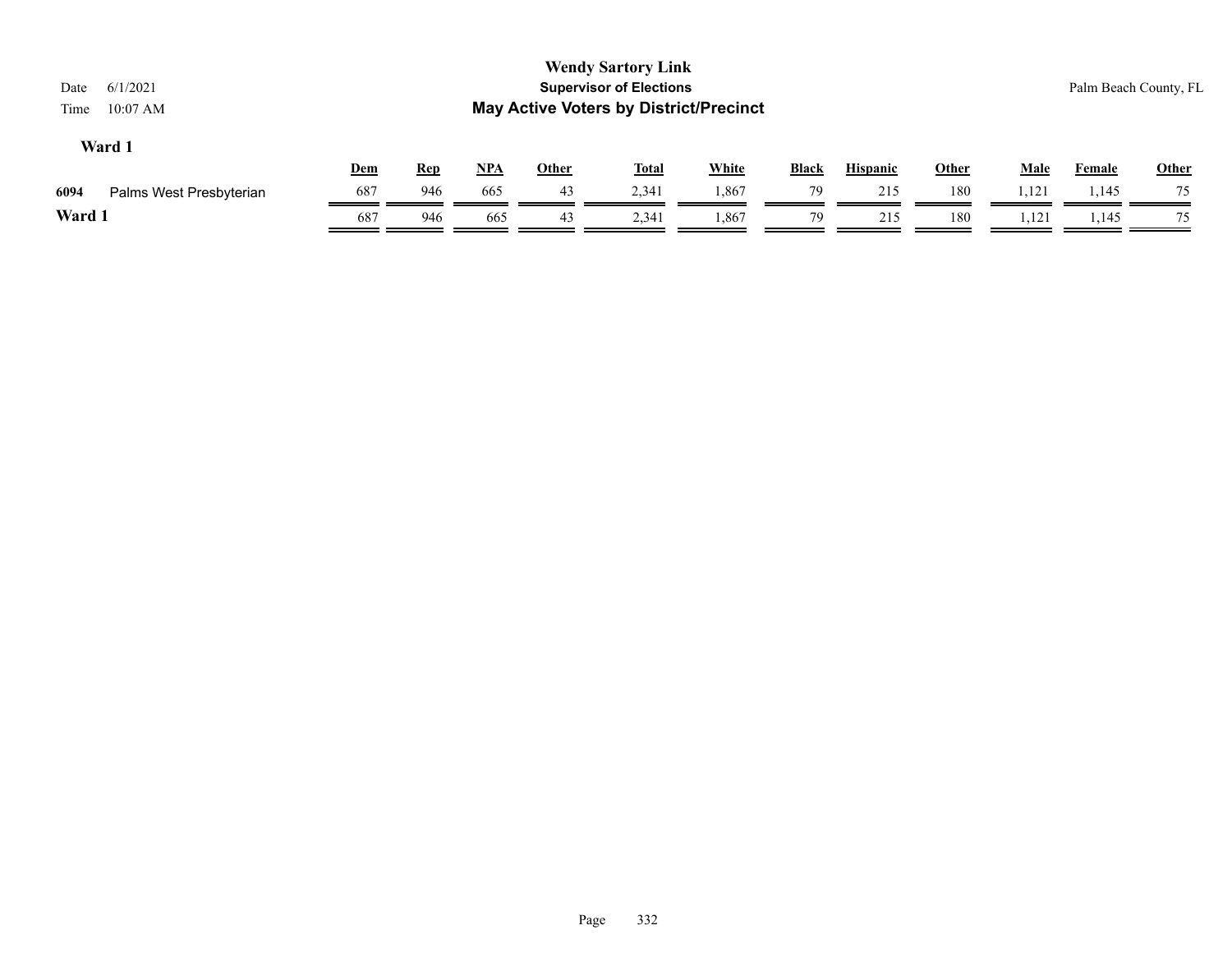|        |                         | <u>Dem</u> | <b>Rep</b> | <u>NPA</u> | <b>Other</b> | <b>Total</b> | <b>White</b> | Black    | <b>Hispanic</b> | <u>Other</u> | <u>Male</u> | Female   | <b>Other</b>   |
|--------|-------------------------|------------|------------|------------|--------------|--------------|--------------|----------|-----------------|--------------|-------------|----------|----------------|
| 1376   | Lake Park Town Hall     |            |            | $\left($   | $\theta$     | $\theta$     | $_{0}$       | $\bf{0}$ |                 | $\bf{0}$     | 0           | $\theta$ | $\overline{0}$ |
| 1378   | PBC Fire Rescue #68     | 1,065      | 412        | 522        | 39           | 2,038        | 841          | 848      | 118             | 231          | 941         | 1,007    | 90             |
| 1382   | Lake Park Town Hall     | 291        | 359        | 260        | 28           | 938          | 770          | 36       | 60              | 72           | 427         | 486      | 25             |
| 7010   | St John Lutheran Church | 302        | 13         | 105        |              | 426          | 29           | 342      | 28              | 27           | 142         | 266      | 18             |
| 7012   | St John Lutheran Church | 1,118      | 210        | 443        | 18           | 1,789        | 514          | 1,026    | 75              | 174          | 808         | 912      | 69             |
| Ward 1 |                         | 2,776      | 994        | 1,330      | 91           | 5,191        | 2,154        | 2,252    | 281             | 504          | 2,318       | 2,671    | 202            |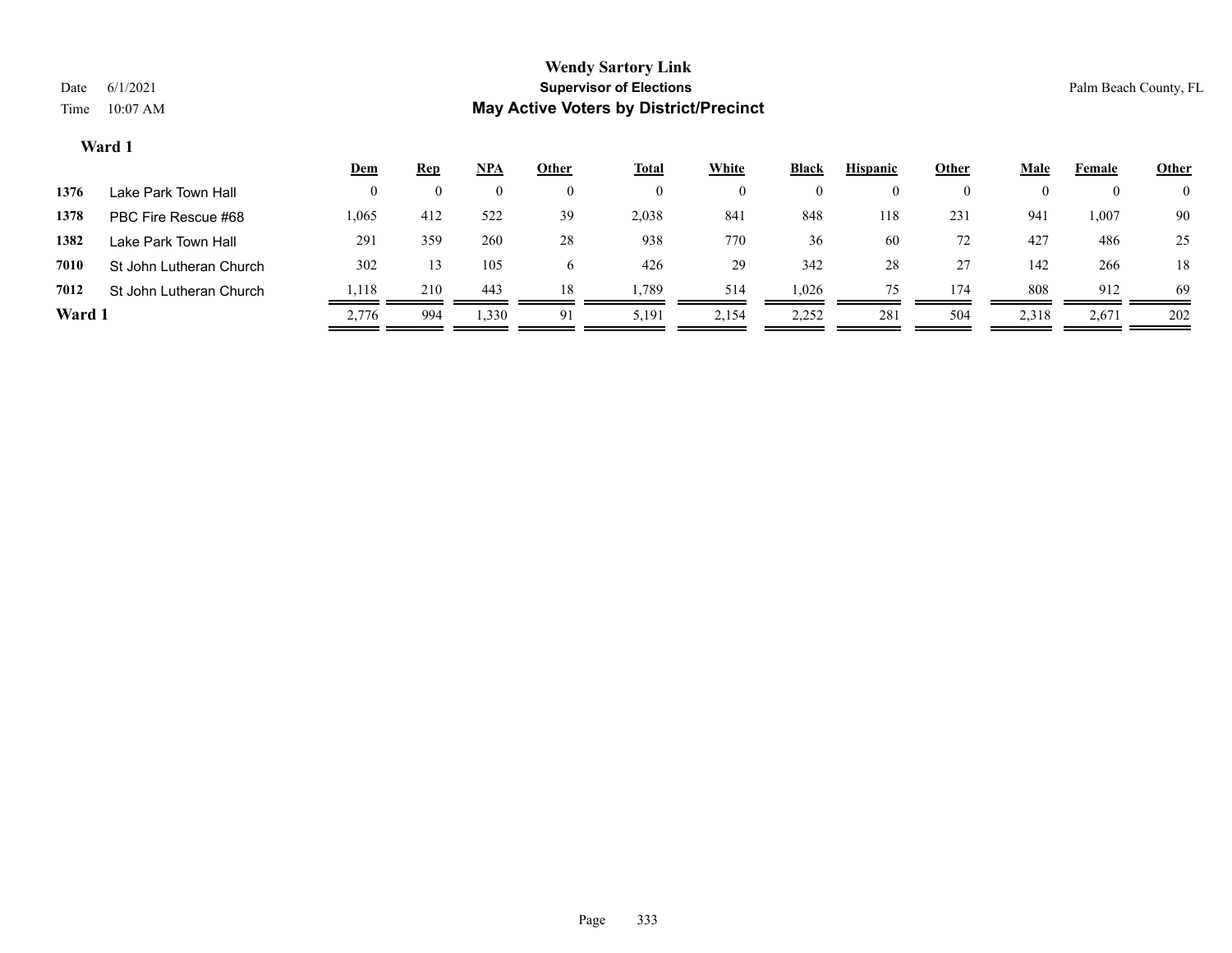|        |                                  | Dem      | <b>Rep</b>   | NPA            | Other          | <b>Total</b>   | White  | <b>Black</b> | <b>Hispanic</b> | Other    | <b>Male</b> | <b>Female</b> | <b>Other</b> |
|--------|----------------------------------|----------|--------------|----------------|----------------|----------------|--------|--------------|-----------------|----------|-------------|---------------|--------------|
| 3034   | <b>Sunlight Community Church</b> | 156      | 101          | 82             | 5              | 344            | 184    | 43           | 97              | 20       | 157         | 177           | 10           |
| 3036   | <b>Sunlight Community Church</b> | 407      | 218          | 284            | 15             | 924            | 382    | 184          | 264             | 94       | 412         | 480           | 32           |
| 3038   | <b>Sunlight Community Church</b> | 749      | 306          | 554            | 35             | 1,644          | 691    | 255          | 522             | 176      | 777         | 779           | 88           |
| 3040   | 1st Congregational Church        | 721      | 328          | 425            | 43             | 1,517          | 1,108  | 77           | 209             | 123      | 738         | 720           | 59           |
| 3042   | 1st Congregational Church        | 747      | 474          | 422            | 46             | 1,689          | 1,423  | 25           | 135             | 106      | 775         | 858           | 56           |
| 3052   | Our Savior Lutheran Church       | 424      | 119          | 254            | 14             | 811            | 230    | 221          | 279             | 81       | 376         | 391           | 44           |
| 3058   | Our Savior Lutheran Church       | $\theta$ | $\mathbf{0}$ | $\overline{2}$ | $\theta$       | $\overline{2}$ |        |              | $\Omega$        | $\theta$ |             |               | $\theta$     |
| 3060   | Our Savior Lutheran Church       | 264      | 58           | 159            | $\overline{7}$ | 488            | 117    | 175          | 161             | 35       | 188         | 278           | 22           |
| 3062   | Our Savior Lutheran Church       | 1,062    | 330          | 597            | 50             | 2,039          | 824    | 446          | 578             | 191      | 939         | 1,004         | 96           |
| 3064   | 1st Congregational Church        | 502      | 238          | 411            | 32             | 1,183          | 835    | 98           | 162             | 88       | 554         | 579           | 50           |
| 3066   | Our Savior Lutheran Church       | 407      | 152          | 314            | 20             | 893            | 621    | 78           | 104             | 90       | 431         | 423           | 39           |
| 3068   | St Andrews Episcopal             | 576      | 307          | 439            | 44             | 1,366          | 1,104  | 59           | 112             | 91       | 658         | 661           | 47           |
| 3076   | Our Savior Lutheran Church       | 53       | 44           | 57             |                | 155            | 104    | 19           | 20              | 12       | 84          | 65            | 6            |
| 3078   | Lakeside UM Church               | 683      | 433          | 487            | 38             | 1,641          | 1,037  | 175          | 287             | 142      | 731         | 863           | 47           |
| 7160   | South Grade Elementary           | 1,003    | 223          | 500            | 28             | 1,754          | 568    | 658          | 340             | 188      | 852         | 822           | 80           |
| 7162   | <b>Osborne Community Center</b>  | 910      | 128          | 380            | 21             | 1,439          | 278    | 737          | 282             | 142      | 649         | 725           | 65           |
| 7164   | <b>Osborne Community Center</b>  | 332      | 200          | 204            | 28             | 764            | 598    | 56           | 56              | 54       | 353         | 389           | 22           |
| Ward 1 |                                  | 8,996    | 3,659        | 5,571          | 427            | 18,653         | 10,105 | 3,307        | 3,608           | 1,633    | 8,675       | 9,215         | 763          |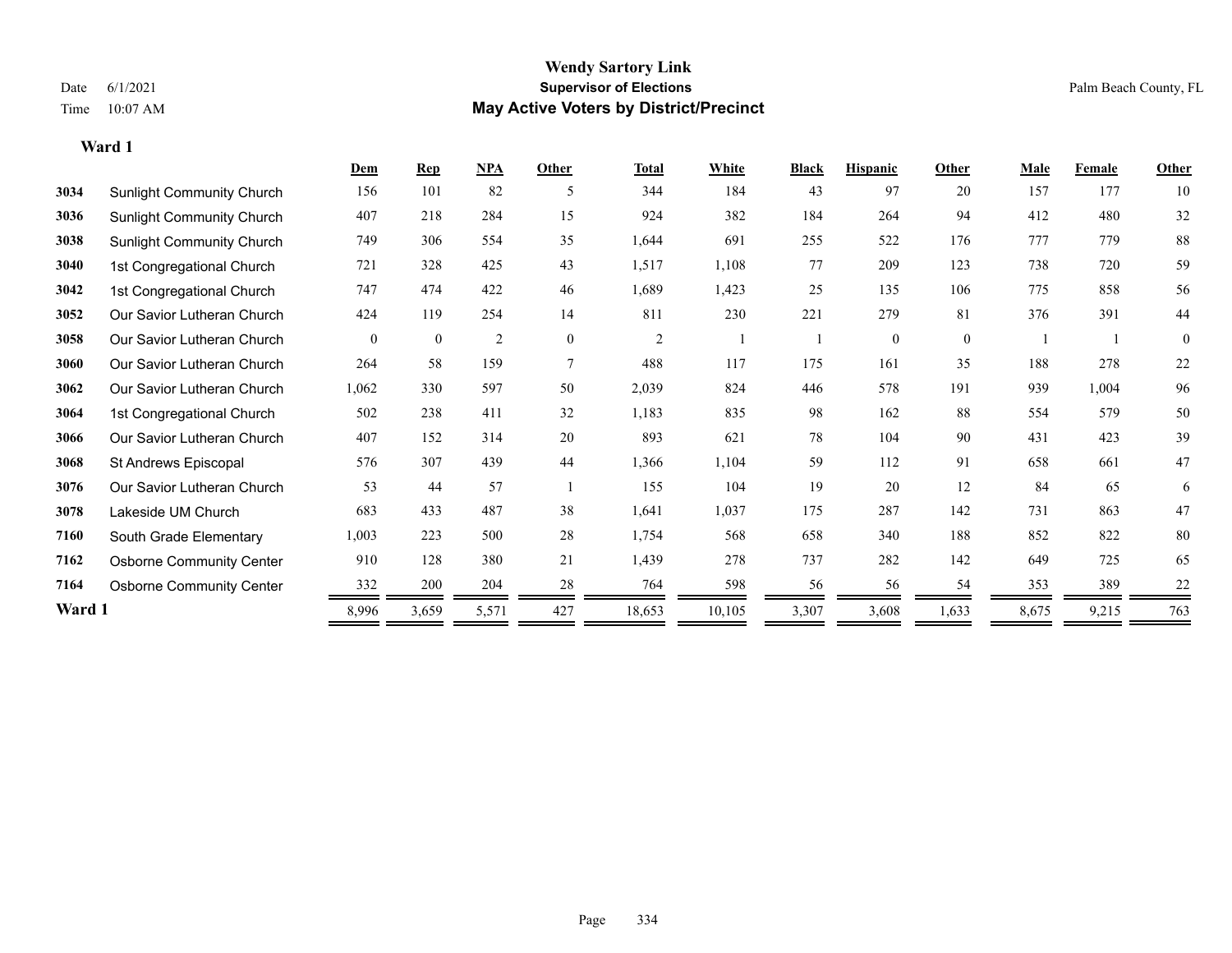| 6/1/2021<br>Date<br>$10:07$ AM<br>Time |     |            |            |              | <b>Wendy Sartory Link</b><br><b>Supervisor of Elections</b><br><b>May Active Voters by District/Precinct</b> |              |              |                 |              |             |               | Palm Beach County, FL |
|----------------------------------------|-----|------------|------------|--------------|--------------------------------------------------------------------------------------------------------------|--------------|--------------|-----------------|--------------|-------------|---------------|-----------------------|
| Ward 1                                 | Dem | <b>Rep</b> | <u>NPA</u> | <b>Other</b> | <u>Total</u>                                                                                                 | <b>White</b> | <b>Black</b> | <b>Hispanic</b> | <b>Other</b> | <b>Male</b> | <b>Female</b> | <b>Other</b>          |
| 4006<br>Manalapan Town Hall            | 77  | 209        | 91         | 10           | 387                                                                                                          | 354          | O            | <sub>0</sub>    |              | 194         | 181           |                       |
| Ward 1                                 | 77  | 209        | 91         | 10           | 387                                                                                                          | 354          |              |                 |              | 194         | 181           |                       |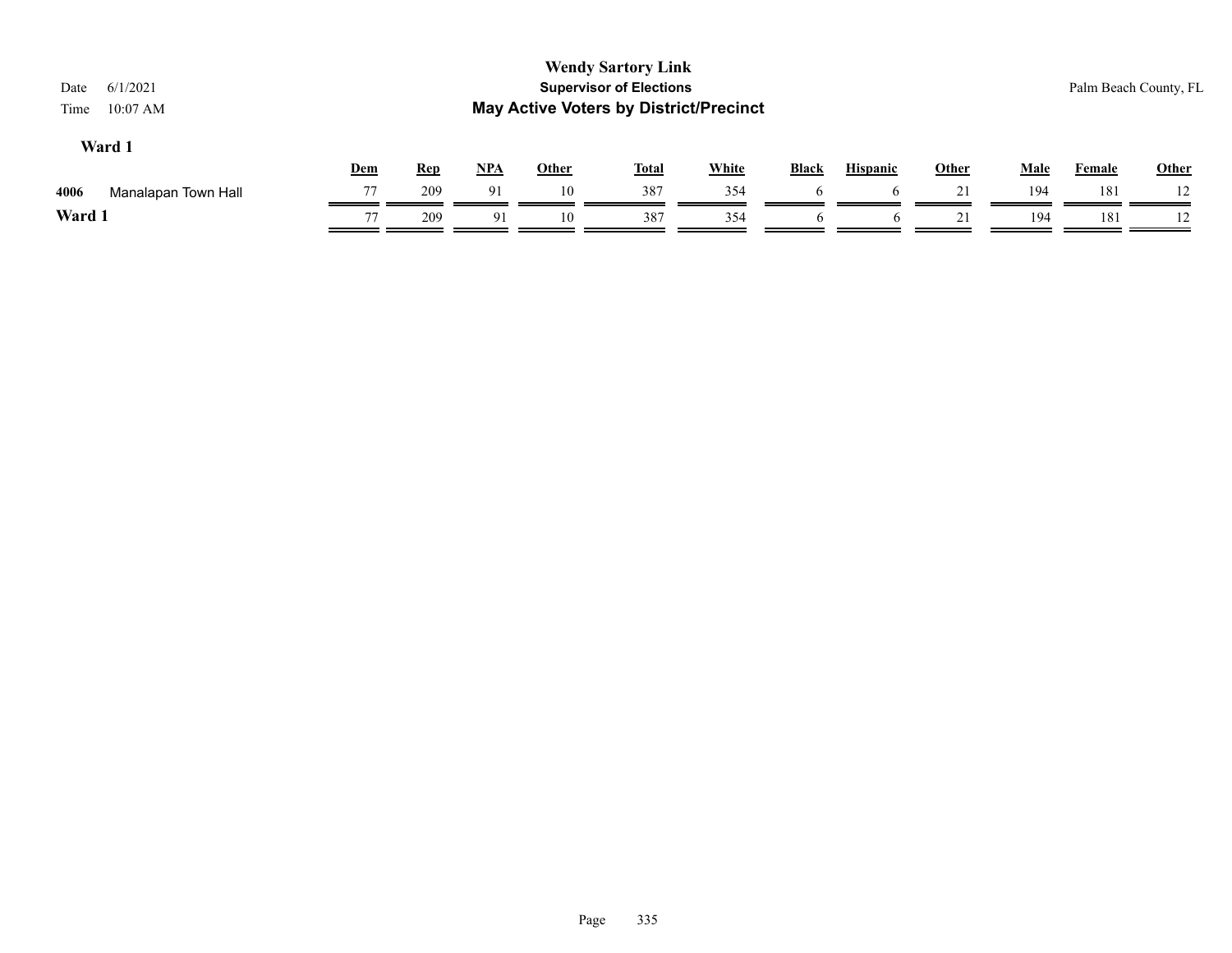| 6/1/2021<br>Date<br>$10:07$ AM<br>Time |            |            |            |              | <b>Wendy Sartory Link</b><br><b>Supervisor of Elections</b><br><b>May Active Voters by District/Precinct</b> |              |              |                 |       |      |               | Palm Beach County, FL |
|----------------------------------------|------------|------------|------------|--------------|--------------------------------------------------------------------------------------------------------------|--------------|--------------|-----------------|-------|------|---------------|-----------------------|
| Ward 1                                 | <b>Dem</b> | <u>Rep</u> | <u>NPA</u> | <u>Other</u> | <u>Total</u>                                                                                                 | <b>White</b> | <u>Black</u> | <b>Hispanic</b> | Other | Male | <b>Female</b> | <b>Other</b>          |
| 7062<br>Mangonia Park Town Hall        | 768        | 45         | 208        | 10           | 1,031                                                                                                        | 86           | 823          | 43              | 79    | 408  | 592           |                       |
| Ward 1                                 | 768        | 45         | 208        | 10           | 1,031                                                                                                        | 86           | 823          | 43              | 79    | 408  | 592           |                       |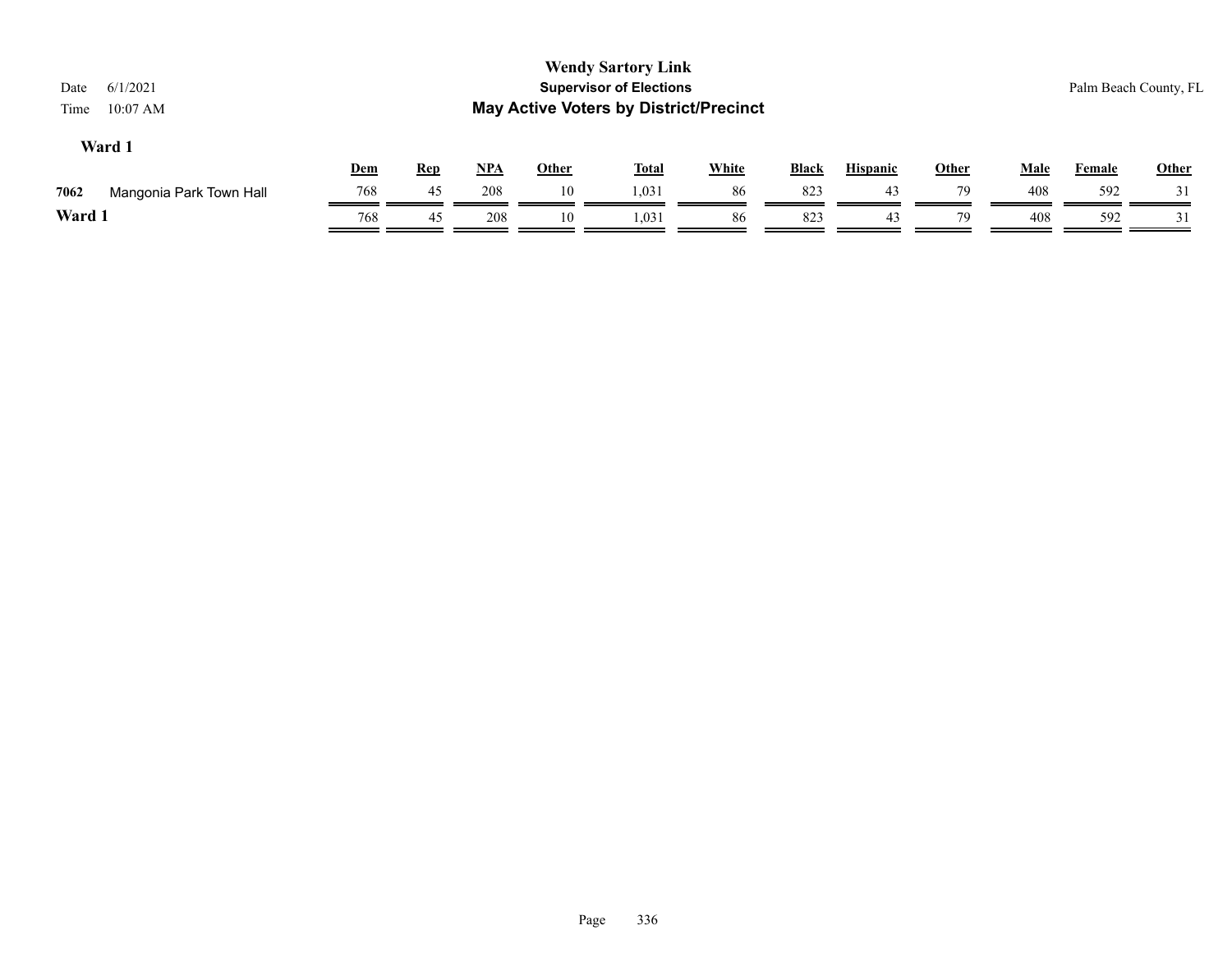|        |                              | Dem   | <b>Rep</b>    | NPA   | Other    | <b>Total</b> | White | <b>Black</b>   | <b>Hispanic</b> | Other        | Male  | Female | Other        |
|--------|------------------------------|-------|---------------|-------|----------|--------------|-------|----------------|-----------------|--------------|-------|--------|--------------|
| 1314   | <b>NPB Community Center</b>  | 53    | 130           | 63    | 5        | 251          | 223   | 3              | 8               | 17           | 102   | 135    | 14           |
| 1316   | <b>NPB Community Center</b>  | 198   | 200           | 157   | 29       | 584          | 413   | 47             | 81              | 43           | 256   | 307    | 21           |
| 1320   | <b>NPB Community Center</b>  | 39    | 123           | 35    |          | 198          | 175   | 3              | 9               | 11           | 103   | 91     | 4            |
| 1322   | <b>NPB Community Center</b>  | 2     | $\mathcal{I}$ | 10    | $\theta$ | 19           | 19    | $\theta$       | $\Omega$        | $\theta$     | 9     | 9      |              |
| 1328   | Osborne Park Activities Bldg | 631   | 845           | 551   | 45       | 2,072        | 1,774 | 30             | 123             | 145          | 996   | 1,014  | 62           |
| 1332   | 1st Unitarian Church NPB     | 367   | 411           | 281   | 35       | 1,094        | 894   | 63             | 72              | 65           | 526   | 546    | 22           |
| 1334   | 1st Unitarian Church NPB     | 3     | 4             | 5     |          | 13           | 13    | $\overline{0}$ | $\theta$        | $\mathbf{0}$ | 5     | 8      | $\mathbf{0}$ |
| 1342   | <b>NPB Country Club</b>      | 318   | 453           | 275   | 30       | 1,076        | 971   | 18             | 33              | 54           | 454   | 595    | 27           |
| 1344   | Old Port Cove                | 309   | 538           | 329   | 31       | 1,207        | 1,102 |                | 31              | 69           | 541   | 643    | 23           |
| 1346   | Anchorage Activities Bldg    | 574   | 942           | 436   | 36       | 1,988        | 1,823 | 14             | 57              | 94           | 913   | 1,025  | 50           |
| 1348   | <b>NPB Council Chambers</b>  | 32    | 127           | 37    | 10       | 206          | 194   | $\overline{0}$ | 6               | 6            | 103   | 96     |              |
| 1350   | <b>Faith Lutheran Church</b> | 399   | 635           | 391   | 22       | 1,447        | 1,277 | 11             | 83              | 76           | 694   | 707    | 46           |
| 1380   | <b>NPB Council Chambers</b>  | 196   | 283           | 168   | 15       | 662          | 584   |                | 23              | 44           | 298   | 341    | 23           |
| Ward 1 |                              | 3,121 | 4,698         | 2,738 | 260      | 10,817       | 9,462 | 205            | 526             | 624          | 5,000 | 5,517  | 300          |
|        |                              |       |               |       |          |              |       |                |                 |              |       |        |              |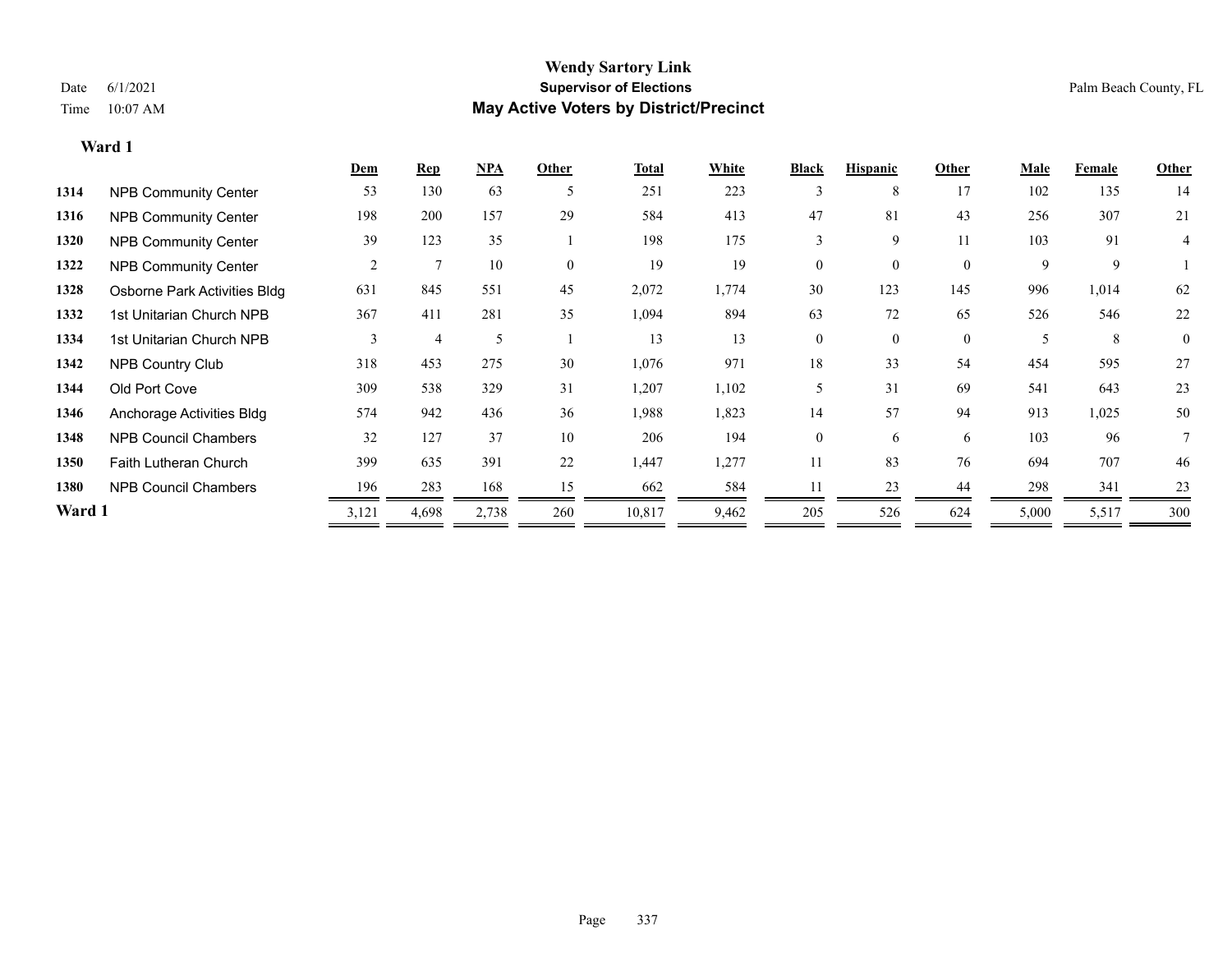| 6/1/2021<br>Date<br>$10:07$ AM<br>Time |                       |     |            |            |              | <b>Wendy Sartory Link</b><br><b>Supervisor of Elections</b><br><b>May Active Voters by District/Precinct</b> |              |              |                 |              |      |        | Palm Beach County, FL |
|----------------------------------------|-----------------------|-----|------------|------------|--------------|--------------------------------------------------------------------------------------------------------------|--------------|--------------|-----------------|--------------|------|--------|-----------------------|
| Ward 1                                 |                       |     |            |            |              |                                                                                                              |              |              |                 |              |      |        |                       |
|                                        |                       | Dem | <u>Rep</u> | <u>NPA</u> | <u>Other</u> | <b>Total</b>                                                                                                 | <b>White</b> | <b>Black</b> | <b>Hispanic</b> | <b>Other</b> | Male | Female | <b>Other</b>          |
| 4028                                   | Ocean Ridge Town Hall | 427 | 786        | 420        | 46           | 1,679                                                                                                        | 1,533        |              | 48              | 91           | 803  | 830    | 46                    |
| Ward 1                                 |                       | 427 | 786        | 420        | 46           | 1,679                                                                                                        | 1,533        |              | 48              | 91           | 803  | 830    | 46                    |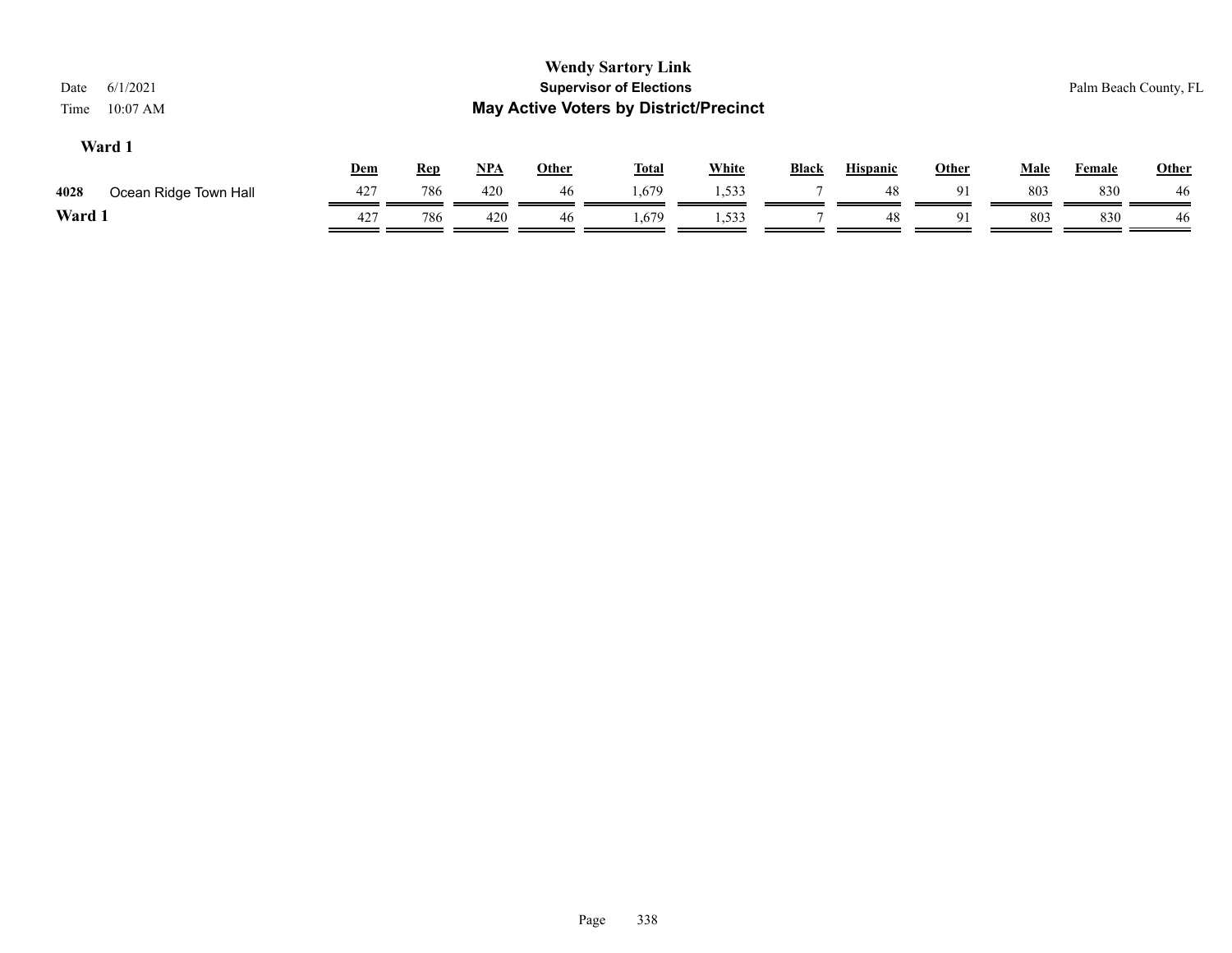|      |                                  | <u>Dem</u> | <u>Rep</u> | NPA | Other | <b>Total</b> | White | <b>Black</b> | <b>Hispanic</b> | Other | Male  | Female | <b>Other</b> |
|------|----------------------------------|------------|------------|-----|-------|--------------|-------|--------------|-----------------|-------|-------|--------|--------------|
| 6004 | <b>Pahokee Recreation Center</b> | 1,013      | 183        | 242 |       | 1.443        | 190   | 934          | 229             | 90    | 595   | 795    | 53           |
| 6006 | Pahokee Recreation Center        | 1,047      | 178        | 295 |       | 1,533        | 142   | 893          | 393             | 105   | 684   | 766    | 83           |
| Ward |                                  | 2.060      | 361        | 537 | 18    | 2,976        | 332   | .327         | 622             | 195   | . 279 | 1,561  | 136          |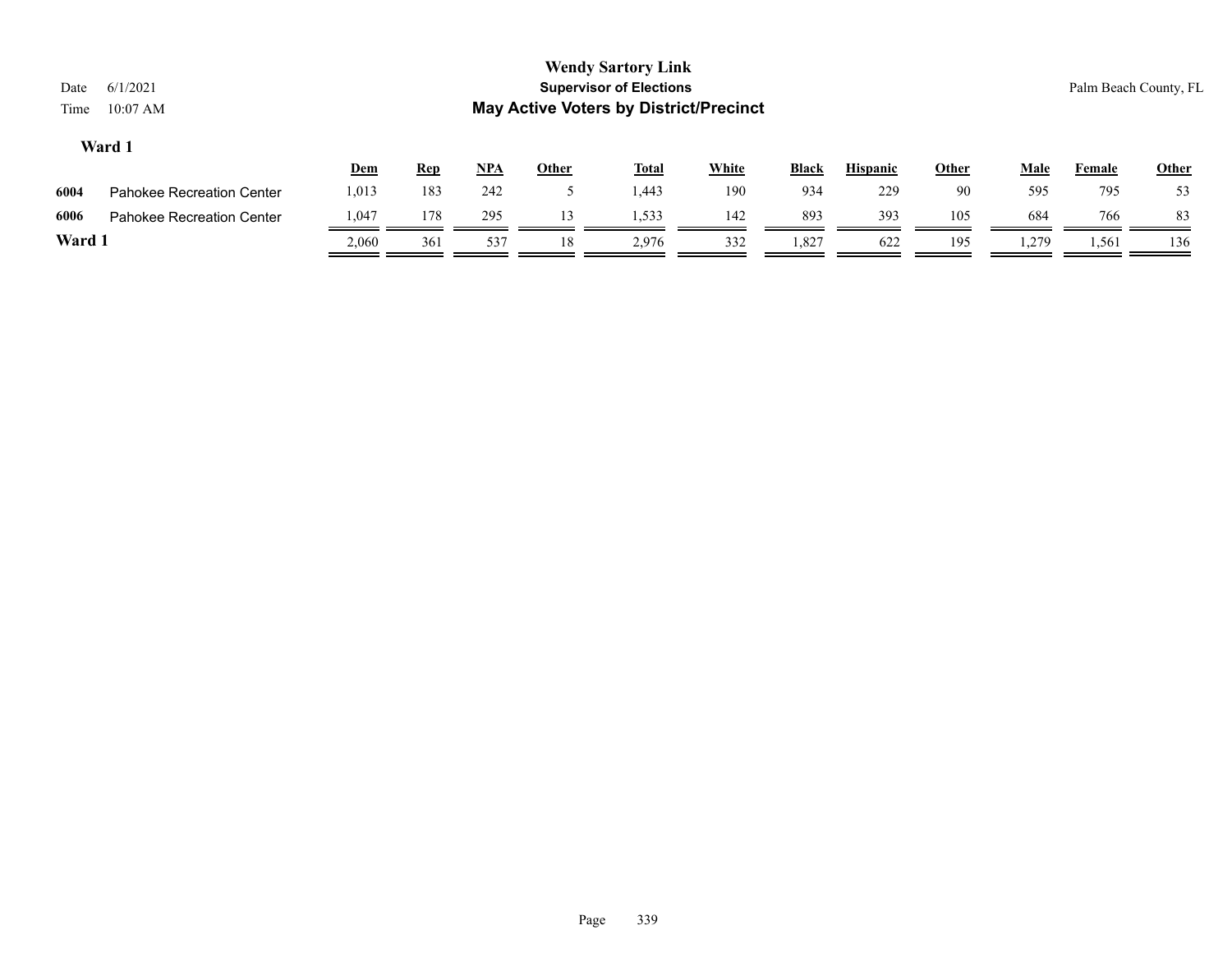| 70<br>1,162  | 1,047 |     |     |              |       | <b>Total</b> | Other | NPA   | <b>Rep</b> | <b>Dem</b> |                                       |
|--------------|-------|-----|-----|--------------|-------|--------------|-------|-------|------------|------------|---------------------------------------|
|              |       | 127 | 55  | O            | 2,091 | 2,279        | 58    | 540   | 1,217      | 464        | St Edwards Church<br>1390             |
| 38<br>797    | 655   | 105 | 30  | <sub>0</sub> | 1,349 | 1,490        | 46    | 430   | 631        | 383        | 1392<br>St Edwards Church             |
| 33<br>643    | 562   | 74  | 23  |              | 1,134 | 1,238        | 39    | 302   | 631        | 266        | 1394<br>Morton & Barbara Mandel Cente |
| 22<br>370    | 325   | 57  |     | 8            | 635   | 717          | 20    | 164   | 382        | 151        | 7154<br>Morton & Barbara Mandel Cente |
| 12<br>108    | 96    | 22  |     | $\mathbf{0}$ | 187   | 216          |       | 61    | 107        | 45         | 7156<br>PB Fire Station #3            |
| 38<br>828    | 678   | 106 | 38  | 19           | 1,381 | 1,544        | 50    | 428   | 501        | 565        | 7158<br>PB Fire Station #3            |
| 578<br>27    | 490   | 91  | 31  |              | 968   | 1,095        | 34    | 320   | 400        | 341        | PB Fire Station #3<br>7166            |
| 240<br>4,486 | 3,853 | 582 | 201 | 51           | 7,745 | 8,579        | 250   | 2,245 | 3,869      | 2,215      | Ward 1                                |
|              |       |     |     |              |       |              |       |       |            |            |                                       |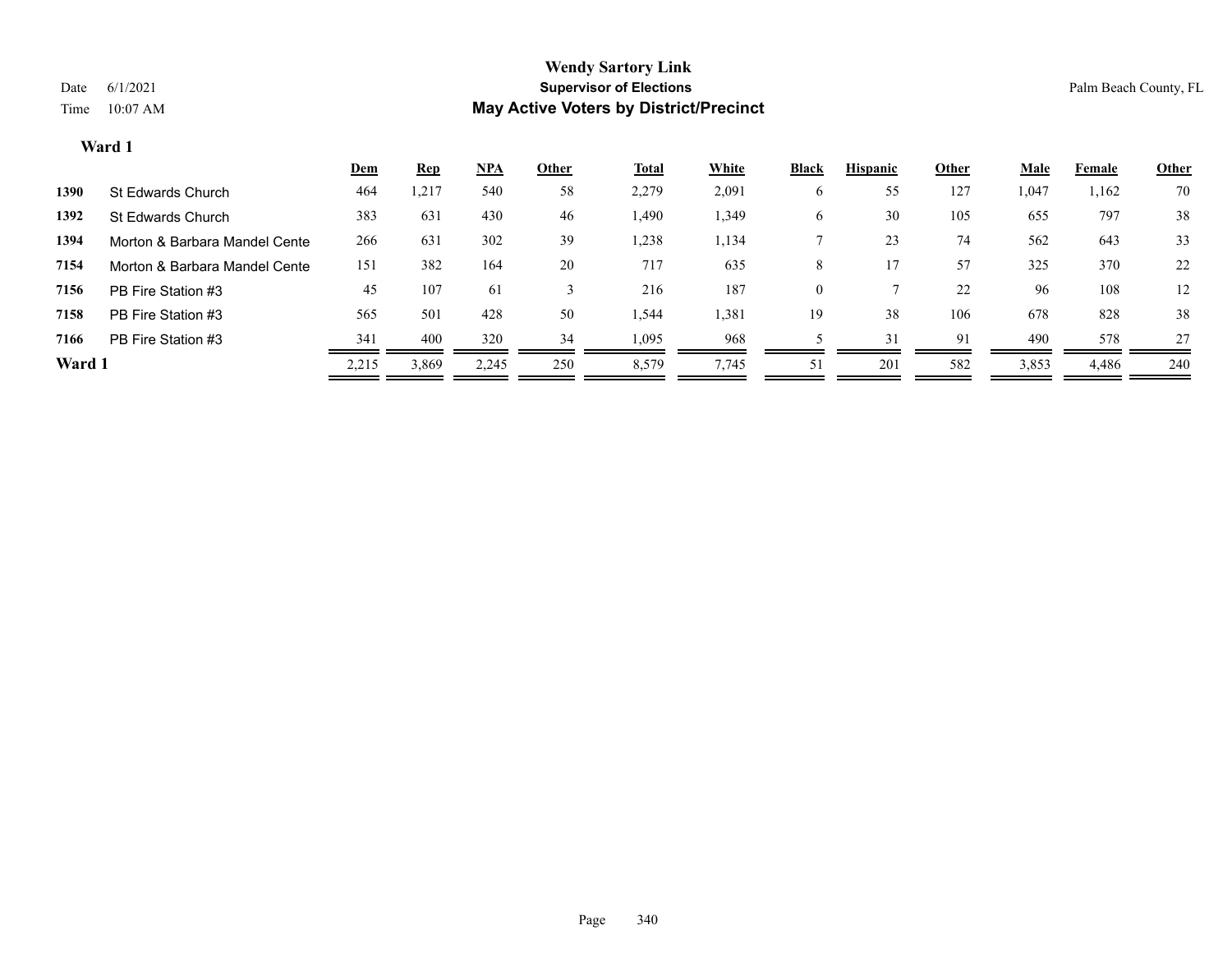|      |                                  | Dem          | <b>Rep</b>       | NPA              | <b>Other</b>     | <b>Total</b> | <b>White</b>     | <b>Black</b>     | <b>Hispanic</b> | Other          | <b>Male</b>  | <b>Female</b> | <b>Other</b>   |
|------|----------------------------------|--------------|------------------|------------------|------------------|--------------|------------------|------------------|-----------------|----------------|--------------|---------------|----------------|
| 1174 | Mirasol Sales and Info Center    | $\theta$     | $\mathbf{0}$     | $\mathbf{0}$     | $\theta$         | $\theta$     | $\overline{0}$   | $\Omega$         | $\overline{0}$  | $\theta$       | $\Omega$     | $\theta$      | $\Omega$       |
| 1176 | Mirasol Sales and Info Center    | $\theta$     | $\theta$         | $\theta$         | $\Omega$         | $\Omega$     | $\Omega$         | $\theta$         | $\theta$        | $\Omega$       | $\Omega$     | $\Omega$      | $\theta$       |
| 1178 | Mirasol Sales and Info Center    | $\theta$     | $\mathbf{0}$     | $\theta$         | $\theta$         | $\theta$     | $\theta$         | $\Omega$         | $\Omega$        | $\Omega$       | $\theta$     | $\theta$      | $\theta$       |
| 1180 | Mirasol Sales and Info Center    | $\theta$     | $\theta$         | $\theta$         | $\theta$         | $\mathbf{0}$ | $\Omega$         | $\overline{0}$   | $\theta$        | $\theta$       | $\Omega$     | $\theta$      | $\Omega$       |
| 1186 | Mirasol Sales and Info Center    | 564          | 544              | 476              | 48               | 1,632        | 1,259            | 55               | 162             | 156            | 769          | 811           | 52             |
| 1188 | <b>Westwood Gardens HOA</b>      | 349          | 361              | 295              | 31               | 1,036        | 792              | 31               | 118             | 95             | 413          | 602           | 21             |
| 1189 | <b>Westwood Gardens HOA</b>      | 24           | 61               | 26               | 2                | 113          | 100              | $\overline{7}$   | $\overline{2}$  | $\overline{4}$ | 55           | 55            | 3              |
| 1190 | Gardens Presbyterian             | 1,401        | 2,118            | 1,433            | 155              | 5,107        | 4,172            | 146              | 349             | 440            | 2,247        | 2,713         | 147            |
| 1192 | Evergrene Clubhouse              | 390          | 676              | 460              | 39               | 1,565        | 1,328            | $26\,$           | 79              | 132            | 754          | 755           | 56             |
| 1194 | Frenchmans Creek Real Estate     | 670          | 967              | 610              | 50               | 2,297        | 2,098            | 15               | 46              | 138            | 1,048        | 1,191         | 58             |
| 1196 | Gardens Presbyterian             | $\theta$     | $\mathbf{0}$     | $\theta$         | $\theta$         | $\mathbf{0}$ | $\overline{0}$   | $\overline{0}$   | $\mathbf{0}$    | $\theta$       | $\theta$     | $\theta$      | $\theta$       |
| 1222 | Sandhill Crane Golf Club         | 13           | 26               | 13               | $\mathbf{0}$     | 52           | 38               | 5                | 3               | 6              | 27           | 25            | $\theta$       |
| 1228 | Carleton Oaks Clubhouse          | 147          | 195              | 130              | $\tau$           | 479          | 349              | 23               | 49              | 58             | 229          | 237           | 13             |
| 1230 | Christ Fellowship Church PBG     | $\mathbf{0}$ | $\boldsymbol{0}$ | $\boldsymbol{0}$ | $\boldsymbol{0}$ | $\mathbf{0}$ | $\boldsymbol{0}$ | $\boldsymbol{0}$ | $\mathbf{0}$    | $\mathbf{0}$   | $\mathbf{0}$ | $\mathbf{0}$  | $\overline{0}$ |
| 1232 | Mirasol Sales and Info Center    | $\theta$     | $\mathbf{0}$     | $\mathbf{0}$     | $\theta$         | $\theta$     | $\overline{0}$   | $\overline{0}$   | $\overline{0}$  | $\Omega$       | $\theta$     | $\Omega$      | $\mathbf{0}$   |
| 1234 | Christ Fellowship Church PBG     | $\mathbf{0}$ | $\mathbf{0}$     | $\theta$         | $\theta$         | $\theta$     | $\theta$         | $\Omega$         | $\overline{0}$  | $\Omega$       | $\theta$     | $\Omega$      | $\Omega$       |
| 1236 | Mirasol Sales and Info Center    | $\theta$     | $\mathbf{0}$     | $\mathbf{0}$     | $\theta$         | $\mathbf{0}$ | $\theta$         | $\overline{0}$   | $\overline{0}$  | $\theta$       | $\theta$     | $\theta$      | $\theta$       |
| 1238 | Mirasol Sales and Info Center    | 607          | 760              | 506              | 60               | 1,933        | 1,752            | 18               | 21              | 142            | 914          | 964           | 55             |
| 1240 | <b>Timber Trace Elementary</b>   | 804          | 1,121            | 633              | 51               | 2,609        | 2,254            | 53               | 152             | 150            | 1,175        | 1,353         | 81             |
| 1242 | Christ Fellowship Church PBG     | 875          | 1,077            | 634              | 61               | 2,647        | 2,400            | 37               | 62              | 148            | 1,098        | 1,487         | 62             |
| 1244 | Christ Fellowship Church PBG     | 478          | 667              | 443              | 55               | 1,643        | 1,420            | 32               | 80              | 111            | 702          | 888           | 53             |
| 1246 | Watson B Duncan Middle           | 874          | 921              | 725              | 65               | 2,585        | 2,057            | 75               | 199             | 254            | 1,122        | 1,379         | 84             |
| 1247 | Watson B Duncan Middle           | 35           | 181              | 60               | 9                | 285          | 261              | 2                | $\mathbf{0}$    | 22             | 136          | 135           | 14             |
| 1248 | <b>PBG Community Center</b>      | 523          | 604              | 402              | 36               | 1,565        | 1,316            | 28               | 118             | 103            | 663          | 866           | 36             |
| 1250 | Palm Beach Gardens High          | 13           | 36               | 15               | $\theta$         | 64           | 57               | $\mathbf{0}$     | 4               | 3              | 33           | 27            | $\overline{4}$ |
| 1252 | <b>Ballen Isles Country Club</b> | 888          | 799              | 648              | 49               | 2,384        | 2,195            | 18               | 22              | 149            | 1,069        | 1,253         | 62             |
| 1254 | Northlake Nazarene Church        | 156          | 175              | 127              | $\overline{7}$   | 465          | 391              | 6                | 27              | 41             | 231          | 217           | 17             |
| 1260 | PBG City Hall Council Room       | 446          | 550              | 315              | 26               | 1,337        | 1,107            | 27               | 113             | 90             | 600          | 693           | 44             |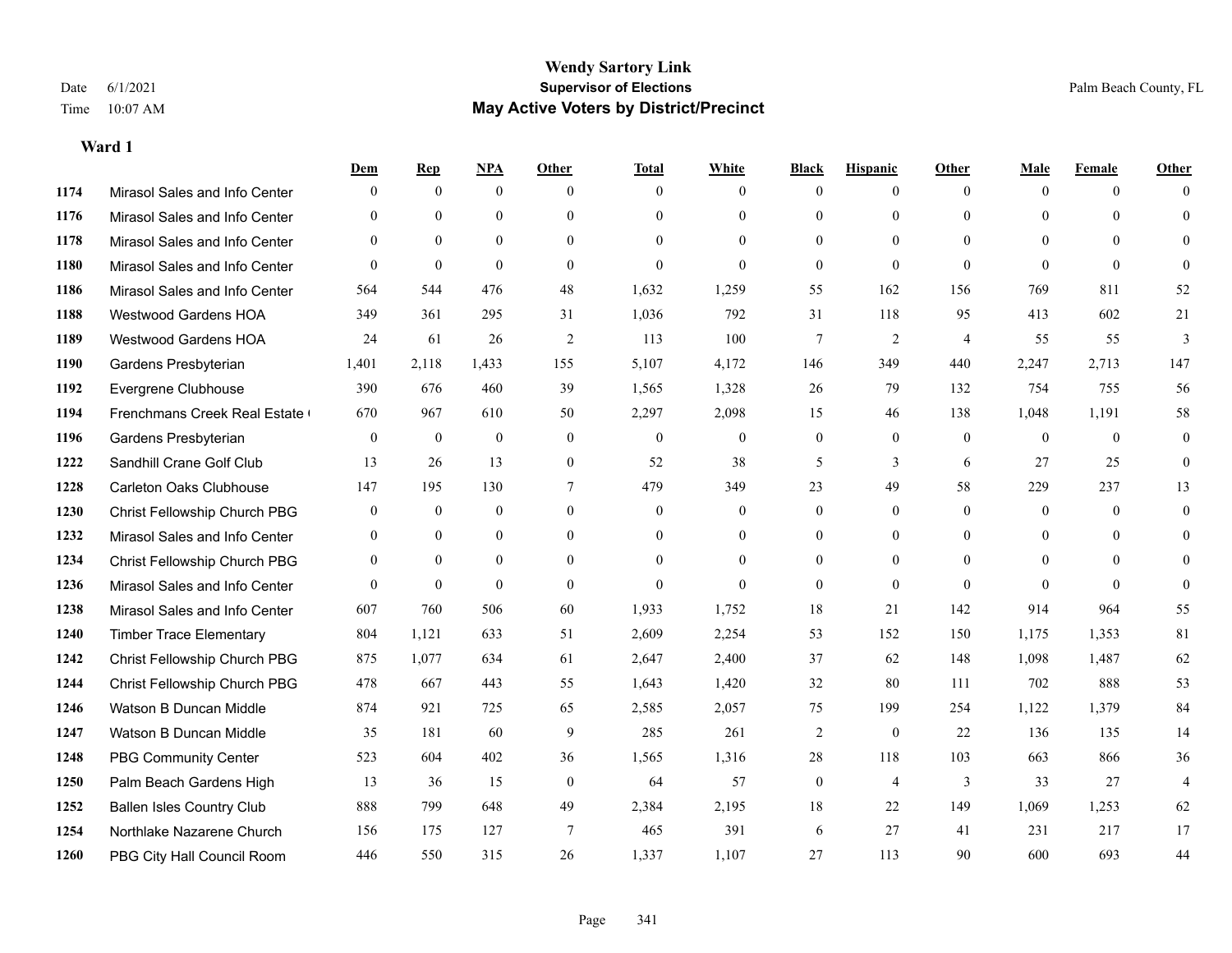#### **Wendy Sartory Link** Date 6/1/2021 **Supervisor of Elections** Palm Beach County, FL Time 10:07 AM **May Active Voters by District/Precinct**

**Dem Rep NPA Other Total White Black Hispanic Other Male Female Other**

# 1262 PBG Moose Lodge 2010 1 0 1 0 2 2 0 0 0 1 1 0 PBG City Hall Council Room 0 0 0 0 0 0 0 0 0 0 0 0 PBG City Hall Council Room 178 115 148 12 453 270 77 65 41 186 253 14 PBG Community Center 118 81 114 10 323 191 49 47 36 125 179 19

| 1270   | PBG Community Center          | 5             | $\mathbf{0}$   | $\overline{2}$ | $\boldsymbol{0}$ | $\overline{7}$ | 2        | $\overline{4}$ |          | $\overline{0}$ | $\overline{3}$ | 3        |                |
|--------|-------------------------------|---------------|----------------|----------------|------------------|----------------|----------|----------------|----------|----------------|----------------|----------|----------------|
| 1272   | Palm Beach Gardens Elementar  | 741           | 693            | 534            | 51               | 2,019          | 1,615    | 104            | 117      | 183            | 940            | 1,012    | 67             |
| 1274   | Palm Beach Gardens High       | 607           | 567            | 434            | 38               | 1,646          | 1,256    | 95             | 143      | 152            | 772            | 811      | 63             |
| 1280   | Pew Leadership Center         | 142           | 157            | 115            | 11               | 425            | 360      | 11             | 24       | 30             | 174            | 248      | 3              |
| 1284   | <b>Eissey Campus Theater</b>  | 808           | 806            | 753            | 67               | 2,434          | 1,916    | 87             | 212      | 219            | 1,055          | 1,298    | 81             |
| 1288   | PBG Moose Lodge 2010          | 13            | 24             | 6              | $\mathbf{0}$     | 43             | 39       |                | $\theta$ | 3              | 22             | 19       | 2              |
| 1290   | PBG Moose Lodge 2010          | 721           | 856            | 580            | 71               | 2,228          | 1,836    | 58             | 157      | 177            | 904            | 1,257    | 67             |
| 1292   | PBG Moose Lodge 2010          | 16            | 53             | 21             |                  | 91             | 84       |                |          | 5              | 42             | 46       | 3              |
| 1296   | Dwight D Eisenhower Elementar | 269           | 284            | 221            | 20               | 794            | 631      | 18             | 90       | 55             | 305            | 459      | 30             |
| 1306   | <b>Eissey Campus Theater</b>  | $\mathcal{F}$ | 6              | 6              |                  | 16             | 12       | $\Omega$       | $\theta$ | 4              | 10             | 6        | $\overline{0}$ |
| 1310   | <b>Eissey Campus Theater</b>  |               | 2              |                | $\overline{0}$   |                | 4        |                | $\theta$ | $\theta$       | 3              |          | $\overline{0}$ |
| 1318   | PBG Moose Lodge 2010          | $\mathbf{0}$  | $\overline{0}$ | $\mathbf{0}$   | $\mathbf{0}$     | $\mathbf{0}$   | $\theta$ | $\Omega$       | $\Omega$ | $\theta$       | $\theta$       | $\theta$ | $\theta$       |
| 1324   | Allamanda Elementary          | 449           | 462            | 391            | 36               | 1,338          | 1,059    | 41             | 136      | 102            | 567            | 723      | 48             |
| 1326   | Allamanda Elementary          | 190           | 229            | 160            | 16               | 595            | 507      |                | 29       | 52             | 259            | 323      | 13             |
| 1340   | <b>Eissey Campus Theater</b>  | 6             | 6              | 3              | $\mathbf{0}$     | 15             | 13       | $\Omega$       |          |                |                | 8        | $\theta$       |
| 1352   | Northlake Nazarene Church     | 721           | 905            | 600            | 51               | 2,277          | 1,625    | 165            | 190      | 297            | 1,024          | 1,169    | 84             |
| 1360   | Garden Lodge 366 F&AM         | 364           | 334            | 244            | 23               | 965            | 755      | 61             | 75       | 74             | 425            | 511      | 29             |
| 1372   | Garden Lodge 366 F&AM         | 99            | 36             | 46             | $\tau$           | 188            | 82       | 61             | 21       | 24             | 81             | 100      |                |
| 6062   | Sandhill Crane Golf Club      | 236           | 428            | 254            | 25               | 943            | 674      | 73             | 73       | 123            | 459            | 449      | 35             |
| 6064   | Sandhill Crane Golf Club      | 33            | 57             | 36             |                  | 130            | 107      |                | 12       |                | 65             | 61       |                |
| Ward 1 |                               | 14,978        | 17,940         | 12,621         | 1,195            | 46,734         | 38,386   | 1,521          | 3,000    | 3,827          | 20,714         | 24,588   | 1,432          |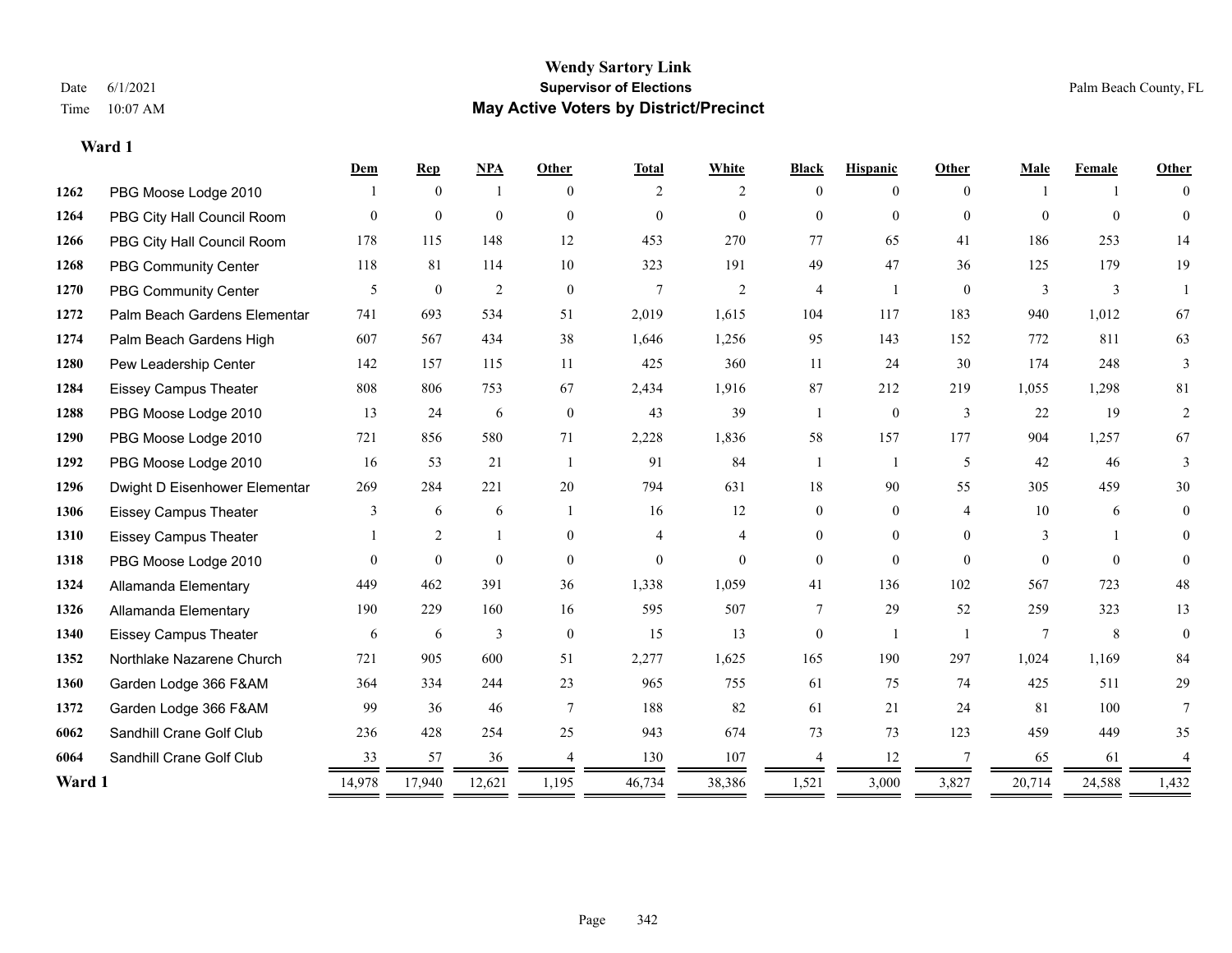| 6/1/2021<br>Date<br>$10:07$ AM<br>Time |     |            |            |              | <b>Wendy Sartory Link</b><br><b>Supervisor of Elections</b><br><b>May Active Voters by District/Precinct</b> |              |              |                 |              |             | Palm Beach County, FL |              |
|----------------------------------------|-----|------------|------------|--------------|--------------------------------------------------------------------------------------------------------------|--------------|--------------|-----------------|--------------|-------------|-----------------------|--------------|
| Ward 1                                 | Dem | <b>Rep</b> | <u>NPA</u> | <b>Other</b> | <b>Total</b>                                                                                                 | <b>White</b> | <b>Black</b> | <b>Hispanic</b> | <b>Other</b> | <b>Male</b> | Female                | <b>Other</b> |
| 1388<br>Palm Beach Shores Town Hall    | 296 | 458        | 321        | 27           | 1.102                                                                                                        | 996          | 15           | 23              | 68           | 523         | 550                   | 29           |
| Ward 1                                 | 296 | 458        | 321        | 27           | 1,102                                                                                                        | 996          | 15           | 23              | 68           | 523         | 550                   | 29           |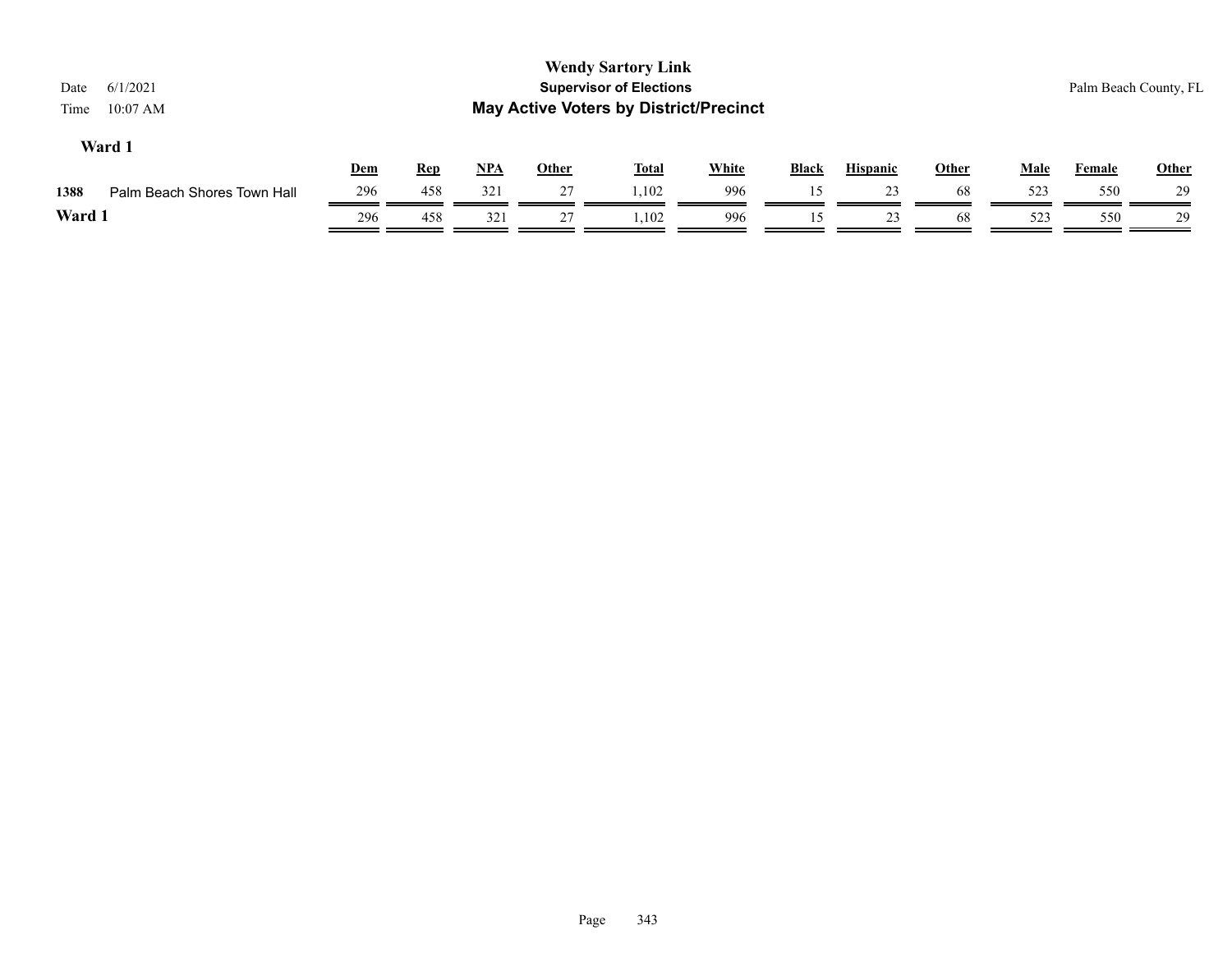|        |                           | Dem      | <b>Rep</b>   | <b>NPA</b>     | Other    | <b>Total</b> | White          | <b>Black</b>     | <b>Hispanic</b> | Other          | Male     | Female   | <b>Other</b>   |
|--------|---------------------------|----------|--------------|----------------|----------|--------------|----------------|------------------|-----------------|----------------|----------|----------|----------------|
| 2112   | Palm Springs Middle       |          | 6            | 6              |          | 19           | 15             |                  | 0               |                | 9        | 10       |                |
| 2118   | Palm Springs Middle       | $\theta$ | $\theta$     | $\theta$       | $\Omega$ | $\theta$     | $\Omega$       | $\theta$         | $\Omega$        | $\Omega$       | $\Omega$ | $\theta$ | $\theta$       |
| 2120   | Palm Springs Middle       | 58       | 21           | 53             | $\theta$ | 132          | 35             | 13               | 55              | 29             | 52       | 68       | 12             |
| 2122   | Palm Springs Middle       |          | $\mathbf{0}$ | $\mathbf{0}$   | $\Omega$ |              | $\overline{0}$ |                  | $\overline{0}$  | $\Omega$       |          | $\Omega$ | $\overline{0}$ |
| 2124   | Palm Springs Middle       |          | 8            | 15             | $\theta$ | 30           | 14             |                  | 8               |                | 14       | 16       | $\Omega$       |
| 2128   | Palm Springs Middle       | $\Omega$ | $\theta$     | $\theta$       | $\Omega$ | $\theta$     | $\theta$       | $\Omega$         | $\Omega$        | $\Omega$       | $\Omega$ | $\theta$ | $\overline{0}$ |
| 3002   | Palm Springs Middle       | 864      | 349          | 595            | 48       | 1,856        | 554            | 353              | 775             | 174            | 760      | 1,011    | 85             |
| 3006   | Faith Presbyterian        | 1,067    | 644          | 745            | 33       | 2,489        | 1,025          | 297              | 952             | 215            | 1,025    | 1,354    | 110            |
| 3010   | Faith Presbyterian        | 376      | 210          | 298            | 24       | 908          | 371            | 117              | 342             | 78             | 415      | 457      | 36             |
| 3018   | Palm Springs Middle       | 12       | 12           | 8              | 3        | 35           | 15             | $\boldsymbol{0}$ | 16              | $\overline{4}$ | 15       | 19       |                |
| 3020   | Palm Springs Village Hall | 989      | 636          | 801            | 35       | 2,461        | 1,020          | 175              | 1,065           | 201            | 1,094    | 1,253    | 114            |
| 3024   | Palm Springs Library      | 737      | 418          | 607            | 27       | 1,789        | 676            | 208              | 711             | 194            | 787      | 894      | 108            |
| 3026   | Palm Springs Village Hall | $\theta$ | $\theta$     | $\mathbf{0}$   | $\theta$ | $\theta$     | $\overline{0}$ | $\theta$         | $\overline{0}$  | $\Omega$       | $\theta$ | $\Omega$ | $\theta$       |
| 3028   | Palm Springs Village Hall | 2        |              | $\mathbf{0}$   | $\Omega$ |              | $\overline{0}$ | 0                | 3               | $\Omega$       |          | 2        | 0              |
| 3030   | Palm Springs Village Hall | $\theta$ | $\mathbf{0}$ | $\theta$       | $\theta$ | $\Omega$     | $\Omega$       | $\Omega$         | $\Omega$        | $\Omega$       | $\Omega$ | $\Omega$ |                |
| 3044   | Holy Redeemer Church      | 228      | 66           | 191            |          | 492          | 145            | 102              | 202             | 43             | 215      | 260      | 17             |
| 3048   | Holy Redeemer Church      | 626      | 231          | 480            | 24       | 1,361        | 425            | 270              | 531             | 135            | 601      | 696      | 64             |
| 3050   | Holy Redeemer Church      |          | $\,$ 8 $\,$  | $\overline{2}$ | $\theta$ | 17           | 10             | 6                |                 | $\theta$       | 10       |          | 0              |
| 3071   | Holy Redeemer Church      | $\theta$ | $\mathbf{0}$ | $\mathbf{0}$   | $\Omega$ | $\mathbf{0}$ | $\overline{0}$ | $\overline{0}$   | $\theta$        | $\theta$       | $\theta$ | $\theta$ | 0              |
| 3072   | Holy Redeemer Church      | 146      | 26           | 91             |          | 271          | 74             | 106              | 52              | 39             | 103      | 155      | 13             |
| Ward 1 |                           | 5,127    | 2,636        | 3,892          | 209      | 11,864       | 4,379          | 1,658            | 4,713           | 1,114          | 5,102    | 6,202    | 560            |
|        |                           |          |              |                |          |              |                |                  |                 |                |          |          |                |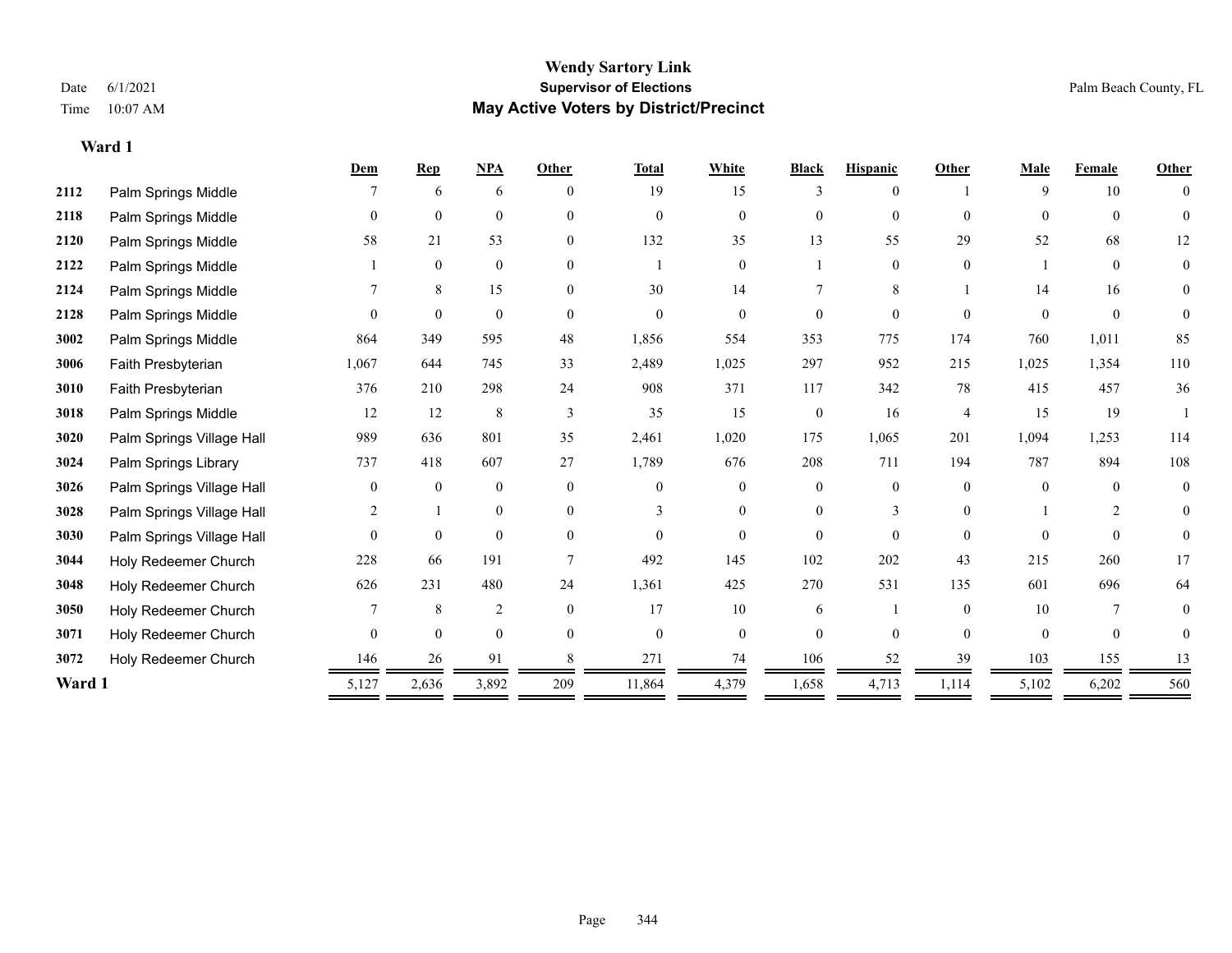#### **Wendy Sartory Link** Date 6/1/2021 **Supervisor of Elections** Palm Beach County, FL Time 10:07 AM **May Active Voters by District/Precinct**

# **Dem Rep NPA Other Total White Black Hispanic Other Male Female Other** Casa Rio Clubhouse 877 454 559 40 1,930 962 435 268 265 837 1,018 75 1358 RB Prep Achievement Academy 13 4 5 0 22 9 7 2 4 14 5 3 RB Prep Achievement Academy 373 112 209 21 715 202 283 133 97 303 385 27 RB Prep Achievement Academy 0 1 0 0 1 1 1 0 0 0 0 0 1 0 0 Phil Foster Park Marine Center 326 581 297 30 1,234 1,092 22 41 79 614 591 29 Phil Foster Park Marine Center 619 1,172 748 90 2,629 2,276 56 92 205 1,227 1,329 73 J F Kennedy Middle 0 0 0 0 0 0 0 0 0 0 0 0 RB Prep Achievement Academy 0 0 0 0 0 0 0 0 0 0 0 0 RB Prep Achievement Academy 0 0 0 0 0 0 0 0 0 0 0 0 RB Prep Achievement Academy 0 0 0 0 0 0 0 0 0 0 0 0 J F Kennedy Middle 914 174 362 26 1,476 296 810 156 214 657 767 52 Hurst Chapel AME Church 1,603 86 350 26 2,065 151 1,679 95 140 840 1,164 61 Hurst Chapel AME Church 283 33 107 3 426 61 264 43 58 153 255 18 Lindsey Davis Senior Comm Ctr 2,377 79 436 20 2,912 60 2,614 40 198 1,176 1,630 106 Wells Recreation Center 1,897 144 488 20 2,549 244 1,997 100 208 1,087 1,366 96 Riviera Beach Marina Event Ctr 206 307 181 21 715 571 46 48 50 359 334 22 Suncoast High 1,323 211 519 27 2,080 385 1,244 152 299 868 1,127 85 RB Prep Achievement Academy 0 0 0 6 0 0 6 0 0 0 0 6 4 1 1 Mary McLeod Bethune Elementary 1,272 55 262 17 1,606 37 1,417 47 105 623 928 55 Mary McLeod Bethune Elementary 397 34 126 9 566 44 433 28 61 213 327 26 Dan Calloway Complex 1,755 76 379 20 2,230 43 1,973 45 169 910 1,255 65 Wells Recreation Center 1,440 89 366 16 1,911 192 1,508 64 147 788 1,049 74 Riviera Beach Marina Event Ctr  $\begin{array}{cccc} 40 & 37 & 18 & 5 & 100 & 86 & 7 & 2 & 5 & 58 & 41 & 1 \end{array}$ **Ward 1** 15,715 3,649 5,418 391 25,173 6,712 14,795 1,356 2,310 10,732 13,572 869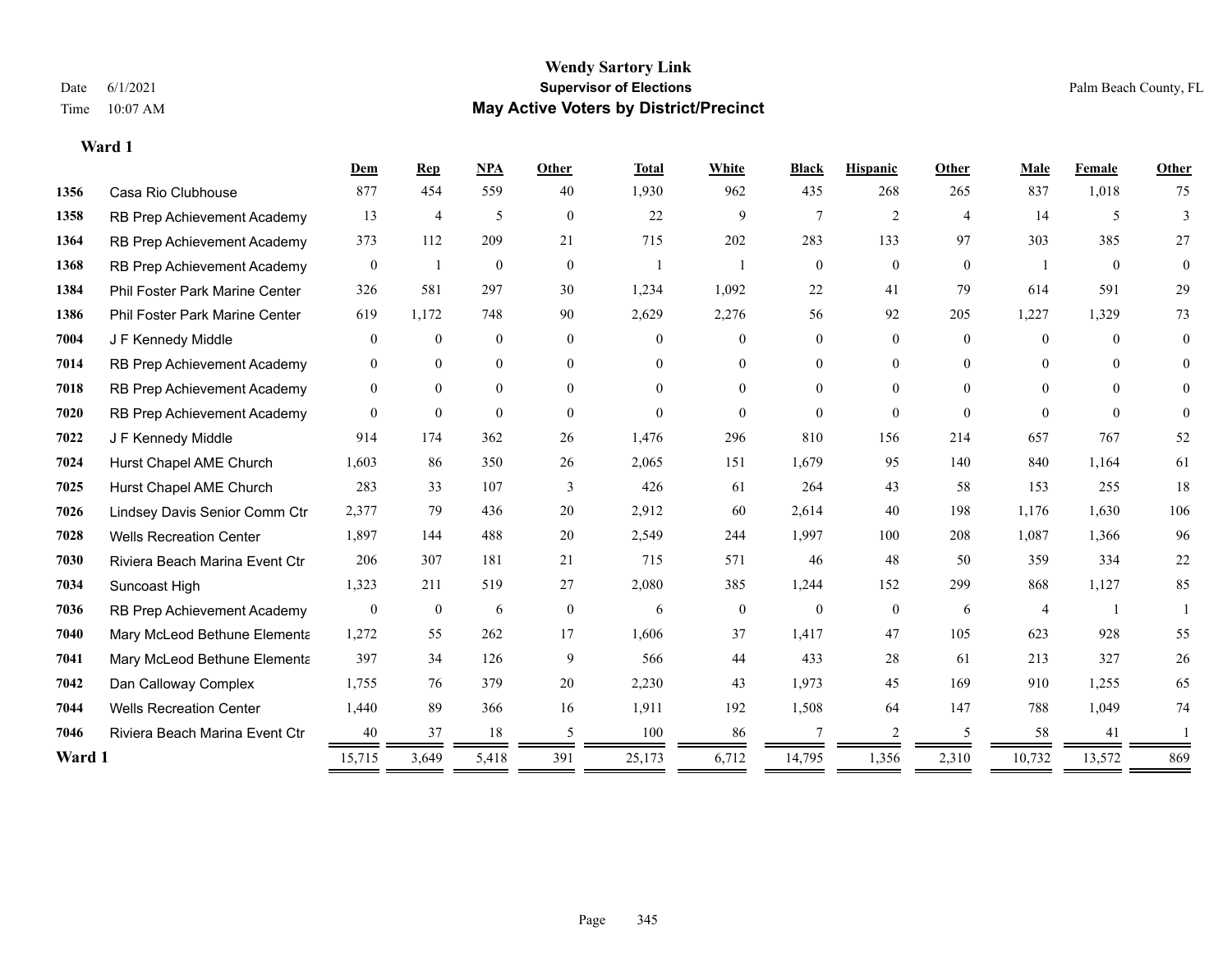|        |                                     | Dem      | <b>Rep</b>     | <b>NPA</b>   | <b>Other</b> | <b>Total</b>   | White          | <b>Black</b> | <b>Hispanic</b> | <b>Other</b> | Male     | Female   | Other          |
|--------|-------------------------------------|----------|----------------|--------------|--------------|----------------|----------------|--------------|-----------------|--------------|----------|----------|----------------|
| 6098   | <b>HL Johnson Elementary</b>        | 646      | 507            | 462          | 37           | 1,652          | 914            | 305          | 253             | 180          | 743      | 866      | 43             |
| 6100   | Madison Green Clubhouse             | 1,260    | 740            | 751          | 50           | 2,801          | 1,231          | 777          | 410             | 383          | 1,299    | 1,397    | 105            |
| 6102   | <b>RPB Recreation Center</b>        | 680      | 492            | 476          | 27           | 1,675          | 987            | 273          | 267             | 148          | 687      | 927      | 61             |
| 6104   | <b>Crestwood Middle</b>             | 188      | 158            | 123          | 8            | 477            | 236            | 78           | 79              | 84           | 225      | 232      | $20\,$         |
| 6106   | <b>RPB Recreation Center</b>        | 227      | 134            | 213          | 10           | 584            | 247            | 102          | 161             | 74           | 233      | 330      | 21             |
| 6112   | <b>Crestwood Middle</b>             | 480      | 412            | 358          | 32           | 1,282          | 680            | 231          | 218             | 153          | 596      | 641      | 45             |
| 6114   | RPB Village Hall                    | 1,084    | 705            | 699          | 41           | 2,529          | 1,396          | 472          | 428             | 233          | 1,182    | 1,252    | 95             |
| 6116   | <b>HL Johnson Elementary</b>        | 740      | 420            | 503          | 51           | 1,714          | 892            | 327          | 281             | 214          | 755      | 911      | $48\,$         |
| 6118   | <b>RPB Branch Library</b>           | 1,125    | 575            | 706          | 53           | 2,459          | 1,172          | 593          | 437             | 257          | 1,074    | 1,296    | 89             |
| 6120   | Royal Palm Beach High               | 406      | 322            | 266          | 18           | 1,012          | 482            | 203          | 156             | 171          | 483      | 504      | 25             |
| 6122   | <b>RPB Cultural Center</b>          | 1,187    | 663            | 759          | 51           | 2,660          | 1,410          | 506          | 489             | 255          | 1,137    | 1,433    | 90             |
| 6124   | <b>RPB Cultural Center</b>          | 600      | 321            | 390          | 19           | 1,330          | 648            | 286          | 276             | 120          | 561      | 726      | 43             |
| 6126   | Calypso Bay Waterpark               | 691      | 302            | 500          | 31           | 1,524          | 554            | 412          | 364             | 194          | 659      | 803      | 62             |
| 6128   | Royal Palm Beach High               | 35       | 27             | 31           | 3            | 96             | 53             | 25           | 11              | $\tau$       | 43       | 53       | $\mathbf{0}$   |
| 6132   | Royal Palm Beach High               | 406      | 188            | 268          | 19           | 881            | 426            | 172          | 188             | 95           | 398      | 448      | 35             |
| 6134   | <b>Christ Fellowship Church RPB</b> | 979      | 474            | 695          | 29           | 2,177          | 870            | 510          | 500             | 297          | 966      | 1,111    | 100            |
| 6136   | Calypso Bay Waterpark               |          |                | $\mathbf{0}$ | $\theta$     | $\mathfrak{D}$ | $\overline{0}$ |              | $\overline{0}$  |              | $\theta$ |          |                |
| 6138   | Royal Palm Beach High               | $\Omega$ | $\theta$       | $\mathbf{0}$ | $\theta$     | $\Omega$       | $\overline{0}$ | 0            | $\overline{0}$  | $\Omega$     | $\theta$ | $\Omega$ | 0              |
| 6142   | Christ Fellowship Church RPB        | $\Omega$ | $\theta$       | $\theta$     | $\theta$     | $\Omega$       | $\Omega$       | 0            | $\Omega$        | $\theta$     | $\Omega$ | $\Omega$ | $\theta$       |
| 6144   | Christ Fellowship Church RPB        | $\theta$ | $\theta$       | $\theta$     | $\Omega$     | $\Omega$       | $\Omega$       | 0            | $\Omega$        | $\Omega$     | $\Omega$ | $\theta$ | 0              |
| 6148   | Christ Fellowship Church RPB        | $\theta$ | $\overline{0}$ |              | $\theta$     |                |                | $\theta$     | $\theta$        | $\theta$     | $\Omega$ |          |                |
| 6170   | Christ Fellowship Church RPB        | $\Omega$ | 8              | 5            | $\theta$     | 13             | 12             | $\theta$     |                 | $\Omega$     | 3        | 10       | 0              |
| 6172   | Christ Fellowship Church RPB        | 1,364    | 596            | 864          | 66           | 2,890          | 1,009          | 876          | 660             | 345          | 1,236    | 1,534    | 120            |
| 6176   | Christ Fellowship Church RPB        | 21       | 13             | 19           | 2            | 55             | 24             | 9            | 18              |              | 24       | 29       | $\overline{c}$ |
| Ward 1 |                                     | 12,120   | 7,058          | 8,089        | 547          | 27,814         | 13,244         | 6,158        | 5,197           | 3,215        | 12,304   | 14,505   | 1,005          |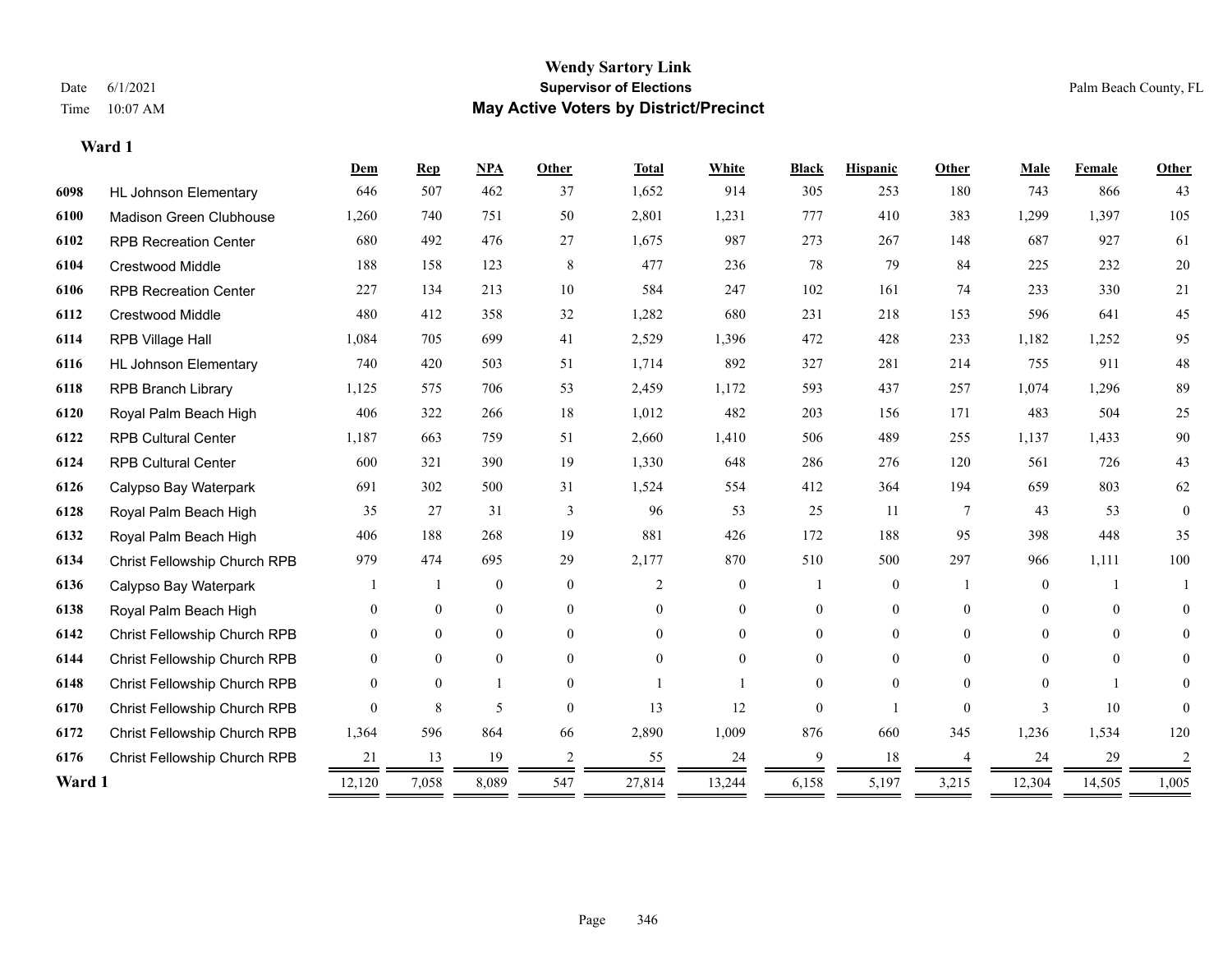| Date<br>Time | 6/1/2021<br>$10:07$ AM      |       |            |            |              | <b>Wendy Sartory Link</b><br><b>Supervisor of Elections</b><br><b>May Active Voters by District/Precinct</b> |              |              |                 |              |             |               | Palm Beach County, FL |
|--------------|-----------------------------|-------|------------|------------|--------------|--------------------------------------------------------------------------------------------------------------|--------------|--------------|-----------------|--------------|-------------|---------------|-----------------------|
|              | Ward 1                      | Dem   | <b>Rep</b> | <u>NPA</u> | <b>Other</b> | <b>Total</b>                                                                                                 | <b>White</b> | <b>Black</b> | <b>Hispanic</b> | <b>Other</b> | <b>Male</b> | <b>Female</b> | Other                 |
| 6018         | South Bay Commission Chambe | 1,235 | 88         | 234        |              | 1,568                                                                                                        | 63           | 1,208        | 215             | 82           | 652         | 876           | 40                    |
| Ward 1       |                             | .235  | 88         | 234        |              | 1.568                                                                                                        | 63           | 1,208        | 215             | 82           | 652         | 876           | 40                    |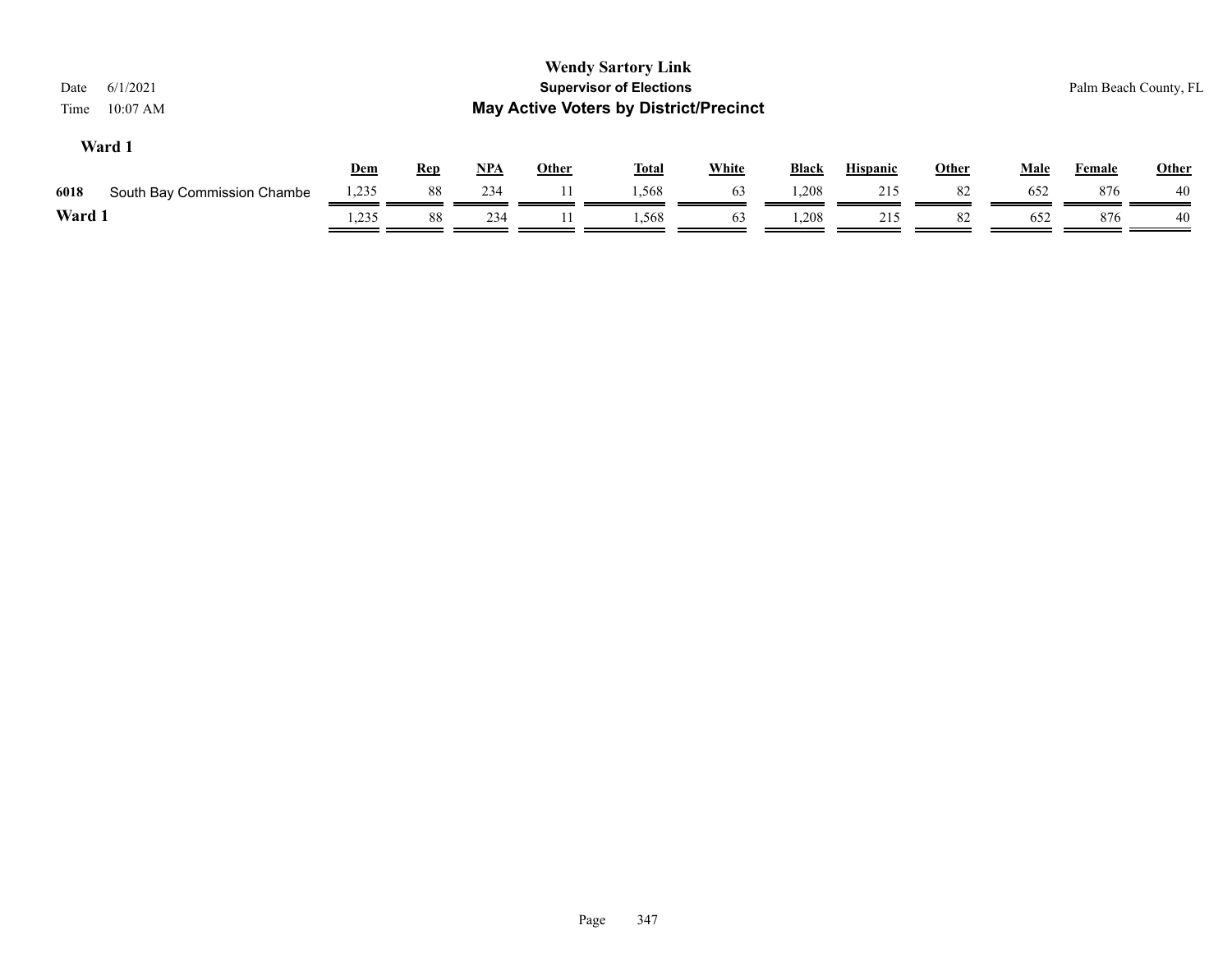| 6/1/2021<br>Date<br>$10:07$ AM<br>Time |     |            |       |              | <b>Wendy Sartory Link</b><br><b>Supervisor of Elections</b><br><b>May Active Voters by District/Precinct</b> |              |              |                 |              |             |               | Palm Beach County, FL |
|----------------------------------------|-----|------------|-------|--------------|--------------------------------------------------------------------------------------------------------------|--------------|--------------|-----------------|--------------|-------------|---------------|-----------------------|
| Ward 1                                 | Dem | <b>Rep</b> | $NPA$ | <b>Other</b> | <b>Total</b>                                                                                                 | <b>White</b> | <b>Black</b> | <b>Hispanic</b> | <b>Other</b> | <u>Male</u> | <b>Female</b> | <b>Other</b>          |
| 4004<br>South Palm Beach Town Hall     | 443 | 516        | 391   | 34           | 1,384                                                                                                        | ,184         | 25           | 77              | 98           | 606         | 732           | 46                    |
| Ward 1                                 | 443 | 516        | 391   | 34           | 1,384                                                                                                        | 1,184        | 25           | 77              | 98           | 606         | 732           | 46                    |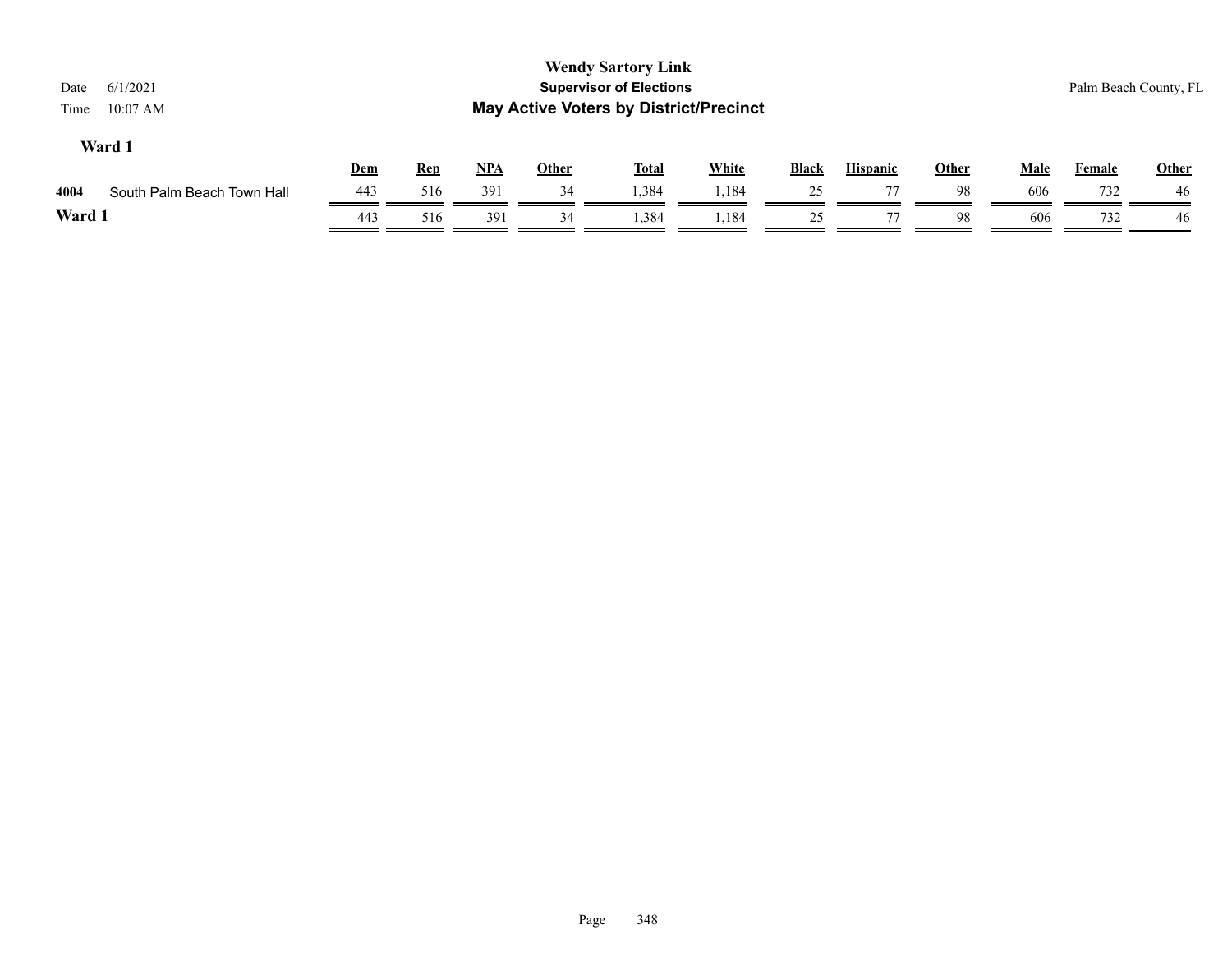|       | <b>Rep</b> | <u>NPA</u> | Other    | <b>Total</b> | White | <b>Black</b> | <b>Hispanic</b> | Other    | <b>Male</b> | Female   | Other          |
|-------|------------|------------|----------|--------------|-------|--------------|-----------------|----------|-------------|----------|----------------|
| 357   | 897        | 392        | 21       | 1,667        | 1,558 |              | 40              | 64       | 799         | 830      | 38             |
| 12    | 41         | 21         | $\theta$ | 74           | 66    | $\theta$     |                 | 6        | 37          | 36       |                |
| 596   | 902        | 553        | 40       | 2,091        | 1,878 | 9            | 84              | 120      | 943         | 1,097    | 51             |
| 21    | 66         | 47         |          | 138          | 112   |              |                 |          | 64          | 71       |                |
|       |            | $\theta$   | $\Omega$ | $\theta$     | 0     | $\theta$     | $\Omega$        | $\theta$ | $\theta$    | $\theta$ | $\overline{0}$ |
| 182   | 253        | 188        | 24       | 647          | 556   | 12           | 37              | 42       | 261         | 370      | 16             |
| 77    | 258        | 110        | 15       | 460          | 433   | $\Omega$     |                 | 19       | 221         | 231      | 8              |
| 1,245 | 2.417      | 1,311      | 104      | 5,077        | 4,603 | 30           | 186             | 258      | 2,325       | 2,635    | 117            |
|       | Dem        |            |          |              |       |              |                 |          |             |          |                |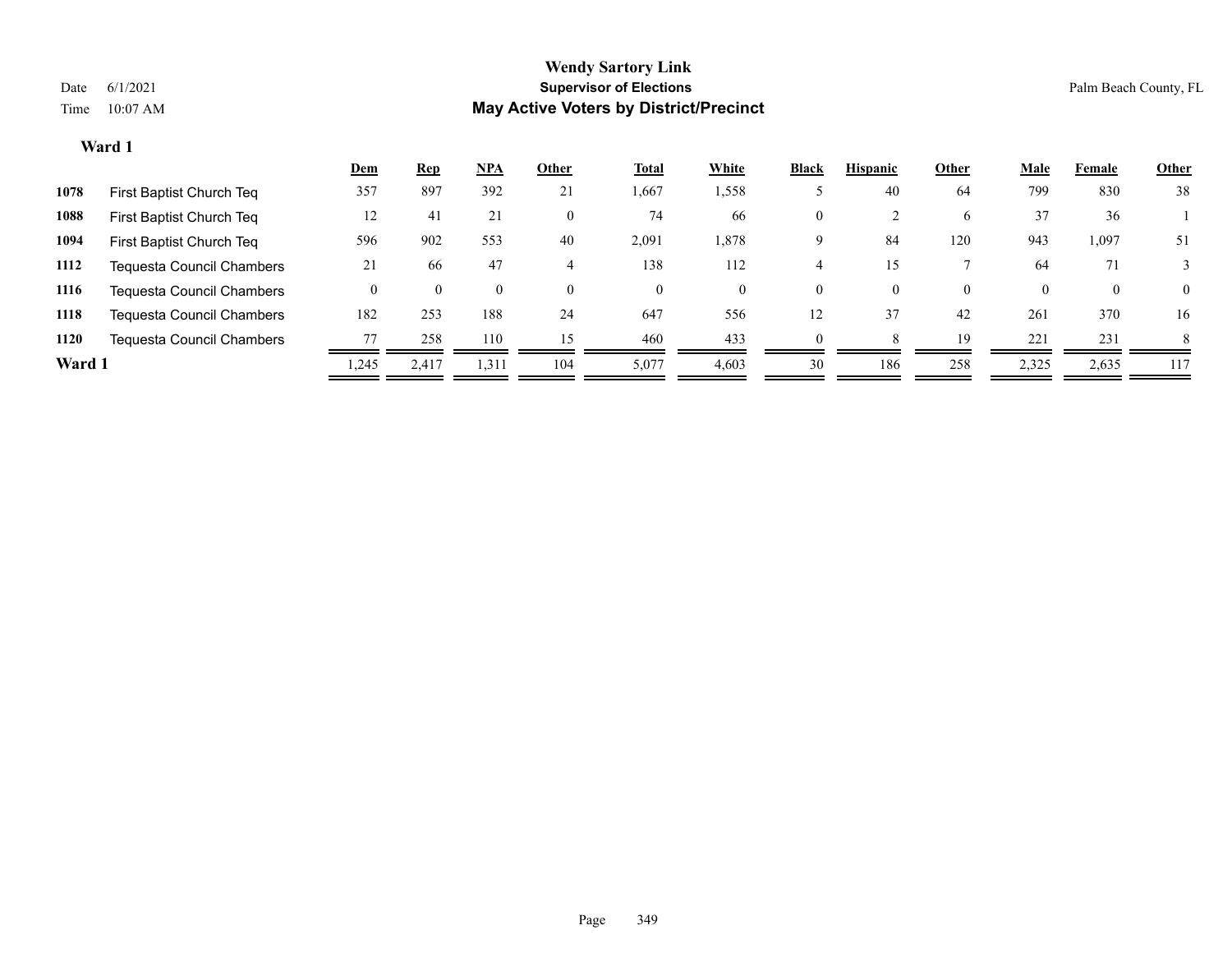| 6/1/2021<br>Date<br>$10:07$ AM<br>Time |     |            |            |              | <b>Wendy Sartory Link</b><br><b>Supervisor of Elections</b><br><b>May Active Voters by District/Precinct</b> |              |       |                 |              |             |               | Palm Beach County, FL |
|----------------------------------------|-----|------------|------------|--------------|--------------------------------------------------------------------------------------------------------------|--------------|-------|-----------------|--------------|-------------|---------------|-----------------------|
| Ward 1                                 | Dem | <b>Rep</b> | <u>NPA</u> | <b>Other</b> | <b>Total</b>                                                                                                 | <b>White</b> | Black | <b>Hispanic</b> | <b>Other</b> | <b>Male</b> | <b>Female</b> | <b>Other</b>          |
| 4030<br>Village of Golf Admin Bldg     | 37  | 198        | 44         |              | 284                                                                                                          | 278          |       |                 |              | 128         | 154           |                       |
| Ward 1                                 | 37  | 198        | 44         |              | 284                                                                                                          | 278          |       |                 |              | 128         | 154           |                       |
|                                        |     |            |            |              |                                                                                                              |              |       |                 |              |             |               |                       |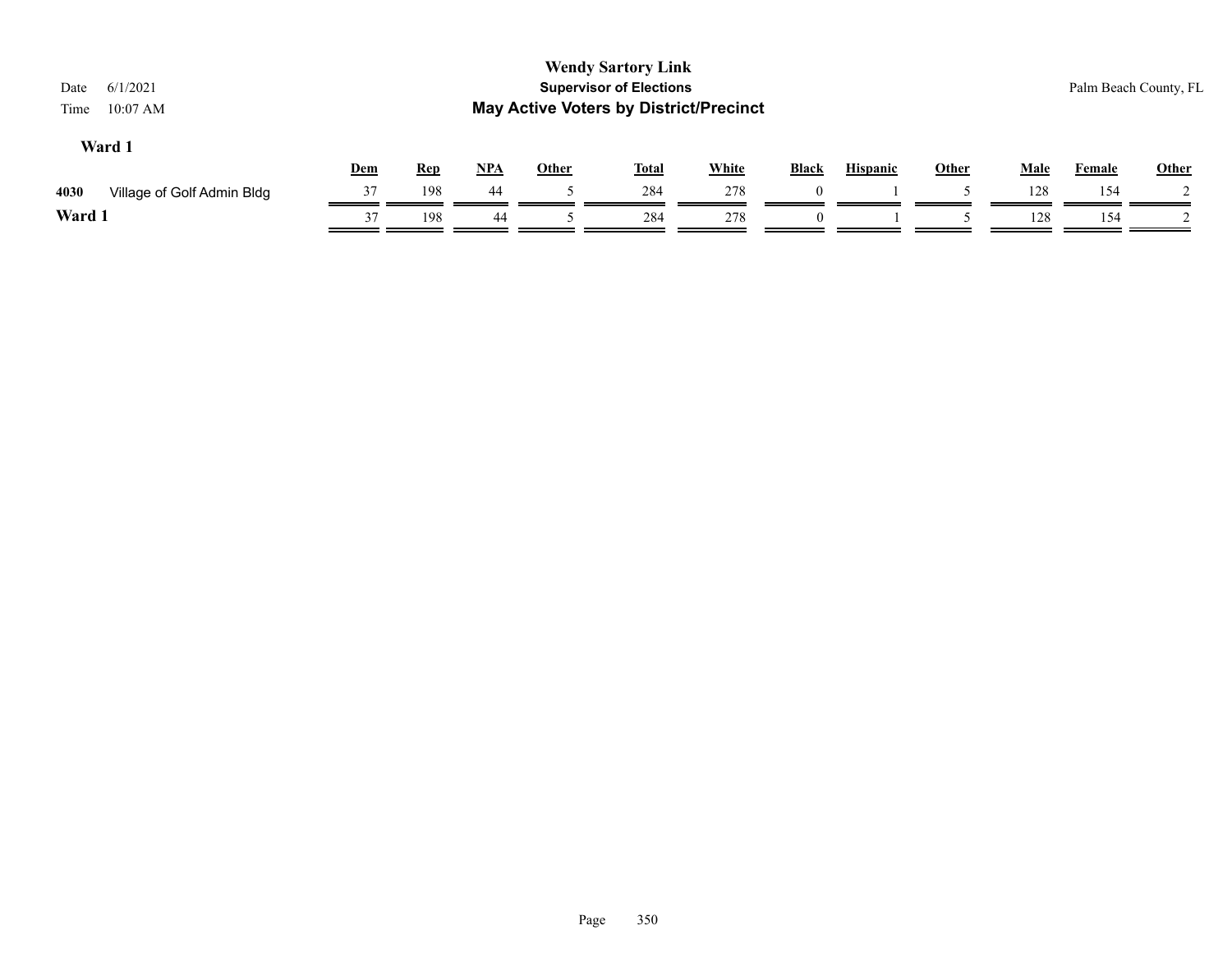## **Wendy Sartory Link** Date 6/1/2021 **Supervisor of Elections** Palm Beach County, FL Time 10:07 AM **May Active Voters by District/Precinct**

|      |                                     | Dem      | <b>Rep</b>     | NPA            | <b>Other</b>   | <b>Total</b> | White          | <b>Black</b> | <b>Hispanic</b> | <b>Other</b> | <b>Male</b>  | Female   | <b>Other</b>   |
|------|-------------------------------------|----------|----------------|----------------|----------------|--------------|----------------|--------------|-----------------|--------------|--------------|----------|----------------|
| 2146 | Village Walk HOA Clubhouse          | 570      | 542            | 424            | 39             | 1,575        | 1,212          | 59           | 146             | 158          | 651          | 867      | 57             |
| 6150 | <b>Binks Forest Elementary</b>      | 26       | 40             | 41             | 6              | 113          | 83             | 5            | 9               | 16           | 51           | 58       | $\overline{4}$ |
| 6152 | <b>Binks Forest Elementary</b>      | 413      | 563            | 382            | 34             | 1,392        | 1,065          | 46           | 131             | 150          | 653          | 693      | 46             |
| 6154 | Wellington Landings Middle          | 471      | 536            | 389            | 30             | 1,426        | 1,032          | 87           | 187             | 120          | 641          | 742      | 43             |
| 6156 | <b>Binks Forest Elementary</b>      | 658      | 742            | 583            | 38             | 2,021        | 1,421          | 134          | 289             | 177          | 922          | 1,036    | 63             |
| 6158 | <b>Wellington Elementary</b>        | 800      | 953            | 551            | 38             | 2,342        | 1,726          | 127          | 311             | 178          | 1,065        | 1,201    | $76\,$         |
| 6160 | Wellington Landings Middle          | 681      | 591            | 585            | 49             | 1,906        | 1,242          | 176          | 332             | 156          | 890          | 957      | 59             |
| 6162 | First Baptist Church Wel            | 796      | 686            | 582            | 43             | 2,107        | 1,341          | 220          | 359             | 187          | 944          | 1.096    | 67             |
| 6164 | First Baptist Church Wel            | 839      | 826            | 613            | 55             | 2,333        | 1,576          | 182          | 376             | 199          | 1,043        | 1,215    | 75             |
| 6166 | <b>Wellington Community Center</b>  | 867      | 879            | 755            | $48\,$         | 2,549        | 1,785          | 149          | 397             | 218          | 1,173        | 1,296    | 80             |
| 6168 | First Baptist Church Wel            | 129      | 190            | 148            | 9              | 476          | 369            | 27           | 45              | 35           | 219          | 243      | 14             |
| 6182 | New Horizons Elementary             | 295      | 460            | 324            | 14             | 1,093        | 803            | 55           | 116             | 119          | 470          | 594      | $29\,$         |
| 6184 | Wellington High                     | 697      | 620            | 555            | 39             | 1,911        | 1,193          | 257          | 298             | 163          | 846          | 1,005    | $60\,$         |
| 6186 | <b>Elbridge Gale Elementary</b>     | 878      | 568            | 655            | 47             | 2,148        | 1,176          | 308          | 439             | 225          | 932          | 1,131    | 85             |
| 6188 | Wellington Village Park             | 221      | 436            | 298            | 28             | 983          | 837            | 16           | 43              | 87           | 393          | 539      | 51             |
| 6190 | Wellington Village Hall             | 847      | 463            | 665            | 43             | 2,018        | 897            | 365          | 531             | 225          | 826          | 1,107    | 85             |
| 6192 | St Peters Methodist Church          | 998      | 801            | 831            | 62             | 2,692        | 1,609          | 285          | 556             | 242          | 1,232        | 1,371    | 89             |
| 6194 | <b>Equestrian Trails Elementary</b> | 516      | 300            | 342            | 20             | 1,178        | 541            | 292          | 158             | 187          | 525          | 597      | 56             |
| 6198 | Wellington Branch Library           | 539      | 357            | 362            | 35             | 1,293        | 715            | 195          | 269             | 114          | 540          | 717      | $36\,$         |
| 6200 | <b>Emerald Cove Middle</b>          | 545      | 571            | 512            | 43             | 1,671        | 1,041          | 175          | 275             | 180          | 734          | 885      | 52             |
| 6202 | <b>Emerald Cove Middle</b>          | 103      | 87             | 101            | 8              | 299          | 170            | 61           | 51              | 17           | 135          | 158      | 6              |
| 6204 | <b>Emerald Cove Middle</b>          | 31       | 22             | 38             | $\overline{1}$ | 92           | 49             | 26           | 9               | 8            | 27           | 61       | $\overline{4}$ |
| 6208 | Buena Vida Clubhouse                | 323      | 206            | 172            | 12             | 713          | 627            | 19           | 22              | 45           | 322          | 370      | 21             |
| 6210 | Villa Olympia Clubhouse             | 1,571    | 1,065          | 1,270          | 95             | 4,001        | 1,806          | 700          | 682             | 813          | 1,865        | 1,942    | 194            |
| 6212 | Wellington Village Park             | 147      | 234            | 169            | 13             | 563          | 384            | 16           | 92              | 71           | 259          | 277      | 27             |
| 6214 | <b>Wellington Village Park</b>      | 839      | 763            | 694            | 47             | 2,343        | 1,486          | 251          | 285             | 321          | 1,074        | 1,184    | 85             |
| 6218 | Wellington Village Park             | $\theta$ | $\overline{0}$ | $\overline{0}$ | $\theta$       | $\mathbf{0}$ | $\overline{0}$ | $\mathbf{0}$ | $\mathbf{0}$    | $\theta$     | $\mathbf{0}$ | $\theta$ | $\overline{0}$ |
| 6220 | <b>Wellington Village Park</b>      | 58       | 29             | 41             | $\tau$         | 135          | 66             | 15           | 31              | 23           | 55           | 76       | $\overline{4}$ |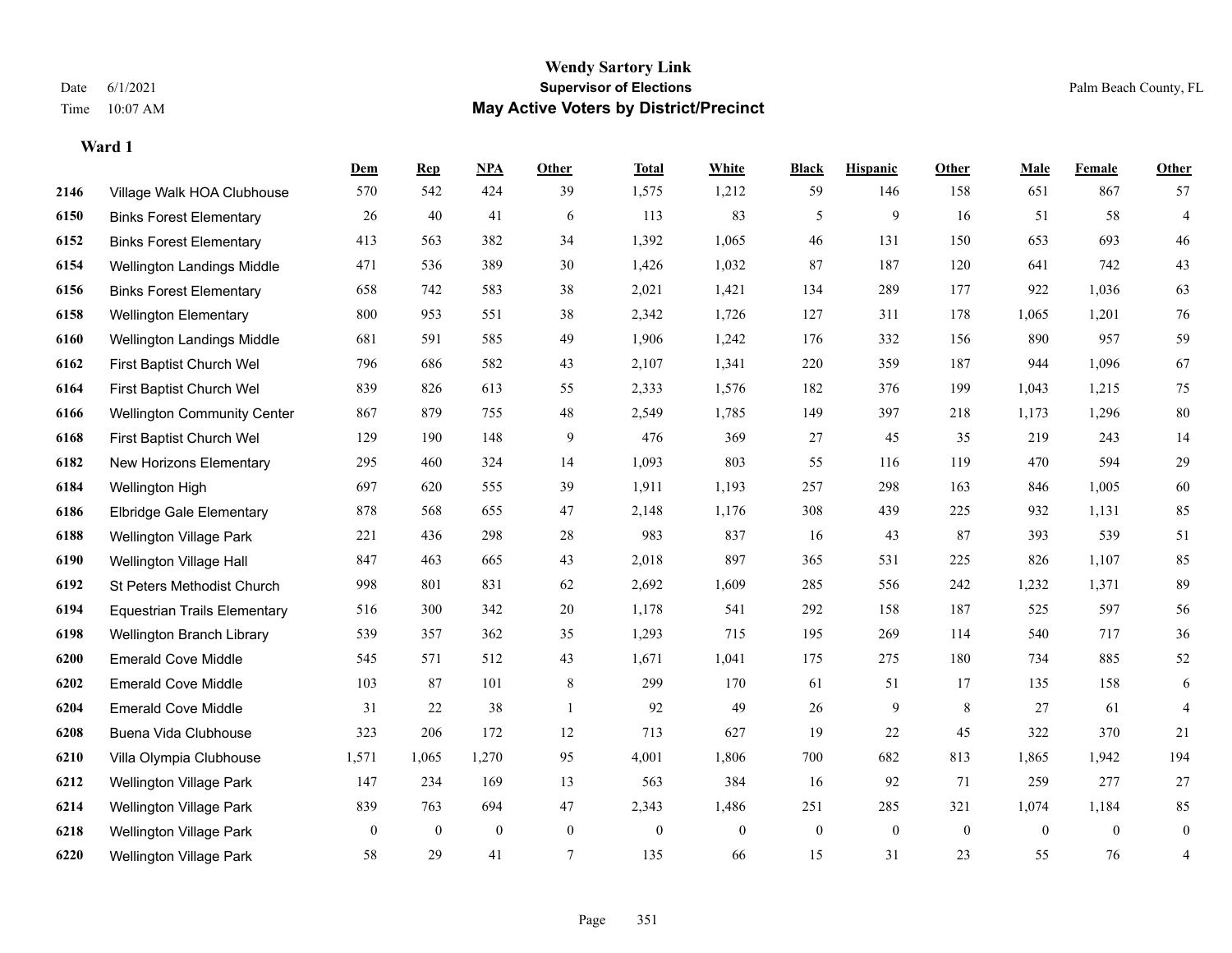| 6/1/2021<br>Date<br>$10:07$ AM<br>Time |        |            |            |              | <b>Wendy Sartory Link</b><br><b>Supervisor of Elections</b><br><b>May Active Voters by District/Precinct</b> |              |       |                 |              |             | Palm Beach County, FL |       |
|----------------------------------------|--------|------------|------------|--------------|--------------------------------------------------------------------------------------------------------------|--------------|-------|-----------------|--------------|-------------|-----------------------|-------|
| Ward 1                                 |        |            |            |              |                                                                                                              |              |       |                 |              |             |                       |       |
|                                        | Dem    | <u>Rep</u> | <u>NPA</u> | <u>Other</u> | <b>Total</b>                                                                                                 | <b>White</b> | Black | <b>Hispanic</b> | <b>Other</b> | <b>Male</b> | <b>Female</b>         | Other |
| 6226<br>The Isles at Wellington        | 767    | 762        | 617        | 37           | 2.183                                                                                                        | 1,408        | 225   | 246             | 304          | 1,025       | 1,057                 | 101   |
| Ward 1                                 | 15,625 | 14,292     | 12.699     | 940          | 43,556                                                                                                       | 27,660       | 4,473 | 6,685           | 4,738        | 19,512      | 22,475                | 1,569 |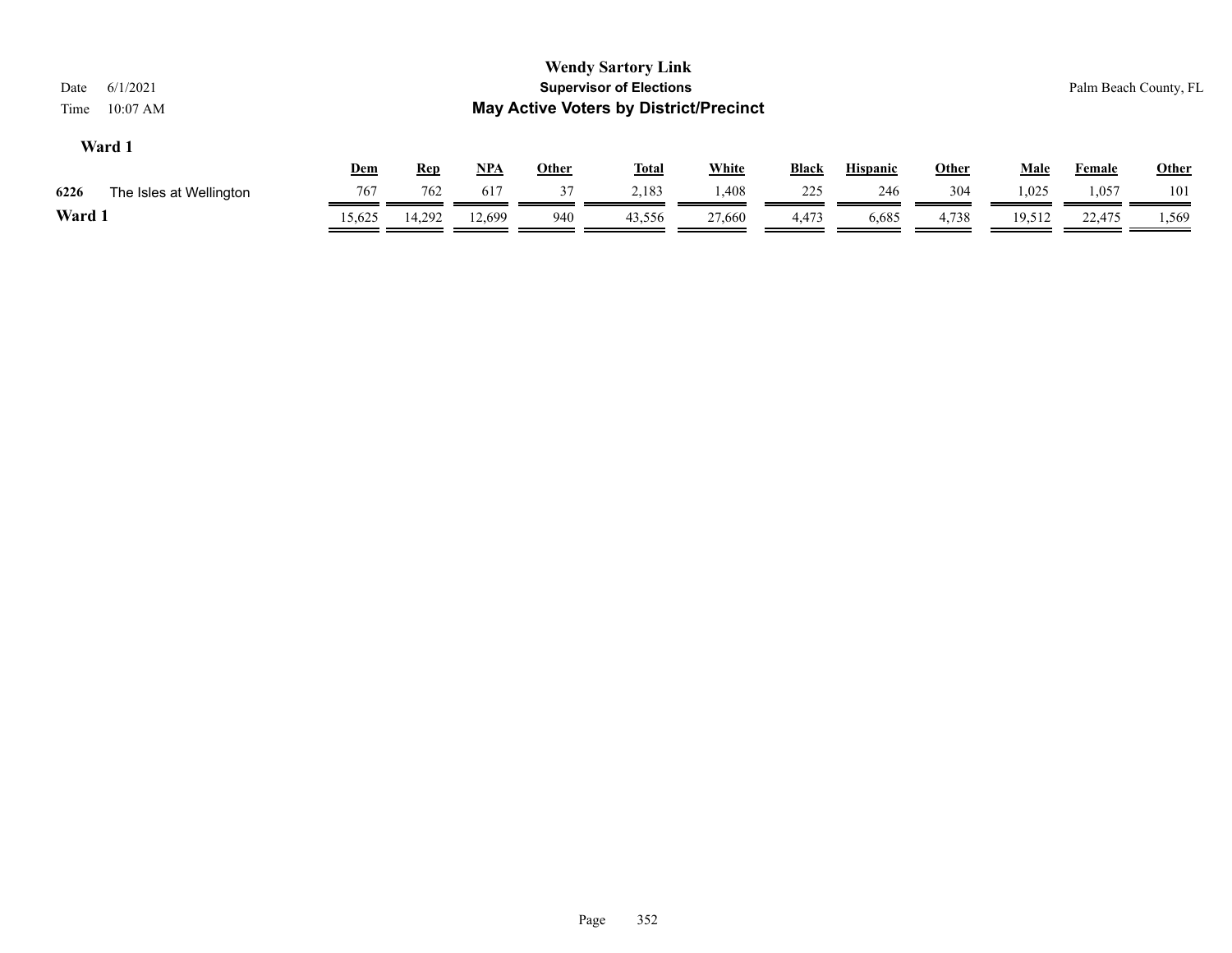| Date<br>Time | 6/1/2021<br>$10:07$ AM |          |            |            |       | <b>Wendy Sartory Link</b><br><b>Supervisor of Elections</b><br><b>May Active Voters by District/Precinct</b> |              |              |                 |       |             | Palm Beach County, FL |          |
|--------------|------------------------|----------|------------|------------|-------|--------------------------------------------------------------------------------------------------------------|--------------|--------------|-----------------|-------|-------------|-----------------------|----------|
|              | Ward 1                 | Dem      | <b>Rep</b> | <u>NPA</u> | Other | <b>Total</b>                                                                                                 | <b>White</b> | <b>Black</b> | <b>Hispanic</b> | Other | <b>Male</b> | Female                | Other    |
| 6072         | Seminole Ridge High    | 425      | 402        | 380        | 36    | 1,243                                                                                                        | 572          | 237          | 324             | 110   | 578         | 643                   | 22       |
| 6073         | Seminole Ridge High    | $\theta$ | $\theta$   | $\Omega$   |       | $\Omega$                                                                                                     |              |              |                 |       |             |                       | $\theta$ |
| Ward 1       |                        | 425      | 402        | 380        | 36    | 1,243                                                                                                        | 572          | 237          | 324             | 110   | 578         | 643                   | 22       |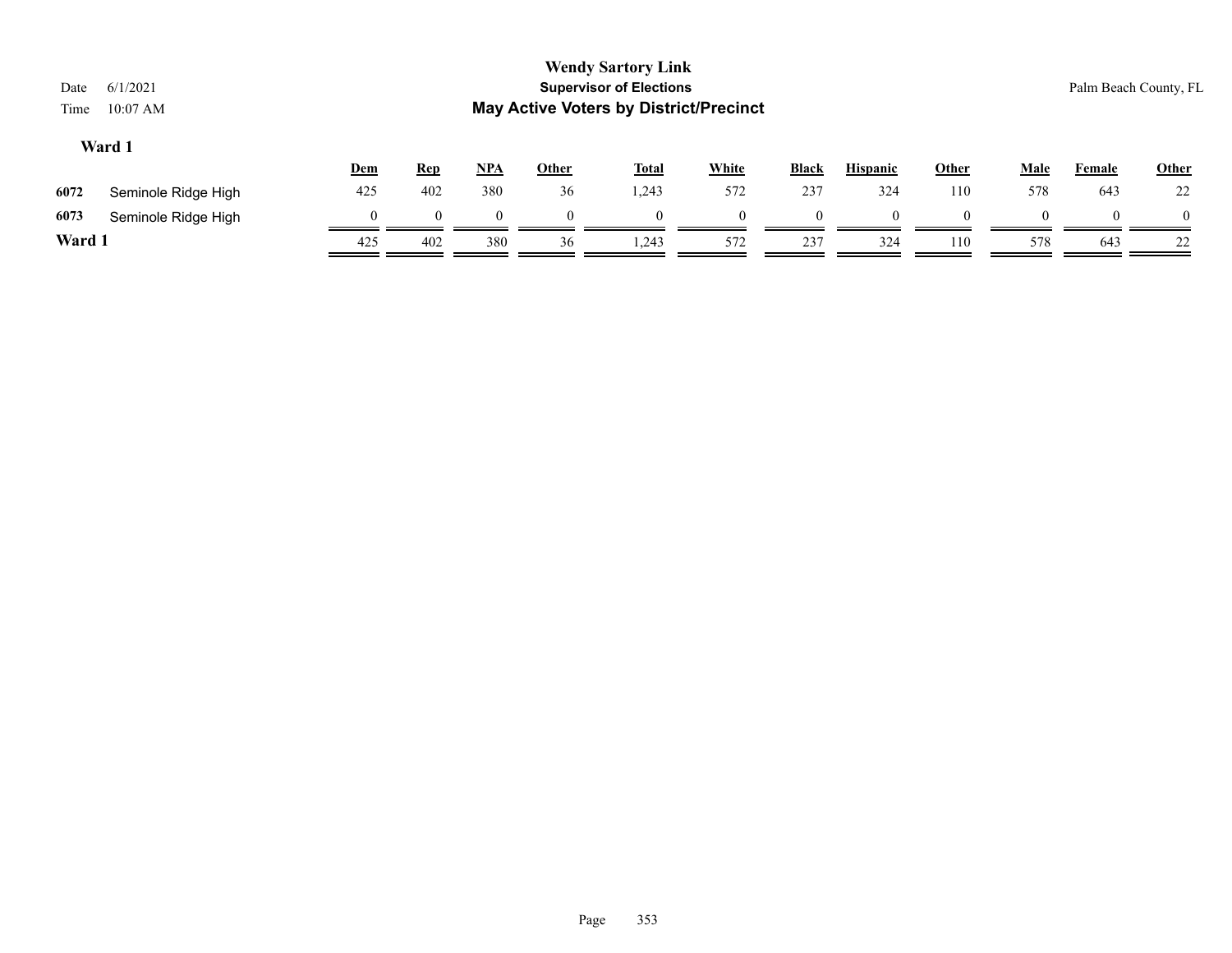|      |                                     | Dem            | <b>Rep</b>       | NPA              | <b>Other</b>   | <b>Total</b>   | <b>White</b>     | <b>Black</b>     | <b>Hispanic</b> | <b>Other</b>   | <b>Male</b>    | <b>Female</b>  | <b>Other</b>   |
|------|-------------------------------------|----------------|------------------|------------------|----------------|----------------|------------------|------------------|-----------------|----------------|----------------|----------------|----------------|
| 2002 | Jeaga Middle                        | 176            | 96               | 112              | 6              | 390            | 153              | 126              | 41              | 70             | 177            | 201            | 12             |
| 2004 | <b>Grassy Waters Elementary</b>     | 1,079          | 341              | 614              | 42             | 2,076          | 619              | 748              | 411             | 298            | 885            | 1,113          | 78             |
| 2006 | Jeaga Middle                        | 202            | 89               | 132              | 12             | 435            | 181              | 131              | 92              | 31             | 180            | 239            | 16             |
| 2008 | Jeaga Middle                        | $\overline{0}$ | $\boldsymbol{0}$ | $\boldsymbol{0}$ | $\mathbf{0}$   | $\theta$       | $\mathbf{0}$     | $\boldsymbol{0}$ | $\overline{0}$  | $\mathbf{0}$   | $\mathbf{0}$   | $\mathbf{0}$   | $\mathbf{0}$   |
| 2014 | Club Baywinds                       | 855            | 579              | 380              | 34             | 1,848          | 1,411            | 159              | 167             | 111            | 760            | 1,045          | 43             |
| 2016 | Andros Isle POA Clubhouse           | 887            | 566              | 560              | 36             | 2,049          | 1,111            | 400              | 305             | 233            | 867            | 1,108          | $74\,$         |
| 2018 | <b>Riverwalk Clubhouse</b>          | 768            | 717              | 577              | 47             | 2,109          | 1,654            | 94               | 178             | 183            | 897            | 1,147          | 65             |
| 2032 | <b>Riverwalk Clubhouse</b>          | 51             | 29               | 29               | $\tau$         | 116            | 58               | 30               | 20              | 8              | 45             | 67             | 4              |
| 2034 | <b>Riverwalk Clubhouse</b>          | 108            | 50               | 74               | 11             | 243            | 101              | 62               | 52              | 28             | 111            | 130            | 2              |
| 2042 | <b>Riverwalk Clubhouse</b>          | $\overline{0}$ | $\overline{0}$   | $\mathbf{0}$     | $\overline{0}$ | $\mathbf{0}$   | $\boldsymbol{0}$ | $\boldsymbol{0}$ | $\overline{0}$  | $\overline{0}$ | $\overline{0}$ | $\overline{0}$ | $\overline{0}$ |
| 2062 | <b>Belvedere Elementary</b>         | 6              | 3                | 2                | $\theta$       | 11             | 10               | $\overline{0}$   | $\overline{0}$  |                | 7              | $\overline{4}$ | $\theta$       |
| 2064 | <b>Belvedere Elementary</b>         |                | $\mathbf{0}$     | $\theta$         | $\overline{0}$ | $\overline{1}$ | 1                | $\overline{0}$   | $\Omega$        | $\theta$       | $\mathbf{1}$   | $\theta$       | $\Omega$       |
| 2066 | <b>Howard Park Community Center</b> | 146            | 80               | 102              | 7              | 335            | 173              | 56               | 68              | 38             | 156            | 171            | 8              |
| 2068 | <b>Conniston Middle</b>             | 468            | 275              | 345              | 16             | 1,104          | 444              | 106              | 466             | 88             | 505            | 557            | $42\,$         |
| 2070 | <b>Belvedere Elementary</b>         | 599            | 399              | 404              | 27             | 1,429          | 1,120            | 32               | 167             | 110            | 683            | 693            | 53             |
| 2072 | <b>Belvedere Elementary</b>         | 641            | 335              | 483              | 30             | 1,489          | 534              | 156              | 649             | 150            | 649            | 747            | 93             |
| 2074 | <b>Belvedere Elementary</b>         | $\overline{0}$ | $\boldsymbol{0}$ | $\boldsymbol{0}$ | $\mathbf{0}$   | $\theta$       | $\boldsymbol{0}$ | $\boldsymbol{0}$ | $\overline{0}$  | $\mathbf{0}$   | $\overline{0}$ | $\mathbf{0}$   | $\mathbf{0}$   |
| 2076 | St Catherine Church                 | 169            | 136              | 139              | 9              | 453            | 366              | 19               | 32              | 36             | 221            | 217            | 15             |
| 2078 | St Catherine Church                 | 469            | 575              | 375              | 32             | 1,451          | 1,207            | 40               | 95              | 109            | 653            | 745            | 53             |
| 2134 | STEM Bldg at S FL Science Ctr       | 544            | 323              | 443              | 32             | 1,342          | 508              | 64               | 648             | 122            | 617            | 664            | 61             |
| 2136 | Palmwood Lodge #303                 | 689            | 466              | 574              | 43             | 1,772          | 784              | 84               | 736             | 168            | 808            | 878            | 86             |
| 2138 | Palmwood Lodge #303                 | 363            | 167              | 285              | $22\,$         | 837            | 338              | 83               | 323             | 93             | 382            | 418            | 37             |
| 2140 | South Olive Community Center        | 593            | 449              | 399              | 36             | 1,477          | 1,118            | 32               | 205             | 122            | 696            | 727            | 54             |
| 2142 | Lakeside Presbyterian Church        | 309            | 392              | 178              | 22             | 901            | 780              | 3                | 57              | 61             | 418            | 453            | $30\,$         |
| 2144 | Lakeside Presbyterian Church        | 369            | 424              | 270              | 35             | 1,098          | 910              | 20               | 84              | 84             | 509            | 555            | 34             |
| 6066 | Ibis POA Admin Building             | 1,035          | 1,126            | 729              | 87             | 2,977          | 2,603            | 97               | 68              | 209            | 1,401          | 1,506          | 70             |
| 6068 | Ibis POA Admin Building             | $\overline{0}$ | $\bf{0}$         | $\boldsymbol{0}$ | $\mathbf{0}$   | $\theta$       | $\boldsymbol{0}$ | $\boldsymbol{0}$ | $\overline{0}$  | $\mathbf{0}$   | $\mathbf{0}$   | $\mathbf{0}$   | $\mathbf{0}$   |
| 6070 | Ironhorse Country Club              | 160            | 268              | 121              | 8              | 557            | 451              | 34               | 19              | 53             | 253            | 291            | 13             |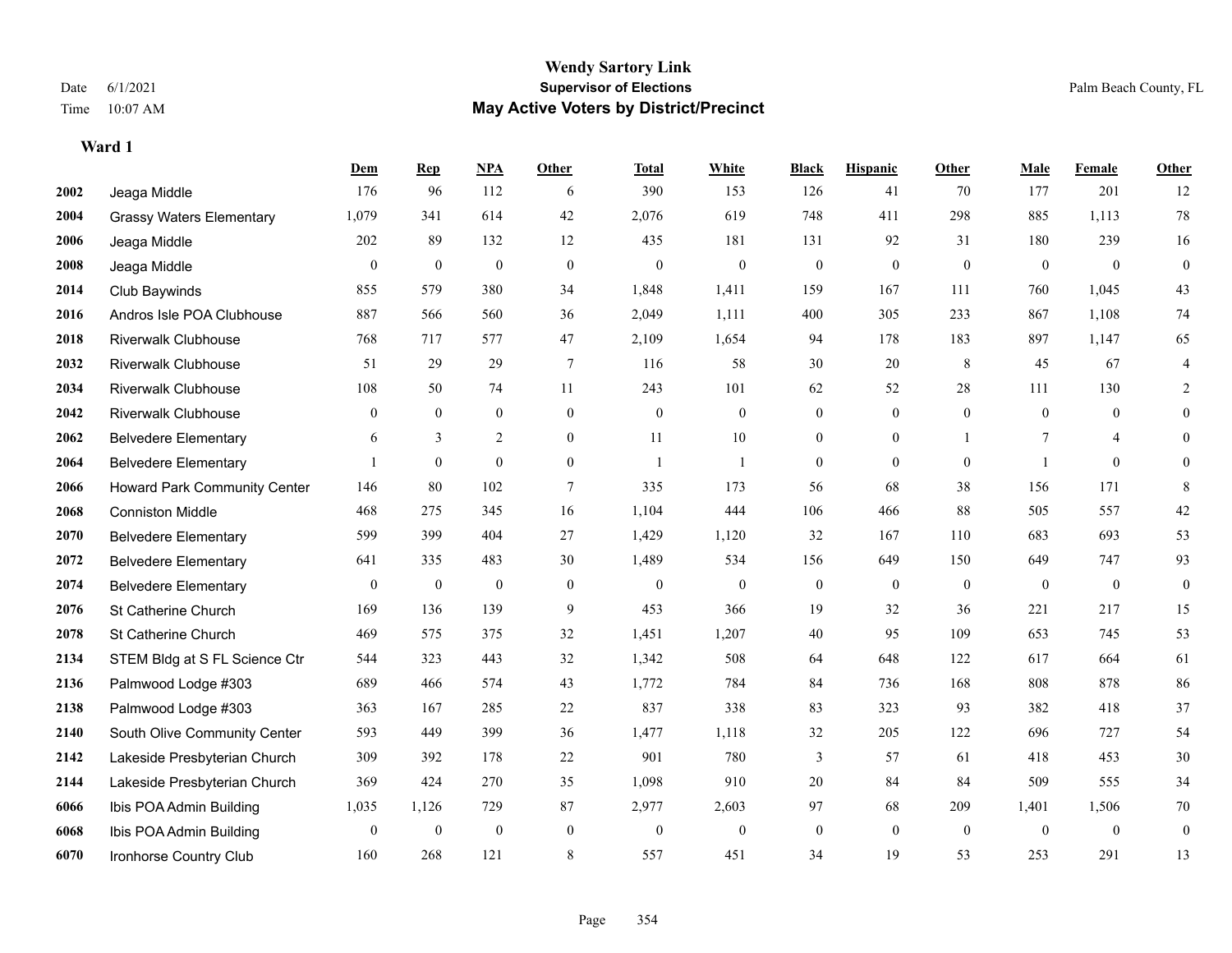#### **Wendy Sartory Link** Date 6/1/2021 **Supervisor of Elections** Palm Beach County, FL Time 10:07 AM **May Active Voters by District/Precinct**

|      |                                       | Dem          | <b>Rep</b>     | NPA            | Other          | <b>Total</b>   | White          | <b>Black</b>     | <b>Hispanic</b> | Other          | <b>Male</b> | Female       | Other            |
|------|---------------------------------------|--------------|----------------|----------------|----------------|----------------|----------------|------------------|-----------------|----------------|-------------|--------------|------------------|
| 7032 | <b>Crossroads Baptist Church</b>      | $\theta$     | $\overline{0}$ | $\mathbf{0}$   | $\theta$       | $\mathbf{0}$   | $\overline{0}$ | $\mathbf{0}$     | $\overline{0}$  | $\theta$       | $\theta$    | $\mathbf{0}$ | $\mathbf{0}$     |
| 7048 | <b>Crossroads Baptist Church</b>      | 304          | 10             | 89             | 9              | 412            | $\overline{7}$ | 346              | 27              | 32             | 137         | 257          | 18               |
| 7050 | <b>Crossroads Baptist Church</b>      |              | $\overline{2}$ | $\mathbf{1}$   | $\theta$       | 4              | $\overline{3}$ | $\Omega$         | $\theta$        |                | 1           | 3            | $\boldsymbol{0}$ |
| 7052 | <b>Crossroads Baptist Church</b>      | $\theta$     | $\overline{0}$ | $\overline{0}$ | $\overline{0}$ | $\overline{0}$ | $\overline{0}$ | $\mathbf{0}$     | $\mathbf{0}$    | $\theta$       | $\theta$    | $\theta$     | $\mathbf{0}$     |
| 7056 | <b>Crossroads Baptist Church</b>      | $\Omega$     | $\overline{0}$ | $\mathbf{0}$   | $\mathbf{0}$   | $\overline{0}$ | $\overline{0}$ | $\overline{0}$   | $\mathbf{0}$    | $\mathbf{0}$   | $\theta$    | $\Omega$     | $\mathbf{0}$     |
| 7058 | Palm Beach Lakes High                 | 1,475        | 373            | 625            | 41             | 2,514          | 843            | 1,129            | 311             | 231            | 1,026       | 1,385        | 103              |
| 7060 | Ephesus Junior Academy                | 1,198        | 68             | 238            | 18             | 1,522          | 108            | 1,248            | 51              | 115            | 618         | 852          | 52               |
| 7064 | Grace Episcopal Church                | 1,378        | 179            | 459            | 32             | 2,048          | 365            | 1,334            | 132             | 217            | 873         | 1.079        | 96               |
| 7066 | Northboro Elementary                  | 1,162        | 195            | 472            | 30             | 1,859          | 498            | 1,002            | 171             | 188            | 827         | 955          | 77               |
| 7068 | <b>Pleasant City Community Center</b> | 1,022        | 278            | 562            | 38             | 1,900          | 853            | 674              | 189             | 184            | 930         | 870          | 100              |
| 7070 | Northboro Elementary                  | 490          | 421            | 388            | 41             | 1,340          | 1,076          | 71               | 83              | 110            | 618         | 684          | 38               |
| 7072 | <b>Egret Lake Elementary</b>          | 492          | 111            | 244            | 6              | 853            | 221            | 380              | 140             | 112            | 367         | 453          | 33               |
| 7074 | <b>Egret Lake Elementary</b>          | 211          | 35             | 90             | 9              | 345            | 63             | 199              | 34              | 49             | 152         | 183          | 10               |
| 7078 | <b>Egret Lake Elementary</b>          | 367          | 105            | 145            | 15             | 632            | 430            | 103              | 48              | 51             | 245         | 363          | 24               |
| 7080 | <b>Egret Lake Elementary</b>          | 23           | 3              | $\bf{0}$       | $\mathbf{0}$   | 26             | 25             | $\boldsymbol{0}$ | $\mathbf{0}$    | $\overline{1}$ | 6           | 19           | 1                |
| 7086 | <b>Bear Lakes Middle</b>              | 35           | 17             | 14             | 2              | 68             | 25             | 17               | 10              | 16             | 27          | 37           | $\overline{4}$   |
| 7088 | Whitehall Clubhouse #3                | 694          | 490            | 449            | 47             | 1,680          | 1,064          | 253              | 195             | 168            | 792         | 836          | 52               |
| 7090 | Bear Lakes Middle                     | 1,428        | 509            | 893            | 62             | 2,892          | 1,137          | 1,002            | 408             | 345            | 1,266       | 1,488        | 138              |
| 7092 | Palm Beach Lakes High                 | 120          | 36             | 77             | 3              | 236            | 86             | 67               | 24              | 59             | 109         | 112          | 15               |
| 7094 | Salvation Army Activity Hall          | 601          | 81             | 280            | 12             | 974            | 164            | 502              | 129             | 179            | 415         | 510          | 49               |
| 7096 | Salvation Army Activity Hall          | 869          | 322            | 502            | 34             | 1,727          | 711            | 548              | 265             | 203            | 703         | 939          | 85               |
| 7100 | U M Church of Palm Beaches            | 1,045        | 472            | 718            | 74             | 2,309          | 1,119          | 710              | 262             | 218            | 1,038       | 1,196        | 75               |
| 7102 | <b>First Christian Church</b>         | 786          | 189            | 357            | 25             | 1,357          | 455            | 657              | 112             | 133            | 525         | 779          | 53               |
| 7104 | WPB City Fire Station #5              | 767          | 394            | 439            | 24             | 1,624          | 998            | 282              | 193             | 151            | 704         | 867          | 53               |
| 7106 | Roosevelt Elementary                  | 2,187        | 180            | 585            | 32             | 2,984          | 299            | 2,197            | 251             | 237            | 1,213       | 1,638        | 133              |
| 7108 | <b>Chamber of Commerce</b>            | 431          | 408            | 372            | 54             | 1,265          | 956            | 64               | 104             | 141            | 600         | 620          | 45               |
| 7120 | U M Church of Palm Beaches            | 291          | 112            | 178            | 8              | 589            | 206            | 212              | 112             | 59             | 257         | 301          | 31               |
| 7122 | U M Church of Palm Beaches            | $\mathbf{0}$ | $\mathbf{0}$   | $\mathbf{0}$   | $\theta$       | $\mathbf{0}$   | $\theta$       | $\theta$         | $\theta$        | $\theta$       | $\theta$    | $\theta$     | $\boldsymbol{0}$ |